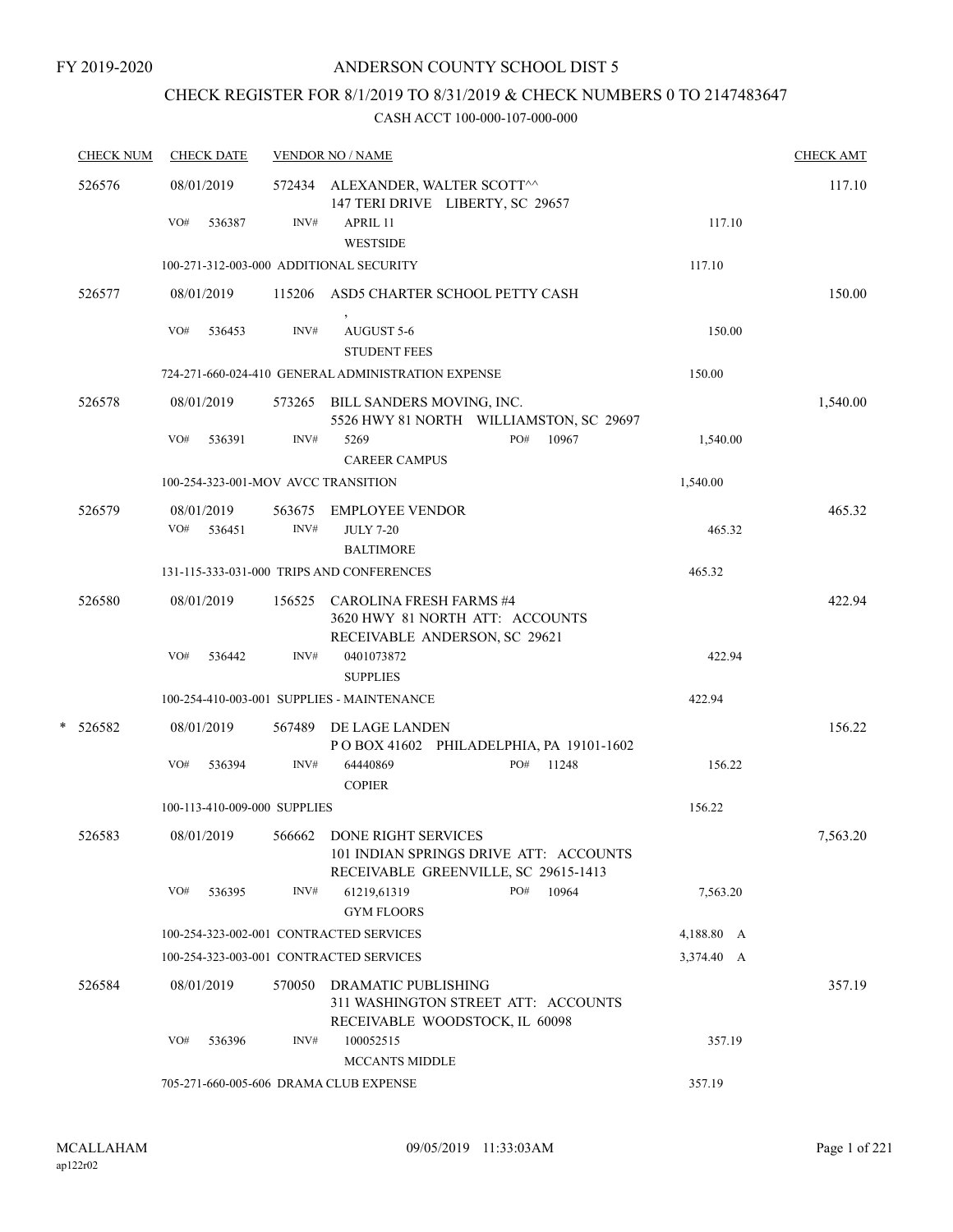### CHECK REGISTER FOR 8/1/2019 TO 8/31/2019 & CHECK NUMBERS 0 TO 2147483647

| <b>CHECK NUM</b> | <b>CHECK DATE</b>                       |        | <b>VENDOR NO / NAME</b>                                                                               |              | <b>CHECK AMT</b> |
|------------------|-----------------------------------------|--------|-------------------------------------------------------------------------------------------------------|--------------|------------------|
| 526585           | 08/01/2019                              | 576059 | DRIGGERS, WILLIAM**<br>135 WARREN DR. EASLEY, SC 29640                                                |              | 701.25           |
|                  | VO#<br>536397                           | INV#   | <b>JULY 15-25</b><br><b>TECHNOLOGY</b>                                                                | 701.25       |                  |
|                  | 866-266-115-000-000 COMPUTER ASSISTANTS |        |                                                                                                       | 701.25       |                  |
| 526586           | 08/01/2019                              | 575808 | DUE SOUTH COFFEE ROASTERS<br>1320 HAMPTON AVE. EXT. UNIT 4B GREENVILLE,<br>SC 29601                   |              | 10,862.22        |
|                  | VO#<br>536399                           | INV#   | 3034<br>PO#<br>10225<br><b>AIT COFFEE SHOP</b>                                                        | 10,862.22    |                  |
|                  | 515-253-520-031-CAR CAREER CENTER       |        |                                                                                                       | 10,862.22 A  |                  |
| 526587           | 08/01/2019                              | 211302 | DUKE ENERGY<br>PO BOX 70516 CHARLOTTE, NC 28272-0516                                                  |              | 42,658.84        |
|                  | VO#<br>536448                           | INV#   | DUE AUG 8<br><b>UTILITIES</b>                                                                         | 42,658.84    |                  |
|                  |                                         |        | 100-254-470-000-000 ENERGY-ELECTRICITY & WATER                                                        | 61.26 A      |                  |
|                  |                                         |        | 100-254-470-001-000 ENERGY-ELECTRICITY & WATER                                                        | 77.22 A      |                  |
|                  |                                         |        | 100-254-470-002-000 ENERGY-ELECTRICITY & WATER                                                        | 153.81 A     |                  |
|                  |                                         |        | 100-254-470-003-000 ENERGY-ELECTRICITY & WATER                                                        | 21,127.62 A  |                  |
|                  |                                         |        | 100-254-470-005-000 ENERGY-ELECTRICITY & WATER                                                        | 89.43 A      |                  |
|                  |                                         |        | 100-254-470-007-000 ENERGY-ELECTRICITY & WATER                                                        | $6,236.08$ A |                  |
|                  |                                         |        | 100-254-470-009-000 ENERGY-ELECTRICITY & WATER                                                        | 7,232.74 A   |                  |
|                  |                                         |        | 100-254-470-010-000 ENERGY-ELECTRICITY & WATER                                                        | 7,552.61 A   |                  |
|                  |                                         |        | 100-254-470-012-000 ENERGY-ELECTRICITY & WATER                                                        | 29.76 A      |                  |
|                  |                                         |        | 100-254-470-014-000 ENERGY-ELECTRICITY & WATER                                                        | 52.32 A      |                  |
|                  |                                         |        | 100-254-470-015-000 ENERGY-ELECTRICITY & WATER                                                        | 45.99 A      |                  |
| 526588           | 08/01/2019                              | 563495 | ELECTRIC CITY UTILITIES<br>CITY OF ANDERSON 601 SOUTH MAIN ST<br>ANDERSON, SC 29624                   |              | 2,478.19         |
|                  | VO#<br>536446                           | INV#   | DUE AUG 10<br><b>WATER &amp; SEWER</b>                                                                | 2,478.19     |                  |
|                  |                                         |        | 100-254-470-005-000 ENERGY-ELECTRICITY & WATER                                                        | 1,142.39 A   |                  |
|                  |                                         |        | 100-254-470-009-000 ENERGY-ELECTRICITY & WATER                                                        | 442.00 A     |                  |
|                  |                                         |        | 100-254-470-014-000 ENERGY-ELECTRICITY & WATER                                                        | 816.28 A     |                  |
|                  |                                         |        | 100-254-470-023-000 ENERGY-ELECTRICITY & WATER                                                        | 77.52 A      |                  |
| 526589           | 08/01/2019                              | 575439 | <b>EVENT RENTALS</b><br>529 CAMSON RD ANDERSON, SC 29625                                              |              | 520.02           |
|                  | VO#<br>536400                           | INV#   | JOB 661531<br><b>TABLES</b>                                                                           | 520.02       |                  |
|                  | 131-233-410-031-GRO GRAND OPENING       |        |                                                                                                       | 520.02       |                  |
| 526590           | 08/01/2019                              | 249700 | GLENN PLUMBING COMPANY, INC<br>481 EAST WHITNER STREET ATT: ACCOUNTS<br>RECEIVABLE ANDERSON, SC 29624 |              | 396.97           |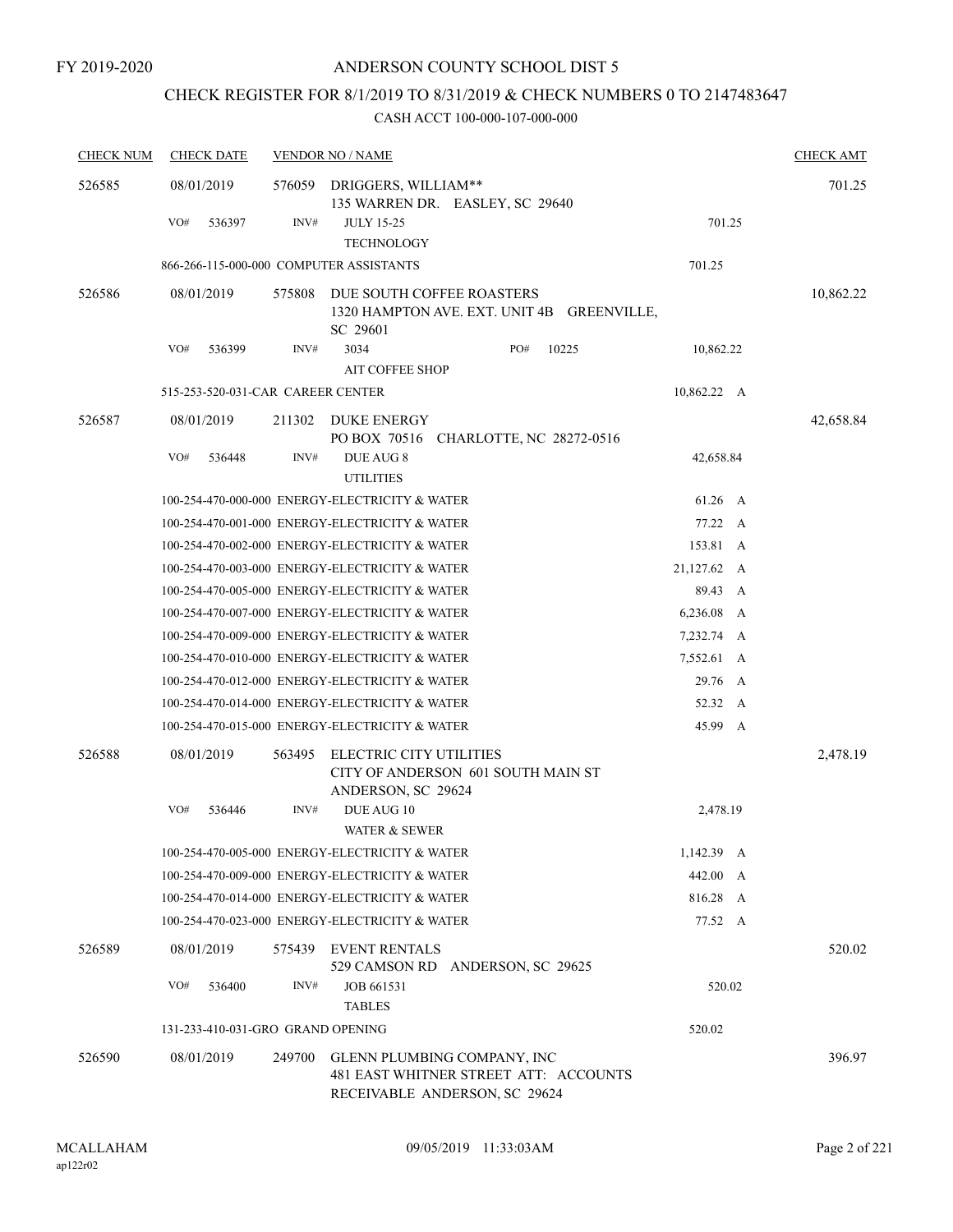# CHECK REGISTER FOR 8/1/2019 TO 8/31/2019 & CHECK NUMBERS 0 TO 2147483647

| <b>CHECK NUM</b> |     | <b>CHECK DATE</b>                                              | <b>VENDOR NO / NAME</b> |                                                                                                      |                           |       |                    | <b>CHECK AMT</b> |  |
|------------------|-----|----------------------------------------------------------------|-------------------------|------------------------------------------------------------------------------------------------------|---------------------------|-------|--------------------|------------------|--|
|                  | VO# | 536438                                                         | INV#                    | 0619268<br><b>TL HANNA</b>                                                                           |                           |       | 396.97             |                  |  |
|                  |     |                                                                |                         | 100-254-323-002-001 CONTRACTED SERVICES                                                              |                           |       | 396.97 A           |                  |  |
| 526591           |     | 08/01/2019                                                     | 569372                  | <b>GREAT AMERICA LEASING CORP</b><br>PO BOX 660831 ATT: ACCOUNTS RECEIVABLE<br>DALLAS, TX 75266-0831 |                           |       |                    | 1,761.46         |  |
|                  | VO# | 536402                                                         | INV#                    | 25104665<br><b>COPIER</b>                                                                            | PO#                       | 11246 | 1,641.62           |                  |  |
|                  |     | 100-252-325-000-000 RENTALS                                    |                         |                                                                                                      |                           |       | 1,641.62           |                  |  |
|                  | VO# | 536403                                                         | INV#                    | 25157042<br><b>COPIER</b>                                                                            | PO#                       | 11247 | 119.84             |                  |  |
|                  |     | 100-113-410-005-000 SUPPLIES                                   |                         |                                                                                                      |                           |       | 119.84             |                  |  |
| 526592           |     | 08/01/2019                                                     | 572058                  | HARRIS SCHOOL SOLUTIONS<br>PO BOX 74008484 CHICAGO, IL 60674-8484                                    |                           |       |                    | 641.47           |  |
|                  | VO# | 536435                                                         | INV#                    | 4327<br><b>18-19 VIRTUALCARD</b>                                                                     |                           |       | 641.47             |                  |  |
|                  |     |                                                                |                         | 100-252-312-000-000 PURCHASED SERVICES                                                               |                           |       | 641.47 A           |                  |  |
| 526593           |     | 08/01/2019                                                     | 576027                  | HOME DEPOT USA, INC<br>PO BOX 742604 ATLANTA, GA 30374-2604                                          |                           |       |                    | 2,903.77         |  |
|                  | VO# | 536375                                                         | INV#                    | 501434146<br>499121028                                                                               |                           |       | 286.15             |                  |  |
|                  |     |                                                                |                         | 100-254-410-000-000 CUSTODIAL SUPPLIES                                                               |                           |       | 96.10              |                  |  |
|                  |     | 100-254-410-006-000 SUPPLIES                                   |                         |                                                                                                      |                           |       | 154.33             |                  |  |
|                  |     | 100-254-410-013-000 SUPPLIES                                   |                         |                                                                                                      |                           |       | 35.72              |                  |  |
|                  | VO# | 536376                                                         | INV#                    | 502142870<br>500938238                                                                               |                           |       | 2,617.62           |                  |  |
|                  |     | 515-253-540-031-CAR EQUIPMENT<br>515-253-540-031-CAR EQUIPMENT |                         |                                                                                                      |                           |       | 2,061.48<br>556.14 |                  |  |
| * 526595         |     | 08/01/2019                                                     | 307795                  | <b>KEPHART SERVICES</b><br>PO BOX 5748<br>ACCOUNTS RECEIVABLE ANDERSON, SC 29623                     | DBA RCI SERVICES INC ATT: |       |                    | 29,200.00        |  |
|                  | VO# | 536404                                                         | INV#                    | <b>MCCANTS</b><br><b>WALKWAYS</b>                                                                    | PO#                       | 11120 | 29,200.00          |                  |  |
|                  |     |                                                                |                         | 100-254-323-005-BUD CONTRACTED SERVICES                                                              |                           |       | 29,200.00 A        |                  |  |
|                  |     |                                                                |                         | 100-254-323-006-BUD CONTRACTED SERVICES                                                              |                           |       | 0.00 A             |                  |  |
|                  |     |                                                                |                         | 100-254-323-007-BUD CONTRACTED SERVICES                                                              |                           |       | 0.00<br>A          |                  |  |
|                  |     | 100-254-410-020-BUD SUPPLIES                                   |                         |                                                                                                      |                           |       | 0.00 A             |                  |  |
| 526596           |     | 08/01/2019                                                     | 327600                  | LOLLIS METALS, INC<br>POBOX 13042 ATT: ACCOUNTS RECEIVABLE                                           |                           |       |                    | 256.80           |  |
|                  | VO# | 536374                                                         | INV#                    | ANDERSON, SC 29624<br>81708<br><b>SOUTHWOOD</b>                                                      |                           |       | 256.80             |                  |  |
|                  |     |                                                                |                         | 100-254-410-021-001 SUPPLIES - MAINTENANCE                                                           |                           |       | 256.80             |                  |  |
| 526597           |     | 08/01/2019                                                     | 574440                  | MCCANTS PETTY CASH                                                                                   |                           |       |                    | 300.00           |  |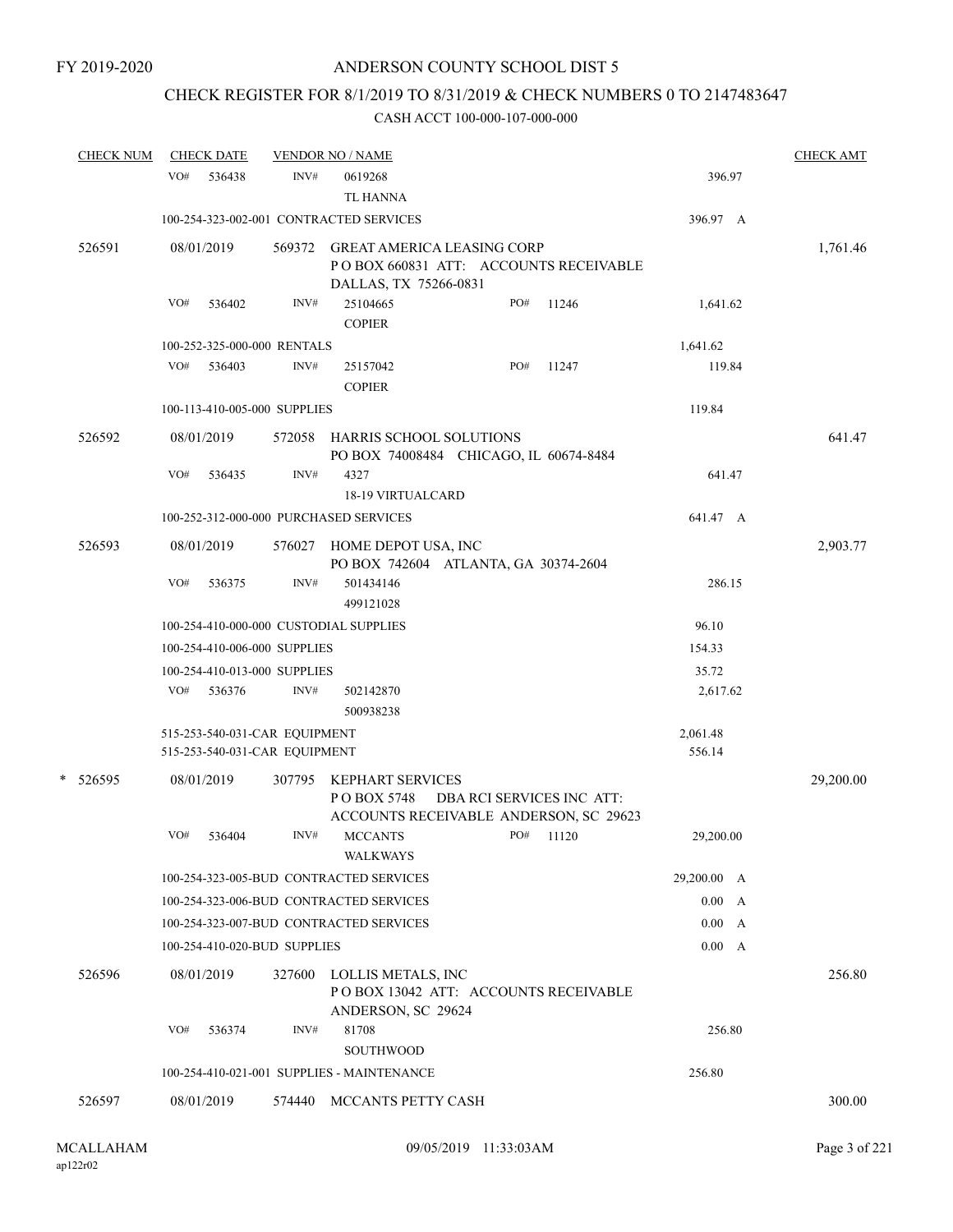# CHECK REGISTER FOR 8/1/2019 TO 8/31/2019 & CHECK NUMBERS 0 TO 2147483647

| <b>CHECK NUM</b> |     | <b>CHECK DATE</b>                 |        | <b>VENDOR NO / NAME</b>                                              |     |                                        |                  |   | <b>CHECK AMT</b> |
|------------------|-----|-----------------------------------|--------|----------------------------------------------------------------------|-----|----------------------------------------|------------------|---|------------------|
|                  |     |                                   |        |                                                                      |     |                                        |                  |   |                  |
|                  | VO# | 536405                            | INV#   | <b>AUGUST 8TH</b>                                                    |     |                                        | 300.00           |   |                  |
|                  |     |                                   |        | <b>STUDENT FEES</b>                                                  |     |                                        |                  |   |                  |
|                  |     |                                   |        | 705-271-660-005-412 MATERIAL FEES EXPENSE                            |     |                                        | 300.00           |   |                  |
| 526598           |     | 08/01/2019                        | 569972 | <b>MELANIE MARTIN</b>                                                |     |                                        | 900.00           |   |                  |
|                  |     |                                   |        |                                                                      |     | MONTESSORI SCHOOL OF ANDERSON 280 SAM  |                  |   |                  |
|                  | VO# | 536409                            | INV#   | MCGEE ROAD ANDERSON, SC 29621<br><b>TRAINING</b>                     |     |                                        | 900.00           |   |                  |
|                  |     |                                   |        | REIMBURSEMENT                                                        |     |                                        |                  |   |                  |
|                  |     |                                   |        | 267-370-312-000-MSA PS-MONTESSORI SCH OF AND                         |     |                                        | 900.00           |   |                  |
| 526599           |     | 08/01/2019                        | 574314 | NATIONAL SEATING & MOBILITY, INC                                     |     |                                        |                  |   | 6,934.37         |
|                  |     |                                   |        | 37241-5000                                                           |     | MSC 410583 PO BOX 415000 NASHVILLE, TN |                  |   |                  |
|                  | VO# | 536411                            | INV#   | 029-1934833<br>029-1869470                                           | PO# | 11000                                  | 6,934.37         |   |                  |
|                  |     |                                   |        | 203-127-410-000-000 SUPPLIES- LD/DD/OHI, SUPPLEMENTAL                |     |                                        | 5,330.44         |   |                  |
|                  |     |                                   |        | 203-127-410-000-000 SUPPLIES-LD/DD/OHI, SUPPLEMENTAL                 |     |                                        | 1,603.93         |   |                  |
| 526600           |     | 08/01/2019                        | 572663 | <b>OUR EYES WERE OPENED</b><br>218 CROFT STREET GREENVILLE, SC 29609 |     |                                        |                  |   | 1,000.00         |
|                  | VO# | 536452                            | INV#   | AUGUST 12                                                            | PO# | 11320                                  | 1,000.00         |   |                  |
|                  |     |                                   |        | <b>CALHOUN ELEM</b>                                                  |     |                                        |                  |   |                  |
|                  |     | 201-224-312-014-000 PD CONSULTANT |        |                                                                      |     |                                        | 1,000.00         |   |                  |
| 526601           |     | 08/01/2019                        | 568036 | PIEDMONT NATURAL GAS<br>PO BOX 1246 CHARLOTTE, NC 28201-1246         |     |                                        |                  |   | 1,311.51         |
|                  | VO# | 536447                            | INV#   | DUE AUG 9<br><b>UTILITIES</b>                                        |     |                                        | 1,311.51         |   |                  |
|                  |     | 100-254-472-002-000 ENERGY-GAS    |        |                                                                      |     |                                        | 573.09 A         |   |                  |
|                  |     | 100-254-472-005-000 ENERGY-GAS    |        |                                                                      |     |                                        | $110.41 \quad A$ |   |                  |
|                  |     | 100-254-472-009-000 ENERGY-GAS    |        |                                                                      |     |                                        | 47.81 A          |   |                  |
|                  |     | 100-254-472-013-000 ENERGY-GAS    |        |                                                                      |     |                                        | 53.58 A          |   |                  |
|                  |     | 100-254-472-014-000 ENERGY-GAS    |        |                                                                      |     |                                        | 78.76            | A |                  |
|                  |     | 100-254-472-019-000 ENERGY-GAS    |        |                                                                      |     |                                        | 24.72 A          |   |                  |
|                  |     | 100-254-472-020-000 ENERGY-GAS    |        |                                                                      |     |                                        | 97.55 A          |   |                  |
|                  |     | 100-254-472-023-000 ENERGY-GAS    |        |                                                                      |     |                                        | 49.44 A          |   |                  |
|                  |     | 600-256-470-002-000 ENERGY        |        |                                                                      |     |                                        | 23.54 A          |   |                  |
|                  |     | 600-256-470-005-000 ENERGY        |        |                                                                      |     |                                        | 38.57 A          |   |                  |
|                  |     | 600-256-470-009-000 ENERGY        |        |                                                                      |     |                                        | 24.72 A          |   |                  |
|                  |     | 600-256-470-014-000 ENERGY        |        |                                                                      |     |                                        | 68.58 A          |   |                  |
|                  |     | 600-256-470-017-000 ENERGY        |        |                                                                      |     |                                        | 51.39            | A |                  |
|                  |     | 600-256-470-019-000 ENERGY        |        |                                                                      |     |                                        | 69.35 A          |   |                  |
| 526602           |     | 08/01/2019                        | 574510 | <b>RAY MILES PAINTING</b><br>516 THORNEWOOD CT.                      |     | COLUMBIA, SC 29212                     |                  |   | 51,400.00        |
|                  | VO# | 536449                            | INV#   | PO 11099                                                             | PO# | 11099                                  | 51,400.00        |   |                  |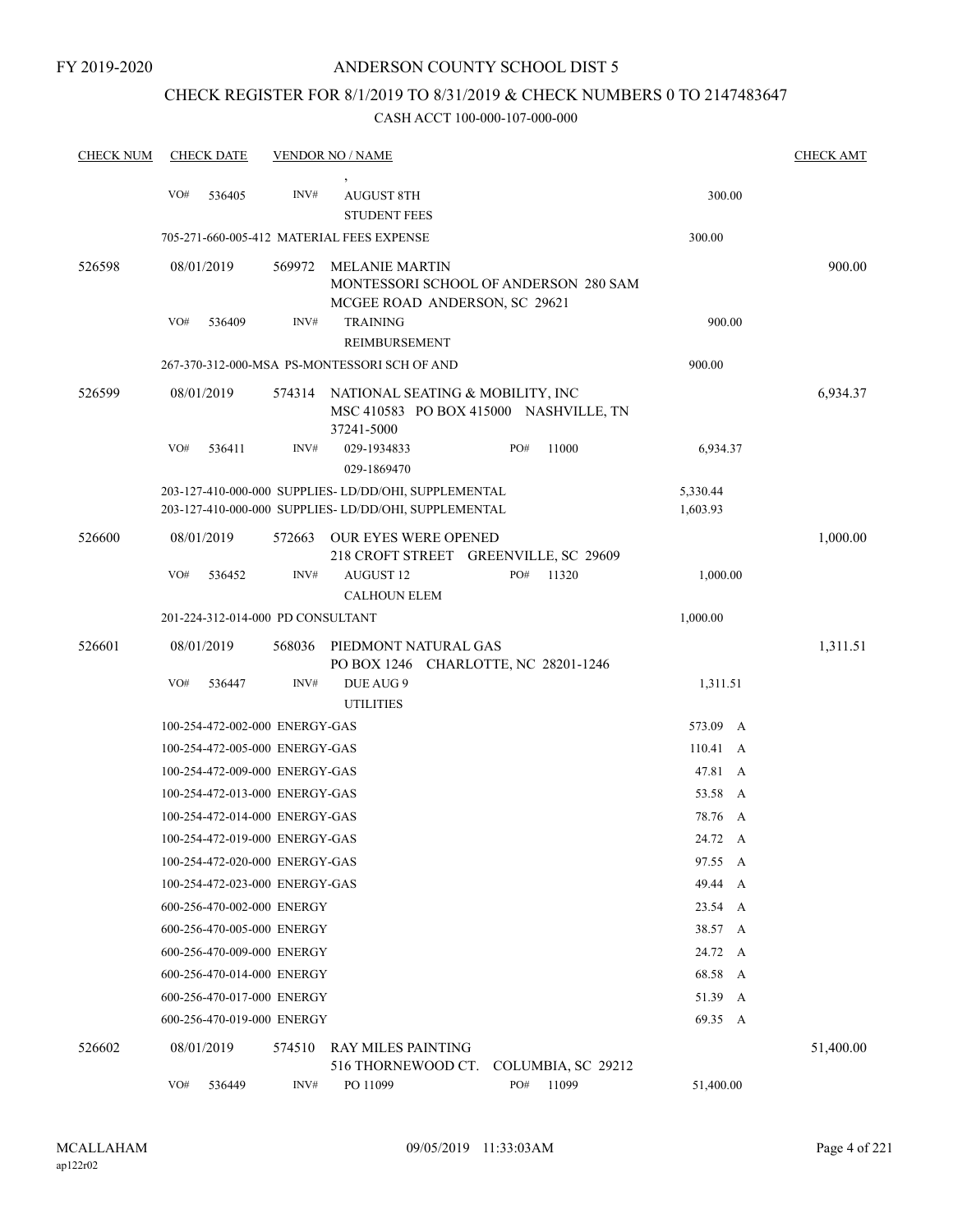FY 2019-2020

#### ANDERSON COUNTY SCHOOL DIST 5

### CHECK REGISTER FOR 8/1/2019 TO 8/31/2019 & CHECK NUMBERS 0 TO 2147483647

| <b>CHECK NUM</b> | <b>CHECK DATE</b>                       |        | <b>VENDOR NO / NAME</b>                                                                                      |        |                 |                 | <b>CHECK AMT</b> |
|------------------|-----------------------------------------|--------|--------------------------------------------------------------------------------------------------------------|--------|-----------------|-----------------|------------------|
|                  |                                         |        | <b>TL HANNA</b>                                                                                              |        |                 |                 |                  |
|                  | 505-254-323-002-PNT PAINTING            |        |                                                                                                              |        |                 | 51,400.00       |                  |
| 526603           | 08/01/2019                              | 567525 | ROWLAND MECHANICAL<br>4035 HWY 24 ANDERSON, SC 29626                                                         |        |                 |                 | 3,405.44         |
|                  | VO#<br>536421                           | INV#   | 9386-9397                                                                                                    | PO#    | 11201           | 3,405.44        |                  |
|                  |                                         |        | <b>BUS REPAIRS</b>                                                                                           |        |                 |                 |                  |
|                  |                                         |        | 100-255-323-000-ACT ACTIVITY BUS CONTRACTED SERVICES                                                         |        |                 | 983.46          |                  |
|                  |                                         |        | 100-255-323-000-ACT ACTIVITY BUS CONTRACTED SERVICES                                                         |        |                 | 353.32          |                  |
|                  |                                         |        | 100-255-323-000-ACT ACTIVITY BUS CONTRACTED SERVICES                                                         |        |                 | 90.99           |                  |
|                  |                                         |        | 100-255-323-000-ACT ACTIVITY BUS CONTRACTED SERVICES                                                         |        |                 | 46.00           |                  |
|                  |                                         |        | 100-255-323-000-ACT ACTIVITY BUS CONTRACTED SERVICES                                                         |        |                 | 1,288.04        |                  |
|                  |                                         |        | 100-255-323-000-ACT ACTIVITY BUS CONTRACTED SERVICES                                                         |        |                 | 90.99           |                  |
|                  |                                         |        | 100-255-323-000-ACT ACTIVITY BUS CONTRACTED SERVICES                                                         |        |                 | 98.32           |                  |
|                  |                                         |        | 100-255-323-000-ACT ACTIVITY BUS CONTRACTED SERVICES                                                         |        |                 | 83.66           |                  |
|                  |                                         |        | 100-255-323-000-ACT ACTIVITY BUS CONTRACTED SERVICES                                                         |        |                 | 46.00           |                  |
|                  |                                         |        | 100-255-323-000-ACT ACTIVITY BUS CONTRACTED SERVICES<br>100-255-323-000-ACT ACTIVITY BUS CONTRACTED SERVICES |        |                 | 161.00<br>80.00 |                  |
|                  |                                         |        | 100-255-323-000-ACT ACTIVITY BUS CONTRACTED SERVICES                                                         |        |                 | 83.66           |                  |
|                  |                                         |        |                                                                                                              |        |                 |                 |                  |
| 526604           | 08/01/2019                              | 574561 | RUZGA, MARY^^<br>521 CAMBRIDGE DRIVE SPARTANBURG, SC<br>29301                                                |        |                 |                 | 3,000.00         |
|                  | VO#<br>536420                           | INV#   | 2019-2020                                                                                                    | PO#    | 11290           | 3,000.00        |                  |
|                  |                                         |        | <b>MATH PROF DEV</b>                                                                                         |        |                 |                 |                  |
|                  |                                         |        |                                                                                                              |        |                 |                 |                  |
|                  |                                         |        | 267-224-312-007-PD2 CONTRACT- MATH/RUZKA                                                                     |        |                 | 1,500.00        |                  |
|                  |                                         |        | 267-224-312-008-PD2 CONTRACT-MATH/RUZKA                                                                      |        |                 | 1,500.00        |                  |
|                  |                                         |        | 267-224-312-009-PD2 CONTRACT-MATH/RUZKA                                                                      |        |                 | 0.00            |                  |
|                  |                                         |        | 267-224-312-010-PD2 CONTRACT-MATH/RUZKA                                                                      |        |                 | 0.00            |                  |
|                  |                                         |        | 267-224-312-011-PD2 CONTRACT- MATH/RUZKA                                                                     |        |                 | 0.00            |                  |
|                  |                                         |        | 267-224-312-012-PD2 CONTRACT- MATH/ RUZKA                                                                    |        |                 | 0.00            |                  |
|                  |                                         |        | 267-224-312-013-PD2 CONTRACT- MATH/ RUZKA                                                                    |        |                 | 0.00            |                  |
|                  |                                         |        | 267-224-312-014-PD2 CONTRACT-MATH/RUZKA                                                                      |        |                 | 0.00            |                  |
|                  |                                         |        | 267-224-312-016-PD2 CONTRACT- MATH/ RUZKA                                                                    |        |                 | 0.00            |                  |
|                  |                                         |        | 267-224-312-017-PD2 CONTRACT- MATH/RUZKA                                                                     |        |                 | 0.00            |                  |
|                  |                                         |        | 267-224-312-019-PD2 CONTRACT-MATH/RUZKA                                                                      |        |                 | 0.00            |                  |
| 526605           | 08/01/2019                              | 448513 | SC DEPT OF EDUC/TRANSPORTATION<br>1429 SENATE STREET ROOM 1100<br>BUILDING COLUMBIA, SC 29201                |        | <b>RUTLEDGE</b> |                 | 992.70           |
|                  | VO#<br>536422                           | INV#   | 0405-7-2019<br><b>BUS REPAIRS</b>                                                                            |        |                 | 992.70          |                  |
|                  | 100-255-323-000-000 CONTRACTED SERVICES |        |                                                                                                              |        |                 | 992.70          |                  |
|                  |                                         |        |                                                                                                              |        |                 |                 |                  |
| 526606           | 08/01/2019                              | 449800 | <b>SC HIGH SCHOOL LEAGUE</b><br>PO BOX 211575 COLUMBIA, SC 29221-6575                                        |        |                 |                 | 638.00           |
|                  | VO#<br>536423                           | INV#   | 2019-2020                                                                                                    |        |                 | 638.00          |                  |
|                  |                                         |        |                                                                                                              |        |                 |                 |                  |
|                  | 100-271-312-000-000 PURCHASED SERVICE   |        |                                                                                                              | 609.00 |                 |                 |                  |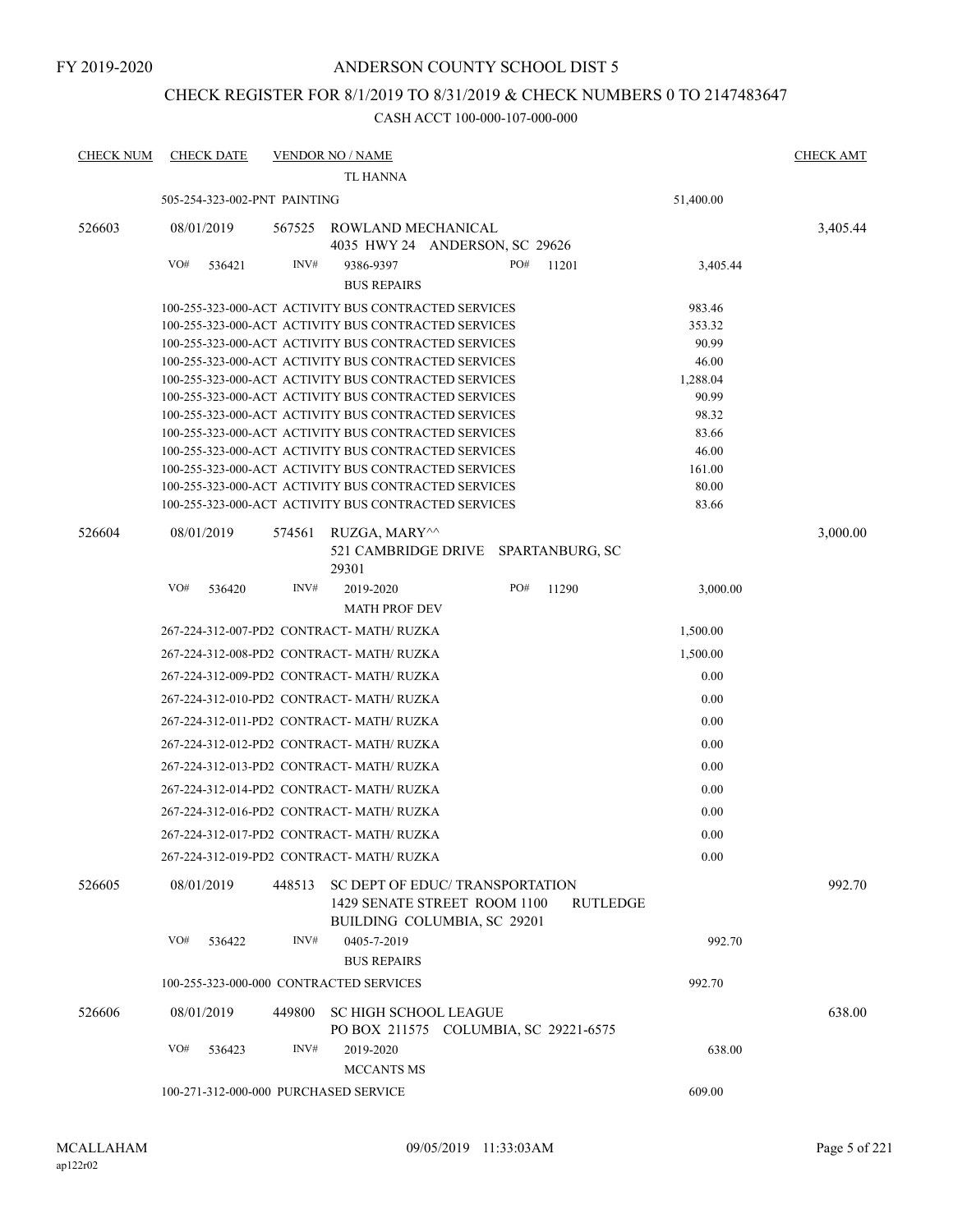## CHECK REGISTER FOR 8/1/2019 TO 8/31/2019 & CHECK NUMBERS 0 TO 2147483647

|   | <b>CHECK NUM</b> | <b>CHECK DATE</b><br>705-271-660-005-674 FOOTBALL EXPENSE |              | <b>VENDOR NO / NAME</b>                                                                                     |     |       | 29.00       | <b>CHECK AMT</b> |
|---|------------------|-----------------------------------------------------------|--------------|-------------------------------------------------------------------------------------------------------------|-----|-------|-------------|------------------|
|   | 526607           | 08/01/2019<br>VO#<br>536386                               | INV#         | 574204 EMPLOYEE VENDOR<br><b>JULY 8-11</b><br><b>ATHENS GA</b>                                              |     |       | 515.34      | 515.34           |
|   |                  | 267-224-333-002-PD5 TRIPS- SC STANDARDS                   |              |                                                                                                             |     |       | 515.34      |                  |
|   | 526608           | 08/01/2019                                                | 566878       | STANDARD INSURANCE CO<br>920 SW SIXTH AVENUE EMPLOYEE BENEFITS<br>NATIONAL ACCOUNTS PORTLAND, OR 97204      |     |       |             | 401.82           |
|   |                  | VO#<br>536427                                             | INV#         | T504<br>QTR 2 2019                                                                                          |     |       | 401.82      |                  |
|   |                  | 100-114-210-000-000 SOCIAL SECURITY                       |              |                                                                                                             |     |       | 401.82      |                  |
| * | 526611           | 08/01/2019                                                | 572768       | TAYLOR ASSOCIATES COMMUNICATIONS, INC<br>READING PLUS 110 WEST CANAL STREET<br>SUITE 301 WINOOSKI, VT 05404 |     |       |             | 36,000.00        |
|   |                  | VO#<br>536429                                             | INV#         | 10047                                                                                                       | PO# | 11115 | 36,000.00   |                  |
|   |                  |                                                           |              | 19-20 RENEWAL                                                                                               |     |       |             |                  |
|   |                  | 338-221-445-000-EAR TECHNOLOGY SUPPLIES                   |              |                                                                                                             |     |       | 36,000.00 A |                  |
|   | 526612           | 08/01/2019                                                | 572570       | <b>TRANSFINDER</b><br>440 STATE STREET SCHENECTADY, NY 12305                                                |     |       |             | 3,950.00         |
|   |                  | VO#<br>536430                                             | INV#         | 36875<br>19-20 SUPPORT                                                                                      | PO# | 11302 | 3,950.00    |                  |
|   |                  | 100-255-323-000-000 CONTRACTED SERVICES                   |              |                                                                                                             |     |       | 3,950.00    |                  |
|   | 526613           | 08/01/2019                                                | 564442       | UNITED CHEMICAL & SUPPLY CO<br>POBOX 5066 ATT: ACCOUNTS RECEIVABLE<br>GREENVILLE, SC 29606                  |     |       |             | 871.90           |
|   |                  | VO#<br>536368                                             | INV#         | 582641<br><b>REPAIR</b>                                                                                     |     |       | 439.26      |                  |
|   |                  | 100-254-323-003-001 CONTRACTED SERVICES                   |              |                                                                                                             |     |       | 439.26      |                  |
|   |                  | VO#<br>536369                                             | INV#         | 583618<br><b>SUPPLIES</b>                                                                                   |     |       | 432.64      |                  |
|   |                  | 100-254-410-002-000 SUPPLIES                              |              |                                                                                                             |     |       | 262.02      |                  |
|   |                  | 100-254-410-019-000 SUPPLIES                              |              |                                                                                                             |     |       | 170.62      |                  |
|   | 526614           | 08/01/2019                                                | 573815       | UNITED REFRIGERATION, INC<br>PO BOX 740703 ATLANTA, GA 30374-0703                                           |     |       |             | 149.22           |
|   |                  | VO#<br>536365                                             | INV#         | 68995430<br><b>NITROGEN</b>                                                                                 |     |       | 37.04       |                  |
|   |                  | 600-256-410-000-000 SUPPLIES                              |              |                                                                                                             |     |       | 37.04       |                  |
|   |                  | VO#<br>536366                                             | INV#         | 69076001<br><b>SUPPLIES</b>                                                                                 |     |       | 74.82       |                  |
|   |                  | 600-256-323-008-000 REPAIRS TO EQUIPMENT                  |              |                                                                                                             |     |       | 74.82       |                  |
|   |                  | VO#<br>536367                                             | INV#         | 68996789<br><b>GAUGES</b>                                                                                   |     |       | 37.36       |                  |
|   |                  |                                                           |              | 100-254-410-000-001 MAINT. SUPPLIES-STRUCTURES                                                              |     |       | 37.36       |                  |
|   | 526615           | 08/01/2019                                                | 575086 VALIC |                                                                                                             |     |       |             | 112.00           |
|   |                  |                                                           |              |                                                                                                             |     |       |             |                  |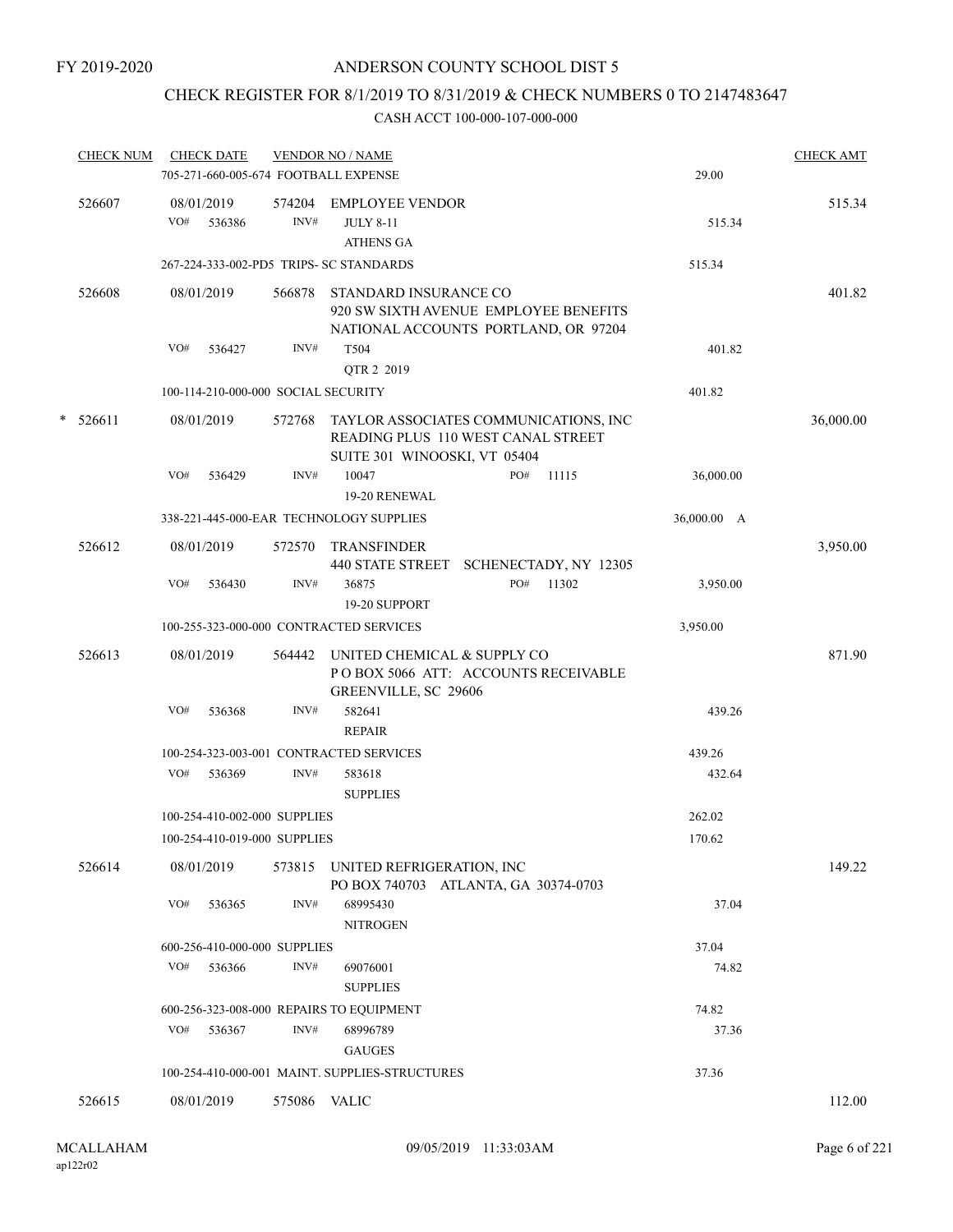### CHECK REGISTER FOR 8/1/2019 TO 8/31/2019 & CHECK NUMBERS 0 TO 2147483647

| <b>CHECK NUM</b> |     | <b>CHECK DATE</b> |        | <b>VENDOR NO / NAME</b>                         |                                           |                     | <b>CHECK AMT</b> |
|------------------|-----|-------------------|--------|-------------------------------------------------|-------------------------------------------|---------------------|------------------|
|                  |     |                   |        | C/O JP MORGAN CHASE PO BOX 301701               |                                           |                     |                  |
|                  |     |                   |        | DALLAS, TX 75303-1701                           |                                           |                     |                  |
|                  | VO# | 536450            | INV#   | 7/30 PAYROLL                                    |                                           | 112.00              |                  |
|                  |     |                   |        | <b>DEDUCTIONS</b>                               |                                           |                     |                  |
|                  |     |                   |        | 100-000-468-000-000 OPTIONAL RETIREMENT PLAN    |                                           | 72.00               |                  |
|                  |     |                   |        | 100-000-484-000-000 EMPLOYER RETIREMENT PAYABLE |                                           | 40.00               |                  |
|                  |     |                   |        |                                                 |                                           |                     |                  |
| 526616           |     | 08/01/2019        | 574511 | VERIFIED SERVICES LTD, LLC                      |                                           |                     | 3,875.00         |
|                  |     |                   |        | 518 COUNTRY MDWS ANDERSON, SC 29626             |                                           |                     |                  |
|                  | VO# | 536432            | INV#   | <b>VSSC180684</b>                               | PO#<br>11180                              | 3,875.00            |                  |
|                  |     |                   |        | <b>WESTSIDE HS</b>                              |                                           |                     |                  |
|                  |     |                   |        | 100-254-410-000-000 CUSTODIAL SUPPLIES          |                                           | 3,875.00 A          |                  |
| 526617           |     | 08/01/2019        | 568740 | WALDROP, ROBERT (BOB)**                         |                                           |                     | 145.90           |
|                  |     |                   |        |                                                 | 438 33A RAY TALLEY COURT SIMPSONVILLE, SC |                     |                  |
|                  |     |                   |        | 29680                                           |                                           |                     |                  |
|                  | VO# | 536388            | INV#   | APRIL 11                                        |                                           | 145.90              |                  |
|                  |     |                   |        | <b>WESTSIDE</b>                                 |                                           |                     |                  |
|                  |     |                   |        | 100-271-312-003-000 ADDITIONAL SECURITY         |                                           | 145.90              |                  |
|                  |     |                   |        |                                                 |                                           |                     |                  |
| 526618           |     | 08/01/2019        | 573864 | WELLS FARGO VENDOR FIN SERV                     |                                           |                     | 960.00           |
|                  |     |                   |        | PO BOX 105710 ATLANTA, GA 30348-5710            |                                           |                     |                  |
|                  | VO# | 536433            | INV#   | 69838703                                        | PO#<br>11265                              | 960.00              |                  |
|                  |     |                   |        | 69733171                                        |                                           |                     |                  |
|                  |     |                   |        | 100-255-323-000-000 CONTRACTED SERVICES         |                                           | 480.00              |                  |
|                  |     |                   |        | 100-255-323-000-000 CONTRACTED SERVICES         |                                           | 480.00              |                  |
| 526619           |     | 08/01/2019        | 569016 | YOUNG OFFICE ENVIRONMENTS                       |                                           |                     | 11,775.00        |
|                  |     |                   |        |                                                 | 1280 RIDGE ROAD ATT: ACCOUNTS RECEIVABLE  |                     |                  |
|                  |     |                   |        | GREENVILLE, SC 29607                            |                                           |                     |                  |
|                  | VO# | 536434            | INV#   | 315                                             | PO#<br>10911                              | 11,775.00           |                  |
|                  |     |                   |        | <b>SOUTHWOOD FLOOR</b>                          |                                           |                     |                  |
|                  |     |                   |        | 100-254-323-021-TIL TILE REPLACMENT             |                                           | $11,775.00 \quad A$ |                  |
|                  |     |                   |        |                                                 |                                           |                     |                  |
| 526620           |     | 08/06/2019        | 572075 | ANDERSON AREA TOUCHDOWN CLUB                    |                                           |                     | 200.00           |
|                  |     |                   |        |                                                 | 5505-D OLD PEARMAN DAIRY ROAD ANDERSON,   |                     |                  |
|                  |     |                   |        | SC 29625                                        |                                           |                     |                  |
|                  | VO# | 536470            | INV#   | 2019                                            |                                           | 200.00              |                  |
|                  |     |                   |        | <b>MEMBERSHIP</b>                               |                                           |                     |                  |
|                  |     |                   |        | 100-390-410-000-000 SUPPLIES AND MATERIALS      |                                           | 200.00              |                  |
| 526621           |     | 08/06/2019        | 568618 | APEX LEARNING INC                               |                                           |                     | 7,593.75         |
|                  |     |                   |        | 1215 4TH AVE SUITE 1500 ATT: ACCOUNTS           |                                           |                     |                  |
|                  |     |                   |        | RECEIVABLE SEATTLE, WA 98161                    |                                           |                     |                  |
|                  | VO# | 536478            | INV#   | 00116821                                        | PO#<br>11291                              | 7,593.75            |                  |
|                  |     |                   |        | <b>CUST15957 RENEWAL</b>                        |                                           |                     |                  |
|                  |     |                   |        | 338-221-445-000-EAR TECHNOLOGY SUPPLIES         |                                           | 7,593.75            |                  |
|                  |     |                   |        |                                                 |                                           |                     |                  |
| 526622           |     | 08/06/2019        | 115202 | ASD5 CULINARY SERVICES PETTY CASH               |                                           |                     | 150.00           |
|                  | VO# | 536477            | INV#   | CASH                                            |                                           | 150.00              |                  |
|                  |     |                   |        |                                                 |                                           |                     |                  |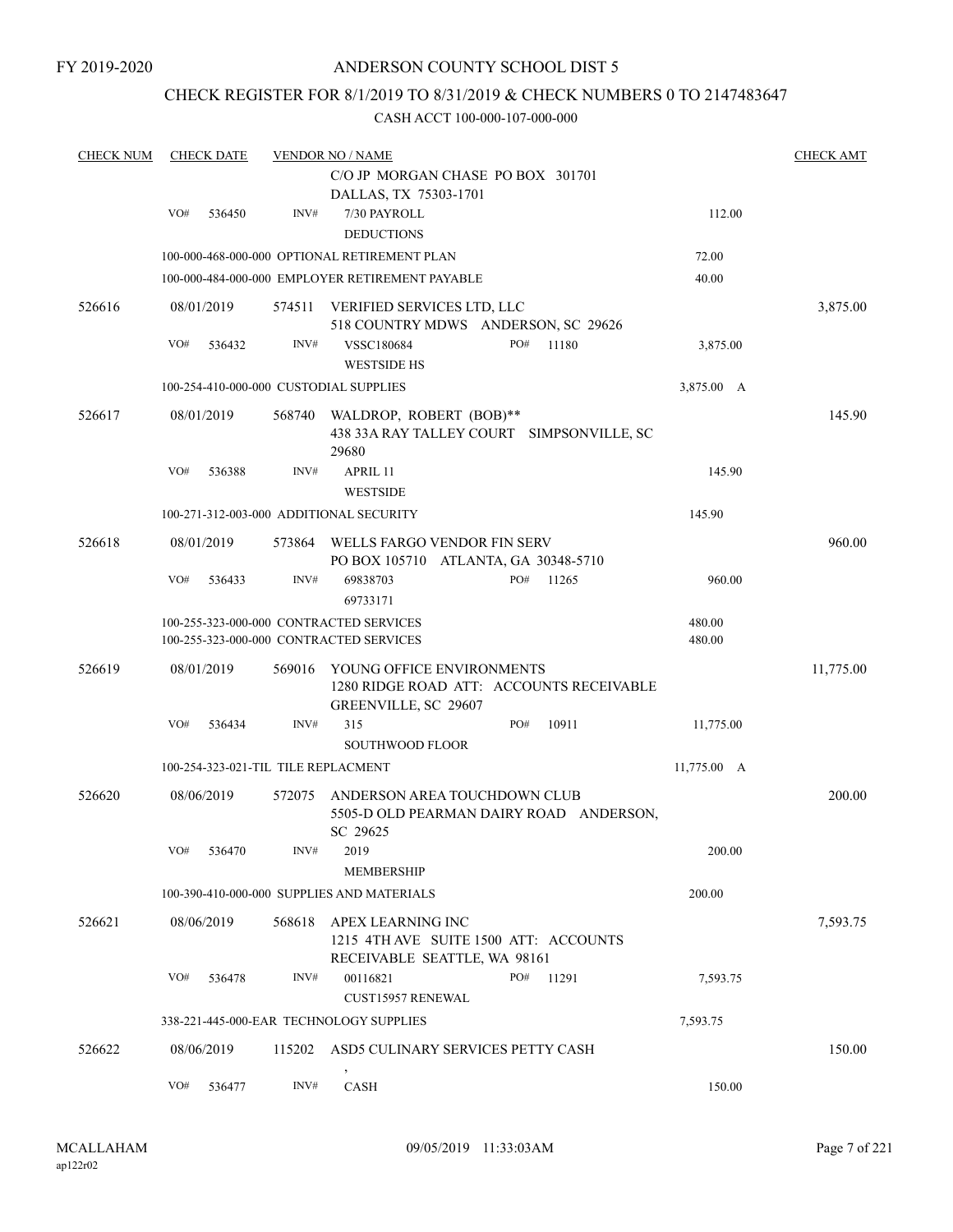### CHECK REGISTER FOR 8/1/2019 TO 8/31/2019 & CHECK NUMBERS 0 TO 2147483647

|   | <b>CHECK NUM</b> |     | <b>CHECK DATE</b> |                                     | <b>VENDOR NO / NAME</b>                                                                                    |     |       |             | <b>CHECK AMT</b> |
|---|------------------|-----|-------------------|-------------------------------------|------------------------------------------------------------------------------------------------------------|-----|-------|-------------|------------------|
|   |                  |     |                   |                                     | <b>COFFEE SHOP</b>                                                                                         |     |       |             |                  |
|   |                  |     |                   | 600-000-102-031-000 PETTY CASH- AIT |                                                                                                            |     |       | 150.00      |                  |
|   | 526623           |     | 08/06/2019        |                                     | 575447 BARTLEY, JACOB^^<br>222 BUTLER RD HODGES, SC 29653                                                  |     |       |             | 1,200.00         |
|   |                  | VO# | 536481            | INV#                                | 8619<br>TLH AUG 6                                                                                          |     |       | 1,200.00    |                  |
|   |                  |     |                   | 600-256-410-000-000 SUPPLIES        |                                                                                                            |     |       | 1,200.00    |                  |
| * | 526625           |     | 08/06/2019        | 575067                              | <b>CALHOUN PETTY CASH</b>                                                                                  |     |       |             | 200.00           |
|   |                  | VO# | 536482            | INV#                                | 8/15 CASH<br><b>STUDENT FEES</b>                                                                           |     |       | 200.00      |                  |
|   |                  |     |                   |                                     | 714-271-660-014-210 MATERIAL FEES EXPENSE                                                                  |     |       | 200.00      |                  |
|   | 526626           |     | 08/06/2019        |                                     | 160602 CDW GOVERNMENT<br>75 REMITTANCE DRIVE SUITE 1515 ATT:<br>ACCOUNTS RECEIVABLE CHICAGO, IL 60675-1515 |     |       |             | 829.25           |
|   |                  | VO# | 536483            | INV#                                | STW0783<br><b>TONER</b>                                                                                    | PO# | 11136 | 829.25      |                  |
|   |                  |     |                   |                                     | 100-221-410-000-000 SUPPLIES AND MATERIALS                                                                 |     |       | 829.25 A    |                  |
|   | 526627           |     | 08/06/2019        | 167800                              | CHICK-FIL-A<br>3725 CLEMSON BOULEVARD ATT: MARY<br>STEPHENS ANDERSON, SC 29625                             |     |       |             | 240.75           |
|   |                  | VO# | 536484            | INV#                                | <b>AUG 8 MEALS</b><br><b>CULINARY SERVICES</b>                                                             |     |       | 240.75      |                  |
|   |                  |     |                   | 600-256-410-000-000 SUPPLIES        |                                                                                                            |     |       | 240.75      |                  |
|   | 526628           |     | 08/06/2019        | 570581                              | CITY OF ANDERSON POLICE DEPT<br>401 SOUTH MAIN ST ANDERSON, SC 29624                                       |     |       |             | 92,212.45        |
|   |                  | VO# | 536475            | INV#                                | <b>APRIL-JUNE</b><br>SRO PMT#4                                                                             | PO# | 99822 | 77,511.08   |                  |
|   |                  |     |                   |                                     | 100-258-312-000-000 CONTRACTED SERVICES - RESOURCE OFFR                                                    |     |       | 77,511.08 A |                  |
|   |                  | VO# | 536476            | INV#                                | APR-JUNE #4<br><b>CROSSING GUARDS</b>                                                                      | PO# | 99823 | 14,701.37   |                  |
|   |                  |     |                   |                                     | 100-258-690-000-000 CROSSING GUARDS                                                                        |     |       | 14,701.37 A |                  |
|   | 526629           |     | 08/06/2019        | 574686                              | DCEC-DEVELOPMENTAL<br>CENTER EXCEPTIONAL CHILDREN 1100 W.<br>FRANKLIN ST ANDERSON, SC 29624                |     |       |             | 250.00           |
|   |                  | VO# | 536485            | INV#                                | <b>CHAMPIONS RUN</b><br>PATRON SPONSOR                                                                     |     |       | 250.00      |                  |
|   |                  |     |                   |                                     | 100-390-410-000-000 SUPPLIES AND MATERIALS                                                                 |     |       | 250.00      |                  |
|   | 526630           |     | 08/06/2019        | 198651                              | DELL MARKETING LP<br>PO BOX 534118 ATT: ACCOUNTS RECEIVABLE<br>ATLANTA, GA 30353-4118                      |     |       |             | 960.23           |
|   |                  | VO# | 536486            | INV#                                | 10322395566<br><b>TONER</b>                                                                                | PO# | 11054 | 960.23      |                  |
|   |                  |     |                   | 100-233-410-020-000 SUPPLIES        |                                                                                                            |     |       | 960.23 A    |                  |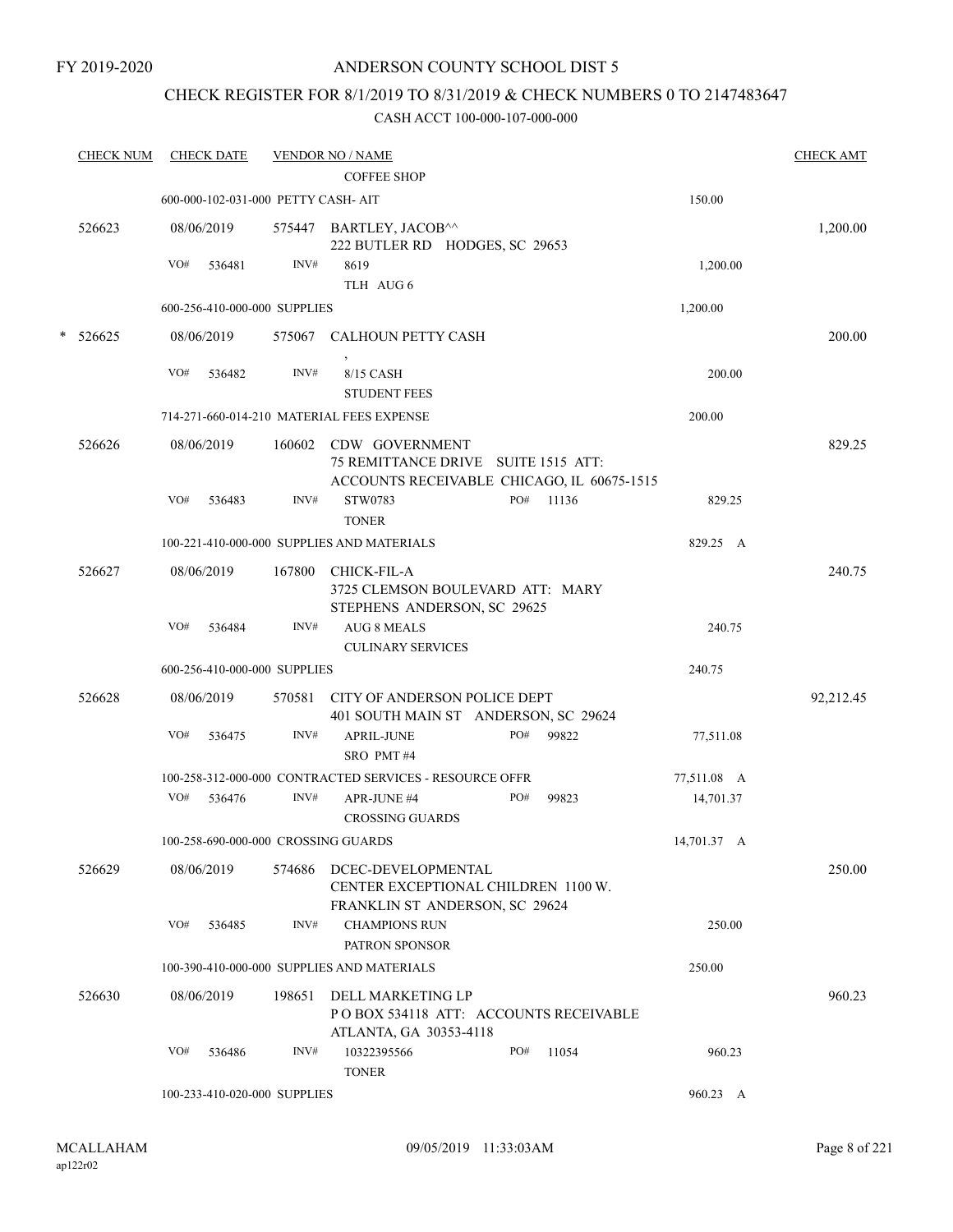# CHECK REGISTER FOR 8/1/2019 TO 8/31/2019 & CHECK NUMBERS 0 TO 2147483647

| <b>CHECK NUM</b> | <b>CHECK DATE</b>                                                                |        | <b>VENDOR NO / NAME</b>                                                                  |                                          |                  |          |  |  |  |
|------------------|----------------------------------------------------------------------------------|--------|------------------------------------------------------------------------------------------|------------------------------------------|------------------|----------|--|--|--|
| 526631           | 08/06/2019                                                                       | 573217 | HART, SHERRY**                                                                           | 1221 KEONE CIRCLE WILLIAMSTON, SC 29697  |                  | 1,190.00 |  |  |  |
|                  | VO#<br>536489                                                                    | INV#   | AUG 9<br><b>CULINARY SERVICES</b>                                                        |                                          | 1,190.00         |          |  |  |  |
|                  | 600-256-410-000-000 SUPPLIES                                                     |        |                                                                                          |                                          | 1,190.00         |          |  |  |  |
| 526632           | 08/06/2019                                                                       | 573217 | HART, SHERRY**                                                                           | 1221 KEONE CIRCLE WILLIAMSTON, SC 29697  |                  | 3,202.90 |  |  |  |
|                  | VO#<br>536490                                                                    | INV#   | <b>OPERATIONS</b><br><b>BACK TO SCHOOL</b>                                               | PO#<br>11244                             | 3,202.90         |          |  |  |  |
|                  |                                                                                  |        | 100-264-312-000-ERP EMPLOYEE RECOGNITION PROGRAM                                         |                                          | 3,202.90         |          |  |  |  |
| 526633           | 08/06/2019                                                                       | 273625 | HUBERT COMPANY<br>25401 NETWORK PLACE ATT: ACCOUNTS<br>RECEIVABLE CHICAGO, IL 60673-1254 |                                          |                  | 157.11   |  |  |  |
|                  | VO#<br>536491                                                                    | INV#   | 603292<br><b>SUPPLIES</b>                                                                |                                          | 157.11           |          |  |  |  |
|                  | 600-256-410-031-000 SUPPLIES                                                     |        |                                                                                          |                                          | 157.11           |          |  |  |  |
| 526634           | 08/06/2019                                                                       | 313476 | LAKESHORE LEARNING MATERIALS<br>RECEIVABLE CARSON, CA 90895                              | 2695 EAST DOMINGUEZ STREET ATT: ACCOUNTS |                  | 384.24   |  |  |  |
|                  | VO#<br>536492                                                                    | INV#   | 4467380719<br>4467360719                                                                 | PO#<br>11284                             | 384.24           |          |  |  |  |
|                  | 205-137-410-000-000 PRESCHOOL SUPPLIES<br>205-137-410-000-000 PRESCHOOL SUPPLIES |        |                                                                                          |                                          | 192.12<br>192.12 |          |  |  |  |
| 526635           | 08/06/2019                                                                       | 568687 | MORGAN THEATRICAL DRAPERIES INC                                                          | 22 AMERICAN COURT GREENVILLE, SC 29609   |                  | 6,019.66 |  |  |  |
|                  | VO#<br>536493                                                                    | INV#   | 5312<br><b>VARENNES</b>                                                                  | PO#<br>10751                             | 6,019.66         |          |  |  |  |
|                  | 100-233-410-016-FUR LOBBY FURNITURE                                              |        |                                                                                          |                                          | 6,019.66 A       |          |  |  |  |
| 526636           | 08/06/2019                                                                       | 575445 | POWER OF ICU<br>TN 37087                                                                 | 102 HARTMAN DRIVE SUITE G#224 LEBANON,   |                  | 3,099.00 |  |  |  |
|                  | VO#<br>536498                                                                    | INV#   | PO 11178<br><b>ROBERT ANDERSON</b>                                                       | PO#<br>11178                             | 3,099.00         |          |  |  |  |
|                  | 100-113-410-006-000 SUPPLIES                                                     |        |                                                                                          |                                          | 3,099.00 A       |          |  |  |  |
| 526637           | 08/06/2019                                                                       | 567025 | <b>SAM'S CLUB</b><br>3812 LIBERTY HWY ANDERSON, SC 29621                                 |                                          |                  | 790.05   |  |  |  |
|                  | VO#<br>536502                                                                    | INV#   | 3235572796<br><b>HEALTH SUPPLIES</b>                                                     |                                          | 790.05           |          |  |  |  |
|                  |                                                                                  |        | 100-213-410-000-000 SUPPLIES AND MATERIALS                                               |                                          | 790.05           |          |  |  |  |
| 526638           | 08/06/2019                                                                       | 451500 | SC STATE DEPARTMENT OF EDUCATION<br>COLUMBIA, SC 29201                                   | 1429 SENATE ST ROOM 1101 TRANSPORTATION  |                  | 1,068.88 |  |  |  |
|                  | VO#<br>536503                                                                    | INV#   | <b>JUNE 2019</b><br>MILEAGE COST                                                         |                                          | 1,068.88         |          |  |  |  |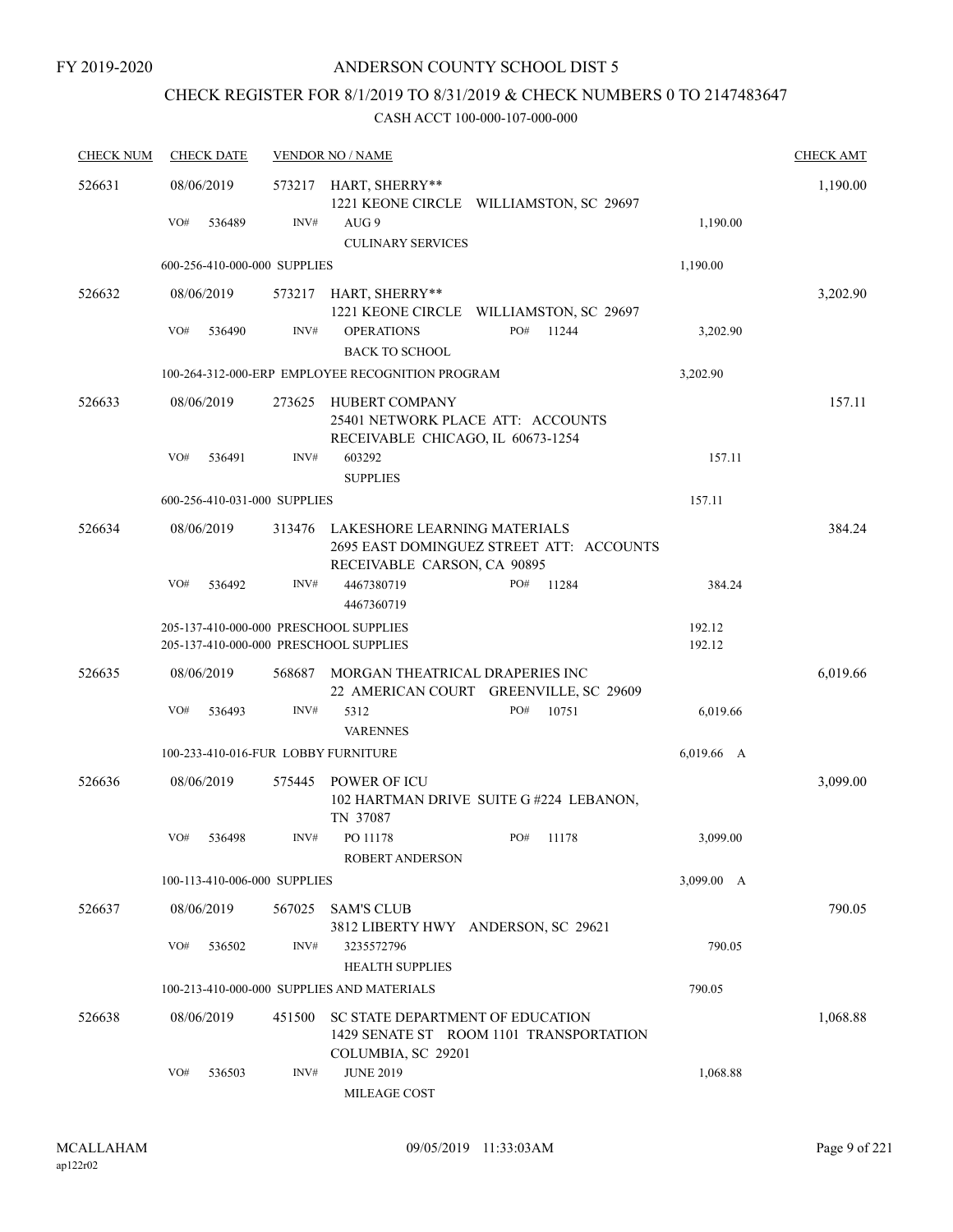# CHECK REGISTER FOR 8/1/2019 TO 8/31/2019 & CHECK NUMBERS 0 TO 2147483647

|        | CHECK NUM CHECK DATE |            |                                                                          |        | <b>VENDOR NO / NAME</b><br>100-255-330-000-TRP TRANSITIONAL MILEAGE                       | <b>CHECK AMT</b><br>1,068.88 A |          |  |
|--------|----------------------|------------|--------------------------------------------------------------------------|--------|-------------------------------------------------------------------------------------------|--------------------------------|----------|--|
| 526639 |                      | 08/06/2019 |                                                                          |        | 576048 VITAL RECORDS HOLDINGS, LLC<br>DEPT 5874 PO BOX 11407 BIRMINGHAM, AL<br>35246-5874 |                                | 894.72   |  |
|        |                      | VO#        | 536505                                                                   | INV#   | 286993<br><b>STORAGE</b>                                                                  | 894.72                         |          |  |
|        |                      |            |                                                                          |        | 203-223-312-000-000 PURCHASED SERVICES                                                    | 894.72                         |          |  |
|        | 526640               | 08/06/2019 |                                                                          |        | 573864 WELLS FARGO VENDOR FIN SERV<br>PO BOX 105710 ATLANTA, GA 30348-5710                |                                | 426.93   |  |
|        |                      | VO#        | 536506                                                                   | INV#   | 69485006<br>69504905                                                                      | 426.93                         |          |  |
|        |                      |            | 723-190-660-023-913 COPIER EXPENSE<br>723-190-660-023-913 COPIER EXPENSE |        |                                                                                           | 174.41<br>252.52               |          |  |
|        | 526641               | 08/08/2019 |                                                                          |        | 571975 A3 COMMUNICATIONS<br>P.O. BOX 603037 CHARLOTTE, NC 28260                           |                                | 2,065.06 |  |
|        |                      | VO#        | 536561                                                                   | INV#   | PO# 11192<br>66310<br><b>SOFTWARE LICENSE</b>                                             | 2,065.06                       |          |  |
|        |                      |            |                                                                          |        | 100-266-345-000-000 TECHNOLOGY INFRASTRUCTURE                                             | 2,065.06                       |          |  |
|        | 526642               | 08/08/2019 |                                                                          |        | 573978 AAA SUPPLY INC<br>PO BOX 17769 GREENVILLE, SC 29606                                |                                | 352.30   |  |
|        |                      | VO#        | 536512                                                                   | INV#   | 04-504770<br><b>VARENNES</b>                                                              | 27.42                          |          |  |
|        |                      |            |                                                                          |        | 100-254-410-016-001 SUPPLIES - MAINTENANCE                                                | 27.42                          |          |  |
|        |                      |            | VO# 536542                                                               | INV#   | 04-506050<br><b>SUPPLIES</b>                                                              | 26.43                          |          |  |
|        |                      |            |                                                                          |        | 515-253-520-031-CAR CAREER CENTER                                                         | 26.43                          |          |  |
|        |                      | VO#        | 536543                                                                   | INV#   | 04-506660<br><b>SUPPLIES</b>                                                              | 298.45                         |          |  |
|        |                      |            | 100-254-410-000-400 HVAC SUPPLIES                                        |        |                                                                                           | 30.85                          |          |  |
|        |                      |            |                                                                          |        | 100-254-410-003-400 HVAC/ELECTRICAL/PLUMBING                                              | 10.45                          |          |  |
|        |                      |            |                                                                          |        | 100-254-410-010-400 HVAC/ELECTRICAL/PLUMBING                                              | 202.08                         |          |  |
|        |                      |            |                                                                          |        | 100-254-410-017-400 HVAC/ELECTRICAL/PLUMBING                                              | 55.07                          |          |  |
|        | 526643               | 08/08/2019 |                                                                          | 105500 | ALL PHASE ELECTRIC SUPPLY<br>PO BOX 936240 ATLANTA, GA 31193-6240                         |                                | 248.99   |  |
|        |                      | VO#        | 536509                                                                   | INV#   | 0184-581031<br><b>SUPPLIES</b>                                                            | 186.34                         |          |  |
|        |                      |            |                                                                          |        | 600-256-323-006-000 REPAIRS TO EQUIPMENT                                                  | 186.34 A                       |          |  |
|        |                      | VO#        | 536510                                                                   | INV#   | 0184-581032<br><b>SUPPLIES</b>                                                            | 62.65                          |          |  |
|        |                      |            |                                                                          |        | 600-256-323-006-000 REPAIRS TO EQUIPMENT                                                  | 62.65                          |          |  |
|        | $* 526645$           | 08/08/2019 |                                                                          | 566136 | AMTEC<br>90 AVON MEADOW LANE AVON, CT 06001                                               |                                | 500.00   |  |
|        |                      | VO#        | 536562                                                                   | INV#   | 5723-08-19<br>PROF SERVICES                                                               | 500.00                         |          |  |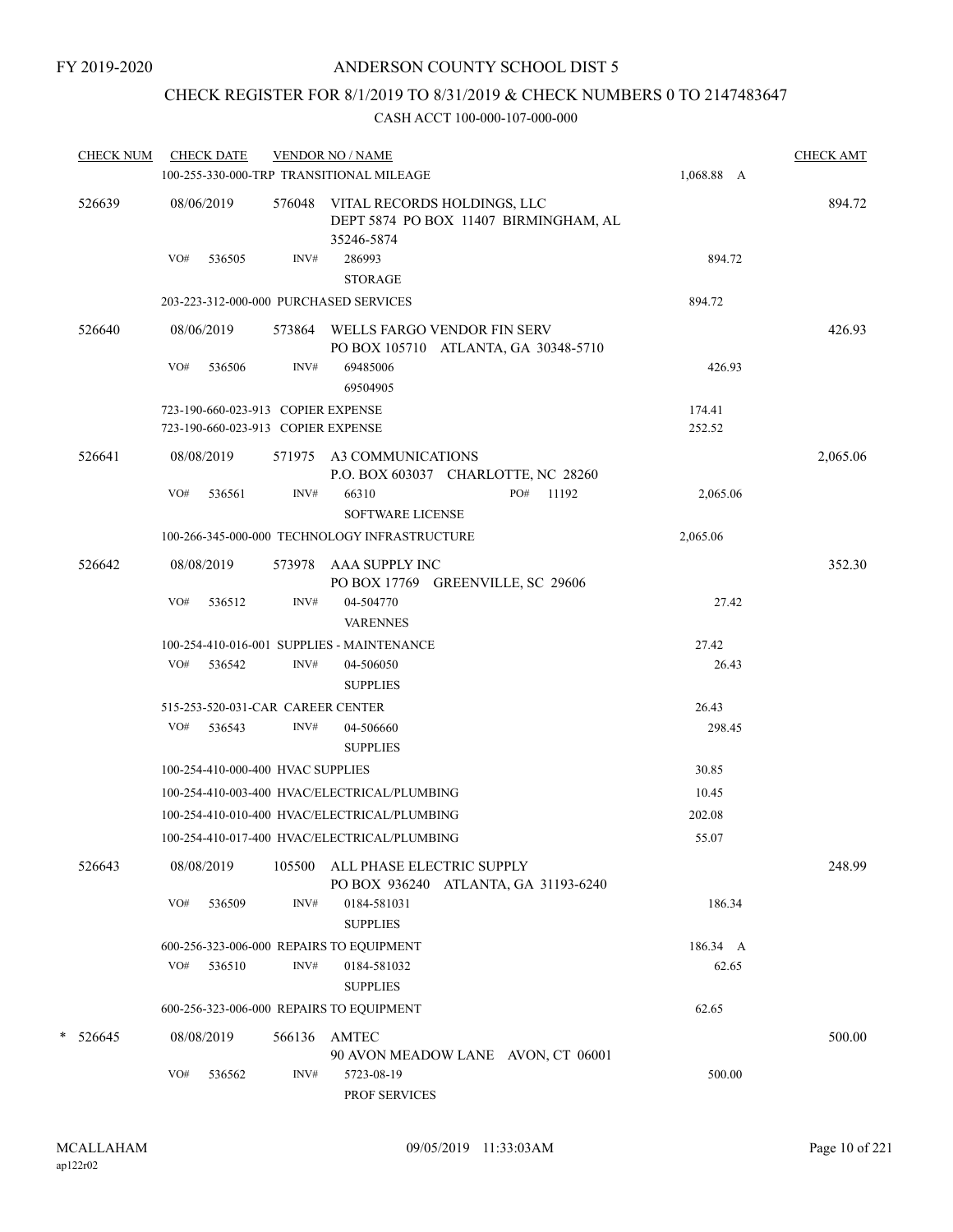# CHECK REGISTER FOR 8/1/2019 TO 8/31/2019 & CHECK NUMBERS 0 TO 2147483647

| <b>CHECK NUM</b> |            | <b>CHECK DATE</b>                                                                                                                                                                                                                                                                                                                                                                                                                                                                                                                                                                                                                                                                                                 |        | <b>VENDOR NO / NAME</b>  |                                                                                                                |     |                                        |                                                                                                                                                                                                  | <b>CHECK AMT</b> |
|------------------|------------|-------------------------------------------------------------------------------------------------------------------------------------------------------------------------------------------------------------------------------------------------------------------------------------------------------------------------------------------------------------------------------------------------------------------------------------------------------------------------------------------------------------------------------------------------------------------------------------------------------------------------------------------------------------------------------------------------------------------|--------|--------------------------|----------------------------------------------------------------------------------------------------------------|-----|----------------------------------------|--------------------------------------------------------------------------------------------------------------------------------------------------------------------------------------------------|------------------|
|                  |            | 100-231-319-000-000 LEGAL FEES                                                                                                                                                                                                                                                                                                                                                                                                                                                                                                                                                                                                                                                                                    |        |                          |                                                                                                                |     |                                        | 500.00                                                                                                                                                                                           |                  |
| 526646           | 08/08/2019 |                                                                                                                                                                                                                                                                                                                                                                                                                                                                                                                                                                                                                                                                                                                   | 116800 |                          | ANDERSON TILE & CARPET DIST CO, INC<br>1109 WHITEHALL ROAD ATT: ACCOUNTS<br>RECEIVABLE ANDERSON, SC 29625-2127 |     |                                        |                                                                                                                                                                                                  | 8,871.25         |
|                  | VO#        | 536511                                                                                                                                                                                                                                                                                                                                                                                                                                                                                                                                                                                                                                                                                                            | INV#   | 21602                    | <b>CAREER CENTER</b>                                                                                           |     |                                        | 2,483.75                                                                                                                                                                                         |                  |
|                  |            | 100-254-323-001-FDB NEW FLOORING PLC                                                                                                                                                                                                                                                                                                                                                                                                                                                                                                                                                                                                                                                                              |        |                          |                                                                                                                |     |                                        | 2,483.75 A                                                                                                                                                                                       |                  |
|                  | VO#        | 536544                                                                                                                                                                                                                                                                                                                                                                                                                                                                                                                                                                                                                                                                                                            | INV#   | 21612<br><b>WESTSIDE</b> |                                                                                                                | PO# | 11307                                  | 6,387.50                                                                                                                                                                                         |                  |
|                  |            | 100-254-323-003-LOC LOCKER REMOVAL                                                                                                                                                                                                                                                                                                                                                                                                                                                                                                                                                                                                                                                                                |        |                          |                                                                                                                |     |                                        | 6,387.50                                                                                                                                                                                         |                  |
| 526647           | 08/08/2019 |                                                                                                                                                                                                                                                                                                                                                                                                                                                                                                                                                                                                                                                                                                                   | 567907 | AT&T                     | $(864 M10-0346)$<br>ATLANTA, GA 30348-5503                                                                     |     | PO BOX 105503 ATT: ACCOUNTS RECEIVABLE |                                                                                                                                                                                                  | 4,173.42         |
|                  | VO#        | 536628                                                                                                                                                                                                                                                                                                                                                                                                                                                                                                                                                                                                                                                                                                            | INV#   | 864 M10-0346             | PHONE SERVICE                                                                                                  |     |                                        | 4,173.42                                                                                                                                                                                         |                  |
|                  |            | 100-266-340-000-000 TELEPHONE<br>100-266-340-000-000 TELEPHONE<br>100-266-340-000-000 TELEPHONE<br>100-266-340-001-000 TELEPHONE<br>100-266-340-002-000 TELEPHONE<br>100-266-340-003-000 TELEPHONE<br>100-266-340-005-000 TELEPHONE<br>100-266-340-006-000 TELEPHONE<br>100-266-340-007-000 TELEPHONE<br>100-266-340-008-000 TELEPHONE<br>100-266-340-009-000 TELEPHONE<br>100-266-340-010-000 TELEPHONE<br>100-266-340-011-000 TELEPHONE<br>100-266-340-012-000 TELEPHONE<br>100-266-340-013-000 TELEPHONE<br>100-266-340-014-000 TELEPHONE<br>100-266-340-015-000 TELEPHONE<br>100-266-340-016-000 TELEPHONE<br>100-266-340-017-000 TELEPHONE<br>100-266-340-018-000 TELEPHONE<br>100-266-340-019-000 TELEPHONE |        |                          |                                                                                                                |     |                                        | 118.67<br>1,398.39<br>83.47<br>69.76<br>381.07<br>424.95<br>83.47<br>69.52<br>64.91<br>56.35<br>78.77<br>69.52<br>250.72<br>96.75<br>82.69<br>83.47<br>70.18<br>91.19<br>82.69<br>82.69<br>65.47 |                  |
|                  |            | 100-266-340-020-000 TELEPHONE<br>100-266-340-021-000 TELEPHONE<br>100-266-340-023-000 TELEPHONE<br>124-266-340-024-000 TELEPHONE                                                                                                                                                                                                                                                                                                                                                                                                                                                                                                                                                                                  |        |                          |                                                                                                                |     |                                        | 56.35<br>83.47<br>43.57<br>56.35                                                                                                                                                                 |                  |
|                  |            | 600-256-340-000-000 TELEPHONE                                                                                                                                                                                                                                                                                                                                                                                                                                                                                                                                                                                                                                                                                     |        |                          |                                                                                                                |     |                                        | 112.14                                                                                                                                                                                           |                  |
| 526648           | 08/08/2019 |                                                                                                                                                                                                                                                                                                                                                                                                                                                                                                                                                                                                                                                                                                                   | 570814 | AT&T                     | $(864 M09-9122)$                                                                                               |     |                                        |                                                                                                                                                                                                  | 928.64           |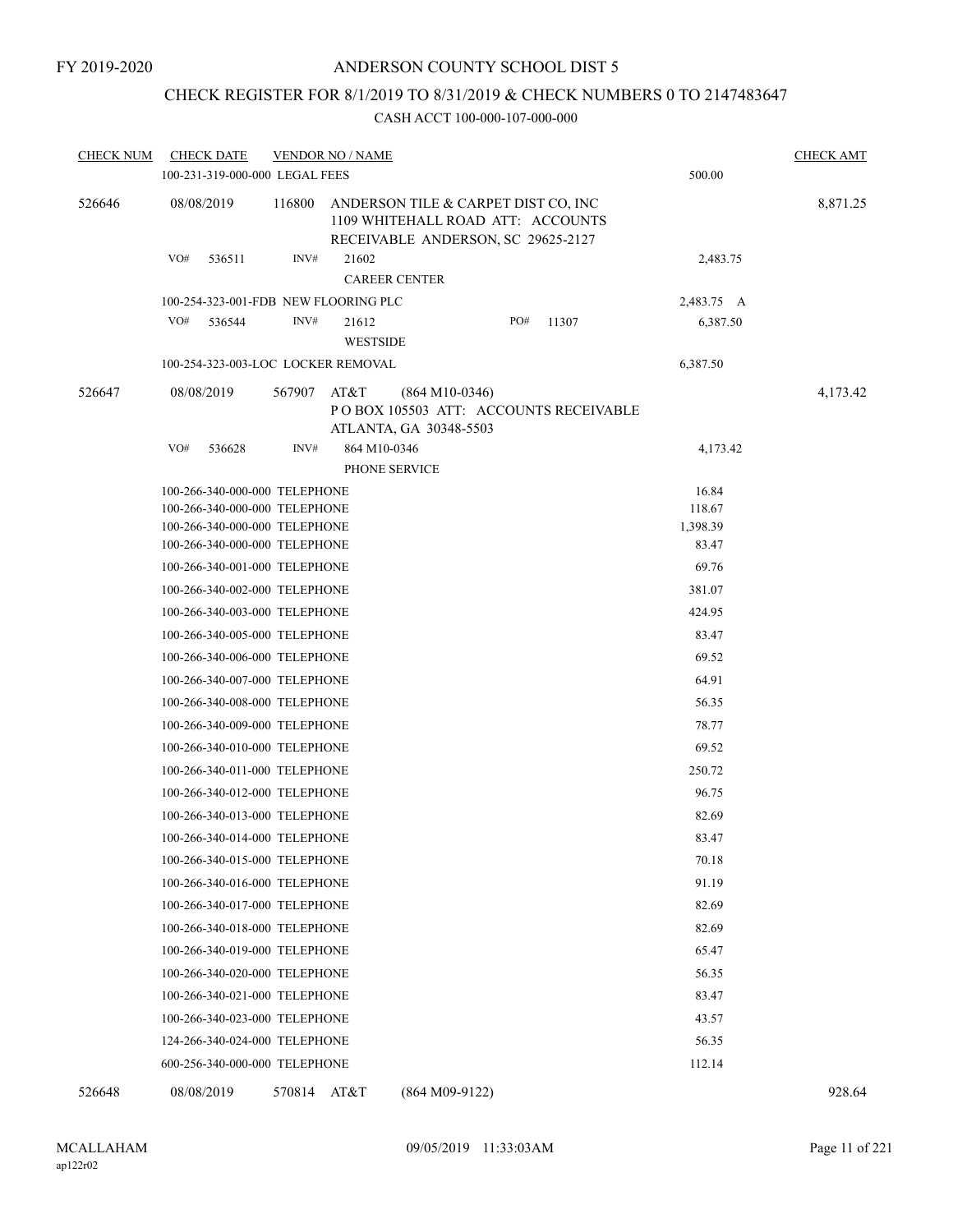### CHECK REGISTER FOR 8/1/2019 TO 8/31/2019 & CHECK NUMBERS 0 TO 2147483647

| <b>CHECK NUM</b> | <b>CHECK DATE</b> |                                   |             | <b>VENDOR NO / NAME</b>                                   |     | <b>CHECK AMT</b> |          |          |
|------------------|-------------------|-----------------------------------|-------------|-----------------------------------------------------------|-----|------------------|----------|----------|
|                  |                   |                                   |             | PO BOX 105262 ATTN: ACCOUNTS RECEIVABLE                   |     |                  |          |          |
|                  |                   |                                   |             | ATLANTA, GA 30348-5262                                    |     |                  |          |          |
|                  | VO#               | 536563                            | INV#        | 864 m09-9122                                              |     |                  | 928.64   |          |
|                  |                   |                                   |             | <b>PHONE</b>                                              |     |                  |          |          |
|                  |                   | 100-266-340-000-000 TELEPHONE     |             |                                                           |     |                  | 928.64   |          |
| 526649           |                   | 08/08/2019                        | 569220      | <b>AUTECH</b>                                             |     |                  |          | 845.50   |
|                  |                   |                                   |             | PO BOX 248 ATT: ACCOUNTS RECEIVABLE                       |     |                  |          |          |
|                  |                   |                                   |             | WILLIAMSTON, SC 29697                                     |     |                  |          |          |
|                  | VO#               | 536547                            | INV#        | 7433                                                      |     |                  | 845.50   |          |
|                  |                   |                                   |             | <b>MCLEES</b>                                             |     |                  |          |          |
|                  |                   |                                   |             | 100-254-323-008-400 CONTR SERV-HVAC/ELECT/PLUMBING        |     |                  | 845.50   |          |
| 526650           |                   | 08/08/2019                        | 566585      | <b>BANK OF AMERICA</b>                                    |     |                  |          | 2,827.62 |
|                  |                   |                                   |             | PO BOX 15731 ATT: ACCOUNTS RECEIVABLE                     |     |                  |          |          |
|                  |                   |                                   |             | WILMINGTON, DE 19886-5731                                 |     |                  |          |          |
|                  | VO#               | 536618                            | INV#        | <b>ACCT 7779</b>                                          |     |                  | 82.88    |          |
|                  |                   |                                   |             | <b>PURCHASES</b>                                          |     |                  |          |          |
|                  |                   | 338-112-410-019-EAR SUPPLIES      |             |                                                           |     |                  | 82.88 A  |          |
|                  | VO#               | 536619                            | INV#        | 8355 & 7779                                               |     |                  | 2,744.74 |          |
|                  |                   |                                   |             | <b>PURCHASES</b>                                          |     |                  |          |          |
|                  |                   | 232-188-410-000-000 SUPPLIES      |             |                                                           |     |                  | 2,770.90 |          |
|                  |                   | 338-112-410-019-EAR SUPPLIES      |             |                                                           |     |                  | $-26.16$ |          |
|                  |                   |                                   |             |                                                           |     |                  |          |          |
| * 526652         |                   | 08/08/2019                        |             | 152495 CAMCOR, INC<br>POBOX 1899 ATT: ACCOUNTS RECEIVABLE |     |                  |          | 1,519.08 |
|                  |                   |                                   |             | BURLINGTON, NC 27216-1899                                 |     |                  |          |          |
|                  | VO#               | 536565                            | INV#        | 2475590                                                   | PO# | 11189            | 1,519.08 |          |
|                  |                   |                                   |             | <b>TECHNOLOGY</b>                                         |     |                  |          |          |
|                  |                   | 515-253-520-031-CAR CAREER CENTER |             |                                                           |     |                  | 1,519.08 |          |
|                  |                   |                                   |             |                                                           |     |                  |          |          |
| 526653           |                   | 08/08/2019                        | 573855 CANA |                                                           |     |                  |          | 7,503.00 |
|                  |                   |                                   |             | 3939 ROYAL DRIVE, SUITE 204 KENNESAW, GA<br>30144         |     |                  |          |          |
|                  | VO#               | 536566                            | INV#        | 34247                                                     | PO# | 11216            | 7,503.00 |          |
|                  |                   |                                   |             | <b>CUST#620 RENEWAL</b>                                   |     |                  |          |          |
|                  |                   |                                   |             |                                                           |     |                  |          |          |
|                  |                   |                                   |             | 100-266-445-000-000 SOFTWARE TECHNOLOGY                   |     |                  | 7,503.00 |          |
| 526654           |                   | 08/08/2019                        | 156900      | CAROLINA PRODUCE COMPANY                                  |     |                  |          | 2,481.90 |
|                  |                   |                                   |             | POBOX 3849 ATT: ACCOUNTS RECEIVABLE                       |     |                  |          |          |
|                  |                   |                                   |             | ANDERSON, SC 29622                                        |     |                  |          |          |
|                  | VO#               | 536604                            | INV#        | 758432                                                    |     |                  | 39.50    |          |
|                  |                   |                                   |             | <b>WESTSIDE</b>                                           |     |                  |          |          |
|                  |                   | 600-256-460-003-000 FOOD          |             |                                                           |     |                  | 39.50    |          |
|                  | VO#               | 536605                            | INV#        | 758526                                                    |     |                  | 236.25   |          |
|                  |                   |                                   |             | <b>WESTSIDE</b>                                           |     |                  |          |          |
|                  |                   | 600-256-460-003-000 FOOD          |             |                                                           |     |                  | 236.25   |          |
|                  | VO#               | 536606                            | INV#        | 758527                                                    |     |                  | 483.00   |          |
|                  |                   |                                   |             | <b>WESTSIDE</b>                                           |     |                  |          |          |
|                  |                   | 600-256-460-003-000 FOOD          |             |                                                           |     |                  | 483.00   |          |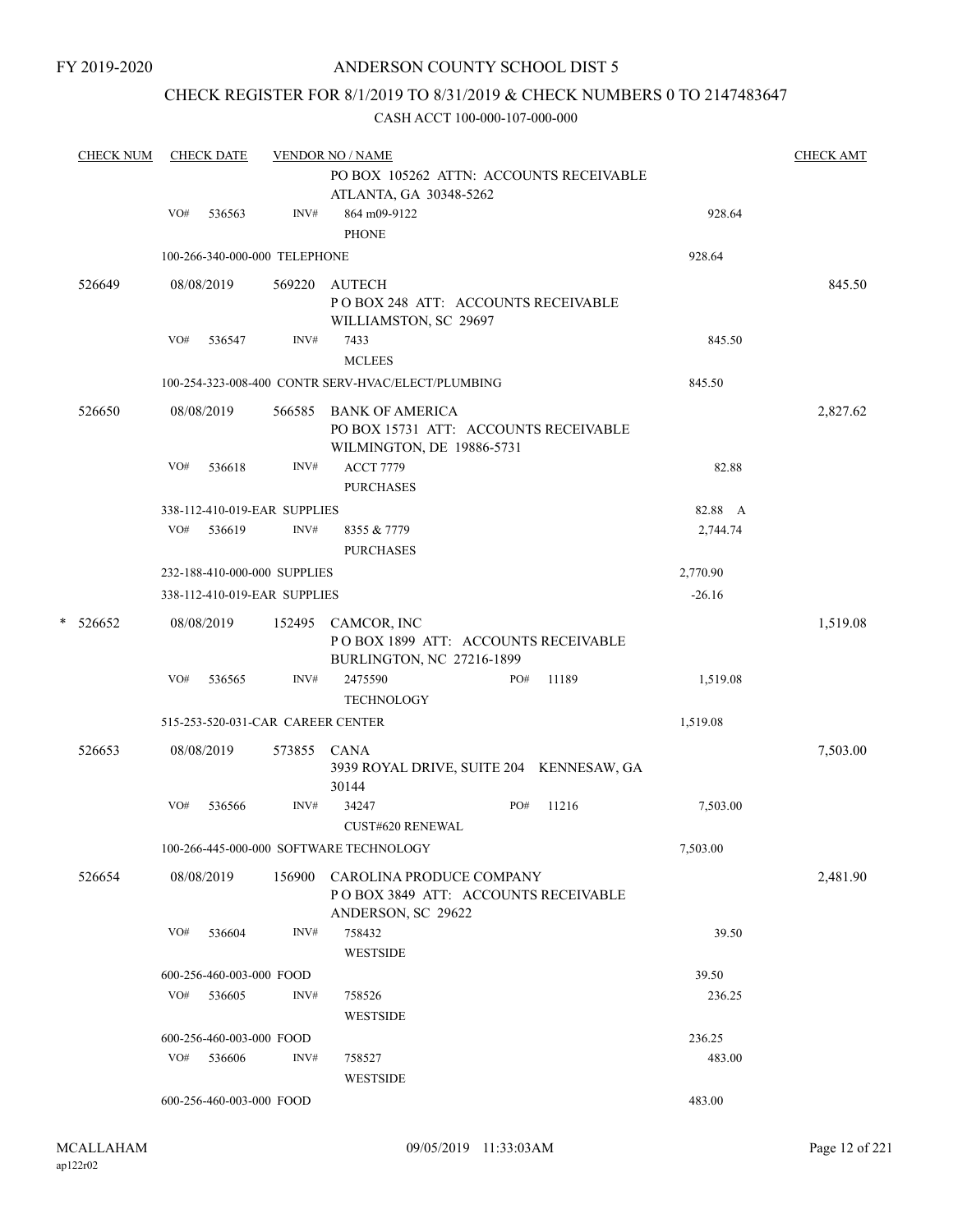# CHECK REGISTER FOR 8/1/2019 TO 8/31/2019 & CHECK NUMBERS 0 TO 2147483647

|   | <b>CHECK NUM</b> |     | <b>CHECK DATE</b>        |                              | <b>VENDOR NO / NAME</b>                                                                         |     |       |            | <b>CHECK AMT</b> |
|---|------------------|-----|--------------------------|------------------------------|-------------------------------------------------------------------------------------------------|-----|-------|------------|------------------|
|   |                  | VO# | 536607                   | INV#                         | 758438                                                                                          |     |       | 996.00     |                  |
|   |                  |     |                          |                              | <b>WESTSIDE</b>                                                                                 |     |       |            |                  |
|   |                  |     | 600-256-460-003-000 FOOD |                              |                                                                                                 |     |       | 996.00     |                  |
|   |                  | VO# | 536608                   | INV#                         | 758439                                                                                          |     |       | 258.00     |                  |
|   |                  |     |                          |                              | <b>WESTSIDE</b>                                                                                 |     |       |            |                  |
|   |                  |     | 600-256-460-003-000 FOOD |                              |                                                                                                 |     |       | 258.00     |                  |
|   |                  |     | VO# 536609               | INV#                         | 758627                                                                                          |     |       | 68.00      |                  |
|   |                  |     |                          |                              | WESTSIDE                                                                                        |     |       |            |                  |
|   |                  |     | 600-256-460-003-000 FOOD |                              |                                                                                                 |     |       | 68.00      |                  |
|   |                  |     | $VO#$ 536610             | INV#                         | 758553                                                                                          |     |       | 34.75      |                  |
|   |                  |     |                          |                              | <b>GLENVIEW</b>                                                                                 |     |       |            |                  |
|   |                  |     | 600-256-460-020-000 FOOD |                              |                                                                                                 |     |       | 34.75      |                  |
|   |                  | VO# | 536616                   | INV#                         | 758886                                                                                          |     |       | 274.80     |                  |
|   |                  |     |                          |                              | <b>AIT RECEPTION</b>                                                                            |     |       |            |                  |
|   |                  |     |                          |                              | 600-256-410-031-GRO SUPPLIES- GRAND OPENING                                                     |     |       | 274.80     |                  |
|   |                  |     | VO# 536617               | INV#                         | 758397                                                                                          |     |       | 91.60      |                  |
|   |                  |     |                          |                              | <b>GLENVIEW</b>                                                                                 |     |       |            |                  |
|   |                  |     |                          | 600-256-410-000-000 SUPPLIES |                                                                                                 |     |       | 91.60      |                  |
|   |                  |     |                          |                              |                                                                                                 |     |       |            |                  |
| * | 526656           |     | 08/08/2019               |                              | 571748 COLONIAL LIFE<br>PREMIUM PROCESSING PO BOX 903 COLUMBIA,<br>SC 29202-0903                |     |       |            | 7,336.26         |
|   |                  | VO# | 536568                   | INV#                         | <b>JULY 2019</b>                                                                                |     |       | 7,336.26   |                  |
|   |                  |     |                          |                              | E4041711                                                                                        |     |       |            |                  |
|   |                  |     |                          |                              | 100-000-469-000-000 LIFE INSURANCE PAYABLE                                                      |     |       | 7,336.26   |                  |
|   |                  |     |                          |                              |                                                                                                 |     |       |            |                  |
|   | 526657           |     | 08/08/2019               | 576094                       | <b>EMPLOYEE VENDOR</b>                                                                          |     |       |            | 186.36           |
|   |                  | VO# | 536560                   | INV#                         | <b>SAMS CLUB</b><br>REIMBURSEMENT                                                               |     |       | 186.36     |                  |
|   |                  |     |                          |                              | 100-114-410-003-VEN SUPPLY-ADDT'L FOR LOST VENDING                                              |     |       | 186.36     |                  |
|   | 526658           |     | 08/08/2019               |                              | 567489 DE LAGE LANDEN<br>POBOX 41602 PHILADELPHIA, PA 19101-1602                                |     |       |            | 351.99           |
|   |                  | VO# | 536569                   | INV#                         | 64403582<br><b>COPIER</b>                                                                       |     |       | 86.63      |                  |
|   |                  |     |                          | 100-115-410-003-000 SUPPLIES |                                                                                                 |     |       | 86.63      |                  |
|   |                  | VO# | 536570                   | INV#                         | 64446172<br><b>COPIER</b>                                                                       | PO# | 11249 | 265.36     |                  |
|   |                  |     |                          | 100-113-410-017-000 SUPPLIES |                                                                                                 |     |       | 265.36     |                  |
|   |                  |     |                          |                              |                                                                                                 |     |       |            |                  |
|   | 526659           |     | 08/08/2019               | 198646                       | DELL FINANCIAL SERVICES<br>POBOX 5292 PAYAMENT PROCESSING CENTER<br>CAROL STREAM, IL 60197-5292 |     |       |            | 630,159.35       |
|   |                  | VO# | 536550                   | INV#                         | 79976424<br>CONT#810-6452392                                                                    | PO# | 11309 | 630,159.35 |                  |
|   |                  |     |                          |                              | 100-266-545-000-000 1 TO 1 LEASE PAYMENTS                                                       |     |       | 630,159.35 |                  |
|   | 526660           |     | 08/08/2019               | 566662                       | DONE RIGHT SERVICES                                                                             |     |       |            | 1,928.00         |
|   |                  |     |                          |                              |                                                                                                 |     |       |            |                  |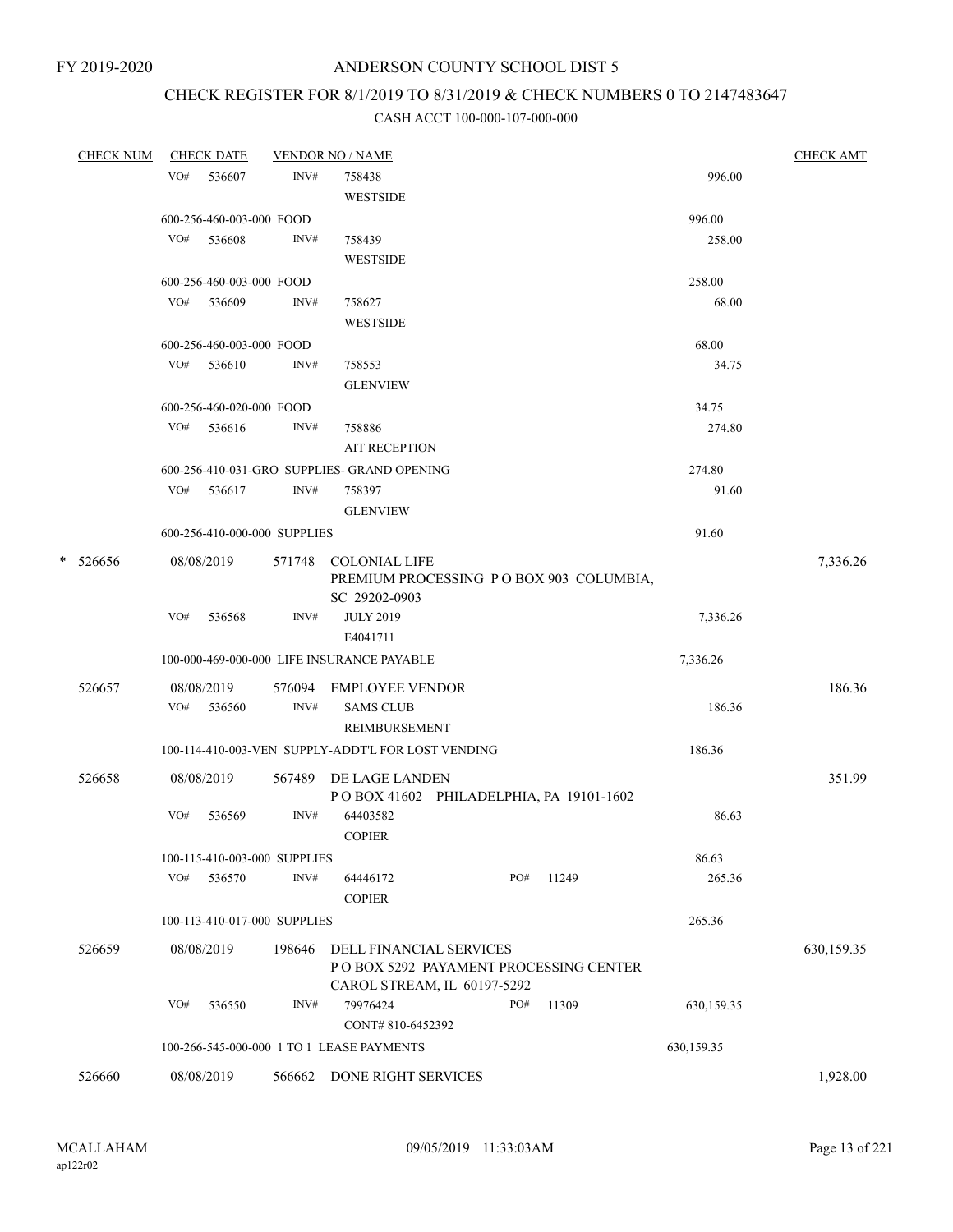### CHECK REGISTER FOR 8/1/2019 TO 8/31/2019 & CHECK NUMBERS 0 TO 2147483647

| <b>CHECK NUM</b> | <b>VENDOR NO / NAME</b><br><b>CHECK DATE</b> |                                   |        |                                                                                                  |     |       |                                |  |           |  |
|------------------|----------------------------------------------|-----------------------------------|--------|--------------------------------------------------------------------------------------------------|-----|-------|--------------------------------|--|-----------|--|
|                  |                                              |                                   |        | 101 INDIAN SPRINGS DRIVE ATT: ACCOUNTS<br>RECEIVABLE GREENVILLE, SC 29615-1413                   |     |       |                                |  |           |  |
|                  | VO#                                          | 536519                            | INV#   | 61219                                                                                            |     |       | 1,928.00                       |  |           |  |
|                  |                                              |                                   |        | <b>TL HANNA</b>                                                                                  |     |       |                                |  |           |  |
|                  |                                              |                                   |        | 100-254-323-002-BUD CONTRACTED SERVICES                                                          |     |       | 1,928.00 A                     |  |           |  |
| 526661           |                                              | 08/08/2019                        | 211302 | <b>DUKE ENERGY</b>                                                                               |     |       |                                |  | 72,614.69 |  |
|                  |                                              |                                   |        | PO BOX 70516 CHARLOTTE, NC 28272-0516                                                            |     |       |                                |  |           |  |
|                  | VO#                                          | 536622                            | INV#   | <b>DUE 8/16</b>                                                                                  |     |       | 72,614.69                      |  |           |  |
|                  |                                              |                                   |        | <b>UTILITIES</b>                                                                                 |     |       |                                |  |           |  |
|                  |                                              |                                   |        | 100-254-470-000-000 ENERGY-ELECTRICITY & WATER                                                   |     |       | 4,739.77                       |  |           |  |
|                  |                                              |                                   |        | 100-254-470-002-000 ENERGY-ELECTRICITY & WATER                                                   |     |       | 3,998.41                       |  |           |  |
|                  |                                              |                                   |        | 100-254-470-003-000 ENERGY-ELECTRICITY & WATER                                                   |     |       | 3,548.11                       |  |           |  |
|                  |                                              |                                   |        | 100-254-470-005-000 ENERGY-ELECTRICITY & WATER                                                   |     |       | 13,100.95                      |  |           |  |
|                  |                                              |                                   |        | 100-254-470-006-000 ENERGY-ELECTRICITY & WATER                                                   |     |       | 15,747.21                      |  |           |  |
|                  |                                              |                                   |        | 100-254-470-008-000 ENERGY-ELECTRICITY & WATER                                                   |     |       | 6,552.86                       |  |           |  |
|                  |                                              |                                   |        | 100-254-470-011-000 ENERGY-ELECTRICITY & WATER                                                   |     |       | 4,541.90                       |  |           |  |
|                  |                                              |                                   |        | 100-254-470-012-000 ENERGY-ELECTRICITY & WATER                                                   |     |       | 6,798.87                       |  |           |  |
|                  |                                              |                                   |        | 100-254-470-016-000 ENERGY-ELECTRICITY & WATER                                                   |     |       | 27.30                          |  |           |  |
|                  |                                              |                                   |        | 100-254-470-018-000 ENERGY-ELECTRICITY & WATER                                                   |     |       | 3,509.13                       |  |           |  |
|                  |                                              |                                   |        | 100-254-470-019-000 ENERGY-ELECTRICITY & WATER                                                   |     |       | 39.94                          |  |           |  |
|                  |                                              |                                   |        | 100-254-470-021-000 ENERGY-ELECTRICITY & WATER                                                   |     |       | 10,010.24                      |  |           |  |
| 526662           |                                              | 08/08/2019                        | 575851 | HAIER US APPLICANCES SOLUTIONS, INC<br>PO BOX 281865 ATTN: RUSHA MILES ATLANTA,<br>GA 30384-1865 |     |       |                                |  | 6,515.00  |  |
|                  | VO#                                          | 536614                            | INV#   | 12-043553<br>ACCT #12-1SJ20                                                                      | PO# | 10415 | 6,515.00                       |  |           |  |
|                  |                                              | 515-253-520-031-CAR CAREER CENTER |        |                                                                                                  |     |       | 6,515.00                       |  |           |  |
| 526663           |                                              | 08/08/2019                        | 259400 | HAMMOND WATER DISTRICT<br>250 MITCHELL ROAD ATT: ACCOUNTS<br>RECEIVABLE BELTON, SC 29627         |     |       |                                |  | 7,638.53  |  |
|                  | VO#                                          | 536623                            | INV#   | 5/13 TO 7/11<br><b>UTILITIES</b>                                                                 |     |       | 7,638.53                       |  |           |  |
|                  |                                              |                                   |        | 100-254-470-002-000 ENERGY-ELECTRICITY & WATER                                                   |     |       | 122.87 A                       |  |           |  |
|                  |                                              |                                   |        | 100-254-470-002-000 ENERGY-ELECTRICITY & WATER                                                   |     |       | $110.72 \quad A$               |  |           |  |
|                  |                                              |                                   |        | 100-254-470-002-000 ENERGY-ELECTRICITY & WATER                                                   |     |       | 666.06 A                       |  |           |  |
|                  |                                              |                                   |        | 100-254-470-002-000 ENERGY-ELECTRICITY & WATER                                                   |     |       | 1,490.37 A                     |  |           |  |
|                  |                                              |                                   |        | 100-254-470-013-000 ENERGY-ELECTRICITY & WATER                                                   |     |       | 932.90 A                       |  |           |  |
|                  |                                              |                                   |        | 100-254-470-017-000 ENERGY-ELECTRICITY & WATER                                                   |     |       | 1,939.07 A                     |  |           |  |
|                  |                                              |                                   |        | 100-254-470-020-000 ENERGY-ELECTRICITY & WATER<br>100-254-470-020-000 ENERGY-ELECTRICITY & WATER |     |       | $110.72 \quad A$<br>2,265.82 A |  |           |  |
| 526664           |                                              | 08/08/2019                        | 572058 | HARRIS SCHOOL SOLUTIONS<br>PO BOX 74008484 CHICAGO, IL 60674-8484                                |     |       |                                |  | 61,286.49 |  |
|                  | VO#                                          | 536571                            | INV#   | 4785                                                                                             | PO# | 11003 | 61,286.49                      |  |           |  |
|                  |                                              |                                   |        | 2019-2020                                                                                        |     |       |                                |  |           |  |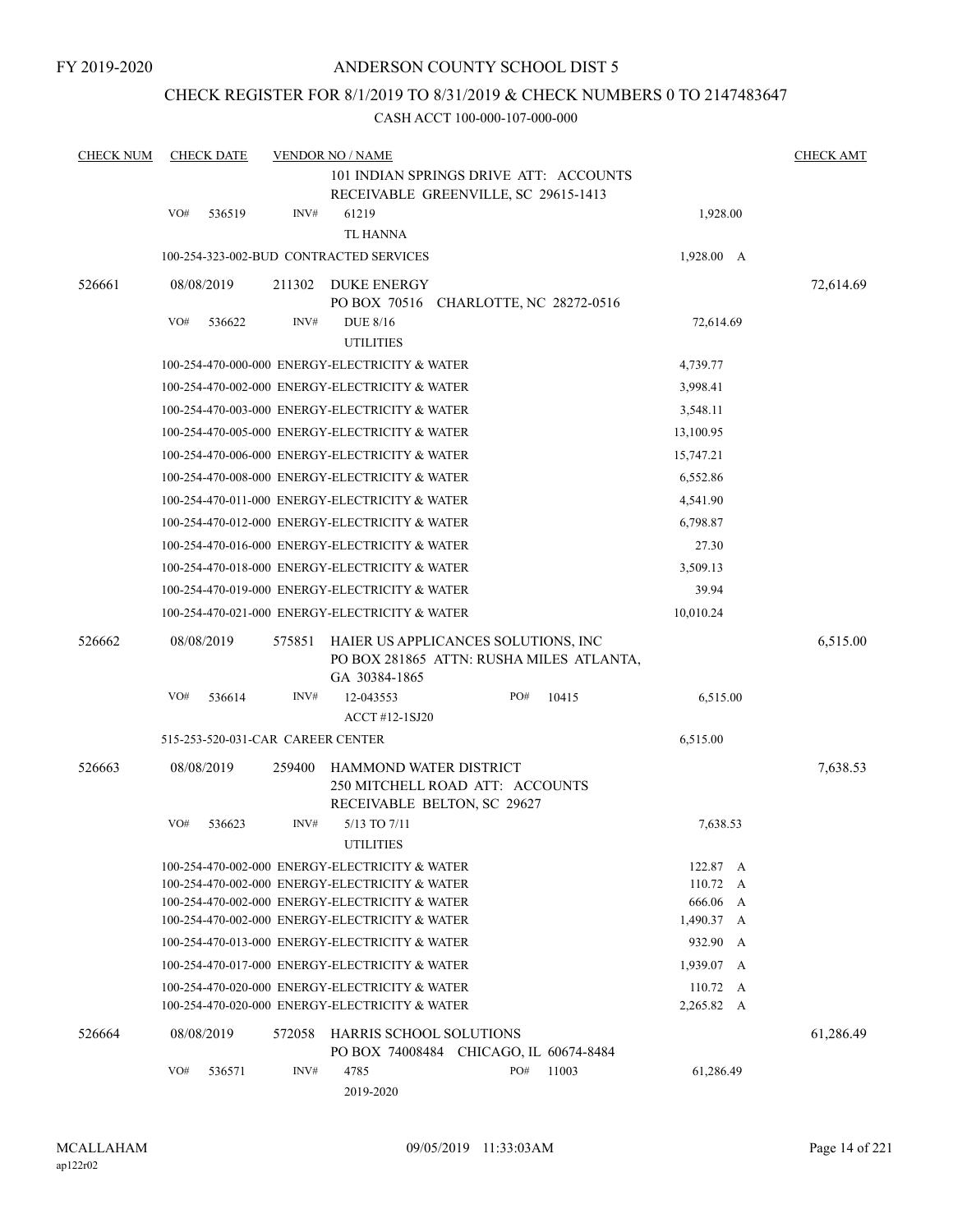# CHECK REGISTER FOR 8/1/2019 TO 8/31/2019 & CHECK NUMBERS 0 TO 2147483647

| <b>CHECK NUM</b> |     | <b>CHECK DATE</b> |                                   | <b>VENDOR NO / NAME</b><br>100-266-316-000-000 DATA PROCESSING SERVICES |                                                                               | 52,554.71    | <b>CHECK AMT</b> |
|------------------|-----|-------------------|-----------------------------------|-------------------------------------------------------------------------|-------------------------------------------------------------------------------|--------------|------------------|
|                  |     |                   |                                   | 100-266-445-000-000 SOFTWARE TECHNOLOGY                                 |                                                                               | 8,731.78     |                  |
| 526665           |     | 08/08/2019        |                                   |                                                                         | 574572 HG REYNOLDS COMPANY INC<br>113 CONTRACT DRIVE AIKEN, SC 29801          |              | 697,039.77       |
|                  | VO# | 536572            | INV#                              | <b>APP 26</b><br>PROJ #5-5124                                           |                                                                               | 697,039.77   |                  |
|                  |     |                   | 515-253-520-031-CAR CAREER CENTER |                                                                         |                                                                               | 697,039.77   |                  |
| 526666           |     | 08/08/2019        |                                   | ANDERSON, SC 29623                                                      | 564353 LAZER CONSTRUCTION COMPANY INC<br>PO BOX 5103 ATT: ACCOUNTS RECEIVABLE |              | 983,707.42       |
|                  | VO# | 536573            | INV#                              | APP 7618-12<br><b>SOUTHWOOD</b>                                         |                                                                               | 651,911.14   |                  |
|                  |     |                   |                                   | 515-253-520-000-ART FINE ARTS CENTER                                    |                                                                               | 651,911.14   |                  |
|                  | VO# | 536574            | INV#                              | APP 7418-14<br><b>WESTSIDE</b>                                          |                                                                               | 101,844.02   |                  |
|                  |     |                   |                                   | 505-271-540-003-BSC BASEBALL&SOFTBALL COMPLEX                           |                                                                               | 101,844.02 A |                  |
|                  | VO# | 536575            | INV#                              | APP 7318-14<br><b>TL HANNA</b>                                          |                                                                               | 94,077.85    |                  |
|                  |     |                   |                                   | 505-271-540-002-BSC BASEBALL&SOFTBALL COMPLEX                           |                                                                               | 94,077.85 A  |                  |
|                  | VO# | 536576            | INV#                              | APP 7418-15<br><b>WESTSIDE</b>                                          |                                                                               | 71,892.50    |                  |
|                  |     |                   |                                   | 505-271-540-003-BSC BASEBALL&SOFTBALL COMPLEX                           |                                                                               | 71,892.50    |                  |
|                  | VO# | 536577            | INV#                              | APP 7419-01<br><b>TL HANNA</b>                                          |                                                                               | 63,981.91    |                  |
|                  |     |                   |                                   | 505-253-520-002-STD STADIUM RENOVATIONS                                 |                                                                               | 63,981.91    |                  |
| 526667           |     | 08/08/2019        | 574354                            | METEOR EDUCATION LLC                                                    | PO BOX 535519 ATLANTA, GA 30353-5519                                          |              | 30,143.27        |
|                  | VO# | 536585            | INV#                              | 100640<br><b>FURNITURE</b>                                              | 10417<br>PO#                                                                  | 30,143.27    |                  |
|                  |     |                   | 515-253-520-031-CAR CAREER CENTER |                                                                         |                                                                               | 30,143.27    |                  |
| 526668           |     | 08/08/2019        | 366700                            | <b>MUTUAL OF OMAHA</b>                                                  | PO BOX 2147 OMAHA, NE 68103-2147                                              |              | 23,904.69        |
|                  | VO# | 536586            | $\text{INV}\#$                    | AUG 2019<br>#G00018B5                                                   |                                                                               | 23,904.69    |                  |
|                  |     |                   |                                   | 100-000-450-000-000 MISC. DEDUCTIONS                                    |                                                                               | 6,490.29     |                  |
|                  |     |                   |                                   | 100-000-456-000-000 INSURANCE PAYABLE                                   |                                                                               | 17,414.40    |                  |
| $* 526671$       |     | 08/08/2019        | 407900                            |                                                                         | PICKENS CONSTRUCTION, INC<br>PO BOX 5135 ANDERSON, SC 29623-5135              |              | 33,074.00        |
|                  | VO# | 536588            | $\text{INV}\#$                    | 2568<br><b>MCCANTS</b>                                                  | 11085<br>PO#                                                                  | 33,074.00    |                  |
|                  |     |                   | 505-254-540-005-PAV PAVING        | 33,074.00                                                               |                                                                               |              |                  |
| 526672           |     | 08/08/2019        | 568036                            | PIEDMONT NATURAL GAS                                                    | PO BOX 1246 CHARLOTTE, NC 28201-1246                                          |              | 771.72           |
|                  | VO# | 536621            | INV#                              | <b>DUE 8/19</b>                                                         |                                                                               | 771.72       |                  |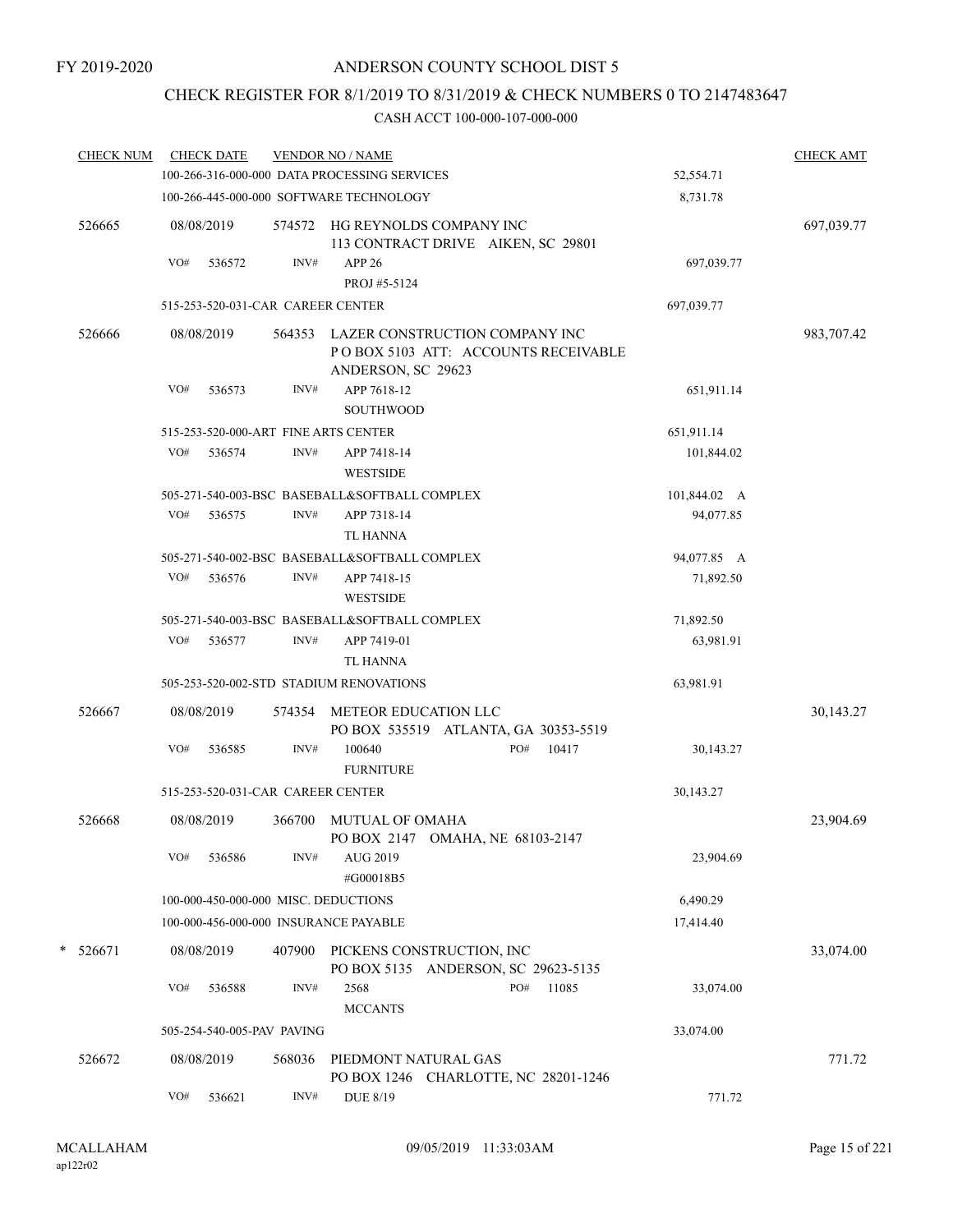### CHECK REGISTER FOR 8/1/2019 TO 8/31/2019 & CHECK NUMBERS 0 TO 2147483647

|        |     |                                |                                                                    | <b>UTILITIES</b>                   |                                                                                                                                                                                                                                                                                                                                                                                                                                                                                                                                                                                                              |                         |                                                                             |                                                                                                                                                      |                                                                                                |
|--------|-----|--------------------------------|--------------------------------------------------------------------|------------------------------------|--------------------------------------------------------------------------------------------------------------------------------------------------------------------------------------------------------------------------------------------------------------------------------------------------------------------------------------------------------------------------------------------------------------------------------------------------------------------------------------------------------------------------------------------------------------------------------------------------------------|-------------------------|-----------------------------------------------------------------------------|------------------------------------------------------------------------------------------------------------------------------------------------------|------------------------------------------------------------------------------------------------|
|        |     |                                |                                                                    |                                    |                                                                                                                                                                                                                                                                                                                                                                                                                                                                                                                                                                                                              |                         |                                                                             |                                                                                                                                                      |                                                                                                |
|        |     | 100-254-472-000-000 ENERGY-GAS |                                                                    |                                    |                                                                                                                                                                                                                                                                                                                                                                                                                                                                                                                                                                                                              |                         |                                                                             | 46.26                                                                                                                                                |                                                                                                |
|        |     |                                |                                                                    |                                    |                                                                                                                                                                                                                                                                                                                                                                                                                                                                                                                                                                                                              |                         |                                                                             | 228.14                                                                                                                                               |                                                                                                |
|        |     |                                |                                                                    |                                    |                                                                                                                                                                                                                                                                                                                                                                                                                                                                                                                                                                                                              |                         |                                                                             | 30.10                                                                                                                                                |                                                                                                |
|        |     |                                |                                                                    |                                    |                                                                                                                                                                                                                                                                                                                                                                                                                                                                                                                                                                                                              |                         |                                                                             | 23.54                                                                                                                                                |                                                                                                |
|        |     |                                |                                                                    |                                    |                                                                                                                                                                                                                                                                                                                                                                                                                                                                                                                                                                                                              |                         |                                                                             | 56.72                                                                                                                                                |                                                                                                |
|        |     |                                |                                                                    |                                    |                                                                                                                                                                                                                                                                                                                                                                                                                                                                                                                                                                                                              |                         |                                                                             | 23.54                                                                                                                                                |                                                                                                |
|        |     |                                |                                                                    |                                    |                                                                                                                                                                                                                                                                                                                                                                                                                                                                                                                                                                                                              |                         |                                                                             | 49.44                                                                                                                                                |                                                                                                |
|        |     |                                |                                                                    |                                    |                                                                                                                                                                                                                                                                                                                                                                                                                                                                                                                                                                                                              |                         |                                                                             | 64.57                                                                                                                                                |                                                                                                |
|        |     |                                |                                                                    |                                    |                                                                                                                                                                                                                                                                                                                                                                                                                                                                                                                                                                                                              |                         |                                                                             | 88.77                                                                                                                                                |                                                                                                |
|        |     |                                |                                                                    |                                    |                                                                                                                                                                                                                                                                                                                                                                                                                                                                                                                                                                                                              |                         |                                                                             | 68.97                                                                                                                                                |                                                                                                |
|        |     |                                |                                                                    |                                    |                                                                                                                                                                                                                                                                                                                                                                                                                                                                                                                                                                                                              |                         |                                                                             | 91.67                                                                                                                                                |                                                                                                |
| 526674 |     |                                | 576092                                                             |                                    |                                                                                                                                                                                                                                                                                                                                                                                                                                                                                                                                                                                                              |                         |                                                                             |                                                                                                                                                      | 467.63                                                                                         |
|        | VO# | 536541                         | INV#                                                               | S1002169897<br>ACCT #C0121897      |                                                                                                                                                                                                                                                                                                                                                                                                                                                                                                                                                                                                              |                         |                                                                             | 467.63                                                                                                                                               |                                                                                                |
|        |     |                                |                                                                    |                                    |                                                                                                                                                                                                                                                                                                                                                                                                                                                                                                                                                                                                              |                         |                                                                             | 467.63                                                                                                                                               |                                                                                                |
| 526675 |     |                                | 571007                                                             |                                    |                                                                                                                                                                                                                                                                                                                                                                                                                                                                                                                                                                                                              |                         |                                                                             |                                                                                                                                                      | 735.61                                                                                         |
|        | VO# | 536593                         | INV#                                                               | 190529-0050<br><b>COPIES</b>       |                                                                                                                                                                                                                                                                                                                                                                                                                                                                                                                                                                                                              |                         |                                                                             | 44.21                                                                                                                                                |                                                                                                |
|        |     |                                |                                                                    |                                    |                                                                                                                                                                                                                                                                                                                                                                                                                                                                                                                                                                                                              |                         |                                                                             | 44.21 A                                                                                                                                              |                                                                                                |
|        | VO# | 536594                         | INV#                                                               | 190621-0013<br><b>COPIES</b>       |                                                                                                                                                                                                                                                                                                                                                                                                                                                                                                                                                                                                              |                         |                                                                             | 691.40                                                                                                                                               |                                                                                                |
|        |     |                                |                                                                    |                                    |                                                                                                                                                                                                                                                                                                                                                                                                                                                                                                                                                                                                              |                         |                                                                             | 691.40 A                                                                                                                                             |                                                                                                |
| 526676 |     |                                | 480850                                                             |                                    |                                                                                                                                                                                                                                                                                                                                                                                                                                                                                                                                                                                                              |                         |                                                                             |                                                                                                                                                      | 758,173.11                                                                                     |
|        | VO# | 536597                         | INV#                                                               | 19-1207<br><b>AG &amp; WELDING</b> |                                                                                                                                                                                                                                                                                                                                                                                                                                                                                                                                                                                                              |                         |                                                                             | 293,788.83                                                                                                                                           |                                                                                                |
|        |     |                                |                                                                    |                                    |                                                                                                                                                                                                                                                                                                                                                                                                                                                                                                                                                                                                              |                         |                                                                             | 293,788.83                                                                                                                                           |                                                                                                |
|        | VO# | 536598                         | INV#                                                               | 19-1205<br><b>AUTOMOTIVE</b>       |                                                                                                                                                                                                                                                                                                                                                                                                                                                                                                                                                                                                              |                         | 10086                                                                       | 277,488.45                                                                                                                                           |                                                                                                |
|        |     |                                |                                                                    |                                    |                                                                                                                                                                                                                                                                                                                                                                                                                                                                                                                                                                                                              |                         |                                                                             | 277,488.45                                                                                                                                           |                                                                                                |
|        | VO# | 536599                         | INV#                                                               | 19-1204<br><b>VET TECH</b>         |                                                                                                                                                                                                                                                                                                                                                                                                                                                                                                                                                                                                              |                         | 10069                                                                       | 186,895.83                                                                                                                                           |                                                                                                |
|        |     |                                |                                                                    |                                    |                                                                                                                                                                                                                                                                                                                                                                                                                                                                                                                                                                                                              |                         |                                                                             | 186,895.83                                                                                                                                           |                                                                                                |
| 526678 |     |                                | 574817                                                             | <b>TYNKER</b>                      |                                                                                                                                                                                                                                                                                                                                                                                                                                                                                                                                                                                                              |                         |                                                                             |                                                                                                                                                      | 2,340.00                                                                                       |
|        | VO# | 536629                         | INV#                                                               | <b>DL 153 SR</b>                   |                                                                                                                                                                                                                                                                                                                                                                                                                                                                                                                                                                                                              |                         |                                                                             | 2,340.00                                                                                                                                             |                                                                                                |
|        |     |                                |                                                                    |                                    |                                                                                                                                                                                                                                                                                                                                                                                                                                                                                                                                                                                                              |                         |                                                                             |                                                                                                                                                      |                                                                                                |
| 526679 |     |                                | 573815                                                             |                                    |                                                                                                                                                                                                                                                                                                                                                                                                                                                                                                                                                                                                              |                         |                                                                             |                                                                                                                                                      | 2,636.94                                                                                       |
|        |     |                                | 08/08/2019<br>08/08/2019<br>08/08/2019<br>08/08/2019<br>08/08/2019 |                                    | 100-254-472-001-000 ENERGY-GAS<br>100-254-472-005-000 ENERGY-GAS<br>100-254-472-011-000 ENERGY-GAS<br>100-254-472-015-000 ENERGY-GAS<br>100-254-472-016-000 ENERGY-GAS<br>100-254-472-021-000 ENERGY- GAS<br>600-256-470-011-000 ENERGY<br>600-256-470-015-000 ENERGY<br>600-256-470-016-000 ENERGY<br>600-256-470-021-000 ENERGY<br>131-254-323-031-600 MAINTENANCE SERVICES<br>201-112-490-014-000 COPIER COST<br>201-112-490-012-000 COPIER COST<br>515-253-540-031-CAR EQUIPMENT<br>515-253-540-031-CAR EQUIPMENT<br>515-253-540-031-CAR EQUIPMENT<br><b>GLENVIEW MS</b><br>100-113-410-020-000 SUPPLIES | <b>SECURITY CENTRAL</b> | SIMPLIFIED OFFICE SYSTEMS<br>PO#<br>PO#<br>PO#<br>UNITED REFRIGERATION, INC | LAKE NORMAN SECURITY PATROL PO BOX<br>602371 CHARLOTTE, NC 28260-2371<br>SOUTHERN EDUCATIONAL SYSTEMS<br>POBOX 170339 SPARTANBURG, SC 29301<br>10085 | 6220 BUSH RIVER ROAD COLUMBIA, SC 29212<br>280 HOPE STREET MOUNTAIN VIEW, CA 94041<br>2,340.00 |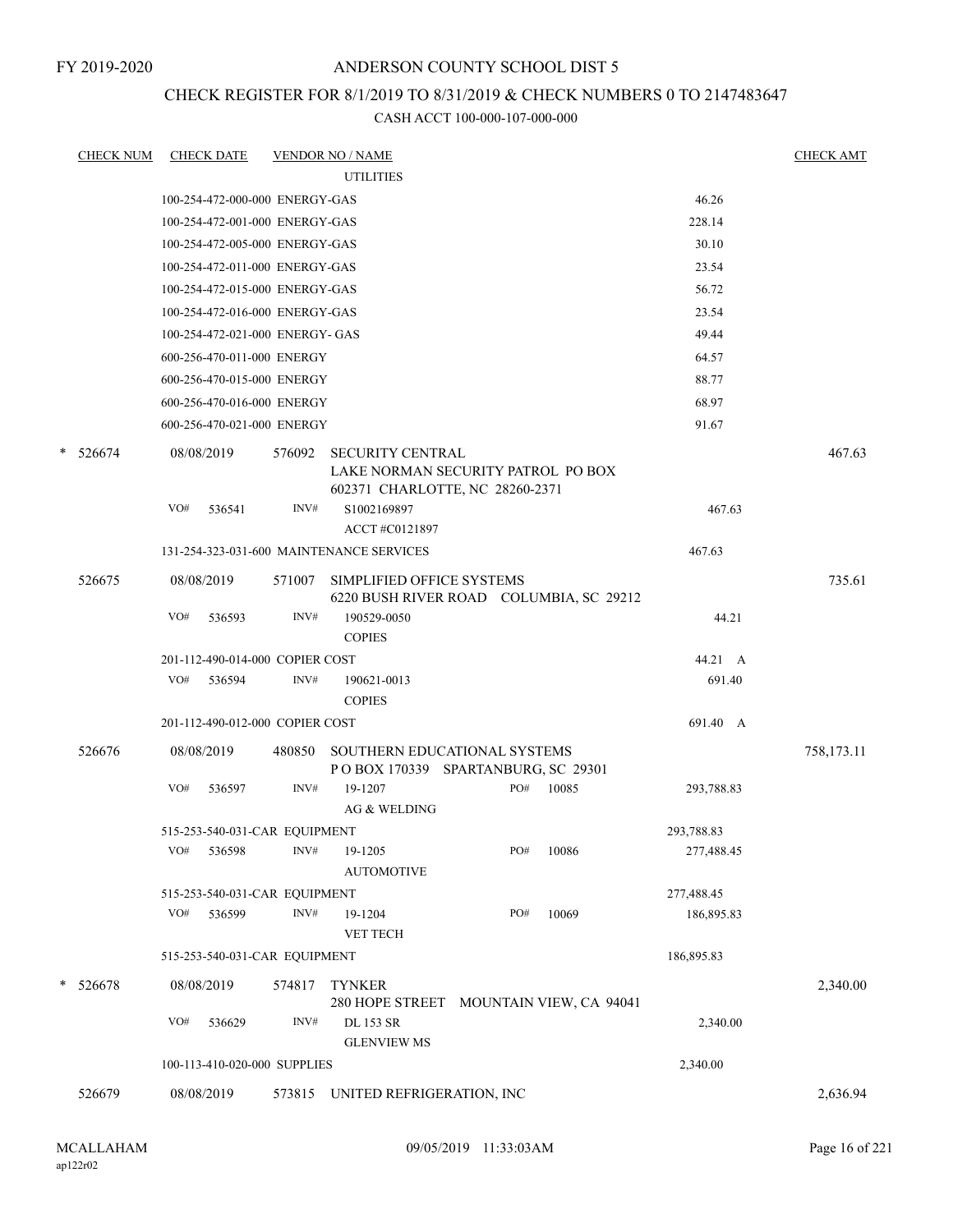### CHECK REGISTER FOR 8/1/2019 TO 8/31/2019 & CHECK NUMBERS 0 TO 2147483647

| <b>CHECK NUM</b> |     | <b>CHECK DATE</b> |                                   | <b>VENDOR NO / NAME</b>                                         |  |     |       |  |            |  | <b>CHECK AMT</b>                |  |  |  |
|------------------|-----|-------------------|-----------------------------------|-----------------------------------------------------------------|--|-----|-------|--|------------|--|---------------------------------|--|--|--|
|                  |     |                   |                                   | PO BOX 740703 ATLANTA, GA 30374-0703                            |  |     |       |  |            |  |                                 |  |  |  |
|                  | VO# | 536524            | INV#                              | 69076948                                                        |  |     |       |  | 189.03     |  |                                 |  |  |  |
|                  |     |                   |                                   | <b>REGULATOR</b>                                                |  |     |       |  |            |  |                                 |  |  |  |
|                  |     |                   | 100-254-410-000-400 HVAC SUPPLIES |                                                                 |  |     |       |  | 189.03     |  |                                 |  |  |  |
|                  | VO# | 536525            | INV#                              | 69311789                                                        |  |     |       |  | 158.53     |  |                                 |  |  |  |
|                  |     |                   |                                   | <b>MOTOR</b>                                                    |  |     |       |  |            |  |                                 |  |  |  |
|                  |     |                   |                                   | 100-254-410-006-400 HVAC/ELECTRICAL/PLUMBING                    |  |     |       |  | 158.53     |  |                                 |  |  |  |
|                  | VO# | 536526            | INV#                              | 69221871                                                        |  |     |       |  | 334.91     |  |                                 |  |  |  |
|                  |     |                   |                                   | <b>SUPPLIES</b>                                                 |  |     |       |  |            |  |                                 |  |  |  |
|                  |     |                   |                                   | 100-254-410-002-400 HVAC/ELECTRICAL/PLUMBING                    |  |     |       |  | 334.91     |  |                                 |  |  |  |
|                  | VO# | 536527            | INV#                              | 69063376                                                        |  |     |       |  | 1,954.47   |  |                                 |  |  |  |
|                  |     |                   |                                   | <b>SUPPLIES</b>                                                 |  |     |       |  |            |  |                                 |  |  |  |
|                  |     |                   |                                   | 100-254-410-002-400 HVAC/ELECTRICAL/PLUMBING                    |  |     |       |  | 1,954.47   |  |                                 |  |  |  |
|                  |     |                   |                                   |                                                                 |  |     |       |  |            |  |                                 |  |  |  |
| 526680           |     | 08/08/2019        | 524353                            | WAL-MART COMMUNITY/GEMB                                         |  |     |       |  |            |  |                                 |  |  |  |
|                  |     |                   |                                   | POBOX 530934 ATT: ACCOUNTS RECEIVABLE<br>ATLANTA, GA 30353-0934 |  |     |       |  |            |  |                                 |  |  |  |
|                  | VO# | 536626            | INV#                              | 1013 3701                                                       |  |     |       |  | 974.76     |  |                                 |  |  |  |
|                  |     |                   |                                   | <b>OPERATIONS</b>                                               |  |     |       |  |            |  | 974.76<br>4,484.37<br>11,443.96 |  |  |  |
|                  |     |                   | 600-256-410-000-000 SUPPLIES      |                                                                 |  |     |       |  | 454.76     |  |                                 |  |  |  |
|                  |     |                   |                                   |                                                                 |  |     |       |  |            |  |                                 |  |  |  |
|                  |     |                   |                                   | 900-256-312-000-019 FANS PROFESSIONAL DEV                       |  |     |       |  | 520.00     |  |                                 |  |  |  |
| 526681           |     | 08/08/2019        | 573864                            | WELLS FARGO VENDOR FIN SERV                                     |  |     |       |  |            |  |                                 |  |  |  |
|                  |     |                   |                                   | PO BOX 105710 ATLANTA, GA 30348-5710                            |  |     |       |  |            |  |                                 |  |  |  |
|                  | VO# | 536600            | INV#                              | 69867703                                                        |  |     |       |  | 144.45     |  |                                 |  |  |  |
|                  |     |                   |                                   | <b>COPIER</b>                                                   |  |     |       |  |            |  |                                 |  |  |  |
|                  |     |                   | 100-115-410-003-000 SUPPLIES      |                                                                 |  |     |       |  | 144.45     |  |                                 |  |  |  |
|                  | VO# | 536630            | INV#                              | 69650416                                                        |  | PO# | 11259 |  | 4,339.92   |  |                                 |  |  |  |
|                  |     |                   |                                   | <b>COPIER</b>                                                   |  |     |       |  |            |  |                                 |  |  |  |
|                  |     |                   |                                   | 329-115-690-031-000 OTHER OBJECTS-WBL                           |  |     |       |  | 1,047.64   |  |                                 |  |  |  |
|                  |     |                   |                                   | 329-115-690-031-0CO OTHER OBJECTS-WBL (C/O)                     |  |     |       |  | 3,292.28   |  |                                 |  |  |  |
| 526682           |     | 08/08/2019        | 569016                            | YOUNG OFFICE ENVIRONMENTS                                       |  |     |       |  |            |  |                                 |  |  |  |
|                  |     |                   |                                   | 1280 RIDGE ROAD ATT: ACCOUNTS RECEIVABLE                        |  |     |       |  |            |  |                                 |  |  |  |
|                  |     |                   |                                   | GREENVILLE, SC 29607                                            |  |     |       |  |            |  |                                 |  |  |  |
|                  | VO# | 536507            | INV#                              | 324                                                             |  |     |       |  | 2,100.00   |  |                                 |  |  |  |
|                  |     |                   |                                   | <b>CAREER CENTER</b>                                            |  |     |       |  |            |  |                                 |  |  |  |
|                  |     |                   |                                   | 100-254-323-001-FDB NEW FLOORING PLC                            |  |     |       |  | 2,100.00   |  |                                 |  |  |  |
|                  | VO# | 536601            | INV#                              | 310 & 316                                                       |  | PO# | 11082 |  | 9,343.96   |  |                                 |  |  |  |
|                  |     |                   |                                   | MCLEES & WESTSIDE                                               |  |     |       |  |            |  |                                 |  |  |  |
|                  |     |                   |                                   | 100-254-323-003-FLR FLOOR REPLACEMENT                           |  |     |       |  | 6,368.96 A |  |                                 |  |  |  |
|                  |     |                   |                                   | 100-254-323-008-FLR FLOOR REPLACEMENT                           |  |     |       |  | 2,975.00 A |  |                                 |  |  |  |
|                  |     |                   |                                   |                                                                 |  |     |       |  |            |  | 551.90                          |  |  |  |
| 526683           |     | 08/08/2019        | 572639                            | BOJANGLES                                                       |  |     |       |  |            |  |                                 |  |  |  |
|                  | VO# | 536635            | INV#                              | $, --$<br>08/12/19                                              |  |     |       |  | 551.90     |  |                                 |  |  |  |
|                  |     |                   |                                   | ROBERT ANDERSON                                                 |  |     |       |  |            |  |                                 |  |  |  |
|                  |     |                   |                                   | 100-113-410-006-VEN SUPPLY-ADDT'L FOR LOST VENDING              |  |     |       |  | 551.90     |  |                                 |  |  |  |
|                  |     |                   |                                   |                                                                 |  |     |       |  |            |  |                                 |  |  |  |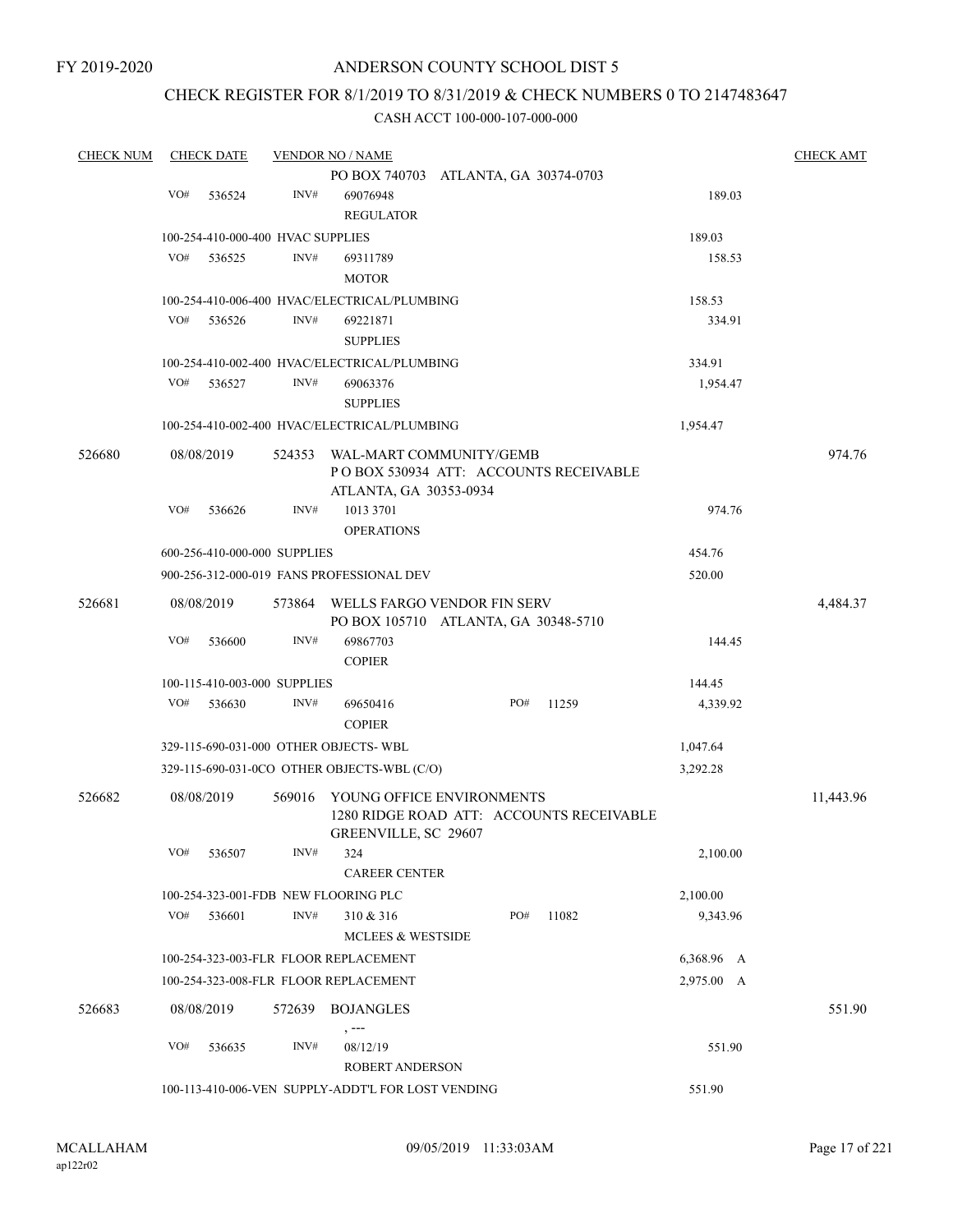### CHECK REGISTER FOR 8/1/2019 TO 8/31/2019 & CHECK NUMBERS 0 TO 2147483647

|   | <b>CHECK NUM</b> |     | <b>CHECK DATE</b>                 |        | <b>VENDOR NO / NAME</b>                      |                                            |            | <b>CHECK AMT</b> |
|---|------------------|-----|-----------------------------------|--------|----------------------------------------------|--------------------------------------------|------------|------------------|
| * | 526685           |     | 08/13/2019                        | 572683 | ABLES, JAMES**                               | 302 BRIDGEVIEW DR. ANDERSON, SC 29625      |            | 400.00           |
|   |                  | VO# | 537658                            | INV#   | <b>JULY 22-26</b><br>TL HANNA BAND           |                                            | 400.00     |                  |
|   |                  |     | 100-114-410-002-001 BAND SUPPLIES |        |                                              |                                            | 400.00     |                  |
|   | 526687           |     | 08/13/2019                        | 575641 |                                              | ANDERSON-OCONEE-PICKENS MENTAL HEALTH CE   |            | 6,250.00         |
|   |                  |     |                                   |        |                                              | 115 CARTER PARK RD ATTN: NICOLE GARRETT    |            |                  |
|   |                  | VO# | 537595                            | INV#   | SENECA, SC 29678<br>07-2019-A5               | PO#<br>99835                               | 6,250.00   |                  |
|   |                  |     |                                   |        | 3RD QTR SERVICES                             |                                            |            |                  |
|   |                  |     |                                   |        | 100-211-312-000-MHC MENTAL HEALTH COUNSELORS |                                            | 6,250.00 A |                  |
|   | 526690           |     | 08/13/2019                        | 576109 | EMPLOYEE VENDOR                              |                                            |            | 973.00           |
|   |                  | VO# | 537674                            | INV#   | <b>JULY 15-19</b><br><b>LEXINGTON SC</b>     |                                            | 973.00     |                  |
|   |                  |     |                                   |        | 131-115-333-031-000 TRIPS AND CONFERENCES    |                                            | 973.00     |                  |
|   | 526691           |     | 08/13/2019                        | 576110 | <b>EMPLOYEE VENDOR</b>                       |                                            |            | 673.72           |
|   |                  | VO# | 537675                            | INV#   | <b>JULY 21-27</b>                            |                                            | 348.00     |                  |
|   |                  |     |                                   |        | MASSACHUSETTS                                |                                            |            |                  |
|   |                  |     |                                   |        | 131-115-333-031-000 TRIPS AND CONFERENCES    |                                            | 348.00     |                  |
|   |                  | VO# | 537676                            | INV#   | <b>JULY 28-AUG 2</b><br><b>MASSACHUSETTS</b> |                                            | 325.72     |                  |
|   |                  |     |                                   |        | 131-115-333-031-000 TRIPS AND CONFERENCES    |                                            | 325.72     |                  |
|   | 526693           |     | 08/13/2019                        | 160602 | CDW GOVERNMENT                               |                                            |            | 3,852.00         |
|   |                  |     |                                   |        | 75 REMITTANCE DRIVE SUITE 1515 ATT:          | ACCOUNTS RECEIVABLE CHICAGO, IL 60675-1515 |            |                  |
|   |                  | VO# | 537672                            | INV#   | SGW9954                                      | PO#<br>10790                               | 3,852.00   |                  |
|   |                  |     |                                   |        | <b>CALCULATORS</b>                           |                                            |            |                  |
|   |                  |     | 100-114-410-003-MTH MATH SUPPLIES |        |                                              |                                            | 3,852.00 A |                  |
|   | 526694           |     | 08/13/2019                        |        | 573765 COZZINI BROS., INC.                   | 350 HOWARD AVENUE DES PLAINES, IL 60018    |            | 340.00           |
|   |                  | VO# | 537607                            | INV#   | C6549121                                     |                                            | 340.00     |                  |
|   |                  |     |                                   |        | CUST #756610                                 |                                            |            |                  |
|   |                  |     |                                   |        | 600-256-323-002-000 REPAIRS TO EQUIPMENT     |                                            | 17.00      |                  |
|   |                  |     |                                   |        | 600-256-323-003-000 REPAIRS TO EQUIPMENT     |                                            | 17.00      |                  |
|   |                  |     |                                   |        | 600-256-323-005-000 REPAIRS TO EQUIPMENT     |                                            | 17.00      |                  |
|   |                  |     |                                   |        | 600-256-323-006-000 REPAIRS TO EQUIPMENT     |                                            | 34.00      |                  |
|   |                  |     |                                   |        | 600-256-323-007-000 REPAIRS TO EQUIPMENT     |                                            | 17.00      |                  |
|   |                  |     |                                   |        | 600-256-323-008-000 REPAIRS TO EQUIPMENT     |                                            | 17.00      |                  |
|   |                  |     |                                   |        | 600-256-323-009-000 REPAIRS TO EQUIPMENT     |                                            | 17.00      |                  |
|   |                  |     |                                   |        | 600-256-323-010-000 REPAIRS TO EQUIPMENT     |                                            | 17.00      |                  |
|   |                  |     |                                   |        | 600-256-323-011-000 REPAIRS TO EQUIPMENT     |                                            | 17.00      |                  |
|   |                  |     |                                   |        | 600-256-323-012-000 REPAIRS TO EQUIPMENT     |                                            | 17.00      |                  |
|   |                  |     |                                   |        | 600-256-323-013-000 REPAIRS TO EQUIPMENT     |                                            | 17.00      |                  |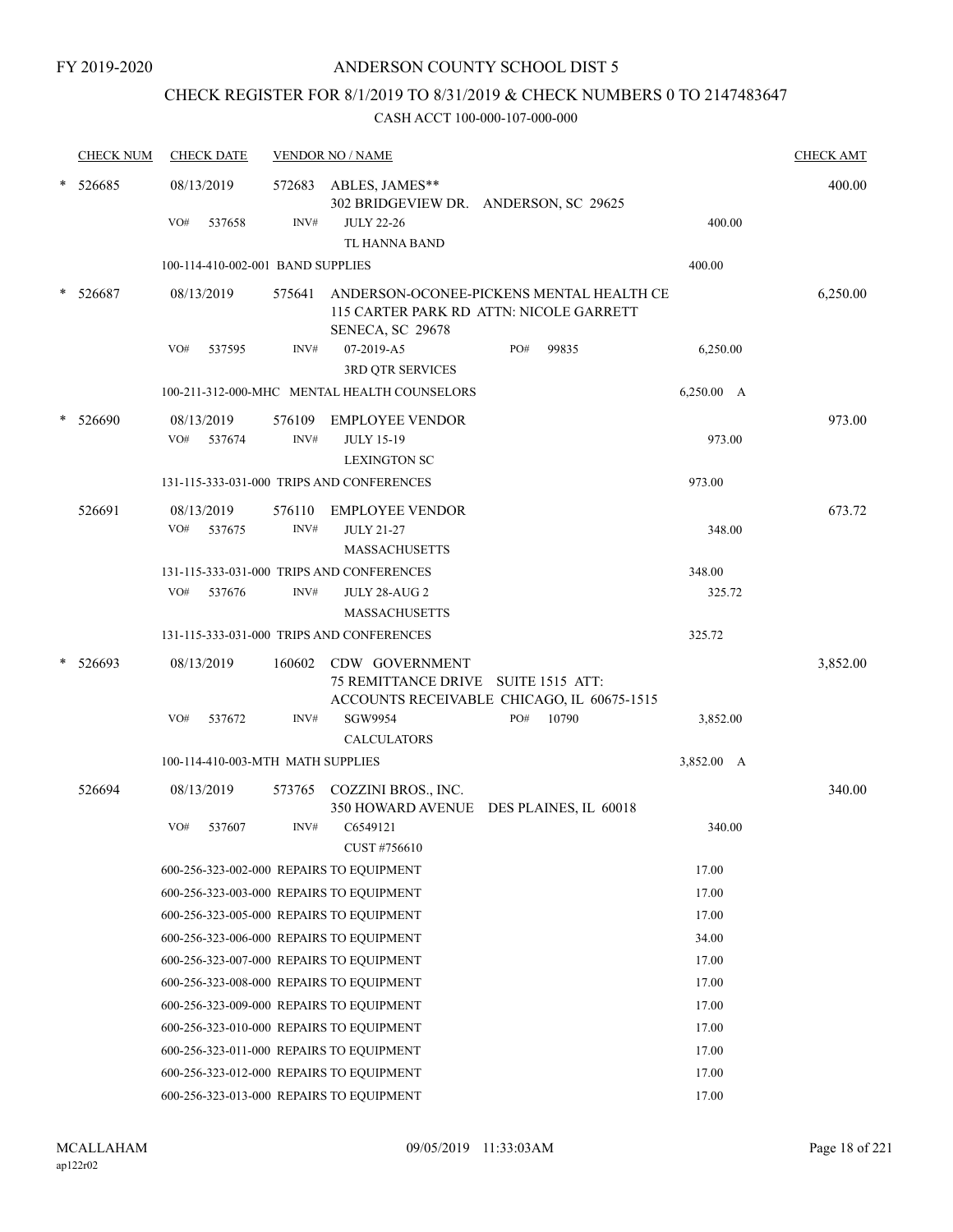### CHECK REGISTER FOR 8/1/2019 TO 8/31/2019 & CHECK NUMBERS 0 TO 2147483647

|   | <b>CHECK NUM</b> |     | <b>CHECK DATE</b>                 |                | <b>VENDOR NO / NAME</b>                                                                           |     |       |            | <b>CHECK AMT</b> |
|---|------------------|-----|-----------------------------------|----------------|---------------------------------------------------------------------------------------------------|-----|-------|------------|------------------|
|   |                  |     |                                   |                | 600-256-323-014-000 REPAIRS TO EQUIPMENT                                                          |     |       | 17.00      |                  |
|   |                  |     |                                   |                | 600-256-323-015-000 REPAIRS TO EQUIPMENT                                                          |     |       | 17.00      |                  |
|   |                  |     |                                   |                | 600-256-323-016-000 REPAIRS TO EQUIPMENT                                                          |     |       | 17.00      |                  |
|   |                  |     |                                   |                | 600-256-323-017-000 REPAIRS TO EQUIPMENT                                                          |     |       | 17.00      |                  |
|   |                  |     |                                   |                | 600-256-323-018-000 REPAIRS TO EQUIPMENT                                                          |     |       | 17.00      |                  |
|   |                  |     |                                   |                | 600-256-323-019-000 REPAIRS TO EQUIPMENT                                                          |     |       | 17.00      |                  |
|   |                  |     |                                   |                | 600-256-323-020-000 REPAIRS TO EQUIPMENT                                                          |     |       | 17.00      |                  |
|   |                  |     |                                   |                | 600-256-323-021-000 REPAIRS TO EQUIPMENT                                                          |     |       | 17.00      |                  |
|   | 526695           |     | 08/13/2019                        | 576059         | DRIGGERS, WILLIAM**<br>135 WARREN DR. EASLEY, SC 29640                                            |     |       |            | 654.50           |
|   |                  | VO# | 537608                            | INV#           | $7/29 - 8/8$<br><b>TECHNOLOGY</b>                                                                 |     |       | 654.50     |                  |
|   |                  |     |                                   |                | 866-266-115-000-000 COMPUTER ASSISTANTS                                                           |     |       | 654.50     |                  |
|   | 526696           |     | 08/13/2019                        | 563501         | FOOD EQUIPMENT COMPANY, INC<br>34 TEDWALL COURT ATT: ACCOUNTS<br>RECEIVABLE GREER, SC 29650       |     |       |            | 1,922.77         |
|   |                  | VO# | 537610                            | INV#           | 99529<br><b>REFRIGERATOR</b>                                                                      | PO# | 11321 | 1,922.77   |                  |
|   |                  |     | 515-253-520-031-CAR CAREER CENTER |                |                                                                                                   |     |       | 1,922.77   |                  |
| * | 526698           |     | 08/13/2019                        | 575852         | <b>INTERIOR ELEMENTS, LLC</b><br>860 WILSON DRIVE SUITE A RIDGELAND, MS<br>39157                  |     |       |            | 31,246.65        |
|   |                  | VO# | 537613                            | INV#           | 12447<br><b>FURNISHINGS</b>                                                                       | PO# | 10419 | 31,246.65  |                  |
|   |                  |     | 515-253-520-031-CAR CAREER CENTER |                |                                                                                                   |     |       | 31,246.65  |                  |
|   | 526699           | VO# | 08/13/2019<br>537673              | 576108<br>INV# | <b>EMPLOYEE VENDOR</b><br><b>JULY 14-19</b>                                                       |     |       | 892.27     | 892.27           |
|   |                  |     |                                   |                | <b>LEXINGTON SC</b>                                                                               |     |       |            |                  |
|   |                  |     |                                   |                | 131-115-333-031-000 TRIPS AND CONFERENCES                                                         |     |       | 892.27     |                  |
|   | 526700           |     | 08/13/2019                        | 575955         | LEWIS, JALEN**<br>108 SHERMAN COURT EXT PIEDMONT, SC 29673                                        |     |       |            | 400.00           |
|   |                  | VO# | 537665                            | INV#           | <b>JULY 22-26</b><br>TL HANNA BAND                                                                |     |       | 400.00     |                  |
|   |                  |     | 100-114-410-002-001 BAND SUPPLIES |                |                                                                                                   |     |       | 400.00     |                  |
|   | 526701           |     | 08/13/2019                        | 321425         | LEXINGTON COUNTY SCHOOL DIST TWO<br>715 NINTH STREET ATTN: MARTY RAWLS WEST<br>COLUMBIA, SC 29169 |     |       |            | 2,740.50         |
|   |                  | VO# | 537615                            | INV#           | 2018-2019                                                                                         |     |       | 2,740.50   |                  |
|   |                  |     |                                   |                | <b>PROVISO</b>                                                                                    |     |       |            |                  |
|   |                  |     |                                   |                | 100-412-720-000-000 PAYMENTS TO OTHER GOV'T UNITS                                                 |     |       | 2,740.50 A |                  |
|   | 526702           |     | 08/13/2019                        | 576101         | LORD, DAVID**<br>4312 W 230TH PLACE TORRENCE, CA 90505                                            |     |       |            | 400.00           |
|   |                  | VO# | 537661                            | INV#           | <b>JULY 22-26</b>                                                                                 |     |       | 400.00     |                  |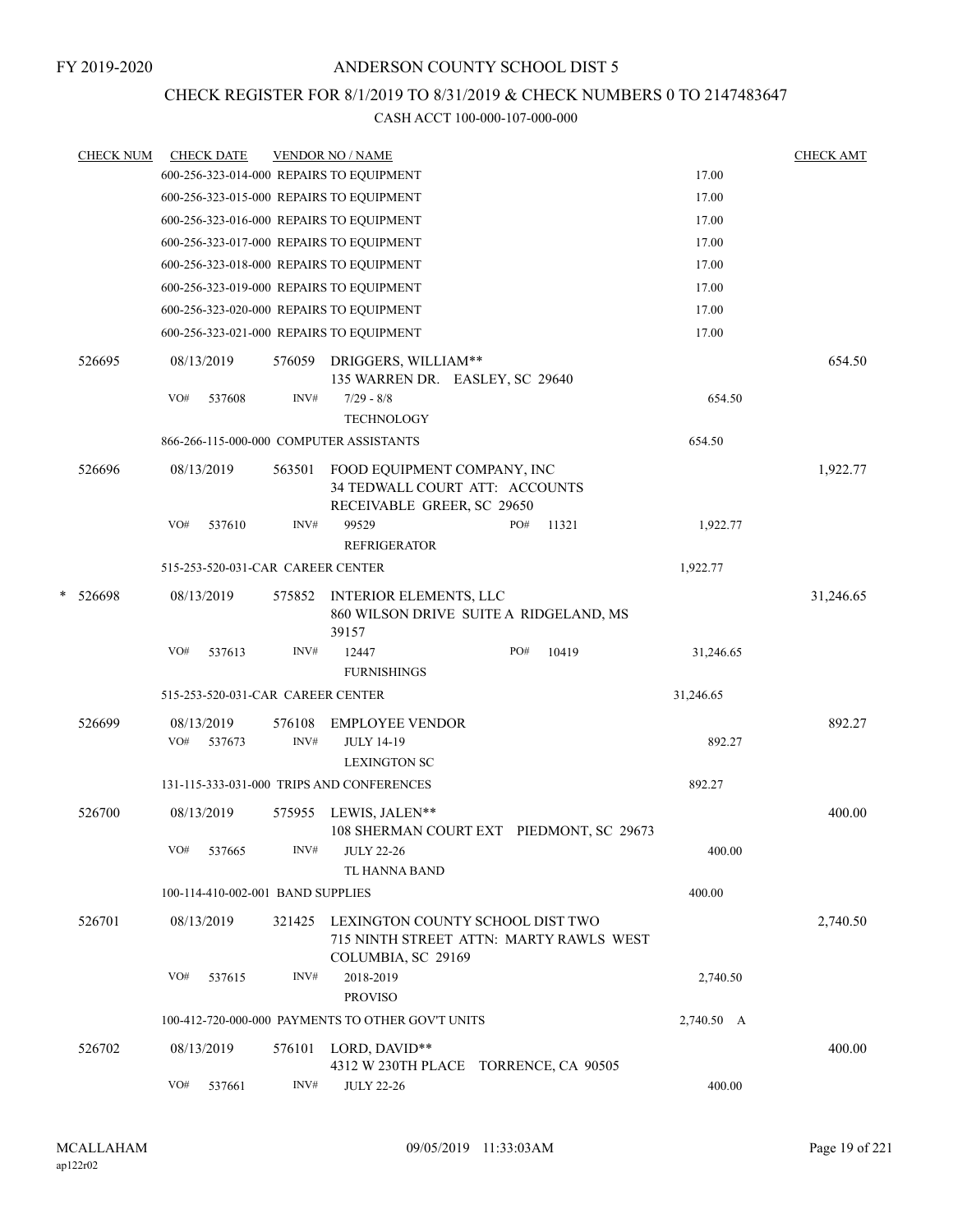#### FY 2019-2020

### ANDERSON COUNTY SCHOOL DIST 5

### CHECK REGISTER FOR 8/1/2019 TO 8/31/2019 & CHECK NUMBERS 0 TO 2147483647

| <b>CHECK NUM</b> |            | <b>CHECK DATE</b>                 |        | <b>VENDOR NO / NAME</b><br>TL HANNA BAND                                              |          | <b>CHECK AMT</b> |
|------------------|------------|-----------------------------------|--------|---------------------------------------------------------------------------------------|----------|------------------|
|                  |            | 100-114-410-002-001 BAND SUPPLIES |        |                                                                                       | 400.00   |                  |
| 526703           | 08/13/2019 |                                   |        | 568647 MANSFIELD OIL COMPANY<br>PO BOX 733706 DALLAS, TX 75373-3706                   |          | 4,414.60         |
|                  | VO#        | 537616                            | INV#   | SQLCD534545<br><b>FUEL</b>                                                            | 4,414.60 |                  |
|                  |            | 100-254-411-000-001 GASOLINE      |        |                                                                                       | 3,862.43 |                  |
|                  |            | 100-255-411-000-000 GASOLINE      |        |                                                                                       | 154.57   |                  |
|                  |            | 600-256-690-000-000 OTHER OBJECTS |        |                                                                                       | 397.60   |                  |
| 526704           | 08/13/2019 |                                   |        | 576096 MASSIE, JONATHAN**<br>120 SPRUCE AVE GREER, SC 29651                           |          | 400.00           |
|                  | VO#        | 537663                            | INV#   | <b>JULY 22-26</b><br>TL HANNA BAND                                                    | 400.00   |                  |
|                  |            | 100-114-410-002-001 BAND SUPPLIES |        |                                                                                       | 400.00   |                  |
| 526705           | 08/13/2019 |                                   |        | 576100 MATHEWS, PARKER**<br>231 RIGGS DRIVE CLEMSON, SC 29631                         |          | 400.00           |
|                  | VO#        | 537657                            | INV#   | <b>JULY 22-26</b><br>TL HANNA BAND                                                    | 400.00   |                  |
|                  |            | 100-114-410-002-001 BAND SUPPLIES |        |                                                                                       | 400.00   |                  |
| 526706           | 08/13/2019 |                                   |        | 565985 PANERA BREAD<br>103 ANDERSON STATION ANDERSON, SC 29621                        |          | 347.84           |
|                  | VO#        | 537621                            | INV#   | ID 43571433<br><b>CENTERVILLE ELEM</b>                                                | 347.84   |                  |
|                  |            |                                   |        | 707-190-660-007-201 MISCELLANEOUS EXPENSE                                             | 347.84   |                  |
| $* 526710$       | 08/13/2019 |                                   |        | 575998 PRO KITCHEN ONLINE LLC<br>PO BOX 655 GERALDINE, AL 35974                       |          | 1,615.08         |
|                  | VO#        | 537625                            | INV#   | 18655<br>PO#<br>11020                                                                 | 1,615.08 |                  |
|                  |            |                                   |        | <b>AIT COFFEE SHOP</b>                                                                |          |                  |
|                  |            |                                   |        | 515-253-520-031-CAR CAREER CENTER                                                     | 1,615.08 |                  |
| $*$ 526712       | 08/13/2019 |                                   | 576099 | SALSBURG, TIMOTHY**<br>402 N MAIN ST, APT 202 ANDERSON, SC 29621                      |          | 400.00           |
|                  | VO#        | 537662                            | INV#   | <b>JULY 22-26</b><br>TL HANNA BAND                                                    | 400.00   |                  |
|                  |            | 100-114-410-002-001 BAND SUPPLIES |        |                                                                                       | 400.00   |                  |
| 526713           | 08/13/2019 |                                   | 567200 | <b>SCAAE</b><br>C/O CLAIR HAMMONDS, TREASURER 301 LORIS<br>LIONS ROAD LORIS, SC 29569 |          | 185.00           |
|                  | VO#        | 537628                            | INV#   | <b>CARY RITA</b><br><b>REGISTRATION</b>                                               | 185.00   |                  |
|                  |            |                                   |        | 131-115-333-031-000 TRIPS AND CONFERENCES                                             | 185.00   |                  |
| 526714           | 08/13/2019 |                                   | 576098 | SCOTT, TYLER**<br>420 FAIRMONT DRIVE GREENVILLE, SC 29605                             |          | 400.00           |
|                  | VO#        | 537664                            | INV#   | <b>JULY 22-26</b>                                                                     | 400.00   |                  |
|                  |            |                                   |        |                                                                                       |          |                  |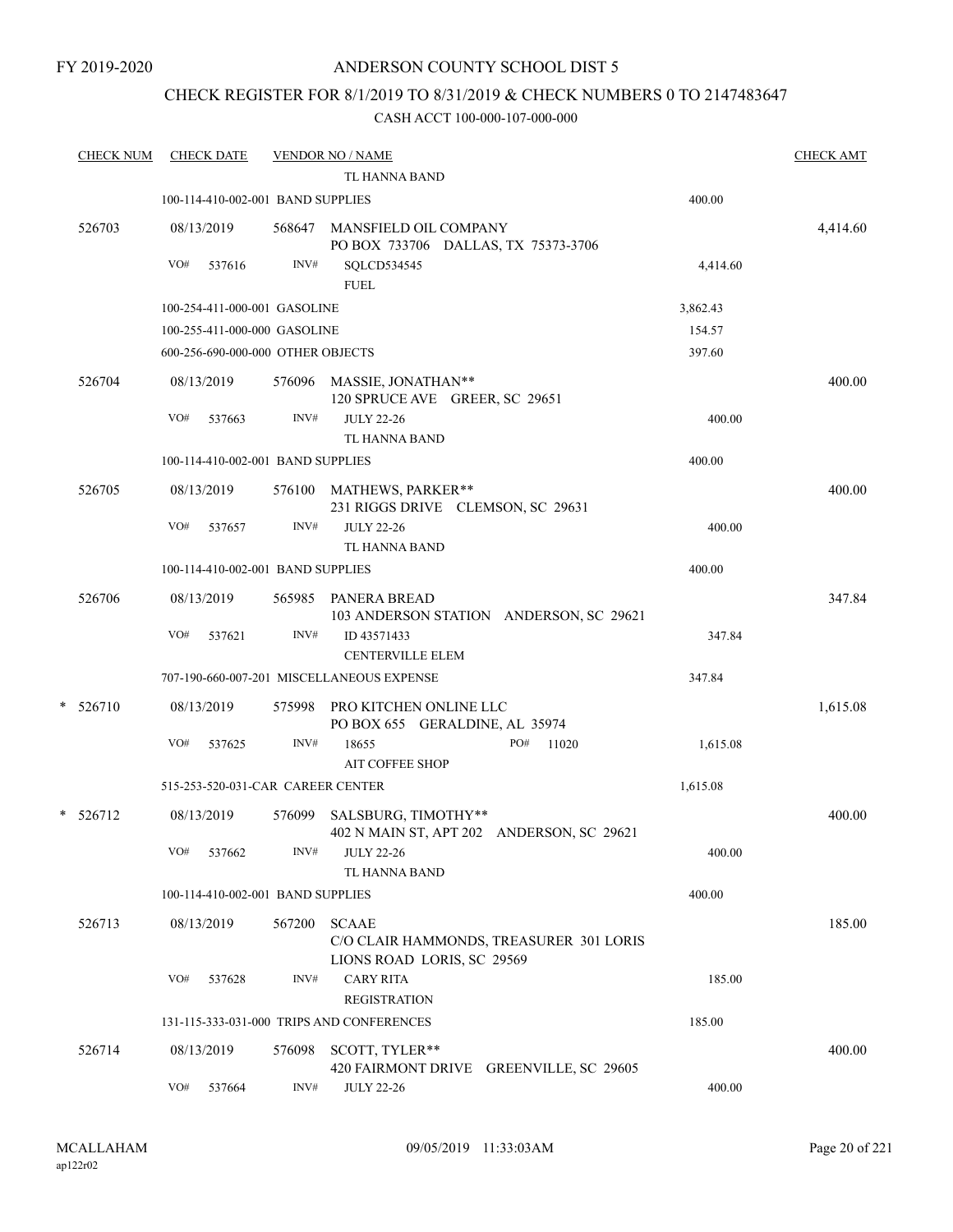### CHECK REGISTER FOR 8/1/2019 TO 8/31/2019 & CHECK NUMBERS 0 TO 2147483647

|        | <b>CHECK NUM</b> |     | <b>CHECK DATE</b>                 |        | <b>VENDOR NO / NAME</b>                                                           |            | <b>CHECK AMT</b> |
|--------|------------------|-----|-----------------------------------|--------|-----------------------------------------------------------------------------------|------------|------------------|
|        |                  |     |                                   |        | <b>TL HANNA BAND</b>                                                              |            |                  |
|        |                  |     | 100-114-410-002-001 BAND SUPPLIES |        |                                                                                   | 400.00     |                  |
| $\ast$ | 526716           |     | 08/13/2019                        |        | 473315 SIGNARAMA<br>4130 CLEMSON BLVD SUITE A ANDERSON, SC<br>29621               |            | 249.60           |
|        |                  | VO# | 537631                            | INV#   | 12034                                                                             | 249.60     |                  |
|        |                  |     |                                   |        | <b>RIBBON CUTTING</b>                                                             |            |                  |
|        |                  |     | 131-233-410-031-GRO GRAND OPENING |        |                                                                                   | 249.60     |                  |
|        | 526717           |     | 08/13/2019                        |        | 576103 SMITH, ZOE**<br>402 STATE PARK RD GREENVILLE, SC 29609                     |            | 250.00           |
|        |                  | VO# | 537660                            | INV#   | <b>JULY 22-26</b><br>TL HANNA BAND                                                | 250.00     |                  |
|        |                  |     | 100-114-410-002-001 BAND SUPPLIES |        |                                                                                   | 250.00     |                  |
|        | 526718           |     | 08/13/2019                        |        | 480850 SOUTHERN EDUCATIONAL SYSTEMS<br>POBOX 170339 SPARTANBURG, SC 29301         |            | 42,067.05        |
|        |                  | VO# | 537632                            | INV#   | PO#<br>19-1206<br>10070<br><b>VET BARN</b>                                        | 42,067.05  |                  |
|        |                  |     | 515-253-540-031-CAR EQUIPMENT     |        |                                                                                   | 42,067.05  |                  |
|        | 526719           |     | 08/13/2019                        |        | 573288 STAYANOFF, KENDALL**<br>200 BOGGS RD BELTON, SC 29627                      |            | 400.00           |
|        |                  | VO# | 537659                            | INV#   | <b>JULY 22-26</b><br>TL HANNA BAND                                                | 400.00     |                  |
|        |                  |     | 100-114-410-002-001 BAND SUPPLIES |        |                                                                                   | 400.00     |                  |
|        | 526720           |     | 08/13/2019                        |        | 571797 THE BLECKLEY INN<br>151 EAST CHURCH STREET ANDERSON, SC 29624              |            | 456.68           |
|        |                  | VO# | 537633                            | INV#   | RSV#140537<br><b>VARENNES ELEM</b>                                                | 456.68     |                  |
|        |                  |     | 100-113-410-016-000 SUPPLIES      |        |                                                                                   | 456.68     |                  |
|        | 526721           |     | 08/13/2019                        | 564240 | THE PRINT HOUSE, LLC<br>POBOX 564 ATT: ACCOUNTS RECEIVABLE<br>PENDLETON, SC 29670 |            | 350.96           |
|        |                  |     | VO# 537634                        |        | $INV#$ 14358<br>PO# 11349<br>NURSING SERVICES                                     | 350.96     |                  |
|        |                  |     |                                   |        | 100-213-410-000-000 SUPPLIES AND MATERIALS                                        | 350.96     |                  |
|        | 526722           |     | 08/13/2019                        |        | 519401 VERIZON<br>POBOX 660108 DALLAS, TX 75266-0652                              |            | 11,254.54        |
|        |                  | VO# | 537679                            | INV#   | 9832831137<br>PHONE SERVICE                                                       | 5,448.57   |                  |
|        |                  |     | 100-266-340-000-000 TELEPHONE     |        |                                                                                   | 4,204.35 A |                  |
|        |                  |     | 100-266-340-001-000 TELEPHONE     |        |                                                                                   | 151.03 A   |                  |
|        |                  |     | 100-266-340-002-000 TELEPHONE     |        |                                                                                   | 82.96 A    |                  |
|        |                  |     | 100-266-340-003-000 TELEPHONE     |        |                                                                                   | 106.40 A   |                  |
|        |                  |     | 100-266-340-006-000 TELEPHONE     |        |                                                                                   | 70.52 A    |                  |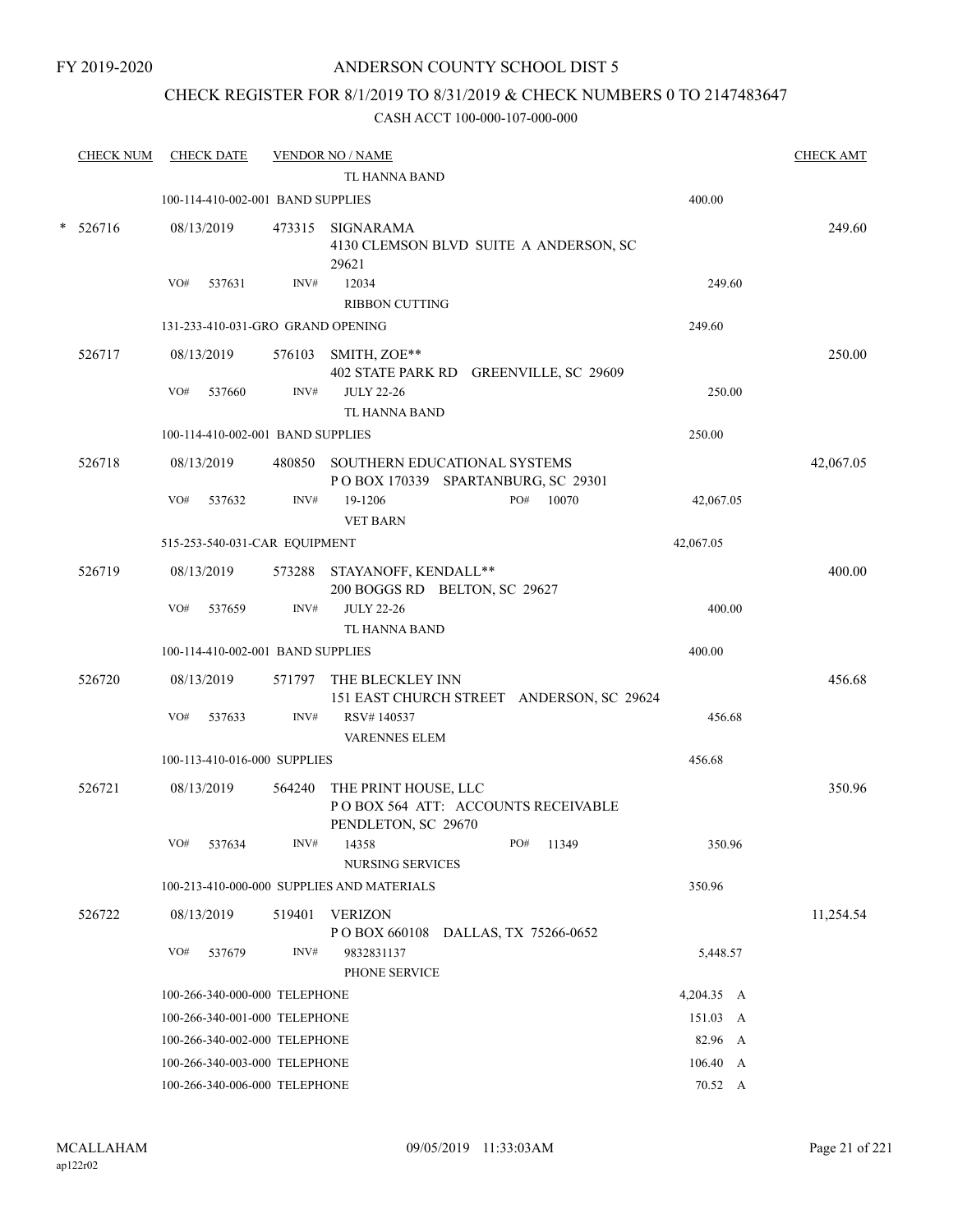# CHECK REGISTER FOR 8/1/2019 TO 8/31/2019 & CHECK NUMBERS 0 TO 2147483647

| <b>CHECK NUM</b> | <b>CHECK DATE</b>                      | <b>VENDOR NO / NAME</b> |                        | <b>CHECK AMT</b> |
|------------------|----------------------------------------|-------------------------|------------------------|------------------|
|                  | 100-266-340-007-000 TELEPHONE          |                         | 66.47 A                |                  |
|                  | 100-266-340-008-000 TELEPHONE          |                         | 66.47 A                |                  |
|                  | 100-266-340-009-000 TELEPHONE          |                         | $4.72 \quad A$         |                  |
|                  | 100-266-340-010-000 TELEPHONE          |                         | $13.27 \, A$           |                  |
|                  | 100-266-340-012-000 TELEPHONE          |                         | $13.27 \, A$           |                  |
|                  | 100-266-340-013-000 TELEPHONE          |                         | 13.27                  | A                |
|                  | 100-266-340-014-000 TELEPHONE          |                         | 66.47 A                |                  |
|                  | 100-266-340-015-000 TELEPHONE          |                         | 79.74 A                |                  |
|                  | 100-266-340-016-000 TELEPHONE          |                         | 53.20 A                |                  |
|                  | 100-266-340-017-000 TELEPHONE          |                         | 76.47 A                |                  |
|                  | 100-266-340-018-000 TELEPHONE          |                         | $13.27 \, A$           |                  |
|                  | 100-266-340-019-000 TELEPHONE          |                         | $13.27 \, A$           |                  |
|                  | 100-266-340-020-000 TELEPHONE          |                         | 17.32 A                |                  |
|                  | 100-266-340-031-000 TELEPHONE          |                         | 53.20 A                |                  |
|                  | 338-221-340-000-EAR TELEPHONE          |                         | 70.10 A                |                  |
|                  | 600-256-340-000-000 TELEPHONE          |                         | 159.60 A               |                  |
|                  | 900-188-340-000-006 HOMELESS TELEPHONE |                         | 53.20 A                |                  |
|                  | VO#<br>537680                          | INV#                    | 9834814665<br>5,805.97 |                  |
|                  |                                        |                         | PHONE SERVICE          |                  |
|                  | 100-266-340-000-000 TELEPHONE          |                         | 4,482.39               |                  |
|                  | 100-266-340-001-000 TELEPHONE          |                         | 118.89                 |                  |
|                  | 100-266-340-002-000 TELEPHONE          |                         | 92.12                  |                  |
|                  | 100-266-340-003-000 TELEPHONE          |                         | 107.60                 |                  |
|                  | 100-266-340-006-000 TELEPHONE          |                         | 71.48                  |                  |
|                  | 100-266-340-007-000 TELEPHONE          |                         | 67.34                  |                  |
|                  | 100-266-340-008-000 TELEPHONE          |                         | 67.34                  |                  |
|                  | 100-266-340-009-000 TELEPHONE          |                         | 13.54                  |                  |
|                  | 100-266-340-010-000 TELEPHONE          |                         | 13.54                  |                  |
|                  | 100-266-340-012-000 TELEPHONE          |                         | 13.54                  |                  |
|                  | 100-266-340-013-000 TELEPHONE          |                         | 13.54                  |                  |
|                  | 100-266-340-014-000 TELEPHONE          |                         | 67.34                  |                  |
|                  | 100-266-340-015-000 TELEPHONE          |                         | 80.88                  |                  |
|                  | 100-266-340-016-000 TELEPHONE          |                         | 53.80                  |                  |
|                  | 100-266-340-017-000 TELEPHONE          |                         | 77.34                  |                  |
|                  | 100-266-340-018-000 TELEPHONE          |                         | 13.54                  |                  |
|                  | 100-266-340-019-000 TELEPHONE          |                         | 13.54                  |                  |
|                  | 100-266-340-020-000 TELEPHONE          |                         | 17.68                  |                  |
|                  | 131-266-340-031-000 TELEPHONE          |                         | 53.80                  |                  |
|                  | 283-126-340-000-000 TELEPHONE          |                         | 113.52                 |                  |
|                  | 338-221-340-000-EAR TELEPHONE          |                         | 38.01                  |                  |
|                  | 600-256-340-000-000 TELEPHONE          |                         | 161.40                 |                  |
|                  | 900-188-340-000-006 HOMELESS TELEPHONE |                         | 53.80                  |                  |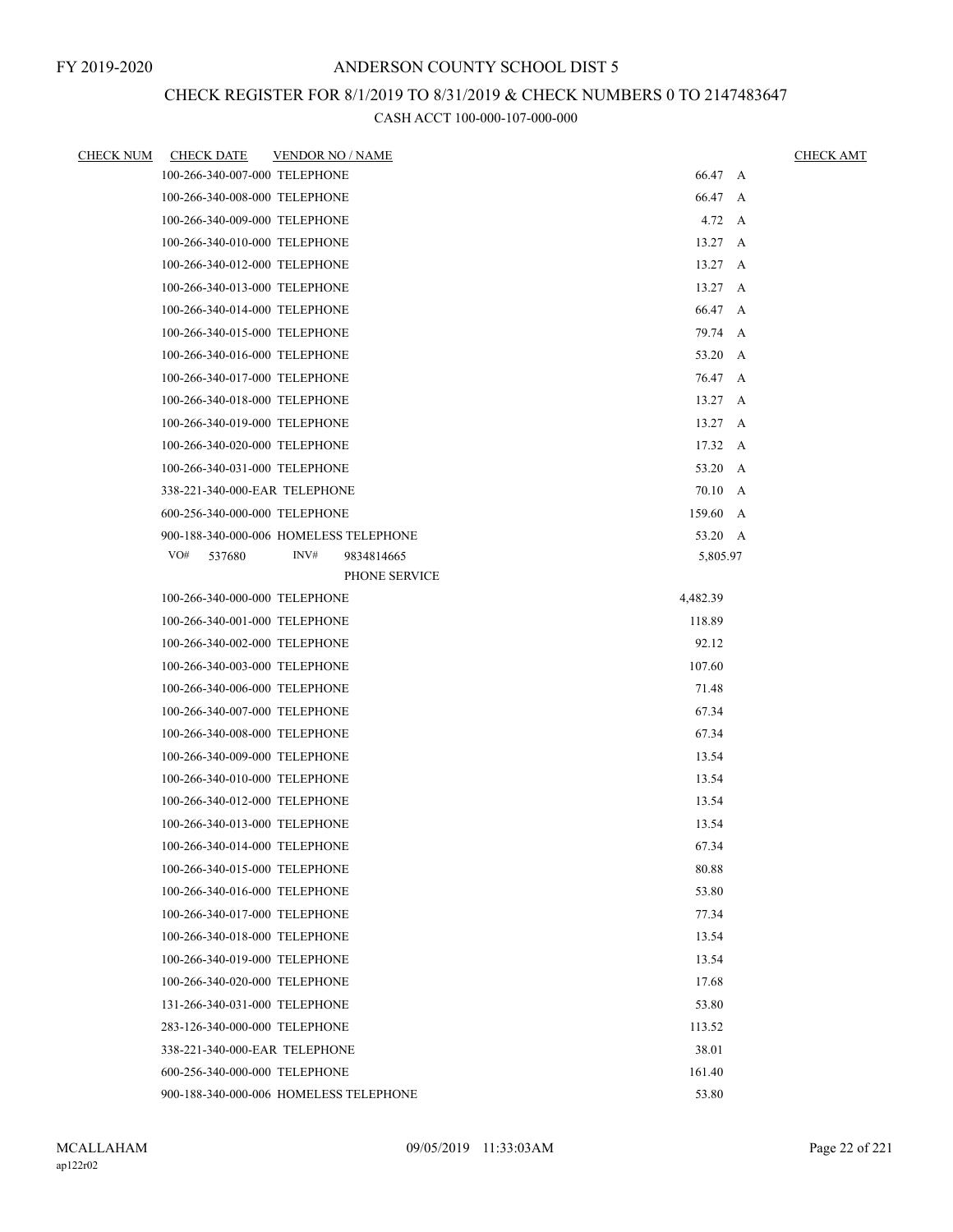FY 2019-2020

### ANDERSON COUNTY SCHOOL DIST 5

# CHECK REGISTER FOR 8/1/2019 TO 8/31/2019 & CHECK NUMBERS 0 TO 2147483647

| <b>CHECK NUM</b> | <b>CHECK DATE</b>            |                                    | <b>VENDOR NO / NAME</b>                                                                     |             | <b>CHECK AMT</b> |
|------------------|------------------------------|------------------------------------|---------------------------------------------------------------------------------------------|-------------|------------------|
| 526723           | 08/13/2019                   | 576048                             | VITAL RECORDS HOLDINGS, LLC<br>DEPT 5874 PO BOX 11407 BIRMINGHAM, AL<br>35246-5874          |             | 503.04           |
|                  | VO#<br>537635                | INV#                               | 286994<br><b>STORAGE</b>                                                                    | 503.04      |                  |
|                  | 397-221-410-000-000 SUPPLIES |                                    |                                                                                             | 503.04      |                  |
| 526724           | 08/13/2019                   | 524353                             | WAL-MART COMMUNITY/GEMB<br>POBOX 530934 ATT: ACCOUNTS RECEIVABLE<br>ATLANTA, GA 30353-0934  |             | 161.64           |
|                  | VO#<br>537636                | INV#                               | 1013 3784                                                                                   | 161.64      |                  |
|                  |                              |                                    | <b>VARENNES</b>                                                                             |             |                  |
|                  |                              |                                    | 716-271-660-016-201 MISCELLANEOUS EXPENSE                                                   | 161.64      |                  |
| 526725           | 08/13/2019                   | 573864                             | WELLS FARGO VENDOR FIN SERV<br>PO BOX 105710 ATLANTA, GA 30348-5710                         |             | 174.41           |
|                  | VO#<br>537669                | INV#                               | 69893324<br><b>COPIER</b>                                                                   | 174.41      |                  |
|                  |                              | 723-190-660-023-913 COPIER EXPENSE |                                                                                             | 174.41      |                  |
| 526726           | 08/13/2019                   | 565833                             | <b>WEX BANK</b><br>WRIGHT EXPRESS FLEET SERVICES PO BOX 6293<br>CAROL STREAM, IL 60197-6293 |             | 1,545.18         |
|                  | VO#<br>537637                | INV#                               | 60722098<br><b>FUEL</b>                                                                     | 1,545.18    |                  |
|                  |                              | 100-255-411-000-000 GASOLINE       |                                                                                             | 1,545.18    |                  |
| 526727           | 08/14/2019                   |                                    | 576091 CHAPEL HEIGHTS PUBLISHING, LLC<br>370 E. CLUB DRIVE CARROLLTON, GA 30117             |             | 4,000.00         |
|                  | VO#<br>537681                | INV#                               | PO#<br><b>SPEAKER</b><br>11369<br>8/15 OPENING DAY                                          | 4,000.00    |                  |
|                  |                              |                                    | 100-224-312-000-000 STAFF DEV. - PURCHASED SERVICES                                         | 4,000.00    |                  |
| 526728           | 08/15/2019                   | 573978                             | AAA SUPPLY INC<br>PO BOX 17769 GREENVILLE, SC 29606                                         |             | 448.50           |
|                  | VO#<br>537712                | INV#                               | 04-507180<br><b>SUPPLIES</b>                                                                | 448.50      |                  |
|                  |                              |                                    | 100-254-410-019-400 HVAC/ELECTRICAL/PLUMBING                                                | 448.50      |                  |
| 526729           | 08/15/2019                   | 112250                             | ANDERSON COUNTY FINANCE DEPT<br>POBOX 8002 ATT: ALEX MCLEES ANDERSON, SC<br>29622-8002      |             | 64,823.63        |
|                  | VO#<br>537721                | INV#                               | <b>JUNE 2019</b><br>PO#<br>99821<br><b>RESOURCE OFFICERS</b>                                | 64,823.63   |                  |
|                  |                              |                                    | 100-258-312-000-000 CONTRACTED SERVICES - RESOURCE OFFR                                     | 64,823.63 A |                  |
| 526730           | 08/15/2019                   | 115205                             | ASD5 GENERAL FUND PETTY CASH<br>$\,$                                                        |             | 338.40           |
|                  | VO#<br>537722                | INV#                               | <b>EXPENSES</b><br>REIMBURSEMENT                                                            | 41.73       |                  |
|                  | 852-252-410-000-000 SUPPLIES |                                    |                                                                                             | 41.73 A     |                  |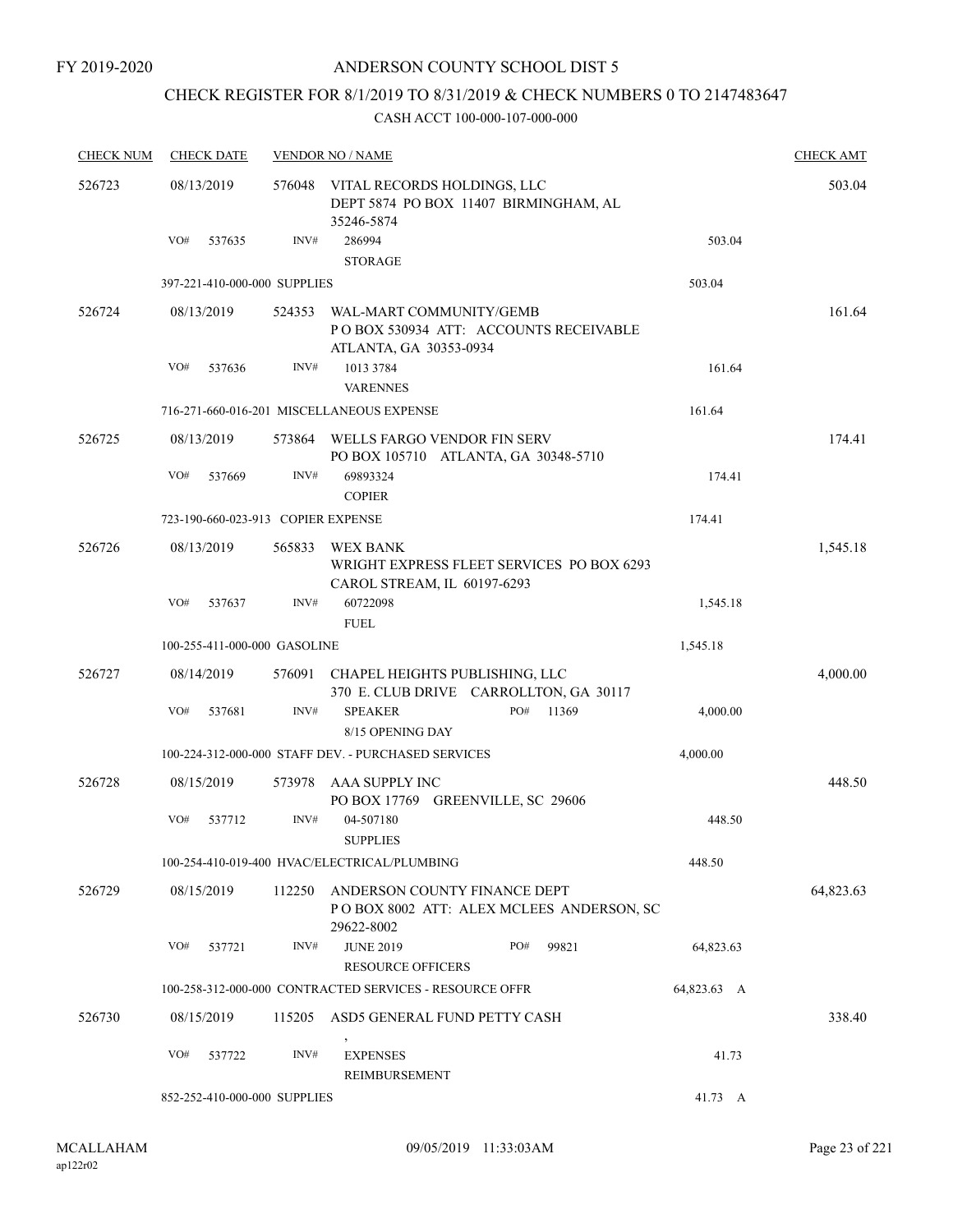# CHECK REGISTER FOR 8/1/2019 TO 8/31/2019 & CHECK NUMBERS 0 TO 2147483647

| <b>CHECK NUM</b> |            | <b>CHECK DATE</b> |                              | <b>VENDOR NO / NAME</b>                            |          |       |              | <b>CHECK AMT</b> |
|------------------|------------|-------------------|------------------------------|----------------------------------------------------|----------|-------|--------------|------------------|
|                  | VO#        | 537723            | INV#                         | <b>EXPENSES</b>                                    |          |       | 296.67       |                  |
|                  |            |                   |                              | REIMBURSEMENT                                      |          |       |              |                  |
|                  |            |                   |                              | 100-221-410-000-000 SUPPLIES AND MATERIALS         |          |       | 25.26        |                  |
|                  |            |                   |                              | 100-221-410-000-000 SUPPLIES AND MATERIALS         |          |       | 21.88        |                  |
|                  |            |                   |                              | 100-221-410-000-000 SUPPLIES AND MATERIALS         |          |       | 25.00        |                  |
|                  |            |                   |                              | 100-221-410-000-000 SUPPLIES AND MATERIALS         |          |       | 19.42        |                  |
|                  |            |                   |                              | 100-224-410-000-TEF TEACHER EFFECTIVENESS SUPPLIES |          |       | 5.45         |                  |
|                  |            |                   |                              | 100-252-324-000-000 PROPERTY INSURANCE             |          |       | 22.00        |                  |
|                  |            |                   |                              | 100-252-410-000-000 SUPPLIES AND MATERIALS         |          |       | 16.04        |                  |
|                  |            |                   |                              | 100-254-410-000-000 CUSTODIAL SUPPLIES             |          |       | 61.40        |                  |
|                  |            |                   |                              | 100-264-312-000-ERP EMPLOYEE RECOGNITION PROGRAM   |          |       | 4.63         |                  |
|                  |            |                   | 852-252-410-000-000 SUPPLIES |                                                    |          |       | 10.81        |                  |
|                  |            |                   | 852-252-410-000-000 SUPPLIES | 52.09                                              |          |       |              |                  |
|                  |            |                   | 883-223-410-000-000 SUPPLIES | 15.84                                              |          |       |              |                  |
|                  |            |                   | 883-223-410-000-000 SUPPLIES | 16.85                                              |          |       |              |                  |
| 526731           | 08/15/2019 |                   | 569220                       |                                                    | 9,800.00 |       |              |                  |
|                  |            |                   |                              | POBOX 248 ATT: ACCOUNTS RECEIVABLE                 |          |       |              |                  |
|                  |            |                   |                              | WILLIAMSTON, SC 29697                              |          |       |              |                  |
|                  | VO#        | 537727            | INV#                         | 7459<br>TLH & WHS                                  | PO#      | 11141 | 9,800.00     |                  |
|                  |            |                   |                              | 505-271-540-002-BSC BASEBALL&SOFTBALL COMPLEX      |          |       | 4,900.00     |                  |
|                  |            |                   |                              | 505-271-540-003-BSC BASEBALL&SOFTBALL COMPLEX      |          |       | 4,900.00     |                  |
| 526732           | 08/15/2019 |                   |                              | 575832 BONDED FILTER CO, LLC                       |          |       |              | 18,044.04        |
|                  |            |                   |                              | DEPT #SF 81 PO BOX 830525 BIRMINGHAM, AL           |          |       |              |                  |
|                  |            |                   |                              | 35283-0525                                         |          |       |              |                  |
|                  | VO#        | 537728            | INV#                         | ASD00100                                           | PO#      | 10384 | 18,044.04    |                  |
|                  |            |                   |                              | 3RD QTR SERVICE                                    |          |       |              |                  |
|                  |            |                   |                              | 100-254-323-000-600 MAINTENANCE SERVICES           |          |       | 175.88 A     |                  |
|                  |            |                   |                              | 100-254-323-001-600 MAINTENANCE SERVICES           |          |       | 857.63 A     |                  |
|                  |            |                   |                              | 100-254-323-002-600 MAINTENANCE SERVICES           |          |       | 1,985.53 A   |                  |
|                  |            |                   |                              | 100-254-323-003-600 MAINTENANCE SERVICES           |          |       | 2,045.97 A   |                  |
|                  |            |                   |                              | 100-254-323-005-600 MAINTENANCE SERVICES           |          |       | 1,329.75 A   |                  |
|                  |            |                   |                              |                                                    |          |       |              |                  |
|                  |            |                   |                              | 100-254-323-006-600 MAINTENANCE SERVICES           |          |       | $2,060.79$ A |                  |
|                  |            |                   |                              | 100-254-323-007-600 MAINTENANCE SERVICES           |          |       | 734.03 A     |                  |
|                  |            |                   |                              | 100-254-323-008-600 MAINTENANCE SERVICES           |          |       | 751.47 A     |                  |
|                  |            |                   |                              | 100-254-323-009-600 MAINTENANCE SERVICES           |          |       | 722.51 A     |                  |
|                  |            |                   |                              | 100-254-323-010-600 MAINTENANCE SERVICES           |          |       | 0.00 A       |                  |
|                  |            |                   |                              | 100-254-323-011-600 MAINTENANCE SERVICES           |          |       | 651.66 A     |                  |
|                  |            |                   |                              | 100-254-323-012-600 MAINTENANCE SERVICES           |          |       | 0.00 A       |                  |
|                  |            |                   |                              | 100-254-323-013-600 MAINTENANCE SERVICES           |          |       | 0.00 A       |                  |
|                  |            |                   |                              | 100-254-323-014-600 MAINTENANCE SERVICES           |          |       | $1,020.48$ A |                  |
|                  |            |                   |                              | 100-254-323-015-600 MAINTENANCE SERVICES           |          |       | 331.62 A     |                  |
|                  |            |                   |                              | 100-254-323-016-600 MAINTENANCE SERVICES           |          |       | 707.58 A     |                  |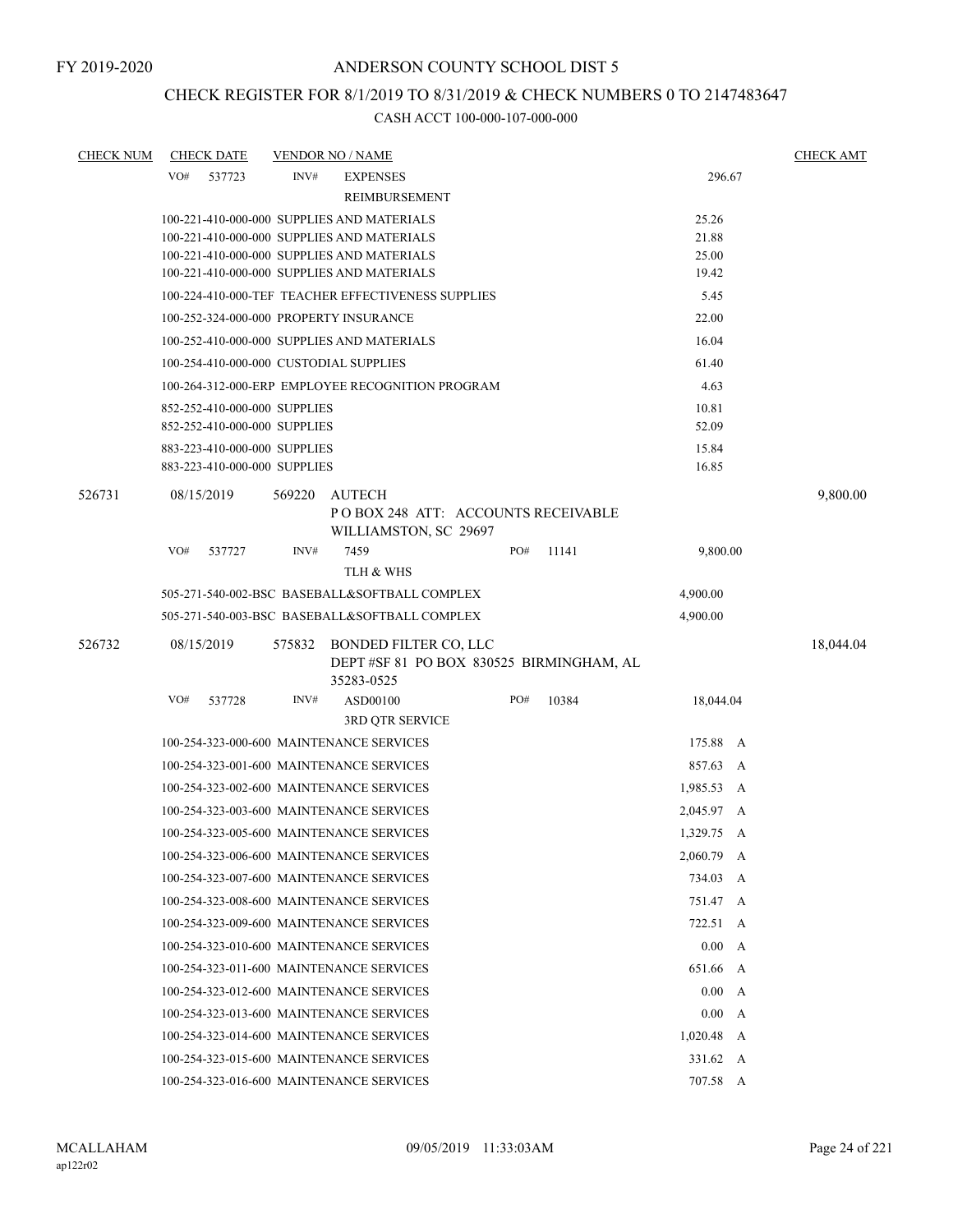### CHECK REGISTER FOR 8/1/2019 TO 8/31/2019 & CHECK NUMBERS 0 TO 2147483647

| <b>CHECK NUM</b> |            | <b>CHECK DATE</b>            |        | <b>VENDOR NO / NAME</b>                                                                             |                    | <b>CHECK AMT</b> |
|------------------|------------|------------------------------|--------|-----------------------------------------------------------------------------------------------------|--------------------|------------------|
|                  |            |                              |        | 100-254-323-017-600 MAINTENANCE SERVICES                                                            | 1,031.92 A         |                  |
|                  |            |                              |        | 100-254-323-018-600 MAINTENANCE SERVICES                                                            | 274.02 A           |                  |
|                  |            |                              |        | 100-254-323-019-600 MAINTENANCE SERVICES                                                            | 716.44 A           |                  |
|                  |            |                              |        | 100-254-323-020-600 MAINTENANCE SERVICES                                                            | $1,602.71 \quad A$ |                  |
|                  |            |                              |        | 100-254-323-021-600 MAINTENANCE SERVICES                                                            | 937.54 A           |                  |
|                  |            |                              |        | 100-254-323-023-600 MAINTENANCE SERVICES                                                            | 106.51 A           |                  |
| 526733           | 08/15/2019 |                              | 572588 | BRYANT ENTERPRISES, LLC<br>418 SNEAKING CREEK DRIVE HAYESVILLE, NC<br>28904-6423                    |                    | 645.00           |
|                  | VO#        | 537729                       | INV#   | 12780                                                                                               | 645.00             |                  |
|                  |            |                              |        | <b>RADIOS</b>                                                                                       |                    |                  |
|                  |            |                              |        | 100-113-410-021-VEN SUPPLY-ADDT'L FOR LOST VENDING                                                  | 645.00             |                  |
| 526734           | 08/15/2019 |                              | 160602 | CDW GOVERNMENT<br>75 REMITTANCE DRIVE SUITE 1515 ATT:<br>ACCOUNTS RECEIVABLE CHICAGO, IL 60675-1515 |                    | 994.03           |
|                  | VO#        | 537786                       | INV#   | PO#<br>TDM8215<br>11276<br><b>TECH SUPPLIES</b>                                                     | 994.03             |                  |
|                  |            | 852-252-410-000-000 SUPPLIES |        |                                                                                                     | 994.03             |                  |
| 526735           | 08/15/2019 |                              | 572600 | CENERGISTIC, INC<br>PO BOX 219168 KANSAS CITY, MO 64121-9168                                        |                    | 48,800.00        |
|                  | VO#        | 537731                       | INV#   | PO#<br>130872<br>11336                                                                              | 48,800.00          |                  |
|                  |            |                              |        | <b>ENERGY MGMT</b>                                                                                  |                    |                  |
|                  |            |                              |        | 100-254-470-000-CEN CENERGISTIC CONTRACT                                                            | 48,800.00          |                  |
| 526736           | 08/15/2019 |                              | 167800 | <b>CHICK-FIL-A</b><br>3725 CLEMSON BOULEVARD ATT: MARY<br>STEPHENS ANDERSON, SC 29625               |                    | 1,385.94         |
|                  | VO#        | 537732                       | INV#   | FOR AUG 16TH<br><b>ROBERT ANDERSON</b>                                                              | 1,385.94           |                  |
|                  |            |                              |        | 100-113-410-006-VEN SUPPLY-ADDT'L FOR LOST VENDING                                                  | 1,385.94           |                  |
| 526737           | 08/15/2019 |                              | 571234 | <b>CLEMSON UNIVERSITY</b><br>FINANCIAL AID OFFICE G-01 SIKES HALL BOX                               |                    | 500.00           |
|                  | VO#        | 537733                       | INV#   | 345123 CLEMSON, SC 29634<br>K. HERNANDEZ<br><b>AVID SCHOLARSHIP</b>                                 | 500.00             |                  |
|                  |            |                              |        | 900-114-410-000-009 EVELYN MURPHY AVID SUPPLIES                                                     | 500.00             |                  |
| 526738           | 08/15/2019 |                              | 571708 | DOOLITTLES                                                                                          |                    | 205.46           |
|                  |            |                              |        | 112 N. MAIN STREET ANDERSON, SC 29621                                                               |                    |                  |
|                  | VO#        | 537734                       | INV#   | 10109478,9499<br>VARENESS ELEM                                                                      | 205.46             |                  |
|                  |            |                              |        | 716-271-660-016-201 MISCELLANEOUS EXPENSE                                                           | 205.46             |                  |
| 526739           | 08/15/2019 |                              | 575808 | DUE SOUTH COFFEE ROASTERS<br>1320 HAMPTON AVE. EXT. UNIT 4B<br><b>GREENVILLE,</b><br>SC 29601       |                    | 404.25           |
|                  | VO#        | 537787                       | INV#   | 3694                                                                                                | 404.25             |                  |
|                  |            |                              |        |                                                                                                     |                    |                  |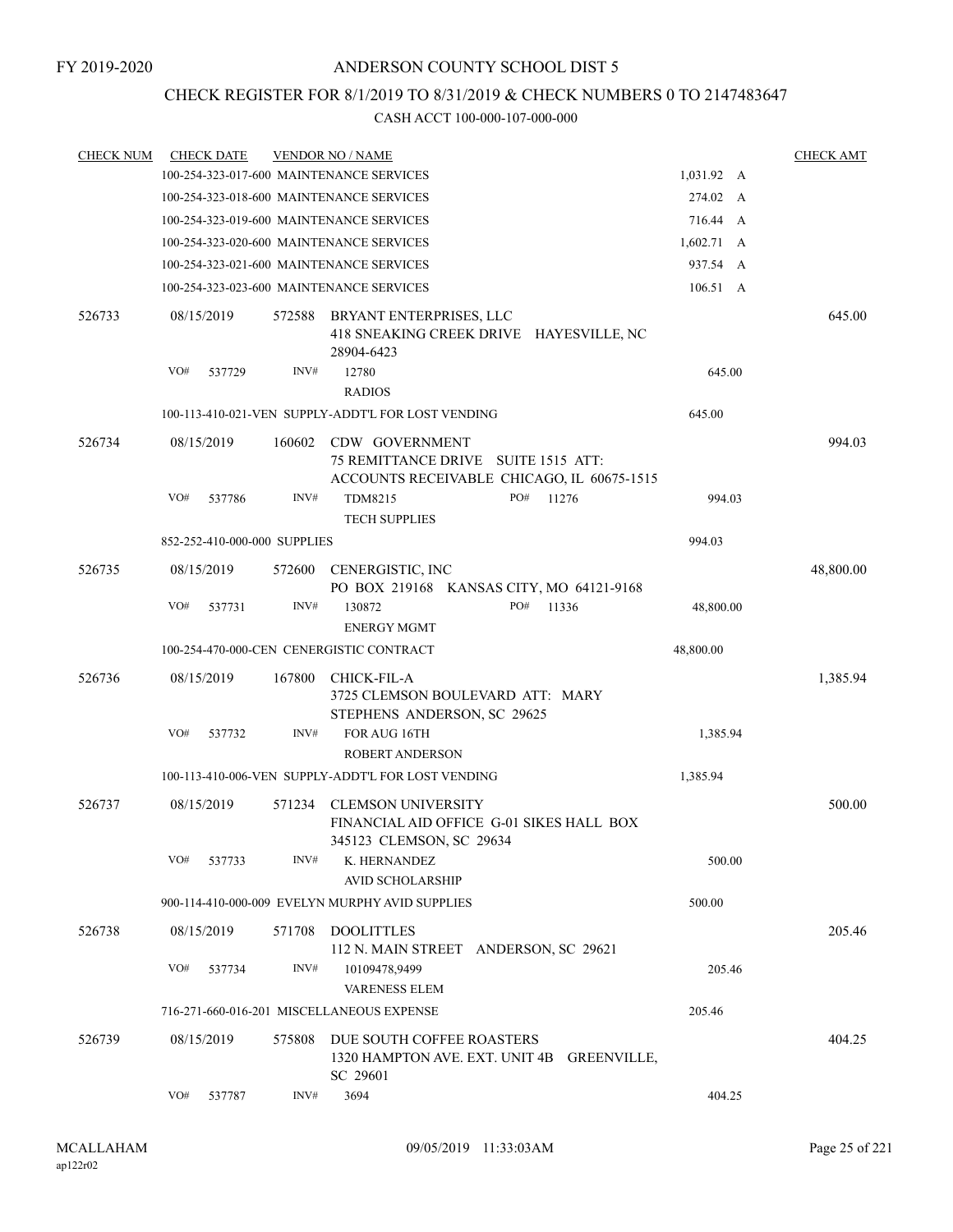#### FY 2019-2020

#### ANDERSON COUNTY SCHOOL DIST 5

### CHECK REGISTER FOR 8/1/2019 TO 8/31/2019 & CHECK NUMBERS 0 TO 2147483647

| <b>CHECK NUM</b> | <b>CHECK DATE</b>                       |        | <b>VENDOR NO / NAME</b>                                  |           | <b>CHECK AMT</b> |
|------------------|-----------------------------------------|--------|----------------------------------------------------------|-----------|------------------|
|                  |                                         |        | <b>SUPPLIES</b>                                          |           |                  |
|                  | 600-256-460-031-000 PURCHASED FOOD      |        |                                                          | 404.25    |                  |
| 526740           | 08/15/2019                              | 211302 | DUKE ENERGY<br>PO BOX 70516 CHARLOTTE, NC 28272-0516     |           | 72,023.24        |
|                  | VO#<br>537800                           | INV#   | <b>DUE 8/22</b><br><b>UTILITIES</b>                      | 72,023.24 |                  |
|                  |                                         |        | 100-254-470-000-000 ENERGY-ELECTRICITY & WATER           | 205.10    |                  |
|                  |                                         |        | 100-254-470-000-000 ENERGY-ELECTRICITY & WATER           | 10.68     |                  |
|                  |                                         |        | 100-254-470-000-000 ENERGY-ELECTRICITY & WATER           | 913.97    |                  |
|                  |                                         |        | 100-254-470-001-000 ENERGY-ELECTRICITY & WATER           | 391.68    |                  |
|                  |                                         |        | 100-254-470-002-000 ENERGY-ELECTRICITY & WATER           | 21,635.32 |                  |
|                  |                                         |        | 100-254-470-003-000 ENERGY-ELECTRICITY & WATER           | 1,222.88  |                  |
|                  |                                         |        | 100-254-470-013-000 ENERGY-ELECTRICITY & WATER           | 11,139.64 |                  |
|                  |                                         |        | 100-254-470-014-000 ENERGY-ELECTRICITY & WATER           | 7,228.56  |                  |
|                  | 100-254-470-014-THR UTILITIES - THEATRE |        |                                                          | 2,226.32  |                  |
|                  |                                         |        | 100-254-470-015-000 ENERGY-ELECTRICITY & WATER           | 3,142.59  |                  |
|                  |                                         |        | 100-254-470-016-000 ENERGY-ELECTRICITY & WATER           | 5,509.78  |                  |
|                  |                                         |        | 100-254-470-017-000 ENERGY-ELECTRICITY & WATER           | 8,592.65  |                  |
|                  |                                         |        | 100-254-470-020-000 ENERGY-ELECTRICITY & WATER           | 9,459.38  |                  |
|                  |                                         |        | 100-254-470-023-000 ENERGY-ELECTRICITY & WATER           | 139.59    |                  |
|                  | 600-256-470-026-000 ENERGY              |        |                                                          | 205.10    |                  |
| 526741           | 08/15/2019                              | 573962 | ECMC                                                     |           | 230.27           |
|                  |                                         |        | LOCKBOX 7096 P.O. BOX 16478 ST. PAUL, MN<br>55116-0478   |           |                  |
|                  | VO#<br>537808                           | INV#   | 8/15 PAYROLL<br><b>DEDUCTIONS</b>                        | 230.27    |                  |
|                  | 100-000-441-000-000 MISCELLANEOUS       |        |                                                          | 230.27    |                  |
| 526742           | 08/15/2019                              | 563495 | ELECTRIC CITY UTILITIES                                  |           | 12,828.40        |
|                  |                                         |        | CITY OF ANDERSON 601 SOUTH MAIN ST<br>ANDERSON, SC 29624 |           |                  |
|                  | VO#<br>537801                           | INV#   | <b>DUE 8/26</b>                                          | 12,828.40 |                  |
|                  |                                         |        | <b>UTILITIES</b>                                         |           |                  |
|                  |                                         |        | 100-254-470-000-000 ENERGY-ELECTRICITY & WATER           | 128.23    |                  |
|                  |                                         |        | 100-254-470-001-000 ENERGY-ELECTRICITY & WATER           | 624.72    |                  |
|                  |                                         |        | 100-254-470-003-000 ENERGY-ELECTRICITY & WATER           | 5,394.03  |                  |
|                  |                                         |        | 100-254-470-005-000 ENERGY-ELECTRICITY & WATER           | 12.00     |                  |
|                  |                                         |        | 100-254-470-006-000 ENERGY-ELECTRICITY & WATER           | 2,557.52  |                  |
|                  |                                         |        | 100-254-470-007-000 ENERGY-ELECTRICITY & WATER           | 602.52    |                  |
|                  |                                         |        | 100-254-470-015-000 ENERGY-ELECTRICITY & WATER           | 198.21    |                  |
|                  |                                         |        | 100-254-470-016-000 ENERGY-ELECTRICITY & WATER           | 529.43    |                  |
|                  |                                         |        | 100-254-470-018-000 ENERGY-ELECTRICITY & WATER           | 543.43    |                  |
|                  |                                         |        | 100-254-470-019-000 ENERGY-ELECTRICITY & WATER           | 1,078.70  |                  |
|                  |                                         |        | 100-254-470-021-000 ENERGY-ELECTRICITY & WATER           | 1,147.61  |                  |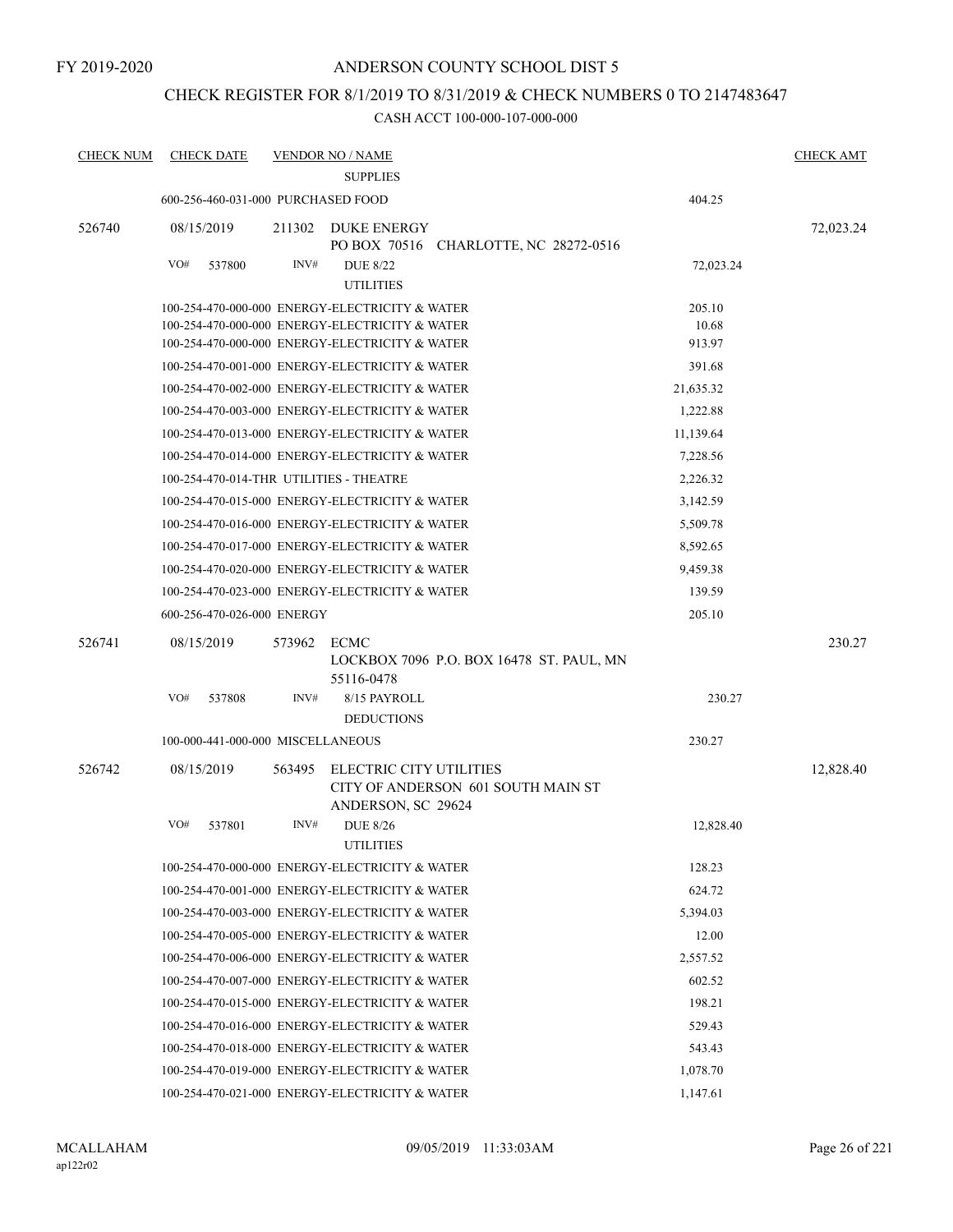### CHECK REGISTER FOR 8/1/2019 TO 8/31/2019 & CHECK NUMBERS 0 TO 2147483647

| <b>CHECK NUM</b> |     | <b>CHECK DATE</b>                 |        | <b>VENDOR NO / NAME</b>                                                                                                     |     |       |          | <b>CHECK AMT</b> |
|------------------|-----|-----------------------------------|--------|-----------------------------------------------------------------------------------------------------------------------------|-----|-------|----------|------------------|
|                  |     |                                   |        | 100-254-470-031-000 ENERGY-ELECTRICITY/WATER                                                                                |     |       | 12.00    |                  |
| 526743           |     | 08/15/2019                        |        | 572702 ENERGYCAP, INC.<br>2026 SANDY DRIVE STATE COLLEGE, PA 16803                                                          |     |       |          | 432.17           |
|                  | VO# | 537736                            | INV#   | 31102<br><b>LICENSE</b>                                                                                                     | PO# | 11335 | 432.17   |                  |
|                  |     |                                   |        | 100-254-470-000-CEN CENERGISTIC CONTRACT                                                                                    |     |       | 432.17   |                  |
| 526744           |     | 08/15/2019                        | 573931 | ENTERPRISE LEASING COMPANY<br>PO BOX 100243 ATLANTA, GA 30384-0243                                                          |     |       |          | 1,460.83         |
|                  | VO# | 537737                            | INV#   | 21753741<br><b>BILLING 852898</b>                                                                                           |     |       | 1,460.83 |                  |
|                  |     |                                   |        | 207-224-333-001-004 TRIPS AND CONFERENCES                                                                                   |     |       | 1,460.83 |                  |
| $*$ 526747       |     | 08/15/2019                        | 572552 | <b>GREAT LAKES HIGHER EDUC GUARANTY CORP</b><br>ADMINISTRATIVE WAGE GARNISHMENT UNIT PO<br>BOX 83230 CHICAGO, IL 60691-0230 |     |       |          | 221.53           |
|                  | VO# | 537807                            | INV#   | 8/15 PAYROLL<br><b>DEDUCTIONS</b>                                                                                           |     |       | 221.53   |                  |
|                  |     | 100-000-441-000-000 MISCELLANEOUS |        |                                                                                                                             |     |       | 221.53   |                  |
| 526748           |     | 08/15/2019                        | 576027 | HOME DEPOT USA, INC<br>PO BOX 742604 ATLANTA, GA 30374-2604                                                                 |     |       |          | 9,304.46         |
|                  | VO# | 537744                            | INV#   | 502377708<br><b>SUPPLIES</b>                                                                                                | PO# | 11226 | 2,439.60 |                  |
|                  |     |                                   |        | 100-000-170-000-000 WAREHOUSE INVENTORY                                                                                     |     |       | 2,439.60 |                  |
|                  | VO# | 537746                            | INV#   | 503802233<br><b>SUPPLIES</b>                                                                                                | PO# | 11275 | 2,447.63 |                  |
|                  |     |                                   |        | 100-000-170-000-000 WAREHOUSE INVENTORY                                                                                     |     |       | 2,447.63 |                  |
|                  | VO# | 537747                            | INV#   | 504730870<br><b>SUPPLIES</b>                                                                                                | PO# | 11318 | 355.03   |                  |
|                  |     |                                   |        | 100-000-170-000-000 WAREHOUSE INVENTORY                                                                                     |     |       | 355.03   |                  |
|                  | VO# | 537748                            | INV#   | 505474437<br><b>SUPPLIES</b>                                                                                                | PO# | 11326 | 710.44   |                  |
|                  |     |                                   |        | 100-000-170-000-000 WAREHOUSE INVENTORY                                                                                     |     |       | 710.44   |                  |
|                  | VO# | 537749                            | INV#   | 499809515<br><b>SUPPLIES</b>                                                                                                | PO# | 11042 | 743.63   |                  |
|                  |     |                                   |        | 100-000-170-000-000 WAREHOUSE INVENTORY                                                                                     |     |       | 743.63   |                  |
|                  | VO# | 537750                            | INV#   | 502377690<br><b>SUPPLIES</b>                                                                                                | PO# | 11204 | 2,608.13 |                  |
|                  |     |                                   |        | 100-000-170-000-000 WAREHOUSE INVENTORY                                                                                     |     |       | 2,608.13 |                  |
| 526749           |     | 08/15/2019                        | 574294 | <b>INDEPENDENT MAIL</b><br>SUBSCRIPTIONS PO BOX 742699 CINCINNATI, OH<br>45274-2699                                         |     |       |          | 197.20           |
|                  | VO# | 537752                            | INV#   | 2633598<br>AD 3616831                                                                                                       | PO# | 11014 | 75.40    |                  |
|                  |     | 100-257-350-000-000 ADVERTISING   |        |                                                                                                                             |     |       | 75.40 A  |                  |
|                  | VO# | 537753                            | INV#   | 2633598                                                                                                                     | PO# | 11065 | 69.60    |                  |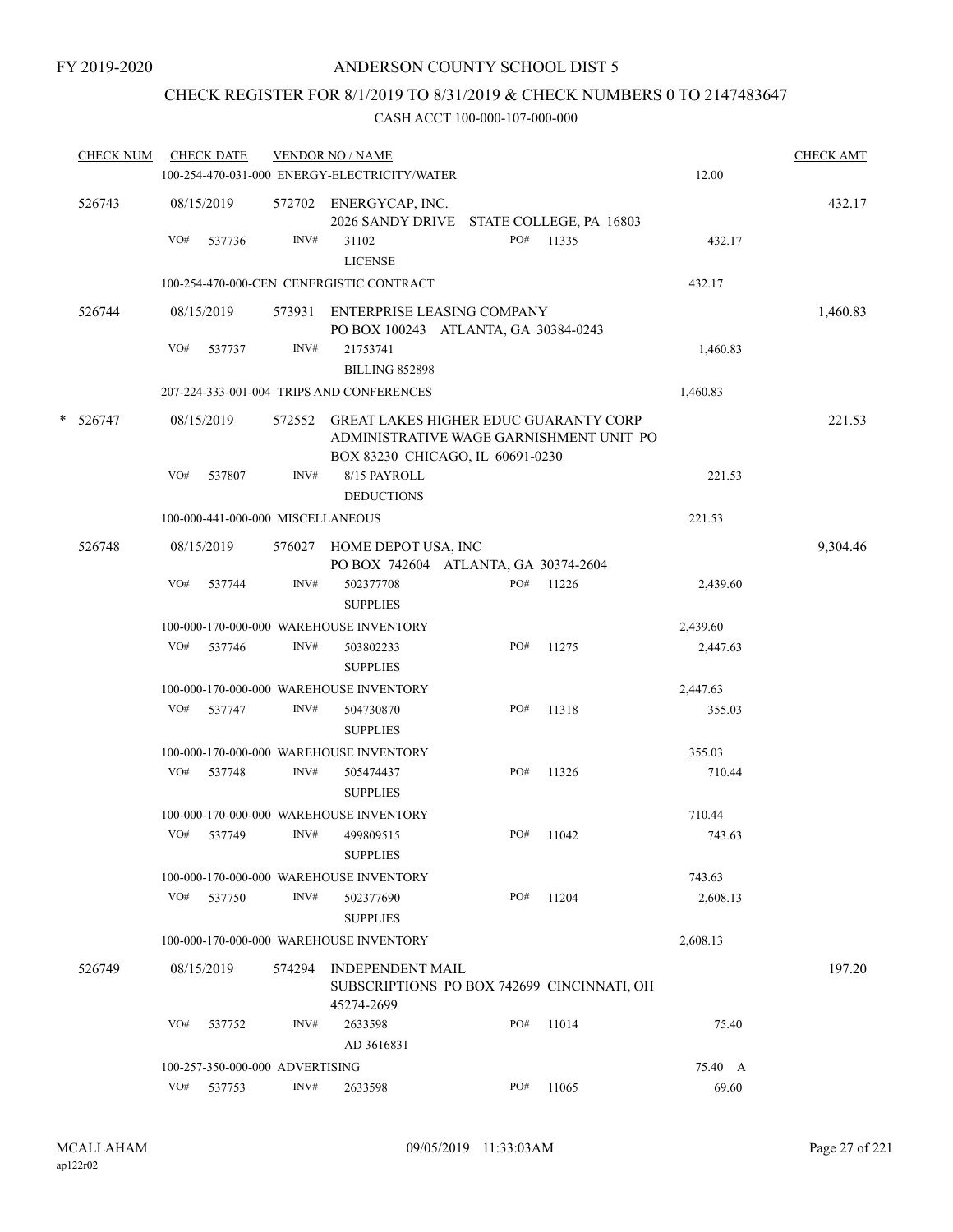#### FY 2019-2020

### ANDERSON COUNTY SCHOOL DIST 5

# CHECK REGISTER FOR 8/1/2019 TO 8/31/2019 & CHECK NUMBERS 0 TO 2147483647

|   | <u>CHECK NUM</u> |            | <b>CHECK DATE</b>               |        | <b>VENDOR NO / NAME</b>                                                                      |     |       |                        | <b>CHECK AMT</b> |
|---|------------------|------------|---------------------------------|--------|----------------------------------------------------------------------------------------------|-----|-------|------------------------|------------------|
|   |                  |            |                                 |        | AD 3628465                                                                                   |     |       |                        |                  |
|   |                  |            | 100-257-350-000-000 ADVERTISING |        |                                                                                              |     |       | 69.60 A                |                  |
|   |                  | VO#        | 537754                          | INV#   | 2633598<br>AD 3639745                                                                        | PO# | 11101 | 52.20                  |                  |
|   |                  |            | 100-257-350-000-000 ADVERTISING |        |                                                                                              |     |       | 52.20 A                |                  |
|   | 526750           | 08/15/2019 |                                 | 284250 | <b>JC'S SANDWICH SHOPPE</b><br>713-B EAST GREENVILLE ST ANDERSON, SC<br>29621                |     |       |                        | 253.21           |
|   |                  | VO#        | 537755                          | INV#   | 231382,231589<br><b>CENTERVILLE ELEM</b>                                                     |     |       | 253.21                 |                  |
|   |                  |            |                                 |        | 707-190-660-007-201 MISCELLANEOUS EXPENSE                                                    |     |       | 130.16                 |                  |
|   |                  |            |                                 |        | 707-190-660-007-201 MISCELLANEOUS EXPENSE<br>707-190-660-007-201 MISCELLANEOUS EXPENSE       |     |       | 98.05<br>25.00         |                  |
| * | 526753           | 08/15/2019 |                                 | 319400 | LEARNING RESOURCES, INC<br>6641 EAGLE WAY ATT: ACCOUNTS RECEIVABLE<br>CHICAGO, IL 60678-1066 |     |       |                        | 1,155.21         |
|   |                  | VO#        | 537757                          | INV#   | 3844706<br><b>CUST ID# S7855</b>                                                             | PO# | 11268 | 1,155.21               |                  |
|   |                  |            |                                 |        | 201-112-410-011-000 SUPPLIES AND MATERIALS                                                   |     |       | 1,155.21               |                  |
|   | 526754           | 08/15/2019 |                                 | 572611 | LLOYD ROOFING COMPANY, INC<br>PO BOX 49308 GREENWOOD, SC 29649                               |     |       |                        | 83,850.00        |
|   |                  | VO#        | 537758                          | INV#   | 34056B<br><b>MCCANTS</b>                                                                     | PO# | 97987 | 83,850.00              |                  |
|   |                  |            |                                 |        | 505-254-323-005-000 CONTRACTED SERVICES                                                      |     |       | 83,850.00              |                  |
|   | 526755           | 08/15/2019 |                                 | 564731 | MCLEES ELEMENTARY<br>ANDERSON, SC                                                            |     |       |                        | 700.00           |
|   |                  | VO#        | 537759                          | INV#   | <b>CASH</b><br><b>OPEN HOUSE</b>                                                             |     |       | 700.00                 |                  |
|   |                  |            |                                 |        | 708-271-660-008-210 MATERIAL FEES EXPENSE                                                    |     |       | 700.00                 |                  |
|   | 526756           | 08/15/2019 |                                 | 564010 | NC CHILD SUPPORT CENTRALIZED COLLECTNS<br>POBOX 900012 RALEIGH, NC 27675-9012                |     |       |                        | 305.50           |
|   |                  | VO#        | 537805                          | INV#   | 8/15 PAYROLL<br><b>DEDUCTIONS</b>                                                            |     |       | 305.50                 |                  |
|   |                  |            |                                 |        | 100-000-435-000-000 WAGE GARNISH/CH SUPPORT                                                  |     |       | 305.50                 |                  |
|   | 526757           | 08/15/2019 |                                 | 574639 | PARRIS LAWN MANAGEMENT, LLC<br>PO BOX 264 ROEBUCK, SC 29376                                  |     |       |                        | 55,780.00        |
|   |                  | VO#        | 537766                          | INV#   | 36468 & 36784<br>AIT                                                                         | PO# | 10851 | 55,780.00              |                  |
|   |                  |            |                                 |        | 515-253-323-031-CAR CONTRACTED SERVICES<br>515-253-323-031-CAR CONTRACTED SERVICES           |     |       | 45,000.00<br>10,780.00 |                  |
|   | * 526759         | 08/15/2019 |                                 | 431095 | REALLY GOOD STUFF, LLC<br>PO BOX 734329 CHICAGO, IL 60673-4329                               |     |       |                        | 288.69           |
|   |                  | VO#        | 537767                          | INV#   | 6976359<br><b>SUPPLIES</b>                                                                   | PO# | 11270 | 288.69                 |                  |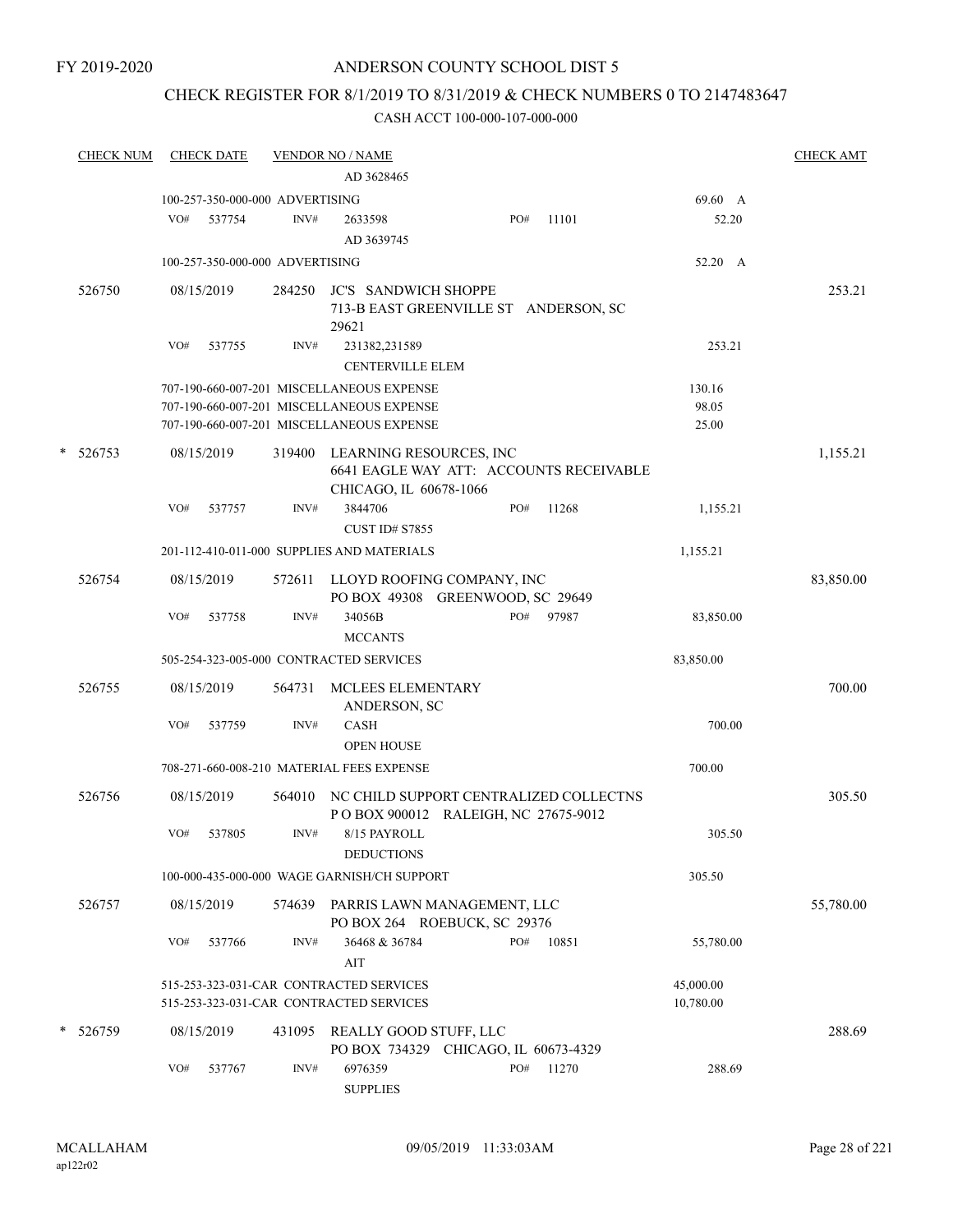## CHECK REGISTER FOR 8/1/2019 TO 8/31/2019 & CHECK NUMBERS 0 TO 2147483647

| CHECK NUM | <b>CHECK DATE</b>                                                                                            |        | <b>VENDOR NO / NAME</b>                                                         |     |       |                   | <b>CHECK AMT</b> |
|-----------|--------------------------------------------------------------------------------------------------------------|--------|---------------------------------------------------------------------------------|-----|-------|-------------------|------------------|
|           | 201-112-410-011-000 SUPPLIES AND MATERIALS                                                                   |        |                                                                                 |     |       | 288.69            |                  |
| 526760    | 08/15/2019                                                                                                   | 572850 | ROBERT ANDERSON PETTY CASH                                                      |     |       |                   | 400.00           |
|           | VO#<br>537768                                                                                                | INV#   | $, --$<br><b>CASH</b><br><b>STUDENT FEES</b>                                    |     |       | 400.00            |                  |
|           | 706-271-660-006-412 MATERIAL FEES EXPENSE                                                                    |        |                                                                                 |     |       | 400.00            |                  |
| 526761    | 08/15/2019                                                                                                   | 567525 | ROWLAND MECHANICAL<br>4035 HWY 24 ANDERSON, SC 29626                            |     |       |                   | 8,946.52         |
|           | VO#<br>537769                                                                                                | INV#   | 9398-9410                                                                       | PO# | 11201 | 4,805.92          |                  |
|           |                                                                                                              |        | 9414 & 9415                                                                     |     |       |                   |                  |
|           | 100-255-323-000-ACT ACTIVITY BUS CONTRACTED SERVICES                                                         |        |                                                                                 |     |       | 570.55            |                  |
|           | 100-255-323-000-ACT ACTIVITY BUS CONTRACTED SERVICES                                                         |        |                                                                                 |     |       | 815.93            |                  |
|           | 100-255-323-000-ACT ACTIVITY BUS CONTRACTED SERVICES                                                         |        |                                                                                 |     |       | 1,655.86          |                  |
|           | 100-255-323-000-ACT ACTIVITY BUS CONTRACTED SERVICES                                                         |        |                                                                                 |     |       | 46.00             |                  |
|           | 100-255-323-000-ACT ACTIVITY BUS CONTRACTED SERVICES                                                         |        |                                                                                 |     |       | 121.06            |                  |
|           | 100-255-323-000-ACT ACTIVITY BUS CONTRACTED SERVICES                                                         |        |                                                                                 |     |       | 138.00            |                  |
|           | 100-255-323-000-ACT ACTIVITY BUS CONTRACTED SERVICES                                                         |        |                                                                                 |     |       | 398.83            |                  |
|           | 100-255-323-000-ACT ACTIVITY BUS CONTRACTED SERVICES                                                         |        |                                                                                 |     |       | 90.99             |                  |
|           | 100-255-323-000-ACT ACTIVITY BUS CONTRACTED SERVICES                                                         |        |                                                                                 |     |       | 105.65            |                  |
|           | 100-255-323-000-ACT ACTIVITY BUS CONTRACTED SERVICES                                                         |        |                                                                                 |     |       | 95.95             |                  |
|           | 100-255-323-000-ACT ACTIVITY BUS CONTRACTED SERVICES                                                         |        |                                                                                 |     |       | 427.50            |                  |
|           | 100-255-323-000-ACT ACTIVITY BUS CONTRACTED SERVICES                                                         |        |                                                                                 |     |       | 90.99             |                  |
|           | 100-255-323-000-ACT ACTIVITY BUS CONTRACTED SERVICES                                                         |        |                                                                                 |     |       | 103.28            |                  |
|           | 100-255-323-000-ACT ACTIVITY BUS CONTRACTED SERVICES                                                         |        |                                                                                 |     |       | 69.00             |                  |
|           | 100-255-323-000-ACT ACTIVITY BUS CONTRACTED SERVICES                                                         |        |                                                                                 |     |       | 76.33             |                  |
|           | VO#<br>537770                                                                                                | INV#   | 9416-9422<br><b>BUS REPAIRS</b>                                                 | PO# | 11201 | 4,140.60          |                  |
|           |                                                                                                              |        |                                                                                 |     |       |                   |                  |
|           | 100-255-323-000-ACT ACTIVITY BUS CONTRACTED SERVICES                                                         |        |                                                                                 |     |       | 840.64            |                  |
|           | 100-255-323-000-ACT ACTIVITY BUS CONTRACTED SERVICES                                                         |        |                                                                                 |     |       | 301.21            |                  |
|           | 100-255-323-000-ACT ACTIVITY BUS CONTRACTED SERVICES                                                         |        |                                                                                 |     |       | 83.66             |                  |
|           | 100-255-323-000-ACT ACTIVITY BUS CONTRACTED SERVICES<br>100-255-323-000-ACT ACTIVITY BUS CONTRACTED SERVICES |        |                                                                                 |     |       | 90.99<br>2,622.50 |                  |
|           | 100-255-323-000-ACT ACTIVITY BUS CONTRACTED SERVICES                                                         |        |                                                                                 |     |       | 110.61            |                  |
|           | 100-255-323-000-ACT ACTIVITY BUS CONTRACTED SERVICES                                                         |        |                                                                                 |     |       | 90.99             |                  |
|           |                                                                                                              |        |                                                                                 |     |       |                   |                  |
| 526762    | 08/15/2019                                                                                                   |        | 449800 SC HIGH SCHOOL LEAGUE<br>PO BOX 211575 COLUMBIA, SC 29221-6575           |     |       |                   | 9,784.00         |
|           | VO#<br>537771                                                                                                | INV#   | 2019-2020<br><b>DUES &amp; FEES</b>                                             |     |       | 9,784.00          |                  |
|           | 100-271-312-000-000 PURCHASED SERVICE                                                                        |        |                                                                                 |     |       | 9,691.00          |                  |
|           | 706-271-660-006-663 ATHLETIC GENERAL EXPENSE                                                                 |        |                                                                                 |     |       | 93.00             |                  |
| 526763    | 08/15/2019                                                                                                   | 450701 | SC RETIREMENT SYSTEM (SPP)<br>POBOX 11960 CAPITOL STATION COLUMBIA, SC<br>29211 |     |       |                   | 903.81           |
|           | VO#<br>537802                                                                                                | INV#   | 8/15 PAYROLL<br><b>DEDUCTIONS</b>                                               |     |       | 903.81            |                  |
|           | 100-000-438-000-000 RETIREMENT SERV PURCHASE                                                                 |        |                                                                                 |     |       | 903.81            |                  |
|           |                                                                                                              |        |                                                                                 |     |       |                   |                  |
| 526764    | 08/15/2019                                                                                                   | 572126 | SERVICE ASSOCIATES, INC                                                         |     |       |                   | 187.50           |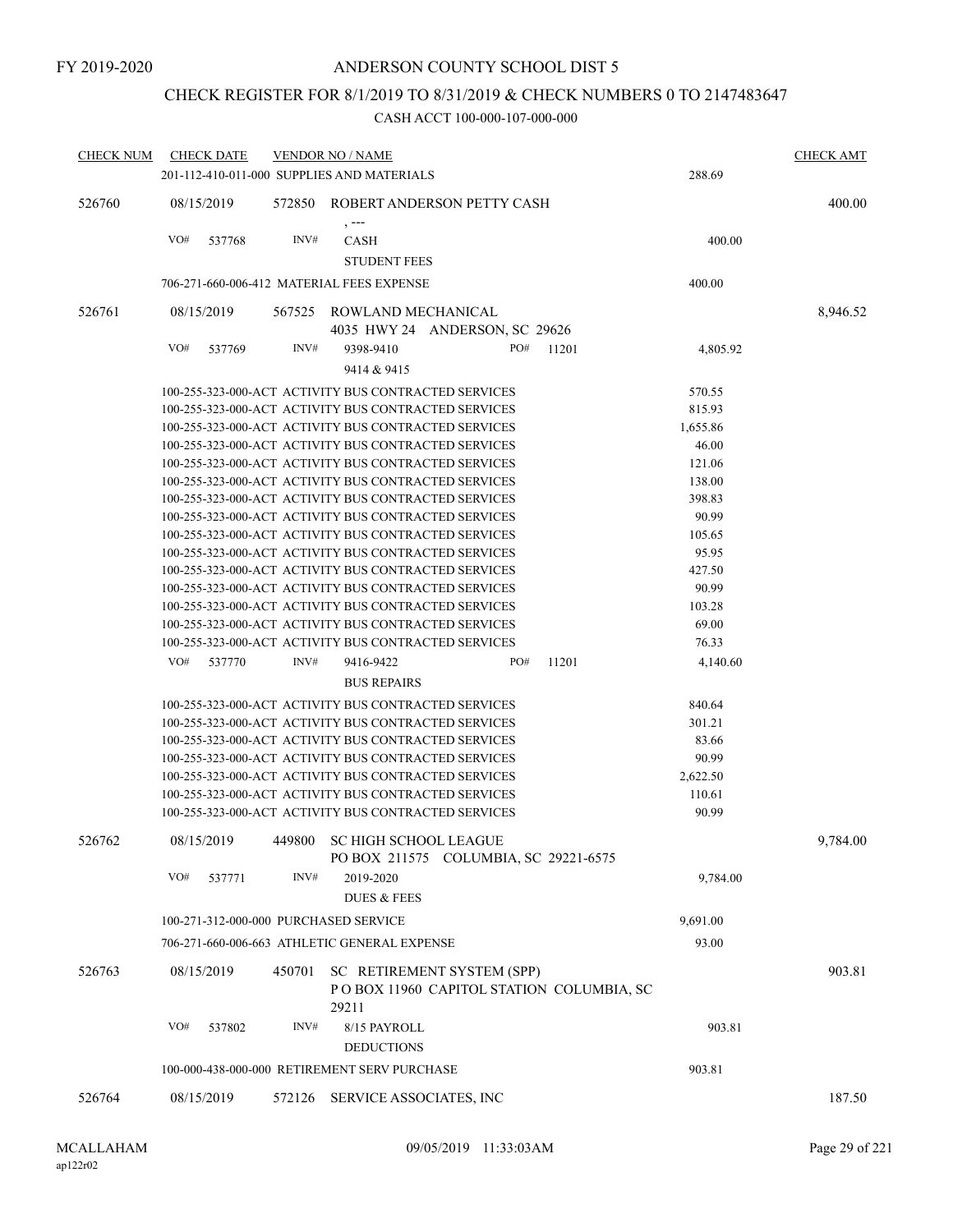### CHECK REGISTER FOR 8/1/2019 TO 8/31/2019 & CHECK NUMBERS 0 TO 2147483647

| <b>CHECK NUM</b> |     | <b>CHECK DATE</b> |                                   | <b>VENDOR NO / NAME</b><br>2722 MONTICELLO DRIVE WINSTON SALEM, NC<br>27106 |          | <b>CHECK AMT</b> |
|------------------|-----|-------------------|-----------------------------------|-----------------------------------------------------------------------------|----------|------------------|
|                  | VO# | 537773            | INV#                              | 5267                                                                        | 187.50   |                  |
|                  |     |                   |                                   | <b>JUNE SERVICES</b>                                                        |          |                  |
|                  |     |                   |                                   | 100-266-345-000-000 TECHNOLOGY INFRASTRUCTURE                               | 187.50   |                  |
| * 526766         |     | 08/15/2019        |                                   | 473315 SIGNARAMA<br>4130 CLEMSON BLVD SUITE A ANDERSON, SC<br>29621         |          | 1,693.42         |
|                  | VO# | 537697            | INV#                              | 11995<br><b>ROBERT ANDERSON</b>                                             | 1,693.42 |                  |
|                  |     |                   |                                   | 100-113-410-006-VEN SUPPLY-ADDT'L FOR LOST VENDING                          | 1,693.42 |                  |
| 526767           |     | 08/15/2019        |                                   | 576084 SC STATE REIMBURSEMENT UNIT<br>PO BOX 100303 COLUMBIA, SC 29202-3303 |          | 437.95           |
|                  | VO# | 537804            | INV#                              | 8/15 PAYROLL<br><b>DEDUCTIONS</b>                                           | 437.95   |                  |
|                  |     |                   |                                   | 100-000-435-000-000 WAGE GARNISH/CH SUPPORT                                 | 437.95   |                  |
| * 526769         |     | 08/15/2019        | 572503                            | TG<br>P O BOX 659601 SAN ANTONIO, TX 78265-9601                             |          | 478.73           |
|                  | VO# | 537806            | INV#                              | 8/15 PAYROLL<br><b>DEDUCTIONS</b>                                           | 478.73   |                  |
|                  |     |                   | 100-000-441-000-000 MISCELLANEOUS |                                                                             | 478.73   |                  |
| 526770           |     | 08/15/2019        | 576093                            | TRELLIS COMPANY<br>PO BOX 659601 SAN ANTONIO, TX 78265-9601                 |          | 285.54           |
|                  | VO# | 537809            | INV#                              | 8/15 PAYROLL<br><b>DEDUCTIONS</b>                                           | 285.54   |                  |
|                  |     |                   | 100-000-441-000-000 MISCELLANEOUS |                                                                             | 285.54   |                  |
| 526771           |     | 08/15/2019        |                                   | 508700 TRI-COUNTY TECHNICAL COLLEGE<br>POBOX 587 PENDLETON, SC 29670        |          | 500.00           |
|                  | VO# | 537778            | INV#                              | <b>SCHOLARSHIP</b><br>ID#T00185189                                          | 500.00   |                  |
|                  |     |                   |                                   | 900-114-410-000-009 EVELYN MURPHY AVID SUPPLIES                             | 500.00   |                  |
| 526772           |     | 08/15/2019        |                                   | 572513 UNITED LASER<br>P.O. BOX 6889 FLORENCE, SC 29501                     |          | 228.47           |
|                  | VO# | 537779            | INV#                              | 184363<br><b>SOUTHWOOD</b>                                                  | 228.47   |                  |
|                  |     |                   | 100-113-410-021-000 SUPPLIES      |                                                                             | 228.47   |                  |
| 526773           |     | 08/15/2019        |                                   | 573815 UNITED REFRIGERATION, INC<br>PO BOX 740703 ATLANTA, GA 30374-0703    |          | 318.00           |
|                  | VO# | 537693            | INV#                              | 69309813<br><b>REPAIR PARTS</b>                                             | 255.82   |                  |
|                  |     |                   |                                   | 100-254-410-021-400 HVAC/ELECTRICAL/PLUMBING                                | 255.82   |                  |
|                  | VO# | 537694            | INV#                              | 69309984<br><b>REPAIR PARTS</b>                                             | 49.76    |                  |
|                  |     |                   |                                   | 100-254-410-000-001 MAINT. SUPPLIES-STRUCTURES                              | 49.76    |                  |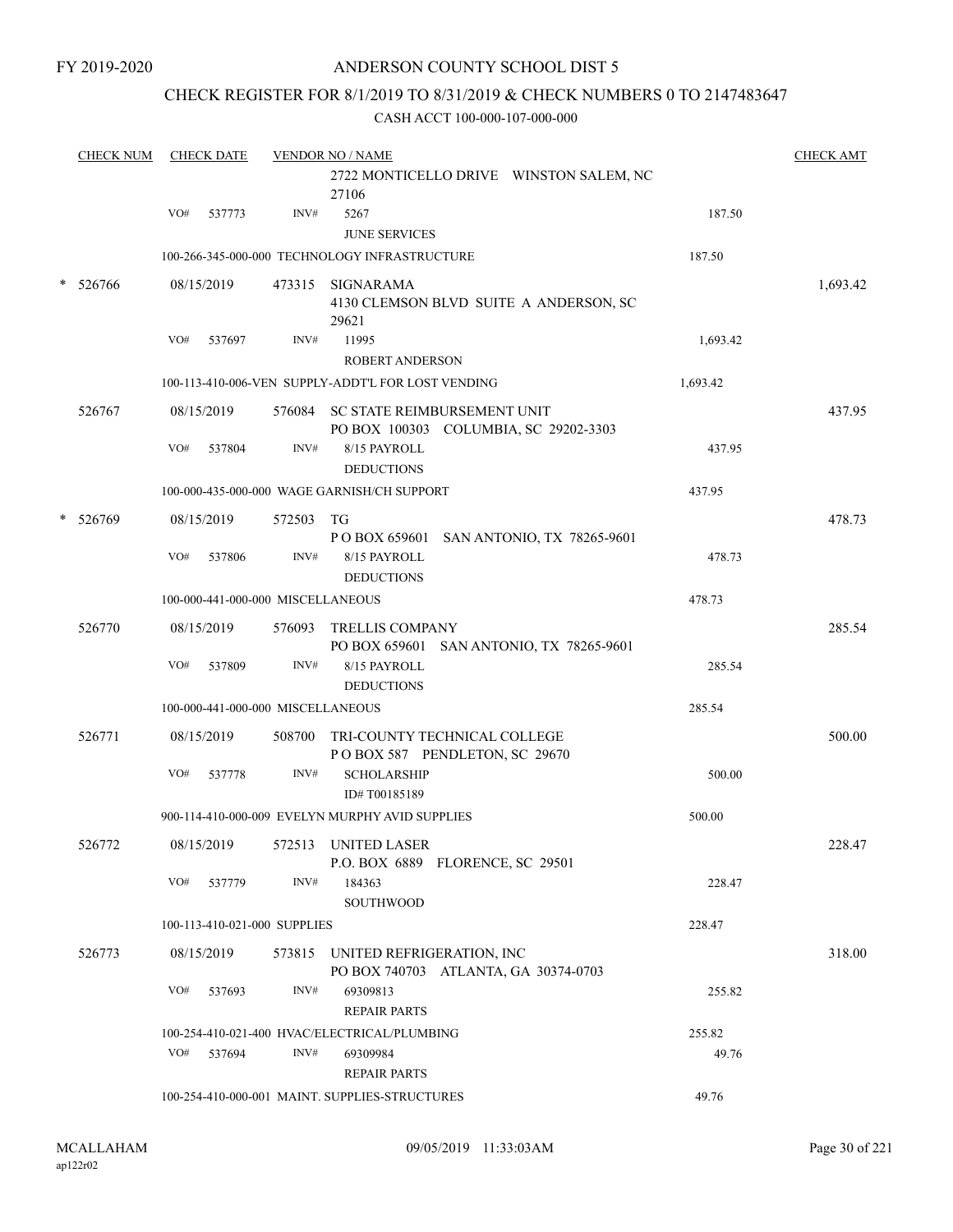# CHECK REGISTER FOR 8/1/2019 TO 8/31/2019 & CHECK NUMBERS 0 TO 2147483647

|   | <b>CHECK NUM</b> |     | <b>CHECK DATE</b>        |                                   | <b>VENDOR NO / NAME</b>                                                                            |           | <b>CHECK AMT</b> |
|---|------------------|-----|--------------------------|-----------------------------------|----------------------------------------------------------------------------------------------------|-----------|------------------|
|   |                  | VO# | 537695                   | INV#                              | 69461264<br><b>REPAIR PARTS</b>                                                                    | 12.42     |                  |
|   |                  |     |                          |                                   | 100-254-410-012-400 HVAC/ELECTRICAL/PLUMBING                                                       | 12.42     |                  |
|   | 526774           |     | 08/15/2019               |                                   | 564298 UNITED WAY OF ANDERSON COUNTY<br>POBOX 2067 ANDERSON, SC 29622                              |           | 1,900.54         |
|   |                  | VO# | 537803                   | INV#                              | 8/15 PAYROLL                                                                                       | 1,900.54  |                  |
|   |                  |     |                          |                                   | <b>DEDUCTIONS</b>                                                                                  |           |                  |
|   |                  |     |                          |                                   | 100-000-455-000-000 UNITED FUND - PAYABLE                                                          | 1,900.54  |                  |
|   | 526775           |     | 08/15/2019               | 572350                            | US DEPARTMENT OF EDUCATION AWG<br>NATIONAL PAYMENT CENTER PO BOX 790356 ST<br>LOUIS, MO 63179-0356 |           | 366.94           |
|   |                  | VO# | 537810                   | INV#                              | 8/15 PAYROLL                                                                                       | 366.94    |                  |
|   |                  |     |                          | 100-000-441-000-000 MISCELLANEOUS | <b>DEDUCTIONS</b>                                                                                  | 366.94    |                  |
|   |                  |     |                          |                                   |                                                                                                    |           |                  |
|   | 526776           |     | 08/15/2019               |                                   | 510790 US FOODSERVICE<br>POBOX 602292 CHARLOTTE, NC 28260-2292                                     |           | 32,463.16        |
|   |                  | VO# | 537795                   | INV#                              | 20950515                                                                                           | 32,463.16 |                  |
|   |                  |     |                          |                                   | <b>FOOD &amp; SUPPLIES</b>                                                                         |           |                  |
|   |                  |     |                          | 600-256-410-003-000 SUPPLIES      |                                                                                                    | 2,346.93  |                  |
|   |                  |     |                          | 600-256-410-020-000 SUPPLIES      |                                                                                                    | 1,462.07  |                  |
|   |                  |     |                          |                                   | 600-256-410-031-GRO SUPPLIES- GRAND OPENING                                                        | 301.06    |                  |
|   |                  |     | 600-256-460-002-000 FOOD |                                   |                                                                                                    | 170.68    |                  |
|   |                  |     | 600-256-460-003-000 FOOD |                                   |                                                                                                    | 22,215.23 |                  |
|   |                  |     | 600-256-460-020-000 FOOD |                                   |                                                                                                    | 5,071.94  |                  |
|   |                  |     |                          |                                   | 600-256-460-031-GRO FOOD- GRAND OPENING                                                            | 895.25    |                  |
| * | 526778           |     | 08/15/2019               | 572675                            | <b>WAFFLE HOUSE</b><br>1010 HWY 28 BY-PASS ATTN: JEREMY ANDREWS<br>ANDERSON, SC 29624              |           | 552.50           |
|   |                  | VO# | 537794                   | INV#                              | 102<br><b>NEW PROSPECT</b>                                                                         | 552.50    |                  |
|   |                  |     |                          |                                   | 710-271-660-010-201 MISCELLANEOUS EXPENSE                                                          | 552.50    |                  |
|   |                  |     |                          |                                   |                                                                                                    |           |                  |
|   | 526779           |     | 08/15/2019               | 524353                            | WAL-MART COMMUNITY/GEMB<br>PO BOX 530934 ATT: ACCOUNTS RECEIVABLE<br>ATLANTA, GA 30353-0934        |           | 327.91           |
|   |                  | VO# | 537781                   | INV#                              | 2021 5316<br>ROBERT ANDERSON                                                                       | 327.91    |                  |
|   |                  |     |                          |                                   | 706-271-660-006-611 PEP CLUB EXPENSE                                                               | 327.91    |                  |
|   | * 526781         |     | 08/16/2019               | 114210                            | ANDERSON MALL<br>3131 NORTH MAIN STREET ANDERSON, SC 29621                                         |           | 500.00           |
|   |                  | VO# | 537824                   | INV#                              | WPG035623<br><b>EVENT SPONSOR</b>                                                                  | 500.00    |                  |
|   |                  |     |                          |                                   | 100-390-410-000-000 SUPPLIES AND MATERIALS                                                         | 500.00    |                  |
|   | 526782           |     | 08/16/2019               | 568170                            | ANDERSON UNIVERSITY                                                                                |           | 1,000.00         |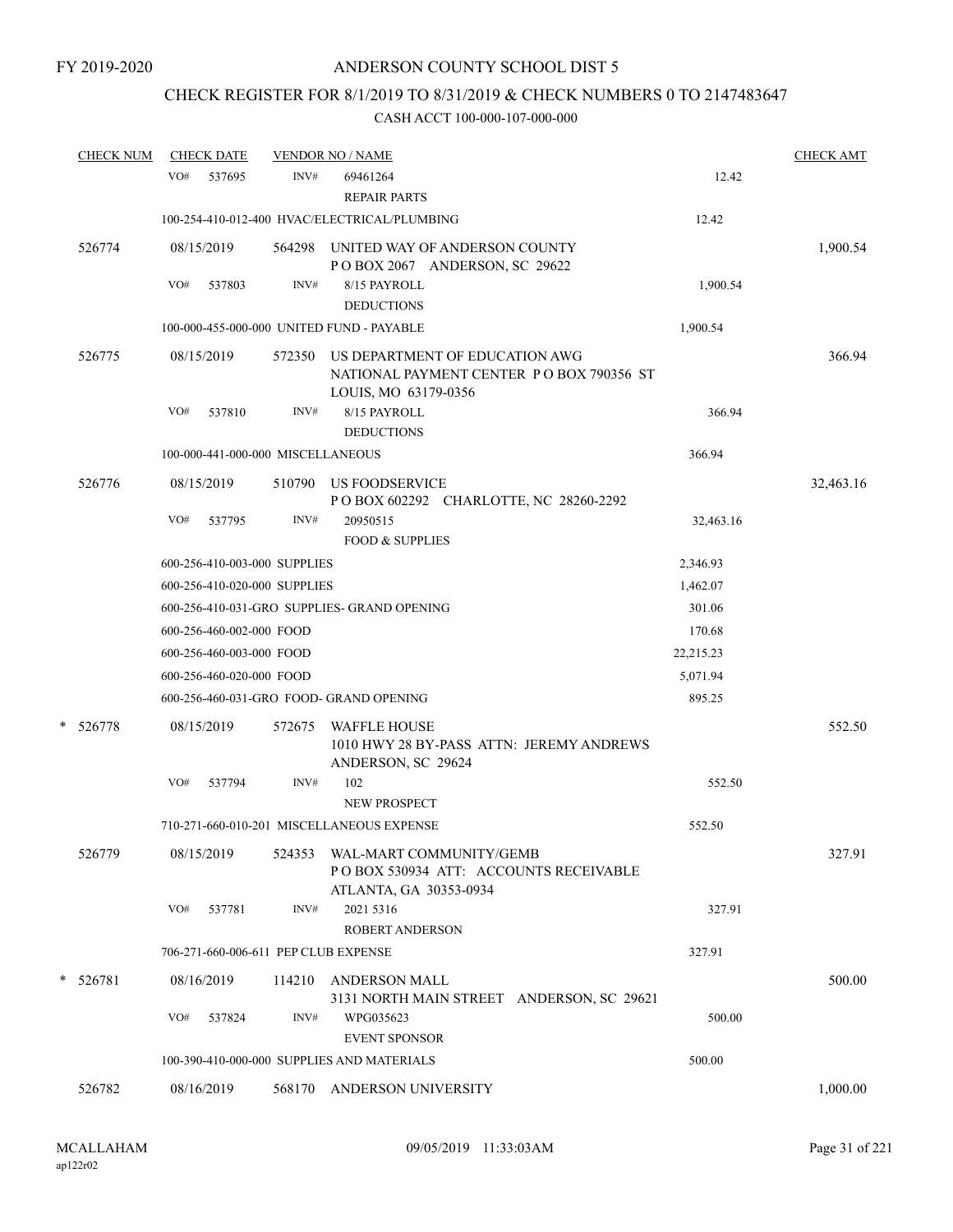### CHECK REGISTER FOR 8/1/2019 TO 8/31/2019 & CHECK NUMBERS 0 TO 2147483647

| <b>CHECK NUM</b> |     | <b>CHECK DATE</b> |        | <b>VENDOR NO / NAME</b>                                           |          | <b>CHECK AMT</b> |
|------------------|-----|-------------------|--------|-------------------------------------------------------------------|----------|------------------|
|                  |     |                   |        | 316 BOULEVARD ANDERSON, SC 29621                                  |          |                  |
|                  | VO# | 537821            | INV#   | 2019-2020                                                         | 1,000.00 |                  |
|                  |     |                   |        | <b>BOARD OF VISITORS</b>                                          |          |                  |
|                  |     |                   |        | 100-390-410-000-000 SUPPLIES AND MATERIALS                        | 1,000.00 |                  |
| 526783           |     | 08/16/2019        | 567666 | <b>BRADSHAW, RICK</b>                                             |          | 600.00           |
|                  |     |                   |        | BOARD OF TRUSTEES 404 QUAIL HOLLOW                                |          |                  |
|                  |     |                   |        | ANDERSON, SC 29621                                                |          |                  |
|                  | VO# | 537818            | INV#   | 2019-2020                                                         | 600.00   |                  |
|                  |     |                   |        | <b>BONUS</b>                                                      |          |                  |
|                  |     |                   |        | 100-231-334-000-000 TRUSTEE EXPENSE                               | 600.00   |                  |
| 526784           |     |                   |        |                                                                   |          | 600.00           |
|                  |     | 08/16/2019        |        | 573762 DONALD, JOHNNY<br><b>BOARD OF TRUSTEES 2010 BOLT DRIVE</b> |          |                  |
|                  |     |                   |        | ANDERSON, SC 29621                                                |          |                  |
|                  | VO# | 537814            | INV#   | 2019-2020                                                         | 600.00   |                  |
|                  |     |                   |        | <b>BONUS</b>                                                      |          |                  |
|                  |     |                   |        | 100-231-334-000-000 TRUSTEE EXPENSE                               | 600.00   |                  |
| 526785           |     | 08/16/2019        | 571711 | <b>EMPLOYEE VENDOR</b>                                            |          | 600.00           |
|                  | VO# | 537819            | INV#   | 2019-2020                                                         | 600.00   |                  |
|                  |     |                   |        | <b>BONUS</b>                                                      |          |                  |
|                  |     |                   |        | 100-231-334-000-000 TRUSTEE EXPENSE                               | 600.00   |                  |
|                  |     |                   |        |                                                                   |          |                  |
| 526786           |     | 08/16/2019        | 575036 | HUITT, ANN                                                        |          | 600.00           |
|                  |     |                   |        | BOARD OF TRUSTEES 120 HUITT ROAD                                  |          |                  |
|                  |     |                   |        | ANDERSON, SC 29626                                                |          |                  |
|                  | VO# | 537813            | INV#   | 2019-2020                                                         | 600.00   |                  |
|                  |     |                   |        | <b>BONUS</b>                                                      |          |                  |
|                  |     |                   |        | 100-231-334-000-000 TRUSTEE EXPENSE                               | 600.00   |                  |
| 526787           |     | 08/16/2019        | 572005 | HYATT PLACE NASHVILLE                                             |          | 666.55           |
|                  |     |                   |        | 301 3RD AVENUE SOUTH NASHVILLE, TN 37201                          |          |                  |
|                  | VO# | 537832            | INV#   | ID 539LG5MD                                                       | 666.55   |                  |
|                  |     |                   |        | <b>OCTOBER 2-4</b>                                                |          |                  |
|                  |     |                   |        | 100-224-333-005-000 STAFF DEVELOPMENT                             | 666.55   |                  |
| 526788           |     | 08/16/2019        |        | 306035 EMPLOYEE VENDOR                                            |          | 600.00           |
|                  |     | VO# 537817        | INV#   | 2019-2020                                                         | 600.00   |                  |
|                  |     |                   |        | <b>BONUS</b>                                                      |          |                  |
|                  |     |                   |        | 100-231-334-000-000 TRUSTEE EXPENSE                               | 600.00   |                  |
|                  |     |                   |        |                                                                   |          | 600.00           |
| 526789           |     | 08/16/2019        | 571701 | <b>EMPLOYEE VENDOR</b>                                            |          |                  |
|                  |     | VO# 537815        | INV#   | 2019-2020                                                         | 600.00   |                  |
|                  |     |                   |        | <b>BONUS</b>                                                      | 600.00   |                  |
|                  |     |                   |        | 100-231-334-000-000 TRUSTEE EXPENSE                               |          |                  |
| * 526791         |     | 08/16/2019        | 572122 | THE ELECTRIC CITY NEWS                                            |          | 675.00           |
|                  |     |                   |        | POBOX 1015 ANDERSON, SC 29622                                     |          |                  |
|                  | VO# | 537826            | INV#   | 6644                                                              | 675.00   |                  |
|                  |     |                   |        | <b>FULL PAGE AD</b>                                               |          |                  |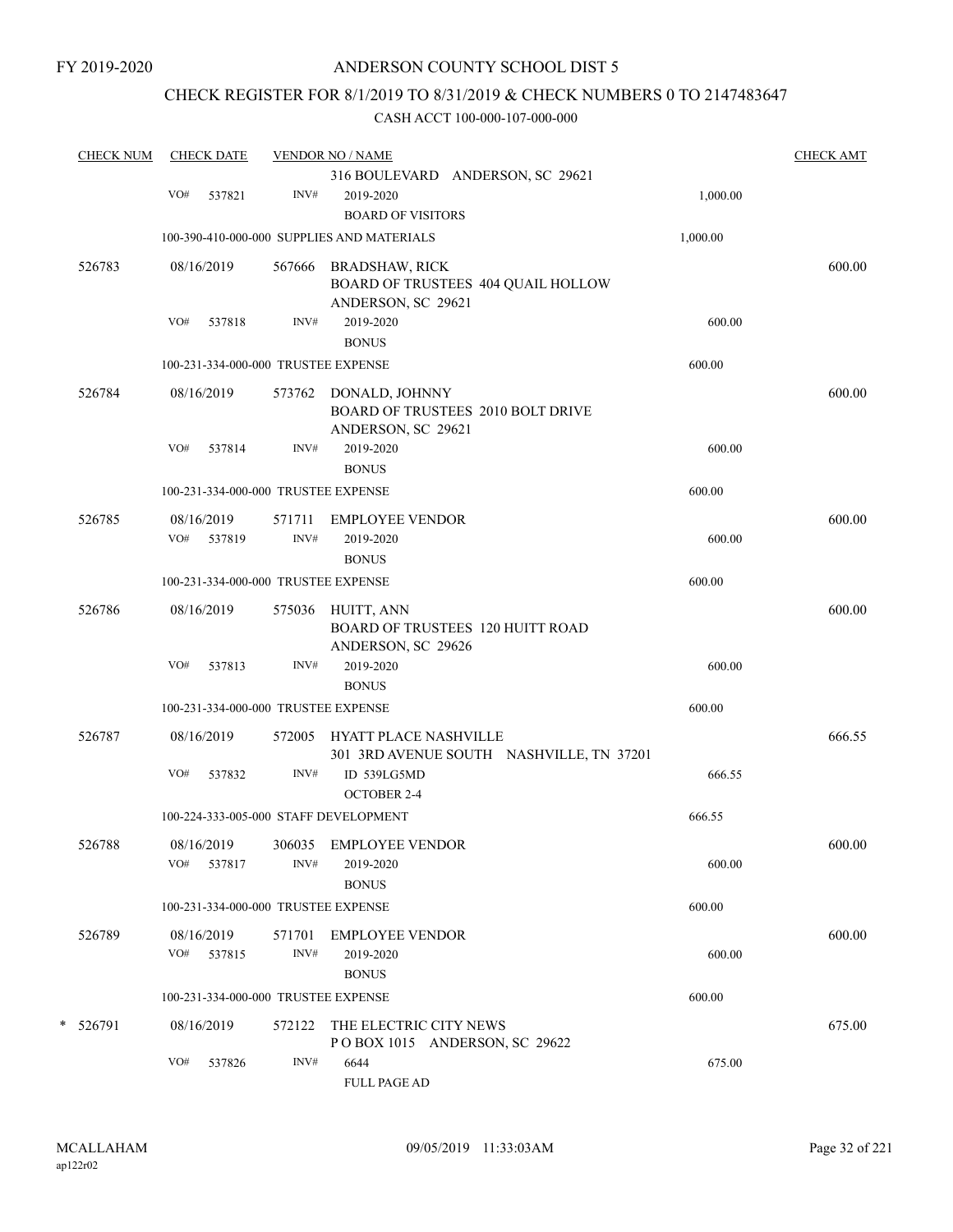### CHECK REGISTER FOR 8/1/2019 TO 8/31/2019 & CHECK NUMBERS 0 TO 2147483647

|   | <b>CHECK NUM</b> | <b>CHECK DATE</b>           |                                     | <b>VENDOR NO / NAME</b><br>100-263-360-000-000 PRINTING AND BINDING                                 | 675.00   | <b>CHECK AMT</b> |
|---|------------------|-----------------------------|-------------------------------------|-----------------------------------------------------------------------------------------------------|----------|------------------|
| * | 526793           | 08/16/2019                  |                                     | 571542 ZUGG, PAUL<br>BOARD OF TRUSTEES 532 STAGECOACH DRIVE<br>ANDERSON, SC 29625                   |          | 600.00           |
|   |                  | VO#<br>537816               | INV#                                | 2019-2020<br><b>BONUS</b>                                                                           | 600.00   |                  |
|   |                  |                             | 100-231-334-000-000 TRUSTEE EXPENSE |                                                                                                     | 600.00   |                  |
|   | 526794           | 08/20/2019                  | 572683                              | ABLES, JAMES**<br>302 BRIDGEVIEW DR. ANDERSON, SC 29625                                             |          | 800.00           |
|   |                  | VO#<br>537853               | INV#                                | $7/29 - 8/09$<br><b>TLH BAND</b>                                                                    | 800.00   |                  |
|   |                  |                             | 100-114-410-002-001 BAND SUPPLIES   |                                                                                                     | 800.00   |                  |
|   | 526795           | 08/20/2019                  | 570950                              | ANDERSON COUNTY SHERIFF'S OFFICE<br>ATTN: JAMIE LAZAR 305 CAMSON ROAD<br>ANDERSON, SC 29621         |          | 210.00           |
|   |                  | VO#<br>537874               | INV#                                | <b>AUGUST 6TH</b><br><b>TLH SECURITY</b>                                                            | 210.00   |                  |
|   |                  |                             | 600-256-410-000-000 SUPPLIES        |                                                                                                     | 210.00   |                  |
|   | 526796           | 08/20/2019                  |                                     | 576116 BLOSSMAN GAS & APPLICANCE<br>4117 HWY 81 S. ANDERSON, SC 29624                               |          | 1,656.27         |
|   |                  | VO#<br>537876               | INV#                                | 7268652<br>500 GALLON TANK                                                                          | 1,656.27 |                  |
|   |                  |                             | 515-253-540-031-CAR EQUIPMENT       |                                                                                                     | 1,656.27 |                  |
|   | 526797           | 08/20/2019                  | 574045                              | <b>BORDEN DAIRY COMPANY</b><br>PO BOX 933179 CLEVELAND, OH 44193                                    |          | 5,518.37         |
|   |                  | VO#<br>537877               | INV#                                | 2759802-803<br><b>JULY MILK</b>                                                                     | 5,518.37 |                  |
|   |                  |                             | 600-256-460-003-000 FOOD            |                                                                                                     | 3,293.73 |                  |
|   |                  |                             | 600-256-460-020-000 FOOD            |                                                                                                     | 2,224.64 |                  |
|   | 526798           | 08/20/2019<br>VO#<br>537840 | 563675<br>INV#                      | <b>EMPLOYEE VENDOR</b><br><b>WALMART</b><br>REIMBURSEMENT                                           | 177.48   | 177.48           |
|   |                  |                             |                                     | 329-115-410-031-0CO SUPPLIES-STATE (C/O)                                                            | 177.48   |                  |
|   | * 526800         | 08/20/2019                  |                                     | 568558 CHARTER COMMUNICATIONS<br>POBOX 742614 ATT: ACCOUNTS RECEIVABLE<br>CINCINNATI, OH 45274-2614 |          | 241.99           |
|   |                  | VO#<br>537881               | INV#                                | 663728080619<br><b>SERVICE</b>                                                                      | 147.01   |                  |
|   |                  |                             | 100-266-340-000-000 TELEPHONE       |                                                                                                     | 147.01   |                  |
|   |                  | VO#<br>537882               | INV#                                | 672778080619<br><b>SERVICE</b>                                                                      | 94.98    |                  |
|   |                  |                             | 100-266-340-000-000 TELEPHONE       |                                                                                                     | 94.98    |                  |
|   | 526801           | 08/20/2019                  |                                     | 573557 CLAY-KING                                                                                    |          | 475.08           |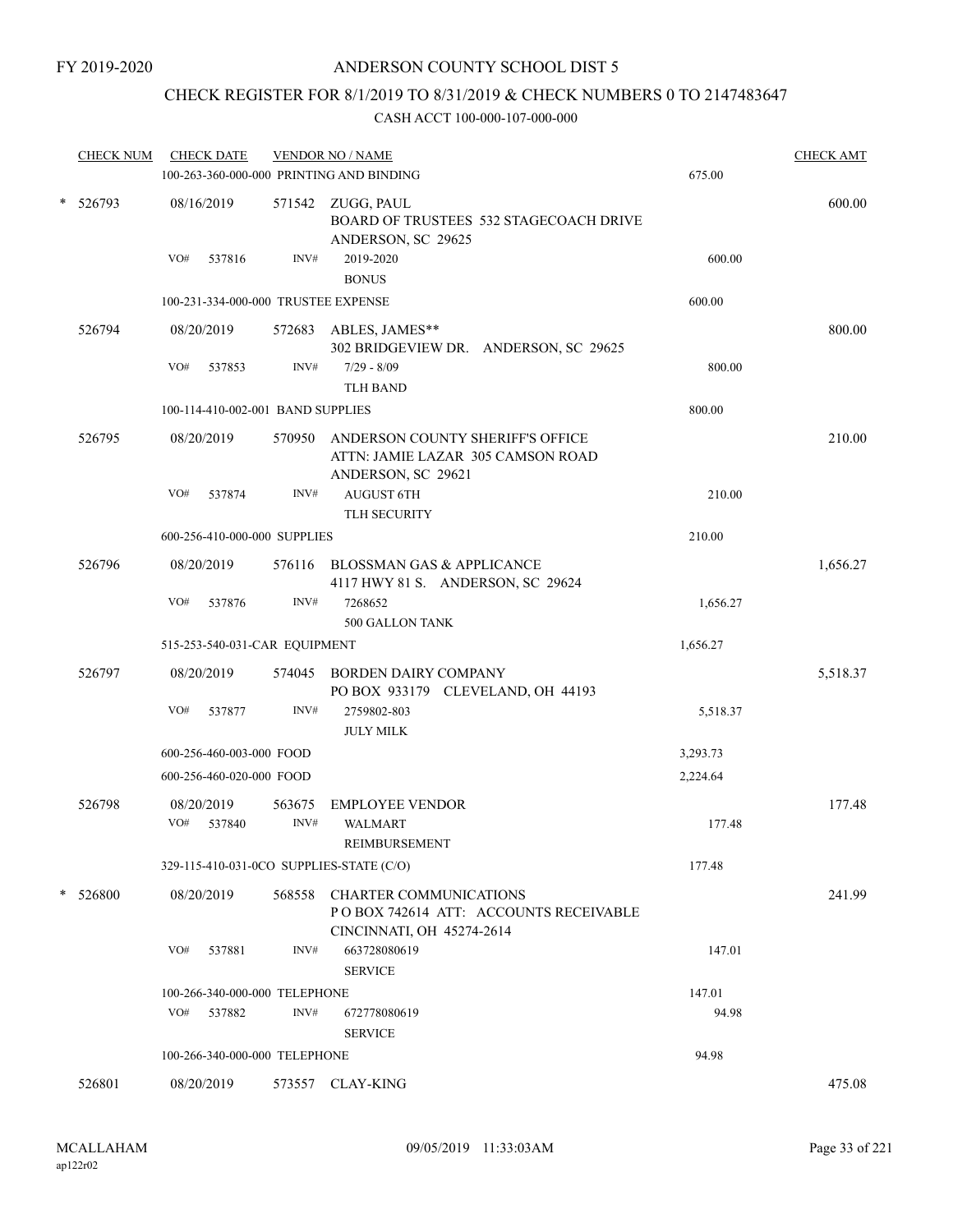### CHECK REGISTER FOR 8/1/2019 TO 8/31/2019 & CHECK NUMBERS 0 TO 2147483647

| <b>CHECK NUM</b> |     | <b>CHECK DATE</b>                 |        | <b>VENDOR NO / NAME</b>                                                                      |     |       |          | <b>CHECK AMT</b> |
|------------------|-----|-----------------------------------|--------|----------------------------------------------------------------------------------------------|-----|-------|----------|------------------|
|                  |     |                                   |        | 125 BEN-ABI ROAD SPARTANBURG, SC<br>29307-5400                                               |     |       |          |                  |
|                  | VO# | 537883                            | INV#   | 4056                                                                                         |     |       | 475.08   |                  |
|                  |     |                                   |        | <b>CONCORD ELEM</b>                                                                          |     |       |          |                  |
|                  |     | 709-271-660-009-228 ART EXPENSE   |        |                                                                                              |     |       | 475.08   |                  |
| 526802           |     | 08/20/2019                        |        | 565685 CORNER BAGEL SHOP<br>715 EAST GREENVILLE STREET ANDERSON, SC<br>29621                 |     |       |          | 1,482.40         |
|                  | VO# | 537943                            | INV#   | 1253<br><b>APPLEWHITE</b>                                                                    |     |       | 1,482.40 |                  |
|                  |     |                                   |        | 100-264-312-000-ERP EMPLOYEE RECOGNITION PROGRAM                                             |     |       | 1,482.40 |                  |
| 526803           |     | 08/20/2019                        |        | 573965 DICKEY, DARIN**<br>1014 FAIRVIEW ROAD BEECH ISLAND, SC 29842                          |     |       |          | 800.00           |
|                  | VO# | 537857                            | INV#   | $7/29 - 8/09$                                                                                |     |       | 800.00   |                  |
|                  |     |                                   |        | <b>TLH BAND</b>                                                                              |     |       |          |                  |
|                  |     | 100-114-410-002-001 BAND SUPPLIES |        |                                                                                              |     |       | 800.00   |                  |
| 526804           |     | 08/20/2019                        | 572703 | EPS/SCHOOL SPECIALTY<br>32656 COLLECTION CENTER DRIVE CHICAGO, IL<br>60693-0326              |     |       |          | 983.17           |
|                  | VO# | 537917                            | INV#   | 202501670530<br>CUST #267420                                                                 | PO# | 11269 | 983.17   |                  |
|                  |     |                                   |        | 201-112-410-011-000 SUPPLIES AND MATERIALS                                                   |     |       | 983.17   |                  |
| 526805           |     | 08/20/2019                        | 576121 | <b>GEYER INSTRUCTION PRODUCTS</b><br>7624 REINHOLD DRIVE CINCINNATI, OH 45237                |     |       |          | 500.36           |
|                  | VO# | 537899                            | INV#   | 18819<br>CUST #29621C                                                                        |     |       | 500.36   |                  |
|                  |     | 100-114-410-002-000 SUPPLIES      |        |                                                                                              |     |       | 500.36 A |                  |
| 526806           |     | 08/20/2019                        | 569372 | GREAT AMERICA LEASING CORP<br>POBOX 660831 ATT: ACCOUNTS RECEIVABLE<br>DALLAS, TX 75266-0831 |     |       |          | 1,817.27         |
|                  | VO# | 537893                            | INV#   | 25291956<br><b>COPIER</b>                                                                    | PO# | 11246 | 1,817.27 |                  |
|                  |     | 100-252-325-000-000 RENTALS       |        |                                                                                              |     |       | 1,817.27 |                  |
| 526807           |     | 08/20/2019                        |        | 573217 HART, SHERRY**<br>1221 KEONE CIRCLE WILLIAMSTON, SC 29697                             |     |       |          | 160.00           |
|                  | VO# | 537942                            | INV#   | 8/20 MEAL<br><b>BOARD MEETING</b>                                                            |     |       | 160.00   |                  |
|                  |     |                                   |        | 100-231-334-000-000 TRUSTEE EXPENSE                                                          |     |       | 160.00   |                  |
| 526808           |     | 08/20/2019                        | 282620 | <b>IONOSPHERE TOURS</b>                                                                      |     |       |          | 600.00           |
|                  |     |                                   |        | 307 N. MAIN STREET ANDERSON, SC 29621                                                        |     |       |          |                  |
|                  | VO# | 537896                            | INV#   | <b>CHARTER 6941</b><br><b>MCCANTS</b>                                                        |     |       | 600.00   |                  |
|                  |     |                                   |        | 705-271-660-005-582 JEKYLL ISLAND TRIP EXPENSE                                               |     |       | 600.00   |                  |
| 526809           |     | 08/20/2019                        | 576102 | JORDAN, GAVIN**                                                                              |     |       |          | 400.00           |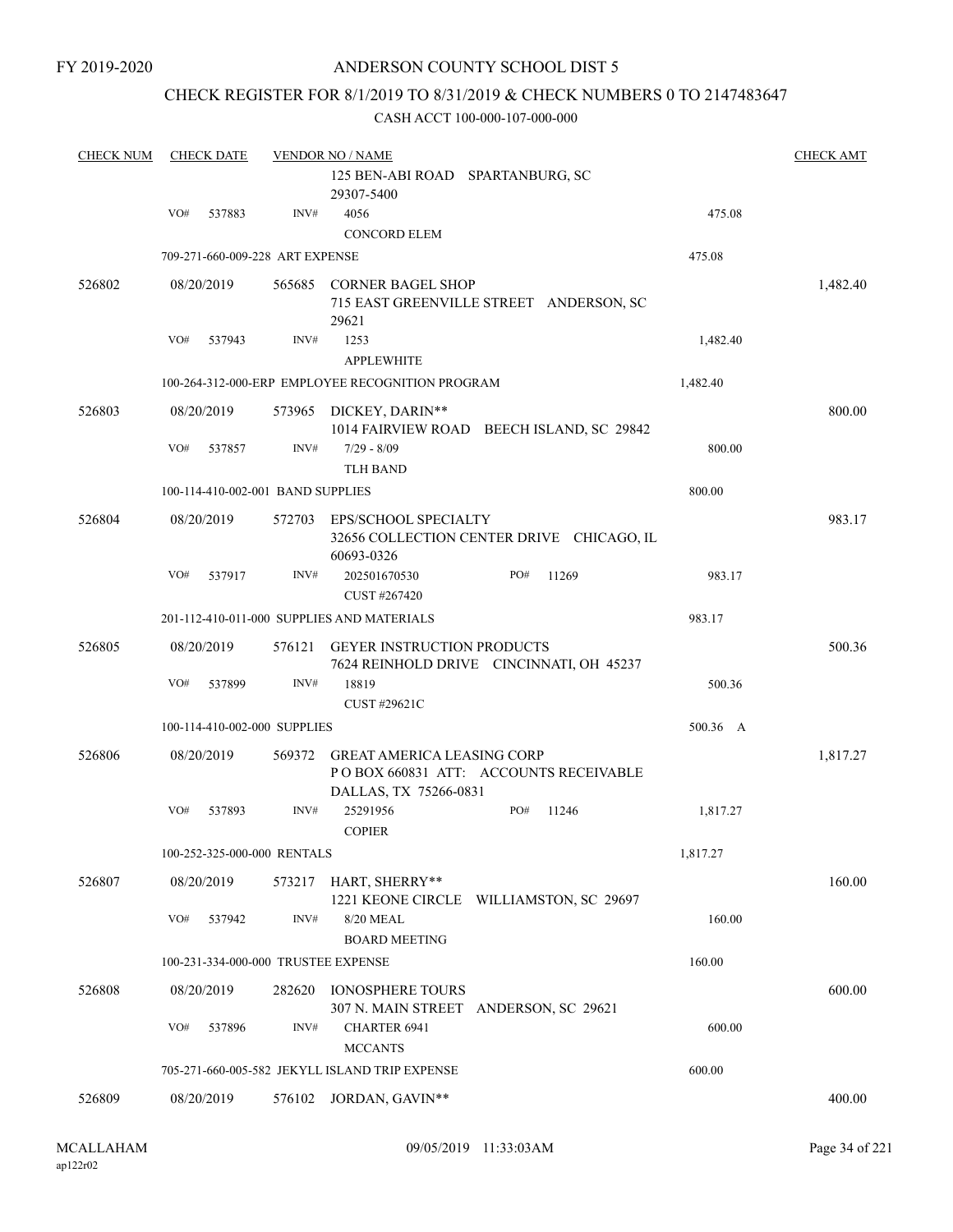# CHECK REGISTER FOR 8/1/2019 TO 8/31/2019 & CHECK NUMBERS 0 TO 2147483647

| <b>CHECK NUM</b> |     | <b>CHECK DATE</b>                 |                | <b>VENDOR NO / NAME</b>                                              |          | <b>CHECK AMT</b> |
|------------------|-----|-----------------------------------|----------------|----------------------------------------------------------------------|----------|------------------|
|                  |     |                                   |                | PO BOX 59, 1 BUFFALO, SC 29321                                       |          |                  |
|                  | VO# | 537860                            | INV#           | $7/29 - 8/02$                                                        | 400.00   |                  |
|                  |     |                                   |                | <b>TLH BAND</b>                                                      |          |                  |
|                  |     | 100-114-410-002-001 BAND SUPPLIES |                |                                                                      | 400.00   |                  |
| 526810           |     | 08/20/2019                        |                | 575955 LEWIS, JALEN**                                                |          | 800.00           |
|                  |     |                                   |                | 108 SHERMAN COURT EXT PIEDMONT, SC 29673                             |          |                  |
|                  | VO# | 537859                            | INV#           | $7/29 - 8/09$                                                        | 800.00   |                  |
|                  |     |                                   |                | <b>TLH BAND</b>                                                      |          |                  |
|                  |     | 100-114-410-002-001 BAND SUPPLIES |                |                                                                      | 800.00   |                  |
| 526811           |     | 08/20/2019                        |                | 576101 LORD, DAVID**                                                 |          | 400.00           |
|                  |     |                                   |                | 4312 W 230TH PLACE TORRENCE, CA 90505                                |          |                  |
|                  | VO# | 537852                            | INV#           | $7/29 - 8/02$                                                        | 400.00   |                  |
|                  |     |                                   |                | <b>TLH BAND</b>                                                      |          |                  |
|                  |     | 100-114-410-002-001 BAND SUPPLIES |                |                                                                      | 400.00   |                  |
| 526812           |     | 08/20/2019                        |                | 576096 MASSIE, JONATHAN**                                            |          | 800.00           |
|                  |     |                                   |                | 120 SPRUCE AVE GREER, SC 29651                                       |          |                  |
|                  | VO# | 537861                            | INV#           | $7/29 - 8/09$                                                        | 800.00   |                  |
|                  |     | 100-114-410-002-001 BAND SUPPLIES |                | <b>TLH BAND</b>                                                      | 800.00   |                  |
|                  |     |                                   |                |                                                                      |          |                  |
| 526813           |     | 08/20/2019                        |                | 576100 MATHEWS, PARKER**                                             |          | 800.00           |
|                  | VO# | 537854                            | $\text{INV}\#$ | 231 RIGGS DRIVE CLEMSON, SC 29631<br>$7/29 - 8/09$                   | 800.00   |                  |
|                  |     |                                   |                | <b>TLH BAND</b>                                                      |          |                  |
|                  |     | 100-114-410-002-001 BAND SUPPLIES |                |                                                                      | 800.00   |                  |
|                  |     |                                   |                |                                                                      |          |                  |
| 526814           |     | 08/20/2019                        | 573691         | POWERSCHOOL GROUP, LLC<br>PO BOX 398408 SAN FRANCISCO, CA 94139-8408 |          | 270.40           |
|                  | VO# | 537911                            | INV#           | 188636                                                               | 270.40   |                  |
|                  |     |                                   |                | 19-20 SERVICES                                                       |          |                  |
|                  |     |                                   |                | 100-264-312-000-SOF APPLICATION/SUB SOFTWARE                         | 270.40   |                  |
| 526815           |     | 08/20/2019                        | 575998         | PRO KITCHEN ONLINE LLC                                               |          | 9,075.81         |
|                  |     |                                   |                | PO BOX 655 GERALDINE, AL 35974                                       |          |                  |
|                  |     | VO# 537912                        |                | INV# 18784<br>PO# 11151                                              | 9,075.81 |                  |
|                  |     |                                   |                | <b>SUPPLIES</b>                                                      |          |                  |
|                  |     |                                   |                | 600-256-540-000-000 EQUIPMENT-EXPENDABLE                             | 9,075.81 |                  |
| 526816           |     | 08/20/2019                        | 576114         | SC ASSOCIATION OF CHRISTIAN                                          |          | 840.00           |
|                  |     |                                   |                | SCHOOLS FOR EXCELLENCE INC 615 ST.                                   |          |                  |
|                  |     |                                   |                | ANDREWS RD. COLUMBIA, SC 29210                                       |          |                  |
|                  | VO# | 537914                            | INV#           | REO #65573<br>PO#<br>11382                                           | 840.00   |                  |
|                  |     |                                   |                | <b>REGISTRATION</b>                                                  |          |                  |
|                  |     |                                   |                | 267-370-312-000-TCA TEMPLE CHRISTIAN ACADEMY                         | 840.00   |                  |
| 526817           |     | 08/20/2019                        | 576098         | SCOTT, TYLER**                                                       |          | 800.00           |
|                  |     |                                   |                | 420 FAIRMONT DRIVE GREENVILLE, SC 29605                              |          |                  |
|                  | VO# | 537856                            | INV#           | $7/29 - 8/09$                                                        | 800.00   |                  |
|                  |     |                                   |                | <b>TLH BAND</b>                                                      |          |                  |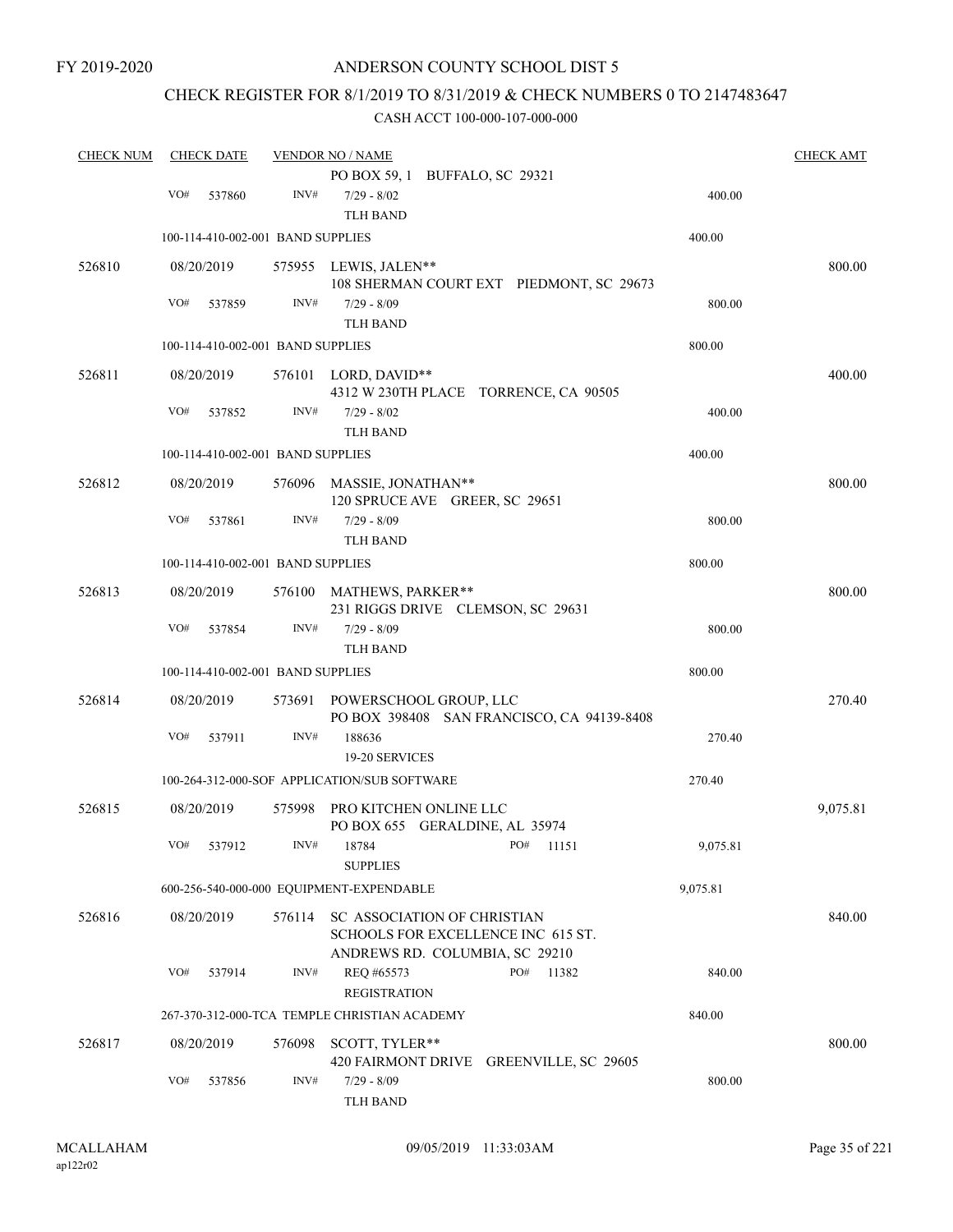### CHECK REGISTER FOR 8/1/2019 TO 8/31/2019 & CHECK NUMBERS 0 TO 2147483647

| <b>CHECK NUM</b> | <b>CHECK DATE</b>             |        |                                   | <b>VENDOR NO / NAME</b>                                                           |     |       |                 | <b>CHECK AMT</b> |
|------------------|-------------------------------|--------|-----------------------------------|-----------------------------------------------------------------------------------|-----|-------|-----------------|------------------|
|                  |                               |        | 100-114-410-002-001 BAND SUPPLIES |                                                                                   |     |       | 800.00          |                  |
| 526818           | 08/20/2019                    |        | 568954                            | <b>SHRED A WAY</b><br>PO BOX 51132 ATT: ACCOUNTS RECEIVABLE<br>PIEDMONT, SC 29673 |     |       |                 | 926.00           |
|                  | VO#                           | 537922 | INV#                              | A71735                                                                            |     |       | 33.00           |                  |
|                  |                               |        |                                   | <b>CONCORD ELEM</b>                                                               |     |       |                 |                  |
|                  |                               |        |                                   | 709-271-660-009-201 MISCELLANEOUS EXPENSE                                         |     |       | 33.00           |                  |
|                  | VO#                           | 537923 | INV#                              | 35337                                                                             |     |       | 28.00           |                  |
|                  |                               |        |                                   | <b>CONCORD ELEM</b>                                                               |     |       |                 |                  |
|                  | VO#                           | 537924 | INV#                              | 709-271-660-009-201 MISCELLANEOUS EXPENSE<br>35588<br><b>DISTRICT OFFICE</b>      |     |       | 28.00<br>865.00 |                  |
|                  |                               |        |                                   | 100-252-312-000-000 PURCHASED SERVICES                                            |     |       | 865.00          |                  |
| 526819           | 08/20/2019                    |        | 571007                            | SIMPLIFIED OFFICE SYSTEMS<br>6220 BUSH RIVER ROAD COLUMBIA, SC 29212              |     |       |                 | 141.85           |
|                  | VO#                           | 537925 | INV#                              | 190816-0002<br><b>SOUTHWOOD</b>                                                   |     |       | 141.85          |                  |
|                  |                               |        |                                   | 721-190-660-021-562 COPIERS EXPENSE                                               |     |       | 141.85          |                  |
| 526820           | 08/20/2019                    |        | 576103                            | SMITH, ZOE**<br>402 STATE PARK RD GREENVILLE, SC 29609                            |     |       |                 | 500.00           |
|                  | VO#                           | 537858 | INV#                              | $7/29 - 8/09$                                                                     |     |       | 500.00          |                  |
|                  |                               |        |                                   | <b>TLH BAND</b>                                                                   |     |       |                 |                  |
|                  |                               |        | 100-114-410-002-001 BAND SUPPLIES |                                                                                   |     |       | 500.00          |                  |
| 526821           | 08/20/2019                    |        | 480850                            | SOUTHERN EDUCATIONAL SYSTEMS<br>POBOX 170339 SPARTANBURG, SC 29301                |     |       |                 | 407,466.70       |
|                  | VO#                           | 537926 | INV#                              | 19-1191<br>WELDING                                                                | PO# | 10072 | 267,412.26      |                  |
|                  |                               |        | 515-253-540-031-CAR EQUIPMENT     |                                                                                   |     |       | 267,412.26      |                  |
|                  | VO#                           | 537927 | INV#                              | 19-1184<br><b>CYBER SECURITY</b>                                                  | PO# | 10073 | 140,054.44      |                  |
|                  | 515-253-540-031-CAR EQUIPMENT |        |                                   |                                                                                   |     |       | 140,054.44      |                  |
| 526822           | 08/20/2019                    |        |                                   | 573288 STAYANOFF, KENDALL**<br>200 BOGGS RD BELTON, SC 29627                      |     |       |                 | 800.00           |
|                  | VO#                           | 537855 | INV#                              | $7/29 - 8/09$<br><b>TLH BAND</b>                                                  |     |       | 800.00          |                  |
|                  |                               |        | 100-114-410-002-001 BAND SUPPLIES |                                                                                   |     |       | 800.00          |                  |
| 526823           | 08/20/2019                    |        | 565469                            | <b>STRICKLAND FINE ART</b><br>2500 A N. MAIN ST. ANDERSON, SC 29621               |     |       |                 | 209.72           |
|                  | VO#                           | 537929 | INV#                              | 377540<br><b>FRAMING</b>                                                          |     |       | 209.72          |                  |
|                  |                               |        |                                   | 100-264-312-000-ERP EMPLOYEE RECOGNITION PROGRAM                                  |     |       | 209.72          |                  |
| 526824           | 08/20/2019                    |        | 576097                            | TANNER, CHARLOTTE**<br>3015 SWEET BASIL LN LOGANVILLE, GA 30052                   |     |       |                 | 800.00           |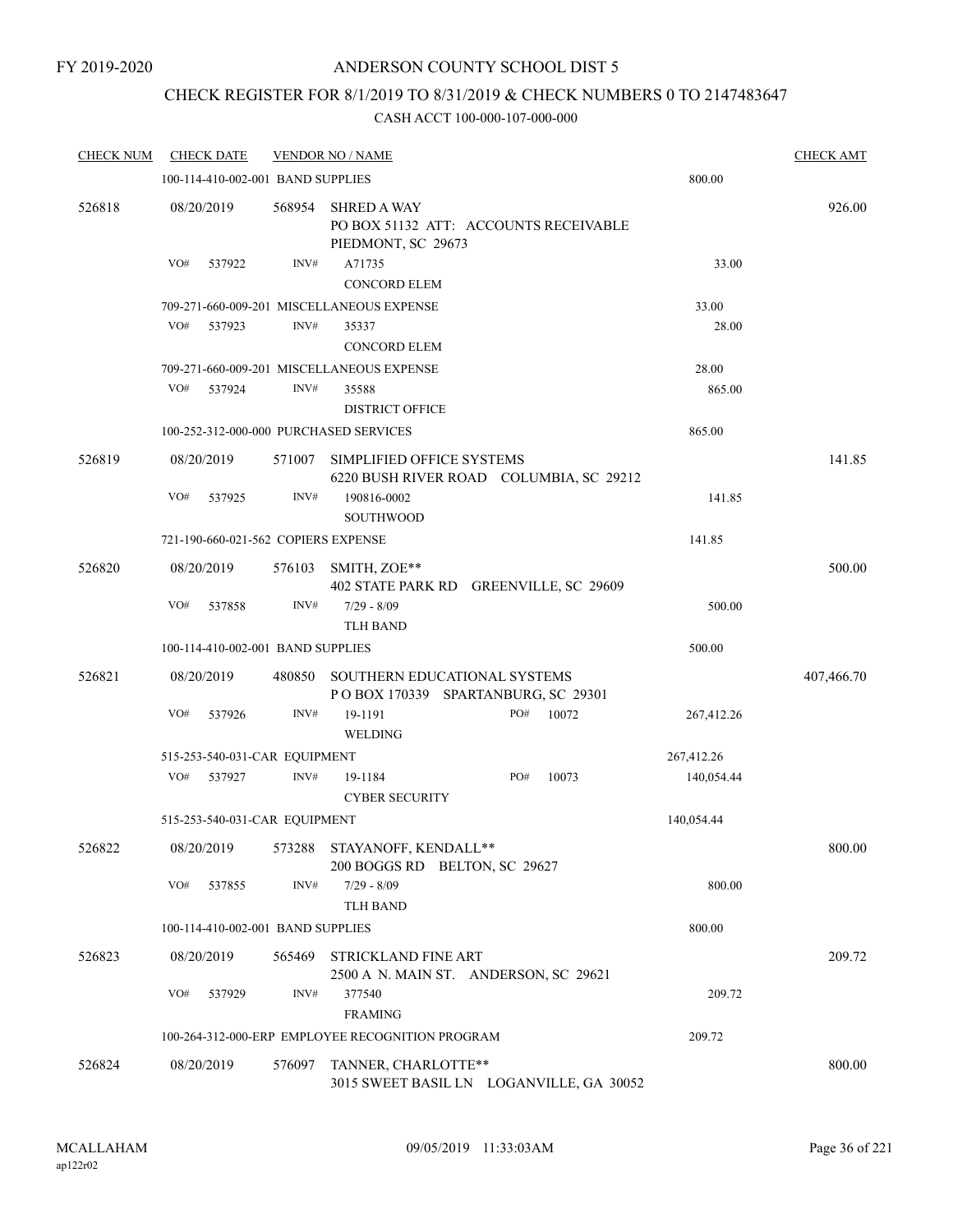# CHECK REGISTER FOR 8/1/2019 TO 8/31/2019 & CHECK NUMBERS 0 TO 2147483647

| <b>CHECK NUM</b> | <b>CHECK DATE</b>                       |        | <b>VENDOR NO / NAME</b>                                                                    |     |       |          | <b>CHECK AMT</b> |
|------------------|-----------------------------------------|--------|--------------------------------------------------------------------------------------------|-----|-------|----------|------------------|
|                  | VO#<br>537862                           | INV#   | $7/29 - 8/09$                                                                              |     |       | 800.00   |                  |
|                  |                                         |        | <b>TLH BAND</b>                                                                            |     |       |          |                  |
|                  | 100-114-410-002-001 BAND SUPPLIES       |        |                                                                                            |     |       | 800.00   |                  |
| 526825           | 08/20/2019                              | 501700 | THE PRINTER<br>A DIVISION OF LITTLE PRINTING P.O. BOX 630<br>ANDERSON, SC 29622            |     |       |          | 481.77           |
|                  | VO#<br>537930                           | INV#   | 27620<br><b>WESTSIDE FORMS</b>                                                             |     |       | 481.77   |                  |
|                  |                                         |        | 100-114-410-003-VEN SUPPLY-ADDT'L FOR LOST VENDING                                         |     |       | 481.77   |                  |
| 526826           | 08/20/2019                              | 568632 | THE RON CLARK ACADEMY<br>228 MARGARET STREET ATT: REGISTRATION<br>ATLANTA, GA 30315        |     |       |          | 3,600.00         |
|                  | VO#<br>537931                           | INV#   | 14<br><b>ROBERT ANDERSON</b>                                                               | PO# | 11350 | 3,600.00 |                  |
|                  | 201-113-445-006-000 TECHNOLOGY SUPPLIES |        |                                                                                            |     |       | 3,600.00 |                  |
| 526827           | 08/20/2019                              | 572513 |                                                                                            |     |       |          | 378.78           |
|                  |                                         |        | UNITED LASER<br>P.O. BOX 6889 FLORENCE, SC 29501                                           |     |       |          |                  |
|                  | VO#<br>537932                           | INV#   | 185743<br><b>TONER</b>                                                                     |     |       | 378.78   |                  |
|                  | 600-256-410-000-000 SUPPLIES            |        |                                                                                            |     |       | 378.78   |                  |
| 526828           | 08/20/2019                              | 524353 | WAL-MART COMMUNITY/GEMB<br>POBOX 530934 ATT: ACCOUNTS RECEIVABLE<br>ATLANTA, GA 30353-0934 |     |       |          | 552.97           |
|                  | VO#<br>537934                           | INV#   | 1016 1830                                                                                  |     |       | 552.97   |                  |
|                  |                                         |        | <b>MIDWAY ELEM</b>                                                                         |     |       |          |                  |
|                  |                                         |        | 717-001-790-017-201 MISCELLANEOUS INCOME                                                   |     |       | 208.68   |                  |
|                  | 717-001-790-017-375 FACULTY INCOME      |        |                                                                                            |     |       | 344.29   |                  |
| 526829           | 08/20/2019                              | 575599 | WRIST-BAND.COM<br>16107 KENSINGTON DR. SUITE 172 SUGAR LAND,<br>TX 77479                   |     |       |          | 460.03           |
|                  | VO#<br>537936                           | INV#   | 220393461<br><b>MCCANTS</b>                                                                |     |       | 460.03   |                  |
|                  |                                         |        | 705-271-660-005-411 MISCELLANEOUS EXPENSE                                                  |     |       | 460.03   |                  |
| 526830           | 08/22/2019                              | 573978 | AAA SUPPLY INC<br>PO BOX 17769 GREENVILLE, SC 29606                                        |     |       |          | 123.99           |
|                  | VO#<br>537981                           | INV#   | 04-507760<br><b>SUPPLIES</b>                                                               |     |       | 88.65    |                  |
|                  |                                         |        | 100-254-410-001-400 HVAC/ELECTRICAL/PLUMBING                                               |     |       | 13.64    |                  |
|                  |                                         |        | 100-254-410-002-400 HVAC/ELECTRICAL/PLUMBING                                               |     |       | 45.28    |                  |
|                  |                                         |        | 100-254-410-016-400 HVAC/ELECTRICAL/PLUMBING                                               |     |       | 20.10    |                  |
|                  |                                         |        | 100-254-410-019-400 HVAC/ELECTRICAL/PLUMBING                                               |     |       | 9.63     |                  |
|                  | VO#<br>537982                           | INV#   | 04-507910<br><b>SUPPLIES</b>                                                               |     |       | 35.34    |                  |
|                  |                                         |        | 100-254-410-009-400 HVAC/ELECTRICAL/PLUMBING                                               |     |       | 35.34    |                  |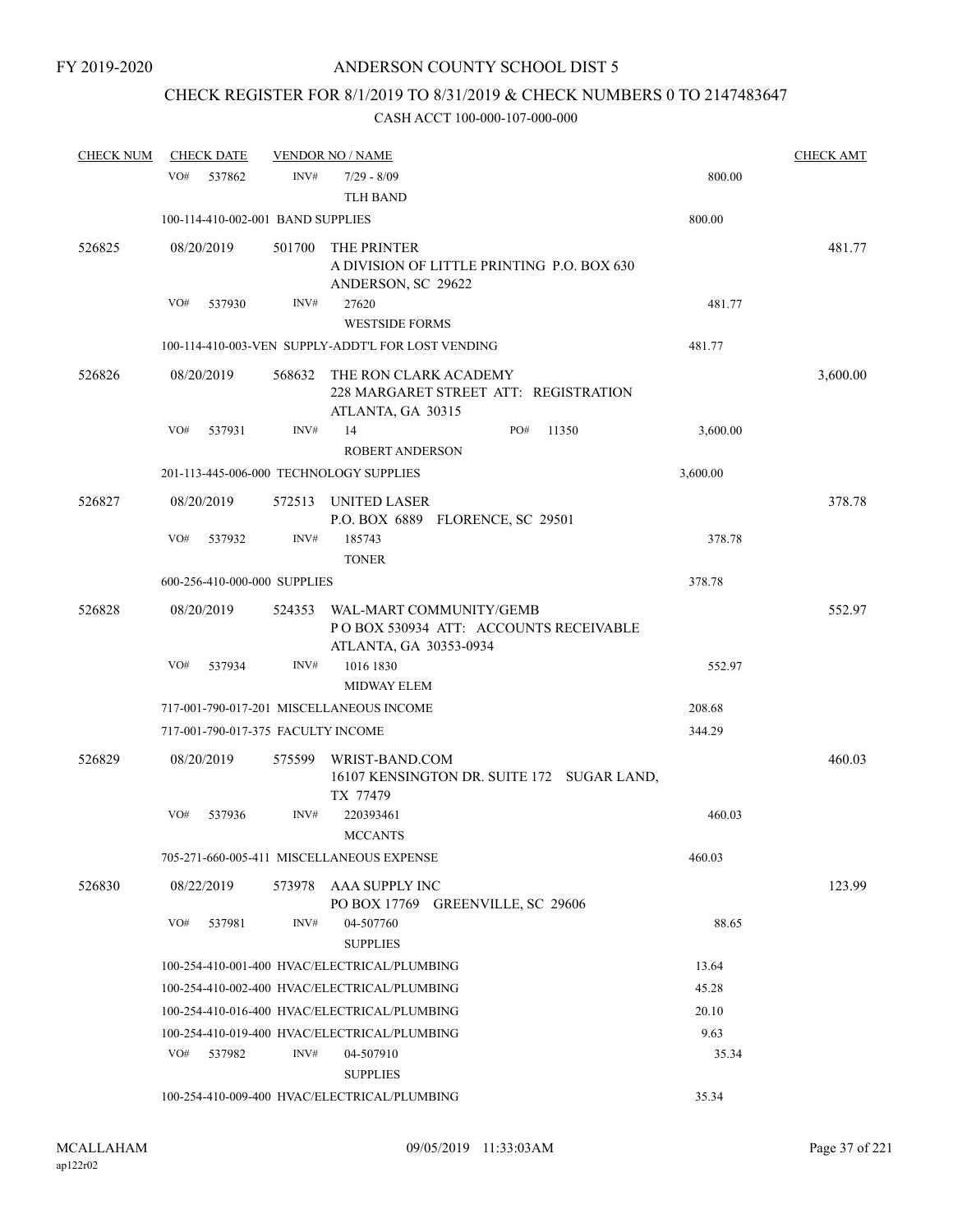## CHECK REGISTER FOR 8/1/2019 TO 8/31/2019 & CHECK NUMBERS 0 TO 2147483647

|   | <b>CHECK NUM</b> |     | <b>CHECK DATE</b> |                                                                        | <b>VENDOR NO / NAME</b>                                                                                   |                  | <b>CHECK AMT</b> |
|---|------------------|-----|-------------------|------------------------------------------------------------------------|-----------------------------------------------------------------------------------------------------------|------------------|------------------|
|   | 526831           |     | 08/22/2019        |                                                                        | 574476 ALLEN, ADELL <sup>^^</sup><br>ANOINTED HANDS CATERING 208 LOBLOLLY<br>DRIVE ANDERSON, SC 29625     |                  | 297.50           |
|   |                  | VO# | 538065            | INV#                                                                   | 1234                                                                                                      | 297.50           |                  |
|   |                  |     |                   |                                                                        | <b>SOUTH FANT</b>                                                                                         |                  |                  |
|   |                  |     |                   |                                                                        | 715-271-660-015-201 MISCELLANEOUS EXPENSE                                                                 | 297.50           |                  |
|   | $* 526833$       |     | 08/22/2019        | 569220                                                                 | AUTECH<br>POBOX 248 ATT: ACCOUNTS RECEIVABLE<br>WILLIAMSTON, SC 29697                                     |                  | 150.00           |
|   |                  | VO# | 537978            | INV#                                                                   | 7475                                                                                                      | 150.00           |                  |
|   |                  |     |                   |                                                                        | <b>ROBERT ANDERSON</b>                                                                                    |                  |                  |
|   |                  |     |                   |                                                                        | 100-254-323-006-400 CONTR SERV-HVAC/ELECT/PLUMBING                                                        | 150.00           |                  |
|   | 526834           |     | 08/22/2019        |                                                                        | 569356 BATTERIES PLUS - 251<br>3319-D NORTH MAIN ST ATT: ACCOUNTS<br>RECEIVABLE ANDERSON, SC 29621        |                  | 551.27           |
|   |                  | VO# | 537977            | INV#                                                                   | p17419563<br><b>BATTERIES</b>                                                                             | 340.69           |                  |
|   |                  |     |                   |                                                                        | 100-254-410-002-400 HVAC/ELECTRICAL/PLUMBING                                                              | 113.57           |                  |
|   |                  |     |                   |                                                                        | 100-254-410-011-400 HVAC/ELECTRICAL/PLUMBING                                                              | 113.56           |                  |
|   |                  |     |                   |                                                                        | 100-254-410-015-400 HVAC/ELECTRICAL/PLUMBING                                                              | 113.56           |                  |
|   |                  | VO# | 537998            | INV#                                                                   | P16721461<br>PO#<br>11229<br><b>BATTERIES</b>                                                             | 210.58           |                  |
|   |                  |     |                   |                                                                        | 100-266-314-003-000 REPAIRS TO EQUIPMENT                                                                  | 105.29           |                  |
|   |                  |     |                   |                                                                        | 100-266-314-006-000 REPAIRS TO EQUIPMENT                                                                  | 105.29           |                  |
| * | 526836           |     | 08/22/2019        |                                                                        | 567918 BERNHARDT HOUSE OF VIOLINS LLC<br>5 CATEECHEE AVE ATT: ACCOUNTS RECEIVABLE<br>GREENVILLE, SC 29605 |                  | 317.15           |
|   |                  | VO# | 538070            | INV#                                                                   | <b>ORDER 6681</b><br><b>SOUTHWOOD</b>                                                                     | 317.15           |                  |
|   |                  |     |                   |                                                                        | 100-113-410-021-COB CHORUS, ORCHESTRA & BAND                                                              | 317.15           |                  |
|   | 526837           |     | 08/22/2019        | 576116                                                                 | <b>BLOSSMAN GAS &amp; APPLICANCE</b><br>4117 HWY 81 S. ANDERSON, SC 29624                                 |                  | 1,156.15         |
|   |                  | VO# | 537975            | INV#                                                                   | 7205923<br><b>RENTAL</b>                                                                                  | 99.00            |                  |
|   |                  |     |                   |                                                                        | 131-254-323-031-600 MAINTENANCE SERVICES                                                                  | 99.00            |                  |
|   |                  | VO# | 537976            | INV#                                                                   | 7330527<br>7330959                                                                                        | 1,057.15         |                  |
|   |                  |     |                   | 515-253-520-031-CAR CAREER CENTER<br>515-253-520-031-CAR CAREER CENTER |                                                                                                           | 774.64<br>282.51 |                  |
|   | 526838           |     | 08/22/2019        | 568050                                                                 | BRYANT PHARMACY & SUPPLY<br>1901 NORTH MAIN STREET ATT: ACCOUNTS<br>RECEIVABLE ANDERSON, SC 29621         |                  | 192.64           |
|   |                  | VO# | 538072            | INV#                                                                   | <b>WESTSIDE</b><br><b>SUPPLIES</b>                                                                        | 192.64           |                  |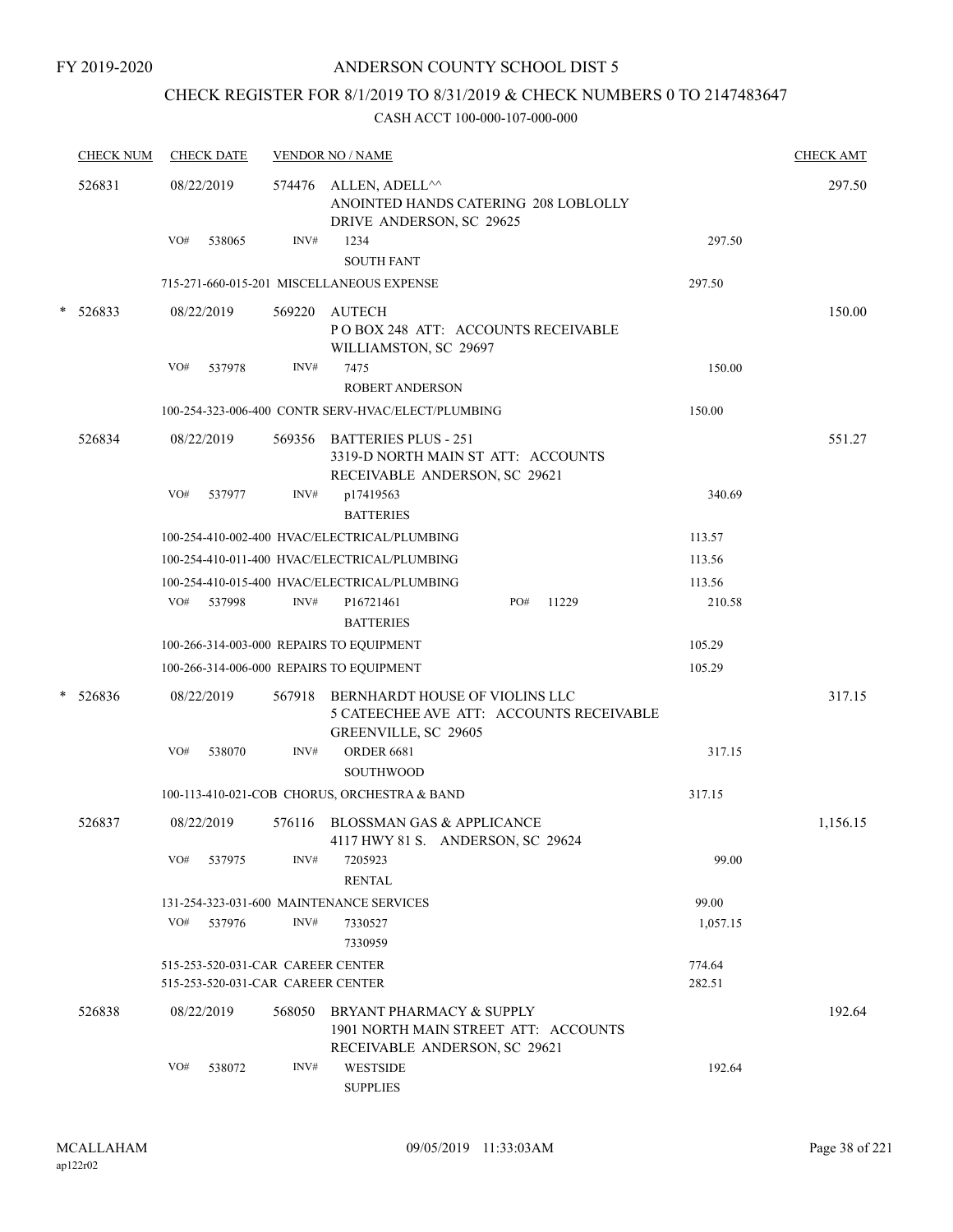## CHECK REGISTER FOR 8/1/2019 TO 8/31/2019 & CHECK NUMBERS 0 TO 2147483647

|   | <b>CHECK NUM</b> |     | <b>CHECK DATE</b>            |        | <b>VENDOR NO / NAME</b>                                                                        |     |       |          | <b>CHECK AMT</b> |
|---|------------------|-----|------------------------------|--------|------------------------------------------------------------------------------------------------|-----|-------|----------|------------------|
|   |                  |     | 203-127-410-003-000 SUPPLIES |        |                                                                                                |     |       | 192.64   |                  |
|   | 526839           |     | 08/22/2019                   | 567945 | <b>BURNETT ATHLETICS INC</b><br>7095 HIGHWAY 11 ATTN: ACCTS RECEIVABLE<br>CAMPOBELLO, SC 29322 |     |       |          | 2,278.89         |
|   |                  | VO# | 537974                       | INV#   | BA84105<br><b>SUPPLIES</b>                                                                     |     |       | 2,278.89 |                  |
|   |                  |     |                              |        | 100-254-410-002-001 SUPPLIES - MAINTENANCE                                                     |     |       | 1,098.89 |                  |
|   |                  |     |                              |        | 100-254-410-003-001 SUPPLIES - MAINTENANCE                                                     |     |       | 1,180.00 |                  |
| * | 526845           |     | 08/22/2019                   | 569437 | CHASTAIN, DENNIS L<br>CHASTAIN'S HEATING & AIR 3553 KEYS STREET<br>ANDERSON, SC 29624          |     |       |          | 390.00           |
|   |                  | VO# | 538075                       | INV#   | 929423, 9392<br><b>RENTAL</b>                                                                  |     |       | 390.00   |                  |
|   |                  |     |                              |        | 100-255-323-000-000 CONTRACTED SERVICES                                                        |     |       | 195.00   |                  |
|   |                  |     |                              |        | 100-255-323-000-000 CONTRACTED SERVICES                                                        |     |       | 195.00   |                  |
|   | 526846           |     | 08/22/2019                   |        | 570581 CITY OF ANDERSON POLICE DEPT<br>401 SOUTH MAIN ST ANDERSON, SC 29624                    |     |       |          | 406.72           |
|   |                  | VO# | 538077                       | INV#   | AUG 13-15<br><b>ADULT ED</b>                                                                   |     |       | 203.36   |                  |
|   |                  |     |                              |        | 723-190-660-023-911 MISCELLANEOUS- ADULT ED EXPENSE                                            |     |       | 203.36   |                  |
|   |                  | VO# | 538078                       | INV#   | <b>AUG 6-8</b><br><b>ADULT ED</b>                                                              |     |       | 203.36   |                  |
|   |                  |     |                              |        | 723-190-660-023-911 MISCELLANEOUS- ADULT ED EXPENSE                                            |     |       | 203.36   |                  |
|   | 526847           |     | 08/22/2019                   |        | 174384 CLEMSON OUTDOOR LAB<br>TEAM VENTURES CLEMSON UNIVERSITY<br>CLEMSON, SC 29634-0737       |     |       |          | 900.00           |
|   |                  | VO# | 538076                       | INV#   | <b>MCCANTS MS</b><br>SEPTEMBER 3 & 5                                                           |     |       | 900.00   |                  |
|   |                  |     |                              |        | 705-271-660-005-585 FIELD TRIPS- GR. 6 EXPENSE                                                 |     |       | 900.00   |                  |
|   | 526848           |     | 08/22/2019                   | 198651 | DELL MARKETING LP                                                                              |     |       |          | 4,861.00         |
|   |                  |     |                              |        | POBOX 534118 ATT: ACCOUNTS RECEIVABLE<br>ATLANTA, GA 30353-4118                                |     |       |          |                  |
|   |                  | VO# | 538001                       | INV#   | 10329637511<br><b>TECHNOLOGY</b>                                                               | PO# | 11052 | 1,586.32 |                  |
|   |                  |     |                              |        | 100-213-410-000-000 SUPPLIES AND MATERIALS                                                     |     |       | 1,586.32 |                  |
|   |                  | VO# | 538002                       | INV#   | 10330434014<br><b>TONER</b>                                                                    | PO# | 11299 | 823.81   |                  |
|   |                  |     | 100-264-410-000-000 SUPPLIES |        |                                                                                                |     |       | 823.81   |                  |
|   |                  | VO# | 538079                       | INV#   | 10333384721<br><b>TECH SUPPLIES</b>                                                            | PO# | 11297 | 1,817.43 |                  |
|   |                  |     |                              |        | 100-221-445-000-000 TECHNOLOGY SUPPLIES                                                        |     |       | 1,817.43 |                  |
|   |                  | VO# | 538080                       | INV#   | 10333762026<br><b>TECH SUPPLIES</b>                                                            | PO# | 11351 | 633.44   |                  |
|   |                  |     |                              |        | 100-221-445-000-000 TECHNOLOGY SUPPLIES                                                        |     |       | 633.44   |                  |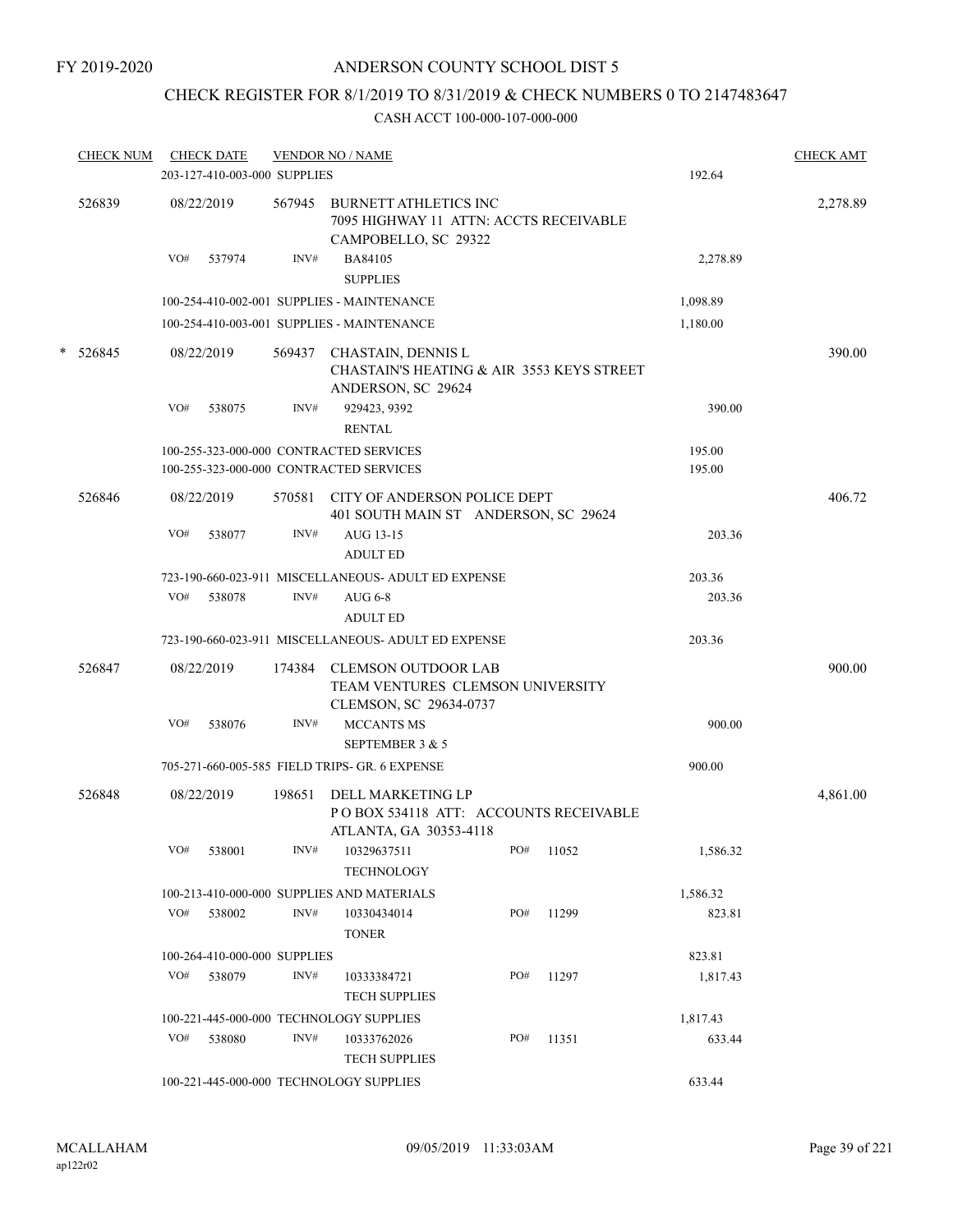FY 2019-2020

## ANDERSON COUNTY SCHOOL DIST 5

## CHECK REGISTER FOR 8/1/2019 TO 8/31/2019 & CHECK NUMBERS 0 TO 2147483647

| <b>CHECK NUM</b> | <b>CHECK DATE</b>                                              |        | <b>VENDOR NO / NAME</b><br>573223<br>DEPT OF ADMINISTRATION<br>SUITE 409 1200 SENATE STREET COLUMBIA, SC<br>29201 |                |           |  |  |  |
|------------------|----------------------------------------------------------------|--------|-------------------------------------------------------------------------------------------------------------------|----------------|-----------|--|--|--|
| 526849           | 08/22/2019                                                     |        |                                                                                                                   |                |           |  |  |  |
|                  | VO#<br>538081                                                  | INV#   | C130903                                                                                                           | 821.98         |           |  |  |  |
|                  |                                                                |        | SAP 2000457835                                                                                                    |                |           |  |  |  |
|                  | 100-266-340-000-000 TELEPHONE                                  |        |                                                                                                                   | 38.81          |           |  |  |  |
|                  | 100-266-340-000-000 TELEPHONE                                  |        |                                                                                                                   | 76.45          |           |  |  |  |
|                  | 100-266-340-001-000 TELEPHONE                                  |        |                                                                                                                   | 44.17          |           |  |  |  |
|                  | 100-266-340-005-000 TELEPHONE                                  |        |                                                                                                                   | 44.17          |           |  |  |  |
|                  | 100-266-340-007-000 TELEPHONE                                  |        |                                                                                                                   | 44.17          |           |  |  |  |
|                  | 100-266-340-008-000 TELEPHONE                                  |        |                                                                                                                   | 44.17          |           |  |  |  |
|                  | 100-266-340-009-000 TELEPHONE                                  |        |                                                                                                                   | 44.17          |           |  |  |  |
|                  | 100-266-340-010-000 TELEPHONE                                  |        |                                                                                                                   | 44.17          |           |  |  |  |
|                  | 100-266-340-011-000 TELEPHONE                                  |        |                                                                                                                   | 44.17          |           |  |  |  |
|                  | 100-266-340-012-000 TELEPHONE                                  |        |                                                                                                                   | 44.17          |           |  |  |  |
|                  | 100-266-340-013-000 TELEPHONE                                  |        |                                                                                                                   | 44.17          |           |  |  |  |
|                  | 100-266-340-014-000 TELEPHONE<br>100-266-340-016-000 TELEPHONE |        |                                                                                                                   | 44.17          |           |  |  |  |
|                  | 100-266-340-017-000 TELEPHONE                                  |        |                                                                                                                   | 44.17<br>44.17 |           |  |  |  |
|                  | 100-266-340-019-000 TELEPHONE                                  |        |                                                                                                                   | 44.17          |           |  |  |  |
|                  |                                                                |        |                                                                                                                   | 44.17          |           |  |  |  |
|                  | 100-266-340-020-000 TELEPHONE<br>100-266-340-021-000 TELEPHONE |        |                                                                                                                   | 44.17          |           |  |  |  |
|                  | 131-266-340-031-000 TELEPHONE                                  |        |                                                                                                                   | 44.17          |           |  |  |  |
|                  |                                                                |        |                                                                                                                   |                |           |  |  |  |
| 526850           | 08/22/2019                                                     | 576059 | DRIGGERS, WILLIAM**<br>135 WARREN DR. EASLEY, SC 29640                                                            |                | 363.00    |  |  |  |
|                  | VO#<br>538003                                                  | INV#   | AUG 12-16                                                                                                         | 363.00         |           |  |  |  |
|                  |                                                                |        | <b>TECHNOLOGY</b>                                                                                                 |                |           |  |  |  |
|                  | 866-266-115-000-000 COMPUTER ASSISTANTS                        |        |                                                                                                                   | 363.00         |           |  |  |  |
| * 526852         | 08/22/2019                                                     | 211302 | <b>DUKE ENERGY</b><br>CHARLOTTE, NC 28272-0516<br>PO BOX 70516                                                    |                | 16,610.57 |  |  |  |
|                  | VO#<br>538058                                                  | INV#   | 1120248886<br><b>LED SIGN</b>                                                                                     | 31.48          |           |  |  |  |
|                  |                                                                |        | 100-254-470-010-000 ENERGY-ELECTRICITY & WATER                                                                    | 31.48          |           |  |  |  |
|                  | VO#<br>538059                                                  | INV#   | 0004418034<br><b>MCDUFFIE HS</b>                                                                                  | 10,052.16      |           |  |  |  |
|                  |                                                                |        | 100-254-470-001-000 ENERGY-ELECTRICITY & WATER                                                                    | 10,052.16      |           |  |  |  |
|                  | VO#<br>538060                                                  | INV#   | 1282029874<br><b>LED SIGN</b>                                                                                     | 26.55          |           |  |  |  |
|                  |                                                                |        | 100-254-470-008-000 ENERGY-ELECTRICITY & WATER                                                                    | 26.55          |           |  |  |  |
|                  | VO#<br>538061                                                  | INV#   | 0002050047<br>WHITEHALL ELEM                                                                                      | 6,500.38       |           |  |  |  |
|                  |                                                                |        | 100-254-470-019-000 ENERGY-ELECTRICITY & WATER                                                                    | 6,500.38       |           |  |  |  |
| 526853           | 08/22/2019                                                     | 574466 | EICHELBERGER, DANIEL**                                                                                            |                | 700.00    |  |  |  |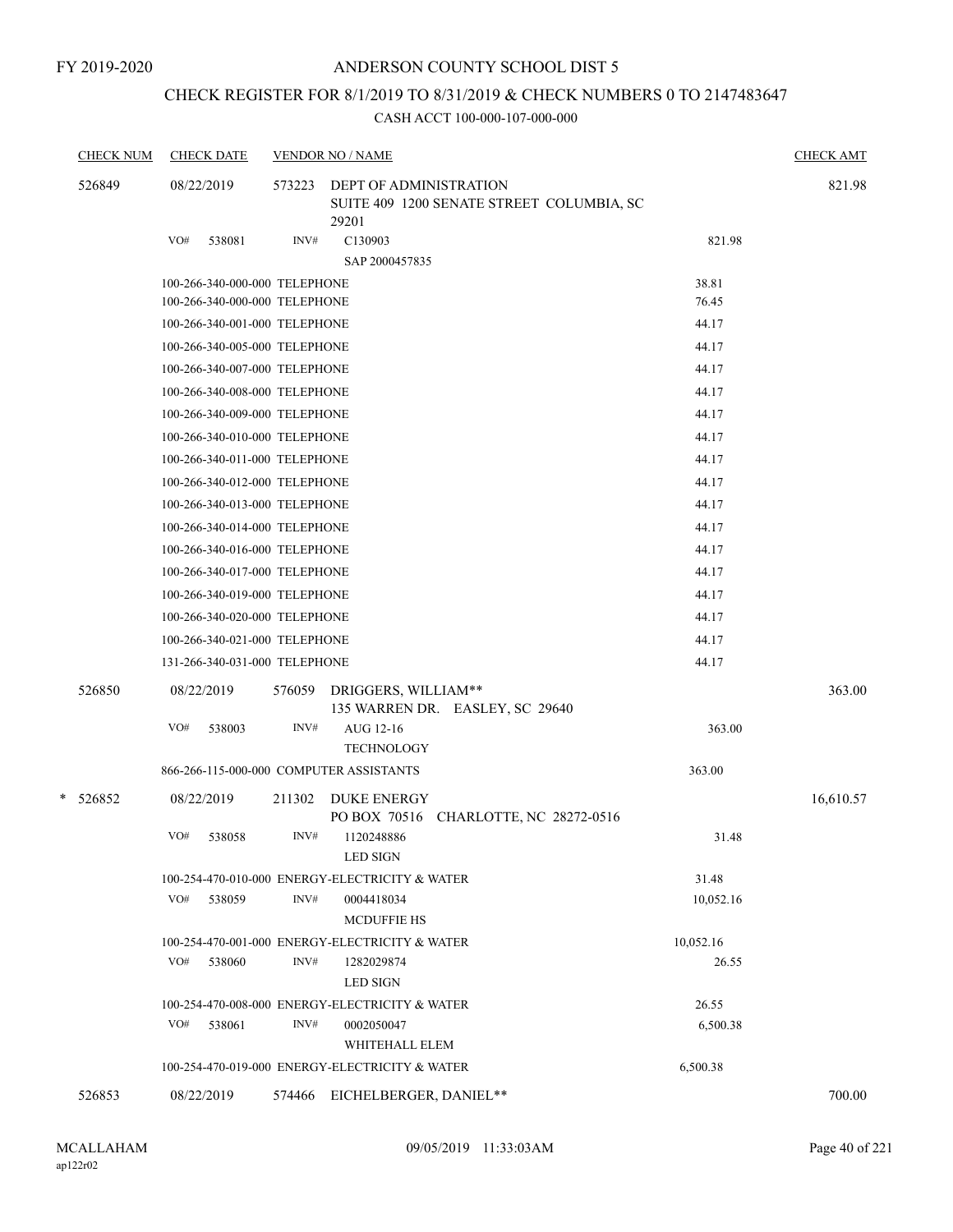## CHECK REGISTER FOR 8/1/2019 TO 8/31/2019 & CHECK NUMBERS 0 TO 2147483647

| <b>CHECK NUM</b> | <b>CHECK DATE</b> |            |                                   | <b>VENDOR NO / NAME</b>                                                             |          | <b>CHECK AMT</b> |  |  |
|------------------|-------------------|------------|-----------------------------------|-------------------------------------------------------------------------------------|----------|------------------|--|--|
|                  |                   |            |                                   | 153 CIVIC CENTER BLVD APT 239 BLDG 11<br>ANDERSON, SC 29625                         |          |                  |  |  |
|                  | VO#               | 538034     | INV#                              | $7/29 - 8/9$<br><b>WESTSIDE BAND</b>                                                | 700.00   |                  |  |  |
|                  |                   |            | 100-114-410-003-001 BAND SUPPLIES |                                                                                     | 700.00   |                  |  |  |
| 526854           |                   | 08/22/2019 | 563495                            | ELECTRIC CITY UTILITIES<br>CITY OF ANDERSON 601 SOUTH MAIN ST<br>ANDERSON, SC 29624 |          | 682.60           |  |  |
|                  | VO#               | 538062     | INV#                              | 295758061<br><b>NEVITT FOREST</b>                                                   | 556.62   |                  |  |  |
|                  |                   |            |                                   | 100-254-470-012-000 ENERGY-ELECTRICITY & WATER                                      | 556.62   |                  |  |  |
|                  | VO#               | 538063     | INV#                              | 495402011<br>506 E. WHITNER                                                         | 125.98   |                  |  |  |
|                  |                   |            |                                   | 100-254-470-000-000 ENERGY-ELECTRICITY & WATER                                      | 125.98   |                  |  |  |
| 526855           |                   | 08/22/2019 |                                   | 573931 ENTERPRISE LEASING COMPANY<br>PO BOX 100243 ATLANTA, GA 30384-0243           |          | 1,474.93         |  |  |
|                  | VO#               | 538084     | INV#                              | 21956511<br><b>RENTALS</b>                                                          | 1,474.93 |                  |  |  |
|                  |                   |            |                                   | 131-115-333-031-000 TRIPS AND CONFERENCES                                           | 896.38   |                  |  |  |
|                  |                   |            |                                   | 329-271-312-031-0CO PUPIL ACTIV/ FIELD TRIPS-WBL (C/O)                              | 578.55   |                  |  |  |
| * 526857         |                   | 08/22/2019 |                                   | 574794 GLENVIEW BOOSTER CLUB                                                        |          | 2,925.00         |  |  |
|                  | VO#               | 538097     | INV#                              | 19-20 FEES<br><b>BOOSTER CLUB</b>                                                   | 2,925.00 |                  |  |  |
|                  |                   |            |                                   | 720-271-660-020-667 BOOSTER CLUB MONEY EXPENSE                                      | 2,925.00 |                  |  |  |
| 526858           |                   | 08/22/2019 | 571139                            | <b>GLENVIEW MIDDLE SCHOOL</b><br>2575 OLD WILLIAMSTON ROAD ANDERSON, SC<br>29621    |          | 353.40           |  |  |
|                  | VO#               | 538095     | INV#                              | <b>LUNCH MONEY</b><br><b>FOOD SERVICES</b>                                          | 353.40   |                  |  |  |
|                  |                   |            |                                   | 720-271-660-020-591 OUTSIDE LUNCH SALES EXPENSE                                     | 177.40   |                  |  |  |
|                  |                   |            |                                   | 720-271-660-020-799 16/17 LUNCH BALANCE EXPENSE                                     | 176.00   |                  |  |  |
| 526859           |                   | 08/22/2019 | 574795                            | <b>GLENVIEW PTO</b>                                                                 |          | 7,890.00         |  |  |
|                  | VO#               | 538096     | $\text{INV}\#$                    | 19-20 FEES<br><b>BOOSTER CLUB</b>                                                   | 7,890.00 |                  |  |  |
|                  |                   |            |                                   | 720-271-660-020-416 MISC.COLLECTIONS TO SD5 EXPENSE                                 | 7,890.00 |                  |  |  |
| 526860           |                   | 08/22/2019 | 566478                            | GT SYSTEMS<br>166 PARNELL BRIDGE ROAD ATT: ACCOUNTS                                 |          | 1,400.00         |  |  |
|                  |                   |            |                                   | RECEIVABLE MARIETTA, SC 29661                                                       |          |                  |  |  |
|                  | VO#               | 538098     | INV#                              | MW2EM7-19<br>MIDWAY ELEM                                                            | 1,400.00 |                  |  |  |
|                  |                   |            | 100-113-410-017-000 SUPPLIES      |                                                                                     | 1,400.00 |                  |  |  |
| 526861           |                   | 08/22/2019 | 573097                            | <b>HEALTHMASTER</b>                                                                 |          | 1,031.67         |  |  |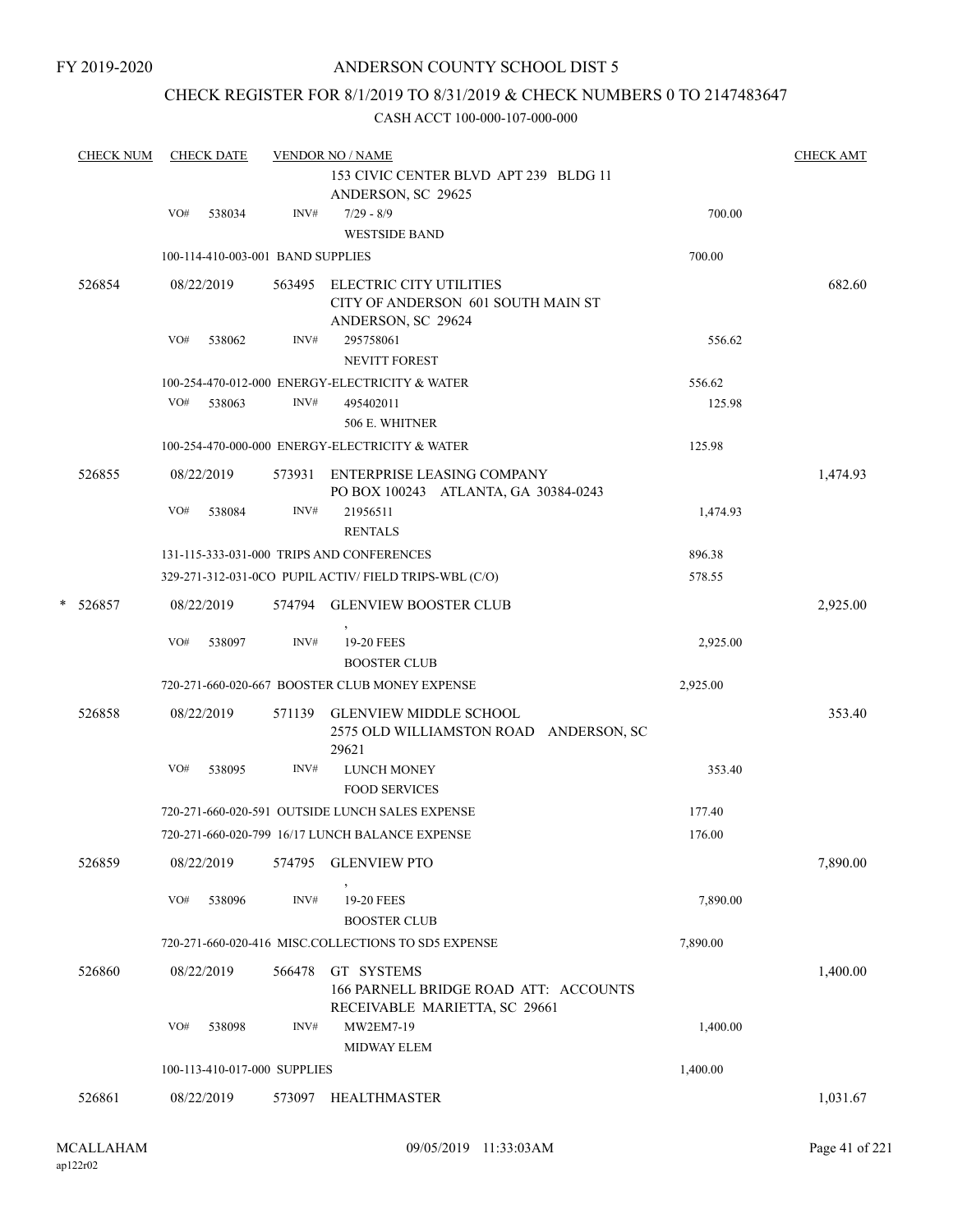FY 2019-2020

## ANDERSON COUNTY SCHOOL DIST 5

## CHECK REGISTER FOR 8/1/2019 TO 8/31/2019 & CHECK NUMBERS 0 TO 2147483647

| <b>CHECK NUM</b> |     | <b>CHECK DATE</b> |                                   | <b>VENDOR NO / NAME</b>                                                                                        |     |           |            | <b>CHECK AMT</b> |
|------------------|-----|-------------------|-----------------------------------|----------------------------------------------------------------------------------------------------------------|-----|-----------|------------|------------------|
|                  |     |                   |                                   | 2655 OAKLEY PARK RD. SUITE 100 WALLED<br>LAKE, MI 48390-1645                                                   |     |           |            |                  |
|                  | VO# | 538029            | INV#                              | 23343<br><b>CLAIMS FEE</b>                                                                                     | PO# | 99283     | 1,031.67   |                  |
|                  |     |                   |                                   | 283-213-316-000-000 HEALTHMASTER DATA PROCESSING                                                               |     |           | 1,031.67 A |                  |
| 526862           |     | 08/22/2019        |                                   | 564098 HEAT TRANSFER SALES<br>PO BOX 8608 GREENSBORO, NC 27419                                                 |     |           |            | 176.83           |
|                  | VO# | 537960            | INV#                              | 40858<br><b>SEAL KIT</b>                                                                                       |     |           | 176.83     |                  |
|                  |     |                   |                                   | 100-254-410-010-400 HVAC/ELECTRICAL/PLUMBING                                                                   |     |           | 176.83     |                  |
| 526863           |     | 08/22/2019        |                                   | 282620 IONOSPHERE TOURS<br>307 N. MAIN STREET ANDERSON, SC 29621                                               |     |           |            | 300.00           |
|                  | VO# | 538103            | INV#                              | <b>CHARTER 7022</b><br><b>SOUTHWOOD</b>                                                                        |     |           | 300.00     |                  |
|                  |     |                   |                                   | 721-190-660-021-642 CHORUS HIGH EXPENSE                                                                        |     |           | 300.00     |                  |
| 526864           |     | 08/22/2019        |                                   | 571525 IRRIGATION SERVICE & REPAIR<br>PO BOX 282 ANDERSON, SC 29622                                            |     |           |            | 1,750.00         |
|                  | VO# | 537959            | INV#                              | 1235<br>TL HANNA                                                                                               |     |           | 1,750.00   |                  |
|                  |     |                   |                                   | 100-254-323-002-001 CONTRACTED SERVICES                                                                        |     |           | 1,750.00   |                  |
| * 526866         |     | 08/22/2019        |                                   | 573207 KYKER, PEYTON ALEXANDER**<br>414 ANDERSONVILLE RD TOWNVILLE, SC 29689                                   |     |           |            | 406.25           |
|                  | VO# | 538035            | INV#                              | $7/29 - 8/2$<br><b>WESTSIDE BAND</b>                                                                           |     |           | 406.25     |                  |
|                  |     |                   | 100-114-410-003-001 BAND SUPPLIES |                                                                                                                |     |           | 406.25     |                  |
| 526867           |     | 08/22/2019        |                                   | 313476 LAKESHORE LEARNING MATERIALS<br>2695 EAST DOMINGUEZ STREET ATT: ACCOUNTS<br>RECEIVABLE CARSON, CA 90895 |     |           |            | 254.84           |
|                  | VO# | 538006            | INV#                              | 4673570819<br><b>HOMELAND PARK</b>                                                                             |     | PO# 11283 | 254.84     |                  |
|                  |     |                   |                                   | 201-112-410-011-000 SUPPLIES AND MATERIALS                                                                     |     |           | 254.84     |                  |
| 526868           |     | 08/22/2019        |                                   | 564353 LAZER CONSTRUCTION COMPANY INC<br>POBOX 5103 ATT: ACCOUNTS RECEIVABLE<br>ANDERSON, SC 29623             |     |           |            | 78,744.00        |
|                  | VO# | 538007            | INV#                              | APP 7318-15<br>TL HANNA                                                                                        |     |           | 78,744.00  |                  |
|                  |     |                   |                                   | 505-271-540-002-BSC BASEBALL&SOFTBALL COMPLEX                                                                  |     |           | 78,744.00  |                  |
| 526869           |     | 08/22/2019        | 329401                            | LOWES BUSINESS ACCOUNT<br>PO BOX 530954 CREDIT SERVICES ATLANTA, GA<br>30353-0954                              |     |           |            | 1,379.02         |
|                  | VO# | 537984            | INV#                              | 7288008<br><b>PURCHASES</b>                                                                                    |     |           | 1,379.02   |                  |
|                  |     |                   |                                   | 100-254-410-000-001 MAINT. SUPPLIES-STRUCTURES                                                                 |     |           | 342.29     |                  |
|                  |     |                   |                                   | 100-254-410-000-100 SMALL EQUIPMENT                                                                            |     |           | 156.18     |                  |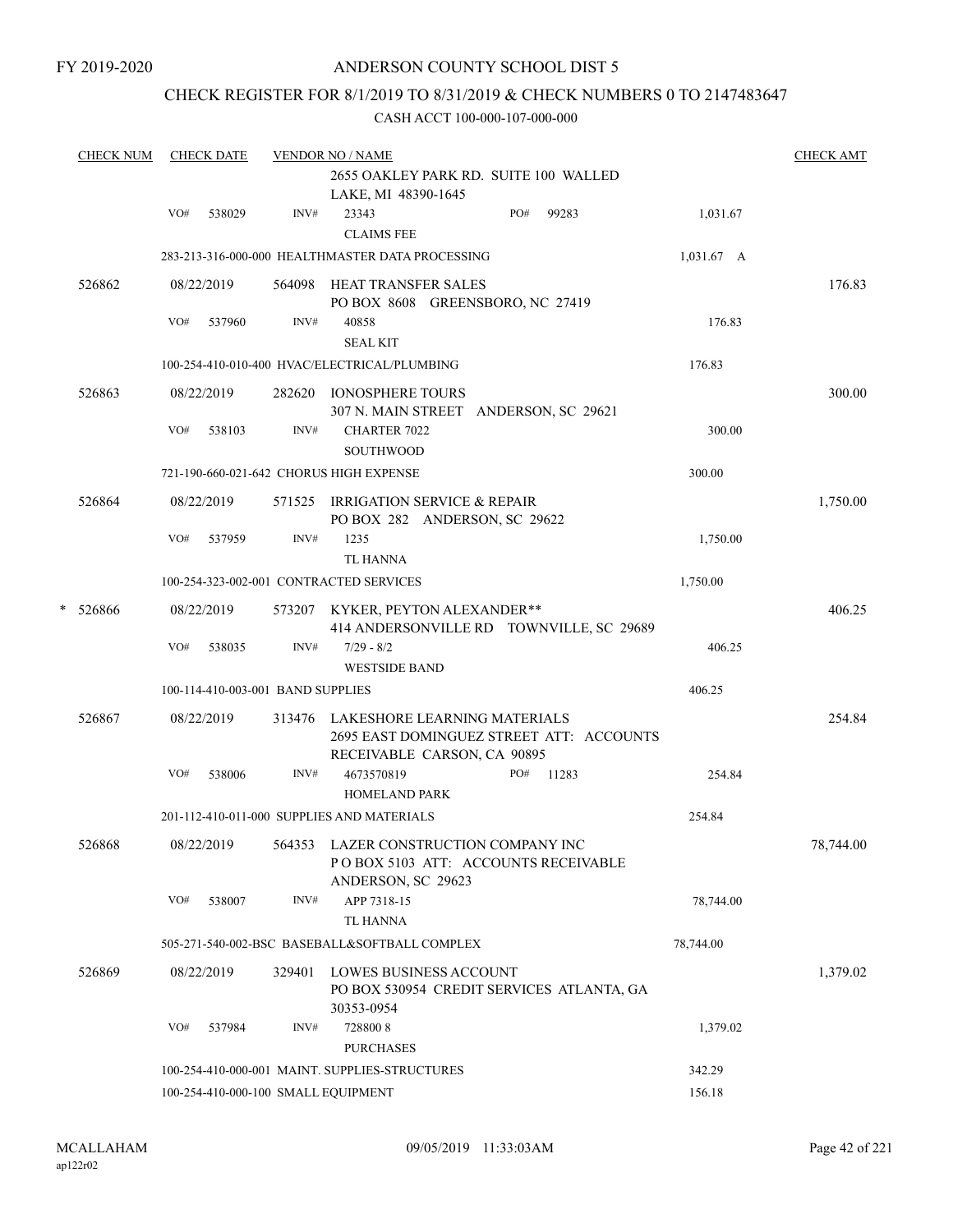## CHECK REGISTER FOR 8/1/2019 TO 8/31/2019 & CHECK NUMBERS 0 TO 2147483647

| <b>CHECK NUM</b> |                       | <b>CHECK DATE</b>                             |        | <b>VENDOR NO / NAME</b>                                                                                 |     |          |          | <b>CHECK AMT</b> |
|------------------|-----------------------|-----------------------------------------------|--------|---------------------------------------------------------------------------------------------------------|-----|----------|----------|------------------|
|                  |                       |                                               |        | 100-254-410-000-500 PEST MANAGEMENT                                                                     |     |          | 78.58    |                  |
|                  |                       |                                               |        | 100-254-410-001-001 SUPPLIES - MAINTENANCE                                                              |     |          | 55.33    |                  |
|                  |                       |                                               |        | 100-254-410-002-001 SUPPLIES - MAINTENANCE                                                              |     |          | 18.25    |                  |
|                  |                       |                                               |        | 100-254-410-002-400 HVAC/ELECTRICAL/PLUMBING                                                            |     |          | 9.73     |                  |
|                  |                       |                                               |        | 100-254-410-003-001 SUPPLIES - MAINTENANCE                                                              |     |          | 344.50   |                  |
|                  |                       |                                               |        | 100-254-410-005-001 SUPPLIES - MAINTENANCE                                                              |     |          | 44.26    |                  |
|                  |                       |                                               |        | 100-254-410-010-400 HVAC/ELECTRICAL/PLUMBING                                                            |     |          | 23.35    |                  |
|                  |                       | 100-254-410-011-000 SUPPLIES                  |        |                                                                                                         |     |          | 2.02     |                  |
|                  |                       |                                               |        | 100-254-410-012-001 SUPPLIES - MAINTENANCE                                                              |     |          | 61.20    |                  |
|                  |                       | 100-254-410-014-000 SUPPLIES                  |        |                                                                                                         |     |          | 4.84     |                  |
|                  |                       |                                               |        | 100-254-410-016-001 SUPPLIES - MAINTENANCE                                                              |     |          | 22.44    |                  |
|                  |                       |                                               |        | 100-254-410-019-001 SUPPLIES - MAINTENANCE                                                              |     |          | 12.93    |                  |
|                  |                       |                                               |        | 100-254-410-021-001 SUPPLIES - MAINTENANCE                                                              |     |          | 134.54   |                  |
|                  |                       | 515-253-520-031-CAR CAREER CENTER             |        |                                                                                                         |     |          | 68.58    |                  |
| 526870           | 08/22/2019            |                                               | 329401 | LOWES BUSINESS ACCOUNT<br>PO BOX 530954 CREDIT SERVICES ATLANTA, GA<br>30353-0954                       |     |          |          | 1,309.49         |
|                  | VO#                   | 537983                                        | INV#   | 14073926                                                                                                |     |          | 1,309.49 |                  |
|                  |                       |                                               |        | PURCHASE & CREDIT                                                                                       |     |          |          |                  |
|                  |                       | 600-256-410-000-000 SUPPLIES                  |        |                                                                                                         |     |          | 1,327.77 |                  |
|                  |                       | 600-256-410-000-000 SUPPLIES                  |        |                                                                                                         |     |          | $-18.28$ |                  |
| 526871           | 08/22/2019            |                                               | 568804 | <b>MASSTAR SIGN CORPORATION</b><br>11801 ANDERSON ROAD ATT: ACCOUNTS<br>RECEIVABLE GREENVILLE, SC 29611 |     |          |          | 4,434.19         |
|                  | VO#                   | 538008                                        | INV#   | 509-19                                                                                                  | PO# | 11182    | 4,434.19 |                  |
|                  |                       |                                               |        | <b>REAMES SIGN</b>                                                                                      |     |          |          |                  |
|                  |                       | 505-254-410-001-SGN SIGNAGE                   |        |                                                                                                         |     |          | 4,434.19 |                  |
| 526872           | 08/22/2019            |                                               | 569988 | MCMILLAN PAZDAN SMITH, LLC<br>DEPT 999450 PO BOX 537044 ATLANTA, GA<br>30353-7044                       |     |          |          | 12,136.98        |
|                  | VO#                   | 538105                                        | INV#   | 01902726                                                                                                |     |          | 952.94   |                  |
|                  |                       |                                               |        | PROJ #015013.01                                                                                         |     |          |          |                  |
|                  |                       | 515-253-520-031-CAR CAREER CENTER             |        |                                                                                                         |     |          | 952.94   |                  |
|                  | VO#                   | 538106                                        | INV#   | 01902725                                                                                                |     |          | 1,798.31 |                  |
|                  |                       |                                               |        | PROJ #015013.00                                                                                         |     |          |          |                  |
|                  |                       | 515-253-520-031-CAR CAREER CENTER             |        |                                                                                                         |     |          | 1,798.31 |                  |
|                  | VO#                   | 538107                                        | INV#   | 01902740<br>PROJ #018489.00                                                                             |     |          | 3,548.26 |                  |
|                  |                       |                                               |        | 505-253-520-002-STD STADIUM RENOVATIONS                                                                 |     | 3,548.26 |          |                  |
|                  | VO#<br>INV#<br>538108 |                                               |        | 01902728<br>PROJ #017396.00                                                                             |     |          | 5,837.47 |                  |
|                  |                       |                                               |        | 505-271-540-002-BSC BASEBALL&SOFTBALL COMPLEX                                                           |     |          | 2,918.73 |                  |
|                  |                       | 505-271-540-003-BSC BASEBALL&SOFTBALL COMPLEX |        | 2,918.74                                                                                                |     |          |          |                  |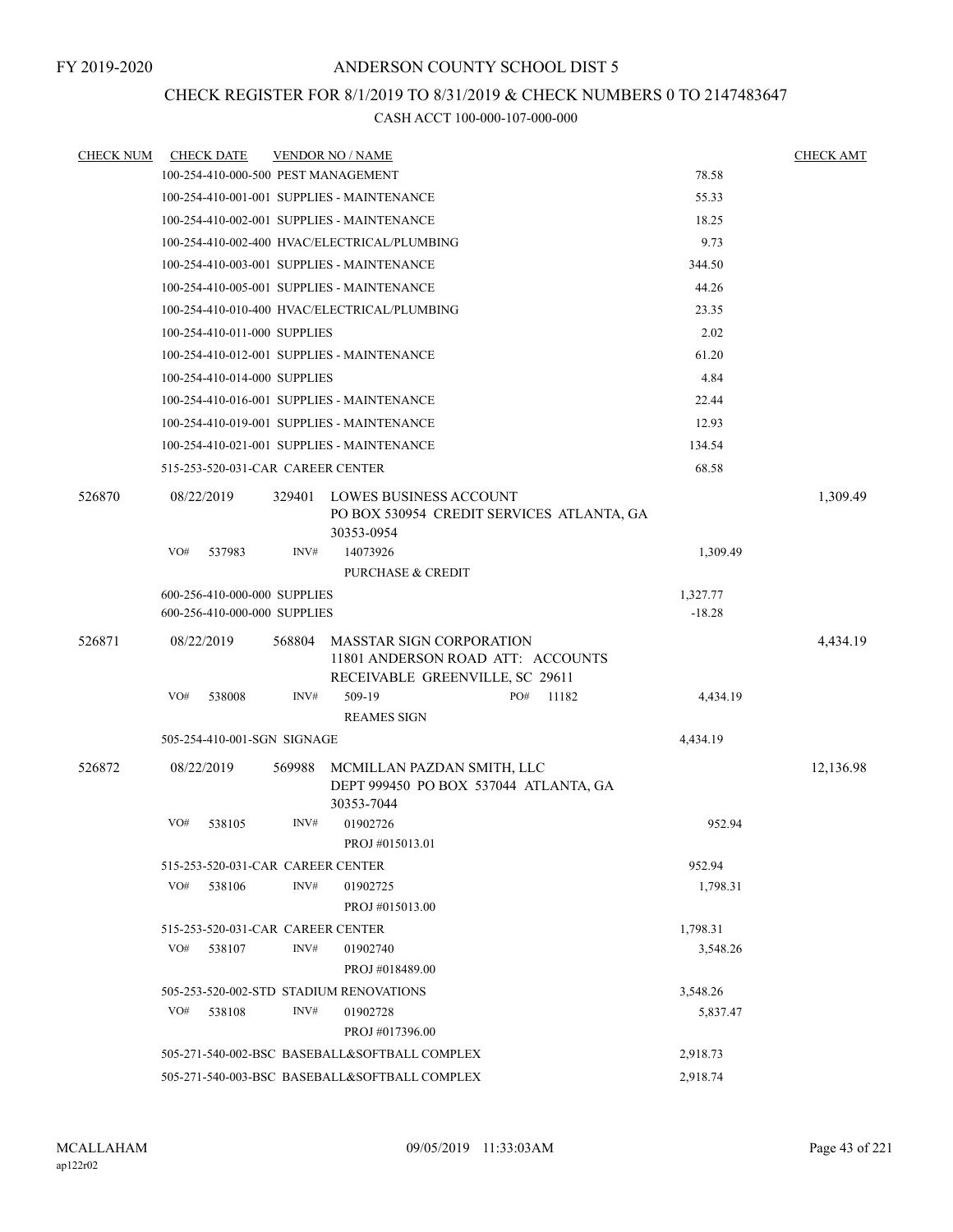## CHECK REGISTER FOR 8/1/2019 TO 8/31/2019 & CHECK NUMBERS 0 TO 2147483647

| <b>CHECK NUM</b> | <b>CHECK DATE</b>                                                |        | <b>VENDOR NO / NAME</b>                                                                              |     |       |                | <b>CHECK AMT</b> |
|------------------|------------------------------------------------------------------|--------|------------------------------------------------------------------------------------------------------|-----|-------|----------------|------------------|
| 526873           | 08/22/2019                                                       | 358500 | <b>MINUTEMAN PRESS</b><br>3308 NORTH MAIN STREET ATT: ACCOUNTS<br>RECEIVABLE ANDERSON, SC 29621-4108 |     |       |                | 122.09           |
|                  | VO#<br>538113                                                    | INV#   | 87643<br><b>JOB 118140</b>                                                                           |     |       | 122.09         |                  |
|                  |                                                                  |        | 719-271-660-019-201 MISCELLANEOUS EXPENSE                                                            |     |       | 122.09         |                  |
| 526874           | 08/22/2019                                                       | 384915 | NOBLITT REFRIGERATION<br>POBOX 4041 ATT: ACCOUNTS RECEIVABLE<br>ANDERSON, SC 29622                   |     |       |                | 135.00           |
|                  | VO#<br>537957                                                    | INV#   | <b>TL HANNA</b><br><b>ICE MACHINE</b>                                                                |     |       | 135.00         |                  |
|                  |                                                                  |        | 100-254-323-002-400 CONTR SERV-HVAC/ELECT/PLUMBING                                                   |     |       | 135.00         |                  |
| 526875           | 08/22/2019                                                       | 576088 | PACK STEEL SUPPLY LLC<br>PORTER CAPITAL CORPORATION PO BOX 12105<br>BIRMINGHAM, AL 35202             |     |       |                | 846.16           |
|                  | VO#<br>538028                                                    | INV#   | 3349<br>AIT                                                                                          | PO# | 11330 | 846.16         |                  |
|                  | 515-253-520-031-CAR CAREER CENTER                                |        |                                                                                                      |     |       | 846.16         |                  |
| 526876           | 08/22/2019                                                       | 574639 | PARRIS LAWN MANAGEMENT, LLC<br>PO BOX 264 ROEBUCK, SC 29376                                          |     |       |                | 86,384.50        |
|                  | VO#<br>538018                                                    | INV#   | 36812<br>WHS & TLH SOFTBALL                                                                          | PO# | 11332 | 59,275.00      |                  |
|                  | 100-254-410-002-FDB SUPPLIES                                     |        |                                                                                                      |     |       | 39,175.00      |                  |
|                  | 100-254-410-003-FDB SUPPLIES                                     |        |                                                                                                      |     |       | 20,100.00      |                  |
|                  | VO#<br>538019                                                    | INV#   | 36819<br><b>AIT SOD</b>                                                                              | PO# | 10851 | 27,109.50      |                  |
|                  |                                                                  |        | 515-253-323-031-CAR CONTRACTED SERVICES                                                              |     |       | 27,109.50      |                  |
| 526877           | 08/22/2019                                                       | 568036 | PIEDMONT NATURAL GAS<br>PO BOX 1246 CHARLOTTE, NC 28201-1246                                         |     |       |                | 4,169.84         |
|                  | VO#<br>538064                                                    | INV#   | DUE SEPT 3<br><b>UTILITIES</b>                                                                       |     |       | 4,169.84       |                  |
|                  | 100-254-472-000-000 ENERGY-GAS<br>100-254-472-000-000 ENERGY-GAS |        |                                                                                                      |     |       | 23.54<br>25.73 |                  |
|                  | 100-254-472-003-000 ENERGY-GAS                                   |        |                                                                                                      |     |       | 414.49         |                  |
|                  | 100-254-472-006-000 ENERGY-GAS                                   |        |                                                                                                      |     |       | 130.53         |                  |
|                  | 100-254-472-007-000 ENERGY-GAS                                   |        |                                                                                                      |     |       | 23.54          |                  |
|                  | 100-254-472-010-000 ENERGY-GAS                                   |        |                                                                                                      |     |       | 23.54          |                  |
|                  | 131-254-472-031-000 ENERGY-NATURAL GAS                           |        |                                                                                                      |     |       | 3,248.08       |                  |
|                  | 600-256-470-003-000 ENERGY                                       |        |                                                                                                      |     |       | 23.54          |                  |
|                  | 600-256-470-007-000 ENERGY                                       |        |                                                                                                      |     |       | 52.85          |                  |
|                  | 600-256-470-008-000 ENERGY                                       |        |                                                                                                      |     |       | 69.71          |                  |
|                  | 600-256-470-010-000 ENERGY                                       |        |                                                                                                      |     |       | 77.04          |                  |
|                  | 600-256-470-018-000 ENERGY                                       |        |                                                                                                      |     |       | 57.25          |                  |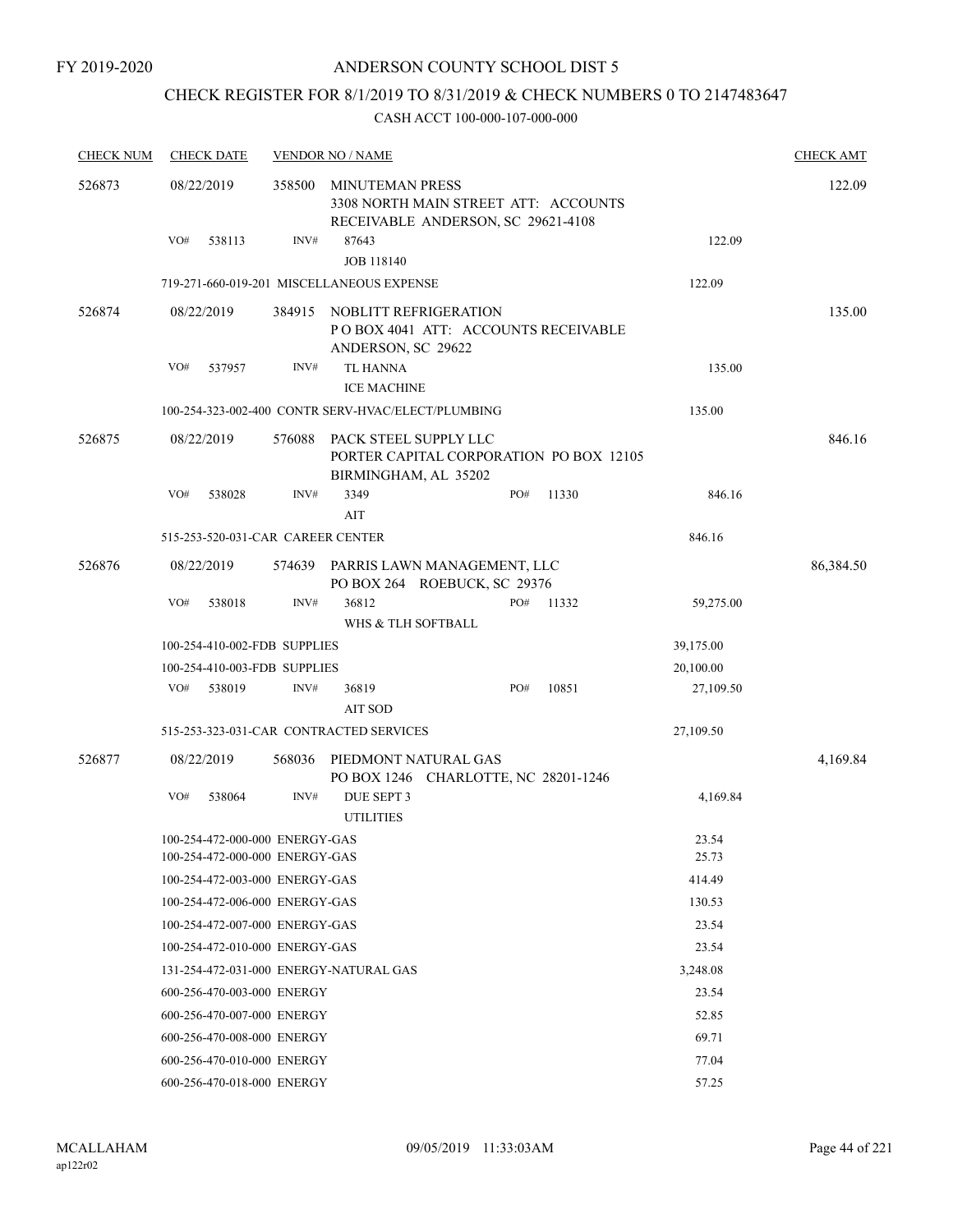## CHECK REGISTER FOR 8/1/2019 TO 8/31/2019 & CHECK NUMBERS 0 TO 2147483647

| <b>CHECK NUM</b> | <b>CHECK DATE</b>            |        | <b>VENDOR NO / NAME</b>                                                                                      |     |       |                  | <b>CHECK AMT</b> |
|------------------|------------------------------|--------|--------------------------------------------------------------------------------------------------------------|-----|-------|------------------|------------------|
| * 526879         | 08/22/2019                   | 430400 | RAYMOND GEDDES & CO, INC<br>7110 BELAIR ROAD SUITE 200 ATT: ACCOUNTS<br>RECEIVABLE BALTIMORE, MD 21206-1147  |     |       |                  | 243.22           |
|                  | VO#<br>538094                | INV#   | 725770<br><b>CONCORD ELEM</b>                                                                                |     |       | 243.22           |                  |
|                  |                              |        | 709-271-660-009-360 SCHOOL STORE/COUNCIL EXPENSE                                                             |     |       | 243.22           |                  |
| 526880           | 08/22/2019                   |        | 565485 RESOURCES FOR EDUCATORS<br>P O BOX 97293 WASHINGTON, DC 20077-9911                                    |     |       |                  | 190.80           |
|                  | VO#<br>538122                | INV#   | 2669650<br><b>WEST MARKET</b>                                                                                |     |       | 190.80           |                  |
|                  | 338-188-410-018-FAM SUPPLIES |        |                                                                                                              |     |       | 153.00           |                  |
|                  |                              |        | 718-271-660-018-201 MISCELLANEOUS EXPENSE                                                                    |     |       | 37.80            |                  |
| 526881           | 08/22/2019                   |        | 567525 ROWLAND MECHANICAL<br>4035 HWY 24 ANDERSON, SC 29626                                                  |     |       |                  | 3,299.81         |
|                  | VO#<br>538123                | INV#   | 9425-9439                                                                                                    | PO# | 11201 | 3,299.81         |                  |
|                  |                              |        | <b>BUS REPAIRS</b>                                                                                           |     |       |                  |                  |
|                  |                              |        | 100-255-323-000-ACT ACTIVITY BUS CONTRACTED SERVICES                                                         |     |       | 105.65           |                  |
|                  |                              |        | 100-255-323-000-ACT ACTIVITY BUS CONTRACTED SERVICES                                                         |     |       | 98.32            |                  |
|                  |                              |        | 100-255-323-000-ACT ACTIVITY BUS CONTRACTED SERVICES                                                         |     |       | 90.99            |                  |
|                  |                              |        | 100-255-323-000-ACT ACTIVITY BUS CONTRACTED SERVICES                                                         |     |       | 376.13           |                  |
|                  |                              |        | 100-255-323-000-ACT ACTIVITY BUS CONTRACTED SERVICES                                                         |     |       | 830.00           |                  |
|                  |                              |        | 100-255-323-000-ACT ACTIVITY BUS CONTRACTED SERVICES                                                         |     |       | 98.32            |                  |
|                  |                              |        | 100-255-323-000-ACT ACTIVITY BUS CONTRACTED SERVICES                                                         |     |       | 90.99            |                  |
|                  |                              |        | 100-255-323-000-ACT ACTIVITY BUS CONTRACTED SERVICES                                                         |     |       | 103.28           |                  |
|                  |                              |        | 100-255-323-000-ACT ACTIVITY BUS CONTRACTED SERVICES                                                         |     |       | 90.99            |                  |
|                  |                              |        | 100-255-323-000-ACT ACTIVITY BUS CONTRACTED SERVICES                                                         |     |       | 115.00           |                  |
|                  |                              |        | 100-255-323-000-ACT ACTIVITY BUS CONTRACTED SERVICES                                                         |     |       | 289.04           |                  |
|                  |                              |        | 100-255-323-000-ACT ACTIVITY BUS CONTRACTED SERVICES                                                         |     |       | 46.00            |                  |
|                  |                              |        | 100-255-323-000-ACT ACTIVITY BUS CONTRACTED SERVICES<br>100-255-323-000-ACT ACTIVITY BUS CONTRACTED SERVICES |     |       | 119.16<br>283.62 |                  |
|                  |                              |        | 100-255-323-000-ACT ACTIVITY BUS CONTRACTED SERVICES                                                         |     |       | 562.32           |                  |
|                  |                              |        |                                                                                                              |     |       |                  |                  |
| 526882           | 08/22/2019                   | 574561 | RUZGA, MARY^^<br>521 CAMBRIDGE DRIVE SPARTANBURG, SC<br>29301                                                |     |       |                  | 122.43           |
|                  | VO#<br>538124                | INV#   | <b>MILEAGE</b>                                                                                               | PO# | 11290 | 122.43           |                  |
|                  |                              |        | <b>AUGUST 14 &amp; 16</b>                                                                                    |     |       |                  |                  |
|                  |                              |        | 267-224-312-007-PD2 CONTRACT- MATH/RUZKA                                                                     |     |       | 57.75            |                  |
|                  |                              |        | 267-224-312-008-PD2 CONTRACT- MATH/ RUZKA                                                                    |     |       | 64.68            |                  |
|                  |                              |        | 267-224-312-009-PD2 CONTRACT- MATH/RUZKA                                                                     |     |       | 0.00             |                  |
|                  |                              |        | 267-224-312-010-PD2 CONTRACT- MATH/RUZKA                                                                     |     |       | 0.00             |                  |
|                  |                              |        | 267-224-312-011-PD2 CONTRACT- MATH/ RUZKA                                                                    |     |       | 0.00             |                  |
|                  |                              |        | 267-224-312-012-PD2 CONTRACT- MATH/RUZKA                                                                     |     |       | 0.00             |                  |
|                  |                              |        | 267-224-312-013-PD2 CONTRACT- MATH/RUZKA                                                                     |     |       | 0.00             |                  |
|                  |                              |        | 267-224-312-014-PD2 CONTRACT- MATH/RUZKA                                                                     |     |       | 0.00             |                  |
|                  |                              |        | 267-224-312-016-PD2 CONTRACT-MATH/RUZKA                                                                      |     |       | 0.00             |                  |
|                  |                              |        |                                                                                                              |     |       |                  |                  |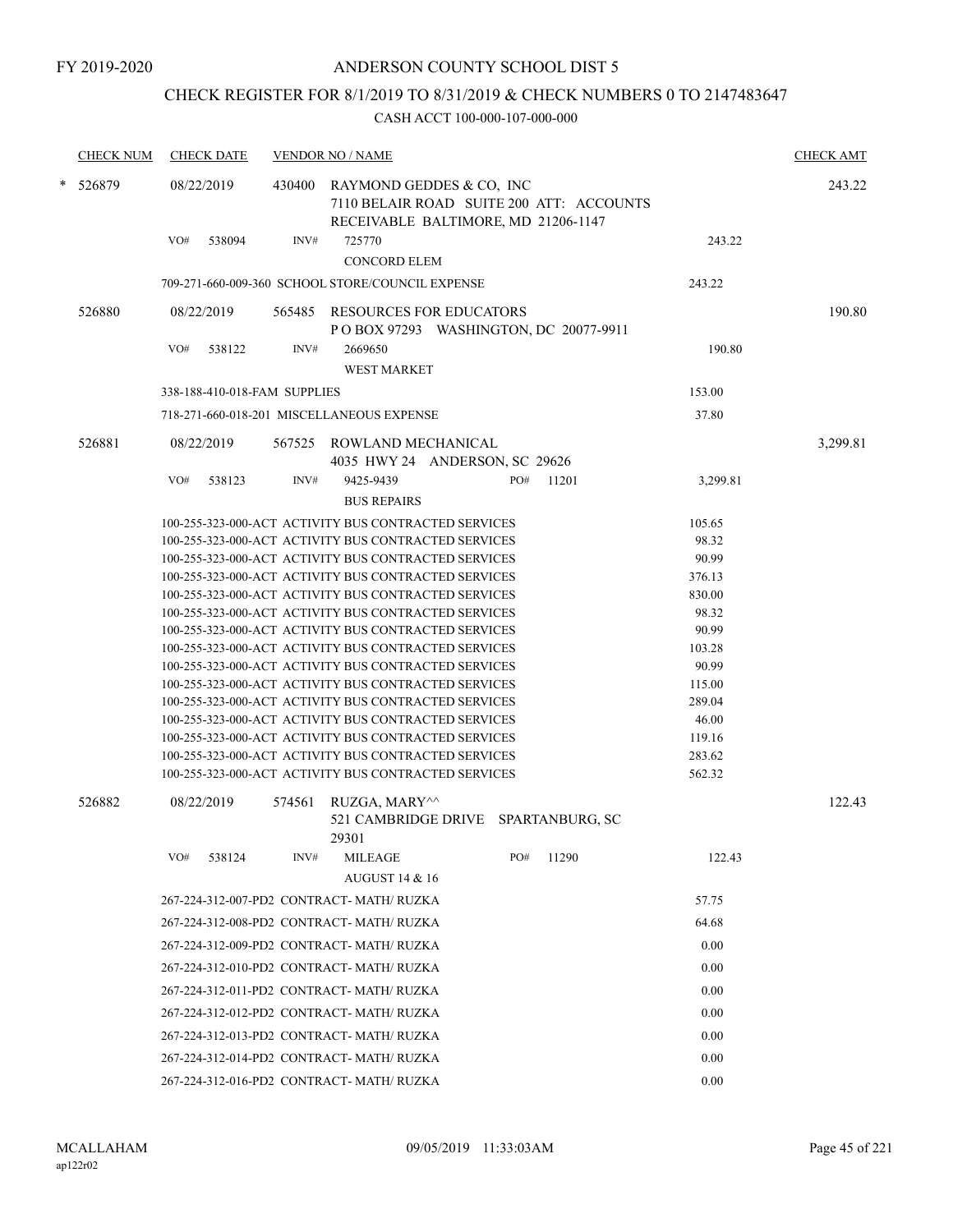## CHECK REGISTER FOR 8/1/2019 TO 8/31/2019 & CHECK NUMBERS 0 TO 2147483647

|        | <b>CHECK NUM</b> |     | <b>CHECK DATE</b>                 |        | <b>VENDOR NO / NAME</b>                                                                                            |            | <b>CHECK AMT</b> |
|--------|------------------|-----|-----------------------------------|--------|--------------------------------------------------------------------------------------------------------------------|------------|------------------|
|        |                  |     |                                   |        | 267-224-312-017-PD2 CONTRACT- MATH/RUZKA                                                                           | 0.00       |                  |
|        |                  |     |                                   |        | 267-224-312-019-PD2 CONTRACT- MATH/RUZKA                                                                           | 0.00       |                  |
| $\ast$ | 526889           |     | 08/22/2019                        |        | 574733 SMITH, AUTUMN**<br>116 ROYAL DRIVE WILLIAMSTON, SC 29697                                                    |            | 156.25           |
|        |                  | VO# | 538033                            | INV#   | AUG 5-9<br><b>WESTSIDE BAND</b>                                                                                    | 156.25     |                  |
|        |                  |     | 100-114-410-003-001 BAND SUPPLIES |        |                                                                                                                    | 156.25     |                  |
|        | 526890           |     | 08/22/2019                        |        | 575215 SNOW & ASSOCIATES, INC<br>3461 BELLINGTON DRIVE ORLANDO, FL 32835                                           |            | 2,164.01         |
|        |                  | VO# | 538132                            | INV#   | PO#<br>10159<br>5514<br><b>SPEAKER 8/5/19</b>                                                                      | 2,164.01   |                  |
|        |                  |     |                                   |        | 850-266-410-000-000 SUPPLIES AND MATERIALS                                                                         | 2,164.01   |                  |
|        | 526891           |     | 08/22/2019                        | 481650 | SOUTHERN STATES #71029 - FARM PLAN<br>4010 SOUTH MURRAY AVENUE ATT: ACCOUNTS<br>RECEIVABLE ANDERSON, SC 02962-4429 |            | 410.56           |
|        |                  | VO# | 537952                            | INV#   | E913624<br><b>SUPPLIES</b>                                                                                         | 410.56     |                  |
|        |                  |     |                                   |        | 100-254-410-000-001 MAINT, SUPPLIES-STRUCTURES                                                                     | 410.56     |                  |
|        | 526893           |     | 08/22/2019                        | 575405 | TC EDUCATIONAL CONSULTING LLC<br>219 COUNTRY GLEN LANE PELZER, SC 29669                                            |            | 1,000.00         |
|        |                  | VO# | 538133                            | INV#   | <b>JULY 29-30</b><br><b>VARENNES ELEM</b>                                                                          | 1,000.00   |                  |
|        |                  |     | 201-224-312-016-000 PD CONSULTANT |        |                                                                                                                    | 1,000.00   |                  |
|        | 526894           |     | 08/22/2019                        | 563660 | TEXTILE STORES, INC<br>ATTN EATHAN EMBLER 105 GLADE SPRINGS                                                        |            | 3,541.70         |
|        |                  | VO# | 538134                            | INV#   | ANDERSON, SC 29621<br>898077<br>PO#<br>10458<br><b>MCCANTS LIBRARY</b>                                             | 3,541.70   |                  |
|        |                  |     |                                   |        | 505-222-410-005-FUR MEDIA FURNITURE                                                                                | 3,541.70 A |                  |
|        | 526895           |     | 08/22/2019                        | 572122 | THE ELECTRIC CITY NEWS<br>POBOX 1015 ANDERSON, SC 29622                                                            |            | 1,240.00         |
|        |                  |     | VO# 538135                        | INV#   | 6632<br>WHS HANDBOOKS                                                                                              | 1,240.00   |                  |
|        |                  |     | 100-114-410-003-000 SUPPLIES      |        |                                                                                                                    | 1,240.00   |                  |
|        | 526896           |     | 08/22/2019                        |        | 576122 THERE IS HOPE COUNSELING, LLC<br>ROYCE V. MILLER 145 THOMAS GREEN BLVD,<br>SUITE 210 CLEMSON, SC 29631      |            | 154.80           |
|        |                  |     | VO# 538137                        | INV#   | 161382<br><b>MEETING 8/12/19</b>                                                                                   | 154.80     |                  |
|        |                  |     |                                   |        | 237-128-313-002-000 STUDENT SERVICES/ COUNSELOR                                                                    | 77.40      |                  |
|        |                  |     |                                   |        | 237-128-313-003-000 STUDENT SERVICES/ COUNSELOR                                                                    | 77.40      |                  |
|        | 526897           |     | 08/22/2019                        |        | 504898 TIDMORE FLAGS<br>PO BOX 1555 ABERDEEN, SC 57402-1555                                                        |            | 262.71           |
|        |                  | VO# | 538024                            | INV#   | 400011890                                                                                                          | 262.71     |                  |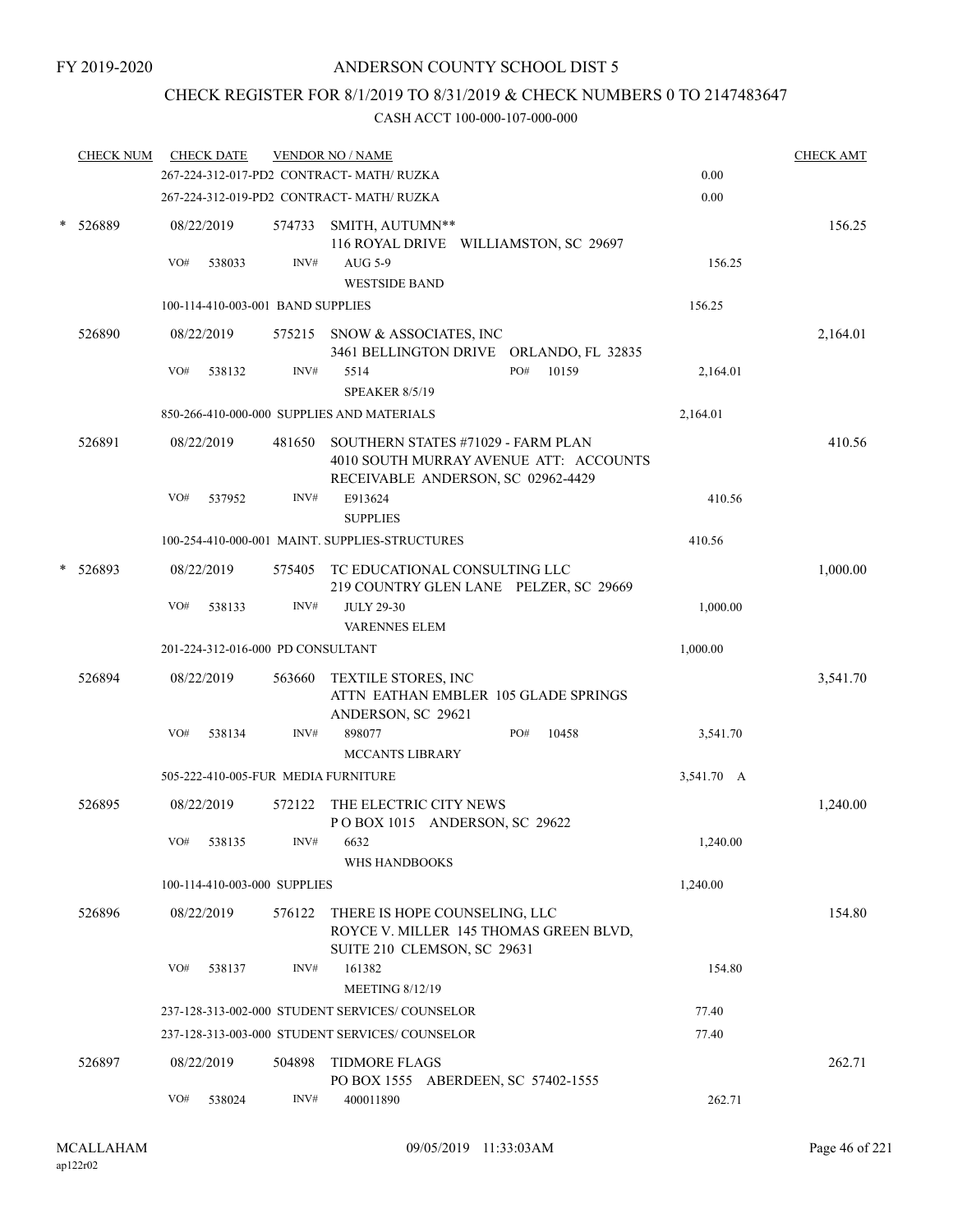FY 2019-2020

## ANDERSON COUNTY SCHOOL DIST 5

## CHECK REGISTER FOR 8/1/2019 TO 8/31/2019 & CHECK NUMBERS 0 TO 2147483647

| <b>CHECK NUM</b> | <b>CHECK DATE</b>                        |        | <b>VENDOR NO / NAME</b>                                                            |          | <b>CHECK AMT</b> |
|------------------|------------------------------------------|--------|------------------------------------------------------------------------------------|----------|------------------|
|                  |                                          |        | CUST #222357                                                                       |          |                  |
|                  | 131-115-410-031-000 SUPPLIES             |        |                                                                                    | 262.71   |                  |
| 526898           | 08/22/2019                               | 563377 | UNIFIED TECHNOLOGY SYSTEMS<br>PO BOX 161122 ATLANTA, GA 30321-1122                 |          | 549.23           |
|                  | VO#<br>538025                            | INV#   | PO#<br>339479<br>11331                                                             | 549.23   |                  |
|                  |                                          |        | <b>TECHNOLOGY</b>                                                                  |          |                  |
|                  | 100-266-314-012-000 REPAIRS TO EQUIPMENT |        |                                                                                    | 549.23   |                  |
| 526899           | 08/22/2019                               |        | 572513 UNITED LASER<br>P.O. BOX 6889 FLORENCE, SC 29501                            |          | 373.43           |
|                  | VO#<br>538026                            | INV#   | 182177<br><b>TONER</b>                                                             | 373.43   |                  |
|                  | 100-222-410-012-000 SUPPLIES             |        |                                                                                    | 373.43 A |                  |
| 526900           | 08/22/2019                               |        | 573815 UNITED REFRIGERATION, INC<br>PO BOX 740703 ATLANTA, GA 30374-0703           |          | 680.18           |
|                  | VO#<br>537949                            | INV#   | 69518271<br><b>SUPPLIES</b>                                                        | 54.29    |                  |
|                  |                                          |        | 100-254-410-012-400 HVAC/ELECTRICAL/PLUMBING                                       | 54.29    |                  |
|                  | VO#<br>537950                            | INV#   | 69380632<br><b>COMPRESSOR</b>                                                      | 625.89   |                  |
|                  |                                          |        | 100-254-410-021-400 HVAC/ELECTRICAL/PLUMBING                                       | 625.89   |                  |
| 526901           | 08/22/2019                               | 576048 | VITAL RECORDS HOLDINGS, LLC<br>DEPT 5874 PO BOX 11407 BIRMINGHAM, AL<br>35246-5874 |          | 752.64           |
|                  | VO#<br>538140                            | INV#   | 286995<br><b>WESTSIDE</b>                                                          | 752.64   |                  |
|                  |                                          |        | 100-114-410-003-VEN SUPPLY-ADDT'L FOR LOST VENDING                                 | 752.64   |                  |
| 526902           | 08/22/2019                               | 573864 | WELLS FARGO VENDOR FIN SERV<br>PO BOX 105710 ATLANTA, GA 30348-5710                |          | 252.52           |
|                  | VO#<br>538141                            | INV#   | 5006742570<br><b>COPIER</b>                                                        | 252.52   |                  |
|                  | 723-190-660-023-913 COPIER EXPENSE       |        |                                                                                    | 252.52   |                  |
| 526903           | 08/23/2019                               | 569972 | <b>TAMMY MARCUS</b><br>1773 DALRYMPLE RD ANDERSON, SC 29621                        |          | 1,623.50         |
|                  | VO#<br>538143                            | INV#   | <b>REFUND</b><br><b>OUT OF DISTRICT</b>                                            | 1,623.50 |                  |
|                  |                                          |        | 100-001-320-000-000 TUITION-DAY SCHOOL FROM L.E.A.                                 | 1,623.50 |                  |
| 526904           | 08/27/2019                               | 576131 | ABC PARTY RENTALS<br>286 ROCKY CREEK RD GREENVILLE, SC 29615                       |          | 330.72           |
|                  | VO#<br>538215                            | INV#   | <b>DUNK TANK</b><br><b>CALHOUN</b>                                                 | 330.72   |                  |
|                  | 714-271-660-014-328 PRODUCTIONS EXPENSE  |        |                                                                                    | 330.72   |                  |
|                  |                                          |        | ADVANCED SALES & SERVICE                                                           |          |                  |
| 526905           | 08/27/2019                               | 572919 | PO BOX 205 SANDY SPRINGS, SC 29677-0205                                            |          | 4,949.35         |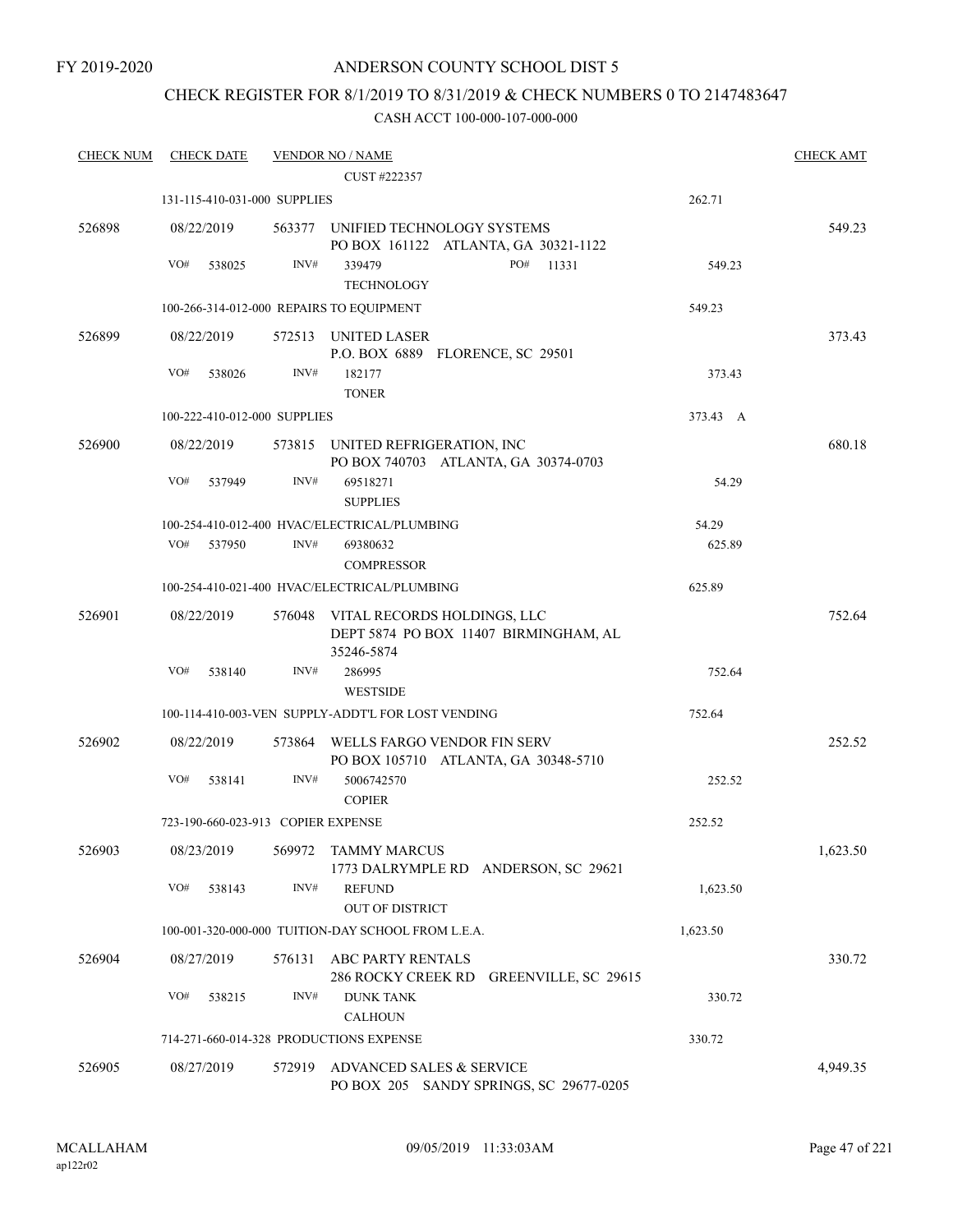## CHECK REGISTER FOR 8/1/2019 TO 8/31/2019 & CHECK NUMBERS 0 TO 2147483647

|   | <b>CHECK NUM</b> |     | <b>CHECK DATE</b>            |        | <b>VENDOR NO / NAME</b>                                |                                         |                                            |          | <b>CHECK AMT</b> |
|---|------------------|-----|------------------------------|--------|--------------------------------------------------------|-----------------------------------------|--------------------------------------------|----------|------------------|
|   |                  | VO# | 538159                       | INV#   | 44383<br><b>CENTERVILLE ELEM</b>                       | PO#                                     | 11343                                      | 4,949.35 |                  |
|   |                  |     |                              |        | 600-256-323-007-000 REPAIRS TO EQUIPMENT               |                                         |                                            | 4,949.35 |                  |
|   | 526906           |     | 08/27/2019                   | 570950 | ANDERSON COUNTY SHERIFF'S OFFICE<br>ANDERSON, SC 29621 | ATTN: JAMIE LAZAR 305 CAMSON ROAD       |                                            |          | 3,115.00         |
|   |                  | VO# | 538237                       | INV#   | 08/22/19<br><b>ROBERT ANDERSON</b>                     |                                         |                                            | 105.00   |                  |
|   |                  |     |                              |        | 706-271-660-006-679 VOLLEYBALL GATE RECEIPTS EXPENSE   |                                         |                                            | 105.00   |                  |
|   |                  | VO# | 538238                       | INV#   | 08/08/19<br>WHS                                        |                                         |                                            | 245.00   |                  |
|   |                  |     |                              |        | 100-271-312-003-000 ADDITIONAL SECURITY                |                                         |                                            | 245.00   |                  |
|   |                  | VO# | 538239                       | INV#   | 08/16/19<br><b>WHS</b>                                 |                                         |                                            | 1,680.00 |                  |
|   |                  |     |                              |        | 100-271-312-003-000 ADDITIONAL SECURITY                |                                         |                                            | 1,680.00 |                  |
|   |                  | VO# | 538240                       | INV#   | 08/15/19<br><b>WHS</b>                                 |                                         |                                            | 1,085.00 |                  |
|   |                  |     |                              |        | 100-271-312-003-000 ADDITIONAL SECURITY                |                                         |                                            | 1,085.00 |                  |
| * | 526908           |     | 08/27/2019                   | 569488 | ANDERSON SCREEN PRINT                                  | 412 WILLIAMSTON ROAD ATT: ACCOUNTS      |                                            |          | 334.16           |
|   |                  | VO# | 538167                       | INV#   | 3692<br><b>CHEF JACKETS</b>                            | RECEIVABLE ANDERSON, SC 29621           |                                            | 334.16   |                  |
|   |                  |     | 600-256-410-000-000 SUPPLIES |        |                                                        |                                         |                                            | 334.16   |                  |
|   | 526909           |     | 08/27/2019                   | 115202 |                                                        | ASD5 CULINARY SERVICES PETTY CASH       |                                            |          | 106.98           |
|   |                  | VO# | 538168                       | INV#   | $\,$<br><b>CHAIRS</b><br>REIMBURSEMENT                 |                                         |                                            | 106.98   |                  |
|   |                  |     | 600-256-410-021-000 SUPPLIES |        |                                                        |                                         |                                            | 106.98   |                  |
|   | $*$ 526911       |     | 08/27/2019                   | 564814 | BROOKWOOD FARMS, INC<br>SILER CITY, NC 27344           | PO BOX 277 ATT: ACCOUNTS RECEIVABLE     |                                            |          | 1,914.00         |
|   |                  | VO# | 538173                       | INV#   | 0119591<br><b>FOOD</b>                                 |                                         |                                            | 1,914.00 |                  |
|   |                  |     |                              |        | 600-000-172-000-000 FOOD SERV INVEN. FOOD              |                                         |                                            | 1,914.00 |                  |
|   | 526912           |     | 08/27/2019                   | 572588 | BRYANT ENTERPRISES, LLC<br>28904-6423                  | 418 SNEAKING CREEK DRIVE HAYESVILLE, NC |                                            |          | 280.00           |
|   |                  | VO# | 538222                       | INV#   | 12852<br><b>NEW PROSPECT</b>                           |                                         |                                            | 280.00   |                  |
|   |                  |     | 100-113-410-010-000 SUPPLIES |        |                                                        |                                         |                                            | 280.00   |                  |
|   | 526913           |     | 08/27/2019                   | 160602 | CDW GOVERNMENT                                         | 75 REMITTANCE DRIVE SUITE 1515 ATT:     | ACCOUNTS RECEIVABLE CHICAGO, IL 60675-1515 |          | 784.31           |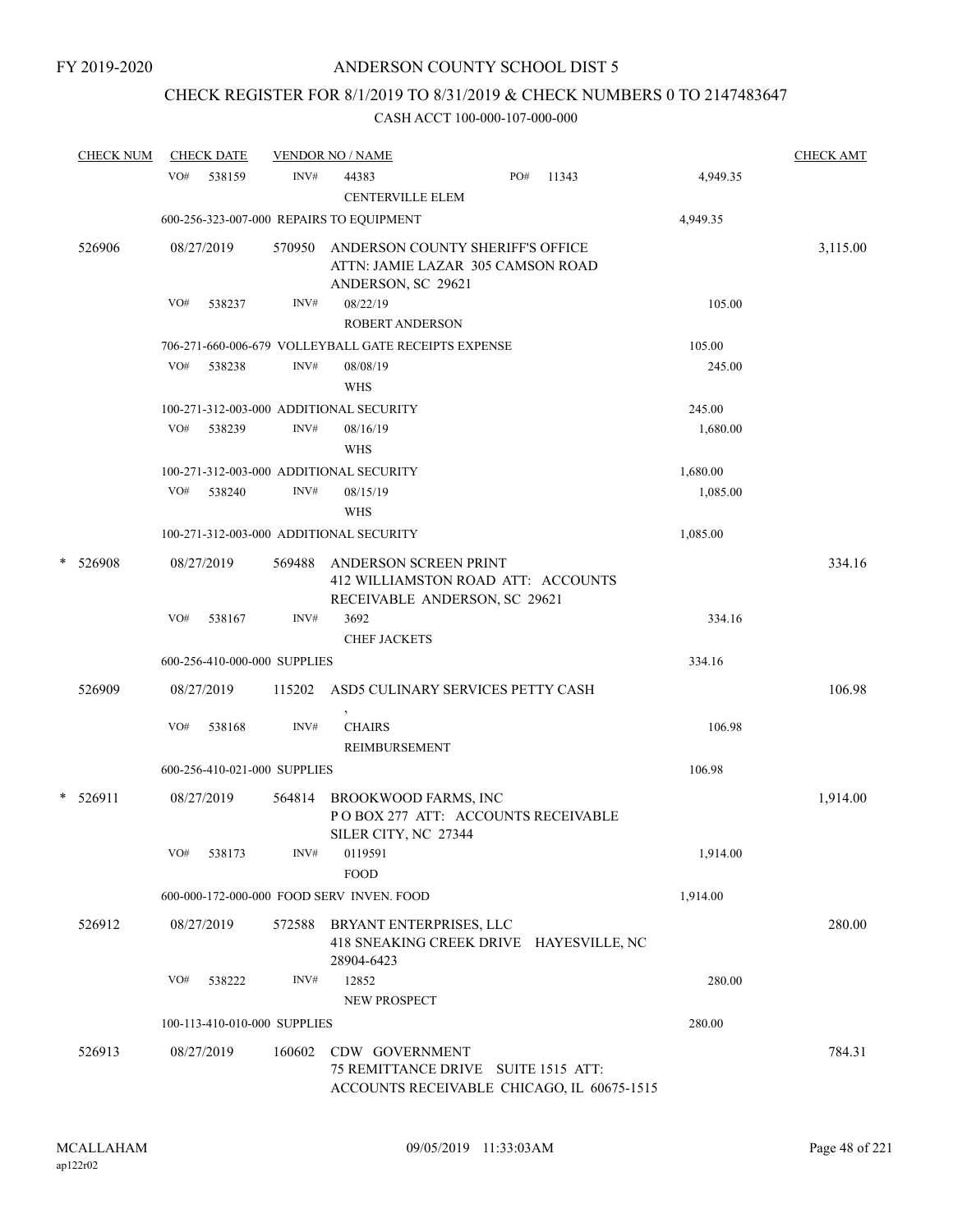## CHECK REGISTER FOR 8/1/2019 TO 8/31/2019 & CHECK NUMBERS 0 TO 2147483647

|        | <b>CHECK NUM</b> |     | <b>CHECK DATE</b> |                              | <b>VENDOR NO / NAME</b>                            |                                                                           |           | <b>CHECK AMT</b> |
|--------|------------------|-----|-------------------|------------------------------|----------------------------------------------------|---------------------------------------------------------------------------|-----------|------------------|
|        |                  | VO# | 538179            | INV#                         | <b>SPL6669</b><br><b>TECH SUPPLIES</b>             | PO#<br>10815                                                              | 58.85     |                  |
|        |                  |     |                   | 100-112-410-019-000 SUPPLIES |                                                    |                                                                           | 58.85 A   |                  |
|        |                  | VO# | 538180            | INV#                         | <b>RZD5828</b><br><b>LEXMARK</b>                   |                                                                           | 725.46    |                  |
|        |                  |     |                   |                              | 201-112-445-014-000 TECHNOLOGY SUPPLIES            |                                                                           | 725.46    |                  |
|        | 526914           |     | 08/27/2019        |                              | 572942 CROMER, AIMEE**                             | 1018 THORNEHILL DR ANDERSON, SC 29621                                     |           | 224.41           |
|        |                  | VO# | 538183            | INV#                         | <b>FLOWERS</b><br>NORTH POINTE                     |                                                                           | 224.41    |                  |
|        |                  |     |                   |                              | 713-271-660-013-201 MISCELLANEOUS EXPENSE          |                                                                           | 183.75    |                  |
|        |                  |     |                   |                              | 713-271-660-013-201 MISCELLANEOUS EXPENSE          |                                                                           | 40.66     |                  |
|        | 526915           |     | 08/27/2019        |                              | 573762 DONALD, JOHNNY<br>ANDERSON, SC 29621        | BOARD OF TRUSTEES 2010 BOLT DRIVE                                         |           | 614.00           |
|        |                  | VO# | 538263            | INV#                         | 08/23-08/25/19<br><b>CHARLESTON</b>                |                                                                           | 614.00    |                  |
|        |                  |     |                   |                              | 100-231-334-000-000 TRUSTEE EXPENSE                |                                                                           | 614.00    |                  |
| $\ast$ | 526917           |     | 08/27/2019        |                              |                                                    | 573931 ENTERPRISE LEASING COMPANY<br>PO BOX 100243 ATLANTA, GA 30384-0243 |           | 1,191.53         |
|        |                  | VO# | 538217            | INV#                         | 21946584<br><b>WILLIAMS</b>                        |                                                                           | 239.60    |                  |
|        |                  |     |                   |                              | 395-212-333-003-000 TRIPS AND CONFERENCES          |                                                                           | 239.60    |                  |
|        |                  | VO# | 538219            | INV#                         | 21802034<br><b>BROADWELL</b>                       |                                                                           | 939.93    |                  |
|        |                  |     |                   |                              | 131-115-333-031-000 TRIPS AND CONFERENCES          |                                                                           | 939.93    |                  |
|        |                  | VO# | 538220            | INV#                         | 548419467<br><b>TOLLS</b>                          |                                                                           | 12.00     |                  |
|        |                  |     |                   |                              | 131-115-333-031-000 TRIPS AND CONFERENCES          |                                                                           | 12.00     |                  |
|        | 526918           |     | 08/27/2019        | 575439                       | <b>EVENT RENTALS</b>                               | 529 CAMSON RD ANDERSON, SC 29625                                          |           | 958.72           |
|        |                  | VO# | 538184            | INV#                         | 379568<br><b>TABLE LINENS</b>                      |                                                                           | 144.45    |                  |
|        |                  |     |                   | 600-256-410-000-000 SUPPLIES |                                                    |                                                                           | 144.45    |                  |
|        |                  | VO# | 538185            | INV#                         | 379566<br><b>TABLES &amp; CHAIRS</b>               |                                                                           | 675.17    |                  |
|        |                  |     |                   | 600-256-410-000-000 SUPPLIES |                                                    |                                                                           | 675.17    |                  |
|        |                  | VO# | 538221            | INV#                         | 379574                                             |                                                                           | 139.10    |                  |
|        |                  |     |                   |                              | AIT                                                |                                                                           |           |                  |
|        |                  |     |                   |                              | 131-233-410-031-GRO GRAND OPENING                  |                                                                           | 139.10    |                  |
|        | 526919           |     | 08/27/2019        | 567977                       | HARVEY & ASSOCIATES, INC<br>FOUNTAIN INN, SC 29644 | PO BOX 818 ATT: ACCOUNTS RECEIVABLE                                       |           | 14,850.00        |
|        |                  | VO# | 538262            | INV#                         | 30143                                              | PO#<br>11407                                                              | 14,850.00 |                  |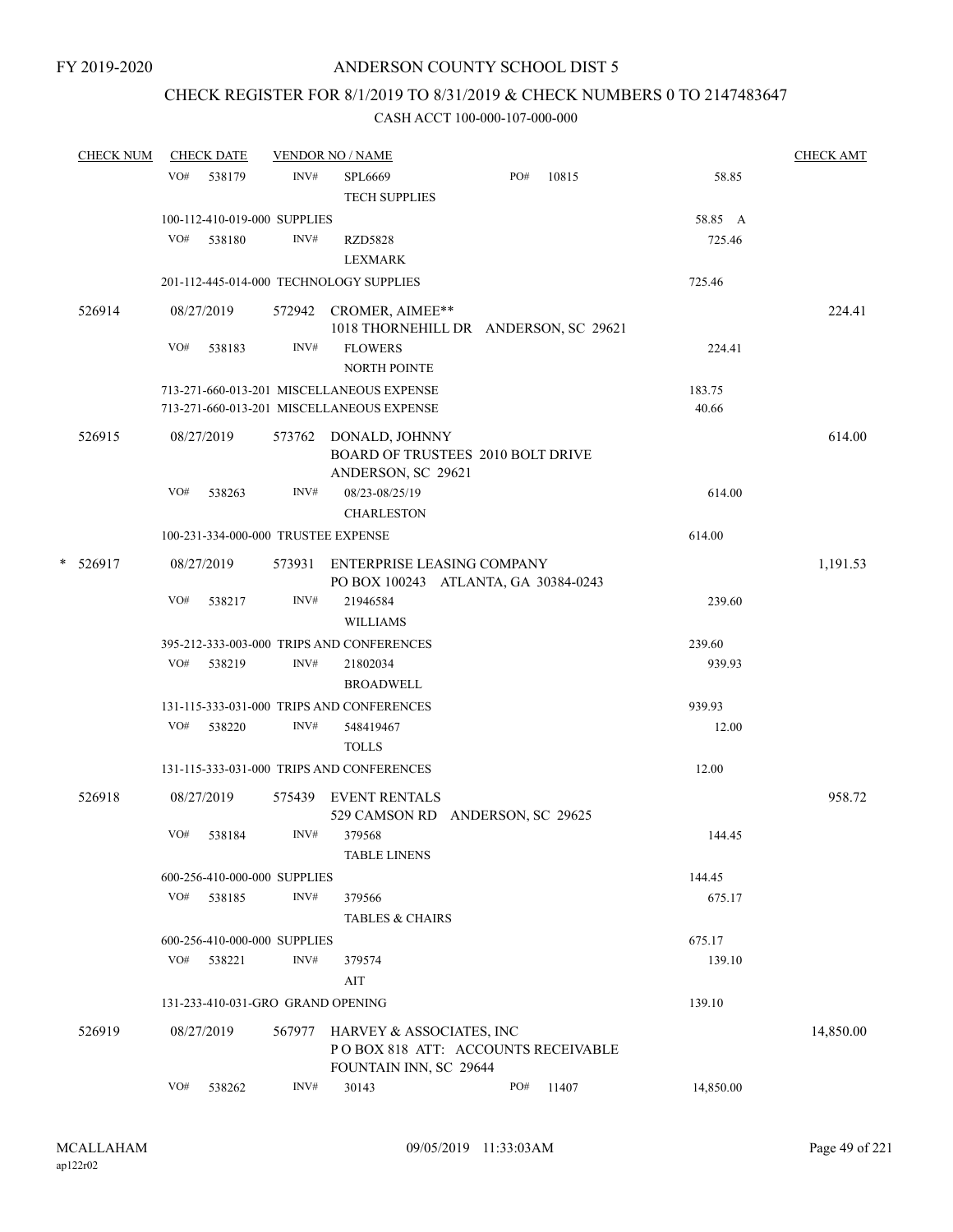CHECK REGISTER FOR 8/1/2019 TO 8/31/2019 & CHECK NUMBERS 0 TO 2147483647

|   | <b>CHECK NUM</b> |     | <b>CHECK DATE</b> |        | <b>VENDOR NO / NAME</b>                                                    |     |       |          | <b>CHECK AMT</b> |
|---|------------------|-----|-------------------|--------|----------------------------------------------------------------------------|-----|-------|----------|------------------|
|   |                  |     |                   |        | <b>INSPECTIONS</b>                                                         |     |       |          |                  |
|   |                  |     |                   |        | 100-254-323-002-400 CONTR SERV-HVAC/ELECT/PLUMBING                         |     |       | 2,125.00 |                  |
|   |                  |     |                   |        | 100-254-323-003-400 CONTR SERV-HVAC/ELECT/PLUMBING                         |     |       | 1,700.00 |                  |
|   |                  |     |                   |        | 100-254-323-006-400 CONTR SERV-HVAC/ELECT/PLUMBING                         |     |       | 2,550.00 |                  |
|   |                  |     |                   |        | 100-254-323-008-400 CONTR SERV-HVAC/ELECT/PLUMBING                         |     |       | 2,325.00 |                  |
|   |                  |     |                   |        | 100-254-323-013-400 CONTR SERV-HVAC/ELECT/PLUMBING                         |     |       | 1,700.00 |                  |
|   |                  |     |                   |        | 100-254-323-014-400 CONTR SERV-HVAC/ELECT/PLUMBING                         |     |       | 425.00   |                  |
|   |                  |     |                   |        | 100-254-323-017-400 CONTR SERV-HVAC/ELECT/PLUMBING                         |     |       | 2,325.00 |                  |
|   |                  |     |                   |        | 100-254-323-018-400 CONTR SERV-HVAC/ELECT/PLUMBING                         |     |       | 425.00   |                  |
|   |                  |     |                   |        | 100-254-323-020-400 CONTR SERV-HVAC/ELECT/PLUMBING                         |     |       | 850.00   |                  |
|   |                  |     |                   |        | 100-254-323-021-400 CONTR SERV-HVAC/ELECT/PLUMBING                         |     |       | 425.00   |                  |
| * | 526923           |     | 08/27/2019        | 382750 | NEW FOUNDATIONS CHILDREN & FAM SVCS INC<br>2300 STANDRIDGE ROAD ATT: DONNA |     |       |          | 3,922.28         |
|   |                  |     |                   |        | HARRINGTON ANDERSON, SC 29625                                              |     |       |          |                  |
|   |                  | VO# | 538225            | INV#   | 1691<br>TITLE 1                                                            | PO# | 11421 | 3,922.28 |                  |
|   |                  |     |                   |        | 221-113-312-000-NFH ADMIN COORD/VOC FACIL/TUTORS                           |     |       | 3,922.28 |                  |
|   |                  |     |                   |        |                                                                            |     |       |          |                  |
|   | * 526925         |     | 08/27/2019        | 571490 | OTIS ELEVATOR COMPANY<br>PO BOX 73579 CHICAGO, IL 60673-7579               |     |       |          | 6,702.96         |
|   |                  | VO# | 538257            | INV#   | TGA05226719<br><b>SERVICE</b>                                              | PO# | 11396 | 2,312.28 |                  |
|   |                  |     |                   |        | 100-254-323-012-600 MAINTENANCE SERVICES                                   |     |       | 2,312.28 |                  |
|   |                  | VO# | 538258            | INV#   | TGA05014719<br><b>SERVICE</b>                                              | PO# | 11395 | 2,174.88 |                  |
|   |                  |     |                   |        | 100-254-323-006-600 MAINTENANCE SERVICES                                   |     |       | 2,174.88 |                  |
|   |                  | VO# | 538259            | INV#   | TGA05229719<br><b>SERVICE</b>                                              | PO# | 11397 | 2,215.80 |                  |
|   |                  |     |                   |        | 100-254-323-021-600 MAINTENANCE SERVICES                                   |     |       | 2,215.80 |                  |
|   | 526926           |     | 08/27/2019        | 572704 | PIEDMONT FIRE EXTINGUISHERS<br>PO BOX 89 WARE SHOALS, SC 29692             |     |       |          | 1,900.00         |
|   |                  | VO# | 538193            | INV#   | <b>KITCHENS</b><br><b>AIR VENTS</b>                                        |     |       | 1,900.00 |                  |
|   |                  |     |                   |        | 600-256-323-002-000 REPAIRS TO EQUIPMENT                                   |     |       | 100.00   |                  |
|   |                  |     |                   |        | 600-256-323-003-000 REPAIRS TO EQUIPMENT                                   |     |       | 100.00   |                  |
|   |                  |     |                   |        | 600-256-323-005-000 REPAIRS TO EQUIPMENT                                   |     |       | 100.00   |                  |
|   |                  |     |                   |        | 600-256-323-006-000 REPAIRS TO EQUIPMENT                                   |     |       | 100.00   |                  |
|   |                  |     |                   |        | 600-256-323-007-000 REPAIRS TO EQUIPMENT                                   |     |       | 100.00   |                  |
|   |                  |     |                   |        | 600-256-323-008-000 REPAIRS TO EQUIPMENT                                   |     |       | 100.00   |                  |
|   |                  |     |                   |        | 600-256-323-009-000 REPAIRS TO EQUIPMENT                                   |     |       | 100.00   |                  |
|   |                  |     |                   |        | 600-256-323-010-000 REPAIRS TO EQUIPMENT                                   |     |       | 100.00   |                  |
|   |                  |     |                   |        | 600-256-323-011-000 REPAIRS TO EQUIPMENT                                   |     |       | 100.00   |                  |
|   |                  |     |                   |        | 600-256-323-012-000 REPAIRS TO EQUIPMENT                                   |     |       | 100.00   |                  |
|   |                  |     |                   |        | 600-256-323-013-000 REPAIRS TO EQUIPMENT                                   |     |       | 100.00   |                  |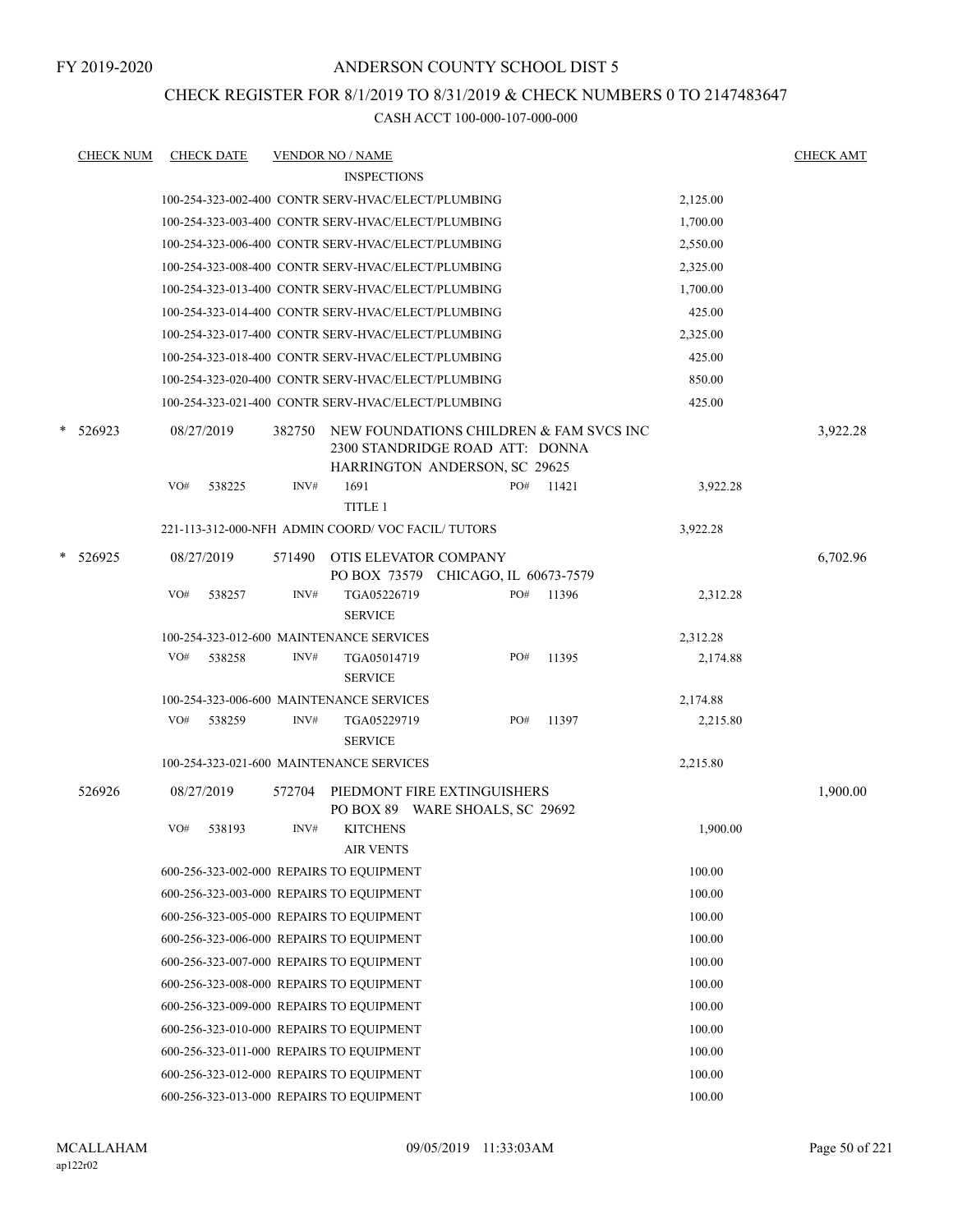## CHECK REGISTER FOR 8/1/2019 TO 8/31/2019 & CHECK NUMBERS 0 TO 2147483647

|   | <b>CHECK NUM</b> |     | <b>CHECK DATE</b>                   |        | <b>VENDOR NO / NAME</b>                                                                    |        | <b>CHECK AMT</b> |
|---|------------------|-----|-------------------------------------|--------|--------------------------------------------------------------------------------------------|--------|------------------|
|   |                  |     |                                     |        | 600-256-323-014-000 REPAIRS TO EQUIPMENT                                                   | 100.00 |                  |
|   |                  |     |                                     |        | 600-256-323-015-000 REPAIRS TO EQUIPMENT                                                   | 100.00 |                  |
|   |                  |     |                                     |        | 600-256-323-016-000 REPAIRS TO EQUIPMENT                                                   | 100.00 |                  |
|   |                  |     |                                     |        | 600-256-323-017-000 REPAIRS TO EQUIPMENT                                                   | 100.00 |                  |
|   |                  |     |                                     |        | 600-256-323-018-000 REPAIRS TO EQUIPMENT                                                   | 100.00 |                  |
|   |                  |     |                                     |        | 600-256-323-019-000 REPAIRS TO EQUIPMENT                                                   | 100.00 |                  |
|   |                  |     |                                     |        | 600-256-323-020-000 REPAIRS TO EQUIPMENT                                                   | 100.00 |                  |
|   |                  |     |                                     |        | 600-256-323-021-000 REPAIRS TO EQUIPMENT                                                   | 100.00 |                  |
| * | 526929           |     | 08/27/2019                          | 571007 | SIMPLIFIED OFFICE SYSTEMS<br>6220 BUSH RIVER ROAD COLUMBIA, SC 29212                       |        | 128.80           |
|   |                  | VO# | 538205                              | INV#   | 190805-0003<br><b>COPIES</b>                                                               | 128.80 |                  |
|   |                  |     | 713-271-660-013-362 COPIER EXPENSE  |        |                                                                                            | 128.80 |                  |
| * | 526932           |     | 08/27/2019                          | 574177 | TEACHER SYNERGY, LLC<br>75 REMITTANCE DRIVE DEPT 6759 CHICAGO, IL<br>60675                 |        | 247.19           |
|   |                  | VO# | 538206                              | INV#   | 95209587<br><b>NORTH POINTE</b>                                                            | 247.19 |                  |
|   |                  |     | 713-271-660-013-305 LIBRARY EXPENSE |        |                                                                                            | 247.19 |                  |
|   | 526933           |     | 08/27/2019                          | 504898 | <b>TIDMORE FLAGS</b><br>PO BOX 1555 ABERDEEN, SC 57402-1555                                |        | 212.85           |
|   |                  | VO# | 538207                              | INV#   | 400011895<br>CUST #222357                                                                  | 212.85 |                  |
|   |                  |     |                                     |        | 711-271-660-011-201 MISCELLANEOUS EXPENSE                                                  | 212.85 |                  |
|   | 526934           |     | 08/27/2019                          | 572513 | UNITED LASER<br>P.O. BOX 6889 FLORENCE, SC 29501                                           |        | 981.19           |
|   |                  | VO# | 538208                              | INV#   | 185690<br><b>TONER</b>                                                                     | 665.54 |                  |
|   |                  |     |                                     |        | 124-114-445-024-000 TECHNOLOGY SUPPLIES                                                    | 665.54 |                  |
|   |                  | VO# | 538209                              | INV#   | 185857<br><b>TONER</b>                                                                     | 315.65 |                  |
|   |                  |     |                                     |        | 124-114-445-024-000 TECHNOLOGY SUPPLIES                                                    | 315.65 |                  |
|   | 526935           |     | 08/27/2019                          | 524353 | WAL-MART COMMUNITY/GEMB<br>POBOX 530934 ATT: ACCOUNTS RECEIVABLE<br>ATLANTA, GA 30353-0934 |        | 116.13           |
|   |                  | VO# | 538211                              | INV#   | 2022 0159<br><b>SOUTHWOOD</b>                                                              | 116.13 |                  |
|   |                  |     | 721-190-660-021-429 FACULTY EXPENSE |        |                                                                                            | 116.13 |                  |
|   | 526936           |     | 08/27/2019                          | 524353 | WAL-MART COMMUNITY/GEMB<br>POBOX 530934 ATT: ACCOUNTS RECEIVABLE                           |        | 136.56           |
|   |                  | VO# | 538210                              | INV#   | ATLANTA, GA 30353-0934<br>3034 4069<br>WHITEHALL ELEM                                      | 136.56 |                  |
|   |                  |     |                                     |        | 719-271-660-019-201 MISCELLANEOUS EXPENSE                                                  | 136.56 |                  |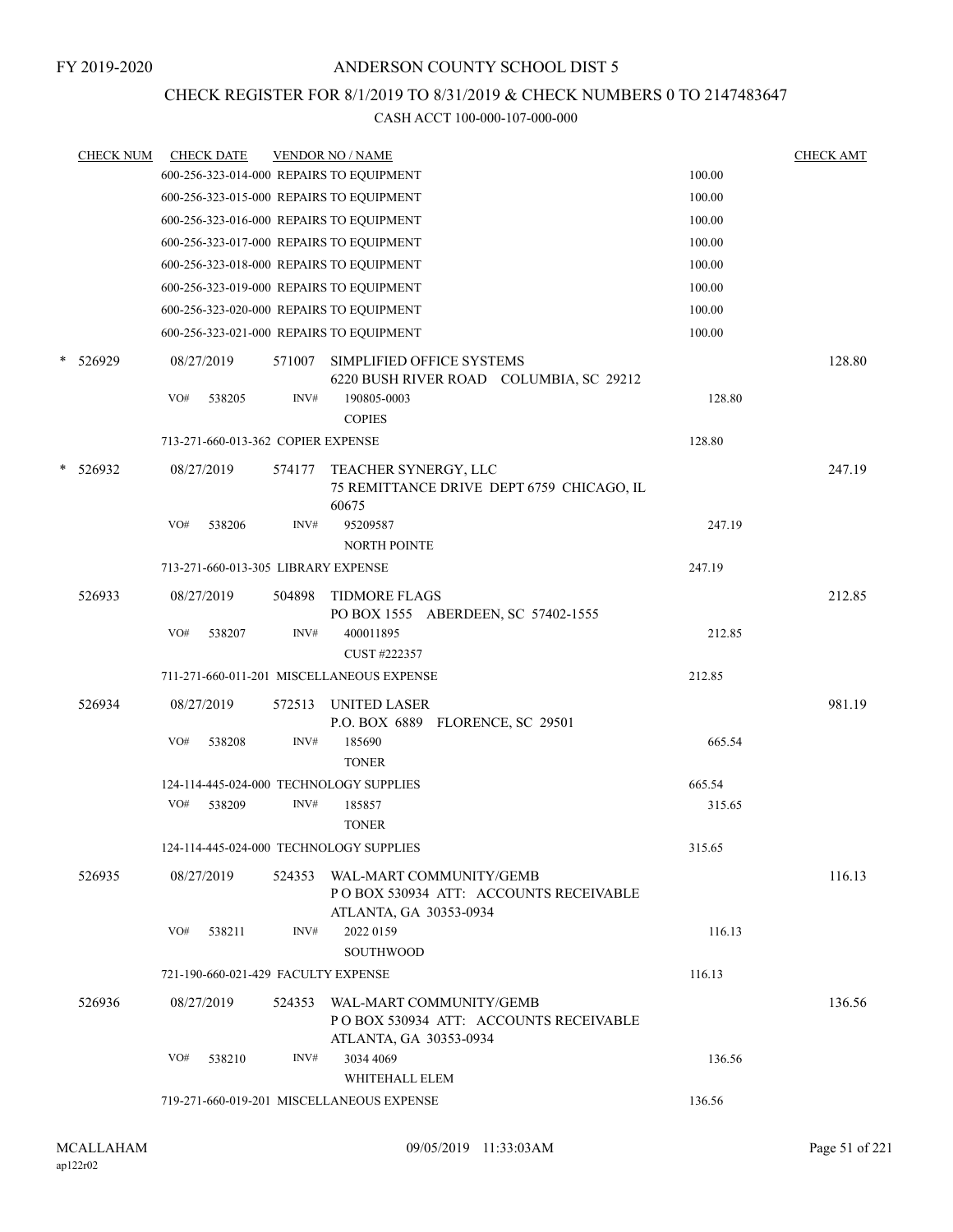### FY 2019-2020

## ANDERSON COUNTY SCHOOL DIST 5

## CHECK REGISTER FOR 8/1/2019 TO 8/31/2019 & CHECK NUMBERS 0 TO 2147483647

| <b>CHECK NUM</b> | <b>CHECK DATE</b>           |                |                                                                       |                                                                                                                                                                                                                                                                                                                                                                                                                                                                                                                                                                                                                                                                                                                                                | <b>CHECK AMT</b> |
|------------------|-----------------------------|----------------|-----------------------------------------------------------------------|------------------------------------------------------------------------------------------------------------------------------------------------------------------------------------------------------------------------------------------------------------------------------------------------------------------------------------------------------------------------------------------------------------------------------------------------------------------------------------------------------------------------------------------------------------------------------------------------------------------------------------------------------------------------------------------------------------------------------------------------|------------------|
| 526937           | 08/27/2019                  |                |                                                                       |                                                                                                                                                                                                                                                                                                                                                                                                                                                                                                                                                                                                                                                                                                                                                | 125.00           |
|                  | VO#<br>538247               | INV#           | PO# 11224<br>69894636<br>7589215-010                                  | 125.00                                                                                                                                                                                                                                                                                                                                                                                                                                                                                                                                                                                                                                                                                                                                         |                  |
|                  |                             |                |                                                                       | 125.00                                                                                                                                                                                                                                                                                                                                                                                                                                                                                                                                                                                                                                                                                                                                         |                  |
| 526938           | 08/27/2019                  |                |                                                                       |                                                                                                                                                                                                                                                                                                                                                                                                                                                                                                                                                                                                                                                                                                                                                | 350.00           |
|                  | VO#<br>538162               | INV#           | <b>TEACHER YEAR</b>                                                   | 350.00                                                                                                                                                                                                                                                                                                                                                                                                                                                                                                                                                                                                                                                                                                                                         |                  |
|                  |                             |                |                                                                       | 350.00                                                                                                                                                                                                                                                                                                                                                                                                                                                                                                                                                                                                                                                                                                                                         |                  |
| 526939           | 08/27/2019                  |                |                                                                       |                                                                                                                                                                                                                                                                                                                                                                                                                                                                                                                                                                                                                                                                                                                                                | 1,000.00         |
|                  | VO#<br>538213               | INV#           | <b>AUG 15</b><br><b>PROF SERVICES</b>                                 | 1,000.00                                                                                                                                                                                                                                                                                                                                                                                                                                                                                                                                                                                                                                                                                                                                       |                  |
|                  |                             |                |                                                                       | 500.00                                                                                                                                                                                                                                                                                                                                                                                                                                                                                                                                                                                                                                                                                                                                         |                  |
|                  |                             |                |                                                                       | 500.00                                                                                                                                                                                                                                                                                                                                                                                                                                                                                                                                                                                                                                                                                                                                         |                  |
| 526940           | 08/28/2019<br>VO#<br>538264 | 306035<br>INV# | <b>EMPLOYEE VENDOR</b><br>AUG 23-25                                   | 897.12                                                                                                                                                                                                                                                                                                                                                                                                                                                                                                                                                                                                                                                                                                                                         | 897.12           |
|                  |                             |                | <b>CHARLESTON</b>                                                     |                                                                                                                                                                                                                                                                                                                                                                                                                                                                                                                                                                                                                                                                                                                                                |                  |
|                  |                             |                |                                                                       |                                                                                                                                                                                                                                                                                                                                                                                                                                                                                                                                                                                                                                                                                                                                                |                  |
| 526941           | 08/29/2019                  | 570950         | ANDERSON COUNTY SHERIFF'S OFFICE<br>ATTN: JAMIE LAZAR 305 CAMSON ROAD |                                                                                                                                                                                                                                                                                                                                                                                                                                                                                                                                                                                                                                                                                                                                                | 280.00           |
|                  | VO#<br>538421               | INV#           | 08/15/19<br><b>SECURITY</b>                                           | 122.50                                                                                                                                                                                                                                                                                                                                                                                                                                                                                                                                                                                                                                                                                                                                         |                  |
|                  |                             |                |                                                                       | 122.50                                                                                                                                                                                                                                                                                                                                                                                                                                                                                                                                                                                                                                                                                                                                         |                  |
|                  | VO#<br>538422               | INV#           | 08/16/19<br><b>SECURITY</b>                                           | 157.50                                                                                                                                                                                                                                                                                                                                                                                                                                                                                                                                                                                                                                                                                                                                         |                  |
|                  |                             |                |                                                                       | 157.50                                                                                                                                                                                                                                                                                                                                                                                                                                                                                                                                                                                                                                                                                                                                         |                  |
| 526942           | 08/29/2019                  | 570168         | APPLE, INC<br>PO BOX 281877 ATT: ACCOUNTS RECEIVABLE                  |                                                                                                                                                                                                                                                                                                                                                                                                                                                                                                                                                                                                                                                                                                                                                | 383.06           |
|                  | VO#<br>538274               | INV#           | AA30721777<br>PO#<br>11298<br><b>TECH SUPPLIES</b>                    | 383.06                                                                                                                                                                                                                                                                                                                                                                                                                                                                                                                                                                                                                                                                                                                                         |                  |
|                  |                             |                |                                                                       | 383.06                                                                                                                                                                                                                                                                                                                                                                                                                                                                                                                                                                                                                                                                                                                                         |                  |
| 526943           | 08/29/2019                  | 563453         | <b>B&amp;H PHOTO-VIDEO</b><br>P.O. BOX 28072 REMITTANCE PROCESSING    |                                                                                                                                                                                                                                                                                                                                                                                                                                                                                                                                                                                                                                                                                                                                                | 128.35           |
|                  | VO#<br>538275               | INV#           | 161461825<br>PO#<br>11385<br><b>TECH SUPPLIES</b>                     | 128.35                                                                                                                                                                                                                                                                                                                                                                                                                                                                                                                                                                                                                                                                                                                                         |                  |
|                  |                             |                |                                                                       | 128.35                                                                                                                                                                                                                                                                                                                                                                                                                                                                                                                                                                                                                                                                                                                                         |                  |
| * 526945         | 08/29/2019                  |                |                                                                       |                                                                                                                                                                                                                                                                                                                                                                                                                                                                                                                                                                                                                                                                                                                                                | 300.00           |
|                  |                             |                |                                                                       | <b>VENDOR NO / NAME</b><br>573864 WELLS FARGO VENDOR FIN SERV<br>PO BOX 105710 ATLANTA, GA 30348-5710<br>329-115-690-031-000 OTHER OBJECTS-WBL<br>567980 WILSON, GREG**<br>2901 MIDWAY ROAD ANDERSON, SC 29621<br><b>ADVERTISING</b><br>100-263-360-000-000 PRINTING AND BINDING<br>575756 WOODS, JENNIFER YOUNG**<br>104 PINE COURT PIEDMONT, SC 29673<br>237-128-312-002-000 CONSULTANTS<br>237-128-312-003-000 CONSULTANTS<br>100-231-334-000-000 TRUSTEE EXPENSE<br>ANDERSON, SC 29621<br>100-271-312-002-000 ADDITIONAL SECURITY<br>100-271-312-002-000 ADDITIONAL SECURITY<br>ATLANTA, GA 30384-1877<br>131-115-410-031-000 SUPPLIES<br>CENTER NEW YORK, NY 10087-8072<br>100-266-314-003-000 REPAIRS TO EQUIPMENT<br>574149 CAMP JEKYLL | 897.12           |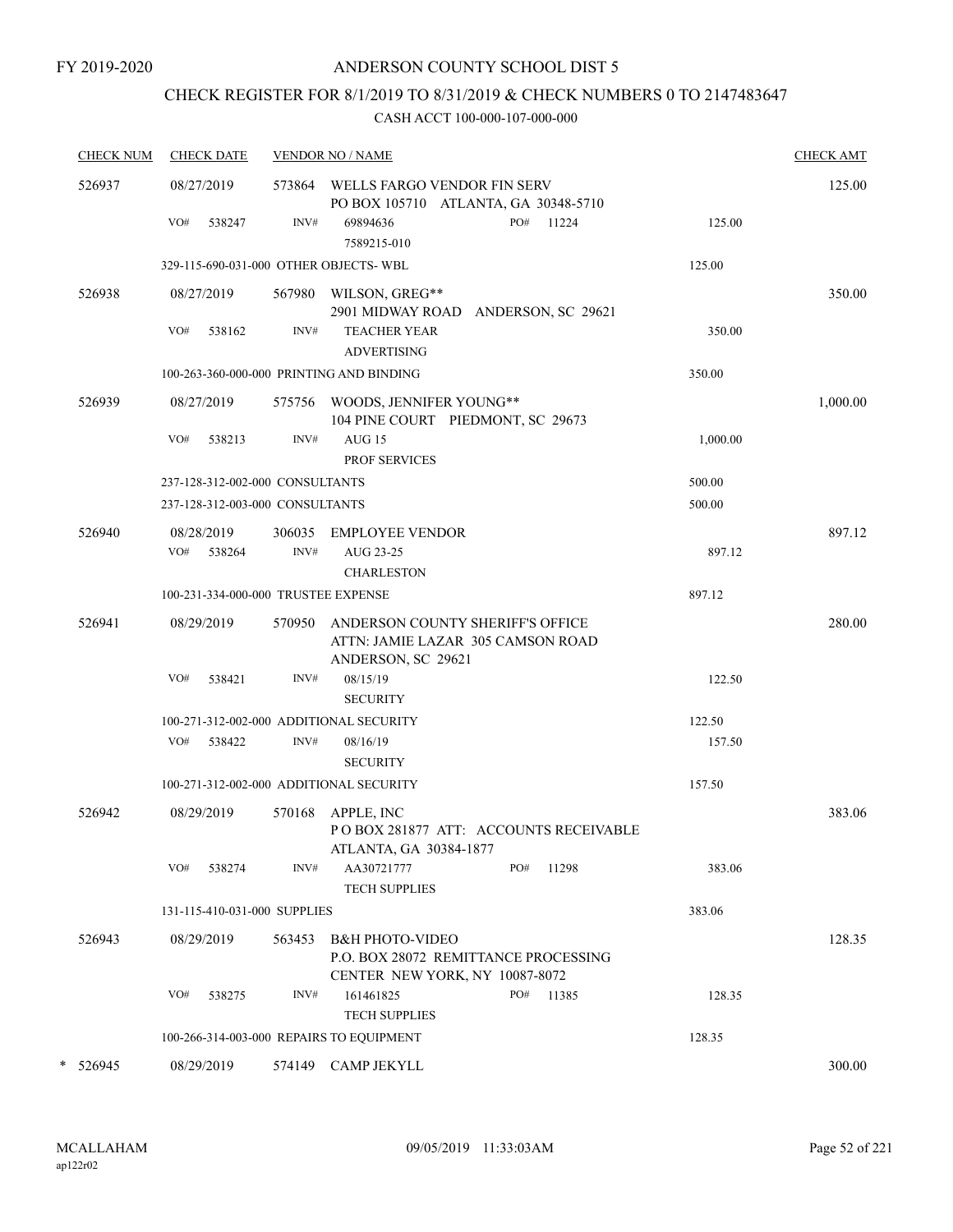### CHECK REGISTER FOR 8/1/2019 TO 8/31/2019 & CHECK NUMBERS 0 TO 2147483647

|   | <b>CHECK NUM</b> |     | <b>CHECK DATE</b>            |        | <b>VENDOR NO / NAME</b>                                                                             |     |       |                  | <b>CHECK AMT</b> |
|---|------------------|-----|------------------------------|--------|-----------------------------------------------------------------------------------------------------|-----|-------|------------------|------------------|
|   |                  |     |                              |        | 550 S. BEACHVIEW DR JEKYLL ISLAND, GA<br>31527                                                      |     |       |                  |                  |
|   |                  | VO# | 538401                       | INV#   | <b>FIELD TRIP</b><br><b>GLENVIEW</b>                                                                |     |       | 300.00           |                  |
|   |                  |     |                              |        | 720-271-660-020-586 FIELD TRIPS- GR.7 EXPENSE                                                       |     |       | 300.00           |                  |
|   | 526946           |     | 08/29/2019                   | 575497 | CAPITAL LIGHTING & SUPPLY, LLC<br>PO BOX 404749 ATLANTA, GA 30384                                   |     |       |                  | 203.19           |
|   |                  | VO# | 538313                       | INV#   | S037526819<br><b>SUPPLIES</b>                                                                       |     |       | 203.19           |                  |
|   |                  |     |                              |        | 100-254-410-006-001 SUPPLIES - MAINTENANCE                                                          |     |       | 203.19           |                  |
|   | 526947           |     | 08/29/2019                   | 156525 | <b>CAROLINA FRESH FARMS #4</b><br>3620 HWY 81 NORTH ATT: ACCOUNTS<br>RECEIVABLE ANDERSON, SC 29621  |     |       |                  | 227.08           |
|   |                  | VO# | 538311                       | INV#   | 0401075235<br><b>SUPPLIES</b>                                                                       |     |       | 72.08            |                  |
|   |                  |     |                              |        | 100-254-410-000-001 MAINT. SUPPLIES-STRUCTURES                                                      |     |       | 72.08            |                  |
|   |                  | VO# | 538312                       | INV#   | 0401075302<br><b>BERMUDA</b>                                                                        |     |       | 155.00           |                  |
|   |                  |     |                              |        | 100-254-410-002-001 SUPPLIES - MAINTENANCE                                                          |     |       | 155.00           |                  |
|   | 526948           |     | 08/29/2019                   | 156910 | <b>CAROLINA TESOL</b><br>PO BOX 6912 C/O REVAE BOSTWICK<br>STATESVILLE, NC 28687                    |     |       |                  | 1,260.00         |
|   |                  | VO# | 538352                       | INV#   | 08640,41,43,44<br><b>REGISTRATION</b>                                                               | PO# | 11415 | 1,260.00         |                  |
|   |                  |     |                              |        | 237-224-333-010-000 TRIPS AND CONFERENCES                                                           |     |       | 1,260.00         |                  |
| * | 526950           |     | 08/29/2019                   | 160602 | CDW GOVERNMENT<br>75 REMITTANCE DRIVE SUITE 1515 ATT:<br>ACCOUNTS RECEIVABLE CHICAGO, IL 60675-1515 |     |       |                  | 1,276.51         |
|   |                  | VO# | 538276                       | INV#   | TMV8819<br><b>TMR5920</b>                                                                           | PO# | 11378 | 1,276.51         |                  |
|   |                  |     |                              |        | 100-266-314-011-000 REPAIRS TO EQUIPMENT<br>100-266-314-011-000 REPAIRS TO EQUIPMENT                |     |       | 829.25<br>447.26 |                  |
| * | 526953           |     | 08/29/2019                   | 570581 | CITY OF ANDERSON POLICE DEPT<br>401 SOUTH MAIN ST ANDERSON, SC 29624                                |     |       |                  | 203.36           |
|   |                  | VO# | 538465                       | INV#   | 08/19-08/23/19<br><b>SECURITY</b>                                                                   |     |       | 203.36           |                  |
|   |                  |     |                              |        | 723-190-660-023-911 MISCELLANEOUS- ADULT ED EXPENSE                                                 |     |       | 203.36           |                  |
|   | 526954           |     | 08/29/2019                   | 567489 | DE LAGE LANDEN<br>POBOX 41602 PHILADELPHIA, PA 19101-1602                                           |     |       |                  | 508.21           |
|   |                  | VO# | 538277                       | INV#   | 64791196<br><b>COPIER</b>                                                                           |     |       | 86.63            |                  |
|   |                  |     | 100-115-410-003-000 SUPPLIES |        |                                                                                                     |     |       | 86.63            |                  |
|   |                  | VO# | 538278                       | INV#   | 64747588<br><b>COPIER</b>                                                                           | PO# | 11249 | 265.36           |                  |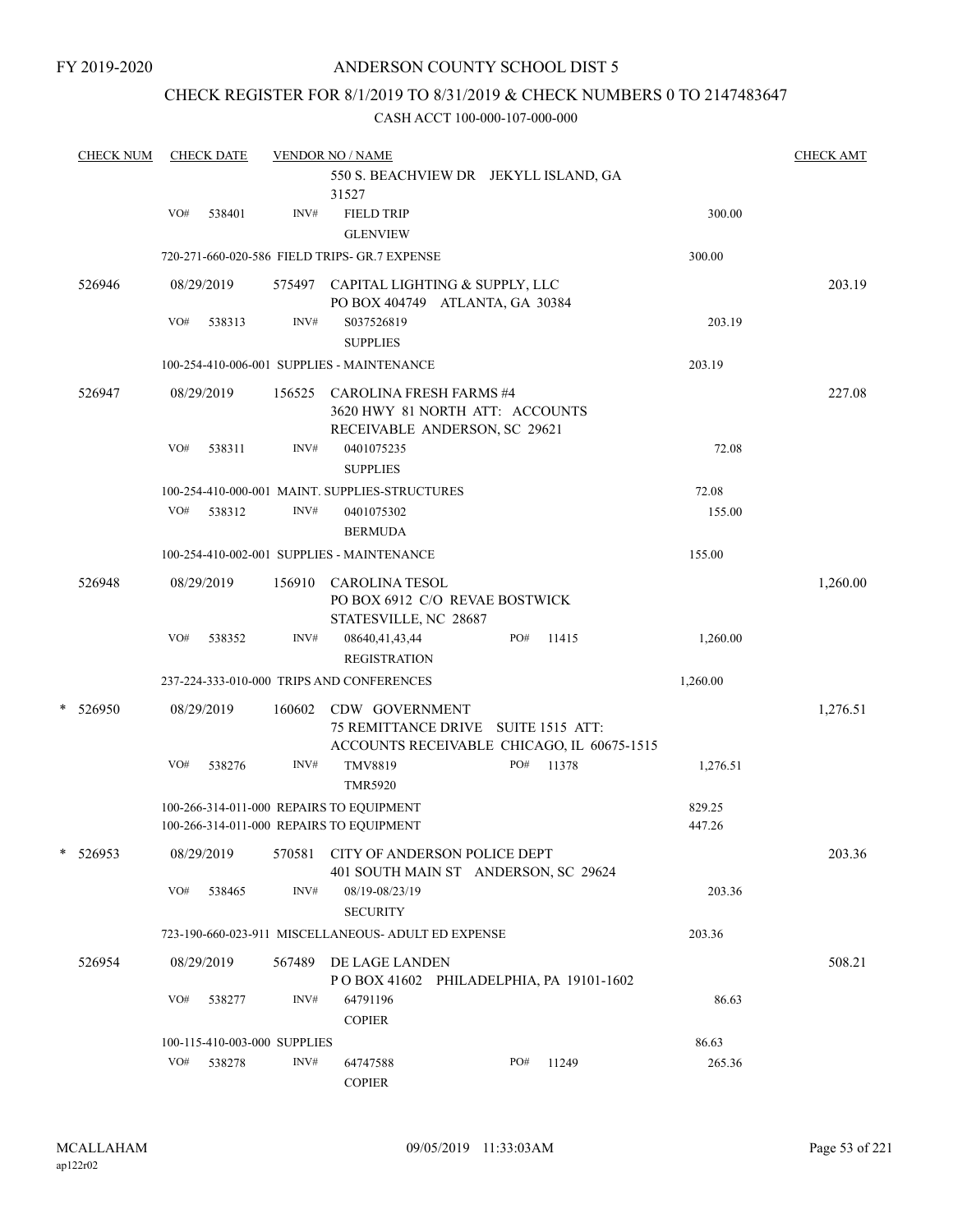## CHECK REGISTER FOR 8/1/2019 TO 8/31/2019 & CHECK NUMBERS 0 TO 2147483647

| <b>CHECK NUM</b> | <b>CHECK DATE</b>                 |        | <b>VENDOR NO / NAME</b>                                                             |       |       |           | <b>CHECK AMT</b> |
|------------------|-----------------------------------|--------|-------------------------------------------------------------------------------------|-------|-------|-----------|------------------|
|                  | 100-113-410-017-000 SUPPLIES      |        |                                                                                     |       |       | 265.36    |                  |
|                  | VO# 538279                        | INV#   | 648299927<br><b>COPIER</b>                                                          | $PO#$ | 11248 | 156.22    |                  |
|                  | 100-113-410-009-000 SUPPLIES      |        |                                                                                     |       |       | 156.22    |                  |
| 526955           | 08/29/2019                        | 573223 | <b>DEPT OF ADMINISTRATION</b><br>SUITE 409 1200 SENATE STREET COLUMBIA, SC<br>29201 |       |       |           | 744.36           |
|                  | VO#<br>538280                     | INV#   | DTO-C131319<br>SAP 2000460719                                                       |       |       | 744.36    |                  |
|                  | 100-266-340-000-000 TELEPHONE     |        |                                                                                     |       |       | 76.45     |                  |
|                  | 100-266-340-001-000 TELEPHONE     |        |                                                                                     |       |       | 5.36      |                  |
|                  | 100-266-340-005-000 TELEPHONE     |        |                                                                                     |       |       | 44.17     |                  |
|                  | 100-266-340-007-000 TELEPHONE     |        |                                                                                     |       |       | 44.17     |                  |
|                  | 100-266-340-008-000 TELEPHONE     |        |                                                                                     |       |       | 44.17     |                  |
|                  | 100-266-340-009-000 TELEPHONE     |        |                                                                                     |       |       | 44.17     |                  |
|                  | 100-266-340-010-000 TELEPHONE     |        |                                                                                     |       |       | 44.17     |                  |
|                  | 100-266-340-011-000 TELEPHONE     |        |                                                                                     |       |       | 44.17     |                  |
|                  | 100-266-340-012-000 TELEPHONE     |        |                                                                                     |       |       | 44.17     |                  |
|                  | 100-266-340-013-000 TELEPHONE     |        |                                                                                     |       |       | 44.17     |                  |
|                  | 100-266-340-014-000 TELEPHONE     |        |                                                                                     |       |       | 44.17     |                  |
|                  | 100-266-340-016-000 TELEPHONE     |        |                                                                                     |       |       | 44.17     |                  |
|                  | 100-266-340-017-000 TELEPHONE     |        |                                                                                     |       |       | 44.17     |                  |
|                  | 100-266-340-019-000 TELEPHONE     |        |                                                                                     |       |       | 44.17     |                  |
|                  | 100-266-340-020-000 TELEPHONE     |        |                                                                                     |       |       | 44.17     |                  |
|                  | 100-266-340-021-000 TELEPHONE     |        |                                                                                     |       |       | 44.17     |                  |
|                  | 131-266-340-031-000 TELEPHONE     |        |                                                                                     |       |       | 44.17     |                  |
| * 526957         | 08/29/2019                        | 211302 | <b>DUKE ENERGY</b><br>PO BOX 70516 CHARLOTTE, NC 28272-0516                         |       |       |           | 20,304.46        |
|                  | VO#<br>538468                     | INV#   | 08/22/19<br><b>ELECTRICITY</b>                                                      |       |       | 20,304.46 |                  |
|                  |                                   |        | 100-254-470-002-000 ENERGY-ELECTRICITY & WATER                                      |       |       | 157.53    |                  |
|                  |                                   |        | 100-254-470-005-000 ENERGY-ELECTRICITY & WATER                                      |       |       | 87.85     |                  |
|                  |                                   |        | 100-254-470-007-000 ENERGY-ELECTRICITY & WATER                                      |       |       | 7,067.36  |                  |
|                  |                                   |        | 100-254-470-009-000 ENERGY-ELECTRICITY & WATER                                      |       |       | 47.94     |                  |
|                  |                                   |        | 100-254-470-010-000 ENERGY-ELECTRICITY & WATER                                      |       |       | 9,726.06  |                  |
|                  |                                   |        | 100-254-470-014-000 ENERGY-ELECTRICITY & WATER                                      |       |       | 50.13     |                  |
|                  |                                   |        | 100-254-470-023-000 ENERGY-ELECTRICITY & WATER                                      |       |       | 3,167.59  |                  |
| 526958           | 08/29/2019                        | 573962 | ECMC<br>LOCKBOX 7096 P.O. BOX 16478 ST. PAUL, MN<br>55116-0478                      |       |       |           | 209.66           |
|                  | VO#<br>538348                     | INV#   | 8/30/19                                                                             |       |       | 209.66    |                  |
|                  |                                   |        | PAYROLL                                                                             |       |       |           |                  |
|                  | 100-000-441-000-000 MISCELLANEOUS |        |                                                                                     |       |       | 209.66    |                  |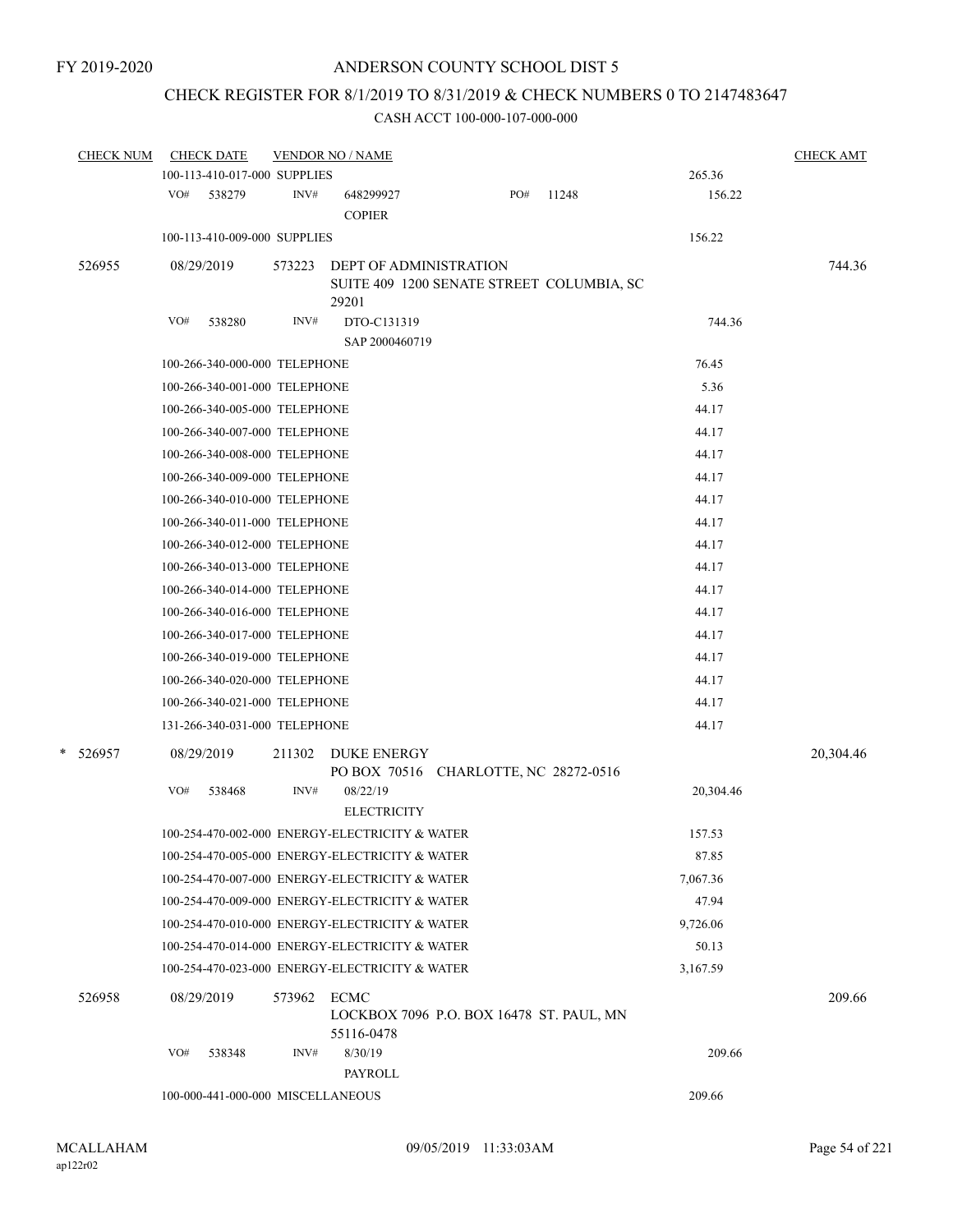### FY 2019-2020

## ANDERSON COUNTY SCHOOL DIST 5

## CHECK REGISTER FOR 8/1/2019 TO 8/31/2019 & CHECK NUMBERS 0 TO 2147483647

| <b>CHECK NUM</b> | <b>CHECK DATE</b>                       |        | <b>VENDOR NO / NAME</b>                                                                                                     |     |       |          | <b>CHECK AMT</b> |
|------------------|-----------------------------------------|--------|-----------------------------------------------------------------------------------------------------------------------------|-----|-------|----------|------------------|
| 526959           | 08/29/2019                              | 563495 | ELECTRIC CITY UTILITIES<br>CITY OF ANDERSON 601 SOUTH MAIN ST<br>ANDERSON, SC 29624                                         |     |       |          | 2,400.96         |
|                  | VO#<br>538466                           | INV#   | 08/21/19<br><b>WATER/SEWER</b>                                                                                              |     |       | 2,400.96 |                  |
|                  |                                         |        | 100-254-470-005-000 ENERGY-ELECTRICITY & WATER                                                                              |     |       | 1,173.09 |                  |
|                  |                                         |        | 100-254-470-009-000 ENERGY-ELECTRICITY & WATER                                                                              |     |       | 478.02   |                  |
|                  |                                         |        | 100-254-470-014-000 ENERGY-ELECTRICITY & WATER                                                                              |     |       | 646.88   |                  |
|                  |                                         |        | 100-254-470-023-000 ENERGY-ELECTRICITY & WATER                                                                              |     |       | 102.97   |                  |
| 526960           | 08/29/2019                              | 569372 | <b>GREAT AMERICA LEASING CORP</b><br>POBOX 660831 ATT: ACCOUNTS RECEIVABLE<br>DALLAS, TX 75266-0831                         |     |       |          | 119.84           |
|                  | VO#<br>538283                           | INV#   | 25333278<br><b>COPIER</b>                                                                                                   | PO# | 11247 | 119.84   |                  |
|                  | 100-113-410-005-000 SUPPLIES            |        |                                                                                                                             |     |       | 119.84   |                  |
| 526961           | 08/29/2019                              | 572552 | <b>GREAT LAKES HIGHER EDUC GUARANTY CORP</b><br>ADMINISTRATIVE WAGE GARNISHMENT UNIT PO<br>BOX 83230 CHICAGO, IL 60691-0230 |     |       |          | 160.42           |
|                  | VO#<br>538273                           | INV#   | PAYROLL 8/30<br><b>DEDUCTIONS</b>                                                                                           |     |       | 160.42   |                  |
|                  | 100-000-441-000-000 MISCELLANEOUS       |        |                                                                                                                             |     |       | 160.42   |                  |
| 526962           | 08/29/2019                              | 575837 | HAND2MIND, INC<br>6642 EAGLE WAY CHICAGO, IL 60678-1066                                                                     |     |       |          | 1,961.43         |
|                  | VO#<br>538431                           | INV#   | 60158932<br><b>SUPPLIES</b>                                                                                                 | PO# | 10669 | 1,961.43 |                  |
|                  |                                         |        | 201-112-410-014-000 SUPPLIES AND MATERIALS                                                                                  |     |       | 1,961.43 |                  |
| 526963           | 08/29/2019                              | 574572 | HG REYNOLDS COMPANY INC<br>113 CONTRACT DRIVE AIKEN, SC 29801                                                               |     |       |          | 8,894.67         |
|                  | VO#<br>538459                           | INV#   | 4056<br>AIT                                                                                                                 |     |       | 4,911.70 |                  |
|                  | 131-233-410-031-000 SUPPLIES            |        |                                                                                                                             |     |       | 4,911.70 |                  |
|                  | VO#<br>538460                           | INV#   | 4057<br>AIT                                                                                                                 |     |       | 3,982.97 |                  |
|                  |                                         |        | 900-115-312-031-037 MICHELIN DONATION - AIT                                                                                 |     |       | 3,982.97 |                  |
| * 526965         | 08/29/2019                              |        | 572055 ID CARD GROUP<br>P.O. BOX 23308 TIGARD, OR 97281                                                                     |     |       |          | 1,776.23         |
|                  | VO#<br>538285                           | INV#   | 6306443<br><b>KEY FOBS</b>                                                                                                  | PO# | 11384 | 1,776.23 |                  |
|                  |                                         |        | 100-266-345-000-000 TECHNOLOGY INFRASTRUCTURE                                                                               |     |       | 1,776.23 |                  |
| 526966           | 08/29/2019                              |        | 575952 ISOM, JAZMAN**<br>PO BOX 2081 ANDERSON, SC 29622                                                                     |     |       |          | 1,440.00         |
|                  | VO#<br>538426                           | INV#   | <b>INSTRUCTOR FEE</b><br><b>CHEER</b>                                                                                       |     |       | 1,440.00 |                  |
|                  | 100-271-312-002-000 ADDITIONAL SECURITY |        |                                                                                                                             |     |       | 1,440.00 |                  |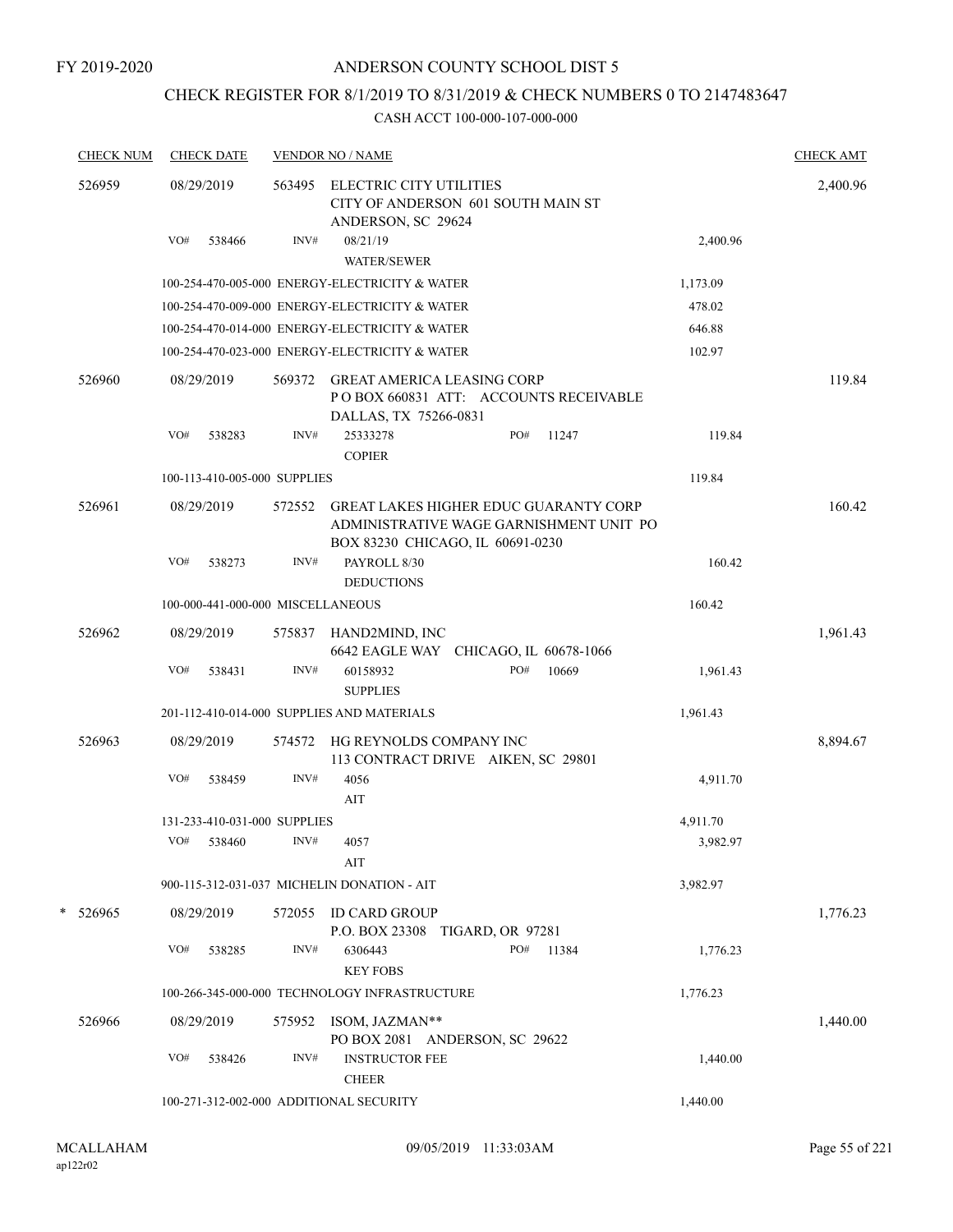## CHECK REGISTER FOR 8/1/2019 TO 8/31/2019 & CHECK NUMBERS 0 TO 2147483647

|   | <b>CHECK NUM</b> | <b>CHECK DATE</b>                       |        | <b>VENDOR NO / NAME</b>                                                                   |          | <b>CHECK AMT</b> |
|---|------------------|-----------------------------------------|--------|-------------------------------------------------------------------------------------------|----------|------------------|
|   | 526967           | 08/29/2019<br>VO#<br>538394             | INV#   | 575515 JEANES, CHRIS**<br>124 HIAWATHA DR BELTON, SC 29627<br>08/27/19<br><b>OFFICIAL</b> | 113.40   | 113.40           |
|   |                  |                                         |        | 703-271-660-003-679 VOLLEYBALL GATE RECEIPTS EXPENSE                                      | 113.40   |                  |
|   | 526969           | 08/29/2019                              |        | 576128 KELLY, KATHERINE**<br>25 CROFT ST GREENVILLE, SC 29609                             |          | 1,500.00         |
|   |                  | VO#<br>538349                           | INV#   | 8/15/19<br>PD                                                                             | 1,500.00 |                  |
|   |                  |                                         |        | 267-224-312-000-PD5 CONTRACTED-SC STANDARDS                                               | 1,500.00 |                  |
|   | 526970           | 08/29/2019                              |        | 575457 LAURENS COUNTY ADULT EDUCATION<br>663 MEDICAL RIDGE ROAD CLINTON, SC 29325         |          | 2,675.00         |
|   |                  | VO#<br>538286                           | INV#   | PO#<br>$\mathbf{1}$<br>11416<br><b>GED &amp; TABE SEATS</b>                               | 2,675.00 |                  |
|   |                  | 356-181-410-023-000 SUPPLIES            |        |                                                                                           | 2,675.00 |                  |
|   | 526971           | 08/29/2019                              | 574440 | MCCANTS PETTY CASH                                                                        |          | 225.00           |
|   |                  | VO#<br>538427                           | INV#   | PERTY CASH<br>VOLLEYBALL                                                                  | 225.00   |                  |
|   |                  | 705-271-660-005-666 CONCESSIONS EXPENSE |        |                                                                                           | 75.00    |                  |
|   |                  |                                         |        | 705-271-660-005-679 VOLLEYBALL GATE RECEIPTS EXPENSE                                      | 150.00   |                  |
|   | 526972           | 08/29/2019                              |        | 575633 MCCORMICK'S GROUP, LLC<br>500 PALWAUKEE DRIVE WHEELING, IL 60004                   |          | 870.01           |
|   |                  | VO#<br>538413                           | INV#   | PO#<br>425790<br>11314<br><b>UNITARD</b>                                                  | 870.01   |                  |
|   |                  | 100-114-410-003-001 BAND SUPPLIES       |        |                                                                                           | 870.01   |                  |
|   | 526973           | 08/29/2019                              |        | 564010 NC CHILD SUPPORT CENTRALIZED COLLECTNS<br>POBOX 900012 RALEIGH, NC 27675-9012      |          | 305.50           |
|   |                  | VO#<br>538268                           | INV#   | PAYROLL 8/30<br><b>DEDUCTIONS</b>                                                         | 305.50   |                  |
|   |                  |                                         |        | 100-000-435-000-000 WAGE GARNISH/CH SUPPORT                                               | 305.50   |                  |
| * | 526975           | 08/29/2019                              | 572028 | <b>OMNI CHEER</b><br>12375 WORLD TRADE DRIVE SAN DIEGO, CA<br>92128                       |          | 140.78           |
|   |                  | VO#<br>538399                           | INV#   | 2019000091203<br><b>BOWS</b>                                                              | 140.78   |                  |
|   |                  | 705-271-660-005-611 PEP CLUB EXPENSE    |        |                                                                                           | 140.78   |                  |
|   | 526976           | 08/29/2019                              | 576031 | PATHS EDUCATION WORLDWIDE LLC<br>SOCIAL EMOTIONAL LEARNING WORLDWIDE 553                  |          | 618.56           |
|   |                  | VO#<br>538454                           | INV#   | WILLOW OAK DRIVE BOWLING GREEN, KY 42103<br>NEVITFOREST002<br><b>TRAINING</b>             | 618.56   |                  |
|   |                  |                                         |        | 201-112-410-012-000 SUPPLIES AND MATERIALS                                                | 618.56   |                  |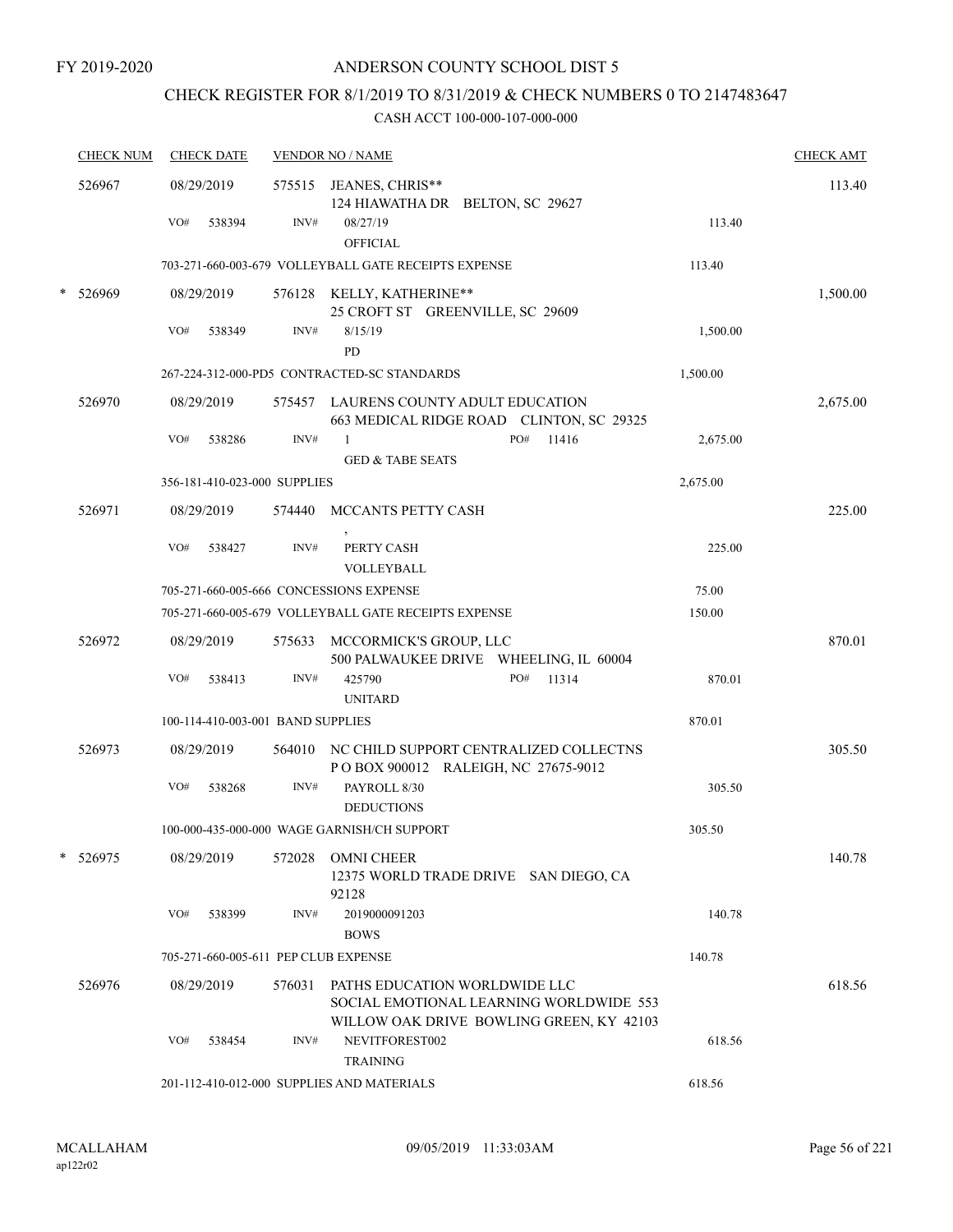## CHECK REGISTER FOR 8/1/2019 TO 8/31/2019 & CHECK NUMBERS 0 TO 2147483647

|        | <b>CHECK NUM</b> |     | <b>CHECK DATE</b>              |        | <b>VENDOR NO / NAME</b>                                                         |     |       |          | <b>CHECK AMT</b> |
|--------|------------------|-----|--------------------------------|--------|---------------------------------------------------------------------------------|-----|-------|----------|------------------|
|        | 526977           |     | 08/29/2019                     |        | 568036 PIEDMONT NATURAL GAS<br>PO BOX 1246 CHARLOTTE, NC 28201-1246             |     |       |          | 1,288.38         |
|        |                  | VO# | 538467                         | INV#   | 08/22/19<br><b>NATURAL GAS</b>                                                  |     |       | 1,288.38 |                  |
|        |                  |     | 100-254-472-002-000 ENERGY-GAS |        |                                                                                 |     |       | 550.81   |                  |
|        |                  |     | 100-254-472-005-000 ENERGY-GAS |        |                                                                                 |     |       | 111.17   |                  |
|        |                  |     | 100-254-472-009-000 ENERGY-GAS |        |                                                                                 |     |       | 55.50    |                  |
|        |                  |     | 100-254-472-013-000 ENERGY-GAS |        |                                                                                 |     |       | 53.58    |                  |
|        |                  |     | 100-254-472-014-000 ENERGY-GAS |        |                                                                                 |     |       | 77.24    |                  |
|        |                  |     | 100-254-472-019-000 ENERGY-GAS |        |                                                                                 |     |       | 24.72    |                  |
|        |                  |     | 100-254-472-020-000 ENERGY-GAS |        |                                                                                 |     |       | 90.96    |                  |
|        |                  |     | 100-254-472-023-000 ENERGY-GAS |        |                                                                                 |     |       | 49.44    |                  |
|        |                  |     | 600-256-470-002-000 ENERGY     |        |                                                                                 |     |       | 25.73    |                  |
|        |                  |     | 600-256-470-005-000 ENERGY     |        |                                                                                 |     |       | 36.25    |                  |
|        |                  |     | 600-256-470-009-000 ENERGY     |        |                                                                                 |     |       | 24.72    |                  |
|        |                  |     | 600-256-470-014-000 ENERGY     |        |                                                                                 |     |       | 67.04    |                  |
|        |                  |     | 600-256-470-017-000 ENERGY     |        |                                                                                 |     |       | 57.25    |                  |
|        |                  |     | 600-256-470-019-000 ENERGY     |        |                                                                                 |     |       | 63.97    |                  |
|        | 526978           |     | 08/29/2019                     | 431095 | REALLY GOOD STUFF, LLC<br>PO BOX 734329 CHICAGO, IL 60673-4329                  |     |       |          | 294.19           |
|        |                  | VO# | 538440                         | INV#   | 7055791<br><b>FOLDERS</b>                                                       | PO# | 11371 | 294.19   |                  |
|        |                  |     |                                |        | 201-112-410-012-000 SUPPLIES AND MATERIALS                                      |     |       | 294.19   |                  |
| *      | 526980           |     | 08/29/2019                     | 567525 | ROWLAND MECHANICAL<br>4035 HWY 24 ANDERSON, SC 29626                            |     |       |          | 6,752.71         |
|        |                  | VO# | 538388                         | INV#   | 9442-9459<br><b>REPAIRS</b>                                                     | PO# | 11201 | 6,752.71 |                  |
|        |                  |     |                                |        | 100-255-323-000-ACT ACTIVITY BUS CONTRACTED SERVICES                            |     |       | 6,752.71 |                  |
| $\ast$ | 526982           |     | 08/29/2019                     | 450701 | SC RETIREMENT SYSTEM (SPP)<br>POBOX 11960 CAPITOL STATION COLUMBIA, SC<br>29211 |     |       |          | 903.81           |
|        |                  | VO# | 538266                         | INV#   | PAYROLL 8/30<br><b>DEDUCTIONS</b>                                               |     |       | 903.81   |                  |
|        |                  |     |                                |        | 100-000-438-000-000 RETIREMENT SERV PURCHASE                                    |     |       | 903.81   |                  |
|        | 526983           |     | 08/29/2019                     | 576084 | SC STATE REIMBURSEMENT UNIT                                                     |     |       |          | 437.95           |
|        |                  | VO# | 538269                         | INV#   | PO BOX 100303 COLUMBIA, SC 29202-3303<br>PAYROLL 8/30<br><b>DEDUCTIONS</b>      |     |       | 437.95   |                  |
|        |                  |     |                                |        | 100-000-435-000-000 WAGE GARNISH/CH SUPPORT                                     |     |       | 437.95   |                  |
|        | * 526985         |     | 08/29/2019                     | 571007 | SIMPLIFIED OFFICE SYSTEMS<br>6220 BUSH RIVER ROAD COLUMBIA, SC 29212            |     |       |          | 155.88           |
|        |                  | VO# | 538452                         | INV#   | 190827-0006<br><b>CENTERVILLE</b>                                               |     |       | 155.88   |                  |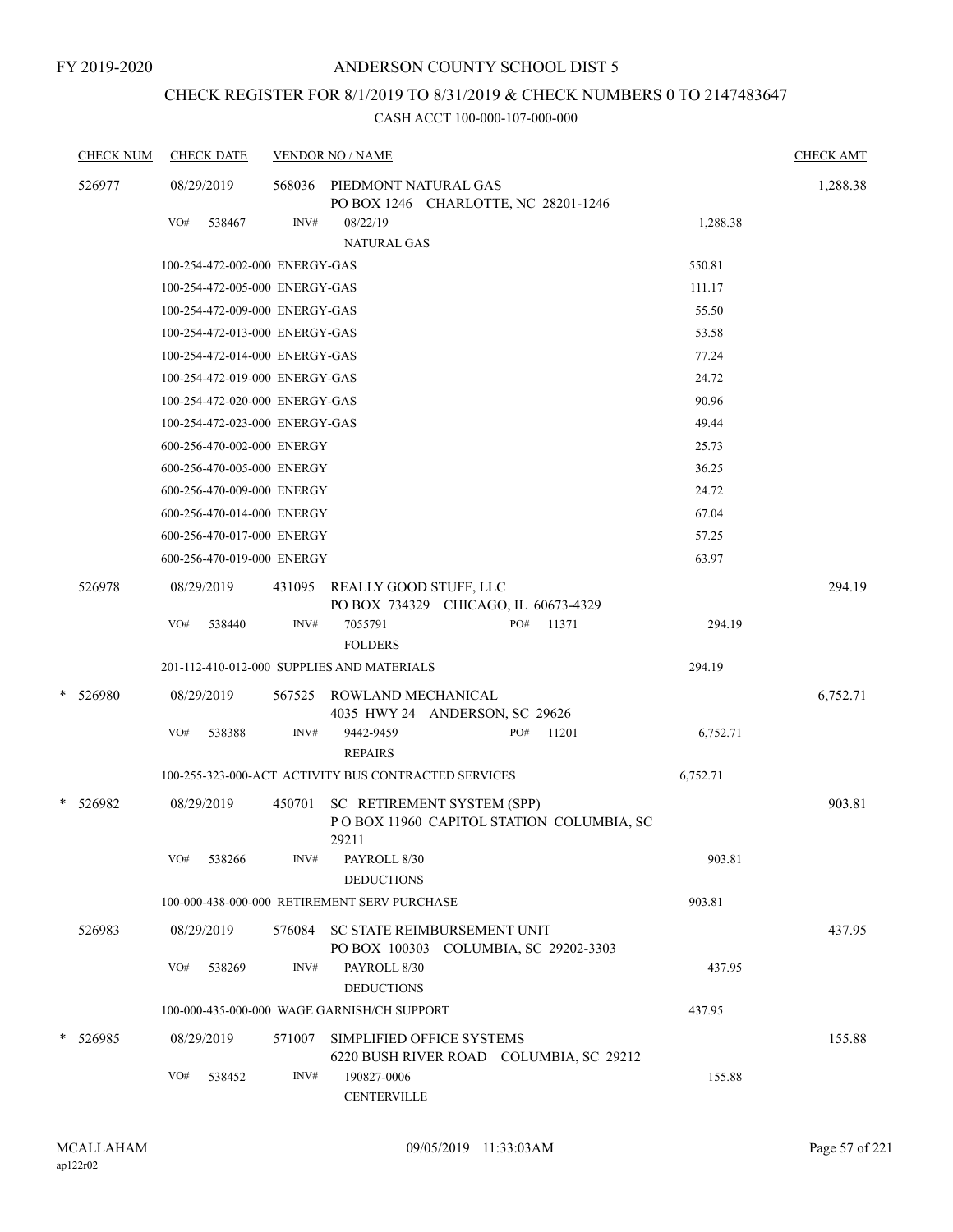## CHECK REGISTER FOR 8/1/2019 TO 8/31/2019 & CHECK NUMBERS 0 TO 2147483647

| <b>CHECK NUM</b> | <b>CHECK DATE</b>                 |        | <b>VENDOR NO / NAME</b>                                                                  |     |                            |                       | <b>CHECK AMT</b> |
|------------------|-----------------------------------|--------|------------------------------------------------------------------------------------------|-----|----------------------------|-----------------------|------------------|
|                  | 100-112-410-007-000 SUPPLIES      |        |                                                                                          |     |                            | 155.88                |                  |
| 526986           | 08/29/2019                        | 565518 | <b>STAPLES</b><br>120 FRITZ DRIVE ANDERSON, SC 29621                                     |     |                            |                       | 6,741.00         |
|                  | VO#<br>538455                     | INV#   | 8055338233<br><b>NOTEBOOKS</b>                                                           | PO# | 11337                      | 6,741.00              |                  |
|                  |                                   |        | 201-113-410-006-000 SUPPLIES AND MATERIALS                                               |     |                            | 6,741.00              |                  |
| 526987           | 08/29/2019                        | 574096 | SUMMIT CONSTRUCTION GROUP LLS<br>101 CONCORD CIR ANDERSON, SC 29621                      |     |                            |                       | 81,015.00        |
|                  | VO#<br>538304                     | INV#   | 148<br>TLH & WHS MULCH                                                                   | PO# | 11306                      | 6,500.00              |                  |
|                  |                                   |        | 100-254-323-002-001 CONTRACTED SERVICES                                                  |     |                            | 3,250.00              |                  |
|                  |                                   |        | 100-254-323-003-001 CONTRACTED SERVICES                                                  |     |                            | 3,250.00              |                  |
|                  | VO#<br>538305                     | INV#   | 149<br><b>TL HANNA</b>                                                                   | PO# | 11347                      | 5,310.00              |                  |
|                  |                                   |        | 505-253-520-002-TUR BASEBALL/SOFTBALL TURF                                               |     |                            | 5,310.00              |                  |
|                  | VO#<br>538306                     | INV#   | 142<br><b>NEVITT FOREST</b>                                                              | PO# | 11021                      | 14,500.00             |                  |
|                  | 100-254-323-012-SID SIDEWALK      |        |                                                                                          |     |                            | 14,500.00             |                  |
|                  | VO#<br>538307                     | INV#   | 143, 145, 146<br>TL HANNA                                                                | PO# | 10183                      | 52,235.00             |                  |
|                  |                                   |        | 505-253-520-002-TUR BASEBALL/SOFTBALL TURF<br>505-253-520-002-TUR BASEBALL/SOFTBALL TURF |     |                            | 16,785.00<br>3,500.00 |                  |
|                  | VO#<br>538342                     | INV#   | 505-253-520-002-TUR BASEBALL/SOFTBALL TURF<br>144<br><b>MCCANTS</b>                      |     |                            | 31,950.00<br>2,470.00 |                  |
|                  |                                   |        | 100-254-323-005-001 CONTRACTED SERVICES                                                  |     |                            | 2,470.00              |                  |
| 526988           | 08/29/2019                        | 575405 | TC EDUCATIONAL CONSULTING LLC<br>219 COUNTRY GLEN LANE PELZER, SC 29669                  |     |                            |                       | 3,500.00         |
|                  | VO#<br>538354                     | INV#   | 10107<br>WHITEHALL                                                                       |     |                            | 3,500.00              |                  |
|                  |                                   |        | 719-271-660-019-201 MISCELLANEOUS EXPENSE                                                |     |                            | 3,500.00              |                  |
| 526989           | 08/29/2019                        | 572503 | TG<br>P O BOX 659601 SAN ANTONIO, TX 78265-9601                                          |     |                            |                       | 478.73           |
|                  | VO#<br>538270                     | INV#   | PAYROLL 8/30<br><b>DEDUCTIONS</b>                                                        |     |                            | 478.73                |                  |
|                  | 100-000-441-000-000 MISCELLANEOUS |        |                                                                                          |     |                            | 478.73                |                  |
| 526990           | 08/29/2019                        | 576093 | <b>TRELLIS COMPANY</b><br>PO BOX 659601                                                  |     | SAN ANTONIO, TX 78265-9601 |                       | 285.54           |
|                  | VO#<br>538271                     | INV#   | PAYROLL 8/30<br><b>DEDUCTIONS</b>                                                        |     |                            | 285.54                |                  |
|                  | 100-000-441-000-000 MISCELLANEOUS |        |                                                                                          |     |                            | 285.54                |                  |
| 526991           | 08/29/2019                        | 572513 | UNITED LASER<br>P.O. BOX 6889 FLORENCE, SC 29501                                         |     |                            |                       | 2,347.58         |
|                  | VO#<br>538395                     | INV#   | 185909                                                                                   |     |                            | 2,347.58              |                  |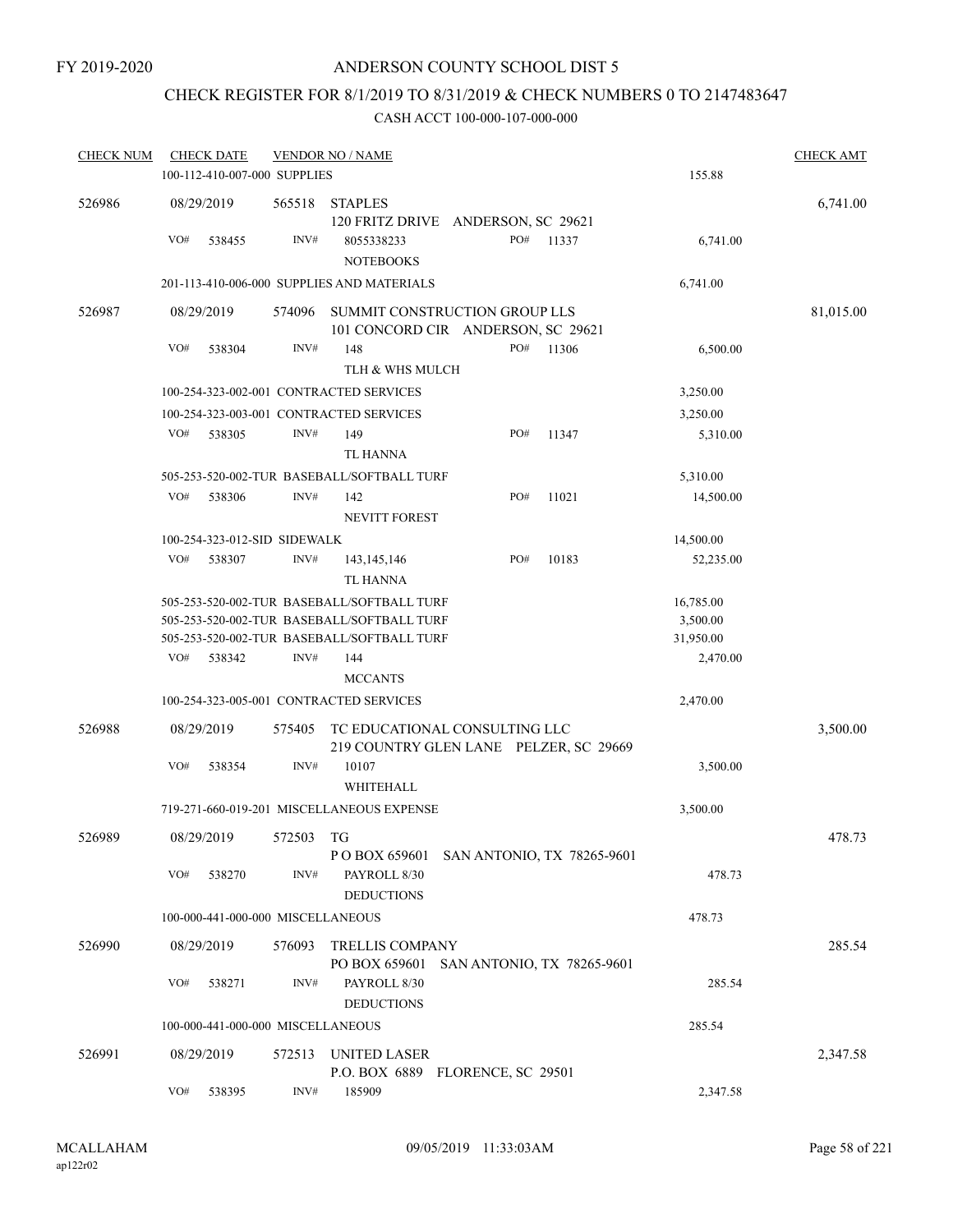## CHECK REGISTER FOR 8/1/2019 TO 8/31/2019 & CHECK NUMBERS 0 TO 2147483647

| <b>CHECK NUM</b> | <b>CHECK DATE</b>                        |        | <b>VENDOR NO / NAME</b>                                                                            |          | <b>CHECK AMT</b> |
|------------------|------------------------------------------|--------|----------------------------------------------------------------------------------------------------|----------|------------------|
|                  |                                          |        | <b>TONER</b>                                                                                       |          |                  |
|                  |                                          |        | 717-190-660-017-201 MISCELLANEOUS EXPENSE                                                          | 2,347.58 |                  |
| 526992           | 08/29/2019                               |        | 573815 UNITED REFRIGERATION, INC<br>PO BOX 740703 ATLANTA, GA 30374-0703                           |          | 221.78           |
|                  | VO#<br>538341                            | INV#   | 69723570                                                                                           | 221.78   |                  |
|                  |                                          |        | <b>REPAIR PARTS</b>                                                                                |          |                  |
|                  |                                          |        | 100-254-410-007-400 HVAC/ELECTRICAL/PLUMBING                                                       | 221.78   |                  |
| 526993           | 08/29/2019                               | 564298 | UNITED WAY OF ANDERSON COUNTY<br>POBOX 2067 ANDERSON, SC 29622                                     |          | 1,920.54         |
|                  | VO#<br>538267                            | INV#   | PAYROLL 8/30<br><b>DEDUCTIONS</b>                                                                  | 1,920.54 |                  |
|                  |                                          |        | 100-000-455-000-000 UNITED FUND - PAYABLE                                                          | 1,920.54 |                  |
| 526994           | 08/29/2019                               | 572350 | US DEPARTMENT OF EDUCATION AWG<br>NATIONAL PAYMENT CENTER PO BOX 790356 ST<br>LOUIS, MO 63179-0356 |          | 362.31           |
|                  | VO#<br>538272                            | INV#   | PAYROLL 8/30<br><b>DEDUCTIONS</b>                                                                  | 362.31   |                  |
|                  | 100-000-441-000-000 MISCELLANEOUS        |        |                                                                                                    | 362.31   |                  |
| 526995           | 08/29/2019                               |        | 573163 US GAMES<br>PO BOX 660176 DALLAS, TX 75266-0176                                             |          | 240.69           |
|                  | VO#<br>538398                            | INV#   | 905463133<br><b>SUPPLIES</b>                                                                       | 240.69   |                  |
|                  | 705-271-660-005-674 FOOTBALL EXPENSE     |        |                                                                                                    | 240.69   |                  |
| 526996           | 08/29/2019                               | 568866 | USI EDUCATION & GOVERNMENT SALES<br>POBOX 4105 ATT: ACCOUNTS RECEIVABLE<br>WOBURN, MA 01888-4105   |          | 607.88           |
|                  | VO#<br>538302                            | INV#   | W018158500016<br><b>SUPPLIES</b>                                                                   | 607.88   |                  |
|                  | 100-113-410-010-000 SUPPLIES             |        |                                                                                                    | 607.88   |                  |
| 526997           | 08/29/2019                               | 573991 | <b>USLASER</b><br>5946 SHAKESPEARE ROAD COLUMBIA, SC 29223                                         |          | 199.34           |
|                  | VO# 538303                               |        | INV# 156620<br><b>SERVICE</b>                                                                      | 199.34   |                  |
|                  | 100-266-314-000-000 REPAIRS TO EQUIPMENT |        |                                                                                                    | 199.34   |                  |
| 526998           | 08/29/2019                               | 574511 | VERIFIED SERVICES LTD, LLC<br>518 COUNTRY MDWS ANDERSON, SC 29626                                  |          | 1,300.00         |
|                  | VO#<br>538340                            | INV#   | <b>VSSC180686</b><br><b>MCLEES ELEM</b>                                                            | 1,300.00 |                  |
|                  | 100-254-323-008-001 CONTRACTED SERVICES  |        |                                                                                                    | 1,300.00 |                  |
| 526999           | 08/29/2019                               | 524353 | WAL-MART COMMUNITY/GEMB<br>POBOX 530934 ATT: ACCOUNTS RECEIVABLE<br>ATLANTA, GA 30353-0934         |          | 541.07           |
|                  | VO#<br>538428                            | INV#   | 8962<br>NORTH POINT                                                                                | 541.07   |                  |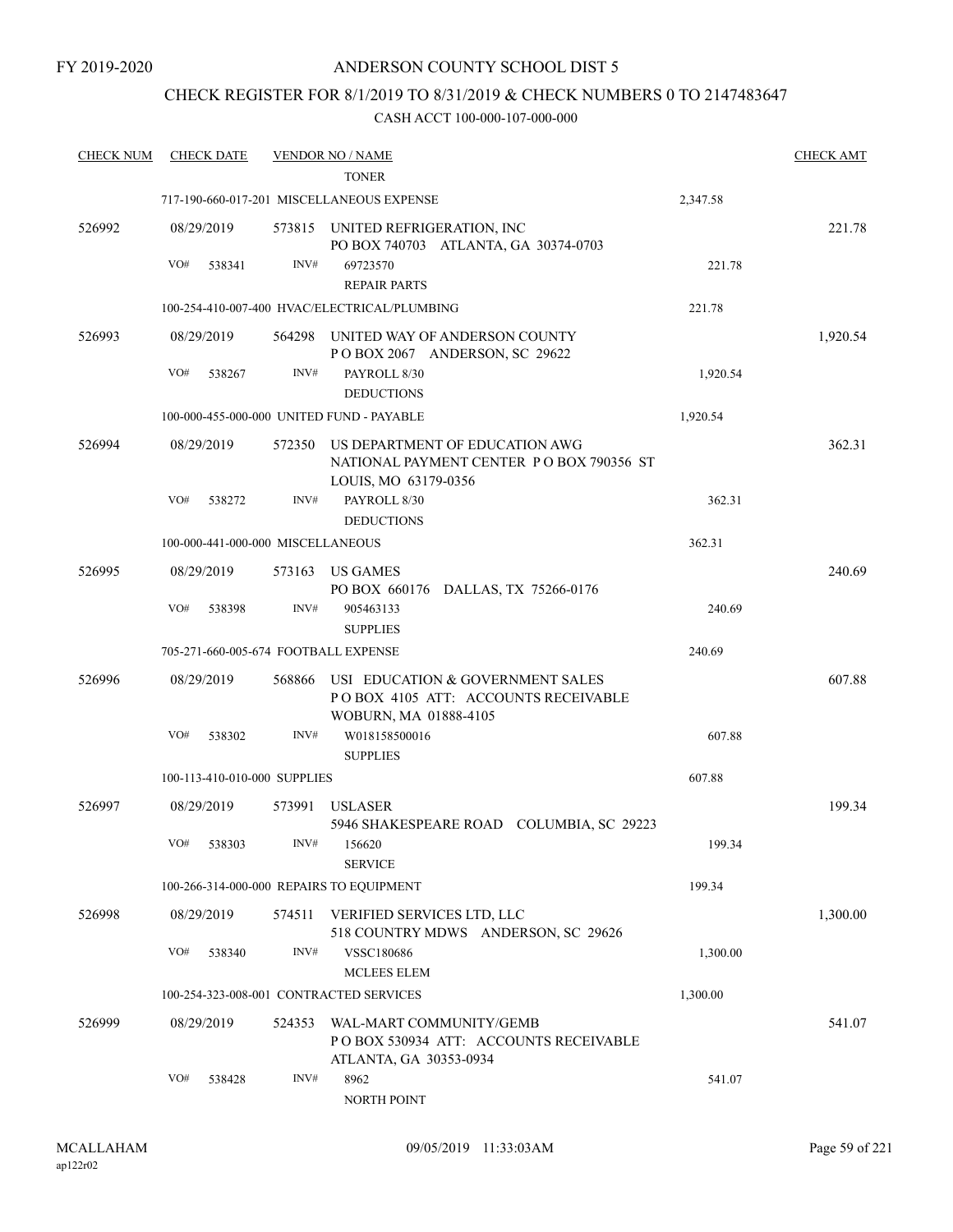### FY 2019-2020

## ANDERSON COUNTY SCHOOL DIST 5

## CHECK REGISTER FOR 8/1/2019 TO 8/31/2019 & CHECK NUMBERS 0 TO 2147483647

| <b>CHECK NUM</b> |     | <b>CHECK DATE</b>            |                | <b>VENDOR NO / NAME</b>                                                           |     |       |          | <b>CHECK AMT</b> |
|------------------|-----|------------------------------|----------------|-----------------------------------------------------------------------------------|-----|-------|----------|------------------|
|                  |     |                              |                | 713-271-660-013-201 MISCELLANEOUS EXPENSE                                         |     |       | 541.07   |                  |
| 527000           |     | 08/29/2019                   | 573864         | WELLS FARGO VENDOR FIN SERV<br>PO BOX 105710 ATLANTA, GA 30348-5710               |     |       |          | 6,009.97         |
|                  | VO# | 538350                       | INV#           | 69896268<br><b>WEST MARKET</b>                                                    | PO# | 11264 | 222.56   |                  |
|                  |     | 100-147-410-018-000 SUPPLIES |                |                                                                                   |     |       | 222.56   |                  |
|                  | VO# | 538351                       | INV#           | 69667476<br><b>WHS</b>                                                            | PO# | 11257 | 4,469.80 |                  |
|                  |     | 100-114-410-003-000 SUPPLIES |                |                                                                                   |     |       | 4,469.80 |                  |
|                  | VO# | 538435                       | INV#           | 5006855947<br><b>SOUTHWOOD</b>                                                    | PO# | 11266 | 145.96   |                  |
|                  |     | 100-114-410-021-000 SUPPLIES |                |                                                                                   |     |       | 145.96   |                  |
|                  | VO# | 538436                       | INV#           | 5006825616<br><b>SOUTH FANT</b>                                                   | PO# | 11261 | 802.50   |                  |
|                  |     | 100-147-410-015-000 SUPPLIES |                |                                                                                   |     |       | 802.50   |                  |
|                  | VO# | 538437                       | INV#           | 5006798464<br><b>GLENVIEW</b>                                                     | PO# | 11255 | 369.15   |                  |
|                  |     | 100-113-410-020-000 SUPPLIES |                |                                                                                   |     |       | 369.15   |                  |
| 527001           |     | 08/29/2019                   | 531000         | WESTSIDE HIGH SCHOOL<br>806 PEARMAN DAIRY ROAD ANDERSON, SC<br>29625              |     |       |          | 494.41           |
|                  | VO# | 538412                       | INV#           | <b>REIMBURSEMENT</b><br><b>SWIMSUITS</b>                                          |     |       | 494.41   |                  |
|                  |     | 100-271-410-003-000 SUPPLIES |                |                                                                                   |     |       | 494.41   |                  |
| 527002           |     | 08/29/2019                   | 572541         | WETTER, TIMOTHY^^<br>20 JONES KELLEY ROAD TRAVELERS REST, SC<br>29690             |     |       |          | 129.30           |
|                  | VO# | 538393                       | INV#           | 08/27/19<br><b>OFFICIAL</b>                                                       |     |       | 129.30   |                  |
|                  |     |                              |                | 703-271-660-003-679 VOLLEYBALL GATE RECEIPTS EXPENSE                              |     |       | 129.30   |                  |
| * 527004         |     | 08/29/2019                   | 567666         | <b>BRADSHAW, RICK</b><br>BOARD OF TRUSTEES 404 QUAIL HOLLOW<br>ANDERSON, SC 29621 |     |       |          | 549.40           |
|                  | VO# | 538475                       | INV#           | 08/23-08/25/19<br><b>CHARLESTON</b>                                               |     |       | 549.40   |                  |
|                  |     |                              |                | 100-231-334-000-000 TRUSTEE EXPENSE                                               |     |       | 549.40   |                  |
| 527005           | VO# | 08/29/2019<br>538474         | 571701<br>INV# | <b>EMPLOYEE VENDOR</b><br>08/23-08/25/19<br><b>CHARLESTON</b>                     |     |       | 565.64   | 565.64           |
|                  |     |                              |                | 100-231-334-000-000 TRUSTEE EXPENSE                                               |     |       | 565.64   |                  |
| 527006           |     | 08/29/2019                   | 571542         | ZUGG, PAUL<br>BOARD OF TRUSTEES 532 STAGECOACH DRIVE<br>ANDERSON, SC 29625        |     |       |          | 566.80           |
|                  | VO# | 538473                       | INV#           | 08/23-08/25/19                                                                    |     |       | 566.80   |                  |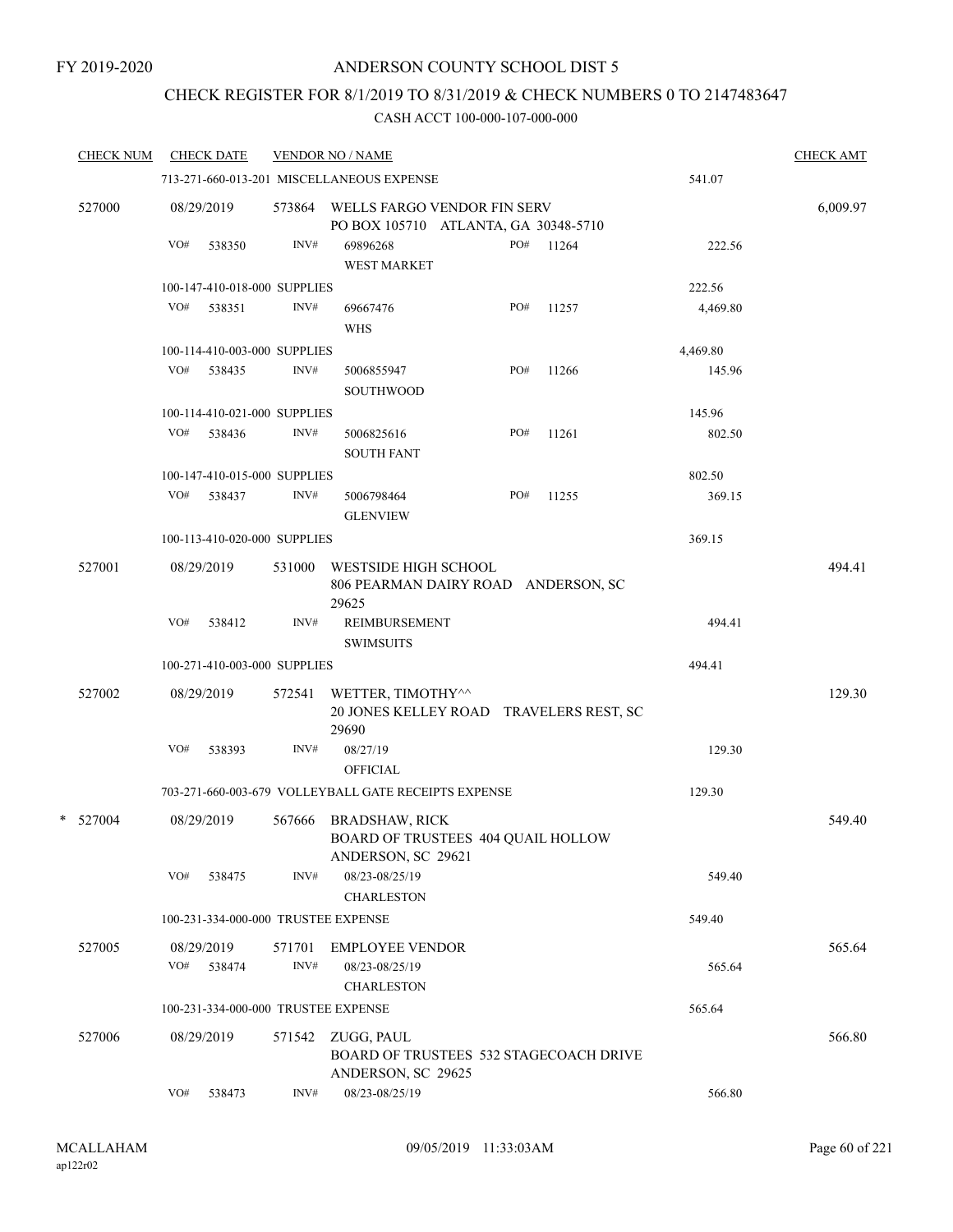## CHECK REGISTER FOR 8/1/2019 TO 8/31/2019 & CHECK NUMBERS 0 TO 2147483647

|   | <b>CHECK NUM</b> |     | <b>CHECK DATE</b>                 |        | <b>VENDOR NO / NAME</b>                                                   |                                           |            | <b>CHECK AMT</b> |  |
|---|------------------|-----|-----------------------------------|--------|---------------------------------------------------------------------------|-------------------------------------------|------------|------------------|--|
|   |                  |     |                                   |        | <b>CHARLESTON</b>                                                         |                                           |            |                  |  |
|   |                  |     |                                   |        | 100-231-334-000-000 TRUSTEE EXPENSE                                       |                                           | 566.80     |                  |  |
|   | $*8445$          |     | 08/01/2019                        | 114325 | 106 DOSTAK DRIVE ATT: BRIAN CURTIS<br>ANDERSON, SC 29621                  | ANDERSON-OCONEE SPEECH & HEARING SVCS     |            | 1,150.00 E       |  |
|   |                  | VO# | 536390                            | INV#   | 1907250000                                                                |                                           | 1,150.00   |                  |  |
|   |                  |     |                                   |        | <b>CALIBRATION</b>                                                        |                                           |            |                  |  |
|   |                  |     |                                   |        | 203-223-312-000-000 PURCHASED SERVICES                                    |                                           | 1,150.00   |                  |  |
|   | $*8448$          |     | 08/01/2019                        |        | 568574 CCP CROWE'S CORPORATE PROMOTIONS<br>PO BOX 2647 ANDERSON, SC 29622 |                                           |            | 1,233.45 E       |  |
|   |                  | VO# | 536392                            | INV#   | 14011                                                                     |                                           | 1,233.45   |                  |  |
|   |                  |     |                                   |        | <b>GARDEN FLAGS</b>                                                       |                                           |            |                  |  |
|   |                  |     |                                   |        | 100-113-410-005-VEN SUPPLY-ADDT'L FOR LOST VENDING                        |                                           | 1,233.45   |                  |  |
|   | $*8450$          |     | 08/01/2019                        | 187300 | CRESCENT SUPPLY CO, INC<br>GREENVILLE, SC 29604                           | POBOX 8798 ATT: ACCOUNTS RECEIVABLE       |            | 626.95 E         |  |
|   |                  | VO# | 536381                            | INV#   | 396686                                                                    |                                           | 69.55      |                  |  |
|   |                  |     |                                   |        | <b>SUPPLIES</b>                                                           |                                           |            |                  |  |
|   |                  |     |                                   |        | 100-254-410-013-400 HVAC/ELECTRICAL/PLUMBING                              |                                           | 69.55      |                  |  |
|   |                  | VO# | 536382                            | INV#   | 396582<br><b>SUPPLIES</b>                                                 |                                           | 65.72      |                  |  |
|   |                  |     |                                   |        | 100-254-410-011-400 HVAC/ELECTRICAL/PLUMBING                              |                                           | 65.72      |                  |  |
|   |                  | VO# | 536439                            | INV#   | 396688                                                                    |                                           | 241.82     |                  |  |
|   |                  |     |                                   |        | <b>SUPPLIES</b>                                                           |                                           |            |                  |  |
|   |                  |     | 515-253-520-031-CAR CAREER CENTER |        |                                                                           |                                           | 241.82     |                  |  |
|   |                  | VO# | 536440                            | INV#   | 396685                                                                    |                                           | 138.03     |                  |  |
|   |                  |     |                                   |        | <b>SUPPLIES</b>                                                           |                                           |            |                  |  |
|   |                  |     |                                   |        | 100-254-410-013-400 HVAC/ELECTRICAL/PLUMBING                              |                                           | 138.03     |                  |  |
|   |                  | VO# | 536441                            | INV#   | 396687<br><b>SUPPLIES</b>                                                 |                                           | 111.83     |                  |  |
|   |                  |     |                                   |        | 100-254-410-000-001 MAINT. SUPPLIES-STRUCTURES                            |                                           | 111.83     |                  |  |
| * | 8453             |     | 08/01/2019                        |        | 237555 FORMS & SUPPLY<br>CHARLOTTE, NC 28256                              | POBOX 563953 ATT: ACCOUNTS RECEIVABLE     |            | 3,749.28 E       |  |
|   |                  | VO# | 536401                            | INV#   | 5072009<br><b>CHARIS</b>                                                  | PO#<br>11060                              | 3,749.28   |                  |  |
|   |                  |     | 100-113-410-020-000 SUPPLIES      |        |                                                                           |                                           | 1,749.28 A |                  |  |
|   |                  |     |                                   |        | 100-113-410-020-INQ INQUIRY BASED LEARNING                                |                                           | 2,000.00 A |                  |  |
|   | 8454             |     | 08/01/2019                        | 570843 | GATEWAY SUPPLY CO<br>SC 29202                                             | CORPORATE OFFICES P.O. BOX 2826 COLUMBIA, |            | 192.35 E         |  |
|   |                  | VO# | 536379                            | INV#   | s4630742<br><b>SUPPLIES</b>                                               |                                           | 192.35     |                  |  |
|   |                  |     | 100-254-410-000-400 HVAC SUPPLIES |        |                                                                           |                                           | 12.56      |                  |  |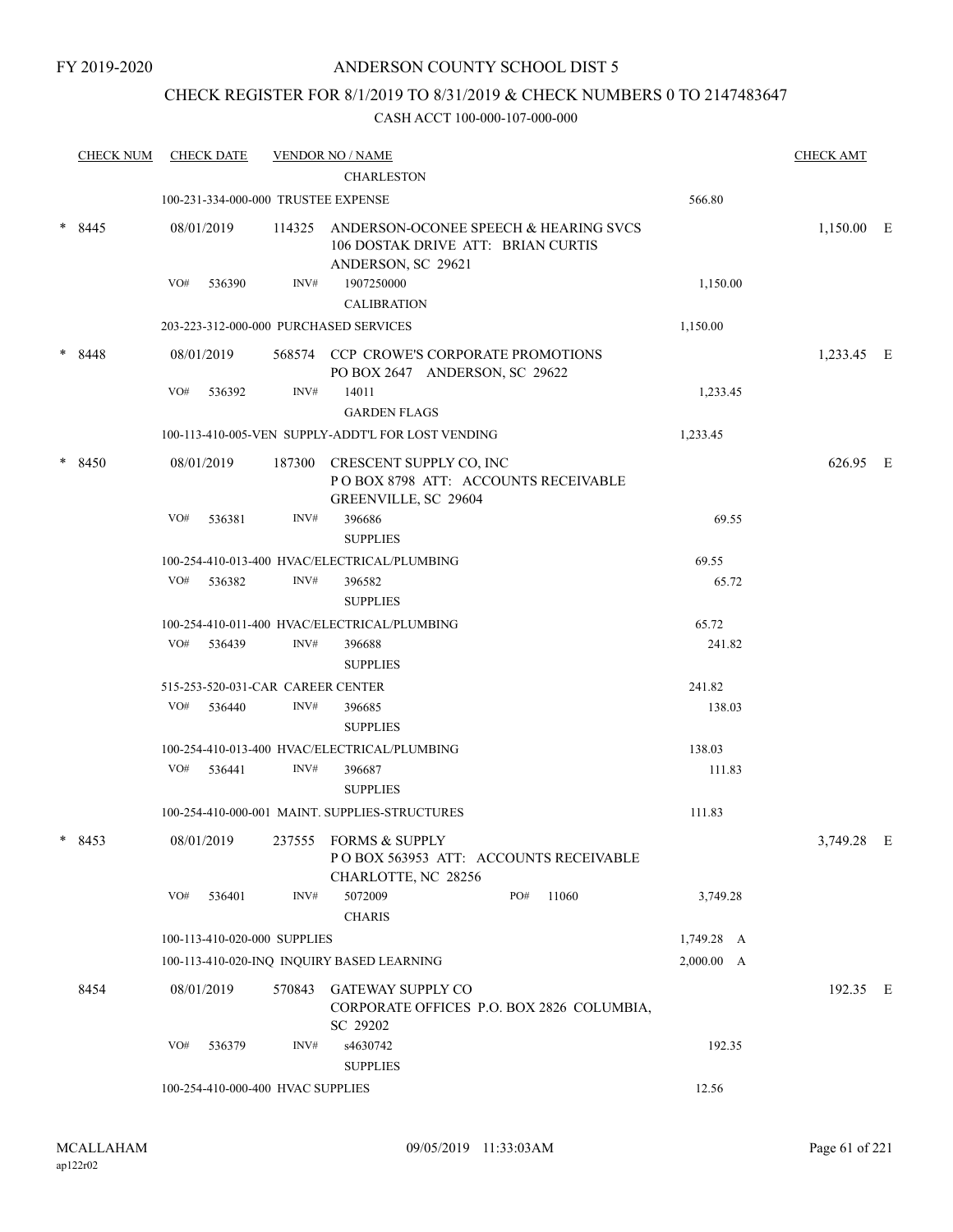## CHECK REGISTER FOR 8/1/2019 TO 8/31/2019 & CHECK NUMBERS 0 TO 2147483647

|   | <b>CHECK NUM</b> |     | <b>CHECK DATE</b>            |                | <b>VENDOR NO / NAME</b>                                                                          |     |                                             |                    | <b>CHECK AMT</b>        |  |  |  |  |
|---|------------------|-----|------------------------------|----------------|--------------------------------------------------------------------------------------------------|-----|---------------------------------------------|--------------------|-------------------------|--|--|--|--|
|   |                  |     |                              |                | 100-254-410-008-400 HVAC/ELECTRICAL/PLUMBING                                                     |     |                                             | 62.70              |                         |  |  |  |  |
|   |                  |     |                              |                | 100-254-410-015-400 HVAC/ELECTRICAL/PLUMBING                                                     |     |                                             | 67.19              |                         |  |  |  |  |
|   |                  |     |                              |                | 100-254-410-016-400 HVAC/ELECTRICAL/PLUMBING                                                     |     |                                             | 49.90              |                         |  |  |  |  |
| * | 8458             |     | 08/01/2019                   | 349701         | MED CENTRAL HEALTH RESOURCES<br>3424 CLEMSON BLVD ATT: ACCOUNTS<br>RECEIVABLE ANDERSON, SC 29621 |     |                                             |                    | 175.00 E                |  |  |  |  |
|   |                  | VO# | 536406                       | INV#           | 55450                                                                                            |     |                                             | 65.00              |                         |  |  |  |  |
|   |                  |     |                              |                | <b>MANDEVILLE</b>                                                                                |     |                                             |                    |                         |  |  |  |  |
|   |                  |     |                              |                | 100-255-323-000-000 CONTRACTED SERVICES                                                          |     |                                             | 65.00              |                         |  |  |  |  |
|   |                  | VO# | 536407                       | INV#           | 55454                                                                                            |     |                                             | 65.00              |                         |  |  |  |  |
|   |                  |     |                              |                | <b>BOWEN</b>                                                                                     |     |                                             |                    |                         |  |  |  |  |
|   |                  |     |                              |                | 100-255-323-000-000 CONTRACTED SERVICES                                                          |     |                                             | 65.00 A            |                         |  |  |  |  |
|   |                  | VO# | 536408                       | INV#           | 55576<br><b>TATE</b>                                                                             |     |                                             | 45.00              |                         |  |  |  |  |
|   |                  |     |                              |                | 100-255-323-000-000 CONTRACTED SERVICES                                                          |     |                                             | 45.00              |                         |  |  |  |  |
|   | 8459             |     | 08/01/2019                   | 570673         | NATIONAL DROPOUT PREVENTION NETWORK                                                              |     |                                             |                    |                         |  |  |  |  |
|   |                  |     |                              |                | SC 29621                                                                                         |     | 713 E. GREENVILLE ST SUITE D #108 ANDERSON, |                    |                         |  |  |  |  |
|   |                  | VO# | 536410                       | INV#           | 18-136-SPN<br><b>REGISTRATION</b>                                                                | PO# | 11177                                       | 13,376.00          |                         |  |  |  |  |
|   |                  |     |                              |                | 394-114-410-063-000 SUPPLIES-SUCCESS CONN/ SUMMER                                                |     |                                             | $1,526.00 \quad A$ | 13,376.00 E<br>381.17 E |  |  |  |  |
|   |                  |     | 394-224-333-063-000 TRIPS/PD |                |                                                                                                  |     |                                             | 7,125.00 A         |                         |  |  |  |  |
|   |                  |     | 394-224-333-063-000 TRIPS/PD |                |                                                                                                  |     |                                             | 2,475.00 A         |                         |  |  |  |  |
|   |                  |     | 394-224-333-063-000 TRIPS/PD |                |                                                                                                  |     |                                             | 2,250.00 A         |                         |  |  |  |  |
|   | 8460             |     | 08/01/2019                   | 389900         | OFFICE DEPOT<br>POBOX 1413 CHARLOTTE, NC 28201-1413                                              |     |                                             |                    |                         |  |  |  |  |
|   |                  | VO# | 536373                       | INV#           | 2318653091<br><b>SUPPLIES</b>                                                                    |     |                                             | 103.59             |                         |  |  |  |  |
|   |                  |     |                              |                | 100-254-410-000-055 OFFICE SUPPLIES & FURNITURE                                                  |     |                                             | 103.59             |                         |  |  |  |  |
|   |                  | VO# | 536412                       | INV#           | 339487476001<br><b>SUPPLIES</b>                                                                  | PO# | 11205                                       | 26.94              |                         |  |  |  |  |
|   |                  |     |                              |                | 100-221-410-000-TST SUPPLIES-TESTING                                                             |     |                                             | 26.94              |                         |  |  |  |  |
|   |                  | VO# | 536413                       | $\text{INV}\#$ | 339485895001<br><b>SUPPLIES</b>                                                                  | PO# | 11205                                       | 136.52             |                         |  |  |  |  |
|   |                  |     |                              |                | 100-221-410-000-TST SUPPLIES-TESTING                                                             |     |                                             | 136.52             |                         |  |  |  |  |
|   |                  |     | $VO#$ 536414                 | INV#           | 337051287001                                                                                     | PO# | 11183                                       | 88.47              |                         |  |  |  |  |
|   |                  |     |                              |                | <b>SUPPLIES</b>                                                                                  |     |                                             |                    |                         |  |  |  |  |
|   |                  |     |                              |                | 100-221-410-000-TST SUPPLIES-TESTING                                                             |     |                                             | 88.47              |                         |  |  |  |  |
|   |                  | VO# | 536415                       | INV#           | 337066720001<br><b>SUPPLIES</b>                                                                  | PO# | 11183                                       | 25.65              |                         |  |  |  |  |
|   |                  |     |                              |                | 100-221-410-000-TST SUPPLIES-TESTING                                                             |     |                                             | 25.65              |                         |  |  |  |  |
|   |                  | VO# | 536416                       | INV#           | 337066722001<br><b>SUPPLIES</b>                                                                  | PO# | 11183                                       | 32.09              |                         |  |  |  |  |
|   |                  |     |                              |                | 100-221-410-000-TST SUPPLIES-TESTING                                                             |     |                                             | 32.09              |                         |  |  |  |  |
|   |                  |     | VO# 536417                   | INV#           | 339529764001                                                                                     |     |                                             | $-32.09$           |                         |  |  |  |  |
|   |                  |     |                              |                |                                                                                                  |     |                                             |                    |                         |  |  |  |  |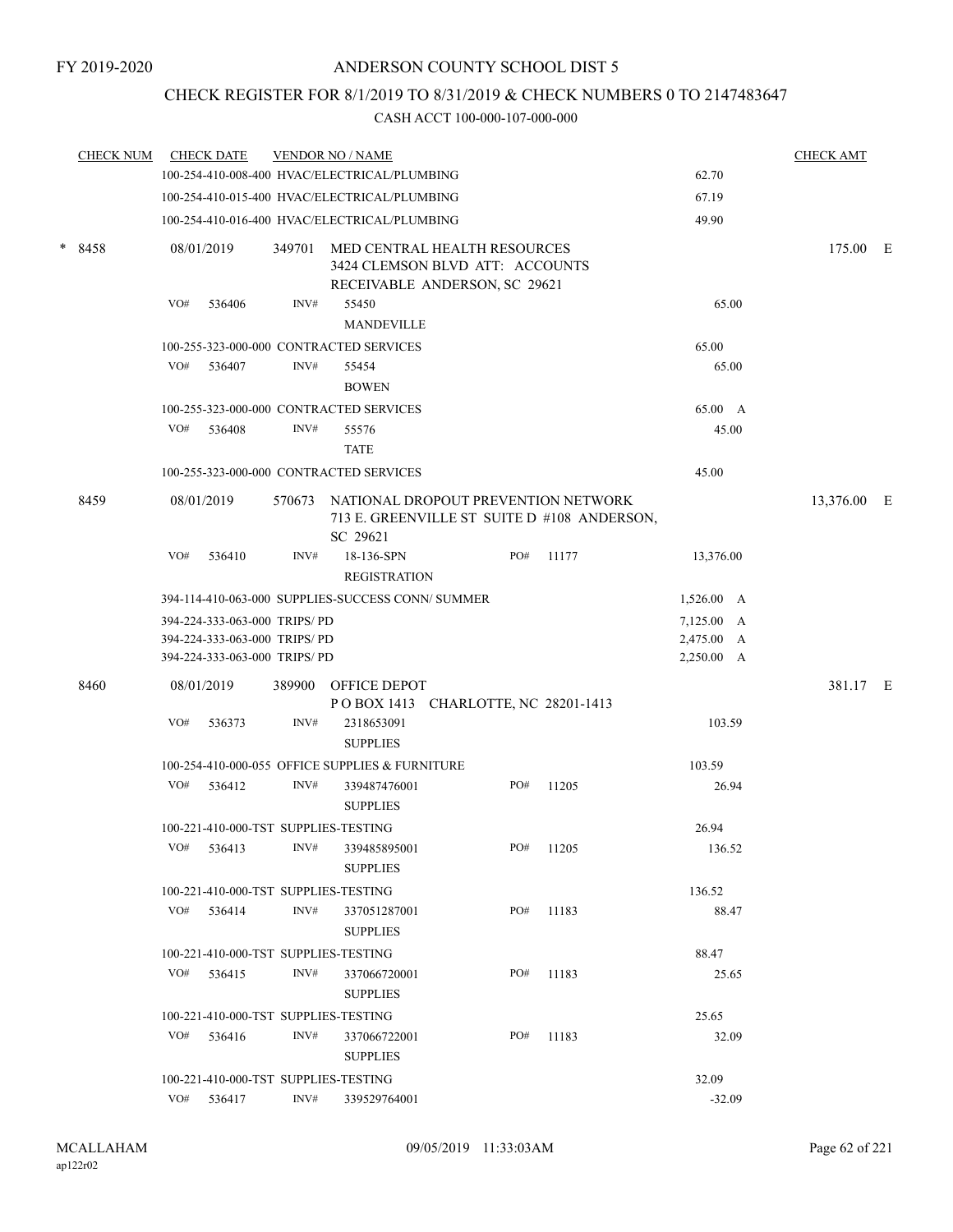## CHECK REGISTER FOR 8/1/2019 TO 8/31/2019 & CHECK NUMBERS 0 TO 2147483647

|   | <b>CHECK NUM</b> |     | <b>CHECK DATE</b>                    |        | <b>VENDOR NO / NAME</b>                                                                                 |     |       |          | <b>CHECK AMT</b> |  |
|---|------------------|-----|--------------------------------------|--------|---------------------------------------------------------------------------------------------------------|-----|-------|----------|------------------|--|
|   |                  |     |                                      |        | <b>CREDIT</b>                                                                                           |     |       |          |                  |  |
|   |                  |     | 100-221-410-000-TST SUPPLIES-TESTING |        |                                                                                                         |     |       | $-32.09$ |                  |  |
|   | $*8462$          |     | 08/01/2019                           |        | 570059 SHARP BUSINESS SYSTEMS<br>DEPT 1216 PO BOX 121216 DALLAS, TX<br>75312-1216                       |     |       |          | 1,026.37 E       |  |
|   |                  | VO# | 536424                               | INV#   | 9002069253<br><b>COPIER</b>                                                                             | PO# | 11250 | 19.26    |                  |  |
|   |                  |     | 100-114-410-002-000 SUPPLIES         |        |                                                                                                         |     |       | 19.26    |                  |  |
|   |                  | VO# | 536425                               | INV#   | <b>ACCT 726714</b><br><b>COPIES</b>                                                                     | PO# | 99373 | 260.83   |                  |  |
|   |                  |     | 100-114-410-002-000 SUPPLIES         |        |                                                                                                         |     |       | $0.19$ A |                  |  |
|   |                  |     | 100-114-410-002-000 SUPPLIES         |        |                                                                                                         |     |       | 51.67 A  |                  |  |
|   |                  |     | 100-114-410-002-000 SUPPLIES         |        |                                                                                                         |     |       | 149.14 A |                  |  |
|   |                  |     | 100-114-410-002-000 SUPPLIES         |        |                                                                                                         |     |       | 59.83 A  |                  |  |
|   |                  |     | VO# 536426                           | INV#   | 9002107387<br><b>COPIES</b>                                                                             |     |       | 746.28   |                  |  |
|   |                  |     |                                      |        | 100-252-360-000-000 PRINTING AND BINDING                                                                |     |       | 746.28   |                  |  |
|   | 8463             |     | 08/01/2019                           |        | 472700 SHERWIN WILLIAMS<br>613 NORTH MURRAY AVENUE ATT: ACCOUNTS<br>RECEIVABLE ANDERSON, SC 29625       |     |       |          | 162.59 E         |  |
|   |                  | VO# | 536371                               | INV#   | $4031 - 1$<br><b>SUPPLIES</b>                                                                           |     |       | 144.05   |                  |  |
|   |                  |     |                                      |        | 100-254-410-000-001 MAINT. SUPPLIES-STRUCTURES                                                          |     |       | 144.05   |                  |  |
|   |                  | VO# | 536372                               | INV#   | 1897-9                                                                                                  |     |       | 18.54    |                  |  |
|   |                  |     |                                      |        | <b>SUPPLIES</b>                                                                                         |     |       |          |                  |  |
|   |                  |     |                                      |        | 100-254-410-000-001 MAINT. SUPPLIES-STRUCTURES                                                          |     |       | 18.54    |                  |  |
|   | 8464             |     | 08/01/2019                           | 567862 | USA TESTPREP LLC<br>PO BOX 2906 TUCKER, GA 30085                                                        |     |       |          | 3,000.00 E       |  |
|   |                  | VO# | 536431                               | INV#   | 43580<br><b>TESTING MATERIALS</b>                                                                       | PO# | 11287 | 3,000.00 |                  |  |
|   |                  |     |                                      |        | 338-221-445-002-EAR TECHNOLOGY SUPPLIES                                                                 |     |       | 2,500.00 |                  |  |
|   |                  |     |                                      |        | 338-221-445-003-EAR TECHNOLOGY SUPPLIES                                                                 |     |       | 500.00   |                  |  |
| * | 8467             |     | 08/06/2019                           |        | 573966 ALCO SOAP AND SUPPLY<br>PO BOX 1086 MOORESVILLE, NC 28115                                        |     |       |          | 156.38 E         |  |
|   |                  | VO# | 536469                               | INV#   | 0048777<br><b>SUPPLIES</b>                                                                              |     |       | 156.38   |                  |  |
|   |                  |     | 600-256-410-031-000 SUPPLIES         |        |                                                                                                         |     |       | 156.38   |                  |  |
|   | 8468             |     | 08/06/2019                           | 114225 | ANDERSON RESTAURANT EQUIPMENT<br>112 EAST MAULDIN STREET ATT: ACCOUNTS<br>RECEIVABLE ANDERSON, SC 29621 |     |       |          | 954.67 E         |  |
|   |                  | VO# | 536471                               | INV#   | 53517<br><b>CHEF COATS</b>                                                                              |     |       | 229.78   |                  |  |
|   |                  |     | 600-256-410-000-000 SUPPLIES         |        |                                                                                                         |     |       | 229.78   |                  |  |
|   |                  | VO# | 536472                               | INV#   | 53011                                                                                                   |     |       | 195.97   |                  |  |
|   |                  |     |                                      |        | <b>SUPPLIES</b>                                                                                         |     |       |          |                  |  |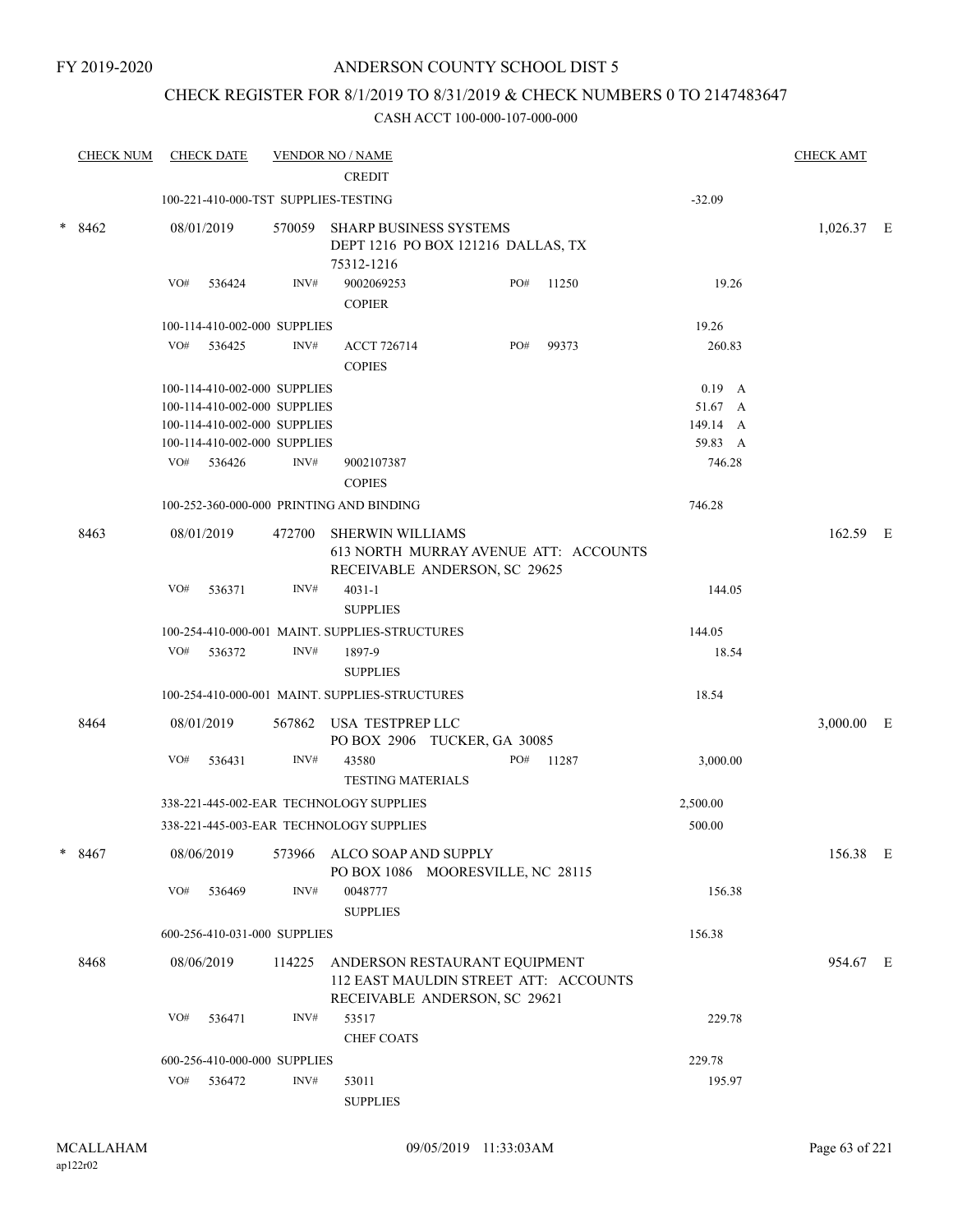## CHECK REGISTER FOR 8/1/2019 TO 8/31/2019 & CHECK NUMBERS 0 TO 2147483647

| <b>CHECK NUM</b> | <b>CHECK DATE</b>            |        |                | <b>VENDOR NO / NAME</b>                                                                          |          | <b>CHECK AMT</b> |  |
|------------------|------------------------------|--------|----------------|--------------------------------------------------------------------------------------------------|----------|------------------|--|
|                  | 600-256-410-031-000 SUPPLIES |        |                |                                                                                                  | 195.97   |                  |  |
|                  | VO# 536473                   |        | INV#           | 53465                                                                                            | 293.55   |                  |  |
|                  |                              |        |                | <b>SUPPLIES</b>                                                                                  |          |                  |  |
|                  | 600-256-410-031-000 SUPPLIES |        |                |                                                                                                  | 293.55   |                  |  |
|                  | VO# 536474                   |        | INV#           | 53105                                                                                            | 235.37   |                  |  |
|                  |                              |        |                | <b>SUPPLIES</b>                                                                                  |          |                  |  |
|                  | 600-256-410-031-000 SUPPLIES |        |                |                                                                                                  | 235.37 A |                  |  |
| * 8470           | 08/06/2019                   |        |                | 126675 ATTAWAY INC<br>POBOX 302 ATT: ACCOUNTS RECEIVABLE<br>ANDERSON, SC 29622                   |          | 213.74 E         |  |
|                  | VO#                          | 536479 | INV#           | 223028<br><b>TRUSTEE MAPS</b>                                                                    | 213.74   |                  |  |
|                  |                              |        |                | 100-231-334-000-000 TRUSTEE EXPENSE                                                              | 213.74   |                  |  |
| 8471             | 08/06/2019                   |        |                | 147195 EMPLOYEE VENDOR                                                                           |          | 310.70 E         |  |
|                  | VO# 536459                   |        | INV#           | <b>JULY 30-31</b><br><b>COLUMBIA</b>                                                             | 310.70   |                  |  |
|                  |                              |        |                | 356-223-333-023-000 TRIPS AND CONFERENCES                                                        | 310.70   |                  |  |
| 8472             | 08/06/2019<br>VO#            | 536466 | 572771<br>INV# | EMPLOYEE VENDOR<br><b>EXPENSES</b>                                                               | 325.40   | 325.40 E         |  |
|                  | 124-114-410-024-000 SUPPLIES |        |                | REIMBURSEMENT                                                                                    | 325.40   |                  |  |
|                  |                              |        |                |                                                                                                  |          |                  |  |
| $* 8474$         | 08/06/2019                   |        |                | 566171 EMPLOYMENT SCREENING, INC<br>POBOX 410442 ATT: ACCOUNTS RECEIVABLE<br>CHARLOTTE, NC 28241 |          | 140.00 E         |  |
|                  | VO#                          | 536487 | INV#           | 5080219-1<br><b>JULY 2019</b>                                                                    | 140.00   |                  |  |
|                  |                              |        |                | 100-264-312-000-000 PURCHASED SERVICES                                                           | 140.00   |                  |  |
| 8475             | 08/06/2019                   |        |                | 572275 HAPPY CHEF UNIFORMS<br>22 PARK PLACE BUTLER, NJ 07405                                     |          | 312.05 E         |  |
|                  | VO#                          | 536488 | INV#           | 1509675A<br>PO# 11304<br><b>UNIFORMS</b>                                                         | 312.05   |                  |  |
|                  | 600-256-410-000-000 SUPPLIES |        |                |                                                                                                  | 312.05   |                  |  |
| $*$ 8477         | 08/06/2019<br>VO# 536458     |        | 573862<br>INV# | <b>EMPLOYEE VENDOR</b><br><b>JULY 29-31</b><br><b>HIGHLANDS NC</b>                               | 104.10   | 104.10 E         |  |
|                  | 100-252-380-000-000 TRAVEL   |        |                |                                                                                                  | 104.10   |                  |  |
| 8478             | 08/06/2019<br>VO# 536456     |        | 574697<br>INV# | <b>EMPLOYEE VENDOR</b><br><b>JULY 22</b>                                                         | 158.80   | 158.80 E         |  |
|                  |                              |        |                | <b>COLUMBIA</b>                                                                                  |          |                  |  |
|                  |                              |        |                | 267-224-333-000-P10 TRIPS- LEADERSHIP                                                            | 158.80   |                  |  |
| 8479             | 08/06/2019<br>VO#            | 536457 | 307650<br>INV# | <b>EMPLOYEE VENDOR</b><br>JULY 31<br><b>COLUMBIA</b>                                             | 155.78   | 155.78 E         |  |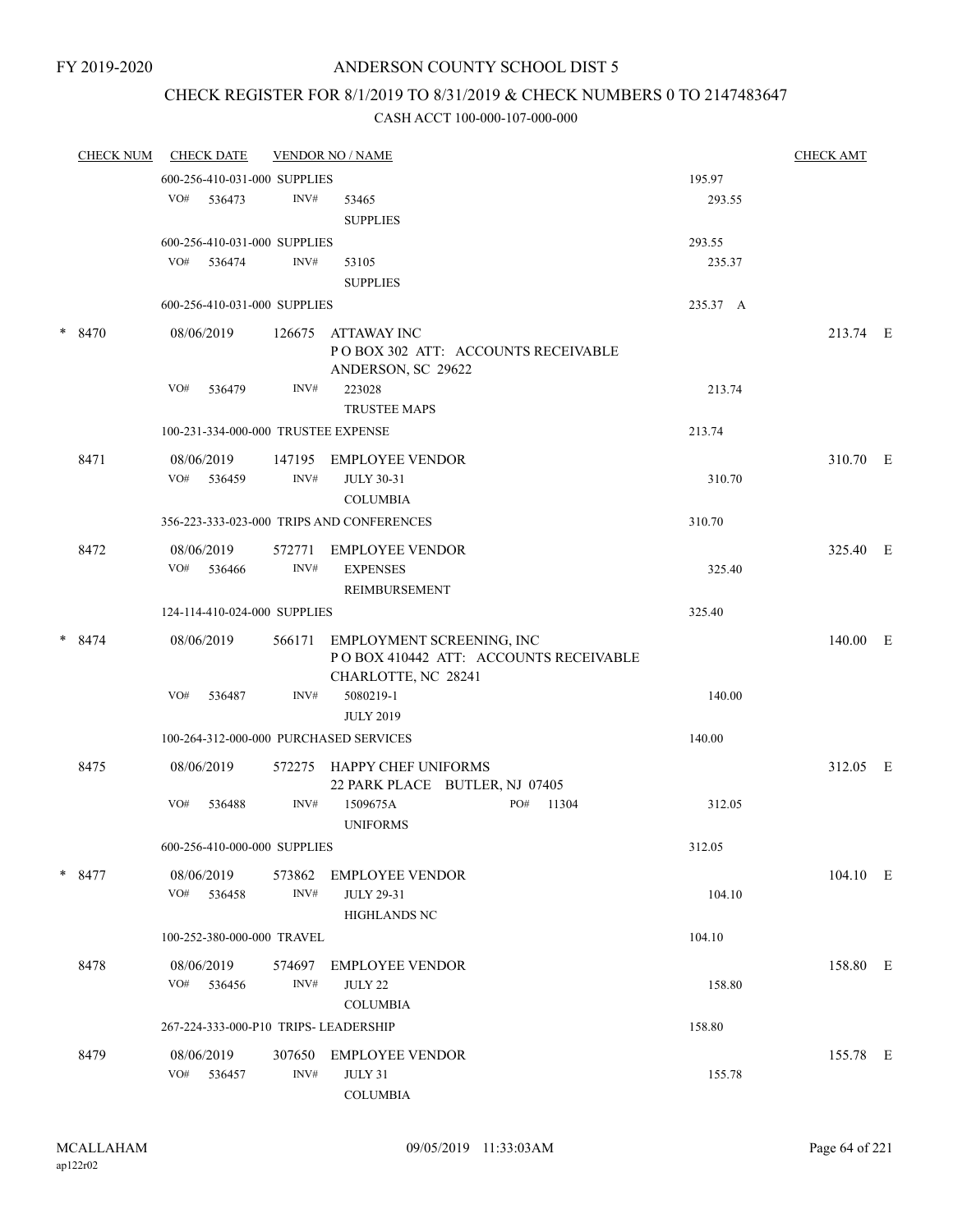## CHECK REGISTER FOR 8/1/2019 TO 8/31/2019 & CHECK NUMBERS 0 TO 2147483647

| <b>CHECK NUM</b> | <b>CHECK DATE</b>                        |                | <b>VENDOR NO / NAME</b><br>100-221-333-000-000 TRIPS AND CONFERENCES                                | <b>CHECK AMT</b><br>155.78 |            |  |
|------------------|------------------------------------------|----------------|-----------------------------------------------------------------------------------------------------|----------------------------|------------|--|
| 8480             | 08/06/2019<br>VO#<br>536468              | 310500<br>INV# | <b>EMPLOYEE VENDOR</b><br><b>HOBBY LOBBY</b><br><b>REIMBURSEMENT</b>                                | 106.87                     | 106.87 E   |  |
|                  | 100-223-410-003-000 SUPPLIES             |                |                                                                                                     | 106.87                     |            |  |
| 8481             | 08/06/2019<br>VO# 536454                 | 565441<br>INV# | EMPLOYEE VENDOR<br><b>JULY 21-27</b><br><b>SREB</b>                                                 | 367.54                     | 789.72 E   |  |
|                  |                                          |                | 131-115-333-031-000 TRIPS AND CONFERENCES                                                           | 367.54                     |            |  |
|                  | VO#<br>536455                            | INV#           | <b>JULY 14-20</b><br><b>SREB</b>                                                                    | 422.18                     |            |  |
|                  |                                          |                | 131-115-333-031-000 TRIPS AND CONFERENCES                                                           | 422.18                     |            |  |
| $*8483$          | 08/06/2019<br>VO#<br>536465              | 572025<br>INV# | <b>EMPLOYEE VENDOR</b><br>H. KAY<br>REIMBURSEMENT                                                   | 475.00                     | 475.00 E   |  |
|                  | 100-231-334-000-000 TRUSTEE EXPENSE      |                |                                                                                                     | 475.00                     |            |  |
| * 8485           | 08/06/2019                               |                | 571574 PALMETTO DIGITAL, LLC<br>179 SINGER ROAD ANDERSON, SC 29625                                  |                            | 1,653.85 E |  |
|                  | VO#<br>536499                            | INV#           | 004328<br><b>MIDWAY ELEM</b>                                                                        | 1,653.85                   |            |  |
|                  |                                          |                | 717-190-660-017-201 MISCELLANEOUS EXPENSE                                                           | 1,653.85                   |            |  |
| 8486             | 08/06/2019                               |                | 574635 PRINT IT!<br>PO BOX 1707 SENECA, SC 29679                                                    |                            | 1,375.88 E |  |
|                  | VO#<br>536500                            | INV#           | 72407<br><b>MANUALS</b>                                                                             | 1,375.88                   |            |  |
|                  | 100-255-360-000-000 PRINTING AND BINDING |                |                                                                                                     | 1,375.88                   |            |  |
| 8487             | 08/06/2019<br>VO#<br>536501              | 573393<br>INV# | <b>EMPLOYEE VENDOR</b><br>$100 - 1$                                                                 | 108.00                     | 108.00 E   |  |
|                  |                                          |                | <b>NEVITT FOREST</b><br>712-271-660-012-324 POSTIVE BEHAVIOR I.S. EXPENSE                           | 108.00                     |            |  |
| 8488             | 08/06/2019                               |                | 567435 SCHOLASTIC INC                                                                               |                            | 118.77 E   |  |
|                  | VO#<br>536504                            | INV#           | POBOX 3720 ATT: ACCOUNTS RECEIVABLE<br>JEFFERSON CITY, MO 65102-3720<br>19458995<br><b>SUPPLIES</b> | 118.77                     |            |  |
|                  |                                          |                | 712-271-660-012-201 MISCELLANEOUS EXPENSE                                                           | 118.77                     |            |  |
| $*8490$          | 08/06/2019<br>VO#<br>536464              | INV#           | 536315 EMPLOYEE VENDOR<br><b>PRAXIS</b><br>REIMBURSEMENT                                            | 120.00                     | 120.00 E   |  |
|                  | 267-264-312-000-RR1 HQ CERTIFICATIONS    |                |                                                                                                     | 120.00                     |            |  |
| 8491             | 08/08/2019<br>VO# 536558                 | 572519<br>INV# | EMPLOYEE VENDOR<br><b>JULY 21-26</b><br><b>WISCONSIN</b>                                            | 364.49                     | 364.49 E   |  |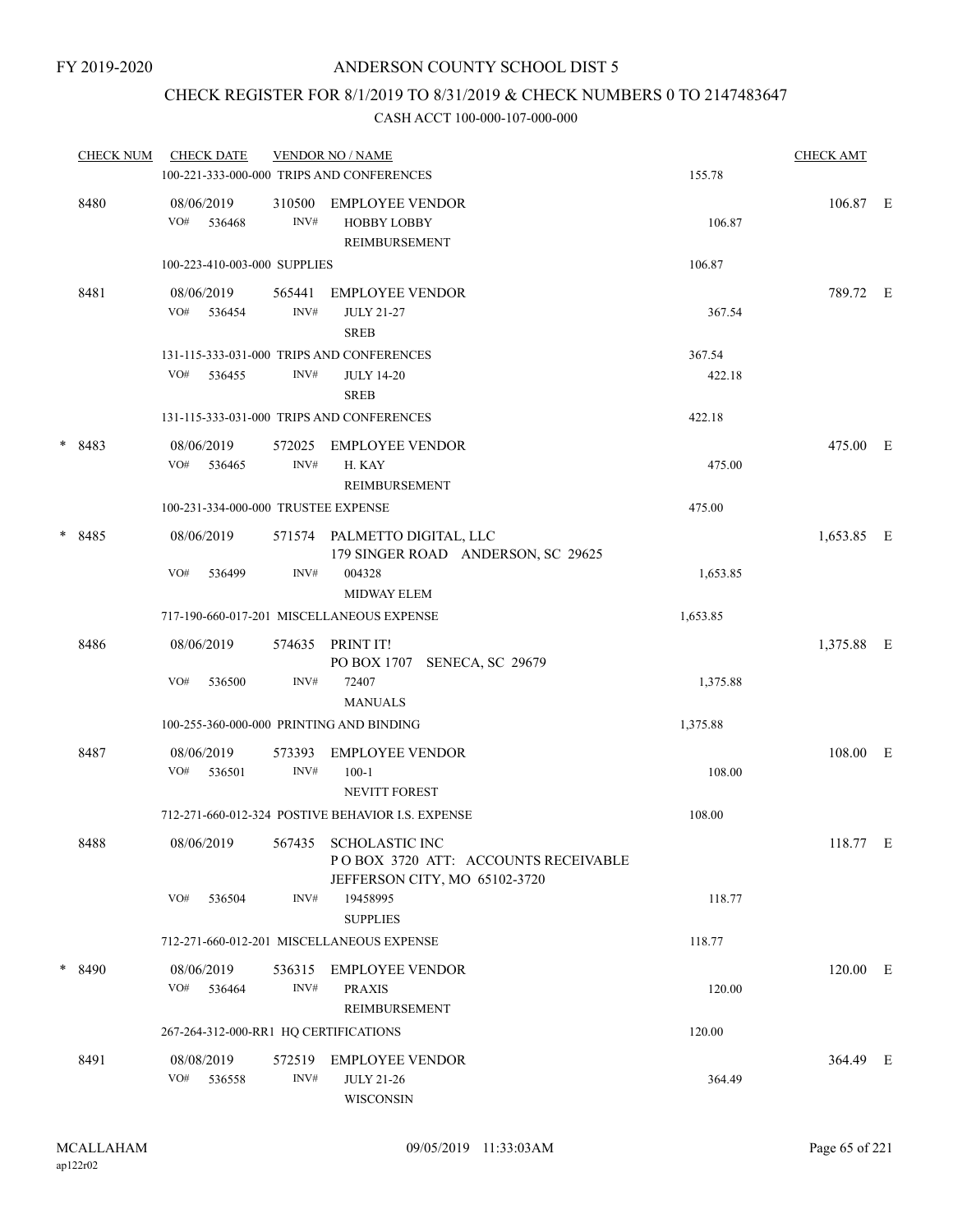## CHECK REGISTER FOR 8/1/2019 TO 8/31/2019 & CHECK NUMBERS 0 TO 2147483647

|        | <b>CHECK NUM</b> | <b>CHECK DATE</b>                   |                | <b>VENDOR NO / NAME</b>                                                                                   |                 | <b>CHECK AMT</b> |  |
|--------|------------------|-------------------------------------|----------------|-----------------------------------------------------------------------------------------------------------|-----------------|------------------|--|
|        |                  |                                     |                | 328-115-312-031-0CO PURCHASED SERVICES (C/O)                                                              | 364.49          |                  |  |
|        | 8492             | 08/08/2019                          | 566562         | ANDERSON OUTDOOR POWER EQUIPMENT<br>110 MIRACLE MILE DRIVE ATT: ACCOUNTS<br>RECEIVABLE ANDERSON, SC 29621 |                 | 251.78 E         |  |
|        |                  | VO#<br>536546                       | INV#           | 222427<br><b>SUPPLIES</b>                                                                                 | 251.78          |                  |  |
|        |                  |                                     |                | 100-254-410-000-001 MAINT. SUPPLIES-STRUCTURES                                                            | 251.78          |                  |  |
|        | * 8495           | 08/08/2019<br>VO#<br>536633         | 574534<br>INV# | <b>EMPLOYEE VENDOR</b><br><b>SNACKS</b><br><b>REIMBURSEMENT</b>                                           | 216.43          | 216.43 E         |  |
|        |                  |                                     |                | 100-264-312-000-ERP EMPLOYEE RECOGNITION PROGRAM                                                          | 216.43          |                  |  |
|        | 8496             | 08/08/2019<br>VO#<br>536557         | 574512<br>INV# | <b>EMPLOYEE VENDOR</b><br>JULY 31<br><b>COLUMLBIA</b>                                                     | 171.24          | 171.24 E         |  |
|        |                  | 100-221-333-000-EOC ELEARNING TRIPS |                |                                                                                                           | 171.24          |                  |  |
| $\ast$ | 8498             | 08/08/2019                          | 564662         | <b>BRADY'S SCREEN PRINTING</b><br>106 CONCORD ROAD ATT: ACCOUNTS<br>RECEIVABLE ANDERSON, SC 29621         |                 | 2,145.35 E       |  |
|        |                  | VO#<br>536564                       | INV#           | 35526<br><b>T-SHIRTS</b>                                                                                  | 2,145.35        |                  |  |
|        |                  | 100-223-410-003-000 SUPPLIES        |                |                                                                                                           | 2,145.35        |                  |  |
|        | 8499             | 08/08/2019<br>VO#<br>536553         | 149150<br>INV# | <b>EMPLOYEE VENDOR</b><br><b>GARDEN GRANT</b><br>REIMBURSEMENT                                            | 160.20          | 160.20 E         |  |
|        |                  | 833-256-410-014-000 SUPPLIES        |                |                                                                                                           | 160.20          |                  |  |
|        | * 8501           | 08/08/2019                          | 170630         | CINTAS CORPORATION #216<br>POBOX 630803 ATT: ACCOUNTS RECEIVABLE<br>CINCINNATI, OH 45263-0803             |                 | 812.15 E         |  |
|        |                  | VO#<br>536567                       | INV#           | 12966569<br>PO#<br>99160<br><b>DUST MOPS</b>                                                              | 812.15          |                  |  |
|        |                  | 100-254-410-001-000 SUPPLIES        |                |                                                                                                           | 59.13 A         |                  |  |
|        |                  | 100-254-410-002-000 SUPPLIES        |                |                                                                                                           | 0.00 A          |                  |  |
|        |                  | 100-254-410-003-000 SUPPLIES        |                |                                                                                                           | 87.46 A         |                  |  |
|        |                  | 100-254-410-005-000 SUPPLIES        |                |                                                                                                           | 63.30 A         |                  |  |
|        |                  | 100-254-410-006-000 SUPPLIES        |                |                                                                                                           | 95.43 A         |                  |  |
|        |                  | 100-254-410-007-000 SUPPLIES        |                |                                                                                                           | 27.25 A         |                  |  |
|        |                  | 100-254-410-008-000 SUPPLIES        |                |                                                                                                           | 63.44 A         |                  |  |
|        |                  | 100-254-410-009-000 SUPPLIES        |                |                                                                                                           | 46.45 A         |                  |  |
|        |                  | 100-254-410-010-000 SUPPLIES        |                |                                                                                                           | 37.04 A         |                  |  |
|        |                  | 100-254-410-011-000 SUPPLIES        |                |                                                                                                           | $27.11 \quad A$ |                  |  |
|        |                  | 100-254-410-012-000 SUPPLIES        |                |                                                                                                           | 27.43 A         |                  |  |
|        |                  | 100-254-410-013-000 SUPPLIES        |                |                                                                                                           | 0.00 A          |                  |  |
|        |                  | 100-254-410-014-000 SUPPLIES        |                |                                                                                                           | $40.05\quad A$  |                  |  |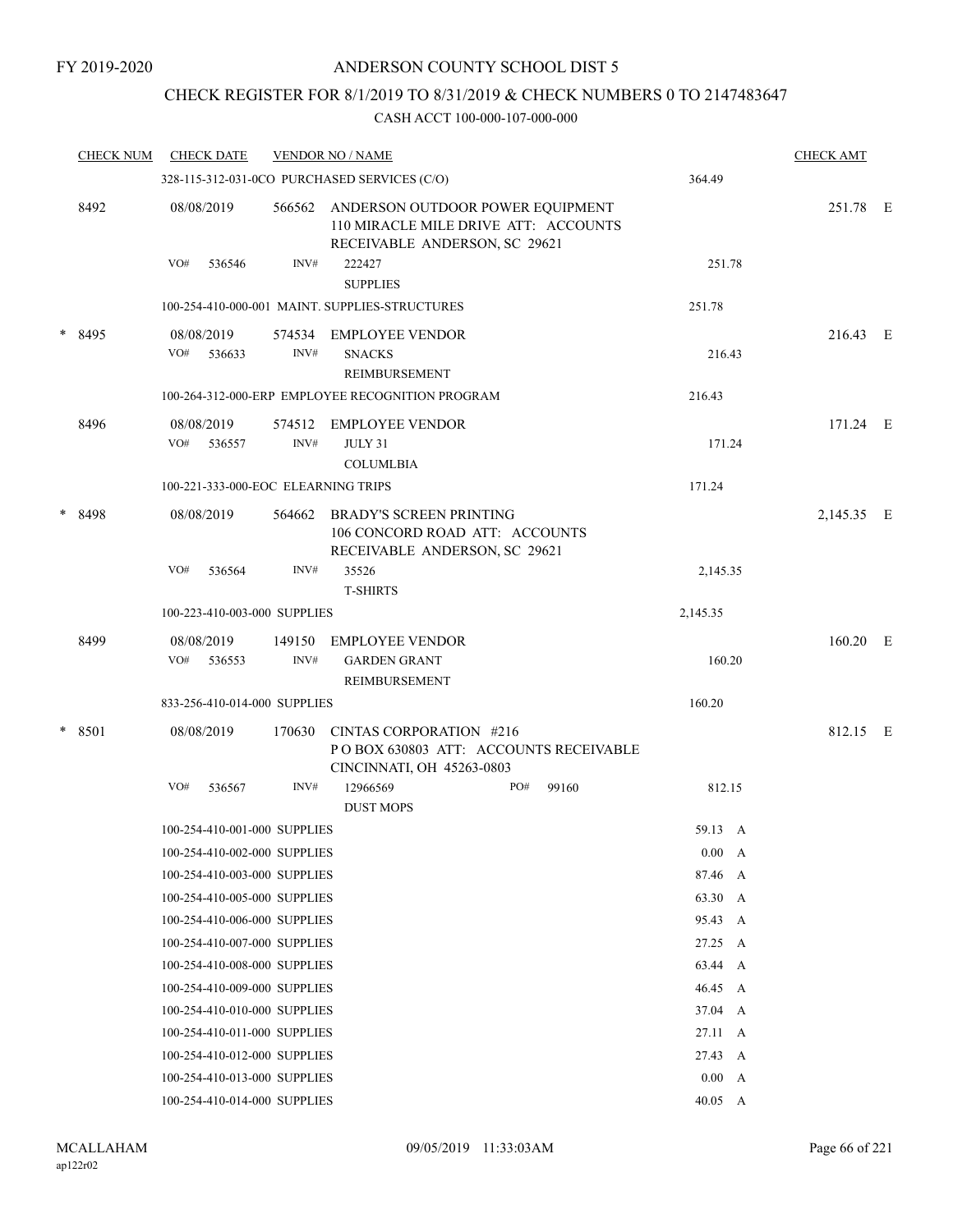## CHECK REGISTER FOR 8/1/2019 TO 8/31/2019 & CHECK NUMBERS 0 TO 2147483647

| <b>CHECK NUM</b> | <b>CHECK DATE</b>                 |        | <b>VENDOR NO / NAME</b>                                                                          |         | <b>CHECK AMT</b> |  |
|------------------|-----------------------------------|--------|--------------------------------------------------------------------------------------------------|---------|------------------|--|
|                  | 100-254-410-015-000 SUPPLIES      |        |                                                                                                  | 31.50 A |                  |  |
|                  | 100-254-410-016-000 SUPPLIES      |        |                                                                                                  | 31.50 A |                  |  |
|                  | 100-254-410-017-000 SUPPLIES      |        |                                                                                                  | 0.00 A  |                  |  |
|                  | 100-254-410-018-000 SUPPLIES      |        |                                                                                                  | 35.33 A |                  |  |
|                  | 100-254-410-019-000 SUPPLIES      |        |                                                                                                  | 46.59 A |                  |  |
|                  | 100-254-410-020-000 SUPPLIES      |        |                                                                                                  | 0.00 A  |                  |  |
|                  | 100-254-410-021-000 SUPPLIES      |        |                                                                                                  | 72.92 A |                  |  |
|                  | 100-254-410-023-000 SUPPLIES      |        |                                                                                                  | 20.22 A |                  |  |
| 8502             | 08/08/2019                        | 187300 | CRESCENT SUPPLY CO, INC<br>POBOX 8798 ATT: ACCOUNTS RECEIVABLE<br>GREENVILLE, SC 29604           |         | 193.43 E         |  |
|                  | VO#<br>536520                     | INV#   | 396743                                                                                           | 6.01    |                  |  |
|                  |                                   |        | <b>SUPPLIES</b>                                                                                  |         |                  |  |
|                  |                                   |        | 100-254-410-012-400 HVAC/ELECTRICAL/PLUMBING                                                     | 6.01    |                  |  |
|                  | VO#<br>536521                     | INV#   | 396742<br><b>SUPPLIES</b>                                                                        | 116.55  |                  |  |
|                  |                                   |        | 100-254-410-002-400 HVAC/ELECTRICAL/PLUMBING                                                     | 116.55  |                  |  |
|                  | VO#<br>536522                     | INV#   | 396744<br><b>SUPPLIES</b>                                                                        | 64.20   |                  |  |
|                  |                                   |        | 100-254-410-012-400 HVAC/ELECTRICAL/PLUMBING                                                     | 64.20   |                  |  |
|                  | VO#<br>536549                     | INV#   | 396741<br><b>SUPPLIES</b>                                                                        | 6.67    |                  |  |
|                  |                                   |        | 100-254-410-002-400 HVAC/ELECTRICAL/PLUMBING                                                     | 3.25    |                  |  |
|                  | 515-253-520-031-CAR CAREER CENTER |        |                                                                                                  | 3.42    |                  |  |
| $*8504$          | 08/08/2019                        | 565398 | <b>EMPLOYEE VENDOR</b>                                                                           |         | 104.06 E         |  |
|                  | VO#<br>536632                     | INV#   | <b>MAMA PENNS</b>                                                                                | 104.06  |                  |  |
|                  |                                   |        | REIMBURSEMENT                                                                                    |         |                  |  |
|                  |                                   |        | 100-113-410-020-VEN SUPPLY-ADDT'L FOR LOST VENDING                                               | 104.06  |                  |  |
| 8505             | 08/08/2019                        |        | 570843 GATEWAY SUPPLY CO<br>CORPORATE OFFICES P.O. BOX 2826 COLUMBIA,<br>SC 29202                |         | 168.54 E         |  |
|                  | VO#<br>536517                     | INV#   | S <sub>46</sub> 34383<br><b>SUPPLIES</b>                                                         | 168.54  |                  |  |
|                  |                                   |        | 100-254-410-000-001 MAINT. SUPPLIES-STRUCTURES                                                   | 168.54  |                  |  |
| * 8508           | 08/08/2019                        | 310500 | EMPLOYEE VENDOR                                                                                  |         | 728.35 E         |  |
|                  | VO#<br>536624                     | INV#   | <b>EXPENSES</b>                                                                                  | 728.35  |                  |  |
|                  |                                   |        | REIMBURSEMENT                                                                                    |         |                  |  |
|                  | 100-223-410-003-000 SUPPLIES      |        |                                                                                                  | 728.35  |                  |  |
| $*$ 8512         | 08/08/2019                        | 349701 | MED CENTRAL HEALTH RESOURCES<br>3424 CLEMSON BLVD ATT: ACCOUNTS<br>RECEIVABLE ANDERSON, SC 29621 |         | 275.00 E         |  |
|                  | VO#<br>536578                     | INV#   | 30929<br><b>WOLCOTT</b>                                                                          | 45.00   |                  |  |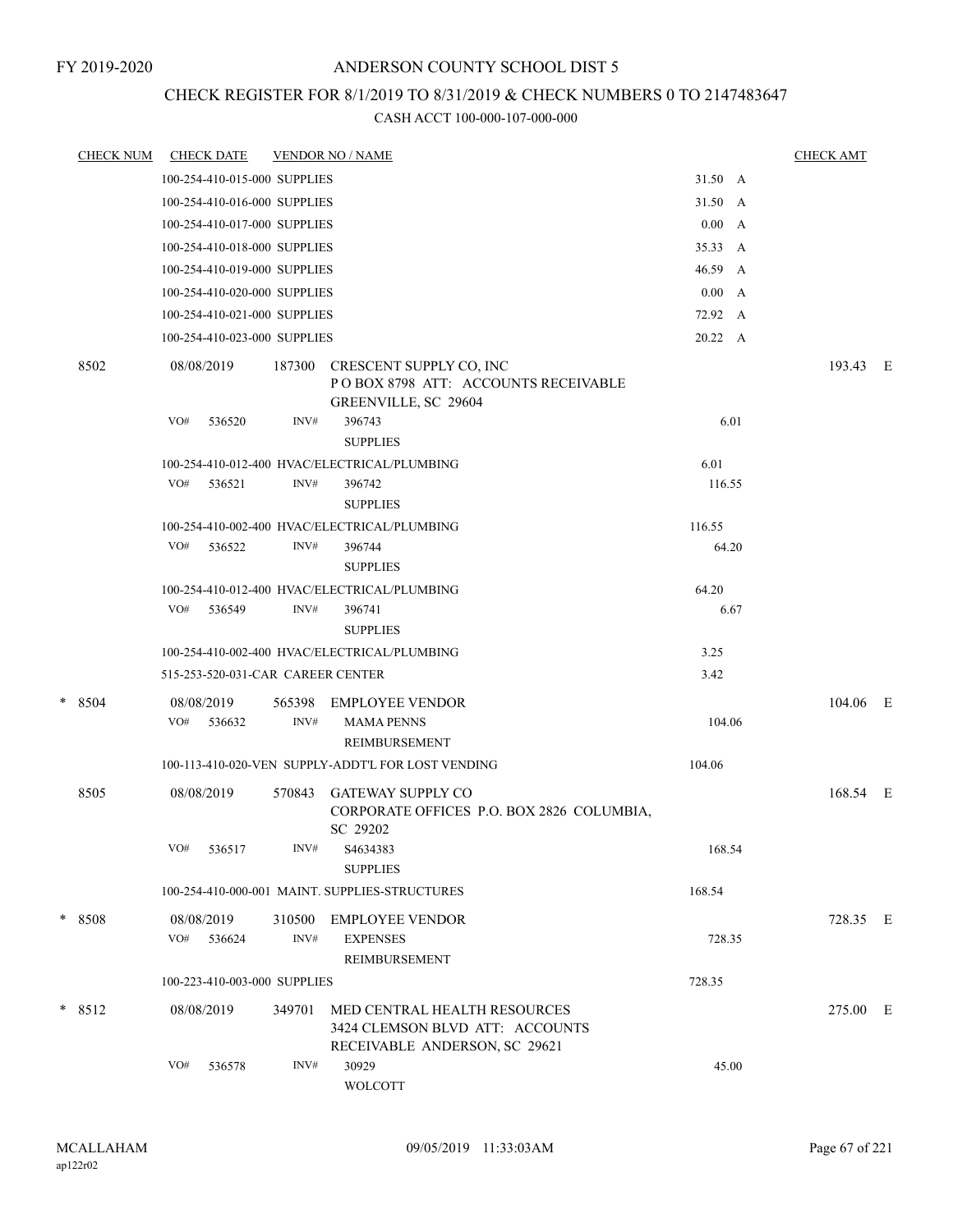# CHECK REGISTER FOR 8/1/2019 TO 8/31/2019 & CHECK NUMBERS 0 TO 2147483647

| <b>CHECK NUM</b> |     | <b>CHECK DATE</b>                   |        | <b>VENDOR NO / NAME</b>                         |                                          |          | <b>CHECK AMT</b> |  |
|------------------|-----|-------------------------------------|--------|-------------------------------------------------|------------------------------------------|----------|------------------|--|
|                  |     |                                     |        | 100-255-323-000-000 CONTRACTED SERVICES         |                                          | 45.00    |                  |  |
|                  |     | VO# 536579                          | INV#   | 55587                                           |                                          | 85.00    |                  |  |
|                  |     |                                     |        | <b>LUNA</b>                                     |                                          |          |                  |  |
|                  |     |                                     |        | 100-255-323-000-000 CONTRACTED SERVICES         |                                          | 85.00    |                  |  |
|                  | VO# | 536580                              | INV#   | 55587                                           |                                          | 20.00    |                  |  |
|                  |     |                                     |        | LUNA                                            |                                          |          |                  |  |
|                  |     |                                     |        | 100-255-323-000-000 CONTRACTED SERVICES         |                                          | 20.00    |                  |  |
|                  | VO# | 536581                              | INV#   | 55534                                           |                                          | 20.00    |                  |  |
|                  |     |                                     |        | <b>REED</b>                                     |                                          |          |                  |  |
|                  |     |                                     |        | 100-255-323-000-000 CONTRACTED SERVICES         |                                          | 20.00    |                  |  |
|                  | VO# | 536582                              | INV#   | 55576                                           |                                          | 20.00    |                  |  |
|                  |     |                                     |        | <b>TATE</b>                                     |                                          |          |                  |  |
|                  |     |                                     |        | 100-255-323-000-000 CONTRACTED SERVICES         |                                          | 20.00    |                  |  |
|                  | VO# | 536583                              | INV#   | 8148                                            |                                          | 65.00    |                  |  |
|                  |     |                                     |        | <b>WILLIAMS</b>                                 |                                          |          |                  |  |
|                  |     |                                     |        | 100-255-323-000-000 CONTRACTED SERVICES         |                                          | 65.00    |                  |  |
|                  |     | VO# 536584                          | INV#   | 55535                                           |                                          | 20.00    |                  |  |
|                  |     |                                     |        | <b>LIGON</b>                                    |                                          |          |                  |  |
|                  |     |                                     |        | 100-255-323-000-000 CONTRACTED SERVICES         |                                          | 20.00    |                  |  |
|                  |     |                                     |        |                                                 |                                          |          |                  |  |
| $* 8514$         |     | 08/08/2019                          |        | 569814 PITSCO EDUCATION                         | PO BOX 804908 KANSAS CITY, MO 64180-4908 |          | 6,093.65 E       |  |
|                  | VO# | 536615                              | INV#   | 744274-1                                        | PO#<br>11241                             | 6,093.65 |                  |  |
|                  |     |                                     |        | X-STREAM                                        |                                          |          |                  |  |
|                  |     |                                     |        | 515-253-540-031-AER AEROSPACE EQUIPMENT         |                                          | 6,093.65 |                  |  |
|                  |     |                                     |        |                                                 |                                          |          |                  |  |
| 8515             |     | 08/08/2019                          | 563687 | EMPLOYEE VENDOR                                 |                                          |          | 405.60 E         |  |
|                  |     | VO# 536620                          | INV#   | <b>JULY 28-AUG 1</b>                            |                                          | 405.60   |                  |  |
|                  |     |                                     |        | <b>FLORIDA</b>                                  |                                          |          |                  |  |
|                  |     |                                     |        | 395-212-333-000-000 TRIPS AND CONFERENCES       |                                          | 405.60   |                  |  |
| 8516             |     | 08/08/2019                          | 574841 | <b>EMPLOYEE VENDOR</b>                          |                                          |          | 136.88 E         |  |
|                  |     | VO# 536556                          | INV#   | JULY 30                                         |                                          | 136.88   |                  |  |
|                  |     |                                     |        | <b>COLUMLBIA</b>                                |                                          |          |                  |  |
|                  |     |                                     |        | 100-221-333-013-000 TRIPS AND CONFERENCES       |                                          | 136.88   |                  |  |
| 8517             |     | 08/08/2019                          | 469775 |                                                 | SEVEN OAKS DOORS & HARDWARE, INC         |          | 829.25 E         |  |
|                  |     |                                     |        |                                                 | POBOX 280 ATT: ACCOUNTS RECEIVABLE       |          |                  |  |
|                  |     |                                     |        | OAKBORO, NC 28129                               |                                          |          |                  |  |
|                  | VO# | 536537                              | INV#   | 978618                                          |                                          | 829.25   |                  |  |
|                  |     |                                     |        | <b>SUPPLIES</b>                                 |                                          |          |                  |  |
|                  |     | 100-254-323-021-TIL TILE REPLACMENT |        |                                                 |                                          | 829.25   |                  |  |
|                  |     |                                     |        |                                                 |                                          |          |                  |  |
| 8518             |     | 08/08/2019                          | 570059 | SHARP BUSINESS SYSTEMS                          | DEPT 1216 PO BOX 121216 DALLAS, TX       |          | 190.81 E         |  |
|                  |     |                                     |        | 75312-1216                                      |                                          |          |                  |  |
|                  | VO# | 536536                              | INV#   | 9002093428                                      |                                          | 20.68    |                  |  |
|                  |     |                                     |        | <b>COPIES</b>                                   |                                          |          |                  |  |
|                  |     |                                     |        | 100-254-410-000-055 OFFICE SUPPLIES & FURNITURE |                                          | 20.68    |                  |  |
|                  |     |                                     |        |                                                 |                                          |          |                  |  |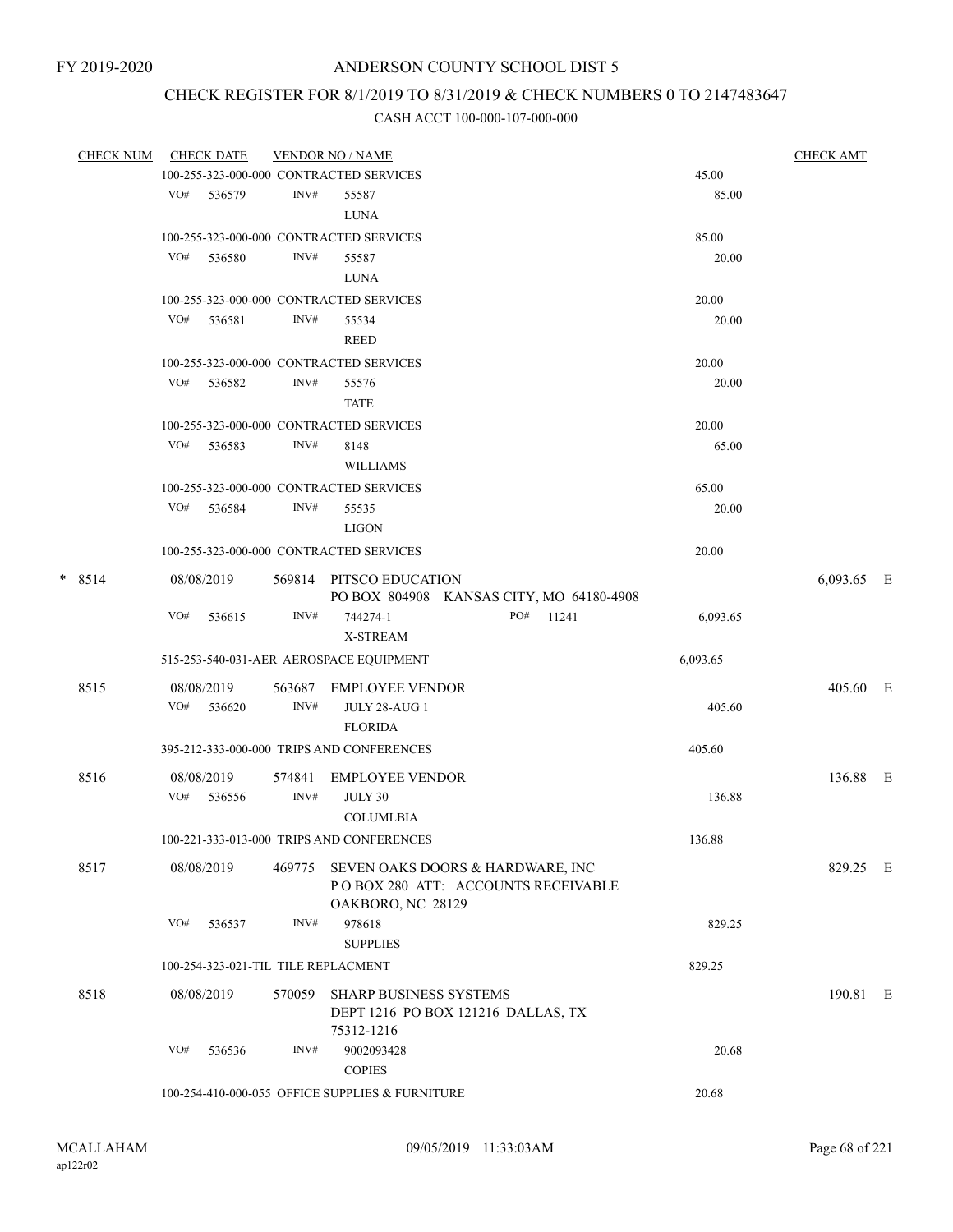## CHECK REGISTER FOR 8/1/2019 TO 8/31/2019 & CHECK NUMBERS 0 TO 2147483647

| <b>CHECK NUM</b> | <b>CHECK DATE</b>                        |        | <b>VENDOR NO / NAME</b>                                            |          | <b>CHECK AMT</b> |  |
|------------------|------------------------------------------|--------|--------------------------------------------------------------------|----------|------------------|--|
|                  | VO# 536589                               | INV#   | 9002125351                                                         | 114.08   |                  |  |
|                  |                                          |        | <b>COPIES</b>                                                      |          |                  |  |
|                  | 100-255-323-000-000 CONTRACTED SERVICES  |        |                                                                    | 114.08   |                  |  |
|                  | VO#<br>536590                            | INV#   | 9002123100                                                         | 23.95    |                  |  |
|                  |                                          |        | <b>COPIES</b>                                                      |          |                  |  |
|                  | 100-115-410-003-000 SUPPLIES             |        |                                                                    | 23.95    |                  |  |
|                  | VO#<br>536591                            | INV#   | 9002138267                                                         | 12.84    |                  |  |
|                  |                                          |        | <b>LICENSE</b>                                                     |          |                  |  |
|                  | 100-113-410-005-000 SUPPLIES             |        |                                                                    | 12.84    |                  |  |
|                  | VO#<br>536592                            | INV#   | 9002098597                                                         | 19.26    |                  |  |
|                  |                                          |        | <b>COPIER</b>                                                      |          |                  |  |
|                  | 201-112-490-014-000 COPIER COST          |        |                                                                    | 19.26    |                  |  |
|                  |                                          |        |                                                                    |          |                  |  |
| 8519             | 08/08/2019                               | 472700 | <b>SHERWIN WILLIAMS</b><br>613 NORTH MURRAY AVENUE ATT: ACCOUNTS   |          | 797.49 E         |  |
|                  |                                          |        | RECEIVABLE ANDERSON, SC 29625                                      |          |                  |  |
|                  | VO#<br>536513                            | INV#   | 1139-5                                                             | 46.86    |                  |  |
|                  |                                          |        | <b>PAINT</b>                                                       |          |                  |  |
|                  | 600-256-323-008-000 REPAIRS TO EQUIPMENT |        |                                                                    | 46.86 A  |                  |  |
|                  | VO# 536514                               | INV#   | 3581-6                                                             | 57.53    |                  |  |
|                  |                                          |        | PAINT                                                              |          |                  |  |
|                  | 600-256-323-008-000 REPAIRS TO EQUIPMENT |        |                                                                    | 57.53 A  |                  |  |
|                  | VO# 536530                               | INV#   | 2193-2                                                             | 192.12   |                  |  |
|                  |                                          |        | <b>PAINT</b>                                                       |          |                  |  |
|                  |                                          |        | 100-254-410-002-001 SUPPLIES - MAINTENANCE                         | 96.06    |                  |  |
|                  |                                          |        | 100-254-410-003-001 SUPPLIES - MAINTENANCE                         | 96.06    |                  |  |
|                  | VO# 536531                               | INV#   | 2302-9                                                             | 136.39   |                  |  |
|                  |                                          |        | <b>SUPPLIES</b>                                                    |          |                  |  |
|                  |                                          |        | 100-254-410-000-001 MAINT. SUPPLIES-STRUCTURES                     | 136.39   |                  |  |
|                  | VO#<br>536532                            | INV#   | 4285-3                                                             | 111.28   |                  |  |
|                  |                                          |        | <b>SUPPLIES</b>                                                    |          |                  |  |
|                  |                                          |        | 100-254-410-000-001 MAINT. SUPPLIES-STRUCTURES                     | 111.28   |                  |  |
|                  | VO# 536533                               | INV#   | $4263 - 0$                                                         | 105.02   |                  |  |
|                  |                                          |        | <b>SUPPLIES</b>                                                    |          |                  |  |
|                  |                                          |        | 100-254-410-011-001 SUPPLIES - MAINTENANCE                         | 105.02   |                  |  |
|                  | VO#<br>536534                            | INV#   | 2238-5                                                             | 103.57   |                  |  |
|                  |                                          |        | <b>SUPPLIES</b>                                                    |          |                  |  |
|                  |                                          |        | 100-254-410-012-001 SUPPLIES - MAINTENANCE                         | 103.57   |                  |  |
|                  | VO#<br>536535                            | INV#   | 2143-7                                                             | 44.72    |                  |  |
|                  |                                          |        | <b>SUPPLIES</b>                                                    |          |                  |  |
|                  |                                          |        | 100-254-410-000-001 MAINT. SUPPLIES-STRUCTURES                     | 44.72    |                  |  |
|                  |                                          |        |                                                                    |          |                  |  |
| 8520             | 08/08/2019                               | 563982 | SOUTHEASTERN PAPER GROUP<br>PO BOX 890671 ATT: ACCOUNTS RECEIVABLE |          | 2,380.75 E       |  |
|                  |                                          |        | CHARLOTTE, NC 28289-0671                                           |          |                  |  |
|                  | VO#<br>536529                            | INV#   | 4555240                                                            | 2,380.75 |                  |  |
|                  |                                          |        | <b>VACUUMS</b>                                                     |          |                  |  |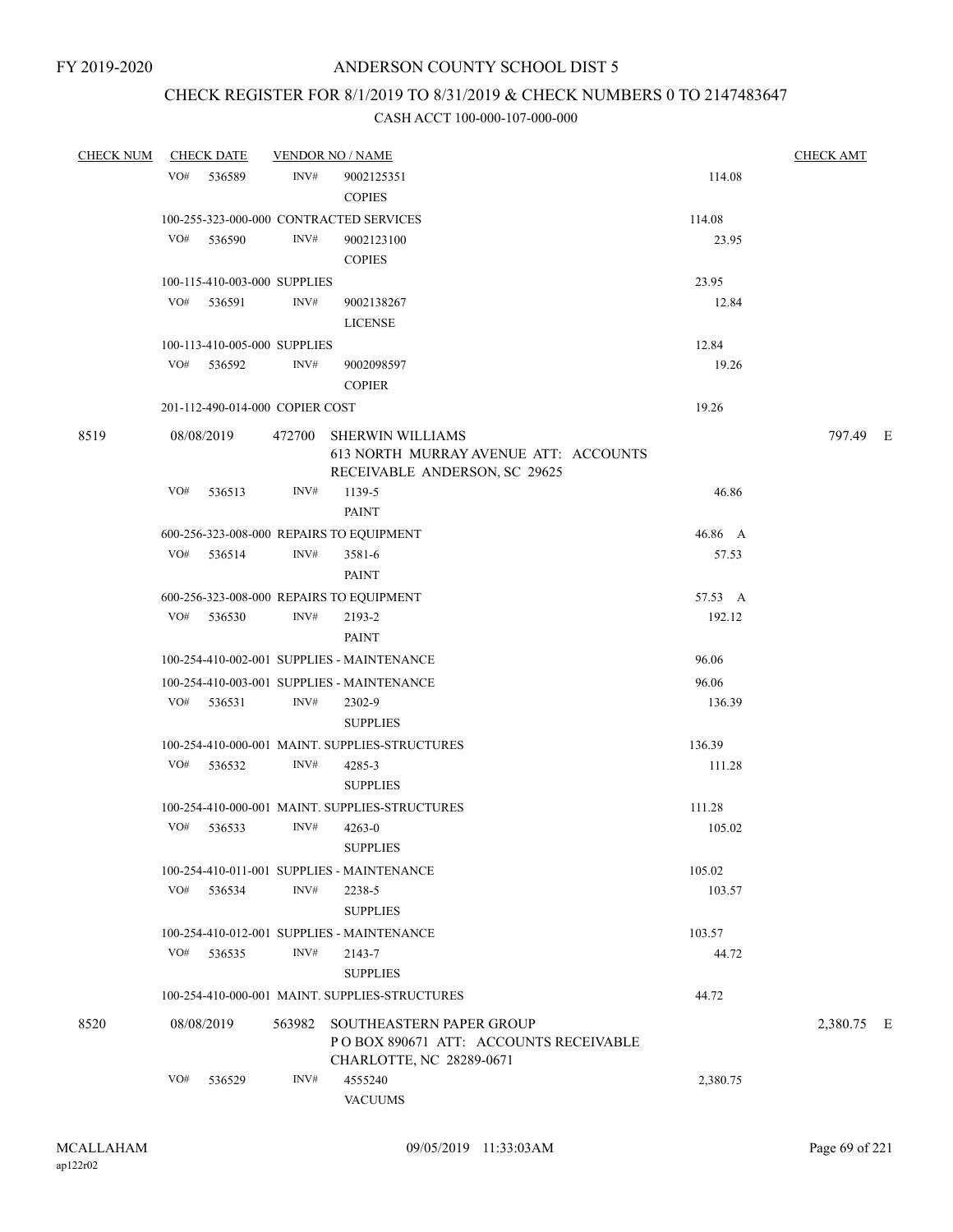## CHECK REGISTER FOR 8/1/2019 TO 8/31/2019 & CHECK NUMBERS 0 TO 2147483647

| <b>CHECK NUM</b> |     | <b>CHECK DATE</b>    |                                   | <b>VENDOR NO / NAME</b>                                            |          | <b>CHECK AMT</b> |  |
|------------------|-----|----------------------|-----------------------------------|--------------------------------------------------------------------|----------|------------------|--|
|                  |     |                      | 515-253-520-031-CAR CAREER CENTER |                                                                    | 2,380.75 |                  |  |
| $*8524$          | VO# | 08/08/2019<br>536625 | 574646<br>INV#                    | <b>EMPLOYEE VENDOR</b><br><b>JULY 28-AUG 1</b><br><b>FLORIDA</b>   | 195.82   | 195.82 E         |  |
|                  |     |                      |                                   | 395-212-333-000-000 TRIPS AND CONFERENCES                          | 195.82   |                  |  |
| 8525             | VO# | 08/08/2019<br>536559 | 575460<br>INV#                    | <b>EMPLOYEE VENDOR</b><br><b>JUNE 24-26</b><br><b>GREENVILLE</b>   | 115.90   | 115.90 E         |  |
|                  |     |                      |                                   | 207-224-333-031-C04 TRIPS/CONFERENCES (C/O)                        | 115.90   |                  |  |
| 8526             |     | 08/09/2019           | 569749                            | LANCE ABERNATHY<br>1655 LEGION LAKE ROAD HONEA PATH, SC<br>29654   |          | 275.00 E         |  |
|                  | VO# | 537500               | INV#                              | **<br><b>TEACHER SUPPLY</b>                                        | 275.00   |                  |  |
|                  |     |                      |                                   | 377-113-410-020-000 TEACHER SUPPLY - GLENVIEW                      | 275.00   |                  |  |
| 8527             |     | 08/09/2019           | 569749                            | <b>DANAE ACKER</b><br>100 SOARING HAWK COURT ANDERSON, SC<br>29621 |          | 275.00 E         |  |
|                  | VO# | 536799               | INV#                              | **<br><b>TEACHER SUPPLY</b>                                        | 275.00   |                  |  |
|                  |     |                      |                                   | 377-114-410-003-000 TEACHER SUPPLY - WHS                           | 275.00   |                  |  |
| 8528             |     | 08/09/2019           | 569749                            | <b>ANNA ACREE</b><br>837 ALLISON CIRCLE ANDERSON, SC 29625         |          | 275.00 E         |  |
|                  | VO# | 537408               | INV#                              | **<br><b>TEACHER SUPPLY</b>                                        | 275.00   |                  |  |
|                  |     |                      |                                   | 377-139-410-018-000 TEACHER SUPPLY - WEST MARKET                   | 275.00   |                  |  |
| 8529             |     | 08/09/2019           | 569749                            | <b>KRISHAUN ADAMS</b><br>111 BLUEBERRY LANE PENDLETON, SC 29670    |          | 275.00 E         |  |
|                  | VO# | 536716               | INV#                              | **<br><b>TEACHER SUPPLY</b>                                        | 275.00   |                  |  |
|                  |     |                      |                                   | 377-114-410-002-000 TEACHER SUPPLY - TLH                           | 275.00   |                  |  |
| 8530             |     | 08/09/2019           | 569749                            | <b>MATTHEW ADAMS</b><br>111 QUARTERMEIN COURT PIEDMONT, SC 29673   |          | 275.00 E         |  |
|                  | VO# | 536846               | INV#                              | $***$<br><b>TEACHER SUPPLY</b>                                     | 275.00   |                  |  |
|                  |     |                      |                                   | 377-114-410-003-000 TEACHER SUPPLY - WHS                           | 275.00   |                  |  |
| 8531             |     | 08/09/2019           | 569749                            | <b>JENNIFER ADAMS</b><br>102 JONES CREEK CIRCLE ANDERSON, SC 29621 |          | 275.00 E         |  |
|                  | VO# | 537411               | INV#                              | **<br><b>TEACHER SUPPLY</b>                                        | 275.00   |                  |  |
|                  |     |                      |                                   | 377-139-410-018-000 TEACHER SUPPLY - WEST MARKET                   | 275.00   |                  |  |
| 8532             |     | 08/09/2019           |                                   | 569749 KIMBERLY ADDIS<br>2024 MOULTRIE SQUARE ANDERSON, SC 29621   |          | 275.00 E         |  |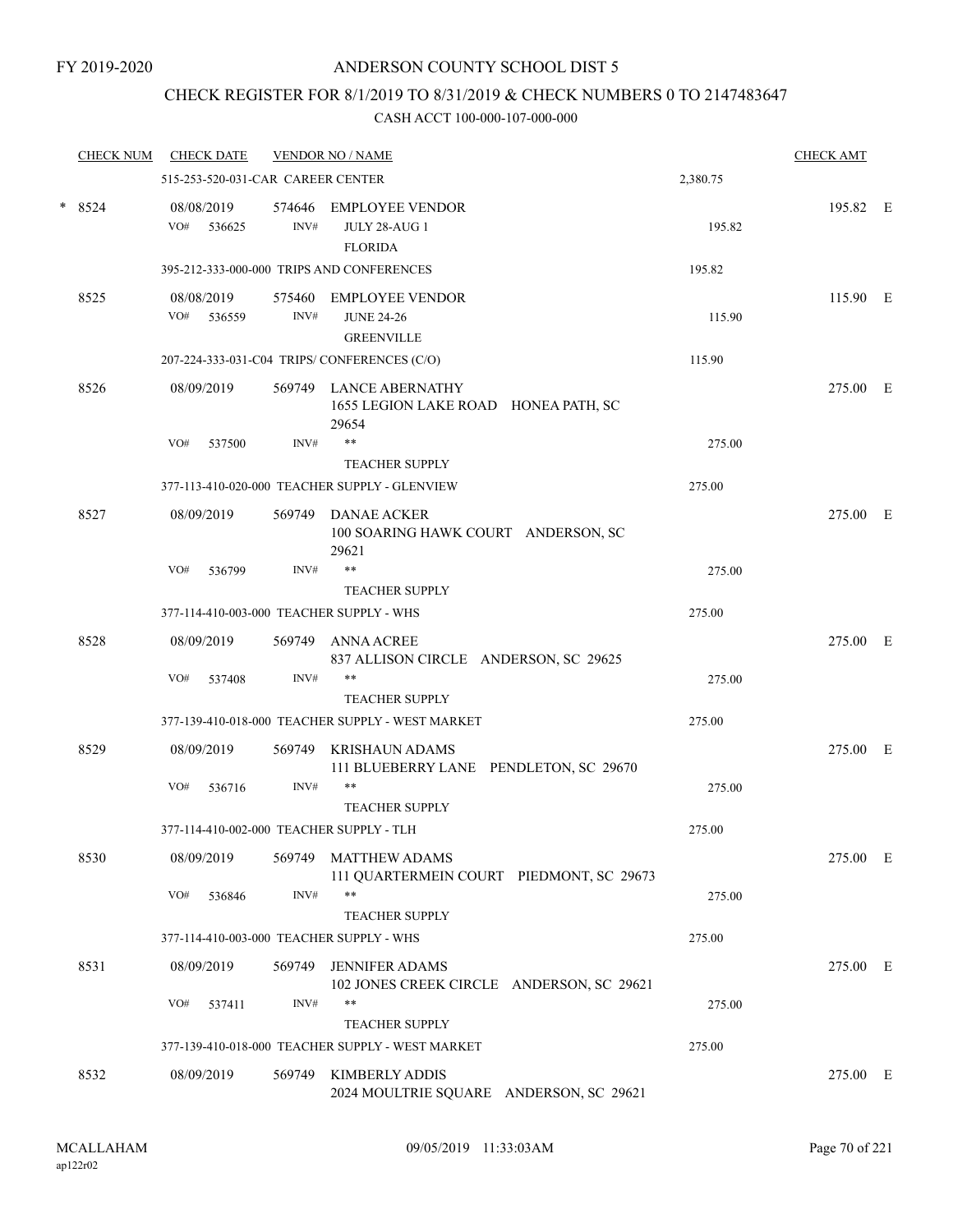## CHECK REGISTER FOR 8/1/2019 TO 8/31/2019 & CHECK NUMBERS 0 TO 2147483647

| <b>CHECK NUM</b> |     | <b>CHECK DATE</b> |        | <b>VENDOR NO / NAME</b>                                                 |        | <b>CHECK AMT</b> |  |
|------------------|-----|-------------------|--------|-------------------------------------------------------------------------|--------|------------------|--|
|                  | VO# | 537084            | INV#   | $***$                                                                   | 275.00 |                  |  |
|                  |     |                   |        | <b>TEACHER SUPPLY</b>                                                   |        |                  |  |
|                  |     |                   |        | 377-112-410-009-000 TEACHER SUPPLY - CONCORD                            | 275.00 |                  |  |
| 8533             |     | 08/09/2019        |        | 569749 EVA ADDISON<br>2604 BELLVIEW RD ANDERSON, SC 29621               |        | 275.00 E         |  |
|                  | VO# | 537370            | INV#   | $***$                                                                   | 275.00 |                  |  |
|                  |     |                   |        | <b>TEACHER SUPPLY</b>                                                   |        |                  |  |
|                  |     |                   |        | 377-112-410-017-000 TEACHER SUPPLY - MIDWAY                             | 275.00 |                  |  |
| 8534             |     | 08/09/2019        |        | 569749 NICHOLAS AGNELLO<br>605 BLUME ROAD ANDERSON, SC 29625            |        | 275.00 E         |  |
|                  | VO# | 536792            | INV#   | $***$                                                                   | 275.00 |                  |  |
|                  |     |                   |        | <b>TEACHER SUPPLY</b>                                                   |        |                  |  |
|                  |     |                   |        | 377-114-410-003-000 TEACHER SUPPLY - WHS                                | 275.00 |                  |  |
| 8535             |     | 08/09/2019        |        | 569749 AMANDA AGNELLO<br>605 BLUME ROAD ANDERSON, SC 29625              |        | 275.00 E         |  |
|                  | VO# | 537430            | INV#   | **                                                                      | 275.00 |                  |  |
|                  |     |                   |        | <b>TEACHER SUPPLY</b><br>377-112-410-019-000 TEACHER SUPPLY - WHITEHALL | 275.00 |                  |  |
|                  |     |                   |        |                                                                         |        |                  |  |
| 8536             |     | 08/09/2019        | 569749 | BRANDI AIKEN<br>406 ASHWOOD LANE ANDERSON, SC 29625                     |        | 275.00 E         |  |
|                  | VO# | 537068            | INV#   | $***$                                                                   | 275.00 |                  |  |
|                  |     |                   |        | <b>TEACHER SUPPLY</b>                                                   |        |                  |  |
|                  |     |                   |        | 377-112-410-008-000 TEACHER SUPPLY - MCLEES                             | 275.00 |                  |  |
| 8537             |     | 08/09/2019        | 569749 | ANGELA ALDRET<br>205 WINDJAMMER WAY ANDERSON, SC 29626                  |        | 275.00 E         |  |
|                  | VO# | 537120            | INV#   | $***$                                                                   | 275.00 |                  |  |
|                  |     |                   |        | <b>TEACHER SUPPLY</b>                                                   |        |                  |  |
|                  |     |                   |        | 377-112-410-010-000 TEACHER SUPPLY - NEW PROSPECT                       | 275.00 |                  |  |
| 8538             |     | 08/09/2019        | 569749 | JACOB ALEWINE<br>826 WINONA CHURCH ROAD DONALDS, SC<br>29638            |        | 275.00 E         |  |
|                  | VO# | 536816            | INV#   |                                                                         | 275.00 |                  |  |
|                  |     |                   |        | <b>TEACHER SUPPLY</b>                                                   |        |                  |  |
|                  |     |                   |        | 377-114-410-003-000 TEACHER SUPPLY - WHS                                | 275.00 |                  |  |
| 8539             |     | 08/09/2019        |        | 569749 PATRINA ALEXANDER<br>4205 WEATHERSTONE WAY ANDERSON, SC<br>29621 |        | 275.00 E         |  |
|                  | VO# | 536848            | INV#   | $***$                                                                   | 275.00 |                  |  |
|                  |     |                   |        | <b>TEACHER SUPPLY</b>                                                   |        |                  |  |
|                  |     |                   |        | 377-113-410-005-000 TEACHER SUPPLY - MCCANTS                            | 275.00 |                  |  |
| 8540             |     | 08/09/2019        | 569749 | <b>JOHN ALEXANDER</b><br>1520 OLD WILLIAMSTON ROAD ANDERSON, SC         |        | 275.00 E         |  |
|                  | VO# | 537554            | INV#   | 29621<br>$***$                                                          | 275.00 |                  |  |
|                  |     |                   |        |                                                                         |        |                  |  |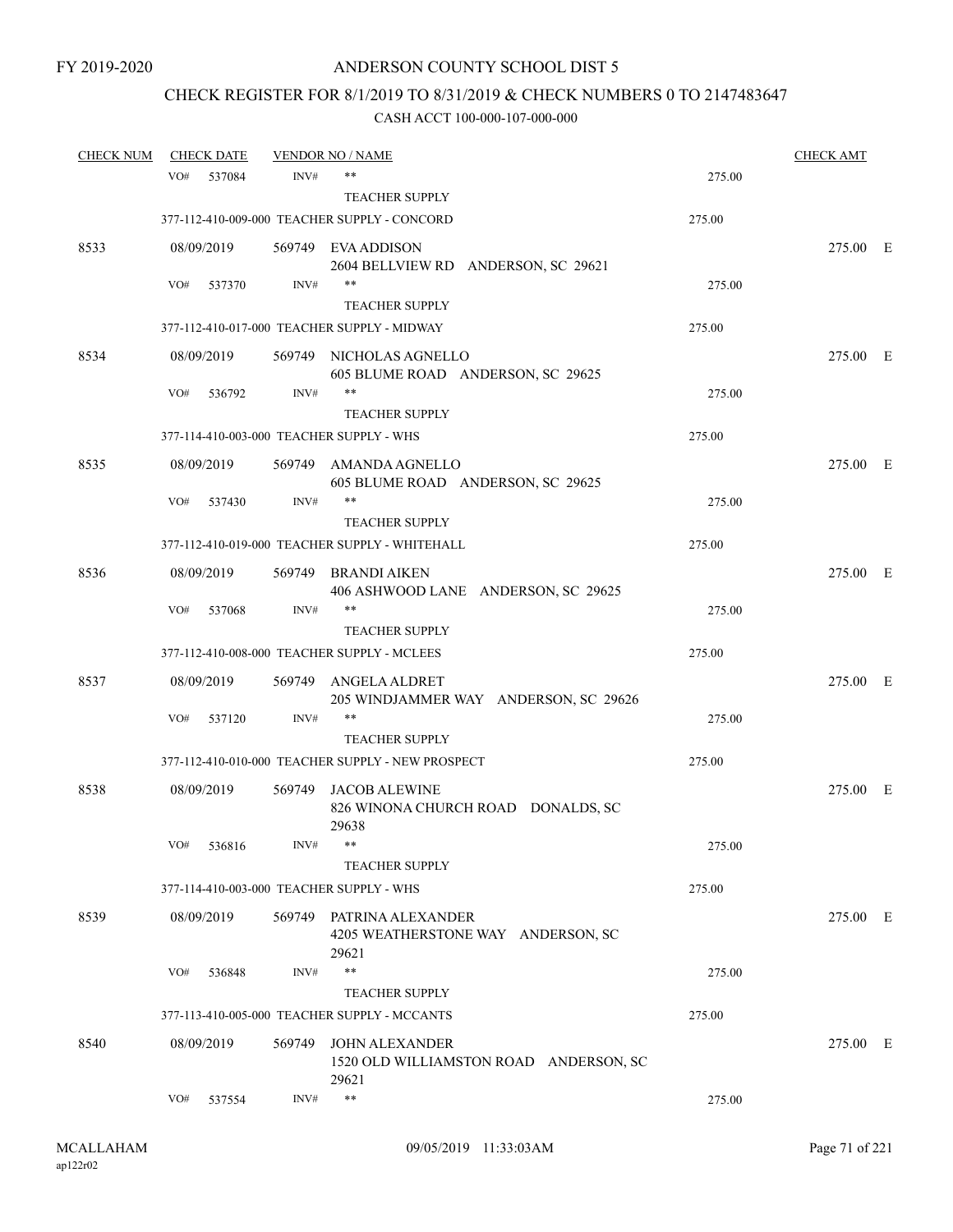### CHECK REGISTER FOR 8/1/2019 TO 8/31/2019 & CHECK NUMBERS 0 TO 2147483647

| <b>CHECK NUM</b> | <b>CHECK DATE</b> |        | <b>VENDOR NO / NAME</b>                                                    |        | <b>CHECK AMT</b> |  |
|------------------|-------------------|--------|----------------------------------------------------------------------------|--------|------------------|--|
|                  |                   |        | <b>TEACHER SUPPLY</b>                                                      |        |                  |  |
|                  |                   |        | 377-115-410-031-000 TEACHER SUPPLY - AIT                                   | 275.00 |                  |  |
| 8541             | 08/09/2019        |        | 569749 LESLIE ALLERTON-MOFFITT<br>225 LONGVIEW DRIVE WILLIAMSTON, SC 29697 |        | 275.00 E         |  |
|                  | VO#<br>537437     | INV#   | $***$                                                                      | 275.00 |                  |  |
|                  |                   |        | <b>TEACHER SUPPLY</b>                                                      |        |                  |  |
|                  |                   |        | 377-112-410-019-000 TEACHER SUPPLY - WHITEHALL                             | 275.00 |                  |  |
| 8542             | 08/09/2019        |        | 569749 DANA AMAN<br>1107 OAK HILL DRIVE ANDERSON, SC 29621                 |        | 275.00 E         |  |
|                  | VO#<br>536647     | INV#   | **                                                                         | 275.00 |                  |  |
|                  |                   |        | <b>TEACHER SUPPLY</b>                                                      |        |                  |  |
|                  |                   |        | 377-114-410-002-000 TEACHER SUPPLY - TLH                                   | 275.00 |                  |  |
| 8543             | 08/09/2019        |        | 569749 LINDSEY AMAN<br>1107 OAK HILL DRIVE ANDERSON, SC 29621              |        | 275.00 E         |  |
|                  | VO#<br>537028     | INV#   | $***$                                                                      | 275.00 |                  |  |
|                  |                   |        | <b>TEACHER SUPPLY</b>                                                      |        |                  |  |
|                  |                   |        | 377-112-410-007-000 TEACHER SUPPLY - CENTERVILLE                           | 275.00 |                  |  |
| 8544             | 08/09/2019        | 569749 | <b>ELIZABETH ANDERS</b><br>1216 PHILLIPS ROAD ANDERSON, SC 29625           |        | 275.00 E         |  |
|                  | VO#<br>537044     | INV#   | $***$                                                                      | 275.00 |                  |  |
|                  |                   |        | <b>TEACHER SUPPLY</b>                                                      |        |                  |  |
|                  |                   |        | 377-112-410-008-000 TEACHER SUPPLY - MCLEES                                | 275.00 |                  |  |
| 8545             | 08/09/2019        | 569749 | <b>ASHLEY ANDERSON</b><br>901 PINE CONE TRAIL ANDERSON, SC 29621           |        | 275.00 E         |  |
|                  | VO#<br>537103     | INV#   | $***$                                                                      | 275.00 |                  |  |
|                  |                   |        | <b>TEACHER SUPPLY</b>                                                      |        |                  |  |
|                  |                   |        | 377-112-410-009-000 TEACHER SUPPLY - CONCORD                               | 275.00 |                  |  |
| 8546             | 08/09/2019        |        | 569749 LAVINIA ANDERSON<br>420 WESLEY COURT STARR, SC 29684                |        | 275.00 E         |  |
|                  | VO#<br>537320     | INV#   | $***$<br><b>TEACHER SUPPLY</b>                                             | 275.00 |                  |  |
|                  |                   |        | 377-112-410-016-000 TEACHER SUPPLY - VARENNES                              | 275.00 |                  |  |
| 8547             | 08/09/2019        |        | 569749 KATHRYN ANDRADE<br>117 TINSLEY DRIVE ANDERSON, SC 29621             |        | 275.00 E         |  |
|                  | VO#<br>537382     | INV#   | **                                                                         | 275.00 |                  |  |
|                  |                   |        | <b>TEACHER SUPPLY</b>                                                      |        |                  |  |
|                  |                   |        | 377-112-410-017-000 TEACHER SUPPLY - MIDWAY                                | 275.00 |                  |  |
| 8548             | 08/09/2019        |        | 569749 NICKALAS ANDREWS<br>5026 WESTWIND WAY ANDERSON, SC 29626            |        | 275.00 E         |  |
|                  | VO#<br>536961     | INV#   | $***$                                                                      | 275.00 |                  |  |
|                  |                   |        | <b>TEACHER SUPPLY</b>                                                      |        |                  |  |
|                  |                   |        | 377-113-410-006-000 TEACHER SUPPLY - ROBERT ANDERSON                       | 275.00 |                  |  |
| 8549             | 08/09/2019        |        | 569749 RICHARD ANNIS                                                       |        | 275.00 E         |  |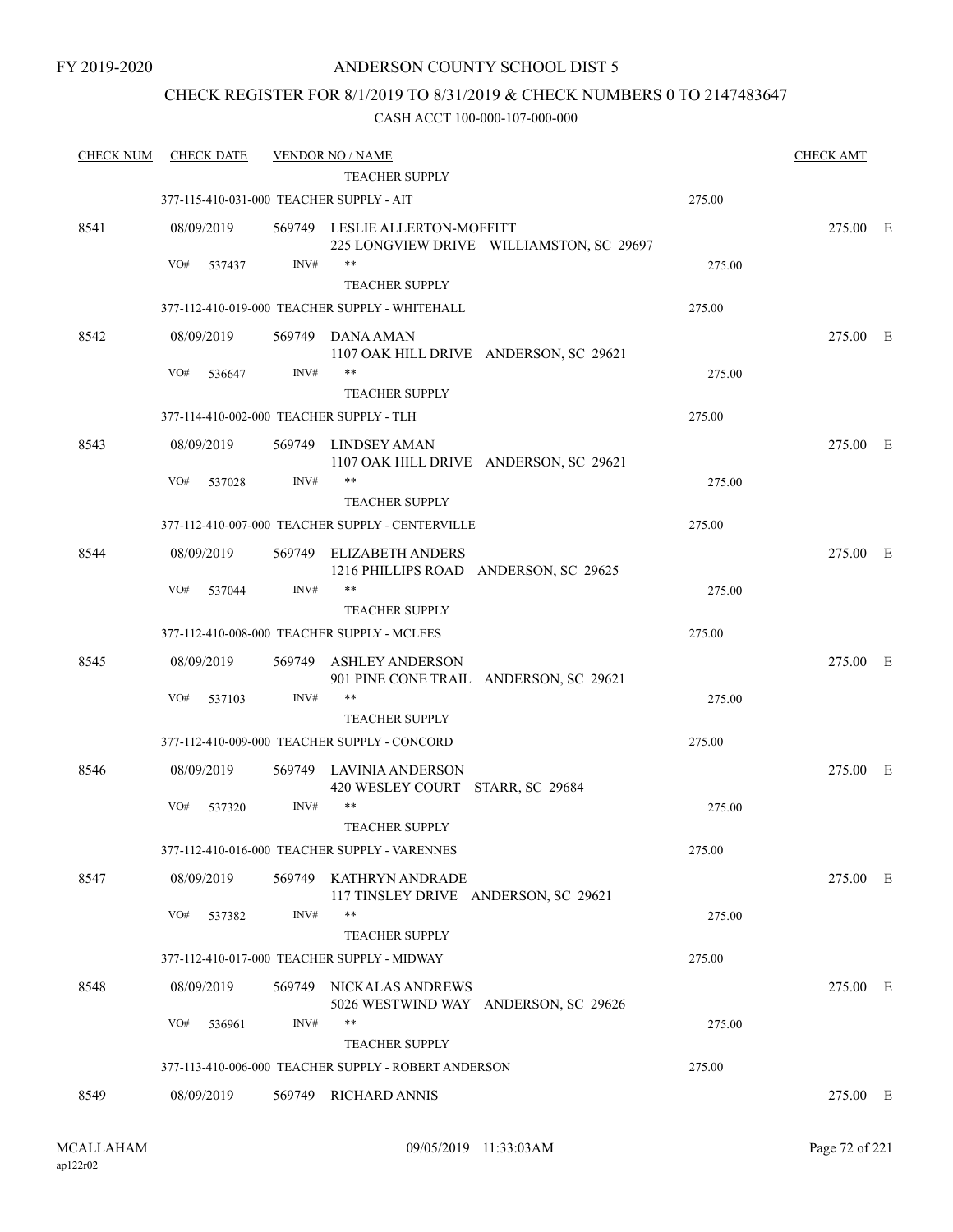## ANDERSON COUNTY SCHOOL DIST 5

## CHECK REGISTER FOR 8/1/2019 TO 8/31/2019 & CHECK NUMBERS 0 TO 2147483647

| <b>CHECK NUM</b> |     | <b>CHECK DATE</b> |        | <b>VENDOR NO / NAME</b>                                              |        | <b>CHECK AMT</b> |  |
|------------------|-----|-------------------|--------|----------------------------------------------------------------------|--------|------------------|--|
|                  |     |                   |        | 114 CANDI DRIVE ANDERSON, SC 29625                                   |        |                  |  |
|                  | VO# | 536954            | INV#   | **                                                                   | 275.00 |                  |  |
|                  |     |                   |        | <b>TEACHER SUPPLY</b>                                                |        |                  |  |
|                  |     |                   |        | 377-113-410-006-000 TEACHER SUPPLY - ROBERT ANDERSON                 | 275.00 |                  |  |
| 8550             |     | 08/09/2019        |        | 569749 SUMMER ANZUR<br>1326 BROADWAY SCHOOL ROAD BELTON, SC<br>29627 |        | 275.00 E         |  |
|                  | VO# | 537463            | INV#   | $***$                                                                | 275.00 |                  |  |
|                  |     |                   |        | <b>TEACHER SUPPLY</b>                                                |        |                  |  |
|                  |     |                   |        | 377-113-410-020-000 TEACHER SUPPLY - GLENVIEW                        | 275.00 |                  |  |
| 8551             |     | 08/09/2019        | 569749 | <b>CHERYL ARCHIE</b><br>207 GREENLAND ROAD ANDERSON, SC 29626        |        | 275.00 E         |  |
|                  | VO# | 537169            | INV#   | $***$                                                                | 275.00 |                  |  |
|                  |     |                   |        | <b>TEACHER SUPPLY</b>                                                |        |                  |  |
|                  |     |                   |        | 377-112-410-011-000 TEACHER SUPPLY - HOMELAND PARK                   | 275.00 |                  |  |
| 8552             |     | 08/09/2019        | 569749 | <b>KENDALL ARIAS</b><br>414 ALLISON CIRCLE ANDERSON, SC 29625        |        | 275.00 E         |  |
|                  | VO# | 537434            | INV#   | **                                                                   | 275.00 |                  |  |
|                  |     |                   |        | <b>TEACHER SUPPLY</b>                                                |        |                  |  |
|                  |     |                   |        | 377-112-410-019-000 TEACHER SUPPLY - WHITEHALL                       | 275.00 |                  |  |
| 8553             |     | 08/09/2019        | 569749 | <b>CLAIRE ARMSTRONG</b><br>922 CAMEO COURT ANDERSON, SC 29621        |        | 275.00 E         |  |
|                  | VO# | 536823            | INV#   | $***$                                                                | 275.00 |                  |  |
|                  |     |                   |        | <b>TEACHER SUPPLY</b>                                                |        |                  |  |
|                  |     |                   |        | 377-114-410-003-000 TEACHER SUPPLY - WHS                             | 275.00 |                  |  |
| 8554             |     | 08/09/2019        | 569749 | LISA ARNOLD<br>809 S MCDUFFIE STREET ANDERSON, SC 29624              |        | 275.00 E         |  |
|                  | VO# | 537311            | INV#   | **                                                                   | 275.00 |                  |  |
|                  |     |                   |        | <b>TEACHER SUPPLY</b>                                                |        |                  |  |
|                  |     |                   |        | 377-139-410-015-000 TEACHER SUPPLY - SOUTH FANT                      | 275.00 |                  |  |
| 8555             |     | 08/09/2019        | 569749 | JAMES ARRINGTON<br>3515 MT VERNON CT LAWRENCEVILLE, GA<br>30044      |        | 275.00 E         |  |
|                  | VO# | 536726            | INV#   | $***$                                                                | 275.00 |                  |  |
|                  |     |                   |        | <b>TEACHER SUPPLY</b>                                                |        |                  |  |
|                  |     |                   |        | 377-114-410-002-000 TEACHER SUPPLY - TLH                             | 275.00 |                  |  |
| 8556             |     | 08/09/2019        |        | 569749 PAMELA ARROYO<br>116 KING ARTHUR DRIVE PIEDMONT, SC 29673     |        | 275.00 E         |  |
|                  | VO# | 537389            | INV#   | **<br>TEACHER SUPPLY                                                 | 275.00 |                  |  |
|                  |     |                   |        | 377-112-410-017-000 TEACHER SUPPLY - MIDWAY                          | 275.00 |                  |  |
|                  |     |                   |        |                                                                      |        |                  |  |
| 8557             |     | 08/09/2019        |        | 569749 LISA ASHLEY<br>121 BRIAR PATCH ROAD ANDERSON, SC 29621        |        | 275.00 E         |  |
|                  | VO# | 537349            | INV#   | $***$                                                                | 275.00 |                  |  |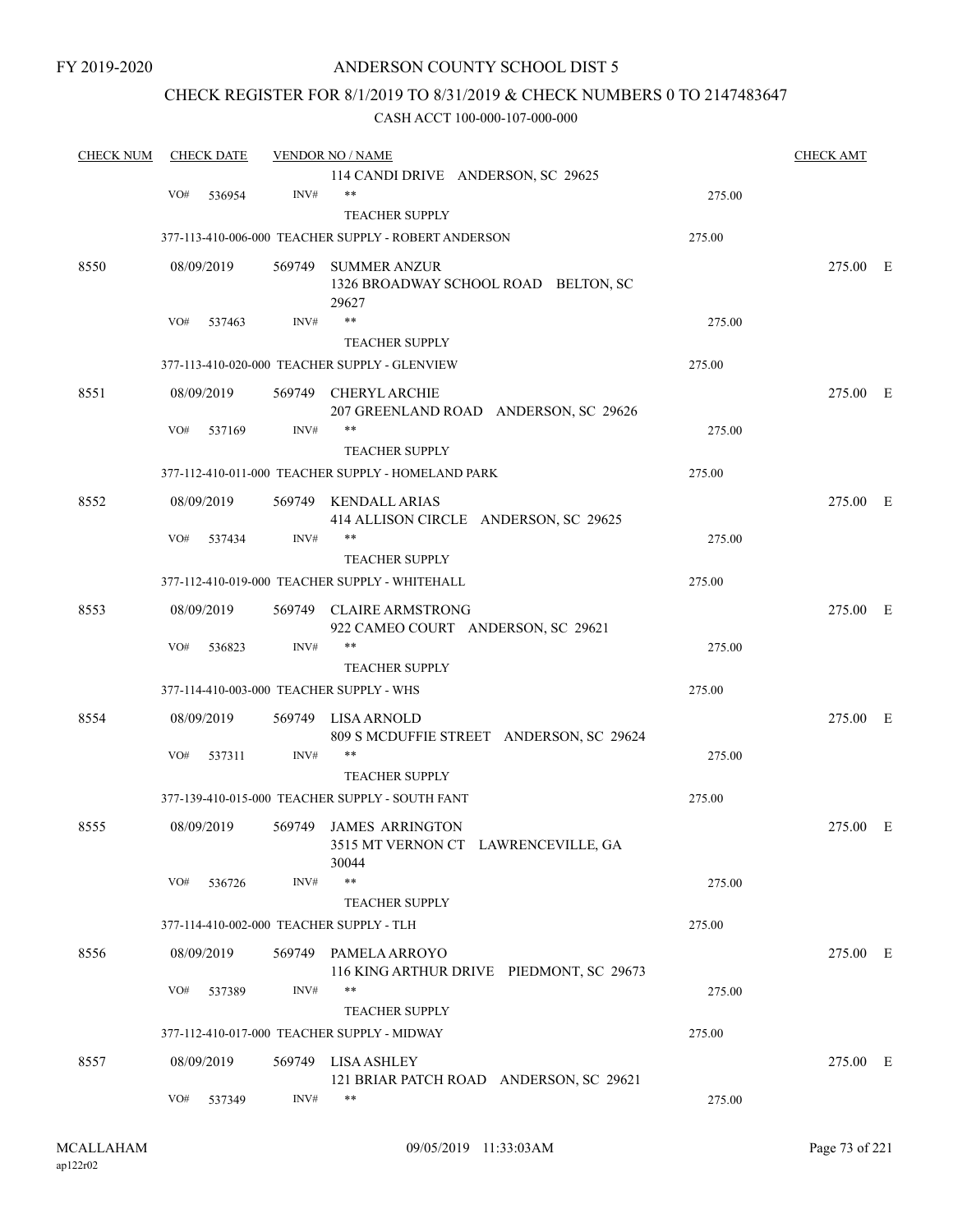## CHECK REGISTER FOR 8/1/2019 TO 8/31/2019 & CHECK NUMBERS 0 TO 2147483647

| <b>CHECK NUM</b> | <b>CHECK DATE</b>                        |        | <b>VENDOR NO / NAME</b>                                        |        | <b>CHECK AMT</b> |  |
|------------------|------------------------------------------|--------|----------------------------------------------------------------|--------|------------------|--|
|                  |                                          |        | <b>TEACHER SUPPLY</b>                                          |        |                  |  |
|                  |                                          |        | 377-112-410-017-000 TEACHER SUPPLY - MIDWAY                    | 275.00 |                  |  |
| 8558             | 08/09/2019                               | 569749 | JULIE ATKINS<br>617 W. FARRELL DRIVE WOODRUFF, SC 29388        |        | 275.00 E         |  |
|                  | VO#<br>536972                            | INV#   | $***$                                                          | 275.00 |                  |  |
|                  |                                          |        | <b>TEACHER SUPPLY</b>                                          |        |                  |  |
|                  |                                          |        | 377-113-410-006-000 TEACHER SUPPLY - ROBERT ANDERSON           | 275.00 |                  |  |
| 8559             | 08/09/2019                               | 569749 | <b>HOLLY ATKINS</b><br>401 CUMBERLAND WAY ANDERSON, SC 29621   |        | 275.00 E         |  |
|                  | VO#<br>537367                            | INV#   | **                                                             | 275.00 |                  |  |
|                  |                                          |        | <b>TEACHER SUPPLY</b>                                          |        |                  |  |
|                  |                                          |        | 377-112-410-017-000 TEACHER SUPPLY - MIDWAY                    | 275.00 |                  |  |
| 8560             | 08/09/2019                               | 569749 | <b>JOSHUA BACCHUS</b><br>1039 WALNUT LANE LANSDALE, PA 19446   |        | 275.00 E         |  |
|                  | VO#<br>536646                            | INV#   | **                                                             | 275.00 |                  |  |
|                  |                                          |        | <b>TEACHER SUPPLY</b>                                          |        |                  |  |
|                  |                                          |        | 377-115-410-001-000 TEACHER SUPPLY - C F REAMES                | 275.00 |                  |  |
| 8561             | 08/09/2019                               | 569749 | <b>JESSICA BACCHUS</b><br>1039 WALNUT LANE LANSDALE, PA 19446  |        | 275.00 E         |  |
|                  | VO#<br>537077                            | INV#   | **                                                             | 275.00 |                  |  |
|                  |                                          |        | <b>TEACHER SUPPLY</b>                                          |        |                  |  |
|                  |                                          |        | 377-112-410-008-000 TEACHER SUPPLY - MCLEES                    | 275.00 |                  |  |
| 8562             | 08/09/2019                               | 569749 | <b>MILDRED BAILEY</b><br>221 SAVANNAH DRIVE ANDERSON, SC 29621 |        | 275.00 E         |  |
|                  | VO#<br>536668                            | INV#   | $***$                                                          | 275.00 |                  |  |
|                  |                                          |        | <b>TEACHER SUPPLY</b>                                          |        |                  |  |
|                  | 377-114-410-002-000 TEACHER SUPPLY - TLH |        |                                                                | 275.00 |                  |  |
| 8563             | 08/09/2019                               | 569749 | <b>JAMIE BAILEY</b><br>202 DRIFTWOOD DRIVE ANDERSON, SC 29621  |        | 275.00 E         |  |
|                  | VO#<br>536682                            | INV#   | $***$<br><b>TEACHER SUPPLY</b>                                 | 275.00 |                  |  |
|                  |                                          |        |                                                                |        |                  |  |
|                  | 377-114-410-002-000 TEACHER SUPPLY - TLH |        |                                                                | 275.00 |                  |  |
| 8564             | 08/09/2019                               | 569749 | <b>JILL BAILEY</b><br>218 BAY RIDGE DRIVE TOWNVILLE, SC 29689  |        | 275.00 E         |  |
|                  | VO#<br>536821                            | INV#   | $***$<br><b>TEACHER SUPPLY</b>                                 | 275.00 |                  |  |
|                  | 377-114-410-003-000 TEACHER SUPPLY - WHS |        |                                                                | 275.00 |                  |  |
|                  |                                          |        |                                                                |        |                  |  |
| 8565             | 08/09/2019                               | 569749 | <b>MARY BAILEY</b><br>512 EDGEWATER DRIVE ANDERSON, SC 29626   |        | 275.00 E         |  |
|                  | VO#<br>536914                            | INV#   | **                                                             | 275.00 |                  |  |
|                  |                                          |        | <b>TEACHER SUPPLY</b>                                          |        |                  |  |
|                  |                                          |        | 377-113-410-006-000 TEACHER SUPPLY - ROBERT ANDERSON           | 275.00 |                  |  |
| 8566             | 08/09/2019                               |        | 569749 KATHERINE BANASZAK                                      |        | 275.00 E         |  |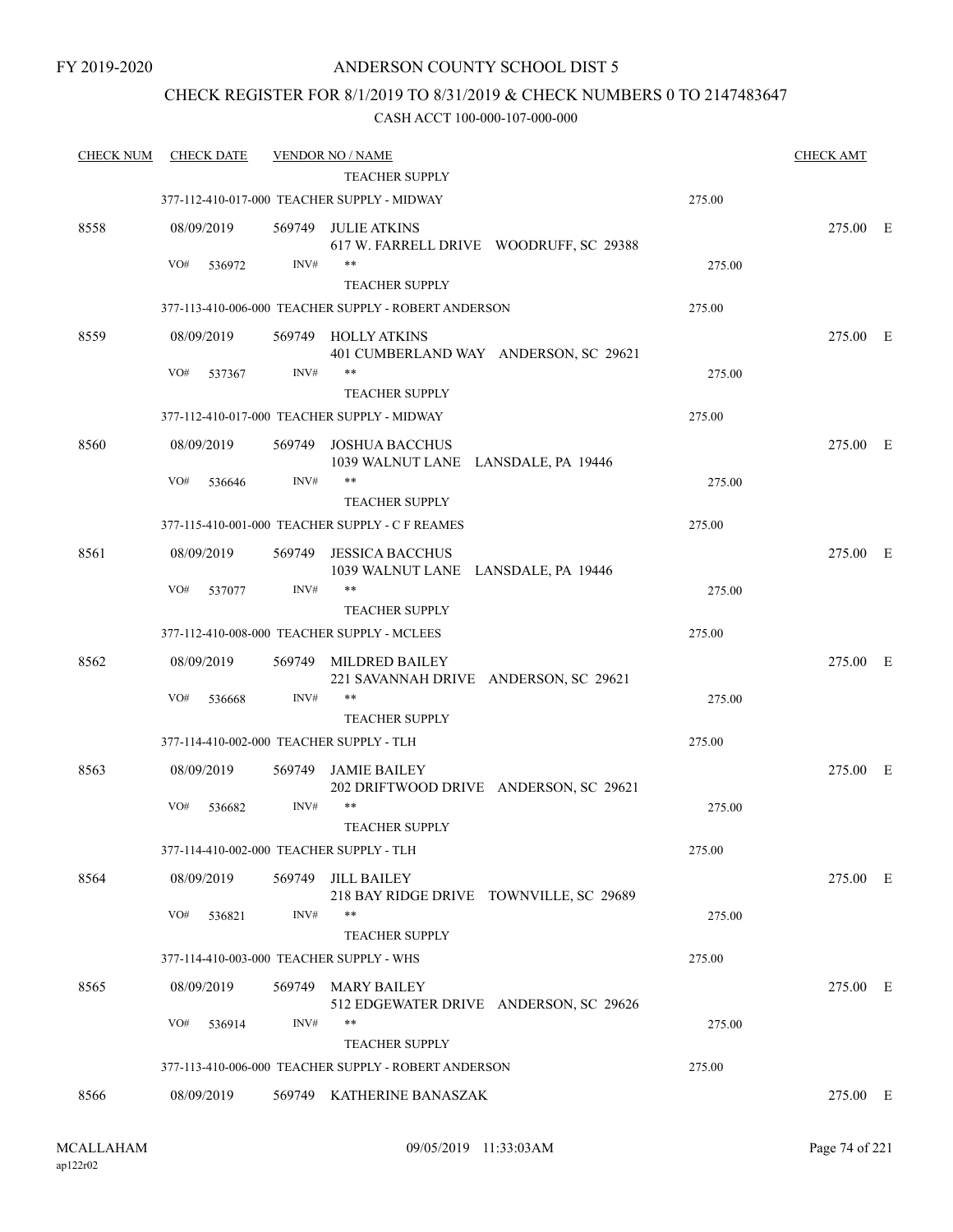## ANDERSON COUNTY SCHOOL DIST 5

## CHECK REGISTER FOR 8/1/2019 TO 8/31/2019 & CHECK NUMBERS 0 TO 2147483647

| <b>CHECK NUM</b> | <b>CHECK DATE</b> |            | <b>VENDOR NO / NAME</b> | <b>CHECK AMT</b>                                  |        |          |  |
|------------------|-------------------|------------|-------------------------|---------------------------------------------------|--------|----------|--|
|                  |                   |            |                         | 100 PINE NEEDLE TRAIL ANDERSON, SC 29625          |        |          |  |
|                  | VO#               | 537545     | INV#                    | $***$                                             | 275.00 |          |  |
|                  |                   |            |                         | <b>TEACHER SUPPLY</b>                             |        |          |  |
|                  |                   |            |                         | 377-114-410-024-000 TEACHER SUPPLY - CHARTER      | 275.00 |          |  |
| 8567             |                   | 08/09/2019 |                         | 569749 LAURA BANKS                                |        | 275.00 E |  |
|                  |                   |            |                         | 101 CRUGER COURT NINETY SIX, SC 29666             |        |          |  |
|                  | VO#               | 537336     | INV#                    | $***$                                             | 275.00 |          |  |
|                  |                   |            |                         | <b>TEACHER SUPPLY</b>                             |        |          |  |
|                  |                   |            |                         | 377-112-410-016-000 TEACHER SUPPLY - VARENNES     | 275.00 |          |  |
| 8568             |                   | 08/09/2019 |                         | 569749 EUNICE BARDIN                              |        | 275.00 E |  |
|                  |                   |            |                         | 109 EVERGREEN ST WILLIAMSTON, SC 29697            |        |          |  |
|                  | VO#               | 537079     | INV#                    | $***$                                             | 275.00 |          |  |
|                  |                   |            |                         | <b>TEACHER SUPPLY</b>                             |        |          |  |
|                  |                   |            |                         | 377-112-410-009-000 TEACHER SUPPLY - CONCORD      | 275.00 |          |  |
| 8569             |                   | 08/09/2019 |                         | 569749 NATALIE EVE BARNES                         |        | 275.00 E |  |
|                  |                   |            |                         | 116 RICHFIELD DRIVE ANDERSON, SC 29625            |        |          |  |
|                  | VO#               | 537126     | INV#                    | $***$                                             | 275.00 |          |  |
|                  |                   |            |                         | <b>TEACHER SUPPLY</b>                             |        |          |  |
|                  |                   |            |                         | 377-112-410-010-000 TEACHER SUPPLY - NEW PROSPECT | 275.00 |          |  |
| 8570             |                   | 08/09/2019 | 569749                  | <b>KIMBERLY BARNES</b>                            |        | 275.00 E |  |
|                  |                   |            |                         | 3 FAWN HILL DRIVE ANDERSON, SC 29621              |        |          |  |
|                  | VO#               | 537486     | INV#                    | $***$                                             | 275.00 |          |  |
|                  |                   |            |                         | <b>TEACHER SUPPLY</b>                             |        |          |  |
|                  |                   |            |                         | 377-113-410-020-000 TEACHER SUPPLY - GLENVIEW     | 275.00 |          |  |
| 8571             |                   | 08/09/2019 | 569749                  | <b>KENNY BARNETT</b>                              |        | 275.00 E |  |
|                  |                   |            |                         | 407 EAST LAKES ROAD TOWNVILLE, SC 29689           |        |          |  |
|                  | VO#               | 537498     | INV#                    | $***$                                             | 275.00 |          |  |
|                  |                   |            |                         | <b>TEACHER SUPPLY</b>                             |        |          |  |
|                  |                   |            |                         | 377-113-410-020-000 TEACHER SUPPLY - GLENVIEW     | 275.00 |          |  |
| 8572             |                   | 08/09/2019 |                         | 569749 KIMBERLY BARNETTE                          |        | 275.00 E |  |
|                  |                   |            |                         | 621 COUNTRY FARM WAY ANDERSON, SC 29626           |        |          |  |
|                  |                   | VO# 537053 | INV#                    | **                                                | 275.00 |          |  |
|                  |                   |            |                         | <b>TEACHER SUPPLY</b>                             |        |          |  |
|                  |                   |            |                         | 377-112-410-008-000 TEACHER SUPPLY - MCLEES       | 275.00 |          |  |
| 8573             |                   | 08/09/2019 |                         | 569749 DENISE BARRETT                             |        | 275.00 E |  |
|                  |                   |            |                         | 206 LONDONBERRY DRIVE ANDERSON, SC 29621          |        |          |  |
|                  | VO#               | 537406     | INV#                    | $***$                                             | 275.00 |          |  |
|                  |                   |            |                         | <b>TEACHER SUPPLY</b>                             |        |          |  |
|                  |                   |            |                         | 377-139-410-018-000 TEACHER SUPPLY - WEST MARKET  | 275.00 |          |  |
| 8574             |                   | 08/09/2019 | 569749                  | JONATHAN BARTAL                                   |        | 275.00 E |  |
|                  |                   |            |                         | 138 MCPHAIL FARMS CIRCLE ANDERSON, SC             |        |          |  |
|                  |                   |            |                         | 29621                                             |        |          |  |
|                  | VO#               | 536674     | INV#                    | $***$                                             | 275.00 |          |  |
|                  |                   |            |                         | TEACHER SUPPLY                                    |        |          |  |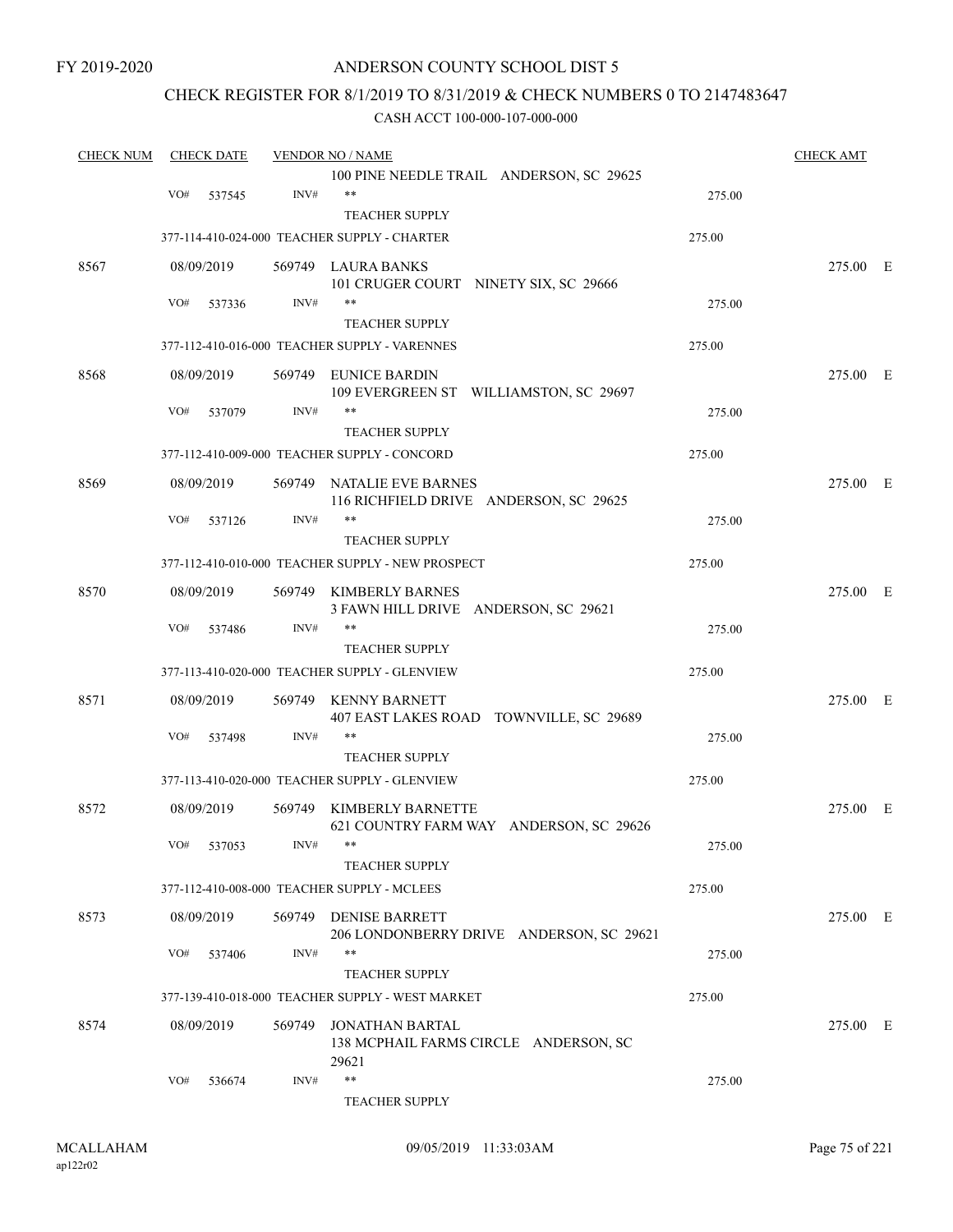## CHECK REGISTER FOR 8/1/2019 TO 8/31/2019 & CHECK NUMBERS 0 TO 2147483647

| <b>CHECK NUM</b> | <b>CHECK DATE</b>                        |        | <b>VENDOR NO / NAME</b>                                                   |        | <b>CHECK AMT</b> |  |
|------------------|------------------------------------------|--------|---------------------------------------------------------------------------|--------|------------------|--|
|                  | 377-114-410-002-000 TEACHER SUPPLY - TLH |        |                                                                           | 275.00 |                  |  |
| 8575             | 08/09/2019                               |        | 569749 DANIELLE BARTAL<br>138 MCPHAIL FARMS CIRCLE ANDERSON, SC<br>29621  |        | 275.00 E         |  |
|                  | VO#<br>537066                            | INV#   | **                                                                        | 275.00 |                  |  |
|                  |                                          |        | <b>TEACHER SUPPLY</b>                                                     |        |                  |  |
|                  |                                          |        | 377-112-410-008-000 TEACHER SUPPLY - MCLEES                               | 275.00 |                  |  |
| 8576             | 08/09/2019                               |        | 569749 LOUANN BATTON<br>1046 NORTH SHORE DRIVE ANDERSON, SC 29625         |        | 275.00 E         |  |
|                  | VO#<br>536849                            | INV#   |                                                                           | 275.00 |                  |  |
|                  |                                          |        | <b>TEACHER SUPPLY</b>                                                     |        |                  |  |
|                  |                                          |        | 377-113-410-005-000 TEACHER SUPPLY - MCCANTS                              | 275.00 |                  |  |
| 8577             | 08/09/2019                               |        | 569749 CONNITHA BAUGH<br>103 GROVELAND COURT ANDERSON, SC 29626           |        | 275.00 E         |  |
|                  | VO#<br>537429                            | INV#   | **                                                                        | 275.00 |                  |  |
|                  |                                          |        | <b>TEACHER SUPPLY</b>                                                     |        |                  |  |
|                  |                                          |        | 377-112-410-019-000 TEACHER SUPPLY - WHITEHALL                            | 275.00 |                  |  |
| 8578             | 08/09/2019                               | 569749 | <b>BETH BEARD</b><br>100 TOWN CREEK DRIVE ANDERSON, SC 29621              |        | 275.00 E         |  |
|                  | VO#<br>537450                            | INV#   | **<br><b>TEACHER SUPPLY</b>                                               | 275.00 |                  |  |
|                  |                                          |        | 377-113-410-020-000 TEACHER SUPPLY - GLENVIEW                             | 275.00 |                  |  |
| 8579             | 08/09/2019                               | 569749 | <b>HOLLY BEARDEN</b><br>5420 MCGILL ROAD ANDERSON, SC 29626               |        | 275.00 E         |  |
|                  | VO#<br>537181                            | INV#   | **                                                                        | 275.00 |                  |  |
|                  |                                          |        | <b>TEACHER SUPPLY</b>                                                     |        |                  |  |
|                  |                                          |        | 377-112-410-011-000 TEACHER SUPPLY - HOMELAND PARK                        | 275.00 |                  |  |
| 8580             | 08/09/2019                               | 569749 | <b>JOYCE BEATTY</b><br>215 SIMPSON STREET WESTMINSTER, SC 29693           |        | 275.00 E         |  |
|                  | VO#<br>536775                            | INV#   | **<br><b>TEACHER SUPPLY</b>                                               | 275.00 |                  |  |
|                  | 377-114-410-003-000 TEACHER SUPPLY - WHS |        |                                                                           |        |                  |  |
|                  |                                          |        |                                                                           | 275.00 |                  |  |
| 8581             | 08/09/2019                               |        | 569749 PHILIP BEBEN<br>1103 PLUM LANE ANDERSON, SC 29621                  |        | 275.00 E         |  |
|                  | VO#<br>536770                            | INV#   | **<br><b>TEACHER SUPPLY</b>                                               | 275.00 |                  |  |
|                  | 377-114-410-003-000 TEACHER SUPPLY - WHS |        |                                                                           | 275.00 |                  |  |
| 8582             | 08/09/2019                               | 569749 | <b>MORIAH BECHTEL</b><br>170 FRANK HILBERT ROAD JONESBOROUGH, TN<br>37659 |        | 275.00 E         |  |
|                  | VO#<br>536826                            | INV#   | **                                                                        | 275.00 |                  |  |
|                  |                                          |        | <b>TEACHER SUPPLY</b>                                                     |        |                  |  |
|                  | 377-114-410-003-000 TEACHER SUPPLY - WHS |        |                                                                           | 275.00 |                  |  |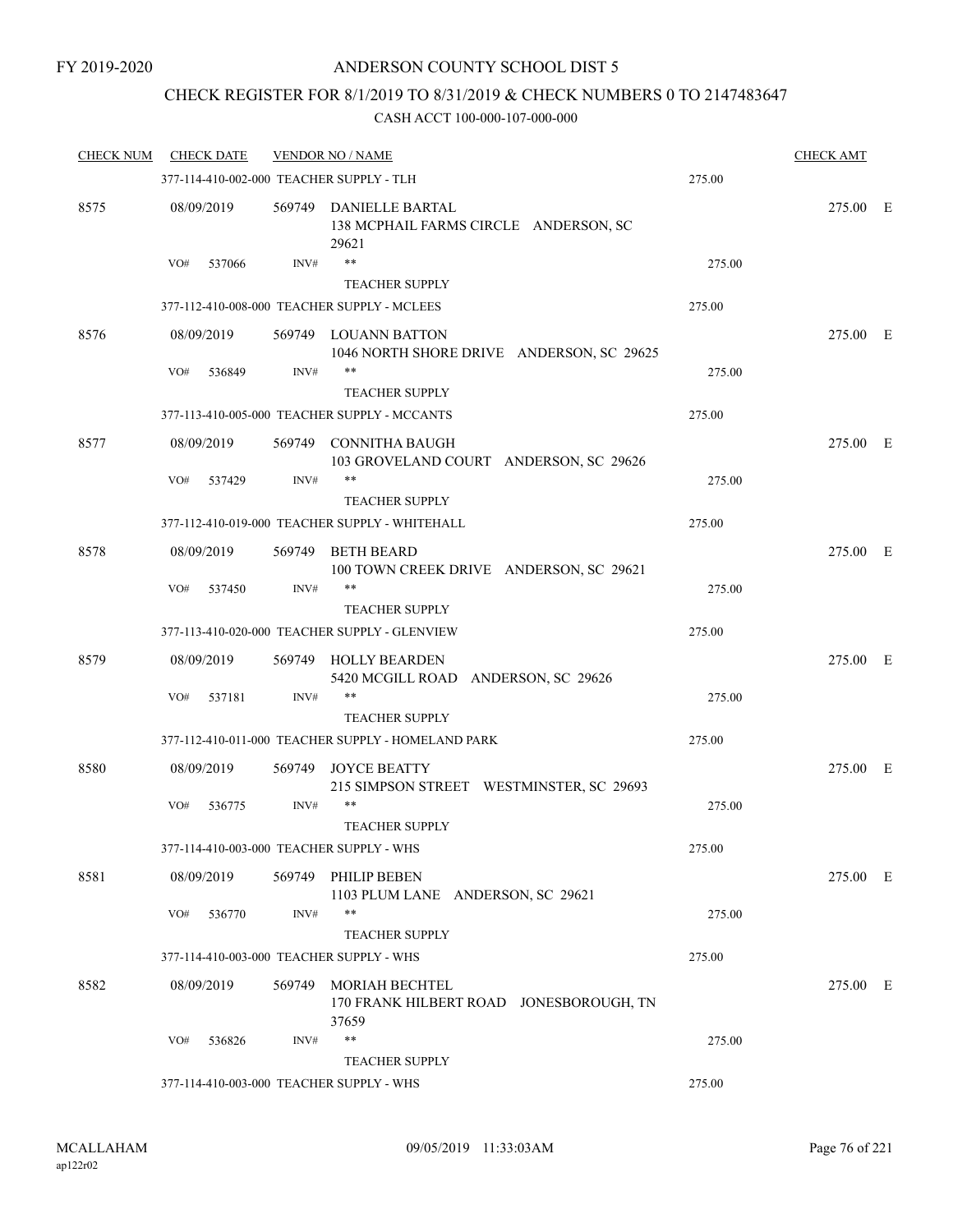## ANDERSON COUNTY SCHOOL DIST 5

# CHECK REGISTER FOR 8/1/2019 TO 8/31/2019 & CHECK NUMBERS 0 TO 2147483647

| <b>CHECK NUM</b> | <b>CHECK DATE</b>                        |        | <b>VENDOR NO / NAME</b>                                               |        | <b>CHECK AMT</b> |  |
|------------------|------------------------------------------|--------|-----------------------------------------------------------------------|--------|------------------|--|
| 8583             | 08/09/2019                               | 569749 | PATRICIA BELL<br>5401 COPELAND ROAD WILLIAMSTON, SC 29697             |        | 275.00 E         |  |
|                  | VO#<br>536680                            | INV#   | $***$<br><b>TEACHER SUPPLY</b>                                        | 275.00 |                  |  |
|                  | 377-114-410-002-000 TEACHER SUPPLY - TLH |        |                                                                       | 275.00 |                  |  |
| 8584             | 08/09/2019                               |        | 569749 LAURA BELL<br>190 WEXFORD DRIVE-UNIT 205 ANDERSON, SC<br>29621 |        | 275.00 E         |  |
|                  | VO#<br>537386                            | INV#   | $***$                                                                 | 275.00 |                  |  |
|                  |                                          |        | <b>TEACHER SUPPLY</b>                                                 |        |                  |  |
|                  |                                          |        | 377-112-410-017-000 TEACHER SUPPLY - MIDWAY                           | 275.00 |                  |  |
| 8585             | 08/09/2019                               | 569749 | JANET BENITEZ<br>802 STONE CREEK DRIVE ANDERSON, SC 29621             |        | 275.00 E         |  |
|                  | VO#<br>536987                            | INV#   | $***$<br><b>TEACHER SUPPLY</b>                                        | 275.00 |                  |  |
|                  |                                          |        | 377-112-410-007-000 TEACHER SUPPLY - CENTERVILLE                      | 275.00 |                  |  |
| 8586             | 08/09/2019                               |        | 569749 MICHEAL BENOIR<br>915 CENTERVILLE ROAD ANDERSON, SC 29625      |        | 275.00 E         |  |
|                  | VO#<br>537565                            | INV#   | $***$                                                                 | 275.00 |                  |  |
|                  |                                          |        | <b>TEACHER SUPPLY</b>                                                 |        |                  |  |
|                  | 377-115-410-031-000 TEACHER SUPPLY - AIT |        |                                                                       | 275.00 |                  |  |
| 8587             | 08/09/2019                               |        | 569749 KEVIN BENSON<br>111 HENRY ST ABBEVILLE, SC 29620               |        | 275.00 E         |  |
|                  | VO#<br>536664                            | INV#   | $***$<br><b>TEACHER SUPPLY</b>                                        | 275.00 |                  |  |
|                  | 377-114-410-002-000 TEACHER SUPPLY - TLH |        |                                                                       | 275.00 |                  |  |
| 8588             | 08/09/2019                               | 569749 | KEISHA BENTLEY<br>214 MCPHAIL FARMS CIRCLE ANDERSON, SC<br>29621      |        | 275.00 E         |  |
|                  | VO#<br>537551                            | INV#   | **<br><b>TEACHER SUPPLY</b>                                           | 275.00 |                  |  |
|                  | 377-115-410-031-000 TEACHER SUPPLY - AIT |        |                                                                       | 275.00 |                  |  |
| 8589             | 08/09/2019                               |        | 569749 IRIS BERGT<br>1031 ANNA LANE ANDERSON, SC 29625                |        | 275.00 E         |  |
|                  | VO#<br>537149                            | INV#   | $***$                                                                 | 275.00 |                  |  |
|                  |                                          |        | <b>TEACHER SUPPLY</b>                                                 |        |                  |  |
|                  |                                          |        | 377-112-410-010-000 TEACHER SUPPLY - NEW PROSPECT                     | 275.00 |                  |  |
| 8590             | 08/09/2019                               |        | 569749 ERIN BEST<br>1020 GRADY HALL ROAD ANDERSON, SC 29626           |        | 275.00 E         |  |
|                  | VO#<br>537381                            | INV#   | $***$<br><b>TEACHER SUPPLY</b>                                        | 275.00 |                  |  |
|                  |                                          |        | 377-112-410-017-000 TEACHER SUPPLY - MIDWAY                           | 275.00 |                  |  |
| 8591             | 08/09/2019                               | 569749 | DONNA BIBB                                                            |        | 275.00 E         |  |
|                  |                                          |        |                                                                       |        |                  |  |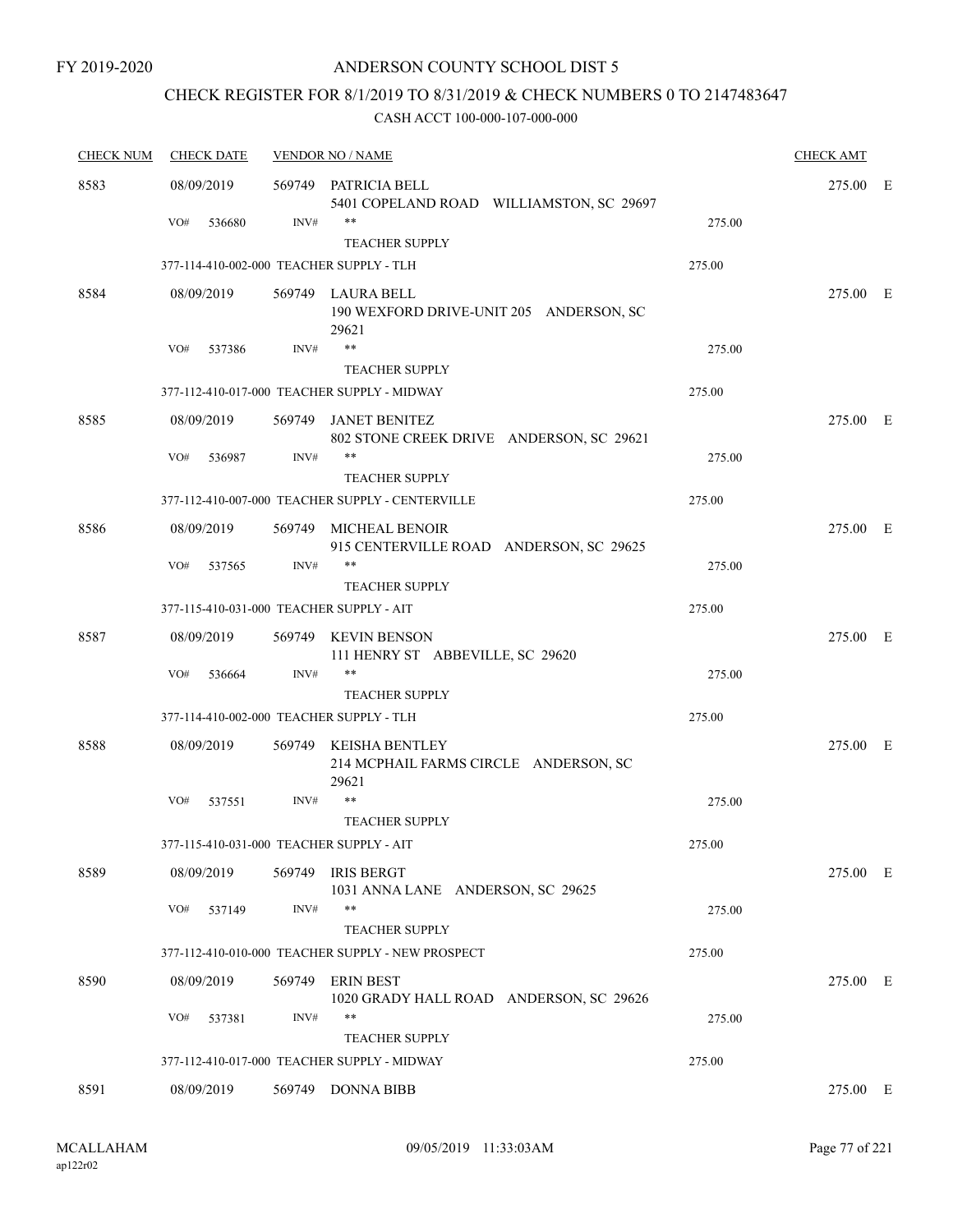## CHECK REGISTER FOR 8/1/2019 TO 8/31/2019 & CHECK NUMBERS 0 TO 2147483647

| <b>CHECK NUM</b> | <b>CHECK DATE</b>                        |        | <b>VENDOR NO / NAME</b>                                        |        | <b>CHECK AMT</b> |  |
|------------------|------------------------------------------|--------|----------------------------------------------------------------|--------|------------------|--|
|                  |                                          |        | 113 LYNDHURST DR. ANDERSON, SC 29621                           |        |                  |  |
|                  | VO#<br>537471                            | INV#   | **                                                             | 275.00 |                  |  |
|                  |                                          |        | <b>TEACHER SUPPLY</b>                                          |        |                  |  |
|                  |                                          |        | 377-113-410-020-000 TEACHER SUPPLY - GLENVIEW                  | 275.00 |                  |  |
|                  |                                          |        |                                                                |        |                  |  |
| 8592             | 08/09/2019                               |        | 569749 KAITLYN BIEDENBENDER                                    |        | 275.00 E         |  |
|                  |                                          |        | 218 WILLIAMSTON RD ANDERSON, SC 29621                          |        |                  |  |
|                  | VO#<br>537388                            | INV#   | **                                                             | 275.00 |                  |  |
|                  |                                          |        | <b>TEACHER SUPPLY</b>                                          |        |                  |  |
|                  |                                          |        | 377-112-410-017-000 TEACHER SUPPLY - MIDWAY                    | 275.00 |                  |  |
| 8593             | 08/09/2019                               |        | 569749 PIERCE BIJEAU                                           |        | 275.00 E         |  |
|                  |                                          |        | 319 HUDSON CIRCLE ANDERSON, SC 29625                           |        |                  |  |
|                  | VO#<br>537222                            | INV#   | **                                                             | 275.00 |                  |  |
|                  |                                          |        | <b>TEACHER SUPPLY</b>                                          |        |                  |  |
|                  |                                          |        | 377-112-410-012-000 TEACHER SUPPLY - NEVITT FOREST             | 275.00 |                  |  |
| 8594             | 08/09/2019                               |        | 569749 PENELOPE BIKAS                                          |        | 275.00 E         |  |
|                  |                                          |        | 5214 OLDEN PORTER ROAD PENDLETON, SC                           |        |                  |  |
|                  |                                          |        | 29670                                                          |        |                  |  |
|                  | VO#<br>536988                            | INV#   | $***$                                                          | 275.00 |                  |  |
|                  |                                          |        | <b>TEACHER SUPPLY</b>                                          |        |                  |  |
|                  |                                          |        | 377-112-410-007-000 TEACHER SUPPLY - CENTERVILLE               | 275.00 |                  |  |
| 8595             |                                          |        |                                                                |        | 275.00 E         |  |
|                  | 08/09/2019                               |        | 569749 MONTE BLACKWELL<br>105 SOUTH VALLEY LANE GREENVILLE, SC |        |                  |  |
|                  |                                          |        | 29611                                                          |        |                  |  |
|                  | VO#<br>537528                            | INV#   | $***$                                                          | 275.00 |                  |  |
|                  |                                          |        | <b>TEACHER SUPPLY</b>                                          |        |                  |  |
|                  |                                          |        |                                                                |        |                  |  |
|                  |                                          |        | 377-113-410-021-000 TEACHER SUPPLY - SOUTHWOOD                 | 275.00 |                  |  |
| 8596             | 08/09/2019                               | 569749 | CARMELLA BLAKE                                                 |        | 275.00 E         |  |
|                  |                                          |        | 105 PALM BRANCH WAY ANDERSON, SC 29621                         |        |                  |  |
|                  | VO#<br>537241                            | INV#   | **                                                             | 275.00 |                  |  |
|                  |                                          |        | <b>TEACHER SUPPLY</b>                                          |        |                  |  |
|                  |                                          |        | 377-112-410-013-000 TEACHER SUPPLY - NORTH POINTE              | 275.00 |                  |  |
| 8597             |                                          |        | 08/09/2019 569749 JANICE BLANKENSHIP                           |        | 275.00 E         |  |
|                  |                                          |        | 134 CAYMAN WAY ANDERSON, SC 29621                              |        |                  |  |
|                  | VO#<br>536731                            | INV#   | **                                                             | 275.00 |                  |  |
|                  |                                          |        | <b>TEACHER SUPPLY</b>                                          |        |                  |  |
|                  | 377-114-410-002-000 TEACHER SUPPLY - TLH |        |                                                                | 275.00 |                  |  |
|                  |                                          |        |                                                                |        |                  |  |
| 8598             | 08/09/2019                               |        | 569749 ALEXA BLOSSER                                           |        | 275.00 E         |  |
|                  | VO#                                      | INV#   | 206 CLARY DRIVE BELTON, SC 29627<br>**                         |        |                  |  |
|                  | 537481                                   |        |                                                                | 275.00 |                  |  |
|                  |                                          |        | <b>TEACHER SUPPLY</b>                                          |        |                  |  |
|                  |                                          |        | 377-113-410-020-000 TEACHER SUPPLY - GLENVIEW                  | 275.00 |                  |  |
| 8599             | 08/09/2019                               |        | 569749 KIM BOARD                                               |        | 275.00 E         |  |
|                  |                                          |        | 3300D NORTH MAIN STREET SUITE 178 PMB                          |        |                  |  |
|                  |                                          |        | ANDERSON, SC 29621                                             |        |                  |  |
|                  |                                          |        |                                                                |        |                  |  |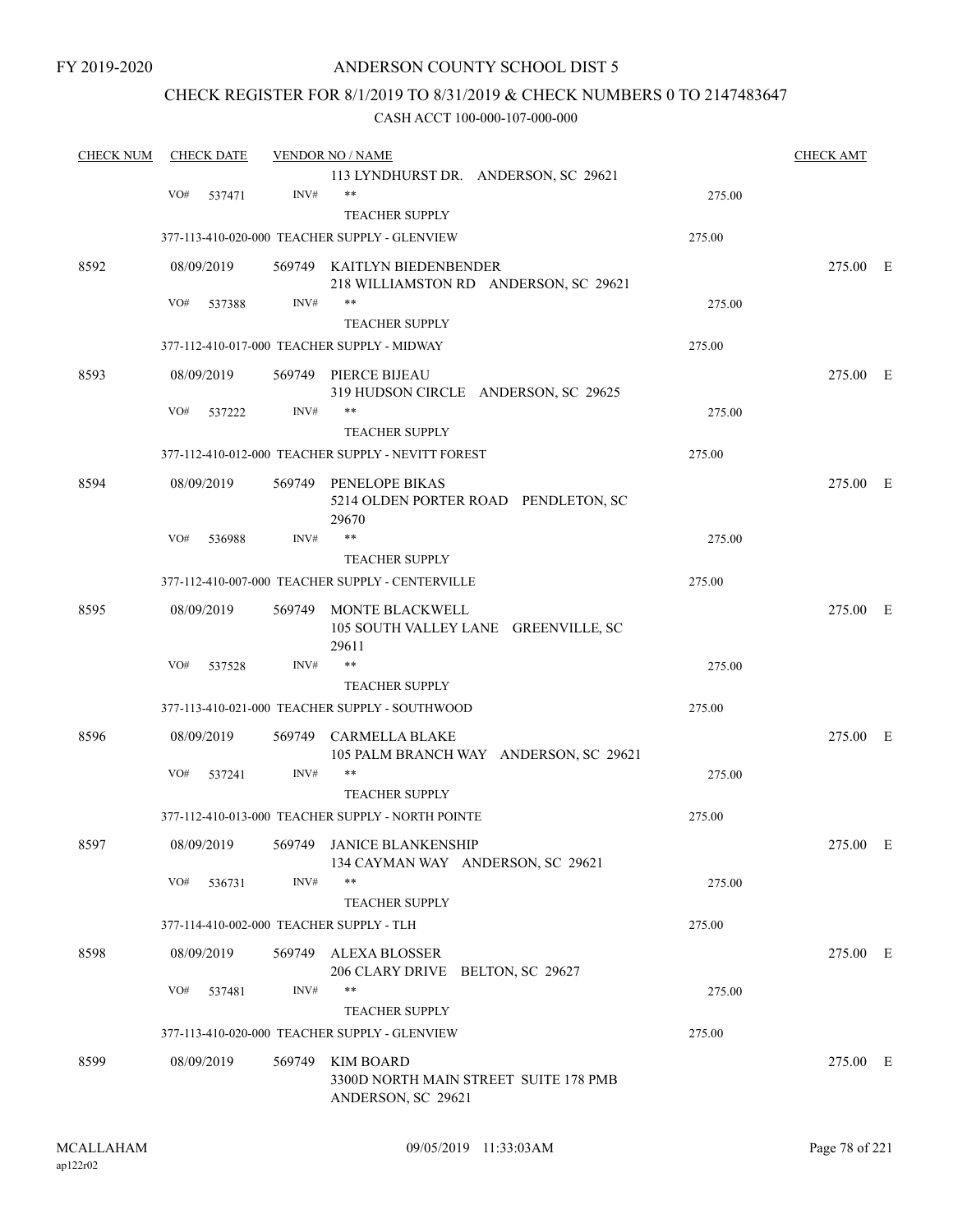# CHECK REGISTER FOR 8/1/2019 TO 8/31/2019 & CHECK NUMBERS 0 TO 2147483647

| <b>CHECK NUM</b> |     | <b>CHECK DATE</b> |        | <b>VENDOR NO / NAME</b>                                              |        | <b>CHECK AMT</b> |  |
|------------------|-----|-------------------|--------|----------------------------------------------------------------------|--------|------------------|--|
|                  | VO# | 536648            | INV#   | **                                                                   | 275.00 |                  |  |
|                  |     |                   |        | <b>TEACHER SUPPLY</b>                                                |        |                  |  |
|                  |     |                   |        | 377-114-410-002-000 TEACHER SUPPLY - TLH                             | 275.00 |                  |  |
| 8600             |     | 08/09/2019        |        | 569749 BRETT BODELL                                                  |        | 275.00 E         |  |
|                  |     |                   |        | 505 OAKMONT DRIVE ANDERSON, SC 29621                                 |        |                  |  |
|                  | VO# | 537350            | INV#   | $***$                                                                | 275.00 |                  |  |
|                  |     |                   |        | <b>TEACHER SUPPLY</b>                                                |        |                  |  |
|                  |     |                   |        | 377-112-410-017-000 TEACHER SUPPLY - MIDWAY                          | 275.00 |                  |  |
| 8601             |     | 08/09/2019        |        | 569749 HARRISON BOLTIN<br>129 VICTORIA WAY PIEDMONT, SC 29673        |        | 275.00 E         |  |
|                  | VO# | 537532            | INV#   | $***$                                                                | 275.00 |                  |  |
|                  |     |                   |        | <b>TEACHER SUPPLY</b>                                                |        |                  |  |
|                  |     |                   |        | 377-113-410-021-000 TEACHER SUPPLY - SOUTHWOOD                       | 275.00 |                  |  |
| 8602             |     | 08/09/2019        | 569749 | <b>ERIC BONA</b><br>101 TULLY DR ANDERSON, SC 29621-7668             |        | 275.00 E         |  |
|                  | VO# | 536717            | INV#   |                                                                      | 275.00 |                  |  |
|                  |     |                   |        | <b>TEACHER SUPPLY</b>                                                |        |                  |  |
|                  |     |                   |        | 377-114-410-002-000 TEACHER SUPPLY - TLH                             | 275.00 |                  |  |
| 8603             |     | 08/09/2019        |        | 569749 KATI BORING<br>5 N GREENWOOD AVE EXT WARE SHOALS, SC<br>29692 |        | 275.00 E         |  |
|                  | VO# | 536777            | INV#   | $***$                                                                | 275.00 |                  |  |
|                  |     |                   |        | <b>TEACHER SUPPLY</b>                                                |        |                  |  |
|                  |     |                   |        | 377-114-410-003-000 TEACHER SUPPLY - WHS                             | 275.00 |                  |  |
| 8604             |     | 08/09/2019        | 569749 | <b>CHRIS BOWEN</b><br>708 EAST MAULDIN STREET ANDERSON, SC<br>29621  |        | 275.00 E         |  |
|                  | VO# | 536751            | INV#   | $***$                                                                | 275.00 |                  |  |
|                  |     |                   |        | <b>TEACHER SUPPLY</b>                                                |        |                  |  |
|                  |     |                   |        | 377-114-410-003-000 TEACHER SUPPLY - WHS                             | 275.00 |                  |  |
| 8605             |     | 08/09/2019        |        | 569749 DANA BOWEN<br>1514 WEST END AVENUE ANDERSON, SC 29625         |        | 275.00 E         |  |
|                  | VO# | 537015            | INV#   | **                                                                   | 275.00 |                  |  |
|                  |     |                   |        | <b>TEACHER SUPPLY</b>                                                |        |                  |  |
|                  |     |                   |        | 377-112-410-007-000 TEACHER SUPPLY - CENTERVILLE                     | 275.00 |                  |  |
| 8606             |     | 08/09/2019        | 569749 | <b>ALLYSON BOWEN</b><br>1214 AGNEW ROAD STARR, SC 29684              |        | 275.00 E         |  |
|                  | VO# | 537034            | INV#   | $***$                                                                | 275.00 |                  |  |
|                  |     |                   |        | <b>TEACHER SUPPLY</b>                                                |        |                  |  |
|                  |     |                   |        | 377-112-410-008-000 TEACHER SUPPLY - MCLEES                          | 275.00 |                  |  |
| 8607             |     | 08/09/2019        | 569749 | KAYLA BOWER<br>122 ALLISON CIRCLE ANDERSON, SC                       |        | 275.00 E         |  |
|                  | VO# | 537019            | INV#   | **<br><b>TEACHER SUPPLY</b>                                          | 275.00 |                  |  |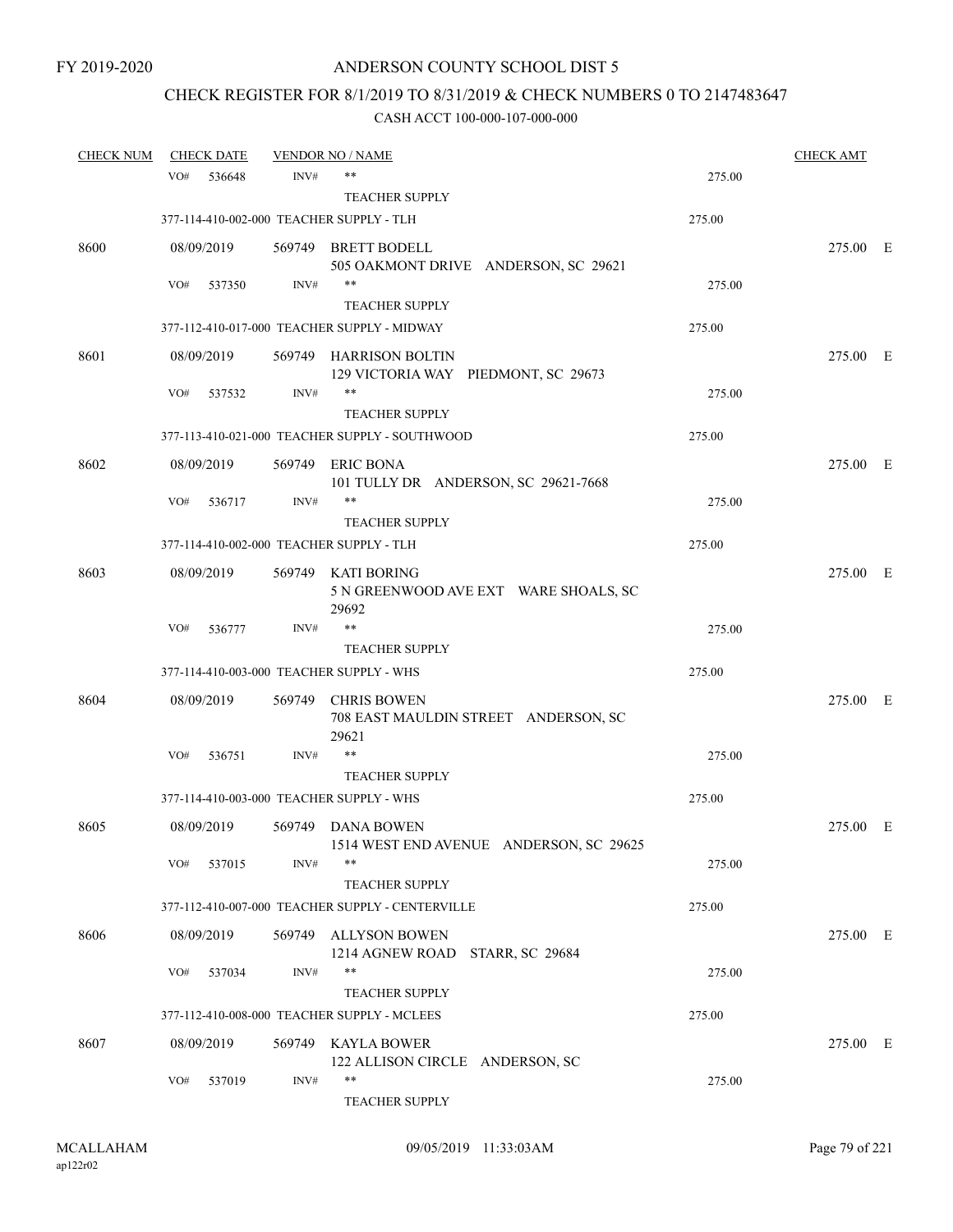## CHECK REGISTER FOR 8/1/2019 TO 8/31/2019 & CHECK NUMBERS 0 TO 2147483647

| <b>CHECK NUM</b> | <b>CHECK DATE</b>                        |        | <b>VENDOR NO / NAME</b>                                                   |        | <b>CHECK AMT</b> |  |
|------------------|------------------------------------------|--------|---------------------------------------------------------------------------|--------|------------------|--|
|                  |                                          |        | 377-112-410-007-000 TEACHER SUPPLY - CENTERVILLE                          | 275.00 |                  |  |
| 8608             | 08/09/2019                               | 569749 | <b>SHERRI BOWLES</b><br>111 TURNBERRY ROAD ANDERSON, SC 29621             |        | 275.00 E         |  |
|                  | VO#<br>537400                            | INV#   | **                                                                        | 275.00 |                  |  |
|                  |                                          |        | <b>TEACHER SUPPLY</b>                                                     |        |                  |  |
|                  |                                          |        | 377-139-410-018-000 TEACHER SUPPLY - WEST MARKET                          | 275.00 |                  |  |
| 8609             | 08/09/2019                               |        | 569749 CARRIE BOYCE<br>210 MEADOWOOD DR. ANDERSON, SC 29626               |        | 275.00 E         |  |
|                  | VO#<br>536863                            | INV#   | **                                                                        | 275.00 |                  |  |
|                  |                                          |        | <b>TEACHER SUPPLY</b>                                                     |        |                  |  |
|                  |                                          |        | 377-113-410-005-000 TEACHER SUPPLY - MCCANTS                              | 275.00 |                  |  |
| 8610             | 08/09/2019                               | 569749 | ROBIN BRACKEN<br>152 TURNER HILL RD EASLEY, SC 29642                      |        | 275.00 E         |  |
|                  | VO#<br>537279                            | INV#   | **                                                                        | 275.00 |                  |  |
|                  |                                          |        | <b>TEACHER SUPPLY</b>                                                     |        |                  |  |
|                  |                                          |        | 377-112-410-014-000 TEACHER SUPPLY - CALHOUN                              | 275.00 |                  |  |
| 8611             | 08/09/2019                               |        | 569749 HEATHER BRADSHAW<br>105 MCPHAIL FARMS CIRCLE ANDERSON, SC<br>29621 |        | 275.00 E         |  |
|                  | VO#<br>537097                            | INV#   | $***$                                                                     | 275.00 |                  |  |
|                  |                                          |        | <b>TEACHER SUPPLY</b>                                                     |        |                  |  |
|                  |                                          |        | 377-112-410-009-000 TEACHER SUPPLY - CONCORD                              | 275.00 |                  |  |
| 8612             | 08/09/2019                               |        | 569749 LILY BRANNON<br>604 COLLEGE HEIGHTS ANDERSON, SC 29621             |        | 275.00 E         |  |
|                  | VO#<br>536728                            | INV#   | $***$                                                                     | 275.00 |                  |  |
|                  |                                          |        | <b>TEACHER SUPPLY</b>                                                     |        |                  |  |
|                  | 377-114-410-002-000 TEACHER SUPPLY - TLH |        |                                                                           | 275.00 |                  |  |
| 8613             | 08/09/2019                               | 569749 | ELIZABETH BRANNON<br>706 WESTCHESTER DR ANDERSON, SC 29621                |        | 275.00 E         |  |
|                  | VO#<br>536850                            | INV#   | $***$                                                                     | 275.00 |                  |  |
|                  |                                          |        | <b>TEACHER SUPPLY</b>                                                     |        |                  |  |
|                  |                                          |        | 377-113-410-005-000 TEACHER SUPPLY - MCCANTS                              | 275.00 |                  |  |
| 8614             | 08/09/2019                               |        | 569749 NANCY BRENNAN<br>660 HALTON ROAD APT. 12C GREENVILLE, SC<br>29607  |        | 275.00 E         |  |
|                  | VO#<br>537156                            | INV#   | $***$                                                                     | 275.00 |                  |  |
|                  |                                          |        | <b>TEACHER SUPPLY</b>                                                     |        |                  |  |
|                  |                                          |        | 377-112-410-010-000 TEACHER SUPPLY - NEW PROSPECT                         | 275.00 |                  |  |
| 8615             | 08/09/2019                               |        | 569749 STEPHANIE BRIDGES<br>104 HOBSON ROAD ANDERSON, SC 29621            |        | 275.00 E         |  |
|                  | VO#<br>537004                            | INV#   | $***$                                                                     | 275.00 |                  |  |
|                  |                                          |        | <b>TEACHER SUPPLY</b>                                                     |        |                  |  |
|                  |                                          |        | 377-112-410-007-000 TEACHER SUPPLY - CENTERVILLE                          | 275.00 |                  |  |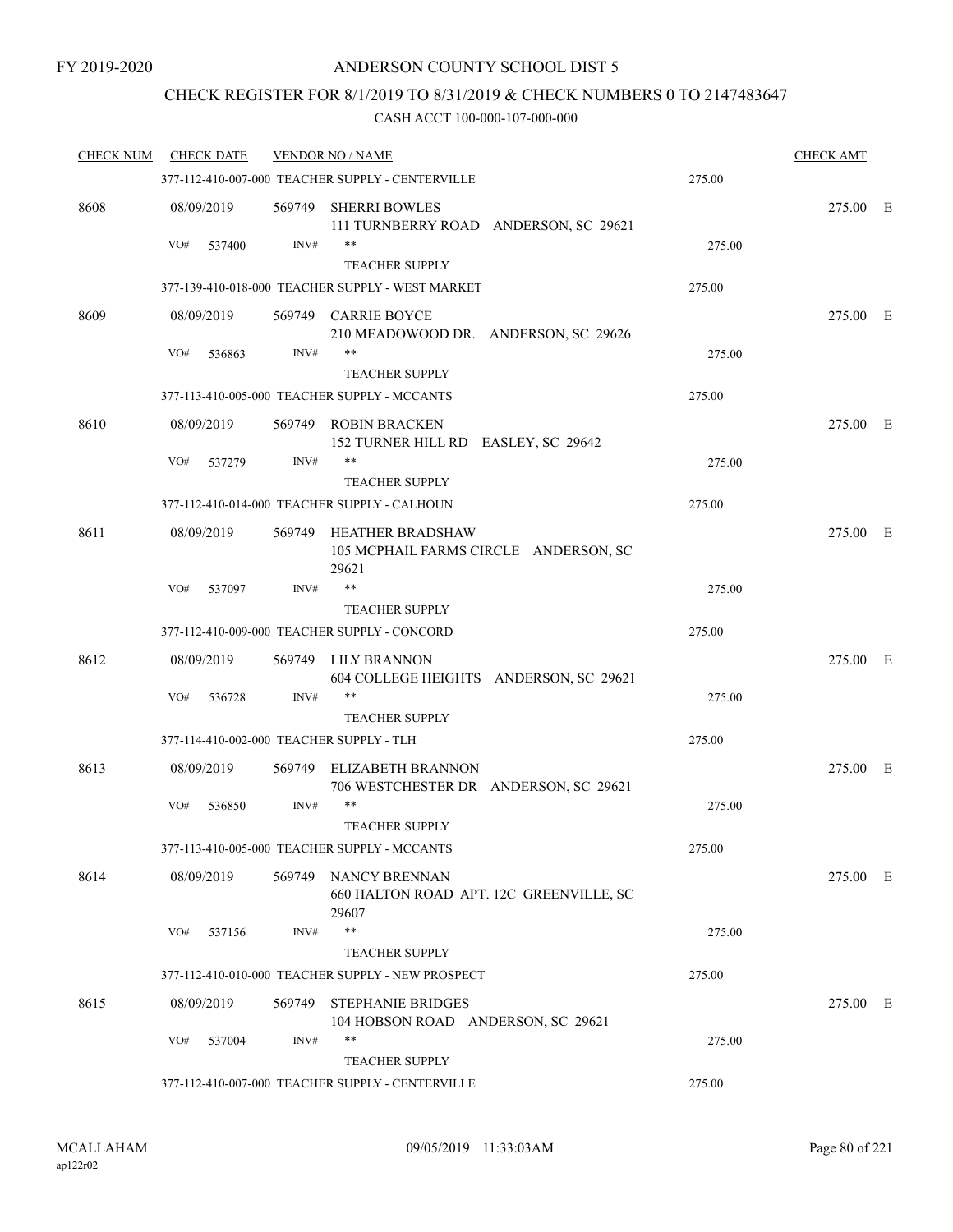## CHECK REGISTER FOR 8/1/2019 TO 8/31/2019 & CHECK NUMBERS 0 TO 2147483647

| <b>CHECK NUM</b> | <b>CHECK DATE</b>                        |        | <b>VENDOR NO / NAME</b>                                              |        | <b>CHECK AMT</b> |  |
|------------------|------------------------------------------|--------|----------------------------------------------------------------------|--------|------------------|--|
| 8616             | 08/09/2019                               | 569749 | <b>SHANA BRIDGES</b><br>509 HARPER ROAD PENDLETON, SC 29670          |        | 275.00 E         |  |
|                  | 537007<br>VO#                            | INV#   | $***$<br><b>TEACHER SUPPLY</b>                                       | 275.00 |                  |  |
|                  |                                          |        | 377-112-410-007-000 TEACHER SUPPLY - CENTERVILLE                     | 275.00 |                  |  |
| 8617             | 08/09/2019                               |        | 569749 NICOLETTE BRIGHT<br>745 BEACH SPRINGS ROAD PELZER, SC 29669   |        | 275.00 E         |  |
|                  | VO#<br>536748                            | INV#   | $***$<br><b>TEACHER SUPPLY</b>                                       | 275.00 |                  |  |
|                  | 377-114-410-002-000 TEACHER SUPPLY - TLH |        |                                                                      | 275.00 |                  |  |
| 8618             | 08/09/2019                               |        | 569749 COREY BRIGMAN<br>248 BRANCHWOOD DR LIBERTY, SC 29657          |        | 275.00 E         |  |
|                  | VO#<br>536687                            | INV#   | $***$<br><b>TEACHER SUPPLY</b>                                       | 275.00 |                  |  |
|                  | 377-114-410-002-000 TEACHER SUPPLY - TLH |        |                                                                      | 275.00 |                  |  |
| 8619             | 08/09/2019                               |        | 569749 STEPHANIE BROADWELL<br>POBOX 4393 ANDERSON, SC 29622          |        | 275.00 E         |  |
|                  | VO#<br>537547                            | INV#   | $***$                                                                | 275.00 |                  |  |
|                  |                                          |        | <b>TEACHER SUPPLY</b>                                                |        |                  |  |
|                  | 377-115-410-031-000 TEACHER SUPPLY - AIT |        |                                                                      | 275.00 |                  |  |
| 8620             | 08/09/2019                               | 569749 | MELISSA BROCK<br>1009 HILLCREST COURT ANDERSON, SC 29621             |        | 275.00 E         |  |
|                  | VO#<br>537207                            | INV#   | $***$<br><b>TEACHER SUPPLY</b>                                       | 275.00 |                  |  |
|                  |                                          |        | 377-112-410-012-000 TEACHER SUPPLY - NEVITT FOREST                   | 275.00 |                  |  |
| 8621             | 08/09/2019                               |        | 569749 RACHEL BROOKMAN                                               |        | 275.00 E         |  |
|                  | VO#<br>537393                            | INV#   | 24 FAWN HILL DRIVE ANDERSON, SC 29621<br>**<br><b>TEACHER SUPPLY</b> | 275.00 |                  |  |
|                  |                                          |        | 377-112-410-017-000 TEACHER SUPPLY - MIDWAY                          | 275.00 |                  |  |
| 8622             | 08/09/2019                               | 569749 | STEPHEN BROOKS<br>180 WICKERSHAM DRIVE ATHENS, GA 30606              |        | 275.00 E         |  |
|                  | VO#<br>536745                            | INV#   | $***$<br><b>TEACHER SUPPLY</b>                                       | 275.00 |                  |  |
|                  | 377-114-410-002-000 TEACHER SUPPLY - TLH |        |                                                                      | 275.00 |                  |  |
| 8623             | 08/09/2019                               | 569749 | <b>MATTHEW BROPHY</b><br>1026 WHIRLAWAY CIRCLE ANDERSON, SC 29621    |        | 275.00 E         |  |
|                  | VO#<br>537210                            | INV#   | **<br><b>TEACHER SUPPLY</b>                                          | 275.00 |                  |  |
|                  |                                          |        | 377-112-410-012-000 TEACHER SUPPLY - NEVITT FOREST                   | 275.00 |                  |  |
| 8624             | 08/09/2019                               | 569749 | POLLY BROWN<br>3350 CENTERVILLE ROAD ANDERSON, SC 29625              |        | 275.00 E         |  |
|                  | VO#<br>536778                            | INV#   | $***$                                                                | 275.00 |                  |  |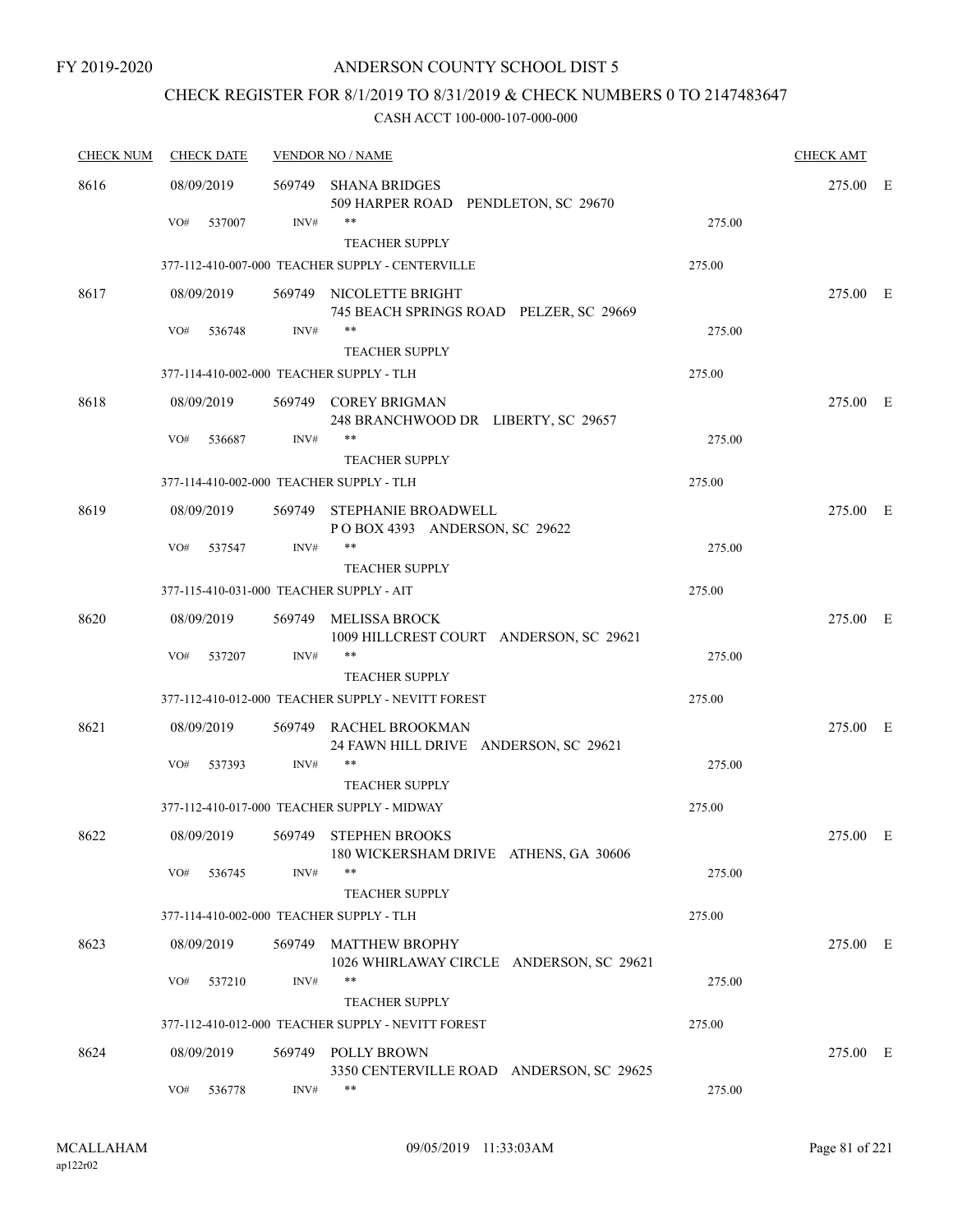## CHECK REGISTER FOR 8/1/2019 TO 8/31/2019 & CHECK NUMBERS 0 TO 2147483647

| <b>CHECK NUM</b> | <b>CHECK DATE</b>                        |        | <b>VENDOR NO / NAME</b>                                                     |        | <b>CHECK AMT</b> |  |
|------------------|------------------------------------------|--------|-----------------------------------------------------------------------------|--------|------------------|--|
|                  |                                          |        | <b>TEACHER SUPPLY</b>                                                       |        |                  |  |
|                  | 377-114-410-003-000 TEACHER SUPPLY - WHS |        |                                                                             | 275.00 |                  |  |
| 8625             | 08/09/2019                               |        | 569749 MEGAN BROWN<br>2008 BEAVER LAKE ROAD ANDERSON, SC 29625              |        | 275.00 E         |  |
|                  | VO#<br>536838                            | INV#   | $***$                                                                       | 275.00 |                  |  |
|                  |                                          |        | <b>TEACHER SUPPLY</b>                                                       |        |                  |  |
|                  | 377-114-410-003-000 TEACHER SUPPLY - WHS |        |                                                                             | 275.00 |                  |  |
| 8626             | 08/09/2019                               |        | 569749 LINDA BROWN<br>3201 ALLEN AVENUE ANDERSON, SC 29624                  |        | 275.00 E         |  |
|                  | VO#<br>536851                            | INV#   | $***$                                                                       | 275.00 |                  |  |
|                  |                                          |        | <b>TEACHER SUPPLY</b>                                                       |        |                  |  |
|                  |                                          |        | 377-113-410-005-000 TEACHER SUPPLY - MCCANTS                                | 275.00 |                  |  |
| 8627             | 08/09/2019                               |        | 569749 KELLIE BROWN<br>2008 BEAVER LAKE ROAD ANDERSON, SC 29625             |        | 275.00 E         |  |
|                  | VO#<br>536896                            | INV#   | **<br><b>TEACHER SUPPLY</b>                                                 | 275.00 |                  |  |
|                  |                                          |        | 377-113-410-006-000 TEACHER SUPPLY - ROBERT ANDERSON                        | 275.00 |                  |  |
| 8628             | 08/09/2019                               | 569749 | JESSICA BROWN<br>720 BLUME ROAD ANDERSON, SC 29625                          |        | 275.00 E         |  |
|                  | VO#<br>537128                            | INV#   | $***$                                                                       | 275.00 |                  |  |
|                  |                                          |        | <b>TEACHER SUPPLY</b>                                                       |        |                  |  |
|                  |                                          |        | 377-112-410-010-000 TEACHER SUPPLY - NEW PROSPECT                           | 275.00 |                  |  |
| 8629             | 08/09/2019                               | 569749 | SAMUELYN BROWN<br>274 FULLER ROAD ABBEVILLE, SC 29620                       |        | 275.00 E         |  |
|                  | VO#<br>537215                            | INV#   | $***$                                                                       | 275.00 |                  |  |
|                  |                                          |        | <b>TEACHER SUPPLY</b><br>377-112-410-012-000 TEACHER SUPPLY - NEVITT FOREST | 275.00 |                  |  |
|                  |                                          |        |                                                                             |        |                  |  |
| 8630             | 08/09/2019                               |        | 569749 KAITLYN BROWN<br>335 W. CHURCH ROAD EASLEY, SC 29642                 |        | 275.00 E         |  |
|                  | VO#<br>537219                            | INV#   | $***$<br><b>TEACHER SUPPLY</b>                                              | 275.00 |                  |  |
|                  |                                          |        | 377-112-410-012-000 TEACHER SUPPLY - NEVITT FOREST                          | 275.00 |                  |  |
| 8631             | 08/09/2019                               | 569749 | <b>VANESSA BROWN</b><br>104 QUEENSDALE END ANDERSON, SC 29621               |        | 275.00 E         |  |
|                  | VO#<br>537235                            | INV#   | $***$                                                                       | 275.00 |                  |  |
|                  |                                          |        | <b>TEACHER SUPPLY</b>                                                       |        |                  |  |
|                  |                                          |        | 377-112-410-013-000 TEACHER SUPPLY - NORTH POINTE                           | 275.00 |                  |  |
| 8632             | 08/09/2019                               | 569749 | MEGAN BROWN<br>110 ASHLEY RD CLEMSON, SC 29631                              |        | 275.00 E         |  |
|                  | VO#<br>537236                            | INV#   | **                                                                          | 275.00 |                  |  |
|                  |                                          |        | <b>TEACHER SUPPLY</b>                                                       |        |                  |  |
|                  |                                          |        | 377-112-410-013-000 TEACHER SUPPLY - NORTH POINTE                           | 275.00 |                  |  |
| 8633             | 08/09/2019                               |        | 569749 SAVANNA BROWN                                                        |        | 275.00 E         |  |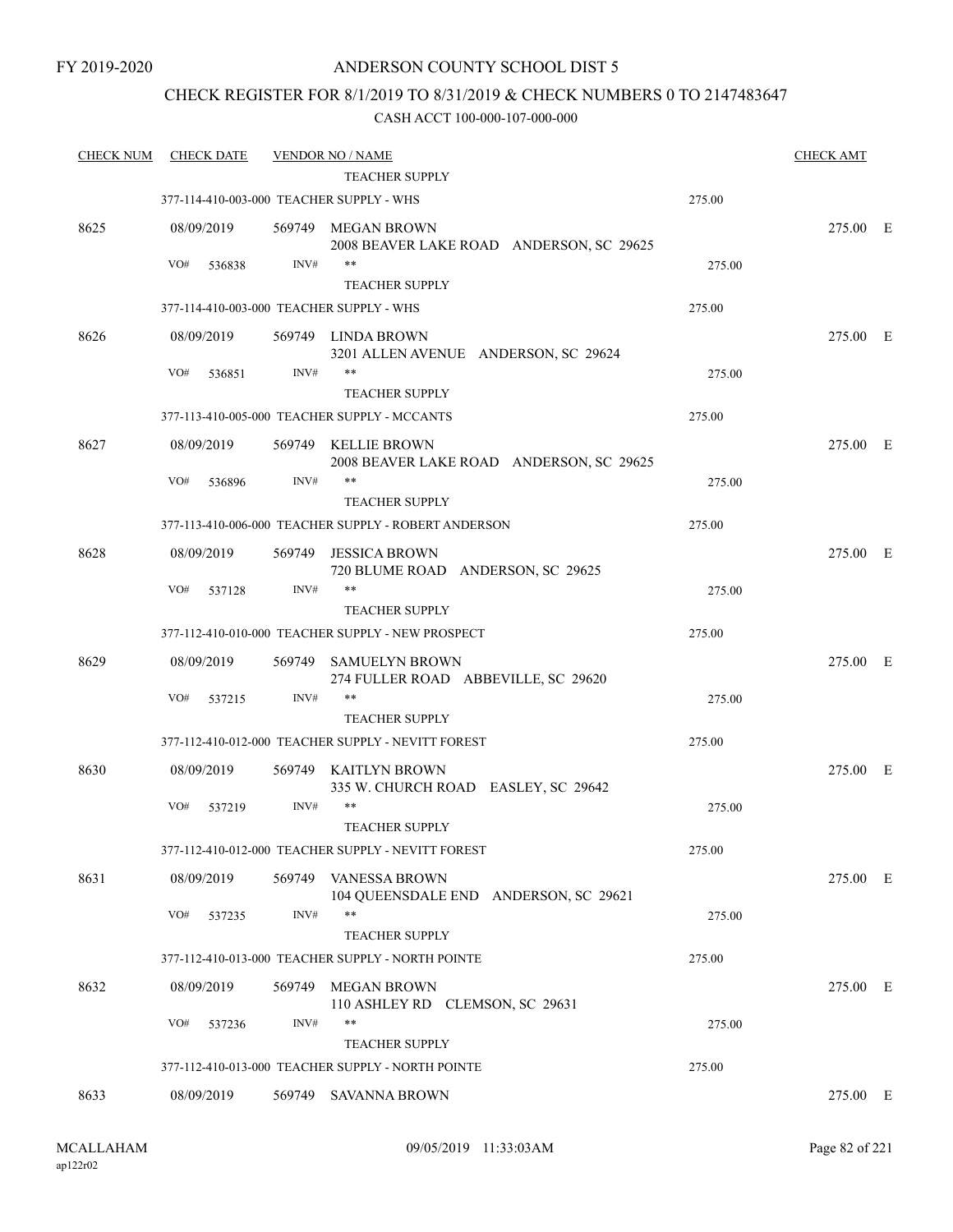## ANDERSON COUNTY SCHOOL DIST 5

## CHECK REGISTER FOR 8/1/2019 TO 8/31/2019 & CHECK NUMBERS 0 TO 2147483647

| <b>CHECK NUM</b> | <b>CHECK DATE</b>           |                | <b>VENDOR NO / NAME</b>                                   |        | <b>CHECK AMT</b> |  |
|------------------|-----------------------------|----------------|-----------------------------------------------------------|--------|------------------|--|
|                  |                             |                | 323 SMITHFIELD DRIVE ANDERSON, SC 29621                   |        |                  |  |
|                  | VO#<br>537259               | INV#           | $***$                                                     | 275.00 |                  |  |
|                  |                             |                | <b>TEACHER SUPPLY</b>                                     |        |                  |  |
|                  |                             |                | 377-112-410-013-000 TEACHER SUPPLY - NORTH POINTE         | 275.00 |                  |  |
| 8634             | 08/09/2019                  | 569749         | TERRIE BROWN                                              |        | 275.00 E         |  |
|                  |                             |                | 601 CONCORD AVENUE ANDERSON, SC 29621                     |        |                  |  |
|                  | VO#<br>537319               | INV#           | $***$                                                     | 275.00 |                  |  |
|                  |                             |                | <b>TEACHER SUPPLY</b>                                     |        |                  |  |
|                  |                             |                | 377-139-410-015-000 TEACHER SUPPLY - SOUTH FANT           | 275.00 |                  |  |
| 8635             | 08/09/2019                  | 569749         | DEBRA BROWN<br>104 BROOKWOOD COURT ANDERSON, SC 29621     |        | 275.00 E         |  |
|                  | VO#<br>537412               | INV#           | **                                                        | 275.00 |                  |  |
|                  |                             |                | <b>TEACHER SUPPLY</b>                                     |        |                  |  |
|                  |                             |                | 377-112-410-019-000 TEACHER SUPPLY - WHITEHALL            | 275.00 |                  |  |
|                  |                             |                |                                                           |        |                  |  |
| 8636             | 08/09/2019<br>VO#<br>537570 | 563676<br>INV# | <b>EMPLOYEE VENDOR</b><br><b>TEACHER SUPPLY</b>           | 275.00 | 275.00 E         |  |
|                  |                             |                | <b>TEACHER SUPPLY</b>                                     |        |                  |  |
|                  |                             |                | 377-113-410-006-000 TEACHER SUPPLY - ROBERT ANDERSON      | 275.00 |                  |  |
| 8637             | 08/09/2019                  | 569749         | <b>COURTNEY BRUNETTI</b>                                  |        | 275.00 E         |  |
|                  |                             |                | 15 VILLA ROAD, APT. 182 GREENVILLE, SC 29615              |        |                  |  |
|                  | VO#<br>537374               | INV#           | **                                                        | 275.00 |                  |  |
|                  |                             |                | <b>TEACHER SUPPLY</b>                                     |        |                  |  |
|                  |                             |                | 377-112-410-017-000 TEACHER SUPPLY - MIDWAY               | 275.00 |                  |  |
| 8638             | 08/09/2019                  | 569749         | MELISSA BRYAN<br>111 SENTRY LANE ANDERSON, SC 29621       |        | 275.00 E         |  |
|                  | VO#<br>537047               | INV#           | $***$                                                     | 275.00 |                  |  |
|                  |                             |                | <b>TEACHER SUPPLY</b>                                     |        |                  |  |
|                  |                             |                | 377-112-410-008-000 TEACHER SUPPLY - MCLEES               | 275.00 |                  |  |
| 8639             | 08/09/2019                  | 569749         | KATELYN BRYANT                                            |        | 275.00 E         |  |
|                  |                             |                | 486 CHANDLER ROAD PELZER, SC 29669                        |        |                  |  |
|                  | VO#<br>537435               | INV#           | $***$                                                     | 275.00 |                  |  |
|                  |                             |                | TEACHER SUPPLY                                            |        |                  |  |
|                  |                             |                | 377-112-410-019-000 TEACHER SUPPLY - WHITEHALL            | 275.00 |                  |  |
| 8640             | 08/09/2019                  | 569749         | MEAGAN BRYANT<br>1421 HONEY CREEK ROAD ANDERSON, SC 29621 |        | 275.00 E         |  |
|                  | VO#<br>537442               | INV#           | $***$                                                     | 275.00 |                  |  |
|                  |                             |                | <b>TEACHER SUPPLY</b>                                     |        |                  |  |
|                  |                             |                | 377-112-410-019-000 TEACHER SUPPLY - WHITEHALL            | 275.00 |                  |  |
| 8641             | 08/09/2019                  |                | 569749 PATRICIA BUCE                                      |        | 275.00 E         |  |
|                  |                             |                | 2805 LECONTE ROAD ANDERSON, SC 29621                      |        |                  |  |
|                  | VO#<br>537438               | INV#           | $***$                                                     | 275.00 |                  |  |
|                  |                             |                | <b>TEACHER SUPPLY</b>                                     |        |                  |  |
|                  |                             |                | 377-112-410-019-000 TEACHER SUPPLY - WHITEHALL            | 275.00 |                  |  |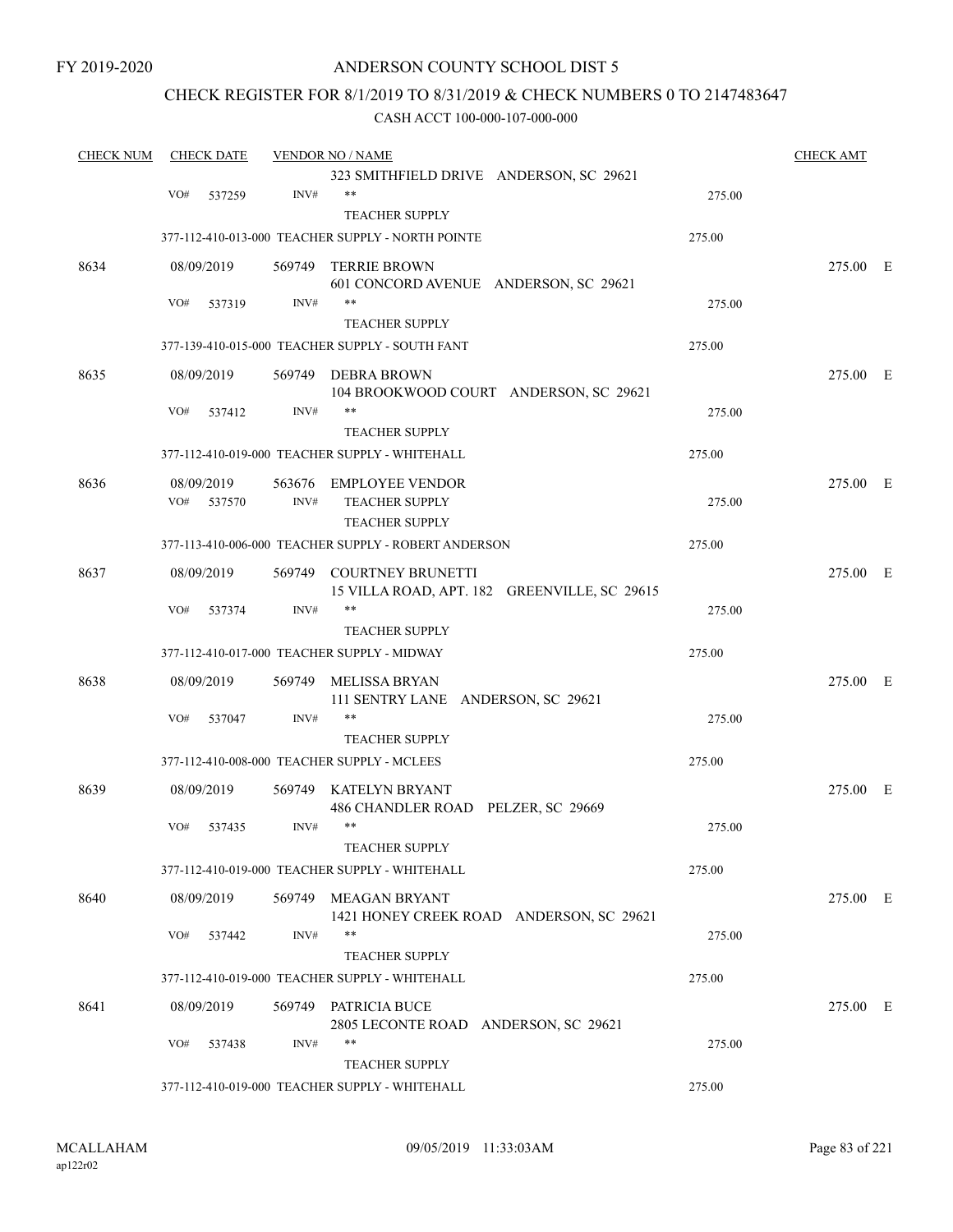# CHECK REGISTER FOR 8/1/2019 TO 8/31/2019 & CHECK NUMBERS 0 TO 2147483647

| <b>CHECK NUM</b> | <b>CHECK DATE</b>                        |        | <b>VENDOR NO / NAME</b>                                            |        | <b>CHECK AMT</b> |  |
|------------------|------------------------------------------|--------|--------------------------------------------------------------------|--------|------------------|--|
| 8642             | 08/09/2019                               | 569749 | MEGHAN BUCH<br>202 VINTAGE AVENUE GREENVILLE, SC 29607             |        | 275.00 E         |  |
|                  | VO#<br>537478                            | INV#   | **<br><b>TEACHER SUPPLY</b>                                        | 275.00 |                  |  |
|                  |                                          |        | 377-113-410-020-000 TEACHER SUPPLY - GLENVIEW                      | 275.00 |                  |  |
| 8643             | 08/09/2019                               | 569749 | ALLISON BUCHANAN<br>212 LAKE HILLS DRIVE TOWNVILLE, SC 29689       |        | 275.00 E         |  |
|                  | VO#<br>537402                            | INV#   | $***$<br><b>TEACHER SUPPLY</b>                                     | 275.00 |                  |  |
|                  |                                          |        | 377-139-410-018-000 TEACHER SUPPLY - WEST MARKET                   | 275.00 |                  |  |
| 8644             | 08/09/2019                               |        | 569749 ANDREA BUCKLESS<br>213B BLACK BASS ROAD ANDERSON, SC 29626  |        | 275.00 E         |  |
|                  | VO#<br>537074                            | INV#   | **<br><b>TEACHER SUPPLY</b>                                        | 275.00 |                  |  |
|                  |                                          |        | 377-112-410-008-000 TEACHER SUPPLY - MCLEES                        | 275.00 |                  |  |
| 8645             | 08/09/2019                               |        | 569749 LEIGH BUCKNER<br>504 AUTUMN OAKS ANDERSON, SC 29621         |        | 275.00 E         |  |
|                  | VO#<br>537351                            | INV#   | $***$<br><b>TEACHER SUPPLY</b>                                     | 275.00 |                  |  |
|                  |                                          |        | 377-112-410-017-000 TEACHER SUPPLY - MIDWAY                        | 275.00 |                  |  |
| 8646             | 08/09/2019                               |        | 569749 DANETTE BUDDIN<br>503 LAUREL CREEK DRIVE ANDERSON, SC 29621 |        | 275.00 E         |  |
|                  | VO#<br>536649                            | INV#   | $***$<br><b>TEACHER SUPPLY</b>                                     | 275.00 |                  |  |
|                  | 377-114-410-002-000 TEACHER SUPPLY - TLH |        |                                                                    | 275.00 |                  |  |
| 8647             | 08/09/2019                               | 569749 | RODNEY BURDETTE<br>P.O. BOX 1714 IVA, SC 29655                     |        | 275.00 E         |  |
|                  | VO#<br>536785                            | INV#   | **<br><b>TEACHER SUPPLY</b>                                        | 275.00 |                  |  |
|                  | 377-114-410-003-000 TEACHER SUPPLY - WHS |        |                                                                    | 275.00 |                  |  |
| 8648             | 08/09/2019                               | 569749 | MAKAELA BURDETTE<br>105 RUDOLPH COURT ANDERSON, SC 29625           |        | 275.00 E         |  |
|                  | VO#<br>536806                            | INV#   | $***$<br><b>TEACHER SUPPLY</b>                                     | 275.00 |                  |  |
|                  | 377-114-410-003-000 TEACHER SUPPLY - WHS |        |                                                                    | 275.00 |                  |  |
| 8649             | 08/09/2019                               |        | 569749 NORMAN BURDETTE<br>398 SPRING VALLEY ROAD SENECA, SC 29678  |        | 275.00 E         |  |
|                  | VO#<br>537517                            | INV#   | **<br><b>TEACHER SUPPLY</b>                                        | 275.00 |                  |  |
|                  |                                          |        | 377-113-410-021-000 TEACHER SUPPLY - SOUTHWOOD                     | 275.00 |                  |  |
| 8650             | 08/09/2019                               | 569749 | <b>TRACEY BUREL</b><br>10 HWY 178 SOUTH DONALDS, SC 29638          |        | 275.00 E         |  |
|                  | VO#<br>536786                            | INV#   | **                                                                 | 275.00 |                  |  |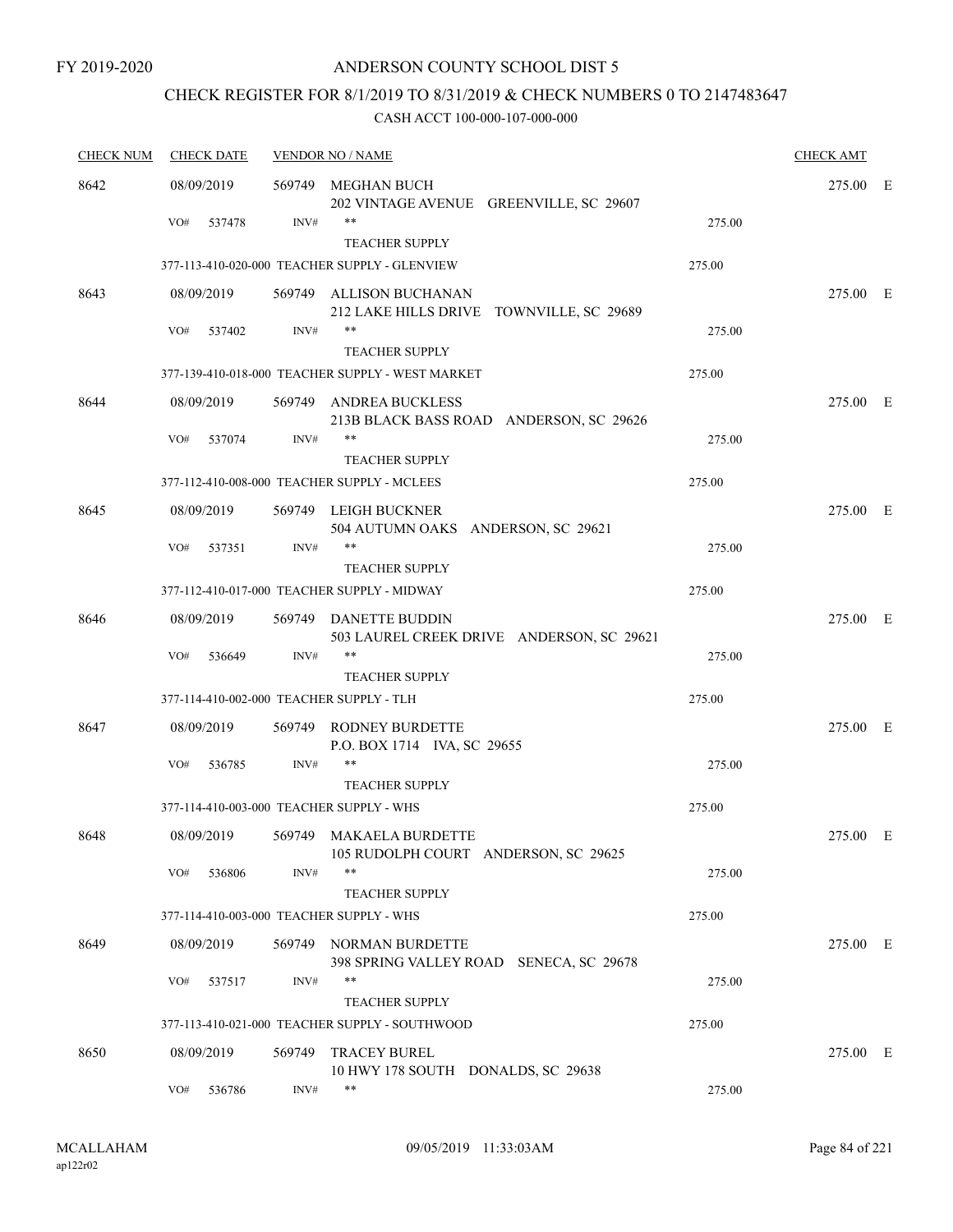## CHECK REGISTER FOR 8/1/2019 TO 8/31/2019 & CHECK NUMBERS 0 TO 2147483647

| <b>CHECK NUM</b> | <b>CHECK DATE</b>                        |        | <b>VENDOR NO / NAME</b>                                         |        | <b>CHECK AMT</b> |  |
|------------------|------------------------------------------|--------|-----------------------------------------------------------------|--------|------------------|--|
|                  |                                          |        | <b>TEACHER SUPPLY</b>                                           |        |                  |  |
|                  | 377-114-410-003-000 TEACHER SUPPLY - WHS |        |                                                                 | 275.00 |                  |  |
| 8651             | 08/09/2019                               |        | 569749 NICHOLAS BURRELL<br>410 DICKARD ROAD SENECA, SC 29672    |        | 275.00 E         |  |
|                  | VO#<br>536881                            | INV#   | $***$                                                           | 275.00 |                  |  |
|                  |                                          |        | <b>TEACHER SUPPLY</b>                                           |        |                  |  |
|                  |                                          |        | 377-113-410-005-000 TEACHER SUPPLY - MCCANTS                    | 275.00 |                  |  |
| 8652             | 08/09/2019                               |        | 569749 RACHEL BURTON<br>365 BROOKS ROAD BELTON, SC 29627        |        | 275.00 E         |  |
|                  | VO#<br>536774                            | INV#   | $***$                                                           | 275.00 |                  |  |
|                  |                                          |        | <b>TEACHER SUPPLY</b>                                           |        |                  |  |
|                  | 377-114-410-003-000 TEACHER SUPPLY - WHS |        |                                                                 | 275.00 |                  |  |
| 8653             | 08/09/2019                               |        | 569749 RACHEL BURTS<br>508 EAST ORR STREET ANDERSON, SC 29621   |        | 275.00 E         |  |
|                  | VO#<br>537305                            | INV#   | $***$                                                           | 275.00 |                  |  |
|                  |                                          |        | <b>TEACHER SUPPLY</b>                                           |        |                  |  |
|                  |                                          |        | 377-112-410-014-000 TEACHER SUPPLY - CALHOUN                    | 275.00 |                  |  |
| 8654             | 08/09/2019                               |        | 569749 CATHY BUSBY<br>216 STREAMS WAY ANDERSON, SC 29625        |        | 275.00 E         |  |
|                  | VO#<br>536772                            | INV#   | $***$                                                           | 275.00 |                  |  |
|                  |                                          |        | <b>TEACHER SUPPLY</b>                                           |        |                  |  |
|                  | 377-114-410-003-000 TEACHER SUPPLY - WHS |        |                                                                 | 275.00 |                  |  |
| 8655             | 08/09/2019                               | 569749 | MEGAN BUSH<br>104 CAVELIER COURT WILLIAMSTON, SC 29697          |        | 275.00 E         |  |
|                  | VO#<br>537483                            | INV#   | $***$                                                           | 275.00 |                  |  |
|                  |                                          |        | <b>TEACHER SUPPLY</b>                                           |        |                  |  |
|                  |                                          |        | 377-113-410-020-000 TEACHER SUPPLY - GLENVIEW                   | 275.00 |                  |  |
| 8656             | 08/09/2019                               | 569749 | MELINDA BUTLER<br>403 CHASEN COURT ANDERSON, SC 29621           |        | 275.00 E         |  |
|                  | VO#<br>537352                            | INV#   | $***$<br><b>TEACHER SUPPLY</b>                                  | 275.00 |                  |  |
|                  |                                          |        | 377-112-410-017-000 TEACHER SUPPLY - MIDWAY                     | 275.00 |                  |  |
| 8657             | 08/09/2019                               | 569749 | <b>JAMES BUTTREY</b><br>103 STONELEIGH COURT ANDERSON, SC 29621 |        | 275.00 E         |  |
|                  | VO#<br>537462                            | INV#   | $***$<br><b>TEACHER SUPPLY</b>                                  | 275.00 |                  |  |
|                  |                                          |        | 377-113-410-020-000 TEACHER SUPPLY - GLENVIEW                   | 275.00 |                  |  |
| 8658             | 08/09/2019                               | 569749 | <b>CHAD CALDWELL</b>                                            |        | 275.00 E         |  |
|                  |                                          |        | 8800 HWY 24 TOWNVILLE, SC 29689                                 |        |                  |  |
|                  | VO#<br>536899                            | INV#   | $***$<br><b>TEACHER SUPPLY</b>                                  | 275.00 |                  |  |
|                  |                                          |        |                                                                 |        |                  |  |
|                  |                                          |        | 377-113-410-006-000 TEACHER SUPPLY - ROBERT ANDERSON            | 275.00 |                  |  |
| 8659             | 08/09/2019                               |        | 569749 NICOLE CALLAHAM                                          |        | 275.00 E         |  |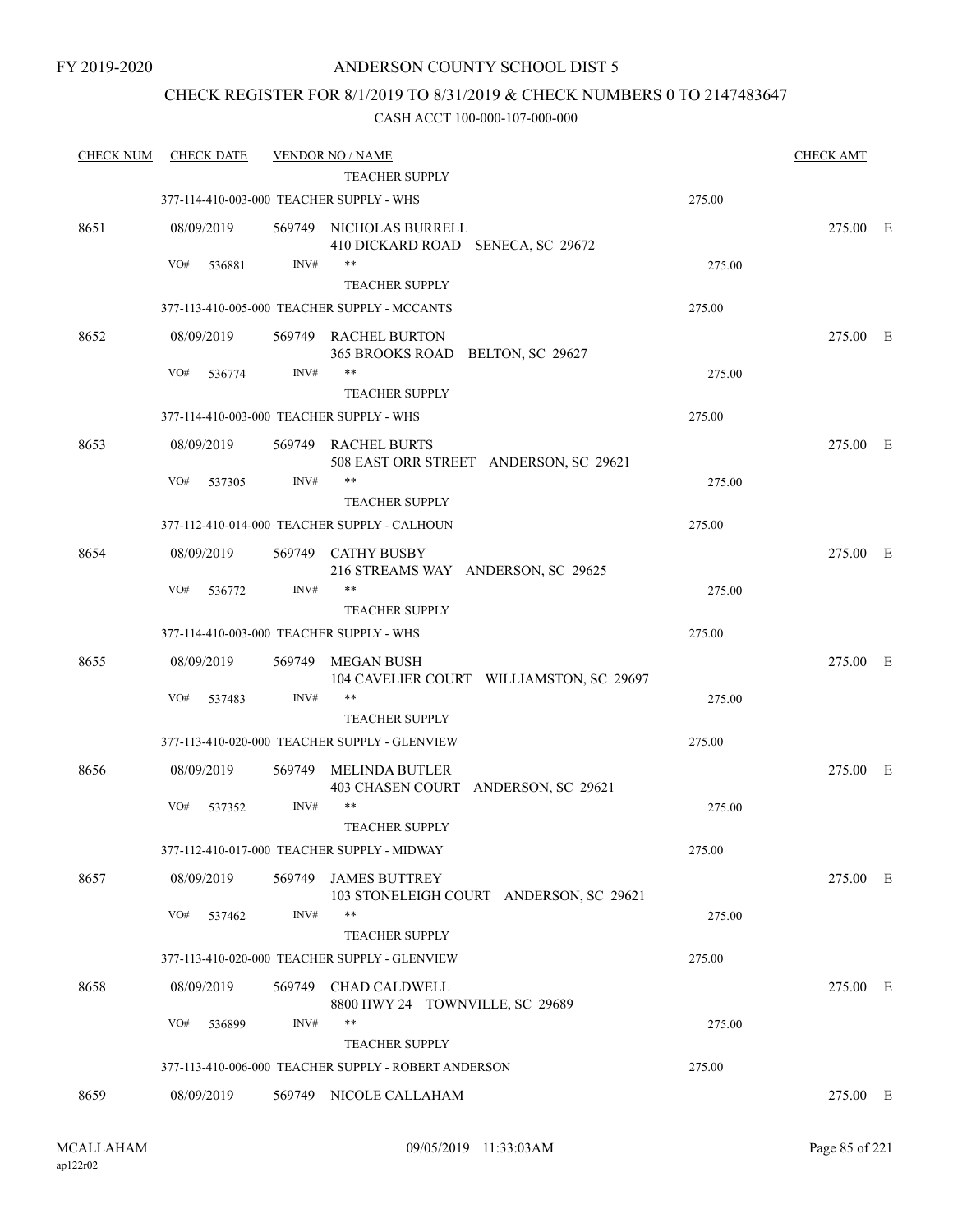## ANDERSON COUNTY SCHOOL DIST 5

## CHECK REGISTER FOR 8/1/2019 TO 8/31/2019 & CHECK NUMBERS 0 TO 2147483647

| <b>CHECK NUM</b> | <b>CHECK DATE</b> |        |        | <b>VENDOR NO / NAME</b>                                                  |        | <b>CHECK AMT</b> |  |
|------------------|-------------------|--------|--------|--------------------------------------------------------------------------|--------|------------------|--|
|                  |                   |        |        | 511 ESKEW CIRCLE ANDERSON, SC 29621                                      |        |                  |  |
|                  | VO#               | 537182 | INV#   | $***$                                                                    | 275.00 |                  |  |
|                  |                   |        |        | <b>TEACHER SUPPLY</b>                                                    |        |                  |  |
|                  |                   |        |        | 377-112-410-011-000 TEACHER SUPPLY - HOMELAND PARK                       | 275.00 |                  |  |
| 8660             | 08/09/2019        |        |        | 569749 SANDRA CAMACHO BENAVIDES<br>105 PENDER DRIVE GREENVILLE, SC 29611 |        | 275.00 E         |  |
|                  | VO#               | 536670 | INV#   | $***$                                                                    | 275.00 |                  |  |
|                  |                   |        |        | <b>TEACHER SUPPLY</b>                                                    |        |                  |  |
|                  |                   |        |        | 377-114-410-002-000 TEACHER SUPPLY - TLH                                 | 275.00 |                  |  |
| 8661             | 08/09/2019        |        |        | 569749 KIMBERLY CAMP<br>229 SHADY LANE ANDERSON, SC 29625                |        | 275.00 E         |  |
|                  | VO#               | 537026 | INV#   | **                                                                       | 275.00 |                  |  |
|                  |                   |        |        | <b>TEACHER SUPPLY</b>                                                    |        |                  |  |
|                  |                   |        |        | 377-112-410-007-000 TEACHER SUPPLY - CENTERVILLE                         | 275.00 |                  |  |
| 8662             | 08/09/2019        |        | 569749 | <b>SUZANNE CAMPBELL</b><br>2602 LINDALE ROAD ANDERSON, SC 29621          |        | 275.00 E         |  |
|                  | VO#               | 537107 | INV#   | $***$                                                                    | 275.00 |                  |  |
|                  |                   |        |        | <b>TEACHER SUPPLY</b>                                                    |        |                  |  |
|                  |                   |        |        | 377-112-410-009-000 TEACHER SUPPLY - CONCORD                             | 275.00 |                  |  |
| 8663             | 08/09/2019        |        | 569749 | AMY CAMPBELL<br>111 CHAD COURT ANDERSON, SC 29621                        |        | 275.00 E         |  |
|                  | VO#               | 537363 | INV#   | $***$                                                                    | 275.00 |                  |  |
|                  |                   |        |        | <b>TEACHER SUPPLY</b>                                                    |        |                  |  |
|                  |                   |        |        | 377-112-410-017-000 TEACHER SUPPLY - MIDWAY                              | 275.00 |                  |  |
| 8664             | 08/09/2019        |        | 569749 | RUEANNA CAMPBELL<br>213 GILES ST ANDERSON, SC 29621                      |        | 275.00 E         |  |
|                  | VO#               | 537543 | INV#   | $***$                                                                    | 275.00 |                  |  |
|                  |                   |        |        | <b>TEACHER SUPPLY</b>                                                    |        |                  |  |
|                  |                   |        |        | 377-114-410-024-000 TEACHER SUPPLY - CHARTER                             | 275.00 |                  |  |
| 8665             | 08/09/2019        |        |        | 569749 NANCY CANN<br>221 RICHLAND POINT ROAD ANDERSON, SC<br>29626       |        | 275.00 E         |  |
|                  | VO#               | 537136 | INV#   | $***$                                                                    | 275.00 |                  |  |
|                  |                   |        |        | <b>TEACHER SUPPLY</b>                                                    |        |                  |  |
|                  |                   |        |        | 377-112-410-010-000 TEACHER SUPPLY - NEW PROSPECT                        | 275.00 |                  |  |
| 8666             | 08/09/2019        |        |        | 569749 GEORGIA CANNADY<br>1184 DAPRYMPLE ROAD ANDERSON, SC 29621         |        | 275.00 E         |  |
|                  | VO#               | 537491 | INV#   | $***$                                                                    | 275.00 |                  |  |
|                  |                   |        |        | <b>TEACHER SUPPLY</b>                                                    |        |                  |  |
|                  |                   |        |        | 377-113-410-020-000 TEACHER SUPPLY - GLENVIEW                            | 275.00 |                  |  |
| 8667             | 08/09/2019        |        | 569749 | <b>STEPHANIE CANTER</b><br>506 CATHEY ROAD ANDERSON, SC 29621            |        | 275.00 E         |  |
|                  | VO#               | 537244 | INV#   | $***$<br>TEACHER SUPPLY                                                  | 275.00 |                  |  |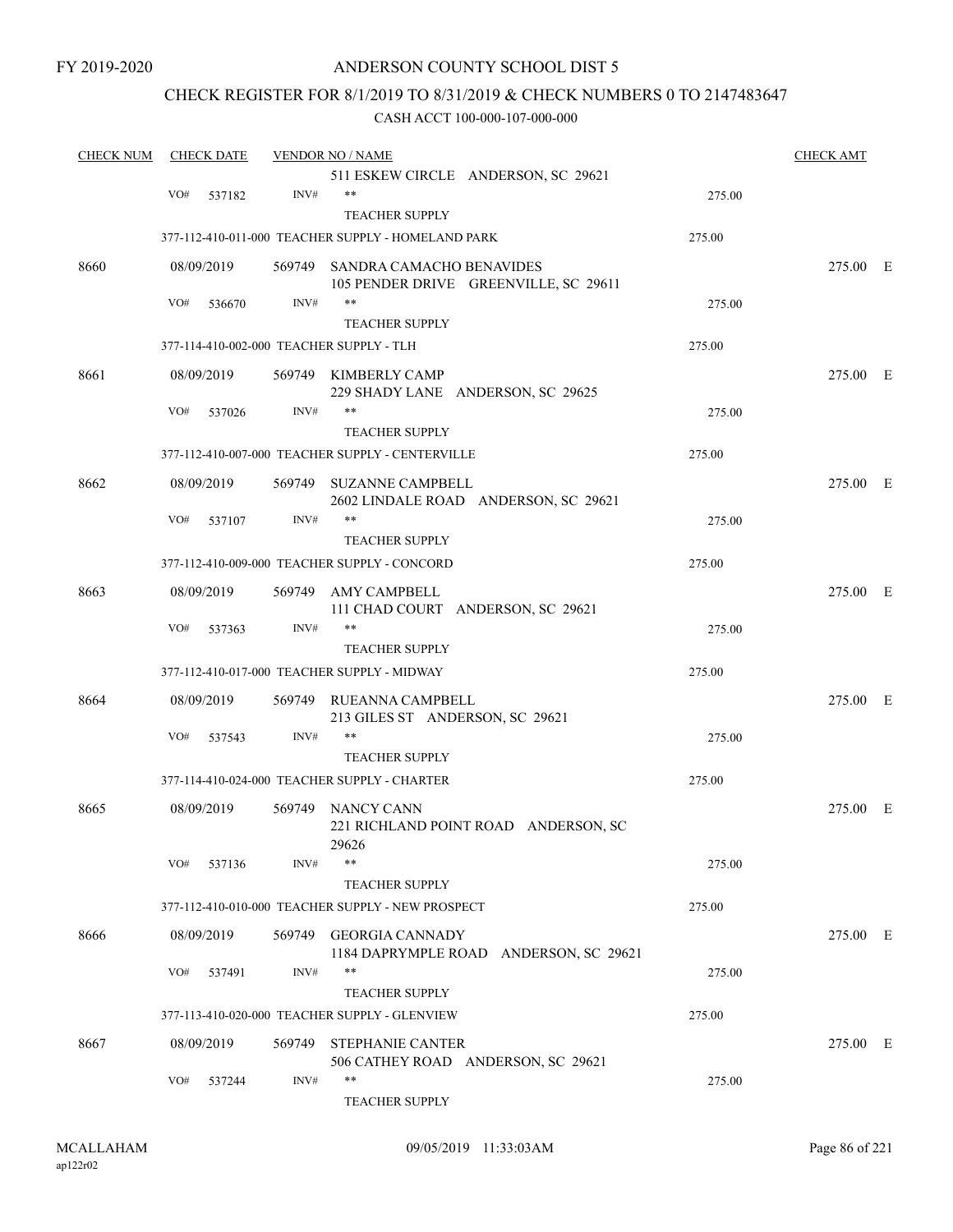## CHECK REGISTER FOR 8/1/2019 TO 8/31/2019 & CHECK NUMBERS 0 TO 2147483647

| <b>CHECK NUM</b> | <b>CHECK DATE</b>                        |        | <b>VENDOR NO / NAME</b>                                                |        | <b>CHECK AMT</b> |  |
|------------------|------------------------------------------|--------|------------------------------------------------------------------------|--------|------------------|--|
|                  |                                          |        | 377-112-410-013-000 TEACHER SUPPLY - NORTH POINTE                      | 275.00 |                  |  |
| 8668             | 08/09/2019                               |        | 569749 CHANDA CANUP<br>308 MOULTRIE SQUARE ANDERSON, SC 29621          |        | 275.00 E         |  |
|                  | VO#<br>536700                            | INV#   |                                                                        | 275.00 |                  |  |
|                  | 377-114-410-002-000 TEACHER SUPPLY - TLH |        | <b>TEACHER SUPPLY</b>                                                  | 275.00 |                  |  |
|                  |                                          |        |                                                                        |        |                  |  |
| 8669             | 08/09/2019                               | 569749 | <b>EMILY CAPE</b><br>300 PUBLIC WELL ROAD ANDERSON, SC 29626           |        | 275.00 E         |  |
|                  | VO#<br>537057                            | INV#   | $***$                                                                  | 275.00 |                  |  |
|                  |                                          |        | <b>TEACHER SUPPLY</b>                                                  |        |                  |  |
|                  |                                          |        | 377-112-410-008-000 TEACHER SUPPLY - MCLEES                            | 275.00 |                  |  |
| 8670             | 08/09/2019                               | 569749 | KIMBERLY CARABO<br>200 SLEEPY HOLLOW PENDLETON, SC 29670               |        | 275.00 E         |  |
|                  | VO#<br>537496                            | INV#   | $***$                                                                  | 275.00 |                  |  |
|                  |                                          |        | <b>TEACHER SUPPLY</b><br>377-113-410-020-000 TEACHER SUPPLY - GLENVIEW | 275.00 |                  |  |
|                  |                                          |        |                                                                        |        |                  |  |
| 8671             | 08/09/2019                               |        | 569749 KARMON CARPENTER<br>150 BUCKLAND DRIVE ANDERSON, SC 29621       |        | 275.00 E         |  |
|                  | VO#<br>537464                            | INV#   | $***$                                                                  | 275.00 |                  |  |
|                  |                                          |        | <b>TEACHER SUPPLY</b>                                                  |        |                  |  |
|                  |                                          |        | 377-113-410-020-000 TEACHER SUPPLY - GLENVIEW                          | 275.00 |                  |  |
| 8672             | 08/09/2019                               | 569749 | <b>JUDITH CARSON</b><br>2510 LINMAR CIRCLE ANDERSON, SC 29621          |        | 275.00 E         |  |
|                  | VO#<br>536934                            | INV#   | $***$                                                                  | 275.00 |                  |  |
|                  |                                          |        | <b>TEACHER SUPPLY</b>                                                  |        |                  |  |
|                  |                                          |        | 377-113-410-006-000 TEACHER SUPPLY - ROBERT ANDERSON                   | 275.00 |                  |  |
| 8673             | 08/09/2019                               | 569749 | <b>TIMOTHY CARTEE</b><br>202 CLUB ROAD WILLIAMSTON, SC 29697<br>$***$  |        | 275.00 E         |  |
|                  | VO#<br>537306                            | INV#   | <b>TEACHER SUPPLY</b>                                                  | 275.00 |                  |  |
|                  |                                          |        | 377-112-410-014-000 TEACHER SUPPLY - CALHOUN                           | 275.00 |                  |  |
| 8674             | 08/09/2019                               | 569749 | <b>BRENDA CARTER</b><br>238 PAULAN ROAD WILLIAMSTON, SC 29697          |        | 275.00 E         |  |
|                  | VO#<br>536780                            | INV#   | $***$<br><b>TEACHER SUPPLY</b>                                         | 275.00 |                  |  |
|                  | 377-114-410-003-000 TEACHER SUPPLY - WHS |        |                                                                        | 275.00 |                  |  |
| 8675             | 08/09/2019                               |        | 569749 MARIAN CARWILE                                                  |        | 275.00 E         |  |
|                  |                                          |        | 127 GARDEN PARK DRIVE ANDERSON, SC 29621                               |        |                  |  |
|                  | VO#<br>537080                            | INV#   | $***$                                                                  | 275.00 |                  |  |
|                  |                                          |        | <b>TEACHER SUPPLY</b>                                                  |        |                  |  |
|                  |                                          |        | 377-112-410-009-000 TEACHER SUPPLY - CONCORD                           | 275.00 |                  |  |
| 8676             | 08/09/2019                               |        | 569749 RACHAEL CARY<br>119 BRIDGEVIEW DRIVE ANDERSON, SC 29625         |        | 275.00 E         |  |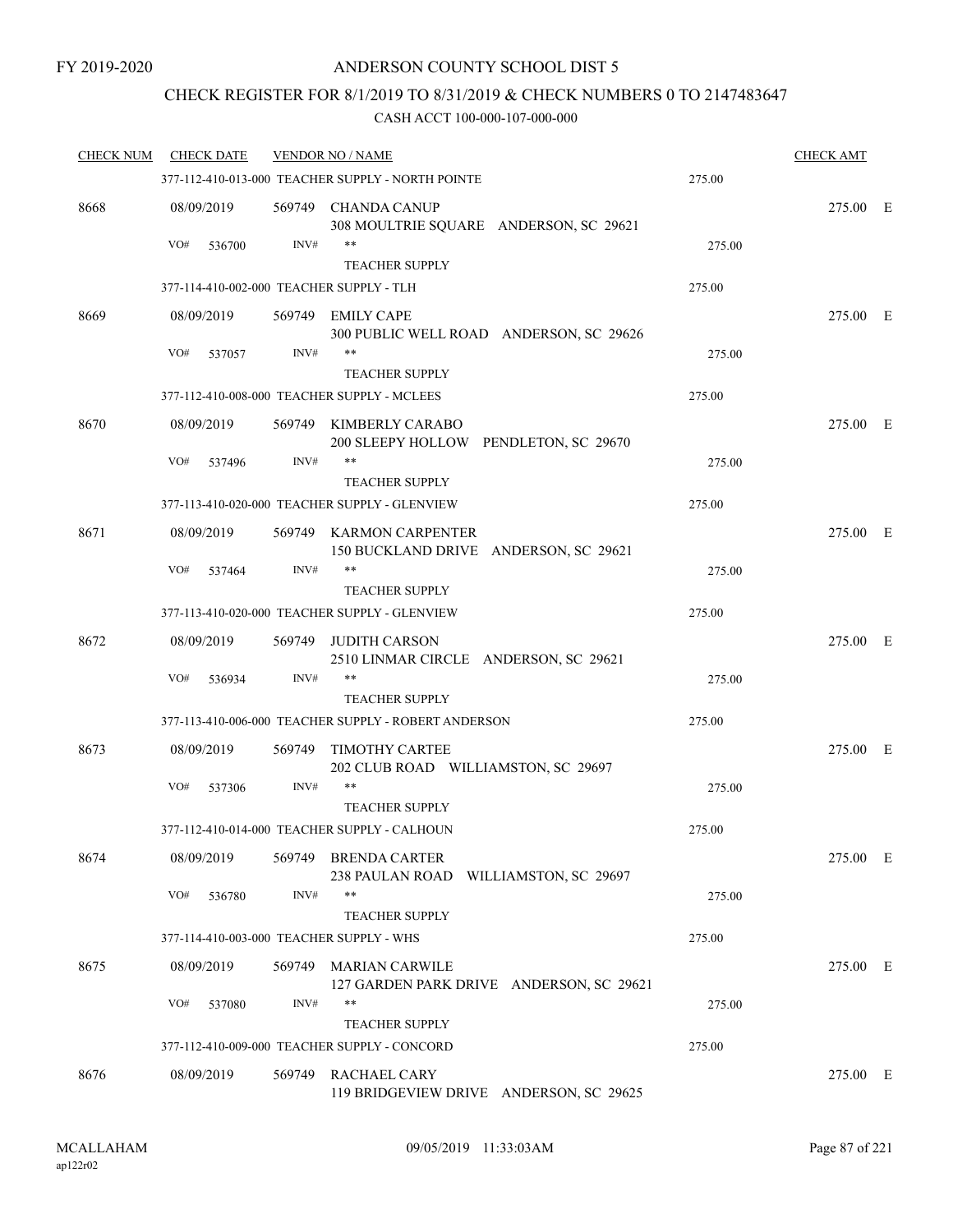# CHECK REGISTER FOR 8/1/2019 TO 8/31/2019 & CHECK NUMBERS 0 TO 2147483647

| <b>CHECK NUM</b> |     | <b>CHECK DATE</b> |        | <b>VENDOR NO / NAME</b>                                                        |        | <b>CHECK AMT</b> |  |
|------------------|-----|-------------------|--------|--------------------------------------------------------------------------------|--------|------------------|--|
|                  | VO# | 537252            | INV#   | $***$                                                                          | 275.00 |                  |  |
|                  |     |                   |        | <b>TEACHER SUPPLY</b>                                                          |        |                  |  |
|                  |     |                   |        | 377-112-410-013-000 TEACHER SUPPLY - NORTH POINTE                              | 275.00 |                  |  |
| 8677             |     | 08/09/2019        |        | 569749 ROBERT CASON<br>665 CAMPBELL ROAD PELZER, SC 29669                      |        | 275.00 E         |  |
|                  | VO# | 537325            | INV#   | $***$                                                                          | 275.00 |                  |  |
|                  |     |                   |        | <b>TEACHER SUPPLY</b>                                                          |        |                  |  |
|                  |     |                   |        | 377-112-410-016-000 TEACHER SUPPLY - VARENNES                                  | 275.00 |                  |  |
| 8678             |     | 08/09/2019        |        | 569749 ROBIN CATHEY<br>805 CENTERVILLE RD ANDERSON, SC 29625                   |        | 275.00 E         |  |
|                  | VO# | 536650            | INV#   | $***$                                                                          | 275.00 |                  |  |
|                  |     |                   |        | <b>TEACHER SUPPLY</b>                                                          |        |                  |  |
|                  |     |                   |        | 377-114-410-002-000 TEACHER SUPPLY - TLH                                       | 275.00 |                  |  |
| 8679             |     | 08/09/2019        |        | 569749 KELLIE CATHEY<br>3342 TRAIL ROAD BELTON, SC 29627                       |        | 275.00 E         |  |
|                  | VO# | 537172            | INV#   | **                                                                             | 275.00 |                  |  |
|                  |     |                   |        | <b>TEACHER SUPPLY</b>                                                          |        |                  |  |
|                  |     |                   |        | 377-112-410-011-000 TEACHER SUPPLY - HOMELAND PARK                             | 275.00 |                  |  |
| 8680             |     | 08/09/2019        | 569749 | ANGELA CAVENDER<br>153 CIVIC CENTER BLVD APT.3-102 ANDERSON,<br>SC 29625       |        | 275.00 E         |  |
|                  | VO# | 537444            | INV#   | $***$                                                                          | 275.00 |                  |  |
|                  |     |                   |        | <b>TEACHER SUPPLY</b>                                                          |        |                  |  |
|                  |     |                   |        | 377-112-410-019-000 TEACHER SUPPLY - WHITEHALL                                 | 275.00 |                  |  |
| 8681             |     | 08/09/2019        | 569749 | ASHLEIGH CHAMBERS<br>150 WEXFORD DRIVE ANDERSON, SC 29621                      |        | 275.00 E         |  |
|                  | VO# | 537223            | INV#   | $***$                                                                          | 275.00 |                  |  |
|                  |     |                   |        | <b>TEACHER SUPPLY</b>                                                          |        |                  |  |
|                  |     |                   |        | 377-112-410-012-000 TEACHER SUPPLY - NEVITT FOREST                             | 275.00 |                  |  |
| 8682             |     | 08/09/2019        | 569749 | <b>HEATHER CHANDLER</b><br>117 CHESTNUT LN ANDERSON, SC 29625-6300             |        | 275.00 E         |  |
|                  | VO# | 537095            | INV#   |                                                                                | 275.00 |                  |  |
|                  |     |                   |        | <b>TEACHER SUPPLY</b>                                                          |        |                  |  |
|                  |     |                   |        | 377-112-410-009-000 TEACHER SUPPLY - CONCORD                                   | 275.00 |                  |  |
| 8683             |     | 08/09/2019        |        | 569749 SHELBY CHASTAIN<br>8 SWEETGRASS TRAIL ANDERSON, SC 29625                |        | 275.00 E         |  |
|                  | VO# | 537433            | INV#   | $***$                                                                          | 275.00 |                  |  |
|                  |     |                   |        | <b>TEACHER SUPPLY</b>                                                          |        |                  |  |
|                  |     |                   |        | 377-112-410-019-000 TEACHER SUPPLY - WHITEHALL                                 | 275.00 |                  |  |
| 8684             |     | 08/09/2019        |        | 569749 ELIZABETH CHESHIRE<br>2418 MARCHBANKS AVE APT 36F ANDERSON, SC<br>29621 |        | 275.00 E         |  |
|                  | VO# | 537052            | INV#   | $***$<br><b>TEACHER SUPPLY</b>                                                 | 275.00 |                  |  |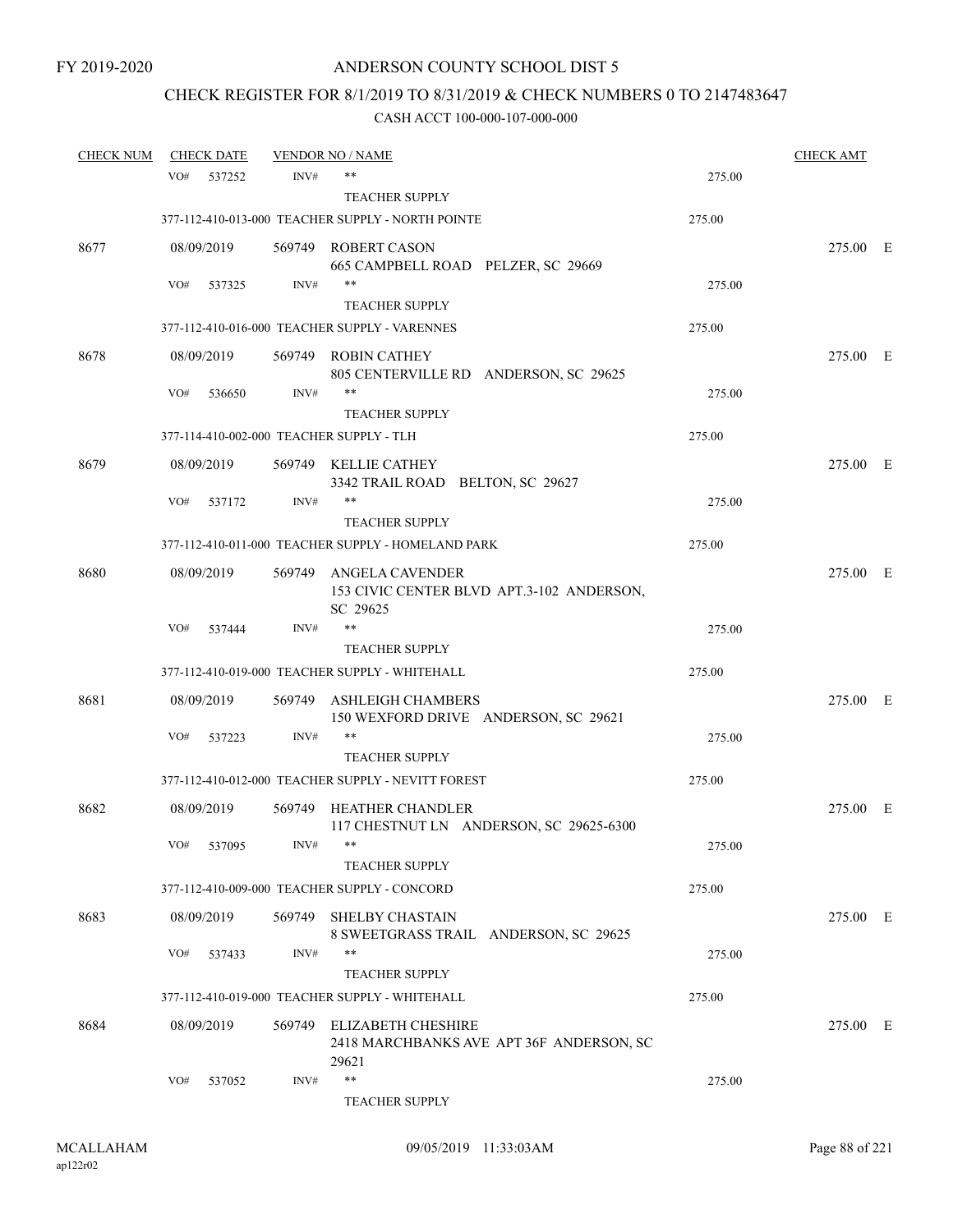# CHECK REGISTER FOR 8/1/2019 TO 8/31/2019 & CHECK NUMBERS 0 TO 2147483647

| <b>CHECK NUM</b> | <b>CHECK DATE</b> |        | <b>VENDOR NO / NAME</b>                                                 |        | <b>CHECK AMT</b> |  |
|------------------|-------------------|--------|-------------------------------------------------------------------------|--------|------------------|--|
|                  |                   |        | 377-112-410-008-000 TEACHER SUPPLY - MCLEES                             | 275.00 |                  |  |
| 8685             | 08/09/2019        |        | 569749 MATTHEW CHILDRESS<br>4414 MIDWAY ROAD BELTON, SC 29627           |        | 275.00 E         |  |
|                  | VO#<br>536947     | INV#   | **                                                                      | 275.00 |                  |  |
|                  |                   |        | <b>TEACHER SUPPLY</b>                                                   |        |                  |  |
|                  |                   |        | 377-113-410-006-000 TEACHER SUPPLY - ROBERT ANDERSON                    | 275.00 |                  |  |
| 8686             | 08/09/2019        |        | 569749 CASSANDRA CHURCHILL<br>1110 GILREATH RD ANDERSON, SC 29621       |        | 275.00 E         |  |
|                  | VO#<br>537202     | INV#   | **<br><b>TEACHER SUPPLY</b>                                             | 275.00 |                  |  |
|                  |                   |        | 377-112-410-012-000 TEACHER SUPPLY - NEVITT FOREST                      | 275.00 |                  |  |
| 8687             | 08/09/2019        |        | 569749 CARLA CLARDY<br>108 NORTH AVENUE ANDERSON, SC 29621              |        | 275.00 E         |  |
|                  | VO#<br>537436     | INV#   | **                                                                      | 275.00 |                  |  |
|                  |                   |        | <b>TEACHER SUPPLY</b>                                                   |        |                  |  |
|                  |                   |        | 377-112-410-019-000 TEACHER SUPPLY - WHITEHALL                          | 275.00 |                  |  |
| 8688             | 08/09/2019        |        | 569749 STACIE CLARK<br>407 JASMINE DRIVE ANDERSON, SC 29626             |        | 275.00 E         |  |
|                  | VO#<br>537033     | INV#   | **<br><b>TEACHER SUPPLY</b>                                             | 275.00 |                  |  |
|                  |                   |        | 377-112-410-008-000 TEACHER SUPPLY - MCLEES                             | 275.00 |                  |  |
| 8689             | 08/09/2019        |        | 569749 ROBIN CLARK<br>259 DEVONSHIRE ROAD STARR, SC 29684               |        | 275.00 E         |  |
|                  | VO#<br>537043     | INV#   | **<br><b>TEACHER SUPPLY</b>                                             | 275.00 |                  |  |
|                  |                   |        | 377-112-410-008-000 TEACHER SUPPLY - MCLEES                             | 275.00 |                  |  |
| 8690             | 08/09/2019        | 569749 | CHRISTOPHER CLARK<br>259 DEVONSHIRE ROAD STARR, SC 29684                |        | 275.00 E         |  |
|                  | VO#<br>537121     | INV#   | **                                                                      | 275.00 |                  |  |
|                  |                   |        | <b>TEACHER SUPPLY</b>                                                   |        |                  |  |
|                  |                   |        | 377-112-410-010-000 TEACHER SUPPLY - NEW PROSPECT                       | 275.00 |                  |  |
| 8691             | 08/09/2019        |        | 569749 FRANCES CLARY<br>113 CARTER HALL DRIVE ANDERSON, SC 29621        |        | 275.00 E         |  |
|                  | VO#<br>537115     | INV#   | **<br><b>TEACHER SUPPLY</b>                                             | 275.00 |                  |  |
|                  |                   |        | 377-112-410-009-000 TEACHER SUPPLY - CONCORD                            | 275.00 |                  |  |
| 8692             | 08/09/2019        |        | 569749 MARY FRANCES CLONINGER<br>532 NAUTICAL WAY ANDERSON, SC 29625    |        | 275.00 E         |  |
|                  | VO#<br>537512     | INV#   | **                                                                      | 275.00 |                  |  |
|                  |                   |        | <b>TEACHER SUPPLY</b><br>377-113-410-021-000 TEACHER SUPPLY - SOUTHWOOD | 275.00 |                  |  |
|                  |                   |        |                                                                         |        |                  |  |
| 8693             | 08/09/2019        |        | 569749 KAILEIGH COATS<br>101 BRANDYWINE LANE ANDERSON, SC 29625         |        | 275.00 E         |  |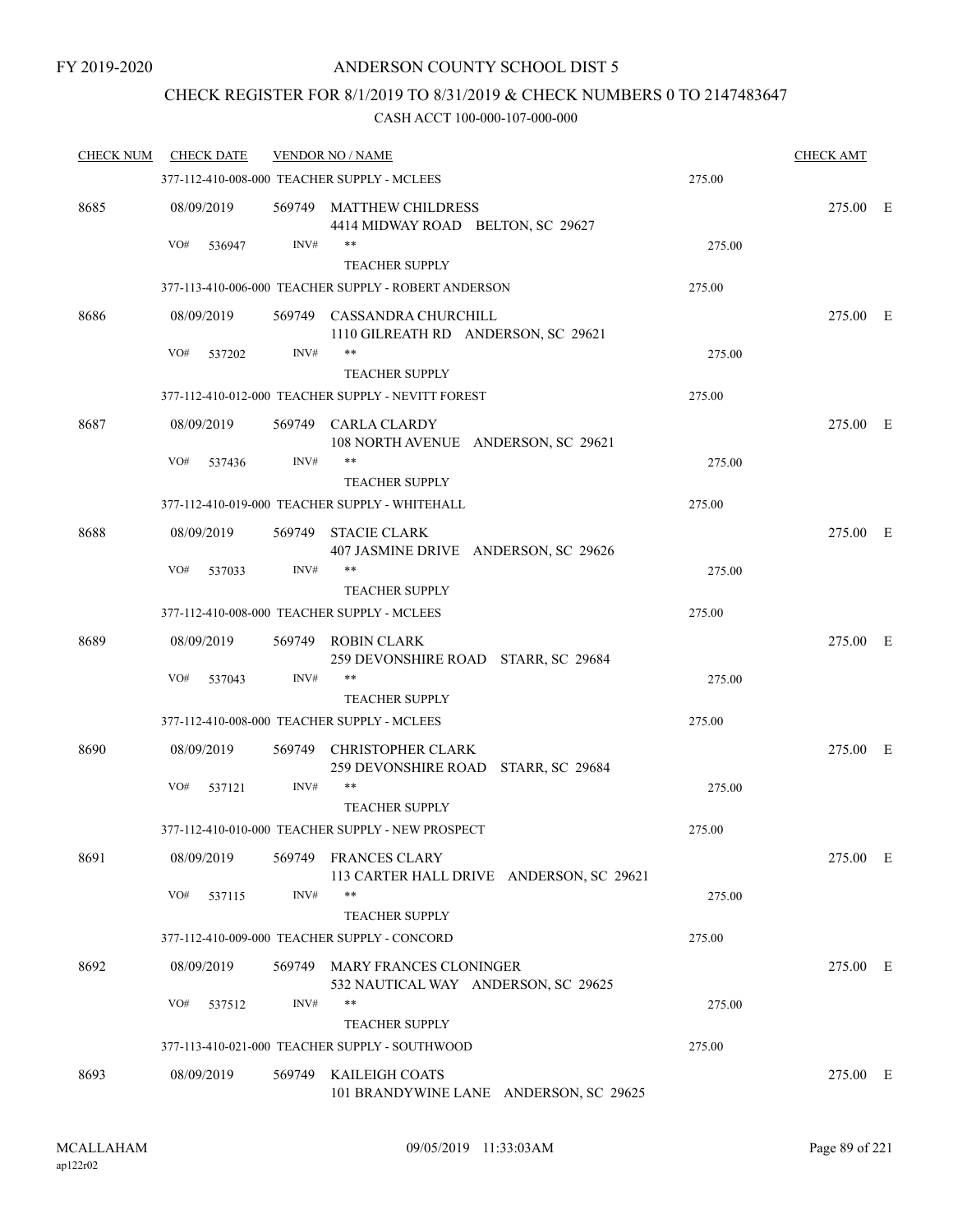# CHECK REGISTER FOR 8/1/2019 TO 8/31/2019 & CHECK NUMBERS 0 TO 2147483647

| <b>CHECK NUM</b> |     | <b>CHECK DATE</b> |        | <b>VENDOR NO / NAME</b>                                                 |        | <b>CHECK AMT</b> |  |
|------------------|-----|-------------------|--------|-------------------------------------------------------------------------|--------|------------------|--|
|                  | VO# | 537379            | INV#   | $***$                                                                   | 275.00 |                  |  |
|                  |     |                   |        | <b>TEACHER SUPPLY</b>                                                   |        |                  |  |
|                  |     |                   |        | 377-112-410-017-000 TEACHER SUPPLY - MIDWAY                             | 275.00 |                  |  |
| 8694             |     | 08/09/2019        |        | 569749 JULIA COFFMAN<br>1039 DRAKES CROSSING ANDERSON, SC 29625         |        | 275.00 E         |  |
|                  | VO# | 536713            | INV#   | **                                                                      | 275.00 |                  |  |
|                  |     |                   |        | <b>TEACHER SUPPLY</b>                                                   |        |                  |  |
|                  |     |                   |        | 377-114-410-002-000 TEACHER SUPPLY - TLH                                | 275.00 |                  |  |
| 8695             |     | 08/09/2019        |        | 569749 KATILYN COGBURN<br>216 THOMAS WELBORN ROAD ANDERSON, SC<br>29625 |        | 275.00 E         |  |
|                  | VO# | 537069            | INV#   | **                                                                      | 275.00 |                  |  |
|                  |     |                   |        | <b>TEACHER SUPPLY</b>                                                   |        |                  |  |
|                  |     |                   |        | 377-112-410-008-000 TEACHER SUPPLY - MCLEES                             | 275.00 |                  |  |
| 8696             |     | 08/09/2019        |        | 569749 TREVOR COLE<br>102 TRUDY LANE ANDERSON, SC 29621                 |        | 275.00 E         |  |
|                  | VO# | 537268            | INV#   | **                                                                      | 275.00 |                  |  |
|                  |     |                   |        | <b>TEACHER SUPPLY</b>                                                   |        |                  |  |
|                  |     |                   |        | 377-112-410-014-000 TEACHER SUPPLY - CALHOUN                            | 275.00 |                  |  |
| 8697             |     | 08/09/2019        |        | 569749 MEREDITH COLE<br>411 ROWLEY COURT EASLEY, SC 29642               |        | 275.00 E         |  |
|                  | VO# | 537280            | INV#   | **                                                                      | 275.00 |                  |  |
|                  |     |                   |        | <b>TEACHER SUPPLY</b>                                                   |        |                  |  |
|                  |     |                   |        | 377-112-410-014-000 TEACHER SUPPLY - CALHOUN                            | 275.00 |                  |  |
| 8698             |     | 08/09/2019        | 569749 | KIMBERLY COLEMAN<br>423 LINDSAY RD APT 212 CLEMSON, SC 29631            |        | 275.00 E         |  |
|                  | VO# | 536832            | INV#   | **                                                                      | 275.00 |                  |  |
|                  |     |                   |        | <b>TEACHER SUPPLY</b>                                                   |        |                  |  |
|                  |     |                   |        | 377-114-410-003-000 TEACHER SUPPLY - WHS                                | 275.00 |                  |  |
| 8699             |     | 08/09/2019        |        | 569749 BRITTANY COLEMAN<br>302 SALUDA STREET BELTON, SC 29627           |        | 275.00 E         |  |
|                  | VO# | 537493            | INV#   | **                                                                      | 275.00 |                  |  |
|                  |     |                   |        | <b>TEACHER SUPPLY</b>                                                   |        |                  |  |
|                  |     |                   |        | 377-113-410-020-000 TEACHER SUPPLY - GLENVIEW                           | 275.00 |                  |  |
| 8700             |     | 08/09/2019        | 569749 | <b>STACY COLEMAN</b><br>604 SWEET WILLIAM WAY FOUNTAIN INN, SC<br>29644 |        | 275.00 E         |  |
|                  | VO# | 537558            | INV#   | $***$                                                                   | 275.00 |                  |  |
|                  |     |                   |        | <b>TEACHER SUPPLY</b>                                                   |        |                  |  |
|                  |     |                   |        | 377-115-410-031-000 TEACHER SUPPLY - AIT                                | 275.00 |                  |  |
| 8701             |     | 08/09/2019        | 569749 | <b>GINA COLLIER</b><br>114 AYCOCK DRIVE ANDERSON, SC 29621              |        | 275.00 E         |  |
|                  | VO# | 536900            | INV#   | **<br>TEACHER SUPPLY                                                    | 275.00 |                  |  |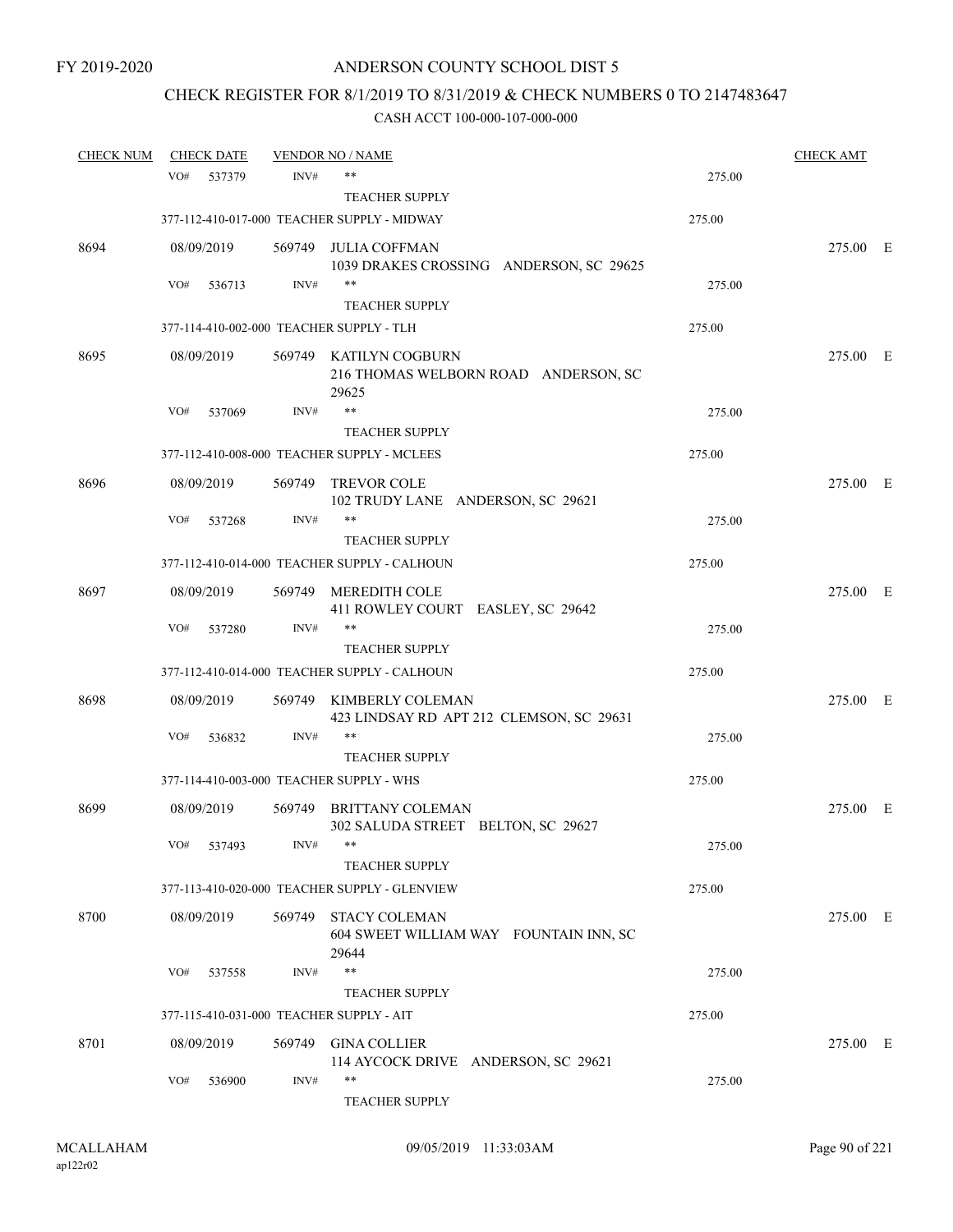## CHECK REGISTER FOR 8/1/2019 TO 8/31/2019 & CHECK NUMBERS 0 TO 2147483647

| <b>CHECK NUM</b> | <b>CHECK DATE</b>                        |        | <b>VENDOR NO / NAME</b>                                                  |        | <b>CHECK AMT</b> |  |
|------------------|------------------------------------------|--------|--------------------------------------------------------------------------|--------|------------------|--|
|                  |                                          |        | 377-113-410-006-000 TEACHER SUPPLY - ROBERT ANDERSON                     | 275.00 |                  |  |
| 8702             | 08/09/2019                               |        | 569749 DENIELA COLLINGTON<br>15 ROHAN DRIVE ANDERSON, SC 29621           |        | 275.00 E         |  |
|                  | VO#<br>536815                            | INV#   | **                                                                       | 275.00 |                  |  |
|                  |                                          |        | <b>TEACHER SUPPLY</b>                                                    |        |                  |  |
|                  |                                          |        | 377-114-410-003-000 TEACHER SUPPLY - WHS                                 | 275.00 |                  |  |
| 8703             | 08/09/2019                               | 569749 | <b>BRANDI COLLINS</b><br>108 WESTVIEW NORTH PIEDMONT, SC 29673           |        | 275.00 E         |  |
|                  | VO#<br>537451                            | INV#   | **                                                                       | 275.00 |                  |  |
|                  |                                          |        | <b>TEACHER SUPPLY</b>                                                    |        |                  |  |
|                  |                                          |        | 377-113-410-020-000 TEACHER SUPPLY - GLENVIEW                            | 275.00 |                  |  |
| 8704             | 08/09/2019                               |        | 569749 SAMANTHA COLMAN<br>308 MOULTRIE SQUARE ANDERSON, SC<br>29621-3817 |        | 275.00 E         |  |
|                  | VO#<br>536711                            | INV#   | $***$                                                                    | 275.00 |                  |  |
|                  |                                          |        | <b>TEACHER SUPPLY</b>                                                    |        |                  |  |
|                  | 377-114-410-002-000 TEACHER SUPPLY - TLH |        |                                                                          | 275.00 |                  |  |
| 8705             | 08/09/2019                               |        | 569749 JESSIKA COLVIN<br>603 CREEKSIDE DRIVE APT. 3 CLEMSON, SC<br>29630 |        | 275.00 E         |  |
|                  | VO#<br>536742                            | INV#   | $***$                                                                    | 275.00 |                  |  |
|                  |                                          |        | <b>TEACHER SUPPLY</b>                                                    |        |                  |  |
|                  | 377-114-410-002-000 TEACHER SUPPLY - TLH |        |                                                                          | 275.00 |                  |  |
| 8706             | 08/09/2019                               | 569749 | <b>JESSICA COMER</b><br>1708 PARK DRIVE ANDERSON, SC 29625               |        | 275.00 E         |  |
|                  | VO#<br>536894                            | INV#   | $***$                                                                    | 275.00 |                  |  |
|                  |                                          |        | <b>TEACHER SUPPLY</b>                                                    |        |                  |  |
|                  |                                          |        | 377-113-410-005-000 TEACHER SUPPLY - MCCANTS                             | 275.00 |                  |  |
| 8707             | 08/09/2019                               | 569749 | <b>KERI COMPTON</b><br>105 ROSE HILL ANDERSON, SC 29624                  |        | 275.00 E         |  |
|                  | VO#<br>536931                            | INV#   | **<br>TEACHER SUPPLY                                                     | 275.00 |                  |  |
|                  |                                          |        | 377-113-410-006-000 TEACHER SUPPLY - ROBERT ANDERSON                     | 275.00 |                  |  |
| 8708             | 08/09/2019                               |        | 569749 JENNIFER COMPTON<br>2604 LINMAR CIRCLE ANDERSON, SC 29621         |        | 275.00 E         |  |
|                  | VO#<br>537131                            | INV#   | **                                                                       | 275.00 |                  |  |
|                  |                                          |        | <b>TEACHER SUPPLY</b>                                                    |        |                  |  |
|                  |                                          |        | 377-112-410-010-000 TEACHER SUPPLY - NEW PROSPECT                        | 275.00 |                  |  |
| 8709             | 08/09/2019                               |        | 569749 JENNIFER COOK<br>108 LOBLOLLY LANE GREENVILLE, SC 29607           |        | 275.00 E         |  |
|                  | VO#<br>536955                            | INV#   | $***$<br><b>TEACHER SUPPLY</b>                                           | 275.00 |                  |  |
|                  |                                          |        | 377-113-410-006-000 TEACHER SUPPLY - ROBERT ANDERSON                     | 275.00 |                  |  |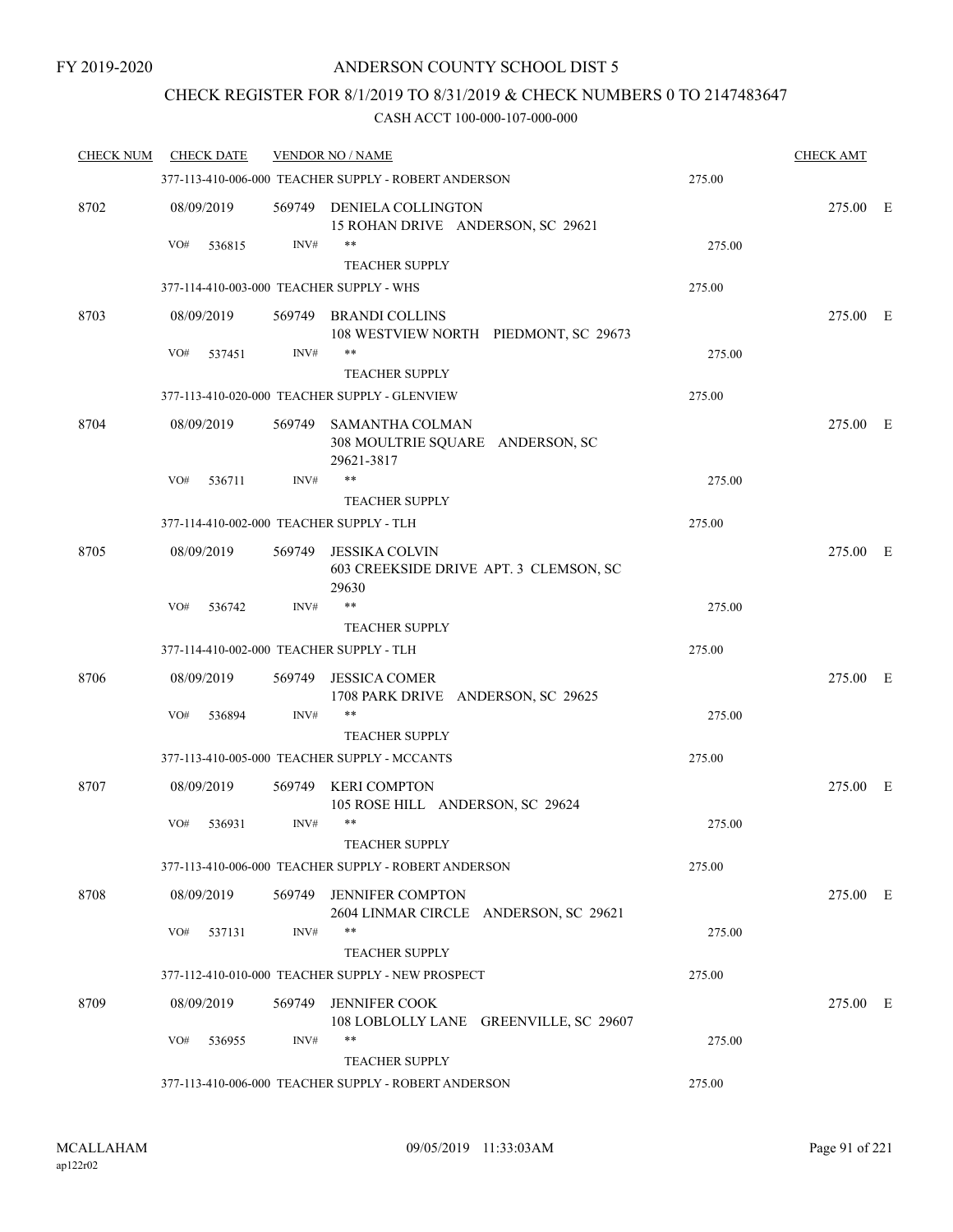# CHECK REGISTER FOR 8/1/2019 TO 8/31/2019 & CHECK NUMBERS 0 TO 2147483647

| <b>CHECK NUM</b> | <b>CHECK DATE</b>                        |                | <b>VENDOR NO / NAME</b>                                              |        |          |  |  |
|------------------|------------------------------------------|----------------|----------------------------------------------------------------------|--------|----------|--|--|
| 8710             | 08/09/2019                               | 569749         | <b>SARAH COOK</b><br>304B WILDWOOD DR APT 35C ANDERSON, SC<br>29621  |        | 275.00 E |  |  |
|                  | VO#<br>537073                            | INV#           | $***$<br><b>TEACHER SUPPLY</b>                                       | 275.00 |          |  |  |
|                  |                                          |                | 377-112-410-008-000 TEACHER SUPPLY - MCLEES                          | 275.00 |          |  |  |
| 8711             | 08/09/2019                               |                | 569749 VONDA COOLEY<br>215 WILEWOOD ROAD ABBEVILLE, SC 29620         |        | 275.00 E |  |  |
|                  | VO#<br>537078                            | INV#           | **<br><b>TEACHER SUPPLY</b>                                          | 275.00 |          |  |  |
|                  |                                          |                | 377-112-410-008-000 TEACHER SUPPLY - MCLEES                          | 275.00 |          |  |  |
| 8712             | 08/09/2019                               |                | 569749 EMILY COOLEY<br>113 PLAYERS DRIVE EASLEY, SC 29642            |        | 275.00 E |  |  |
|                  | VO#<br>537308                            | INV#           | **                                                                   | 275.00 |          |  |  |
|                  |                                          |                | <b>TEACHER SUPPLY</b>                                                |        |          |  |  |
|                  |                                          |                | 377-112-410-014-000 TEACHER SUPPLY - CALHOUN                         | 275.00 |          |  |  |
| 8713             | 08/09/2019                               |                | 569749 JAMES COPELAND<br>802 CALVERT AVENUE CLINTON, SC 29325        |        | 275.00 E |  |  |
|                  | VO#<br>536735                            | INV#           | $***$<br><b>TEACHER SUPPLY</b>                                       | 275.00 |          |  |  |
|                  | 377-114-410-002-000 TEACHER SUPPLY - TLH |                |                                                                      | 275.00 |          |  |  |
|                  |                                          |                |                                                                      |        |          |  |  |
| 8714             | 08/09/2019<br>VO#<br>537431              | 569749<br>INV# | <b>SARAH CORDELL</b><br>417 ISSAQUEENA TRAIL CLEMSON, SC 29631<br>** | 275.00 | 275.00 E |  |  |
|                  |                                          |                | <b>TEACHER SUPPLY</b>                                                |        |          |  |  |
|                  |                                          |                | 377-112-410-019-000 TEACHER SUPPLY - WHITEHALL                       | 275.00 |          |  |  |
| 8715             | 08/09/2019                               | 569749         | <b>CAROL CORNELL</b><br>114 WOODSIDE DRIVE HONEA PATH, SC 29654      |        | 275.00 E |  |  |
|                  | VO#<br>536903                            | INV#           | $***$<br><b>TEACHER SUPPLY</b>                                       | 275.00 |          |  |  |
|                  |                                          |                | 377-113-410-006-000 TEACHER SUPPLY - ROBERT ANDERSON                 | 275.00 |          |  |  |
| 8716             | 08/09/2019                               |                | 569749 DANIEL COUGHENOUR<br>109 BANABUS LANE ANDERSON, SC 29621      |        | 275.00 E |  |  |
|                  | VO#<br>537228                            | INV#           | $***$<br><b>TEACHER SUPPLY</b>                                       | 275.00 |          |  |  |
|                  |                                          |                | 377-112-410-013-000 TEACHER SUPPLY - NORTH POINTE                    | 275.00 |          |  |  |
| 8717             | 08/09/2019                               | 569749         | <b>SERENA COUGHENOUR</b><br>109 BANABUS LANE ANDERSON, SC 29621      |        | 275.00 E |  |  |
|                  | VO#<br>537452                            | INV#           | **                                                                   | 275.00 |          |  |  |
|                  |                                          |                | <b>TEACHER SUPPLY</b>                                                |        |          |  |  |
|                  |                                          |                | 377-113-410-020-000 TEACHER SUPPLY - GLENVIEW                        | 275.00 |          |  |  |
| 8718             | 08/09/2019                               | 569749         | NIKITA COWAN<br>1200 RAMONA DRIVE BELTON, SC 29627                   |        | 275.00 E |  |  |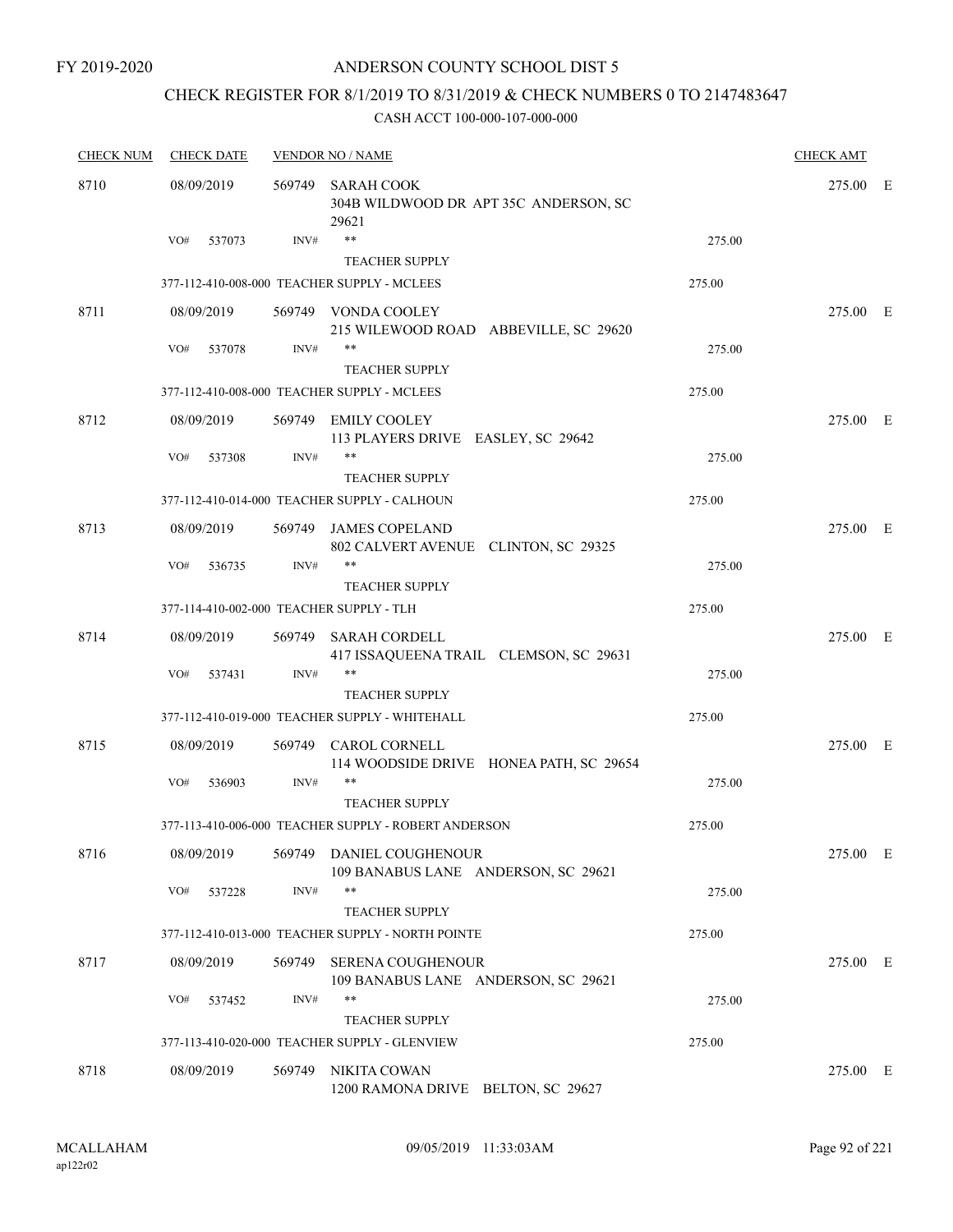# CHECK REGISTER FOR 8/1/2019 TO 8/31/2019 & CHECK NUMBERS 0 TO 2147483647

| <b>CHECK NUM</b> | <b>CHECK DATE</b> |                                          | <b>VENDOR NO / NAME</b>                                                     |        | <b>CHECK AMT</b> |  |
|------------------|-------------------|------------------------------------------|-----------------------------------------------------------------------------|--------|------------------|--|
|                  | VO#               | INV#<br>536868                           | $***$                                                                       | 275.00 |                  |  |
|                  |                   |                                          | <b>TEACHER SUPPLY</b>                                                       |        |                  |  |
|                  |                   |                                          | 377-113-410-005-000 TEACHER SUPPLY - MCCANTS                                | 275.00 |                  |  |
| 8719             | 08/09/2019        | 569749                                   | APRIL COWAN                                                                 |        | 275.00 E         |  |
|                  |                   |                                          | 100 TAYLORS TRAIL ANDERSON, SC 29621-2667<br>$***$                          |        |                  |  |
|                  | VO#               | INV#<br>537133                           | <b>TEACHER SUPPLY</b>                                                       | 275.00 |                  |  |
|                  |                   |                                          | 377-112-410-010-000 TEACHER SUPPLY - NEW PROSPECT                           | 275.00 |                  |  |
| 8720             | 08/09/2019        |                                          | 569749 CHARLOTTE COWDEN                                                     |        | 275.00 E         |  |
|                  |                   |                                          | PO BOX 386 ANDERSON, SC 29622                                               |        |                  |  |
|                  | VO#<br>537321     | INV#                                     | $***$                                                                       | 275.00 |                  |  |
|                  |                   |                                          | <b>TEACHER SUPPLY</b>                                                       |        |                  |  |
|                  |                   |                                          | 377-112-410-016-000 TEACHER SUPPLY - VARENNES                               | 275.00 |                  |  |
| 8721             | 08/09/2019        | 569749                                   | <b>AMANDA COX</b><br>100 ENGRAM LANE ANDERSON, SC 29621                     |        | 275.00 E         |  |
|                  | VO#               | INV#<br>537269                           | **                                                                          | 275.00 |                  |  |
|                  |                   |                                          | <b>TEACHER SUPPLY</b>                                                       |        |                  |  |
|                  |                   |                                          | 377-112-410-014-000 TEACHER SUPPLY - CALHOUN                                | 275.00 |                  |  |
| 8722             | 08/09/2019        |                                          | 569749 DANA CRAFT                                                           |        | 275.00 E         |  |
|                  |                   |                                          | 114 DANDELION TRAIL ANDERSON, SC 29621                                      |        |                  |  |
|                  | VO#               | INV#<br>537270                           | $***$                                                                       | 275.00 |                  |  |
|                  |                   |                                          | <b>TEACHER SUPPLY</b><br>377-112-410-014-000 TEACHER SUPPLY - CALHOUN       | 275.00 |                  |  |
|                  |                   |                                          |                                                                             |        |                  |  |
| 8723             | 08/09/2019        | 569749                                   | <b>APRIL CRAWFORD</b><br>31 RAVENCREST DRIVE ANDERSON, SC 29621             |        | 275.00 E         |  |
|                  | VO#               | INV#<br>537497                           | $***$                                                                       | 275.00 |                  |  |
|                  |                   |                                          | <b>TEACHER SUPPLY</b>                                                       |        |                  |  |
|                  |                   |                                          | 377-113-410-020-000 TEACHER SUPPLY - GLENVIEW                               | 275.00 |                  |  |
| 8724             | 08/09/2019        | 569749                                   | <b>JAMES CRENSHAW</b><br>606 BARN SWALLOW DRIVE SIMPSONVILLE, SC<br>29680   |        | 275.00 E         |  |
|                  | VO#<br>536686     | INV#                                     |                                                                             | 275.00 |                  |  |
|                  |                   |                                          | <b>TEACHER SUPPLY</b>                                                       |        |                  |  |
|                  |                   | 377-114-410-002-000 TEACHER SUPPLY - TLH |                                                                             | 275.00 |                  |  |
| 8725             | 08/09/2019        |                                          | 569749 KIMBERLY CRENSHAW<br>1103 WHITFIELD POINT ROAD ANDERSON, SC<br>29626 |        | 275.00 E         |  |
|                  | VO#<br>536901     | INV#                                     | $***$                                                                       | 275.00 |                  |  |
|                  |                   |                                          | <b>TEACHER SUPPLY</b>                                                       |        |                  |  |
|                  |                   |                                          | 377-113-410-006-000 TEACHER SUPPLY - ROBERT ANDERSON                        | 275.00 |                  |  |
| 8726             | 08/09/2019        |                                          | 569749 LORI CRISP                                                           |        | 275.00 E         |  |
|                  |                   |                                          | 4346 HWY 20 DONALDS, SC 29638                                               |        |                  |  |
|                  | VO#               | INV#<br>537191                           | **<br>TEACHER SUPPLY                                                        | 275.00 |                  |  |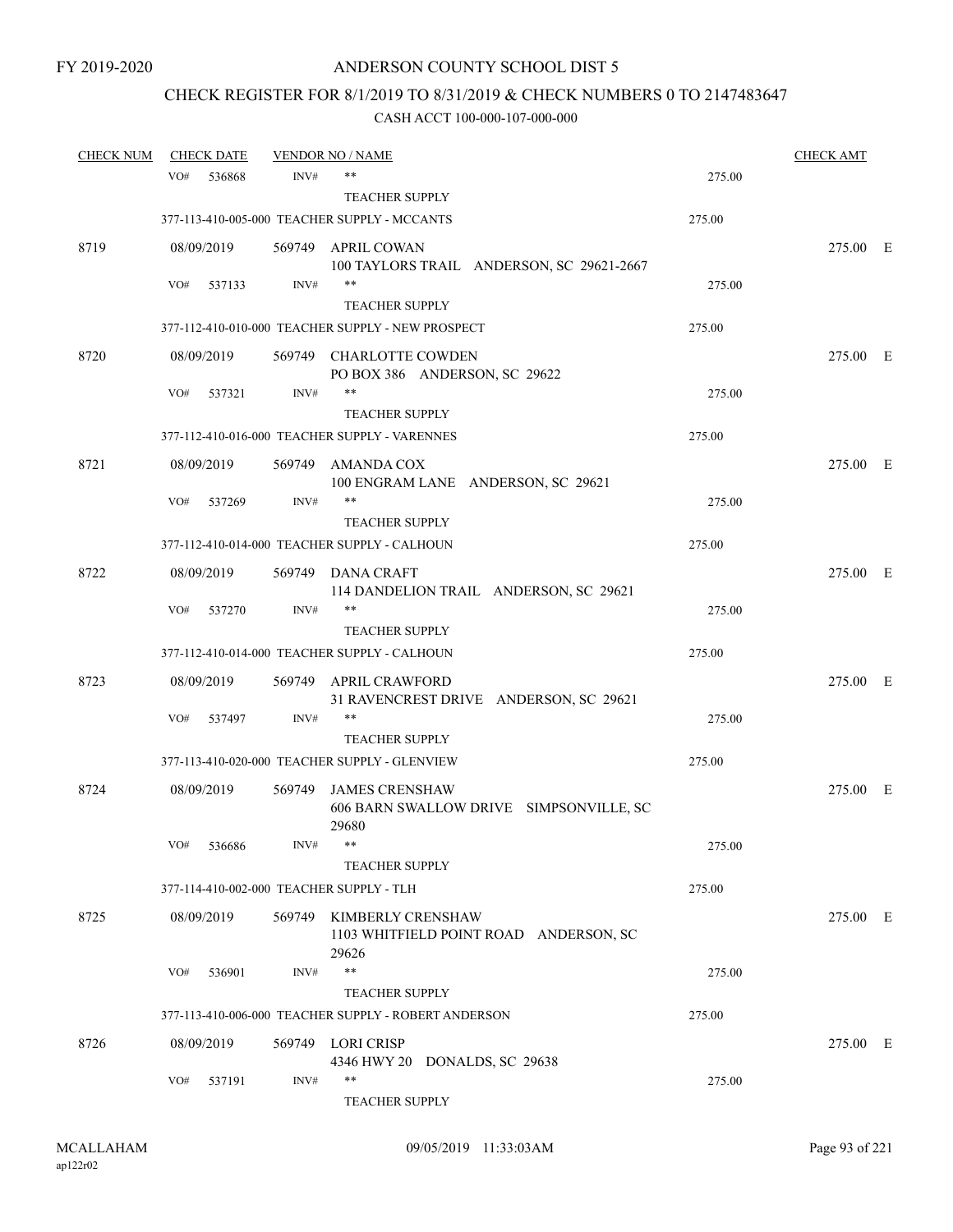## CHECK REGISTER FOR 8/1/2019 TO 8/31/2019 & CHECK NUMBERS 0 TO 2147483647

| <b>CHECK NUM</b> | <b>CHECK DATE</b>                        |        | <b>VENDOR NO / NAME</b>                                                       |        | <b>CHECK AMT</b> |  |
|------------------|------------------------------------------|--------|-------------------------------------------------------------------------------|--------|------------------|--|
|                  |                                          |        | 377-112-410-012-000 TEACHER SUPPLY - NEVITT FOREST                            | 275.00 |                  |  |
| 8727             | 08/09/2019                               |        | 569749 CASEY CROMER<br>138 EASY GAP ROAD ANDERSON, SC 29621<br>$***$          |        | 275.00 E         |  |
|                  | VO#<br>537240                            | INV#   | <b>TEACHER SUPPLY</b>                                                         | 275.00 |                  |  |
|                  |                                          |        | 377-112-410-013-000 TEACHER SUPPLY - NORTH POINTE                             | 275.00 |                  |  |
| 8728             | 08/09/2019                               | 569749 | <b>MISTIE CRONIC</b>                                                          |        | 275.00 E         |  |
|                  |                                          |        | 105 REGENT ROAD ANDERSON, SC 29621                                            |        |                  |  |
|                  | VO#<br>537096                            | INV#   | **                                                                            | 275.00 |                  |  |
|                  |                                          |        | <b>TEACHER SUPPLY</b><br>377-112-410-009-000 TEACHER SUPPLY - CONCORD         | 275.00 |                  |  |
|                  |                                          |        |                                                                               |        |                  |  |
| 8729             | 08/09/2019                               |        | 569749 KATHERINE CROWE<br>2814 RANCHWOOD DRIVE ANDERSON, SC 29621             |        | 275.00 E         |  |
|                  | VO#<br>536688                            | INV#   | $***$                                                                         | 275.00 |                  |  |
|                  |                                          |        | <b>TEACHER SUPPLY</b>                                                         |        |                  |  |
|                  | 377-114-410-002-000 TEACHER SUPPLY - TLH |        |                                                                               | 275.00 |                  |  |
| 8730             | 08/09/2019                               |        | 569749 PATSY CROWLEY<br>12 ELMWOOD DRIVE TAYLORS, SC 29687                    |        | 275.00 E         |  |
|                  | VO#<br>537387                            | INV#   | $***$                                                                         | 275.00 |                  |  |
|                  |                                          |        | <b>TEACHER SUPPLY</b>                                                         |        |                  |  |
|                  |                                          |        | 377-112-410-017-000 TEACHER SUPPLY - MIDWAY                                   | 275.00 |                  |  |
| 8731             | 08/09/2019                               |        | 569749 DEBORAH CROXTON<br>421 BLAIR STREET ANDERSON, SC 29625                 |        | 275.00 E         |  |
|                  | VO#<br>537323                            | INV#   | $***$                                                                         | 275.00 |                  |  |
|                  |                                          |        | <b>TEACHER SUPPLY</b>                                                         |        |                  |  |
|                  |                                          |        | 377-112-410-016-000 TEACHER SUPPLY - VARENNES                                 | 275.00 |                  |  |
| 8732             | 08/09/2019                               | 569749 | <b>SHELBY CRUSE</b><br>442 WILDERNESS TRAIL LIBERTY, SC 29657                 |        | 275.00 E         |  |
|                  | VO#<br>537180                            | INV#   | $***$                                                                         | 275.00 |                  |  |
|                  |                                          |        | <b>TEACHER SUPPLY</b><br>377-112-410-011-000 TEACHER SUPPLY - HOMELAND PARK   | 275.00 |                  |  |
| 8733             |                                          |        | 569749 CHASE CULBERTSON                                                       |        | 275.00 E         |  |
|                  | 08/09/2019                               |        | 122 ARNOLD DRIVE ANDERSON, SC 29621                                           |        |                  |  |
|                  | VO#<br>536671                            | INV#   | $***$                                                                         | 275.00 |                  |  |
|                  |                                          |        | <b>TEACHER SUPPLY</b>                                                         |        |                  |  |
|                  | 377-114-410-002-000 TEACHER SUPPLY - TLH |        |                                                                               | 275.00 |                  |  |
| 8734             | 08/09/2019                               |        | 569749 KAYLA CULBERTSON<br>133A HERITAGE RIVERWOOD DRIVE CENTRAL,<br>SC 29630 |        | 275.00 E         |  |
|                  | VO#<br>536984                            | INV#   | $***$                                                                         | 275.00 |                  |  |
|                  |                                          |        | <b>TEACHER SUPPLY</b>                                                         |        |                  |  |
|                  |                                          |        | 377-113-410-006-000 TEACHER SUPPLY - ROBERT ANDERSON                          | 275.00 |                  |  |
| 8735             | 08/09/2019                               |        | 569749 MARY CULP                                                              |        | 275.00 E         |  |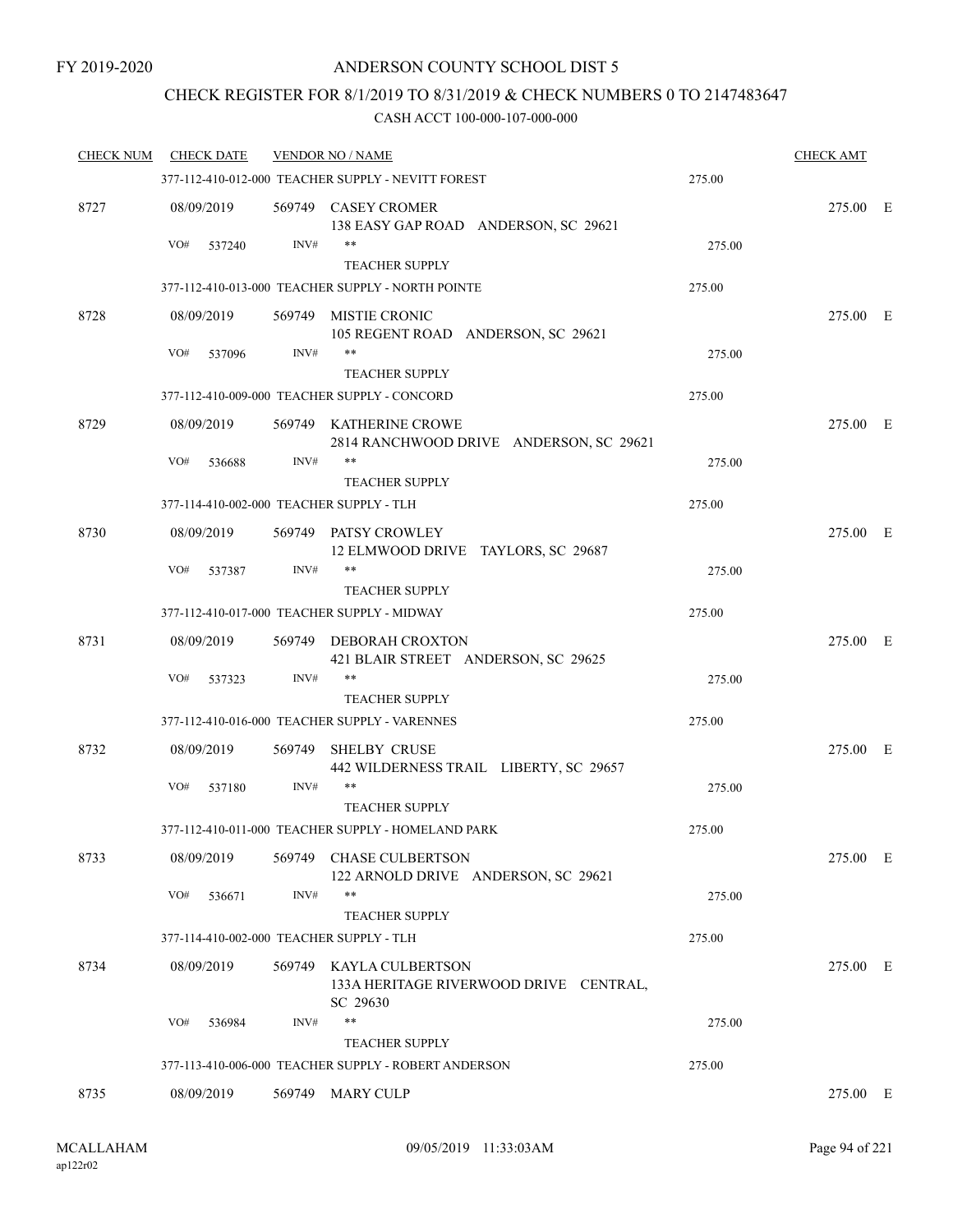## ANDERSON COUNTY SCHOOL DIST 5

## CHECK REGISTER FOR 8/1/2019 TO 8/31/2019 & CHECK NUMBERS 0 TO 2147483647

| <b>CHECK NUM</b> | <b>CHECK DATE</b>                        |        | <b>VENDOR NO / NAME</b>                                                 |        | <b>CHECK AMT</b> |  |
|------------------|------------------------------------------|--------|-------------------------------------------------------------------------|--------|------------------|--|
|                  |                                          |        | 235 GRIER LESSLIE ROAD ROCK HILL, SC 29730                              |        |                  |  |
|                  | VO#<br>537298                            | INV#   | $***$                                                                   | 275.00 |                  |  |
|                  |                                          |        | <b>TEACHER SUPPLY</b>                                                   |        |                  |  |
|                  |                                          |        | 377-112-410-014-000 TEACHER SUPPLY - CALHOUN                            | 275.00 |                  |  |
| 8736             | 08/09/2019                               |        | 569749 JASON CUNNINGHAM                                                 |        | 275.00 E         |  |
|                  |                                          |        | 446 GEORGE ALEWINE RD DUE WEST, SC 29639                                |        |                  |  |
|                  | VO#<br>537194                            | INV#   | $***$                                                                   | 275.00 |                  |  |
|                  |                                          |        | <b>TEACHER SUPPLY</b>                                                   |        |                  |  |
|                  |                                          |        | 377-112-410-012-000 TEACHER SUPPLY - NEVITT FOREST                      | 275.00 |                  |  |
| 8737             | 08/09/2019                               |        | 569749 ALICIA CURETON<br>112 CRANBERRY HILL CIRCLE MAULDIN, SC<br>29662 |        | 275.00 E         |  |
|                  | VO#<br>537346                            | INV#   | **                                                                      | 275.00 |                  |  |
|                  |                                          |        | <b>TEACHER SUPPLY</b>                                                   |        |                  |  |
|                  |                                          |        | 377-112-410-016-000 TEACHER SUPPLY - VARENNES                           | 275.00 |                  |  |
| 8738             | 08/09/2019                               | 569749 | TERESA CURVIN<br>2508 OVERBROOK CIRCLE NW CLEVELAND, TN<br>37312        |        | 275.00 E         |  |
|                  | VO#<br>537561                            | INV#   | $***$                                                                   | 275.00 |                  |  |
|                  |                                          |        | <b>TEACHER SUPPLY</b>                                                   |        |                  |  |
|                  | 377-115-410-031-000 TEACHER SUPPLY - AIT |        |                                                                         | 275.00 |                  |  |
| 8739             | 08/09/2019                               | 569749 | JENNIFER CUSHMAN                                                        |        | 275.00 E         |  |
|                  |                                          |        | 4 WINDJAMMER LANE GREENVILLE, SC 29617                                  |        |                  |  |
|                  | VO#<br>536724                            | INV#   | $***$                                                                   | 275.00 |                  |  |
|                  |                                          |        | <b>TEACHER SUPPLY</b>                                                   |        |                  |  |
|                  | 377-114-410-002-000 TEACHER SUPPLY - TLH |        |                                                                         | 275.00 |                  |  |
| 8740             | 08/09/2019                               |        |                                                                         |        | 275.00 E         |  |
|                  |                                          | 569749 | <b>ERIN DARNELL</b><br>108 GADWALL DRIVE EASLEY, SC 29642               |        |                  |  |
|                  | VO#<br>537522                            | INV#   | $***$                                                                   | 275.00 |                  |  |
|                  |                                          |        | <b>TEACHER SUPPLY</b>                                                   |        |                  |  |
|                  |                                          |        | 377-113-410-021-000 TEACHER SUPPLY - SOUTHWOOD                          | 275.00 |                  |  |
| 8741             |                                          |        | 08/09/2019 569749 JOSHUA DAVIS                                          |        | 275.00 E         |  |
|                  |                                          |        | 108 TULLY DR ANDERSON, SC 29621                                         |        |                  |  |
|                  | VO#<br>536884                            | INV#   | $***$                                                                   | 275.00 |                  |  |
|                  |                                          |        | <b>TEACHER SUPPLY</b>                                                   |        |                  |  |
|                  |                                          |        | 377-113-410-005-000 TEACHER SUPPLY - MCCANTS                            | 275.00 |                  |  |
| 8742             | 08/09/2019                               |        | 569749 AMY DAVIS                                                        |        | 275.00 E         |  |
|                  |                                          |        | 1923 JAMES COX RD BELTON, SC 29627                                      |        |                  |  |
|                  | VO#<br>537124                            | INV#   | $***$                                                                   | 275.00 |                  |  |
|                  |                                          |        | <b>TEACHER SUPPLY</b>                                                   |        |                  |  |
|                  |                                          |        | 377-112-410-010-000 TEACHER SUPPLY - NEW PROSPECT                       | 275.00 |                  |  |
|                  |                                          |        |                                                                         |        |                  |  |
| 8743             | 08/09/2019                               |        | 569749 NICHOLAUS DAVIS<br>164 ASHTON LANE ANDERSON, SC 29621            |        | 275.00 E         |  |
|                  | VO#<br>537125                            | INV#   | $***$                                                                   | 275.00 |                  |  |
|                  |                                          |        |                                                                         |        |                  |  |
|                  |                                          |        |                                                                         |        |                  |  |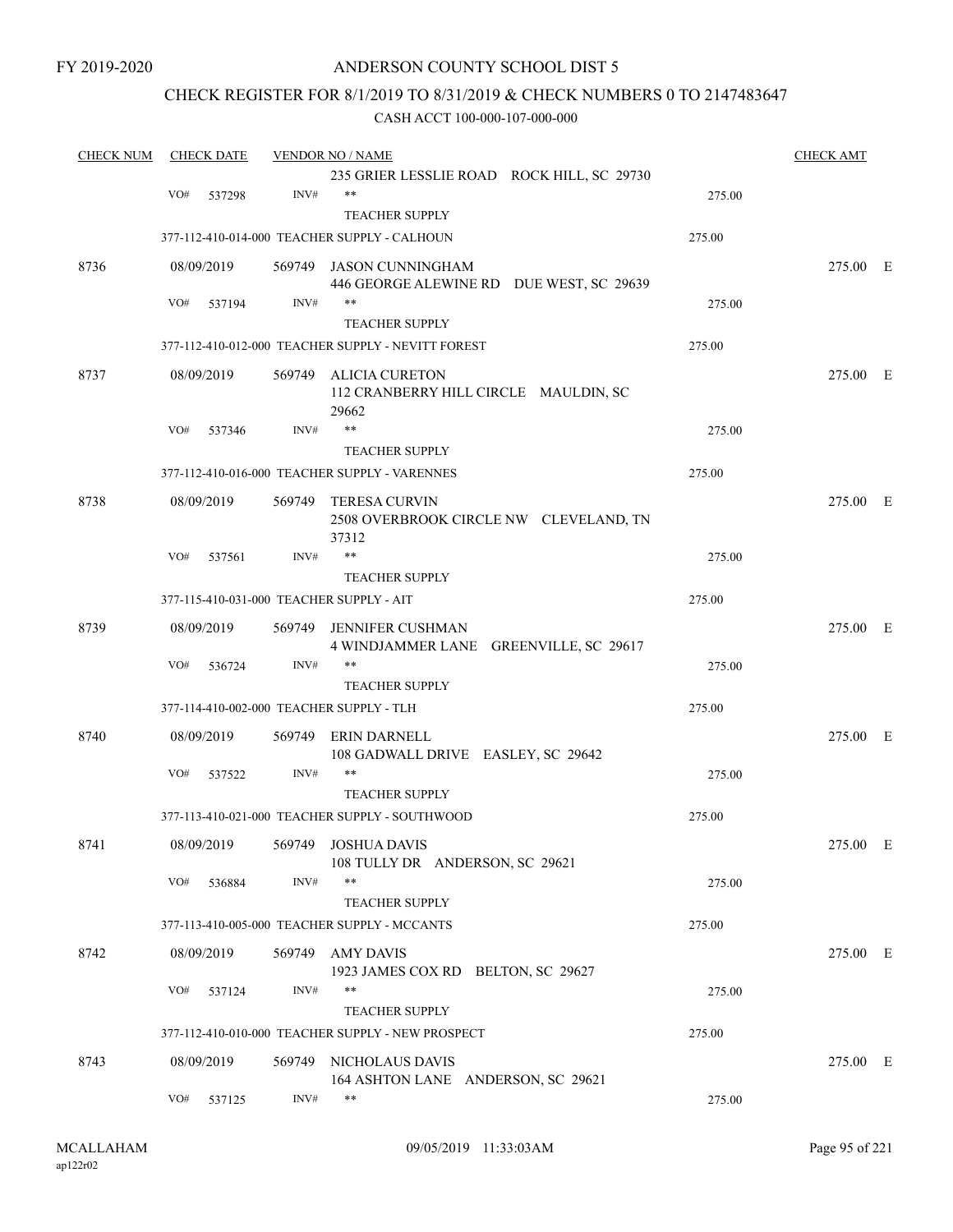## CHECK REGISTER FOR 8/1/2019 TO 8/31/2019 & CHECK NUMBERS 0 TO 2147483647

| <b>CHECK NUM</b> | <b>CHECK DATE</b>                        |        | <b>VENDOR NO / NAME</b>                                          |        | <b>CHECK AMT</b> |  |
|------------------|------------------------------------------|--------|------------------------------------------------------------------|--------|------------------|--|
|                  |                                          |        | <b>TEACHER SUPPLY</b>                                            |        |                  |  |
|                  |                                          |        | 377-112-410-010-000 TEACHER SUPPLY - NEW PROSPECT                | 275.00 |                  |  |
| 8744             | 08/09/2019                               |        | 569749 KERI DAVIS<br>206 WILLIFORD ROAD ANDERSON, SC 29626       |        | 275.00 E         |  |
|                  | VO#<br>537373                            | INV#   | **                                                               | 275.00 |                  |  |
|                  |                                          |        | <b>TEACHER SUPPLY</b>                                            |        |                  |  |
|                  |                                          |        | 377-112-410-017-000 TEACHER SUPPLY - MIDWAY                      | 275.00 |                  |  |
| 8745             | 08/09/2019                               |        | 569749 AMANDA DAVIS<br>213 RHODEHAVEN DRIVE ANDERSON, SC 29625   |        | 275.00 E         |  |
|                  | VO#<br>537427                            | INV#   | **                                                               | 275.00 |                  |  |
|                  |                                          |        | <b>TEACHER SUPPLY</b>                                            |        |                  |  |
|                  |                                          |        | 377-112-410-019-000 TEACHER SUPPLY - WHITEHALL                   | 275.00 |                  |  |
| 8746             | 08/09/2019                               | 569749 | <b>HALEY DAVIS</b><br>112 MARTIN COURT WILLIAMSTON, SC 29697     |        | 275.00 E         |  |
|                  | VO#<br>537439                            | INV#   | **<br><b>TEACHER SUPPLY</b>                                      | 275.00 |                  |  |
|                  |                                          |        | 377-112-410-019-000 TEACHER SUPPLY - WHITEHALL                   | 275.00 |                  |  |
|                  |                                          |        |                                                                  |        |                  |  |
| 8747             | 08/09/2019                               |        | 569749 CAROLINE DAVIS<br>PO BOX 314 WILLIAMSTON, SC 29697        |        | 275.00 E         |  |
|                  | VO#<br>537503                            | INV#   | **                                                               | 275.00 |                  |  |
|                  |                                          |        | <b>TEACHER SUPPLY</b>                                            |        |                  |  |
|                  |                                          |        | 377-113-410-021-000 TEACHER SUPPLY - SOUTHWOOD                   | 275.00 |                  |  |
| 8748             | 08/09/2019                               | 569749 | <b>JAMES DAWSON</b><br>107 MARIA DRIVE ANDERSON, SC 29625        |        | 275.00 E         |  |
|                  | VO#<br>536765                            | INV#   | **                                                               | 275.00 |                  |  |
|                  |                                          |        | <b>TEACHER SUPPLY</b>                                            |        |                  |  |
|                  | 377-114-410-003-000 TEACHER SUPPLY - WHS |        |                                                                  | 275.00 |                  |  |
| 8749             | 08/09/2019                               | 569749 | QUINCY DEL COLLETTI<br>1001 CARLISLE PLACE ANDERSON, SC 29621    |        | 275.00 E         |  |
|                  | VO#<br>536866                            | INV#   | $\ast\ast$                                                       | 275.00 |                  |  |
|                  |                                          |        | <b>TEACHER SUPPLY</b>                                            |        |                  |  |
|                  |                                          |        | 377-113-410-005-000 TEACHER SUPPLY - MCCANTS                     | 275.00 |                  |  |
| 8750             | 08/09/2019                               | 569749 | <b>SARAH DENHARTOG</b><br>122 PALM BRANCH WAY ANDERSON, SC 29621 |        | 275.00 E         |  |
|                  | VO#<br>536787                            | INV#   | **                                                               | 275.00 |                  |  |
|                  | 377-114-410-003-000 TEACHER SUPPLY - WHS |        | <b>TEACHER SUPPLY</b>                                            | 275.00 |                  |  |
|                  |                                          |        |                                                                  |        |                  |  |
| 8751             | 08/09/2019                               | 569749 | WILLIAM DEVANE<br>1327 N. FOREST AVENUE HARTWELL, GA 30643<br>** |        | 275.00 E         |  |
|                  | VO#<br>536839                            | INV#   | <b>TEACHER SUPPLY</b>                                            | 275.00 |                  |  |
|                  |                                          |        |                                                                  | 275.00 |                  |  |
|                  | 377-114-410-003-000 TEACHER SUPPLY - WHS |        |                                                                  |        |                  |  |
| 8752             | 08/09/2019                               |        | 569749 FRANCES DEVOE                                             |        | 275.00 E         |  |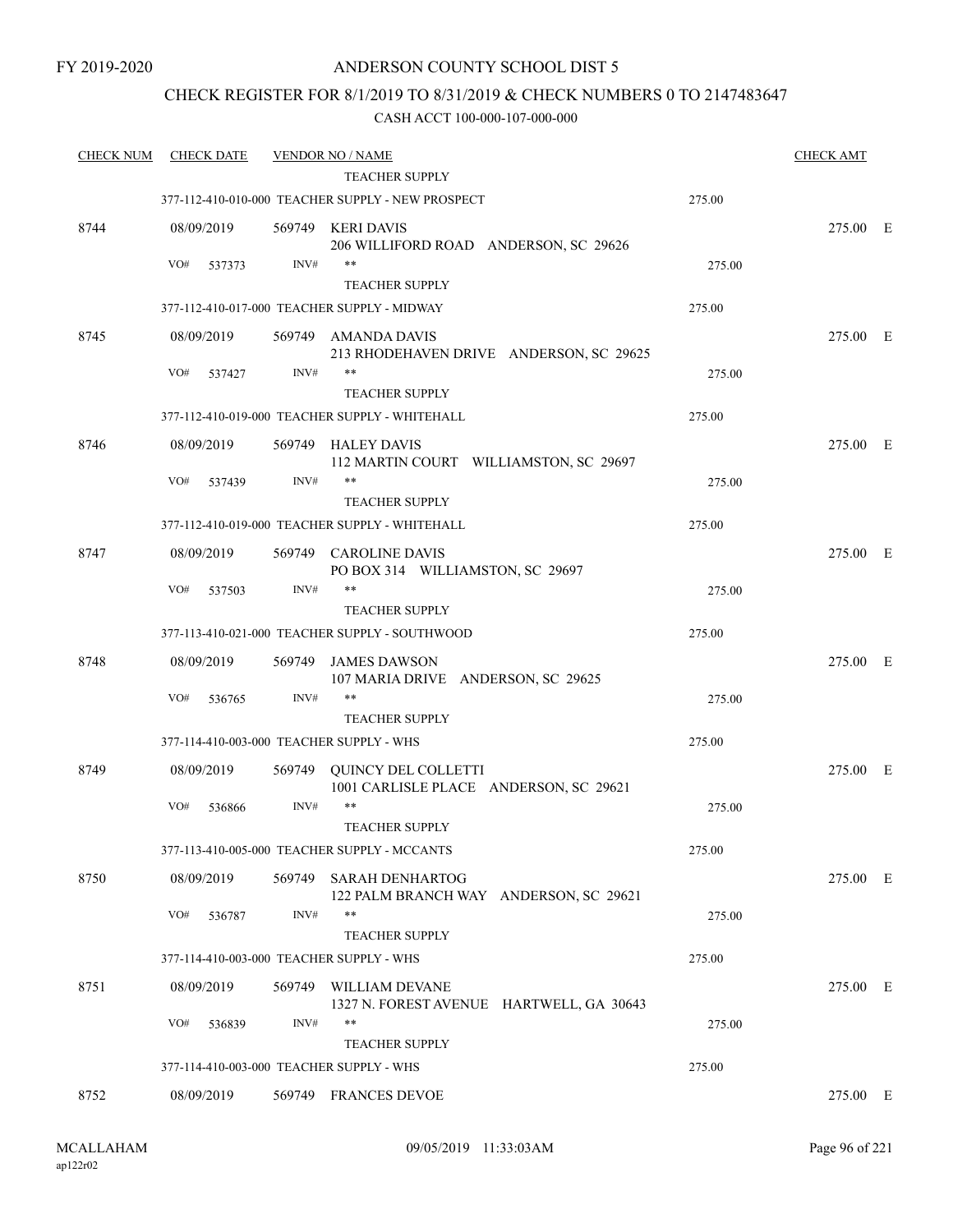## ANDERSON COUNTY SCHOOL DIST 5

## CHECK REGISTER FOR 8/1/2019 TO 8/31/2019 & CHECK NUMBERS 0 TO 2147483647

| 403 W MAIN ST WALHALLA, SC 29691<br>VO#<br>INV#<br>$***$<br>536660<br>275.00<br><b>TEACHER SUPPLY</b><br>377-114-410-002-000 TEACHER SUPPLY - TLH<br>275.00<br>8753<br>08/09/2019<br>569749 ELIZABETH DICKARD<br>414 STONEHAVEN DR. ANDERSON, SC 29625<br>$***$<br>INV#<br>VO#<br>537035<br>275.00<br><b>TEACHER SUPPLY</b><br>377-112-410-008-000 TEACHER SUPPLY - MCLEES<br>275.00<br>8754<br>08/09/2019<br>569749<br><b>SHELBY DICKEY</b><br>104 FEATHERFILLED COURT ANDERSON, SC<br>29625<br>**<br>VO#<br>537299<br>INV#<br>275.00<br><b>TEACHER SUPPLY</b><br>377-112-410-014-000 TEACHER SUPPLY - CALHOUN<br>275.00<br>8755<br>569749 CHRISTOPHER DICKEY<br>08/09/2019<br>1014 FAIRVIEW ROAD BEECH ISLAND, SC 29842<br>$***$<br>INV#<br>VO#<br>275.00<br>537526<br><b>TEACHER SUPPLY</b><br>377-113-410-021-000 TEACHER SUPPLY - SOUTHWOOD<br>275.00<br>8756<br><b>MISTY DILLARD</b><br>08/09/2019<br>569749<br>217 GRAYLYN DRIVE ANDERSON, SC 29621<br>INV#<br>$***$<br>VO#<br>275.00<br>536852<br><b>TEACHER SUPPLY</b><br>377-113-410-005-000 TEACHER SUPPLY - MCCANTS<br>275.00<br>8757<br>08/09/2019<br>569749<br>MARGARET DILLARD<br>522 WELLESLEY PLACE EASLEY, SC 29642<br>INV#<br>$***$<br>VO#<br>536960<br>275.00<br><b>TEACHER SUPPLY</b><br>377-113-410-006-000 TEACHER SUPPLY - ROBERT ANDERSON<br>275.00<br>08/09/2019<br>8758<br>569749<br>CHALLISA DILWORTH<br>2208 MARCHBANKS AVE ANDERSON, SC 29621<br>$***$<br>INV#<br>VO#<br>536923<br>275.00<br><b>TEACHER SUPPLY</b><br>377-113-410-006-000 TEACHER SUPPLY - ROBERT ANDERSON<br>275.00 | 275.00 E<br>275.00 E<br>275.00 E<br>275.00 E |  |
|--------------------------------------------------------------------------------------------------------------------------------------------------------------------------------------------------------------------------------------------------------------------------------------------------------------------------------------------------------------------------------------------------------------------------------------------------------------------------------------------------------------------------------------------------------------------------------------------------------------------------------------------------------------------------------------------------------------------------------------------------------------------------------------------------------------------------------------------------------------------------------------------------------------------------------------------------------------------------------------------------------------------------------------------------------------------------------------------------------------------------------------------------------------------------------------------------------------------------------------------------------------------------------------------------------------------------------------------------------------------------------------------------------------------------------------------------------------------------------------------------------------------------------------------------------------------|----------------------------------------------|--|
|                                                                                                                                                                                                                                                                                                                                                                                                                                                                                                                                                                                                                                                                                                                                                                                                                                                                                                                                                                                                                                                                                                                                                                                                                                                                                                                                                                                                                                                                                                                                                                    |                                              |  |
|                                                                                                                                                                                                                                                                                                                                                                                                                                                                                                                                                                                                                                                                                                                                                                                                                                                                                                                                                                                                                                                                                                                                                                                                                                                                                                                                                                                                                                                                                                                                                                    |                                              |  |
|                                                                                                                                                                                                                                                                                                                                                                                                                                                                                                                                                                                                                                                                                                                                                                                                                                                                                                                                                                                                                                                                                                                                                                                                                                                                                                                                                                                                                                                                                                                                                                    |                                              |  |
|                                                                                                                                                                                                                                                                                                                                                                                                                                                                                                                                                                                                                                                                                                                                                                                                                                                                                                                                                                                                                                                                                                                                                                                                                                                                                                                                                                                                                                                                                                                                                                    |                                              |  |
|                                                                                                                                                                                                                                                                                                                                                                                                                                                                                                                                                                                                                                                                                                                                                                                                                                                                                                                                                                                                                                                                                                                                                                                                                                                                                                                                                                                                                                                                                                                                                                    |                                              |  |
|                                                                                                                                                                                                                                                                                                                                                                                                                                                                                                                                                                                                                                                                                                                                                                                                                                                                                                                                                                                                                                                                                                                                                                                                                                                                                                                                                                                                                                                                                                                                                                    |                                              |  |
|                                                                                                                                                                                                                                                                                                                                                                                                                                                                                                                                                                                                                                                                                                                                                                                                                                                                                                                                                                                                                                                                                                                                                                                                                                                                                                                                                                                                                                                                                                                                                                    |                                              |  |
|                                                                                                                                                                                                                                                                                                                                                                                                                                                                                                                                                                                                                                                                                                                                                                                                                                                                                                                                                                                                                                                                                                                                                                                                                                                                                                                                                                                                                                                                                                                                                                    |                                              |  |
|                                                                                                                                                                                                                                                                                                                                                                                                                                                                                                                                                                                                                                                                                                                                                                                                                                                                                                                                                                                                                                                                                                                                                                                                                                                                                                                                                                                                                                                                                                                                                                    |                                              |  |
|                                                                                                                                                                                                                                                                                                                                                                                                                                                                                                                                                                                                                                                                                                                                                                                                                                                                                                                                                                                                                                                                                                                                                                                                                                                                                                                                                                                                                                                                                                                                                                    |                                              |  |
|                                                                                                                                                                                                                                                                                                                                                                                                                                                                                                                                                                                                                                                                                                                                                                                                                                                                                                                                                                                                                                                                                                                                                                                                                                                                                                                                                                                                                                                                                                                                                                    |                                              |  |
|                                                                                                                                                                                                                                                                                                                                                                                                                                                                                                                                                                                                                                                                                                                                                                                                                                                                                                                                                                                                                                                                                                                                                                                                                                                                                                                                                                                                                                                                                                                                                                    |                                              |  |
|                                                                                                                                                                                                                                                                                                                                                                                                                                                                                                                                                                                                                                                                                                                                                                                                                                                                                                                                                                                                                                                                                                                                                                                                                                                                                                                                                                                                                                                                                                                                                                    |                                              |  |
|                                                                                                                                                                                                                                                                                                                                                                                                                                                                                                                                                                                                                                                                                                                                                                                                                                                                                                                                                                                                                                                                                                                                                                                                                                                                                                                                                                                                                                                                                                                                                                    |                                              |  |
|                                                                                                                                                                                                                                                                                                                                                                                                                                                                                                                                                                                                                                                                                                                                                                                                                                                                                                                                                                                                                                                                                                                                                                                                                                                                                                                                                                                                                                                                                                                                                                    |                                              |  |
|                                                                                                                                                                                                                                                                                                                                                                                                                                                                                                                                                                                                                                                                                                                                                                                                                                                                                                                                                                                                                                                                                                                                                                                                                                                                                                                                                                                                                                                                                                                                                                    |                                              |  |
|                                                                                                                                                                                                                                                                                                                                                                                                                                                                                                                                                                                                                                                                                                                                                                                                                                                                                                                                                                                                                                                                                                                                                                                                                                                                                                                                                                                                                                                                                                                                                                    |                                              |  |
|                                                                                                                                                                                                                                                                                                                                                                                                                                                                                                                                                                                                                                                                                                                                                                                                                                                                                                                                                                                                                                                                                                                                                                                                                                                                                                                                                                                                                                                                                                                                                                    |                                              |  |
|                                                                                                                                                                                                                                                                                                                                                                                                                                                                                                                                                                                                                                                                                                                                                                                                                                                                                                                                                                                                                                                                                                                                                                                                                                                                                                                                                                                                                                                                                                                                                                    |                                              |  |
|                                                                                                                                                                                                                                                                                                                                                                                                                                                                                                                                                                                                                                                                                                                                                                                                                                                                                                                                                                                                                                                                                                                                                                                                                                                                                                                                                                                                                                                                                                                                                                    |                                              |  |
|                                                                                                                                                                                                                                                                                                                                                                                                                                                                                                                                                                                                                                                                                                                                                                                                                                                                                                                                                                                                                                                                                                                                                                                                                                                                                                                                                                                                                                                                                                                                                                    |                                              |  |
|                                                                                                                                                                                                                                                                                                                                                                                                                                                                                                                                                                                                                                                                                                                                                                                                                                                                                                                                                                                                                                                                                                                                                                                                                                                                                                                                                                                                                                                                                                                                                                    | 275.00 E                                     |  |
|                                                                                                                                                                                                                                                                                                                                                                                                                                                                                                                                                                                                                                                                                                                                                                                                                                                                                                                                                                                                                                                                                                                                                                                                                                                                                                                                                                                                                                                                                                                                                                    |                                              |  |
|                                                                                                                                                                                                                                                                                                                                                                                                                                                                                                                                                                                                                                                                                                                                                                                                                                                                                                                                                                                                                                                                                                                                                                                                                                                                                                                                                                                                                                                                                                                                                                    |                                              |  |
|                                                                                                                                                                                                                                                                                                                                                                                                                                                                                                                                                                                                                                                                                                                                                                                                                                                                                                                                                                                                                                                                                                                                                                                                                                                                                                                                                                                                                                                                                                                                                                    |                                              |  |
|                                                                                                                                                                                                                                                                                                                                                                                                                                                                                                                                                                                                                                                                                                                                                                                                                                                                                                                                                                                                                                                                                                                                                                                                                                                                                                                                                                                                                                                                                                                                                                    |                                              |  |
|                                                                                                                                                                                                                                                                                                                                                                                                                                                                                                                                                                                                                                                                                                                                                                                                                                                                                                                                                                                                                                                                                                                                                                                                                                                                                                                                                                                                                                                                                                                                                                    | 275.00 E                                     |  |
|                                                                                                                                                                                                                                                                                                                                                                                                                                                                                                                                                                                                                                                                                                                                                                                                                                                                                                                                                                                                                                                                                                                                                                                                                                                                                                                                                                                                                                                                                                                                                                    |                                              |  |
|                                                                                                                                                                                                                                                                                                                                                                                                                                                                                                                                                                                                                                                                                                                                                                                                                                                                                                                                                                                                                                                                                                                                                                                                                                                                                                                                                                                                                                                                                                                                                                    |                                              |  |
|                                                                                                                                                                                                                                                                                                                                                                                                                                                                                                                                                                                                                                                                                                                                                                                                                                                                                                                                                                                                                                                                                                                                                                                                                                                                                                                                                                                                                                                                                                                                                                    |                                              |  |
| 569749 JAYNE DINGLE<br>8759<br>08/09/2019<br>221 FAIRFOREST WAY APT. 35207 GREENVILLE,<br>SC 29607                                                                                                                                                                                                                                                                                                                                                                                                                                                                                                                                                                                                                                                                                                                                                                                                                                                                                                                                                                                                                                                                                                                                                                                                                                                                                                                                                                                                                                                                 | 275.00 E                                     |  |
| $***$<br>INV#<br>VO#<br>275.00<br>536718                                                                                                                                                                                                                                                                                                                                                                                                                                                                                                                                                                                                                                                                                                                                                                                                                                                                                                                                                                                                                                                                                                                                                                                                                                                                                                                                                                                                                                                                                                                           |                                              |  |
| <b>TEACHER SUPPLY</b>                                                                                                                                                                                                                                                                                                                                                                                                                                                                                                                                                                                                                                                                                                                                                                                                                                                                                                                                                                                                                                                                                                                                                                                                                                                                                                                                                                                                                                                                                                                                              |                                              |  |
| 275.00<br>377-114-410-002-000 TEACHER SUPPLY - TLH                                                                                                                                                                                                                                                                                                                                                                                                                                                                                                                                                                                                                                                                                                                                                                                                                                                                                                                                                                                                                                                                                                                                                                                                                                                                                                                                                                                                                                                                                                                 |                                              |  |
|                                                                                                                                                                                                                                                                                                                                                                                                                                                                                                                                                                                                                                                                                                                                                                                                                                                                                                                                                                                                                                                                                                                                                                                                                                                                                                                                                                                                                                                                                                                                                                    |                                              |  |
| 569749 VICKIE DOCKERY<br>8760<br>08/09/2019                                                                                                                                                                                                                                                                                                                                                                                                                                                                                                                                                                                                                                                                                                                                                                                                                                                                                                                                                                                                                                                                                                                                                                                                                                                                                                                                                                                                                                                                                                                        |                                              |  |
| 101 PENINSULA DRIVE ANDERSON, SC 29626<br>INV#<br>**<br>VO#<br>537122<br>275.00                                                                                                                                                                                                                                                                                                                                                                                                                                                                                                                                                                                                                                                                                                                                                                                                                                                                                                                                                                                                                                                                                                                                                                                                                                                                                                                                                                                                                                                                                    | 275.00 E                                     |  |
|                                                                                                                                                                                                                                                                                                                                                                                                                                                                                                                                                                                                                                                                                                                                                                                                                                                                                                                                                                                                                                                                                                                                                                                                                                                                                                                                                                                                                                                                                                                                                                    |                                              |  |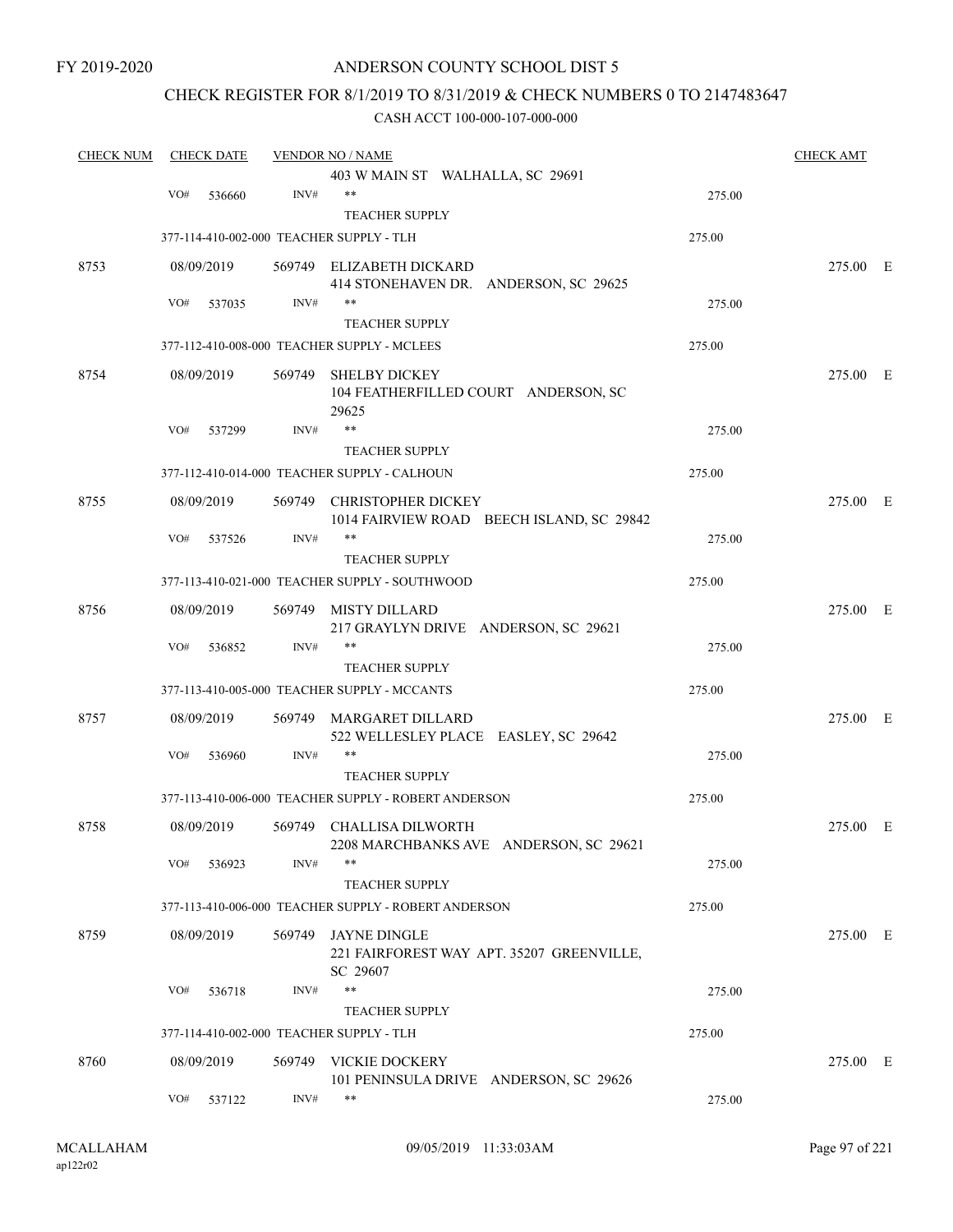## CHECK REGISTER FOR 8/1/2019 TO 8/31/2019 & CHECK NUMBERS 0 TO 2147483647

| <b>CHECK NUM</b> | <b>CHECK DATE</b> |        | <b>VENDOR NO / NAME</b>                                                |        | <b>CHECK AMT</b> |  |
|------------------|-------------------|--------|------------------------------------------------------------------------|--------|------------------|--|
|                  |                   |        | TEACHER SUPPLY                                                         |        |                  |  |
|                  |                   |        | 377-112-410-010-000 TEACHER SUPPLY - NEW PROSPECT                      | 275.00 |                  |  |
| 8761             | 08/09/2019        |        | 569749 OLIVIA DONE<br>77 HOUSTON AVENUE MILTON, MA 02186               |        | 275.00 E         |  |
|                  | VO#<br>536964     | INV#   | $***$                                                                  | 275.00 |                  |  |
|                  |                   |        | <b>TEACHER SUPPLY</b>                                                  |        |                  |  |
|                  |                   |        | 377-113-410-006-000 TEACHER SUPPLY - ROBERT ANDERSON                   | 275.00 |                  |  |
| 8762             | 08/09/2019        |        | 569749 CHRISTOPHER DONOVAN<br>1034 ANNA LANE ANDERSON, SC 29625        |        | 275.00 E         |  |
|                  | VO#<br>536739     | INV#   |                                                                        | 275.00 |                  |  |
|                  |                   |        | <b>TEACHER SUPPLY</b>                                                  |        |                  |  |
|                  |                   |        | 377-114-410-002-000 TEACHER SUPPLY - TLH                               | 275.00 |                  |  |
| 8763             | 08/09/2019        |        | 569749 PAULA DOOLITTLE<br>232 BRIARCLIFF ROAD CENTRAL, SC 29630        |        | 275.00 E         |  |
|                  | VO#<br>537527     | INV#   | $***$                                                                  | 275.00 |                  |  |
|                  |                   |        | <b>TEACHER SUPPLY</b>                                                  |        |                  |  |
|                  |                   |        | 377-113-410-021-000 TEACHER SUPPLY - SOUTHWOOD                         | 275.00 |                  |  |
| 8764             | 08/09/2019        |        | 569749 DANIELLE DOROGI<br>35 CARLETON COURT WILLIAMSVILLE, NY<br>14221 |        | 275.00 E         |  |
|                  | VO#<br>537348     | INV#   | $***$                                                                  | 275.00 |                  |  |
|                  |                   |        | <b>TEACHER SUPPLY</b>                                                  |        |                  |  |
|                  |                   |        | 377-112-410-016-000 TEACHER SUPPLY - VARENNES                          | 275.00 |                  |  |
| 8765             | 08/09/2019        | 569749 | <b>STACEY DORSEY</b><br>263 BOWEN ROAD ANDERSON, SC 29621              |        | 275.00 E         |  |
|                  | VO#<br>537271     | INV#   | $***$                                                                  | 275.00 |                  |  |
|                  |                   |        | <b>TEACHER SUPPLY</b>                                                  |        |                  |  |
|                  |                   |        | 377-112-410-014-000 TEACHER SUPPLY - CALHOUN                           | 275.00 |                  |  |
| 8766             | 08/09/2019        | 569749 | ANGELA DORSKI<br>207 HARBOROUGH RD ANDERSON, SC 29625                  |        | 275.00 E         |  |
|                  | VO#<br>537175     | INV#   | $***$<br>TEACHER SUPPLY                                                | 275.00 |                  |  |
|                  |                   |        | 377-112-410-011-000 TEACHER SUPPLY - HOMELAND PARK                     | 275.00 |                  |  |
| 8767             | 08/09/2019        |        | 569749 LINDSEY DOSHER<br>403 ARCADIA DRIVE ANDERSON, SC 29621          |        | 275.00 E         |  |
|                  | VO#<br>537494     | INV#   | $***$                                                                  | 275.00 |                  |  |
|                  |                   |        | <b>TEACHER SUPPLY</b>                                                  |        |                  |  |
|                  |                   |        | 377-113-410-020-000 TEACHER SUPPLY - GLENVIEW                          | 275.00 |                  |  |
| 8768             | 08/09/2019        |        | 569749 RACHEL DOSS<br>8 ETHRIDGE ST WILLIAMSTON, SC 29697              |        | 275.00 E         |  |
|                  | VO#<br>537468     | INV#   | $***$                                                                  | 275.00 |                  |  |
|                  |                   |        | <b>TEACHER SUPPLY</b>                                                  |        |                  |  |
|                  |                   |        | 377-113-410-020-000 TEACHER SUPPLY - GLENVIEW                          | 275.00 |                  |  |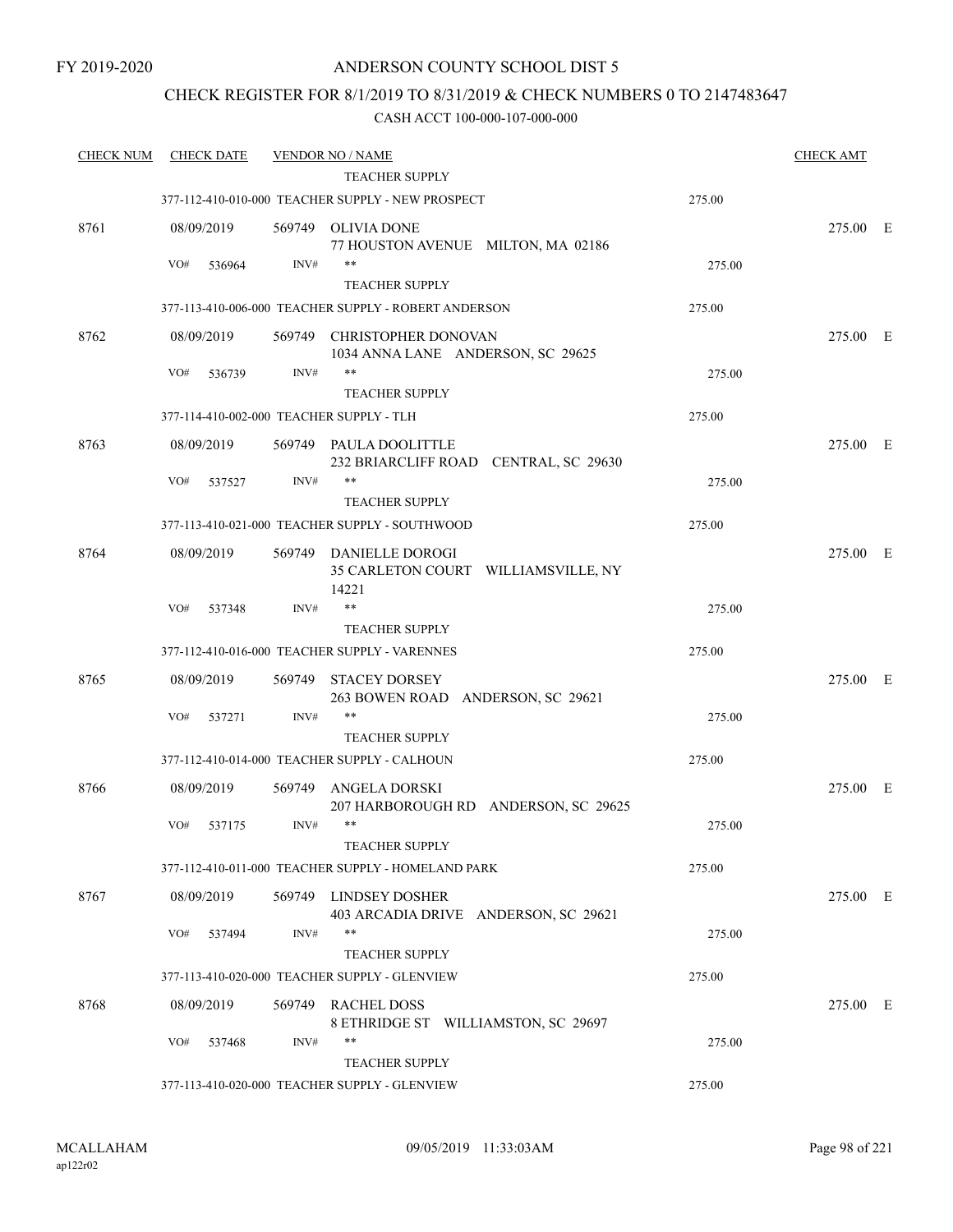## CHECK REGISTER FOR 8/1/2019 TO 8/31/2019 & CHECK NUMBERS 0 TO 2147483647

| <b>CHECK NUM</b> | <b>CHECK DATE</b> | <b>VENDOR NO / NAME</b> | <b>CHECK AMT</b>                                                              |        |          |  |
|------------------|-------------------|-------------------------|-------------------------------------------------------------------------------|--------|----------|--|
| 8769             | 08/09/2019        |                         | 569749 CYNTHIA DOVE<br>515 HICKORY LANE PENDLETON, SC 29670                   |        | 275.00 E |  |
|                  | VO#<br>537353     | INV#                    | **                                                                            | 275.00 |          |  |
|                  |                   |                         | <b>TEACHER SUPPLY</b>                                                         |        |          |  |
|                  |                   |                         | 377-112-410-017-000 TEACHER SUPPLY - MIDWAY                                   | 275.00 |          |  |
| 8770             | 08/09/2019        |                         | 569749 AMY DOWDY<br>116 BLAKE DAIRY ROAD BELTON, SC 29627                     |        | 275.00 E |  |
|                  | VO#<br>537187     | INV#                    | **<br><b>TEACHER SUPPLY</b>                                                   | 275.00 |          |  |
|                  |                   |                         | 377-112-410-011-000 TEACHER SUPPLY - HOMELAND PARK                            | 275.00 |          |  |
| 8771             | 08/09/2019        |                         | 569749 ALEXANDRIA DRIVER                                                      |        | 275.00 E |  |
|                  |                   |                         | 109 BEULAH DRIVE ANDERSON, SC 29625                                           |        |          |  |
|                  | VO#<br>537179     | INV#                    | **<br><b>TEACHER SUPPLY</b>                                                   | 275.00 |          |  |
|                  |                   |                         | 377-112-410-011-000 TEACHER SUPPLY - HOMELAND PARK                            | 275.00 |          |  |
| 8772             | 08/09/2019        |                         | 569749 RACHEL DUFFEY<br>4008 BRACKENBERRY DRIVE ANDERSON, SC<br>29621         |        | 275.00 E |  |
|                  | VO#<br>536892     | INV#                    | $***$                                                                         | 275.00 |          |  |
|                  |                   |                         | <b>TEACHER SUPPLY</b>                                                         |        |          |  |
|                  |                   |                         | 377-113-410-005-000 TEACHER SUPPLY - MCCANTS                                  | 275.00 |          |  |
| 8773             | 08/09/2019        |                         | 569749 KARON DUKES<br>204 ARDEN CHASE ANDERSON, SC 29621                      |        | 275.00 E |  |
|                  | VO#<br>537081     | INV#                    | **                                                                            | 275.00 |          |  |
|                  |                   |                         | <b>TEACHER SUPPLY</b>                                                         |        |          |  |
|                  |                   |                         | 377-112-410-009-000 TEACHER SUPPLY - CONCORD                                  | 275.00 |          |  |
| 8774             | 08/09/2019        | 569749                  | <b>SYDNEY DUNCAN</b><br>307 BOGGS ROAD BELTON, SC 29627                       |        | 275.00 E |  |
|                  | VO#<br>537031     | INV#                    | **                                                                            | 275.00 |          |  |
|                  |                   |                         | <b>TEACHER SUPPLY</b>                                                         |        |          |  |
|                  |                   |                         | 377-112-410-007-000 TEACHER SUPPLY - CENTERVILLE                              | 275.00 |          |  |
| 8775             | 08/09/2019        |                         | 569749 ELIZABETH DUNKLEMAN<br>124 NORTHWOODS DRIVE APT. K SENECA, SC<br>29678 |        | 275.00 E |  |
|                  | VO#<br>537206     | INV#                    | **                                                                            | 275.00 |          |  |
|                  |                   |                         | <b>TEACHER SUPPLY</b>                                                         |        |          |  |
|                  |                   |                         | 377-112-410-012-000 TEACHER SUPPLY - NEVITT FOREST                            | 275.00 |          |  |
| 8776             | 08/09/2019        |                         | 569749 MARGARET EARLEY<br>317 REGENCY CIRCLE ANDERSON, SC 29625               |        | 275.00 E |  |
|                  | VO#<br>537063     | INV#                    | **                                                                            | 275.00 |          |  |
|                  |                   |                         | <b>TEACHER SUPPLY</b>                                                         |        |          |  |
|                  |                   |                         | 377-112-410-008-000 TEACHER SUPPLY - MCLEES                                   | 275.00 |          |  |
| 8777             | 08/09/2019        |                         | 569749 CHRISTINA EBERHARD                                                     |        | 275.00 E |  |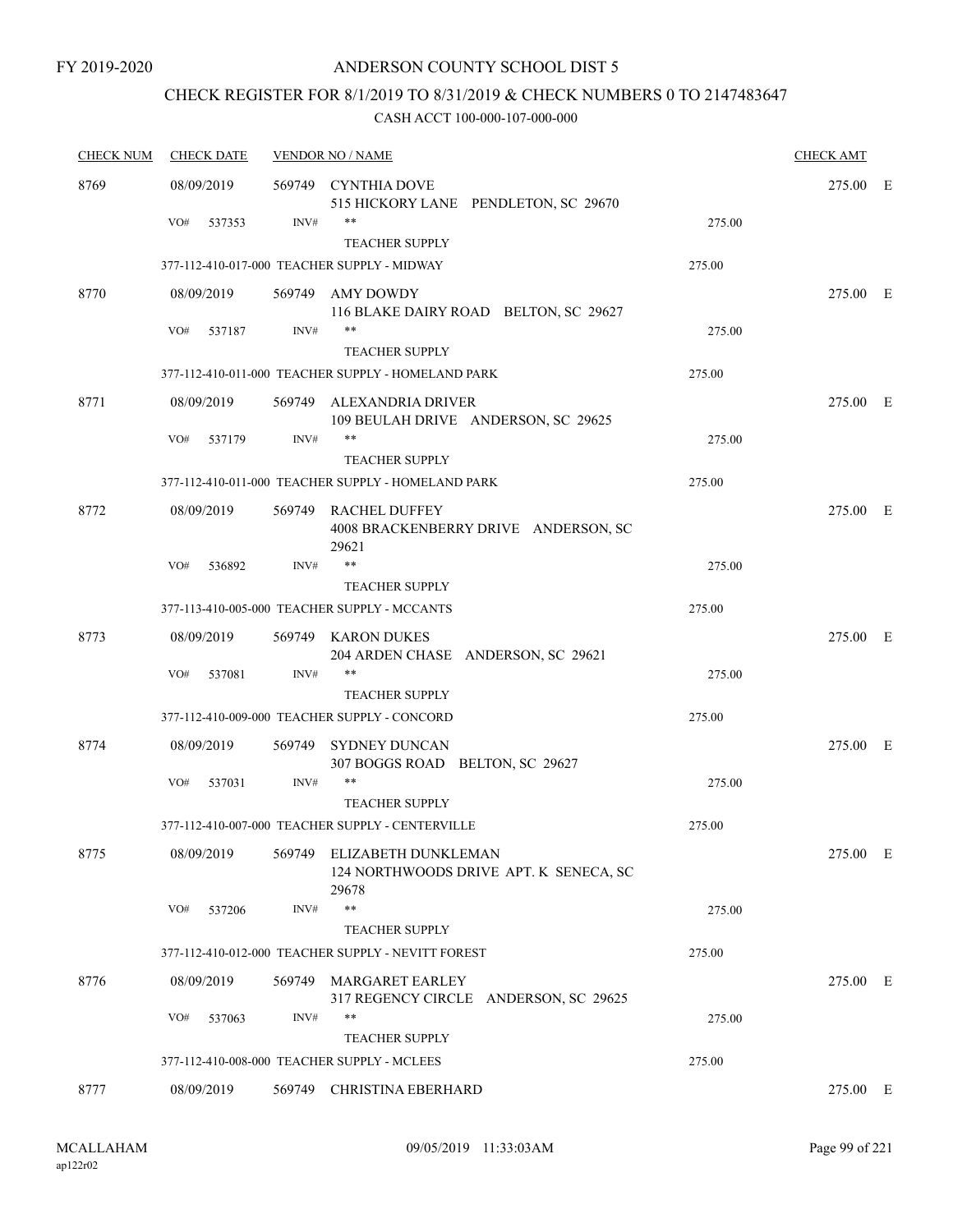## ANDERSON COUNTY SCHOOL DIST 5

## CHECK REGISTER FOR 8/1/2019 TO 8/31/2019 & CHECK NUMBERS 0 TO 2147483647

| <b>CHECK NUM</b> |     | <b>CHECK DATE</b> |        | <b>VENDOR NO / NAME</b>                                         |        | <b>CHECK AMT</b> |  |
|------------------|-----|-------------------|--------|-----------------------------------------------------------------|--------|------------------|--|
|                  |     |                   |        | 209 RHOE CIRCLE ANDERSON, SC 29621                              |        |                  |  |
|                  | VO# | 536809            | INV#   | **                                                              | 275.00 |                  |  |
|                  |     |                   |        | <b>TEACHER SUPPLY</b>                                           |        |                  |  |
|                  |     |                   |        | 377-114-410-003-000 TEACHER SUPPLY - WHS                        | 275.00 |                  |  |
| 8778             |     | 08/09/2019        |        | 569749 ROBIN ECHOLS                                             |        | 275.00 E         |  |
|                  | VO# | 537420            | INV#   | 5200 OLDEN PORTER RD. PENDLETON, SC 29670<br>**                 | 275.00 |                  |  |
|                  |     |                   |        | <b>TEACHER SUPPLY</b>                                           |        |                  |  |
|                  |     |                   |        | 377-112-410-019-000 TEACHER SUPPLY - WHITEHALL                  | 275.00 |                  |  |
| 8779             |     | 08/09/2019        |        | 569749 JAYNE EDGAR                                              |        | 275.00 E         |  |
|                  |     |                   |        | 401 MCCLAIN ROAD ANDERSON, SC 29626                             |        |                  |  |
|                  | VO# | 537458            | INV#   | **                                                              | 275.00 |                  |  |
|                  |     |                   |        | <b>TEACHER SUPPLY</b>                                           |        |                  |  |
|                  |     |                   |        | 377-113-410-020-000 TEACHER SUPPLY - GLENVIEW                   | 275.00 |                  |  |
| 8780             |     | 08/09/2019        | 569749 | MELISSA ELGIN<br>320 MURPHY ROAD ANDERSON, SC 29626             |        | 275.00 E         |  |
|                  | VO# | 537010            | INV#   | **                                                              | 275.00 |                  |  |
|                  |     |                   |        | <b>TEACHER SUPPLY</b>                                           |        |                  |  |
|                  |     |                   |        | 377-112-410-007-000 TEACHER SUPPLY - CENTERVILLE                | 275.00 |                  |  |
| 8781             |     | 08/09/2019        | 569749 | <b>CARMEN ELKINS</b><br>112 LYTTLETON WAY ANDERSON, SC 29621    |        | 275.00 E         |  |
|                  | VO# | 537036            | INV#   | **                                                              | 275.00 |                  |  |
|                  |     |                   |        | <b>TEACHER SUPPLY</b>                                           |        |                  |  |
|                  |     |                   |        | 377-112-410-008-000 TEACHER SUPPLY - MCLEES                     | 275.00 |                  |  |
| 8782             |     | 08/09/2019        | 569749 | WILLIAM ELROD                                                   |        | 275.00 E         |  |
|                  |     |                   |        | 109 ROLLING MEADOW COURT ANDERSON, SC<br>29621                  |        |                  |  |
|                  | VO# | 537475            | INV#   | $***$                                                           | 275.00 |                  |  |
|                  |     |                   |        | <b>TEACHER SUPPLY</b>                                           |        |                  |  |
|                  |     |                   |        | 377-113-410-020-000 TEACHER SUPPLY - GLENVIEW                   | 275.00 |                  |  |
| 8783             |     | 08/09/2019        |        | 569749 AMANDA EPPES                                             |        | 275.00 E         |  |
|                  | VO# | 537330            | INV#   | 719 LOBLOLLY DRIVE ANDERSON, SC 29625<br>$***$                  | 275.00 |                  |  |
|                  |     |                   |        | <b>TEACHER SUPPLY</b>                                           |        |                  |  |
|                  |     |                   |        | 377-112-410-016-000 TEACHER SUPPLY - VARENNES                   | 275.00 |                  |  |
| 8784             |     | 08/09/2019        |        | 569749 CATHARINE ESTABROOK                                      |        | 275.00 E         |  |
|                  |     |                   |        | 100 PEAT MOSS DRIVE WILLIAMSTON, SC 29697                       |        |                  |  |
|                  | VO# | 537448            | INV#   | **                                                              | 275.00 |                  |  |
|                  |     |                   |        | <b>TEACHER SUPPLY</b>                                           |        |                  |  |
|                  |     |                   |        | 377-112-410-019-000 TEACHER SUPPLY - WHITEHALL                  | 275.00 |                  |  |
| 8785             |     | 08/09/2019        |        | 569749 LISA ETHINGTON<br>120 LOUDWATER DRIVE ANDERSON, SC 29621 |        | 275.00 E         |  |
|                  | VO# | 537001            | INV#   | **                                                              | 275.00 |                  |  |
|                  |     |                   |        | TEACHER SUPPLY                                                  |        |                  |  |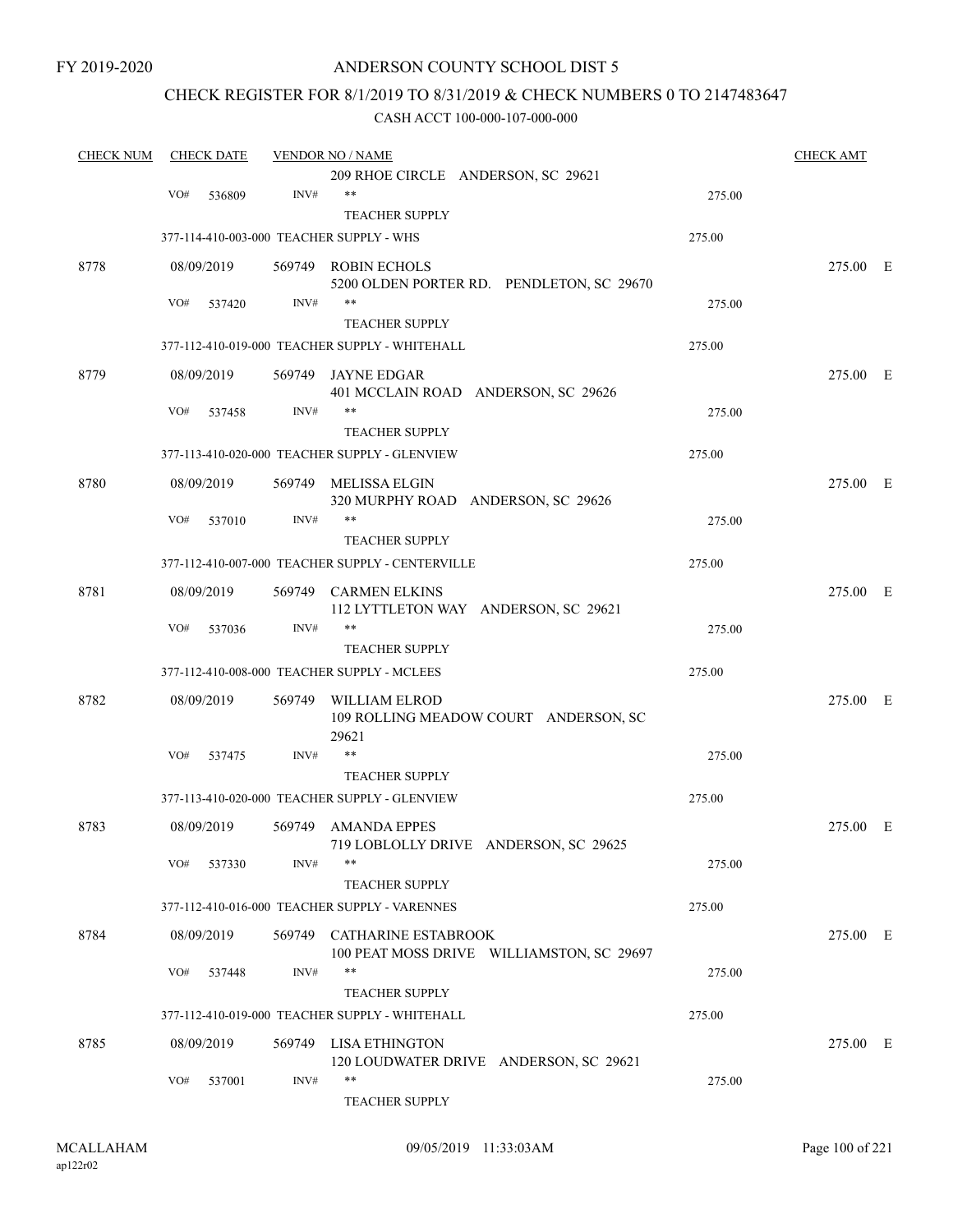## CHECK REGISTER FOR 8/1/2019 TO 8/31/2019 & CHECK NUMBERS 0 TO 2147483647

| <b>CHECK NUM</b> | <b>CHECK DATE</b>                        |        | <b>VENDOR NO / NAME</b>                                             |        | <b>CHECK AMT</b> |  |
|------------------|------------------------------------------|--------|---------------------------------------------------------------------|--------|------------------|--|
|                  |                                          |        | 377-112-410-007-000 TEACHER SUPPLY - CENTERVILLE                    | 275.00 |                  |  |
| 8786             | 08/09/2019                               |        | 569749 AMANDA EUBANKS<br>507 BARCLIFF LANE ANDERSON, SC 29621       |        | 275.00 E         |  |
|                  | VO#<br>537062                            | INV#   | **                                                                  | 275.00 |                  |  |
|                  |                                          |        | <b>TEACHER SUPPLY</b>                                               |        |                  |  |
|                  |                                          |        | 377-112-410-008-000 TEACHER SUPPLY - MCLEES                         | 275.00 |                  |  |
| 8787             | 08/09/2019                               |        | 569749 CARRIE EVANS<br>208 STREAMS WAY ANDERSON, SC 29625           |        | 275.00 E         |  |
|                  | VO#<br>536752                            | INV#   | **<br><b>TEACHER SUPPLY</b>                                         | 275.00 |                  |  |
|                  | 377-114-410-003-000 TEACHER SUPPLY - WHS |        |                                                                     | 275.00 |                  |  |
| 8788             | 08/09/2019                               |        | 569749 TONI EVANS<br>104 SWEET SPRINGS ANDERSON, SC 29625           |        | 275.00 E         |  |
|                  | VO#<br>536768                            | INV#   | **                                                                  | 275.00 |                  |  |
|                  |                                          |        | <b>TEACHER SUPPLY</b>                                               |        |                  |  |
|                  | 377-114-410-003-000 TEACHER SUPPLY - WHS |        |                                                                     | 275.00 |                  |  |
| 8789             | 08/09/2019                               | 569749 | <b>RHONDA EVATT</b><br>119 WILD OAK RUN ANDERSON, SC 29625<br>$***$ |        | 275.00 E         |  |
|                  | VO#<br>537564                            | INV#   | <b>TEACHER SUPPLY</b>                                               | 275.00 |                  |  |
|                  | 377-115-410-031-000 TEACHER SUPPLY - AIT |        |                                                                     | 275.00 |                  |  |
| 8790             | 08/09/2019                               |        | 569749 MELVIN EZELL                                                 |        | 275.00 E         |  |
|                  |                                          |        | 600 UNIVERSITY RIDGE APT. #32 GREENVILLE,<br>SC 29601               |        |                  |  |
|                  | VO#<br>536737                            | INV#   | $***$                                                               | 275.00 |                  |  |
|                  |                                          |        | <b>TEACHER SUPPLY</b>                                               |        |                  |  |
|                  | 377-114-410-002-000 TEACHER SUPPLY - TLH |        |                                                                     | 275.00 |                  |  |
| 8791             | 08/09/2019                               |        | 569749 LAWRENCE FALLOW<br>2203 MILLGATE ROAD ANDERSON, SC 29621     |        | 275.00 E         |  |
|                  | VO#<br>536719                            | INV#   | **                                                                  | 275.00 |                  |  |
|                  |                                          |        | <b>TEACHER SUPPLY</b>                                               |        |                  |  |
|                  | 377-114-410-002-000 TEACHER SUPPLY - TLH |        |                                                                     | 275.00 |                  |  |
| 8792             | 08/09/2019<br>VO#                        | INV#   | 569749 EMILY FARLEY<br>104 MAGNOLIA LANE PENDLETON, SC 29670<br>**  | 275.00 | 275.00 E         |  |
|                  | 536958                                   |        | <b>TEACHER SUPPLY</b>                                               |        |                  |  |
|                  |                                          |        | 377-113-410-006-000 TEACHER SUPPLY - ROBERT ANDERSON                | 275.00 |                  |  |
| 8793             | 08/09/2019                               |        | 569749 MARY FARMER                                                  |        | 275.00 E         |  |
|                  |                                          |        | 516 BRITTANY PARK ANDERSON, SC 29621                                |        |                  |  |
|                  | VO#<br>537102                            | INV#   | **                                                                  | 275.00 |                  |  |
|                  |                                          |        | <b>TEACHER SUPPLY</b>                                               |        |                  |  |
|                  |                                          |        | 377-112-410-009-000 TEACHER SUPPLY - CONCORD                        | 275.00 |                  |  |
| 8794             | 08/09/2019                               |        | 569749 ASHLEY FARR                                                  |        | 275.00 E         |  |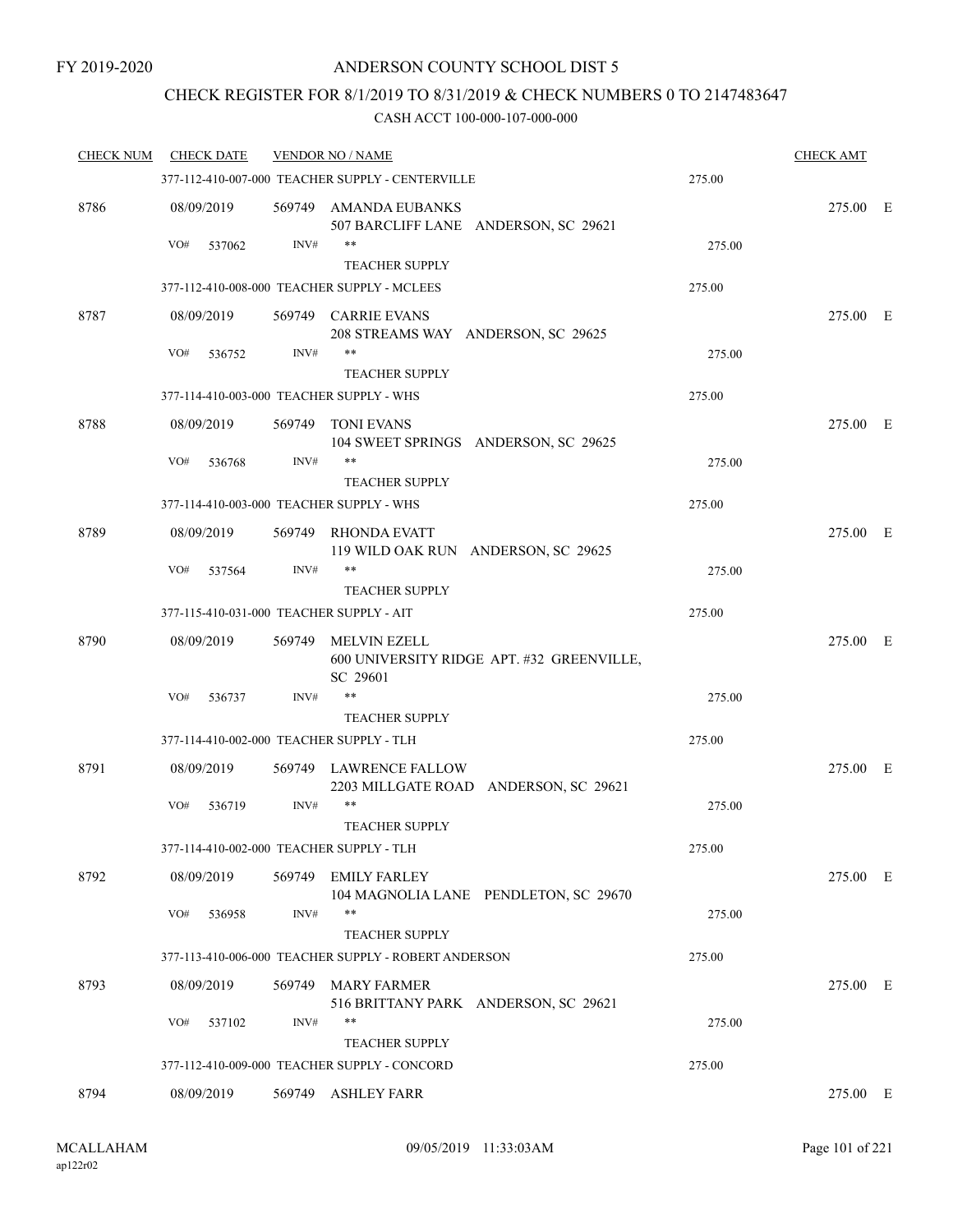## ANDERSON COUNTY SCHOOL DIST 5

## CHECK REGISTER FOR 8/1/2019 TO 8/31/2019 & CHECK NUMBERS 0 TO 2147483647

| <b>CHECK NUM</b> | <b>CHECK DATE</b> |                                          | <b>VENDOR NO / NAME</b>                           |        | <b>CHECK AMT</b> |  |
|------------------|-------------------|------------------------------------------|---------------------------------------------------|--------|------------------|--|
|                  |                   |                                          | 103 ASHTON LANE ANDERSON, SC 29621                |        |                  |  |
|                  | VO#               | INV#<br>536702                           | $***$                                             | 275.00 |                  |  |
|                  |                   |                                          | <b>TEACHER SUPPLY</b>                             |        |                  |  |
|                  |                   | 377-114-410-002-000 TEACHER SUPPLY - TLH |                                                   | 275.00 |                  |  |
| 8795             | 08/09/2019        |                                          | 569749 THOMAS FARRAR                              |        | 275.00 E         |  |
|                  |                   |                                          | 517 BRITTANY PARK ANDERSON, SC 29621              |        |                  |  |
|                  | VO#               | INV#<br>536853                           | **                                                | 275.00 |                  |  |
|                  |                   |                                          | <b>TEACHER SUPPLY</b>                             |        |                  |  |
|                  |                   |                                          | 377-113-410-005-000 TEACHER SUPPLY - MCCANTS      | 275.00 |                  |  |
| 8796             | 08/09/2019        |                                          | 569749 DONNA FENNELL                              |        | 275.00 E         |  |
|                  | VO#               | INV#                                     | 311 JOLLY ACRES ANDERSON, SC 29621                |        |                  |  |
|                  |                   | 537002                                   |                                                   | 275.00 |                  |  |
|                  |                   |                                          | <b>TEACHER SUPPLY</b>                             |        |                  |  |
|                  |                   |                                          | 377-112-410-007-000 TEACHER SUPPLY - CENTERVILLE  | 275.00 |                  |  |
| 8797             | 08/09/2019        |                                          | 569749 WENDY FIELDS                               |        | 275.00 E         |  |
|                  |                   |                                          | 220 GRAY DRIVE WILLIAMSTON, SC 29697              |        |                  |  |
|                  | VO#               | INV#<br>537480                           | **                                                | 275.00 |                  |  |
|                  |                   |                                          | <b>TEACHER SUPPLY</b>                             |        |                  |  |
|                  |                   |                                          | 377-113-410-020-000 TEACHER SUPPLY - GLENVIEW     | 275.00 |                  |  |
| 8798             | 08/09/2019        | 569749                                   | <b>TAYLOR FIESER</b>                              |        | 275.00 E         |  |
|                  |                   |                                          | 4 CITATION COURT ANDERSON, SC 29621               |        |                  |  |
|                  | VO#               | INV#<br>536705                           | $***$                                             | 275.00 |                  |  |
|                  |                   |                                          | <b>TEACHER SUPPLY</b>                             |        |                  |  |
|                  |                   | 377-114-410-002-000 TEACHER SUPPLY - TLH |                                                   | 275.00 |                  |  |
| 8799             | 08/09/2019        | 569749                                   | <b>MEREDITH FINLEY</b>                            |        | 275.00 E         |  |
|                  |                   |                                          | 2027 MOULTRIE SQUARE ANDERSON, SC 29621           |        |                  |  |
|                  | VO#               | INV#<br>537083                           | **                                                | 275.00 |                  |  |
|                  |                   |                                          | <b>TEACHER SUPPLY</b>                             |        |                  |  |
|                  |                   |                                          | 377-112-410-009-000 TEACHER SUPPLY - CONCORD      | 275.00 |                  |  |
| 8800             | 08/09/2019        | 569749                                   | <b>JILL FINLEY</b>                                |        | 275.00 E         |  |
|                  |                   |                                          | 115 LAKEVIEW DRIVE WILLIAMSTON, SC 29697          |        |                  |  |
|                  | VO# 537250        | INV#                                     | **                                                | 275.00 |                  |  |
|                  |                   |                                          | <b>TEACHER SUPPLY</b>                             |        |                  |  |
|                  |                   |                                          | 377-112-410-013-000 TEACHER SUPPLY - NORTH POINTE | 275.00 |                  |  |
| 8801             | 08/09/2019        |                                          | 569749 JOY FISHER                                 |        | 275.00 E         |  |
|                  |                   |                                          | 1113 ROOKS DRIVE ANDERSON, SC 29625               |        |                  |  |
|                  | VO#               | INV#<br>536753                           | **                                                | 275.00 |                  |  |
|                  |                   |                                          | <b>TEACHER SUPPLY</b>                             |        |                  |  |
|                  |                   | 377-114-410-003-000 TEACHER SUPPLY - WHS |                                                   | 275.00 |                  |  |
| 8802             | 08/09/2019        |                                          | 569749 JAMIE FLETCHER                             |        | 275.00 E         |  |
|                  |                   |                                          | 246 STREAMS WAY ANDERSON, SC 29625                |        |                  |  |
|                  | VO#               | INV#<br>536684                           | **                                                | 275.00 |                  |  |
|                  |                   |                                          | <b>TEACHER SUPPLY</b>                             |        |                  |  |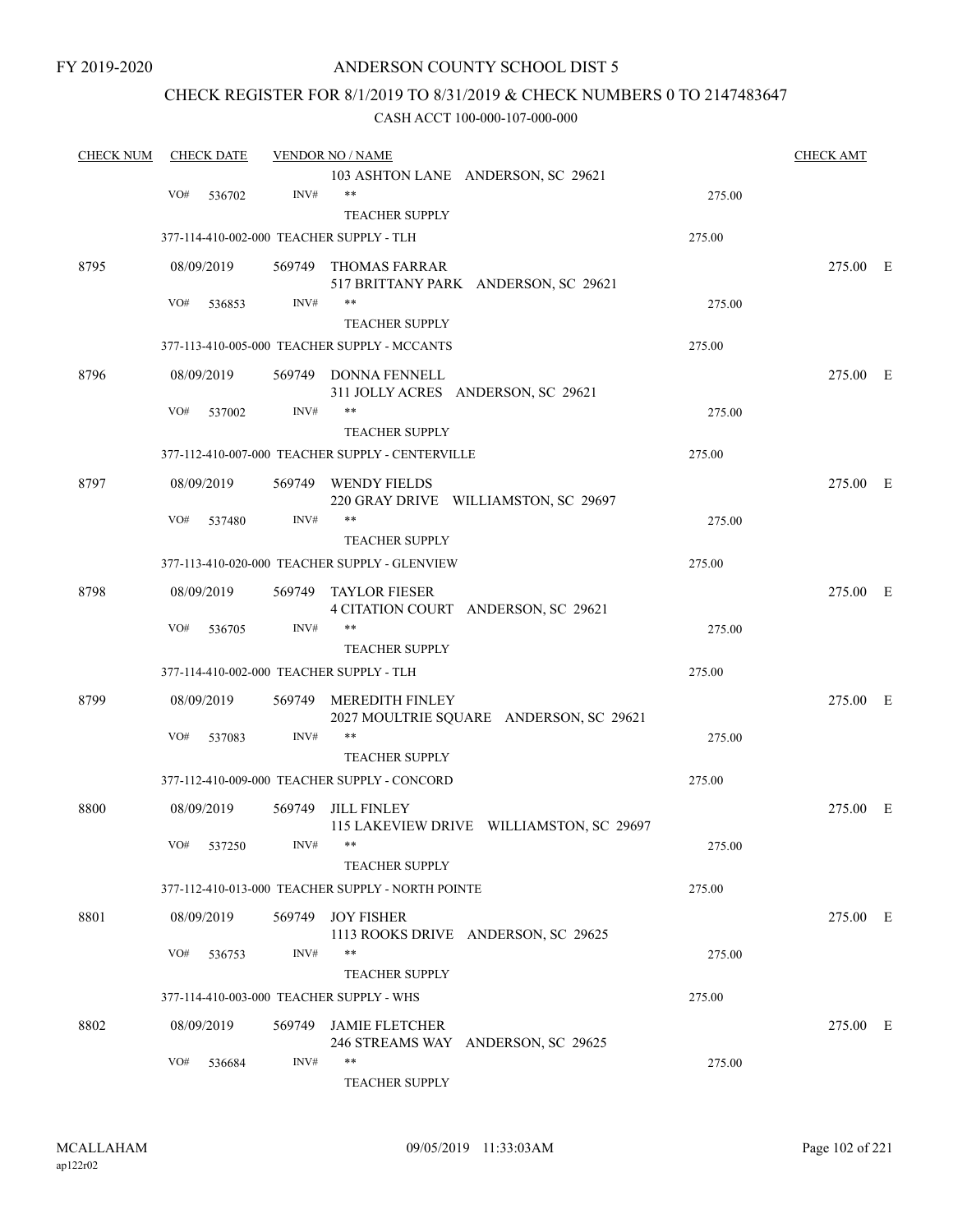# CHECK REGISTER FOR 8/1/2019 TO 8/31/2019 & CHECK NUMBERS 0 TO 2147483647

| <b>CHECK NUM</b> | <b>CHECK DATE</b>                        |        | <b>VENDOR NO / NAME</b>                                               |        | <b>CHECK AMT</b> |  |
|------------------|------------------------------------------|--------|-----------------------------------------------------------------------|--------|------------------|--|
|                  | 377-114-410-002-000 TEACHER SUPPLY - TLH |        |                                                                       | 275.00 |                  |  |
| 8803             | 08/09/2019                               |        | 569749 SHENELL FLOYD-FERGUSON<br>124 APPLETON LANE MAULDIN, SC 29662  |        | 275.00 E         |  |
|                  | VO#<br>536639                            | INV#   | **<br><b>TEACHER SUPPLY</b>                                           | 275.00 |                  |  |
|                  |                                          |        | 377-114-410-000-000 TEACHER SUPPLY - DISTRICT OFFICE                  | 275.00 |                  |  |
| 8804             | 08/09/2019                               | 569749 | <b>CAMERON FORD</b><br>100 BANABUS LANE ANDERSON, SC 29621            |        | 275.00 E         |  |
|                  | VO#<br>536704                            | INV#   | **                                                                    | 275.00 |                  |  |
|                  |                                          |        | <b>TEACHER SUPPLY</b>                                                 |        |                  |  |
|                  | 377-114-410-002-000 TEACHER SUPPLY - TLH |        |                                                                       | 275.00 |                  |  |
| 8805             | 08/09/2019                               |        | 569749 KATHERINE FORD<br>511 E. PERKINS CREEK ROAD SENECA, SC 29678   |        | 275.00 E         |  |
|                  | VO#<br>536819                            | INV#   | **<br><b>TEACHER SUPPLY</b>                                           | 275.00 |                  |  |
|                  | 377-114-410-003-000 TEACHER SUPPLY - WHS |        |                                                                       | 275.00 |                  |  |
| 8806             | 08/09/2019                               |        | 569749 MARY ELIZABETH FORD<br>111 GLEN ARBOR DRIVE ANDERSON, SC 29625 |        | 275.00 E         |  |
|                  | VO#<br>537049                            | INV#   | **<br><b>TEACHER SUPPLY</b>                                           | 275.00 |                  |  |
|                  |                                          |        | 377-112-410-008-000 TEACHER SUPPLY - MCLEES                           | 275.00 |                  |  |
| 8807             | 08/09/2019                               |        | 569749 AMY FORTNER<br>525 BARKERS CREEK ROAD HONEA PATH, SC<br>29654  |        | 275.00 E         |  |
|                  | VO#<br>536887                            | INV#   | **                                                                    | 275.00 |                  |  |
|                  |                                          |        | <b>TEACHER SUPPLY</b>                                                 |        |                  |  |
|                  |                                          |        | 377-113-410-005-000 TEACHER SUPPLY - MCCANTS                          | 275.00 |                  |  |
| 8808             | 08/09/2019                               | 569749 | TSITSI FORTSON<br>20 CLOVER STREET HARTWELL, GA 30643                 |        | 275.00 E         |  |
|                  | VO#<br>537217                            | INV#   | **<br><b>TEACHER SUPPLY</b>                                           | 275.00 |                  |  |
|                  |                                          |        | 377-112-410-012-000 TEACHER SUPPLY - NEVITT FOREST                    | 275.00 |                  |  |
| 8809             | 08/09/2019                               |        | 569749 CARNITA FOSTER<br>1196 DALRYMPLE ROAD ANDERSON, SC 29621       |        | 275.00 E         |  |
|                  | VO#<br>536754                            | INV#   | **<br><b>TEACHER SUPPLY</b>                                           | 275.00 |                  |  |
|                  | 377-114-410-003-000 TEACHER SUPPLY - WHS |        |                                                                       | 275.00 |                  |  |
| 8810             | 08/09/2019                               | 569749 | <b>CIARA FOWLER</b>                                                   |        | 275.00 E         |  |
|                  | VO#<br>537186                            | INV#   | 3003 MIDWAY ROAD ANDERSON, SC 29621<br>**<br><b>TEACHER SUPPLY</b>    | 275.00 |                  |  |
|                  |                                          |        | 377-112-410-011-000 TEACHER SUPPLY - HOMELAND PARK                    | 275.00 |                  |  |
|                  |                                          |        |                                                                       |        |                  |  |
| 8811             | 08/09/2019                               |        | 569749 SYLVIA FOWLER                                                  |        | 275.00 E         |  |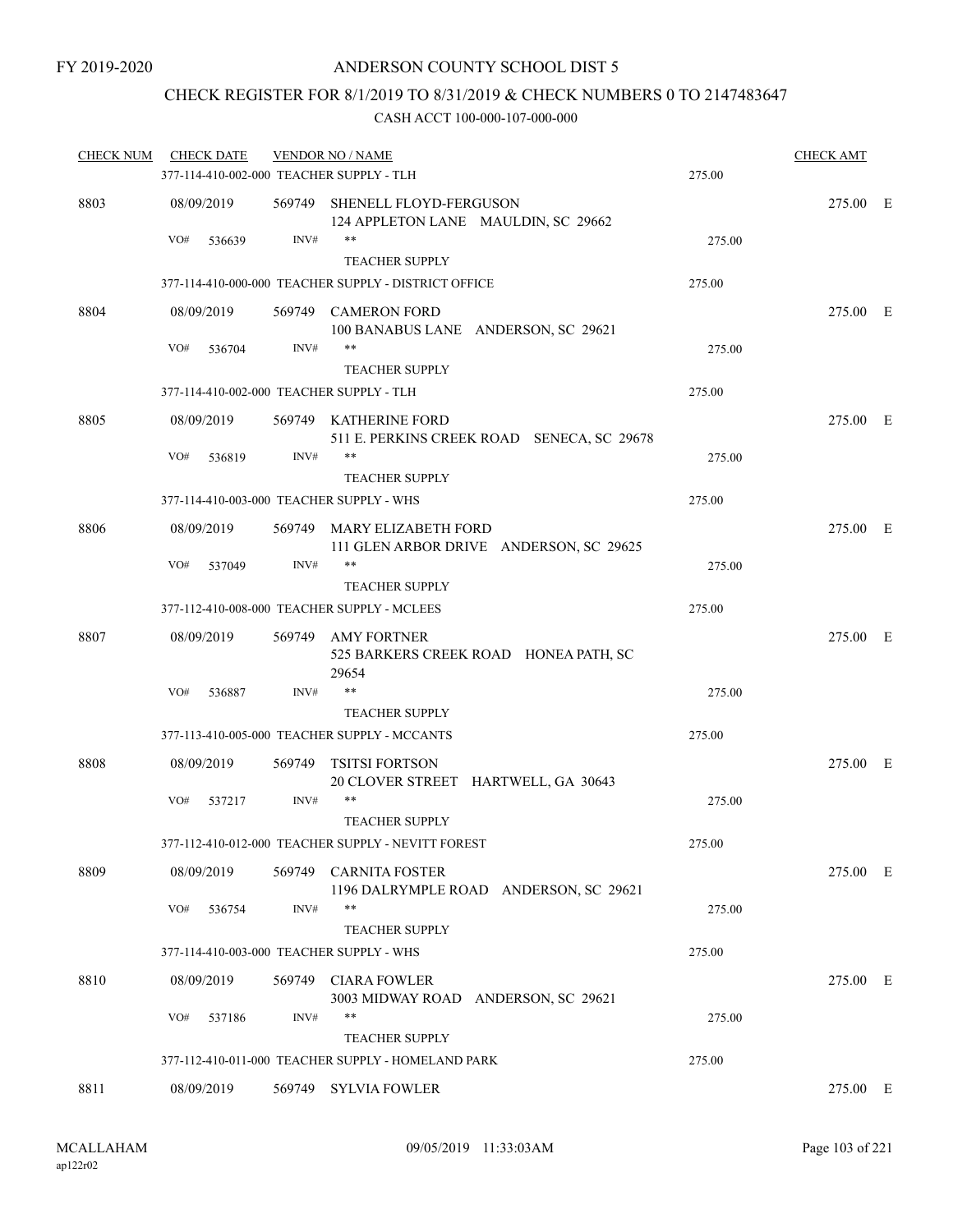## CHECK REGISTER FOR 8/1/2019 TO 8/31/2019 & CHECK NUMBERS 0 TO 2147483647

| <b>CHECK NUM</b> | <b>CHECK DATE</b> |            | <b>VENDOR NO / NAME</b> |                                                                        | <b>CHECK AMT</b> |          |  |
|------------------|-------------------|------------|-------------------------|------------------------------------------------------------------------|------------------|----------|--|
|                  |                   |            |                         | 806 STONE CREEK DRIVE ANDERSON, SC 29621                               |                  |          |  |
|                  | VO#               | 537309     | INV#                    | $***$                                                                  | 275.00           |          |  |
|                  |                   |            |                         | <b>TEACHER SUPPLY</b>                                                  |                  |          |  |
|                  |                   |            |                         | 377-139-410-015-000 TEACHER SUPPLY - SOUTH FANT                        | 275.00           |          |  |
| 8812             |                   | 08/09/2019 |                         | 569749 STUART FOWLER                                                   |                  | 275.00 E |  |
|                  | VO#               | 537354     | INV#                    | 2760 OLD GREENVILLE HWY CENTRAL, SC 29630<br>**                        | 275.00           |          |  |
|                  |                   |            |                         | <b>TEACHER SUPPLY</b>                                                  |                  |          |  |
|                  |                   |            |                         | 377-112-410-017-000 TEACHER SUPPLY - MIDWAY                            | 275.00           |          |  |
| 8813             |                   | 08/09/2019 |                         | 569749 JOHN FRADY                                                      |                  | 275.00 E |  |
|                  | VO#               | 536783     | INV#                    | 201 HOLLIDAY LANE PENDLETON, SC 29670<br>**                            | 275.00           |          |  |
|                  |                   |            |                         | <b>TEACHER SUPPLY</b>                                                  |                  |          |  |
|                  |                   |            |                         | 377-114-410-003-000 TEACHER SUPPLY - WHS                               | 275.00           |          |  |
| 8814             |                   | 08/09/2019 |                         | 569749 TERRY FRADY<br>2 MCCLELLION STREET WILLIAMSTON, SC<br>29697     |                  | 275.00 E |  |
|                  | VO#               | 537566     | INV#                    | **                                                                     | 275.00           |          |  |
|                  |                   |            |                         | <b>TEACHER SUPPLY</b>                                                  |                  |          |  |
|                  |                   |            |                         | 377-115-410-031-000 TEACHER SUPPLY - AIT                               | 275.00           |          |  |
| 8815             |                   | 08/09/2019 |                         | 569749 LUIS FRAGOSO<br>207 STONINGTON WAY TAYLORS, SC 29687            |                  | 275.00 E |  |
|                  | VO#               | 536812     | INV#                    | **                                                                     | 275.00           |          |  |
|                  |                   |            |                         | <b>TEACHER SUPPLY</b>                                                  |                  |          |  |
|                  |                   |            |                         | 377-114-410-003-000 TEACHER SUPPLY - WHS                               | 275.00           |          |  |
| 8816             |                   | 08/09/2019 | 569749                  | TONYA FRARE<br>1020 GRADY HALL ROAD ANDERSON, SC 29621                 |                  | 275.00 E |  |
|                  | VO#               | 536898     | INV#                    | **                                                                     | 275.00           |          |  |
|                  |                   |            |                         | <b>TEACHER SUPPLY</b>                                                  |                  |          |  |
|                  |                   |            |                         | 377-113-410-006-000 TEACHER SUPPLY - ROBERT ANDERSON                   | 275.00           |          |  |
| 8817             |                   | 08/09/2019 |                         | 569749 HALLIE FRIAR<br>P.O. BOX 5572 ANDERSON, SC 29623                |                  | 275.00 E |  |
|                  | VO#               | 536693     | INV#                    | $***$                                                                  | 275.00           |          |  |
|                  |                   |            |                         | <b>TEACHER SUPPLY</b>                                                  |                  |          |  |
|                  |                   |            |                         | 377-114-410-002-000 TEACHER SUPPLY - TLH                               | 275.00           |          |  |
| 8818             |                   | 08/09/2019 |                         | 569749 MICHELLE FULLER<br>110 TEMPLEWOOD CT. WILLIAMSTON, SC 29697     |                  | 275.00 E |  |
|                  | VO#               | 536678     | INV#                    | **<br>TEACHER SUPPLY                                                   | 275.00           |          |  |
|                  |                   |            |                         | 377-114-410-002-000 TEACHER SUPPLY - TLH                               | 275.00           |          |  |
|                  |                   |            |                         |                                                                        |                  |          |  |
| 8819             |                   | 08/09/2019 |                         | 569749 VERIKA GAMBRELL<br>220 GREENMEADOW CIRCLE ANDERSON, SC<br>29626 |                  | 275.00 E |  |
|                  | VO#               | 537201     | INV#                    | $***$                                                                  | 275.00           |          |  |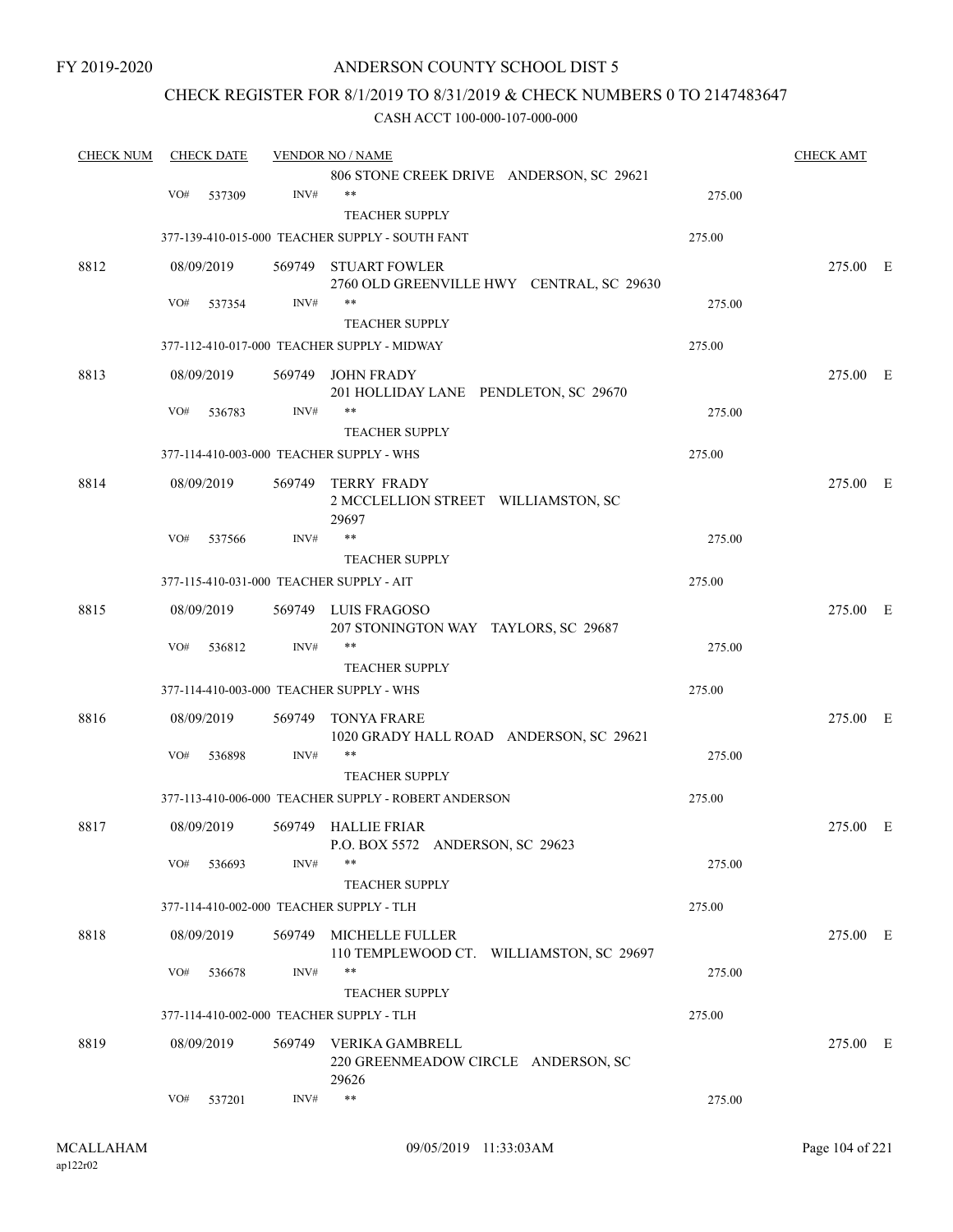## CHECK REGISTER FOR 8/1/2019 TO 8/31/2019 & CHECK NUMBERS 0 TO 2147483647

| <b>CHECK NUM</b> | <b>CHECK DATE</b>                        |        | <b>VENDOR NO / NAME</b>                                             |        | <b>CHECK AMT</b> |  |
|------------------|------------------------------------------|--------|---------------------------------------------------------------------|--------|------------------|--|
|                  |                                          |        | <b>TEACHER SUPPLY</b>                                               |        |                  |  |
|                  |                                          |        | 377-112-410-012-000 TEACHER SUPPLY - NEVITT FOREST                  | 275.00 |                  |  |
| 8820             | 08/09/2019                               |        | 569749 JAMES GANDY<br>449 HOPKINS ROAD TOWNVILLE, SC 29689          |        | 275.00 E         |  |
|                  | VO#<br>537569                            | INV#   | $***$                                                               | 275.00 |                  |  |
|                  |                                          |        | <b>TEACHER SUPPLY</b>                                               |        |                  |  |
|                  | 377-115-410-031-000 TEACHER SUPPLY - AIT |        |                                                                     | 275.00 |                  |  |
| 8821             | 08/09/2019                               |        | 569749 PATRICIA GARCIA<br>408 CANEBRAKE DR ANDERSON, SC 29621       |        | 275.00 E         |  |
|                  | VO#<br>536662                            | INV#   | $***$                                                               | 275.00 |                  |  |
|                  |                                          |        | <b>TEACHER SUPPLY</b>                                               |        |                  |  |
|                  | 377-114-410-002-000 TEACHER SUPPLY - TLH |        |                                                                     | 275.00 |                  |  |
| 8822             | 08/09/2019                               |        | 569749 DEBBIE LEE GARDNER<br>1630 FIVE FORKS RD PENDLETON, SC 29670 |        | 275.00 E         |  |
|                  | VO#<br>536989                            | INV#   | $***$<br><b>TEACHER SUPPLY</b>                                      | 275.00 |                  |  |
|                  |                                          |        | 377-112-410-007-000 TEACHER SUPPLY - CENTERVILLE                    | 275.00 |                  |  |
| 8823             | 08/09/2019                               |        | 569749 CRYSTAL GARNER<br>73 HILLSBOROUGH DRIVE ANDERSON, SC 29621   |        | 275.00 E         |  |
|                  | VO#<br>537552                            | INV#   | $***$                                                               | 275.00 |                  |  |
|                  |                                          |        | <b>TEACHER SUPPLY</b>                                               |        |                  |  |
|                  | 377-115-410-031-000 TEACHER SUPPLY - AIT |        |                                                                     | 275.00 |                  |  |
| 8824             | 08/09/2019                               | 569749 | <b>AUSTIN GARRETT</b><br>108 CAMERON WAY ANDERSON, SC 29621         |        | 275.00 E         |  |
|                  | VO#<br>536725                            | INV#   | $***$                                                               | 275.00 |                  |  |
|                  |                                          |        | <b>TEACHER SUPPLY</b>                                               |        |                  |  |
|                  | 377-114-410-002-000 TEACHER SUPPLY - TLH |        |                                                                     | 275.00 |                  |  |
| 8825             | 08/09/2019                               |        | 569749 KAITLYN GARRETT<br>19138 S. HWY 11 FAIR PLAY, SC 29643       |        | 275.00 E         |  |
|                  | VO#<br>536802                            | INV#   | $***$<br><b>TEACHER SUPPLY</b>                                      | 275.00 |                  |  |
|                  | 377-114-410-003-000 TEACHER SUPPLY - WHS |        |                                                                     | 275.00 |                  |  |
| 8826             | 08/09/2019                               | 569749 | <b>JOHN GARRETT</b><br>306 MONACO CIRCLE CLEMSON, SC 29631          |        | 275.00 E         |  |
|                  | VO#<br>536977                            | INV#   | $***$<br><b>TEACHER SUPPLY</b>                                      | 275.00 |                  |  |
|                  |                                          |        | 377-113-410-006-000 TEACHER SUPPLY - ROBERT ANDERSON                | 275.00 |                  |  |
| 8827             | 08/09/2019                               | 569749 | <b>ALLEN GARRIS</b>                                                 |        | 275.00 E         |  |
|                  | VO#<br>536942                            | INV#   | 2001 N HOLLY ST ANDERSON, SC 29625<br>**                            | 275.00 |                  |  |
|                  |                                          |        | <b>TEACHER SUPPLY</b>                                               |        |                  |  |
|                  |                                          |        | 377-113-410-006-000 TEACHER SUPPLY - ROBERT ANDERSON                | 275.00 |                  |  |
| 8828             | 08/09/2019                               |        | 569749 KATHERINE GARRIS                                             |        | 275.00 E         |  |
|                  |                                          |        |                                                                     |        |                  |  |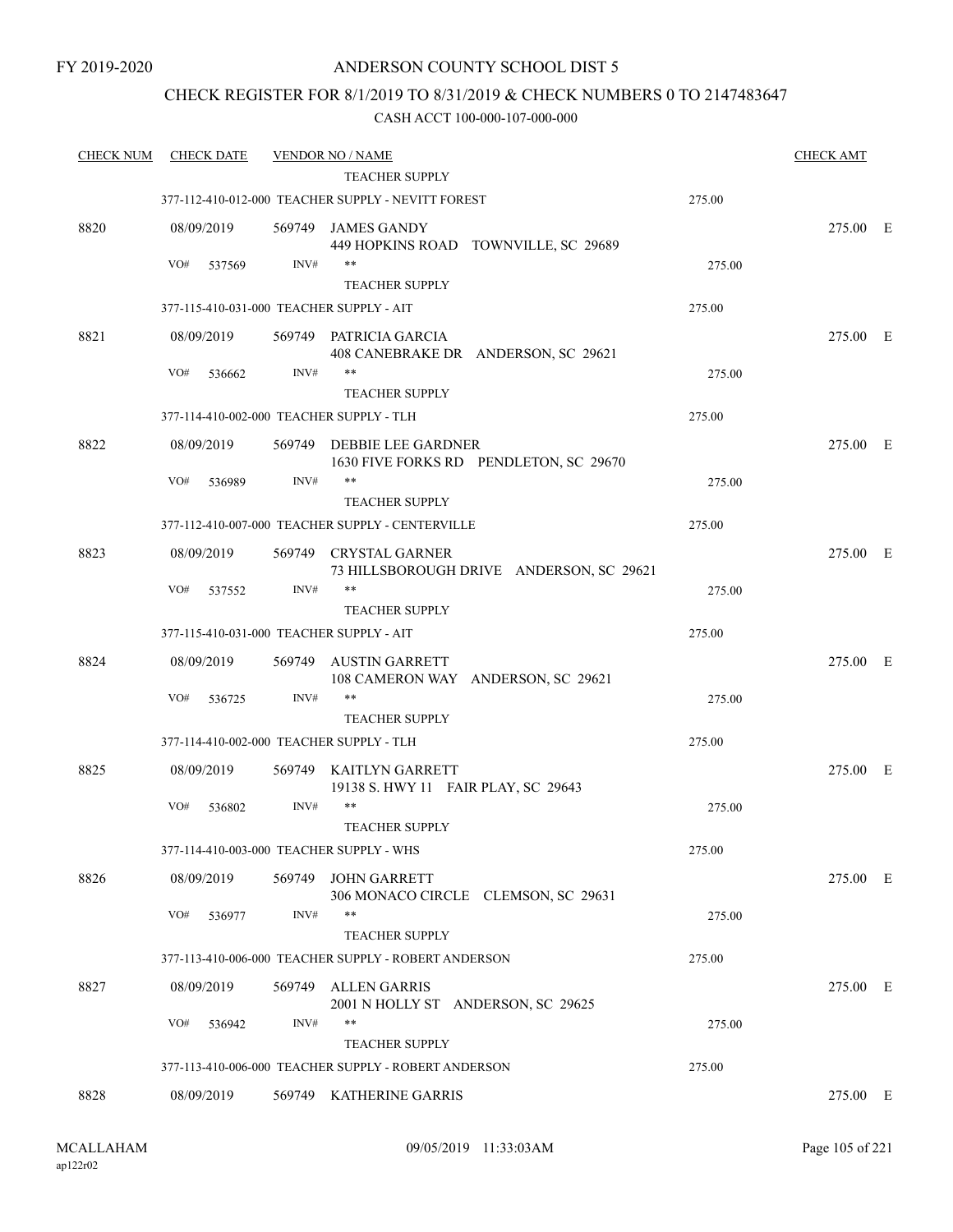## ANDERSON COUNTY SCHOOL DIST 5

## CHECK REGISTER FOR 8/1/2019 TO 8/31/2019 & CHECK NUMBERS 0 TO 2147483647

| <b>CHECK NUM</b> |     | <b>CHECK DATE</b> |        | <b>VENDOR NO / NAME</b>                            |        | <b>CHECK AMT</b> |  |
|------------------|-----|-------------------|--------|----------------------------------------------------|--------|------------------|--|
|                  |     |                   |        | 2001 N HOLLY ST ANDERSON, SC 29625                 |        |                  |  |
|                  | VO# | 537461            | INV#   | **                                                 | 275.00 |                  |  |
|                  |     |                   |        | <b>TEACHER SUPPLY</b>                              |        |                  |  |
|                  |     |                   |        | 377-113-410-020-000 TEACHER SUPPLY - GLENVIEW      | 275.00 |                  |  |
| 8829             |     | 08/09/2019        |        | 569749 CHARLES GAY                                 |        | 275.00 E         |  |
|                  |     |                   |        | 836 OAK GROVE ROAD CARROLLTON, GA 30117            |        |                  |  |
|                  | VO# | 536644            | INV#   | **                                                 | 275.00 |                  |  |
|                  |     |                   |        | <b>TEACHER SUPPLY</b>                              |        |                  |  |
|                  |     |                   |        | 377-115-410-001-000 TEACHER SUPPLY - C F REAMES    | 275.00 |                  |  |
| 8830             |     | 08/09/2019        |        | 569749 SOKOYA GAY                                  |        | 275.00 E         |  |
|                  |     |                   |        | 518 ROSE HILL STREET ANDERSON, SC 29624<br>**      |        |                  |  |
|                  | VO# | 537331            | INV#   |                                                    | 275.00 |                  |  |
|                  |     |                   |        | <b>TEACHER SUPPLY</b>                              |        |                  |  |
|                  |     |                   |        | 377-112-410-016-000 TEACHER SUPPLY - VARENNES      | 275.00 |                  |  |
| 8831             |     | 08/09/2019        |        | 569749 CAROLINE GENTRY                             |        | 275.00 E         |  |
|                  |     |                   |        | 300 TANNER CHASE WAY GREENILLE, SC 29607           |        |                  |  |
|                  | VO# | 537375            | INV#   | **                                                 | 275.00 |                  |  |
|                  |     |                   |        | <b>TEACHER SUPPLY</b>                              |        |                  |  |
|                  |     |                   |        | 377-112-410-017-000 TEACHER SUPPLY - MIDWAY        | 275.00 |                  |  |
| 8832             |     | 08/09/2019        | 569749 | KIMBERLY GENTRY                                    |        | 275.00 E         |  |
|                  |     |                   |        | 103 B RAEBURN WAY ANDERSON, SC 29621               |        |                  |  |
|                  | VO# | 537440            | INV#   | **                                                 | 275.00 |                  |  |
|                  |     |                   |        | <b>TEACHER SUPPLY</b>                              |        |                  |  |
|                  |     |                   |        | 377-112-410-019-000 TEACHER SUPPLY - WHITEHALL     | 275.00 |                  |  |
| 8833             |     | 08/09/2019        | 569749 | MELISSA GEORGE                                     |        | 275.00 E         |  |
|                  |     |                   |        | 221 BROOK FOREST DRIVE ANDERSON, SC 29621          |        |                  |  |
|                  | VO# | 536813            | INV#   | **                                                 | 275.00 |                  |  |
|                  |     |                   |        | <b>TEACHER SUPPLY</b>                              |        |                  |  |
|                  |     |                   |        | 377-114-410-003-000 TEACHER SUPPLY - WHS           | 275.00 |                  |  |
| 8834             |     | 08/09/2019        |        | 569749 JO GIBERT                                   |        | 275.00 E         |  |
|                  |     |                   |        | 103 ASHLAWN COURT ANDERSON, SC 29625               |        |                  |  |
|                  |     | VO# 537211        | INV#   | **                                                 | 275.00 |                  |  |
|                  |     |                   |        | <b>TEACHER SUPPLY</b>                              |        |                  |  |
|                  |     |                   |        | 377-112-410-012-000 TEACHER SUPPLY - NEVITT FOREST | 275.00 |                  |  |
| 8835             |     | 08/09/2019        |        | 569749 ASHLEY GIBSON                               |        | 275.00 E         |  |
|                  |     |                   |        | 2315 HANNA ROAD ANDERSON, SC 29621                 |        |                  |  |
|                  | VO# | 537282            | INV#   | **                                                 | 275.00 |                  |  |
|                  |     |                   |        | <b>TEACHER SUPPLY</b>                              |        |                  |  |
|                  |     |                   |        | 377-112-410-014-000 TEACHER SUPPLY - CALHOUN       | 275.00 |                  |  |
| 8836             |     | 08/09/2019        |        | 569749 SARAH GIDDINGS                              |        | 275.00 E         |  |
|                  |     |                   |        | 20A JONES AVENUE GREENVILLE, SC 29601              |        |                  |  |
|                  | VO# | 537472            | INV#   | **                                                 | 275.00 |                  |  |
|                  |     |                   |        | <b>TEACHER SUPPLY</b>                              |        |                  |  |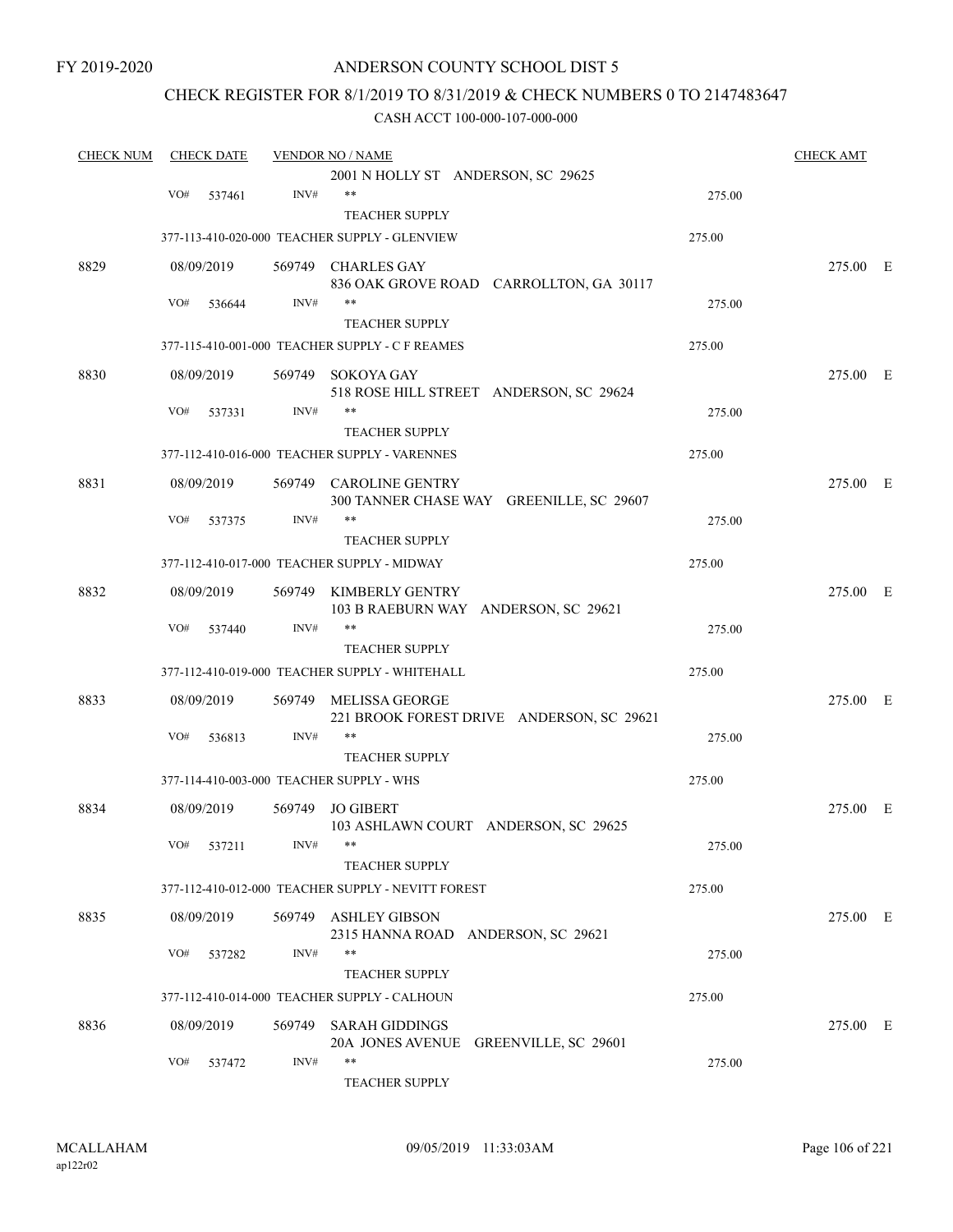## CHECK REGISTER FOR 8/1/2019 TO 8/31/2019 & CHECK NUMBERS 0 TO 2147483647

| <b>CHECK NUM</b> | <b>CHECK DATE</b> |      | <b>VENDOR NO / NAME</b>                                                         |        | <b>CHECK AMT</b> |  |
|------------------|-------------------|------|---------------------------------------------------------------------------------|--------|------------------|--|
|                  |                   |      | 377-113-410-020-000 TEACHER SUPPLY - GLENVIEW                                   | 275.00 |                  |  |
| 8837             | 08/09/2019        |      | 569749 KENDALL GILES<br>2 MACS ROAD WILLIAMSTON, SC 29697                       |        | 275.00 E         |  |
|                  | VO#<br>536978     | INV# | **<br><b>TEACHER SUPPLY</b>                                                     | 275.00 |                  |  |
|                  |                   |      | 377-113-410-006-000 TEACHER SUPPLY - ROBERT ANDERSON                            | 275.00 |                  |  |
|                  |                   |      |                                                                                 |        |                  |  |
| 8838             | 08/09/2019        |      | 569749 MEGAN GILMER<br>308 TILLOTSON ROAD ANDERSON, SC 29621                    |        | 275.00 E         |  |
|                  | VO#<br>537143     | INV# | **                                                                              | 275.00 |                  |  |
|                  |                   |      | <b>TEACHER SUPPLY</b>                                                           |        |                  |  |
|                  |                   |      | 377-112-410-010-000 TEACHER SUPPLY - NEW PROSPECT                               | 275.00 |                  |  |
| 8839             | 08/09/2019        |      | 569749 ASHLEY GILREATH<br>123 BOXWOOD LANE ANDERSON, SC 29621                   |        | 275.00 E         |  |
|                  | VO#<br>537366     | INV# | **<br><b>TEACHER SUPPLY</b>                                                     | 275.00 |                  |  |
|                  |                   |      | 377-112-410-017-000 TEACHER SUPPLY - MIDWAY                                     | 275.00 |                  |  |
|                  |                   |      |                                                                                 |        |                  |  |
| 8840             | 08/09/2019        |      | 569749 AMANDA GLADNEY<br>108 YELLOW PINE DRIVE ANDERSON, SC 29626               |        | 275.00 E         |  |
|                  | VO#<br>537204     | INV# | **                                                                              | 275.00 |                  |  |
|                  |                   |      | <b>TEACHER SUPPLY</b>                                                           |        |                  |  |
|                  |                   |      | 377-112-410-012-000 TEACHER SUPPLY - NEVITT FOREST                              | 275.00 |                  |  |
| 8841             | 08/09/2019        |      | 569749 KAREN GLENN<br>601 WEST FRANKLIN ST ANDERSON, SC 29624                   |        | 275.00 E         |  |
|                  | VO#<br>537192     | INV# | **                                                                              | 275.00 |                  |  |
|                  |                   |      | <b>TEACHER SUPPLY</b>                                                           |        |                  |  |
|                  |                   |      | 377-112-410-012-000 TEACHER SUPPLY - NEVITT FOREST                              | 275.00 |                  |  |
| 8842             | 08/09/2019        |      | 569749 LAUREN GLENN<br>119 LAKEWOOD DRIVE TOWNVILLE, SC 29689                   |        | 275.00 E         |  |
|                  | VO#<br>537368     | INV# | $***$<br><b>TEACHER SUPPLY</b>                                                  | 275.00 |                  |  |
|                  |                   |      | 377-112-410-017-000 TEACHER SUPPLY - MIDWAY                                     | 275.00 |                  |  |
| 8843             | 08/09/2019        |      | 569749 CORTNEY GLEW                                                             |        | 275.00 E         |  |
|                  | VO#<br>537013     | INV# | 108 LULLWATER PARKWAY ANDERSON, SC 29625<br>**                                  | 275.00 |                  |  |
|                  |                   |      | <b>TEACHER SUPPLY</b>                                                           |        |                  |  |
|                  |                   |      | 377-112-410-007-000 TEACHER SUPPLY - CENTERVILLE                                | 275.00 |                  |  |
| 8844             | 08/09/2019        |      | 569749 COURTNEY GOLDSMITH<br>811 ISSAQUEENA TRAIL APT 2202 CENTRAL, SC<br>29630 |        | 275.00 E         |  |
|                  | VO#<br>537134     | INV# | **                                                                              | 275.00 |                  |  |
|                  |                   |      | <b>TEACHER SUPPLY</b>                                                           |        |                  |  |
|                  |                   |      | 377-112-410-010-000 TEACHER SUPPLY - NEW PROSPECT                               | 275.00 |                  |  |
| 8845             | 08/09/2019        |      | 569749 YUDERKIS GONZALEZ-RODRIGUEZ                                              |        | 275.00 E         |  |
|                  |                   |      |                                                                                 |        |                  |  |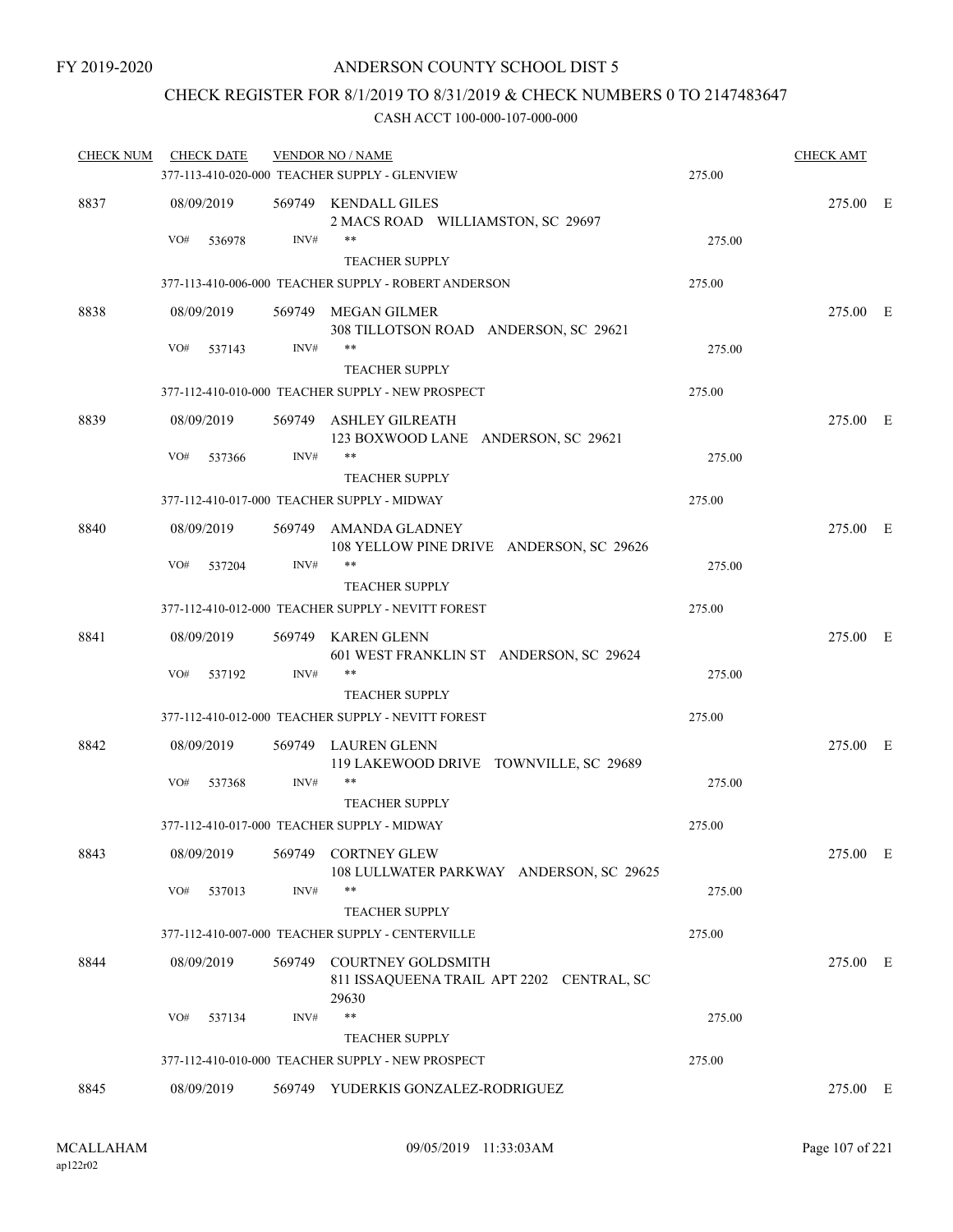## ANDERSON COUNTY SCHOOL DIST 5

## CHECK REGISTER FOR 8/1/2019 TO 8/31/2019 & CHECK NUMBERS 0 TO 2147483647

| <b>CHECK NUM</b><br><b>CHECK DATE</b> |     |            | <b>VENDOR NO / NAME</b> | <b>CHECK AMT</b>                                               |        |          |  |
|---------------------------------------|-----|------------|-------------------------|----------------------------------------------------------------|--------|----------|--|
|                                       |     |            |                         | 400 CUMBERLAND WAY ANDERSON, SC 29621                          |        |          |  |
|                                       | VO# | 536677     | INV#                    | $***$                                                          | 275.00 |          |  |
|                                       |     |            |                         | <b>TEACHER SUPPLY</b>                                          |        |          |  |
|                                       |     |            |                         | 377-114-410-002-000 TEACHER SUPPLY - TLH                       | 275.00 |          |  |
| 8846                                  |     | 08/09/2019 |                         | 569749 MARY GOOD                                               |        | 275.00 E |  |
|                                       |     |            |                         | 206 FOX CREEK ROAD ANDERSON, SC 29621                          |        |          |  |
|                                       | VO# | 536675     | INV#                    | $***$                                                          | 275.00 |          |  |
|                                       |     |            |                         | <b>TEACHER SUPPLY</b>                                          |        |          |  |
|                                       |     |            |                         | 377-114-410-002-000 TEACHER SUPPLY - TLH                       | 275.00 |          |  |
| 8847                                  |     | 08/09/2019 |                         | 569749 JADA GOODWIN                                            |        | 275.00 E |  |
|                                       |     |            |                         | 652 HUNTERS LANE ANDERSON, SC 29625                            |        |          |  |
|                                       | VO# | 537132     | INV#                    |                                                                | 275.00 |          |  |
|                                       |     |            |                         | <b>TEACHER SUPPLY</b>                                          |        |          |  |
|                                       |     |            |                         | 377-112-410-010-000 TEACHER SUPPLY - NEW PROSPECT              | 275.00 |          |  |
| 8848                                  |     | 08/09/2019 | 569749                  | ANNE GOSNELL                                                   |        | 275.00 E |  |
|                                       |     |            |                         | 707 WHITEHALL ROAD ANDERSON, SC 29625                          |        |          |  |
|                                       | VO# | 537127     | INV#                    | $***$                                                          | 275.00 |          |  |
|                                       |     |            |                         | <b>TEACHER SUPPLY</b>                                          |        |          |  |
|                                       |     |            |                         | 377-112-410-010-000 TEACHER SUPPLY - NEW PROSPECT              | 275.00 |          |  |
| 8849                                  |     | 08/09/2019 | 569749                  | KRISTINE GOSSETT                                               |        | 275.00 E |  |
|                                       |     |            |                         | 111 HIAWATHA DR BELTON, SC 29627                               |        |          |  |
|                                       | VO# | 537469     | INV#                    | $***$                                                          | 275.00 |          |  |
|                                       |     |            |                         | <b>TEACHER SUPPLY</b>                                          |        |          |  |
|                                       |     |            |                         | 377-113-410-020-000 TEACHER SUPPLY - GLENVIEW                  | 275.00 |          |  |
| 8850                                  |     | 08/09/2019 |                         | 569749 MATTHEW GRAHAM                                          |        | 275.00 E |  |
|                                       |     |            |                         | 2511 LANE AVE ANDERSON, SC 29621<br>$***$                      |        |          |  |
|                                       | VO# | 536843     | INV#                    |                                                                | 275.00 |          |  |
|                                       |     |            |                         | <b>TEACHER SUPPLY</b>                                          |        |          |  |
|                                       |     |            |                         | 377-114-410-003-000 TEACHER SUPPLY - WHS                       | 275.00 |          |  |
| 8851                                  |     | 08/09/2019 |                         | 569749 NATASHA GRANT                                           |        | 275.00 E |  |
|                                       |     |            |                         | 805 SHAMROCK LANE ANDERSON, SC 29621                           |        |          |  |
|                                       |     | VO# 536820 | INV#                    | **<br><b>TEACHER SUPPLY</b>                                    | 275.00 |          |  |
|                                       |     |            |                         | 377-114-410-003-000 TEACHER SUPPLY - WHS                       | 275.00 |          |  |
|                                       |     |            |                         |                                                                |        |          |  |
| 8852                                  |     | 08/09/2019 |                         | 569749 HEATH GRAY                                              |        | 275.00 E |  |
|                                       |     |            |                         | 5519 SPRINGS AVENUE MYRTLE BEACH, SC<br>29577                  |        |          |  |
|                                       | VO# | 536845     | INV#                    | $***$                                                          | 275.00 |          |  |
|                                       |     |            |                         | <b>TEACHER SUPPLY</b>                                          |        |          |  |
|                                       |     |            |                         | 377-114-410-003-000 TEACHER SUPPLY - WHS                       | 275.00 |          |  |
|                                       |     |            |                         |                                                                |        |          |  |
| 8853                                  |     | 08/09/2019 |                         | 569749 ANNA GRAY<br>402 NORTH MAIN STREET APT 602 ANDERSON, SC |        | 275.00 E |  |
|                                       |     |            |                         | 29621                                                          |        |          |  |
|                                       | VO# | 537104     | INV#                    | $***$                                                          | 275.00 |          |  |
|                                       |     |            |                         |                                                                |        |          |  |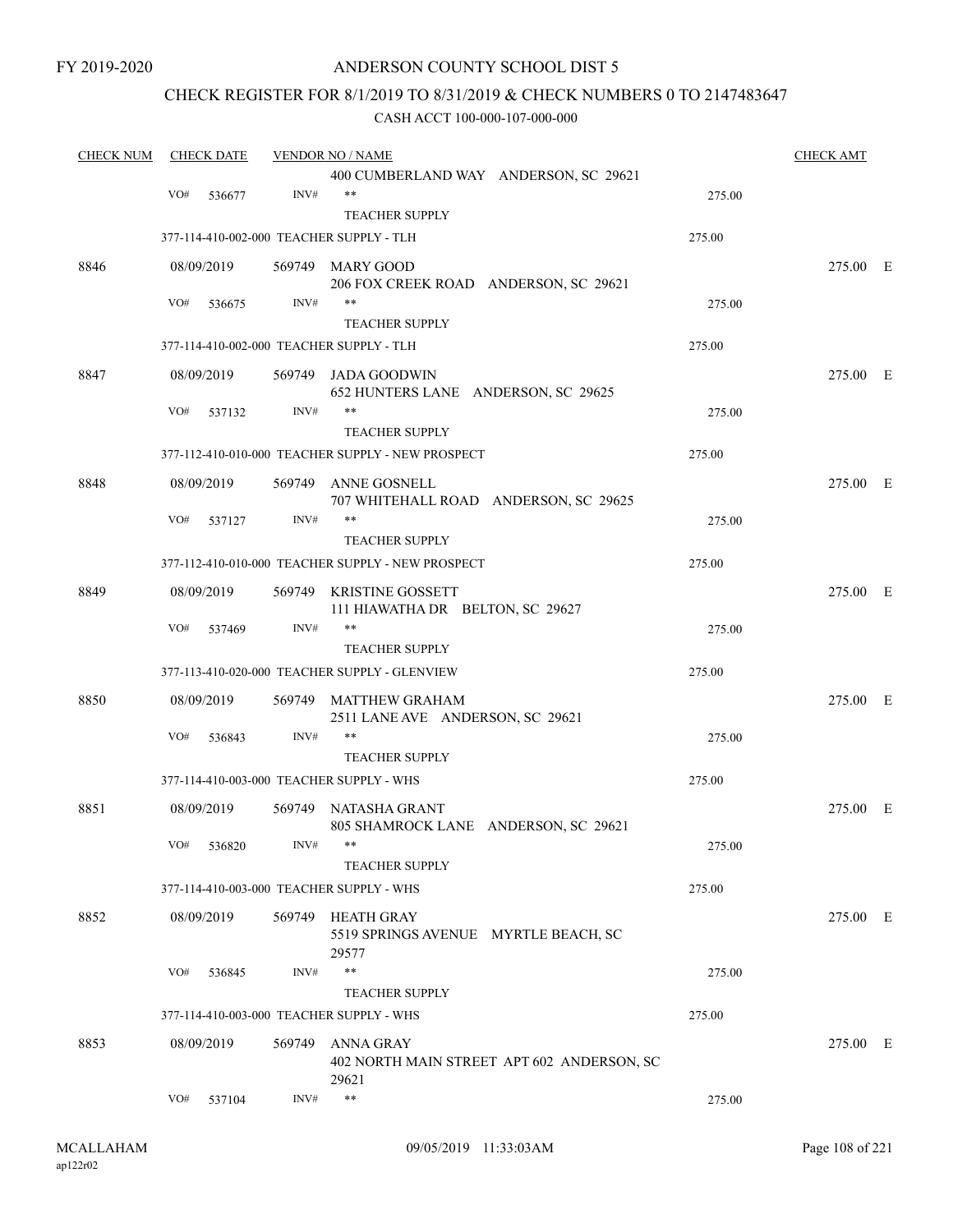### CHECK REGISTER FOR 8/1/2019 TO 8/31/2019 & CHECK NUMBERS 0 TO 2147483647

| <b>CHECK NUM</b> | <b>CHECK DATE</b> |        | <b>VENDOR NO / NAME</b>                                                   |        | <b>CHECK AMT</b> |  |
|------------------|-------------------|--------|---------------------------------------------------------------------------|--------|------------------|--|
|                  |                   |        | TEACHER SUPPLY                                                            |        |                  |  |
|                  |                   |        | 377-112-410-009-000 TEACHER SUPPLY - CONCORD                              | 275.00 |                  |  |
| 8854             | 08/09/2019        |        | 569749 LANI GRAY<br>304 ASHLEY DOWNS ANDERSON, SC 29621                   |        | 275.00 E         |  |
|                  | VO#<br>537242     | INV#   | $***$                                                                     | 275.00 |                  |  |
|                  |                   |        | <b>TEACHER SUPPLY</b>                                                     |        |                  |  |
|                  |                   |        | 377-112-410-013-000 TEACHER SUPPLY - NORTH POINTE                         | 275.00 |                  |  |
| 8855             | 08/09/2019        | 569749 | <b>BETH GRAY</b><br>1049 WINDMILL TRAIL ANDERSON, SC 29626                |        | 275.00 E         |  |
|                  | VO#<br>537343     | INV#   | **<br><b>TEACHER SUPPLY</b>                                               | 275.00 |                  |  |
|                  |                   |        | 377-112-410-016-000 TEACHER SUPPLY - VARENNES                             | 275.00 |                  |  |
|                  |                   |        |                                                                           |        |                  |  |
| 8856             | 08/09/2019        | 569749 | AUDEY GREEN<br>106 BRYSON ROAD ANDERSON, SC 29625                         |        | 275.00 E         |  |
|                  | VO#<br>537058     | INV#   | **                                                                        | 275.00 |                  |  |
|                  |                   |        | <b>TEACHER SUPPLY</b>                                                     |        |                  |  |
|                  |                   |        | 377-112-410-008-000 TEACHER SUPPLY - MCLEES                               | 275.00 |                  |  |
| 8857             | 08/09/2019        | 569749 | <b>JESSICA GREEN</b>                                                      |        | 275.00 E         |  |
|                  |                   |        | 117 ABIGAIL LANE ANDERSON, SC 29621                                       |        |                  |  |
|                  | VO#<br>537248     | INV#   | **                                                                        | 275.00 |                  |  |
|                  |                   |        | <b>TEACHER SUPPLY</b>                                                     |        |                  |  |
|                  |                   |        | 377-112-410-013-000 TEACHER SUPPLY - NORTH POINTE                         | 275.00 |                  |  |
| 8858             | 08/09/2019        | 569749 | <b>BRANDY GREENLEE</b><br>408 ASHLEY DOWNS ANDERSON, SC 29621             |        | 275.00 E         |  |
|                  | VO#<br>536652     | INV#   | $***$                                                                     | 275.00 |                  |  |
|                  |                   |        | <b>TEACHER SUPPLY</b>                                                     |        |                  |  |
|                  |                   |        | 377-114-410-002-000 TEACHER SUPPLY - TLH                                  | 275.00 |                  |  |
| 8859             | 08/09/2019        |        | 569749 LAURHYN GRIEBEL<br>601 CHEYENNE ST ANDERSON, SC 29626              |        | 275.00 E         |  |
|                  | VO#<br>536965     | INV#   | $***$                                                                     | 275.00 |                  |  |
|                  |                   |        | <b>TEACHER SUPPLY</b>                                                     |        |                  |  |
|                  |                   |        | 377-113-410-006-000 TEACHER SUPPLY - ROBERT ANDERSON                      | 275.00 |                  |  |
| 8860             | 08/09/2019        |        | 569749 CANDACE GRIFFEY<br>221 BEDFORD FOREST AVENUE ANDERSON, SC<br>29625 |        | 275.00 E         |  |
|                  | VO#<br>537009     | INV#   | $***$                                                                     | 275.00 |                  |  |
|                  |                   |        | <b>TEACHER SUPPLY</b>                                                     |        |                  |  |
|                  |                   |        | 377-112-410-007-000 TEACHER SUPPLY - CENTERVILLE                          | 275.00 |                  |  |
| 8861             | 08/09/2019        |        | 569749 NAKITA GRIFFIN<br>1039 WHIRLAWAY CIRCLE ANDERSON, SC 29621         |        | 275.00 E         |  |
|                  | VO#<br>537455     | INV#   | $***$                                                                     | 275.00 |                  |  |
|                  |                   |        | <b>TEACHER SUPPLY</b>                                                     |        |                  |  |
|                  |                   |        | 377-113-410-020-000 TEACHER SUPPLY - GLENVIEW                             | 275.00 |                  |  |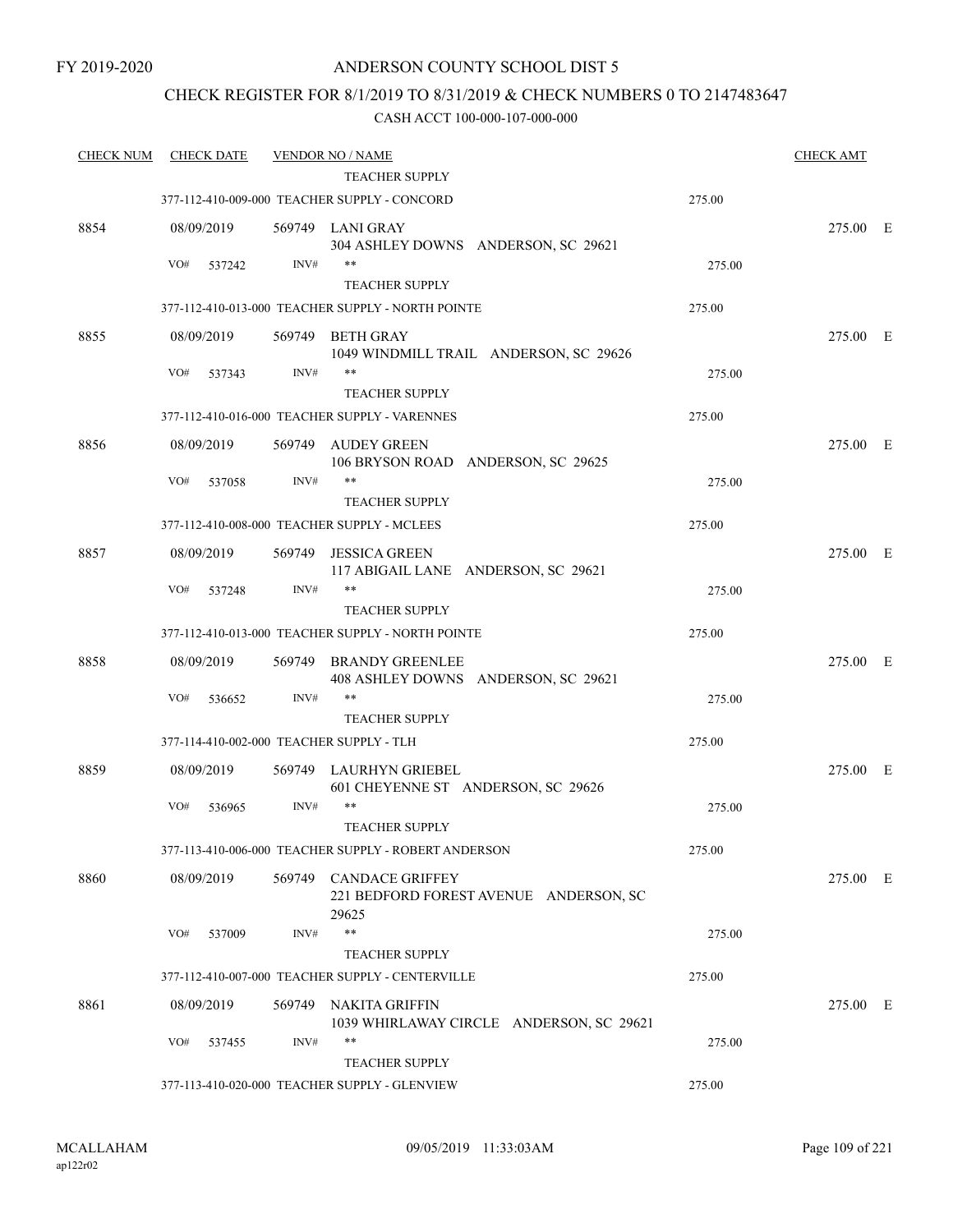# CHECK REGISTER FOR 8/1/2019 TO 8/31/2019 & CHECK NUMBERS 0 TO 2147483647

| <b>CHECK NUM</b> | <b>CHECK DATE</b>                        |        | <b>VENDOR NO / NAME</b>                                                        |        | <b>CHECK AMT</b> |  |
|------------------|------------------------------------------|--------|--------------------------------------------------------------------------------|--------|------------------|--|
| 8862             | 08/09/2019                               |        | 569749 CELESTE GRIFFITH<br>1313 NORTHAMPTON ROAD ANDERSON, SC<br>29621         |        | 275.00 E         |  |
|                  | VO#<br>537511                            | INV#   | $**$<br><b>TEACHER SUPPLY</b>                                                  | 275.00 |                  |  |
|                  |                                          |        | 377-113-410-021-000 TEACHER SUPPLY - SOUTHWOOD                                 | 275.00 |                  |  |
| 8863             | 08/09/2019                               |        | 569749 RANI GRIGGS<br>100 SANTEE DRIVE PIEDMONT, SC 29673                      |        | 275.00 E         |  |
|                  | VO#<br>536928                            | INV#   | **<br><b>TEACHER SUPPLY</b>                                                    | 275.00 |                  |  |
|                  |                                          |        | 377-113-410-006-000 TEACHER SUPPLY - ROBERT ANDERSON                           | 275.00 |                  |  |
| 8864             | 08/09/2019                               |        | 569749 KAYLA GUFFEE<br>111 CHASEWATER DRIVE ANDERSON, SC 29621                 |        | 275.00 E         |  |
|                  | VO#<br>537292                            | INV#   | **                                                                             | 275.00 |                  |  |
|                  |                                          |        | <b>TEACHER SUPPLY</b>                                                          |        |                  |  |
|                  |                                          |        | 377-112-410-014-000 TEACHER SUPPLY - CALHOUN                                   | 275.00 |                  |  |
| 8865             | 08/09/2019                               | 569749 | <b>ALISON GUTHRIE</b><br>5022 MOOREFIELD MEMORIAL HIGHWAY<br>PICKENS, SC 29671 |        | 275.00 E         |  |
|                  | VO#<br>537445                            | INV#   | **                                                                             | 275.00 |                  |  |
|                  |                                          |        | <b>TEACHER SUPPLY</b>                                                          |        |                  |  |
|                  |                                          |        | 377-112-410-019-000 TEACHER SUPPLY - WHITEHALL                                 | 275.00 |                  |  |
| 8866             | 08/09/2019                               | 569749 | <b>JENNIFER GUTHRIE</b><br>282 PARADISE VISTA DRIVE WILLIAMSTON, SC<br>29697   |        | 275.00 E         |  |
|                  | VO#<br>537479                            | INV#   | **                                                                             | 275.00 |                  |  |
|                  |                                          |        | <b>TEACHER SUPPLY</b>                                                          |        |                  |  |
|                  |                                          |        | 377-113-410-020-000 TEACHER SUPPLY - GLENVIEW                                  | 275.00 |                  |  |
| 8867             | 08/09/2019                               | 569749 | MICHAELA HACKMAN<br>503 WATKINS DRIVE PENDLETON, SC 29670                      |        | 275.00 E         |  |
|                  | VO#<br>536814                            | INV#   | **                                                                             | 275.00 |                  |  |
|                  | 377-114-410-003-000 TEACHER SUPPLY - WHS |        | <b>TEACHER SUPPLY</b>                                                          | 275.00 |                  |  |
|                  |                                          |        |                                                                                |        |                  |  |
| 8868             | 08/09/2019                               |        | 569749 MELANIE HAHN<br>1900 HIGHWAY 252 BELTON, SC 29627                       |        | 275.00 E         |  |
|                  | VO#<br>536948                            | INV#   | **<br><b>TEACHER SUPPLY</b>                                                    | 275.00 |                  |  |
|                  |                                          |        | 377-113-410-006-000 TEACHER SUPPLY - ROBERT ANDERSON                           | 275.00 |                  |  |
| 8869             | 08/09/2019                               | 569749 | <b>SYDNEY HALBERT</b>                                                          |        | 275.00 E         |  |
|                  | VO#<br>537265                            | INV#   | 811 GARRETT ROAD ENOREE, SC 29335<br>**                                        | 275.00 |                  |  |
|                  |                                          |        | <b>TEACHER SUPPLY</b><br>377-112-410-013-000 TEACHER SUPPLY - NORTH POINTE     | 275.00 |                  |  |
|                  |                                          |        |                                                                                |        |                  |  |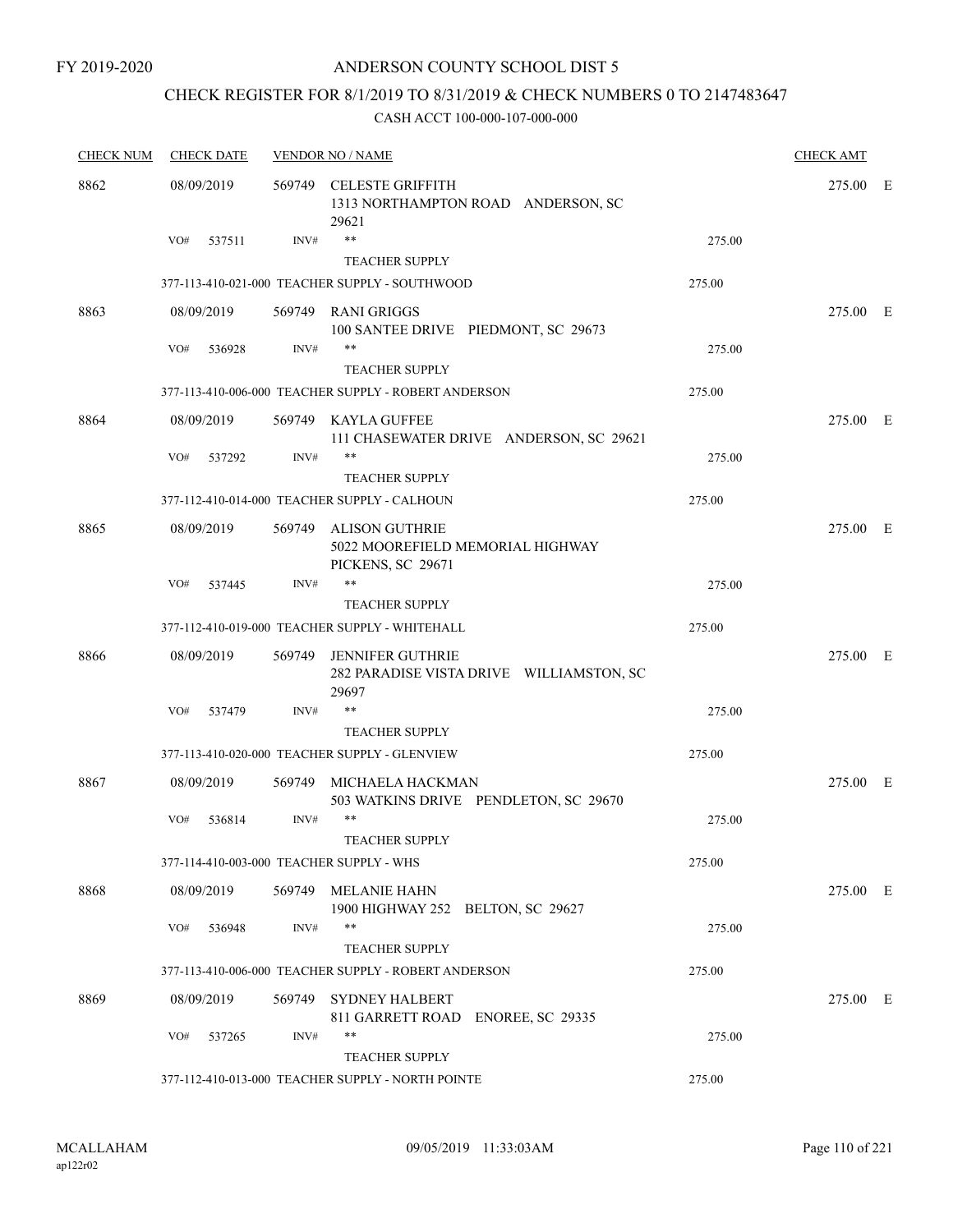# CHECK REGISTER FOR 8/1/2019 TO 8/31/2019 & CHECK NUMBERS 0 TO 2147483647

| <b>CHECK DATE</b> |                             |                                                                |                                                                                                                                                                                                                                                                                                                                                                                                                                                                                                                                                                                                                                                                                                                                      | <b>CHECK AMT</b>           |          |
|-------------------|-----------------------------|----------------------------------------------------------------|--------------------------------------------------------------------------------------------------------------------------------------------------------------------------------------------------------------------------------------------------------------------------------------------------------------------------------------------------------------------------------------------------------------------------------------------------------------------------------------------------------------------------------------------------------------------------------------------------------------------------------------------------------------------------------------------------------------------------------------|----------------------------|----------|
| 08/09/2019        |                             |                                                                |                                                                                                                                                                                                                                                                                                                                                                                                                                                                                                                                                                                                                                                                                                                                      | 275.00 E                   |          |
| VO#<br>537422     | INV#                        | $***$                                                          | 275.00                                                                                                                                                                                                                                                                                                                                                                                                                                                                                                                                                                                                                                                                                                                               |                            |          |
|                   |                             |                                                                |                                                                                                                                                                                                                                                                                                                                                                                                                                                                                                                                                                                                                                                                                                                                      |                            |          |
|                   |                             |                                                                |                                                                                                                                                                                                                                                                                                                                                                                                                                                                                                                                                                                                                                                                                                                                      |                            |          |
|                   |                             | 205 OAK DRIVE ANDERSON, SC 29625                               |                                                                                                                                                                                                                                                                                                                                                                                                                                                                                                                                                                                                                                                                                                                                      |                            |          |
|                   |                             |                                                                |                                                                                                                                                                                                                                                                                                                                                                                                                                                                                                                                                                                                                                                                                                                                      |                            |          |
|                   |                             |                                                                |                                                                                                                                                                                                                                                                                                                                                                                                                                                                                                                                                                                                                                                                                                                                      |                            |          |
|                   |                             |                                                                |                                                                                                                                                                                                                                                                                                                                                                                                                                                                                                                                                                                                                                                                                                                                      |                            |          |
| 08/09/2019        |                             | SHARON HALL<br>217 WATERFRONT DRIVE WILLIAMSTON, SC<br>29697   |                                                                                                                                                                                                                                                                                                                                                                                                                                                                                                                                                                                                                                                                                                                                      | 275.00 E                   |          |
| VO#<br>537396     | INV#                        | $***$                                                          | 275.00                                                                                                                                                                                                                                                                                                                                                                                                                                                                                                                                                                                                                                                                                                                               |                            |          |
|                   |                             | <b>TEACHER SUPPLY</b>                                          |                                                                                                                                                                                                                                                                                                                                                                                                                                                                                                                                                                                                                                                                                                                                      |                            |          |
|                   |                             |                                                                | 275.00                                                                                                                                                                                                                                                                                                                                                                                                                                                                                                                                                                                                                                                                                                                               |                            |          |
| 08/09/2019        |                             |                                                                |                                                                                                                                                                                                                                                                                                                                                                                                                                                                                                                                                                                                                                                                                                                                      | 275.00 E                   |          |
| VO#<br>537419     | INV#                        | $***$                                                          | 275.00                                                                                                                                                                                                                                                                                                                                                                                                                                                                                                                                                                                                                                                                                                                               |                            |          |
|                   |                             | <b>TEACHER SUPPLY</b>                                          |                                                                                                                                                                                                                                                                                                                                                                                                                                                                                                                                                                                                                                                                                                                                      |                            |          |
|                   |                             |                                                                | 275.00                                                                                                                                                                                                                                                                                                                                                                                                                                                                                                                                                                                                                                                                                                                               |                            |          |
| 08/09/2019        |                             | 125 HERD PARK COURT ANDERSON, SC 29621                         |                                                                                                                                                                                                                                                                                                                                                                                                                                                                                                                                                                                                                                                                                                                                      | 275.00 E                   |          |
| VO#<br>537355     | INV#                        | $***$                                                          | 275.00                                                                                                                                                                                                                                                                                                                                                                                                                                                                                                                                                                                                                                                                                                                               |                            |          |
|                   |                             | <b>TEACHER SUPPLY</b>                                          |                                                                                                                                                                                                                                                                                                                                                                                                                                                                                                                                                                                                                                                                                                                                      |                            |          |
|                   |                             |                                                                | 275.00                                                                                                                                                                                                                                                                                                                                                                                                                                                                                                                                                                                                                                                                                                                               |                            |          |
| 08/09/2019        | 569749                      | DONNA HAMBRIGHT<br>147 B HUNTER ROAD PICKENS, SC 29671         |                                                                                                                                                                                                                                                                                                                                                                                                                                                                                                                                                                                                                                                                                                                                      | 275.00 E                   |          |
| VO#<br>536959     | INV#                        | $***$                                                          | 275.00                                                                                                                                                                                                                                                                                                                                                                                                                                                                                                                                                                                                                                                                                                                               |                            |          |
|                   |                             | <b>TEACHER SUPPLY</b>                                          |                                                                                                                                                                                                                                                                                                                                                                                                                                                                                                                                                                                                                                                                                                                                      |                            |          |
|                   |                             |                                                                | 275.00                                                                                                                                                                                                                                                                                                                                                                                                                                                                                                                                                                                                                                                                                                                               |                            |          |
| 08/09/2019        |                             | 132 ROSSMOOR COURT ANDERSON, SC 29621                          |                                                                                                                                                                                                                                                                                                                                                                                                                                                                                                                                                                                                                                                                                                                                      | 275.00 E                   |          |
| VO#<br>536672     | INV#                        | $***$                                                          | 275.00                                                                                                                                                                                                                                                                                                                                                                                                                                                                                                                                                                                                                                                                                                                               |                            |          |
|                   |                             | <b>TEACHER SUPPLY</b>                                          |                                                                                                                                                                                                                                                                                                                                                                                                                                                                                                                                                                                                                                                                                                                                      |                            |          |
|                   |                             |                                                                | 275.00                                                                                                                                                                                                                                                                                                                                                                                                                                                                                                                                                                                                                                                                                                                               |                            |          |
| 08/09/2019        |                             | 132 ROSSMOOR COURT ANDERSON, SC 29621                          |                                                                                                                                                                                                                                                                                                                                                                                                                                                                                                                                                                                                                                                                                                                                      | 275.00 E                   |          |
| VO#<br>536869     | INV#                        | $***$                                                          | 275.00                                                                                                                                                                                                                                                                                                                                                                                                                                                                                                                                                                                                                                                                                                                               |                            |          |
|                   |                             | <b>TEACHER SUPPLY</b>                                          |                                                                                                                                                                                                                                                                                                                                                                                                                                                                                                                                                                                                                                                                                                                                      |                            |          |
|                   |                             |                                                                | 275.00                                                                                                                                                                                                                                                                                                                                                                                                                                                                                                                                                                                                                                                                                                                               |                            |          |
| 08/09/2019        | 569749                      | <b>CARLETTE HAMBY</b><br>516 DRAYTON CIRCLE ANDERSON, SC 29621 |                                                                                                                                                                                                                                                                                                                                                                                                                                                                                                                                                                                                                                                                                                                                      | 275.00 E                   |          |
|                   | 08/09/2019<br>VO#<br>536904 | INV#                                                           | <b>VENDOR NO / NAME</b><br>569749 CATHERINE HALE<br>123 GLEN ARBOR DRIVE ANDERSON, SC 29625<br><b>TEACHER SUPPLY</b><br>377-112-410-019-000 TEACHER SUPPLY - WHITEHALL<br>569749 KAREN HALL<br>$***$<br><b>TEACHER SUPPLY</b><br>377-113-410-006-000 TEACHER SUPPLY - ROBERT ANDERSON<br>569749<br>377-112-410-017-000 TEACHER SUPPLY - MIDWAY<br>569749 NORMAN HALL<br>7 DACUS DR. WILLIAMSTON, SC 29697<br>377-112-410-019-000 TEACHER SUPPLY - WHITEHALL<br>569749 DANIEL HALLMAN<br>377-112-410-017-000 TEACHER SUPPLY - MIDWAY<br>377-113-410-006-000 TEACHER SUPPLY - ROBERT ANDERSON<br>569749 DEREK HAMBY<br>377-114-410-002-000 TEACHER SUPPLY - TLH<br>569749 LAUREN HAMBY<br>377-113-410-005-000 TEACHER SUPPLY - MCCANTS | 275.00<br>275.00<br>275.00 | 275.00 E |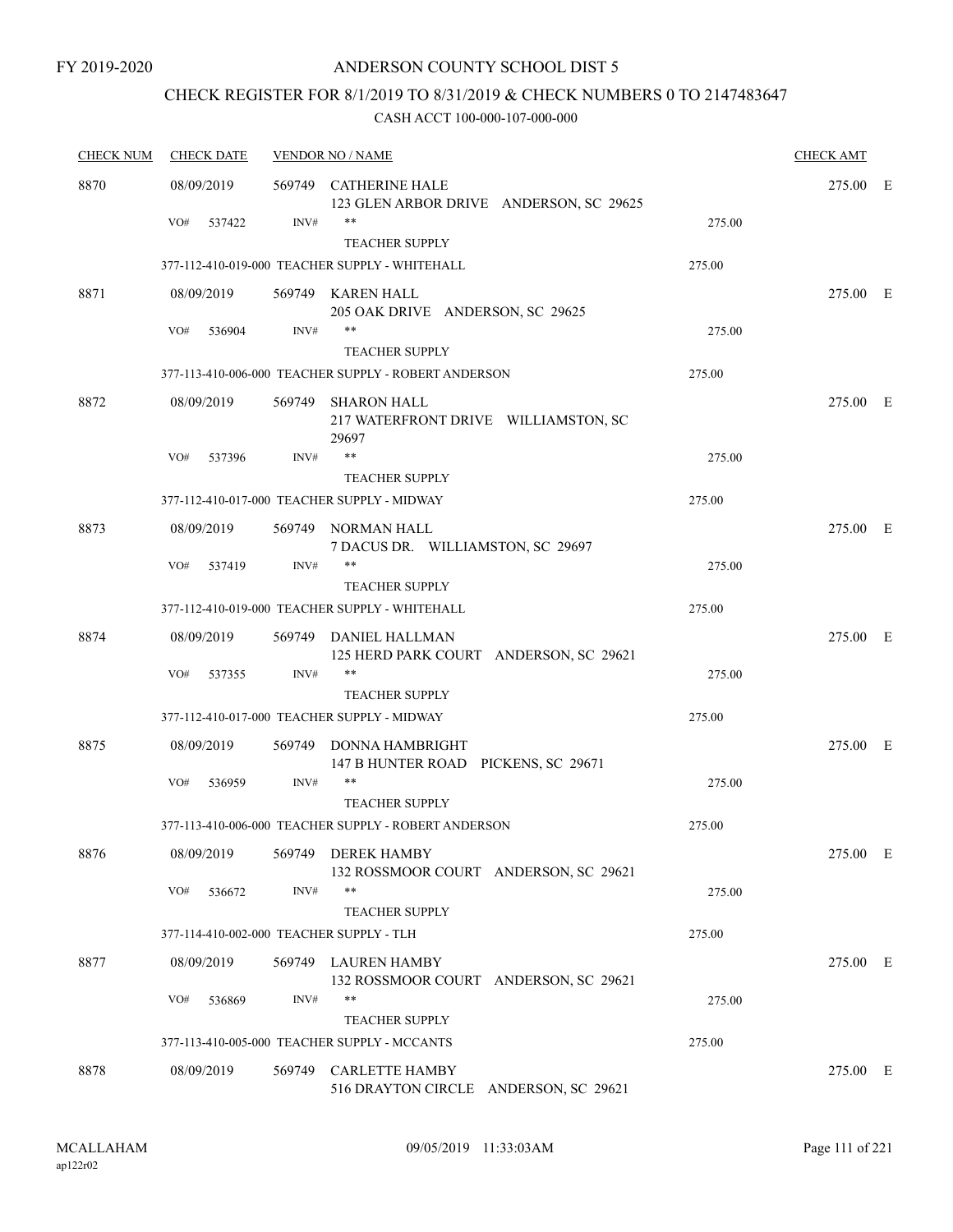# CHECK REGISTER FOR 8/1/2019 TO 8/31/2019 & CHECK NUMBERS 0 TO 2147483647

| <b>CHECK NUM</b> | <b>CHECK DATE</b> |        |        | <b>VENDOR NO / NAME</b>                                                    |        | <b>CHECK AMT</b> |  |
|------------------|-------------------|--------|--------|----------------------------------------------------------------------------|--------|------------------|--|
|                  | VO#               | 537286 | INV#   | **                                                                         | 275.00 |                  |  |
|                  |                   |        |        | <b>TEACHER SUPPLY</b>                                                      |        |                  |  |
|                  |                   |        |        | 377-112-410-014-000 TEACHER SUPPLY - CALHOUN                               | 275.00 |                  |  |
| 8879             | 08/09/2019        |        |        | 569749 GARYT HAMILTON<br>209 WILDWOOD PLACE SENECA, SC 29672               |        | 275.00 E         |  |
|                  | VO#               | 536895 | INV#   | $***$                                                                      | 275.00 |                  |  |
|                  |                   |        |        | <b>TEACHER SUPPLY</b>                                                      |        |                  |  |
|                  |                   |        |        | 377-113-410-005-000 TEACHER SUPPLY - MCCANTS                               | 275.00 |                  |  |
| 8880             | 08/09/2019        |        | 569749 | ANDREW HAMMETT<br>109 CAVERSHAM LANE ANDERSON, SC 29621                    |        | 275.00 E         |  |
|                  | VO#               | 536729 | INV#   | $***$                                                                      | 275.00 |                  |  |
|                  |                   |        |        | <b>TEACHER SUPPLY</b>                                                      |        |                  |  |
|                  |                   |        |        | 377-114-410-002-000 TEACHER SUPPLY - TLH                                   | 275.00 |                  |  |
| 8881             | 08/09/2019        |        | 569749 | MICHAEL HAMMETT<br>126 ELLIOTT CIRCLE ANDERSON, SC 29621                   |        | 275.00 E         |  |
|                  | VO#               | 536755 | INV#   | $***$<br><b>TEACHER SUPPLY</b>                                             | 275.00 |                  |  |
|                  |                   |        |        | 377-114-410-003-000 TEACHER SUPPLY - WHS                                   | 275.00 |                  |  |
|                  |                   |        |        |                                                                            |        |                  |  |
| 8882             | 08/09/2019        |        | 569749 | <b>SOMMER HAMMETT</b><br>126 ELLIOTT CIRCLE ANDERSON, SC 29621             |        | 275.00 E         |  |
|                  | VO#               | 537238 | INV#   | $***$                                                                      | 275.00 |                  |  |
|                  |                   |        |        | <b>TEACHER SUPPLY</b><br>377-112-410-013-000 TEACHER SUPPLY - NORTH POINTE | 275.00 |                  |  |
|                  |                   |        |        |                                                                            |        |                  |  |
| 8883             | 08/09/2019        |        | 569749 | MARICARY HANSEN<br>123 CAVERSHAM LANE ANDERSON, SC 29621                   |        | 275.00 E         |  |
|                  | VO#               | 537111 | INV#   | $***$                                                                      | 275.00 |                  |  |
|                  |                   |        |        | <b>TEACHER SUPPLY</b><br>377-112-410-009-000 TEACHER SUPPLY - CONCORD      | 275.00 |                  |  |
|                  |                   |        |        |                                                                            |        |                  |  |
| 8884             | 08/09/2019        |        | 569749 | <b>TRACY HARBERT</b><br>2017 FOX FIRE ROAD ANDERSON, SC 29621              |        | 275.00 E         |  |
|                  | VO#               | 537056 | INV#   | $***$                                                                      | 275.00 |                  |  |
|                  |                   |        |        | TEACHER SUPPLY<br>377-112-410-008-000 TEACHER SUPPLY - MCLEES              | 275.00 |                  |  |
|                  |                   |        |        |                                                                            |        |                  |  |
| 8885             | 08/09/2019        |        | 569749 | <b>ANNE HARDER</b><br>163 NEWINGTON CIRCLE ANDERSON, SC 29621              |        | 275.00 E         |  |
|                  | VO#               | 536661 | INV#   | $***$                                                                      | 275.00 |                  |  |
|                  |                   |        |        | <b>TEACHER SUPPLY</b>                                                      |        |                  |  |
|                  |                   |        |        | 377-114-410-002-000 TEACHER SUPPLY - TLH                                   | 275.00 |                  |  |
| 8886             | 08/09/2019        |        | 569749 | <b>ASHLEY HARDWICK</b><br>8009 ABBEVILLE HIGHWAY IVA, SC 29655             |        | 275.00 E         |  |
|                  | VO#               | 537076 | INV#   | **<br><b>TEACHER SUPPLY</b>                                                | 275.00 |                  |  |
|                  |                   |        |        | 377-112-410-008-000 TEACHER SUPPLY - MCLEES                                | 275.00 |                  |  |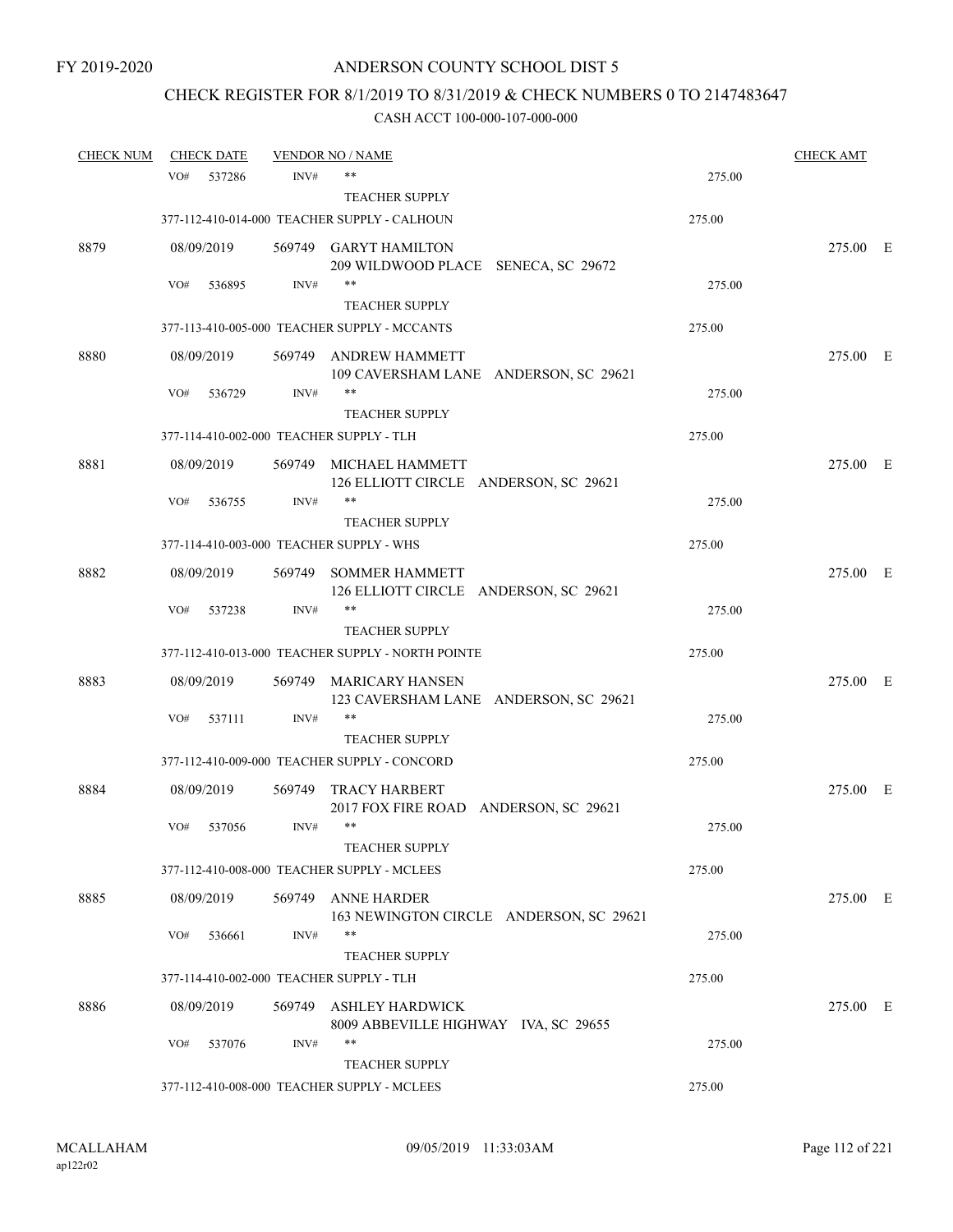# CHECK REGISTER FOR 8/1/2019 TO 8/31/2019 & CHECK NUMBERS 0 TO 2147483647

| <b>CHECK NUM</b> | <b>CHECK DATE</b>                        |        | <b>VENDOR NO / NAME</b>                                                         |        | <b>CHECK AMT</b> |  |
|------------------|------------------------------------------|--------|---------------------------------------------------------------------------------|--------|------------------|--|
| 8887             | 08/09/2019                               |        | 569749 MARIANNE HARDY<br>1727 DALRYMPLE ROAD ANDERSON, SC 29261                 |        | 275.00 E         |  |
|                  | VO#<br>537135                            | INV#   | $***$                                                                           | 275.00 |                  |  |
|                  |                                          |        | <b>TEACHER SUPPLY</b>                                                           |        |                  |  |
|                  |                                          |        | 377-112-410-010-000 TEACHER SUPPLY - NEW PROSPECT                               | 275.00 |                  |  |
| 8888             | 08/09/2019                               | 569749 | <b>COURTNEY HARMON</b><br>118 KILSPRINGS ROAD ANDERSON, SC 29621                |        | 275.00 E         |  |
|                  | VO#<br>536870                            | INV#   | $***$                                                                           | 275.00 |                  |  |
|                  |                                          |        | <b>TEACHER SUPPLY</b>                                                           |        |                  |  |
|                  |                                          |        | 377-113-410-005-000 TEACHER SUPPLY - MCCANTS                                    | 275.00 |                  |  |
| 8889             | 08/09/2019                               |        | 569749 KRISTIN HARRINGTON<br>104 LONELY OAKS DRIVE APT. F ANDERSON, SC<br>29625 |        | 275.00 E         |  |
|                  | VO#<br>537221                            | INV#   | $***$                                                                           | 275.00 |                  |  |
|                  |                                          |        | <b>TEACHER SUPPLY</b>                                                           |        |                  |  |
|                  |                                          |        | 377-112-410-012-000 TEACHER SUPPLY - NEVITT FOREST                              | 275.00 |                  |  |
| 8890             | 08/09/2019                               | 569749 | TRAVIS HARRIS<br>128 BROOK ALLEN DRIVE ANDERSON, SC 29621                       |        | 275.00 E         |  |
|                  | VO#<br>536956                            | INV#   | $***$                                                                           | 275.00 |                  |  |
|                  |                                          |        | <b>TEACHER SUPPLY</b>                                                           |        |                  |  |
|                  |                                          |        | 377-113-410-006-000 TEACHER SUPPLY - ROBERT ANDERSON                            | 275.00 |                  |  |
| 8891             | 08/09/2019                               |        | 569749 DARRIEN HARRISON<br>113 BEAN MILL WAY ANDERSON, SC 29625                 |        | 275.00 E         |  |
|                  | VO#<br>536699                            | INV#   | **                                                                              | 275.00 |                  |  |
|                  |                                          |        | <b>TEACHER SUPPLY</b>                                                           |        |                  |  |
|                  | 377-114-410-002-000 TEACHER SUPPLY - TLH |        |                                                                                 | 275.00 |                  |  |
| 8892             | 08/09/2019                               | 569749 | PATRICIA HARRISON<br>640 BERKELEY DRIVE #1 CLEMSON, SC 29631                    |        | 275.00 E         |  |
|                  | VO#<br>536983                            | INV#   | $***$<br><b>TEACHER SUPPLY</b>                                                  | 275.00 |                  |  |
|                  |                                          |        | 377-113-410-006-000 TEACHER SUPPLY - ROBERT ANDERSON                            | 275.00 |                  |  |
|                  |                                          |        |                                                                                 |        |                  |  |
| 8893             | 08/09/2019                               |        | 569749 KRISTIE HARRISON<br>117 STARRWOOD DRIVE STARR, SC 29684                  |        | 275.00 E         |  |
|                  | VO#<br>537322                            | INV#   | $***$                                                                           | 275.00 |                  |  |
|                  |                                          |        | <b>TEACHER SUPPLY</b>                                                           |        |                  |  |
|                  |                                          |        | 377-112-410-016-000 TEACHER SUPPLY - VARENNES                                   | 275.00 |                  |  |
| 8894             | 08/09/2019                               | 569749 | <b>ROBIN SUZETTE HART</b><br>300 DEVON WAY ANDERSON, SC 29621                   |        | 275.00 E         |  |
|                  | VO#<br>537272                            | INV#   | **                                                                              | 275.00 |                  |  |
|                  |                                          |        | <b>TEACHER SUPPLY</b>                                                           |        |                  |  |
|                  |                                          |        | 377-112-410-014-000 TEACHER SUPPLY - CALHOUN                                    | 275.00 |                  |  |
| 8895             | 08/09/2019                               |        | 569749 ALEXIS HARTMAN                                                           |        | 275.00 E         |  |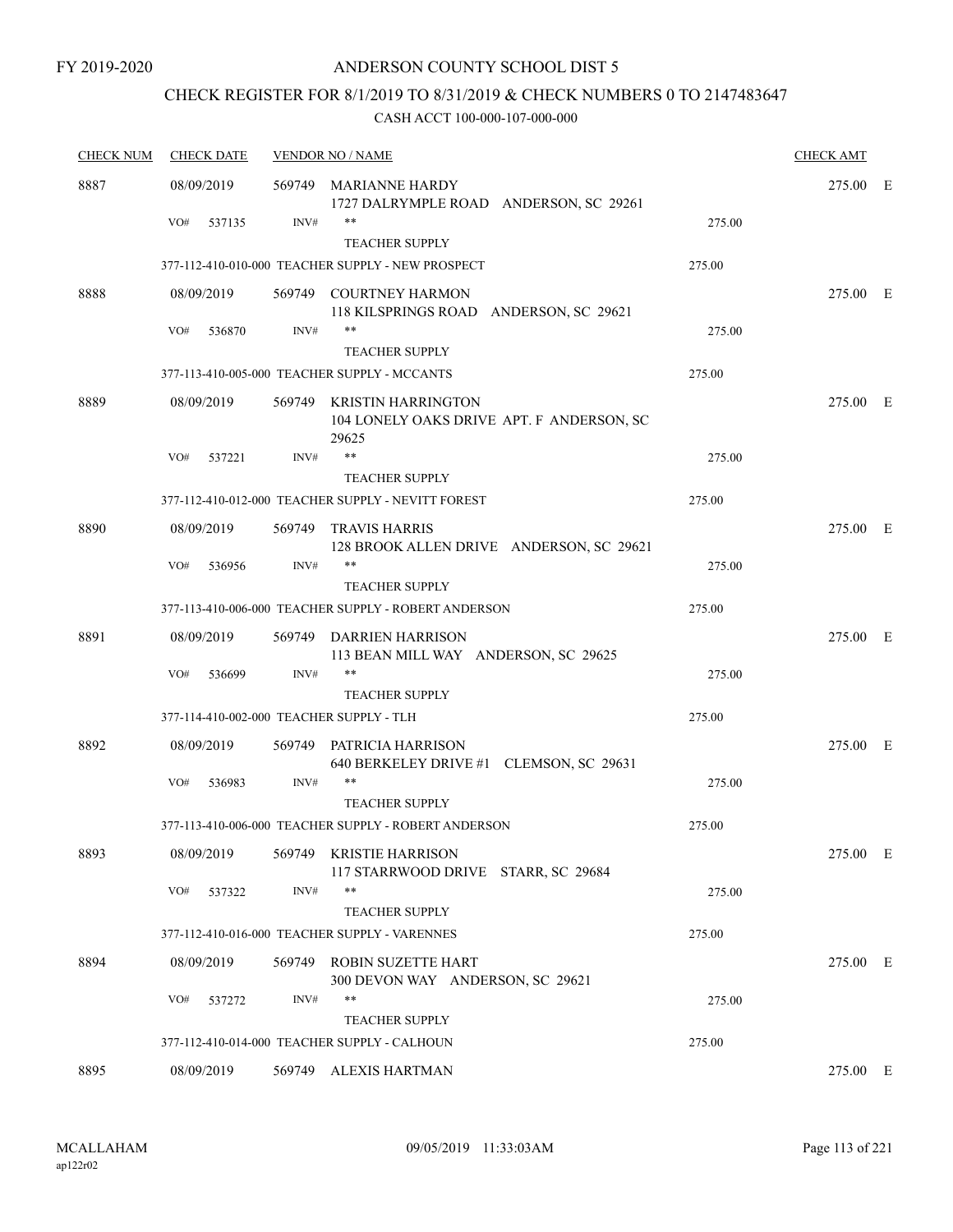### CHECK REGISTER FOR 8/1/2019 TO 8/31/2019 & CHECK NUMBERS 0 TO 2147483647

| <b>CHECK NUM</b> | <b>CHECK DATE</b>                        |        | <b>VENDOR NO / NAME</b><br>201 GEORGE B. TIMMERMAN DRIVE ANDERON,<br>SC 29621 |        | <b>CHECK AMT</b> |  |
|------------------|------------------------------------------|--------|-------------------------------------------------------------------------------|--------|------------------|--|
|                  | VO#<br>537117                            | INV#   | $***$                                                                         | 275.00 |                  |  |
|                  |                                          |        | <b>TEACHER SUPPLY</b>                                                         |        |                  |  |
|                  |                                          |        | 377-112-410-009-000 TEACHER SUPPLY - CONCORD                                  | 275.00 |                  |  |
| 8896             | 08/09/2019                               | 569749 | <b>CHRISTINE HARTNESS</b><br>141 MEADOW CREEK COURT COMMERCE, GA<br>30530     |        | 275.00 E         |  |
|                  | VO#<br>536817                            | INV#   | **                                                                            | 275.00 |                  |  |
|                  |                                          |        | <b>TEACHER SUPPLY</b>                                                         |        |                  |  |
|                  | 377-114-410-003-000 TEACHER SUPPLY - WHS |        |                                                                               | 275.00 |                  |  |
| 8897             | 08/09/2019                               | 569749 | MELANEE HARWELL TAYLOR<br>110 BOYD MOSS ROAD WEST UNION, SC 29696             |        | 275.00 E         |  |
|                  | VO#<br>536645                            | INV#   | **                                                                            | 275.00 |                  |  |
|                  |                                          |        | <b>TEACHER SUPPLY</b>                                                         |        |                  |  |
|                  |                                          |        | 377-115-410-001-000 TEACHER SUPPLY - C F REAMES                               | 275.00 |                  |  |
| 8898             | 08/09/2019                               |        | 569749 WILSON HATCHER<br>13 ALEXANDER STREET LIBERTY, SC 29657                |        | 275.00 E         |  |
|                  | VO#<br>537536                            | INV#   | **                                                                            | 275.00 |                  |  |
|                  |                                          |        | <b>TEACHER SUPPLY</b>                                                         |        |                  |  |
|                  |                                          |        | 377-113-410-021-000 TEACHER SUPPLY - SOUTHWOOD                                | 275.00 |                  |  |
| 8899             | 08/09/2019                               | 569749 | ASHLEY HAYES<br>120 BRENTWOOD CIRCLE ANDERSON, SC 29625                       |        | 275.00 E         |  |
|                  | VO#<br>537245                            | INV#   | $***$                                                                         | 275.00 |                  |  |
|                  |                                          |        | <b>TEACHER SUPPLY</b>                                                         |        |                  |  |
|                  |                                          |        | 377-112-410-013-000 TEACHER SUPPLY - NORTH POINTE                             | 275.00 |                  |  |
| 8900             | 08/09/2019                               | 569749 | KEVIN HAYNIE<br>413 LIBERTY COURT ANDERSON, SC 29621                          |        | 275.00 E         |  |
|                  | VO#<br>537568                            | INV#   | $***$<br><b>TEACHER SUPPLY</b>                                                | 275.00 |                  |  |
|                  | 377-115-410-031-000 TEACHER SUPPLY - AIT |        |                                                                               | 275.00 |                  |  |
| 8901             | 08/09/2019 569749 APRIL HAYS             |        | 213A WESTWIND ROAD ANDERSON, SC 29625                                         |        | 275.00 E         |  |
|                  | VO#<br>536990                            | INV#   | **<br><b>TEACHER SUPPLY</b>                                                   | 275.00 |                  |  |
|                  |                                          |        | 377-112-410-007-000 TEACHER SUPPLY - CENTERVILLE                              | 275.00 |                  |  |
| 8902             | 08/09/2019                               |        | 569749 ELIZABETH HEARN<br>1210 E GREENVILLE ST ANDERSON, SC 29621             |        | 275.00 E         |  |
|                  | VO#<br>536673                            | INV#   | **<br>TEACHER SUPPLY                                                          | 275.00 |                  |  |
|                  | 377-114-410-002-000 TEACHER SUPPLY - TLH |        |                                                                               | 275.00 |                  |  |
|                  |                                          |        |                                                                               |        |                  |  |
| 8903             | 08/09/2019                               |        | 569749 BRIAN HEATON<br>1001 CARLISLE PLACE ANDERSON, SC 29621                 |        | 275.00 E         |  |
|                  | VO#<br>536865                            | INV#   | $***$                                                                         | 275.00 |                  |  |
|                  |                                          |        |                                                                               |        |                  |  |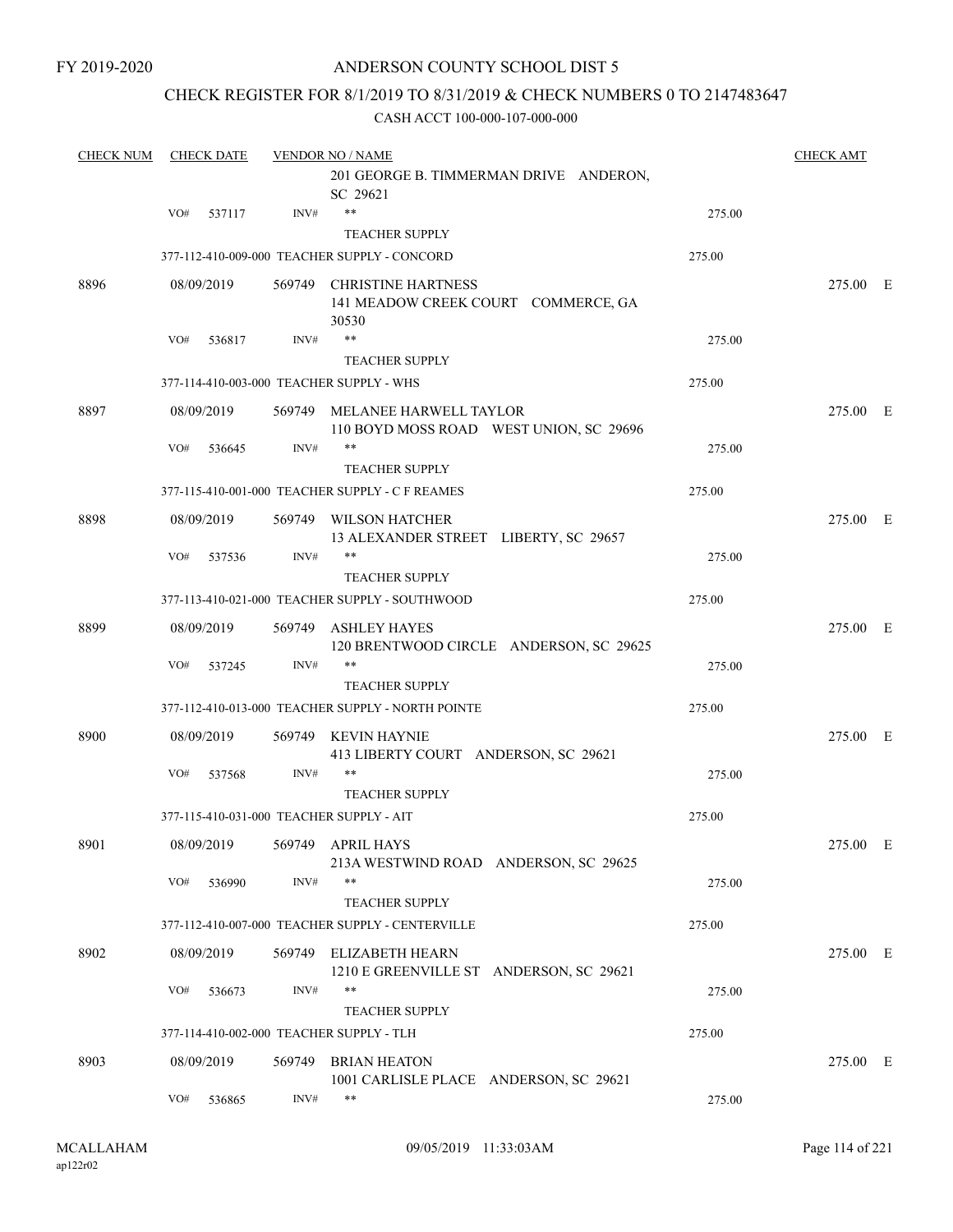### CHECK REGISTER FOR 8/1/2019 TO 8/31/2019 & CHECK NUMBERS 0 TO 2147483647

| <b>CHECK NUM</b> | <b>CHECK DATE</b> |        | <b>VENDOR NO / NAME</b>                                                          |        | <b>CHECK AMT</b> |  |
|------------------|-------------------|--------|----------------------------------------------------------------------------------|--------|------------------|--|
|                  |                   |        | TEACHER SUPPLY                                                                   |        |                  |  |
|                  |                   |        | 377-113-410-005-000 TEACHER SUPPLY - MCCANTS                                     | 275.00 |                  |  |
| 8904             | 08/09/2019        | 569749 | <b>CAROL HEATON</b><br>2506 WHITEHALL AVENUE ANDERSON, SC 29621                  |        | 275.00 E         |  |
|                  | VO#<br>537327     | INV#   | **                                                                               | 275.00 |                  |  |
|                  |                   |        | <b>TEACHER SUPPLY</b>                                                            |        |                  |  |
|                  |                   |        | 377-112-410-016-000 TEACHER SUPPLY - VARENNES                                    | 275.00 |                  |  |
| 8905             | 08/09/2019        | 569749 | <b>TAMARA HEFNER</b><br>421 DUNCAN CHAPEL ROAD, APT. 418<br>GREENVILLE, SC 29617 |        | 275.00 E         |  |
|                  | VO#<br>536944     | INV#   | **                                                                               | 275.00 |                  |  |
|                  |                   |        | <b>TEACHER SUPPLY</b>                                                            |        |                  |  |
|                  |                   |        | 377-113-410-006-000 TEACHER SUPPLY - ROBERT ANDERSON                             | 275.00 |                  |  |
| 8906             | 08/09/2019        | 569749 | DEBRA HELLARD<br>108 LINKSIDE DRIVE ANDERSON, SC 29621                           |        | 275.00 E         |  |
|                  | VO#<br>536824     | INV#   | **                                                                               | 275.00 |                  |  |
|                  |                   |        | <b>TEACHER SUPPLY</b>                                                            |        |                  |  |
|                  |                   |        | 377-114-410-003-000 TEACHER SUPPLY - WHS                                         | 275.00 |                  |  |
| 8907             | 08/09/2019        | 569749 | <b>SAMANTHA HEMBREE</b><br>319 SHIRLEY CIRCLE TOWNVILLE, SC 29689                |        | 275.00 E         |  |
|                  | VO#<br>537284     | INV#   | **                                                                               | 275.00 |                  |  |
|                  |                   |        | <b>TEACHER SUPPLY</b>                                                            |        |                  |  |
|                  |                   |        | 377-112-410-014-000 TEACHER SUPPLY - CALHOUN                                     | 275.00 |                  |  |
| 8908             | 08/09/2019        | 569749 | WILLIAM HENDRICKS<br>13 ALEXANDER STREET LIBERTY, SC 29657                       |        | 275.00 E         |  |
|                  | VO#<br>537333     | INV#   | **                                                                               | 275.00 |                  |  |
|                  |                   |        | <b>TEACHER SUPPLY</b>                                                            |        |                  |  |
|                  |                   |        | 377-112-410-016-000 TEACHER SUPPLY - VARENNES                                    | 275.00 |                  |  |
| 8909             | 08/09/2019        | 569749 | <b>CHANDLER HERBERT</b><br>3138 OLD WILLIAMSTON ROAD ANDERSON, SC<br>29621       |        | 275.00 E         |  |
|                  | VO# 537106        | INV#   | **                                                                               | 275.00 |                  |  |
|                  |                   |        | <b>TEACHER SUPPLY</b>                                                            |        |                  |  |
|                  |                   |        | 377-112-410-009-000 TEACHER SUPPLY - CONCORD                                     | 275.00 |                  |  |
| 8910             | 08/09/2019        |        | 569749 PAUL HERR<br>27 DAHLGLEN AVENUE GREENVILLE, SC 29607                      |        | 275.00 E         |  |
|                  | VO#<br>537025     | INV#   |                                                                                  | 275.00 |                  |  |
|                  |                   |        | <b>TEACHER SUPPLY</b>                                                            |        |                  |  |
|                  |                   |        | 377-112-410-007-000 TEACHER SUPPLY - CENTERVILLE                                 | 275.00 |                  |  |
| 8911             | 08/09/2019        | 569749 | <b>JEFFERY HERRON</b><br>133 WINDING RIVER DRIVE ANDERSON, SC<br>29625           |        | 275.00 E         |  |
|                  | VO#<br>536741     | INV#   | $\ast\ast$                                                                       | 275.00 |                  |  |
|                  |                   |        | <b>TEACHER SUPPLY</b>                                                            |        |                  |  |
|                  |                   |        |                                                                                  |        |                  |  |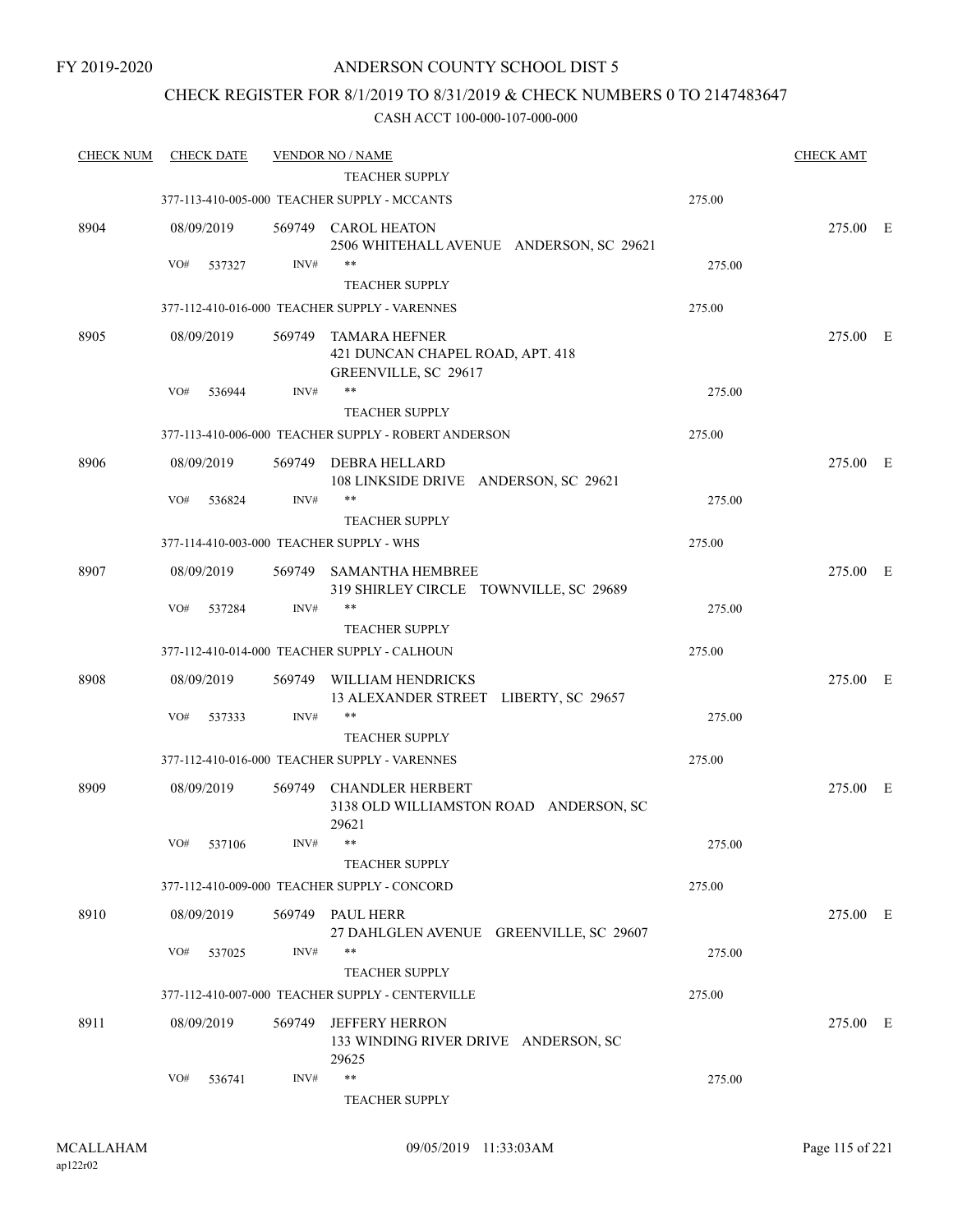# CHECK REGISTER FOR 8/1/2019 TO 8/31/2019 & CHECK NUMBERS 0 TO 2147483647

| <b>CHECK NUM</b> | <b>CHECK DATE</b>                        |        | <b>VENDOR NO / NAME</b>                                             |        | <b>CHECK AMT</b> |  |
|------------------|------------------------------------------|--------|---------------------------------------------------------------------|--------|------------------|--|
|                  | 377-114-410-002-000 TEACHER SUPPLY - TLH |        |                                                                     | 275.00 |                  |  |
| 8912             | 08/09/2019                               |        | 569749 DIAMONEKA HEYWARD<br>109 HILLCREST CIRCLE ANDERSON, SC 29624 |        | 275.00 E         |  |
|                  | VO#<br>537513                            | INV#   | **                                                                  | 275.00 |                  |  |
|                  |                                          |        | <b>TEACHER SUPPLY</b>                                               |        |                  |  |
|                  |                                          |        | 377-113-410-021-000 TEACHER SUPPLY - SOUTHWOOD                      | 275.00 |                  |  |
| 8913             | 08/09/2019                               | 569749 | TAYLOR HIGGINS<br>412 HAMILTON PARKWAY EASLEY, SC 29642             |        | 275.00 E         |  |
|                  | VO#<br>536800                            | INV#   | **                                                                  | 275.00 |                  |  |
|                  |                                          |        | <b>TEACHER SUPPLY</b>                                               |        |                  |  |
|                  |                                          |        | 377-114-410-003-000 TEACHER SUPPLY - WHS                            | 275.00 |                  |  |
| 8914             | 08/09/2019                               |        | 569749 RAMSEY HILL<br>126 PRESTWICK DR. ANDERSON, SC 29621<br>**    |        | 275.00 E         |  |
|                  | VO#<br>536694                            | INV#   | <b>TEACHER SUPPLY</b>                                               | 275.00 |                  |  |
|                  | 377-114-410-002-000 TEACHER SUPPLY - TLH |        |                                                                     | 275.00 |                  |  |
|                  |                                          |        |                                                                     |        |                  |  |
| 8915             | 08/09/2019<br>VO#                        | INV#   | 569749 COURTNEY HILL<br>126 PRESTWICK DR. ANDERSON, SC 29621<br>**  |        | 275.00 E         |  |
|                  | 536695                                   |        | <b>TEACHER SUPPLY</b>                                               | 275.00 |                  |  |
|                  | 377-114-410-002-000 TEACHER SUPPLY - TLH |        |                                                                     | 275.00 |                  |  |
| 8916             | 08/09/2019                               |        | 569749 NATALIE HILL                                                 |        | 275.00 E         |  |
|                  |                                          |        | 615 LAURENS DRIVE ANDERSON, SC 29621                                |        |                  |  |
|                  | VO#<br>537262                            | INV#   | **                                                                  | 275.00 |                  |  |
|                  |                                          |        | <b>TEACHER SUPPLY</b>                                               |        |                  |  |
|                  |                                          |        | 377-112-410-013-000 TEACHER SUPPLY - NORTH POINTE                   | 275.00 |                  |  |
| 8917             | 08/09/2019                               | 569749 | <b>BROOKE HILL</b><br>38 LYME BAY COLUMBIA, SC 29212                |        | 275.00 E         |  |
|                  | VO#<br>537301                            | INV#   | **                                                                  | 275.00 |                  |  |
|                  |                                          |        | <b>TEACHER SUPPLY</b>                                               |        |                  |  |
|                  |                                          |        | 377-112-410-014-000 TEACHER SUPPLY - CALHOUN                        | 275.00 |                  |  |
| 8918             | 08/09/2019                               | 569749 | MARY HILL<br>300 PENDLETON ROAD CLEMSON, SC 29631                   |        | 275.00 E         |  |
|                  | VO#<br>537302                            | INV#   | **                                                                  | 275.00 |                  |  |
|                  |                                          |        | <b>TEACHER SUPPLY</b>                                               |        |                  |  |
|                  |                                          |        | 377-112-410-014-000 TEACHER SUPPLY - CALHOUN                        | 275.00 |                  |  |
| 8919             | 08/09/2019                               |        | 569749 GABRIELLE HILLIARD<br>306 TIFFANY DR. ANDERSON, SC 29625     |        | 275.00 E         |  |
|                  | VO#<br>536991                            | INV#   | **                                                                  | 275.00 |                  |  |
|                  |                                          |        | <b>TEACHER SUPPLY</b>                                               |        |                  |  |
|                  |                                          |        | 377-112-410-007-000 TEACHER SUPPLY - CENTERVILLE                    | 275.00 |                  |  |
| 8920             | 08/09/2019                               | 569749 | AMY HILLIARD                                                        |        | 275.00 E         |  |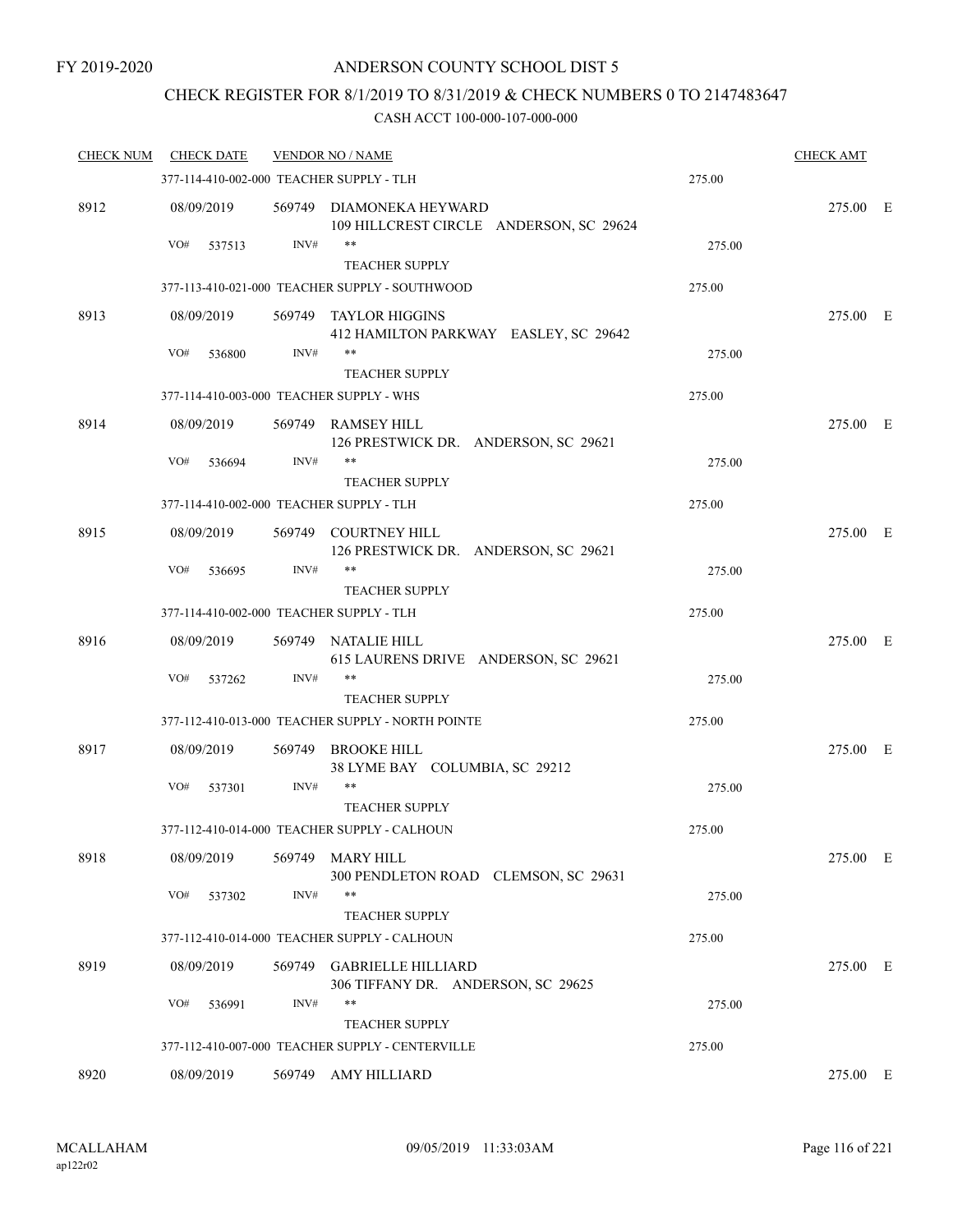#### CHECK REGISTER FOR 8/1/2019 TO 8/31/2019 & CHECK NUMBERS 0 TO 2147483647

| <b>CHECK NUM</b> | <b>CHECK DATE</b>                        |        | <b>VENDOR NO / NAME</b>                                                      |        | <b>CHECK AMT</b> |  |
|------------------|------------------------------------------|--------|------------------------------------------------------------------------------|--------|------------------|--|
|                  |                                          |        | 4016 BRACKENBERRY DRIVE ANDERSON, SC<br>29621                                |        |                  |  |
|                  | VO#<br>537101                            | INV#   | $***$                                                                        | 275.00 |                  |  |
|                  |                                          |        | <b>TEACHER SUPPLY</b>                                                        |        |                  |  |
|                  |                                          |        | 377-112-410-009-000 TEACHER SUPPLY - CONCORD                                 | 275.00 |                  |  |
| 8921             | 08/09/2019                               |        | 569749 GARRETT HOCHSTETLER<br>119 ANDERSON AVE ANDERSON, SC 29625            |        | 275.00 E         |  |
|                  | VO#<br>536720                            | INV#   | $***$<br><b>TEACHER SUPPLY</b>                                               | 275.00 |                  |  |
|                  | 377-114-410-002-000 TEACHER SUPPLY - TLH |        |                                                                              | 275.00 |                  |  |
| 8922             | 08/09/2019                               | 569749 | <b>MADISON HODGE</b><br>1042 SKARDON STREET SUMTER, SC 29154                 |        | 275.00 E         |  |
|                  | VO#<br>537307                            | INV#   | $***$                                                                        | 275.00 |                  |  |
|                  |                                          |        | <b>TEACHER SUPPLY</b><br>377-112-410-014-000 TEACHER SUPPLY - CALHOUN        | 275.00 |                  |  |
|                  |                                          |        |                                                                              |        |                  |  |
| 8923             | 08/09/2019                               | 569749 | ANNE HODGES<br>142 TAYLOR CREEK RD MOUNTAIN REST, SC<br>29664                |        | 275.00 E         |  |
|                  | VO#<br>537260                            | INV#   | $***$                                                                        | 275.00 |                  |  |
|                  |                                          |        | <b>TEACHER SUPPLY</b>                                                        |        |                  |  |
|                  |                                          |        | 377-112-410-013-000 TEACHER SUPPLY - NORTH POINTE                            | 275.00 |                  |  |
| 8924             | 08/09/2019                               | 569749 | <b>JEFFREY HOFFMAN</b><br>412 BECKENHAM LANE GREENVILLE, SC 29609            |        | 275.00 E         |  |
|                  | VO#<br>537562                            | INV#   | $***$                                                                        | 275.00 |                  |  |
|                  |                                          |        | <b>TEACHER SUPPLY</b>                                                        |        |                  |  |
|                  | 377-115-410-031-000 TEACHER SUPPLY - AIT |        |                                                                              | 275.00 |                  |  |
| 8925             | 08/09/2019                               | 569749 | SARAH HOGAN<br>4 DONAN COURT ANDERSON, SC 29625                              |        | 275.00 E         |  |
|                  | VO#<br>537113                            | INV#   | $***$<br>TEACHER SUPPLY                                                      | 275.00 |                  |  |
|                  |                                          |        | 377-112-410-009-000 TEACHER SUPPLY - CONCORD                                 | 275.00 |                  |  |
| 8926             |                                          |        | 08/09/2019 569749 WILLIAM HOLBROOK<br>404 TIMBERLAKE ROAD ANDERSON, SC 29625 |        | 275.00 E         |  |
|                  | VO#<br>536789                            | INV#   | $***$<br><b>TEACHER SUPPLY</b>                                               | 275.00 |                  |  |
|                  | 377-114-410-003-000 TEACHER SUPPLY - WHS |        |                                                                              | 275.00 |                  |  |
| 8927             | 08/09/2019                               |        | 569749 CHARLEY HOLDEN<br>215 PUBLIC WELL ROAD ANDERSON, SC 29626             |        | 275.00 E         |  |
|                  | VO#<br>536651                            | INV#   | $***$<br><b>TEACHER SUPPLY</b>                                               | 275.00 |                  |  |
|                  | 377-114-410-002-000 TEACHER SUPPLY - TLH |        |                                                                              | 275.00 |                  |  |
| 8928             | 08/09/2019                               |        | 569749 JOHN HOLLAND                                                          |        | 275.00 E         |  |
|                  | VO#<br>536771                            | INV#   | 312 RHODEHAVEN DRIVE ANDERSON, SC 29625<br>$***$                             | 275.00 |                  |  |
|                  |                                          |        |                                                                              |        |                  |  |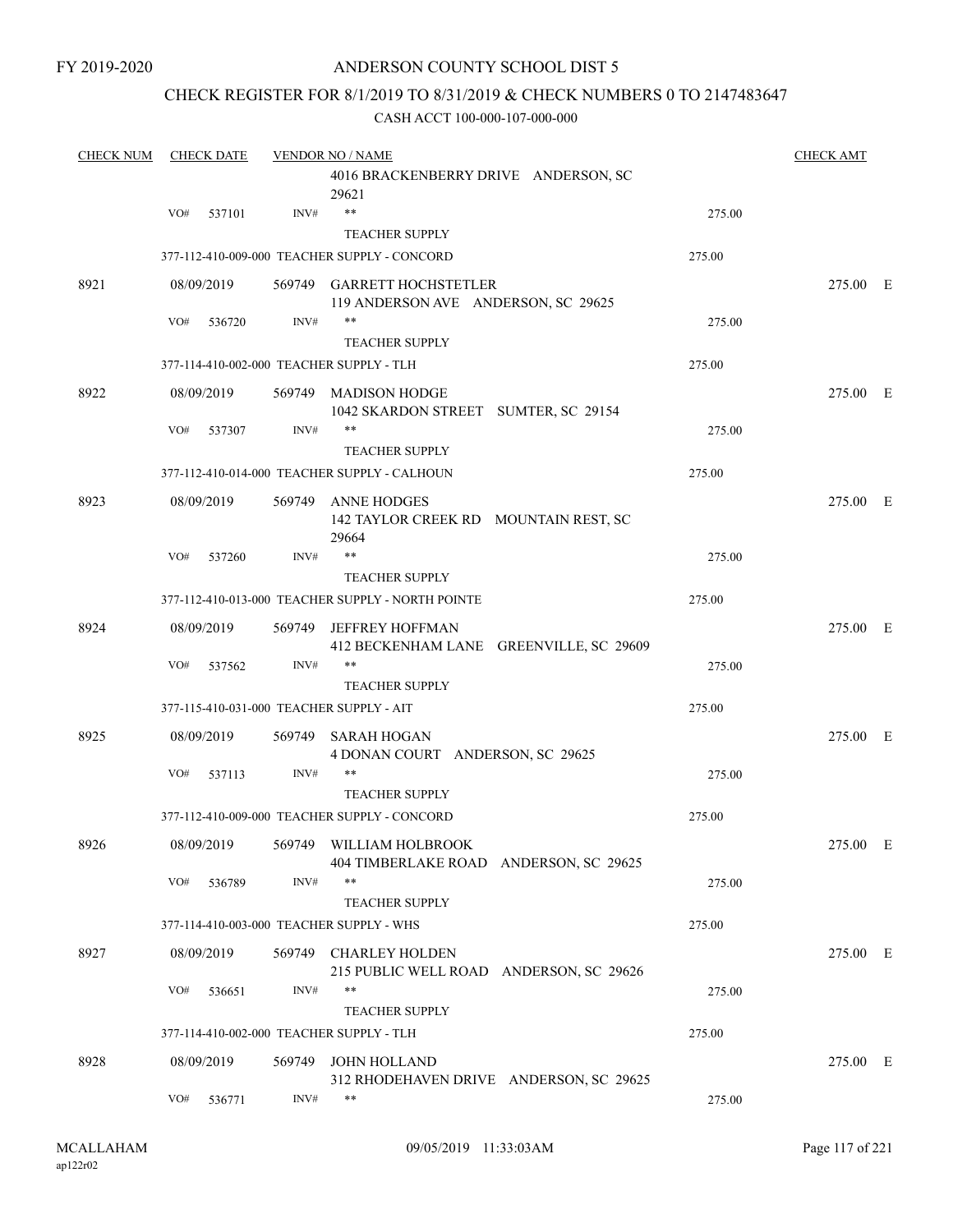### CHECK REGISTER FOR 8/1/2019 TO 8/31/2019 & CHECK NUMBERS 0 TO 2147483647

| <b>CHECK NUM</b> | <b>CHECK DATE</b>                        |        | <b>VENDOR NO / NAME</b>                                                       |        | <b>CHECK AMT</b> |  |
|------------------|------------------------------------------|--------|-------------------------------------------------------------------------------|--------|------------------|--|
|                  |                                          |        | <b>TEACHER SUPPLY</b>                                                         |        |                  |  |
|                  | 377-114-410-003-000 TEACHER SUPPLY - WHS |        |                                                                               | 275.00 |                  |  |
| 8929             | 08/09/2019                               |        | 569749 KIMBERLY HOLLIDAY<br>113 PERRY BEND CIRCLE APT 203 EASLEY, SC<br>29640 |        | 275.00 E         |  |
|                  | VO#<br>537150                            | INV#   | $***$                                                                         | 275.00 |                  |  |
|                  |                                          |        | <b>TEACHER SUPPLY</b>                                                         |        |                  |  |
|                  |                                          |        | 377-112-410-010-000 TEACHER SUPPLY - NEW PROSPECT                             | 275.00 |                  |  |
| 8930             | 08/09/2019                               |        | 569749 ELIZABETH HOLLINGSWORTH<br>1204 MELBOURNE DRIVE ANDERSON, SC 29621     |        | 275.00 E         |  |
|                  | VO#<br>536698                            | INV#   | $***$                                                                         | 275.00 |                  |  |
|                  |                                          |        | <b>TEACHER SUPPLY</b>                                                         |        |                  |  |
|                  | 377-114-410-002-000 TEACHER SUPPLY - TLH |        |                                                                               | 275.00 |                  |  |
| 8931             | 08/09/2019                               |        | 569749 MELISSA HOLLINGSWORTH<br>107 MATTHEW DRIVE BELTON, SC 29627            |        | 275.00 E         |  |
|                  | VO#<br>537533                            | INV#   | $***$                                                                         | 275.00 |                  |  |
|                  |                                          |        | <b>TEACHER SUPPLY</b>                                                         |        |                  |  |
|                  |                                          |        | 377-113-410-021-000 TEACHER SUPPLY - SOUTHWOOD                                | 275.00 |                  |  |
| 8932             | 08/09/2019                               |        | 569749 REGINA HOLLOWAY<br>124 SAINT KITTS COURT GREENWOOD, SC 29646           |        | 275.00 E         |  |
|                  | VO#<br>537315                            | INV#   | $***$                                                                         | 275.00 |                  |  |
|                  |                                          |        | <b>TEACHER SUPPLY</b><br>377-139-410-015-000 TEACHER SUPPLY - SOUTH FANT      | 275.00 |                  |  |
|                  |                                          |        |                                                                               |        |                  |  |
| 8933             | 08/09/2019                               | 569749 | <b>CHRISTOPHER HOLT</b><br>119 ROLLING OAK DRIVE EASLEY, SC 29642             |        | 275.00 E         |  |
|                  | VO#<br>536992                            | INV#   | $***$                                                                         | 275.00 |                  |  |
|                  |                                          |        | <b>TEACHER SUPPLY</b><br>377-112-410-007-000 TEACHER SUPPLY - CENTERVILLE     | 275.00 |                  |  |
|                  |                                          |        |                                                                               |        |                  |  |
| 8934             | 08/09/2019                               | 569749 | LAUREN HOLZSHU<br>1018 CARLISLE PLACE ANDERSON, SC 29621                      |        | 275.00 E         |  |
|                  | VO#<br>537176                            | INV#   | $***$<br>TEACHER SUPPLY                                                       | 275.00 |                  |  |
|                  |                                          |        | 377-112-410-011-000 TEACHER SUPPLY - HOMELAND PARK                            | 275.00 |                  |  |
| 8935             | 08/09/2019                               |        | 569749 KURTIS HOLZSHU                                                         |        | 275.00 E         |  |
|                  |                                          |        | 1018 CARLISLE PLACE ANDERSON, SC 29621                                        |        |                  |  |
|                  | VO#<br>537378                            | INV#   | $***$                                                                         | 275.00 |                  |  |
|                  |                                          |        | <b>TEACHER SUPPLY</b>                                                         |        |                  |  |
|                  |                                          |        | 377-112-410-017-000 TEACHER SUPPLY - MIDWAY                                   | 275.00 |                  |  |
| 8936             | 08/09/2019                               |        | 569749 STEPHANIE HOPPER<br>104 REGENCY CIRCLE ANDERSON, SC 29625              |        | 275.00 E         |  |
|                  | VO#<br>536930                            | INV#   | $***$<br><b>TEACHER SUPPLY</b>                                                | 275.00 |                  |  |
|                  |                                          |        | 377-113-410-006-000 TEACHER SUPPLY - ROBERT ANDERSON                          | 275.00 |                  |  |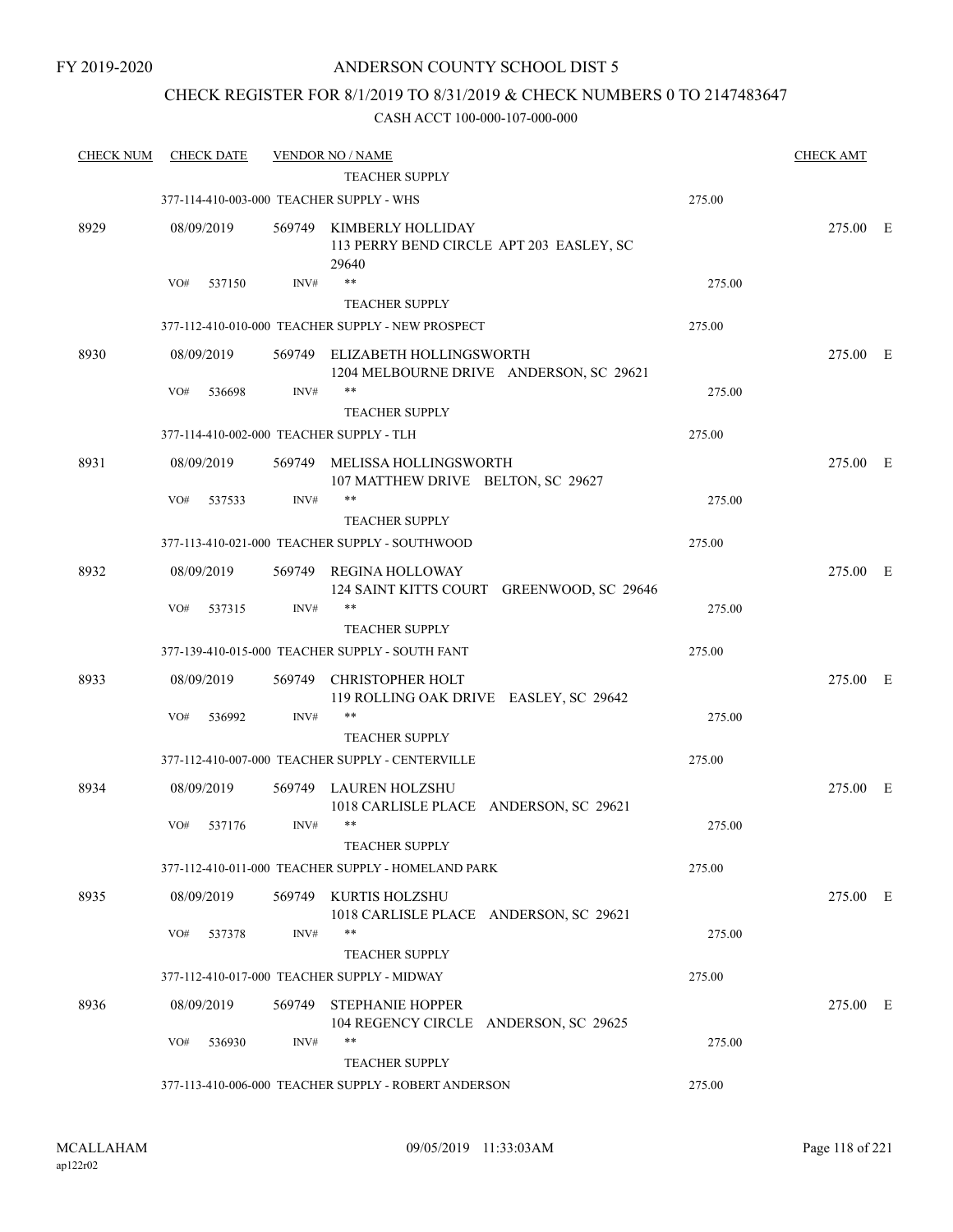# CHECK REGISTER FOR 8/1/2019 TO 8/31/2019 & CHECK NUMBERS 0 TO 2147483647

| <b>CHECK NUM</b> | <b>CHECK DATE</b>                        |        | <b>VENDOR NO / NAME</b>                                                 |        | <b>CHECK AMT</b> |  |
|------------------|------------------------------------------|--------|-------------------------------------------------------------------------|--------|------------------|--|
| 8937             | 08/09/2019                               |        | 569749 LESLIE HORNICK<br>117 CHAD COURT ANDERSON, SC 29621              |        | 275.00 E         |  |
|                  | VO#<br>537365                            | INV#   | $***$                                                                   | 275.00 |                  |  |
|                  |                                          |        | <b>TEACHER SUPPLY</b>                                                   |        |                  |  |
|                  |                                          |        | 377-112-410-017-000 TEACHER SUPPLY - MIDWAY                             | 275.00 |                  |  |
| 8938             | 08/09/2019                               |        | 569749 CASSANDRA HRTYANSKI<br>200 WHAM ROAD ANDERSON, SC 29625          |        | 275.00 E         |  |
|                  | VO#<br>537218                            | INV#   | $***$<br><b>TEACHER SUPPLY</b>                                          | 275.00 |                  |  |
|                  |                                          |        | 377-112-410-012-000 TEACHER SUPPLY - NEVITT FOREST                      | 275.00 |                  |  |
| 8939             | 08/09/2019                               | 569749 | TRACY HUDGENS<br>120 MCCLAIN LAKE DR ANDERSON, SC 29625                 |        | 275.00 E         |  |
|                  | VO#<br>537157                            | INV#   | $***$<br><b>TEACHER SUPPLY</b>                                          | 275.00 |                  |  |
|                  |                                          |        | 377-112-410-011-000 TEACHER SUPPLY - HOMELAND PARK                      | 275.00 |                  |  |
| 8940             | 08/09/2019                               |        | 569749 MARCITA HUDSON<br>224 CHESTNUT DRIVE BELTON, SC 29627            |        | 275.00 E         |  |
|                  | VO#<br>536692                            | INV#   | $***$<br><b>TEACHER SUPPLY</b>                                          | 275.00 |                  |  |
|                  | 377-114-410-002-000 TEACHER SUPPLY - TLH |        |                                                                         | 275.00 |                  |  |
| 8941             | 08/09/2019                               |        | 569749 ASHLEY HUGHES<br>104 ABINGTON COURT ANDERSON, SC 29621           |        | 275.00 E         |  |
|                  | VO#<br>537146                            | INV#   | $***$                                                                   | 275.00 |                  |  |
|                  |                                          |        | <b>TEACHER SUPPLY</b>                                                   |        |                  |  |
|                  |                                          |        | 377-112-410-010-000 TEACHER SUPPLY - NEW PROSPECT                       | 275.00 |                  |  |
| 8942             | 08/09/2019                               | 569749 | LINDSEY HUGHES<br>105 ABINGTON COURT ANDERSON, SC 29621                 |        | 275.00 E         |  |
|                  | VO#<br>537147                            | INV#   | $***$<br><b>TEACHER SUPPLY</b>                                          | 275.00 |                  |  |
|                  |                                          |        | 377-112-410-010-000 TEACHER SUPPLY - NEW PROSPECT                       | 275.00 |                  |  |
| 8943             | 08/09/2019                               |        | 569749 REBEKAH HUGUET<br>110 FRANCES CANNON DRIVE ANDERSON, SC<br>29621 |        | 275.00 E         |  |
|                  | VO#<br>537484                            | INV#   | $***$                                                                   | 275.00 |                  |  |
|                  |                                          |        | <b>TEACHER SUPPLY</b>                                                   |        |                  |  |
|                  |                                          |        | 377-113-410-020-000 TEACHER SUPPLY - GLENVIEW                           | 275.00 |                  |  |
| 8944             | 08/09/2019                               | 569749 | <b>CELECIA HUMPHREY</b><br>512 W. HAMPTON STREET ANDERSON, SC 29624     |        | 275.00 E         |  |
|                  | VO#<br>536637                            | INV#   | **                                                                      | 275.00 |                  |  |
|                  |                                          |        | <b>TEACHER SUPPLY</b>                                                   |        |                  |  |
|                  |                                          |        | 377-114-410-000-000 TEACHER SUPPLY - DISTRICT OFFICE                    | 275.00 |                  |  |
| 8945             | 08/09/2019                               | 569749 | <b>BRENDA HUNGERFORD</b><br>606 RYAN ROAD ANDERSON, SC 29625            |        | 275.00 E         |  |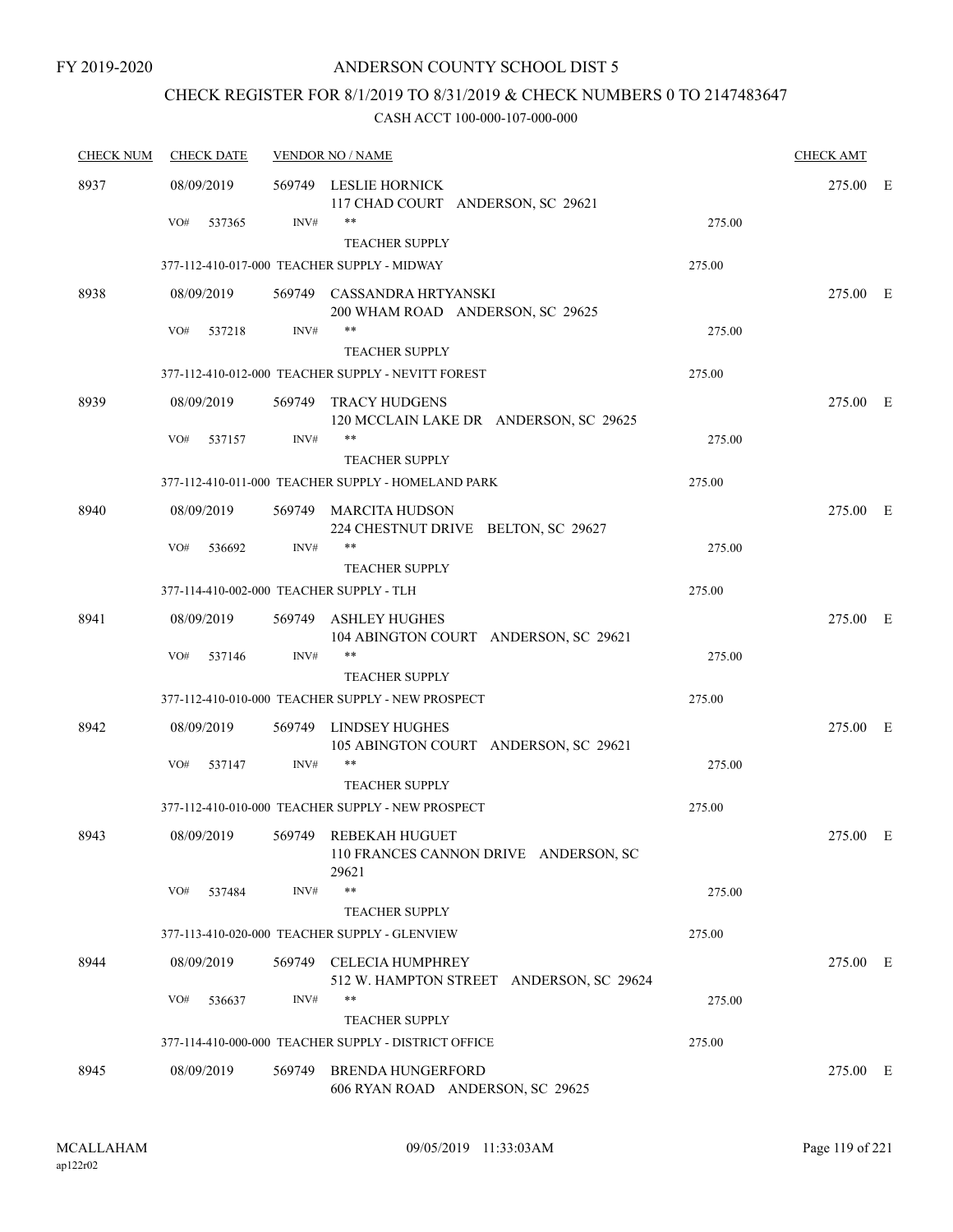# CHECK REGISTER FOR 8/1/2019 TO 8/31/2019 & CHECK NUMBERS 0 TO 2147483647

| <b>CHECK NUM</b> | <b>CHECK DATE</b> |        | <b>VENDOR NO / NAME</b>                                         |        | <b>CHECK AMT</b> |  |
|------------------|-------------------|--------|-----------------------------------------------------------------|--------|------------------|--|
|                  | VO#<br>536666     | INV#   | $***$                                                           | 275.00 |                  |  |
|                  |                   |        | <b>TEACHER SUPPLY</b>                                           |        |                  |  |
|                  |                   |        | 377-114-410-002-000 TEACHER SUPPLY - TLH                        | 275.00 |                  |  |
| 8946             | 08/09/2019        |        | 569749 BRETT HUNGERFORD<br>606 RYAN ROAD ANDERSON, SC 29625     |        | 275.00 E         |  |
|                  | VO#<br>537553     | INV#   | $***$                                                           | 275.00 |                  |  |
|                  |                   |        | <b>TEACHER SUPPLY</b>                                           |        |                  |  |
|                  |                   |        | 377-115-410-031-000 TEACHER SUPPLY - AIT                        | 275.00 |                  |  |
| 8947             | 08/09/2019        |        | 569749 SUSAN HUNSINGER<br>328 KNOLLWOOD DR ANDERSON, SC 29625   |        | 275.00 E         |  |
|                  | VO#<br>537085     | INV#   | $***$                                                           | 275.00 |                  |  |
|                  |                   |        | <b>TEACHER SUPPLY</b>                                           |        |                  |  |
|                  |                   |        | 377-112-410-009-000 TEACHER SUPPLY - CONCORD                    | 275.00 |                  |  |
| 8948             | 08/09/2019        | 569749 | <b>SACHA HUNT</b><br>140 PRESCOTT DRIVE ANDERSON, SC 29621      |        | 275.00 E         |  |
|                  | VO#<br>537295     | INV#   | $***$                                                           | 275.00 |                  |  |
|                  |                   |        | <b>TEACHER SUPPLY</b>                                           |        |                  |  |
|                  |                   |        | 377-112-410-014-000 TEACHER SUPPLY - CALHOUN                    | 275.00 |                  |  |
| 8949             | 08/09/2019        |        | 569749 DAVID HYMSON<br>136 MOSSCREEK DRIVE PIEDMONT, SC 29673   |        | 275.00 E         |  |
|                  | VO#<br>537544     | INV#   | $***$                                                           | 275.00 |                  |  |
|                  |                   |        | <b>TEACHER SUPPLY</b>                                           |        |                  |  |
|                  |                   |        | 377-114-410-024-000 TEACHER SUPPLY - CHARTER                    | 275.00 |                  |  |
| 8950             | 08/09/2019        | 569749 | JANE ISBELL<br>441 SANDERS ROAD PENDLETON, SC 29670             |        | 275.00 E         |  |
|                  | VO#<br>536769     | INV#   | $***$                                                           | 275.00 |                  |  |
|                  |                   |        | <b>TEACHER SUPPLY</b>                                           |        |                  |  |
|                  |                   |        | 377-114-410-003-000 TEACHER SUPPLY - WHS                        | 275.00 |                  |  |
| 8951             | 08/09/2019        |        | 569749 FRED ISBELL<br>102 INDEPENDENCE PATH ANDERSON, SC 29621  |        | 275.00 E         |  |
|                  | VO#<br>537563     | INV#   | $***$                                                           | 275.00 |                  |  |
|                  |                   |        | TEACHER SUPPLY                                                  |        |                  |  |
|                  |                   |        | 377-115-410-031-000 TEACHER SUPPLY - AIT                        | 275.00 |                  |  |
| 8952             | 08/09/2019        | 569749 | <b>BRANTLEY ISOM</b><br>107 NEWINGTON CIRCLE ANDERSON, SC 29621 |        | 275.00 E         |  |
|                  | VO#<br>537060     | INV#   | $***$                                                           | 275.00 |                  |  |
|                  |                   |        | <b>TEACHER SUPPLY</b>                                           |        |                  |  |
|                  |                   |        | 377-112-410-008-000 TEACHER SUPPLY - MCLEES                     | 275.00 |                  |  |
| 8953             | 08/09/2019        | 569749 | <b>JOSEPH JACKSON</b><br>119 TAYLORS TRAIL ANDERSON, SC 29621   |        | 275.00 E         |  |
|                  | VO#<br>536867     | INV#   | $***$                                                           | 275.00 |                  |  |
|                  |                   |        | <b>TEACHER SUPPLY</b>                                           |        |                  |  |
|                  |                   |        | 377-113-410-005-000 TEACHER SUPPLY - MCCANTS                    | 275.00 |                  |  |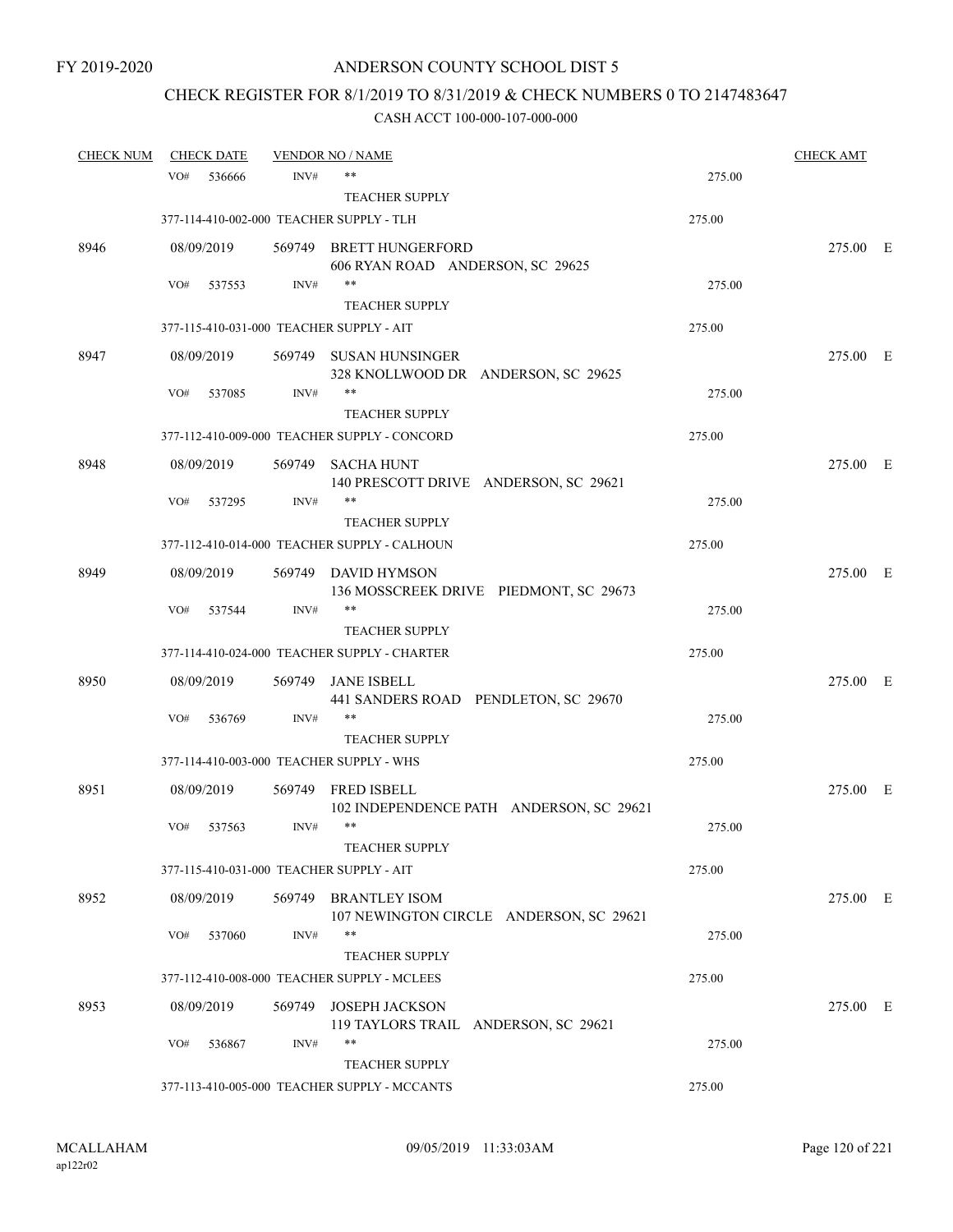# CHECK REGISTER FOR 8/1/2019 TO 8/31/2019 & CHECK NUMBERS 0 TO 2147483647

| <b>CHECK NUM</b> | <b>CHECK DATE</b>                        |        | <b>VENDOR NO / NAME</b>                                                |        | <b>CHECK AMT</b> |  |
|------------------|------------------------------------------|--------|------------------------------------------------------------------------|--------|------------------|--|
| 8954             | 08/09/2019                               |        | 569749 WHITNEY JACKSON<br>119 TAYLORS TRAIL ANDERSON, SC 29621         |        | 275.00 E         |  |
|                  | VO#<br>537371                            | INV#   | $***$<br><b>TEACHER SUPPLY</b>                                         | 275.00 |                  |  |
|                  |                                          |        | 377-112-410-017-000 TEACHER SUPPLY - MIDWAY                            | 275.00 |                  |  |
| 8955             | 08/09/2019                               | 569749 | <b>TRACY JAMES</b><br>115 DEVON WAY ANDERSON, SC 29621                 |        | 275.00 E         |  |
|                  | VO#<br>536767                            | INV#   | $***$<br><b>TEACHER SUPPLY</b>                                         | 275.00 |                  |  |
|                  | 377-114-410-003-000 TEACHER SUPPLY - WHS |        |                                                                        | 275.00 |                  |  |
| 8956             | 08/09/2019                               | 569749 | ASHLEY JAMES<br>2624 SYDNEY PLACE PEKIN, IL 61554                      |        | 275.00 E         |  |
|                  | VO#<br>537203                            | INV#   | $***$<br><b>TEACHER SUPPLY</b>                                         | 275.00 |                  |  |
|                  |                                          |        | 377-112-410-012-000 TEACHER SUPPLY - NEVITT FOREST                     | 275.00 |                  |  |
| 8957             | 08/09/2019                               |        | 569749 BUFFY JAMESON<br>1005 BROWN ROAD ANDERSON, SC 29621             |        | 275.00 E         |  |
|                  | VO#<br>537109                            | INV#   | $***$                                                                  | 275.00 |                  |  |
|                  |                                          |        | <b>TEACHER SUPPLY</b>                                                  |        |                  |  |
|                  |                                          |        | 377-112-410-009-000 TEACHER SUPPLY - CONCORD                           | 275.00 |                  |  |
| 8958             | 08/09/2019                               |        | 569749 AMY JANSSEN<br>207 SWEET GUM CIRCLE WILLIAMSTON, SC<br>29697    |        | 275.00 E         |  |
|                  | VO#<br>537037                            | INV#   | **                                                                     | 275.00 |                  |  |
|                  |                                          |        | <b>TEACHER SUPPLY</b>                                                  |        |                  |  |
|                  |                                          |        | 377-112-410-008-000 TEACHER SUPPLY - MCLEES                            | 275.00 |                  |  |
| 8959             | 08/09/2019                               | 569749 | MARK JARZEWIAK<br>8000 LONGSHORE AVENUE SENECA, SC 29672               |        | 275.00 E         |  |
|                  | VO#<br>536975                            | INV#   | $***$                                                                  | 275.00 |                  |  |
|                  |                                          |        | <b>TEACHER SUPPLY</b>                                                  |        |                  |  |
|                  |                                          |        | 377-113-410-006-000 TEACHER SUPPLY - ROBERT ANDERSON                   | 275.00 |                  |  |
| 8960             | 08/09/2019                               | 569749 | <b>ANDREW JENKINS</b><br>565 TWIN VIEW COURT GRANITEVILLE, SC<br>29829 |        | 275.00 E         |  |
|                  | VO#<br>536740                            | INV#   | $***$                                                                  | 275.00 |                  |  |
|                  |                                          |        | <b>TEACHER SUPPLY</b>                                                  |        |                  |  |
|                  | 377-114-410-002-000 TEACHER SUPPLY - TLH |        |                                                                        | 275.00 |                  |  |
| 8961             | 08/09/2019                               | 569749 | <b>MEGAN JENNINGS</b><br>7 NICKEL SPRINGS DRIVE EASLEY, SC 29642       |        | 275.00 E         |  |
|                  | VO#<br>537485                            | INV#   | **                                                                     | 275.00 |                  |  |
|                  |                                          |        | TEACHER SUPPLY                                                         |        |                  |  |
|                  |                                          |        | 377-113-410-020-000 TEACHER SUPPLY - GLENVIEW                          | 275.00 |                  |  |
| 8962             | 08/09/2019                               | 569749 | JI JEONG                                                               |        | 275.00 E         |  |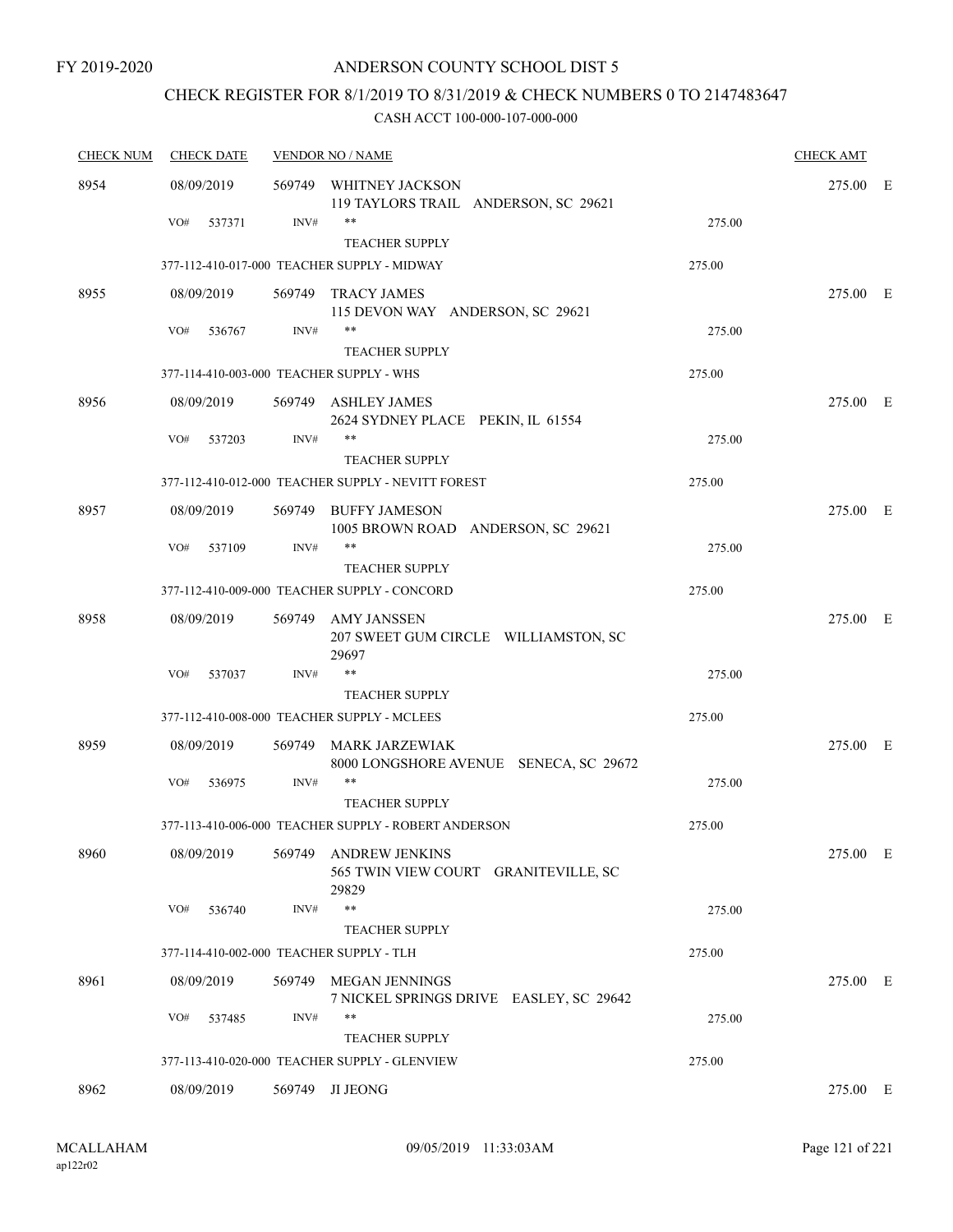FY 2019-2020

#### ANDERSON COUNTY SCHOOL DIST 5

### CHECK REGISTER FOR 8/1/2019 TO 8/31/2019 & CHECK NUMBERS 0 TO 2147483647

| <b>CHECK NUM</b> | <b>CHECK DATE</b>                        |        | <b>VENDOR NO / NAME</b>                              |        | <b>CHECK AMT</b> |  |
|------------------|------------------------------------------|--------|------------------------------------------------------|--------|------------------|--|
|                  |                                          |        | 128 BAYBROOKE LANE ANDERSON, SC 29621                |        |                  |  |
|                  | VO#<br>537263                            | INV#   | $***$                                                | 275.00 |                  |  |
|                  |                                          |        | <b>TEACHER SUPPLY</b>                                |        |                  |  |
|                  |                                          |        | 377-112-410-013-000 TEACHER SUPPLY - NORTH POINTE    | 275.00 |                  |  |
| 8963             | 08/09/2019                               |        | 569749 NANCY JEROLAMON                               |        | 275.00 E         |  |
|                  |                                          |        | 4115 LIBERTY HWY APT B2 ANDERSON, SC                 |        |                  |  |
|                  |                                          |        | 29621                                                |        |                  |  |
|                  | VO#<br>537055                            | INV#   | $***$                                                | 275.00 |                  |  |
|                  |                                          |        | <b>TEACHER SUPPLY</b>                                |        |                  |  |
|                  |                                          |        | 377-112-410-008-000 TEACHER SUPPLY - MCLEES          | 275.00 |                  |  |
| 8964             | 08/09/2019                               | 569749 | <b>SADIE JOHNS</b>                                   |        | 275.00 E         |  |
|                  |                                          |        | 501 POINSETTIA DRIVE SIMPSONVILLE, SC                |        |                  |  |
|                  |                                          |        | 29681                                                |        |                  |  |
|                  | VO#<br>537032                            | INV#   | **                                                   | 275.00 |                  |  |
|                  |                                          |        | <b>TEACHER SUPPLY</b>                                |        |                  |  |
|                  |                                          |        | 377-112-410-007-000 TEACHER SUPPLY - CENTERVILLE     | 275.00 |                  |  |
| 8965             | 08/09/2019                               | 569749 | SHANIQUA JOHNSON                                     |        | 275.00 E         |  |
|                  |                                          |        | 117 ROBERTSON ROAD ANDERSON, SC 29621                |        |                  |  |
|                  | VO#<br>536697                            | INV#   | $***$                                                | 275.00 |                  |  |
|                  |                                          |        | <b>TEACHER SUPPLY</b>                                |        |                  |  |
|                  | 377-114-410-002-000 TEACHER SUPPLY - TLH |        |                                                      | 275.00 |                  |  |
| 8966             | 08/09/2019                               | 569749 | WENDY JOHNSON                                        |        | 275.00 E         |  |
|                  |                                          |        | 668 SADLERS CREEK RD ANDERSON, SC 29626              |        |                  |  |
|                  | VO#<br>536905                            | INV#   | $***$                                                | 275.00 |                  |  |
|                  |                                          |        | <b>TEACHER SUPPLY</b>                                |        |                  |  |
|                  |                                          |        | 377-113-410-006-000 TEACHER SUPPLY - ROBERT ANDERSON | 275.00 |                  |  |
| 8967             | 08/09/2019                               | 569749 | <b>AMBER JOHNSON</b>                                 |        | 275.00 E         |  |
|                  |                                          |        | 125 VALLEY DRIVE ANDERSON, SC 29625                  |        |                  |  |
|                  | VO#<br>537020                            | INV#   | $***$                                                | 275.00 |                  |  |
|                  |                                          |        | <b>TEACHER SUPPLY</b>                                |        |                  |  |
|                  |                                          |        | 377-112-410-007-000 TEACHER SUPPLY - CENTERVILLE     | 275.00 |                  |  |
| 8968             |                                          |        | 08/09/2019 569749 LAJUANA JONES                      |        | 275.00 E         |  |
|                  |                                          |        | 1507 NARDIN AVENUE ANDERSON, SC 29625                |        |                  |  |
|                  | VO#<br>536653                            | INV#   | $***$                                                | 275.00 |                  |  |
|                  |                                          |        | <b>TEACHER SUPPLY</b>                                |        |                  |  |
|                  | 377-114-410-002-000 TEACHER SUPPLY - TLH |        |                                                      | 275.00 |                  |  |
| 8969             | 08/09/2019                               | 569749 | XIOMARA JONES                                        |        | 275.00 E         |  |
|                  |                                          |        | 9 RIVER RUN COURT GREENVILLE, SC 29605               |        |                  |  |
|                  | VO#<br>536689                            | INV#   | $***$                                                | 275.00 |                  |  |
|                  |                                          |        | <b>TEACHER SUPPLY</b>                                |        |                  |  |
|                  | 377-114-410-002-000 TEACHER SUPPLY - TLH |        |                                                      | 275.00 |                  |  |
| 8970             | 08/09/2019                               | 569749 | <b>JENNIFER JONES</b>                                |        | 275.00 E         |  |
|                  |                                          |        | 2004 SHELDON DRIVE ANDERSON, SC 29621                |        |                  |  |
|                  | VO#<br>536993                            | INV#   | $***$                                                | 275.00 |                  |  |
|                  |                                          |        |                                                      |        |                  |  |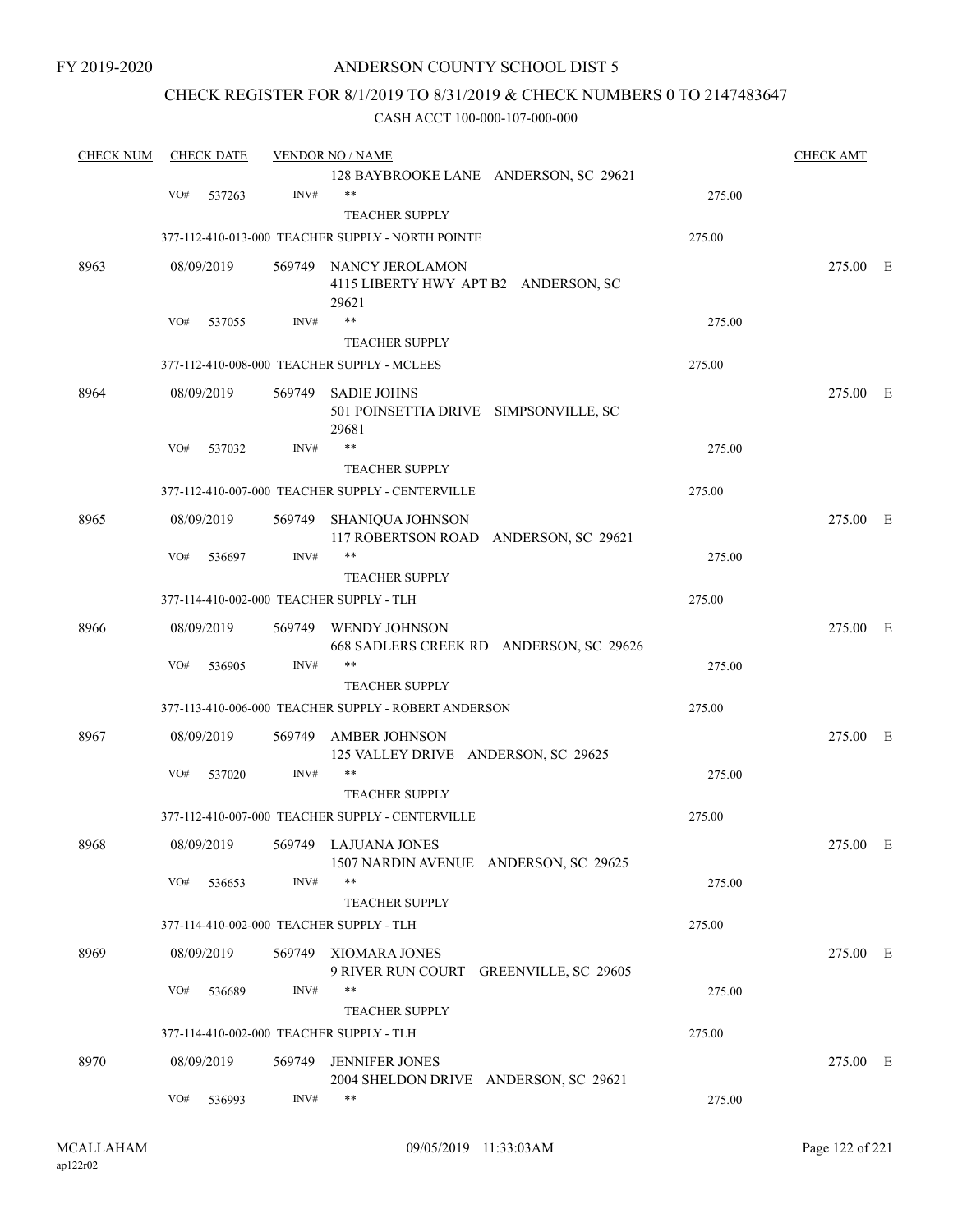### CHECK REGISTER FOR 8/1/2019 TO 8/31/2019 & CHECK NUMBERS 0 TO 2147483647

| <b>CHECK NUM</b> | <b>CHECK DATE</b>                        |        | <b>VENDOR NO / NAME</b><br><b>TEACHER SUPPLY</b>                     |        | <b>CHECK AMT</b> |  |
|------------------|------------------------------------------|--------|----------------------------------------------------------------------|--------|------------------|--|
|                  |                                          |        | 377-112-410-007-000 TEACHER SUPPLY - CENTERVILLE                     | 275.00 |                  |  |
|                  |                                          |        |                                                                      |        |                  |  |
| 8971             | 08/09/2019                               | 569749 | JUDITH JONES<br>618 PINEHOLLOW DRIVE ANDERSON, SC 29621              |        | 275.00 E         |  |
|                  | VO#<br>537038                            | INV#   | $***$                                                                | 275.00 |                  |  |
|                  |                                          |        | <b>TEACHER SUPPLY</b>                                                |        |                  |  |
|                  |                                          |        | 377-112-410-008-000 TEACHER SUPPLY - MCLEES                          | 275.00 |                  |  |
| 8972             | 08/09/2019                               |        | 569749 JEAN JONES                                                    |        | 275.00 E         |  |
|                  |                                          |        | 308 KINGS RD ANDERSON, SC 29621                                      |        |                  |  |
|                  | VO#<br>537046                            | INV#   | $***$                                                                | 275.00 |                  |  |
|                  |                                          |        | <b>TEACHER SUPPLY</b>                                                |        |                  |  |
|                  |                                          |        | 377-112-410-008-000 TEACHER SUPPLY - MCLEES                          | 275.00 |                  |  |
| 8973             | 08/09/2019                               | 569749 | ALESIA JONES                                                         |        | 275.00 E         |  |
|                  |                                          |        | 703 E MAULDIN STREET ANDERSON, SC 29621                              |        |                  |  |
|                  | VO#<br>537339                            | INV#   | **                                                                   | 275.00 |                  |  |
|                  |                                          |        | <b>TEACHER SUPPLY</b>                                                |        |                  |  |
|                  |                                          |        | 377-112-410-016-000 TEACHER SUPPLY - VARENNES                        | 275.00 |                  |  |
| 8974             | 08/09/2019                               | 569749 | TRACY JONES                                                          |        | 275.00 E         |  |
|                  |                                          |        | 112 HERD PARK COURT ANDERSON, SC 29621                               |        |                  |  |
|                  | VO#<br>537392                            | INV#   | **                                                                   | 275.00 |                  |  |
|                  |                                          |        | <b>TEACHER SUPPLY</b><br>377-112-410-017-000 TEACHER SUPPLY - MIDWAY | 275.00 |                  |  |
|                  |                                          |        |                                                                      |        |                  |  |
| 8975             | 08/09/2019                               | 569749 | REBECCA JUNKER                                                       |        | 275.00 E         |  |
|                  | VO#<br>536835                            | INV#   | 6008 LODESTONE DRIVE ALEXANDER, AR 72002<br>$***$                    | 275.00 |                  |  |
|                  |                                          |        | <b>TEACHER SUPPLY</b>                                                |        |                  |  |
|                  | 377-114-410-003-000 TEACHER SUPPLY - WHS |        |                                                                      | 275.00 |                  |  |
| 8976             | 08/09/2019                               | 569749 | WILLIAM KAY                                                          |        | 275.00 E         |  |
|                  |                                          |        | 1212 HWY. 413 ANDERSON, SC 29621                                     |        |                  |  |
|                  | VO#<br>537537                            | INV#   | **                                                                   | 275.00 |                  |  |
|                  |                                          |        | <b>TEACHER SUPPLY</b>                                                |        |                  |  |
|                  |                                          |        | 377-113-410-021-000 TEACHER SUPPLY - SOUTHWOOD                       | 275.00 |                  |  |
| 8977             | 08/09/2019                               | 569749 | MARIA KEELEY-GIL                                                     |        | 275.00 E         |  |
|                  |                                          |        | 500 SUSSEX WAY ANDERSON, SC 29625                                    |        |                  |  |
|                  | VO#<br>536830                            | INV#   | **                                                                   | 275.00 |                  |  |
|                  |                                          |        | <b>TEACHER SUPPLY</b>                                                |        |                  |  |
|                  | 377-114-410-003-000 TEACHER SUPPLY - WHS |        |                                                                      | 275.00 |                  |  |
| 8978             | 08/09/2019                               | 569749 | <b>BRANDI KELLEY</b>                                                 |        | 275.00 E         |  |
|                  |                                          |        | 1133 BROWN ROAD ANDERSON, SC 29621                                   |        |                  |  |
|                  | VO#<br>537170                            | INV#   | **                                                                   | 275.00 |                  |  |
|                  |                                          |        | <b>TEACHER SUPPLY</b>                                                |        |                  |  |
|                  |                                          |        | 377-112-410-011-000 TEACHER SUPPLY - HOMELAND PARK                   | 275.00 |                  |  |
| 8979             | 08/09/2019                               |        | 569749 TARA KELLY                                                    |        | 275.00 E         |  |
|                  |                                          |        |                                                                      |        |                  |  |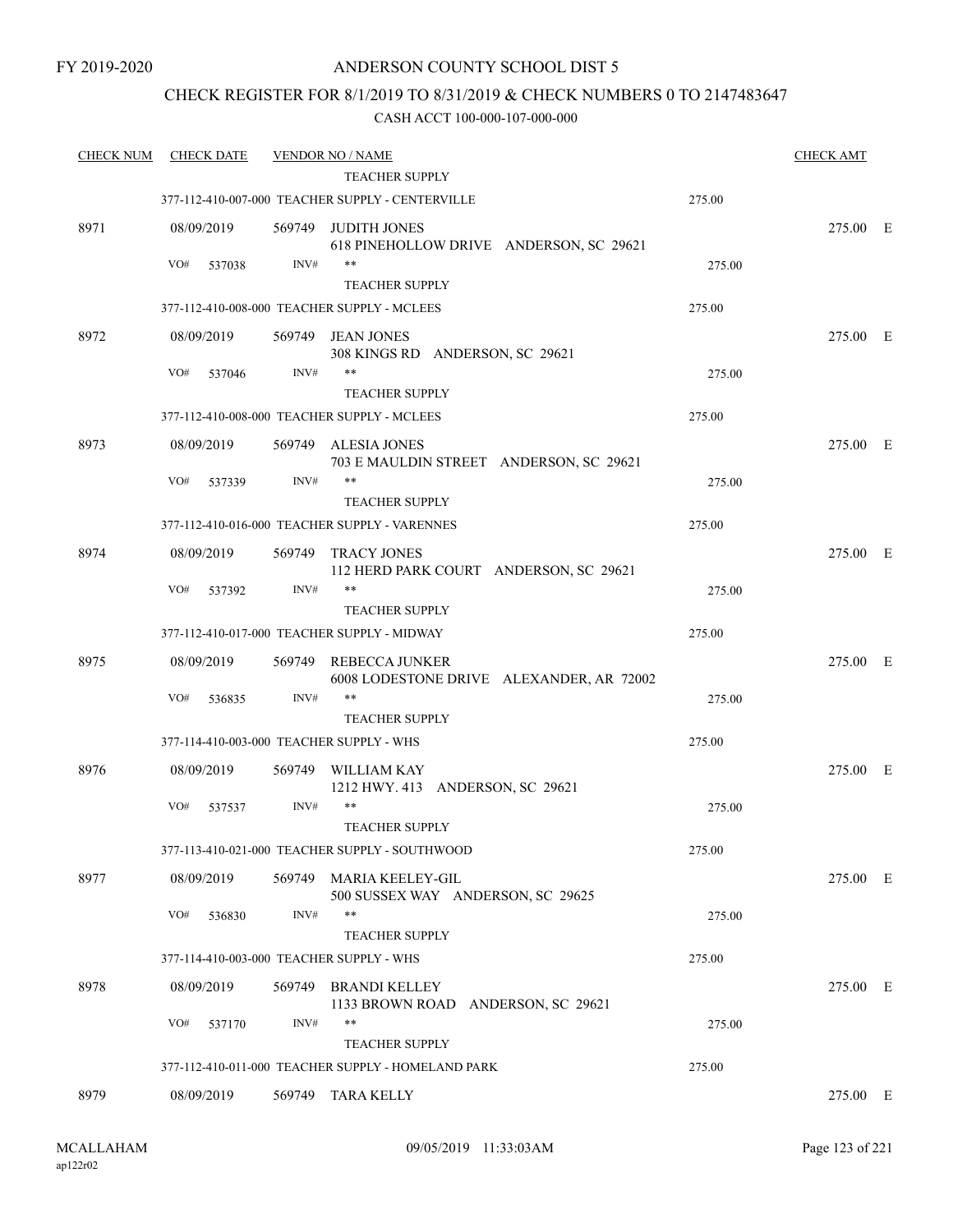### CHECK REGISTER FOR 8/1/2019 TO 8/31/2019 & CHECK NUMBERS 0 TO 2147483647

| <b>CHECK NUM</b> | <b>CHECK DATE</b>                        | <b>VENDOR NO / NAME</b> | <b>CHECK AMT</b>                                                              |        |          |  |
|------------------|------------------------------------------|-------------------------|-------------------------------------------------------------------------------|--------|----------|--|
|                  |                                          |                         | 12179 FRIENDSHIP LOOP DRIVE SENECA, SC<br>29678                               |        |          |  |
|                  | VO#<br>536842                            | INV#                    | $***$                                                                         | 275.00 |          |  |
|                  |                                          |                         | <b>TEACHER SUPPLY</b>                                                         |        |          |  |
|                  | 377-114-410-003-000 TEACHER SUPPLY - WHS |                         |                                                                               | 275.00 |          |  |
| 8980             | 08/09/2019                               |                         | 569749 TARA KELLY<br>903 WEST BROAD STREET IVA, SC 29655                      |        | 275.00 E |  |
|                  | VO#<br>537059                            | INV#                    | $***$<br><b>TEACHER SUPPLY</b>                                                | 275.00 |          |  |
|                  |                                          |                         | 377-112-410-008-000 TEACHER SUPPLY - MCLEES                                   | 275.00 |          |  |
| 8981             | 08/09/2019                               |                         | 569749 MICHAEL KENNEDY<br>101 SUNSET DRIVE IVA, SC 29655                      |        | 275.00 E |  |
|                  | VO#<br>537200                            | INV#                    | $***$                                                                         | 275.00 |          |  |
|                  |                                          |                         | <b>TEACHER SUPPLY</b>                                                         |        |          |  |
|                  |                                          |                         | 377-112-410-012-000 TEACHER SUPPLY - NEVITT FOREST                            | 275.00 |          |  |
| 8982             | 08/09/2019                               |                         | 569749 LEROY KENNEDY<br>227 LAUREL TRACE CIRCLE PIEDMONT, SC<br>29673         |        | 275.00 E |  |
|                  | VO#<br>537518                            | INV#                    | $***$                                                                         | 275.00 |          |  |
|                  |                                          |                         | <b>TEACHER SUPPLY</b>                                                         |        |          |  |
|                  |                                          |                         | 377-113-410-021-000 TEACHER SUPPLY - SOUTHWOOD                                | 275.00 |          |  |
| 8983             | 08/09/2019                               |                         | 569749 LAUREN KESLER<br>614 CATHEY ROAD ANDERSON, SC 29621                    |        | 275.00 E |  |
|                  | VO#<br>537261                            | INV#                    | $***$                                                                         | 275.00 |          |  |
|                  |                                          |                         | <b>TEACHER SUPPLY</b>                                                         |        |          |  |
|                  |                                          |                         | 377-112-410-013-000 TEACHER SUPPLY - NORTH POINTE                             | 275.00 |          |  |
| 8984             | 08/09/2019                               |                         | 569749 KENNEDI KIMBRELL<br>207 BOWEN DR. ANDERSON, SC 29621                   |        | 275.00 E |  |
|                  | VO#<br>537293                            | INV#                    | $***$                                                                         | 275.00 |          |  |
|                  |                                          |                         | <b>TEACHER SUPPLY</b>                                                         |        |          |  |
|                  |                                          |                         | 377-112-410-014-000 TEACHER SUPPLY - CALHOUN                                  | 275.00 |          |  |
| 8985             | 08/09/2019 569749 KAY KING               |                         | 401 MILFORD RD ANDERSON, SC 29621                                             |        | 275.00 E |  |
|                  | VO#<br>537087                            | INV#                    | $***$                                                                         | 275.00 |          |  |
|                  |                                          |                         | <b>TEACHER SUPPLY</b>                                                         |        |          |  |
|                  |                                          |                         | 377-112-410-009-000 TEACHER SUPPLY - CONCORD                                  | 275.00 |          |  |
| 8986             | 08/09/2019                               | 569749                  | <b>ANDREW KING</b><br>104 BELSPRING LANE ANDERSON, SC 29621                   |        | 275.00 E |  |
|                  | VO#<br>537474                            | INV#                    | $***$                                                                         | 275.00 |          |  |
|                  |                                          |                         | <b>TEACHER SUPPLY</b><br>377-113-410-020-000 TEACHER SUPPLY - GLENVIEW        | 275.00 |          |  |
|                  |                                          |                         |                                                                               |        |          |  |
| 8987             | 08/09/2019                               | 569749                  | <b>SARA KINSEY</b><br>5 CRYSTAL SPRINGS ROAD APT. 211<br>GREENVILLE, SC 29615 |        | 275.00 E |  |
|                  |                                          |                         |                                                                               |        |          |  |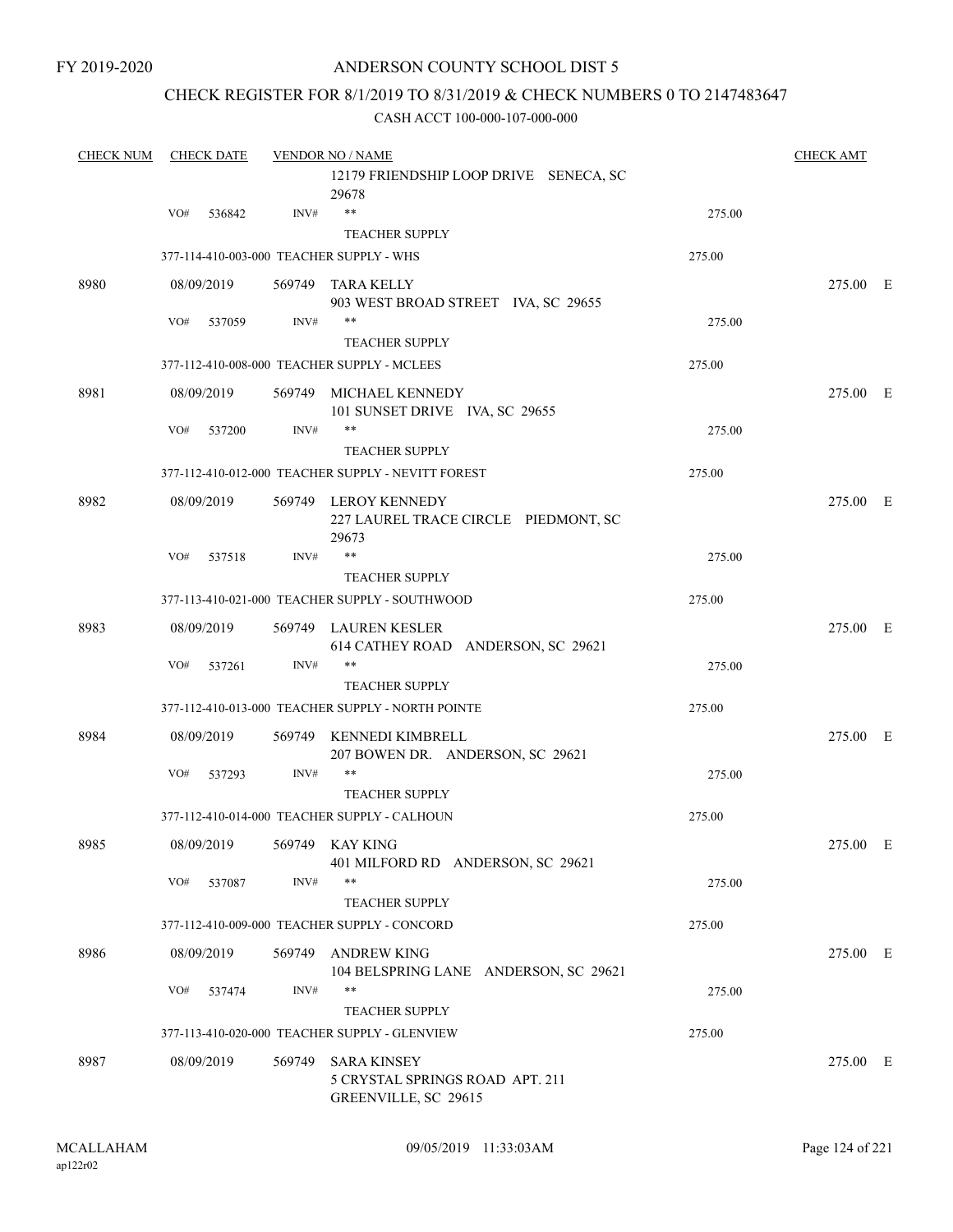# CHECK REGISTER FOR 8/1/2019 TO 8/31/2019 & CHECK NUMBERS 0 TO 2147483647

| <b>CHECK NUM</b> |     | <b>CHECK DATE</b> |        | <b>VENDOR NO / NAME</b>                              |        | <b>CHECK AMT</b> |  |
|------------------|-----|-------------------|--------|------------------------------------------------------|--------|------------------|--|
|                  | VO# | 537397            | INV#   | $***$                                                | 275.00 |                  |  |
|                  |     |                   |        | <b>TEACHER SUPPLY</b>                                |        |                  |  |
|                  |     |                   |        | 377-112-410-017-000 TEACHER SUPPLY - MIDWAY          | 275.00 |                  |  |
| 8988             |     | 08/09/2019        |        | 569749 MICHAEL KIRBY                                 |        | 275.00 E         |  |
|                  |     |                   |        | 110 EASY GAP ROAD ANDERSON, SC 29621                 |        |                  |  |
|                  | VO# | 537061            | INV#   | $***$                                                | 275.00 |                  |  |
|                  |     |                   |        | <b>TEACHER SUPPLY</b>                                |        |                  |  |
|                  |     |                   |        | 377-112-410-008-000 TEACHER SUPPLY - MCLEES          | 275.00 |                  |  |
| 8989             |     | 08/09/2019        |        | 569749 GABRIELLE KITTS                               |        | 275.00 E         |  |
|                  |     |                   |        | 1316 GRADY HALL RD ANDERSON, SC 29626                |        |                  |  |
|                  | VO# | 536967            | INV#   | $***$                                                | 275.00 |                  |  |
|                  |     |                   |        | <b>TEACHER SUPPLY</b>                                |        |                  |  |
|                  |     |                   |        | 377-113-410-006-000 TEACHER SUPPLY - ROBERT ANDERSON | 275.00 |                  |  |
| 8990             |     | 08/09/2019        |        | 569749 BRENT KLIMASZEWSKI                            |        | 275.00 E         |  |
|                  |     |                   |        | 2418 MARCHBANKS AVE. APT. 25A ANDERSON,              |        |                  |  |
|                  |     |                   |        | SC 29621                                             |        |                  |  |
|                  | VO# | 536953            | INV#   | $***$                                                | 275.00 |                  |  |
|                  |     |                   |        | <b>TEACHER SUPPLY</b>                                |        |                  |  |
|                  |     |                   |        | 377-113-410-006-000 TEACHER SUPPLY - ROBERT ANDERSON | 275.00 |                  |  |
| 8991             |     | 08/09/2019        | 569749 | ANDREA KNIGHT                                        |        | 275.00 E         |  |
|                  |     |                   |        | 402 EAST FREDERICKS ST. ANDERSON, SC 29621           |        |                  |  |
|                  | VO# | 537473            | INV#   | $***$                                                | 275.00 |                  |  |
|                  |     |                   |        | <b>TEACHER SUPPLY</b>                                |        |                  |  |
|                  |     |                   |        | 377-113-410-020-000 TEACHER SUPPLY - GLENVIEW        | 275.00 |                  |  |
| 8992             |     | 08/09/2019        |        | 569749 BARBARA KNOBLAUCH                             |        | 275.00 E         |  |
|                  |     |                   |        | 225 STELLING ROAD TOWNVILLE, SC 29689                |        |                  |  |
|                  | VO# | 537492            | INV#   | $***$                                                | 275.00 |                  |  |
|                  |     |                   |        | <b>TEACHER SUPPLY</b>                                |        |                  |  |
|                  |     |                   |        | 377-113-410-020-000 TEACHER SUPPLY - GLENVIEW        | 275.00 |                  |  |
| 8993             |     | 08/09/2019        |        | 569749 MELISSA KNOWLES                               |        | 275.00 E         |  |
|                  |     |                   |        | 1305 HANOVER ROAD ANDERSON, SC 29621                 |        |                  |  |
|                  | VO# | 537178            | INV#   |                                                      | 275.00 |                  |  |
|                  |     |                   |        | <b>TEACHER SUPPLY</b>                                |        |                  |  |
|                  |     |                   |        | 377-112-410-011-000 TEACHER SUPPLY - HOMELAND PARK   | 275.00 |                  |  |
| 8994             |     | 08/09/2019        |        | 569749 NINA KNOX                                     |        | 275.00 E         |  |
|                  |     |                   |        | 1422 OAK HILL DRIVE ANDERSON, SC 29621               |        |                  |  |
|                  | VO# | 536874            | INV#   | $***$                                                | 275.00 |                  |  |
|                  |     |                   |        | <b>TEACHER SUPPLY</b>                                |        |                  |  |
|                  |     |                   |        | 377-113-410-005-000 TEACHER SUPPLY - MCCANTS         | 275.00 |                  |  |
| 8995             |     | 08/09/2019        | 569749 | <b>BARBARA KOCH</b>                                  |        | 275.00 E         |  |
|                  |     |                   |        | 301 WILLIAMSBURG RD ANDERSON, SC 29621               |        |                  |  |
|                  | VO# | 536906            | INV#   | $***$                                                | 275.00 |                  |  |
|                  |     |                   |        | TEACHER SUPPLY                                       |        |                  |  |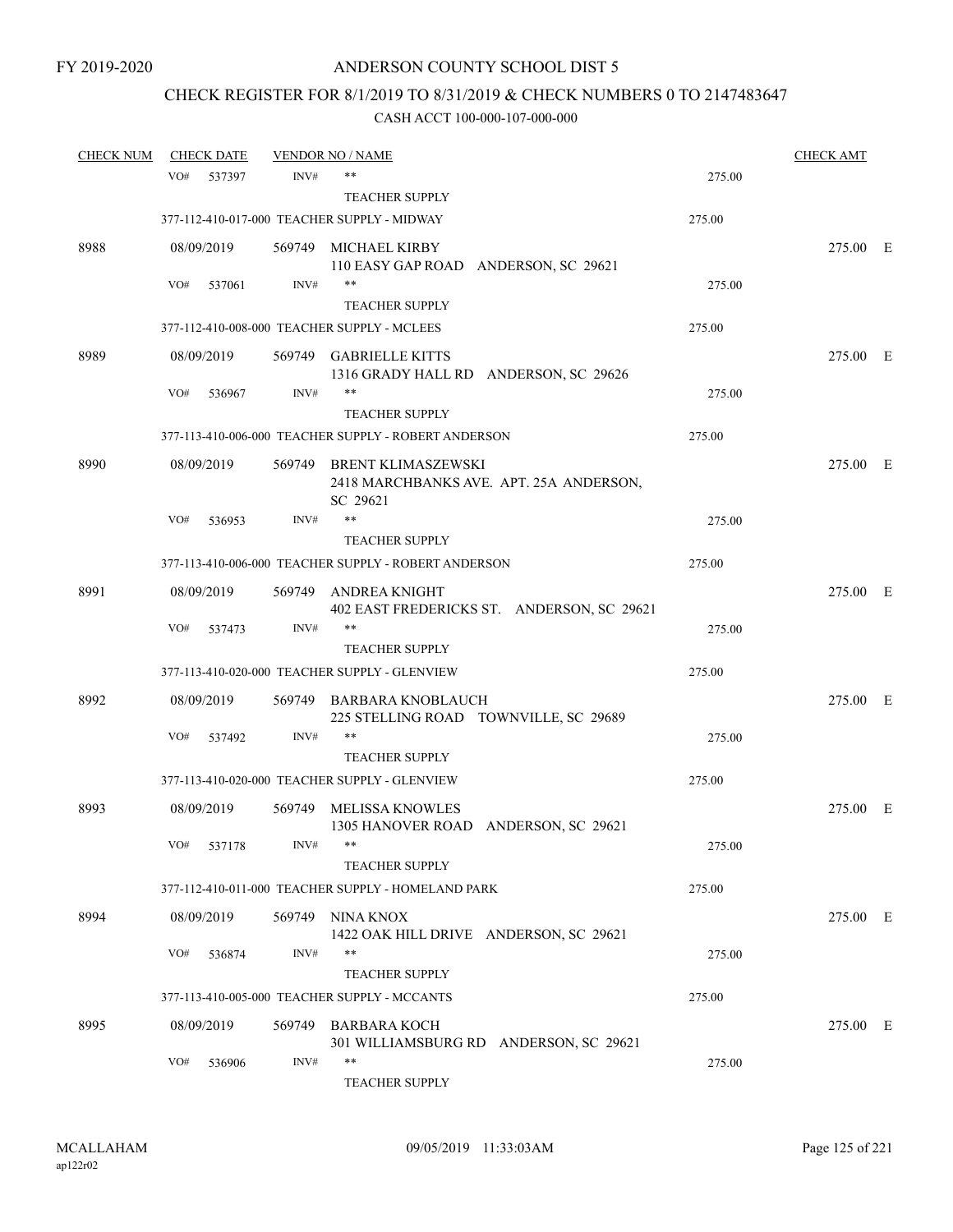# CHECK REGISTER FOR 8/1/2019 TO 8/31/2019 & CHECK NUMBERS 0 TO 2147483647

| <b>CHECK NUM</b> | <b>CHECK DATE</b> |        | <b>VENDOR NO / NAME</b>                                               |        | <b>CHECK AMT</b> |  |
|------------------|-------------------|--------|-----------------------------------------------------------------------|--------|------------------|--|
|                  |                   |        | 377-113-410-006-000 TEACHER SUPPLY - ROBERT ANDERSON                  | 275.00 |                  |  |
| 8996             | 08/09/2019        |        | 569749 JERRY KOCIURUBA<br>5 KIEV CT ANDERSON, SC 29626                |        | 275.00 E         |  |
|                  | VO#<br>536818     | INV#   | **<br><b>TEACHER SUPPLY</b>                                           | 275.00 |                  |  |
|                  |                   |        | 377-114-410-003-000 TEACHER SUPPLY - WHS                              | 275.00 |                  |  |
| 8997             | 08/09/2019        |        | 569749 STACY KUBU<br>109 BUTTERCUP TRAIL ANDERSON, SC 29621           |        | 275.00 E         |  |
|                  | VO#<br>537167     | INV#   | **<br><b>TEACHER SUPPLY</b>                                           | 275.00 |                  |  |
|                  |                   |        | 377-112-410-011-000 TEACHER SUPPLY - HOMELAND PARK                    | 275.00 |                  |  |
| 8998             | 08/09/2019        |        | 569749 TAYLOR KUJAWA                                                  |        | 275.00 E         |  |
|                  | VO#<br>537226     | INV#   | 423 LINDSAY ROAD UNIT 312 CLEMSON, SC 29631<br>**                     | 275.00 |                  |  |
|                  |                   |        | <b>TEACHER SUPPLY</b>                                                 |        |                  |  |
|                  |                   |        | 377-112-410-012-000 TEACHER SUPPLY - NEVITT FOREST                    | 275.00 |                  |  |
| 8999             | 08/09/2019        |        | 569749 JULIE LANCE<br>113 COBBLESTONE COURT ANDERSON, SC 29621        |        | 275.00 E         |  |
|                  | VO#<br>536889     | INV#   | $***$<br><b>TEACHER SUPPLY</b>                                        | 275.00 |                  |  |
|                  |                   |        | 377-113-410-005-000 TEACHER SUPPLY - MCCANTS                          | 275.00 |                  |  |
| 9000             | 08/09/2019        |        | 569749 ERIN LANDRETH<br>102 WALNUT HILL EASLEY, SC 29642              |        | 275.00 E         |  |
|                  | VO#<br>537421     | INV#   | **<br><b>TEACHER SUPPLY</b>                                           | 275.00 |                  |  |
|                  |                   |        | 377-112-410-019-000 TEACHER SUPPLY - WHITEHALL                        | 275.00 |                  |  |
| 9001             | 08/09/2019        | 569749 | <b>JESSICA LANGBEHN</b><br>119 FREEDOM DRIVE CLEMSON, SC 29631        |        | 275.00 E         |  |
|                  | VO#<br>536822     | INV#   | **<br><b>TEACHER SUPPLY</b>                                           | 275.00 |                  |  |
|                  |                   |        | 377-114-410-003-000 TEACHER SUPPLY - WHS                              | 275.00 |                  |  |
| 9002             | 08/09/2019        |        | 569749 FELICIA LATHAM<br>128 TAYLORS TRAIL ANDERSON, SC 29621         |        | 275.00 E         |  |
|                  | VO#<br>537303     | INV#   | **<br><b>TEACHER SUPPLY</b>                                           | 275.00 |                  |  |
|                  |                   |        | 377-112-410-014-000 TEACHER SUPPLY - CALHOUN                          | 275.00 |                  |  |
| 9003             | 08/09/2019        |        | 569749 KATHERINE LAUGHRIDGE<br>138 PALM BRANCH WAY ANDERSON, SC 29621 |        | 275.00 E         |  |
|                  | VO#<br>537289     | INV#   | **<br><b>TEACHER SUPPLY</b>                                           | 275.00 |                  |  |
|                  |                   |        | 377-112-410-014-000 TEACHER SUPPLY - CALHOUN                          | 275.00 |                  |  |
| 9004             | 08/09/2019        | 569749 | <b>CAROLYN LAURITZEN</b><br>103 HUDSON CIRCLE ANDERSON, SC 29625      |        | 275.00 E         |  |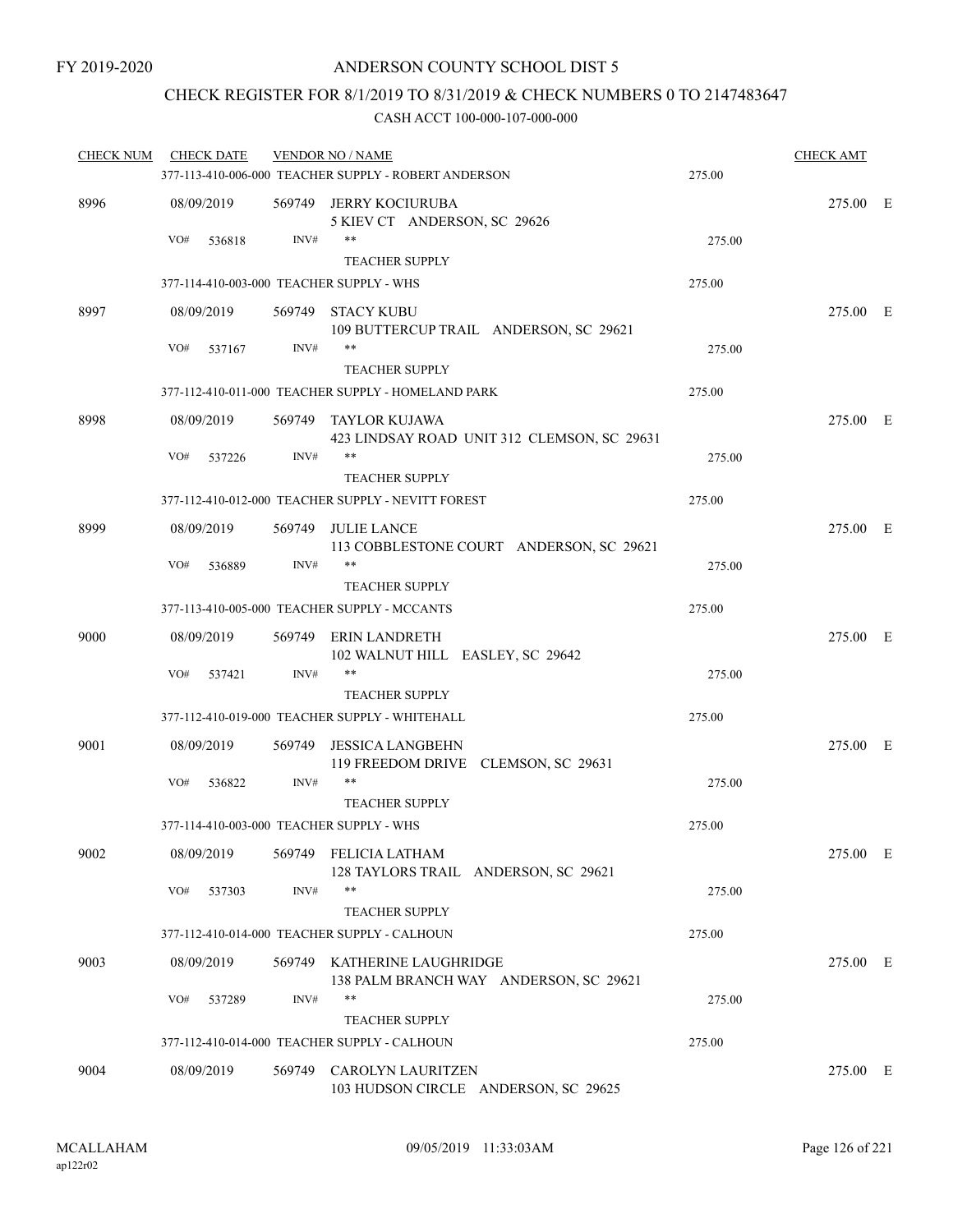# CHECK REGISTER FOR 8/1/2019 TO 8/31/2019 & CHECK NUMBERS 0 TO 2147483647

| <b>CHECK NUM</b> | <b>CHECK DATE</b> |        | <b>VENDOR NO / NAME</b>                                   |        | <b>CHECK AMT</b> |  |
|------------------|-------------------|--------|-----------------------------------------------------------|--------|------------------|--|
|                  | VO#<br>537555     | INV#   | $***$                                                     | 275.00 |                  |  |
|                  |                   |        | <b>TEACHER SUPPLY</b>                                     |        |                  |  |
|                  |                   |        | 377-115-410-031-000 TEACHER SUPPLY - AIT                  | 275.00 |                  |  |
| 9005             | 08/09/2019        |        | 569749 CHANDA LAWSON                                      |        | 275.00 E         |  |
|                  |                   |        | 700 CONCORD AVENUE ANDERSON, SC 29621                     |        |                  |  |
|                  | VO#<br>536907     | INV#   | $***$                                                     | 275.00 |                  |  |
|                  |                   |        | <b>TEACHER SUPPLY</b>                                     |        |                  |  |
|                  |                   |        | 377-113-410-006-000 TEACHER SUPPLY - ROBERT ANDERSON      | 275.00 |                  |  |
| 9006             | 08/09/2019        |        | 569749 KRISTEN LAZARUS                                    |        | 275.00 E         |  |
|                  |                   |        | 216 DURSELY DRIVE ANDERSON, SC 29621<br>$***$             |        |                  |  |
|                  | VO#<br>537256     | INV#   | <b>TEACHER SUPPLY</b>                                     | 275.00 |                  |  |
|                  |                   |        | 377-112-410-013-000 TEACHER SUPPLY - NORTH POINTE         | 275.00 |                  |  |
|                  |                   |        |                                                           |        |                  |  |
| 9007             | 08/09/2019        | 569749 | <b>JENNIFER LEE</b><br>1007 WILLOW RUN ANDERSON, SC 29621 |        | 275.00 E         |  |
|                  | VO#<br>536708     | INV#   | $***$                                                     | 275.00 |                  |  |
|                  |                   |        | <b>TEACHER SUPPLY</b>                                     |        |                  |  |
|                  |                   |        | 377-114-410-002-000 TEACHER SUPPLY - TLH                  | 275.00 |                  |  |
| 9008             | 08/09/2019        | 569749 | <b>JENNIFER LEE</b>                                       |        | 275.00 E         |  |
|                  |                   |        | 114 QUAIL LANE PELZER, SC 29669                           |        |                  |  |
|                  | VO#<br>536968     | INV#   | $***$                                                     | 275.00 |                  |  |
|                  |                   |        | <b>TEACHER SUPPLY</b>                                     |        |                  |  |
|                  |                   |        | 377-113-410-006-000 TEACHER SUPPLY - ROBERT ANDERSON      | 275.00 |                  |  |
| 9009             | 08/09/2019        |        | 569749 LONITA LEE                                         |        | 275.00 E         |  |
|                  |                   |        | 2103 OLD WILLIAMSTON RD ANDERSON, SC<br>29621             |        |                  |  |
|                  | VO#<br>537509     | INV#   | $***$                                                     | 275.00 |                  |  |
|                  |                   |        | <b>TEACHER SUPPLY</b>                                     |        |                  |  |
|                  |                   |        | 377-113-410-021-000 TEACHER SUPPLY - SOUTHWOOD            | 275.00 |                  |  |
| 9010             | 08/09/2019        |        | 569749 LEIGH ANNE LEMONS                                  |        | 275.00 E         |  |
|                  |                   |        | 103 DEWARS TRAIL ANDERSON, SC 29621                       |        |                  |  |
|                  | VO# 537413        | INV#   |                                                           | 275.00 |                  |  |
|                  |                   |        | <b>TEACHER SUPPLY</b>                                     |        |                  |  |
|                  |                   |        | 377-112-410-019-000 TEACHER SUPPLY - WHITEHALL            | 275.00 |                  |  |
| 9011             | 08/09/2019        | 569749 | <b>CIERRA LEOPARD</b>                                     |        | 275.00 E         |  |
|                  |                   |        | 1117 SOUTHERN ACRES ANDERSON, SC 29625                    |        |                  |  |
|                  | VO#<br>536946     | INV#   | $***$                                                     | 275.00 |                  |  |
|                  |                   |        | <b>TEACHER SUPPLY</b>                                     |        |                  |  |
|                  |                   |        | 377-113-410-006-000 TEACHER SUPPLY - ROBERT ANDERSON      | 275.00 |                  |  |
| 9012             | 08/09/2019        |        | 569749 TAYLOR LESTER                                      |        | 275.00 E         |  |
|                  | VO#<br>537530     | INV#   | 636 ALLISON CIRCLE ANDERSON, SC 29625<br>$***$            | 275.00 |                  |  |
|                  |                   |        | TEACHER SUPPLY                                            |        |                  |  |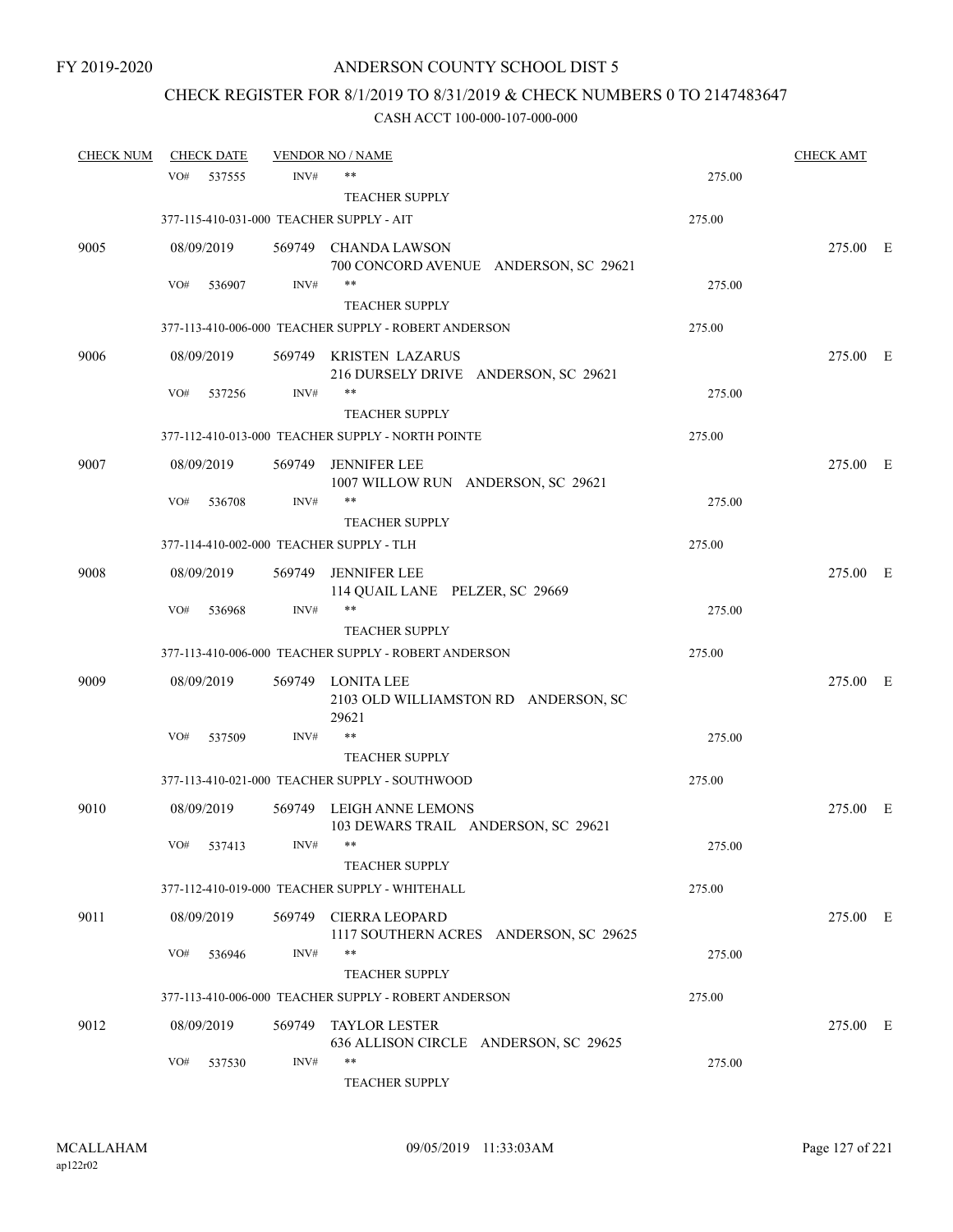### CHECK REGISTER FOR 8/1/2019 TO 8/31/2019 & CHECK NUMBERS 0 TO 2147483647

| <b>CHECK NUM</b> | <b>CHECK DATE</b>                        |        | <b>VENDOR NO / NAME</b>                                                    |        | <b>CHECK AMT</b> |  |
|------------------|------------------------------------------|--------|----------------------------------------------------------------------------|--------|------------------|--|
|                  |                                          |        | 377-113-410-021-000 TEACHER SUPPLY - SOUTHWOOD                             | 275.00 |                  |  |
| 9013             | 08/09/2019                               |        | 569749 HEIDI LEVERETTE<br>104 WIEUCA CT. ANDERSON, SC 29625                |        | 275.00 E         |  |
|                  | VO#<br>537405                            | INV#   | **<br><b>TEACHER SUPPLY</b>                                                | 275.00 |                  |  |
|                  |                                          |        | 377-139-410-018-000 TEACHER SUPPLY - WEST MARKET                           | 275.00 |                  |  |
| 9014             | 08/09/2019                               |        | 569749 TETA LEWIS                                                          |        | 275.00 E         |  |
|                  |                                          |        | 315 TILLOTSON ROAD ANDERSON, SC 29621                                      |        |                  |  |
|                  | VO#<br>537376                            | INV#   | **                                                                         | 275.00 |                  |  |
|                  |                                          |        | <b>TEACHER SUPPLY</b>                                                      |        |                  |  |
|                  |                                          |        | 377-112-410-017-000 TEACHER SUPPLY - MIDWAY                                | 275.00 |                  |  |
| 9015             | 08/09/2019                               |        | 569749 ELINOR LISTER<br>171 AMBERWOOD DRIVE ANDERSON, SC 29621             |        | 275.00 E         |  |
|                  | VO#<br>537465                            | INV#   | **                                                                         | 275.00 |                  |  |
|                  |                                          |        | <b>TEACHER SUPPLY</b>                                                      |        |                  |  |
|                  |                                          |        | 377-113-410-020-000 TEACHER SUPPLY - GLENVIEW                              | 275.00 |                  |  |
| 9016             | 08/09/2019                               |        | 569749 WILLIAM LITTLE<br>105 VICTORIA CIRCLE ANDERSON, SC 29621            |        | 275.00 E         |  |
|                  | VO#<br>536854                            | INV#   | $***$                                                                      | 275.00 |                  |  |
|                  |                                          |        | <b>TEACHER SUPPLY</b>                                                      |        |                  |  |
|                  |                                          |        | 377-113-410-005-000 TEACHER SUPPLY - MCCANTS                               | 275.00 |                  |  |
| 9017             | 08/09/2019                               |        | 569749 ROBIN LOCKE<br>107 CAYMAN WAY ANDERSON, SC 29621                    |        | 275.00 E         |  |
|                  | VO#<br>537249                            | INV#   | **                                                                         | 275.00 |                  |  |
|                  |                                          |        | <b>TEACHER SUPPLY</b><br>377-112-410-013-000 TEACHER SUPPLY - NORTH POINTE | 275.00 |                  |  |
|                  |                                          |        |                                                                            |        |                  |  |
| 9018             | 08/09/2019                               | INV#   | 569749 KYLE LOCKE<br>1809 COLLEGE AVE ANDERSON, SC 29621<br>**             |        | 275.00 E         |  |
|                  | VO#<br>537548                            |        | <b>TEACHER SUPPLY</b>                                                      | 275.00 |                  |  |
|                  | 377-115-410-031-000 TEACHER SUPPLY - AIT |        |                                                                            | 275.00 |                  |  |
|                  |                                          |        |                                                                            |        |                  |  |
| 9019             | 08/09/2019                               |        | 569749 BEECHER LOCKWOOD<br>1241 SHIRLEY DR ANDERSON, SC 29621              |        | 275.00 E         |  |
|                  | VO#<br>536669                            | INV#   | **<br><b>TEACHER SUPPLY</b>                                                | 275.00 |                  |  |
|                  | 377-114-410-002-000 TEACHER SUPPLY - TLH |        |                                                                            | 275.00 |                  |  |
|                  |                                          |        |                                                                            |        |                  |  |
| 9020             | 08/09/2019                               |        | 569749 CHRISTOPHER LOLLIS<br>108 WYNDHAM DRIVE PENDLETON, SC 29670         |        | 275.00 E         |  |
|                  | VO#<br>536971                            | INV#   | **<br><b>TEACHER SUPPLY</b>                                                | 275.00 |                  |  |
|                  |                                          |        | 377-113-410-006-000 TEACHER SUPPLY - ROBERT ANDERSON                       | 275.00 |                  |  |
| 9021             | 08/09/2019                               | 569749 | LYNDSEY LONG<br>1321 OLD WEBB ROAD ANDERSON, SC 29626                      |        | 275.00 E         |  |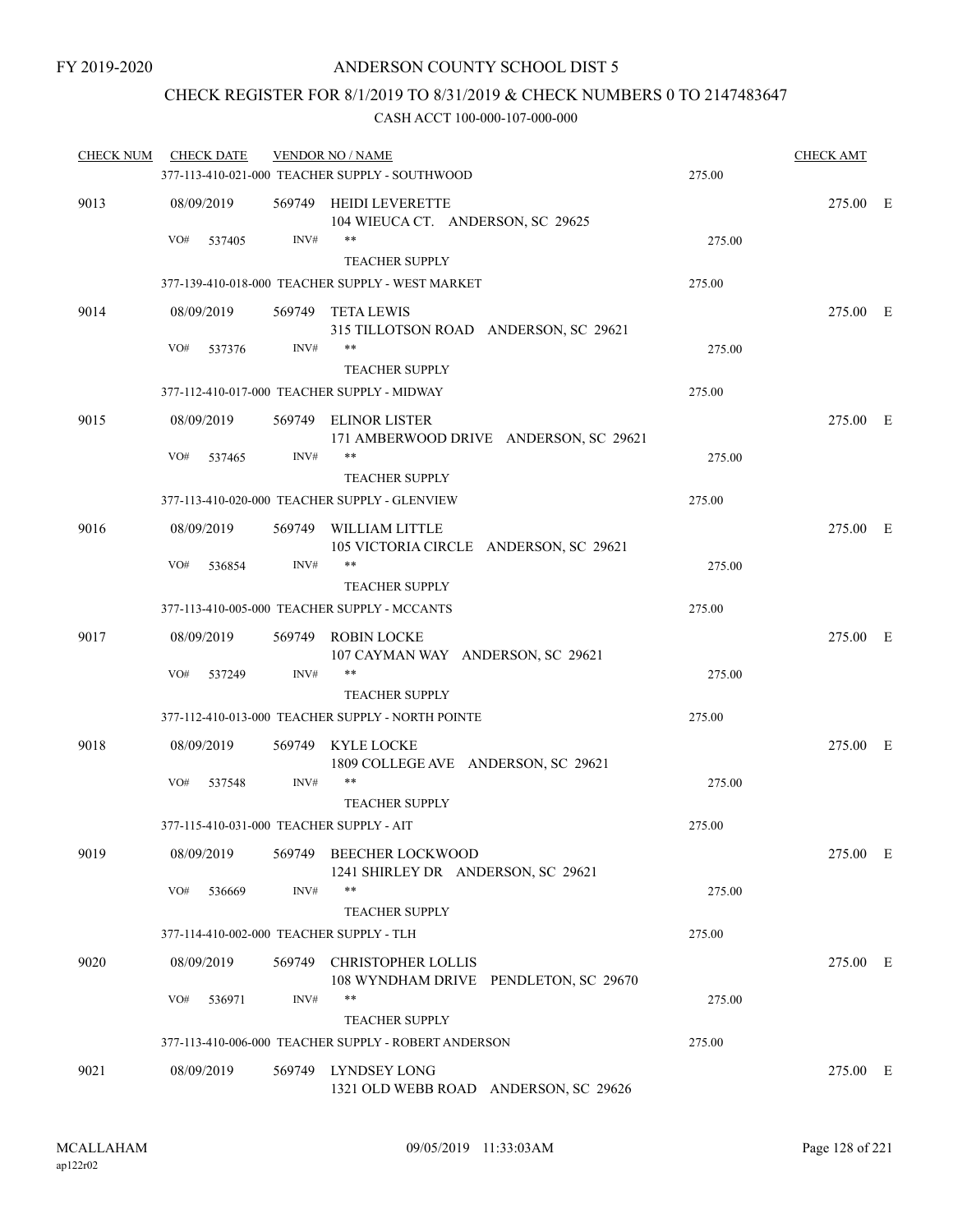# CHECK REGISTER FOR 8/1/2019 TO 8/31/2019 & CHECK NUMBERS 0 TO 2147483647

| <b>CHECK NUM</b> |     | <b>CHECK DATE</b> |        | <b>VENDOR NO / NAME</b>                                              |        | <b>CHECK AMT</b> |  |
|------------------|-----|-------------------|--------|----------------------------------------------------------------------|--------|------------------|--|
|                  | VO# | 536933            | INV#   | $***$                                                                | 275.00 |                  |  |
|                  |     |                   |        | <b>TEACHER SUPPLY</b>                                                |        |                  |  |
|                  |     |                   |        | 377-113-410-006-000 TEACHER SUPPLY - ROBERT ANDERSON                 | 275.00 |                  |  |
| 9022             |     | 08/09/2019        |        | 569749 MELISSA LOONEY<br>PO BOX 3871 ANDERSON, SC 29622              |        | 275.00 E         |  |
|                  | VO# | 536691            | INV#   | $***$                                                                | 275.00 |                  |  |
|                  |     |                   |        | <b>TEACHER SUPPLY</b>                                                |        |                  |  |
|                  |     |                   |        | 377-114-410-002-000 TEACHER SUPPLY - TLH                             | 275.00 |                  |  |
| 9023             |     | 08/09/2019        |        | 569749 KRISTEN LOPEZ<br>4 DOTTIE COURT WILLIAMSTON, SC 29697         |        | 275.00 E         |  |
|                  | VO# | 537100            | INV#   | $***$                                                                | 275.00 |                  |  |
|                  |     |                   |        | <b>TEACHER SUPPLY</b>                                                |        |                  |  |
|                  |     |                   |        | 377-112-410-009-000 TEACHER SUPPLY - CONCORD                         | 275.00 |                  |  |
| 9024             |     | 08/09/2019        |        | 569749 CARA LOTT<br>306 WEST FREDERICKS STREET ANDERSON, SC<br>29625 |        | 275.00 E         |  |
|                  | VO# | 536763            | INV#   | **                                                                   | 275.00 |                  |  |
|                  |     |                   |        | <b>TEACHER SUPPLY</b>                                                |        |                  |  |
|                  |     |                   |        | 377-114-410-003-000 TEACHER SUPPLY - WHS                             | 275.00 |                  |  |
| 9025             |     | 08/09/2019        | 569749 | BRITTANY LOUDERMILK<br>100 LAURENS CT ANDERSON, SC 29621             |        | 275.00 E         |  |
|                  | VO# | 536798            | INV#   | $***$                                                                | 275.00 |                  |  |
|                  |     |                   |        | <b>TEACHER SUPPLY</b>                                                |        |                  |  |
|                  |     |                   |        | 377-114-410-003-000 TEACHER SUPPLY - WHS                             | 275.00 |                  |  |
| 9026             |     | 08/09/2019        | 569749 | <b>EMILY LOWERY</b><br>110 PINEY BLUFF LANE WESTMINSTER, SC<br>29693 |        | 275.00 E         |  |
|                  | VO# | 537446            | INV#   | $***$                                                                | 275.00 |                  |  |
|                  |     |                   |        | <b>TEACHER SUPPLY</b>                                                |        |                  |  |
|                  |     |                   |        | 377-112-410-019-000 TEACHER SUPPLY - WHITEHALL                       | 275.00 |                  |  |
| 9027             |     | 08/09/2019        |        | 569749 WHITNEY LOWING<br>504 WELDON WAY ANDERSON, SC 29626           |        | 275.00 E         |  |
|                  | VO# | 537011            | INV#   | $***$                                                                | 275.00 |                  |  |
|                  |     |                   |        | <b>TEACHER SUPPLY</b>                                                |        |                  |  |
|                  |     |                   |        | 377-112-410-007-000 TEACHER SUPPLY - CENTERVILLE                     | 275.00 |                  |  |
| 9028             |     | 08/09/2019        |        | 569749 FELECIA LUCAS<br>POBOX 4031 ANDERSON, SC 29622                |        | 275.00 E         |  |
|                  | VO# | 537199            | INV#   | $***$                                                                | 275.00 |                  |  |
|                  |     |                   |        | <b>TEACHER SUPPLY</b>                                                |        |                  |  |
|                  |     |                   |        | 377-112-410-012-000 TEACHER SUPPLY - NEVITT FOREST                   | 275.00 |                  |  |
| 9029             |     | 08/09/2019        | 569749 | POLLY LUDENA<br>105 NATURAL SPRINGS BELTON, SC 29627                 |        | 275.00 E         |  |
|                  | VO# | 536871            | INV#   | $***$<br>TEACHER SUPPLY                                              | 275.00 |                  |  |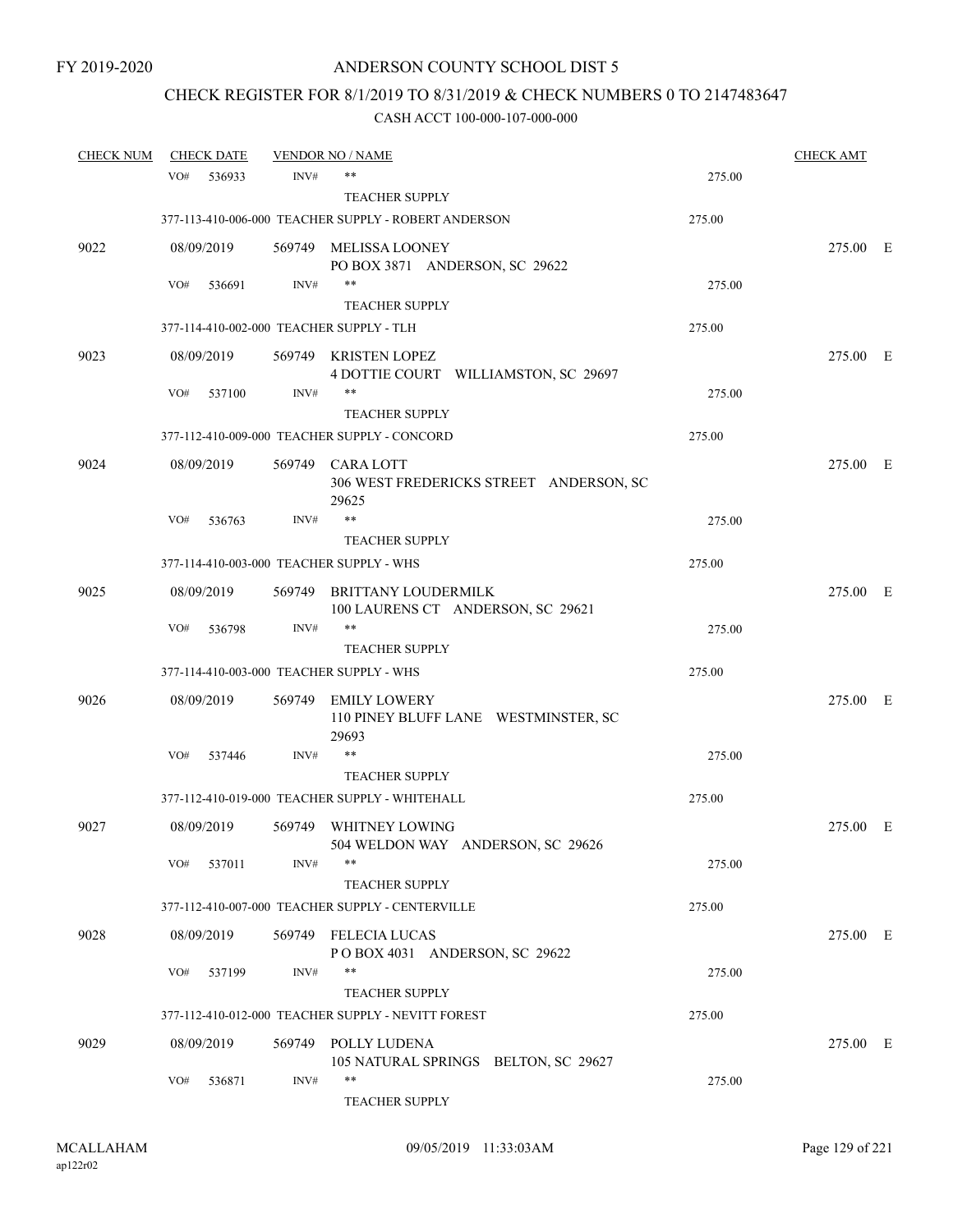### CHECK REGISTER FOR 8/1/2019 TO 8/31/2019 & CHECK NUMBERS 0 TO 2147483647

| <b>CHECK NUM</b> | <b>CHECK DATE</b> |        | <b>VENDOR NO / NAME</b>                                                     |        | <b>CHECK AMT</b> |  |
|------------------|-------------------|--------|-----------------------------------------------------------------------------|--------|------------------|--|
|                  |                   |        | 377-113-410-005-000 TEACHER SUPPLY - MCCANTS                                | 275.00 |                  |  |
| 9030             | 08/09/2019        |        | 569749 TERESA LUKAC<br>325 PENDLETON ROAD CLEMSON, SC 29631                 |        | 275.00 E         |  |
|                  | VO#<br>536974     | INV#   | **                                                                          | 275.00 |                  |  |
|                  |                   |        | <b>TEACHER SUPPLY</b>                                                       |        |                  |  |
|                  |                   |        | 377-113-410-006-000 TEACHER SUPPLY - ROBERT ANDERSON                        | 275.00 |                  |  |
| 9031             | 08/09/2019        | 569749 | J DAVID MADDEN<br>108 MIDDLEWOOD LANE ANDERSON, SC 29621                    |        | 275.00 E         |  |
|                  | VO#<br>536643     | INV#   | **<br><b>TEACHER SUPPLY</b>                                                 | 275.00 |                  |  |
|                  |                   |        | 377-115-410-001-000 TEACHER SUPPLY - C F REAMES                             | 275.00 |                  |  |
| 9032             | 08/09/2019        |        | 569749 TERESA MADDEN<br>604 LAURENS DRIVE ANDERSON, SC 29621                |        | 275.00 E         |  |
|                  | VO#<br>536855     | INV#   |                                                                             | 275.00 |                  |  |
|                  |                   |        | <b>TEACHER SUPPLY</b>                                                       |        |                  |  |
|                  |                   |        | 377-113-410-005-000 TEACHER SUPPLY - MCCANTS                                | 275.00 |                  |  |
| 9033             | 08/09/2019        |        | 569749 CANDACE MADDOX<br>142 RIVENDELL DRIVE ANDERSON, SC 29621             |        | 275.00 E         |  |
|                  | VO#<br>537168     | INV#   | **                                                                          | 275.00 |                  |  |
|                  |                   |        | <b>TEACHER SUPPLY</b><br>377-112-410-011-000 TEACHER SUPPLY - HOMELAND PARK | 275.00 |                  |  |
|                  |                   |        |                                                                             |        |                  |  |
| 9034             | 08/09/2019        |        | 569749 TALISHA MADISON<br>2509 COBBS WAY ANDERSON, SC 29621                 |        | 275.00 E         |  |
|                  | VO#<br>536827     | INV#   | **                                                                          | 275.00 |                  |  |
|                  |                   |        | <b>TEACHER SUPPLY</b>                                                       |        |                  |  |
|                  |                   |        | 377-114-410-003-000 TEACHER SUPPLY - WHS                                    | 275.00 |                  |  |
| 9035             | 08/09/2019        | 569749 | ALICIA MADISON<br>200 LOCKE ROAD BELTON, SC 29627                           |        | 275.00 E         |  |
|                  | VO#<br>537523     | INV#   | **                                                                          | 275.00 |                  |  |
|                  |                   |        | <b>TEACHER SUPPLY</b>                                                       |        |                  |  |
|                  |                   |        | 377-113-410-021-000 TEACHER SUPPLY - SOUTHWOOD                              | 275.00 |                  |  |
| 9036             | 08/09/2019        |        | 569749 DENNIS MAEGER<br>908 MEADOW LN ANDERSON, SC 29621                    |        | 275.00 E         |  |
|                  | VO#<br>537521     | INV#   | **<br><b>TEACHER SUPPLY</b>                                                 | 275.00 |                  |  |
|                  |                   |        | 377-113-410-021-000 TEACHER SUPPLY - SOUTHWOOD                              | 275.00 |                  |  |
|                  |                   |        |                                                                             |        |                  |  |
| 9037             | 08/09/2019        |        | 569749 CHRISTINE MAHONEY<br>608 WESTVIEW AVE ANDERSON, SC 29625<br>**       |        | 275.00 E         |  |
|                  | VO#<br>537525     | INV#   | <b>TEACHER SUPPLY</b>                                                       | 275.00 |                  |  |
|                  |                   |        | 377-113-410-021-000 TEACHER SUPPLY - SOUTHWOOD                              | 275.00 |                  |  |
| 9038             | 08/09/2019        |        | 569749 JANAE MALIN                                                          |        | 275.00 E         |  |
|                  |                   |        | 1202 RIVER ROAD PIEDMONT, SC 29673                                          |        |                  |  |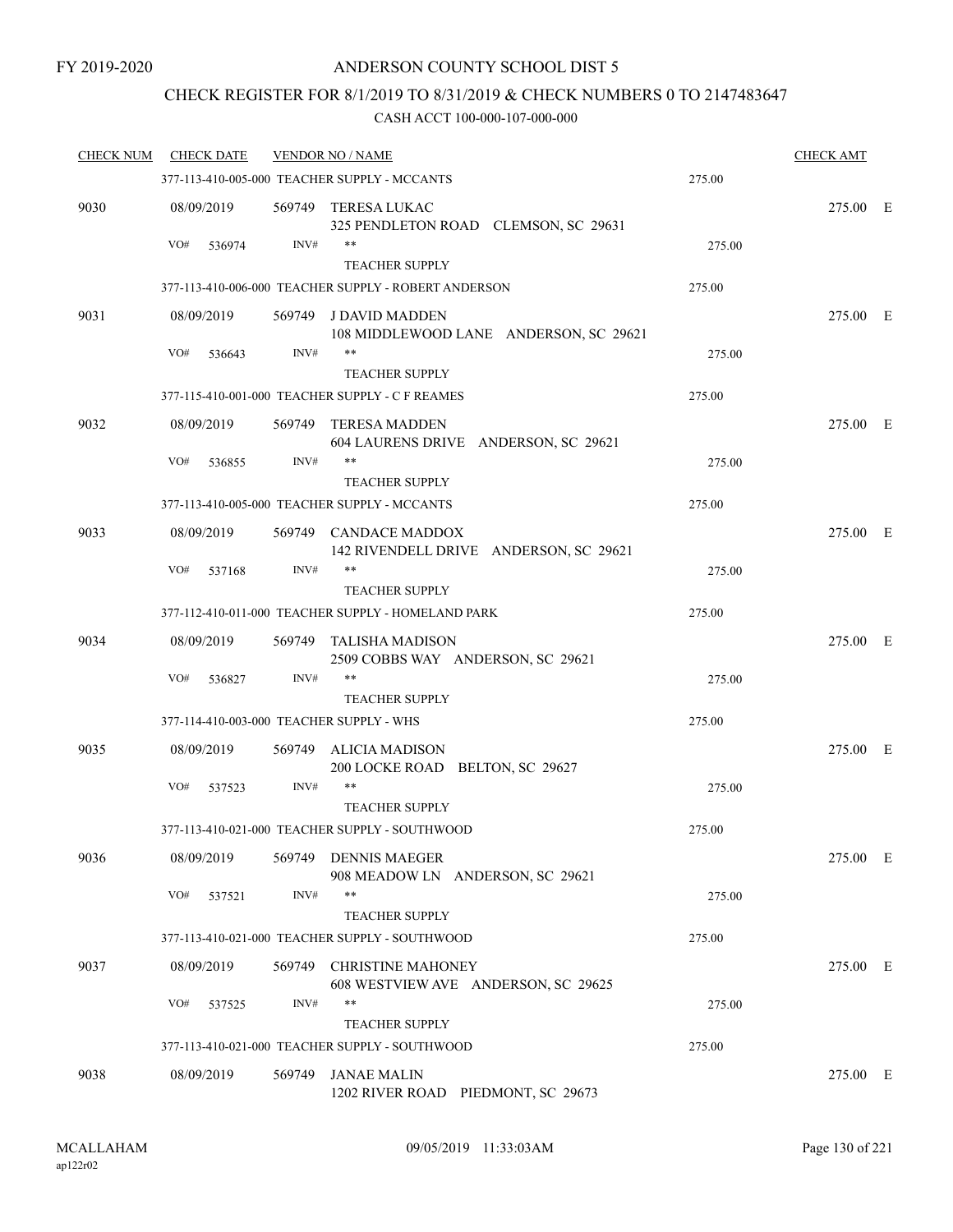# CHECK REGISTER FOR 8/1/2019 TO 8/31/2019 & CHECK NUMBERS 0 TO 2147483647

| <b>CHECK NUM</b> |            | <b>CHECK DATE</b> |        | <b>VENDOR NO / NAME</b>                                                    |        | <b>CHECK AMT</b> |  |
|------------------|------------|-------------------|--------|----------------------------------------------------------------------------|--------|------------------|--|
|                  | VO#        | 537264            | INV#   | $***$                                                                      | 275.00 |                  |  |
|                  |            |                   |        | <b>TEACHER SUPPLY</b>                                                      |        |                  |  |
|                  |            |                   |        | 377-112-410-013-000 TEACHER SUPPLY - NORTH POINTE                          | 275.00 |                  |  |
| 9039             | 08/09/2019 |                   |        | 569749 LINDA MANLY<br>1003 GLENWOOD AVE ANDERSON, SC 29625                 |        | 275.00 E         |  |
|                  | VO#        | 536856            | INV#   | $***$                                                                      | 275.00 |                  |  |
|                  |            |                   |        | <b>TEACHER SUPPLY</b>                                                      |        |                  |  |
|                  |            |                   |        | 377-113-410-005-000 TEACHER SUPPLY - MCCANTS                               | 275.00 |                  |  |
| 9040             | 08/09/2019 |                   |        | 569749 HOLLY MARCENGILL<br>116 COACHMAN DRIVE ANDERSON, SC 29625           |        | 275.00 E         |  |
|                  | VO#        | 537006            | INV#   | $***$                                                                      | 275.00 |                  |  |
|                  |            |                   |        | <b>TEACHER SUPPLY</b>                                                      |        |                  |  |
|                  |            |                   |        | 377-112-410-007-000 TEACHER SUPPLY - CENTERVILLE                           | 275.00 |                  |  |
| 9041             | 08/09/2019 |                   |        | 569749 MARIE MARCHANT<br>17 TIDEWATER ANDERSON, SC 29625                   |        | 275.00 E         |  |
|                  | VO#        | 536638            | INV#   |                                                                            | 275.00 |                  |  |
|                  |            |                   |        | <b>TEACHER SUPPLY</b>                                                      |        |                  |  |
|                  |            |                   |        | 377-114-410-000-000 TEACHER SUPPLY - DISTRICT OFFICE                       | 275.00 |                  |  |
| 9042             | 08/09/2019 |                   |        | 569749 LESLIE ANNE MARCHI-MONROE<br>222 GREENWAY DRIVE GREENWOOD, SC 29649 |        | 275.00 E         |  |
|                  | VO#        | 537507            | INV#   | $***$                                                                      | 275.00 |                  |  |
|                  |            |                   |        | <b>TEACHER SUPPLY</b>                                                      |        |                  |  |
|                  |            |                   |        | 377-113-410-021-000 TEACHER SUPPLY - SOUTHWOOD                             | 275.00 |                  |  |
| 9043             | 08/09/2019 |                   | 569749 | REBECCA MARSENGILL<br>237 GILLESPIE ROAD LIBERTY, SC 29657                 |        | 275.00 E         |  |
|                  | VO#        | 536994            | INV#   | $***$                                                                      | 275.00 |                  |  |
|                  |            |                   |        | <b>TEACHER SUPPLY</b>                                                      |        |                  |  |
|                  |            |                   |        | 377-112-410-007-000 TEACHER SUPPLY - CENTERVILLE                           | 275.00 |                  |  |
| 9044             | 08/09/2019 |                   | 569749 | <b>BRIAN MARSHBANKS</b><br>694 BROOKWOOD CIRCLE LAURENS, SC 29360          |        | 275.00 E         |  |
|                  | VO#        | 537556            | INV#   | $***$                                                                      | 275.00 |                  |  |
|                  |            |                   |        | <b>TEACHER SUPPLY</b>                                                      |        |                  |  |
|                  |            |                   |        | 377-115-410-031-000 TEACHER SUPPLY - AIT                                   | 275.00 |                  |  |
| 9045             | 08/09/2019 |                   |        | 569749 KELLIE MARTIN<br>3014 BRACKENBERRY DRIVE ANDERSON, SC<br>29621      |        | 275.00 E         |  |
|                  | VO#        | 537237            | INV#   | $***$                                                                      | 275.00 |                  |  |
|                  |            |                   |        | <b>TEACHER SUPPLY</b>                                                      |        |                  |  |
|                  |            |                   |        | 377-112-410-013-000 TEACHER SUPPLY - NORTH POINTE                          | 275.00 |                  |  |
| 9046             | 08/09/2019 |                   | 569749 | <b>CHANDAWN MARTIN</b><br>402 S. GOSSETT STREET ANDERSON, SC 29624         |        | 275.00 E         |  |
|                  | VO#        | 537314            | INV#   | $***$<br>TEACHER SUPPLY                                                    | 275.00 |                  |  |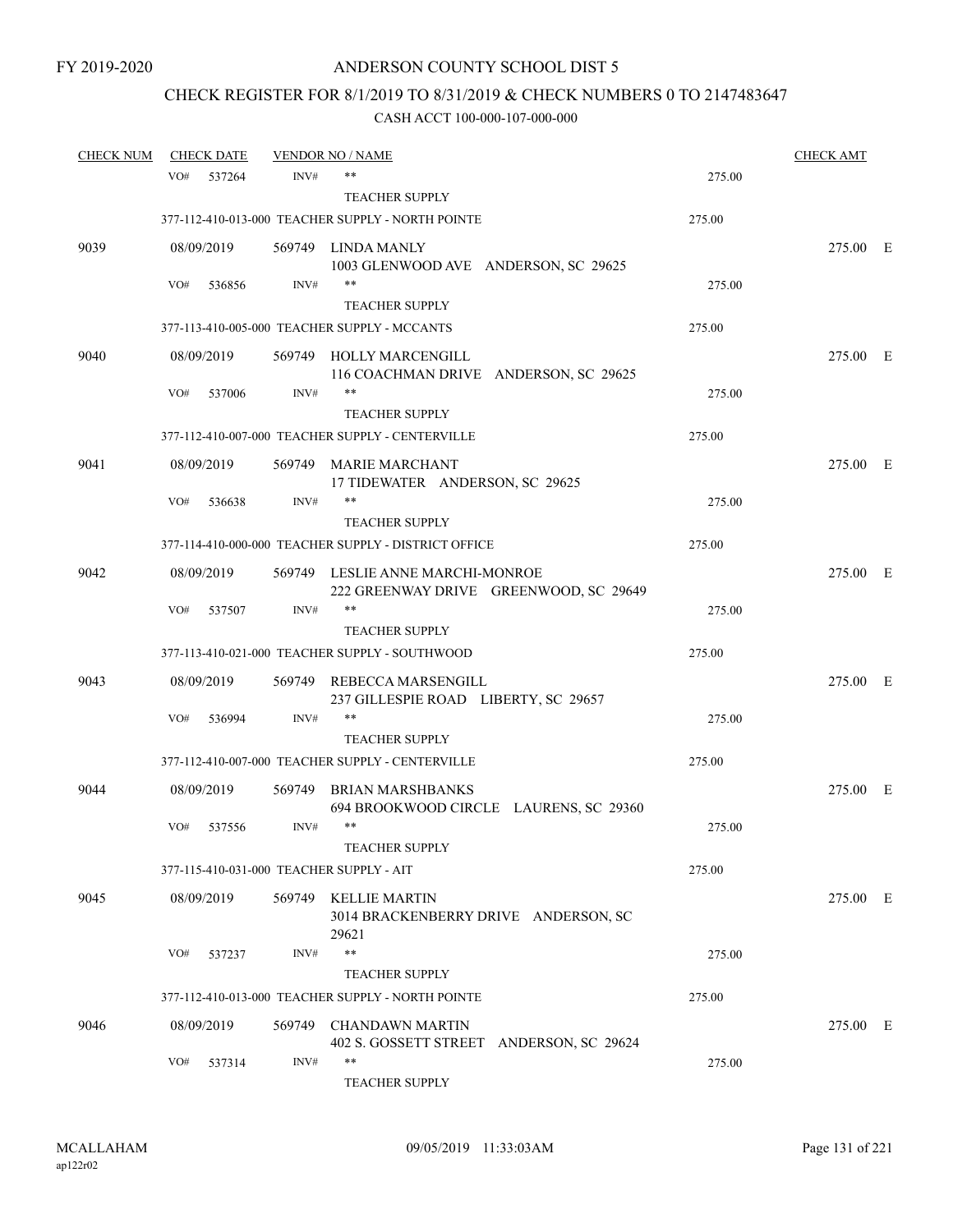# CHECK REGISTER FOR 8/1/2019 TO 8/31/2019 & CHECK NUMBERS 0 TO 2147483647

| <b>CHECK NUM</b> | <b>CHECK DATE</b>                        |        | <b>VENDOR NO / NAME</b>                                                    |        | <b>CHECK AMT</b> |  |
|------------------|------------------------------------------|--------|----------------------------------------------------------------------------|--------|------------------|--|
|                  |                                          |        | 377-139-410-015-000 TEACHER SUPPLY - SOUTH FANT                            | 275.00 |                  |  |
| 9047             | 08/09/2019                               |        | 569749 CAITLIN MARTIN<br>2620 SIX AND TWENTY ROAD PENDLETON, SC<br>29670   |        | 275.00 E         |  |
|                  | VO#<br>537335                            | INV#   | $***$<br><b>TEACHER SUPPLY</b>                                             | 275.00 |                  |  |
|                  |                                          |        | 377-112-410-016-000 TEACHER SUPPLY - VARENNES                              | 275.00 |                  |  |
| 9048             | 08/09/2019                               |        | 569749 MORGAN MARTIN<br>102 BROOKWOOD COURT ANDERSON, SC 29621             |        | 275.00 E         |  |
|                  | VO#<br>537380                            | INV#   | $***$<br><b>TEACHER SUPPLY</b>                                             | 275.00 |                  |  |
|                  |                                          |        | 377-112-410-017-000 TEACHER SUPPLY - MIDWAY                                | 275.00 |                  |  |
| 9049             | 08/09/2019                               |        | 569749 RANDY MARTIN<br>3143 OLD WILLIAMSTON RD ANDERSON, SC<br>29621       |        | 275.00 E         |  |
|                  | VO#<br>537550                            | INV#   | $\ast\ast$<br><b>TEACHER SUPPLY</b>                                        | 275.00 |                  |  |
|                  | 377-115-410-031-000 TEACHER SUPPLY - AIT |        |                                                                            | 275.00 |                  |  |
| 9050             | 08/09/2019                               |        | 569749 VICTOR MARTINEZ<br>120 ASPEN WAY ANDERSON, SC 29626                 |        | 275.00 E         |  |
|                  | VO#<br>537108                            | INV#   | $***$<br><b>TEACHER SUPPLY</b>                                             | 275.00 |                  |  |
|                  |                                          |        | 377-112-410-009-000 TEACHER SUPPLY - CONCORD                               | 275.00 |                  |  |
| 9051             | 08/09/2019                               |        | 569749 MARY MASSENGALE<br>611 GLENWOOD AVENUE ANDERSON, SC 29625           |        | 275.00 E         |  |
|                  | VO#<br>537114                            | INV#   | **<br><b>TEACHER SUPPLY</b>                                                | 275.00 |                  |  |
|                  |                                          |        | 377-112-410-009-000 TEACHER SUPPLY - CONCORD                               | 275.00 |                  |  |
| 9052             | 08/09/2019                               | 569749 | <b>GEORGE MATHIS</b><br>145 MILLRACE CIRCLE AIKEN, SC 29805                |        | 275.00 E         |  |
|                  | VO#<br>536795                            | INV#   | **<br><b>TEACHER SUPPLY</b>                                                | 275.00 |                  |  |
|                  | 377-114-410-003-000 TEACHER SUPPLY - WHS |        |                                                                            | 275.00 |                  |  |
| 9053             | 08/09/2019                               |        | 569749 ANDREA MATHIS<br>2018 WOODSIDE AVENUE ANDERSON, SC 29625            |        | 275.00 E         |  |
|                  | VO#<br>537317                            | INV#   | **<br>TEACHER SUPPLY                                                       | 275.00 |                  |  |
|                  |                                          |        | 377-139-410-015-000 TEACHER SUPPLY - SOUTH FANT                            | 275.00 |                  |  |
| 9054             | 08/09/2019                               |        | 569749 ASHLEY MATTISON<br>2420 MARCHBANKS AVE APT 1G ANDERSON, SC<br>29621 |        | 275.00 E         |  |
|                  | VO#<br>536949                            | INV#   | **<br><b>TEACHER SUPPLY</b>                                                | 275.00 |                  |  |
|                  |                                          |        | 377-113-410-006-000 TEACHER SUPPLY - ROBERT ANDERSON                       | 275.00 |                  |  |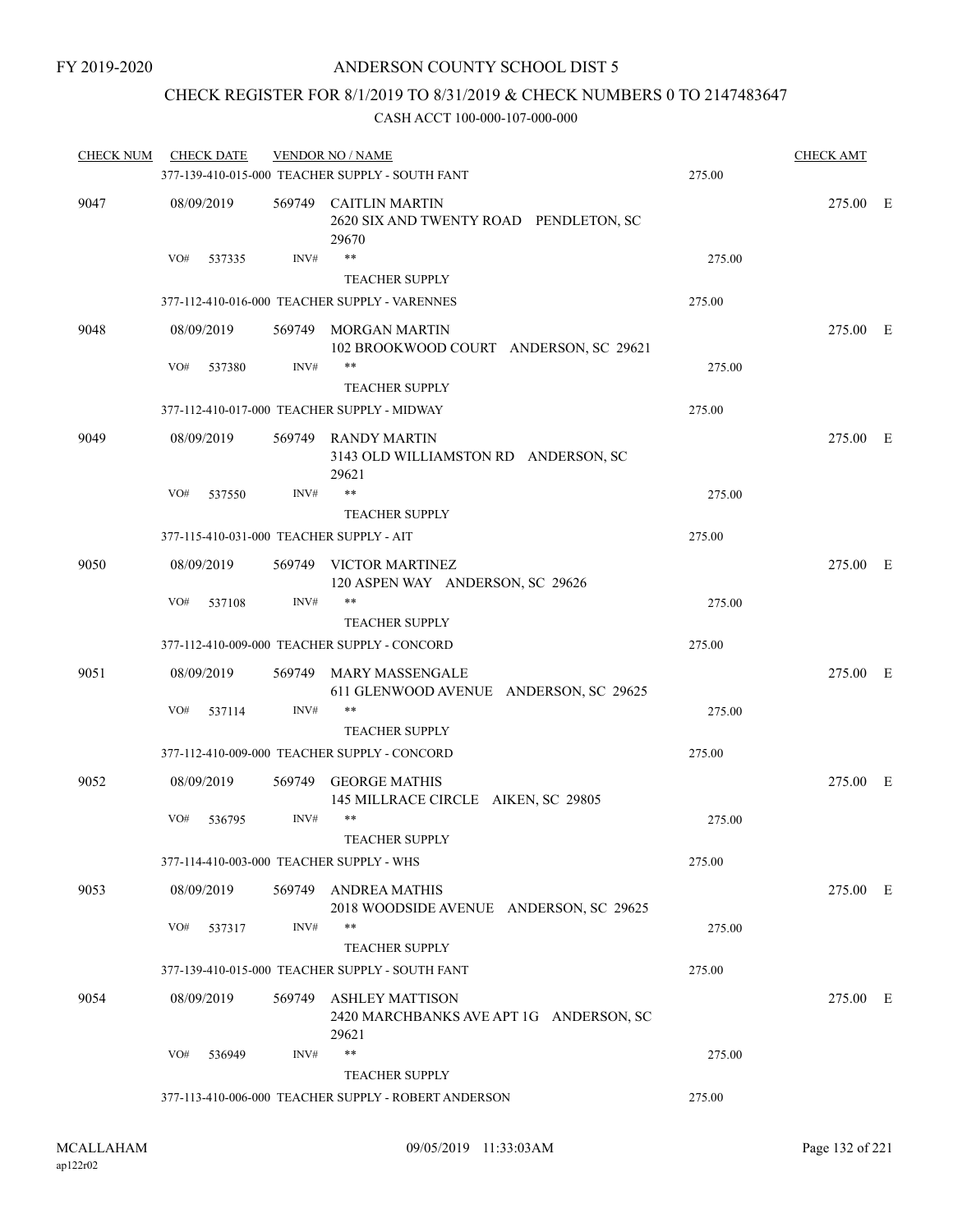# CHECK REGISTER FOR 8/1/2019 TO 8/31/2019 & CHECK NUMBERS 0 TO 2147483647

| <b>CHECK NUM</b> | <b>CHECK DATE</b>                        |        | <b>VENDOR NO / NAME</b>                                           |        | <b>CHECK AMT</b> |     |
|------------------|------------------------------------------|--------|-------------------------------------------------------------------|--------|------------------|-----|
| 9055             | 08/09/2019                               | 569749 | <b>TERRI MATTRESS</b><br>117 EDGEWATER DRIVE ANDERSON, SC 29626   |        | 275.00           | – E |
|                  | VO#<br>536756                            | INV#   | $***$                                                             | 275.00 |                  |     |
|                  |                                          |        | <b>TEACHER SUPPLY</b>                                             |        |                  |     |
|                  | 377-114-410-003-000 TEACHER SUPPLY - WHS |        |                                                                   | 275.00 |                  |     |
| 9056             | 08/09/2019                               | 569749 | <b>SHAKIL MATTRESS</b><br>2418 MARCHBANKS AVENUE APT. 33F         |        | 275.00 E         |     |
|                  |                                          |        | ANDERSON, SC 29621                                                |        |                  |     |
|                  | VO#<br>537022                            | INV#   | $***$                                                             | 275.00 |                  |     |
|                  |                                          |        | <b>TEACHER SUPPLY</b>                                             |        |                  |     |
|                  |                                          |        | 377-112-410-007-000 TEACHER SUPPLY - CENTERVILLE                  | 275.00 |                  |     |
| 9057             | 08/09/2019                               |        | 569749 CAROL MAXWELL                                              |        | 275.00 E         |     |
|                  |                                          |        | 2492 MAXWELL FARM ROAD DEWY ROSE, GA<br>30634                     |        |                  |     |
|                  | VO#<br>537414                            | INV#   | $***$                                                             | 275.00 |                  |     |
|                  |                                          |        | <b>TEACHER SUPPLY</b>                                             |        |                  |     |
|                  |                                          |        | 377-112-410-019-000 TEACHER SUPPLY - WHITEHALL                    | 275.00 |                  |     |
| 9058             | 08/09/2019                               |        | 569749 CATHERINE MAZZA<br>2805 WOODRIDGE ANDERSON, SC 29621       |        | 275.00 E         |     |
|                  | VO#<br>537425                            | INV#   | $***$                                                             | 275.00 |                  |     |
|                  |                                          |        | <b>TEACHER SUPPLY</b>                                             |        |                  |     |
|                  |                                          |        | 377-112-410-019-000 TEACHER SUPPLY - WHITEHALL                    | 275.00 |                  |     |
| 9059             | 08/09/2019                               | 569749 | <b>ANGEL MCALISTER</b><br>401 MARTIN ROAD WILLIAMSTON, SC 29697   |        | 275.00 E         |     |
|                  | VO#<br>537275                            | INV#   | $***$                                                             | 275.00 |                  |     |
|                  |                                          |        | <b>TEACHER SUPPLY</b>                                             |        |                  |     |
|                  |                                          |        | 377-112-410-014-000 TEACHER SUPPLY - CALHOUN                      | 275.00 |                  |     |
| 9060             | 08/09/2019                               | 569749 | ALEXANDRA MCANELLY<br>712 ALLISON CIRCLE ANDERSON, SC 29625       |        | 275.00 E         |     |
|                  | VO#<br>537021                            | INV#   | $***$                                                             | 275.00 |                  |     |
|                  |                                          |        | <b>TEACHER SUPPLY</b>                                             |        |                  |     |
|                  |                                          |        | 377-112-410-007-000 TEACHER SUPPLY - CENTERVILLE                  | 275.00 |                  |     |
| 9061             | 08/09/2019                               |        | 569749 LESLEY MCCABE<br>364 GREEN HILL DRIVE ANDERSON, SC 29621   |        | 275.00 E         |     |
|                  | VO#<br>537065                            | INV#   | $***$                                                             | 275.00 |                  |     |
|                  |                                          |        | <b>TEACHER SUPPLY</b>                                             |        |                  |     |
|                  |                                          |        | 377-112-410-008-000 TEACHER SUPPLY - MCLEES                       | 275.00 |                  |     |
| 9062             | 08/09/2019                               | 569749 | <b>BETHANY MCCALL</b><br>320 WOOD VALLEY DRIVE ANDERSON, SC 29621 |        | 275.00 E         |     |
|                  | VO#<br>537014                            | INV#   | **                                                                | 275.00 |                  |     |
|                  |                                          |        | <b>TEACHER SUPPLY</b>                                             |        |                  |     |
|                  |                                          |        | 377-112-410-007-000 TEACHER SUPPLY - CENTERVILLE                  | 275.00 |                  |     |
| 9063             | 08/09/2019                               | 569749 | <b>BAILEY MCCARLEY</b>                                            |        | 275.00 E         |     |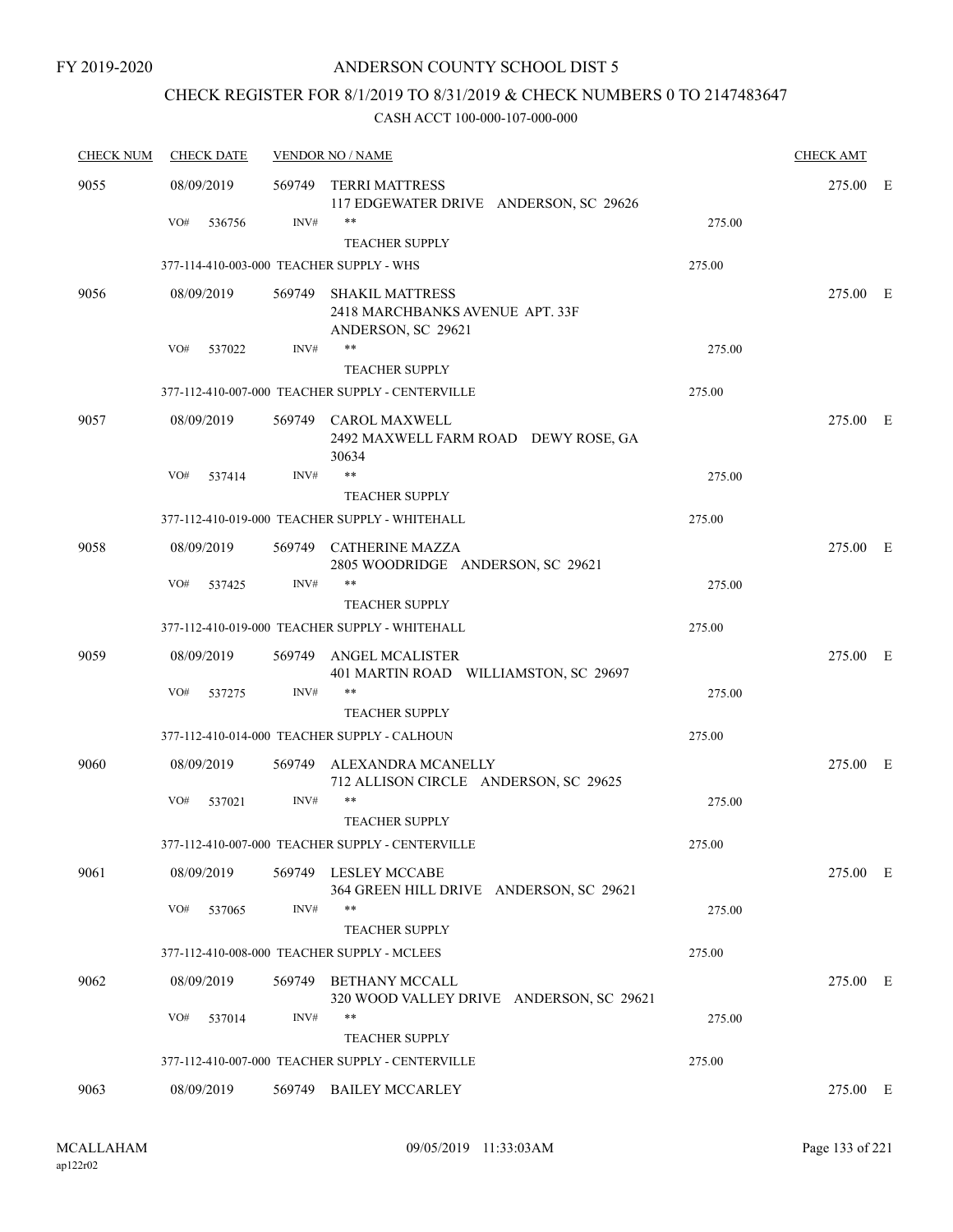FY 2019-2020

### ANDERSON COUNTY SCHOOL DIST 5

#### CHECK REGISTER FOR 8/1/2019 TO 8/31/2019 & CHECK NUMBERS 0 TO 2147483647

| <b>CHECK NUM</b> | <b>CHECK DATE</b> |            |        | <b>VENDOR NO / NAME</b>                              |        |          |  |
|------------------|-------------------|------------|--------|------------------------------------------------------|--------|----------|--|
|                  |                   |            |        | 104 WAVERLY ROAD ANDERSON, SC 29625                  |        |          |  |
|                  | VO#               | 536773     | INV#   | $**$                                                 | 275.00 |          |  |
|                  |                   |            |        | <b>TEACHER SUPPLY</b>                                |        |          |  |
|                  |                   |            |        | 377-114-410-003-000 TEACHER SUPPLY - WHS             | 275.00 |          |  |
| 9064             |                   | 08/09/2019 |        | 569749 DRAKE MCCAULEY                                |        | 275.00 E |  |
|                  |                   |            |        | 536 WINESAP CIRCLE ANDERSON, SC 29621                |        |          |  |
|                  | VO#               | 536721     | INV#   | **                                                   | 275.00 |          |  |
|                  |                   |            |        | <b>TEACHER SUPPLY</b>                                |        |          |  |
|                  |                   |            |        | 377-114-410-002-000 TEACHER SUPPLY - TLH             | 275.00 |          |  |
| 9065             |                   | 08/09/2019 | 569749 | JILL MCCLAIN                                         |        | 275.00 E |  |
|                  |                   |            |        | 206 LAUREL HEIGHTS ANDERSON, SC 29621                |        |          |  |
|                  | VO#               | 536782     | INV#   |                                                      | 275.00 |          |  |
|                  |                   |            |        | <b>TEACHER SUPPLY</b>                                |        |          |  |
|                  |                   |            |        | 377-114-410-003-000 TEACHER SUPPLY - WHS             | 275.00 |          |  |
| 9066             |                   | 08/09/2019 |        | 569749 KAYLEE MCCLAIN                                |        | 275.00 E |  |
|                  |                   |            |        | 106 HILLCREST CIRCLE BELTON, SC 29627                |        |          |  |
|                  | VO#               | 536980     | INV#   | **                                                   | 275.00 |          |  |
|                  |                   |            |        | <b>TEACHER SUPPLY</b>                                |        |          |  |
|                  |                   |            |        | 377-113-410-006-000 TEACHER SUPPLY - ROBERT ANDERSON | 275.00 |          |  |
| 9067             |                   | 08/09/2019 |        | 569749 KATIE MCCLAIN                                 |        | 275.00 E |  |
|                  |                   |            |        | 102 COUNTRY GLEN PELZER, SC 29669                    |        |          |  |
|                  | VO#               | 537153     | INV#   | **                                                   | 275.00 |          |  |
|                  |                   |            |        | <b>TEACHER SUPPLY</b>                                |        |          |  |
|                  |                   |            |        | 377-112-410-010-000 TEACHER SUPPLY - NEW PROSPECT    | 275.00 |          |  |
| 9068             |                   | 08/09/2019 | 569749 | MACKENZIE MCCLELLAND                                 |        | 275.00 E |  |
|                  |                   |            |        | 444 SINGLETON ROAD ANDERSON, SC 29625                |        |          |  |
|                  | VO#               | 537399     | INV#   | **                                                   | 275.00 |          |  |
|                  |                   |            |        | <b>TEACHER SUPPLY</b>                                |        |          |  |
|                  |                   |            |        | 377-112-410-017-000 TEACHER SUPPLY - MIDWAY          | 275.00 |          |  |
| 9069             |                   | 08/09/2019 |        | 569749 RENE MCCORMICK                                |        | 275.00 E |  |
|                  |                   |            |        | 107 PINE TREE LN ANDERSON, SC 29625                  |        |          |  |
|                  |                   | VO# 536920 | INV#   | **                                                   | 275.00 |          |  |
|                  |                   |            |        | <b>TEACHER SUPPLY</b>                                |        |          |  |
|                  |                   |            |        | 377-113-410-006-000 TEACHER SUPPLY - ROBERT ANDERSON | 275.00 |          |  |
| 9070             |                   | 08/09/2019 |        | 569749 MELBA MCCORMICK                               |        | 275.00 E |  |
|                  |                   |            |        | 402 OAKWOOD ESTATES DR. ANDERSON, SC                 |        |          |  |
|                  |                   |            |        | 29621                                                |        |          |  |
|                  | VO#               | 537266     | INV#   | **                                                   | 275.00 |          |  |
|                  |                   |            |        | <b>TEACHER SUPPLY</b>                                |        |          |  |
|                  |                   |            |        | 377-112-410-014-000 TEACHER SUPPLY - CALHOUN         | 275.00 |          |  |
| 9071             |                   | 08/09/2019 |        | 569749 MICHAEL MCCOY                                 |        | 275.00 E |  |
|                  |                   |            |        | 2205 EDGEWOOD AVENUE ANDERSON, SC 29625              |        |          |  |
|                  | VO#               | 536791     | INV#   | **                                                   | 275.00 |          |  |
|                  |                   |            |        | <b>TEACHER SUPPLY</b>                                |        |          |  |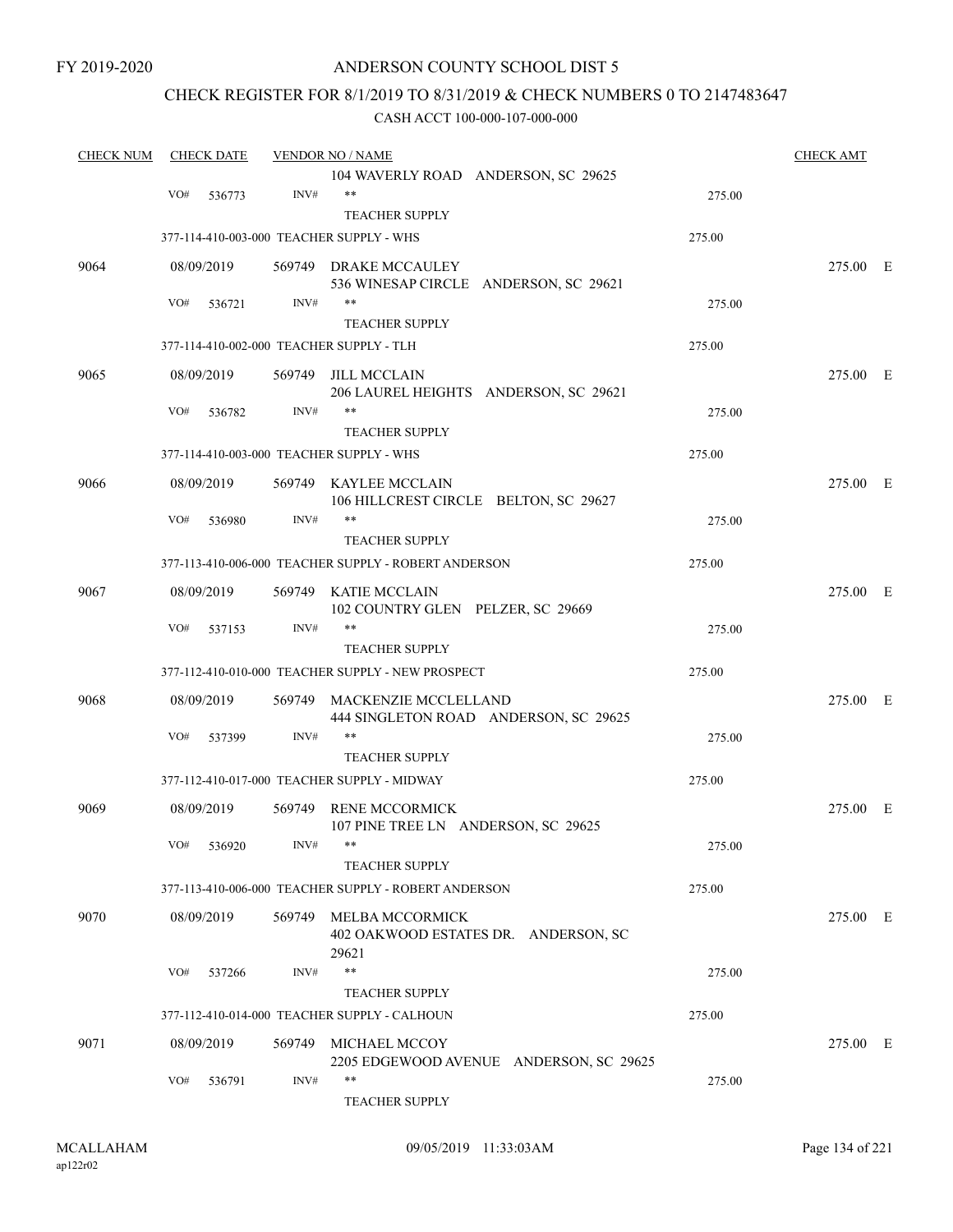### CHECK REGISTER FOR 8/1/2019 TO 8/31/2019 & CHECK NUMBERS 0 TO 2147483647

| <b>CHECK NUM</b> | <b>CHECK DATE</b>                        |        | <b>VENDOR NO / NAME</b>                                                       |        | <b>CHECK AMT</b> |  |
|------------------|------------------------------------------|--------|-------------------------------------------------------------------------------|--------|------------------|--|
|                  | 377-114-410-003-000 TEACHER SUPPLY - WHS |        |                                                                               | 275.00 |                  |  |
| 9072             | 08/09/2019                               |        | 569749 JEFFREY MCCOY<br>203 TILLOTSON ROAD ANDERSON, SC 29621                 |        | 275.00 E         |  |
|                  | VO#<br>536940                            | INV#   | **                                                                            | 275.00 |                  |  |
|                  |                                          |        | <b>TEACHER SUPPLY</b><br>377-113-410-006-000 TEACHER SUPPLY - ROBERT ANDERSON | 275.00 |                  |  |
|                  |                                          |        |                                                                               |        |                  |  |
| 9073             | 08/09/2019                               |        | 569749 KELLY MCCUEN<br>100 EASLEY HIGHWAY WEST PELZER, SC 29669               |        | 275.00 E         |  |
|                  | VO#<br>536732                            | INV#   | **<br><b>TEACHER SUPPLY</b>                                                   | 275.00 |                  |  |
|                  | 377-114-410-002-000 TEACHER SUPPLY - TLH |        |                                                                               | 275.00 |                  |  |
|                  |                                          |        |                                                                               |        |                  |  |
| 9074             | 08/09/2019                               |        | 569749 ELIZABETH MCCUEN<br>302 BRITTANY PARK ANDERSON, SC 29621               |        | 275.00 E         |  |
|                  | VO#<br>537254                            | INV#   | **                                                                            | 275.00 |                  |  |
|                  |                                          |        | <b>TEACHER SUPPLY</b><br>377-112-410-013-000 TEACHER SUPPLY - NORTH POINTE    | 275.00 |                  |  |
|                  |                                          |        |                                                                               |        |                  |  |
| 9075             | 08/09/2019                               |        | 569749 HEATHER MCCULLOUGH<br>616 LIBERTY ROAD IVA, SC 29655                   |        | 275.00 E         |  |
|                  | VO#<br>537304                            | INV#   | **<br><b>TEACHER SUPPLY</b>                                                   | 275.00 |                  |  |
|                  |                                          |        | 377-112-410-014-000 TEACHER SUPPLY - CALHOUN                                  | 275.00 |                  |  |
|                  |                                          |        |                                                                               |        |                  |  |
| 9076             | 08/09/2019                               |        | 569749 CHRISTINA MCCURLEY<br>2436 WHITEHALL RD ANDERSON, SC 29625             |        | 275.00 E         |  |
|                  | VO#<br>537453                            | INV#   | **                                                                            | 275.00 |                  |  |
|                  |                                          |        | <b>TEACHER SUPPLY</b>                                                         |        |                  |  |
|                  |                                          |        | 377-113-410-020-000 TEACHER SUPPLY - GLENVIEW                                 | 275.00 |                  |  |
| 9077             | 08/09/2019                               | 569749 | <b>BRANDY MCDAVID</b><br>100 BUTEOS WAY ANDERSON, SC 29621                    |        | 275.00 E         |  |
|                  | VO#<br>537239                            | INV#   | **                                                                            | 275.00 |                  |  |
|                  |                                          |        | <b>TEACHER SUPPLY</b>                                                         |        |                  |  |
|                  |                                          |        | 377-112-410-013-000 TEACHER SUPPLY - NORTH POINTE                             | 275.00 |                  |  |
| 9078             | 08/09/2019                               | 569749 | THOMAS MCDOWELL<br>702 BRITTON STREET ANDERSON, SC 29621                      |        | 275.00 E         |  |
|                  | VO#<br>536882                            | INV#   |                                                                               | 275.00 |                  |  |
|                  |                                          |        | <b>TEACHER SUPPLY</b>                                                         |        |                  |  |
|                  |                                          |        | 377-113-410-005-000 TEACHER SUPPLY - MCCANTS                                  | 275.00 |                  |  |
| 9079             | 08/09/2019                               |        | 569749 LORI MCDOWELL<br>101 SENTINEL RIDGE BELTON, SC 29627                   |        | 275.00 E         |  |
|                  | VO#<br>537477                            | INV#   | **                                                                            | 275.00 |                  |  |
|                  |                                          |        | <b>TEACHER SUPPLY</b>                                                         |        |                  |  |
|                  |                                          |        | 377-113-410-020-000 TEACHER SUPPLY - GLENVIEW                                 | 275.00 |                  |  |
| 9080             | 08/09/2019                               | 569749 | <b>EMILY MCDOWELL</b><br>702 BRITTON STREET ANDERSON, SC 29621                |        | 275.00 E         |  |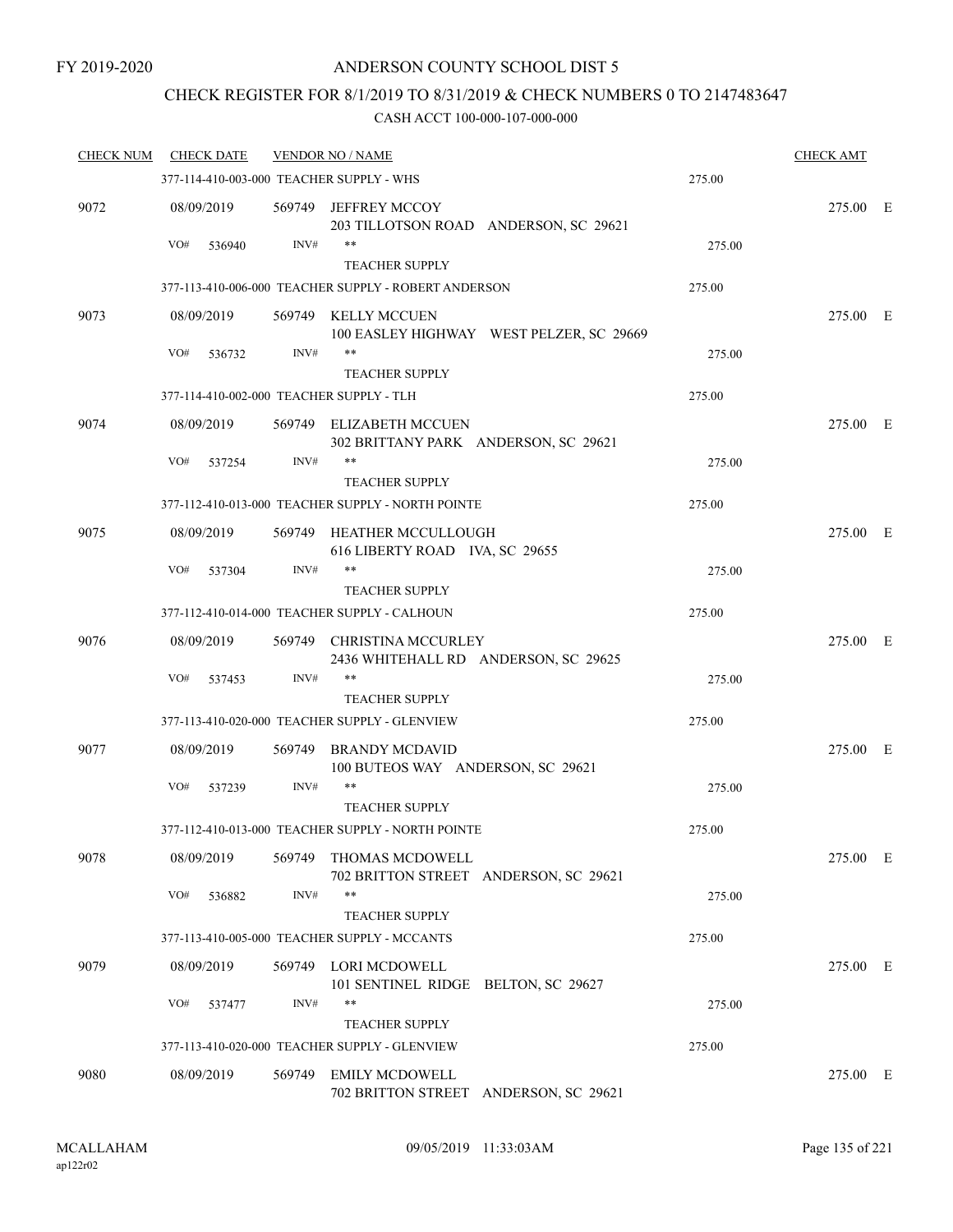# CHECK REGISTER FOR 8/1/2019 TO 8/31/2019 & CHECK NUMBERS 0 TO 2147483647

| <b>CHECK NUM</b> |     | <b>CHECK DATE</b> |        | <b>VENDOR NO / NAME</b>                                                 |        | <b>CHECK AMT</b> |  |
|------------------|-----|-------------------|--------|-------------------------------------------------------------------------|--------|------------------|--|
|                  | VO# | 537487            | INV#   | $***$                                                                   | 275.00 |                  |  |
|                  |     |                   |        | <b>TEACHER SUPPLY</b>                                                   |        |                  |  |
|                  |     |                   |        | 377-113-410-020-000 TEACHER SUPPLY - GLENVIEW                           | 275.00 |                  |  |
| 9081             |     | 08/09/2019        |        | 569749 HELEN MCELHANNON<br>110 FIELDSTONE WAY ANDERSON, SC 29621        |        | 275.00 E         |  |
|                  | VO# | 537447            | INV#   | $***$                                                                   | 275.00 |                  |  |
|                  |     |                   |        | <b>TEACHER SUPPLY</b>                                                   |        |                  |  |
|                  |     |                   |        | 377-112-410-019-000 TEACHER SUPPLY - WHITEHALL                          | 275.00 |                  |  |
| 9082             |     | 08/09/2019        | 569749 | JANE MCELHANNON<br>103 MAPLE LEAF DRIVE HONEA PATH, SC 29654            |        | 275.00 E         |  |
|                  | VO# | 537539            | INV#   | $***$                                                                   | 275.00 |                  |  |
|                  |     |                   |        | <b>TEACHER SUPPLY</b>                                                   |        |                  |  |
|                  |     |                   |        | 377-113-410-021-000 TEACHER SUPPLY - SOUTHWOOD                          | 275.00 |                  |  |
| 9083             |     | 08/09/2019        | 569749 | <b>JESSICA MCFARLAND</b><br>708 CHEROKEE ROAD PELZER, SC 29669          |        | 275.00 E         |  |
|                  | VO# | 537535            | INV#   | **                                                                      | 275.00 |                  |  |
|                  |     |                   |        | <b>TEACHER SUPPLY</b>                                                   |        |                  |  |
|                  |     |                   |        | 377-113-410-021-000 TEACHER SUPPLY - SOUTHWOOD                          | 275.00 |                  |  |
| 9084             |     | 08/09/2019        |        | 569749 MELANIE MCGAHA<br>150 PEARMAN RD HONEA PATH, SC 29654            |        | 275.00 E         |  |
|                  | VO# | 537075            | INV#   | $***$                                                                   | 275.00 |                  |  |
|                  |     |                   |        | <b>TEACHER SUPPLY</b>                                                   |        |                  |  |
|                  |     |                   |        | 377-112-410-008-000 TEACHER SUPPLY - MCLEES                             | 275.00 |                  |  |
| 9085             |     | 08/09/2019        | 569749 | AIMEE MCGILL<br>114 COUNTRY GARDEN LANE ANDERSON, SC<br>29626           |        | 275.00 E         |  |
|                  | VO# | 536996            | INV#   | $***$                                                                   | 275.00 |                  |  |
|                  |     |                   |        | <b>TEACHER SUPPLY</b>                                                   |        |                  |  |
|                  |     |                   |        | 377-112-410-007-000 TEACHER SUPPLY - CENTERVILLE                        | 275.00 |                  |  |
| 9086             |     | 08/09/2019        |        | 569749 NANCY JONES MCGREGOR<br>1434 WILDERNESS TRAIL ANDERSON, SC 29626 |        | 275.00 E         |  |
|                  | VO# | 537229            | INV#   |                                                                         | 275.00 |                  |  |
|                  |     |                   |        | <b>TEACHER SUPPLY</b>                                                   |        |                  |  |
|                  |     |                   |        | 377-112-410-013-000 TEACHER SUPPLY - NORTH POINTE                       | 275.00 |                  |  |
| 9087             |     | 08/09/2019        |        | 569749 MIRANDA MCINTOSH<br>430 SHORE LINE DRIVE ANDERSON, SC 29626      |        | 275.00 E         |  |
|                  | VO# | 536790            | INV#   | $***$                                                                   | 275.00 |                  |  |
|                  |     |                   |        | <b>TEACHER SUPPLY</b>                                                   |        |                  |  |
|                  |     |                   |        | 377-114-410-003-000 TEACHER SUPPLY - WHS                                | 275.00 |                  |  |
| 9088             |     | 08/09/2019        | 569749 | ELIZABETH MCKNIGHT<br>904 CAMFIELD ROAD ANDERSON, SC 29621              |        | 275.00 E         |  |
|                  | VO# | 537016            | INV#   | $***$<br>TEACHER SUPPLY                                                 | 275.00 |                  |  |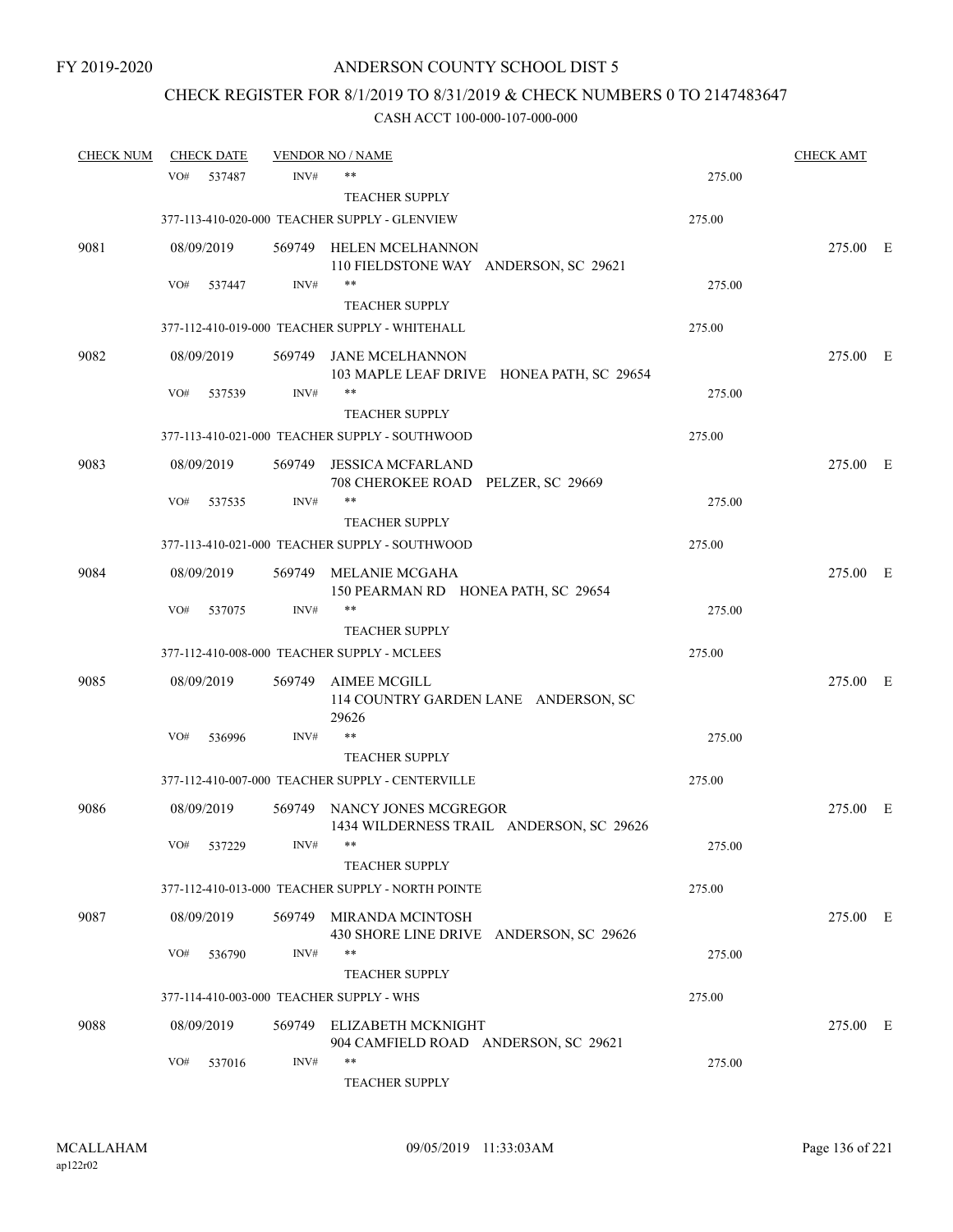### CHECK REGISTER FOR 8/1/2019 TO 8/31/2019 & CHECK NUMBERS 0 TO 2147483647

| <b>CHECK NUM</b> | <b>CHECK DATE</b> |        | <b>VENDOR NO / NAME</b>                                                 |        | <b>CHECK AMT</b> |  |
|------------------|-------------------|--------|-------------------------------------------------------------------------|--------|------------------|--|
|                  |                   |        | 377-112-410-007-000 TEACHER SUPPLY - CENTERVILLE                        | 275.00 |                  |  |
| 9089             | 08/09/2019        |        | 569749 RANDI MCLAURIN<br>103 HUNTERS LANE ANDERSON, SC 29625            |        | 275.00 E         |  |
|                  | VO#<br>537008     | INV#   | **<br><b>TEACHER SUPPLY</b>                                             | 275.00 |                  |  |
|                  |                   |        | 377-112-410-007-000 TEACHER SUPPLY - CENTERVILLE                        | 275.00 |                  |  |
| 9090             | 08/09/2019        |        | 569749 CAROLE MCLELLAN<br>113 AMBERWOOD DRIVE ANDERSON, SC 29621        |        | 275.00 E         |  |
|                  | VO#<br>536858     | INV#   | **<br><b>TEACHER SUPPLY</b>                                             | 275.00 |                  |  |
|                  |                   |        | 377-113-410-005-000 TEACHER SUPPLY - MCCANTS                            | 275.00 |                  |  |
| 9091             | 08/09/2019        |        | 569749 MELANIE MCMANN<br>2209 HUNTER DRIVE ANDERSON, SC 29625           |        | 275.00 E         |  |
|                  | VO#<br>536857     | INV#   | **<br><b>TEACHER SUPPLY</b>                                             | 275.00 |                  |  |
|                  |                   |        | 377-113-410-005-000 TEACHER SUPPLY - MCCANTS                            | 275.00 |                  |  |
| 9092             | 08/09/2019        |        | 569749 NORA MCMILLAN<br>110 CHESTNUT LANE ANDERSON, SC 29625            |        | 275.00 E         |  |
|                  | VO#<br>536908     | INV#   | $***$<br><b>TEACHER SUPPLY</b>                                          | 275.00 |                  |  |
|                  |                   |        | 377-113-410-006-000 TEACHER SUPPLY - ROBERT ANDERSON                    | 275.00 |                  |  |
| 9093             | 08/09/2019        |        | 569749 RORY MCTIGUE                                                     |        | 275.00 E         |  |
|                  |                   |        | 506 RAINBOW RD SENECA, SC 29678<br>**                                   |        |                  |  |
|                  | VO#<br>536909     | INV#   | <b>TEACHER SUPPLY</b>                                                   | 275.00 |                  |  |
|                  |                   |        | 377-113-410-006-000 TEACHER SUPPLY - ROBERT ANDERSON                    | 275.00 |                  |  |
| 9094             | 08/09/2019        | 569749 | <b>ALLIE MEADERS</b><br>106 OLIVE BRANCH ANDERSON, SC 29626             |        | 275.00 E         |  |
|                  | VO#<br>536766     | INV#   | **<br><b>TEACHER SUPPLY</b>                                             | 275.00 |                  |  |
|                  |                   |        | 377-114-410-003-000 TEACHER SUPPLY - WHS                                | 275.00 |                  |  |
| 9095             | 08/09/2019        |        | 569749 ASHLEY MEARES<br>202 FOX CREEK ROAD ANDERSON, SC 29621           |        | 275.00 E         |  |
|                  | VO#<br>537110     | INV#   | **<br><b>TEACHER SUPPLY</b>                                             | 275.00 |                  |  |
|                  |                   |        | 377-112-410-009-000 TEACHER SUPPLY - CONCORD                            | 275.00 |                  |  |
| 9096             | 08/09/2019        | 569749 | <b>KELSIE MEETZE</b><br>2828 NEW EASLEY HIGHWAY GREENVILLE, SC<br>29611 |        | 275.00 E         |  |
|                  | VO#<br>536873     | INV#   | **<br><b>TEACHER SUPPLY</b>                                             | 275.00 |                  |  |
|                  |                   |        | 377-113-410-005-000 TEACHER SUPPLY - MCCANTS                            | 275.00 |                  |  |
| 9097             | 08/09/2019        | 569749 | <b>SHARON MEREDITH</b>                                                  |        | 275.00 E         |  |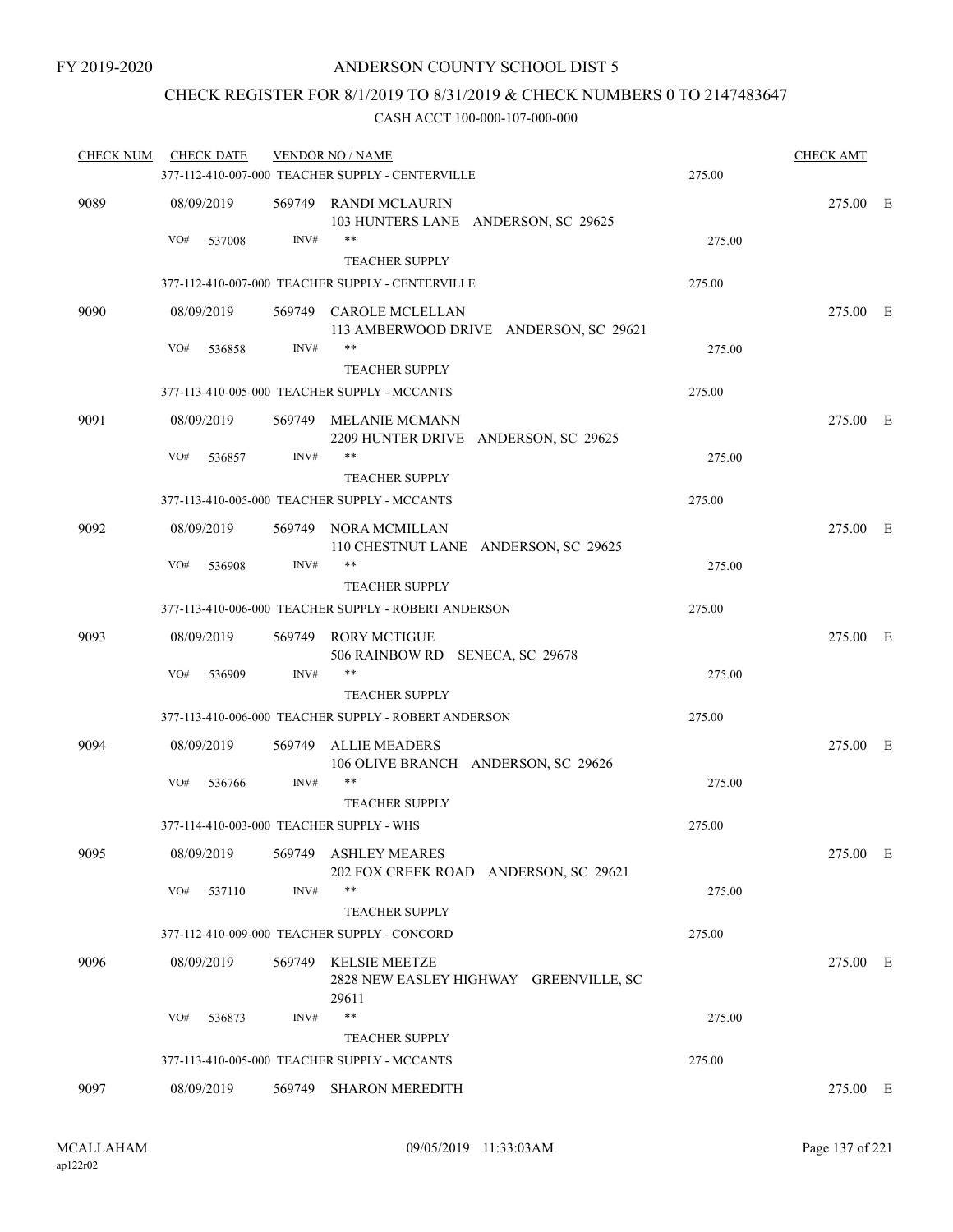FY 2019-2020

### ANDERSON COUNTY SCHOOL DIST 5

### CHECK REGISTER FOR 8/1/2019 TO 8/31/2019 & CHECK NUMBERS 0 TO 2147483647

| <b>CHECK NUM</b><br><b>CHECK DATE</b> |     |            | <b>VENDOR NO / NAME</b> |                                                       | <b>CHECK AMT</b> |          |  |
|---------------------------------------|-----|------------|-------------------------|-------------------------------------------------------|------------------|----------|--|
|                                       |     |            |                         | 129 SPANISH WELLS ANDERSON, SC 29621                  |                  |          |  |
|                                       | VO# | 537099     | INV#                    | $***$                                                 | 275.00           |          |  |
|                                       |     |            |                         | <b>TEACHER SUPPLY</b>                                 |                  |          |  |
|                                       |     |            |                         | 377-112-410-009-000 TEACHER SUPPLY - CONCORD          | 275.00           |          |  |
| 9098                                  |     | 08/09/2019 |                         | 569749 ANNA MEYER                                     |                  | 275.00 E |  |
|                                       |     |            |                         | 117 MAGGIE LANE ANDERSON, SC 29625                    |                  |          |  |
|                                       | VO# | 536985     | INV#                    | $***$                                                 | 275.00           |          |  |
|                                       |     |            |                         | <b>TEACHER SUPPLY</b>                                 |                  |          |  |
|                                       |     |            |                         | 377-113-410-006-000 TEACHER SUPPLY - ROBERT ANDERSON  | 275.00           |          |  |
| 9099                                  |     | 08/09/2019 |                         | 569749 SARA MICKEL                                    |                  | 275.00 E |  |
|                                       |     |            |                         | 5 UNITED AVENUE PENDLETON, SC 29670                   |                  |          |  |
|                                       | VO# | 536910     | INV#                    | **                                                    | 275.00           |          |  |
|                                       |     |            |                         | <b>TEACHER SUPPLY</b>                                 |                  |          |  |
|                                       |     |            |                         | 377-113-410-006-000 TEACHER SUPPLY - ROBERT ANDERSON  | 275.00           |          |  |
| 9100                                  |     | 08/09/2019 |                         | 569749 LAUREL MIDDLETON                               |                  | 275.00 E |  |
|                                       | VO# | 537224     | INV#                    | 402 S. GREEN STREET WILLIAMSTON, SC 29697<br>$***$    | 275.00           |          |  |
|                                       |     |            |                         | <b>TEACHER SUPPLY</b>                                 |                  |          |  |
|                                       |     |            |                         |                                                       |                  |          |  |
|                                       |     |            |                         | 377-112-410-012-000 TEACHER SUPPLY - NEVITT FOREST    | 275.00           |          |  |
| 9101                                  |     | 08/09/2019 | 569749                  | MELISSA MILANO                                        |                  | 275.00 E |  |
|                                       |     |            |                         | 421 DUNCAN CHAPEL ROAD APT. 131                       |                  |          |  |
|                                       |     |            |                         | GREENVILLE, SC 29617                                  |                  |          |  |
|                                       | VO# | 537189     | INV#                    | $***$                                                 | 275.00           |          |  |
|                                       |     |            |                         | <b>TEACHER SUPPLY</b>                                 |                  |          |  |
|                                       |     |            |                         | 377-112-410-011-000 TEACHER SUPPLY - HOMELAND PARK    | 275.00           |          |  |
| 9102                                  |     | 08/09/2019 | 569749                  | LAURIE MILLER<br>5 PEPPERTREE LANE ANDERSON, SC 29621 |                  | 275.00 E |  |
|                                       | VO# | 537094     | INV#                    | $***$                                                 | 275.00           |          |  |
|                                       |     |            |                         | <b>TEACHER SUPPLY</b>                                 |                  |          |  |
|                                       |     |            |                         | 377-112-410-009-000 TEACHER SUPPLY - CONCORD          | 275.00           |          |  |
|                                       |     |            |                         |                                                       |                  |          |  |
| 9103                                  |     | 08/09/2019 |                         | 569749 MARIAN MILLER                                  |                  | 275.00 E |  |
|                                       | VO# |            | INV#                    | 326 SHADOW CREEK LANE ANDERSON, SC 29621<br>$***$     |                  |          |  |
|                                       |     | 537529     |                         |                                                       | 275.00           |          |  |
|                                       |     |            |                         | <b>TEACHER SUPPLY</b>                                 |                  |          |  |
|                                       |     |            |                         | 377-113-410-021-000 TEACHER SUPPLY - SOUTHWOOD        | 275.00           |          |  |
| 9104                                  |     | 08/09/2019 |                         | 569749 MARCIA MIMS                                    |                  | 275.00 E |  |
|                                       |     |            |                         | 5690 OLD PEARMAN DAIRY ROAD ANDERSON,<br>SC 29625     |                  |          |  |
|                                       | VO# | 537398     | INV#                    | $***$                                                 | 275.00           |          |  |
|                                       |     |            |                         | <b>TEACHER SUPPLY</b>                                 |                  |          |  |
|                                       |     |            |                         | 377-112-410-017-000 TEACHER SUPPLY - MIDWAY           | 275.00           |          |  |
|                                       |     |            |                         |                                                       |                  |          |  |
| 9105                                  |     | 08/09/2019 |                         | 569749 MARY ELLEN MINNIEAR                            |                  | 275.00 E |  |
|                                       |     |            |                         | 406 WOODFERN CIRCLE ANDERSON, SC 29625<br>$***$       |                  |          |  |
|                                       | VO# | 536757     | INV#                    |                                                       | 275.00           |          |  |
|                                       |     |            |                         |                                                       |                  |          |  |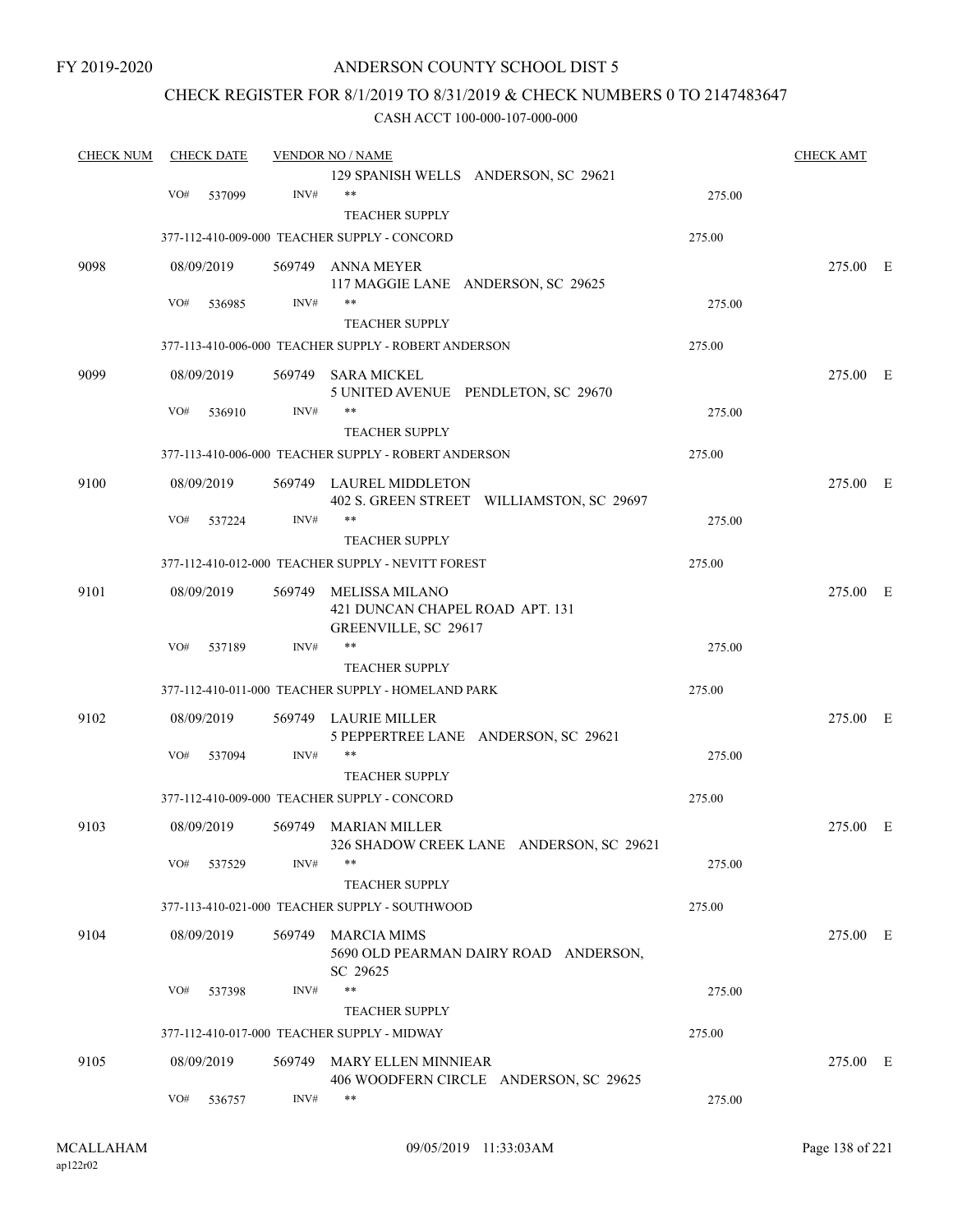### CHECK REGISTER FOR 8/1/2019 TO 8/31/2019 & CHECK NUMBERS 0 TO 2147483647

| <b>CHECK NUM</b> | <b>CHECK DATE</b>                        |        | <b>VENDOR NO / NAME</b>                                                   |        | <b>CHECK AMT</b> |  |
|------------------|------------------------------------------|--------|---------------------------------------------------------------------------|--------|------------------|--|
|                  |                                          |        | <b>TEACHER SUPPLY</b>                                                     |        |                  |  |
|                  | 377-114-410-003-000 TEACHER SUPPLY - WHS |        |                                                                           | 275.00 |                  |  |
| 9106             | 08/09/2019                               |        | 569749 ANNA MINYARD<br>113 AYCOCK DRIVE ANDERSON, SC 29621                |        | 275.00 E         |  |
|                  | VO#<br>537216                            | INV#   | $***$                                                                     | 275.00 |                  |  |
|                  |                                          |        | <b>TEACHER SUPPLY</b>                                                     |        |                  |  |
|                  |                                          |        | 377-112-410-012-000 TEACHER SUPPLY - NEVITT FOREST                        | 275.00 |                  |  |
| 9107             | 08/09/2019                               | 569749 | <b>MARY MITCHELL</b><br>106 SHANNON DRIVE ANDERSON, SC 29625              |        | 275.00 E         |  |
|                  | VO#<br>537138                            | INV#   | $***$                                                                     | 275.00 |                  |  |
|                  |                                          |        | <b>TEACHER SUPPLY</b>                                                     |        |                  |  |
|                  |                                          |        | 377-112-410-010-000 TEACHER SUPPLY - NEW PROSPECT                         | 275.00 |                  |  |
| 9108             | 08/09/2019                               |        | 569749 PAIGE MITCHELL<br>207 THOMAS ST. CLEMSON, SC 29631                 |        | 275.00 E         |  |
|                  | VO#<br>537524                            | INV#   | **                                                                        | 275.00 |                  |  |
|                  |                                          |        | <b>TEACHER SUPPLY</b>                                                     |        |                  |  |
|                  |                                          |        | 377-113-410-021-000 TEACHER SUPPLY - SOUTHWOOD                            | 275.00 |                  |  |
| 9109             | 08/09/2019                               | 569749 | ANNA MIZE<br>815 O'NEAL FERRY ROAD TOWNVILLE, SC 29689                    |        | 275.00 E         |  |
|                  | VO#<br>537158                            | INV#   | $***$                                                                     | 275.00 |                  |  |
|                  |                                          |        | <b>TEACHER SUPPLY</b>                                                     |        |                  |  |
|                  |                                          |        | 377-112-410-011-000 TEACHER SUPPLY - HOMELAND PARK                        | 275.00 |                  |  |
| 9110             | 08/09/2019                               | 569749 | PAMELA MONROE<br>107 DEVON WAY ANDERSON, SC 29621                         |        | 275.00 E         |  |
|                  | VO#<br>537276                            | INV#   | $***$                                                                     | 275.00 |                  |  |
|                  |                                          |        | <b>TEACHER SUPPLY</b>                                                     |        |                  |  |
|                  |                                          |        | 377-112-410-014-000 TEACHER SUPPLY - CALHOUN                              | 275.00 |                  |  |
| 9111             | 08/09/2019                               | 569749 | ABIGAIL MONTESI<br>2160 SHADYPONDY DRIVE CLOVER, SC 29710                 |        | 275.00 E         |  |
|                  | VO#<br>537023                            | INV#   | $***$                                                                     | 275.00 |                  |  |
|                  |                                          |        | <b>TEACHER SUPPLY</b>                                                     |        |                  |  |
|                  |                                          |        | 377-112-410-007-000 TEACHER SUPPLY - CENTERVILLE                          | 275.00 |                  |  |
| 9112             | 08/09/2019                               | 569749 | CAROLYN MOODY<br>123 INDIAN TRAIL ANDERSON, SC 29625                      |        | 275.00 E         |  |
|                  | VO#<br>537404                            | INV#   | $***$                                                                     | 275.00 |                  |  |
|                  |                                          |        | <b>TEACHER SUPPLY</b><br>377-139-410-018-000 TEACHER SUPPLY - WEST MARKET | 275.00 |                  |  |
| 9113             | 08/09/2019                               |        | 569749 KATHLEEN MOORE                                                     |        | 275.00 E         |  |
|                  |                                          |        | 217 ANSONBOROUGH BELTON, SC 29627                                         |        |                  |  |
|                  | VO#<br>536663                            | INV#   | $***$                                                                     | 275.00 |                  |  |
|                  |                                          |        | <b>TEACHER SUPPLY</b>                                                     |        |                  |  |
|                  | 377-114-410-002-000 TEACHER SUPPLY - TLH |        |                                                                           | 275.00 |                  |  |
| 9114             | 08/09/2019                               |        | 569749 HANNAH MOORE                                                       |        | 275.00 E         |  |
|                  |                                          |        |                                                                           |        |                  |  |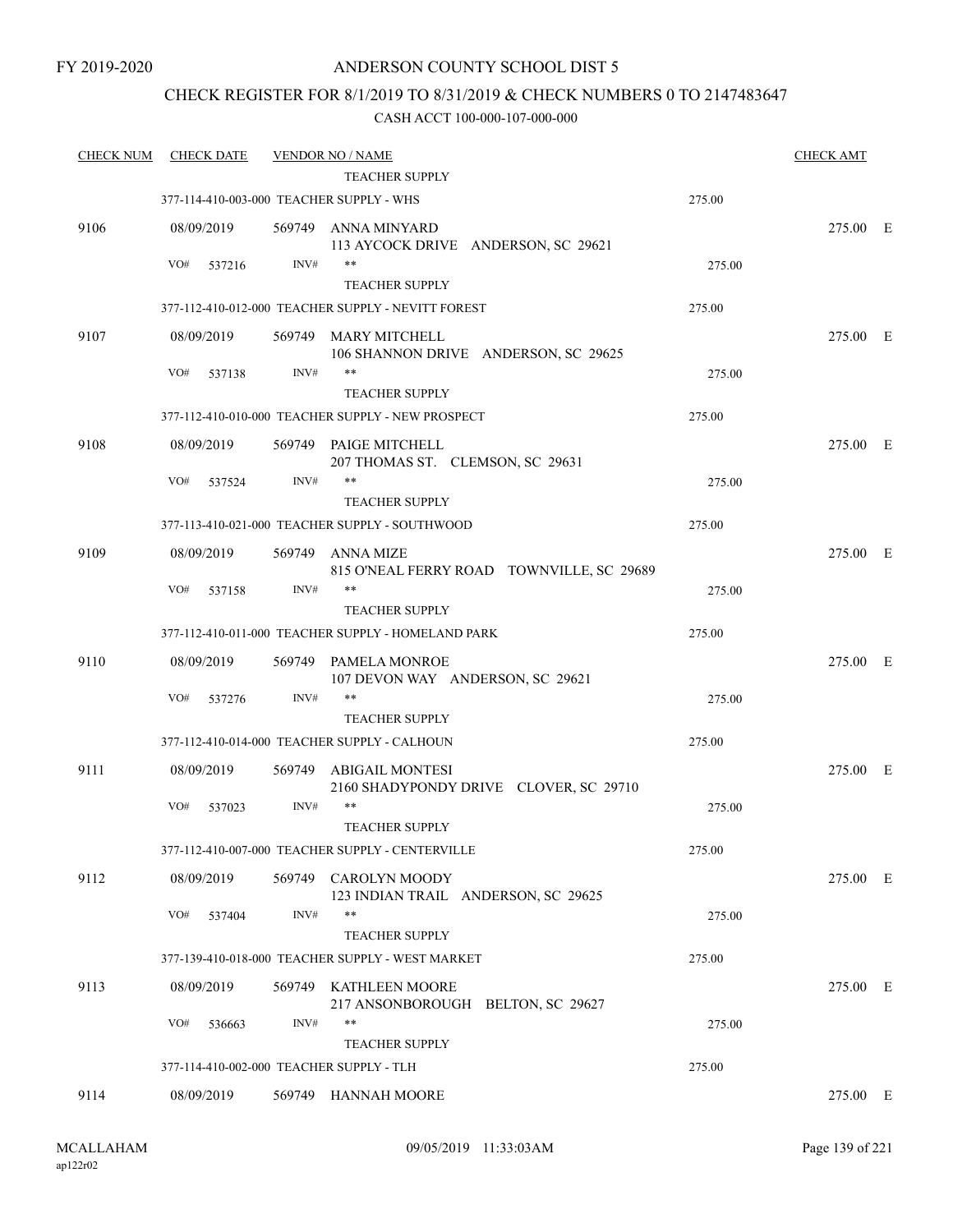### CHECK REGISTER FOR 8/1/2019 TO 8/31/2019 & CHECK NUMBERS 0 TO 2147483647

| <b>CHECK NUM</b> | <b>CHECK DATE</b> |            |        | <b>VENDOR NO / NAME</b>                                                     |        |          |  |  |
|------------------|-------------------|------------|--------|-----------------------------------------------------------------------------|--------|----------|--|--|
|                  |                   |            |        | 180 WEXFORD DR UNIT 207 ANDERSON, SC<br>29621                               |        |          |  |  |
|                  | VO#               | 536733     | INV#   | $\ast\ast$<br><b>TEACHER SUPPLY</b>                                         | 275.00 |          |  |  |
|                  |                   |            |        | 377-114-410-002-000 TEACHER SUPPLY - TLH                                    | 275.00 |          |  |  |
| 9115             |                   | 08/09/2019 |        | 569749 ALISSA MOORE<br>125 TOWNE CREEK TRAIL ANDERSON, SC 29621             |        | 275.00 E |  |  |
|                  | VO#               | 536891     | INV#   | **                                                                          | 275.00 |          |  |  |
|                  |                   |            |        | <b>TEACHER SUPPLY</b><br>377-113-410-005-000 TEACHER SUPPLY - MCCANTS       | 275.00 |          |  |  |
| 9116             |                   | 08/09/2019 |        | 569749 KATIE MOORE                                                          |        | 275.00 E |  |  |
|                  | VO#               | 536911     | INV#   | 296 AXMAN RD ANDERSON, SC 29626<br>**<br><b>TEACHER SUPPLY</b>              | 275.00 |          |  |  |
|                  |                   |            |        | 377-113-410-006-000 TEACHER SUPPLY - ROBERT ANDERSON                        | 275.00 |          |  |  |
| 9117             |                   | 08/09/2019 |        | 569749 ELIZABETH MOORE<br>6 PERGOLA PL SIMPSONVILLE, SC 29680               |        | 275.00 E |  |  |
|                  | VO#               | 537338     | INV#   | **<br><b>TEACHER SUPPLY</b>                                                 | 275.00 |          |  |  |
|                  |                   |            |        | 377-112-410-016-000 TEACHER SUPPLY - VARENNES                               | 275.00 |          |  |  |
| 9118             |                   | 08/09/2019 | 569749 | <b>SHANNON MOORHEAD</b>                                                     |        | 275.00 E |  |  |
|                  | VO#               | 536986     | INV#   | 120 OLIVE BRANCH ANDERSON, SC 29626<br>**<br><b>TEACHER SUPPLY</b>          | 275.00 |          |  |  |
|                  |                   |            |        | 377-112-410-007-000 TEACHER SUPPLY - CENTERVILLE                            | 275.00 |          |  |  |
| 9119             |                   | 08/09/2019 |        | 569749 CAROL MOORHEAD                                                       |        | 275.00 E |  |  |
|                  | VO#               | 537281     | INV#   | 5010 KING DRIVE ANDERSON, SC 29621<br>**<br><b>TEACHER SUPPLY</b>           | 275.00 |          |  |  |
|                  |                   |            |        | 377-112-410-014-000 TEACHER SUPPLY - CALHOUN                                | 275.00 |          |  |  |
| 9120             |                   | 08/09/2019 |        | 569749 DONET MORF                                                           |        | 275.00 E |  |  |
|                  | VO#               | 537278     | INV#   | 102 LOTTS DRIVE CLINTON, SC 29325<br>$***$                                  | 275.00 |          |  |  |
|                  |                   |            |        | <b>TEACHER SUPPLY</b><br>377-112-410-014-000 TEACHER SUPPLY - CALHOUN       | 275.00 |          |  |  |
| 9121             |                   | 08/09/2019 |        | 569749 LINDSAY MORGAN<br>100 TEESIDE COURT ANDERSON, SC 29625               |        | 275.00 E |  |  |
|                  | VO#               | 537177     | INV#   | **                                                                          | 275.00 |          |  |  |
|                  |                   |            |        | <b>TEACHER SUPPLY</b><br>377-112-410-011-000 TEACHER SUPPLY - HOMELAND PARK | 275.00 |          |  |  |
| 9122             |                   | 08/09/2019 | 569749 | <b>SUMMER MORRELL</b>                                                       |        | 275.00 E |  |  |
|                  | VO#               | 537112     | INV#   | 107 LYNDHURST DRIVE ANDERSON, SC 29621<br>**<br>TEACHER SUPPLY              | 275.00 |          |  |  |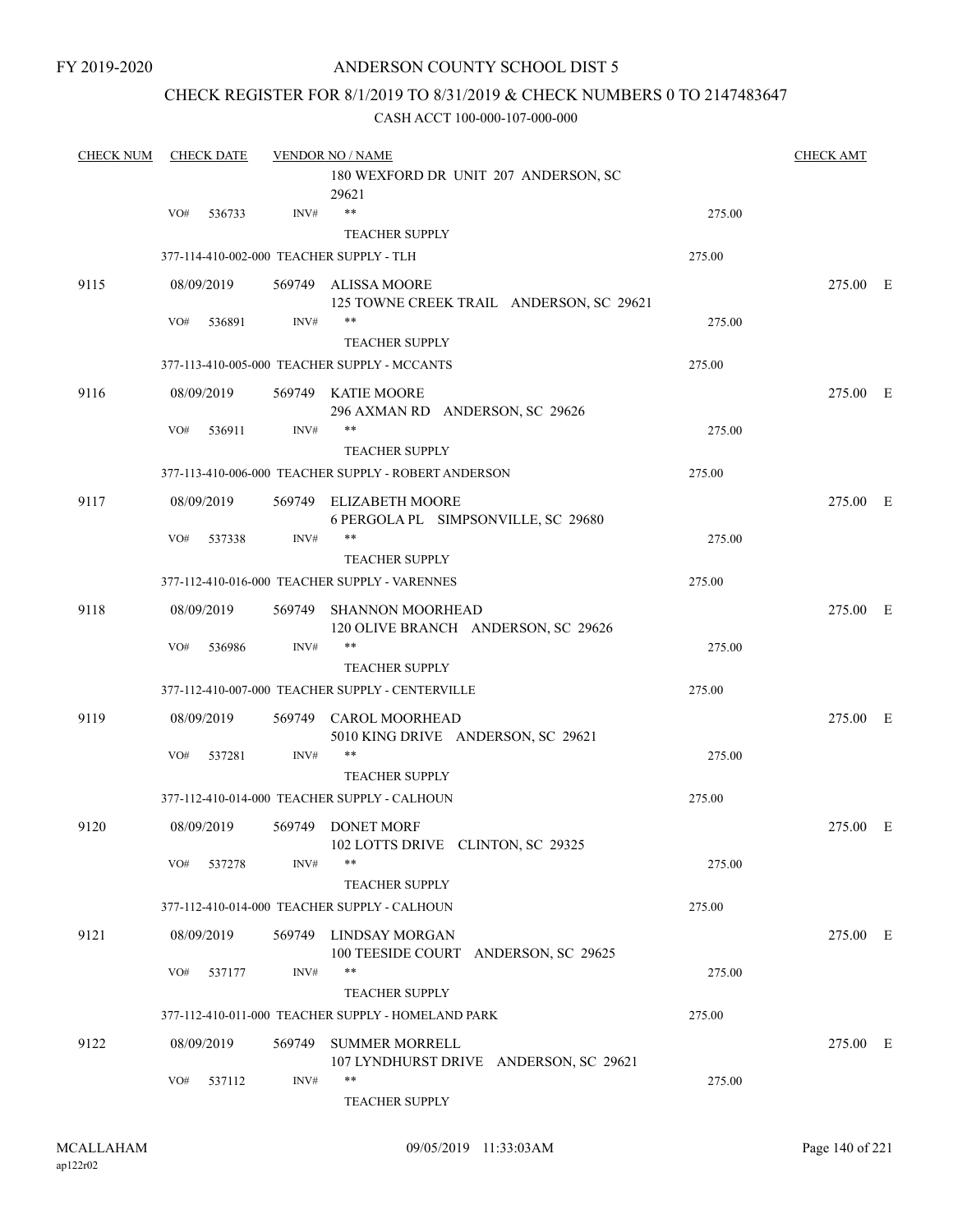## CHECK REGISTER FOR 8/1/2019 TO 8/31/2019 & CHECK NUMBERS 0 TO 2147483647

| <b>CHECK NUM</b> | <b>CHECK DATE</b>                        |        | <b>VENDOR NO / NAME</b>                                                               |        | <b>CHECK AMT</b> |  |
|------------------|------------------------------------------|--------|---------------------------------------------------------------------------------------|--------|------------------|--|
|                  |                                          |        | 377-112-410-009-000 TEACHER SUPPLY - CONCORD                                          | 275.00 |                  |  |
| 9123             | 08/09/2019                               |        | 569749 SARAH MORRIS<br>129 GARDEN PARK DRIVE ANDERSON, SC 29621                       |        | 275.00 E         |  |
|                  | VO#<br>536641                            | INV#   | **                                                                                    | 275.00 |                  |  |
|                  |                                          |        | <b>TEACHER SUPPLY</b>                                                                 |        |                  |  |
|                  |                                          |        | 377-115-410-001-000 TEACHER SUPPLY - C F REAMES                                       | 275.00 |                  |  |
| 9124             | 08/09/2019                               | 569749 | SUSAN MOSER<br>110 CEDAR POND ROAD ANDERSON, SC 29621                                 |        | 275.00 E         |  |
|                  | VO#<br>537267                            | INV#   | **                                                                                    | 275.00 |                  |  |
|                  |                                          |        | <b>TEACHER SUPPLY</b><br>377-112-410-014-000 TEACHER SUPPLY - CALHOUN                 | 275.00 |                  |  |
|                  |                                          |        |                                                                                       |        |                  |  |
| 9125             | 08/09/2019<br>VO#                        | INV#   | 569749 MILDRED MOSLEY<br>127 VERANDA CIR PENDLETON, SC 29670-8869<br>**               |        | 275.00 E         |  |
|                  | 536879                                   |        | <b>TEACHER SUPPLY</b>                                                                 | 275.00 |                  |  |
|                  |                                          |        | 377-113-410-005-000 TEACHER SUPPLY - MCCANTS                                          | 275.00 |                  |  |
| 9126             | 08/09/2019                               |        | 569749 JENILYN MULKEY                                                                 |        | 275.00 E         |  |
|                  | VO#<br>536794                            | INV#   | 224 SPRUCE CREEK ANDERSON, SC 29625<br>**                                             | 275.00 |                  |  |
|                  |                                          |        | <b>TEACHER SUPPLY</b>                                                                 |        |                  |  |
|                  | 377-114-410-003-000 TEACHER SUPPLY - WHS |        |                                                                                       | 275.00 |                  |  |
| 9127             | 08/09/2019                               | 569749 | <b>CASEY MUNDY</b><br>105 DEAN STREET BELTON, SC 29627                                |        | 275.00 E         |  |
|                  | VO#<br>537534                            | INV#   | **                                                                                    | 275.00 |                  |  |
|                  |                                          |        | <b>TEACHER SUPPLY</b>                                                                 |        |                  |  |
|                  |                                          |        | 377-113-410-021-000 TEACHER SUPPLY - SOUTHWOOD                                        | 275.00 |                  |  |
| 9128             | 08/09/2019                               |        | 569749 FRANCESKA MURRAY<br>309 AVENDELL DRIVE EASLEY, SC 29642                        |        | 275.00 E         |  |
|                  | VO#<br>536734                            | INV#   | **                                                                                    | 275.00 |                  |  |
|                  |                                          |        | <b>TEACHER SUPPLY</b>                                                                 |        |                  |  |
|                  | 377-114-410-002-000 TEACHER SUPPLY - TLH |        |                                                                                       | 275.00 |                  |  |
| 9129             | 08/09/2019                               | 569749 | <b>ROSEMARY MYERS</b><br>206 AMETHYST WAY SENECA, SC 29672                            |        | 275.00 E         |  |
|                  | VO#<br>536810                            | INV#   | **                                                                                    | 275.00 |                  |  |
|                  |                                          |        | TEACHER SUPPLY                                                                        |        |                  |  |
|                  | 377-114-410-003-000 TEACHER SUPPLY - WHS |        |                                                                                       | 275.00 |                  |  |
| 9130             | 08/09/2019                               | 569749 | <b>STEPHANIE MYERS</b><br>153 CIVIC CENTER BOULEVARD APT. 5-225<br>ANDERSON, SC 29625 |        | 275.00 E         |  |
|                  | VO#<br>537003                            | INV#   | **                                                                                    | 275.00 |                  |  |
|                  |                                          |        | <b>TEACHER SUPPLY</b>                                                                 |        |                  |  |
|                  |                                          |        | 377-112-410-007-000 TEACHER SUPPLY - CENTERVILLE                                      | 275.00 |                  |  |
| 9131             | 08/09/2019                               | 569749 | <b>TERESA NAJJAR</b>                                                                  |        | 275.00 E         |  |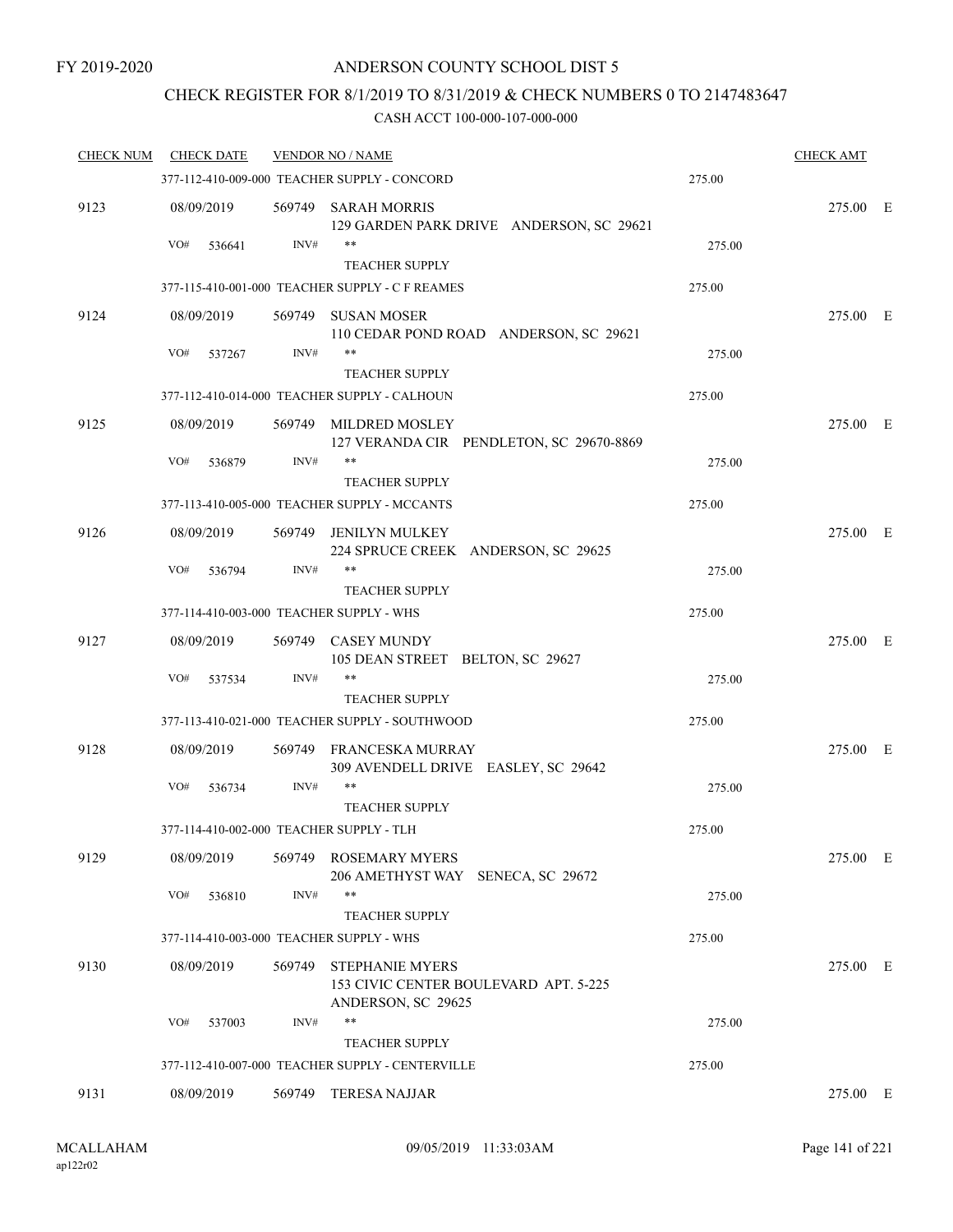FY 2019-2020

### ANDERSON COUNTY SCHOOL DIST 5

### CHECK REGISTER FOR 8/1/2019 TO 8/31/2019 & CHECK NUMBERS 0 TO 2147483647

| <b>CHECK NUM</b> | <b>CHECK DATE</b>                        |        | <b>VENDOR NO / NAME</b>                                           |        | <b>CHECK AMT</b> |  |
|------------------|------------------------------------------|--------|-------------------------------------------------------------------|--------|------------------|--|
|                  |                                          |        | 2603 CENTERVILLE ROAD ANDERSON, SC 29625                          |        |                  |  |
|                  | VO#<br>537541                            | INV#   | $***$                                                             | 275.00 |                  |  |
|                  |                                          |        | <b>TEACHER SUPPLY</b>                                             |        |                  |  |
|                  |                                          |        | 377-114-410-024-000 TEACHER SUPPLY - CHARTER                      | 275.00 |                  |  |
| 9132             | 08/09/2019                               |        | 569749 GAIL NASH                                                  |        | 275.00 E         |  |
|                  |                                          |        | 427 BROADWAY LAKE RD ANDERSON, SC 29621                           |        |                  |  |
|                  | VO#<br>537546                            | INV#   | **                                                                | 275.00 |                  |  |
|                  |                                          |        | <b>TEACHER SUPPLY</b>                                             |        |                  |  |
|                  | 377-115-410-031-000 TEACHER SUPPLY - AIT |        |                                                                   | 275.00 |                  |  |
| 9133             | 08/09/2019                               |        | 569749 HEATHER NEARY<br>201 RIVER DRIVE WILLIAMSTON, SC 29697     |        | 275.00 E         |  |
|                  | VO#<br>536781                            | INV#   | **                                                                | 275.00 |                  |  |
|                  |                                          |        | <b>TEACHER SUPPLY</b>                                             |        |                  |  |
|                  | 377-114-410-003-000 TEACHER SUPPLY - WHS |        |                                                                   | 275.00 |                  |  |
| 9134             | 08/09/2019                               |        | 569749 RYAN NEGOSKI                                               |        | 275.00 E         |  |
|                  |                                          |        | 103 HUNTERS LANE ANDERSON, SC 29625                               |        |                  |  |
|                  | VO#<br>536831                            | INV#   | **                                                                | 275.00 |                  |  |
|                  |                                          |        | <b>TEACHER SUPPLY</b>                                             |        |                  |  |
|                  | 377-114-410-003-000 TEACHER SUPPLY - WHS |        |                                                                   | 275.00 |                  |  |
| 9135             | 08/09/2019                               | 569749 | KEVIN NEW                                                         |        | 275.00 E         |  |
|                  |                                          |        | 405 DUNHILL DRIVE ANDERSON, SC 29625                              |        |                  |  |
|                  | VO#<br>537123                            | INV#   | $***$                                                             | 275.00 |                  |  |
|                  |                                          |        | <b>TEACHER SUPPLY</b>                                             |        |                  |  |
|                  |                                          |        | 377-112-410-010-000 TEACHER SUPPLY - NEW PROSPECT                 | 275.00 |                  |  |
| 9136             | 08/09/2019                               | 569749 | <b>BRITTANY NICHOLSON</b><br>121 BROCK ROAD WESTMINSTER, SC 29693 |        | 275.00 E         |  |
|                  | VO#<br>537341                            | INV#   | $***$                                                             | 275.00 |                  |  |
|                  |                                          |        | <b>TEACHER SUPPLY</b>                                             |        |                  |  |
|                  |                                          |        | 377-112-410-016-000 TEACHER SUPPLY - VARENNES                     | 275.00 |                  |  |
| 9137             |                                          |        | <b>CHERYL NICKLES</b>                                             |        | 275.00 E         |  |
|                  | 08/09/2019                               | 569749 | 1000 WILL HANKS ROAD HONEA PATH, SC 29654                         |        |                  |  |
|                  | VO# 537516                               | INV#   | **                                                                | 275.00 |                  |  |
|                  |                                          |        | <b>TEACHER SUPPLY</b>                                             |        |                  |  |
|                  |                                          |        | 377-113-410-021-000 TEACHER SUPPLY - SOUTHWOOD                    | 275.00 |                  |  |
| 9138             | 08/09/2019                               |        | 569749 CHERYL NIMMONS                                             |        | 275.00 E         |  |
|                  |                                          |        | 306 WHITEN ROAD ANDERSON, SC 29621                                |        |                  |  |
|                  | VO#<br>537432                            | INV#   | **                                                                | 275.00 |                  |  |
|                  |                                          |        | <b>TEACHER SUPPLY</b>                                             |        |                  |  |
|                  |                                          |        | 377-112-410-019-000 TEACHER SUPPLY - WHITEHALL                    | 275.00 |                  |  |
| 9139             | 08/09/2019                               |        | 569749 WENDY NIX                                                  |        | 275.00 E         |  |
|                  |                                          |        | 566 SAM BROWN ROAD SENECA, SC 29678                               |        |                  |  |
|                  | VO#<br>537064                            | INV#   | $***$                                                             | 275.00 |                  |  |
|                  |                                          |        | <b>TEACHER SUPPLY</b>                                             |        |                  |  |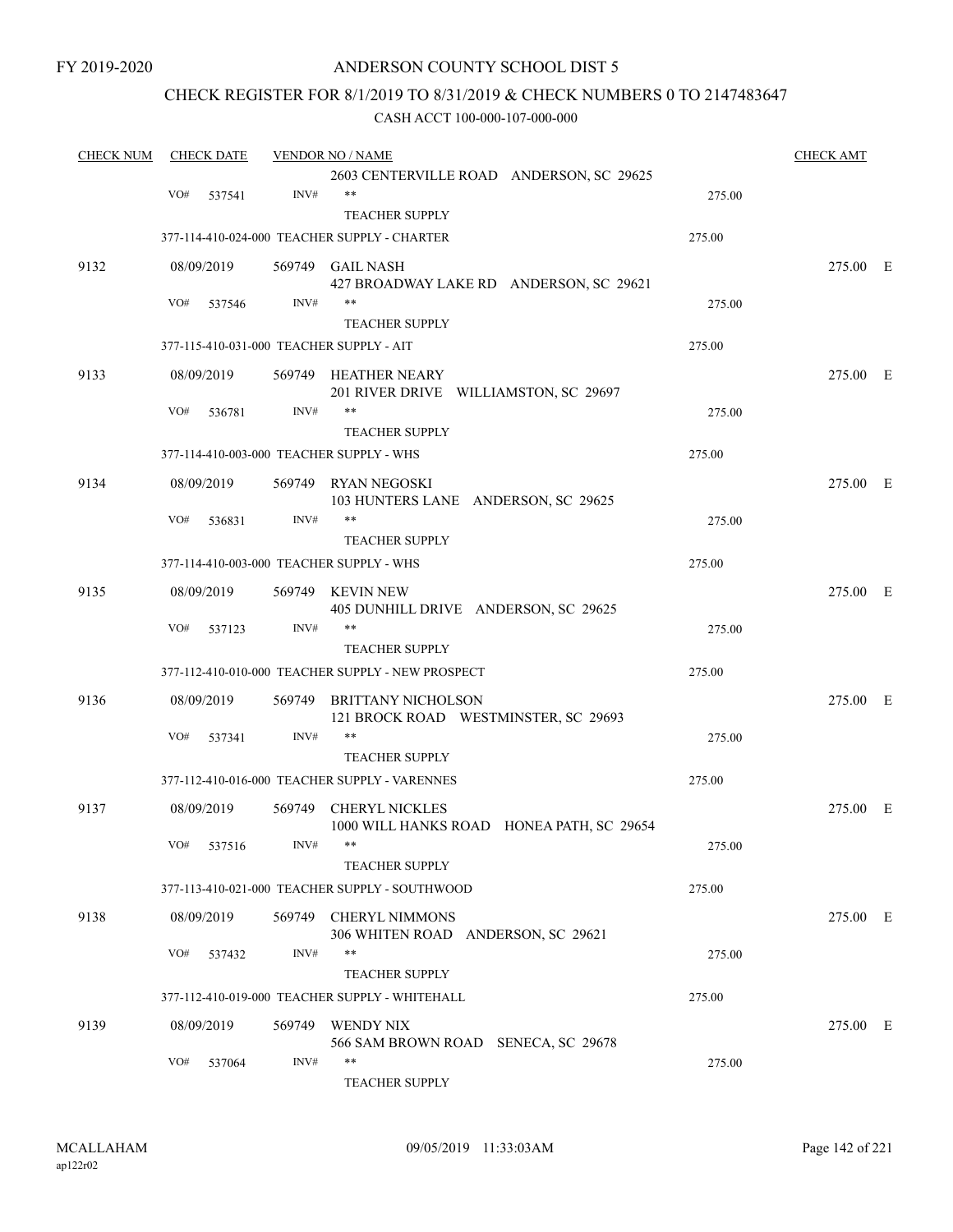### CHECK REGISTER FOR 8/1/2019 TO 8/31/2019 & CHECK NUMBERS 0 TO 2147483647

| <b>CHECK NUM</b> | <b>CHECK DATE</b>                        |        | <b>VENDOR NO / NAME</b>                                         |        | <b>CHECK AMT</b> |  |
|------------------|------------------------------------------|--------|-----------------------------------------------------------------|--------|------------------|--|
|                  |                                          |        | 377-112-410-008-000 TEACHER SUPPLY - MCLEES                     | 275.00 |                  |  |
| 9140             | 08/09/2019                               |        | 569749 YVONNE NIX<br>856 BLACKMAN RD PENDLETON, SC 29670        |        | 275.00 E         |  |
|                  | VO#<br>537159                            | INV#   | **<br><b>TEACHER SUPPLY</b>                                     | 275.00 |                  |  |
|                  |                                          |        | 377-112-410-011-000 TEACHER SUPPLY - HOMELAND PARK              | 275.00 |                  |  |
| 9141             | 08/09/2019                               |        | 569749 MARIANNE NORRIS<br>1011 SHIRLEY DRIVE ANDERSON, SC 29621 |        | 275.00 E         |  |
|                  | VO#<br>536995                            | INV#   | **                                                              | 275.00 |                  |  |
|                  |                                          |        | <b>TEACHER SUPPLY</b>                                           |        |                  |  |
|                  |                                          |        | 377-112-410-007-000 TEACHER SUPPLY - CENTERVILLE                | 275.00 |                  |  |
| 9142             | 08/09/2019                               |        | 569749 CYNDEL NORRIS<br>11116 WATSON AVENUE SENECA, SC 29672    |        | 275.00 E         |  |
|                  | VO#<br>537449                            | INV#   | $***$<br><b>TEACHER SUPPLY</b>                                  | 275.00 |                  |  |
|                  |                                          |        | 377-112-410-019-000 TEACHER SUPPLY - WHITEHALL                  | 275.00 |                  |  |
| 9143             | 08/09/2019                               |        | 569749 JOHN NUTT<br>150 LAKE FOREST CIRCLE EASLEY, SC 29642     |        | 275.00 E         |  |
|                  | VO#<br>536683                            | INV#   | **<br><b>TEACHER SUPPLY</b>                                     | 275.00 |                  |  |
|                  | 377-114-410-002-000 TEACHER SUPPLY - TLH |        |                                                                 | 275.00 |                  |  |
| 9144             | 08/09/2019                               |        | 569749 JENNIFER OGLESBY<br>316 COOK STREET ELBERTON, GA 30635   |        | 275.00 E         |  |
|                  | VO#<br>537141                            | INV#   | **<br><b>TEACHER SUPPLY</b>                                     | 275.00 |                  |  |
|                  |                                          |        | 377-112-410-010-000 TEACHER SUPPLY - NEW PROSPECT               | 275.00 |                  |  |
| 9145             | 08/09/2019                               |        | 569749 JODY ONEILL<br>108 SHERMAN CT PIEDMONT, SC 29673         |        | 275.00 E         |  |
|                  | VO#<br>536883                            | INV#   | **<br><b>TEACHER SUPPLY</b>                                     | 275.00 |                  |  |
|                  |                                          |        | 377-113-410-005-000 TEACHER SUPPLY - MCCANTS                    | 275.00 |                  |  |
| 9146             | 08/09/2019                               | 569749 | <b>JULIE ORR</b><br>302 BRIGHTON RD ANDERSON, SC 29621          |        | 275.00 E         |  |
|                  | VO#<br>537310                            | INV#   | **<br><b>TEACHER SUPPLY</b>                                     | 275.00 |                  |  |
|                  |                                          |        | 377-139-410-015-000 TEACHER SUPPLY - SOUTH FANT                 | 275.00 |                  |  |
| 9147             | 08/09/2019                               | 569749 | <b>AMBER ORTEGO</b><br>5028 WESTWIND WAY ANDERSON, SC 29626     |        | 275.00 E         |  |
|                  | VO#<br>537142                            | INV#   | **<br><b>TEACHER SUPPLY</b>                                     | 275.00 |                  |  |
|                  |                                          |        | 377-112-410-010-000 TEACHER SUPPLY - NEW PROSPECT               | 275.00 |                  |  |
| 9148             | 08/09/2019                               | 569749 | <b>MELANIE OSBORN</b><br>109 SUNNY HILL LANE ANDERSON, SC 29626 |        | 275.00 E         |  |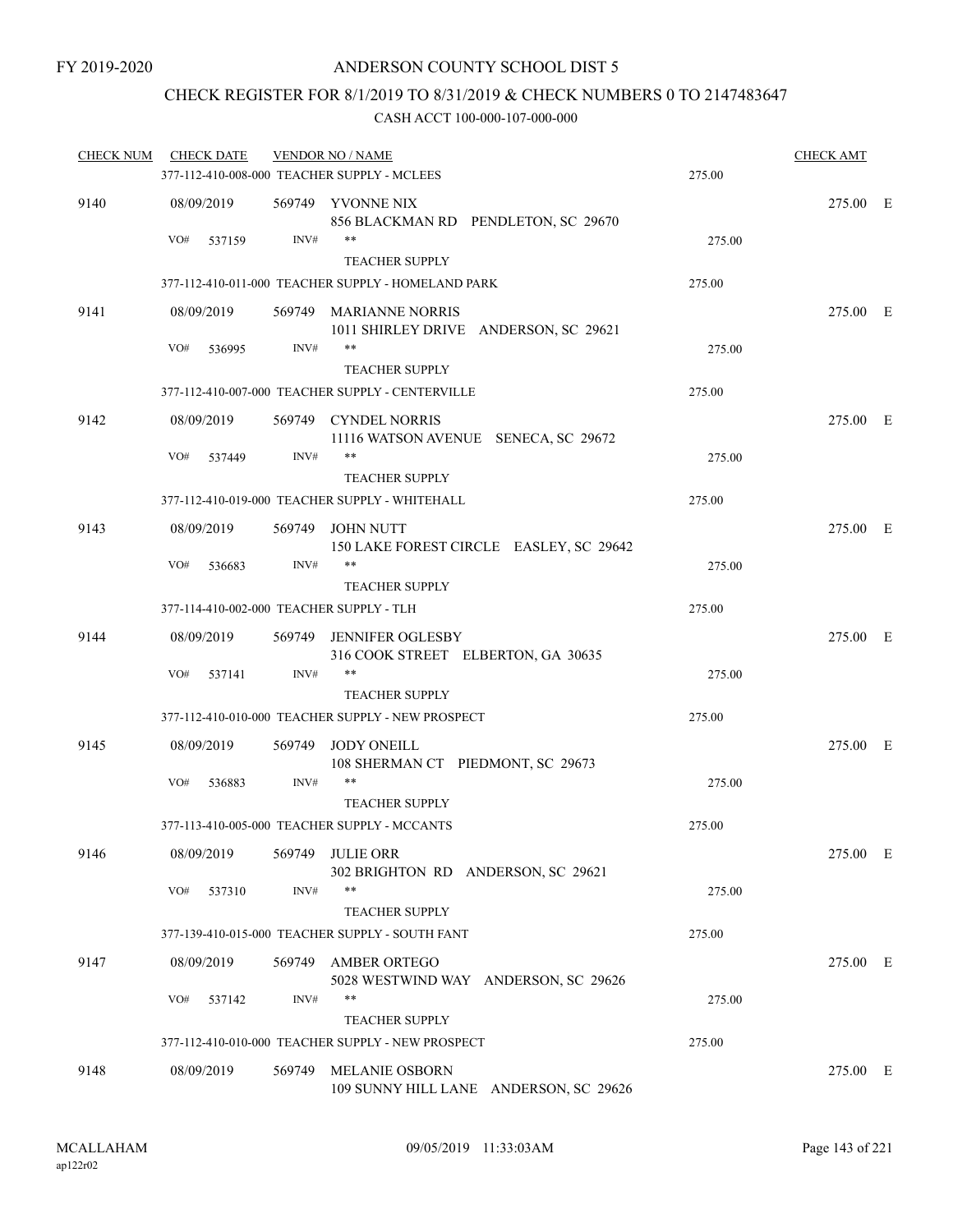# CHECK REGISTER FOR 8/1/2019 TO 8/31/2019 & CHECK NUMBERS 0 TO 2147483647

| <b>CHECK NUM</b> |     | <b>CHECK DATE</b> |        | <b>VENDOR NO / NAME</b>                                                   |        | <b>CHECK AMT</b> |  |
|------------------|-----|-------------------|--------|---------------------------------------------------------------------------|--------|------------------|--|
|                  | VO# | 537243            | INV#   | $***$                                                                     | 275.00 |                  |  |
|                  |     |                   |        | <b>TEACHER SUPPLY</b>                                                     |        |                  |  |
|                  |     |                   |        | 377-112-410-013-000 TEACHER SUPPLY - NORTH POINTE                         | 275.00 |                  |  |
| 9149             |     | 08/09/2019        |        | 569749 SANDRA OTT<br>410 PINE HILL COURT ANDERSON, SC 29625               |        | 275.00 E         |  |
|                  | VO# | 537340            | INV#   | $***$                                                                     | 275.00 |                  |  |
|                  |     |                   |        | <b>TEACHER SUPPLY</b>                                                     |        |                  |  |
|                  |     |                   |        | 377-112-410-016-000 TEACHER SUPPLY - VARENNES                             | 275.00 |                  |  |
| 9150             |     | 08/09/2019        |        | 569749 ANDREA OVERTON<br>337 BRAEBURN DRIVE ANDERSON, SC 29621            |        | 275.00 E         |  |
|                  | VO# | 537193            | INV#   | $***$<br><b>TEACHER SUPPLY</b>                                            | 275.00 |                  |  |
|                  |     |                   |        | 377-112-410-012-000 TEACHER SUPPLY - NEVITT FOREST                        | 275.00 |                  |  |
| 9151             |     | 08/09/2019        |        | 569749 MELINDA OWENS<br>150 LANDAU LANE ANDERSON, SC 29625                |        | 275.00 E         |  |
|                  | VO# | 536912            | INV#   | <b>TEACHER SUPPLY</b>                                                     | 275.00 |                  |  |
|                  |     |                   |        | 377-113-410-006-000 TEACHER SUPPLY - ROBERT ANDERSON                      | 275.00 |                  |  |
| 9152             |     | 08/09/2019        | 569749 | KINSLEY OWENS<br>123 ZANA LANE ANDERSON, SC 29621                         |        | 275.00 E         |  |
|                  | VO# | 537140            | INV#   | **                                                                        | 275.00 |                  |  |
|                  |     |                   |        | <b>TEACHER SUPPLY</b>                                                     |        |                  |  |
|                  |     |                   |        | 377-112-410-010-000 TEACHER SUPPLY - NEW PROSPECT                         | 275.00 |                  |  |
| 9153             |     | 08/09/2019        | 569749 | <b>WARREN PACE</b><br>2 PINECROFT DRIVE TAYLORS, SC 29687                 |        | 275.00 E         |  |
|                  | VO# | 536744            | INV#   | $***$                                                                     | 275.00 |                  |  |
|                  |     |                   |        | <b>TEACHER SUPPLY</b><br>377-114-410-002-000 TEACHER SUPPLY - TLH         | 275.00 |                  |  |
|                  |     |                   |        |                                                                           |        |                  |  |
| 9154             |     | 08/09/2019        |        | 569749 NATHANIEL PADGETT<br>102A HEATHERBROOK COURT ANDERSON, SC<br>29625 |        | 275.00 E         |  |
|                  |     | VO# 537205        | INV#   |                                                                           | 275.00 |                  |  |
|                  |     |                   |        | <b>TEACHER SUPPLY</b>                                                     |        |                  |  |
|                  |     |                   |        | 377-112-410-012-000 TEACHER SUPPLY - NEVITT FOREST                        | 275.00 |                  |  |
| 9155             |     | 08/09/2019        |        | 569749 COURTNEY PAGE<br>2703 E. NORTH AVE ANDERSON, SC 29625              |        | 275.00 E         |  |
|                  | VO# | 537067            | INV#   | $***$<br><b>TEACHER SUPPLY</b>                                            | 275.00 |                  |  |
|                  |     |                   |        | 377-112-410-008-000 TEACHER SUPPLY - MCLEES                               | 275.00 |                  |  |
| 9156             |     | 08/09/2019        |        | 569749 VICTORIA PANETTA<br>505 GREYSTOKE CIRCLE SENECA, SC 29678          |        | 275.00 E         |  |
|                  | VO# | 537225            | INV#   | $***$<br>TEACHER SUPPLY                                                   | 275.00 |                  |  |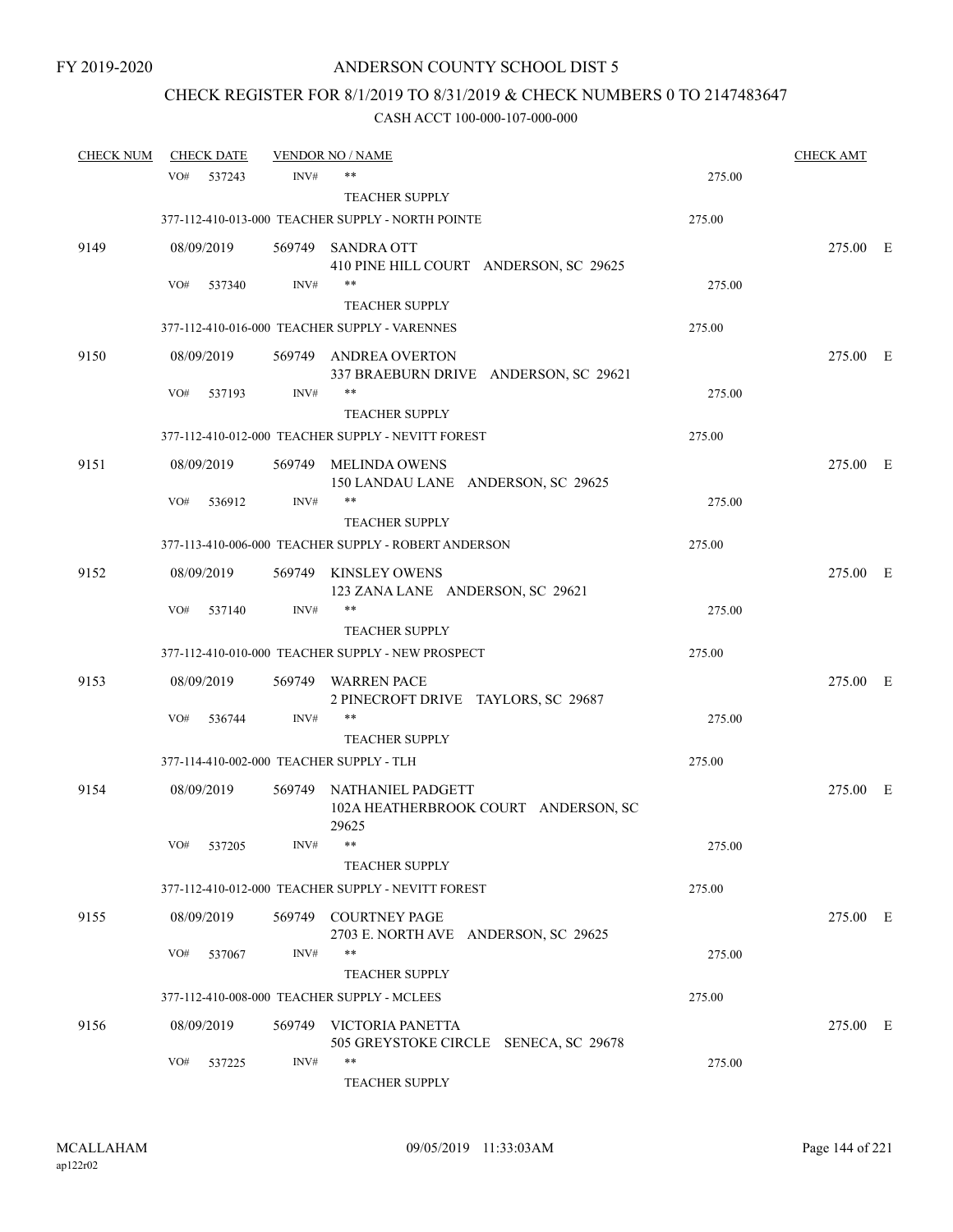## CHECK REGISTER FOR 8/1/2019 TO 8/31/2019 & CHECK NUMBERS 0 TO 2147483647

| <b>CHECK NUM</b> | <b>CHECK DATE</b>                        |        | <b>VENDOR NO / NAME</b>                                            |        | <b>CHECK AMT</b> |  |
|------------------|------------------------------------------|--------|--------------------------------------------------------------------|--------|------------------|--|
|                  |                                          |        | 377-112-410-012-000 TEACHER SUPPLY - NEVITT FOREST                 | 275.00 |                  |  |
| 9157             | 08/09/2019                               |        | 569749 LAURA PARADIS<br>303 E. FRANKLIN STREET ANDERSON, SC 29624  |        | 275.00 E         |  |
|                  | VO#<br>537519                            | INV#   | <b>TEACHER SUPPLY</b>                                              | 275.00 |                  |  |
|                  |                                          |        | 377-113-410-021-000 TEACHER SUPPLY - SOUTHWOOD                     | 275.00 |                  |  |
| 9158             | 08/09/2019                               |        | 569749 SHERYL PARK<br>915 BERKELEY DRIVE CLEMSON, SC 29631         |        | 275.00 E         |  |
|                  | VO#<br>536913                            | INV#   | **<br><b>TEACHER SUPPLY</b>                                        | 275.00 |                  |  |
|                  |                                          |        | 377-113-410-006-000 TEACHER SUPPLY - ROBERT ANDERSON               | 275.00 |                  |  |
| 9159             | 08/09/2019                               |        | 569749 KARLI PARKER<br>543 BROOKWOOD DRIVE LAVONIA, GA 30553       |        | 275.00 E         |  |
|                  | VO#<br>536880                            | INV#   | **<br><b>TEACHER SUPPLY</b>                                        | 275.00 |                  |  |
|                  |                                          |        | 377-113-410-005-000 TEACHER SUPPLY - MCCANTS                       | 275.00 |                  |  |
| 9160             | 08/09/2019                               |        | 569749 KINSLEY PARKER<br>116 LYNDHURST DR ANDERSON, SC 29621       |        | 275.00 E         |  |
|                  | VO#<br>537173                            | INV#   | **<br><b>TEACHER SUPPLY</b>                                        | 275.00 |                  |  |
|                  |                                          |        | 377-112-410-011-000 TEACHER SUPPLY - HOMELAND PARK                 | 275.00 |                  |  |
| 9161             | 08/09/2019                               |        | 569749 JOSEPH PARKER<br>113 INDIAN TRAIL ROAD TOWNVILLE, SC 29689  |        | 275.00 E         |  |
|                  | VO#<br>537510                            | INV#   | **<br><b>TEACHER SUPPLY</b>                                        | 275.00 |                  |  |
|                  |                                          |        | 377-113-410-021-000 TEACHER SUPPLY - SOUTHWOOD                     | 275.00 |                  |  |
| 9162             | 08/09/2019                               |        | 569749 LAUREN PARKS<br>111 COUNTRY GLEN PELZER, SC 29669           |        | 275.00 E         |  |
|                  | VO#<br>537148                            | INV#   | **<br><b>TEACHER SUPPLY</b>                                        | 275.00 |                  |  |
|                  |                                          |        | 377-112-410-010-000 TEACHER SUPPLY - NEW PROSPECT                  | 275.00 |                  |  |
| 9163             | 08/09/2019                               |        | 569749 SHARONNA PATTERSON<br>103 CROWN COURT WILLIAMSTON, SC 29697 |        | 275.00 E         |  |
|                  | VO#<br>536715                            | INV#   | **<br><b>TEACHER SUPPLY</b>                                        | 275.00 |                  |  |
|                  | 377-114-410-002-000 TEACHER SUPPLY - TLH |        |                                                                    | 275.00 |                  |  |
| 9164             | 08/09/2019                               |        | 569749 HEIDI PATTERSON<br>115 HENRY AVENUE ANDERSON, SC 29625      |        | 275.00 E         |  |
|                  | VO#<br>537119                            | INV#   | **<br><b>TEACHER SUPPLY</b>                                        | 275.00 |                  |  |
|                  |                                          |        | 377-112-410-009-000 TEACHER SUPPLY - CONCORD                       | 275.00 |                  |  |
| 9165             | 08/09/2019                               | 569749 | KATHRYN PATTERSON<br>403 REGENCY CIRCLE ANDERSON, SC 29625         |        | 275.00 E         |  |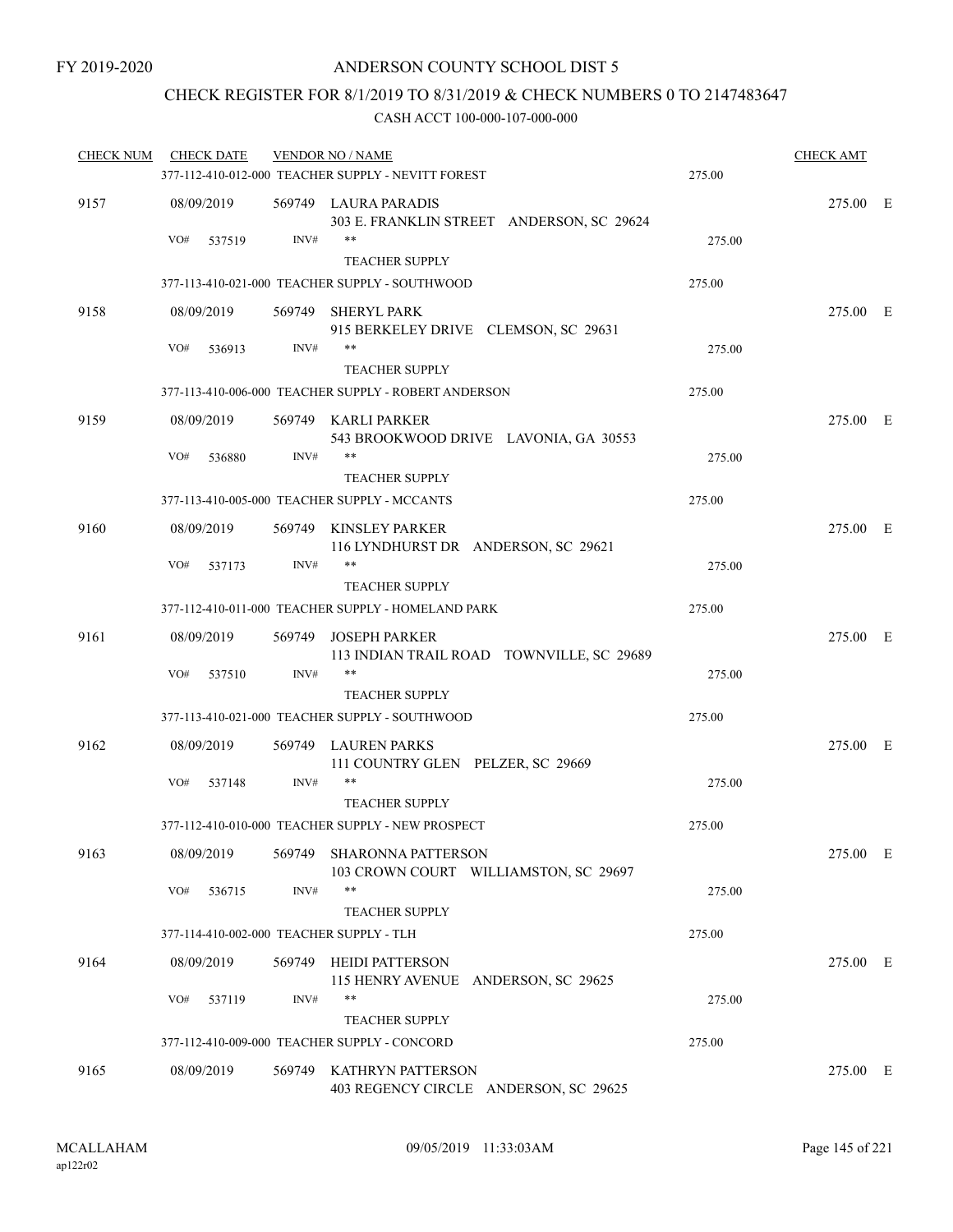# CHECK REGISTER FOR 8/1/2019 TO 8/31/2019 & CHECK NUMBERS 0 TO 2147483647

| <b>CHECK NUM</b> |     | <b>CHECK DATE</b> |        | <b>VENDOR NO / NAME</b>                              |        | <b>CHECK AMT</b> |  |
|------------------|-----|-------------------|--------|------------------------------------------------------|--------|------------------|--|
|                  | VO# | 537504            | INV#   | $***$                                                | 275.00 |                  |  |
|                  |     |                   |        | <b>TEACHER SUPPLY</b>                                |        |                  |  |
|                  |     |                   |        | 377-113-410-021-000 TEACHER SUPPLY - SOUTHWOOD       | 275.00 |                  |  |
| 9166             |     | 08/09/2019        |        | 569749 KENA PAUL                                     |        | 275.00 E         |  |
|                  |     |                   |        | 1005 SAND PALM WAY ANDERSON, SC 29621                |        |                  |  |
|                  | VO# | 536962            | INV#   | $***$                                                | 275.00 |                  |  |
|                  |     |                   |        | <b>TEACHER SUPPLY</b>                                |        |                  |  |
|                  |     |                   |        | 377-113-410-006-000 TEACHER SUPPLY - ROBERT ANDERSON | 275.00 |                  |  |
| 9167             |     | 08/09/2019        | 569749 | <b>JARROD PAYNE</b>                                  |        | 275.00 E         |  |
|                  |     |                   |        | 200 GEORGETOWN ROAD EASLEY, SC 29640                 |        |                  |  |
|                  | VO# | 536825            | INV#   | **                                                   | 275.00 |                  |  |
|                  |     |                   |        | <b>TEACHER SUPPLY</b>                                |        |                  |  |
|                  |     |                   |        | 377-114-410-003-000 TEACHER SUPPLY - WHS             | 275.00 |                  |  |
| 9168             |     | 08/09/2019        | 569749 | NIA PAYNE                                            |        | 275.00 E         |  |
|                  |     |                   |        | 30 MARKET POINT DRIVE APT. 1307                      |        |                  |  |
|                  |     |                   |        | GREENVILLE, SC 29607                                 |        |                  |  |
|                  | VO# | 536847            | INV#   | $***$                                                | 275.00 |                  |  |
|                  |     |                   |        | <b>TEACHER SUPPLY</b>                                |        |                  |  |
|                  |     |                   |        | 377-114-410-003-000 TEACHER SUPPLY - WHS             | 275.00 |                  |  |
| 9169             |     | 08/09/2019        | 569749 | MELISSA PAYTON                                       |        | 275.00 E         |  |
|                  |     |                   |        | 502 REGENCY CIRCLE ANDERSON, SC 29625                |        |                  |  |
|                  | VO# | 537048            | INV#   | **                                                   | 275.00 |                  |  |
|                  |     |                   |        | <b>TEACHER SUPPLY</b>                                |        |                  |  |
|                  |     |                   |        | 377-112-410-008-000 TEACHER SUPPLY - MCLEES          | 275.00 |                  |  |
| 9170             |     | 08/09/2019        |        | 569749 CONSTANCE PAZDERSKI                           |        | 275.00 E         |  |
|                  |     |                   |        | 313 TRINITY THREE ROAD IRMO, SC 29063<br>$***$       |        |                  |  |
|                  | VO# | 537318            | INV#   | <b>TEACHER SUPPLY</b>                                | 275.00 |                  |  |
|                  |     |                   |        | 377-139-410-015-000 TEACHER SUPPLY - SOUTH FANT      | 275.00 |                  |  |
|                  |     |                   |        |                                                      |        |                  |  |
| 9171             |     | 08/09/2019        |        | 569749 AMANDA PEARSON                                |        | 275.00 E         |  |
|                  |     |                   |        | 220 LEWIS ROAD WILLIAMSTON, SC 29697                 |        |                  |  |
|                  |     | VO# 537214        | INV#   | <b>TEACHER SUPPLY</b>                                | 275.00 |                  |  |
|                  |     |                   |        | 377-112-410-012-000 TEACHER SUPPLY - NEVITT FOREST   | 275.00 |                  |  |
|                  |     |                   |        |                                                      |        |                  |  |
| 9172             |     | 08/09/2019        | 569749 | MICHAEL PEARSON                                      |        | 275.00 E         |  |
|                  | VO# |                   | INV#   | 91 MAIN STREET PELZER, SC 29669<br>$***$             |        |                  |  |
|                  |     | 537283            |        | <b>TEACHER SUPPLY</b>                                | 275.00 |                  |  |
|                  |     |                   |        | 377-112-410-014-000 TEACHER SUPPLY - CALHOUN         | 275.00 |                  |  |
|                  |     |                   |        |                                                      |        |                  |  |
| 9173             |     | 08/09/2019        |        | 569749 KAYLA PEGRAM                                  |        | 275.00 E         |  |
|                  | VO# | 537116            | INV#   | 123 SHADOW CREEK LANE ANDERSON, SC 29621<br>**       | 275.00 |                  |  |
|                  |     |                   |        | TEACHER SUPPLY                                       |        |                  |  |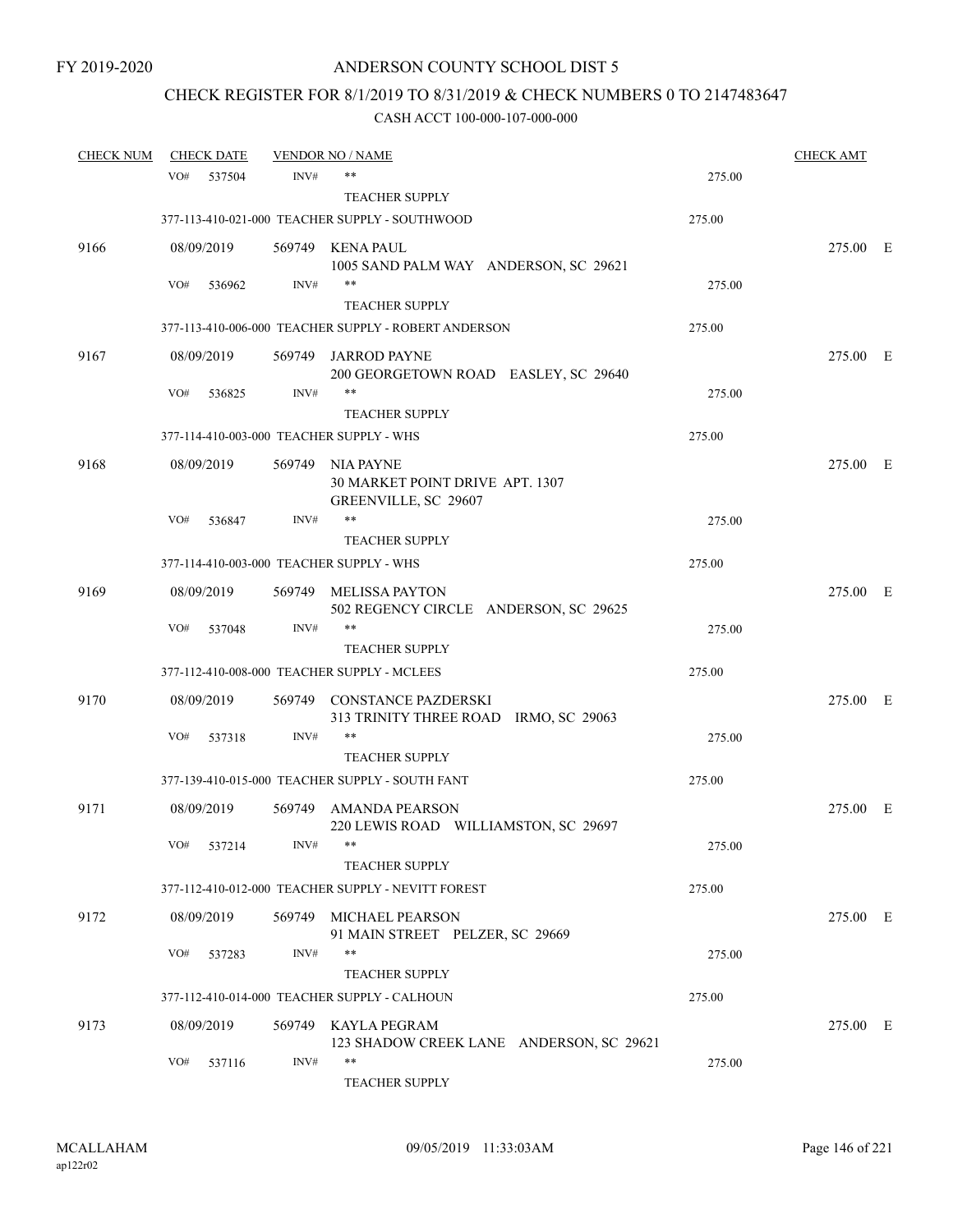# CHECK REGISTER FOR 8/1/2019 TO 8/31/2019 & CHECK NUMBERS 0 TO 2147483647

| <b>CHECK NUM</b><br><b>CHECK DATE</b> |                                          | <b>VENDOR NO / NAME</b> |                                                                      |        | <b>CHECK AMT</b> |  |  |
|---------------------------------------|------------------------------------------|-------------------------|----------------------------------------------------------------------|--------|------------------|--|--|
|                                       |                                          |                         | 377-112-410-009-000 TEACHER SUPPLY - CONCORD                         | 275.00 |                  |  |  |
| 9174                                  | 08/09/2019                               |                         | 569749 LOWNDES PENDERGRASS<br>105 RICHFIELD DRIVE ANDERSON, SC 29625 |        | 275.00 E         |  |  |
|                                       | VO#<br>536957                            | INV#                    | **<br><b>TEACHER SUPPLY</b>                                          | 275.00 |                  |  |  |
|                                       |                                          |                         | 377-113-410-006-000 TEACHER SUPPLY - ROBERT ANDERSON                 | 275.00 |                  |  |  |
| 9175                                  | 08/09/2019                               |                         | 569749 MARK PERRY<br>126 BALDWIN CT NEWNAN, GA 30263                 |        | 275.00 E         |  |  |
|                                       | VO#<br>536837                            | INV#                    | $***$<br><b>TEACHER SUPPLY</b>                                       | 275.00 |                  |  |  |
|                                       | 377-114-410-003-000 TEACHER SUPPLY - WHS |                         |                                                                      | 275.00 |                  |  |  |
| 9176                                  | 08/09/2019                               |                         | 569749 KATHY PERRY<br>203 SAVANNAH DRIVE ANDERSON, SC 29621          |        | 275.00 E         |  |  |
|                                       | VO#<br>537520                            | INV#                    | **<br><b>TEACHER SUPPLY</b>                                          | 275.00 |                  |  |  |
|                                       |                                          |                         | 377-113-410-021-000 TEACHER SUPPLY - SOUTHWOOD                       | 275.00 |                  |  |  |
| 9177                                  | 08/09/2019                               |                         | 569749 HAYLEY PERRYMAN<br>200 ORANGE COURT CLEMSON, SC 29631         |        | 275.00 E         |  |  |
|                                       | VO#<br>537344                            | INV#                    | $***$<br><b>TEACHER SUPPLY</b>                                       | 275.00 |                  |  |  |
|                                       |                                          |                         | 377-112-410-016-000 TEACHER SUPPLY - VARENNES                        | 275.00 |                  |  |  |
| 9178                                  | 08/09/2019                               |                         | 569749 SUSANNAH PETERS<br>333 WOODLAND WAY CLEMSON, SC 29631         |        | 275.00 E         |  |  |
|                                       | VO#<br>537326                            | INV#                    | **<br><b>TEACHER SUPPLY</b>                                          | 275.00 |                  |  |  |
|                                       |                                          |                         | 377-112-410-016-000 TEACHER SUPPLY - VARENNES                        | 275.00 |                  |  |  |
| 9179                                  | 08/09/2019                               |                         | 569749 VALERIE PETERSON<br>200 JARRETT ROAD ANDERSON, SC 29626       |        | 275.00 E         |  |  |
|                                       | VO#<br>537488                            | INV#                    | **                                                                   | 275.00 |                  |  |  |
|                                       |                                          |                         | <b>TEACHER SUPPLY</b>                                                |        |                  |  |  |
|                                       |                                          |                         | 377-113-410-020-000 TEACHER SUPPLY - GLENVIEW                        | 275.00 |                  |  |  |
| 9180                                  | 08/09/2019                               |                         | 569749 ROBERT PETTIGREW<br>190 SENTELL ROAD WILLIAMSTON, SC 29697    |        | 275.00 E         |  |  |
|                                       | VO#<br>536805                            | INV#                    | **<br><b>TEACHER SUPPLY</b>                                          | 275.00 |                  |  |  |
|                                       | 377-114-410-003-000 TEACHER SUPPLY - WHS |                         |                                                                      | 275.00 |                  |  |  |
| 9181                                  | 08/09/2019                               | 569749                  | <b>ALLISON PETTIGREW</b><br>190 SENTELL ROAD WILLIAMSTON, SC 29697   |        | 275.00 E         |  |  |
|                                       | VO#<br>537118                            | INV#                    | **                                                                   | 275.00 |                  |  |  |
|                                       |                                          |                         | <b>TEACHER SUPPLY</b>                                                |        |                  |  |  |
|                                       |                                          |                         | 377-112-410-009-000 TEACHER SUPPLY - CONCORD                         | 275.00 |                  |  |  |
| 9182                                  | 08/09/2019                               |                         | 569749 HERBERT PHILLIPS<br>201 BEAUREGARD AVE ANDERSON, SC 29625     |        | 275.00 E         |  |  |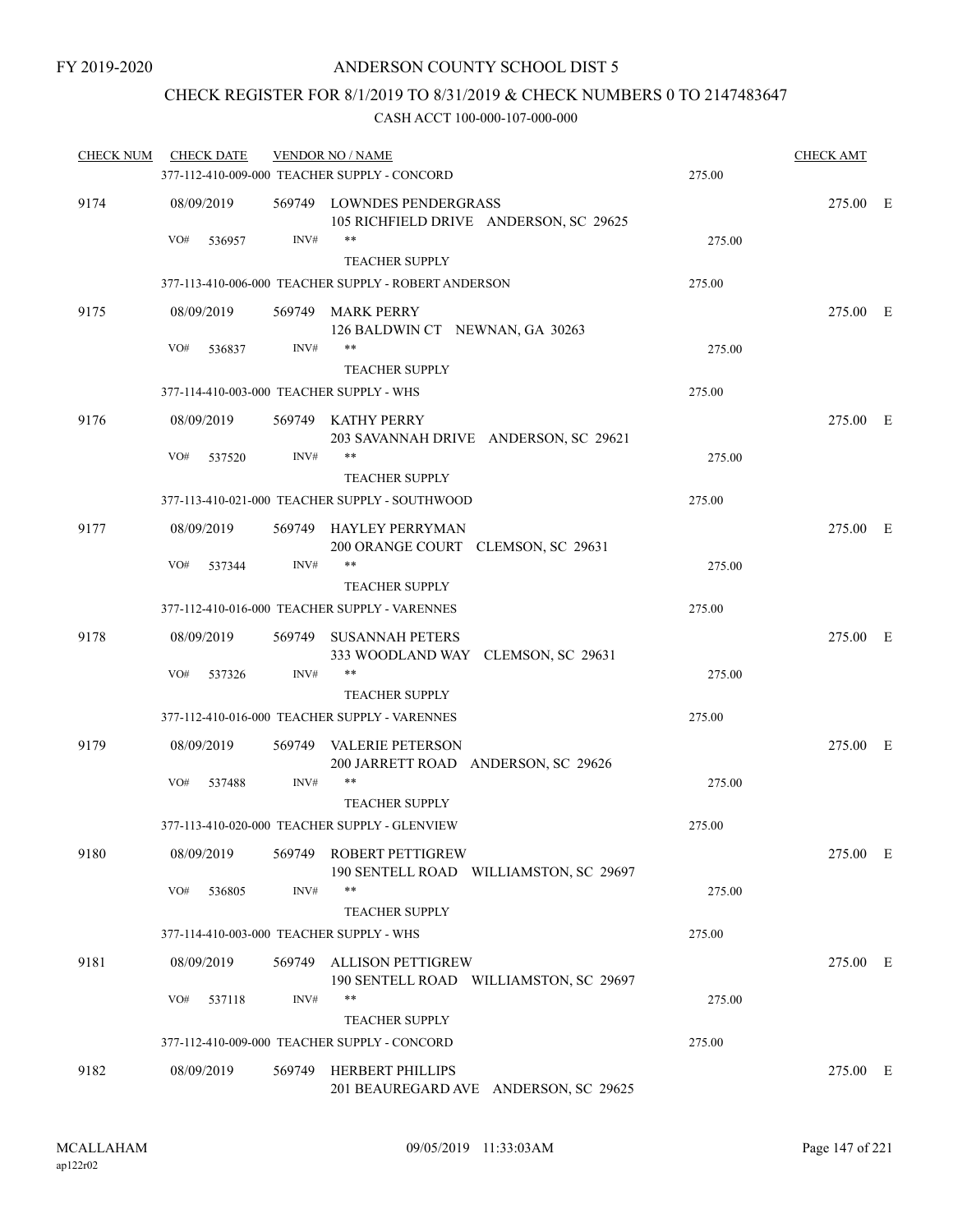# CHECK REGISTER FOR 8/1/2019 TO 8/31/2019 & CHECK NUMBERS 0 TO 2147483647

| <u>CHECK NUM</u> | <b>CHECK DATE</b> |        |        | <u>VENDOR NO / NAME</u>                                                   |        | <b>CHECK AMT</b> |  |
|------------------|-------------------|--------|--------|---------------------------------------------------------------------------|--------|------------------|--|
|                  | VO#               | 536758 | INV#   | $***$                                                                     | 275.00 |                  |  |
|                  |                   |        |        | <b>TEACHER SUPPLY</b>                                                     |        |                  |  |
|                  |                   |        |        | 377-114-410-003-000 TEACHER SUPPLY - WHS                                  | 275.00 |                  |  |
| 9183             | 08/09/2019        |        | 569749 | <b>SHELLEY PHILLIPS</b><br>121 DANDELION TRAIL ANDERSON, SC 29621         |        | 275.00 E         |  |
|                  | VO#               | 537227 | INV#   | $***$                                                                     | 275.00 |                  |  |
|                  |                   |        |        | <b>TEACHER SUPPLY</b>                                                     |        |                  |  |
|                  |                   |        |        | 377-112-410-013-000 TEACHER SUPPLY - NORTH POINTE                         | 275.00 |                  |  |
| 9184             | 08/09/2019        |        |        | 569749 SYDNEY PHILLIPS<br>243 ANSONBOROUGH BELTON, SC 29627               |        | 275.00 E         |  |
|                  | VO#               | 537369 | INV#   | $***$                                                                     | 275.00 |                  |  |
|                  |                   |        |        | <b>TEACHER SUPPLY</b>                                                     |        |                  |  |
|                  |                   |        |        | 377-112-410-017-000 TEACHER SUPPLY - MIDWAY                               | 275.00 |                  |  |
| 9185             | 08/09/2019        |        | 569749 | TAWANA PICKENS<br>18 CROWN COURT ANDERSON, SC 29624                       |        | 275.00 E         |  |
|                  | VO#               | 536939 | INV#   | **                                                                        | 275.00 |                  |  |
|                  |                   |        |        | <b>TEACHER SUPPLY</b>                                                     |        |                  |  |
|                  |                   |        |        | 377-113-410-006-000 TEACHER SUPPLY - ROBERT ANDERSON                      | 275.00 |                  |  |
| 9186             | 08/09/2019        |        | 569749 | JENNY PIEL<br>1105 A VERSAILLES AVENUE ANDERSON, SC<br>29625              |        | 275.00 E         |  |
|                  | VO#               | 536919 | INV#   | $***$                                                                     | 275.00 |                  |  |
|                  |                   |        |        | <b>TEACHER SUPPLY</b>                                                     |        |                  |  |
|                  |                   |        |        | 377-113-410-006-000 TEACHER SUPPLY - ROBERT ANDERSON                      | 275.00 |                  |  |
| 9187             | 08/09/2019        |        | 569749 | <b>CAROL PIKE</b><br>106 CRIPPLE CREEK ROAD ANDERSON, SC 29626            |        | 275.00 E         |  |
|                  | VO#               | 537407 | INV#   | $***$                                                                     | 275.00 |                  |  |
|                  |                   |        |        | <b>TEACHER SUPPLY</b>                                                     |        |                  |  |
|                  |                   |        |        | 377-139-410-018-000 TEACHER SUPPLY - WEST MARKET                          | 275.00 |                  |  |
| 9188             | 08/09/2019        |        | 569749 | MATTHEW PIOTROWSKY<br>822 CROUCH DRIVE PENDLETON, SC 29670                |        | 275.00 E         |  |
|                  | VO#               | 537502 | INV#   |                                                                           | 275.00 |                  |  |
|                  |                   |        |        | <b>TEACHER SUPPLY</b>                                                     |        |                  |  |
|                  |                   |        |        | 377-113-410-020-000 TEACHER SUPPLY - GLENVIEW                             | 275.00 |                  |  |
| 9189             | 08/09/2019        |        |        | 569749 CHRISTOPHER PLYMEL<br>POBOX 325 HARTWELL, GA 30643                 |        | 275.00 E         |  |
|                  | VO#               | 536665 | INV#   | $***$                                                                     | 275.00 |                  |  |
|                  |                   |        |        | <b>TEACHER SUPPLY</b>                                                     |        |                  |  |
|                  |                   |        |        | 377-114-410-002-000 TEACHER SUPPLY - TLH                                  | 275.00 |                  |  |
| 9190             | 08/09/2019        |        |        | 569749 CHARLES POLSON<br>116 JAMES LAWRENCE ORR DR. ANDERSON, SC<br>29621 |        | 275.00 E         |  |
|                  | VO#               | 537160 | INV#   | $\ast\ast$<br>TEACHER SUPPLY                                              | 275.00 |                  |  |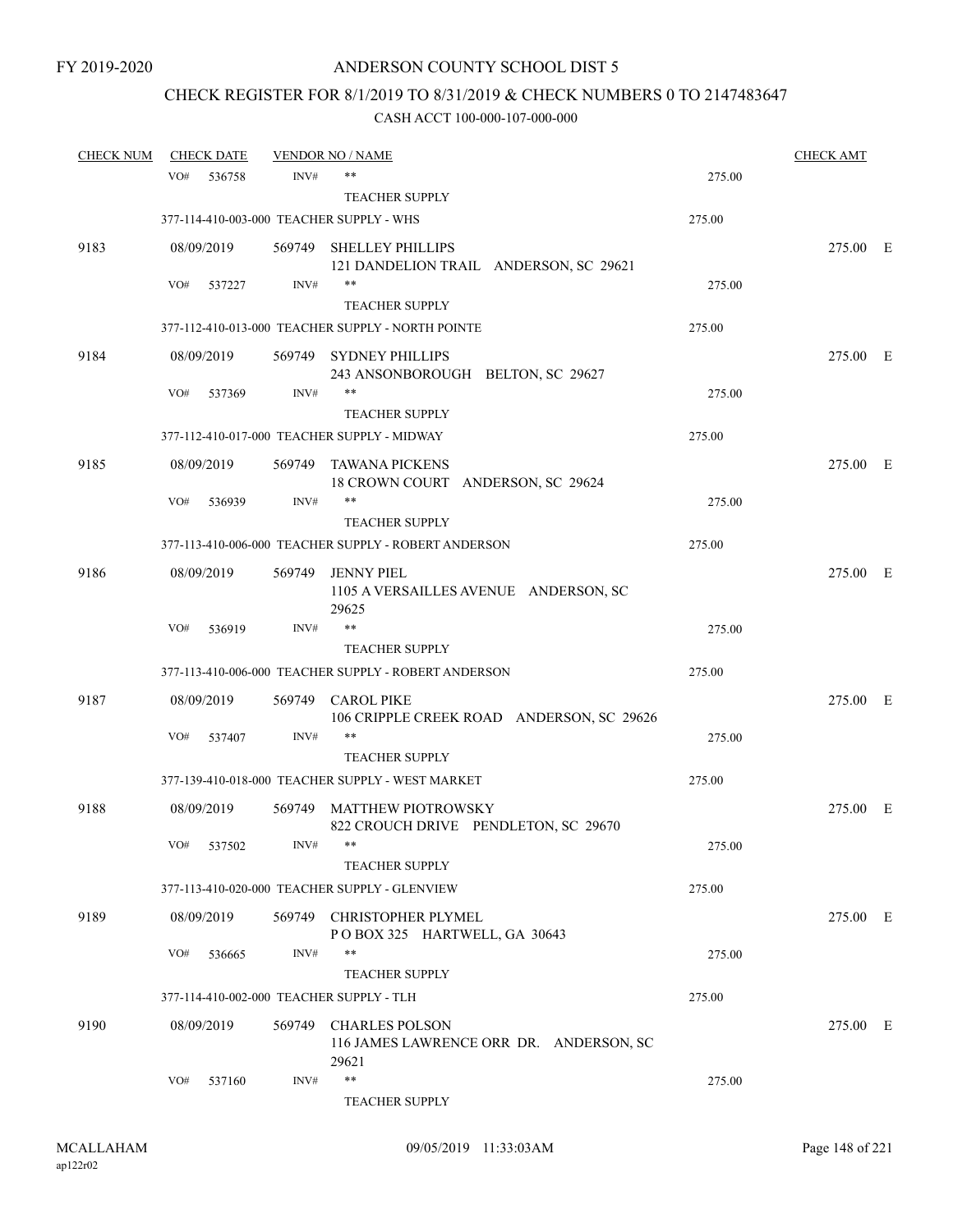### CHECK REGISTER FOR 8/1/2019 TO 8/31/2019 & CHECK NUMBERS 0 TO 2147483647

| <b>CHECK NUM</b> | <b>CHECK DATE</b>                        |        | <b>VENDOR NO / NAME</b>                                         |        | <b>CHECK AMT</b> |  |
|------------------|------------------------------------------|--------|-----------------------------------------------------------------|--------|------------------|--|
|                  |                                          |        | 377-112-410-011-000 TEACHER SUPPLY - HOMELAND PARK              | 275.00 |                  |  |
| 9191             | 08/09/2019                               |        | 569749 SAMUEL POOLA<br>177 CALHOUN ROAD ALIQUIPPA, PA 15001     |        | 275.00 E         |  |
|                  | VO#<br>536982                            | INV#   | $***$<br><b>TEACHER SUPPLY</b>                                  | 275.00 |                  |  |
|                  |                                          |        | 377-113-410-006-000 TEACHER SUPPLY - ROBERT ANDERSON            | 275.00 |                  |  |
| 9192             | 08/09/2019                               |        | 569749 HALEIGH POOLE                                            |        | 275.00 E         |  |
|                  |                                          |        | 118 GREENAPPLE WAY SIMPSONVILLE, SC 29681                       |        |                  |  |
|                  | VO#<br>536872                            | INV#   |                                                                 | 275.00 |                  |  |
|                  |                                          |        | <b>TEACHER SUPPLY</b>                                           |        |                  |  |
|                  |                                          |        | 377-113-410-005-000 TEACHER SUPPLY - MCCANTS                    | 275.00 |                  |  |
| 9193             | 08/09/2019                               | 569749 | CHRISTOPHER POPA<br>402 NORRIS HIGHWAY CENTRAL, SC 29630        |        | 275.00 E         |  |
|                  | VO#<br>536779                            | INV#   | **<br><b>TEACHER SUPPLY</b>                                     | 275.00 |                  |  |
|                  | 377-114-410-003-000 TEACHER SUPPLY - WHS |        |                                                                 | 275.00 |                  |  |
| 9194             | 08/09/2019                               | 569749 | <b>THERESA PORTER</b>                                           |        | 275.00 E         |  |
|                  |                                          |        | 1996 LIBERTY HIGHWAY P.O. BOX 161 SIX MILE,<br>SC 29682         |        |                  |  |
|                  | VO#<br>537154                            | INV#   | $***$                                                           | 275.00 |                  |  |
|                  |                                          |        | <b>TEACHER SUPPLY</b>                                           |        |                  |  |
|                  |                                          |        | 377-112-410-010-000 TEACHER SUPPLY - NEW PROSPECT               | 275.00 |                  |  |
| 9195             | 08/09/2019                               | 569749 | <b>JEREMY POWELL</b><br>290 HERMAN BROOKS ROAD BELTON, SC 29627 |        | 275.00 E         |  |
|                  | VO#<br>536667                            | INV#   | $***$                                                           | 275.00 |                  |  |
|                  | 377-114-410-002-000 TEACHER SUPPLY - TLH |        | <b>TEACHER SUPPLY</b>                                           | 275.00 |                  |  |
|                  |                                          |        |                                                                 |        |                  |  |
| 9196             | 08/09/2019                               | 569749 | <b>DAVID POWELL</b><br>115 GARDEN PARK DRIVE ANDERSON, SC 29621 |        | 275.00 E         |  |
|                  | VO#<br>536701                            | INV#   | $***$                                                           | 275.00 |                  |  |
|                  |                                          |        | <b>TEACHER SUPPLY</b>                                           |        |                  |  |
|                  | 377-114-410-002-000 TEACHER SUPPLY - TLH |        |                                                                 | 275.00 |                  |  |
| 9197             | 08/09/2019                               |        | 569749 RICHARD POWELL<br>225 HANNAH CIRCLE ANDERSON, SC 29621   |        | 275.00 E         |  |
|                  | VO#<br>537196                            | INV#   | **                                                              | 275.00 |                  |  |
|                  |                                          |        | <b>TEACHER SUPPLY</b>                                           |        |                  |  |
|                  |                                          |        | 377-112-410-012-000 TEACHER SUPPLY - NEVITT FOREST              | 275.00 |                  |  |
| 9198             | 08/09/2019                               |        | 569749 JOSHUA POWELL<br>402 CATHEY ROAD ANDERSON, SC 29621      |        | 275.00 E         |  |
|                  | VO#<br>537508                            | INV#   | $***$<br><b>TEACHER SUPPLY</b>                                  | 275.00 |                  |  |
|                  |                                          |        | 377-113-410-021-000 TEACHER SUPPLY - SOUTHWOOD                  | 275.00 |                  |  |
| 9199             |                                          | 569749 |                                                                 |        | 275.00 E         |  |
|                  | 08/09/2019                               |        | <b>JEREMY PRICE</b>                                             |        |                  |  |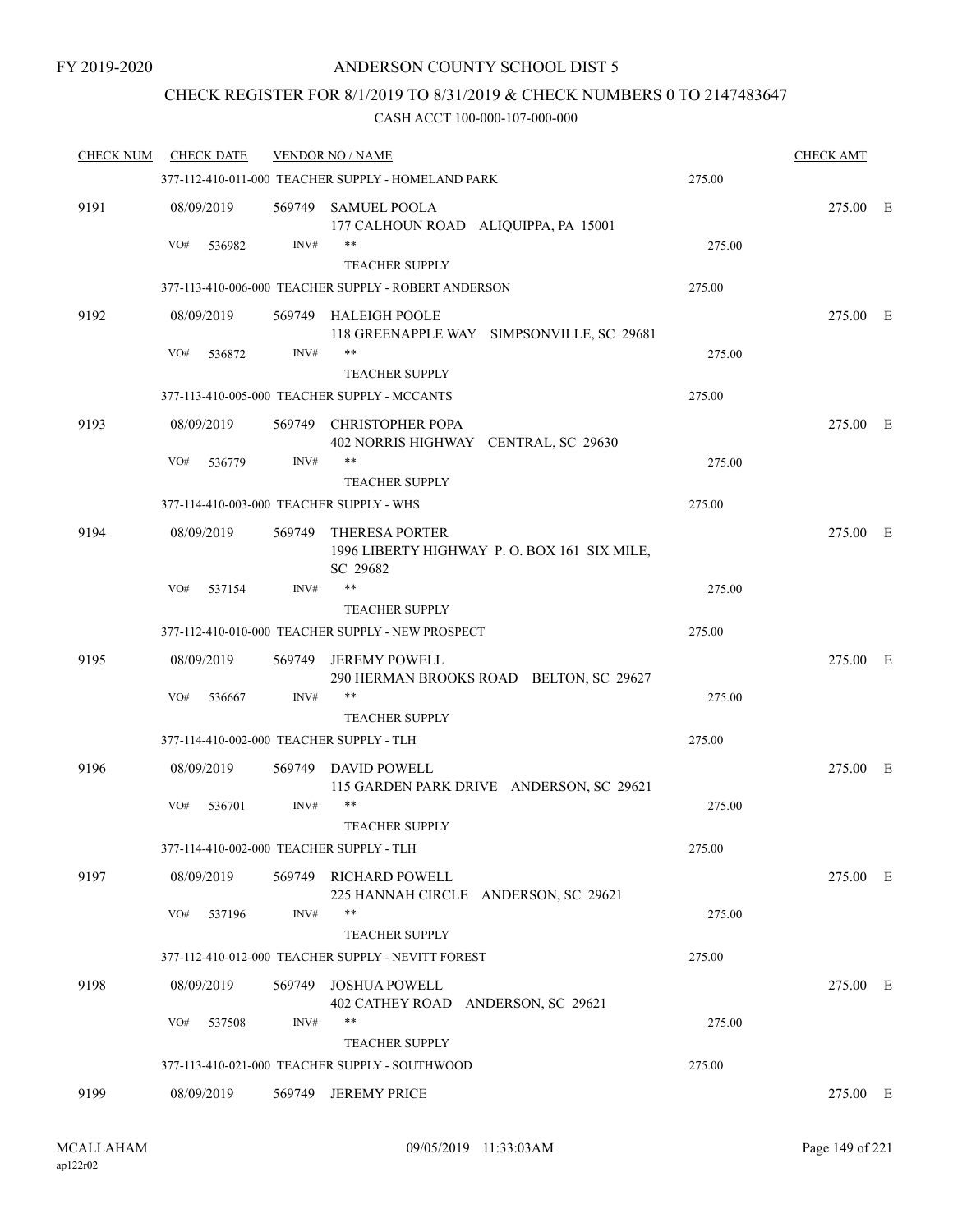FY 2019-2020

### ANDERSON COUNTY SCHOOL DIST 5

### CHECK REGISTER FOR 8/1/2019 TO 8/31/2019 & CHECK NUMBERS 0 TO 2147483647

| <b>CHECK NUM</b> |     | <b>CHECK DATE</b> |        | <b>VENDOR NO / NAME</b>                                          |        | <b>CHECK AMT</b> |  |
|------------------|-----|-------------------|--------|------------------------------------------------------------------|--------|------------------|--|
|                  |     |                   |        | 603 LAURENS DRIVE ANDERSON, SC 29621                             |        |                  |  |
|                  | VO# | 536722            | INV#   | $***$                                                            | 275.00 |                  |  |
|                  |     |                   |        | <b>TEACHER SUPPLY</b>                                            |        |                  |  |
|                  |     |                   |        | 377-114-410-002-000 TEACHER SUPPLY - TLH                         | 275.00 |                  |  |
| 9200             |     | 08/09/2019        |        | 569749 MEREDITH PRICE<br>129 CHAD COURT ANDERSON, SC 29621       |        | 275.00 E         |  |
|                  | VO# | 537415            | INV#   | **                                                               | 275.00 |                  |  |
|                  |     |                   |        | <b>TEACHER SUPPLY</b>                                            |        |                  |  |
|                  |     |                   |        | 377-112-410-019-000 TEACHER SUPPLY - WHITEHALL                   | 275.00 |                  |  |
| 9201             |     | 08/09/2019        |        | 569749 YASMIN PRINCE<br>210 BRISTOL COURT ANDERSON, SC 29625     |        | 275.00 E         |  |
|                  | VO# | 537130            | INV#   | **<br><b>TEACHER SUPPLY</b>                                      | 275.00 |                  |  |
|                  |     |                   |        | 377-112-410-010-000 TEACHER SUPPLY - NEW PROSPECT                | 275.00 |                  |  |
| 9202             |     | 08/09/2019        |        | 569749 ROSE PUJOLS                                               |        | 275.00 E         |  |
|                  |     |                   |        | P.O. BOX 147 TOWNVILLE, SC 29689                                 |        |                  |  |
|                  | VO# | 536973            | INV#   | **                                                               | 275.00 |                  |  |
|                  |     |                   |        | <b>TEACHER SUPPLY</b>                                            |        |                  |  |
|                  |     |                   |        | 377-113-410-006-000 TEACHER SUPPLY - ROBERT ANDERSON             | 275.00 |                  |  |
| 9203             |     | 08/09/2019        | 569749 | ASHLEY PURSLEY<br>141 EASY GAP ROAD ANDERSON, SC 29621           |        | 275.00 E         |  |
|                  | VO# | 537501            | INV#   | **                                                               | 275.00 |                  |  |
|                  |     |                   |        | <b>TEACHER SUPPLY</b>                                            |        |                  |  |
|                  |     |                   |        | 377-113-410-020-000 TEACHER SUPPLY - GLENVIEW                    | 275.00 |                  |  |
| 9204             |     | 08/09/2019        | 569749 | ALAYNE PUTNAM<br>107 CAMERON WAY ANDERSON, SC 29621              |        | 275.00 E         |  |
|                  | VO# | 536997            | INV#   | $***$                                                            | 275.00 |                  |  |
|                  |     |                   |        | <b>TEACHER SUPPLY</b>                                            |        |                  |  |
|                  |     |                   |        | 377-112-410-007-000 TEACHER SUPPLY - CENTERVILLE                 | 275.00 |                  |  |
| 9205             |     | 08/09/2019        |        | 569749 CRYSTAL QUALLS<br>129 RUNNING FOX LANE ANDERSON, SC 29621 |        | 275.00 E         |  |
|                  |     | VO# 537294        | INV#   | **<br><b>TEACHER SUPPLY</b>                                      | 275.00 |                  |  |
|                  |     |                   |        | 377-112-410-014-000 TEACHER SUPPLY - CALHOUN                     | 275.00 |                  |  |
|                  |     |                   |        |                                                                  |        |                  |  |
| 9206             |     | 08/09/2019        |        | 569749 TAYLOR QUINN<br>109 ROSSMOOR COURT ANDERSON, SC 29621     |        | 275.00 E         |  |
|                  | VO# | 537212            | INV#   | **<br><b>TEACHER SUPPLY</b>                                      | 275.00 |                  |  |
|                  |     |                   |        | 377-112-410-012-000 TEACHER SUPPLY - NEVITT FOREST               | 275.00 |                  |  |
| 9207             |     | 08/09/2019        |        | 569749 KAYLA RACKLEY                                             |        | 275.00 E         |  |
|                  |     |                   |        | 109 LANFORD DRIVE SENECA, SC 29672                               |        |                  |  |
|                  | VO# | 537410            | INV#   | $***$<br>TEACHER SUPPLY                                          | 275.00 |                  |  |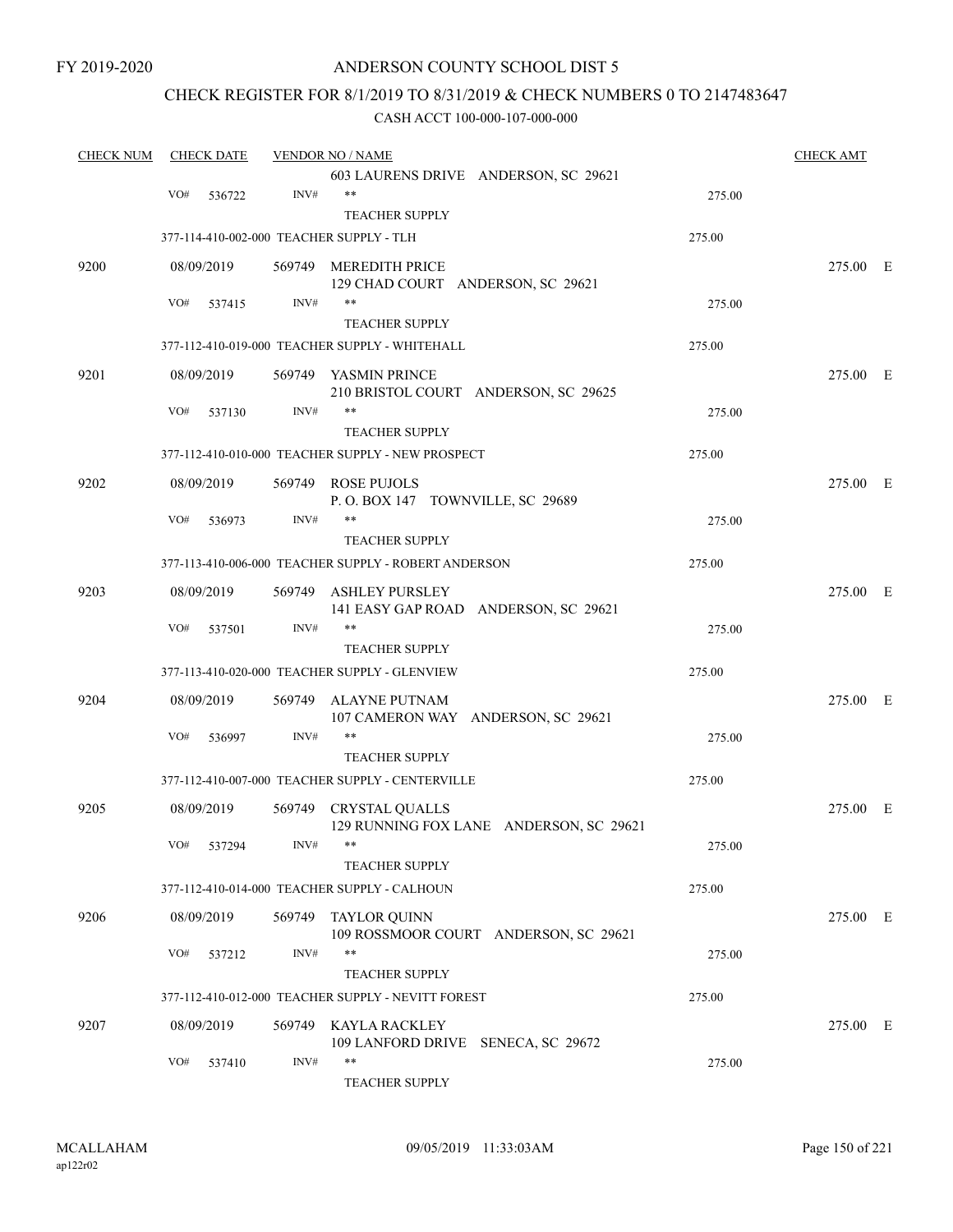## CHECK REGISTER FOR 8/1/2019 TO 8/31/2019 & CHECK NUMBERS 0 TO 2147483647

| <b>CHECK NUM</b> | <b>CHECK DATE</b>                        |      | <b>VENDOR NO / NAME</b><br>377-139-410-018-000 TEACHER SUPPLY - WEST MARKET | 275.00 | <b>CHECK AMT</b> |  |
|------------------|------------------------------------------|------|-----------------------------------------------------------------------------|--------|------------------|--|
| 9208             | 08/09/2019                               |      | 569749 BRIANNA RAE<br>216 BRAEBURN DRIVE ANDERSON, SC 29621                 |        | 275.00 E         |  |
|                  | VO#<br>536727                            | INV# | <b>TEACHER SUPPLY</b>                                                       | 275.00 |                  |  |
|                  | 377-114-410-002-000 TEACHER SUPPLY - TLH |      |                                                                             | 275.00 |                  |  |
| 9209             | 08/09/2019                               |      | 569749 LEIGH RAMSEY<br>631 JONAGOLD COURT ANDERSON, SC 29621                |        | 275.00 E         |  |
|                  | VO#<br>536829                            | INV# | **<br><b>TEACHER SUPPLY</b>                                                 | 275.00 |                  |  |
|                  | 377-114-410-003-000 TEACHER SUPPLY - WHS |      |                                                                             | 275.00 |                  |  |
| 9210             | 08/09/2019                               |      | 569749 KERRY RANKIN<br>112 ASHLAWN CT ANDERSON, SC 29625                    |        | 275.00 E         |  |
|                  | VO#<br>537549                            | INV# | **<br><b>TEACHER SUPPLY</b>                                                 | 275.00 |                  |  |
|                  | 377-115-410-031-000 TEACHER SUPPLY - AIT |      |                                                                             | 275.00 |                  |  |
| 9211             | 08/09/2019                               |      | 569749 MACKENZIE RASH<br>165 BUCKLAND DRIVE ANDERSON, SC 29621              |        | 275.00 E         |  |
|                  | VO#<br>537300                            | INV# | **<br><b>TEACHER SUPPLY</b>                                                 | 275.00 |                  |  |
|                  |                                          |      | 377-112-410-014-000 TEACHER SUPPLY - CALHOUN                                | 275.00 |                  |  |
| 9212             | 08/09/2019                               |      | 569749 SHERYL RASHED<br>796 WILSON STREET ANDERSON, SC 29621                |        | 275.00 E         |  |
|                  | VO#<br>536893                            | INV# | **<br><b>TEACHER SUPPLY</b>                                                 | 275.00 |                  |  |
|                  |                                          |      | 377-113-410-005-000 TEACHER SUPPLY - MCCANTS                                | 275.00 |                  |  |
| 9213             | 08/09/2019                               |      | 569749 LEEANNA RAXTER<br>510 CLEMENT ROAD BELTON, SC 29627                  |        | 275.00 E         |  |
|                  | VO#<br>536937                            | INV# | **<br><b>TEACHER SUPPLY</b>                                                 | 275.00 |                  |  |
|                  |                                          |      | 377-113-410-006-000 TEACHER SUPPLY - ROBERT ANDERSON                        | 275.00 |                  |  |
| 9214             | 08/09/2019                               |      | 569749 KRISTALYN RAY<br>150 FOREST COVE ROAD ANDERSON, SC 29626             |        | 275.00 E         |  |
|                  | VO#<br>536951                            | INV# | **<br><b>TEACHER SUPPLY</b>                                                 | 275.00 |                  |  |
|                  |                                          |      | 377-113-410-006-000 TEACHER SUPPLY - ROBERT ANDERSON                        | 275.00 |                  |  |
| 9215             | 08/09/2019                               |      | 569749 ANGEL REESE<br>106 LAURELWOOD DRIVE ANDERSON, SC 29621               |        | 275.00 E         |  |
|                  | VO#<br>537208                            | INV# | **<br><b>TEACHER SUPPLY</b>                                                 | 275.00 |                  |  |
|                  |                                          |      | 377-112-410-012-000 TEACHER SUPPLY - NEVITT FOREST                          | 275.00 |                  |  |
| 9216             | 08/09/2019                               |      | 569749 HALLEY REESE<br>2011 COLLEGE AVENUE ANDERSON, SC 29621               |        | 275.00 E         |  |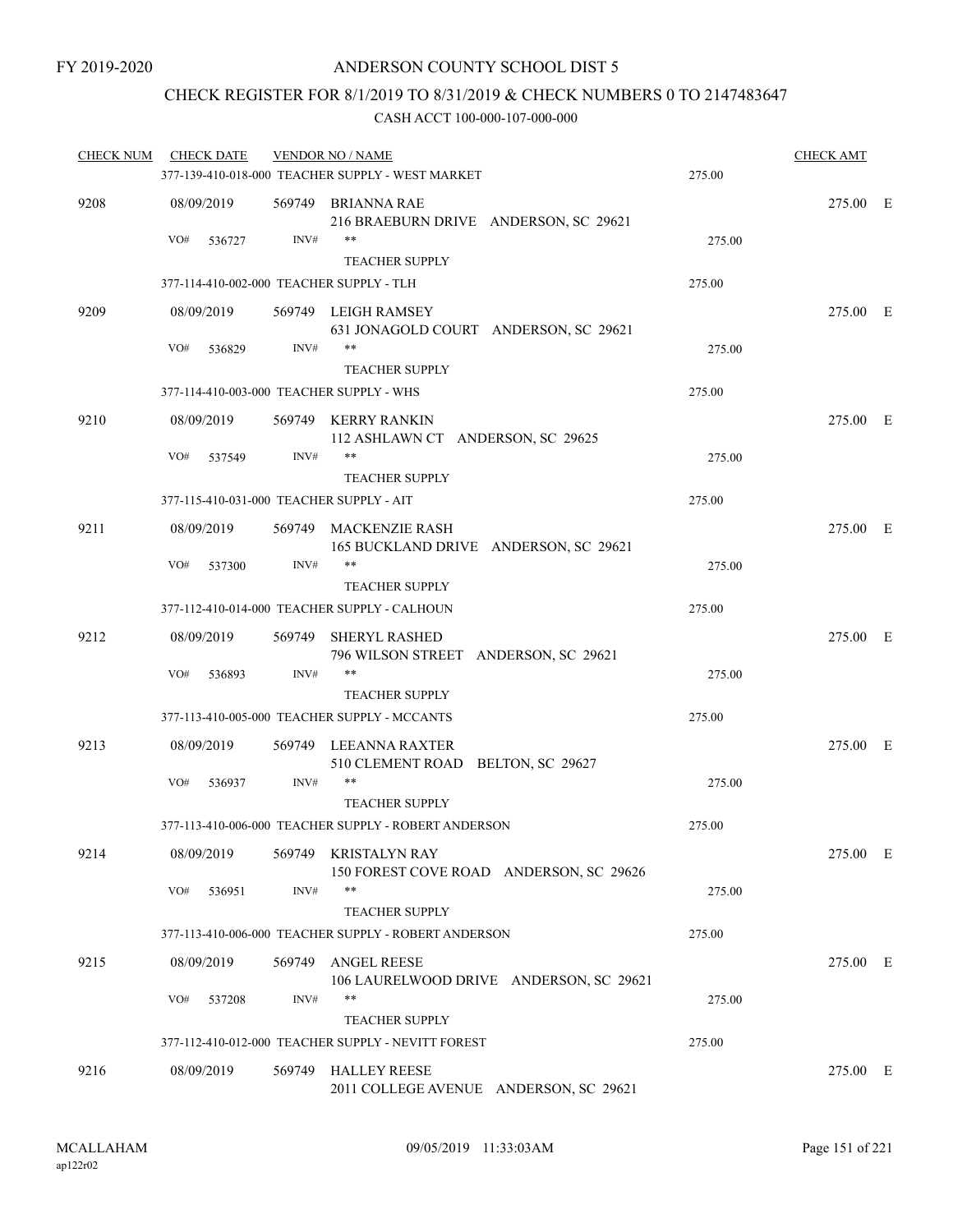# CHECK REGISTER FOR 8/1/2019 TO 8/31/2019 & CHECK NUMBERS 0 TO 2147483647

| <b>CHECK NUM</b> |     | <b>CHECK DATE</b> |        | <b>VENDOR NO / NAME</b>                                          |        | <b>CHECK AMT</b> |  |
|------------------|-----|-------------------|--------|------------------------------------------------------------------|--------|------------------|--|
|                  | VO# | 537476            | INV#   | $***$                                                            | 275.00 |                  |  |
|                  |     |                   |        | <b>TEACHER SUPPLY</b>                                            |        |                  |  |
|                  |     |                   |        | 377-113-410-020-000 TEACHER SUPPLY - GLENVIEW                    | 275.00 |                  |  |
| 9217             |     | 08/09/2019        |        | 569749 JESSICA REID<br>1415 CRESTVIEW ROAD ANDERSON, SC 29621    |        | 275.00 E         |  |
|                  | VO# | 537489            | INV#   | $***$                                                            | 275.00 |                  |  |
|                  |     |                   |        | <b>TEACHER SUPPLY</b>                                            |        |                  |  |
|                  |     |                   |        | 377-113-410-020-000 TEACHER SUPPLY - GLENVIEW                    | 275.00 |                  |  |
| 9218             |     | 08/09/2019        |        | 569749 LEIGH ANN RENNER<br>109 TOPSAIL DRIVE ANDERSON, SC 29625  |        | 275.00 E         |  |
|                  | VO# | 537247            | INV#   | $***$                                                            | 275.00 |                  |  |
|                  |     |                   |        | <b>TEACHER SUPPLY</b>                                            |        |                  |  |
|                  |     |                   |        | 377-112-410-013-000 TEACHER SUPPLY - NORTH POINTE                | 275.00 |                  |  |
| 9219             |     | 08/09/2019        | 569749 | MARY ANN RENO<br>409 QUAIL HOLLOW RD. ANDERSON, SC 29621         |        | 275.00 E         |  |
|                  | VO# | 537372            | INV#   | $***$                                                            | 275.00 |                  |  |
|                  |     |                   |        | <b>TEACHER SUPPLY</b>                                            |        |                  |  |
|                  |     |                   |        | 377-112-410-017-000 TEACHER SUPPLY - MIDWAY                      | 275.00 |                  |  |
| 9220             |     | 08/09/2019        |        | 569749 CHERYL REYNOLDS<br>1705 LEEWARD ROAD ANDERSON, SC 29625   |        | 275.00 E         |  |
|                  | VO# | 537030            | INV#   | $***$                                                            | 275.00 |                  |  |
|                  |     |                   |        | <b>TEACHER SUPPLY</b>                                            |        |                  |  |
|                  |     |                   |        | 377-112-410-007-000 TEACHER SUPPLY - CENTERVILLE                 | 275.00 |                  |  |
| 9221             |     | 08/09/2019        | 569749 | CATHERINE RICE<br>109 AMBERWOOD DRIVE ANDERSON, SC 29621         |        | 275.00 E         |  |
|                  | VO# | 536915            | INV#   | $***$                                                            | 275.00 |                  |  |
|                  |     |                   |        | <b>TEACHER SUPPLY</b>                                            |        |                  |  |
|                  |     |                   |        | 377-113-410-006-000 TEACHER SUPPLY - ROBERT ANDERSON             | 275.00 |                  |  |
| 9222             |     | 08/09/2019        | 569749 | <b>CAMILLE RICHARDSON</b><br>102 OLD RIVER ROAD IVA, SC 29655    |        | 275.00 E         |  |
|                  | VO# | 536676            | INV#   | $***$                                                            | 275.00 |                  |  |
|                  |     |                   |        | TEACHER SUPPLY                                                   |        |                  |  |
|                  |     |                   |        | 377-114-410-002-000 TEACHER SUPPLY - TLH                         | 275.00 |                  |  |
| 9223             |     | 08/09/2019        |        | 569749 CHARLES RICHARDSON<br>1032 LADY'S LANE ANDERSON, SC 29621 |        | 275.00 E         |  |
|                  | VO# | 536921            | INV#   | $***$                                                            | 275.00 |                  |  |
|                  |     |                   |        | <b>TEACHER SUPPLY</b>                                            |        |                  |  |
|                  |     |                   |        | 377-113-410-006-000 TEACHER SUPPLY - ROBERT ANDERSON             | 275.00 |                  |  |
| 9224             |     | 08/09/2019        | 569749 | <b>SHERI RICHEY</b><br>1318 LEE DOBBINS ROAD ANDERSON, SC 29626  |        | 275.00 E         |  |
|                  | VO# | 537505            | INV#   | **                                                               | 275.00 |                  |  |
|                  |     |                   |        | <b>TEACHER SUPPLY</b>                                            |        |                  |  |
|                  |     |                   |        | 377-113-410-021-000 TEACHER SUPPLY - SOUTHWOOD                   | 275.00 |                  |  |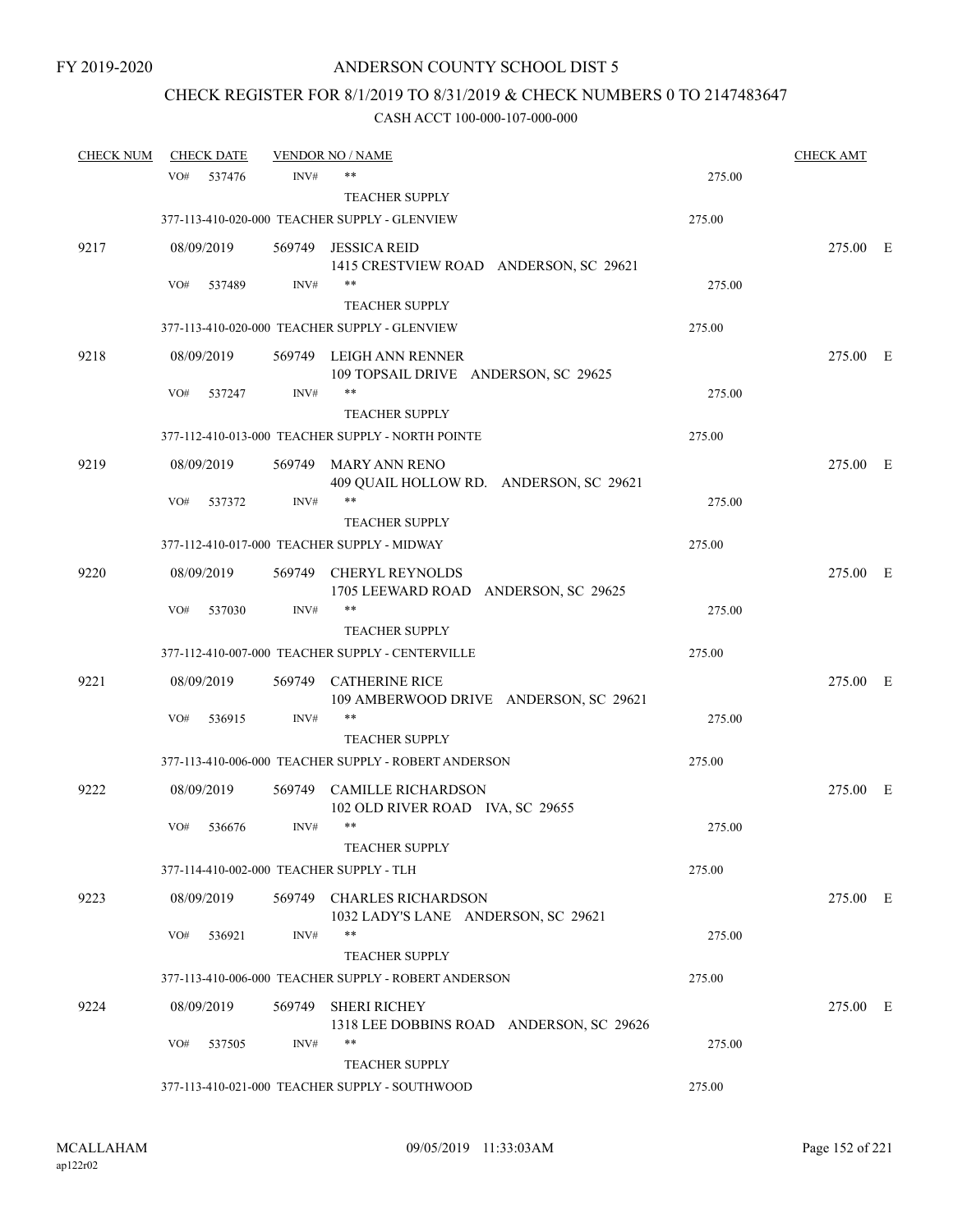# CHECK REGISTER FOR 8/1/2019 TO 8/31/2019 & CHECK NUMBERS 0 TO 2147483647

| <b>CHECK NUM</b> | <b>CHECK DATE</b>                        | <b>VENDOR NO / NAME</b> | <b>CHECK AMT</b>                                                            |        |          |  |
|------------------|------------------------------------------|-------------------------|-----------------------------------------------------------------------------|--------|----------|--|
| 9225             | 08/09/2019                               | 569749                  | <b>ASHLEY RICKETTS</b><br>1253 COX LAKE ROAD BELTON, SC 29627               |        | 275.00 E |  |
|                  | VO#<br>537145                            | INV#                    | $***$<br><b>TEACHER SUPPLY</b>                                              | 275.00 |          |  |
|                  |                                          |                         | 377-112-410-010-000 TEACHER SUPPLY - NEW PROSPECT                           | 275.00 |          |  |
| 9226             | 08/09/2019                               |                         | 569749 DIANE RIELLY-BOATMAN<br>7 HALE STREET PELZER, SC 29669               |        | 275.00 E |  |
|                  | VO#<br>537443                            | INV#                    | $***$<br><b>TEACHER SUPPLY</b>                                              | 275.00 |          |  |
|                  |                                          |                         | 377-112-410-019-000 TEACHER SUPPLY - WHITEHALL                              | 275.00 |          |  |
| 9227             | 08/09/2019                               | 569749                  | HAILEA RINGER<br>102 HERITAGE RIVERWOOD DRIVE APT. B<br>CENTRAL, SC 29630   |        | 275.00 E |  |
|                  | VO#<br>537070                            | INV#                    | **<br><b>TEACHER SUPPLY</b>                                                 | 275.00 |          |  |
|                  |                                          |                         | 377-112-410-008-000 TEACHER SUPPLY - MCLEES                                 | 275.00 |          |  |
| 9228             | 08/09/2019                               |                         | 569749 SARAH RINKER<br>921 CALEDON COURT GREENVILLE, SC 29615               |        | 275.00 E |  |
|                  | VO#<br>536706                            | INV#                    | $***$<br><b>TEACHER SUPPLY</b>                                              | 275.00 |          |  |
|                  | 377-114-410-002-000 TEACHER SUPPLY - TLH |                         |                                                                             | 275.00 |          |  |
| 9229             | 08/09/2019                               |                         | 569749 CARY RITA<br>115 MT. TABOR ROAD ANDERSON, SC 29625                   |        | 275.00 E |  |
|                  | VO#<br>537560                            | INV#                    | **<br><b>TEACHER SUPPLY</b>                                                 | 275.00 |          |  |
|                  | 377-115-410-031-000 TEACHER SUPPLY - AIT |                         |                                                                             | 275.00 |          |  |
| 9230             | 08/09/2019                               | 569749                  | ALEXANDRA RITCHEY<br>2052 MIDDLEBURG LANE MT. PLEASANT, SC<br>29464         |        | 275.00 E |  |
|                  | VO#<br>537029                            | INV#                    | **<br><b>TEACHER SUPPLY</b>                                                 | 275.00 |          |  |
|                  |                                          |                         | 377-112-410-007-000 TEACHER SUPPLY - CENTERVILLE                            | 275.00 |          |  |
| 9231             | 08/09/2019                               |                         | 569749 PAMELA RITTERLING<br>713 MARSHALL AVENUE ANDERSON, SC 29621          |        | 275.00 E |  |
|                  | VO#<br>537197                            | INV#                    | **                                                                          | 275.00 |          |  |
|                  |                                          |                         | <b>TEACHER SUPPLY</b><br>377-112-410-012-000 TEACHER SUPPLY - NEVITT FOREST | 275.00 |          |  |
| 9232             | 08/09/2019                               |                         | 569749 LORI RIZK                                                            |        | 275.00 E |  |
|                  | VO#<br>537209                            | INV#                    | 101 SHADOW OAKS DRIVE EASLEY, SC 29642<br>**<br><b>TEACHER SUPPLY</b>       | 275.00 |          |  |
|                  |                                          |                         | 377-112-410-012-000 TEACHER SUPPLY - NEVITT FOREST                          | 275.00 |          |  |
| 9233             | 08/09/2019                               |                         | 569749 JACQUELINE ROBERTS                                                   |        | 275.00 E |  |
|                  |                                          |                         |                                                                             |        |          |  |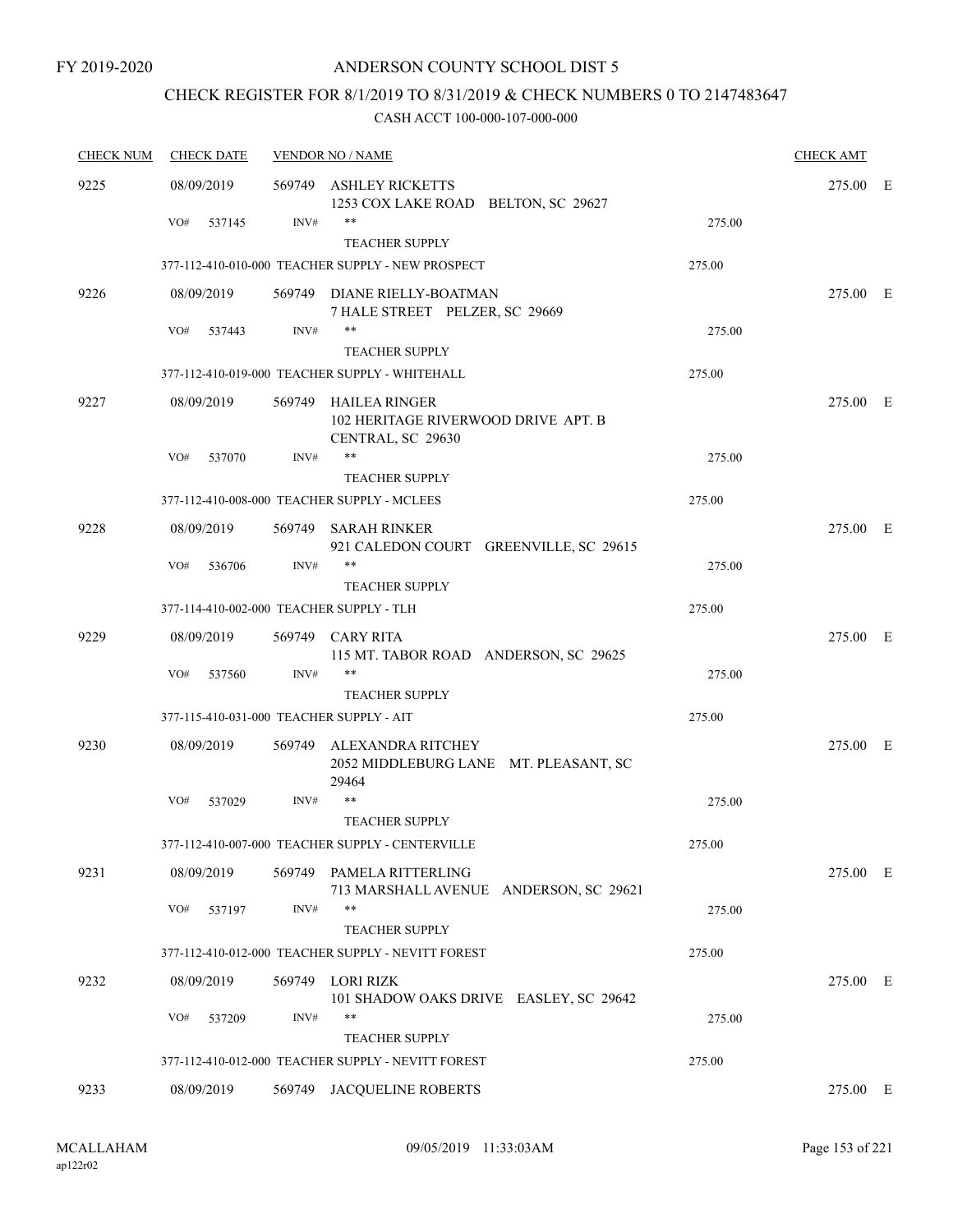### CHECK REGISTER FOR 8/1/2019 TO 8/31/2019 & CHECK NUMBERS 0 TO 2147483647

| <b>CHECK NUM</b> | <b>CHECK DATE</b>                        |        | <b>VENDOR NO / NAME</b>                              |        | <b>CHECK AMT</b> |  |
|------------------|------------------------------------------|--------|------------------------------------------------------|--------|------------------|--|
|                  |                                          |        | 100 SUNDOWNER BLVD ANDERSON, SC 29626                |        |                  |  |
|                  | VO#<br>537039                            | INV#   | $***$                                                | 275.00 |                  |  |
|                  |                                          |        | <b>TEACHER SUPPLY</b>                                |        |                  |  |
|                  |                                          |        | 377-112-410-008-000 TEACHER SUPPLY - MCLEES          | 275.00 |                  |  |
| 9234             | 08/09/2019                               |        | 569749 KRISTIN ROBERTS                               |        | 275.00 E         |  |
|                  |                                          |        | 2406 E NORTH AVENUE ANDERSON, SC 29625               |        |                  |  |
|                  | VO#<br>537401                            | INV#   | **                                                   | 275.00 |                  |  |
|                  |                                          |        | <b>TEACHER SUPPLY</b>                                |        |                  |  |
|                  |                                          |        | 377-139-410-018-000 TEACHER SUPPLY - WEST MARKET     | 275.00 |                  |  |
| 9235             | 08/09/2019                               |        | 569749 NADIA ROBINSON                                |        | 275.00 E         |  |
|                  |                                          |        | 710 E. S. 2ND ST. SENECA, SC 29678                   |        |                  |  |
|                  | VO#<br>536932                            | INV#   | **                                                   | 275.00 |                  |  |
|                  |                                          |        | <b>TEACHER SUPPLY</b>                                |        |                  |  |
|                  |                                          |        | 377-113-410-006-000 TEACHER SUPPLY - ROBERT ANDERSON | 275.00 |                  |  |
| 9236             | 08/09/2019                               |        | 569749 MARCY ROBINSON                                |        | 275.00 E         |  |
|                  |                                          |        | 5701 ABBEVILLE HWY ANDERSON, SC 29624                |        |                  |  |
|                  | VO#<br>536938                            | INV#   | **                                                   | 275.00 |                  |  |
|                  |                                          |        | <b>TEACHER SUPPLY</b>                                |        |                  |  |
|                  |                                          |        | 377-113-410-006-000 TEACHER SUPPLY - ROBERT ANDERSON | 275.00 |                  |  |
| 9237             | 08/09/2019                               |        | 569749 DIANNA ROBINSON                               |        | 275.00 E         |  |
|                  |                                          |        | 110 CHEROKEE ROAD BELTON, SC 29627                   |        |                  |  |
|                  | VO#<br>537313                            | INV#   | **                                                   | 275.00 |                  |  |
|                  |                                          |        | <b>TEACHER SUPPLY</b>                                |        |                  |  |
|                  |                                          |        | 377-139-410-015-000 TEACHER SUPPLY - SOUTH FANT      | 275.00 |                  |  |
| 9238             | 08/09/2019                               | 569749 | MISAEL RODRIGUEZ                                     |        | 275.00 E         |  |
|                  |                                          |        | 400 CUMBERLAND WAY ANDERSON, SC 29621                |        |                  |  |
|                  | VO#<br>536681                            | INV#   | **                                                   | 275.00 |                  |  |
|                  |                                          |        | <b>TEACHER SUPPLY</b>                                |        |                  |  |
|                  | 377-114-410-002-000 TEACHER SUPPLY - TLH |        |                                                      | 275.00 |                  |  |
| 9239             | 08/09/2019                               | 569749 | <b>JOHN ROGERS</b>                                   |        | 275.00 E         |  |
|                  |                                          |        | 513 BRITTANY PARK ANDERSON, SC 29621                 |        |                  |  |
|                  | VO# 536654                               |        | $INV#$ **                                            | 275.00 |                  |  |
|                  |                                          |        | <b>TEACHER SUPPLY</b>                                |        |                  |  |
|                  | 377-114-410-002-000 TEACHER SUPPLY - TLH |        |                                                      | 275.00 |                  |  |
| 9240             | 08/09/2019                               |        | 569749 JEAN ANN ROGERS                               |        | 275.00 E         |  |
|                  |                                          |        | 803 WOODFIELD DRIVE ANDERSON, SC 29621               |        |                  |  |
|                  | VO#<br>537088                            | INV#   | **                                                   | 275.00 |                  |  |
|                  |                                          |        | <b>TEACHER SUPPLY</b>                                |        |                  |  |
|                  |                                          |        | 377-112-410-009-000 TEACHER SUPPLY - CONCORD         | 275.00 |                  |  |
| 9241             | 08/09/2019                               |        | 569749 MARY ROGERS                                   |        | 275.00 E         |  |
|                  |                                          |        | 513 BRITTANY PARK ANDERSON, SC 29621                 |        |                  |  |
|                  | VO#<br>537506                            | INV#   | **                                                   | 275.00 |                  |  |
|                  |                                          |        | <b>TEACHER SUPPLY</b>                                |        |                  |  |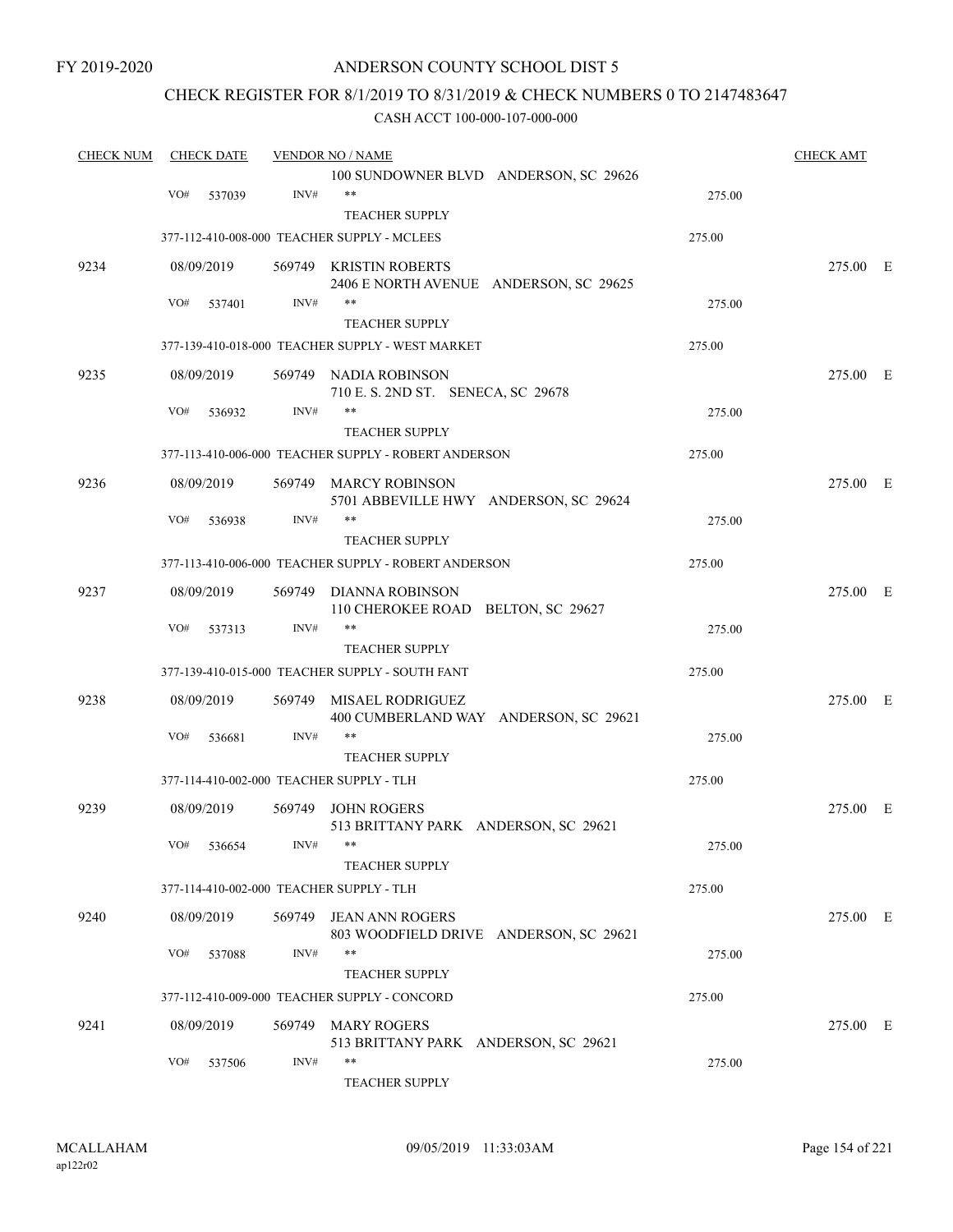## CHECK REGISTER FOR 8/1/2019 TO 8/31/2019 & CHECK NUMBERS 0 TO 2147483647

| <b>CHECK NUM</b> | <b>CHECK DATE</b>                        |        | <b>VENDOR NO / NAME</b>                                               |        | <b>CHECK AMT</b> |  |
|------------------|------------------------------------------|--------|-----------------------------------------------------------------------|--------|------------------|--|
|                  |                                          |        | 377-113-410-021-000 TEACHER SUPPLY - SOUTHWOOD                        | 275.00 |                  |  |
| 9242             | 08/09/2019                               |        | 569749 ELI ROLAND<br>2611 LANE AVENUE ANDERSON, SC 29621              |        | 275.00 E         |  |
|                  | VO#<br>536952                            | INV#   | $***$<br><b>TEACHER SUPPLY</b>                                        | 275.00 |                  |  |
|                  |                                          |        | 377-113-410-006-000 TEACHER SUPPLY - ROBERT ANDERSON                  | 275.00 |                  |  |
| 9243             | 08/09/2019                               |        | 569749 KAYLA ROMAN<br>707 WATERMARKE LANE ANDERSON, SC 29625          |        | 275.00 E         |  |
|                  | VO#<br>537390                            | INV#   | $***$<br><b>TEACHER SUPPLY</b>                                        | 275.00 |                  |  |
|                  |                                          |        | 377-112-410-017-000 TEACHER SUPPLY - MIDWAY                           | 275.00 |                  |  |
| 9244             | 08/09/2019                               |        | 569749 JENNIFER ROPER<br>128 SITKA LANE LIBERTY, SC 29657             |        | 275.00 E         |  |
|                  | VO#<br>537364                            | INV#   | **<br><b>TEACHER SUPPLY</b>                                           | 275.00 |                  |  |
|                  |                                          |        | 377-112-410-017-000 TEACHER SUPPLY - MIDWAY                           | 275.00 |                  |  |
| 9245             | 08/09/2019                               |        | 569749 MELODEE ROSOPA<br>101 WINMAR DRIVE ANDERSON, SC 29621          |        | 275.00 E         |  |
|                  | VO#<br>537316                            | INV#   | $***$<br><b>TEACHER SUPPLY</b>                                        | 275.00 |                  |  |
|                  |                                          |        | 377-139-410-015-000 TEACHER SUPPLY - SOUTH FANT                       | 275.00 |                  |  |
| 9246             | 08/09/2019                               |        | 569749 REBECCA ROSS<br>105 LIMELIGHT DRIVE ANDERSON, SC 29621         |        | 275.00 E         |  |
|                  | VO#<br>537531                            | INV#   | **<br><b>TEACHER SUPPLY</b>                                           | 275.00 |                  |  |
|                  |                                          |        | 377-113-410-021-000 TEACHER SUPPLY - SOUTHWOOD                        | 275.00 |                  |  |
| 9247             | 08/09/2019                               | 569749 | SARAH ROSWARSKI<br>122 ALLISON CIRCLE ANDERSON, SC 29625              |        | 275.00 E         |  |
|                  | VO#<br>537027                            | INV#   | **<br><b>TEACHER SUPPLY</b>                                           | 275.00 |                  |  |
|                  |                                          |        | 377-112-410-007-000 TEACHER SUPPLY - CENTERVILLE                      | 275.00 |                  |  |
| 9248             | 08/09/2019                               |        | 569749 ASHLEY ROUSEY<br>321 KNOLLWOOD DRIVE ANDERSON, SC 29625        |        | 275.00 E         |  |
|                  | VO#<br>536723                            | INV#   | **<br><b>TEACHER SUPPLY</b>                                           | 275.00 |                  |  |
|                  | 377-114-410-002-000 TEACHER SUPPLY - TLH |        |                                                                       | 275.00 |                  |  |
| 9249             | 08/09/2019                               | 569749 | <b>ANNISE ROUSEY</b><br>1213 RAVENSWOOD DR. ANDERSON, SC 29625        |        | 275.00 E         |  |
|                  | VO#<br>537089                            | INV#   | **                                                                    | 275.00 |                  |  |
|                  |                                          |        | <b>TEACHER SUPPLY</b><br>377-112-410-009-000 TEACHER SUPPLY - CONCORD | 275.00 |                  |  |
|                  |                                          |        |                                                                       |        |                  |  |
| 9250             | 08/09/2019                               | 569749 | <b>CURTIS RUSSELL</b><br>121 JAMES ROAD EASLEY, SC 29642              |        | 275.00 E         |  |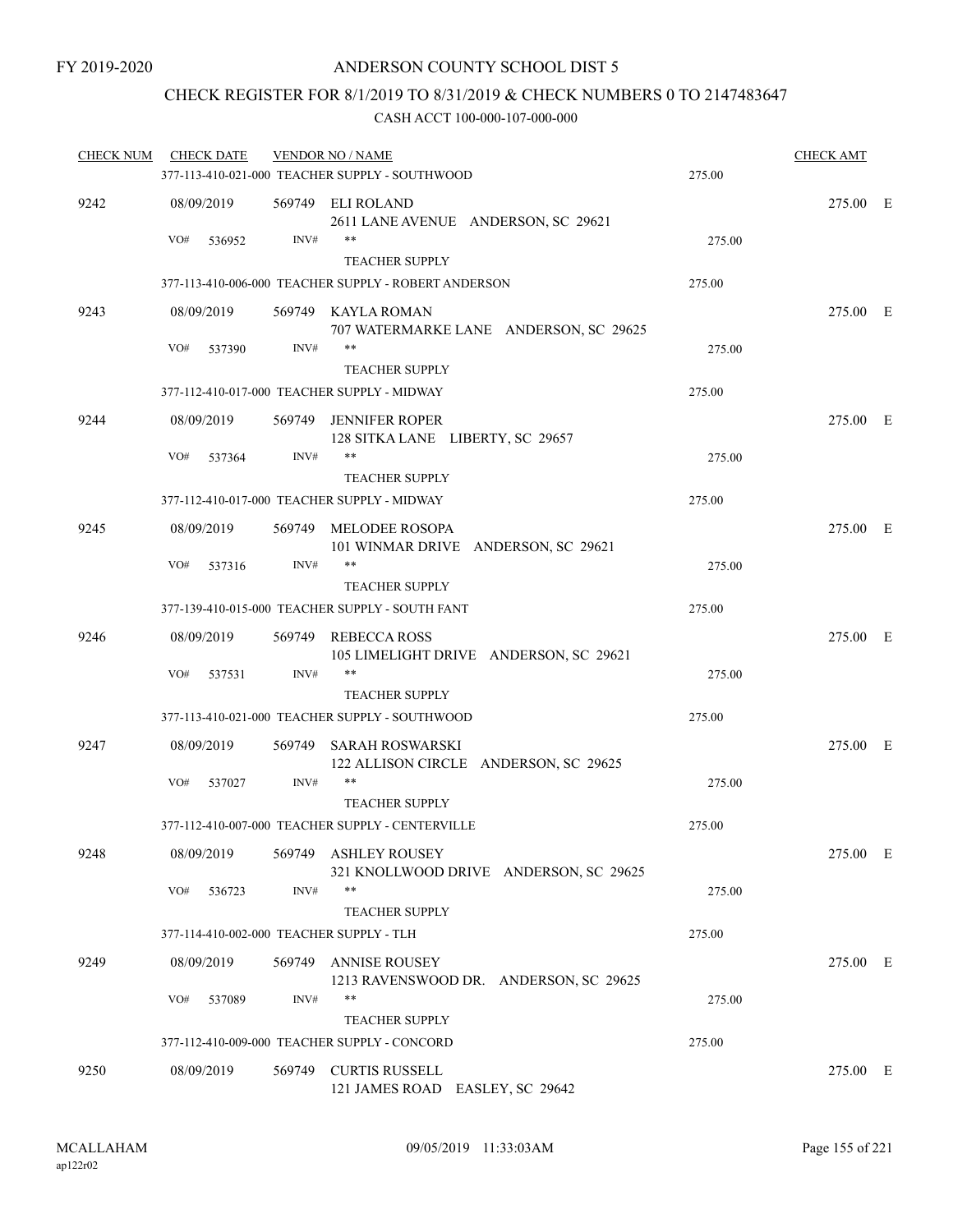# CHECK REGISTER FOR 8/1/2019 TO 8/31/2019 & CHECK NUMBERS 0 TO 2147483647

| <b>CHECK NUM</b> |     | <b>CHECK DATE</b> |        | <b>VENDOR NO / NAME</b>                                           |        | <b>CHECK AMT</b> |  |
|------------------|-----|-------------------|--------|-------------------------------------------------------------------|--------|------------------|--|
|                  | VO# | 536642            | INV#   | $***$                                                             | 275.00 |                  |  |
|                  |     |                   |        | <b>TEACHER SUPPLY</b>                                             |        |                  |  |
|                  |     |                   |        | 377-115-410-001-000 TEACHER SUPPLY - C F REAMES                   | 275.00 |                  |  |
| 9251             |     | 08/09/2019        |        | 569749 ANSLEY RUTLAND                                             |        | 275.00 E         |  |
|                  |     |                   |        | 126 CRESTA VERDE ROAD ANDERSON, SC 29621                          |        |                  |  |
|                  | VO# | 536730            | INV#   | $***$                                                             | 275.00 |                  |  |
|                  |     |                   |        | <b>TEACHER SUPPLY</b>                                             |        |                  |  |
|                  |     |                   |        | 377-114-410-002-000 TEACHER SUPPLY - TLH                          | 275.00 |                  |  |
| 9252             |     | 08/09/2019        |        | 569749 KELLEY RYAN                                                |        | 275.00 E         |  |
|                  | VO# | 536935            | INV#   | 315 W. PINE GROVE ROAD FAIR PLAY, SC 29643<br>$***$               | 275.00 |                  |  |
|                  |     |                   |        | <b>TEACHER SUPPLY</b>                                             |        |                  |  |
|                  |     |                   |        | 377-113-410-006-000 TEACHER SUPPLY - ROBERT ANDERSON              | 275.00 |                  |  |
| 9253             |     | 08/09/2019        |        | 569749 HANNAH SAMMONS                                             |        | 275.00 E         |  |
|                  |     |                   |        | 305 TILLOTSON ROAD ANDERSON, SC 29621                             |        |                  |  |
|                  | VO# | 537297            | INV#   | **                                                                | 275.00 |                  |  |
|                  |     |                   |        | <b>TEACHER SUPPLY</b>                                             |        |                  |  |
|                  |     |                   |        | 377-112-410-014-000 TEACHER SUPPLY - CALHOUN                      | 275.00 |                  |  |
| 9254             |     | 08/09/2019        |        | 569749 MARIE SAMSTAG                                              |        | 275.00 E         |  |
|                  |     |                   |        | 103 CREEKSIDE COURT ANDERSON, SC 29621                            |        |                  |  |
|                  | VO# | 537467            | INV#   | $***$<br><b>TEACHER SUPPLY</b>                                    | 275.00 |                  |  |
|                  |     |                   |        | 377-113-410-020-000 TEACHER SUPPLY - GLENVIEW                     | 275.00 |                  |  |
|                  |     |                   |        |                                                                   |        |                  |  |
| 9255             |     | 08/09/2019        | 569749 | DELMIS SAN MARTY-AVILA<br>229 STREAMS WAY ANDERSON, SC 29625-5148 |        | 275.00 E         |  |
|                  | VO# | 536833            | INV#   | $***$                                                             | 275.00 |                  |  |
|                  |     |                   |        | <b>TEACHER SUPPLY</b>                                             |        |                  |  |
|                  |     |                   |        | 377-114-410-003-000 TEACHER SUPPLY - WHS                          | 275.00 |                  |  |
| 9256             |     | 08/09/2019        |        | 569749 ALLYSON SANDERS                                            |        | 275.00 E         |  |
|                  |     |                   |        | 218 MCPHAIL FARM CIRCLE ANDERSON, SC                              |        |                  |  |
|                  |     |                   |        | 29621                                                             |        |                  |  |
|                  | VO# | 536998            | INV#   |                                                                   | 275.00 |                  |  |
|                  |     |                   |        | <b>TEACHER SUPPLY</b>                                             |        |                  |  |
|                  |     |                   |        | 377-112-410-007-000 TEACHER SUPPLY - CENTERVILLE                  | 275.00 |                  |  |
| 9257             |     | 08/09/2019        | 569749 | <b>TERESA SANDERS</b>                                             |        | 275.00 E         |  |
|                  | VO# | 537012            | INV#   | 1005 CHANTILLY LANE ANDERSON, SC 29625<br>$***$                   | 275.00 |                  |  |
|                  |     |                   |        | <b>TEACHER SUPPLY</b>                                             |        |                  |  |
|                  |     |                   |        | 377-112-410-007-000 TEACHER SUPPLY - CENTERVILLE                  | 275.00 |                  |  |
| 9258             |     | 08/09/2019        | 569749 | AUSTIN SARGENT                                                    |        | 275.00 E         |  |
|                  |     |                   |        | 200 B WARDLAW STREET ABBEVILLE, SC 29620                          |        |                  |  |
|                  | VO# | 536736            | INV#   | $***$                                                             | 275.00 |                  |  |
|                  |     |                   |        | TEACHER SUPPLY                                                    |        |                  |  |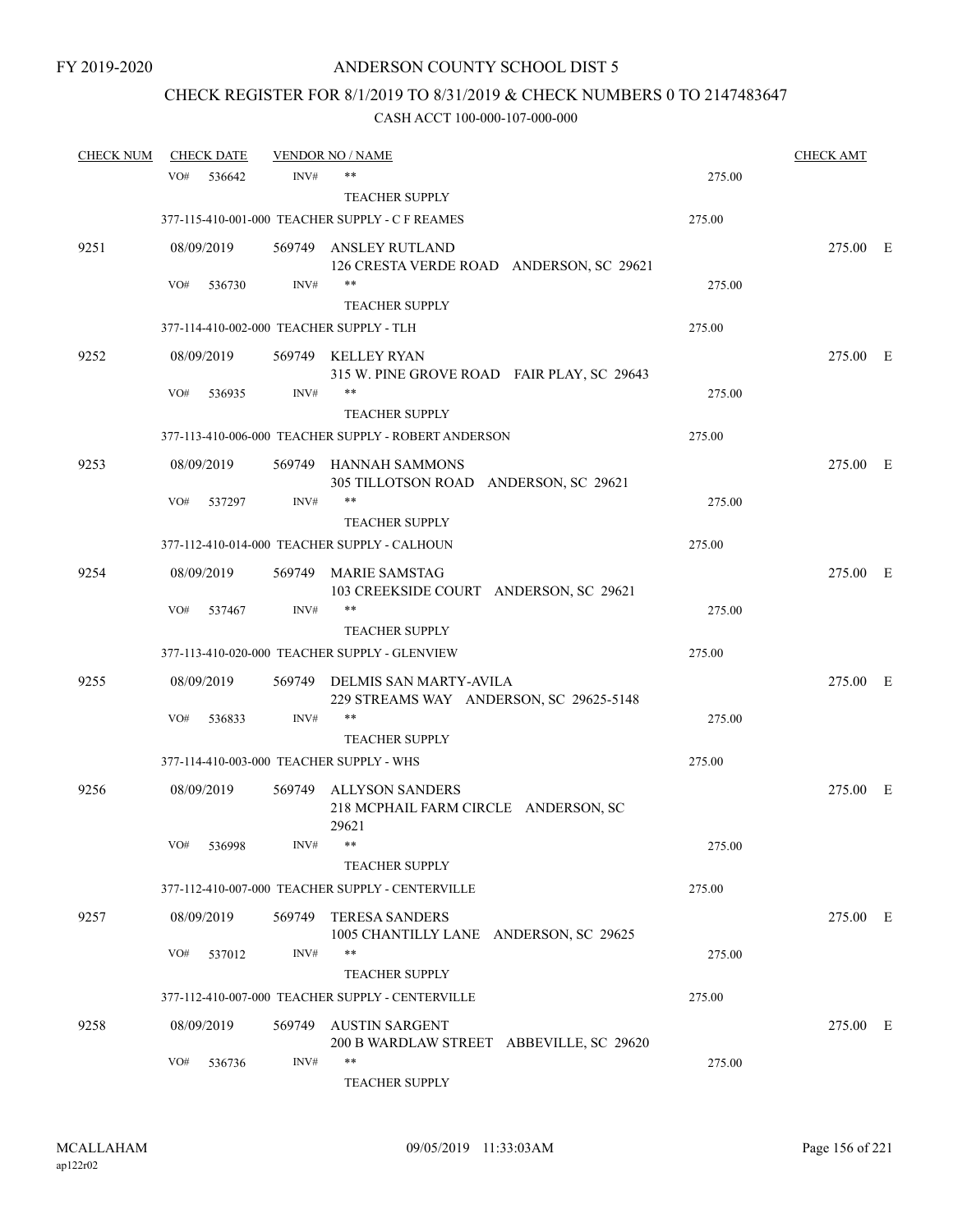## CHECK REGISTER FOR 8/1/2019 TO 8/31/2019 & CHECK NUMBERS 0 TO 2147483647

| <b>CHECK NUM</b> | <b>CHECK DATE</b>                        |        | <b>VENDOR NO / NAME</b>                                                |        | <b>CHECK AMT</b> |  |
|------------------|------------------------------------------|--------|------------------------------------------------------------------------|--------|------------------|--|
|                  | 377-114-410-002-000 TEACHER SUPPLY - TLH |        |                                                                        | 275.00 |                  |  |
| 9259             | 08/09/2019                               |        | 569749 CHRISSIE SAUNDERS<br>1003 TUSCANY DRIVE ANDERSON, SC 29621      |        | 275.00 E         |  |
|                  | VO#<br>536945                            | INV#   | $***$<br>TEACHER SUPPLY                                                | 275.00 |                  |  |
|                  |                                          |        | 377-113-410-006-000 TEACHER SUPPLY - ROBERT ANDERSON                   | 275.00 |                  |  |
| 9260             | 08/09/2019                               |        | 569749 DENISE SAVIDGE<br>150 CHILHOWEE DRIVE WESTMINISTER, SC<br>29693 |        | 275.00 E         |  |
|                  | VO#<br>537190                            | INV#   | $***$                                                                  | 275.00 |                  |  |
|                  |                                          |        | <b>TEACHER SUPPLY</b>                                                  |        |                  |  |
|                  |                                          |        | 377-112-410-011-000 TEACHER SUPPLY - HOMELAND PARK                     | 275.00 |                  |  |
| 9261             | 08/09/2019                               | 569749 | ALLISON SAVILLE<br>107 CALHOUN ROAD BELTON, SC 29627                   |        | 275.00 E         |  |
|                  | VO#<br>536640                            | INV#   | $***$                                                                  | 275.00 |                  |  |
|                  |                                          |        | <b>TEACHER SUPPLY</b>                                                  |        |                  |  |
|                  |                                          |        | 377-115-410-001-000 TEACHER SUPPLY - C F REAMES                        | 275.00 |                  |  |
| 9262             | 08/09/2019                               |        | 569749 GAIL SAYLORS<br>128 FOXCROFT WAY ANDERSON, SC 29621             |        | 275.00 E         |  |
|                  | VO#<br>537090                            | INV#   | $***$                                                                  | 275.00 |                  |  |
|                  |                                          |        | <b>TEACHER SUPPLY</b>                                                  |        |                  |  |
|                  |                                          |        | 377-112-410-009-000 TEACHER SUPPLY - CONCORD                           | 275.00 |                  |  |
| 9263             | 08/09/2019                               |        | 569749 JOSEPH SCARBOROUGH<br>110 MING LANE ANDERSON, SC 29625          |        | 275.00 E         |  |
|                  | VO#<br>537515                            | INV#   | **<br><b>TEACHER SUPPLY</b>                                            | 275.00 |                  |  |
|                  |                                          |        | 377-113-410-021-000 TEACHER SUPPLY - SOUTHWOOD                         | 275.00 |                  |  |
| 9264             | 08/09/2019                               | 569749 | <b>SETH SCHEVING</b><br>809 EAST RIVER STREET ANDERSON, SC 29624       |        | 275.00 E         |  |
|                  | VO#<br>536797                            | INV#   | **<br><b>TEACHER SUPPLY</b>                                            | 275.00 |                  |  |
|                  | 377-114-410-003-000 TEACHER SUPPLY - WHS |        |                                                                        | 275.00 |                  |  |
| 9265             | 08/09/2019                               |        | 569749 HOLLY SCHLATER<br>110 BEECH LANE ANDERSON, SC 29621             |        | 275.00 E         |  |
|                  | VO#<br>537395                            | INV#   | **<br><b>TEACHER SUPPLY</b>                                            | 275.00 |                  |  |
|                  |                                          |        | 377-112-410-017-000 TEACHER SUPPLY - MIDWAY                            | 275.00 |                  |  |
| 9266             | 08/09/2019                               | 569749 | <b>JOHN SCHUMPERT</b><br>101 TIMBER TRACE WAY EASLEY, SC 29642         |        | 275.00 E         |  |
|                  | VO#<br>536788                            | INV#   | **<br><b>TEACHER SUPPLY</b>                                            | 275.00 |                  |  |
|                  | 377-114-410-003-000 TEACHER SUPPLY - WHS |        |                                                                        | 275.00 |                  |  |
| 9267             | 08/09/2019                               |        | 569749 EDWARD SCOTT                                                    |        | 275.00 E         |  |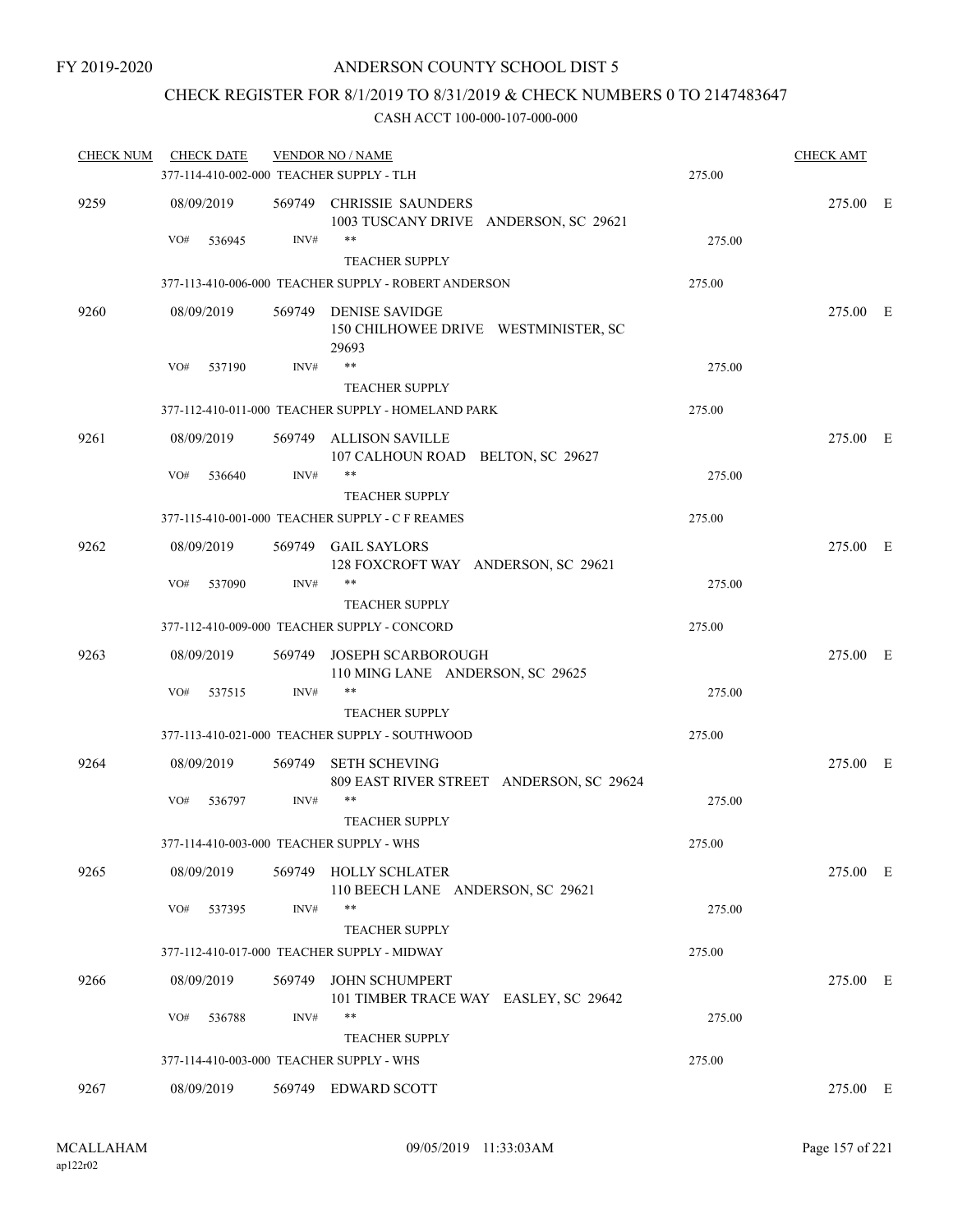### CHECK REGISTER FOR 8/1/2019 TO 8/31/2019 & CHECK NUMBERS 0 TO 2147483647

| <b>CHECK NUM</b> |     | <b>CHECK DATE</b> |        | <b>VENDOR NO / NAME</b>                                              |        | <b>CHECK AMT</b> |  |
|------------------|-----|-------------------|--------|----------------------------------------------------------------------|--------|------------------|--|
|                  |     |                   |        | 1010 RIVER HAVEN CIRCLE APT. K CHARLESTON,<br>SC 29412               |        |                  |  |
|                  | VO# | 536746            | INV#   | $***$                                                                | 275.00 |                  |  |
|                  |     |                   |        | <b>TEACHER SUPPLY</b><br>377-114-410-002-000 TEACHER SUPPLY - TLH    | 275.00 |                  |  |
| 9268             |     | 08/09/2019        |        | 569749 JESSICA SCOTT                                                 |        | 275.00 E         |  |
|                  |     |                   |        | 143 GREEN TREE ROAD ANDERSON, SC 29625                               |        |                  |  |
|                  | VO# | 537538            | INV#   | **<br><b>TEACHER SUPPLY</b>                                          | 275.00 |                  |  |
|                  |     |                   |        | 377-113-410-021-000 TEACHER SUPPLY - SOUTHWOOD                       | 275.00 |                  |  |
| 9269             |     | 08/09/2019        |        | 569749 HALEY SCRUGGS                                                 |        | 275.00 E         |  |
|                  |     |                   |        | 319 S. LAWRENCE AVE. SENECA, SC 29678                                |        |                  |  |
|                  | VO# | 536714            | INV#   | **                                                                   | 275.00 |                  |  |
|                  |     |                   |        | <b>TEACHER SUPPLY</b>                                                |        |                  |  |
|                  |     |                   |        | 377-114-410-002-000 TEACHER SUPPLY - TLH                             | 275.00 |                  |  |
| 9270             |     | 08/09/2019        |        | 569749 CYNTHIA SELF<br>2605 DELLWOOD LANE ANDERSON, SC 29621         |        | 275.00 E         |  |
|                  | VO# | 537285            | INV#   | **                                                                   | 275.00 |                  |  |
|                  |     |                   |        | <b>TEACHER SUPPLY</b>                                                |        |                  |  |
|                  |     |                   |        | 377-112-410-014-000 TEACHER SUPPLY - CALHOUN                         | 275.00 |                  |  |
| 9271             |     | 08/09/2019        |        | 569749 MARCIA SELMAN<br>132 CHAD COURT ANDERSON, SC 29621            |        | 275.00 E         |  |
|                  | VO# | 537356            | INV#   | **                                                                   | 275.00 |                  |  |
|                  |     |                   |        | <b>TEACHER SUPPLY</b><br>377-112-410-017-000 TEACHER SUPPLY - MIDWAY | 275.00 |                  |  |
|                  |     |                   |        |                                                                      |        |                  |  |
| 9272             |     | 08/09/2019        | 569749 | <b>SARAH SENN</b><br>307 MOUNTAIN VIEW DRIVE CENTRAL, SC 29630       |        | 275.00 E         |  |
|                  | VO# | 537098            | INV#   | **                                                                   | 275.00 |                  |  |
|                  |     |                   |        | <b>TEACHER SUPPLY</b>                                                |        |                  |  |
|                  |     |                   |        | 377-112-410-009-000 TEACHER SUPPLY - CONCORD                         | 275.00 |                  |  |
| 9273             |     | 08/09/2019        |        | 569749 JANE SHARPE<br>108 SIENA DRIVE ANDERSON, SC 29621             |        | 275.00 E         |  |
|                  | VO# | 536793            | INV#   | $***$                                                                | 275.00 |                  |  |
|                  |     |                   |        | <b>TEACHER SUPPLY</b>                                                |        |                  |  |
|                  |     |                   |        | 377-114-410-003-000 TEACHER SUPPLY - WHS                             | 275.00 |                  |  |
| 9274             |     | 08/09/2019        |        | 569749 JESSICA SHARPE<br>3107 PINEHURST LN ANDERSON, SC 29621        |        | 275.00 E         |  |
|                  | VO# | 537424            | INV#   | **                                                                   | 275.00 |                  |  |
|                  |     |                   |        | <b>TEACHER SUPPLY</b>                                                |        |                  |  |
|                  |     |                   |        | 377-112-410-019-000 TEACHER SUPPLY - WHITEHALL                       | 275.00 |                  |  |
| 9275             |     | 08/09/2019        |        | 569749 TARA SHAVER                                                   |        | 275.00 E         |  |
|                  | VO# | 537334            | INV#   | 76 B KEOWEE ROAD IVA, SC 29655<br>**                                 | 275.00 |                  |  |
|                  |     |                   |        | TEACHER SUPPLY                                                       |        |                  |  |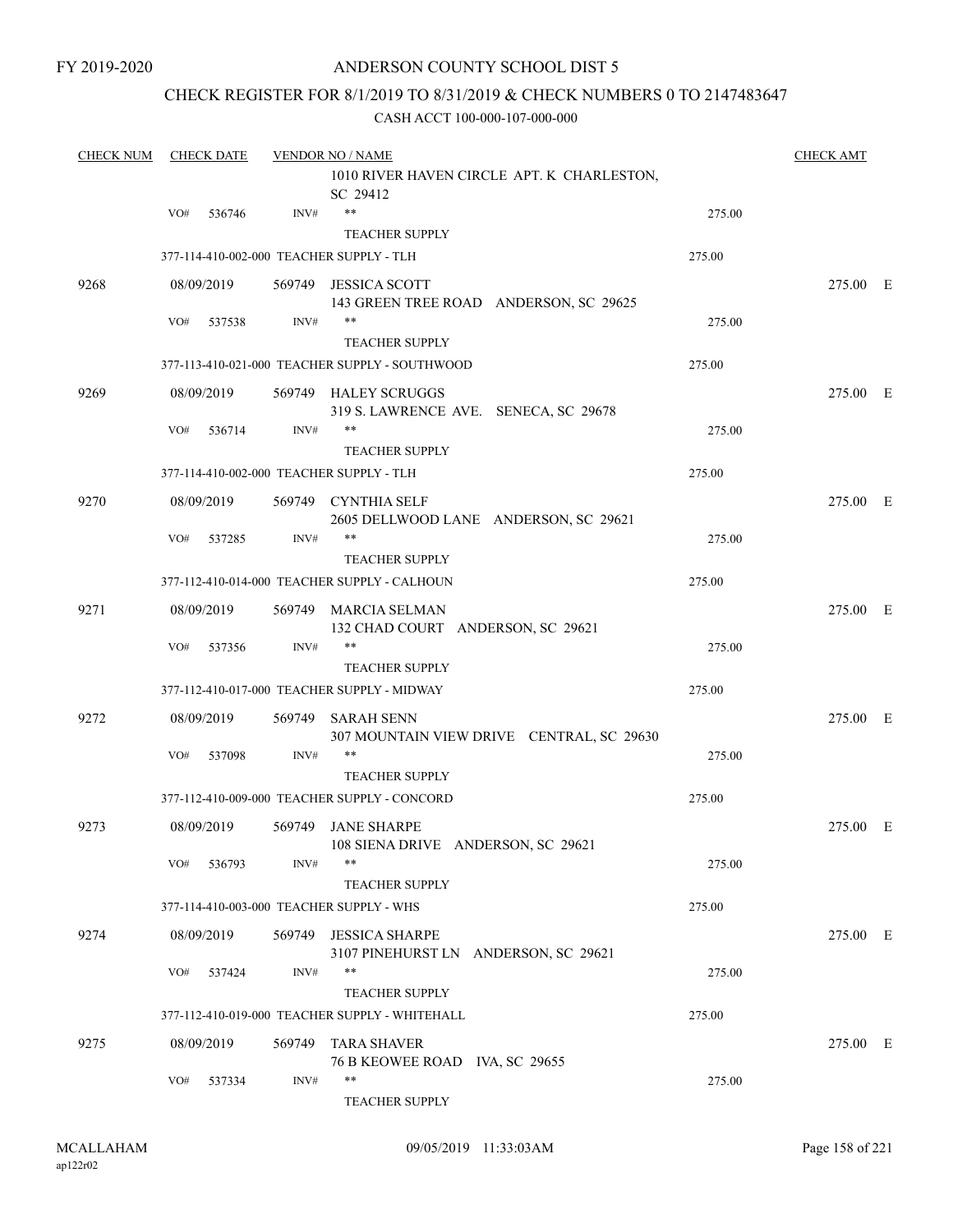## CHECK REGISTER FOR 8/1/2019 TO 8/31/2019 & CHECK NUMBERS 0 TO 2147483647

| <b>CHECK NUM</b> | <b>CHECK DATE</b> |        | <b>VENDOR NO / NAME</b>                                                                 |        | <b>CHECK AMT</b> |  |
|------------------|-------------------|--------|-----------------------------------------------------------------------------------------|--------|------------------|--|
|                  |                   |        | 377-112-410-016-000 TEACHER SUPPLY - VARENNES                                           | 275.00 |                  |  |
| 9276             | 08/09/2019        | 569749 | <b>JOHN SHAW</b><br>435 HALTIWANGER ROAD APT. 28 GREENWOOD,<br>SC 29649                 |        | 275.00 E         |  |
|                  | VO#<br>536890     | INV#   | **                                                                                      | 275.00 |                  |  |
|                  |                   |        | <b>TEACHER SUPPLY</b>                                                                   |        |                  |  |
|                  |                   |        | 377-113-410-005-000 TEACHER SUPPLY - MCCANTS                                            | 275.00 |                  |  |
| 9277             | 08/09/2019        | 569749 | ERICA SHAW<br>102 RHODEHAVEN DRIVE ANDERSON, SC 29625                                   |        | 275.00 E         |  |
|                  | VO#<br>536936     | INV#   | $***$                                                                                   | 275.00 |                  |  |
|                  |                   |        | <b>TEACHER SUPPLY</b>                                                                   |        |                  |  |
|                  |                   |        | 377-113-410-006-000 TEACHER SUPPLY - ROBERT ANDERSON                                    | 275.00 |                  |  |
| 9278             | 08/09/2019        | 569749 | LEWIS SHERIDAN<br>108 GEORGE B. TIMMERMAN DRIVE ANDERSON,<br>SC 29621                   |        | 275.00 E         |  |
|                  | VO#<br>536703     | INV#   | $***$                                                                                   | 275.00 |                  |  |
|                  |                   |        | <b>TEACHER SUPPLY</b>                                                                   |        |                  |  |
|                  |                   |        | 377-114-410-002-000 TEACHER SUPPLY - TLH                                                | 275.00 |                  |  |
| 9279             | 08/09/2019        | 569749 | <b>MENG SHERIDAN</b><br>108 GEORGE B TIMMERMAN DR. ANDERSON, SC<br>29621                |        | 275.00 E         |  |
|                  | VO#<br>537416     | INV#   | $***$                                                                                   | 275.00 |                  |  |
|                  |                   |        | <b>TEACHER SUPPLY</b>                                                                   |        |                  |  |
|                  |                   |        | 377-112-410-019-000 TEACHER SUPPLY - WHITEHALL                                          | 275.00 |                  |  |
| 9280             | 08/09/2019        | 569749 | KATHY SHILLINGBURG<br>107 MEDINAH DRIVE EASLEY, SC 29642                                |        | 275.00 E         |  |
|                  | VO#<br>537050     | INV#   | $***$                                                                                   | 275.00 |                  |  |
|                  |                   |        | <b>TEACHER SUPPLY</b>                                                                   |        |                  |  |
|                  |                   |        | 377-112-410-008-000 TEACHER SUPPLY - MCLEES                                             | 275.00 |                  |  |
| 9281             | 08/09/2019        | 569749 | <b>MARY SHIRLEY</b><br>130 FOXCROFT WAY ANDERSON, SC 29621                              |        | 275.00 E         |  |
|                  | VO#<br>537391     | INV#   | $***$                                                                                   | 275.00 |                  |  |
|                  |                   |        | <b>TEACHER SUPPLY</b>                                                                   |        |                  |  |
|                  |                   |        | 377-112-410-017-000 TEACHER SUPPLY - MIDWAY                                             | 275.00 |                  |  |
| 9282             | 08/09/2019        |        | 569749 SARAH SHORT<br>205 OAKFIELD AVENUE EASLEY, SC 29640                              |        | 275.00 E         |  |
|                  | VO#<br>537220     | INV#   | $***$<br><b>TEACHER SUPPLY</b>                                                          | 275.00 |                  |  |
|                  |                   |        | 377-112-410-012-000 TEACHER SUPPLY - NEVITT FOREST                                      | 275.00 |                  |  |
| 9283             | 08/09/2019        | 569749 | <b>KAREN SHUMAKER</b><br>713 EAST GREENVILLE STREET SUITE D, #144<br>ANDERSON, SC 29621 |        | 275.00 E         |  |
|                  | VO#<br>537251     | INV#   | $***$<br>TEACHER SUPPLY                                                                 | 275.00 |                  |  |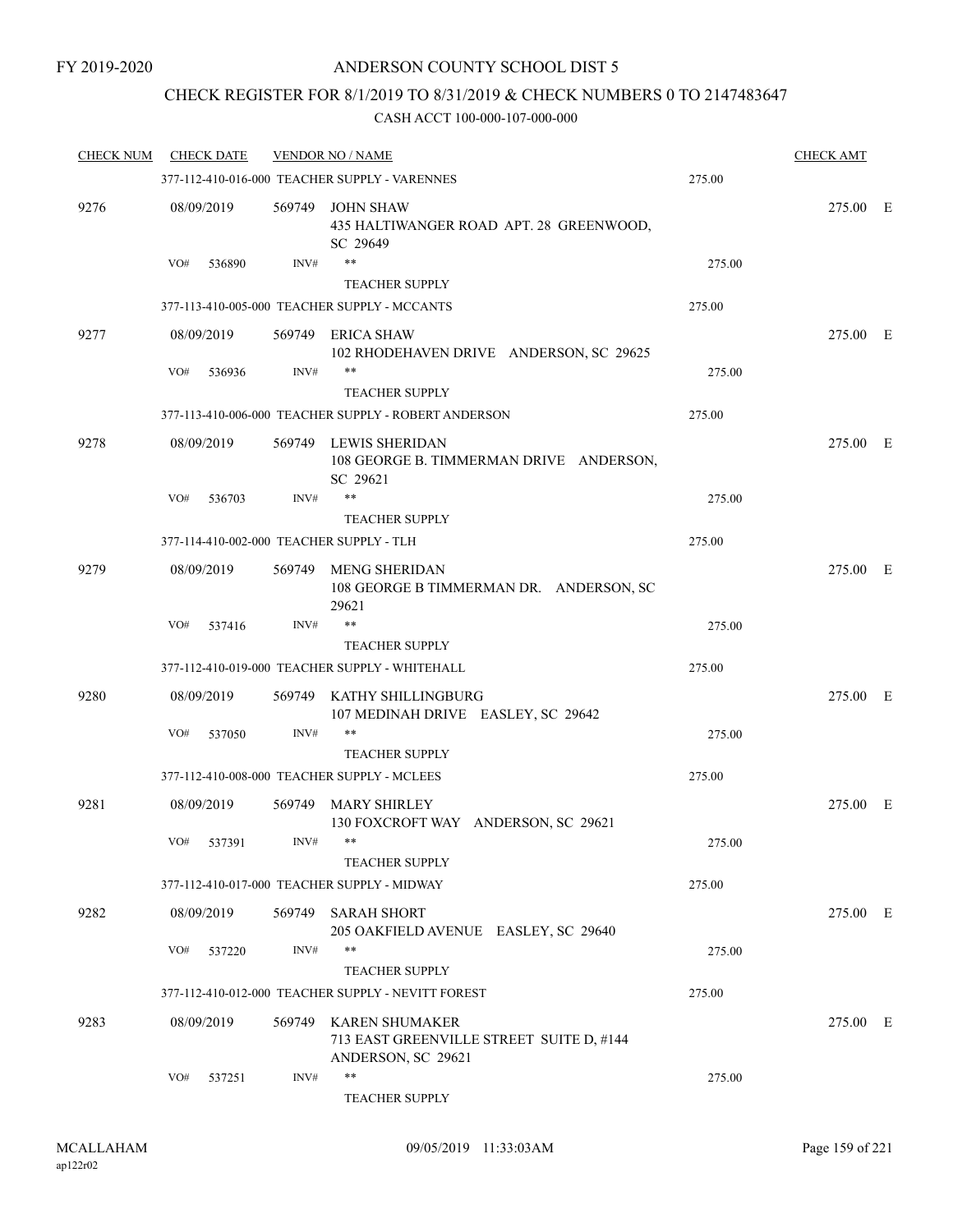## CHECK REGISTER FOR 8/1/2019 TO 8/31/2019 & CHECK NUMBERS 0 TO 2147483647

| <b>CHECK NUM</b> | <b>CHECK DATE</b>                        |        | <b>VENDOR NO / NAME</b>                                                       |        | <b>CHECK AMT</b> |  |
|------------------|------------------------------------------|--------|-------------------------------------------------------------------------------|--------|------------------|--|
|                  |                                          |        | 377-112-410-013-000 TEACHER SUPPLY - NORTH POINTE                             | 275.00 |                  |  |
| 9284             | 08/09/2019                               |        | 569749 KELLY SIMPSON<br>105 AMBERWOOD DR. ANDERSON, SC 29621                  |        | 275.00 E         |  |
|                  | VO#<br>536875                            | INV#   | **                                                                            | 275.00 |                  |  |
|                  |                                          |        | <b>TEACHER SUPPLY</b>                                                         |        |                  |  |
|                  |                                          |        | 377-113-410-005-000 TEACHER SUPPLY - MCCANTS                                  | 275.00 |                  |  |
| 9285             | 08/09/2019                               |        | 569749 CARRIE SIMPSON<br>107 HILLCREST CIRCLE HONEA PATH, SD 29654            |        | 275.00 E         |  |
|                  | VO#<br>536941                            | INV#   | **                                                                            | 275.00 |                  |  |
|                  |                                          |        | <b>TEACHER SUPPLY</b><br>377-113-410-006-000 TEACHER SUPPLY - ROBERT ANDERSON | 275.00 |                  |  |
|                  |                                          |        |                                                                               |        |                  |  |
| 9286             | 08/09/2019<br>VO#                        | INV#   | 569749 GEORGE SMITH<br>106 RUSTIC LANE ANDERSON, SC 29621<br>**               | 275.00 | 275.00 E         |  |
|                  | 536655                                   |        | <b>TEACHER SUPPLY</b>                                                         |        |                  |  |
|                  | 377-114-410-002-000 TEACHER SUPPLY - TLH |        |                                                                               | 275.00 |                  |  |
| 9287             | 08/09/2019                               |        | 569749 SAMUEL SMITH<br>208 HEARTHSTONE DRIVE ANDERSON, SC 29621               |        | 275.00 E         |  |
|                  | VO#<br>536656                            | INV#   | **<br><b>TEACHER SUPPLY</b>                                                   | 275.00 |                  |  |
|                  | 377-114-410-002-000 TEACHER SUPPLY - TLH |        |                                                                               | 275.00 |                  |  |
| 9288             | 08/09/2019                               |        | 569749 PAMELA SMITH<br>121 BERTHA DRIVE ANDERSON, SC 29625                    |        | 275.00 E         |  |
|                  | VO#<br>536709                            | INV#   | **<br><b>TEACHER SUPPLY</b>                                                   | 275.00 |                  |  |
|                  | 377-114-410-002-000 TEACHER SUPPLY - TLH |        |                                                                               | 275.00 |                  |  |
| 9289             | 08/09/2019                               | 569749 | MICHAEL SMITH<br>228 CANVASBACK WAY EASLEY, SC 29642                          |        | 275.00 E         |  |
|                  | VO#<br>536840                            | INV#   | **<br><b>TEACHER SUPPLY</b>                                                   | 275.00 |                  |  |
|                  | 377-114-410-003-000 TEACHER SUPPLY - WHS |        |                                                                               | 275.00 |                  |  |
| 9290             | 08/09/2019                               | 569749 | <b>DOROTHY SMITH</b><br>119 EDGEWATER DR ANDERSON, SC 29626                   |        | 275.00 E         |  |
|                  | VO#<br>536859                            | INV#   | **<br><b>TEACHER SUPPLY</b>                                                   | 275.00 |                  |  |
|                  |                                          |        | 377-113-410-005-000 TEACHER SUPPLY - MCCANTS                                  | 275.00 |                  |  |
| 9291             | 08/09/2019                               | 569749 | MARSHALL SMITH<br>2603 LINDALE ROAD<br>ANDERSON, SC 29621                     |        | 275.00 E         |  |
|                  | VO#<br>536885                            | INV#   | **                                                                            | 275.00 |                  |  |
|                  |                                          |        | <b>TEACHER SUPPLY</b>                                                         |        |                  |  |
|                  |                                          |        | 377-113-410-005-000 TEACHER SUPPLY - MCCANTS                                  | 275.00 |                  |  |
| 9292             | 08/09/2019                               | 569749 | <b>ALLISON SMITH</b><br>701N. OLD PENDLETON RD. LIBERTY, SC 29657             |        | 275.00 E         |  |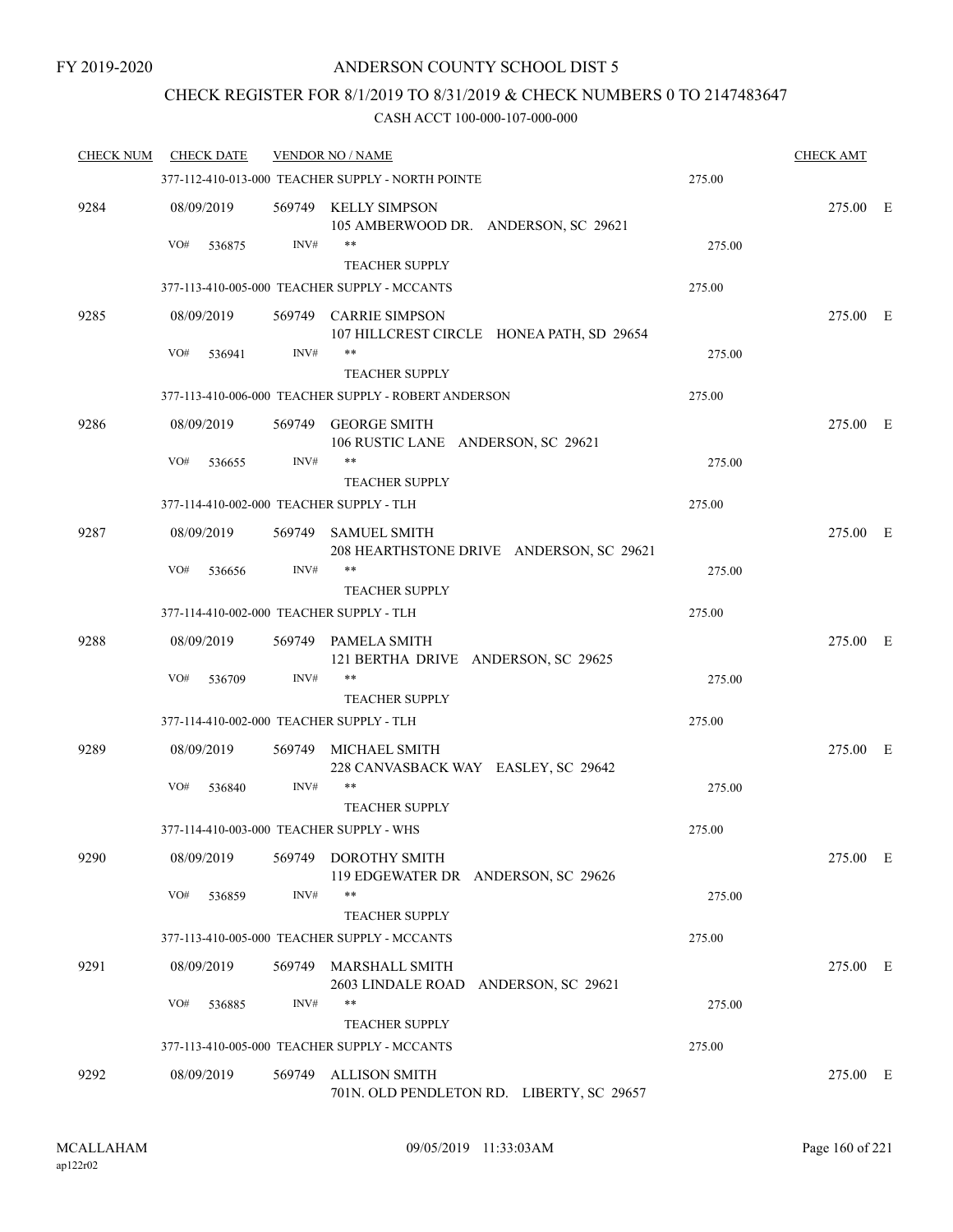# CHECK REGISTER FOR 8/1/2019 TO 8/31/2019 & CHECK NUMBERS 0 TO 2147483647

| <b>CHECK NUM</b> |            | <b>CHECK DATE</b> |        | <b>VENDOR NO / NAME</b>                                                |        | <b>CHECK AMT</b> |  |
|------------------|------------|-------------------|--------|------------------------------------------------------------------------|--------|------------------|--|
|                  | VO#        | 536924            | INV#   | $***$                                                                  | 275.00 |                  |  |
|                  |            |                   |        | <b>TEACHER SUPPLY</b>                                                  |        |                  |  |
|                  |            |                   |        | 377-113-410-006-000 TEACHER SUPPLY - ROBERT ANDERSON                   | 275.00 |                  |  |
| 9293             |            | 08/09/2019        |        | 569749 JACQUELINE SMITH<br>81 PUMPKIN ROAD IVA, SC 29655               |        | 275.00 E         |  |
|                  | VO#        | 537017            | INV#   | $***$                                                                  | 275.00 |                  |  |
|                  |            |                   |        | <b>TEACHER SUPPLY</b>                                                  |        |                  |  |
|                  |            |                   |        | 377-112-410-007-000 TEACHER SUPPLY - CENTERVILLE                       | 275.00 |                  |  |
| 9294             |            | 08/09/2019        |        | 569749 MCKINSEY SMITH<br>2415 POPE DRIVE ANDERSON, SC 29625            |        | 275.00 E         |  |
|                  | VO#        | 537018            | INV#   | $***$                                                                  | 275.00 |                  |  |
|                  |            |                   |        | <b>TEACHER SUPPLY</b>                                                  |        |                  |  |
|                  |            |                   |        | 377-112-410-007-000 TEACHER SUPPLY - CENTERVILLE                       | 275.00 |                  |  |
| 9295             |            | 08/09/2019        |        | 569749 ALEXANDRA SMITH<br>202 CAPEVIEW LANE ANDERSON, SC 29626         |        | 275.00 E         |  |
|                  | VO#        | 537024            | INV#   |                                                                        | 275.00 |                  |  |
|                  |            |                   |        | <b>TEACHER SUPPLY</b>                                                  |        |                  |  |
|                  |            |                   |        | 377-112-410-007-000 TEACHER SUPPLY - CENTERVILLE                       | 275.00 |                  |  |
| 9296             |            | 08/09/2019        | 569749 | <b>JENNIFER SMITH</b><br>105 COUNTRY GARDEN LANE ANDERSON, SC<br>29626 |        | 275.00 E         |  |
|                  | VO#        | 537166            | INV#   | $***$                                                                  | 275.00 |                  |  |
|                  |            |                   |        | <b>TEACHER SUPPLY</b>                                                  |        |                  |  |
|                  |            |                   |        | 377-112-410-011-000 TEACHER SUPPLY - HOMELAND PARK                     | 275.00 |                  |  |
| 9297             |            | 08/09/2019        | 569749 | ELIZABETH SMITH<br>2005 COLLEGE AVE ANDERSON, SC 29621                 |        | 275.00 E         |  |
|                  | VO#        | 537185            | INV#   | $***$                                                                  | 275.00 |                  |  |
|                  |            |                   |        | <b>TEACHER SUPPLY</b>                                                  |        |                  |  |
|                  |            |                   |        | 377-112-410-011-000 TEACHER SUPPLY - HOMELAND PARK                     | 275.00 |                  |  |
| 9298             |            | 08/09/2019        |        | 569749 DONNA SMITH<br>701 REGENCY CIRCLE ANDERSON, SC 29625            |        | 275.00 E         |  |
|                  | $\rm VO\#$ | 537277            | INV#   |                                                                        | 275.00 |                  |  |
|                  |            |                   |        | <b>TEACHER SUPPLY</b>                                                  |        |                  |  |
|                  |            |                   |        | 377-112-410-014-000 TEACHER SUPPLY - CALHOUN                           | 275.00 |                  |  |
| 9299             |            | 08/09/2019        | 569749 | ASHLEY SMITH<br>524 BIG CREEK ROAD BELTON, SC 29627                    |        | 275.00 E         |  |
|                  | VO#        | 537287            | INV#   | $***$<br><b>TEACHER SUPPLY</b>                                         | 275.00 |                  |  |
|                  |            |                   |        | 377-112-410-014-000 TEACHER SUPPLY - CALHOUN                           | 275.00 |                  |  |
| 9300             |            | 08/09/2019        | 569749 | MELLONEE SMITH                                                         |        | 275.00 E         |  |
|                  | VO#        | 537288            | INV#   | 1616 CENTERVILLE ROAD ANDERSON, SC 29625<br>$***$                      | 275.00 |                  |  |
|                  |            |                   |        | TEACHER SUPPLY                                                         |        |                  |  |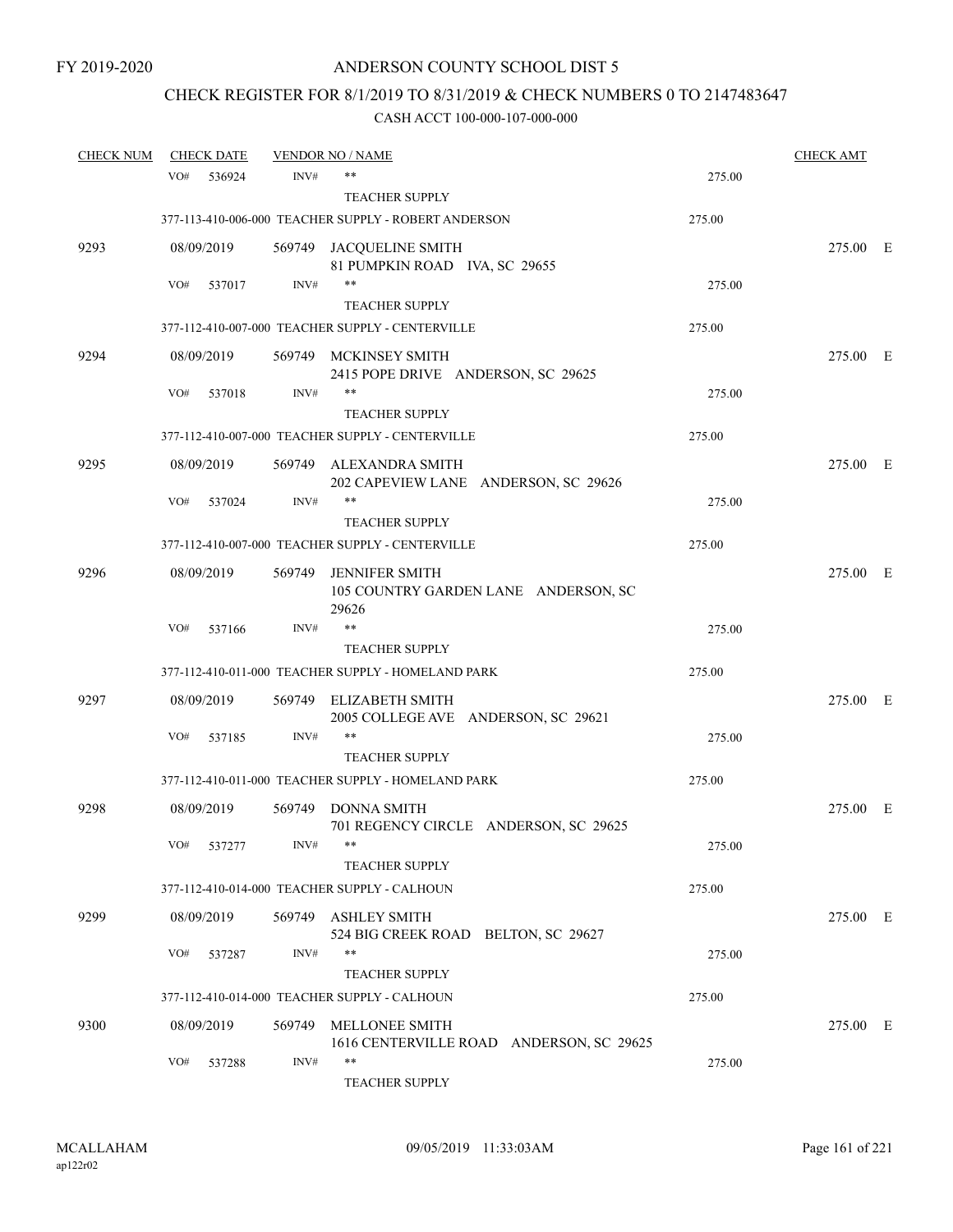### CHECK REGISTER FOR 8/1/2019 TO 8/31/2019 & CHECK NUMBERS 0 TO 2147483647

| <b>CHECK NUM</b> | <b>CHECK DATE</b>                        |        | <b>VENDOR NO / NAME</b>                                                              |        | <b>CHECK AMT</b> |  |
|------------------|------------------------------------------|--------|--------------------------------------------------------------------------------------|--------|------------------|--|
|                  |                                          |        | 377-112-410-014-000 TEACHER SUPPLY - CALHOUN                                         | 275.00 |                  |  |
| 9301             | 08/09/2019                               |        | 569749 STACY SMITH<br>149 ASHTON LANE ANDERSON, SC 29621                             |        | 275.00 E         |  |
|                  | VO#<br>537291                            | INV#   | **<br><b>TEACHER SUPPLY</b>                                                          | 275.00 |                  |  |
|                  |                                          |        | 377-112-410-014-000 TEACHER SUPPLY - CALHOUN                                         | 275.00 |                  |  |
| 9302             | 08/09/2019                               |        | 569749 ALESIA SMITH<br>215 LIBERTY DRIVE ANDERSON, SC 29624                          |        | 275.00 E         |  |
|                  | VO#<br>537409                            | INV#   | **<br><b>TEACHER SUPPLY</b>                                                          | 275.00 |                  |  |
|                  |                                          |        | 377-139-410-018-000 TEACHER SUPPLY - WEST MARKET                                     | 275.00 |                  |  |
|                  |                                          |        |                                                                                      |        |                  |  |
| 9303             | 08/09/2019<br>VO#<br>537441              | INV#   | 569749 SHELBY SMITH<br>4623 SCHIRRA COURT SPARTANBURG, SC 29301<br>**                | 275.00 | 275.00 E         |  |
|                  |                                          |        | <b>TEACHER SUPPLY</b>                                                                |        |                  |  |
|                  |                                          |        | 377-112-410-019-000 TEACHER SUPPLY - WHITEHALL                                       | 275.00 |                  |  |
| 9304             | 08/09/2019                               |        | 569749 REBECCA SNELGROVE<br>320 EDWARD STREET STARR, SC 29684                        |        | 275.00 E         |  |
|                  | VO#<br>536743                            | INV#   | **                                                                                   | 275.00 |                  |  |
|                  |                                          |        | <b>TEACHER SUPPLY</b>                                                                |        |                  |  |
|                  | 377-114-410-002-000 TEACHER SUPPLY - TLH |        |                                                                                      | 275.00 |                  |  |
| 9305             | 08/09/2019                               |        | 569749 ALEXANDRA SOLLA-ELLIS<br>153 CIVIC CENTER BLVD. APT 352 ANDERSON, SC<br>29625 |        | 275.00 E         |  |
|                  | VO#<br>536929                            | INV#   | **                                                                                   | 275.00 |                  |  |
|                  |                                          |        | <b>TEACHER SUPPLY</b>                                                                |        |                  |  |
|                  |                                          |        | 377-113-410-006-000 TEACHER SUPPLY - ROBERT ANDERSON                                 | 275.00 |                  |  |
| 9306             | 08/09/2019                               | 569749 | <b>SHIAN SPAULDING</b><br>180 HENSON DRIVE LYMAN, SC 29365                           |        | 275.00 E         |  |
|                  | VO#<br>536969                            | INV#   | **<br><b>TEACHER SUPPLY</b>                                                          | 275.00 |                  |  |
|                  |                                          |        | 377-113-410-006-000 TEACHER SUPPLY - ROBERT ANDERSON                                 | 275.00 |                  |  |
| 9307             | 08/09/2019                               |        | 569749 JONI SPEARMAN<br>PO BOX 276 CENTRAL, SC 29630                                 |        | 275.00 E         |  |
|                  | VO#<br>536999                            | INV#   | **<br><b>TEACHER SUPPLY</b>                                                          | 275.00 |                  |  |
|                  |                                          |        | 377-112-410-007-000 TEACHER SUPPLY - CENTERVILLE                                     | 275.00 |                  |  |
| 9308             | 08/09/2019                               |        | 569749 ROBERT SPENCER<br>102 CHAD COURT ANDERSON, SC 29621                           |        | 275.00 E         |  |
|                  | VO#<br>536685                            | INV#   | **<br><b>TEACHER SUPPLY</b>                                                          | 275.00 |                  |  |
|                  | 377-114-410-002-000 TEACHER SUPPLY - TLH |        |                                                                                      | 275.00 |                  |  |
| 9309             | 08/09/2019                               |        | 569749 KRISTIN SPENCER                                                               |        | 275.00 E         |  |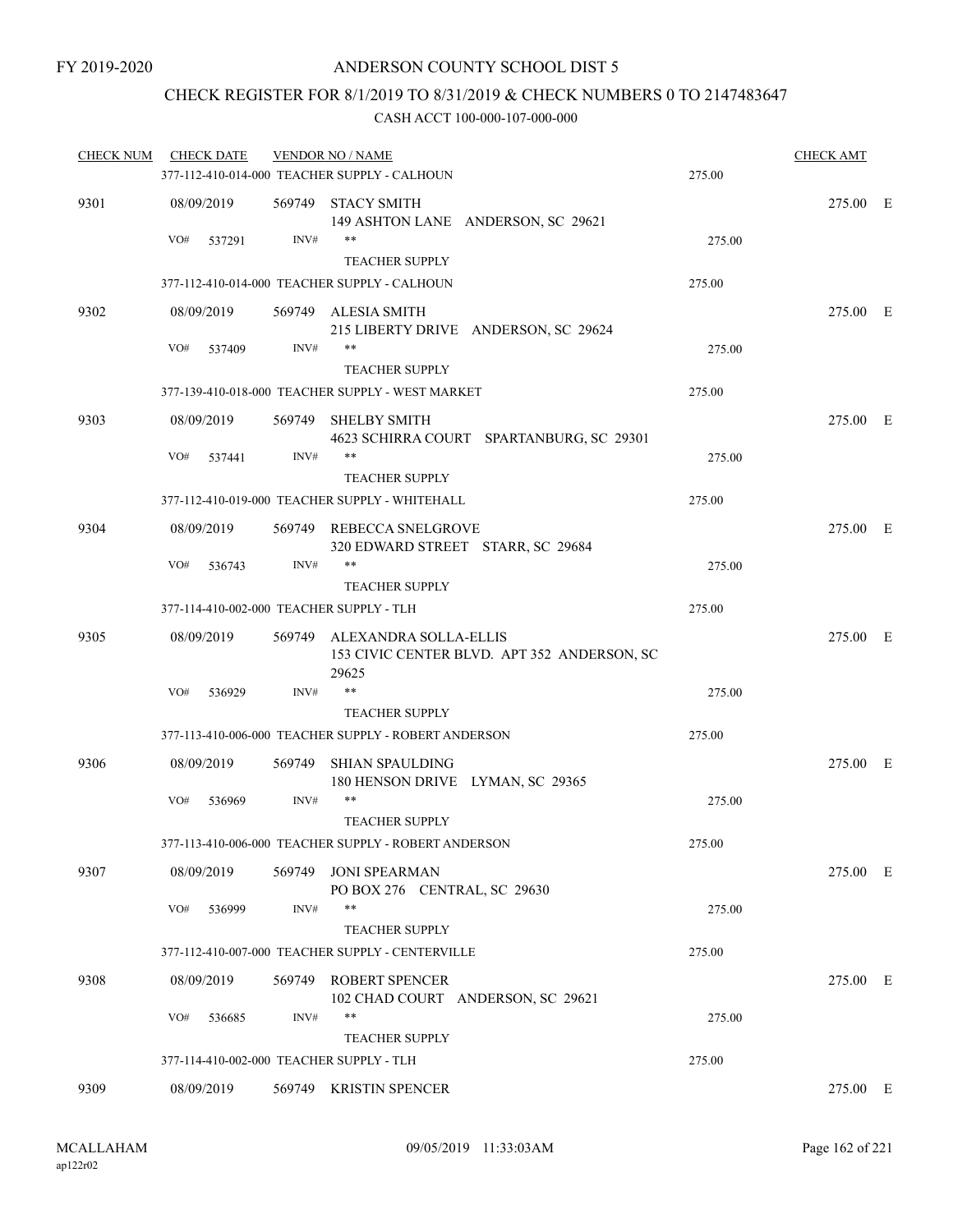### CHECK REGISTER FOR 8/1/2019 TO 8/31/2019 & CHECK NUMBERS 0 TO 2147483647

| <b>CHECK NUM</b> | <b>CHECK DATE</b>                        |        | <b>VENDOR NO / NAME</b>                                            |        | <b>CHECK AMT</b> |  |
|------------------|------------------------------------------|--------|--------------------------------------------------------------------|--------|------------------|--|
|                  |                                          |        | 102 CHAD COURT ANDERSON, SC 29621                                  |        |                  |  |
|                  | VO#<br>537514                            | INV#   | $***$                                                              | 275.00 |                  |  |
|                  |                                          |        | <b>TEACHER SUPPLY</b>                                              |        |                  |  |
|                  |                                          |        | 377-113-410-021-000 TEACHER SUPPLY - SOUTHWOOD                     | 275.00 |                  |  |
| 9310             | 08/09/2019                               | 569749 | ANNA SPRAKER                                                       |        | 275.00 E         |  |
|                  | VO#<br>537460                            | INV#   | 119 LANGWELL DRIVE ANDERSON, SC 29621<br>$***$                     | 275.00 |                  |  |
|                  |                                          |        | <b>TEACHER SUPPLY</b>                                              |        |                  |  |
|                  |                                          |        | 377-113-410-020-000 TEACHER SUPPLY - GLENVIEW                      | 275.00 |                  |  |
| 9311             | 08/09/2019                               |        | 569749 ERIN STALLO<br>127 KILSPRINGS ROAD ANDERSON, SC 29621       |        | 275.00 E         |  |
|                  | VO#<br>537195                            | INV#   |                                                                    | 275.00 |                  |  |
|                  |                                          |        | <b>TEACHER SUPPLY</b>                                              |        |                  |  |
|                  |                                          |        | 377-112-410-012-000 TEACHER SUPPLY - NEVITT FOREST                 | 275.00 |                  |  |
| 9312             | 08/09/2019                               | 569749 | JANN STANTON<br>2109 NORTHLAKE DRIVE ANDERSON, SC 29625            |        | 275.00 E         |  |
|                  | VO#<br>536844                            | INV#   | **                                                                 | 275.00 |                  |  |
|                  |                                          |        | <b>TEACHER SUPPLY</b>                                              |        |                  |  |
|                  | 377-114-410-003-000 TEACHER SUPPLY - WHS |        |                                                                    | 275.00 |                  |  |
| 9313             | 08/09/2019                               | 569749 | <b>CHRISTOPHER STANZIONE</b><br>1003 WILLOW RUN ANDERSON, SC 29621 |        | 275.00 E         |  |
|                  | VO#<br>536657                            | INV#   | $***$                                                              | 275.00 |                  |  |
|                  |                                          |        | <b>TEACHER SUPPLY</b>                                              |        |                  |  |
|                  | 377-114-410-002-000 TEACHER SUPPLY - TLH |        |                                                                    | 275.00 |                  |  |
| 9314             | 08/09/2019                               | 569749 | <b>CANDICE STANZIONE</b><br>1003 WILLOW RUN ANDERSON, SC 29621     |        | 275.00 E         |  |
|                  | VO#<br>537161                            | INV#   | $***$                                                              | 275.00 |                  |  |
|                  |                                          |        | <b>TEACHER SUPPLY</b>                                              |        |                  |  |
|                  |                                          |        | 377-112-410-011-000 TEACHER SUPPLY - HOMELAND PARK                 | 275.00 |                  |  |
| 9315             | 08/09/2019                               | 569749 | CHERYL STARWALT<br>208 GREENFOREST DRIVE ANDERSON, SC 29625        |        | 275.00 E         |  |
|                  | VO# 536916                               | INV#   | <b>TEACHER SUPPLY</b>                                              | 275.00 |                  |  |
|                  |                                          |        | 377-113-410-006-000 TEACHER SUPPLY - ROBERT ANDERSON               | 275.00 |                  |  |
| 9316             | 08/09/2019                               |        | 569749 REBECCA STATON<br>275 JIM HUNT ROAD EASLEY, SC 29640        |        | 275.00 E         |  |
|                  | VO#<br>536834                            | INV#   | **<br><b>TEACHER SUPPLY</b>                                        | 275.00 |                  |  |
|                  | 377-114-410-003-000 TEACHER SUPPLY - WHS |        |                                                                    | 275.00 |                  |  |
|                  |                                          |        |                                                                    |        |                  |  |
| 9317             | 08/09/2019                               |        | 569749 KENA STEEPLE<br>117 SHAKLETON DRIVE ANDERSON, SC 29625      |        | 275.00 E         |  |
|                  | VO#<br>537542                            | INV#   | **<br>TEACHER SUPPLY                                               | 275.00 |                  |  |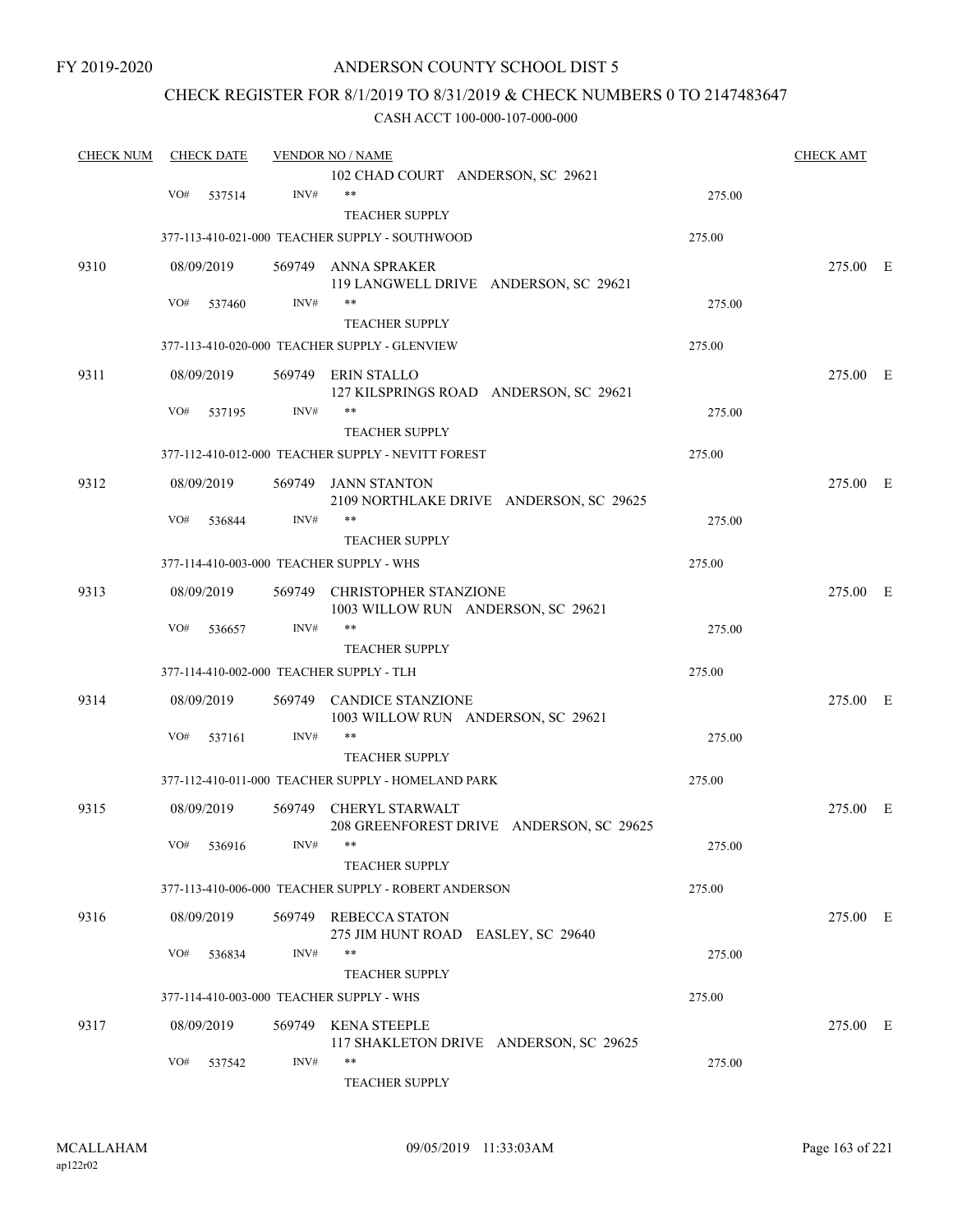### CHECK REGISTER FOR 8/1/2019 TO 8/31/2019 & CHECK NUMBERS 0 TO 2147483647

| <b>CHECK NUM</b> | <b>CHECK DATE</b> |                | <b>VENDOR NO / NAME</b>                                              |        | <b>CHECK AMT</b> |  |
|------------------|-------------------|----------------|----------------------------------------------------------------------|--------|------------------|--|
|                  |                   |                | 377-114-410-024-000 TEACHER SUPPLY - CHARTER                         | 275.00 |                  |  |
| 9318             | 08/09/2019        |                | 569749 STACI STEIN<br>209 PEACHTREE ST. ANDERSON, SC 29621           |        | 275.00 E         |  |
|                  | VO#               | INV#<br>537357 | **<br><b>TEACHER SUPPLY</b>                                          | 275.00 |                  |  |
|                  |                   |                | 377-112-410-017-000 TEACHER SUPPLY - MIDWAY                          | 275.00 |                  |  |
| 9319             | 08/09/2019        |                | 569749 MICHELLE STEMPNIAK                                            |        | 275.00 E         |  |
|                  |                   |                | 1100 WHITE OAK DR ANDERSON, SC 29621                                 |        |                  |  |
|                  | VO#               | INV#<br>536864 | **                                                                   | 275.00 |                  |  |
|                  |                   |                | <b>TEACHER SUPPLY</b>                                                |        |                  |  |
|                  |                   |                | 377-113-410-005-000 TEACHER SUPPLY - MCCANTS                         | 275.00 |                  |  |
| 9320             | 08/09/2019        |                | 569749 REBECCA STINEDURF                                             |        | 275.00 E         |  |
|                  |                   |                | 128 FOREST DR. TOWNVILLE, SC 29689                                   |        |                  |  |
|                  | VO#               | INV#<br>537456 | **                                                                   | 275.00 |                  |  |
|                  |                   |                | <b>TEACHER SUPPLY</b>                                                |        |                  |  |
|                  |                   |                | 377-113-410-020-000 TEACHER SUPPLY - GLENVIEW                        | 275.00 |                  |  |
| 9321             | 08/09/2019        |                | 569749 JESSICA STONE                                                 |        | 275.00 E         |  |
|                  |                   |                | 309 MAPLE BLVD. CLEMSON, SC 29631                                    |        |                  |  |
|                  | VO#               | INV#<br>537072 | $***$                                                                | 275.00 |                  |  |
|                  |                   |                | <b>TEACHER SUPPLY</b>                                                |        |                  |  |
|                  |                   |                | 377-112-410-008-000 TEACHER SUPPLY - MCLEES                          | 275.00 |                  |  |
| 9322             | 08/09/2019        |                | 569749 ASHLEY STONE<br>102 SPRING VALLEY ANDERSON, SC 29621          |        | 275.00 E         |  |
|                  | VO#               | INV#<br>537274 | **                                                                   | 275.00 |                  |  |
|                  |                   |                | <b>TEACHER SUPPLY</b>                                                |        |                  |  |
|                  |                   |                | 377-112-410-014-000 TEACHER SUPPLY - CALHOUN                         | 275.00 |                  |  |
| 9323             | 08/09/2019        |                | 569749 MICHAEL STRAUP<br>102 HAWKS NEST BELTON, SC 29627             |        | 275.00 E         |  |
|                  | VO#               | INV#<br>536759 | **                                                                   | 275.00 |                  |  |
|                  |                   |                | <b>TEACHER SUPPLY</b>                                                |        |                  |  |
|                  |                   |                | 377-114-410-003-000 TEACHER SUPPLY - WHS                             | 275.00 |                  |  |
| 9324             | 08/09/2019        |                | 569749 EVELYN STRICKLAND<br>P.O. BOX 827 PIEDMONT, SC 29673          |        | 275.00 E         |  |
|                  | VO#               | INV#<br>537342 | **                                                                   | 275.00 |                  |  |
|                  |                   |                | <b>TEACHER SUPPLY</b>                                                |        |                  |  |
|                  |                   |                | 377-112-410-016-000 TEACHER SUPPLY - VARENNES                        | 275.00 |                  |  |
| 9325             | 08/09/2019        |                | 569749 AMY STROM<br>122 MARIPOSA CIRCLE ANDERSON, SC 29621           |        | 275.00 E         |  |
|                  | VO#               | INV#<br>537377 | **                                                                   | 275.00 |                  |  |
|                  |                   |                | <b>TEACHER SUPPLY</b>                                                |        |                  |  |
|                  |                   |                | 377-112-410-017-000 TEACHER SUPPLY - MIDWAY                          | 275.00 |                  |  |
| 9326             | 08/09/2019        |                | 569749 AUSTIN STUKES<br>205 TILLIWA COURT APT. 502 CENTRAL, SC 29630 |        | 275.00 E         |  |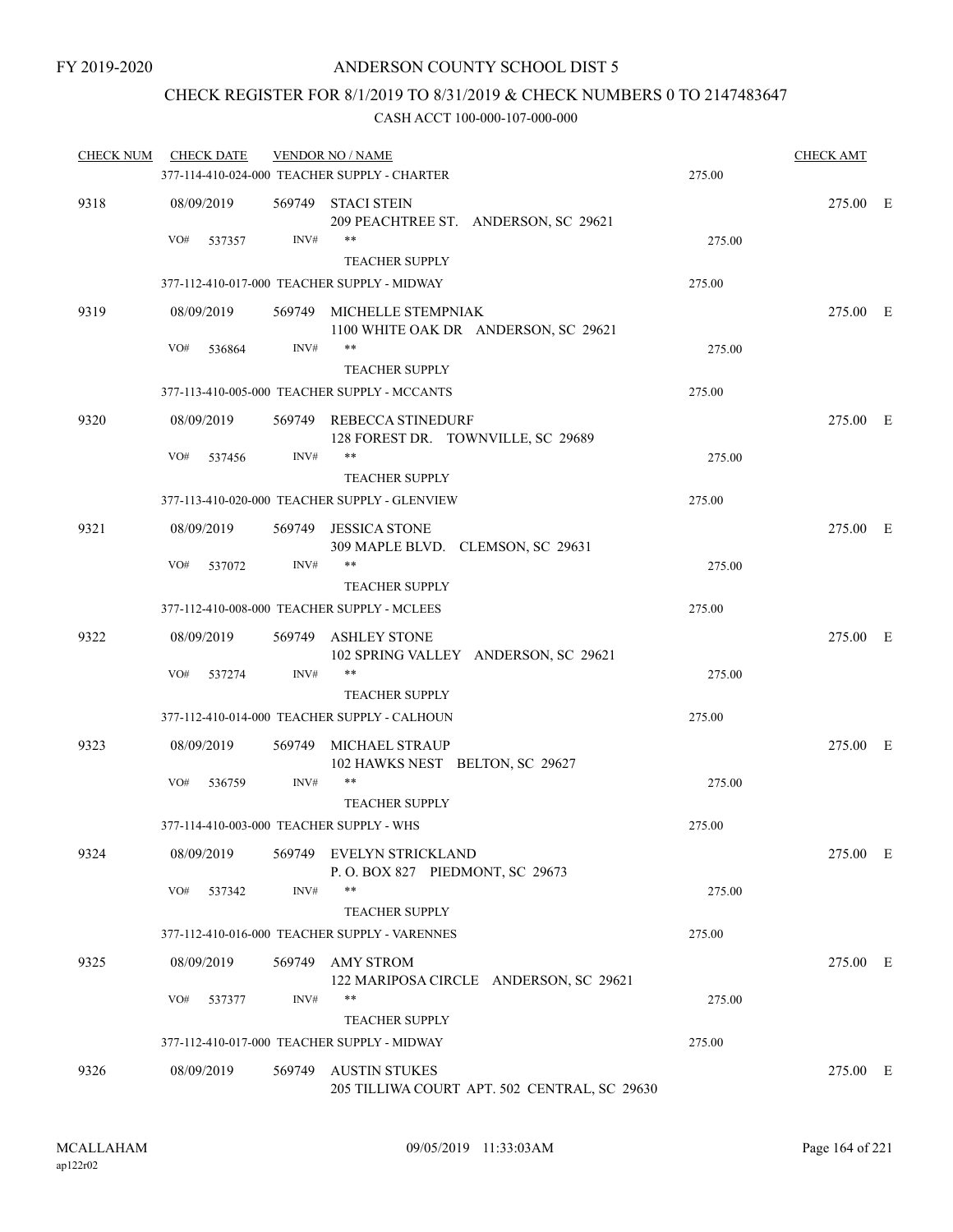# CHECK REGISTER FOR 8/1/2019 TO 8/31/2019 & CHECK NUMBERS 0 TO 2147483647

| <b>CHECK NUM</b> |     | <b>CHECK DATE</b> |        | <b>VENDOR NO / NAME</b>                               |        | <b>CHECK AMT</b> |  |
|------------------|-----|-------------------|--------|-------------------------------------------------------|--------|------------------|--|
|                  | VO# | 536836            | INV#   | $***$                                                 | 275.00 |                  |  |
|                  |     |                   |        | <b>TEACHER SUPPLY</b>                                 |        |                  |  |
|                  |     |                   |        | 377-114-410-003-000 TEACHER SUPPLY - WHS              | 275.00 |                  |  |
| 9327             |     | 08/09/2019        |        | 569749 WILLIS SULLIVAN                                |        | 275.00 E         |  |
|                  |     |                   |        | 2407 VILLA COURT ANDERSON, SC 29621                   |        |                  |  |
|                  | VO# | 536784            | INV#   | $***$                                                 | 275.00 |                  |  |
|                  |     |                   |        | <b>TEACHER SUPPLY</b>                                 |        |                  |  |
|                  |     |                   |        | 377-114-410-003-000 TEACHER SUPPLY - WHS              | 275.00 |                  |  |
| 9328             |     | 08/09/2019        |        | 569749 LURETTA SULLIVAN                               |        | 275.00 E         |  |
|                  |     |                   |        | 183 LATIMER ROAD ANDERSON, SC 29626                   |        |                  |  |
|                  | VO# | 536803            | INV#   | $***$                                                 | 275.00 |                  |  |
|                  |     |                   |        | <b>TEACHER SUPPLY</b>                                 |        |                  |  |
|                  |     |                   |        | 377-114-410-003-000 TEACHER SUPPLY - WHS              | 275.00 |                  |  |
| 9329             |     | 08/09/2019        |        | 569749 JACQUELINE SULLIVAN                            |        | 275.00 E         |  |
|                  |     |                   |        | SEXTON GIN ROAD IVA, SC 29655                         |        |                  |  |
|                  | VO# | 536981            | INV#   | **                                                    | 275.00 |                  |  |
|                  |     |                   |        | <b>TEACHER SUPPLY</b>                                 |        |                  |  |
|                  |     |                   |        | 377-113-410-006-000 TEACHER SUPPLY - ROBERT ANDERSON  | 275.00 |                  |  |
| 9330             |     | 08/09/2019        | 569749 | WHITNEY SUTTON                                        |        | 275.00 E         |  |
|                  |     |                   |        | 153 CIVIC CENTER BLVD. APT 311 ANDERSON,              |        |                  |  |
|                  | VO# | 536712            | INV#   | SC 29625<br>$***$                                     | 275.00 |                  |  |
|                  |     |                   |        | <b>TEACHER SUPPLY</b>                                 |        |                  |  |
|                  |     |                   |        | 377-114-410-002-000 TEACHER SUPPLY - TLH              | 275.00 |                  |  |
|                  |     |                   |        |                                                       |        |                  |  |
| 9331             | VO# | 08/09/2019        | INV#   | 576090 EMPLOYEE VENDOR<br>TEACHER SUPPLY              |        | 275.00 E         |  |
|                  |     | 537571            |        | <b>TEACHER SUPPLY</b>                                 | 275.00 |                  |  |
|                  |     |                   |        | 377-113-410-006-000 TEACHER SUPPLY - ROBERT ANDERSON  | 275.00 |                  |  |
|                  |     |                   |        |                                                       |        |                  |  |
| 9332             |     | 08/09/2019        | 569749 | KIMBERLY SWANIGAN<br>5605 GUY ROAD ANDERSON, SC 29625 |        | 275.00 E         |  |
|                  | VO# | 536976            | INV#   | $***$                                                 | 275.00 |                  |  |
|                  |     |                   |        | <b>TEACHER SUPPLY</b>                                 |        |                  |  |
|                  |     |                   |        | 377-113-410-006-000 TEACHER SUPPLY - ROBERT ANDERSON  | 275.00 |                  |  |
| 9333             |     | 08/09/2019        | 569749 | <b>MICHELLE SWANN</b>                                 |        | 275.00 E         |  |
|                  |     |                   |        | 1311 DALRYMPLE RD ANDERSON, SC 29621                  |        |                  |  |
|                  | VO# | 537091            | INV#   | $***$                                                 | 275.00 |                  |  |
|                  |     |                   |        | <b>TEACHER SUPPLY</b>                                 |        |                  |  |
|                  |     |                   |        | 377-112-410-009-000 TEACHER SUPPLY - CONCORD          | 275.00 |                  |  |
| 9334             |     | 08/09/2019        | 569749 | LEAH TACKETT                                          |        | 275.00 E         |  |
|                  |     |                   |        | 3434 LAURENS RD APT 426 GREENVILLE, SC                |        |                  |  |
|                  |     |                   |        | 29607                                                 |        |                  |  |
|                  | VO# | 537051            | INV#   | $***$                                                 | 275.00 |                  |  |
|                  |     |                   |        | <b>TEACHER SUPPLY</b>                                 |        |                  |  |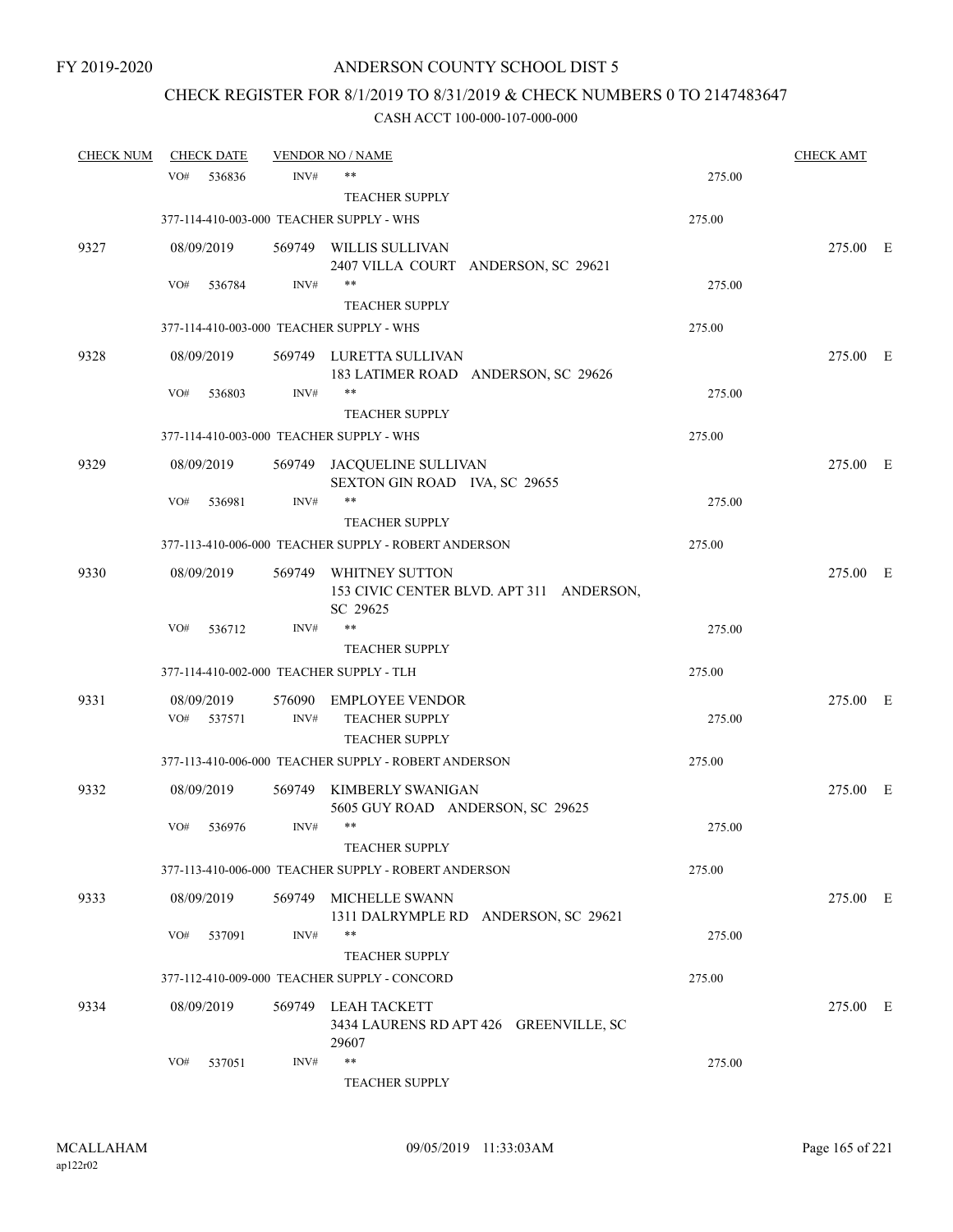## CHECK REGISTER FOR 8/1/2019 TO 8/31/2019 & CHECK NUMBERS 0 TO 2147483647

| <b>CHECK NUM</b> | <b>CHECK DATE</b>                        |        | <b>VENDOR NO / NAME</b>                                               |        | <b>CHECK AMT</b> |  |
|------------------|------------------------------------------|--------|-----------------------------------------------------------------------|--------|------------------|--|
|                  |                                          |        | 377-112-410-008-000 TEACHER SUPPLY - MCLEES                           | 275.00 |                  |  |
| 9335             | 08/09/2019                               |        | 569749 SARAH TALMAGE<br>135 SHACKLEBURG ROAD ANDERSON, SC 29621       |        | 275.00 E         |  |
|                  | VO#<br>537253                            | INV#   | $***$<br><b>TEACHER SUPPLY</b>                                        | 275.00 |                  |  |
|                  |                                          |        | 377-112-410-013-000 TEACHER SUPPLY - NORTH POINTE                     | 275.00 |                  |  |
| 9336             | 08/09/2019                               |        | 569749 CHARLES TARBUTTON<br>2 SQUIRRELS NEST CT WILLIAMSTON, SC 29697 |        | 275.00 E         |  |
|                  | VO#<br>536922                            | INV#   | **<br><b>TEACHER SUPPLY</b>                                           | 275.00 |                  |  |
|                  |                                          |        | 377-113-410-006-000 TEACHER SUPPLY - ROBERT ANDERSON                  | 275.00 |                  |  |
| 9337             | 08/09/2019                               |        | 569749 VICTORIA TARCSON<br>212 SPRUCE CREEK ANDERSON, SC 29625        |        | 275.00 E         |  |
|                  | VO#<br>537495                            | INV#   | **<br><b>TEACHER SUPPLY</b>                                           | 275.00 |                  |  |
|                  |                                          |        | 377-113-410-020-000 TEACHER SUPPLY - GLENVIEW                         | 275.00 |                  |  |
| 9338             | 08/09/2019                               | 569749 | <b>SYDNEY TARRANT</b><br>120 PERRY BEND CIRCLE #104 EASLEY, SC 29640  |        | 275.00 E         |  |
|                  | VO#<br>536886                            | INV#   | $***$<br><b>TEACHER SUPPLY</b>                                        | 275.00 |                  |  |
|                  |                                          |        | 377-113-410-005-000 TEACHER SUPPLY - MCCANTS                          | 275.00 |                  |  |
| 9339             | 08/09/2019                               |        | 569749 KATHERYN TATE<br>4006 WEATHERSTONE WAY ANDERSON, SC<br>29621   |        | 275.00 E         |  |
|                  | VO#<br>537428                            | INV#   | <b>TEACHER SUPPLY</b>                                                 | 275.00 |                  |  |
|                  |                                          |        | 377-112-410-019-000 TEACHER SUPPLY - WHITEHALL                        | 275.00 |                  |  |
| 9340             | 08/09/2019                               |        | 569749 KACIE TAYLOR<br>310 STRAWBERRY LANE ANDERSON, SC 29625         |        | 275.00 E         |  |
|                  | VO#<br>536710                            | INV#   | **<br><b>TEACHER SUPPLY</b>                                           | 275.00 |                  |  |
|                  |                                          |        | 377-114-410-002-000 TEACHER SUPPLY - TLH                              | 275.00 |                  |  |
| 9341             | 08/09/2019                               |        | 569749 CARLISLE TAYLOR<br>3003 LECONTE ROAD ANDERSON, SC 29621        |        | 275.00 E         |  |
|                  | VO#<br>537296                            | INV#   | **<br><b>TEACHER SUPPLY</b>                                           | 275.00 |                  |  |
|                  |                                          |        | 377-112-410-014-000 TEACHER SUPPLY - CALHOUN                          | 275.00 |                  |  |
| 9342             | 08/09/2019                               | 569749 | <b>JENNIFER TEAGUE</b><br>392 WILLOW LANE LAVONIA, GA 30553           |        | 275.00 E         |  |
|                  | VO#<br>536738                            | INV#   | **<br><b>TEACHER SUPPLY</b>                                           | 275.00 |                  |  |
|                  | 377-114-410-002-000 TEACHER SUPPLY - TLH |        |                                                                       | 275.00 |                  |  |
| 9343             | 08/09/2019                               |        | 569749 JANA TEITLOFF                                                  |        | 275.00 E         |  |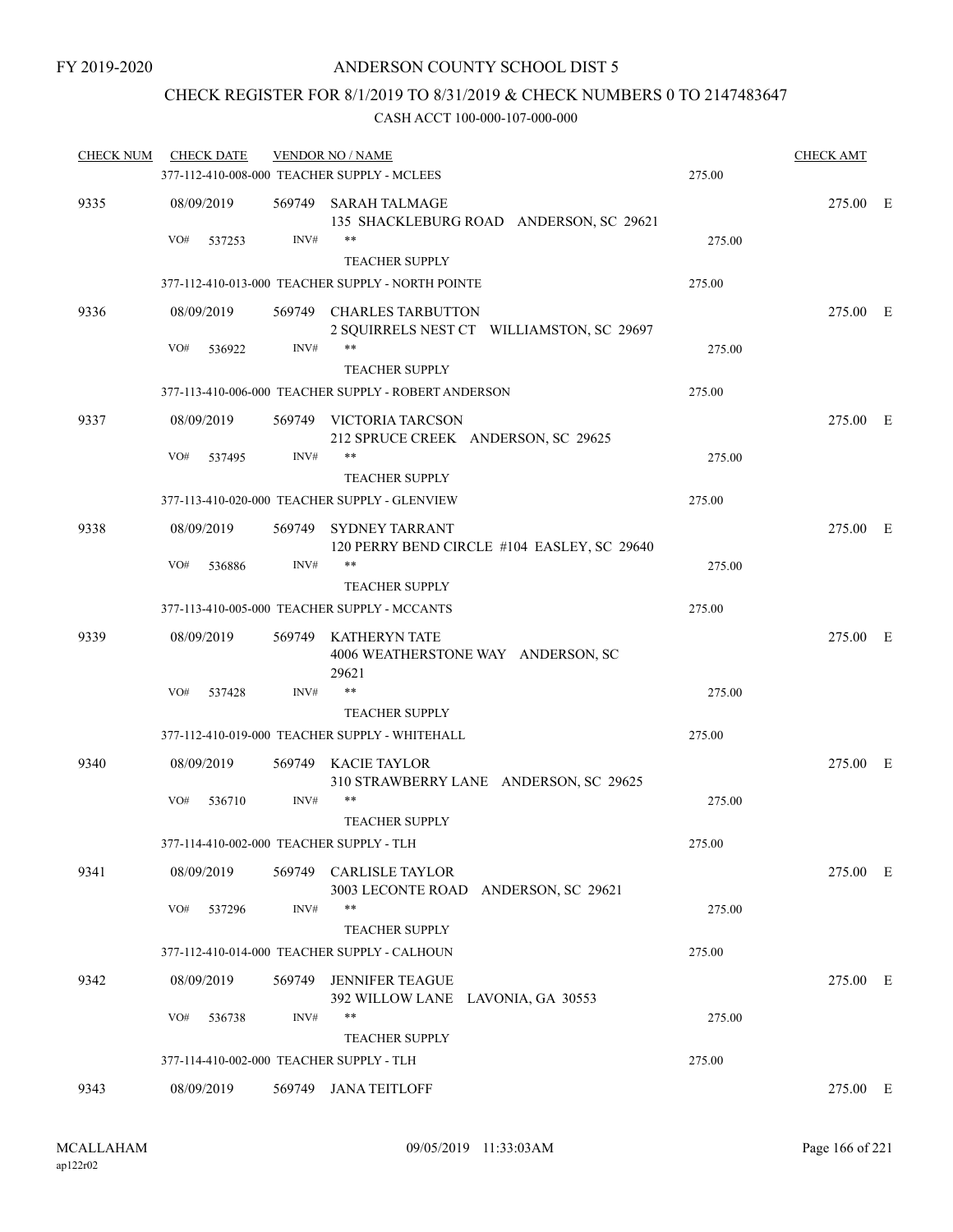FY 2019-2020

### ANDERSON COUNTY SCHOOL DIST 5

## CHECK REGISTER FOR 8/1/2019 TO 8/31/2019 & CHECK NUMBERS 0 TO 2147483647

| <b>CHECK NUM</b> |     | <b>CHECK DATE</b> |                  | <b>VENDOR NO / NAME</b>                                         |        | <b>CHECK AMT</b> |  |
|------------------|-----|-------------------|------------------|-----------------------------------------------------------------|--------|------------------|--|
|                  |     |                   |                  | 2402 BOYCE AVE ANDERSON, SC 29625                               |        |                  |  |
|                  | VO# | 536860            | INV#             | $***$                                                           | 275.00 |                  |  |
|                  |     |                   |                  | <b>TEACHER SUPPLY</b>                                           |        |                  |  |
|                  |     |                   |                  | 377-113-410-005-000 TEACHER SUPPLY - MCCANTS                    | 275.00 |                  |  |
| 9344             |     | 08/09/2019        |                  | 569749 JOSIE THARP                                              |        | 275.00 E         |  |
|                  | VO# | 537499            | INV#             | 134 CADES DRIVE PIEDMONT, SC 29673<br>$***$                     | 275.00 |                  |  |
|                  |     |                   |                  | <b>TEACHER SUPPLY</b>                                           |        |                  |  |
|                  |     |                   |                  | 377-113-410-020-000 TEACHER SUPPLY - GLENVIEW                   | 275.00 |                  |  |
| 9345             |     | 08/09/2019        |                  | 569749 SHANNON THOMAS<br>239 ANSONBOROUGH BELTON, SC 29627      |        | 275.00 E         |  |
|                  | VO# | 537246            | INV#             | **                                                              | 275.00 |                  |  |
|                  |     |                   |                  | <b>TEACHER SUPPLY</b>                                           |        |                  |  |
|                  |     |                   |                  | 377-112-410-013-000 TEACHER SUPPLY - NORTH POINTE               | 275.00 |                  |  |
| 9346             |     | 08/09/2019        | 569749           | ANDREA THOMASON                                                 |        | 275.00 E         |  |
|                  | VO# | 536760            | INV#             | 108 RIDGEWAY TRL ANDERSON, SC 29621<br>$***$                    | 275.00 |                  |  |
|                  |     |                   |                  | <b>TEACHER SUPPLY</b>                                           |        |                  |  |
|                  |     |                   |                  | 377-114-410-003-000 TEACHER SUPPLY - WHS                        | 275.00 |                  |  |
| 9347             |     | 08/09/2019        |                  | 569749 PAMELA THOMASON<br>2306 BELLVIEW RD ANDERSON, SC 29621   |        | 275.00 E         |  |
|                  | VO# | 537417            | INV#             | $***$                                                           | 275.00 |                  |  |
|                  |     |                   |                  | <b>TEACHER SUPPLY</b>                                           |        |                  |  |
|                  |     |                   |                  | 377-112-410-019-000 TEACHER SUPPLY - WHITEHALL                  | 275.00 |                  |  |
| 9348             |     | 08/09/2019        |                  | 569749 KAYLA THOMPSON                                           |        | 275.00 E         |  |
|                  |     |                   |                  | 9 BOROUGHS COURT BELTON, SC 29627                               |        |                  |  |
|                  | VO# | 537152            | INV#             | $***$                                                           | 275.00 |                  |  |
|                  |     |                   |                  | <b>TEACHER SUPPLY</b>                                           |        |                  |  |
|                  |     |                   |                  | 377-112-410-010-000 TEACHER SUPPLY - NEW PROSPECT               | 275.00 |                  |  |
| 9349             |     | 08/09/2019        |                  | 569749 KIMBERLY THOMPSON<br>102 WILLOW COURT ANDERSON, SC 29621 |        | 275.00 E         |  |
|                  |     | VO# 537459        | $\mathrm{INV}\#$ | **                                                              | 275.00 |                  |  |
|                  |     |                   |                  | <b>TEACHER SUPPLY</b>                                           |        |                  |  |
|                  |     |                   |                  | 377-113-410-020-000 TEACHER SUPPLY - GLENVIEW                   | 275.00 |                  |  |
| 9350             |     | 08/09/2019        |                  | 569749 HEATHER THORE<br>210 BLACK BASS ROAD ANDERSON, SC 29626  |        | 275.00 E         |  |
|                  | VO# | 536925            | INV#             | $***$                                                           | 275.00 |                  |  |
|                  |     |                   |                  | <b>TEACHER SUPPLY</b>                                           |        |                  |  |
|                  |     |                   |                  | 377-113-410-006-000 TEACHER SUPPLY - ROBERT ANDERSON            | 275.00 |                  |  |
| 9351             |     | 08/09/2019        |                  | 569749 LANE THORNTON                                            |        | 275.00 E         |  |
|                  |     |                   |                  | 1217 NORTHAMPTON ROAD ANDERSON, SC<br>29621                     |        |                  |  |
|                  | VO# | 537093            | INV#             | $***$                                                           | 275.00 |                  |  |
|                  |     |                   |                  | <b>TEACHER SUPPLY</b>                                           |        |                  |  |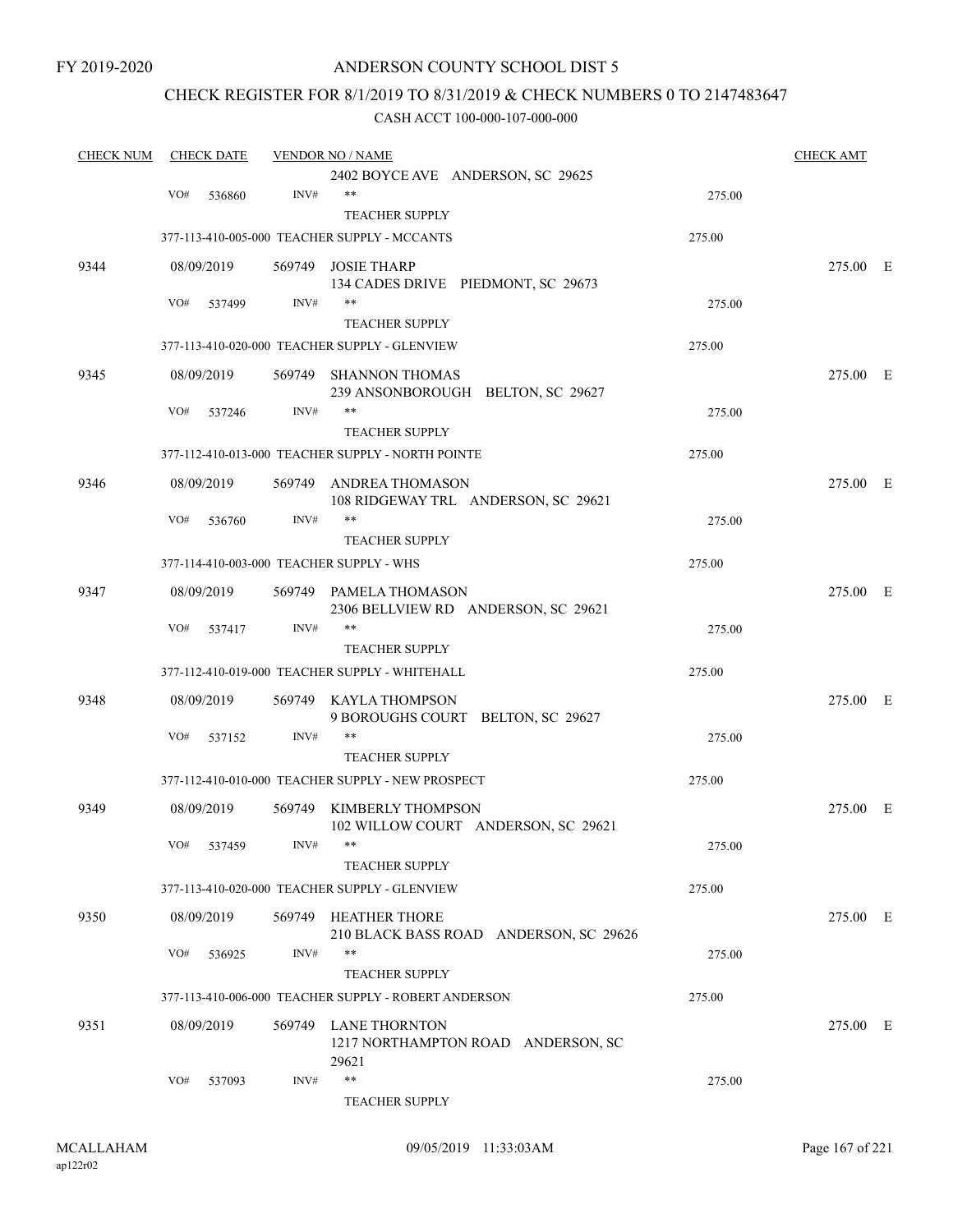## CHECK REGISTER FOR 8/1/2019 TO 8/31/2019 & CHECK NUMBERS 0 TO 2147483647

| <b>CHECK NUM</b> | <b>CHECK DATE</b> |        | <b>VENDOR NO / NAME</b>                                                     |        | <b>CHECK AMT</b> |  |
|------------------|-------------------|--------|-----------------------------------------------------------------------------|--------|------------------|--|
|                  |                   |        | 377-112-410-009-000 TEACHER SUPPLY - CONCORD                                | 275.00 |                  |  |
| 9352             | 08/09/2019        |        | 569749 TERESA TICE<br>2005 LINDALE ROAD ANDERSON, SC 29621<br>**            |        | 275.00 E         |  |
|                  | VO#<br>536902     | INV#   | <b>TEACHER SUPPLY</b>                                                       | 275.00 |                  |  |
|                  |                   |        | 377-113-410-006-000 TEACHER SUPPLY - ROBERT ANDERSON                        | 275.00 |                  |  |
| 9353             | 08/09/2019        |        | 569749 BROOKE TIMMS                                                         |        | 275.00 E         |  |
|                  |                   |        | 3007 BRACKENBERRY DRIVE ANDERSON, SC<br>29621                               |        |                  |  |
|                  | VO#<br>537490     | INV#   | **                                                                          | 275.00 |                  |  |
|                  |                   |        | <b>TEACHER SUPPLY</b>                                                       |        |                  |  |
|                  |                   |        | 377-113-410-020-000 TEACHER SUPPLY - GLENVIEW                               | 275.00 |                  |  |
| 9354             | 08/09/2019        |        | 569749 KIMBERLY TODD<br>102 NATURAL SPRINGS BELTON, SC 29627<br>**          |        | 275.00 E         |  |
|                  | VO#<br>537360     | INV#   | <b>TEACHER SUPPLY</b>                                                       | 275.00 |                  |  |
|                  |                   |        | 377-112-410-017-000 TEACHER SUPPLY - MIDWAY                                 | 275.00 |                  |  |
| 9355             | 08/09/2019        |        | 569749 EMILY TONE                                                           |        | 275.00 E         |  |
|                  |                   |        | 937 CAMEO COURT ANDERSON, SC 29621                                          |        |                  |  |
|                  | VO#<br>537258     | INV#   | **                                                                          | 275.00 |                  |  |
|                  |                   |        | <b>TEACHER SUPPLY</b>                                                       |        |                  |  |
|                  |                   |        | 377-112-410-013-000 TEACHER SUPPLY - NORTH POINTE                           | 275.00 |                  |  |
| 9356             | 08/09/2019        |        | 569749 HANNAH TRADO<br>343 MONTI DR ANDERSON, SC 29625                      |        | 275.00 E         |  |
|                  | VO#<br>537137     | INV#   | **<br><b>TEACHER SUPPLY</b>                                                 | 275.00 |                  |  |
|                  |                   |        | 377-112-410-010-000 TEACHER SUPPLY - NEW PROSPECT                           | 275.00 |                  |  |
| 9357             | 08/09/2019        | 569749 | MICHELLE TRAYNUM                                                            |        | 275.00 E         |  |
|                  |                   |        | 101 CORAL ST WILLIAMSTON, SC 29697                                          |        |                  |  |
|                  | VO#<br>537162     | INV#   | **                                                                          | 275.00 |                  |  |
|                  |                   |        | <b>TEACHER SUPPLY</b><br>377-112-410-011-000 TEACHER SUPPLY - HOMELAND PARK | 275.00 |                  |  |
|                  |                   |        |                                                                             |        |                  |  |
| 9358             | 08/09/2019        |        | 569749 PENNY TRITT<br>250 CIRCLE DRIVE PENDLETON, SC 29670                  |        | 275.00 E         |  |
|                  | VO#<br>537163     | INV#   | **                                                                          | 275.00 |                  |  |
|                  |                   |        | <b>TEACHER SUPPLY</b>                                                       |        |                  |  |
|                  |                   |        | 377-112-410-011-000 TEACHER SUPPLY - HOMELAND PARK                          | 275.00 |                  |  |
| 9359             | 08/09/2019        |        | 569749 LORIE TRUHN<br>2412 ANNANDALE DRIVE ANDERSON, SC 29621               |        | 275.00 E         |  |
|                  | VO#<br>537426     | INV#   | **                                                                          | 275.00 |                  |  |
|                  |                   |        | <b>TEACHER SUPPLY</b>                                                       |        |                  |  |
|                  |                   |        | 377-112-410-019-000 TEACHER SUPPLY - WHITEHALL                              | 275.00 |                  |  |
| 9360             | 08/09/2019        |        | 569749 APRIL TUCKER                                                         |        | 275.00 E         |  |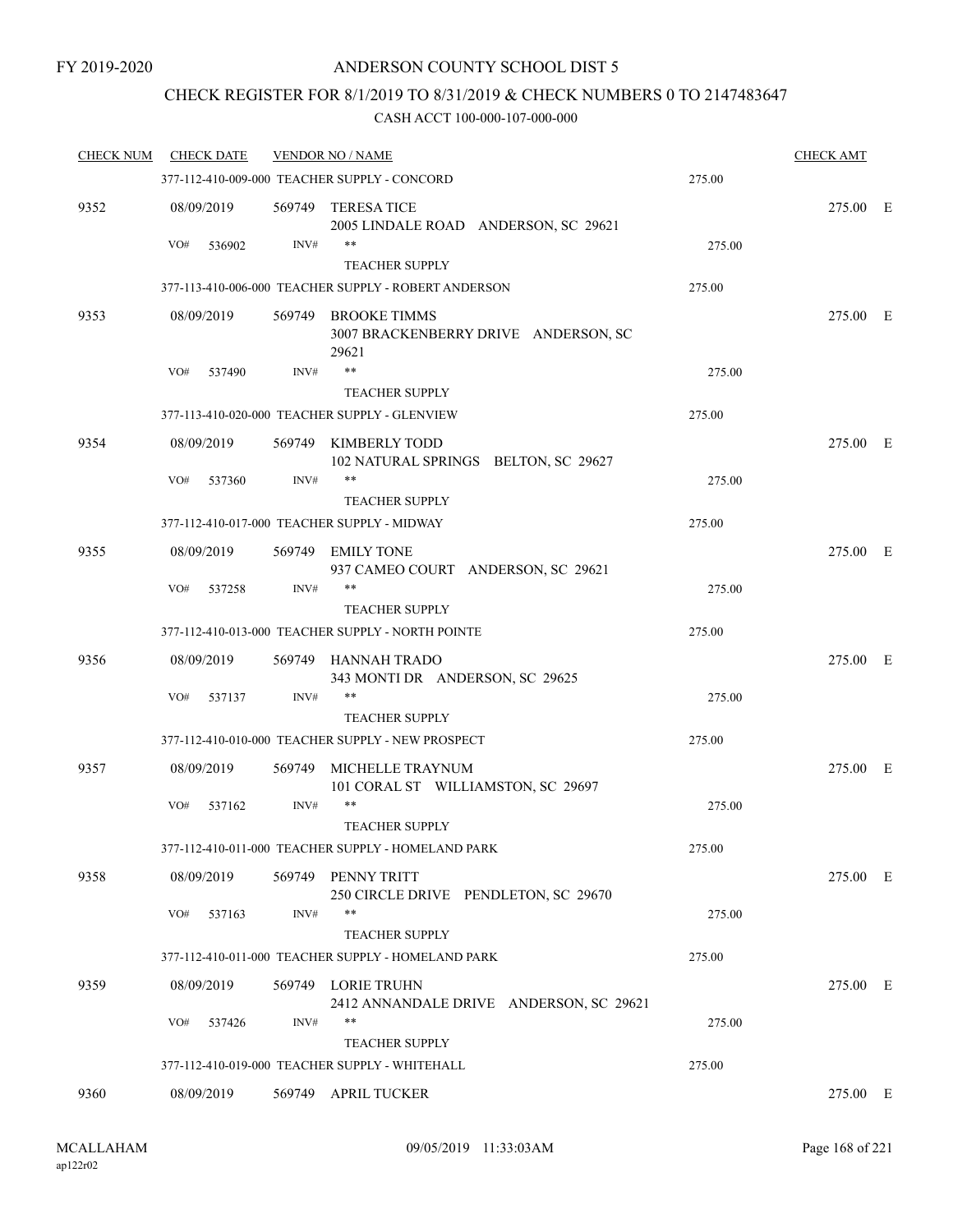FY 2019-2020

### ANDERSON COUNTY SCHOOL DIST 5

### CHECK REGISTER FOR 8/1/2019 TO 8/31/2019 & CHECK NUMBERS 0 TO 2147483647

| <b>CHECK NUM</b> |     | <b>CHECK DATE</b> |        | <b>VENDOR NO / NAME</b>                                           |                                          |        | <b>CHECK AMT</b> |  |
|------------------|-----|-------------------|--------|-------------------------------------------------------------------|------------------------------------------|--------|------------------|--|
|                  | VO# | 537358            | INV#   | **                                                                | 1702 MILLGATE RD ANDERSON, SC 29621      | 275.00 |                  |  |
|                  |     |                   |        | <b>TEACHER SUPPLY</b>                                             |                                          |        |                  |  |
|                  |     |                   |        | 377-112-410-017-000 TEACHER SUPPLY - MIDWAY                       |                                          | 275.00 |                  |  |
| 9361             |     | 08/09/2019        |        | 569749 KRISTINA TURNER                                            | 123 ROSSMOOR CT ANDERSON, SC 29621       |        | 275.00 E         |  |
|                  | VO# | 536658            | INV#   | $***$                                                             |                                          | 275.00 |                  |  |
|                  |     |                   |        | <b>TEACHER SUPPLY</b>                                             |                                          |        |                  |  |
|                  |     |                   |        | 377-114-410-002-000 TEACHER SUPPLY - TLH                          |                                          | 275.00 |                  |  |
| 9362             |     | 08/09/2019        |        | 569749 ROBIN TWITTY                                               | 408 HOPEWELL RIDGE ANDERSON, SC 29621    |        | 275.00 E         |  |
|                  | VO# | 537362            | INV#   | **                                                                |                                          | 275.00 |                  |  |
|                  |     |                   |        | <b>TEACHER SUPPLY</b>                                             |                                          |        |                  |  |
|                  |     |                   |        | 377-112-410-017-000 TEACHER SUPPLY - MIDWAY                       |                                          | 275.00 |                  |  |
| 9363             |     | 08/09/2019        |        | 569749 HEATHER UHALL                                              | 1177 MURDOCK ROAD HONEA PATH, SC 29654   |        | 275.00 E         |  |
|                  | VO# | 537384            | INV#   | **                                                                |                                          | 275.00 |                  |  |
|                  |     |                   |        | <b>TEACHER SUPPLY</b>                                             |                                          |        |                  |  |
|                  |     |                   |        | 377-112-410-017-000 TEACHER SUPPLY - MIDWAY                       |                                          | 275.00 |                  |  |
| 9364             |     | 08/09/2019        | 569749 | STEWART ULDRICK<br>29626                                          | 102 RICHLAND COVE ROAD ANDERSON, SC      |        | 275.00 E         |  |
|                  | VO# | 537040            | INV#   | **                                                                |                                          | 275.00 |                  |  |
|                  |     |                   |        | <b>TEACHER SUPPLY</b>                                             |                                          |        |                  |  |
|                  |     |                   |        | 377-112-410-008-000 TEACHER SUPPLY - MCLEES                       |                                          | 275.00 |                  |  |
| 9365             |     | 08/09/2019        |        | 569749 EVELYN ULSAKER<br>29621                                    | 204 CLARKE STREAM DRIVE ANDERSON, SC     |        | 275.00 E         |  |
|                  | VO# | 537071            | INV#   | $***$                                                             |                                          | 275.00 |                  |  |
|                  |     |                   |        | <b>TEACHER SUPPLY</b>                                             |                                          |        |                  |  |
|                  |     |                   |        | 377-112-410-008-000 TEACHER SUPPLY - MCLEES                       |                                          | 275.00 |                  |  |
| 9366             |     |                   |        | 08/09/2019 569749 JONATHAN VALENTINE                              | 207 E. STABLEFORD DRIVE DUNCAN, SC 29334 |        | 275.00 E         |  |
|                  | VO# | 536749            | INV#   | **                                                                |                                          | 275.00 |                  |  |
|                  |     |                   |        | <b>TEACHER SUPPLY</b><br>377-114-410-002-000 TEACHER SUPPLY - TLH |                                          | 275.00 |                  |  |
|                  |     |                   |        |                                                                   |                                          |        |                  |  |
| 9367             |     | 08/09/2019        |        | 569749 MARY VAN HEULE<br>29621                                    | 1315 NORTHAMPTON ROAD ANDERSON, SC       |        | 275.00 E         |  |
|                  | VO# | 537086            | INV#   | **                                                                |                                          | 275.00 |                  |  |
|                  |     |                   |        | <b>TEACHER SUPPLY</b>                                             |                                          |        |                  |  |
|                  |     |                   |        | 377-112-410-009-000 TEACHER SUPPLY - CONCORD                      |                                          | 275.00 |                  |  |
| 9368             |     | 08/09/2019        |        | 569749 DAWN VANDE WEGHE                                           |                                          |        | 275.00 E         |  |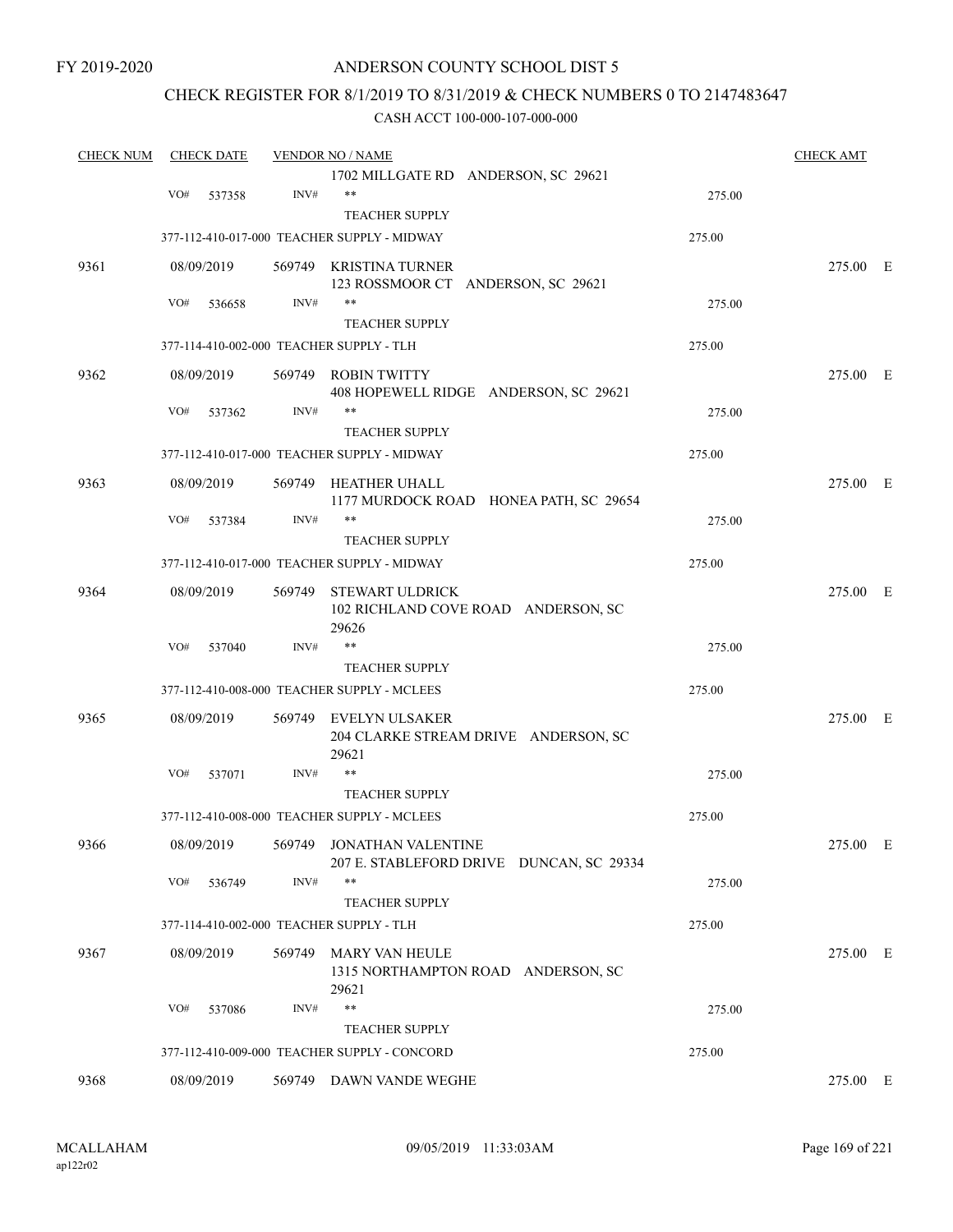### CHECK REGISTER FOR 8/1/2019 TO 8/31/2019 & CHECK NUMBERS 0 TO 2147483647

| <b>CHECK NUM</b> | <b>CHECK DATE</b> |        | <b>VENDOR NO / NAME</b>                                                  |        | <b>CHECK AMT</b> |  |
|------------------|-------------------|--------|--------------------------------------------------------------------------|--------|------------------|--|
|                  |                   |        | 106 GEORGE TIMMERMAN DRIVE ANDERSON,<br>SC 29621                         |        |                  |  |
|                  | VO#<br>537105     | INV#   | $\ast\ast$                                                               | 275.00 |                  |  |
|                  |                   |        | <b>TEACHER SUPPLY</b>                                                    |        |                  |  |
|                  |                   |        | 377-112-410-009-000 TEACHER SUPPLY - CONCORD                             | 275.00 |                  |  |
| 9369             | 08/09/2019        |        | 569749 LAUREN VAUGHN<br>310 HARTVIEW CIRCLE ANDERSON, SC 29625           |        | 275.00 E         |  |
|                  | VO#<br>537184     | INV#   | $***$<br><b>TEACHER SUPPLY</b>                                           | 275.00 |                  |  |
|                  |                   |        | 377-112-410-011-000 TEACHER SUPPLY - HOMELAND PARK                       | 275.00 |                  |  |
|                  |                   |        |                                                                          |        |                  |  |
| 9370             | 08/09/2019        |        | 569749 HALEY VAUGHN<br>409 LANCELOT COURT ANDERSON, SC 29625             |        | 275.00 E         |  |
|                  | VO#<br>537312     | INV#   | **                                                                       | 275.00 |                  |  |
|                  |                   |        | <b>TEACHER SUPPLY</b>                                                    |        |                  |  |
|                  |                   |        | 377-139-410-015-000 TEACHER SUPPLY - SOUTH FANT                          | 275.00 |                  |  |
| 9371             | 08/09/2019        |        | 569749 EMILY VICKERY<br>214 TEA ROSE CT ANDERSON, SC 29625               |        | 275.00 E         |  |
|                  | VO#<br>537005     | INV#   | **                                                                       | 275.00 |                  |  |
|                  |                   |        | <b>TEACHER SUPPLY</b>                                                    |        |                  |  |
|                  |                   |        | 377-112-410-007-000 TEACHER SUPPLY - CENTERVILLE                         | 275.00 |                  |  |
| 9372             | 08/09/2019        | 569749 | AMANDA VICKERY<br>255 PAULAN RD WILLIAMSTON, SC 29697                    |        | 275.00 E         |  |
|                  | VO#<br>537359     | INV#   | **                                                                       | 275.00 |                  |  |
|                  |                   |        | <b>TEACHER SUPPLY</b>                                                    |        |                  |  |
|                  |                   |        | 377-112-410-017-000 TEACHER SUPPLY - MIDWAY                              | 275.00 |                  |  |
| 9373             | 08/09/2019        | 569749 | <b>STACEY WADE</b><br>413 ARROWHEAD DRIVE LAVONIA, GA 30553              |        | 275.00 E         |  |
|                  | VO#<br>537540     | INV#   | $***$                                                                    | 275.00 |                  |  |
|                  |                   |        | <b>TEACHER SUPPLY</b>                                                    |        |                  |  |
|                  |                   |        | 377-113-410-021-000 TEACHER SUPPLY - SOUTHWOOD                           | 275.00 |                  |  |
| 9374             | 08/09/2019        |        | 569749 MARLEE WALDROP<br>158 GLASSY MOUNTAIN STREET PICKENS, SC<br>29671 |        | 275.00 E         |  |
|                  | VO#<br>537139     | INV#   | $***$                                                                    | 275.00 |                  |  |
|                  |                   |        | <b>TEACHER SUPPLY</b>                                                    |        |                  |  |
|                  |                   |        | 377-112-410-010-000 TEACHER SUPPLY - NEW PROSPECT                        | 275.00 |                  |  |
| 9375             | 08/09/2019        | 569749 | <b>SUSAN WALKER</b>                                                      |        | 275.00 E         |  |
|                  |                   |        | 207 TIMBERLAKE ROAD ANDERSON, SC 29625                                   |        |                  |  |
|                  | VO#<br>537164     | INV#   | $***$<br>TEACHER SUPPLY                                                  | 275.00 |                  |  |
|                  |                   |        | 377-112-410-011-000 TEACHER SUPPLY - HOMELAND PARK                       | 275.00 |                  |  |
| 9376             |                   |        |                                                                          |        |                  |  |
|                  | 08/09/2019        | 569749 | <b>CHRISTY WALKER</b><br>113 FAIROAKS DRIVE WILLIAMSTON, SC 29697        |        | 275.00 E         |  |
|                  | VO#<br>537482     | INV#   | $***$                                                                    | 275.00 |                  |  |
|                  |                   |        |                                                                          |        |                  |  |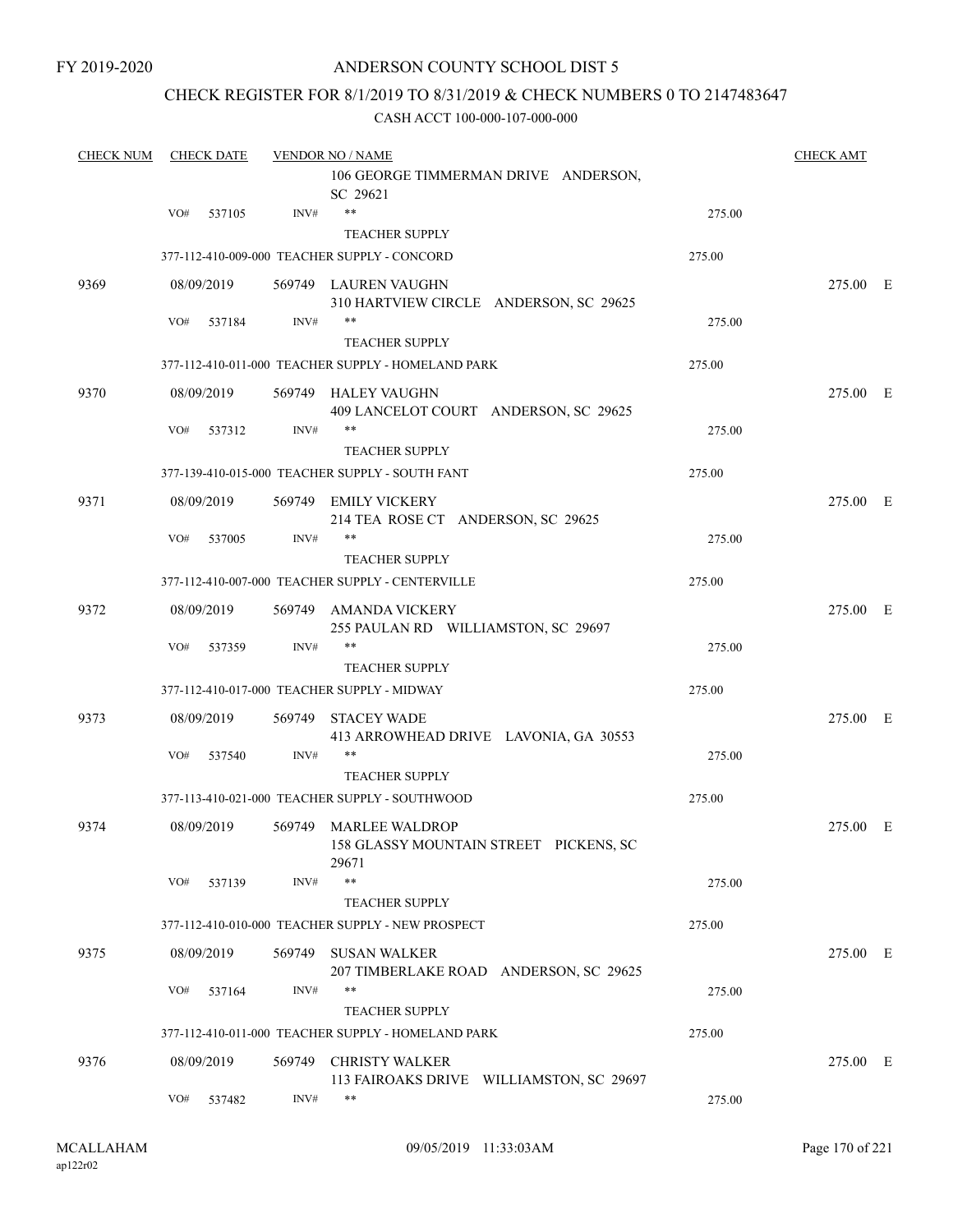## CHECK REGISTER FOR 8/1/2019 TO 8/31/2019 & CHECK NUMBERS 0 TO 2147483647

| <b>CHECK NUM</b> | <b>CHECK DATE</b> |        | <b>VENDOR NO / NAME</b>                                                 |        | <b>CHECK AMT</b> |  |
|------------------|-------------------|--------|-------------------------------------------------------------------------|--------|------------------|--|
|                  |                   |        | TEACHER SUPPLY                                                          |        |                  |  |
|                  |                   |        | 377-113-410-020-000 TEACHER SUPPLY - GLENVIEW                           | 275.00 |                  |  |
| 9377             | 08/09/2019        |        | 569749 CHERYL WALL<br>412 NORTH STREET ANDERSON, SC 29621               |        | 275.00 E         |  |
|                  | VO#<br>537347     | INV#   | $***$                                                                   | 275.00 |                  |  |
|                  |                   |        | <b>TEACHER SUPPLY</b>                                                   |        |                  |  |
|                  |                   |        | 377-112-410-016-000 TEACHER SUPPLY - VARENNES                           | 275.00 |                  |  |
| 9378             | 08/09/2019        | 569749 | <b>OLIVIA WALLACE</b><br>419 PENOBSCOT COURT SIMPSONVILLE, SC<br>29681  |        | 275.00 E         |  |
|                  | VO#<br>536877     | INV#   | **                                                                      | 275.00 |                  |  |
|                  |                   |        | <b>TEACHER SUPPLY</b>                                                   |        |                  |  |
|                  |                   |        | 377-113-410-005-000 TEACHER SUPPLY - MCCANTS                            | 275.00 |                  |  |
| 9379             | 08/09/2019        |        | 569749 PAMELA WALLENZINE<br>204 TIARA COURT ANDERSON, SC 29625          |        | 275.00 E         |  |
|                  | VO#<br>537000     | INV#   | $***$                                                                   | 275.00 |                  |  |
|                  |                   |        | <b>TEACHER SUPPLY</b>                                                   |        |                  |  |
|                  |                   |        | 377-112-410-007-000 TEACHER SUPPLY - CENTERVILLE                        | 275.00 |                  |  |
| 9380             | 08/09/2019        |        | 569749 LAURA WARD<br>3515 MOUNT VERNON COURT LAWRENCEVILLE,<br>GA 30044 |        | 275.00 E         |  |
|                  | VO#<br>536888     | INV#   | $***$                                                                   | 275.00 |                  |  |
|                  |                   |        | <b>TEACHER SUPPLY</b>                                                   |        |                  |  |
|                  |                   |        | 377-113-410-005-000 TEACHER SUPPLY - MCCANTS                            | 275.00 |                  |  |
| 9381             | 08/09/2019        | 569749 | <b>JENNIFER WARD</b><br>107 VININGS CROSSING BELTON, SC 29627           |        | 275.00 E         |  |
|                  | VO#<br>537045     | INV#   | **                                                                      | 275.00 |                  |  |
|                  |                   |        | <b>TEACHER SUPPLY</b>                                                   |        |                  |  |
|                  |                   |        | 377-112-410-008-000 TEACHER SUPPLY - MCLEES                             | 275.00 |                  |  |
| 9382             | 08/09/2019        | 569749 | <b>STEPHANIE WASHBURN</b><br>313 HUNTING ROAD GREENWOOD, SC 29646       |        | 275.00 E         |  |
|                  | VO# 537155        |        | $INV#$ **<br><b>TEACHER SUPPLY</b>                                      | 275.00 |                  |  |
|                  |                   |        | 377-112-410-010-000 TEACHER SUPPLY - NEW PROSPECT                       | 275.00 |                  |  |
|                  |                   |        |                                                                         |        |                  |  |
| 9383             | 08/09/2019        |        | 569749 KRISTIN WATKINS<br>1509 HILLTOP DRIVE ANDERSON, SC 29621         |        | 275.00 E         |  |
|                  | VO#<br>537385     | INV#   | $***$<br><b>TEACHER SUPPLY</b>                                          | 275.00 |                  |  |
|                  |                   |        | 377-112-410-017-000 TEACHER SUPPLY - MIDWAY                             | 275.00 |                  |  |
| 9384             | 08/09/2019        |        | 569749 PHILLIP WATSON<br>101 JULIA CIRCLE ANDERSON, SC 29625            |        | 275.00 E         |  |
|                  | VO#<br>537129     | INV#   | $***$<br>TEACHER SUPPLY                                                 | 275.00 |                  |  |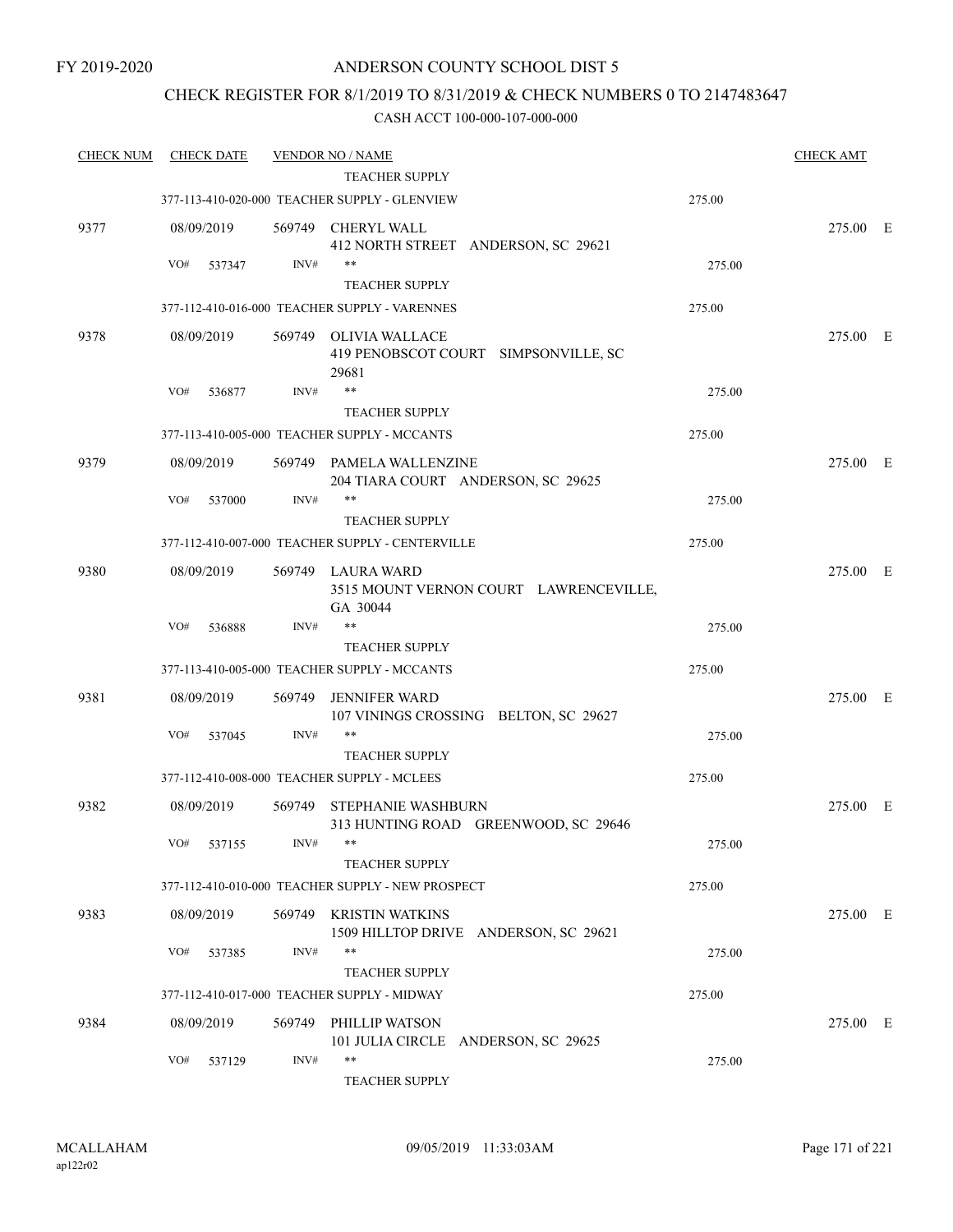## CHECK REGISTER FOR 8/1/2019 TO 8/31/2019 & CHECK NUMBERS 0 TO 2147483647

| <b>CHECK NUM</b> | <b>CHECK DATE</b>                        |        | <b>VENDOR NO / NAME</b>                                               |        | <b>CHECK AMT</b> |  |
|------------------|------------------------------------------|--------|-----------------------------------------------------------------------|--------|------------------|--|
|                  |                                          |        | 377-112-410-010-000 TEACHER SUPPLY - NEW PROSPECT                     | 275.00 |                  |  |
| 9385             | 08/09/2019                               |        | 569749 DEDRA WATSON<br>121 SELWYN DRIVE ANDERSON, SC 29625            |        | 275.00 E         |  |
|                  | VO#<br>537171                            | INV#   | **<br>TEACHER SUPPLY                                                  | 275.00 |                  |  |
|                  |                                          |        | 377-112-410-011-000 TEACHER SUPPLY - HOMELAND PARK                    | 275.00 |                  |  |
|                  |                                          |        |                                                                       |        |                  |  |
| 9386             | 08/09/2019<br>VO#<br>537470              | INV#   | 569749 ANGELA WATT<br>1209 ROUNDABOUT TRAIL ANDERSON, SC 29625<br>**  | 275.00 | 275.00 E         |  |
|                  |                                          |        | <b>TEACHER SUPPLY</b>                                                 |        |                  |  |
|                  |                                          |        | 377-113-410-020-000 TEACHER SUPPLY - GLENVIEW                         | 275.00 |                  |  |
|                  |                                          |        |                                                                       |        |                  |  |
| 9387             | 08/09/2019                               |        | 569749 JULIE WEATHERS<br>1503 FERNWOOD COURT ANDERSON, SC 29621<br>** |        | 275.00 E         |  |
|                  | VO#<br>537092                            | INV#   |                                                                       | 275.00 |                  |  |
|                  |                                          |        | <b>TEACHER SUPPLY</b>                                                 |        |                  |  |
|                  |                                          |        | 377-112-410-009-000 TEACHER SUPPLY - CONCORD                          | 275.00 |                  |  |
| 9388             | 08/09/2019                               |        | 569749 LAUREN WEEMS<br>2015 OLD SPRING DRIVE ANDERSON, SC 29625       |        | 275.00 E         |  |
|                  | VO#<br>537174                            | INV#   | **                                                                    | 275.00 |                  |  |
|                  |                                          |        | <b>TEACHER SUPPLY</b>                                                 |        |                  |  |
|                  |                                          |        | 377-112-410-011-000 TEACHER SUPPLY - HOMELAND PARK                    | 275.00 |                  |  |
| 9389             | 08/09/2019                               |        | 569749 ANGELA WEISNER<br>102 RUSSELL STREET #205 EASLEY, SC 29640     |        | 275.00 E         |  |
|                  | VO#<br>536828                            | INV#   | **                                                                    | 275.00 |                  |  |
|                  |                                          |        | <b>TEACHER SUPPLY</b>                                                 |        |                  |  |
|                  | 377-114-410-003-000 TEACHER SUPPLY - WHS |        |                                                                       | 275.00 |                  |  |
| 9390             | 08/09/2019                               |        | 569749 SUSAN WELBORN<br>203 WELBORN DRIVE ANDERSON, SC 29621          |        | 275.00 E         |  |
|                  | VO#<br>536761                            | INV#   | **                                                                    | 275.00 |                  |  |
|                  |                                          |        | <b>TEACHER SUPPLY</b>                                                 |        |                  |  |
|                  | 377-114-410-003-000 TEACHER SUPPLY - WHS |        |                                                                       | 275.00 |                  |  |
| 9391             | 08/09/2019                               |        | 569749 TARA WELBORN<br>104 LIMELIGHT DRIVE ANDERSON, SC 29621         |        | 275.00 E         |  |
|                  | VO#<br>537230                            | INV#   | **<br><b>TEACHER SUPPLY</b>                                           | 275.00 |                  |  |
|                  |                                          |        | 377-112-410-013-000 TEACHER SUPPLY - NORTH POINTE                     | 275.00 |                  |  |
| 9392             | 08/09/2019                               | 569749 | <b>ASHLEY WELLS</b><br>210 LAUREL RIDGE ROAD ANDERSON, SC 29621       |        | 275.00 E         |  |
|                  | VO#<br>537394                            | INV#   | **<br><b>TEACHER SUPPLY</b>                                           | 275.00 |                  |  |
|                  |                                          |        | 377-112-410-017-000 TEACHER SUPPLY - MIDWAY                           | 275.00 |                  |  |
| 9393             | 08/09/2019                               | 569749 | CARL WENTZKY<br>135 ASHTON LANE ANDERSON, SC 29621                    |        | 275.00 E         |  |
|                  |                                          |        |                                                                       |        |                  |  |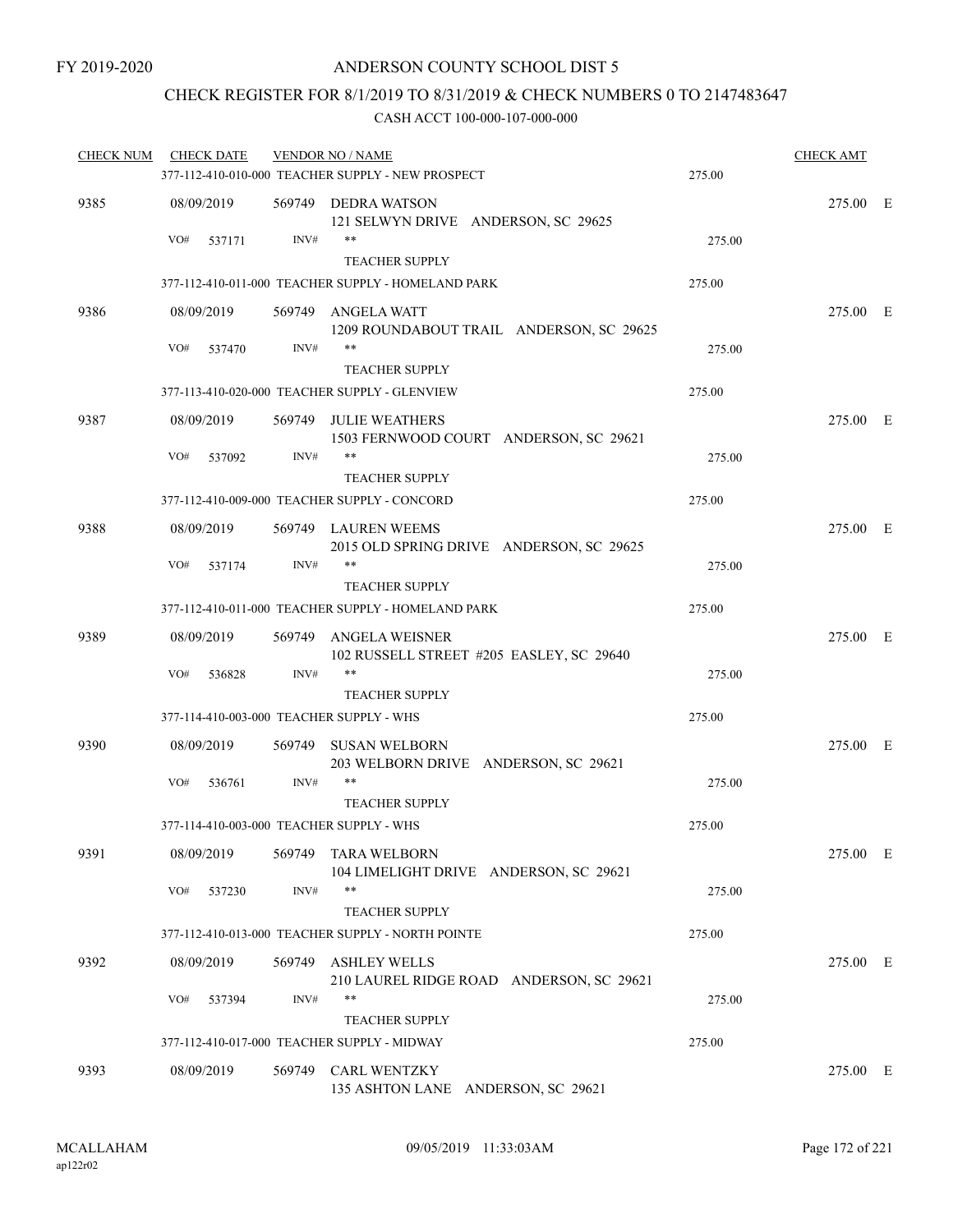# CHECK REGISTER FOR 8/1/2019 TO 8/31/2019 & CHECK NUMBERS 0 TO 2147483647

| <b>CHECK NUM</b> |                   | <b>CHECK DATE</b> |        | <b>VENDOR NO / NAME</b>                                              |        | <b>CHECK AMT</b> |  |
|------------------|-------------------|-------------------|--------|----------------------------------------------------------------------|--------|------------------|--|
|                  | VO#               | 536796            | INV#   | $***$                                                                | 275.00 |                  |  |
|                  |                   |                   |        | <b>TEACHER SUPPLY</b>                                                |        |                  |  |
|                  |                   |                   |        | 377-114-410-003-000 TEACHER SUPPLY - WHS                             | 275.00 |                  |  |
| 9394             | 08/09/2019        |                   |        | 569749 SARAH WENTZKY<br>1403 CONCORD ROAD ANDERSON, SC 29621         |        | 275.00 E         |  |
|                  | VO#               | 536876            | INV#   | $***$                                                                | 275.00 |                  |  |
|                  |                   |                   |        | <b>TEACHER SUPPLY</b>                                                |        |                  |  |
|                  |                   |                   |        | 377-113-410-005-000 TEACHER SUPPLY - MCCANTS                         | 275.00 |                  |  |
| 9395             | 08/09/2019        |                   |        | 569749 APRIL WENTZKY<br>135 ASHTON LANE ANDERSON, SC 29621           |        | 275.00 E         |  |
|                  | VO#               | 537403            | INV#   | $***$<br><b>TEACHER SUPPLY</b>                                       | 275.00 |                  |  |
|                  |                   |                   |        | 377-139-410-018-000 TEACHER SUPPLY - WEST MARKET                     | 275.00 |                  |  |
| 9396             | 08/09/2019        |                   | 569749 | <b>JULIE WERTZ</b>                                                   |        | 275.00 E         |  |
|                  | VO#               | 537041            | INV#   | 507 ASHLEY DOWNS ANDERSON, SC 29621<br><b>TEACHER SUPPLY</b>         | 275.00 |                  |  |
|                  |                   |                   |        | 377-112-410-008-000 TEACHER SUPPLY - MCLEES                          | 275.00 |                  |  |
|                  |                   |                   |        |                                                                      |        |                  |  |
| 9397             | 08/09/2019<br>VO# |                   |        | 569749 DOUGLAS WERTZ<br>507 ASHLEY DOWNS ANDERSON, SC 29621<br>$***$ |        | 275.00 E         |  |
|                  |                   | 537466            | INV#   | <b>TEACHER SUPPLY</b>                                                | 275.00 |                  |  |
|                  |                   |                   |        | 377-113-410-020-000 TEACHER SUPPLY - GLENVIEW                        | 275.00 |                  |  |
|                  |                   |                   |        |                                                                      |        |                  |  |
| 9398             | 08/09/2019        |                   | 569749 | <b>DIEDRE WESLEY</b><br>62 SMYTHE AVENUE GREENVILLE, SC 29605        |        | 275.00 E         |  |
|                  | VO#               | 536707            | INV#   | $***$                                                                | 275.00 |                  |  |
|                  |                   |                   |        | <b>TEACHER SUPPLY</b><br>377-114-410-002-000 TEACHER SUPPLY - TLH    | 275.00 |                  |  |
|                  |                   |                   |        |                                                                      |        |                  |  |
| 9399             | 08/09/2019        |                   | 569749 | <b>TRACY WEST</b><br>1126 KEONE CIRCLE WILLIAMSTON, SC 29697         |        | 275.00 E         |  |
|                  | VO#               | 536917            | INV#   | $***$                                                                | 275.00 |                  |  |
|                  |                   |                   |        | <b>TEACHER SUPPLY</b>                                                |        |                  |  |
|                  |                   |                   |        | 377-113-410-006-000 TEACHER SUPPLY - ROBERT ANDERSON                 | 275.00 |                  |  |
| 9400             | 08/09/2019        |                   | 569749 | SUSAN WEST<br>4103 WEATHERSTONE WAY ANDERSON, SC<br>29621            |        | 275.00 E         |  |
|                  | VO#               | 537231            | INV#   | $***$                                                                | 275.00 |                  |  |
|                  |                   |                   |        | <b>TEACHER SUPPLY</b>                                                |        |                  |  |
|                  |                   |                   |        | 377-112-410-013-000 TEACHER SUPPLY - NORTH POINTE                    | 275.00 |                  |  |
| 9401             | 08/09/2019        |                   | 569749 | <b>TONYA WHEELER</b><br>715 BRITTON STREET ANDERSON, SC 29621        |        | 275.00 E         |  |
|                  | VO#               | 536861            | INV#   | $***$<br>TEACHER SUPPLY                                              | 275.00 |                  |  |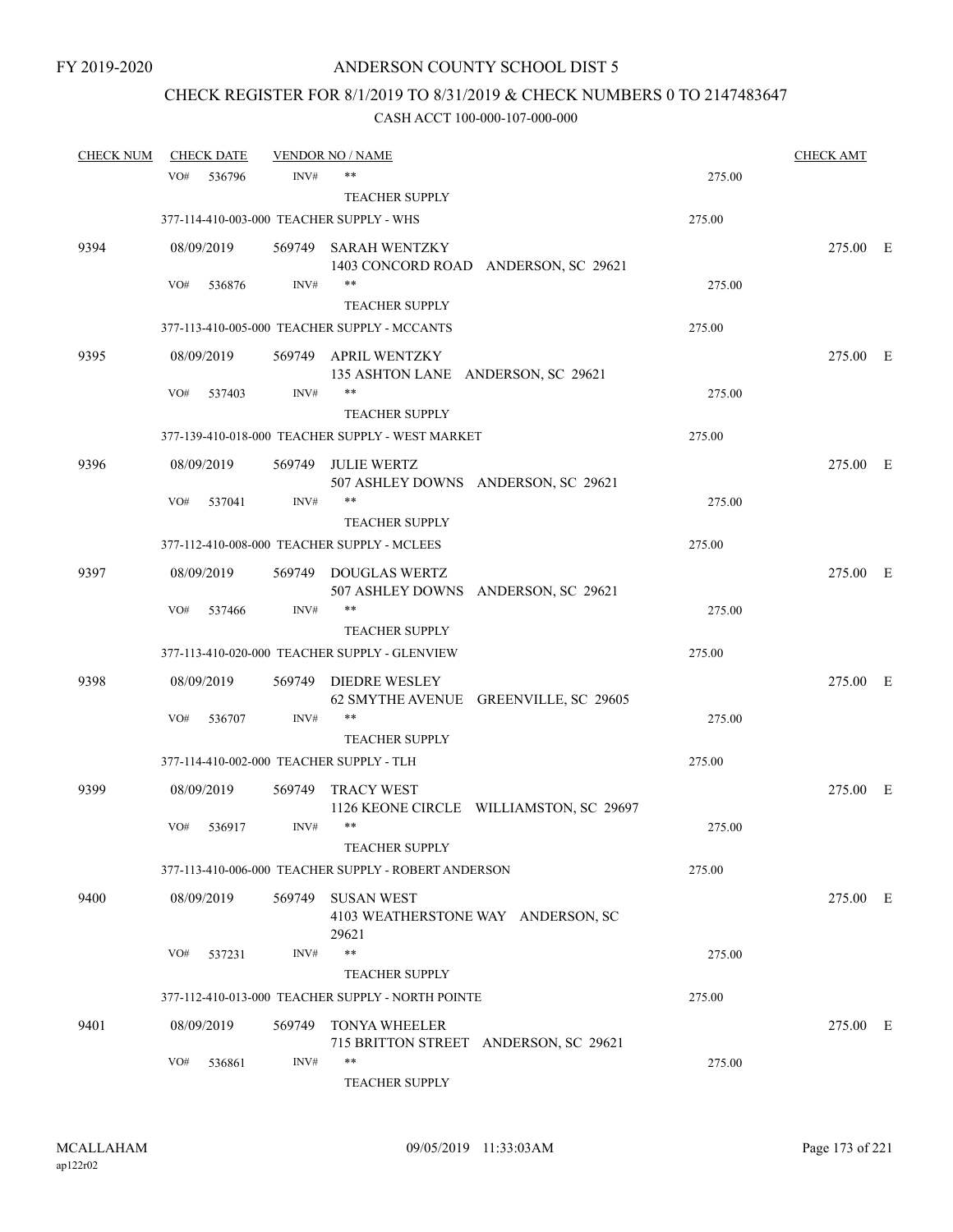## CHECK REGISTER FOR 8/1/2019 TO 8/31/2019 & CHECK NUMBERS 0 TO 2147483647

| <b>CHECK NUM</b> | <b>CHECK DATE</b>                        |        | <b>VENDOR NO / NAME</b>                                           |        | <b>CHECK AMT</b> |  |
|------------------|------------------------------------------|--------|-------------------------------------------------------------------|--------|------------------|--|
|                  |                                          |        | 377-113-410-005-000 TEACHER SUPPLY - MCCANTS                      | 275.00 |                  |  |
| 9402             | 08/09/2019                               |        | 569749 BRIAN WHITE<br>102 KILSPRINGS ANDERSON, SC 29622           |        | 275.00 E         |  |
|                  | VO#<br>536659                            | INV#   | **<br><b>TEACHER SUPPLY</b>                                       | 275.00 |                  |  |
|                  | 377-114-410-002-000 TEACHER SUPPLY - TLH |        |                                                                   | 275.00 |                  |  |
| 9403             | 08/09/2019                               |        | 569749 AUROLYN WHITE<br>268 LOCKLIN STREET ELBERTON, GA 30635     |        | 275.00 E         |  |
|                  | VO#<br>536841                            | INV#   | $***$<br><b>TEACHER SUPPLY</b>                                    | 275.00 |                  |  |
|                  | 377-114-410-003-000 TEACHER SUPPLY - WHS |        |                                                                   | 275.00 |                  |  |
| 9404             | 08/09/2019                               |        | 569749 CORRY WHITE<br>112 PINE RIDGE DRIVE BELTON, SC 29627       |        | 275.00 E         |  |
|                  | VO#<br>536926                            | INV#   | $***$<br><b>TEACHER SUPPLY</b>                                    | 275.00 |                  |  |
|                  |                                          |        | 377-113-410-006-000 TEACHER SUPPLY - ROBERT ANDERSON              | 275.00 |                  |  |
| 9405             | 08/09/2019                               |        | 569749 KIMBERLY WHITEHEAD<br>826 SHARONWOOD DR ANDERSON, SC 29621 |        | 275.00 E         |  |
|                  | VO#<br>537557                            | INV#   | $***$<br><b>TEACHER SUPPLY</b>                                    | 275.00 |                  |  |
|                  | 377-115-410-031-000 TEACHER SUPPLY - AIT |        |                                                                   | 275.00 |                  |  |
| 9406             | 08/09/2019                               |        | 569749 AUBREE WHITLOCK<br>110 WOODRANCH LANE MOORE, SC 29369      |        | 275.00 E         |  |
|                  | VO#<br>537257                            | INV#   | **<br><b>TEACHER SUPPLY</b>                                       | 275.00 |                  |  |
|                  |                                          |        | 377-112-410-013-000 TEACHER SUPPLY - NORTH POINTE                 | 275.00 |                  |  |
| 9407             | 08/09/2019                               |        | 569749 MELINDA WHITMIRE<br>222 MONTANA ROAD EASLEY, SC 29640      |        | 275.00 E         |  |
|                  | VO#<br>536696                            | INV#   | **                                                                | 275.00 |                  |  |
|                  |                                          |        | <b>TEACHER SUPPLY</b>                                             |        |                  |  |
|                  | 377-114-410-002-000 TEACHER SUPPLY - TLH |        |                                                                   | 275.00 |                  |  |
| 9408             | 08/09/2019                               |        | 569749 MARILYN WHOLEY<br>114 PARKSIDE DRIVE ANDERSON, SC 29621    |        | 275.00 E         |  |
|                  | VO#<br>536878                            | INV#   | **<br><b>TEACHER SUPPLY</b>                                       | 275.00 |                  |  |
|                  |                                          |        | 377-113-410-005-000 TEACHER SUPPLY - MCCANTS                      | 275.00 |                  |  |
| 9409             | 08/09/2019                               | 569749 | <b>AUDREY WICKER</b><br>1731 HIGHWAY 187 SOUTH ANDERSON, SC 29625 |        | 275.00 E         |  |
|                  | VO#<br>536927                            | INV#   | **<br><b>TEACHER SUPPLY</b>                                       | 275.00 |                  |  |
|                  |                                          |        | 377-113-410-006-000 TEACHER SUPPLY - ROBERT ANDERSON              | 275.00 |                  |  |
| 9410             | 08/09/2019                               | 569749 | <b>JOELLEN WILKINSON</b><br>410 JEB STUART AVE ANDERSON, SC 29625 |        | 275.00 E         |  |
|                  |                                          |        |                                                                   |        |                  |  |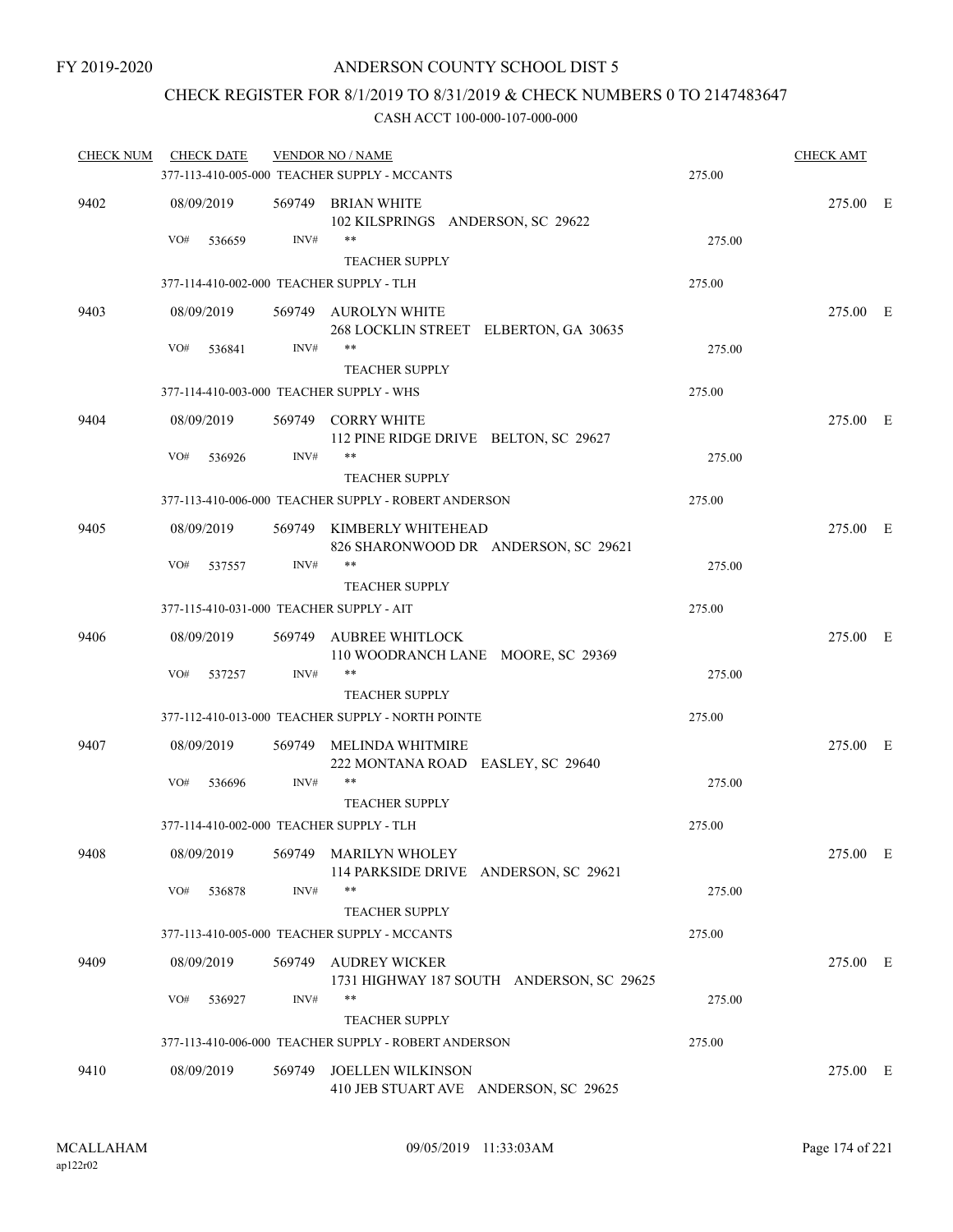# CHECK REGISTER FOR 8/1/2019 TO 8/31/2019 & CHECK NUMBERS 0 TO 2147483647

| <b>CHECK NUM</b> | <b>CHECK DATE</b> |        | <u>VENDOR NO / NAME</u>                                          |        | <b>CHECK AMT</b> |  |
|------------------|-------------------|--------|------------------------------------------------------------------|--------|------------------|--|
|                  | VO#<br>537082     | INV#   | $***$                                                            | 275.00 |                  |  |
|                  |                   |        | <b>TEACHER SUPPLY</b>                                            |        |                  |  |
|                  |                   |        | 377-112-410-009-000 TEACHER SUPPLY - CONCORD                     | 275.00 |                  |  |
| 9411             | 08/09/2019        |        | 569749 BONNIE WILLIAMS<br>112 STONE HEDGE CT. EASLEY, SC 29642   |        | 275.00 E         |  |
|                  | VO#<br>537054     | INV#   | $***$                                                            | 275.00 |                  |  |
|                  |                   |        | <b>TEACHER SUPPLY</b>                                            |        |                  |  |
|                  |                   |        | 377-112-410-008-000 TEACHER SUPPLY - MCLEES                      | 275.00 |                  |  |
| 9412             | 08/09/2019        |        | 569749 DORIENNE WILLIAMS<br>414 FOREST LANE BELTON, SC 29627     |        | 275.00 E         |  |
|                  | VO#<br>537183     | INV#   | $***$<br><b>TEACHER SUPPLY</b>                                   | 275.00 |                  |  |
|                  |                   |        | 377-112-410-011-000 TEACHER SUPPLY - HOMELAND PARK               | 275.00 |                  |  |
| 9413             | 08/09/2019        |        | 569749 TIFFINY WILLIAMS<br>112 BELSPRING LANE ANDERSON, SC 29621 |        | 275.00 E         |  |
|                  | VO#<br>537328     | INV#   | $***$<br><b>TEACHER SUPPLY</b>                                   | 275.00 |                  |  |
|                  |                   |        | 377-112-410-016-000 TEACHER SUPPLY - VARENNES                    | 275.00 |                  |  |
| 9414             | 08/09/2019        |        | 569749 CARYN WILLIAMSON<br>225 GRAYLYN DRIVE ANDERSON, SC 29621  |        | 275.00 E         |  |
|                  | VO#<br>536918     | INV#   | $***$                                                            | 275.00 |                  |  |
|                  |                   |        | <b>TEACHER SUPPLY</b>                                            |        |                  |  |
|                  |                   |        | 377-113-410-006-000 TEACHER SUPPLY - ROBERT ANDERSON             | 275.00 |                  |  |
| 9415             | 08/09/2019        |        | 569749 KELLY WILLIAMSON<br>114 CHARPING LANE ANDERSON, SC 29621  |        | 275.00 E         |  |
|                  | VO#<br>537332     | INV#   | $***$                                                            | 275.00 |                  |  |
|                  |                   |        | <b>TEACHER SUPPLY</b>                                            |        |                  |  |
|                  |                   |        | 377-112-410-016-000 TEACHER SUPPLY - VARENNES                    | 275.00 |                  |  |
| 9416             | 08/09/2019        | 569749 | <b>BRITTANY WILLIAMSON</b><br>105 DEBOS LANE ANDERSON, SC 29625  |        | 275.00 E         |  |
|                  | VO#<br>537559     | INV#   | $***$                                                            | 275.00 |                  |  |
|                  |                   |        | <b>TEACHER SUPPLY</b>                                            | 275.00 |                  |  |
|                  |                   |        | 377-115-410-031-000 TEACHER SUPPLY - AIT                         |        |                  |  |
| 9417             | 08/09/2019        |        | 569749 PAMLICO WILLOUGHBY<br>P.O. BOX 27 LOWNDESVILLE, SC 29659  |        | 275.00 E         |  |
|                  | VO#<br>537290     | INV#   | $***$<br><b>TEACHER SUPPLY</b>                                   | 275.00 |                  |  |
|                  |                   |        | 377-112-410-014-000 TEACHER SUPPLY - CALHOUN                     | 275.00 |                  |  |
|                  |                   |        |                                                                  |        |                  |  |
| 9418             | 08/09/2019        |        | 569749 HANNAH WILSON<br>5523 BELTON HIGHWAY BELTON, SC 29627     |        | 275.00 E         |  |
|                  | VO#<br>536747     | INV#   | $***$<br><b>TEACHER SUPPLY</b>                                   | 275.00 |                  |  |
|                  |                   |        | 377-114-410-002-000 TEACHER SUPPLY - TLH                         | 275.00 |                  |  |
|                  |                   |        |                                                                  |        |                  |  |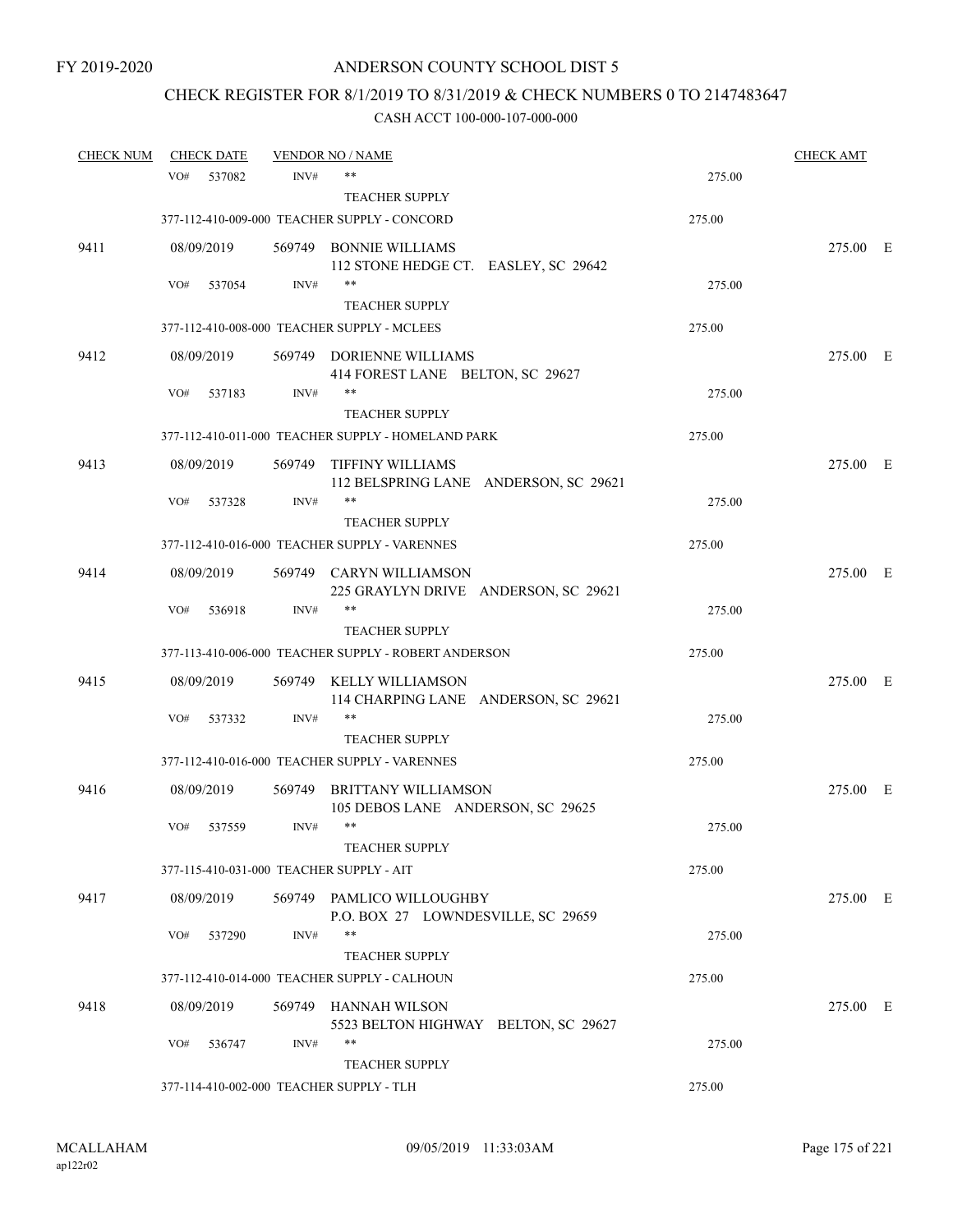FY 2019-2020

### ANDERSON COUNTY SCHOOL DIST 5

# CHECK REGISTER FOR 8/1/2019 TO 8/31/2019 & CHECK NUMBERS 0 TO 2147483647

| <b>CHECK NUM</b> | <b>CHECK DATE</b>                        |        | <b>VENDOR NO / NAME</b>                                              |        | <b>CHECK AMT</b> |  |
|------------------|------------------------------------------|--------|----------------------------------------------------------------------|--------|------------------|--|
| 9419             | 08/09/2019                               | 569749 | TARA WILSON<br>2009 CARDINAL PARK DRIVE ANDERSON, SC<br>29621        |        | 275.00 E         |  |
|                  | VO#<br>536764                            | INV#   | $***$<br><b>TEACHER SUPPLY</b>                                       | 275.00 |                  |  |
|                  | 377-114-410-003-000 TEACHER SUPPLY - WHS |        |                                                                      | 275.00 |                  |  |
| 9420             | 08/09/2019                               |        | 569749 AMY WILSON                                                    |        | 275.00 E         |  |
|                  |                                          |        | 206 HERIN DRIVE GREENWOOD, SC 29649                                  |        |                  |  |
|                  | VO#<br>536807                            | INV#   | $***$                                                                | 275.00 |                  |  |
|                  |                                          |        | <b>TEACHER SUPPLY</b>                                                |        |                  |  |
|                  | 377-114-410-003-000 TEACHER SUPPLY - WHS |        |                                                                      | 275.00 |                  |  |
| 9421             | 08/09/2019                               |        | 569749 JENNIFER WILSON<br>207 CANEBRAKE DRIVE ANDERSON, SC 29621     |        | 275.00 E         |  |
|                  | VO#<br>536862                            | INV#   | $***$                                                                | 275.00 |                  |  |
|                  |                                          |        | <b>TEACHER SUPPLY</b>                                                |        |                  |  |
|                  |                                          |        | 377-113-410-005-000 TEACHER SUPPLY - MCCANTS                         | 275.00 |                  |  |
| 9422             | 08/09/2019                               |        | 569749 KARLEE WILSON<br>107 GRACEVIEW E ANDERSON, SC 29625           |        | 275.00 E         |  |
|                  | VO#<br>537144                            | INV#   | $***$                                                                | 275.00 |                  |  |
|                  |                                          |        | <b>TEACHER SUPPLY</b>                                                |        |                  |  |
|                  |                                          |        | 377-112-410-010-000 TEACHER SUPPLY - NEW PROSPECT                    | 275.00 |                  |  |
| 9423             | 08/09/2019                               |        | 569749 MAGON WILSON<br>125 WILSON ROAD BELTON, SC 29627              |        | 275.00 E         |  |
|                  | VO#<br>537329                            | INV#   | $***$                                                                | 275.00 |                  |  |
|                  |                                          |        | <b>TEACHER SUPPLY</b>                                                |        |                  |  |
|                  |                                          |        | 377-112-410-016-000 TEACHER SUPPLY - VARENNES                        | 275.00 |                  |  |
| 9424             | 08/09/2019                               | 569749 | <b>CHRISTINE WILSON</b><br>29 GILMER DRIVE ANDERSON, SC 29621        |        | 275.00 E         |  |
|                  | VO#<br>537337                            | INV#   | **<br><b>TEACHER SUPPLY</b>                                          | 275.00 |                  |  |
|                  |                                          |        | 377-112-410-016-000 TEACHER SUPPLY - VARENNES                        | 275.00 |                  |  |
|                  |                                          |        |                                                                      |        |                  |  |
| 9425             | 08/09/2019                               |        | 569749 VANETTE WILSON<br>1303 NORTHAMPTON ROAD ANDERSON, SC<br>29621 |        | 275.00 E         |  |
|                  | VO#<br>537418                            | INV#   | $***$                                                                | 275.00 |                  |  |
|                  |                                          |        | <b>TEACHER SUPPLY</b>                                                |        |                  |  |
|                  |                                          |        | 377-112-410-019-000 TEACHER SUPPLY - WHITEHALL                       | 275.00 |                  |  |
| 9426             | 08/09/2019                               | 569749 | MICHAEL WILSON<br>300 PARK ROAD BELTON, SC 29627                     |        | 275.00 E         |  |
|                  | VO#<br>537567                            | INV#   | $***$<br><b>TEACHER SUPPLY</b>                                       | 275.00 |                  |  |
|                  | 377-115-410-031-000 TEACHER SUPPLY - AIT |        |                                                                      | 275.00 |                  |  |
| 9427             | 08/09/2019                               | 569749 | <b>JERRI WINCHESTER</b>                                              |        | 275.00 E         |  |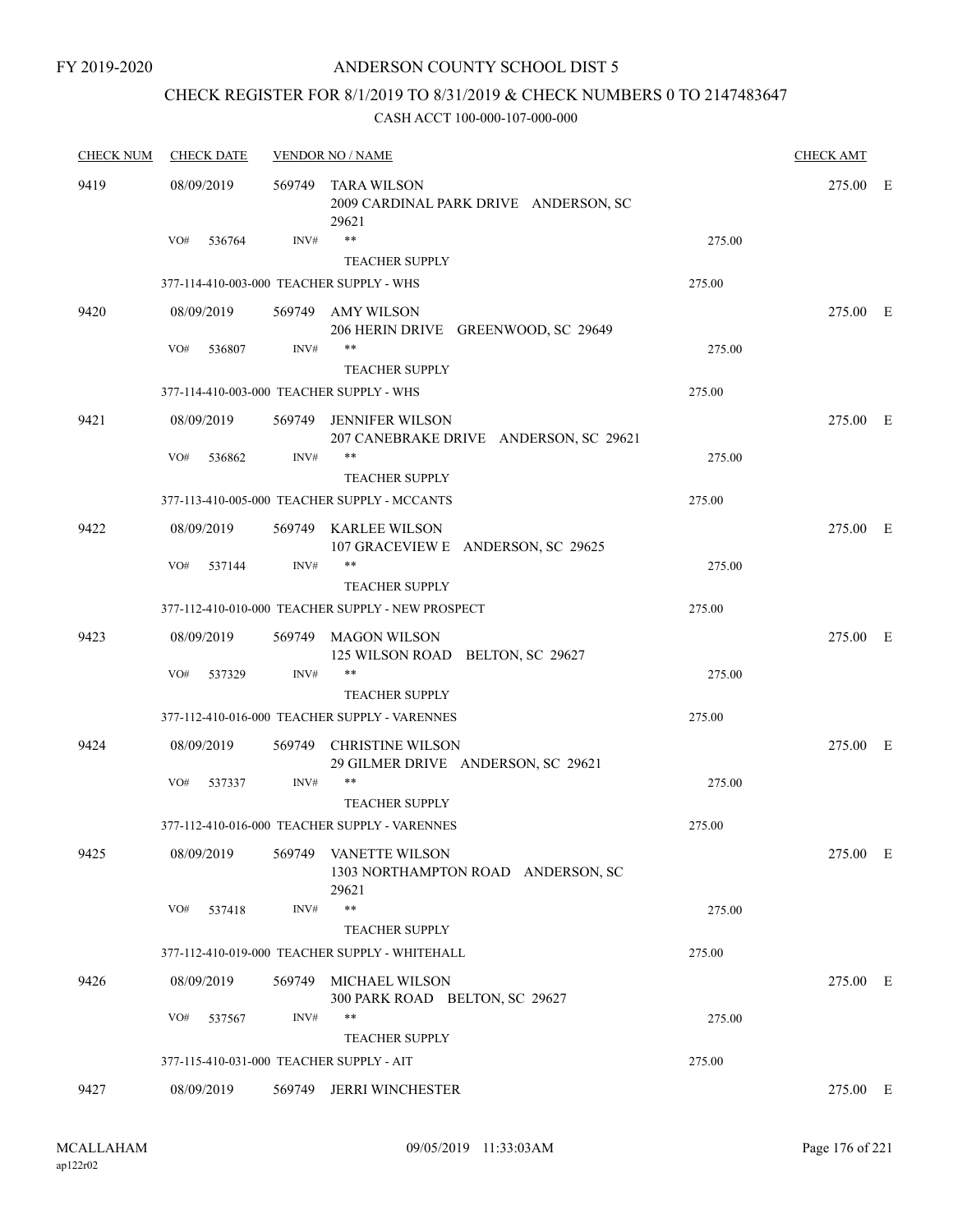FY 2019-2020

### ANDERSON COUNTY SCHOOL DIST 5

### CHECK REGISTER FOR 8/1/2019 TO 8/31/2019 & CHECK NUMBERS 0 TO 2147483647

| <b>CHECK NUM</b> |     | <b>CHECK DATE</b> |        | <b>VENDOR NO / NAME</b>                                                         |        | <b>CHECK AMT</b> |  |
|------------------|-----|-------------------|--------|---------------------------------------------------------------------------------|--------|------------------|--|
|                  |     |                   |        | 151 ASHTON LANE ANDERSON, SC 29621                                              |        |                  |  |
|                  | VO# | 536776            | INV#   | $***$                                                                           | 275.00 |                  |  |
|                  |     |                   |        | <b>TEACHER SUPPLY</b>                                                           |        |                  |  |
|                  |     |                   |        | 377-114-410-003-000 TEACHER SUPPLY - WHS                                        | 275.00 |                  |  |
| 9428             |     | 08/09/2019        |        | 569749 KATHLEEN WINDSOR<br>103 MEILLAND DRIVE GREER, SC 29650                   |        | 275.00 E         |  |
|                  | VO# | 537188            | INV#   | **                                                                              | 275.00 |                  |  |
|                  |     |                   |        | <b>TEACHER SUPPLY</b>                                                           |        |                  |  |
|                  |     |                   |        | 377-112-410-011-000 TEACHER SUPPLY - HOMELAND PARK                              | 275.00 |                  |  |
| 9429             |     | 08/09/2019        | 569749 | AMIE WIRCHBALL<br>406 EASTVIEW DRIVE PENDLETON, SC 29670                        |        | 275.00 E         |  |
|                  | VO# | 537457            | INV#   | **                                                                              | 275.00 |                  |  |
|                  |     |                   |        | <b>TEACHER SUPPLY</b>                                                           |        |                  |  |
|                  |     |                   |        | 377-113-410-020-000 TEACHER SUPPLY - GLENVIEW                                   | 275.00 |                  |  |
| 9430             |     | 08/09/2019        |        | 569749 NANCY WITCHER<br>206 SMITHFIELD DR. ANDERSON, SC 29621                   |        | 275.00 E         |  |
|                  | VO# | 537361            | INV#   | **<br><b>TEACHER SUPPLY</b>                                                     | 275.00 |                  |  |
|                  |     |                   |        | 377-112-410-017-000 TEACHER SUPPLY - MIDWAY                                     | 275.00 |                  |  |
|                  |     |                   |        |                                                                                 |        |                  |  |
| 9431             |     | 08/09/2019        | 569749 | DONNA WOFFORD<br>328 SMITHFIELD DRIVE ANDERSON, SC 29621                        |        | 275.00 E         |  |
|                  | VO# | 537454            | INV#   | **                                                                              | 275.00 |                  |  |
|                  |     |                   |        | <b>TEACHER SUPPLY</b>                                                           |        |                  |  |
|                  |     |                   |        | 377-113-410-020-000 TEACHER SUPPLY - GLENVIEW                                   | 275.00 |                  |  |
| 9432             |     | 08/09/2019        | 569749 | <b>HEATHER WOHLERS</b><br>188 SANTA BARBARA WAY PALM BEACH<br>GARDENS, FL 33410 |        | 275.00 E         |  |
|                  | VO# | 536679            | INV#   | **                                                                              | 275.00 |                  |  |
|                  |     |                   |        | TEACHER SUPPLY                                                                  |        |                  |  |
|                  |     |                   |        | 377-114-410-002-000 TEACHER SUPPLY - TLH                                        | 275.00 |                  |  |
| 9433             |     | 08/09/2019        |        | 569749 CHRISTAL WOLFF<br>457 RICES CREEK ROAD LIBERTY, SC 29657                 |        | 275.00 E         |  |
|                  | VO# | 536950            | INV#   | **                                                                              | 275.00 |                  |  |
|                  |     |                   |        | <b>TEACHER SUPPLY</b>                                                           |        |                  |  |
|                  |     |                   |        | 377-113-410-006-000 TEACHER SUPPLY - ROBERT ANDERSON                            | 275.00 |                  |  |
| 9434             |     | 08/09/2019        |        | 569749 CHELITA WOOD<br>140 NORFOLK CIRCLE ANDERSON, SC 29625                    |        | 275.00 E         |  |
|                  | VO# | 536808            | INV#   | **                                                                              | 275.00 |                  |  |
|                  |     |                   |        | <b>TEACHER SUPPLY</b>                                                           |        |                  |  |
|                  |     |                   |        | 377-114-410-003-000 TEACHER SUPPLY - WHS                                        | 275.00 |                  |  |
| 9435             |     | 08/09/2019        |        | 569749 PHILLIP WOOD                                                             |        | 275.00 E         |  |
|                  | VO# | 536966            | INV#   | 106 ELLISON CIRCLE BELTON, SC 29627<br>**                                       | 275.00 |                  |  |
|                  |     |                   |        | <b>TEACHER SUPPLY</b>                                                           |        |                  |  |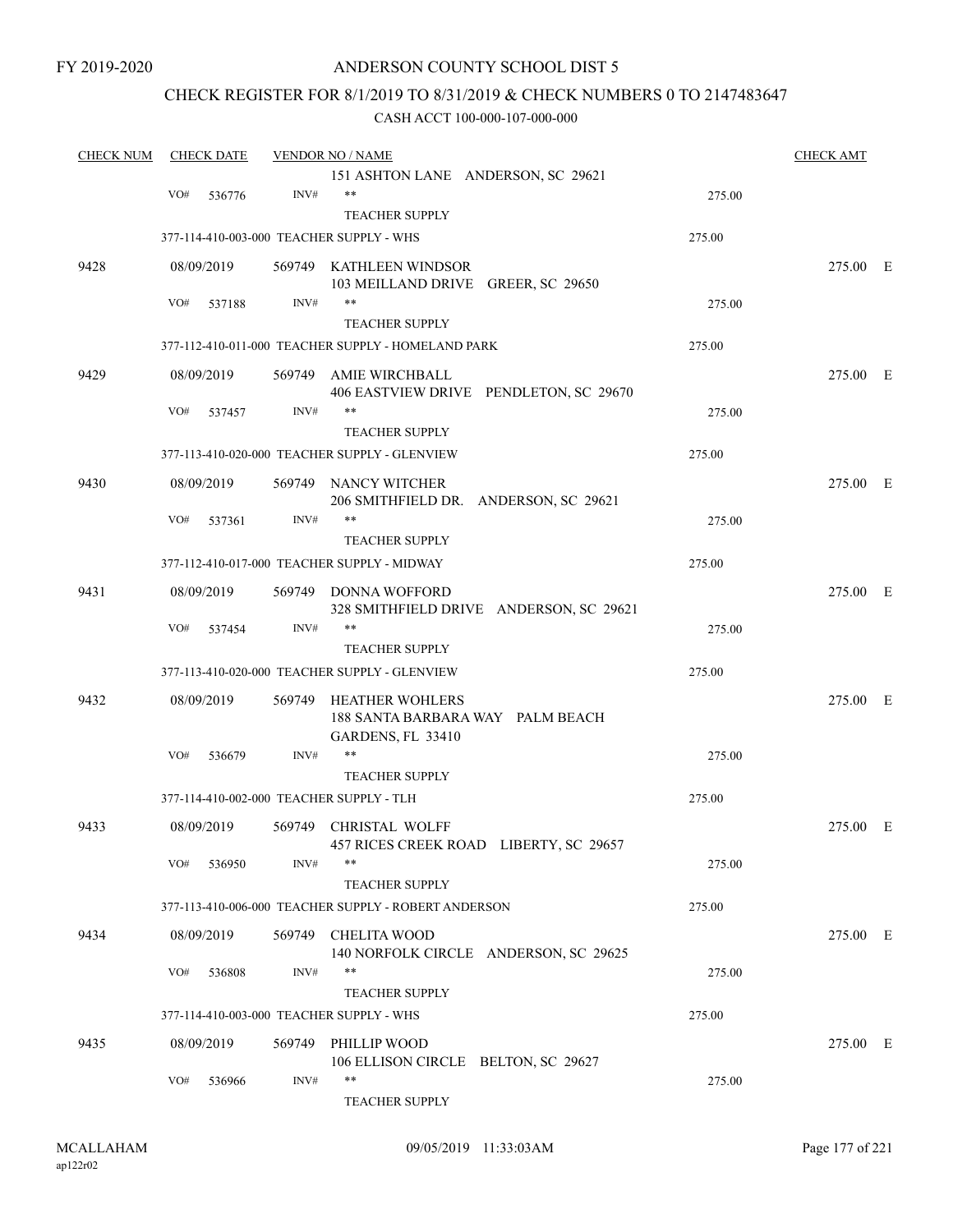# CHECK REGISTER FOR 8/1/2019 TO 8/31/2019 & CHECK NUMBERS 0 TO 2147483647

| <b>CHECK NUM</b> | <b>CHECK DATE</b>                        |        | <b>VENDOR NO / NAME</b>                                            |        | <b>CHECK AMT</b> |  |
|------------------|------------------------------------------|--------|--------------------------------------------------------------------|--------|------------------|--|
|                  |                                          |        | 377-113-410-006-000 TEACHER SUPPLY - ROBERT ANDERSON               | 275.00 |                  |  |
| 9436             | 08/09/2019                               |        | 569749 KATHERINE WOODBERRY<br>3306 HOWLAND DR ANDERSON, SC 29626   |        | 275.00 E         |  |
|                  | VO#<br>536804                            | INV#   | **                                                                 | 275.00 |                  |  |
|                  |                                          |        | <b>TEACHER SUPPLY</b>                                              |        |                  |  |
|                  | 377-114-410-003-000 TEACHER SUPPLY - WHS |        |                                                                    | 275.00 |                  |  |
| 9437             | 08/09/2019                               |        | 569749 AMANDA WOODS<br>250 BENT TREE LANE PENDLETON, SC 29670      |        | 275.00 E         |  |
|                  | VO#<br>537232                            | INV#   | <b>TEACHER SUPPLY</b>                                              | 275.00 |                  |  |
|                  |                                          |        | 377-112-410-013-000 TEACHER SUPPLY - NORTH POINTE                  | 275.00 |                  |  |
| 9438             | 08/09/2019                               |        | 569749 VALERIE WOODSON<br>215 WATERFRONT DR. WILLIAMSTON, SC 29697 |        | 275.00 E         |  |
|                  | VO#<br>537233                            | INV#   | **                                                                 | 275.00 |                  |  |
|                  |                                          |        | <b>TEACHER SUPPLY</b>                                              |        |                  |  |
|                  |                                          |        | 377-112-410-013-000 TEACHER SUPPLY - NORTH POINTE                  | 275.00 |                  |  |
| 9439             | 08/09/2019                               |        | 569749 RUBY WOOTEN<br>2500 MAGAHA DRIVE ANDERSON, SC 29621         |        | 275.00 E         |  |
|                  | VO#<br>537165                            | INV#   | **<br><b>TEACHER SUPPLY</b>                                        | 275.00 |                  |  |
|                  |                                          |        | 377-112-410-011-000 TEACHER SUPPLY - HOMELAND PARK                 | 275.00 |                  |  |
| 9440             | 08/09/2019                               | 569749 | JULIAN WRIGHT<br>407 CENTRAL AVE ANDERSON, SC 29625                |        | 275.00 E         |  |
|                  | VO#<br>536801                            | INV#   | **<br><b>TEACHER SUPPLY</b>                                        | 275.00 |                  |  |
|                  | 377-114-410-003-000 TEACHER SUPPLY - WHS |        |                                                                    | 275.00 |                  |  |
| 9441             | 08/09/2019                               |        | 569749 MICHAEL WRIGHT<br>121 FERNWOOD DRIVE GAFFNEY, SC 29340      |        | 275.00 E         |  |
|                  | VO#<br>536970                            | INV#   | **<br><b>TEACHER SUPPLY</b>                                        | 275.00 |                  |  |
|                  |                                          |        | 377-113-410-006-000 TEACHER SUPPLY - ROBERT ANDERSON               | 275.00 |                  |  |
| 9442             | 08/09/2019                               | 569749 | <b>BESS WURST</b><br>207 LOBLOLLY DR ANDERSON, SC 29625            |        | 275.00 E         |  |
|                  | VO#<br>536762                            | INV#   | <b>TEACHER SUPPLY</b>                                              | 275.00 |                  |  |
|                  | 377-114-410-003-000 TEACHER SUPPLY - WHS |        |                                                                    | 275.00 |                  |  |
| 9443             | 08/09/2019                               |        | 569749 BRANDY WURST<br>111 RICHFIELD DR. ANDERSON, SC 29625        |        | 275.00 E         |  |
|                  | VO#<br>537042                            | INV#   | **<br><b>TEACHER SUPPLY</b>                                        | 275.00 |                  |  |
|                  |                                          |        | 377-112-410-008-000 TEACHER SUPPLY - MCLEES                        | 275.00 |                  |  |
| 9444             | 08/09/2019                               |        | 569749 LANELLE WYNN<br>206 WOODBINE CIRCLE ANDERSON, SC 29621      |        | 275.00 E         |  |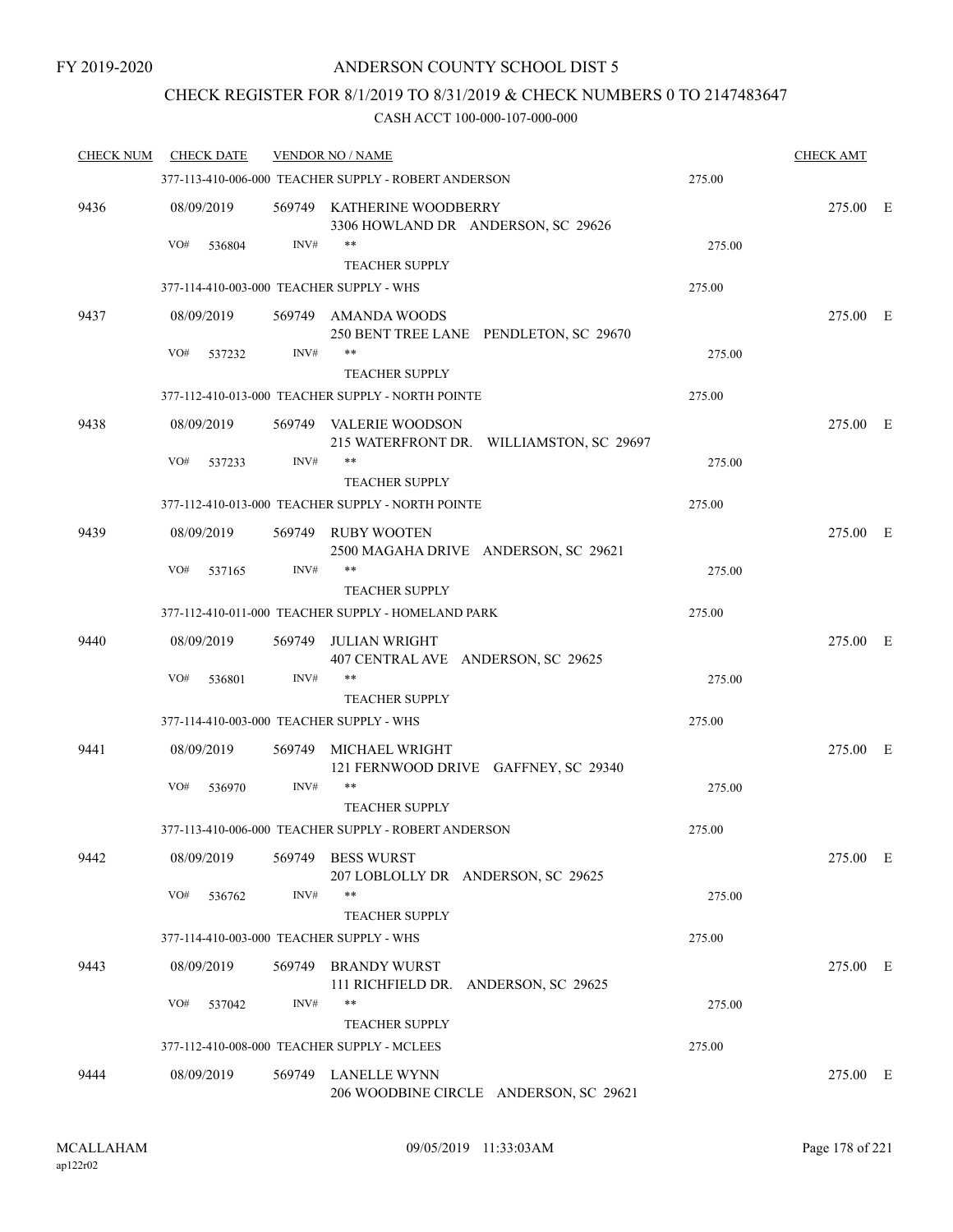# CHECK REGISTER FOR 8/1/2019 TO 8/31/2019 & CHECK NUMBERS 0 TO 2147483647

| <b>CHECK NUM</b> |     | <b>CHECK DATE</b> |                                      | <b>VENDOR NO / NAME</b>                                         |     |       |                | <b>CHECK AMT</b> |  |
|------------------|-----|-------------------|--------------------------------------|-----------------------------------------------------------------|-----|-------|----------------|------------------|--|
|                  | VO# | 536750            | INV#                                 | **                                                              |     |       | 275.00         |                  |  |
|                  |     |                   |                                      | <b>TEACHER SUPPLY</b>                                           |     |       |                |                  |  |
|                  |     |                   |                                      | 377-114-410-002-000 TEACHER SUPPLY - TLH                        |     |       | 275.00         |                  |  |
| 9445             |     | 08/09/2019        |                                      | 569749 KAREN YARBOROUGH                                         |     |       |                | 275.00 E         |  |
|                  |     |                   |                                      | 2812 ECHO TRAIL ANDERSON, SC 29621                              |     |       |                |                  |  |
|                  | VO# | 537423            | INV#                                 | $***$                                                           |     |       | 275.00         |                  |  |
|                  |     |                   |                                      | <b>TEACHER SUPPLY</b>                                           |     |       |                |                  |  |
|                  |     |                   |                                      | 377-112-410-019-000 TEACHER SUPPLY - WHITEHALL                  |     |       | 275.00         |                  |  |
| 9446             |     | 08/09/2019        |                                      | 569749 CHELSEA YOST<br>2417 NORTHVIEW AVENUE ANDERSON, SC 29625 |     |       |                | 275.00 E         |  |
|                  | VO# | 537213            | INV#                                 | $***$                                                           |     |       | 275.00         |                  |  |
|                  |     |                   |                                      | TEACHER SUPPLY                                                  |     |       |                |                  |  |
|                  |     |                   |                                      | 377-112-410-012-000 TEACHER SUPPLY - NEVITT FOREST              |     |       | 275.00         |                  |  |
| 9447             |     | 08/09/2019        |                                      | 569749 PAULINE YOUNG                                            |     |       |                | 275.00 E         |  |
|                  |     |                   |                                      | 508 BLUME RD. ANDERSON, SC 29625                                |     |       |                |                  |  |
|                  | VO# | 537324            | INV#                                 | **                                                              |     |       | 275.00         |                  |  |
|                  |     |                   |                                      | <b>TEACHER SUPPLY</b>                                           |     |       |                |                  |  |
|                  |     |                   |                                      | 377-112-410-016-000 TEACHER SUPPLY - VARENNES                   |     |       | 275.00         |                  |  |
| 9448             |     | 08/09/2019        |                                      | 569749 CAROLINE ZION                                            |     |       |                | 275.00 E         |  |
|                  |     |                   |                                      | 108 WORTHINGTON COURT ANDERSON, SC<br>29621                     |     |       |                |                  |  |
|                  | VO# | 537234            | INV#                                 | **                                                              |     |       | 275.00         |                  |  |
|                  |     |                   |                                      | <b>TEACHER SUPPLY</b>                                           |     |       |                |                  |  |
|                  |     |                   |                                      | 377-112-410-013-000 TEACHER SUPPLY - NORTH POINTE               |     |       | 275.00         |                  |  |
| $*$ 9451         |     | 08/13/2019        | 111125                               | <b>ANDERSON AWARDS</b>                                          |     |       |                | 276.06 E         |  |
|                  |     |                   |                                      | 716 WHITEHALL ROAD ATT: ACCOUNTS                                |     |       |                |                  |  |
|                  |     |                   |                                      | RECEIVABLE ANDERSON, SC 29625                                   |     |       |                |                  |  |
|                  | VO# | 537592            | INV#                                 | <b>BADGES</b>                                                   |     |       | 32.10          |                  |  |
|                  |     |                   |                                      | <b>ROBERT ANDERSON</b>                                          |     |       |                |                  |  |
|                  | VO# | 537593            | 100-113-410-006-000 SUPPLIES<br>INV# | <b>BADGES</b>                                                   |     |       | 32.10<br>57.78 |                  |  |
|                  |     |                   |                                      | <b>CULINARY SERVICES</b>                                        |     |       |                |                  |  |
|                  |     |                   | 600-256-410-000-000 SUPPLIES         |                                                                 |     |       | 57.78          |                  |  |
|                  | VO# | 537643            | INV#                                 | <b>BADGES</b>                                                   |     |       | 51.36          |                  |  |
|                  |     |                   |                                      | <b>CENTERVILLE</b>                                              |     |       |                |                  |  |
|                  |     |                   |                                      | 707-190-660-007-201 MISCELLANEOUS EXPENSE                       |     |       | 51.36          |                  |  |
|                  | VO# | 537644            | INV#                                 | <b>BADGES</b>                                                   |     |       | 134.82         |                  |  |
|                  |     |                   |                                      | <b>CENTERVILLE</b>                                              |     |       |                |                  |  |
|                  |     |                   |                                      | 707-190-660-007-201 MISCELLANEOUS EXPENSE                       |     |       | 134.82         |                  |  |
| 9452             |     | 08/13/2019        | 114325                               | ANDERSON-OCONEE SPEECH & HEARING SVCS                           |     |       |                | 1,979.50 E       |  |
|                  |     |                   |                                      | 106 DOSTAK DRIVE ATT: BRIAN CURTIS                              |     |       |                |                  |  |
|                  |     |                   |                                      | ANDERSON, SC 29621                                              |     |       |                |                  |  |
|                  | VO# | 537609            | INV#                                 | 1908070000<br><b>SERVICES</b>                                   | PO# | 11228 | 1,979.50       |                  |  |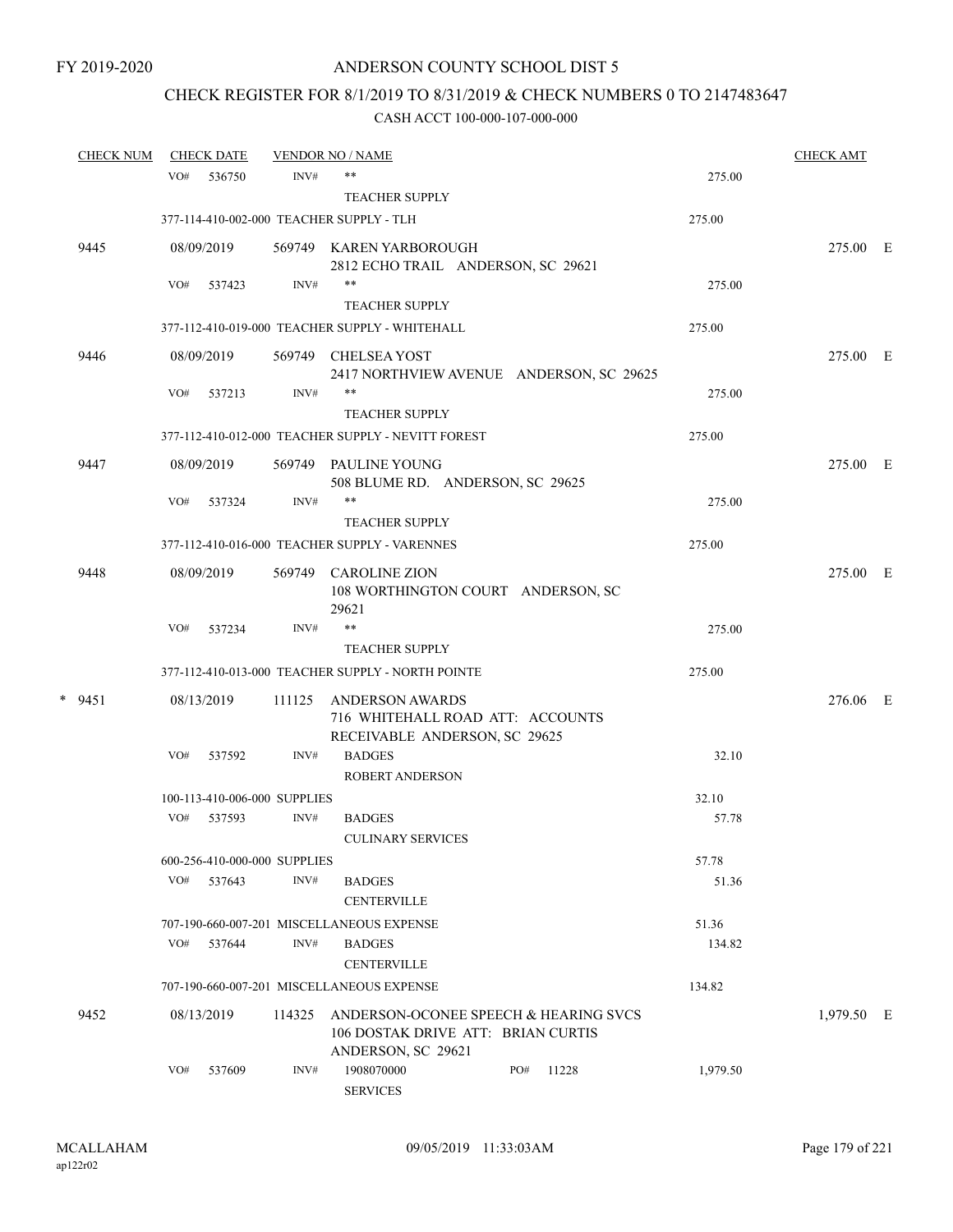## CHECK REGISTER FOR 8/1/2019 TO 8/31/2019 & CHECK NUMBERS 0 TO 2147483647

| <b>CHECK NUM</b> |     | <b>CHECK DATE</b>                 |                | <b>VENDOR NO / NAME</b>                                                         |     |       |              | <b>CHECK AMT</b> |  |
|------------------|-----|-----------------------------------|----------------|---------------------------------------------------------------------------------|-----|-------|--------------|------------------|--|
|                  |     |                                   |                | 203-127-410-000-000 SUPPLIES-LD/DD/OHI, SUPPLEMENTAL                            |     |       | 1,979.50     |                  |  |
| 9453             |     | 08/13/2019                        |                | 571419 ANGELTRAX - IVS, INC<br>9540 US HWY 84 WEST, SUITE 2 NEWTON, AL<br>36352 |     |       |              | 266,845.63 E     |  |
|                  | VO# | 537597                            | INV#           | 632138<br><b>CAMERA SYSTEM</b>                                                  | PO# | 11176 | 265,815.06   |                  |  |
|                  |     |                                   |                | 100-255-323-000-000 CONTRACTED SERVICES                                         |     |       | 265,815.06 A |                  |  |
|                  | VO# | 537598                            | INV#           | 632718<br><b>MONITORS</b>                                                       | PO# | 11329 | 1,030.57     |                  |  |
|                  |     | 100-255-410-000-000 SUPPLIES      |                |                                                                                 |     |       | 1,030.57     |                  |  |
| 9454             |     | 08/13/2019                        | 126675         | ATTAWAY INC<br>POBOX 302 ATT: ACCOUNTS RECEIVABLE<br>ANDERSON, SC 29622         |     |       |              | 956.58 E         |  |
|                  | VO# | 537599                            | INV#           | 223233<br><b>FLAVOR FIVE</b>                                                    |     |       | 738.30       |                  |  |
|                  |     | 600-256-410-000-000 SUPPLIES      |                |                                                                                 |     |       | 738.30       |                  |  |
|                  | VO# | 537648                            | INV#           | 223197<br><b>ADULT ED</b>                                                       |     |       | 218.28       |                  |  |
|                  |     |                                   |                | 723-190-660-023-911 MISCELLANEOUS- ADULT ED EXPENSE                             |     |       | 218.28       |                  |  |
| 9455             |     | 08/13/2019                        |                | 572787 CC&I SERVICES LLC<br>4795 S CHURCH ST EXT SUITE 2 ROEBUCK, SC<br>29376   |     |       |              | 11,643.85 E      |  |
|                  | VO# | 537601                            | INV#           | 4763<br><b>TL HANNA</b>                                                         | PO# | 11061 | 1,322.10     |                  |  |
|                  |     |                                   |                | 505-253-520-002-STD STADIUM RENOVATIONS                                         |     |       | 1,322.10     |                  |  |
|                  | VO# | 537602                            | INV#           | 4761<br><b>WESTSIDE</b>                                                         | PO# | 98318 | 1,050.00     |                  |  |
|                  |     |                                   |                | 505-271-540-003-BSC BASEBALL&SOFTBALL COMPLEX                                   |     |       | 1,050.00     |                  |  |
|                  | VO# | 537603                            | INV#           | 4759<br><b>FINE ARTS CENTER</b>                                                 | PO# | 99365 | 2,629.25     |                  |  |
|                  |     |                                   |                | 515-253-520-000-ART FINE ARTS CENTER                                            |     |       | 2,629.25     |                  |  |
|                  | VO# | 537604                            | INV#           | 4758<br>AIT                                                                     | PO# | 96454 | 5,692.50     |                  |  |
|                  |     | 515-253-520-031-CAR CAREER CENTER |                |                                                                                 |     |       | 5,692.50     |                  |  |
|                  | VO# | 537605                            | INV#           | 4760<br>TL HANNA                                                                | PO# | 98317 | 950.00       |                  |  |
|                  |     |                                   |                | 505-271-540-002-BSC BASEBALL&SOFTBALL COMPLEX                                   |     |       | 950.00       |                  |  |
| 9456             |     | 08/13/2019<br>VO# 537576          | INV#           | 576107 EMPLOYEE VENDOR<br>2019-2020<br><b>TEACHER SUPPLY</b>                    |     |       | 275.00       | 275.00 E         |  |
|                  |     |                                   |                | 377-113-410-006-000 TEACHER SUPPLY - ROBERT ANDERSON                            |     |       | 275.00       |                  |  |
| 9457             |     | 08/13/2019<br>VO# 537591          | 575730<br>INV# | <b>EMPLOYEE VENDOR</b><br><b>JULY 15-19</b><br><b>COLUMBIA</b>                  |     |       | 260.89       | 358.13 E         |  |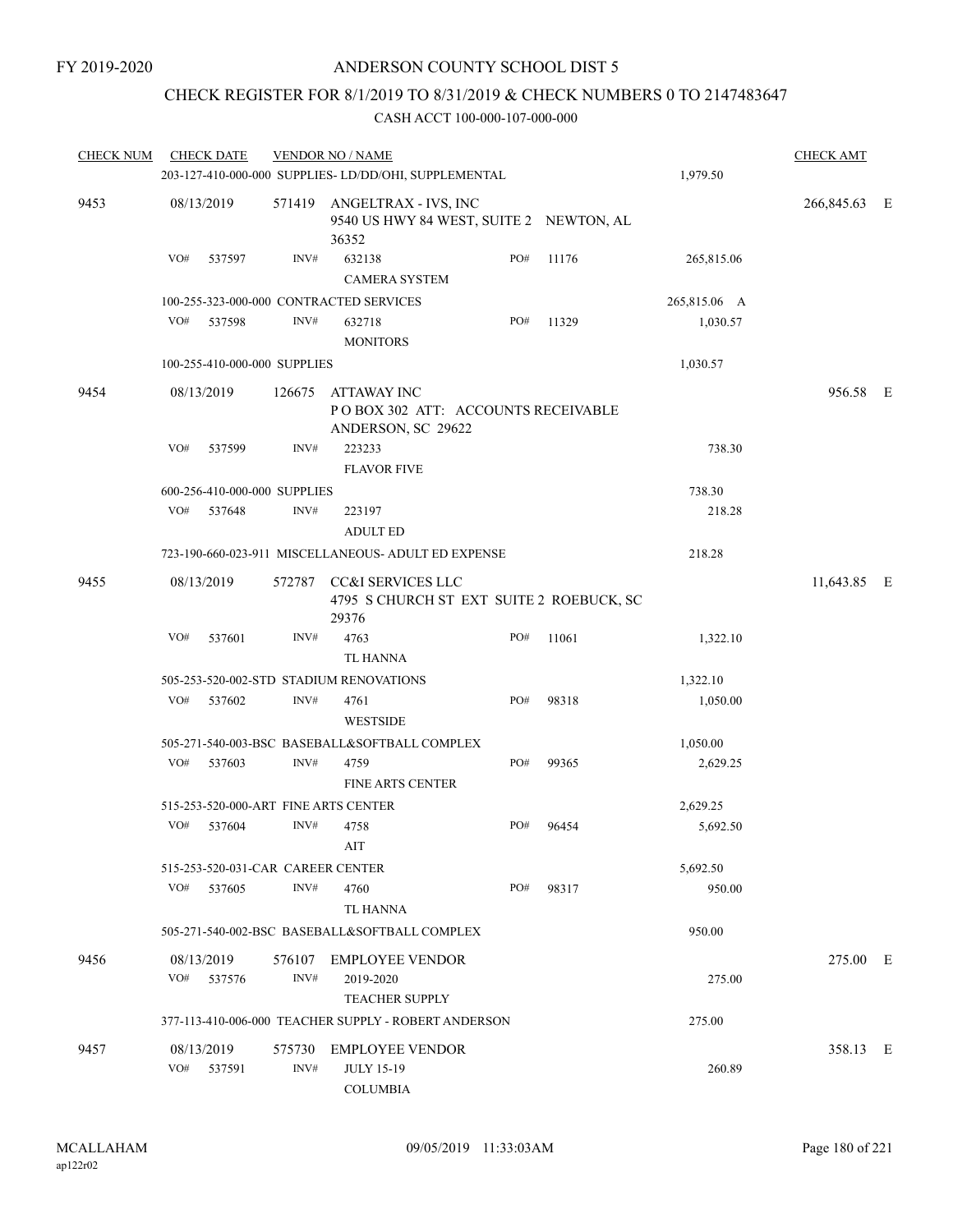## CHECK REGISTER FOR 8/1/2019 TO 8/31/2019 & CHECK NUMBERS 0 TO 2147483647

| <b>CHECK NUM</b> | <b>CHECK DATE</b> | <b>VENDOR NO / NAME</b>                            |        | <b>CHECK AMT</b>                                   |                  |            |  |
|------------------|-------------------|----------------------------------------------------|--------|----------------------------------------------------|------------------|------------|--|
|                  |                   |                                                    |        | 131-115-333-031-000 TRIPS AND CONFERENCES          | 260.89           |            |  |
|                  |                   | VO#<br>537646                                      | INV#   | <b>JUNE 24-27</b><br><b>GREENVILLE</b>             | 97.24            |            |  |
|                  |                   |                                                    |        | 207-224-333-001-004 TRIPS AND CONFERENCES          | 97.24            |            |  |
| *                | 9459              | 08/13/2019                                         |        | 576106 EMPLOYEE VENDOR                             |                  | 275.00 E   |  |
|                  |                   | VO# 537575                                         | INV#   | 2019-2020                                          | 275.00           |            |  |
|                  |                   |                                                    |        | <b>TEACHER SUPPLY</b>                              |                  |            |  |
|                  |                   | 377-114-410-003-000 TEACHER SUPPLY - WHS           |        |                                                    | 275.00           |            |  |
|                  | $*$ 9462          | 08/13/2019                                         |        | 565398 EMPLOYEE VENDOR                             |                  | 136.92 E   |  |
|                  |                   | VO# 537584                                         | INV#   | <b>OLIVE GARDEN</b>                                | 136.92           |            |  |
|                  |                   |                                                    |        | REIMBURSEMENT                                      |                  |            |  |
|                  |                   |                                                    |        | 100-113-410-020-VEN SUPPLY-ADDT'L FOR LOST VENDING | 136.92           |            |  |
|                  | 9463              | 08/13/2019                                         | 575614 | EMPLOYEE VENDOR                                    |                  | 321.78 E   |  |
|                  |                   | VO#<br>537585                                      | INV#   | <b>SHIPPING</b>                                    | 178.62           |            |  |
|                  |                   |                                                    |        | <b>REIMBURSEMENT</b>                               |                  |            |  |
|                  |                   | 515-253-520-031-CAR CAREER CENTER<br>VO#<br>537656 | INV#   | <b>SUPPLIES</b>                                    | 178.62<br>143.16 |            |  |
|                  |                   |                                                    |        | REIMBURSEMENT                                      |                  |            |  |
|                  |                   | 131-233-410-031-GRO GRAND OPENING                  |        |                                                    | 143.16           |            |  |
|                  | 9464              | 08/13/2019                                         |        | 565738 EMPLOYEE VENDOR                             |                  | 166.52 E   |  |
|                  |                   | VO# 537588                                         | INV#   | <b>JULY 2019</b>                                   | 166.52           |            |  |
|                  |                   |                                                    |        | <b>MILEAGE</b>                                     |                  |            |  |
|                  |                   | 100-254-333-000-OPS TRIPS-OPERATIONS               |        |                                                    | 166.52           |            |  |
|                  | $*$ 9467          | 08/13/2019                                         |        | 272800 HOUSE OF TROPHIES                           |                  | 363.80 E   |  |
|                  |                   |                                                    |        | 616 NORTH MURRAY AVENUE ATT: ACCOUNTS              |                  |            |  |
|                  |                   | VO#<br>537671                                      | INV#   | RECEIVABLE ANDERSON, SC 29625-4311<br>32468        | 363.80           |            |  |
|                  |                   |                                                    |        | <b>NAME BADGES</b>                                 |                  |            |  |
|                  |                   | 131-115-410-031-000 SUPPLIES                       |        |                                                    | 363.80           |            |  |
|                  | 9468              | 08/13/2019                                         | 572115 | <b>EMPLOYEE VENDOR</b>                             |                  | 105.88 E   |  |
|                  |                   | VO# 537580                                         | INV#   | <b>MTG SUPPLIES</b>                                | 105.88           |            |  |
|                  |                   |                                                    |        | <b>REIMBURSEMENT</b>                               |                  |            |  |
|                  |                   | 600-256-410-000-000 SUPPLIES                       |        |                                                    | 105.88           |            |  |
|                  | $*$ 9470          | 08/13/2019                                         | 300176 | JOSTENS INC                                        |                  | 4,339.66 E |  |
|                  |                   |                                                    |        | 21336 NETWORK PLACE ATT: ACCOUNTS                  |                  |            |  |
|                  |                   | VO#<br>537670                                      | INV#   | RECEIVABLE CHICAGO, IL 60673<br>1175481            | 4,339.66         |            |  |
|                  |                   |                                                    |        | ROBERT ANDERSON                                    |                  |            |  |
|                  |                   | 706-271-660-006-552 YEARBOOK EXPENSE               |        |                                                    | 4,339.66         |            |  |
|                  | 9471              | 08/13/2019                                         | 307650 | <b>EMPLOYEE VENDOR</b>                             |                  | 144.46 E   |  |
|                  |                   | VO#<br>537590                                      | INV#   | <b>AUGUST 5</b>                                    | 144.46           |            |  |
|                  |                   |                                                    |        | <b>COLUMBIA</b>                                    |                  |            |  |
|                  |                   |                                                    |        | 100-221-333-000-000 TRIPS AND CONFERENCES          | 144.46           |            |  |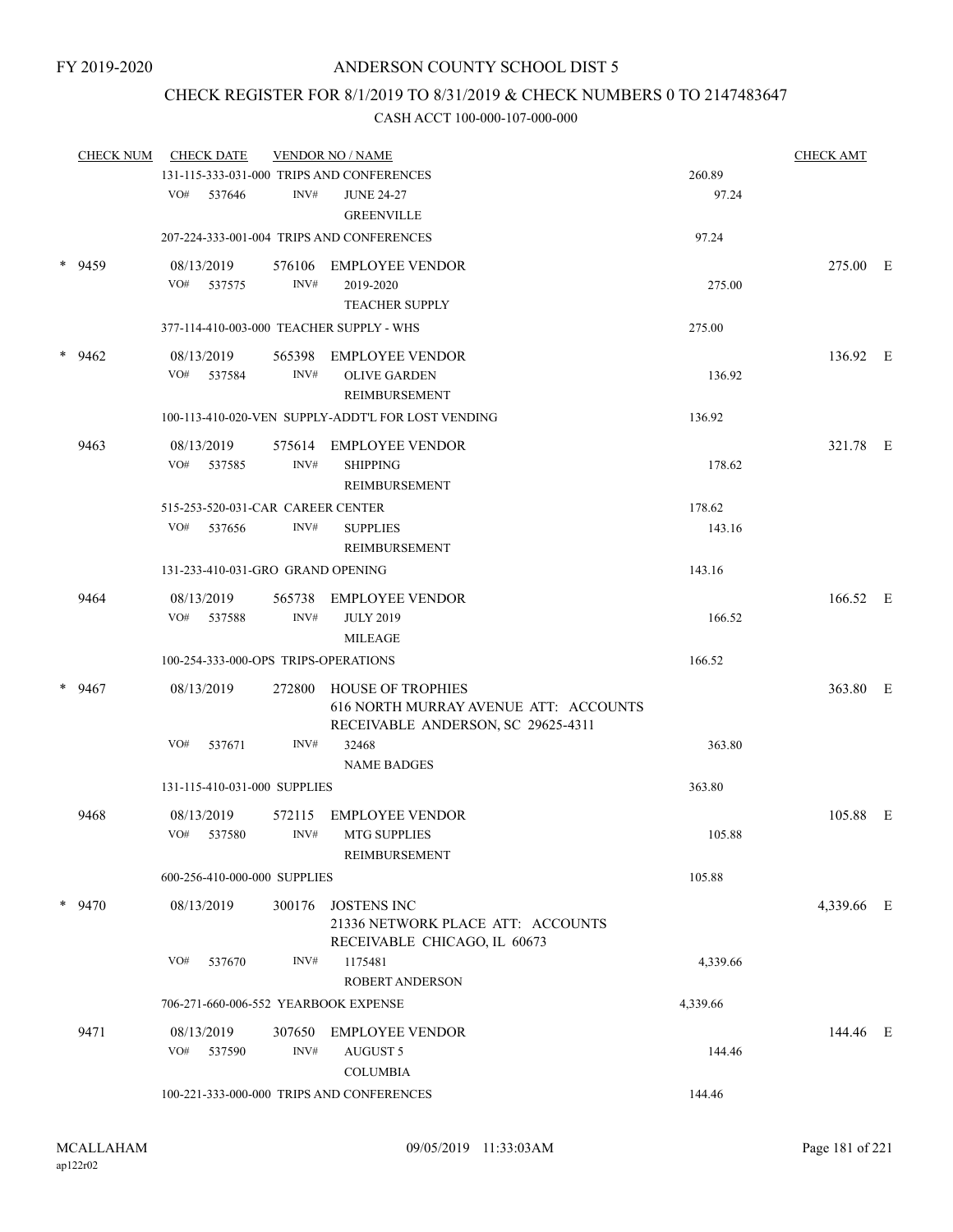## CHECK REGISTER FOR 8/1/2019 TO 8/31/2019 & CHECK NUMBERS 0 TO 2147483647

| <b>CHECK NUM</b> | <b>CHECK DATE</b>                    |                | <b>VENDOR NO / NAME</b>                                                                 |          | <b>CHECK AMT</b> |  |
|------------------|--------------------------------------|----------------|-----------------------------------------------------------------------------------------|----------|------------------|--|
| 9472             | 08/13/2019<br>VO# 537677             | 576111<br>INV# | <b>EMPLOYEE VENDOR</b><br>AMAZON                                                        | 398.86   | 398.86 E         |  |
|                  |                                      |                | REIMBURSEMENT                                                                           |          |                  |  |
|                  | 100-113-410-005-000 SUPPLIES         |                |                                                                                         | 398.86   |                  |  |
| $*$ 9474         | 08/13/2019                           |                | 568354 MCKAY, ZORN & ASSOCIATES, PA<br>110 FEDERAL STREET STE 5-C ANDERSON, SC<br>29625 |          | 7,687.59 E       |  |
|                  | VO#<br>537617                        | INV#           | 1465.0719<br><b>SOUTHWOOD</b>                                                           | 7,687.59 |                  |  |
|                  | 515-253-520-000-ART FINE ARTS CENTER |                |                                                                                         | 7,687.59 |                  |  |
| * 9477           | 08/13/2019                           | 572183         | EMPLOYEE VENDOR                                                                         |          | 465.56 E         |  |
|                  | VO# 537577                           | INV#           | <b>SIGNS</b><br>REIMBURSEMENT                                                           | 106.98   |                  |  |
|                  | 100-233-410-001-000 SUPPLIES         |                |                                                                                         | 106.98   |                  |  |
|                  | VO# 537645                           | INV#           | <b>REAMES SUPPLIES</b><br><b>REIMBURSEMENT</b>                                          | 358.58   |                  |  |
|                  | 100-233-410-001-000 SUPPLIES         |                |                                                                                         | 358.58   |                  |  |
| 9478             | 08/13/2019                           |                | 389900 OFFICE DEPOT<br>POBOX 1413 CHARLOTTE, NC 28201-1413                              |          | 1,365.57 E       |  |
|                  | VO#<br>537618                        | INV#           | 346683841001<br><b>MOUSE</b>                                                            | 32.09    |                  |  |
|                  | 600-256-410-000-000 SUPPLIES         |                |                                                                                         | 32.09    |                  |  |
|                  | VO# 537619                           | INV#           | 346676929001<br><b>SUPPLIES</b>                                                         | 52.80    |                  |  |
|                  | 600-256-410-000-000 SUPPLIES         |                |                                                                                         | 52.80    |                  |  |
|                  | VO# 537620                           | INV#           | 338914591001<br><b>SUPPLIES</b>                                                         | 589.15   |                  |  |
|                  | 124-114-410-024-000 SUPPLIES         |                |                                                                                         | 589.15   |                  |  |
|                  | VO# 537649                           | INV#           | 346116651001<br><b>SUPPLIES</b>                                                         | 203.09   |                  |  |
|                  |                                      |                | 723-190-660-023-911 MISCELLANEOUS- ADULT ED EXPENSE                                     | 203.09   |                  |  |
|                  | VO# 537650                           | INV#           | 346116651002<br><b>SUPPLIES</b>                                                         | 42.79    |                  |  |
|                  |                                      |                | 723-190-660-023-911 MISCELLANEOUS- ADULT ED EXPENSE                                     | 42.79    |                  |  |
|                  | VO#<br>537651                        | INV#           | 348984250001<br><b>SUPPLIES</b>                                                         | 259.37   |                  |  |
|                  |                                      |                | 723-190-660-023-911 MISCELLANEOUS- ADULT ED EXPENSE                                     | 259.37   |                  |  |
|                  | VO# 537652                           | INV#           | 347273594001<br><b>SUPPLIES</b>                                                         | 108.75   |                  |  |
|                  |                                      |                | 723-190-660-023-911 MISCELLANEOUS- ADULT ED EXPENSE                                     | 108.75   |                  |  |
|                  | VO#<br>537666                        | INV#           | 2322903583<br><b>SUPPLIES</b>                                                           | 77.53    |                  |  |
|                  | 100-112-410-007-000 SUPPLIES         |                |                                                                                         | 77.53    |                  |  |
| $*$ 9480         | 08/13/2019                           |                | 574491 EMPLOYEE VENDOR                                                                  |          | 471.00 E         |  |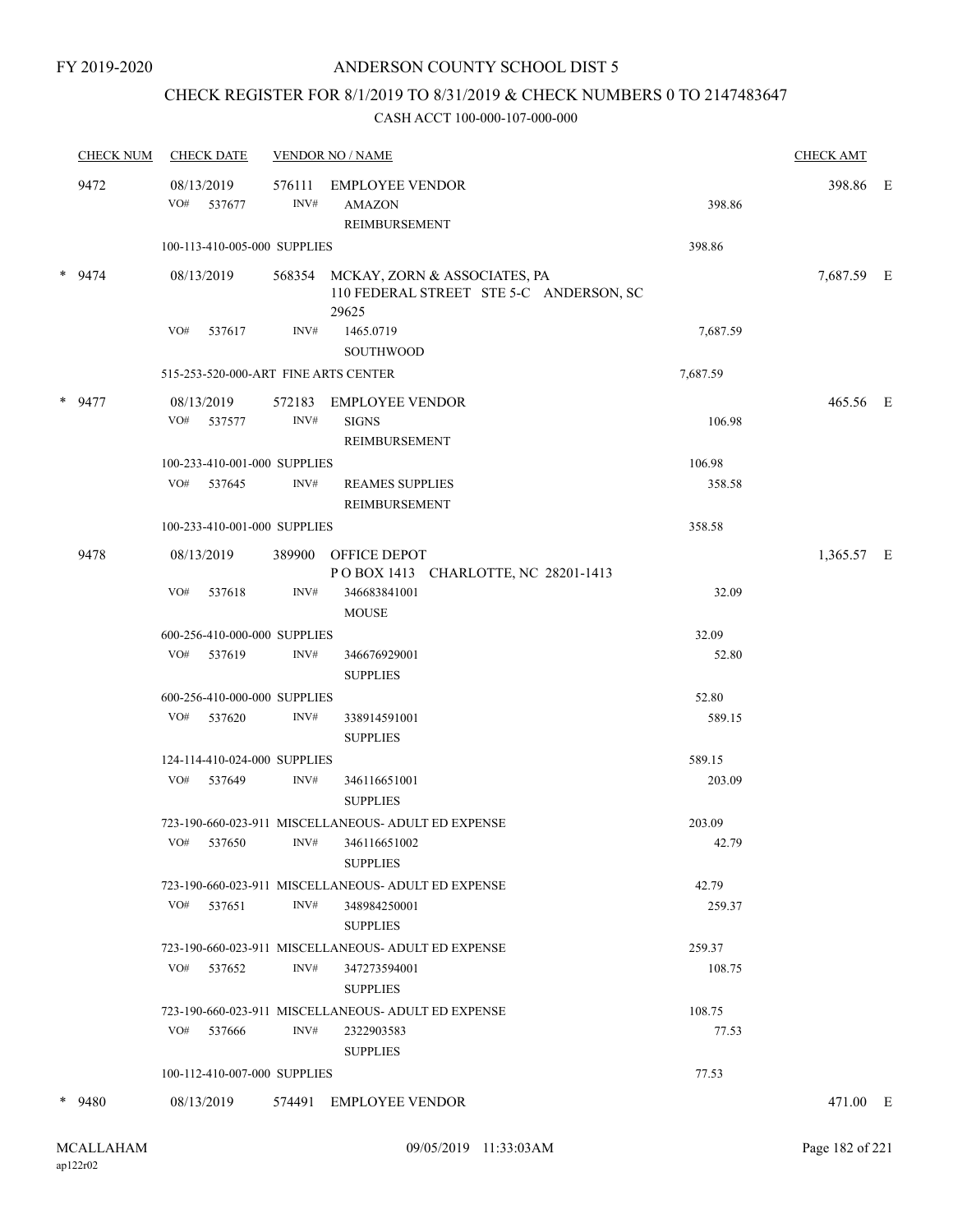### CHECK REGISTER FOR 8/1/2019 TO 8/31/2019 & CHECK NUMBERS 0 TO 2147483647

| <b>CHECK NUM</b> |     | <b>CHECK DATE</b>    |                              | <b>VENDOR NO / NAME</b>                                                                         |           |  |           | <b>CHECK AMT</b> |            |  |
|------------------|-----|----------------------|------------------------------|-------------------------------------------------------------------------------------------------|-----------|--|-----------|------------------|------------|--|
|                  | VO# | 537582               | INV#                         | <b>EPIC SUPPLIES</b><br>REIMBURSEMENT                                                           |           |  |           | 49.45            |            |  |
|                  |     |                      |                              | 710-271-660-010-201 MISCELLANEOUS EXPENSE                                                       |           |  |           | 49.45            |            |  |
|                  | VO# | 537583               | INV#                         | PROF DEV                                                                                        |           |  |           | 421.55           |            |  |
|                  |     |                      |                              | <b>REIMBURSEMENT</b>                                                                            |           |  |           |                  |            |  |
|                  |     |                      | 100-113-410-010-000 SUPPLIES |                                                                                                 |           |  |           | 421.55           |            |  |
| 9481             |     | 08/13/2019           | 394675                       | PIP PRINTING<br>1005 NORTH FANT STREET ATT: ACCOUNTS<br>RECEIVABLE ANDERSON, SC 29621           |           |  |           |                  | 1,161.20 E |  |
|                  | VO# | 537623               | INV#                         | 99067<br><b>LETTERS</b>                                                                         |           |  |           | 908.29           |            |  |
|                  |     |                      | 100-113-410-006-000 SUPPLIES |                                                                                                 |           |  |           | 908.29           |            |  |
|                  | VO# | 537624               | INV#                         | 99160                                                                                           |           |  |           | 252.91           |            |  |
|                  |     |                      |                              | <b>AIT PROGRAMS</b>                                                                             |           |  |           |                  |            |  |
|                  |     |                      |                              | 131-233-410-031-GRO GRAND OPENING                                                               |           |  |           | 252.91           |            |  |
| $*$ 9483         |     | 08/13/2019           |                              | 570955 RIDDELL/ ALL AMERICAN SPORTS<br>PO BOX 71914 CHICAGO, IL 60694-1914                      |           |  |           |                  | 4,087.35 E |  |
|                  | VO# | 537627               | INV#                         | 950958639<br><b>GLENVIEW MS</b>                                                                 |           |  |           | 4,087.35         |            |  |
|                  |     |                      |                              | 720-271-660-020-674 FOOTBALL EXPENSE                                                            |           |  |           | 4,087.35         |            |  |
| $*$ 9486         |     | 08/13/2019           |                              | 572786 EMPLOYEE VENDOR                                                                          |           |  |           |                  | 275.00 E   |  |
|                  |     | VO# 537574           | INV#                         | 2019-2020<br><b>TEACHER SUPPLY</b>                                                              |           |  |           | 275.00           |            |  |
|                  |     |                      |                              | 377-113-410-006-000 TEACHER SUPPLY - ROBERT ANDERSON                                            |           |  |           | 275.00           |            |  |
| 9487             | VO# | 08/13/2019<br>537581 | 574654<br>INV#               | EMPLOYEE VENDOR<br><b>TEACHER MTG</b>                                                           |           |  |           | 140.59           | 140.59 E   |  |
|                  |     |                      |                              | REIMBURSEMENT                                                                                   |           |  |           |                  |            |  |
|                  |     |                      |                              | 710-271-660-010-201 MISCELLANEOUS EXPENSE                                                       |           |  |           | 140.59           |            |  |
| 9488             |     | 08/13/2019           | 332750                       | WILLIAM V MACGILL & CO<br>1000 NORTH LOMBARD ROAD ATT: ACCOUNTS<br>RECEIVABLE LOMBARD, IL 60148 |           |  |           |                  | 460.00 E   |  |
|                  |     | VO# 537638           |                              | INV# 0683257<br>TL HANNA                                                                        | PO# 11197 |  |           | 460.00           |            |  |
|                  |     |                      |                              | 100-213-410-000-000 SUPPLIES AND MATERIALS                                                      |           |  |           | 255.45           |            |  |
|                  |     |                      |                              | 100-213-410-002-000 SUPPLIES-HEALTH SERVICE                                                     |           |  |           | 204.55           |            |  |
| 9489             |     | 08/15/2019           | 575649                       | AADVANTAGE LAUNDRY SYSTEMS, INC<br>2510 NATIONAL DRIVE GARLAND, TX 75041                        |           |  |           |                  | 741.14 E   |  |
|                  | VO# | 537711               | INV#                         | 481977<br><b>WASHER REPAIR</b>                                                                  |           |  |           | 741.14           |            |  |
|                  |     |                      |                              | 100-254-410-003-001 SUPPLIES - MAINTENANCE                                                      |           |  |           | 741.14           |            |  |
| 9490             |     | 08/15/2019           | 572731                       | ACCO BRANDS USA LLC<br>PO BOX 203412 DALLAS, TX 75320-3412                                      |           |  |           |                  | 2,949.29 E |  |
|                  | VO# | 537720               | INV#                         | 2849069                                                                                         |           |  | PO# 11223 | 2,468.70         |            |  |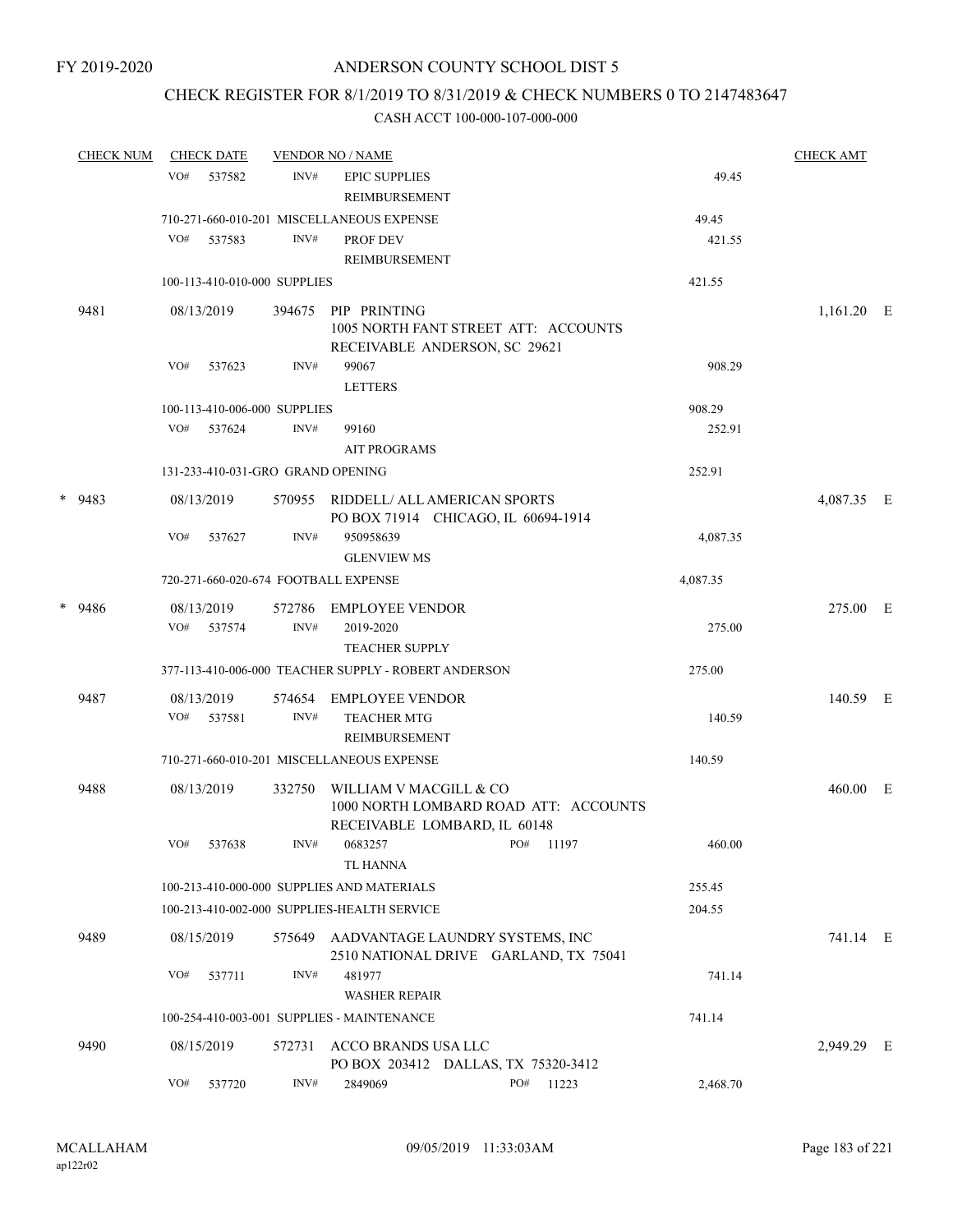### CHECK REGISTER FOR 8/1/2019 TO 8/31/2019 & CHECK NUMBERS 0 TO 2147483647

|   | <b>CHECK NUM</b> |            | <b>CHECK DATE</b>            |                          | <b>VENDOR NO / NAME</b>                                        |     |       |            | <b>CHECK AMT</b> |  |
|---|------------------|------------|------------------------------|--------------------------|----------------------------------------------------------------|-----|-------|------------|------------------|--|
|   |                  |            |                              |                          | <b>SUPPLIES</b>                                                |     |       |            |                  |  |
|   |                  |            |                              |                          | 100-000-170-000-000 WAREHOUSE INVENTORY                        |     |       | 2,468.70   |                  |  |
|   |                  |            | VO# 537785                   | INV#                     | CON#10086792                                                   |     |       | 480.59     |                  |  |
|   |                  |            |                              |                          | ACCT#104231                                                    |     |       |            |                  |  |
|   |                  |            | 100-114-410-021-000 SUPPLIES |                          |                                                                |     |       | 480.59     |                  |  |
|   | 9491             | 08/15/2019 |                              |                          | 112485 ANDERSON COUNTY SEWER                                   |     |       |            | 3,162.05 E       |  |
|   |                  | VO#        |                              | INV#                     | P.O. BOX 13666 ANDERSON, SC 29624                              |     |       |            |                  |  |
|   |                  |            | 537798                       |                          | <b>ACCT 4931</b><br><b>MAY-JULY</b>                            |     |       | 50.85      |                  |  |
|   |                  |            |                              |                          | 100-254-470-002-000 ENERGY-ELECTRICITY & WATER                 |     |       | 50.85 A    |                  |  |
|   |                  | VO#        | 537799                       | INV#                     | ACCT <sub>8</sub>                                              |     |       | 3,111.20   |                  |  |
|   |                  |            |                              |                          | <b>MAY-JULY</b>                                                |     |       |            |                  |  |
|   |                  |            |                              |                          | 100-254-470-002-000 ENERGY-ELECTRICITY & WATER                 |     |       | 3,111.20 A |                  |  |
|   |                  |            |                              |                          |                                                                |     |       |            |                  |  |
|   | $*$ 9493         | 08/15/2019 |                              | 126675                   | ATTAWAY INC<br>POBOX 302 ATT: ACCOUNTS RECEIVABLE              |     |       |            | 2,409.70 E       |  |
|   |                  |            |                              |                          | ANDERSON, SC 29622                                             |     |       |            |                  |  |
|   |                  | VO#        | 537724                       | INV#                     | 222531                                                         | PO# | 10962 | 850.65     |                  |  |
|   |                  |            |                              |                          | <b>REPORT CARDS</b>                                            |     |       |            |                  |  |
|   |                  |            |                              |                          | 100-000-170-000-000 WAREHOUSE INVENTORY                        |     |       | 850.65 A   |                  |  |
|   |                  | VO#        | 537725                       | INV#                     | 293, 337, 332                                                  | PO# | 11285 | 1,176.25   |                  |  |
|   |                  |            |                              |                          | <b>HANDBOOKS</b>                                               |     |       |            |                  |  |
|   |                  |            | 100-147-410-011-000 SUPPLIES |                          |                                                                |     |       | 234.33     |                  |  |
|   |                  |            | 100-147-410-013-000 SUPPLIES |                          |                                                                |     |       | 271.03     |                  |  |
|   |                  |            | 100-147-410-015-000 SUPPLIES |                          |                                                                |     |       | 670.89     |                  |  |
|   |                  |            | VO# 537726                   | INV#                     | 223360<br><b>WEST MARKET</b>                                   | PO# | 11312 | 382.80     |                  |  |
|   |                  |            | 100-147-410-018-000 SUPPLIES |                          |                                                                |     |       | 382.80     |                  |  |
|   |                  |            |                              |                          |                                                                |     |       |            |                  |  |
|   | 9494             | 08/15/2019 |                              | 147195<br>$\text{INV}\#$ | <b>EMPLOYEE VENDOR</b>                                         |     |       |            | 327.20 E         |  |
|   |                  |            | VO# 537719                   |                          | AUGUST 7 & 8<br><b>COLUMBIA</b>                                |     |       | 327.20     |                  |  |
|   |                  |            |                              |                          | 356-223-333-023-000 TRIPS AND CONFERENCES                      |     |       | 327.20     |                  |  |
|   |                  |            |                              |                          |                                                                |     |       |            |                  |  |
| ∗ | 9496             | 08/15/2019 |                              | 187300                   | CRESCENT SUPPLY CO, INC<br>POBOX 8798 ATT: ACCOUNTS RECEIVABLE |     |       |            | 303.96 E         |  |
|   |                  |            |                              |                          | GREENVILLE, SC 29604                                           |     |       |            |                  |  |
|   |                  | VO#        | 537708                       | INV#                     | 396869                                                         |     |       | 19.92      |                  |  |
|   |                  |            |                              |                          | <b>SUPPLIES</b>                                                |     |       |            |                  |  |
|   |                  |            |                              |                          | 100-254-410-002-400 HVAC/ELECTRICAL/PLUMBING                   |     |       | 19.92      |                  |  |
|   |                  |            | VO# 537709                   | INV#                     | 396932                                                         |     |       | 25.36      |                  |  |
|   |                  |            |                              |                          | <b>SUPPLIES</b>                                                |     |       |            |                  |  |
|   |                  |            |                              |                          | 100-254-410-021-400 HVAC/ELECTRICAL/PLUMBING                   |     |       | 25.36      |                  |  |
|   |                  | VO#        | 537710                       | INV#                     | 396931                                                         |     |       | 258.68     |                  |  |
|   |                  |            |                              |                          | <b>SUPPLIES</b>                                                |     |       |            |                  |  |
|   |                  |            |                              |                          | 100-254-410-001-400 HVAC/ELECTRICAL/PLUMBING                   |     |       | 258.68     |                  |  |
|   | * 9498           | 08/15/2019 |                              |                          | 573711 EAST COAST TVM, LLC                                     |     |       |            | 32,202.00 E      |  |
|   |                  |            |                              |                          |                                                                |     |       |            |                  |  |
|   |                  |            |                              |                          |                                                                |     |       |            |                  |  |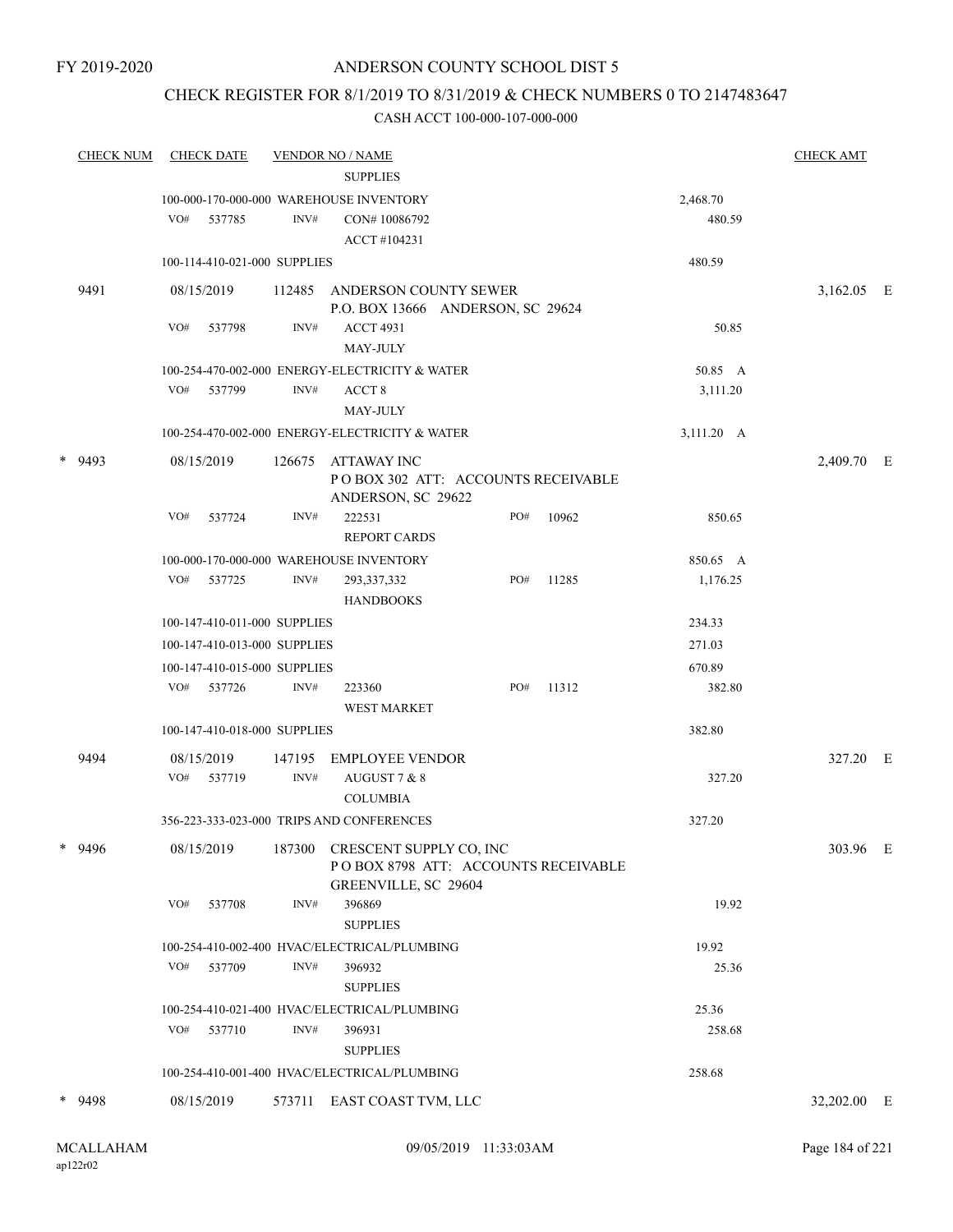# CHECK REGISTER FOR 8/1/2019 TO 8/31/2019 & CHECK NUMBERS 0 TO 2147483647

| <b>CHECK NUM</b> | <b>CHECK DATE</b><br><b>VENDOR NO / NAME</b> |                                                                        |        |                                                                                         |  |     |       |                      | <b>CHECK AMT</b> |  |
|------------------|----------------------------------------------|------------------------------------------------------------------------|--------|-----------------------------------------------------------------------------------------|--|-----|-------|----------------------|------------------|--|
|                  |                                              |                                                                        |        | POBOX 4008 FLORENCE, SC 29502                                                           |  |     |       |                      |                  |  |
|                  | VO#                                          | 537735                                                                 | INV#   | APP <sub>1</sub><br>PROJ #11022                                                         |  | PO# | 11022 | 32,202.00            |                  |  |
|                  |                                              | 100-254-540-012-AWN AWNING                                             |        |                                                                                         |  |     |       | 32,202.00            |                  |  |
| 9499             |                                              | 08/15/2019                                                             | 213300 | EBS, INC<br><b>615 EAST RIVER STREET ATT: ACCOUNTS</b><br>RECEIVABLE ANDERSON, SC 29624 |  |     |       |                      | 334.01 E         |  |
|                  | VO#                                          | 537704                                                                 | INV#   | 105528<br><b>KEYS</b>                                                                   |  |     |       | 8.03                 |                  |  |
|                  | VO#                                          | 537705                                                                 | INV#   | 100-254-410-011-001 SUPPLIES - MAINTENANCE<br>105539<br><b>KEYS</b>                     |  |     |       | 8.03<br>72.04        |                  |  |
|                  |                                              |                                                                        |        | 100-254-323-001-001 CONTRACTED SERVICES                                                 |  |     |       | 72.04                |                  |  |
|                  | VO#                                          | 537706                                                                 | INV#   | 105540<br><b>LOCK</b>                                                                   |  |     |       | 171.20               |                  |  |
|                  |                                              |                                                                        |        | 100-254-410-001-001 SUPPLIES - MAINTENANCE                                              |  |     |       | 171.20               |                  |  |
|                  |                                              | VO# 537707                                                             | INV#   | 105545<br><b>LOCK</b>                                                                   |  |     |       | 82.74                |                  |  |
|                  |                                              |                                                                        |        | 100-254-323-002-001 CONTRACTED SERVICES                                                 |  |     |       | 82.74                |                  |  |
| $*$ 9501         |                                              | 08/15/2019                                                             |        | 237555 FORMS & SUPPLY<br>POBOX 563953 ATT: ACCOUNTS RECEIVABLE<br>CHARLOTTE, NC 28256   |  |     |       |                      | 15,610.12 E      |  |
|                  | VO#                                          | 537738                                                                 | INV#   | 5104765<br><b>SUPPLIES</b>                                                              |  | PO# | 11230 | 10,087.10            |                  |  |
|                  |                                              |                                                                        |        | 100-000-170-000-000 WAREHOUSE INVENTORY                                                 |  |     |       | 10,087.10            |                  |  |
|                  | VO#                                          | 537739                                                                 | INV#   | 5085797<br><b>SUPPLIES</b>                                                              |  | PO# | 11078 | 1,832.38             |                  |  |
|                  |                                              |                                                                        |        | 100-000-170-000-000 WAREHOUSE INVENTORY                                                 |  |     |       | 1,832.38             |                  |  |
|                  | VO#                                          | 537740                                                                 | INV#   | 5104844<br><b>WHSE SUPPLIES</b>                                                         |  | PO# | 11236 | 2,670.93             |                  |  |
|                  |                                              |                                                                        |        | 100-000-170-000-000 WAREHOUSE INVENTORY<br>100-000-170-000-000 WAREHOUSE INVENTORY      |  |     |       | 2,131.65<br>539.28   |                  |  |
|                  |                                              | VO# 537741                                                             |        | $INV#$ 5074750<br><b>AIT SUPPLIES</b>                                                   |  | PO# | 11118 | 1,019.71             |                  |  |
|                  |                                              | 515-253-520-031-CAR CAREER CENTER<br>515-253-520-031-CAR CAREER CENTER |        |                                                                                         |  |     |       | 340.26 A<br>679.45 A |                  |  |
| 9502             |                                              | 08/15/2019                                                             |        | 570843 GATEWAY SUPPLY CO<br>CORPORATE OFFICES P.O. BOX 2826 COLUMBIA,<br>SC 29202       |  |     |       |                      | 257.19 E         |  |
|                  | VO#                                          | 537702                                                                 | INV#   | S4641931<br><b>SUPPLIES</b>                                                             |  |     |       | 257.19               |                  |  |
|                  |                                              |                                                                        |        | 100-254-410-008-400 HVAC/ELECTRICAL/PLUMBING                                            |  |     |       | 57.70                |                  |  |
|                  |                                              |                                                                        |        | 100-254-410-010-400 HVAC/ELECTRICAL/PLUMBING                                            |  |     |       | 56.08                |                  |  |
|                  |                                              |                                                                        |        | 100-254-410-012-400 HVAC/ELECTRICAL/PLUMBING                                            |  |     |       | 121.91               |                  |  |
|                  |                                              |                                                                        |        | 100-254-410-016-400 HVAC/ELECTRICAL/PLUMBING                                            |  |     |       | 21.50                |                  |  |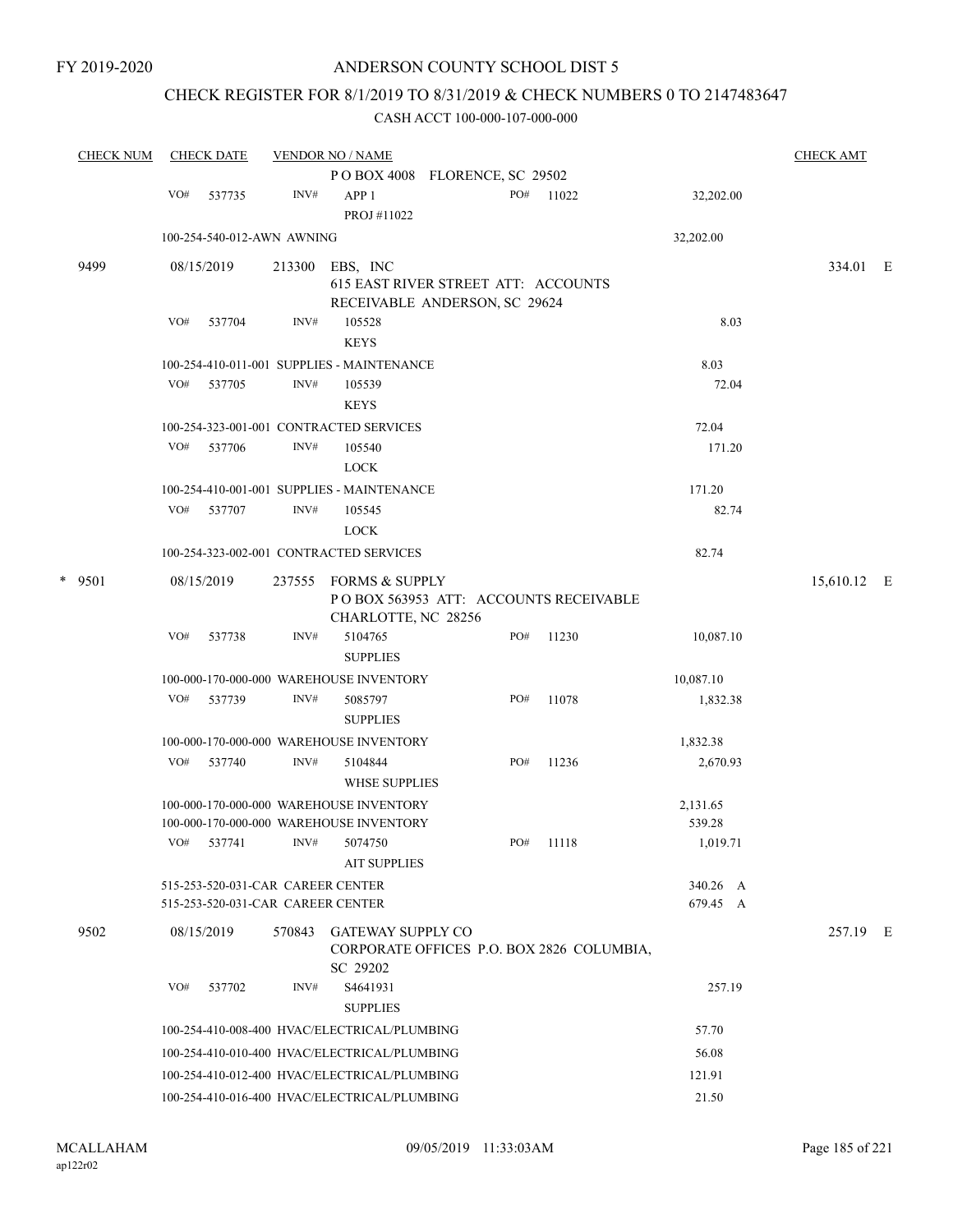### CHECK REGISTER FOR 8/1/2019 TO 8/31/2019 & CHECK NUMBERS 0 TO 2147483647

|  | <b>CHECK NUM</b> | <b>CHECK DATE</b>                                            |        | <b>VENDOR NO / NAME</b>                                                                          |     |       |                    | <b>CHECK AMT</b> |   |
|--|------------------|--------------------------------------------------------------|--------|--------------------------------------------------------------------------------------------------|-----|-------|--------------------|------------------|---|
|  | 9503             | 08/15/2019                                                   | 264114 | HEINEMANN<br>15963 COLLECTIONS CENTER DRIVE ATT:<br>ACCOUNTS RECEIVABLE CHICAGO, IL 60693        |     |       |                    | 5,494.32 E       |   |
|  |                  | VO#<br>537742                                                | INV#   | 7098924<br>ACCT #63606                                                                           | PO# | 11211 | 129.47             |                  |   |
|  |                  |                                                              |        | 201-112-410-012-000 SUPPLIES AND MATERIALS                                                       |     |       | 129.47             |                  |   |
|  |                  | VO#<br>537743                                                | INV#   | 7097788<br>ACCT #63606                                                                           | PO# | 11303 | 5,364.85           |                  |   |
|  |                  | 338-112-410-000-EAR SUPPLIES<br>338-112-410-000-EAR SUPPLIES |        |                                                                                                  |     |       | 4,921.88<br>442.97 |                  |   |
|  | $*$ 9505         | 08/15/2019                                                   | 566000 | HOUGHTON MIFFLIN HARCOURT<br>14046 COLLECTIONS CENTER DRIVE CHICAGO,<br>IL 60693                 |     |       |                    | 2,800.00         | E |
|  |                  | VO#<br>537751                                                | INV#   | 710157591<br>PROF LEARNING                                                                       | PO# | 11300 | 2,800.00           |                  |   |
|  |                  | 267-224-333-002-P11 TRIPS- TECHNOLOGY                        |        |                                                                                                  |     |       | 1,400.00           |                  |   |
|  |                  | 267-224-333-003-P11 TRIPS- TECHNOLOGY                        |        |                                                                                                  |     |       | 1,400.00           |                  |   |
|  | $*$ 9507         | 08/15/2019                                                   | 564696 | JOHNSTONE SUPPLY<br>POBOX 17466 GREENVILLE, SC 29606                                             |     |       |                    | 283.79 E         |   |
|  |                  | VO#<br>537700                                                | INV#   | 4011041<br><b>SUPPLIES</b>                                                                       |     |       | 248.69             |                  |   |
|  |                  |                                                              |        | 100-254-410-008-400 HVAC/ELECTRICAL/PLUMBING                                                     |     |       | 248.69             |                  |   |
|  |                  | VO# 537701                                                   | INV#   | 4011046                                                                                          |     |       | 35.10              |                  |   |
|  |                  |                                                              |        | <b>SUPPLIES</b>                                                                                  |     |       |                    |                  |   |
|  |                  |                                                              |        | 100-254-410-021-400 HVAC/ELECTRICAL/PLUMBING                                                     |     |       | 35.10              |                  |   |
|  | 9508             | 08/15/2019                                                   | 349701 | MED CENTRAL HEALTH RESOURCES<br>3424 CLEMSON BLVD ATT: ACCOUNTS<br>RECEIVABLE ANDERSON, SC 29621 |     |       |                    | 215.00 E         |   |
|  |                  | VO#<br>537760                                                | INV#   | 33579<br><b>JORDAN</b>                                                                           |     |       | 85.00              |                  |   |
|  |                  |                                                              |        | 100-255-323-000-000 CONTRACTED SERVICES                                                          |     |       | 85.00              |                  |   |
|  |                  | VO#<br>537761                                                | INV#   | 42902<br><b>GARNER</b>                                                                           |     |       | 65.00              |                  |   |
|  |                  |                                                              |        | 100-255-323-000-000 CONTRACTED SERVICES                                                          |     |       | 65.00              |                  |   |
|  |                  | VO# 537762                                                   | INV#   | 33191<br><b>MCCLAIN</b>                                                                          |     |       | 65.00              |                  |   |
|  |                  |                                                              |        | 100-255-323-000-000 CONTRACTED SERVICES                                                          |     |       | 65.00              |                  |   |
|  | 9509             | 08/15/2019                                                   | 569461 | METROGROUP, INC<br>50-23 TWENTY-THIRD STREET LONG ISLAND<br>CITY, NY 11101                       |     |       |                    | 2,343.01 E       |   |
|  |                  | VO#<br>537763                                                | INV#   | PI632195<br><b>HVAC</b>                                                                          | PO# | 11339 | 2,343.01           |                  |   |
|  |                  |                                                              |        | 100-254-323-000-600 MAINTENANCE SERVICES                                                         |     |       | 25.35              |                  |   |
|  |                  |                                                              |        | 100-254-323-001-600 MAINTENANCE SERVICES                                                         |     |       | 52.43              |                  |   |
|  |                  |                                                              |        |                                                                                                  |     |       |                    |                  |   |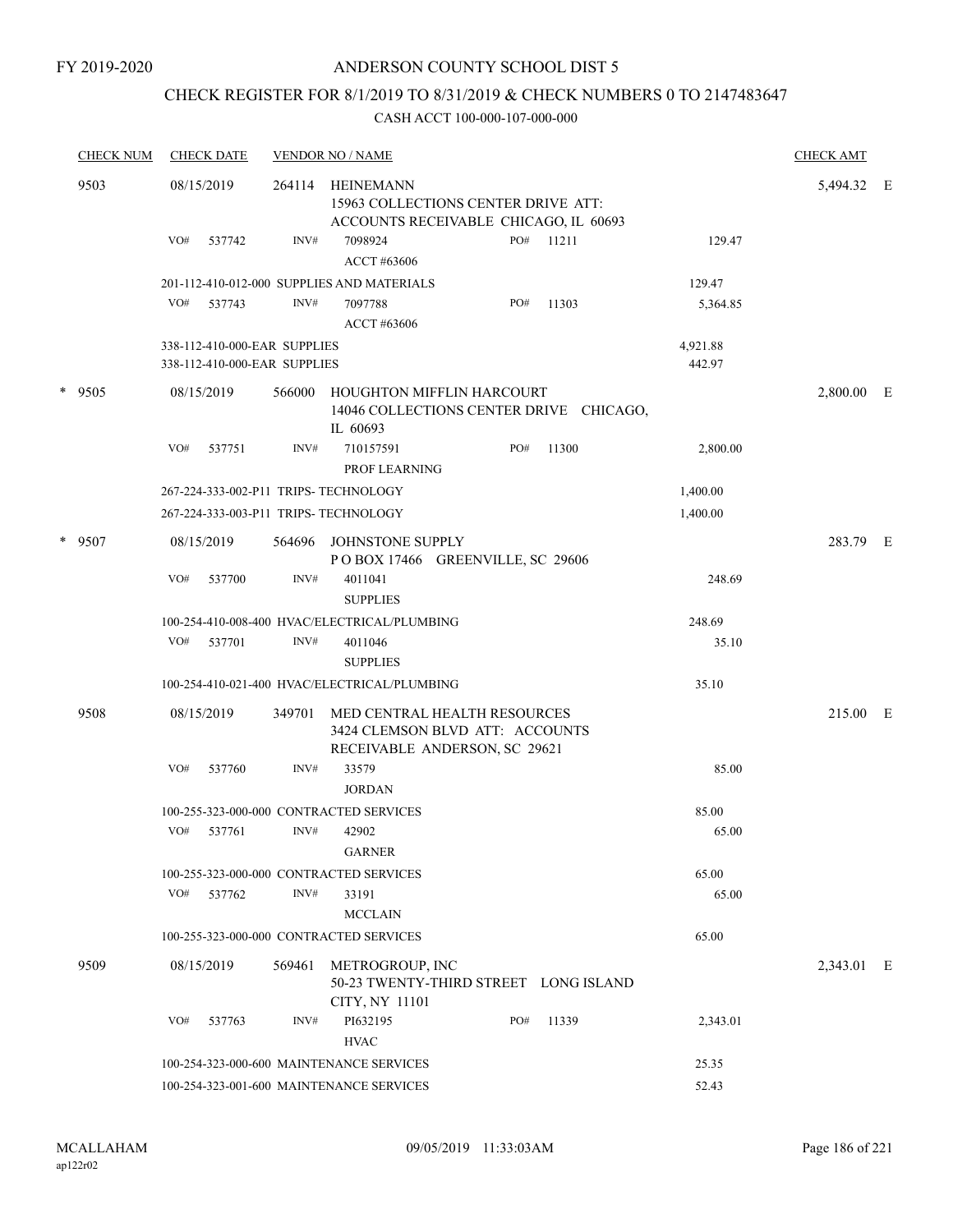### CHECK REGISTER FOR 8/1/2019 TO 8/31/2019 & CHECK NUMBERS 0 TO 2147483647

| <b>CHECK NUM</b> | <b>CHECK DATE</b>                        |        | <b>VENDOR NO / NAME</b>                                                     |     |       |                 | <b>CHECK AMT</b> |  |
|------------------|------------------------------------------|--------|-----------------------------------------------------------------------------|-----|-------|-----------------|------------------|--|
|                  | 100-254-323-002-600 MAINTENANCE SERVICES |        |                                                                             |     |       | 471.91          |                  |  |
|                  | 100-254-323-003-600 MAINTENANCE SERVICES |        |                                                                             |     |       | 407.45          |                  |  |
|                  | 100-254-323-005-600 MAINTENANCE SERVICES |        |                                                                             |     |       | 8.05            |                  |  |
|                  | 100-254-323-007-600 MAINTENANCE SERVICES |        |                                                                             |     |       | 25.35           |                  |  |
|                  | 100-254-323-008-600 MAINTENANCE SERVICES |        |                                                                             |     |       | 25.35           |                  |  |
|                  | 100-254-323-010-600 MAINTENANCE SERVICES |        |                                                                             |     |       | 135.24          |                  |  |
|                  | 100-254-323-011-600 MAINTENANCE SERVICES |        |                                                                             |     |       | 25.35           |                  |  |
|                  | 100-254-323-012-600 MAINTENANCE SERVICES |        |                                                                             |     |       | 110.15          |                  |  |
|                  | 100-254-323-014-600 MAINTENANCE SERVICES |        |                                                                             |     |       | 346.62          |                  |  |
|                  | 100-254-323-015-600 MAINTENANCE SERVICES |        |                                                                             |     |       | 25.35           |                  |  |
|                  | 100-254-323-016-600 MAINTENANCE SERVICES |        |                                                                             |     |       | 332.17          |                  |  |
|                  | 100-254-323-017-600 MAINTENANCE SERVICES |        |                                                                             |     |       | 25.35           |                  |  |
|                  | 100-254-323-019-600 MAINTENANCE SERVICES |        |                                                                             |     |       | 170.71          |                  |  |
|                  | 100-254-323-021-600 MAINTENANCE SERVICES |        |                                                                             |     |       | 156.18          |                  |  |
| 9510             | 08/15/2019                               | 389900 | <b>OFFICE DEPOT</b><br>POBOX 1413 CHARLOTTE, NC 28201-1413                  |     |       |                 | 504.28 E         |  |
|                  | VO#<br>537764                            | INV#   | 353099528001<br><b>SUPPLIES</b>                                             | PO# | 11324 | 129.87          |                  |  |
|                  | 100-221-410-000-TST SUPPLIES-TESTING     |        |                                                                             |     |       | 129.87          |                  |  |
|                  | VO#<br>537765                            | INV#   | PO 11317<br><b>SUPPLIES</b>                                                 | PO# | 11317 | 374.41          |                  |  |
|                  | 100-255-410-000-000 SUPPLIES             |        |                                                                             |     |       | 63.17           |                  |  |
|                  | 100-255-410-000-000 SUPPLIES             |        |                                                                             |     |       | $-8.34$         |                  |  |
|                  | 100-255-410-000-000 SUPPLIES             |        |                                                                             |     |       | 296.06<br>23.52 |                  |  |
|                  | 100-255-410-000-000 SUPPLIES             |        |                                                                             |     |       |                 |                  |  |
| $*$ 9512         | 08/15/2019                               | 574764 | <b>EMPLOYEE VENDOR</b>                                                      |     |       |                 | 224.70 E         |  |
|                  | VO#<br>537718                            | INV#   | <b>JULY 8-12</b><br><b>GREENVILLE</b>                                       |     |       | 224.70          |                  |  |
|                  | 267-264-312-002-RR1 HQ CERTIFICATIONS    |        |                                                                             |     |       | 224.70          |                  |  |
|                  |                                          |        |                                                                             |     |       |                 |                  |  |
| $*$ 9514         | 08/15/2019                               | 574624 | SCHOLASTIC CLASSROOM MAGAZINES<br>PO BOX 3710 JEFFERSON CITY, MO 65102-9733 |     |       |                 | 840.51 E         |  |
|                  | VO#<br>537772                            | INV#   | M6793410<br>ACCT 29622705                                                   | PO# | 11209 | 840.51          |                  |  |
|                  |                                          |        | 201-113-410-006-000 SUPPLIES AND MATERIALS                                  |     |       | 840.51          |                  |  |
| $*$ 9516         | 08/15/2019                               | 472700 | <b>SHERWIN WILLIAMS</b><br>613 NORTH MURRAY AVENUE ATT: ACCOUNTS            |     |       |                 | 308.75 E         |  |
|                  |                                          |        | RECEIVABLE ANDERSON, SC 29625                                               |     |       |                 |                  |  |
|                  | VO#<br>537698                            | INV#   | 2308-6                                                                      |     |       | 192.12          |                  |  |
|                  |                                          |        | <b>SUPPLIES</b>                                                             |     |       |                 |                  |  |
|                  |                                          |        | 100-254-410-002-001 SUPPLIES - MAINTENANCE                                  |     |       | 192.12          |                  |  |
|                  | VO#<br>537699                            | INV#   | 2448-0                                                                      |     |       | 116.63          |                  |  |
|                  |                                          |        | <b>SUPPLIES</b>                                                             |     |       |                 |                  |  |
|                  |                                          |        | 100-254-410-000-001 MAINT. SUPPLIES-STRUCTURES                              |     |       | 116.63          |                  |  |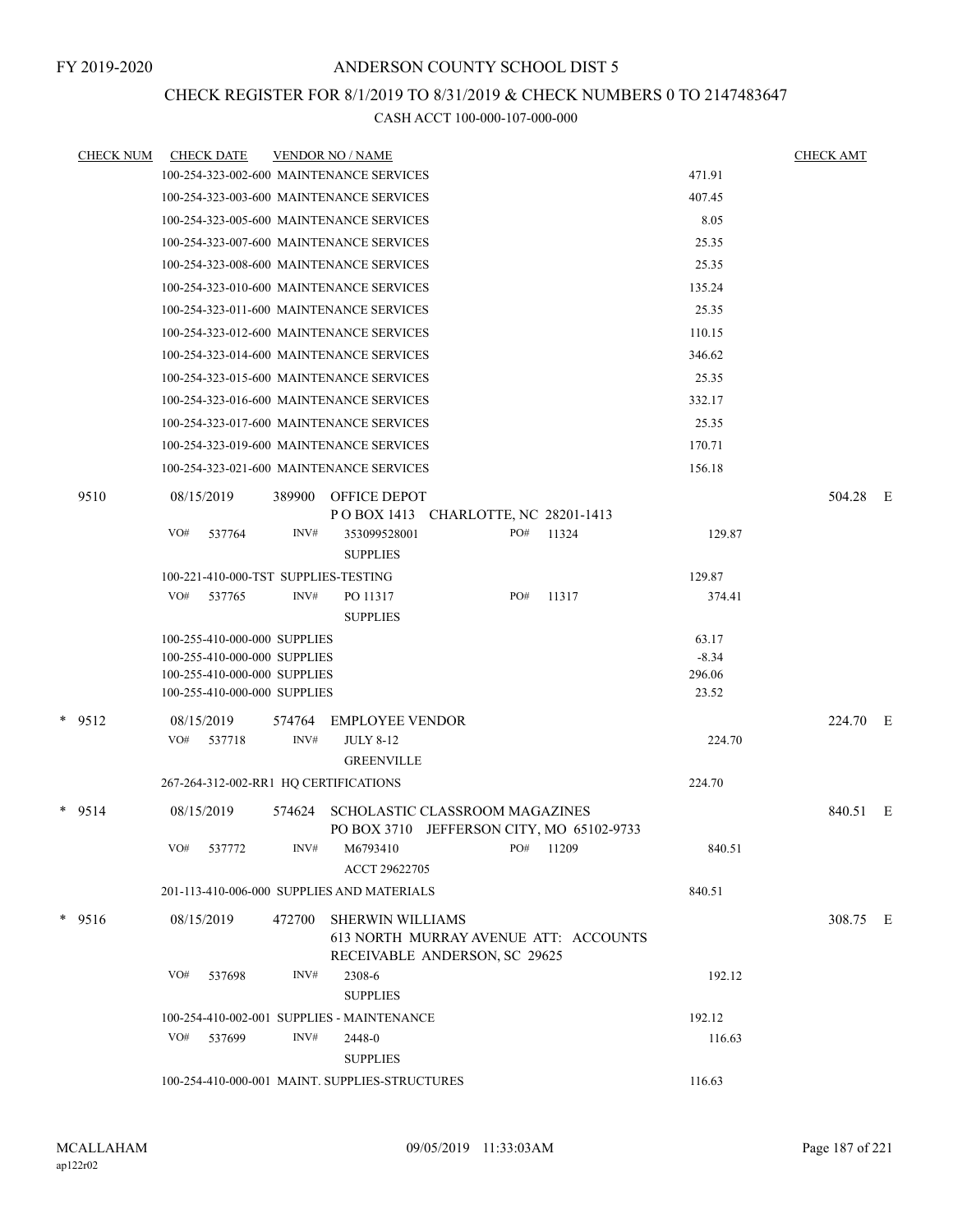## CHECK REGISTER FOR 8/1/2019 TO 8/31/2019 & CHECK NUMBERS 0 TO 2147483647

|        | <b>CHECK NUM</b> |            | <b>CHECK DATE</b> |        | <b>VENDOR NO / NAME</b>                                                                         |     |       |               | <b>CHECK AMT</b> |  |
|--------|------------------|------------|-------------------|--------|-------------------------------------------------------------------------------------------------|-----|-------|---------------|------------------|--|
| * 9518 |                  | 08/15/2019 |                   | 476700 | SMITH & JONES JANITORIAL<br>1 BILOXI SQUARE ATT: ACCOUNTS RECEIVABLE<br>WEST COLUMBIA, SC 29170 |     |       |               | 2,996.00 E       |  |
|        |                  | VO#        | 537776            | INV#   | 194528<br><b>WHSE SUPPLIES</b>                                                                  | PO# | 11039 | 428.00        |                  |  |
|        |                  |            |                   |        | 100-000-170-000-000 WAREHOUSE INVENTORY                                                         |     |       | 428.00        |                  |  |
|        |                  | VO#        | 537777            | INV#   | 195492                                                                                          | PO# | 11273 | 2,568.00      |                  |  |
|        |                  |            |                   |        | <b>WHSE SUPPLIES</b>                                                                            |     |       |               |                  |  |
|        |                  |            |                   |        | 100-000-170-000-000 WAREHOUSE INVENTORY                                                         |     |       | 2,568.00      |                  |  |
|        | 9519             |            | 08/15/2019        | 569781 | VARITRONICS, LLC<br>7200 93RD AVE N SUITE 120 BROOKLYN PARK,<br>MN 55445                        |     |       |               | 2,022.42 E       |  |
|        |                  | VO#        | 537780            | INV#   | PSI 108459                                                                                      | PO# | 11286 | 2,022.42      |                  |  |
|        |                  |            |                   |        | <b>SUPPLIES</b>                                                                                 |     |       |               |                  |  |
|        |                  |            |                   |        | 201-112-445-011-000 TECHNOLOGY SUPPLIES                                                         |     |       | 2,022.42      |                  |  |
|        | 9520             |            | 08/15/2019        | 532300 | WHITE JONES ACE HARDWARE<br>PO BOX 13012 ATT: ACCOUNTS RECEIVABLE<br>ANDERSON, SC 29624         |     |       |               | 267.90 E         |  |
|        |                  | VO#        | 537682            | INV#   | 883996                                                                                          |     |       | 5.24          |                  |  |
|        |                  |            |                   |        | <b>SUPPLIES</b>                                                                                 |     |       |               |                  |  |
|        |                  |            |                   |        | 100-254-410-000-001 MAINT. SUPPLIES-STRUCTURES                                                  |     |       | 5.24          |                  |  |
|        |                  | VO#        | 537683            | INV#   | 399271<br><b>SUPPLIES</b>                                                                       |     |       | 31.46         |                  |  |
|        |                  |            |                   |        | 100-254-410-013-001 SUPPLIES - MAINTENANCE                                                      |     |       | 31.46         |                  |  |
|        |                  | VO#        | 537684            | INV#   | 399211<br><b>SUPPLIES</b>                                                                       |     |       | 27.12         |                  |  |
|        |                  |            |                   |        | 100-254-410-000-001 MAINT. SUPPLIES-STRUCTURES                                                  |     |       | 27.12         |                  |  |
|        |                  | VO#        | 537685            | INV#   | 883966                                                                                          |     |       | 6.12          |                  |  |
|        |                  |            |                   |        | <b>SUPPLIES</b>                                                                                 |     |       |               |                  |  |
|        |                  |            |                   |        | 100-254-410-002-400 HVAC/ELECTRICAL/PLUMBING                                                    |     |       | 6.12          |                  |  |
|        |                  | VO#        | 537686            | INV#   | 883944<br><b>SUPPLIES</b>                                                                       |     |       | 8.85          |                  |  |
|        |                  |            |                   |        | 100-254-410-000-001 MAINT. SUPPLIES-STRUCTURES                                                  |     |       | 8.85          |                  |  |
|        |                  | VO#        | 537687            | INV#   | 399391<br><b>SUPPLIES</b>                                                                       |     |       | 3.23          |                  |  |
|        |                  |            |                   |        | 100-254-410-001-001 SUPPLIES - MAINTENANCE                                                      |     |       | 3.23          |                  |  |
|        |                  |            | VO# 537688        | INV#   | 883995<br><b>SUPPLIES</b>                                                                       |     |       | 11.95         |                  |  |
|        |                  |            |                   |        | 100-254-410-002-400 HVAC/ELECTRICAL/PLUMBING                                                    |     |       |               |                  |  |
|        |                  | VO#        | 537689            | INV#   | 883919                                                                                          |     |       | 11.95<br>6.47 |                  |  |
|        |                  |            |                   |        | <b>SUPPLIES</b>                                                                                 |     |       |               |                  |  |
|        |                  |            |                   |        | 100-254-410-019-400 HVAC/ELECTRICAL/PLUMBING                                                    |     |       | 6.47          |                  |  |
|        |                  |            | VO# 537690        | INV#   | 884153<br><b>SUPPLIES</b>                                                                       |     |       | 59.81         |                  |  |
|        |                  |            |                   |        | 131-254-410-031-001 SUPPLIES - MAINTENANCE                                                      |     |       | 59.81         |                  |  |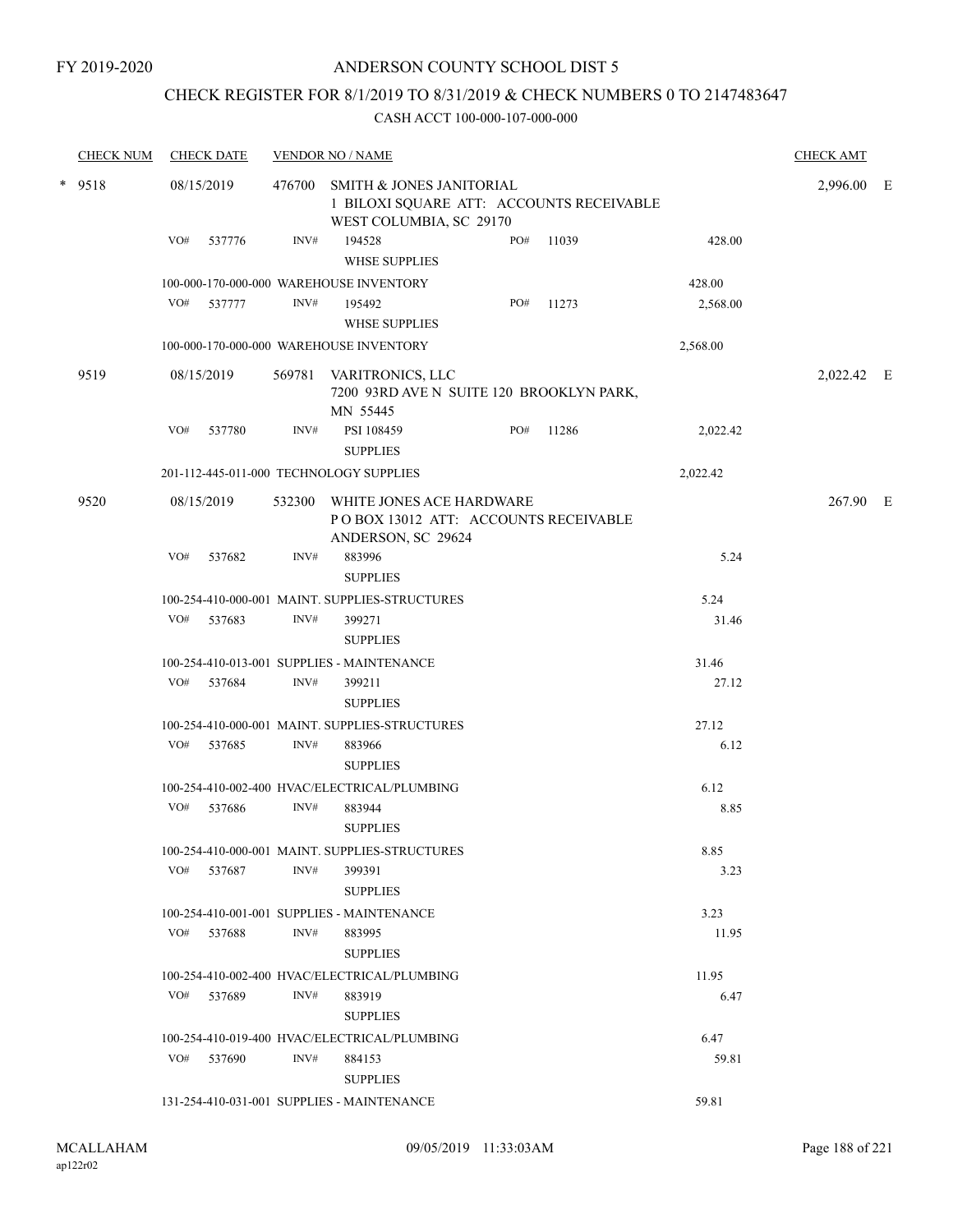### CHECK REGISTER FOR 8/1/2019 TO 8/31/2019 & CHECK NUMBERS 0 TO 2147483647

| <b>CHECK NUM</b> | <b>CHECK DATE</b>                        |                | <b>VENDOR NO / NAME</b>                                                          |                | <b>CHECK AMT</b> |  |
|------------------|------------------------------------------|----------------|----------------------------------------------------------------------------------|----------------|------------------|--|
|                  | VO#<br>537691                            | INV#           | 884180<br><b>SUPPLIES</b>                                                        | 61.51          |                  |  |
|                  |                                          |                | 100-254-410-005-001 SUPPLIES - MAINTENANCE                                       | 61.51          |                  |  |
|                  | VO#<br>537692                            | INV#           | 399474<br><b>SUPPLIES</b>                                                        | 46.14          |                  |  |
|                  |                                          |                | 100-254-410-009-001 SUPPLIES - MAINTENANCE                                       | 31.19          |                  |  |
|                  |                                          |                | 100-254-412-000-001 TRUCK SERVICE - MAINTENANCE                                  | 14.95          |                  |  |
| 9521             | 08/15/2019<br>VO#<br>537784              | INV#           | 575112 EMPLOYEE VENDOR<br><b>JULY 15-18</b><br><b>BEAUFORT</b>                   | 344.04         | 344.04 E         |  |
|                  |                                          |                | 131-115-333-031-000 TRIPS AND CONFERENCES                                        | 344.04         |                  |  |
| 9522             | 08/15/2019<br>VO# 537782                 | INV#           | 574654 EMPLOYEE VENDOR<br><b>EXPENSES</b><br><b>REIMBURSEMENT</b>                | 204.29         | 204.29 E         |  |
|                  |                                          |                | 710-271-660-010-201 MISCELLANEOUS EXPENSE                                        | 204.29         |                  |  |
| 9523             | 08/16/2019                               |                | 572893 ANDERSON MAGAZINE<br>POBOX 3848 ANDERSON, SC 29622                        |                | 235.00 E         |  |
|                  | VO#<br>537825                            | INV#           | 11087<br><b>SEPT-OCT AD</b>                                                      | 235.00         |                  |  |
|                  | 100-263-360-000-000 PRINTING AND BINDING |                |                                                                                  | 235.00         |                  |  |
| 9524             | 08/16/2019<br>VO#<br>537823              | INV#           | 574859 EMPLOYEE VENDOR<br><b>EXPENSES</b>                                        | 72.74          | 128.75 E         |  |
|                  |                                          |                | REIMBURSEMENT                                                                    |                |                  |  |
|                  | VO#<br>537827                            | INV#           | 100-263-410-000-000 SUPPLIES AND MATERIALS<br><b>JULY 2019</b><br><b>MILEAGE</b> | 72.74<br>13.22 |                  |  |
|                  |                                          |                | 100-263-333-000-000 TRIPS AND CONFERENCES                                        | 13.22          |                  |  |
|                  | VO#<br>537828                            | INV#           | <b>POSTER</b><br>REIMBURSEMENT                                                   | 42.79          |                  |  |
|                  |                                          |                | 100-263-410-000-000 SUPPLIES AND MATERIALS                                       | 42.79          |                  |  |
| 9525             | 08/16/2019<br>VO#<br>537831              | 565738<br>INV# | EMPLOYEE VENDOR<br>AUG 12-13<br><b>COLUMBIA</b>                                  | 225.53         | 225.53 E         |  |
|                  | 100-254-333-000-OPS TRIPS-OPERATIONS     |                |                                                                                  | 225.53         |                  |  |
| 9526             | 08/16/2019<br>VO#<br>537829              | 575112<br>INV# | <b>EMPLOYEE VENDOR</b><br><b>JULY 9-13</b><br><b>BALTIMORE</b>                   | 1,019.80       | 1,019.80 E       |  |
|                  |                                          |                | 131-115-333-031-000 TRIPS AND CONFERENCES                                        | 1,019.80       |                  |  |
| 9527             | 08/16/2019<br>VO#<br>537822              | 574537<br>INV# | <b>EMPLOYEE VENDOR</b><br><b>TOLL FEES</b><br>REIMBURSEMENT                      | 1.75           | 385.14 E         |  |
|                  |                                          |                | 100-232-333-000-000 TRIPS AND CONFERENCES                                        | 1.75           |                  |  |
|                  | VO#<br>537830                            | INV#           | AUG 12-13                                                                        | 383.39         |                  |  |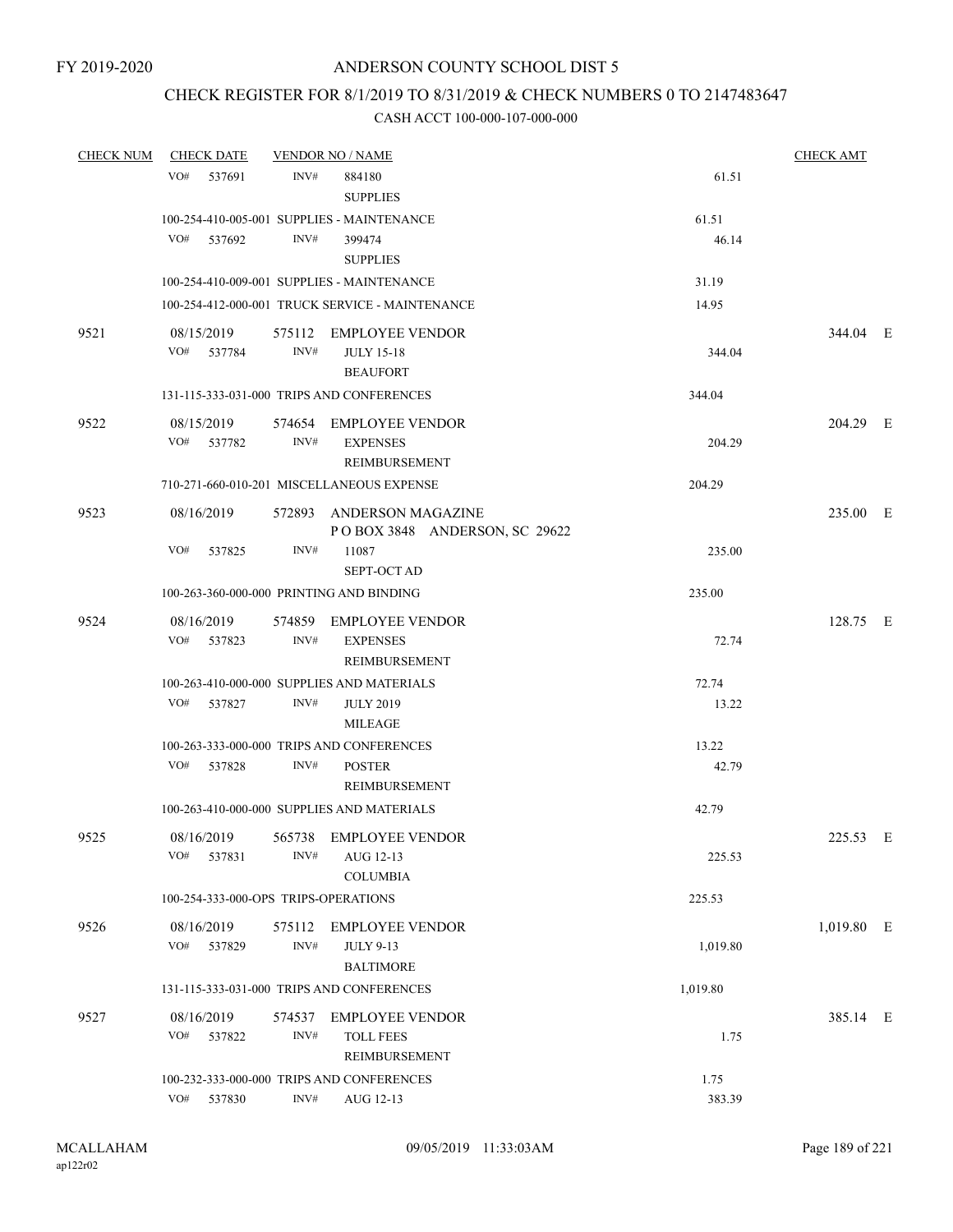### CHECK REGISTER FOR 8/1/2019 TO 8/31/2019 & CHECK NUMBERS 0 TO 2147483647

| <b>CHECK NUM</b> | <b>CHECK DATE</b>                   |        | <b>VENDOR NO / NAME</b>                                                                           |          | <b>CHECK AMT</b> |  |
|------------------|-------------------------------------|--------|---------------------------------------------------------------------------------------------------|----------|------------------|--|
|                  |                                     |        | <b>COLUMBIA</b>                                                                                   |          |                  |  |
|                  |                                     |        | 100-232-333-000-000 TRIPS AND CONFERENCES                                                         | 383.39   |                  |  |
| 9528             | 08/20/2019                          |        | 572731 ACCO BRANDS USA LLC<br>PO BOX 203412 DALLAS, TX 75320-3412                                 |          | 420.83 E         |  |
|                  | VO#<br>537937                       | INV#   | 560348<br><b>CONCORD ELEM</b>                                                                     | 420.83   |                  |  |
|                  | 709-271-660-009-305 LIBRARY EXPENSE |        |                                                                                                   | 420.83   |                  |  |
| $*$ 9530         | 08/20/2019                          | 111125 | ANDERSON AWARDS<br>716 WHITEHALL ROAD ATT: ACCOUNTS<br>RECEIVABLE ANDERSON, SC 29625              |          | 513.60 E         |  |
|                  | VO#<br>537871                       | INV#   | <b>NURSES</b><br><b>NAME BADGES</b>                                                               | 77.04    |                  |  |
|                  |                                     |        | 100-213-410-000-000 SUPPLIES AND MATERIALS                                                        | 77.04    |                  |  |
|                  | VO#<br>537872                       | INV#   | <b>VARENNES</b><br><b>NAME BADGES</b>                                                             | 263.22   |                  |  |
|                  |                                     |        | 716-271-660-016-201 MISCELLANEOUS EXPENSE                                                         | 263.22   |                  |  |
|                  | VO#<br>537873                       | INV#   | <b>GLENVIEW</b>                                                                                   | 173.34   |                  |  |
|                  |                                     |        | <b>NAME BADGES</b>                                                                                |          |                  |  |
|                  |                                     |        | 720-271-660-020-411 MISCELLANEOUS EXPENSE                                                         | 173.34   |                  |  |
| * 9532           | 08/20/2019                          | 126675 | ATTAWAY INC<br>POBOX 302 ATT: ACCOUNTS RECEIVABLE<br>ANDERSON, SC 29622                           |          | 623.16 E         |  |
|                  | VO#<br>537875                       | INV#   | 223036<br><b>TL HANNA</b>                                                                         | 623.16   |                  |  |
|                  | 100-212-410-002-000 SUPPLIES        |        |                                                                                                   | 623.16   |                  |  |
| $*$ 9534         | 08/20/2019                          | 564662 | <b>BRADY'S SCREEN PRINTING</b><br>106 CONCORD ROAD ATT: ACCOUNTS<br>RECEIVABLE ANDERSON, SC 29621 |          | 1,569.16 E       |  |
|                  | VO#<br>537878                       | INV#   | 35617<br><b>SOUTH FANT</b>                                                                        | 319.40   |                  |  |
|                  | 715-271-660-015-375 FACULTY EXPENSE |        |                                                                                                   | 319.40   |                  |  |
|                  | VO#<br>537879                       | INV#   | 35592, 35593<br><b>NEVITT FOREST</b>                                                              | 1,249.76 |                  |  |
|                  |                                     |        | 712-271-660-012-201 MISCELLANEOUS EXPENSE                                                         | 624.88   |                  |  |
|                  |                                     |        | 712-271-660-012-201 MISCELLANEOUS EXPENSE                                                         | 624.88   |                  |  |
| 9535             | 08/20/2019                          | 147195 | <b>EMPLOYEE VENDOR</b>                                                                            |          | $161.21$ E       |  |
|                  | VO#<br>537938                       | INV#   | <b>SUPPLIES</b><br>REIMBURSEMENT                                                                  | 161.21   |                  |  |
|                  |                                     |        | 723-190-660-023-911 MISCELLANEOUS- ADULT ED EXPENSE                                               | 161.21   |                  |  |
| $*$ 9537         | 08/20/2019                          | 565615 | COMMUNICATION SERVICE CENTER, INC<br>PO BOX 4118 ATT: ACCOUNTS RECEIVABLE<br>GREENVILLE, SC 29608 |          | 270.76 E         |  |
|                  | VO#<br>537884                       | INV#   | 142068<br>MIDWAY ELEM                                                                             | 270.76   |                  |  |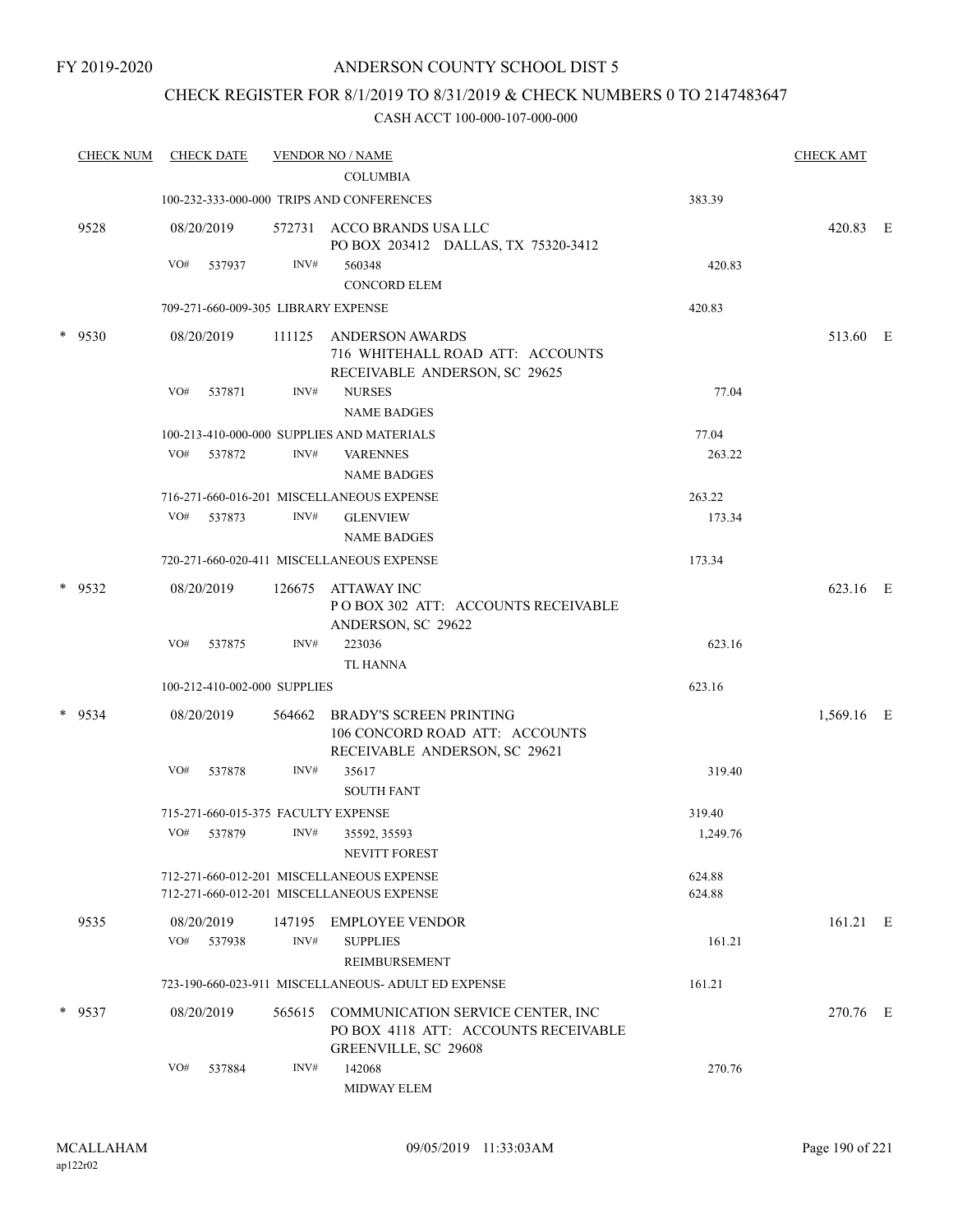# CHECK REGISTER FOR 8/1/2019 TO 8/31/2019 & CHECK NUMBERS 0 TO 2147483647

| <b>CHECK NUM</b> | <b>CHECK DATE</b>            |        | <b>VENDOR NO / NAME</b>                                                                                               |     |           |                | <b>CHECK AMT</b> |   |
|------------------|------------------------------|--------|-----------------------------------------------------------------------------------------------------------------------|-----|-----------|----------------|------------------|---|
|                  | 100-112-410-017-000 SUPPLIES |        |                                                                                                                       |     |           | 270.76         |                  |   |
| 9538             | 08/20/2019<br>VO#<br>537863  | INV#   | 572157 EMPLOYEE VENDOR<br>2019-2020<br><b>TEACHER SUPPLY</b>                                                          |     |           | 275.00         | 275.00 E         |   |
|                  |                              |        | 377-112-410-017-000 TEACHER SUPPLY - MIDWAY                                                                           |     |           | 275.00         |                  |   |
| 9539             | 08/20/2019                   | 569871 | FOLLETT SCHOOL SOLUTIONS, INC<br>91826 COLLECTION CENTER DRIVE ATT:<br>ACCOUNTS RECEIVABLE CHICAGO, IL 60693-0918     |     |           |                | 385.70 E         |   |
|                  | VO# 537885                   | INV#   | 2410312A<br><b>WORKBOOKS</b>                                                                                          |     | PO# 11315 | 385.70         |                  |   |
|                  |                              |        | 100-114-410-003-VEN SUPPLY-ADDT'L FOR LOST VENDING                                                                    |     |           | 385.70         |                  |   |
| 9540             | 08/20/2019                   |        | 237555 FORMS & SUPPLY<br>POBOX 563953 ATT: ACCOUNTS RECEIVABLE<br>CHARLOTTE, NC 28256                                 |     |           |                | 485.50 E         |   |
|                  | VO#<br>537886                | INV#   | 5106889<br><b>SUPPLIES</b>                                                                                            |     |           | 74.09          |                  |   |
|                  |                              |        | 709-271-660-009-201 MISCELLANEOUS EXPENSE                                                                             |     |           | 74.09          |                  |   |
|                  | VO#<br>537887                | INV#   | 5089161<br><b>SUPPLIES</b>                                                                                            |     |           | 484.21         |                  |   |
|                  | 100-233-410-002-000 SUPPLIES |        |                                                                                                                       |     |           | 484.21         |                  |   |
|                  | VO#<br>537888                | INV#   | C5090048<br><b>CREDIT</b>                                                                                             |     |           | $-155.04$      |                  |   |
|                  | 100-233-410-002-000 SUPPLIES |        |                                                                                                                       |     |           | $-155.04$      |                  |   |
|                  | VO#<br>537889                | INV#   | 5108972<br>NEIVTT FOREST                                                                                              | PO# | 11210     | 63.30          |                  |   |
|                  |                              |        | 201-112-410-012-000 SUPPLIES AND MATERIALS<br>201-112-410-012-000 SUPPLIES AND MATERIALS                              |     |           | 24.05<br>39.25 |                  |   |
|                  | VO#<br>537890                | INV#   | 5125876-1<br><b>SUPPLIES</b>                                                                                          |     |           | 18.94          |                  |   |
|                  | 100-233-410-012-000 SUPPLIES |        |                                                                                                                       |     |           | 18.94          |                  |   |
| * 9543           | 08/20/2019                   |        | 573180 GOVERLAN, INC.<br><b>GABLES INTERNATIONAL PLAZA 2655 SOUTH LE</b><br>JEUNE RD. SUITE 1001 MIAMI, FL 33134-5815 |     |           |                | 4,708.00         | E |
|                  | VO#<br>537892                | INV#   | 07206<br><b>SUPPORT RENEWAL</b>                                                                                       | PO# | 11363     | 4,708.00       |                  |   |
|                  |                              |        | 100-266-445-000-000 SOFTWARE TECHNOLOGY                                                                               |     |           | 3,520.00       |                  |   |
|                  |                              |        | 100-266-445-001-000 SOFTWARE TECHNOLOGY                                                                               |     |           | 66.00          |                  |   |
|                  |                              |        | 100-266-445-002-000 SOFTWARE TECHNOLOGY                                                                               |     |           | 66.00          |                  |   |
|                  |                              |        | 100-266-445-003-000 SOFTWARE TECHNOLOGY                                                                               |     |           | 66.00          |                  |   |
|                  |                              |        | 100-266-445-005-000 SOFTWARE TECHNOLOGY                                                                               |     |           | 66.00          |                  |   |
|                  |                              |        | 100-266-445-006-000 SOFTWARE TECHNOLOGY                                                                               |     |           | 66.00          |                  |   |
|                  |                              |        | 100-266-445-007-000 SOFTWARE TECHNOLOGY                                                                               |     |           | 66.00          |                  |   |
|                  |                              |        | 100-266-445-008-000 SOFTWARE TECHNOLOGY                                                                               |     |           | 66.00          |                  |   |
|                  |                              |        | 100-266-445-009-000 SOFTWARE TECHNOLOGY                                                                               |     |           | 66.00          |                  |   |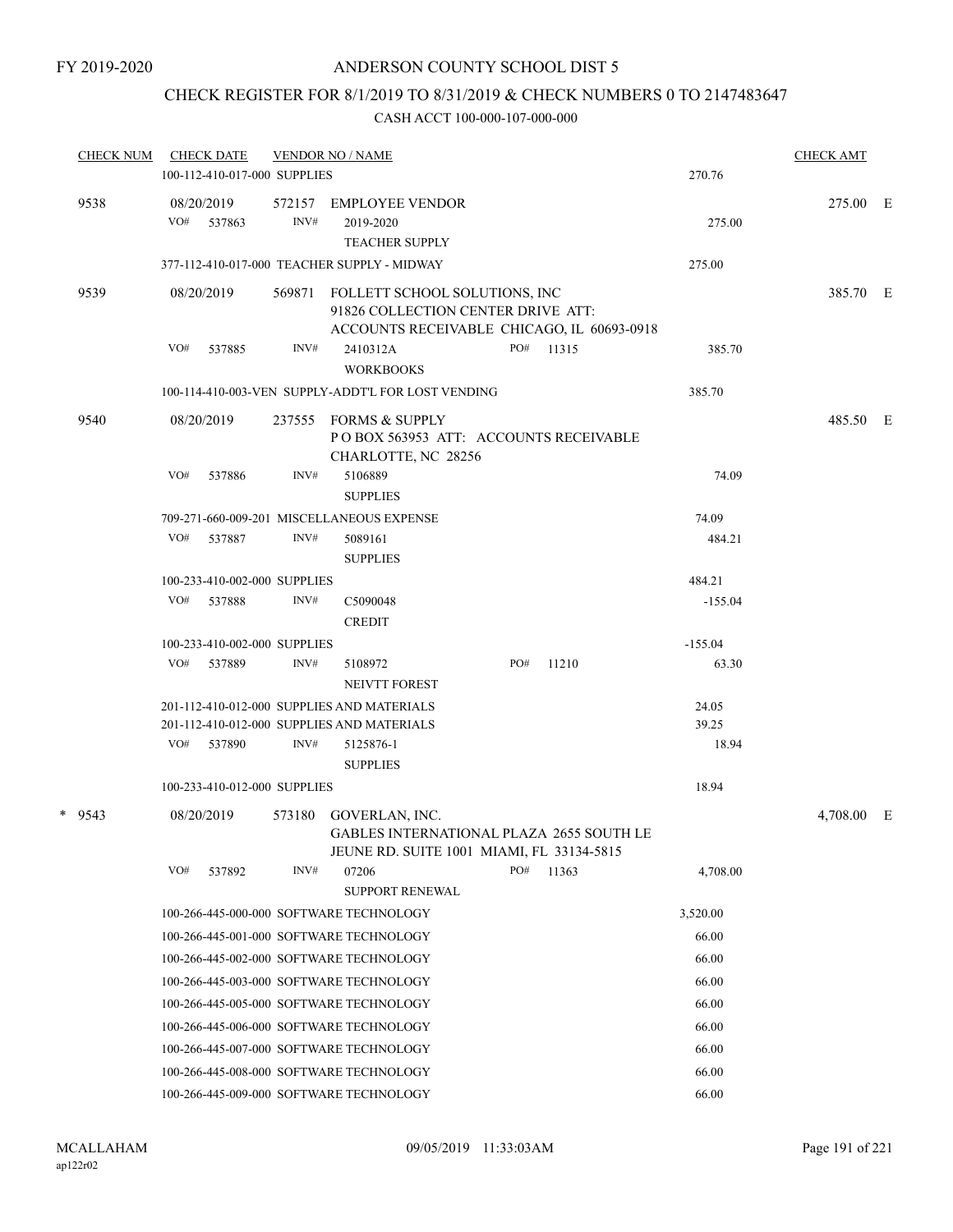### CHECK REGISTER FOR 8/1/2019 TO 8/31/2019 & CHECK NUMBERS 0 TO 2147483647

| <b>CHECK NUM</b> | <b>CHECK DATE</b>                        |        | <b>VENDOR NO / NAME</b>                                                                               |              |           | <b>CHECK AMT</b> |  |
|------------------|------------------------------------------|--------|-------------------------------------------------------------------------------------------------------|--------------|-----------|------------------|--|
|                  | 100-266-445-010-000 SOFTWARE TECHNOLOGY  |        |                                                                                                       |              | 66.00     |                  |  |
|                  | 100-266-445-011-000 SOFTWARE TECHNOLOGY  |        |                                                                                                       |              | 66.00     |                  |  |
|                  | 100-266-445-012-000 SOFTWARE TECHNOLOGY  |        |                                                                                                       |              | 66.00     |                  |  |
|                  | 100-266-445-013-000 SOFTWARE TECHNOLOGY  |        |                                                                                                       |              | 66.00     |                  |  |
|                  | 100-266-445-014-000 SOFTWARE TECHNOLOGY  |        |                                                                                                       |              | 66.00     |                  |  |
|                  | 100-266-445-016-000 SOFTWARE TECHNOLOGY  |        |                                                                                                       |              | 66.00     |                  |  |
|                  | 100-266-445-017-000 SOFTWARE TECHNOLOGY  |        |                                                                                                       |              | 66.00     |                  |  |
|                  | 100-266-445-019-000 SOFTWARE TECHNOLOGY  |        |                                                                                                       |              | 66.00     |                  |  |
|                  | 100-266-445-020-000 SOFTWARE TECHNOLOGY  |        |                                                                                                       |              | 66.00     |                  |  |
|                  | 100-266-445-021-000 SOFTWARE TECHNOLOGY  |        |                                                                                                       |              | 66.00     |                  |  |
| $*$ 9547         | 08/20/2019                               | 575826 | INGENIOUS CULINARY CONCEPTS<br>1746 E SILVERSTAR RD, SUITE 276 OCOEE, FL<br>34761                     |              |           | 825.00 E         |  |
|                  | VO#<br>537895                            | INV#   | 1210<br>PROF DEVELOPMENT                                                                              |              | 825.00    |                  |  |
|                  | 600-256-315-000-000 MANAGEMENT SERVICES  |        |                                                                                                       |              | 825.00    |                  |  |
| 9548             | 08/20/2019                               | 576115 | EMPLOYEE VENDOR                                                                                       |              |           | 275.00 E         |  |
|                  | VO#<br>537864                            | INV#   | 2019-2020<br><b>TEACHER SUPPLY</b>                                                                    |              | 275.00    |                  |  |
|                  | 377-114-410-002-000 TEACHER SUPPLY - TLH |        |                                                                                                       |              | 275.00    |                  |  |
| $*$ 9551         | 08/20/2019                               | 319350 | LEARNING LABS, INC<br>POBOX 1419 CALHOUN, GA 30703-1419                                               |              |           | 15,211.43 E      |  |
|                  | VO#<br>537897                            | INV#   | 22983<br><b>MARK TWO ONYX</b>                                                                         | PO#<br>11237 | 15,211.43 |                  |  |
|                  | 515-253-540-031-AER AEROSPACE EQUIPMENT  |        |                                                                                                       |              | 15,211.43 |                  |  |
| 9552             | 08/20/2019                               | 566173 | <b>LEGO EDUCATION</b><br>13569 COLLECTIONS CENTER DRIVE ATT:<br>ACCOUNTS RECEIVABLE CHICAGO, IL 60693 |              |           | 881.57 E         |  |
|                  | VO#<br>537898                            | INV#   | 1190371420<br><b>GLENVIEW</b>                                                                         |              | 881.57    |                  |  |
|                  | 100-113-410-020-000 SUPPLIES             |        |                                                                                                       |              | 881.57    |                  |  |
| * 9554           | 08/20/2019                               | 574462 | <b>EMPLOYEE VENDOR</b>                                                                                |              |           | 111.70 E         |  |
|                  | VO#<br>537868                            | INV#   | <b>SMOKIN PIG</b><br><b>REIMBURSEMENT</b>                                                             |              | 111.70    |                  |  |
|                  | 852-252-410-000-000 SUPPLIES             |        |                                                                                                       |              | 111.70    |                  |  |
| 9555             | 08/20/2019                               | 571837 | <b>EMPLOYEE VENDOR</b>                                                                                |              |           | 367.82 E         |  |
|                  | VO# 537845                               | INV#   | <b>PANERA</b><br>REIMBURSEMENT                                                                        |              | 367.82    |                  |  |
|                  |                                          |        | 717-001-790-017-201 MISCELLANEOUS INCOME                                                              |              | 367.82    |                  |  |
| 9556             | 08/20/2019                               | 570395 | NETWORK CONTROLS & ELECTRIC, INC<br>136 JOHNS ROAD ATT: ACCOUNTS RECEIVABLE<br><b>GREER, SC 29650</b> |              |           | 1,915.50 E       |  |
|                  | VO#<br>537900                            | INV#   | 23464                                                                                                 |              | 67.50     |                  |  |
|                  |                                          |        |                                                                                                       |              |           |                  |  |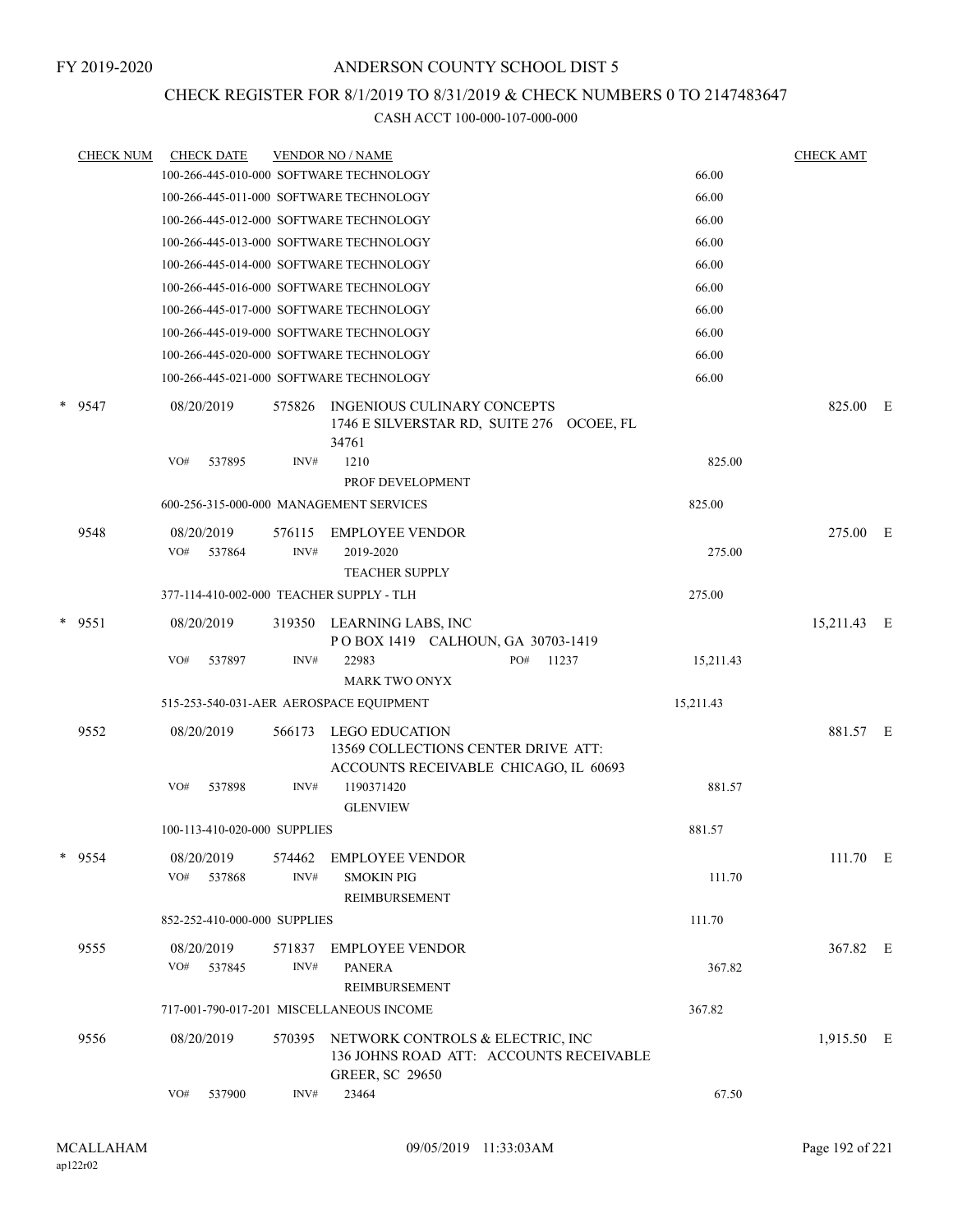FY 2019-2020

### ANDERSON COUNTY SCHOOL DIST 5

### CHECK REGISTER FOR 8/1/2019 TO 8/31/2019 & CHECK NUMBERS 0 TO 2147483647

| <b>CHECK NUM</b> | <b>CHECK DATE</b>                         | <b>VENDOR NO / NAME</b> |                                                  |        | <b>CHECK AMT</b> |  |
|------------------|-------------------------------------------|-------------------------|--------------------------------------------------|--------|------------------|--|
|                  |                                           |                         | WESTSIDE                                         |        |                  |  |
|                  | 100-266-314-003-000 REPAIRS TO EQUIPMENT  |                         |                                                  | 67.50  |                  |  |
|                  | VO#<br>537901                             | INV#                    | 23465                                            | 410.00 |                  |  |
|                  |                                           |                         | TL HANNA                                         |        |                  |  |
|                  | 100-266-314-002-000 REPAIRS TO EQUIPMENT  |                         |                                                  | 410.00 |                  |  |
|                  | VO# 537902                                | INV#                    | 23466                                            | 898.00 |                  |  |
|                  |                                           |                         | TL HANNA                                         |        |                  |  |
|                  | 100-266-314-002-000 REPAIRS TO EQUIPMENT  |                         |                                                  | 898.00 |                  |  |
|                  | VO# 537903                                | INV#                    | 23467                                            | 540.00 |                  |  |
|                  |                                           |                         | WESTSIDE                                         |        |                  |  |
|                  | 100-266-314-003-000 REPAIRS TO EQUIPMENT  |                         |                                                  | 540.00 |                  |  |
| 9557             | 08/20/2019                                |                         | 572025 EMPLOYEE VENDOR                           |        | 374.04 E         |  |
|                  | VO# 537869                                | INV#                    | <b>MEALS</b>                                     | 154.55 |                  |  |
|                  |                                           |                         | REIMBURSEMENT                                    |        |                  |  |
|                  | 100-231-334-000-000 TRUSTEE EXPENSE       |                         |                                                  | 48.55  |                  |  |
|                  | 100-232-410-000-000 SUPPLIES              |                         |                                                  | 56.42  |                  |  |
|                  |                                           |                         | 100-264-312-000-ERP EMPLOYEE RECOGNITION PROGRAM | 49.58  |                  |  |
|                  | VO# 537940                                | INV#                    | AUG 12-13                                        | 219.49 |                  |  |
|                  |                                           |                         | <b>COLUMBIA</b>                                  |        |                  |  |
|                  | 100-263-333-000-000 TRIPS AND CONFERENCES |                         |                                                  | 219.49 |                  |  |
| 9558             | 08/20/2019                                |                         | 389900 OFFICE DEPOT                              |        | 1,775.21 E       |  |
|                  |                                           |                         | POBOX 1413 CHARLOTTE, NC 28201-1413              |        |                  |  |
|                  | VO#<br>537904                             | INV#                    | 339466020001<br><b>SUPPLIES</b>                  | 276.35 |                  |  |
|                  | 100-223-410-003-000 SUPPLIES              |                         |                                                  | 276.35 |                  |  |
|                  | VO# 537905                                | INV#                    | 343607793001                                     | 154.07 |                  |  |
|                  |                                           |                         | <b>CHAIR</b>                                     |        |                  |  |
|                  | 100-114-410-003-000 SUPPLIES              |                         |                                                  | 154.07 |                  |  |
|                  | VO# 537906                                | INV#                    | 343607417001<br><b>TABLE</b>                     | 320.99 |                  |  |
|                  | 100-114-410-003-000 SUPPLIES              |                         |                                                  | 320.99 |                  |  |
|                  | VO# 537907 INV#                           |                         | 353583331001<br><b>SUPPLIES</b>                  | 826.37 |                  |  |
|                  | 600-256-410-000-000 SUPPLIES              |                         |                                                  | 826.37 |                  |  |
|                  | VO# 537908                                | INV#                    | 339571485001                                     | 111.38 |                  |  |
|                  |                                           |                         | <b>SUPPLIES</b>                                  |        |                  |  |
|                  | 100-233-410-002-000 SUPPLIES              |                         |                                                  | 111.38 |                  |  |
|                  | VO# 537909                                | INV#                    | 339571402001                                     | 10.48  |                  |  |
|                  |                                           |                         | <b>SUPPLIES</b>                                  |        |                  |  |
|                  | 100-233-410-002-000 SUPPLIES              |                         |                                                  | 10.48  |                  |  |
|                  | VO# 537910                                | INV#                    | 357955381001                                     | 75.57  |                  |  |
|                  |                                           |                         | <b>SUPPLIES</b>                                  |        |                  |  |
|                  | 100-264-410-000-000 SUPPLIES              |                         |                                                  | 75.57  |                  |  |
| 9559             | 08/20/2019                                |                         | 576119 EMPLOYEE VENDOR                           |        | 275.00 E         |  |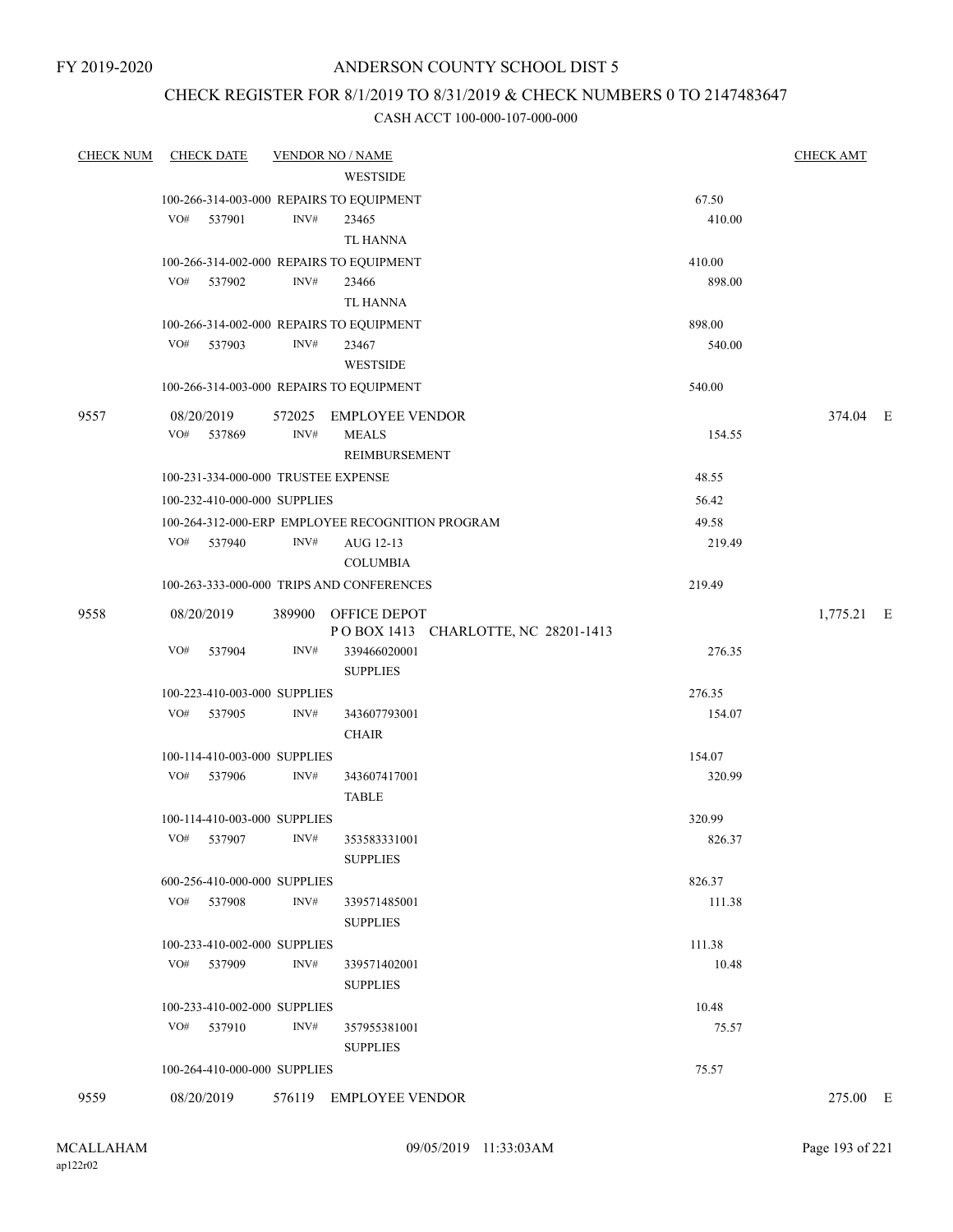### CHECK REGISTER FOR 8/1/2019 TO 8/31/2019 & CHECK NUMBERS 0 TO 2147483647

| <b>CHECK NUM</b> |     | <b>CHECK DATE</b> |                                    | <b>VENDOR NO / NAME</b>                                                                                     |     |       |          | <b>CHECK AMT</b> |  |
|------------------|-----|-------------------|------------------------------------|-------------------------------------------------------------------------------------------------------------|-----|-------|----------|------------------|--|
|                  | VO# | 537865            | INV#                               | 2019-2020                                                                                                   |     |       | 275.00   |                  |  |
|                  |     |                   |                                    | <b>TEACHER SUPPLY</b>                                                                                       |     |       |          |                  |  |
|                  |     |                   |                                    | 377-113-410-006-000 TEACHER SUPPLY - ROBERT ANDERSON                                                        |     |       | 275.00   |                  |  |
| 9560             |     | 08/20/2019        | 576120                             | <b>EMPLOYEE VENDOR</b>                                                                                      |     |       |          | 275.00 E         |  |
|                  | VO# | 537866            | INV#                               | 2019-2020                                                                                                   |     |       | 275.00   |                  |  |
|                  |     |                   |                                    | <b>TEACHER SUPPLY</b>                                                                                       |     |       |          |                  |  |
|                  |     |                   |                                    | 377-112-410-016-000 TEACHER SUPPLY - VARENNES                                                               |     |       | 275.00   |                  |  |
| 9561             |     | 08/20/2019        | 440950                             | ROCHESTER 100 INC<br>PO BOX 92801 ATT: ACCOUNTS RECEIVABLE<br>ROCHESTER, NY 14692                           |     |       |          | $1,080.00$ E     |  |
|                  | VO# | 537913            | INV#                               | 20048<br><b>NEVITT FOREST</b>                                                                               | PO# | 11207 | 1,080.00 |                  |  |
|                  |     |                   |                                    | 201-112-410-012-000 SUPPLIES AND MATERIALS                                                                  |     |       | 1,080.00 |                  |  |
| 9562             |     | 08/20/2019        | 463000                             | SCHOLASTIC INC/SCHOLASTIC MAGAZINES<br>POBOX 3725 ATT: ACCOUNTS RECEIVABLE<br>JEFFERSON CITY, MO 65102-3725 |     |       |          | 791.01 E         |  |
|                  | VO# | 537915            | INV#                               | M6781553                                                                                                    |     |       | 791.01   |                  |  |
|                  |     |                   |                                    | <b>TL HANNA</b>                                                                                             |     |       |          |                  |  |
|                  |     |                   |                                    | 100-114-410-002-VEN SUPPLY-ADDT'L FOR LOST VENDING                                                          |     |       | 791.01   |                  |  |
| 9563             |     | 08/20/2019        | 463575                             | <b>SCHOOL HEALTH CORPORATION</b><br>6764 EAGLE WAY ATT: ACCOUNTS RECEIVABLE<br>CHICAGO, IL 60678-1067       |     |       |          | 2,721.00 E       |  |
|                  | VO# | 537916            | INV#                               | PO 10539<br><b>SUPPLIES</b>                                                                                 | PO# | 10539 | 2,721.00 |                  |  |
|                  |     |                   | 515-253-520-031-CAR CAREER CENTER  |                                                                                                             |     |       | 1,503.36 |                  |  |
|                  |     |                   | 515-253-520-031-CAR CAREER CENTER  |                                                                                                             |     |       | 1,135.87 |                  |  |
|                  |     |                   | 515-253-520-031-CAR CAREER CENTER  |                                                                                                             |     |       | 81.77    |                  |  |
| 9564             |     | 08/20/2019        | 468850                             | <b>EMPLOYEE VENDOR</b>                                                                                      |     |       |          | 482.98 E         |  |
|                  | VO# | 537846            | INV#                               | <b>CHICK FIL A</b>                                                                                          |     |       | 482.98   |                  |  |
|                  |     |                   |                                    | REIMBURSEMENT                                                                                               |     |       |          |                  |  |
|                  |     |                   |                                    | 714-271-660-014-201 MISCELLANEOUS EXPENSE                                                                   |     |       | 482.98   |                  |  |
| * 9566           |     | 08/20/2019        |                                    | 570059 SHARP BUSINESS SYSTEMS                                                                               |     |       |          | 138.95 E         |  |
|                  |     |                   |                                    | DEPT 1216 PO BOX 121216 DALLAS, TX<br>75312-1216                                                            |     |       |          |                  |  |
|                  | VO# | 537918            | INV#                               | PO 11250<br><b>COPIES</b>                                                                                   | PO# | 11250 | 100.43   |                  |  |
|                  |     |                   | 100-114-410-002-000 SUPPLIES       |                                                                                                             |     |       | 70.20    |                  |  |
|                  |     |                   | 100-114-410-002-000 SUPPLIES       |                                                                                                             |     |       | 10.97    |                  |  |
|                  |     |                   | 100-114-410-002-000 SUPPLIES       |                                                                                                             |     |       | 19.26    |                  |  |
|                  | VO# | 537919            | INV#                               | 9002138229                                                                                                  |     |       | 6.42     |                  |  |
|                  |     |                   |                                    | <b>COPIER</b>                                                                                               |     |       |          |                  |  |
|                  |     |                   | 709-271-660-009-362 COPIER EXPENSE |                                                                                                             |     |       | 6.42     |                  |  |
|                  | VO# | 537920            | INV#                               | 9002098601<br><b>COPIERS</b>                                                                                |     |       | 19.26    |                  |  |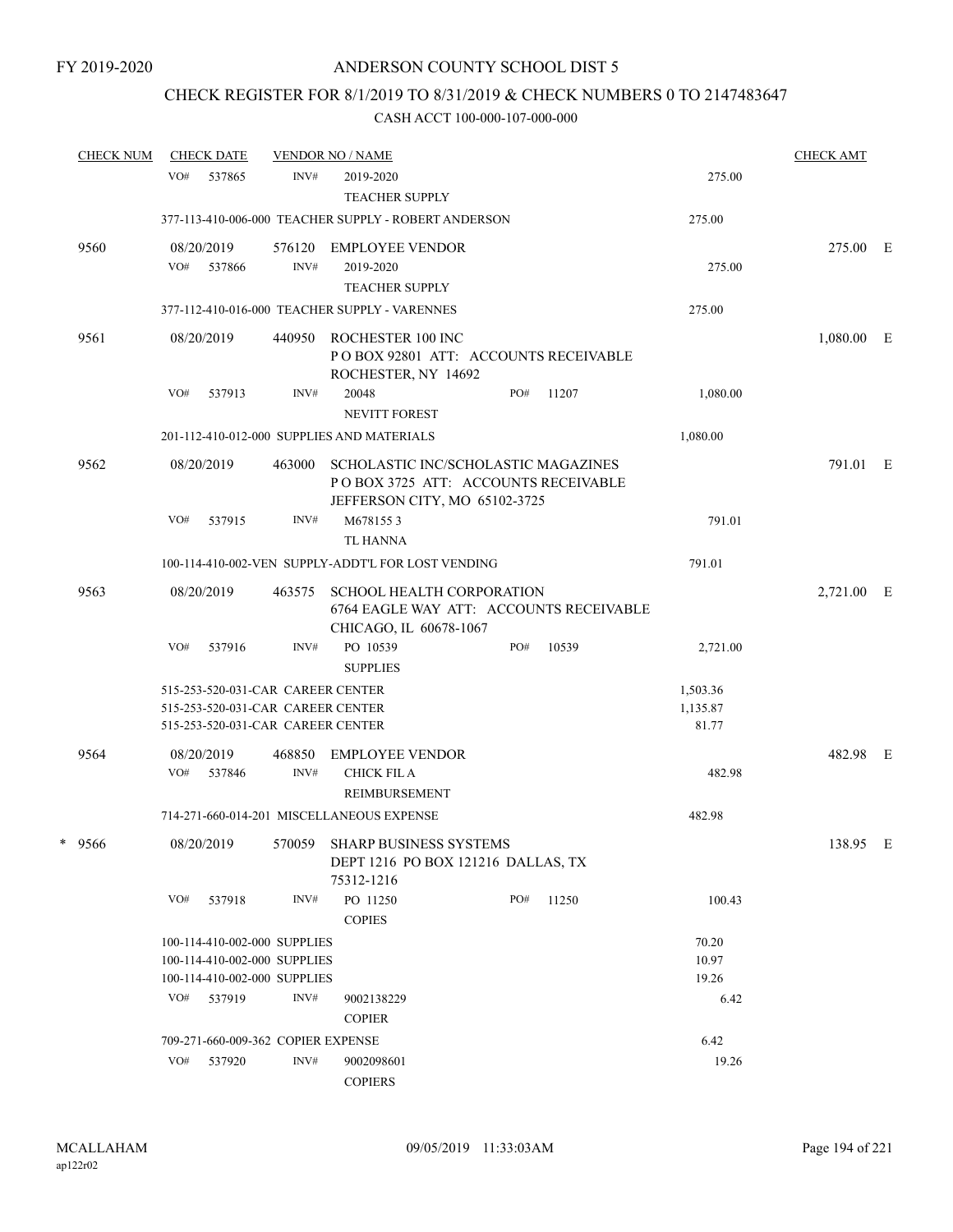# CHECK REGISTER FOR 8/1/2019 TO 8/31/2019 & CHECK NUMBERS 0 TO 2147483647

| <b>CHECK NUM</b> |     | <b>CHECK DATE</b>              |                | <b>VENDOR NO / NAME</b>                                                         |        | <b>CHECK AMT</b> |  |
|------------------|-----|--------------------------------|----------------|---------------------------------------------------------------------------------|--------|------------------|--|
|                  |     | 100-111-410-007-000 SUPPLIES   |                |                                                                                 | 19.26  |                  |  |
|                  |     | VO# 537921                     | INV#           | 9002138249<br><b>COPIER</b>                                                     | 12.84  |                  |  |
|                  |     | 100-113-410-020-000 SUPPLIES   |                |                                                                                 | 12.84  |                  |  |
| 9567             |     | 08/20/2019<br>VO# 537939       | 563805<br>INV# | <b>EMPLOYEE VENDOR</b><br><b>ADOPT STREAM</b>                                   | 133.96 | 133.96 E         |  |
|                  |     |                                |                | REIMBURSEMENT                                                                   |        |                  |  |
|                  |     |                                |                | 326-113-410-000-000 SCIENCE KITS SUPPLIES                                       | 133.96 |                  |  |
| $*$ 9570         |     | 08/20/2019                     |                | 569781 VARITRONICS, LLC<br>7200 93RD AVE N SUITE 120 BROOKLYN PARK,<br>MN 55445 |        | 954.84 E         |  |
|                  | VO# | 537933                         | INV#           | PSI 108497<br><b>SUPPLIES</b>                                                   | 954.84 |                  |  |
|                  |     | 100-112-410-017-000 SUPPLIES   |                |                                                                                 | 954.84 |                  |  |
| 9571             |     | 08/20/2019                     | 526475         | EMPLOYEE VENDOR                                                                 |        | 265.98 E         |  |
|                  |     | VO# 537843                     | INV#           | <b>FLOWERS</b><br><b>REIMBURSEMENT</b>                                          | 73.49  |                  |  |
|                  |     |                                |                | 715-271-660-015-201 MISCELLANEOUS EXPENSE                                       | 73.49  |                  |  |
|                  | VO# | 537844                         | INV#           | <b>SUPPLIES</b><br>REIMBURSEMENT                                                | 192.49 |                  |  |
|                  |     |                                |                | 715-271-660-015-201 MISCELLANEOUS EXPENSE                                       | 192.49 |                  |  |
| 9572             |     | 08/20/2019                     | 531700         | WHALEY FOODSERVICE<br>PO BOX 615 LEXINGTON, SC 29071                            |        | 257.50 E         |  |
|                  | VO# | 537935                         | INV#           | 3711347<br><b>OVEN REPAIR</b>                                                   | 257.50 |                  |  |
|                  |     | 600-256-410-000-000 SUPPLIES   |                |                                                                                 | 257.50 |                  |  |
| 9573             |     | 08/20/2019                     | 536030         | <b>EMPLOYEE VENDOR</b>                                                          |        | 197.16 E         |  |
|                  |     | VO# 537848                     | INV#           | <b>JULY 7-10</b><br><b>COLUMBIA</b>                                             | 197.16 |                  |  |
|                  |     | 201-188-333-000-000 TRIPS- PAT |                |                                                                                 | 197.16 |                  |  |
| 9574             |     | 08/20/2019                     |                | 575980 EMPLOYEE VENDOR                                                          |        | 189.93 E         |  |
|                  | VO# | 537834                         | INV#           | <b>SUPPLIES</b><br>REIMBURSEMENT                                                | 39.31  |                  |  |
|                  |     |                                |                | 600-256-460-031-GRO FOOD- GRAND OPENING                                         | 39.31  |                  |  |
|                  |     | VO# 537835                     | INV#           | <b>SUPPLIES</b><br><b>REIMBURSEMENT</b>                                         | 39.31  |                  |  |
|                  |     |                                |                | 600-256-460-031-GRO FOOD- GRAND OPENING                                         | 39.31  |                  |  |
|                  | VO# | 537836                         | INV#           | <b>SUPPLIES</b><br>REIMBURSEMENT                                                | 51.73  |                  |  |
|                  |     | 600-256-410-031-000 SUPPLIES   |                |                                                                                 | 51.73  |                  |  |
|                  |     | VO# 537837                     | INV#           | <b>SUPPLIES</b><br>REIMBURSEMENT                                                | 59.58  |                  |  |
|                  |     | 600-256-410-000-000 SUPPLIES   |                |                                                                                 | 53.25  |                  |  |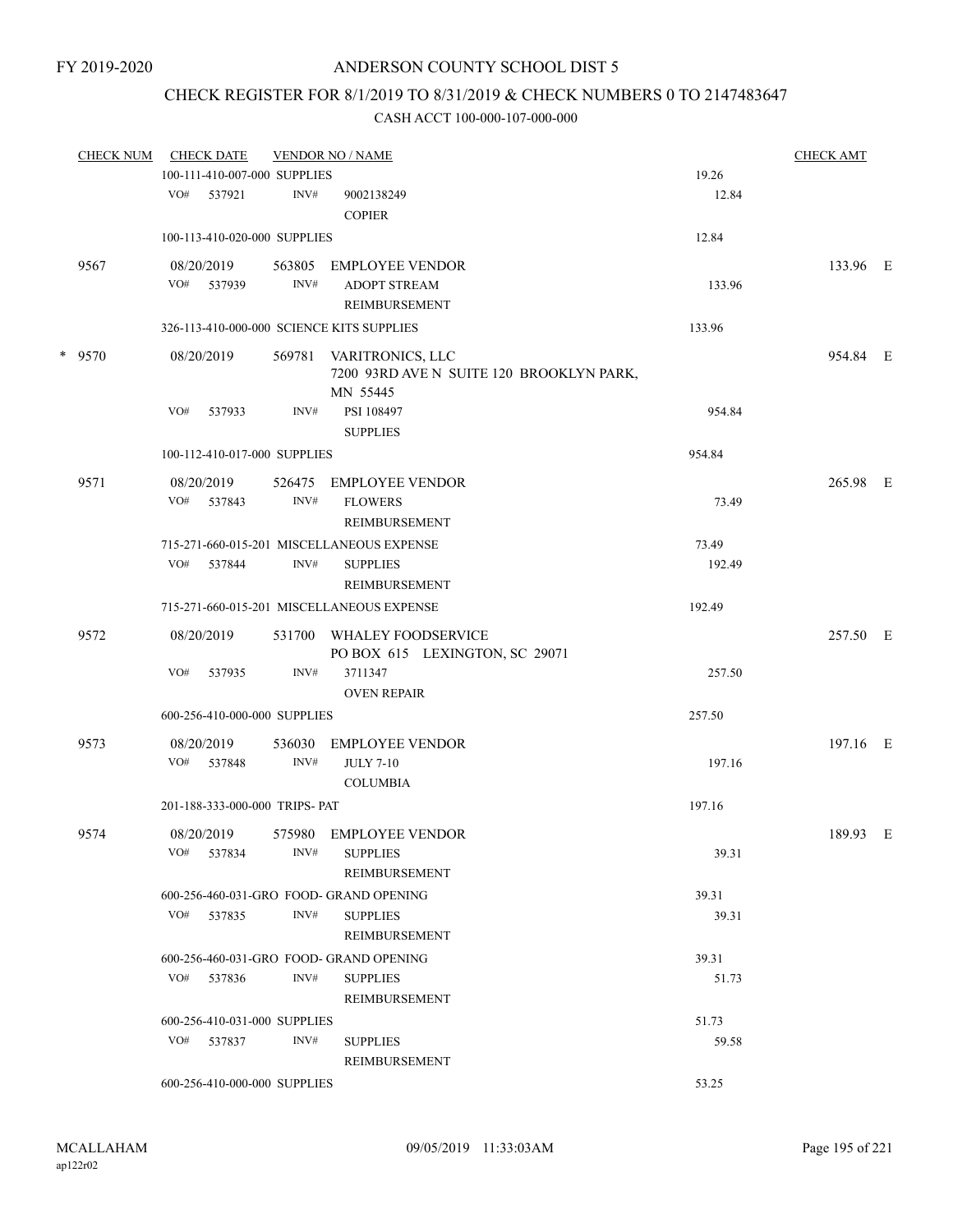## CHECK REGISTER FOR 8/1/2019 TO 8/31/2019 & CHECK NUMBERS 0 TO 2147483647

| <b>CHECK NUM</b> |     | <b>CHECK DATE</b>                      |        | <b>VENDOR NO / NAME</b>                                                                    |     |       |                  | <b>CHECK AMT</b> |  |
|------------------|-----|----------------------------------------|--------|--------------------------------------------------------------------------------------------|-----|-------|------------------|------------------|--|
|                  |     |                                        |        | 600-256-460-031-GRO FOOD- GRAND OPENING                                                    |     |       | 6.33             |                  |  |
| 9575             |     | 08/22/2019                             | 111125 | ANDERSON AWARDS<br>716 WHITEHALL ROAD ATT: ACCOUNTS<br>RECEIVABLE ANDERSON, SC 29625       |     |       |                  | 178.08 E         |  |
|                  | VO# | 537997                                 | INV#   | <b>KELLEY</b><br><b>NAME BADGES</b>                                                        |     |       | 12.84            |                  |  |
|                  |     |                                        |        | 100-221-410-000-000 SUPPLIES AND MATERIALS                                                 |     |       | 12.84            |                  |  |
|                  | VO# | 538066                                 | INV#   | <b>SUPPLIES</b><br><b>NAME BADGES</b>                                                      |     |       | 24.00            |                  |  |
|                  |     |                                        |        | 100-221-410-000-000 SUPPLIES AND MATERIALS                                                 |     |       | 24.00            |                  |  |
|                  | VO# | 538067                                 | INV#   | <b>SUPPLIES</b><br><b>NAME BADGES</b>                                                      |     |       | 141.24           |                  |  |
|                  |     |                                        |        | 100-221-410-000-000 SUPPLIES AND MATERIALS                                                 |     |       | 141.24           |                  |  |
| 9576             |     | 08/22/2019                             | 126675 | ATTAWAY INC<br>POBOX 302 ATT: ACCOUNTS RECEIVABLE                                          |     |       |                  | 493.27 E         |  |
|                  | VO# | 538068                                 | INV#   | ANDERSON, SC 29622<br>223358<br><b>CONCORD</b>                                             |     |       | 219.35           |                  |  |
|                  |     |                                        |        |                                                                                            |     |       |                  |                  |  |
|                  | VO# | 100-233-410-009-000 SUPPLIES<br>538069 | INV#   | 223530                                                                                     |     |       | 219.35<br>273.92 |                  |  |
|                  |     |                                        |        | <b>CENTERVILLE</b>                                                                         |     |       |                  |                  |  |
|                  |     |                                        |        | 707-190-660-007-201 MISCELLANEOUS EXPENSE                                                  |     |       | 273.92           |                  |  |
| * 9578           |     | 08/22/2019                             | 564662 | BRADY'S SCREEN PRINTING<br>106 CONCORD ROAD ATT: ACCOUNTS<br>RECEIVABLE ANDERSON, SC 29621 |     |       |                  | 677.85 E         |  |
|                  | VO# | 538071                                 | INV#   | 35648<br><b>MCCANTS</b>                                                                    |     |       | 677.85           |                  |  |
|                  |     |                                        |        | 705-271-660-005-611 PEP CLUB EXPENSE                                                       |     |       | 677.85           |                  |  |
| * 9581           |     | 08/22/2019                             |        | 572787 CC&I SERVICES LLC<br>4795 S CHURCH ST EXT SUITE 2 ROEBUCK, SC<br>29376              |     |       |                  | 280.00 E         |  |
|                  | VO# | 537999                                 | INV#   | 4762                                                                                       | PO# | 11061 | 280.00           |                  |  |
|                  |     |                                        |        | TLH FOOTBALL                                                                               |     |       |                  |                  |  |
|                  |     |                                        |        | 505-253-520-002-STD STADIUM RENOVATIONS                                                    |     |       | 280.00           |                  |  |
| * 9583           |     | 08/22/2019                             | 187300 | CRESCENT SUPPLY CO, INC<br>POBOX 8798 ATT: ACCOUNTS RECEIVABLE<br>GREENVILLE, SC 29604     |     |       |                  | 420.41 E         |  |
|                  | VO# | 537965                                 | INV#   | 397022<br><b>SUPPLIES</b>                                                                  |     |       | 241.77           |                  |  |
|                  |     |                                        |        | 100-254-410-006-400 HVAC/ELECTRICAL/PLUMBING                                               |     |       | 241.77           |                  |  |
|                  | VO# | 537966                                 | INV#   | 397023<br><b>SUPPLIES</b>                                                                  |     |       | 113.66           |                  |  |
|                  |     |                                        |        | 100-254-410-006-400 HVAC/ELECTRICAL/PLUMBING                                               |     |       | 113.66           |                  |  |
|                  | VO# | 537967                                 | INV#   | 397024                                                                                     |     |       | 53.88            |                  |  |
|                  |     |                                        |        | <b>SUPPLIES</b>                                                                            |     |       |                  |                  |  |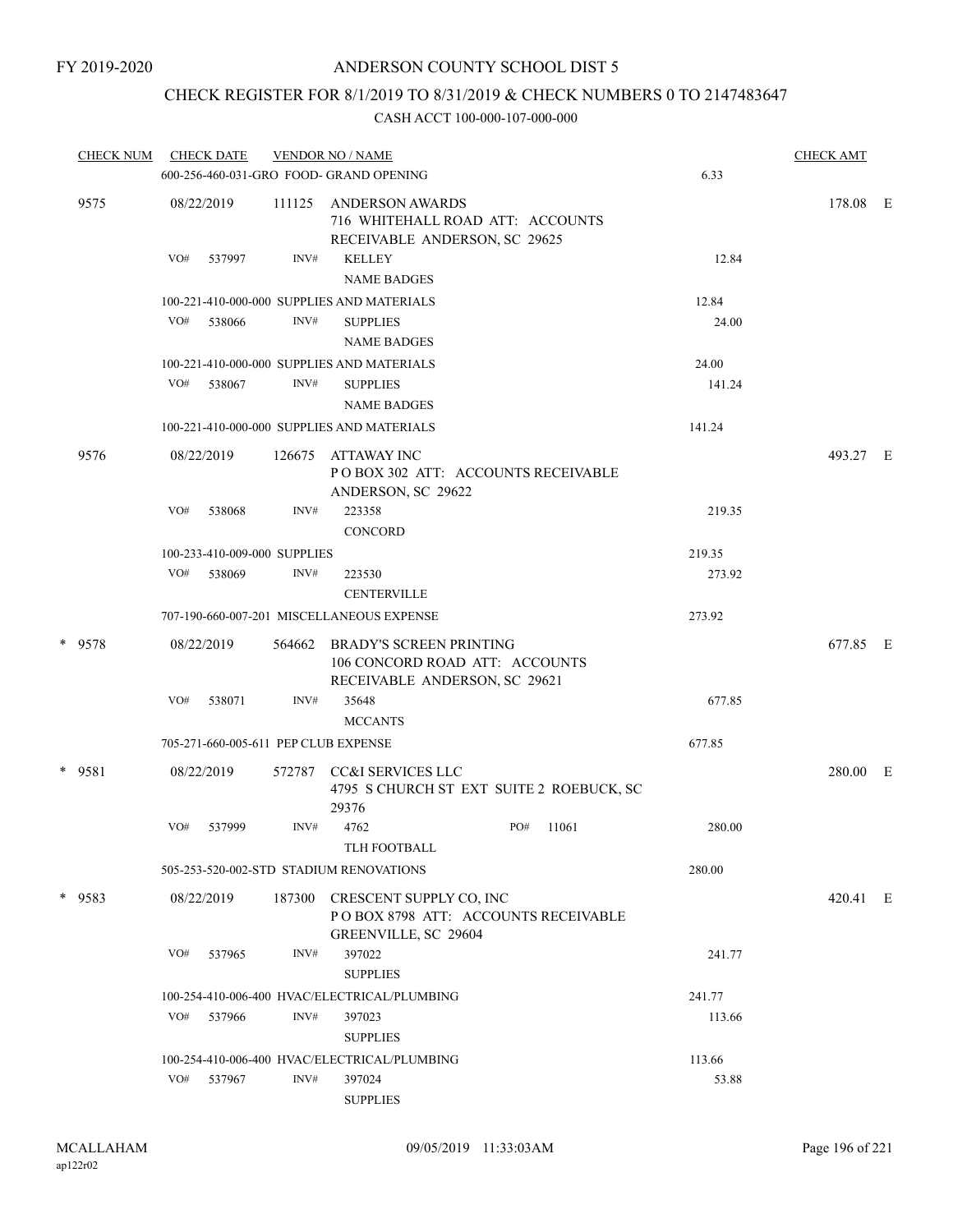## CHECK REGISTER FOR 8/1/2019 TO 8/31/2019 & CHECK NUMBERS 0 TO 2147483647

|        | <b>CHECK NUM</b> |     | <b>CHECK DATE</b>                   |      | <b>VENDOR NO / NAME</b>                      |     |       |               | <b>CHECK AMT</b> |  |
|--------|------------------|-----|-------------------------------------|------|----------------------------------------------|-----|-------|---------------|------------------|--|
|        |                  |     |                                     |      | 100-254-410-006-400 HVAC/ELECTRICAL/PLUMBING |     |       | 53.88         |                  |  |
|        |                  | VO# | 537968                              | INV# | 397025                                       |     |       | 11.10         |                  |  |
|        |                  |     |                                     |      | <b>SUPPLIES</b>                              |     |       |               |                  |  |
|        |                  |     |                                     |      | 100-254-410-005-400 HVAC/ELECTRICAL/PLUMBING |     |       | 11.10         |                  |  |
| $\ast$ | 9585             |     | 08/22/2019                          |      | 226585 EMPLOYEE VENDOR                       |     |       |               | 191.75 E         |  |
|        |                  | VO# | 538036                              | INV# | <b>EXPENSES</b>                              |     |       | 191.75        |                  |  |
|        |                  |     |                                     |      | REIMBURSEMENT                                |     |       |               |                  |  |
|        |                  |     |                                     |      | 705-271-660-005-411 MISCELLANEOUS EXPENSE    |     |       | 162.96        |                  |  |
|        |                  |     |                                     |      | 705-271-660-005-411 MISCELLANEOUS EXPENSE    |     |       | 28.79         |                  |  |
|        | 9586             |     | 08/22/2019                          |      | 564637 EMD ELECTRIC MOTORS & DRIVES INC      |     |       |               | 1,115.20 E       |  |
|        |                  |     |                                     |      | POBOX 2565 ATT: ACCOUNTS RECEIVABLE          |     |       |               |                  |  |
|        |                  |     |                                     |      | ANDERSON, SC 29622                           |     |       |               |                  |  |
|        |                  | VO# | 537964                              | INV# | 0054161                                      |     |       | 1,115.20      |                  |  |
|        |                  |     |                                     |      | <b>SOUTHWOOD</b>                             |     |       |               |                  |  |
|        |                  |     |                                     |      | 100-254-410-021-400 HVAC/ELECTRICAL/PLUMBING |     |       | 1,115.20      |                  |  |
| $\ast$ | 9589             |     | 08/22/2019                          |      | 569871 FOLLETT SCHOOL SOLUTIONS, INC         |     |       |               | 70,039.93 E      |  |
|        |                  |     |                                     |      | 91826 COLLECTION CENTER DRIVE ATT:           |     |       |               |                  |  |
|        |                  |     |                                     |      | ACCOUNTS RECEIVABLE CHICAGO, IL 60693-0918   |     |       |               |                  |  |
|        |                  | VO# | 538004                              | INV# | 517697                                       | PO# | 11232 | 39.93         |                  |  |
|        |                  |     |                                     |      | WHITEHALL ELEM                               |     |       |               |                  |  |
|        |                  |     | 201-112-410-019-000 SUPPLIES        |      |                                              |     |       | 39.93         |                  |  |
|        |                  | VO# | 538085                              | INV# | 501856                                       | PO# | 10965 | 70,000.00     |                  |  |
|        |                  |     |                                     |      | ROBERT ANDERSON                              |     |       |               |                  |  |
|        |                  |     | 238-113-410-006-000 SUPPLIES/BOOKS  |      |                                              |     |       | $-948.27$     |                  |  |
|        |                  |     | 238-113-410-006-000 SUPPLIES/ BOOKS |      |                                              |     |       | 2,462.64      |                  |  |
|        |                  |     | 238-113-410-006-000 SUPPLIES/ BOOKS |      |                                              |     |       | 885.22        |                  |  |
|        |                  |     | 238-113-410-006-000 SUPPLIES/ BOOKS |      |                                              |     |       | 67,600.41     |                  |  |
|        | 9590             |     | 08/22/2019                          |      | 237555 FORMS & SUPPLY                        |     |       |               | 35,847.78 E      |  |
|        |                  |     |                                     |      | POBOX 563953 ATT: ACCOUNTS RECEIVABLE        |     |       |               |                  |  |
|        |                  |     |                                     |      | CHARLOTTE, NC 28256                          |     |       |               |                  |  |
|        |                  | VO# | 538086                              | INV# | 5050030                                      | PO# | 10919 | 33,713.52     |                  |  |
|        |                  |     |                                     |      | <b>FURNITURE</b>                             |     |       |               |                  |  |
|        |                  |     | 100-222-410-002-FUR FURNITURE       |      |                                              |     |       | 34,713.52 A   |                  |  |
|        |                  |     | 100-222-410-002-FUR FURNITURE       |      |                                              |     |       | $-1,000.00$ A |                  |  |
|        |                  |     | VO# 538087                          | INV# | 5125830                                      |     |       | 52.39         |                  |  |
|        |                  |     |                                     |      | <b>SUPPLIES</b>                              |     |       |               |                  |  |
|        |                  |     | 100-233-410-014-000 SUPPLIES        |      |                                              |     |       | 52.39         |                  |  |
|        |                  |     | VO# 538088                          | INV# | 5129732                                      |     |       | 46.46         |                  |  |
|        |                  |     |                                     |      | <b>SUPPLIES</b>                              |     |       |               |                  |  |
|        |                  |     | 100-233-410-009-000 SUPPLIES        |      |                                              |     |       | 46.46         |                  |  |
|        |                  |     | VO# 538089                          | INV# | 5129732                                      |     |       | 111.17        |                  |  |
|        |                  |     |                                     |      | <b>SUPPLIES</b>                              |     |       |               |                  |  |
|        |                  |     | 100-233-410-009-000 SUPPLIES        |      |                                              |     |       | 111.17        |                  |  |
|        |                  | VO# | 538090                              | INV# | 5122395                                      |     |       | 223.92        |                  |  |
|        |                  |     |                                     |      | <b>SUPPLIES</b>                              |     |       |               |                  |  |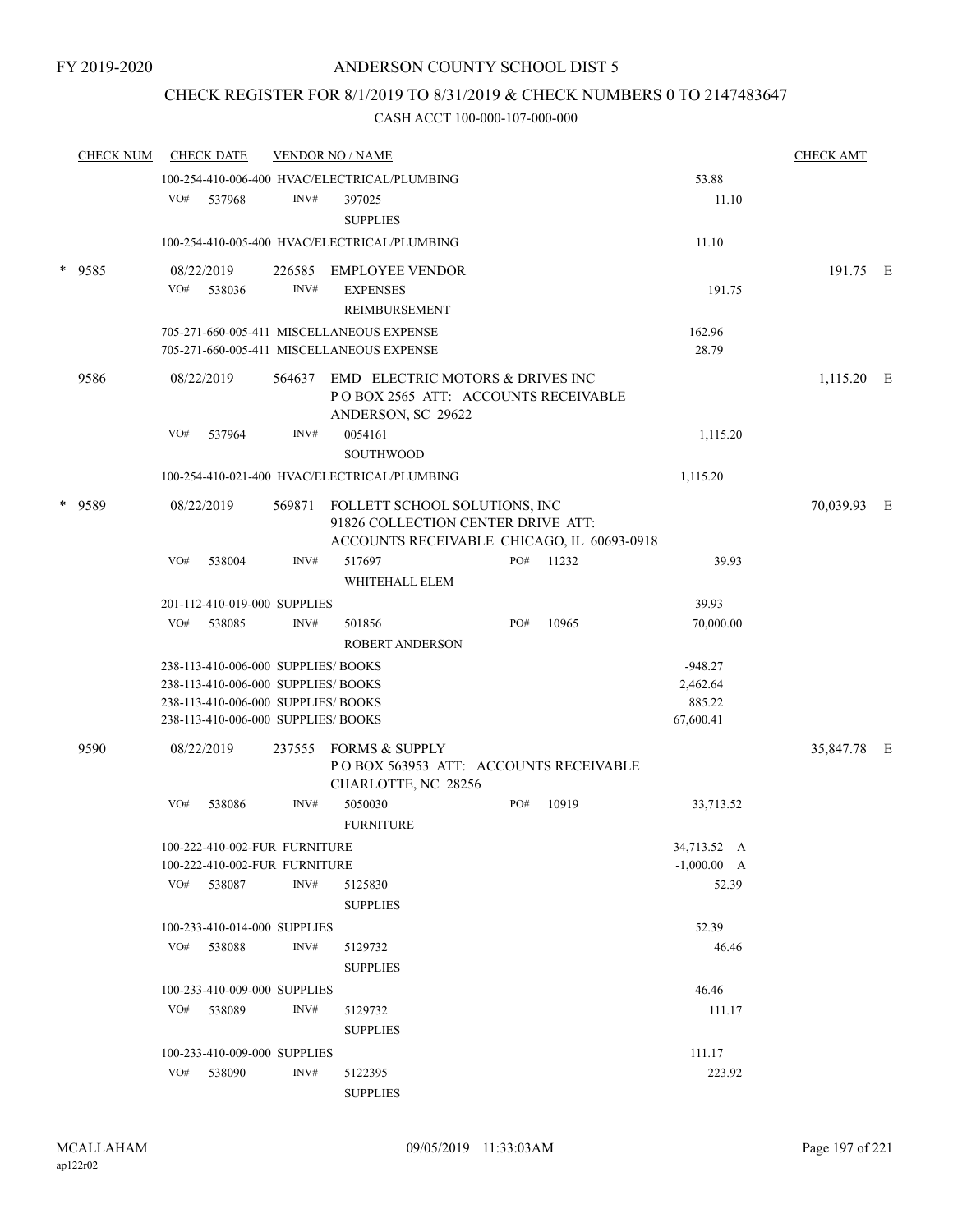### CHECK REGISTER FOR 8/1/2019 TO 8/31/2019 & CHECK NUMBERS 0 TO 2147483647

| <b>CHECK NUM</b> |     | <b>CHECK DATE</b>            |        | <b>VENDOR NO / NAME</b>                            |                                                                             |          | <b>CHECK AMT</b> |  |
|------------------|-----|------------------------------|--------|----------------------------------------------------|-----------------------------------------------------------------------------|----------|------------------|--|
|                  |     |                              |        | 709-271-660-009-201 MISCELLANEOUS EXPENSE          |                                                                             | 223.92   |                  |  |
|                  |     | VO# 538091                   | INV#   | 5122395                                            |                                                                             | 18.70    |                  |  |
|                  |     |                              |        | <b>SUPPLIES</b>                                    |                                                                             |          |                  |  |
|                  |     |                              |        | 709-271-660-009-201 MISCELLANEOUS EXPENSE          |                                                                             | 18.70    |                  |  |
|                  |     | VO# 538092                   | INV#   | 5122395<br><b>SUPPLIES</b>                         |                                                                             | 179.34   |                  |  |
|                  |     |                              |        | 709-271-660-009-201 MISCELLANEOUS EXPENSE          |                                                                             | 179.34   |                  |  |
|                  | VO# | 538093                       | INV#   | 5075857                                            |                                                                             | 1,502.28 |                  |  |
|                  |     |                              |        | <b>SUPPLIES</b>                                    |                                                                             |          |                  |  |
|                  |     | 397-112-410-007-000 SUPPLIES |        |                                                    |                                                                             | 1,502.28 |                  |  |
| * 9593           |     | 08/22/2019                   | 574701 | EMPLOYEE VENDOR                                    |                                                                             |          | 166.59 E         |  |
|                  |     | VO# 538049                   | INV#   | <b>SUPPLIES</b>                                    |                                                                             | 166.59   |                  |  |
|                  |     |                              |        | REIMBURSEMENT                                      |                                                                             |          |                  |  |
|                  |     |                              |        | 709-271-660-009-201 MISCELLANEOUS EXPENSE          |                                                                             | 166.59   |                  |  |
| 9594             |     | 08/22/2019                   |        | 575140 EMPLOYEE VENDOR                             |                                                                             |          | 133.00 E         |  |
|                  |     | VO# 537985                   | INV#   | <b>NAFME DUES</b><br>REIMBURSEMENT                 |                                                                             | 133.00   |                  |  |
|                  |     |                              |        | 100-113-410-021-VEN SUPPLY-ADDT'L FOR LOST VENDING |                                                                             | 133.00   |                  |  |
| * 9597           |     | 08/22/2019                   |        | 573279 HERSHEY CREAMERY COMPANY                    |                                                                             |          | 180.12 E         |  |
|                  |     |                              |        |                                                    | 301 S CAMERON STREET HARRISBURG, PA                                         |          |                  |  |
|                  |     |                              |        | 17101-2815                                         |                                                                             |          |                  |  |
|                  | VO# | 538099                       | INV#   | 0014475751                                         |                                                                             | 180.12   |                  |  |
|                  |     |                              |        | <b>NEVITT FOREST</b>                               |                                                                             |          |                  |  |
|                  |     |                              |        | 712-271-660-012-391 ICE CREAM SALES EXPENSE        |                                                                             | 180.12   |                  |  |
| 9598             |     | 08/22/2019                   | 272800 | HOUSE OF TROPHIES                                  | 616 NORTH MURRAY AVENUE ATT: ACCOUNTS<br>RECEIVABLE ANDERSON, SC 29625-4311 |          | 618.35 E         |  |
|                  | VO# | 538052                       | INV#   | 32481                                              |                                                                             | 59.92    |                  |  |
|                  |     |                              |        | <b>WEST MARKET</b>                                 |                                                                             |          |                  |  |
|                  |     |                              |        | 718-271-660-018-201 MISCELLANEOUS EXPENSE          |                                                                             | 59.92    |                  |  |
|                  | VO# | 538100                       | INV#   | 32482                                              |                                                                             | 67.41    |                  |  |
|                  |     |                              |        | <b>SOUTH FANT</b>                                  |                                                                             |          |                  |  |
|                  |     |                              |        | 715-271-660-015-201 MISCELLANEOUS EXPENSE          |                                                                             | 67.41    |                  |  |
|                  | VO# | 538101                       | INV#   | 32479                                              |                                                                             | 97.37    |                  |  |
|                  |     |                              |        | NEVITT FOREST                                      |                                                                             |          |                  |  |
|                  |     |                              |        | 712-271-660-012-201 MISCELLANEOUS EXPENSE          |                                                                             | 97.37    |                  |  |
|                  | VO# | 538102                       | INV#   | 32476                                              |                                                                             | 393.65   |                  |  |
|                  |     |                              |        | WHITEHALL ELEM                                     |                                                                             |          |                  |  |
|                  |     |                              |        | 719-271-660-019-201 MISCELLANEOUS EXPENSE          |                                                                             | 393.65   |                  |  |
| $*$ 9601         |     | 08/22/2019                   | 574848 | KNOWBE4, INC                                       |                                                                             |          | 3,274.20 E       |  |
|                  |     |                              |        |                                                    | PO BOX 392286 PITTSBURGH, PA 15251-9286                                     |          |                  |  |
|                  | VO# | 538104                       | INV#   | 66667<br><b>TRAINING</b>                           | PO#<br>11356                                                                | 3,274.20 |                  |  |
|                  |     |                              |        | 100-266-445-000-000 SOFTWARE TECHNOLOGY            |                                                                             | 142.50   |                  |  |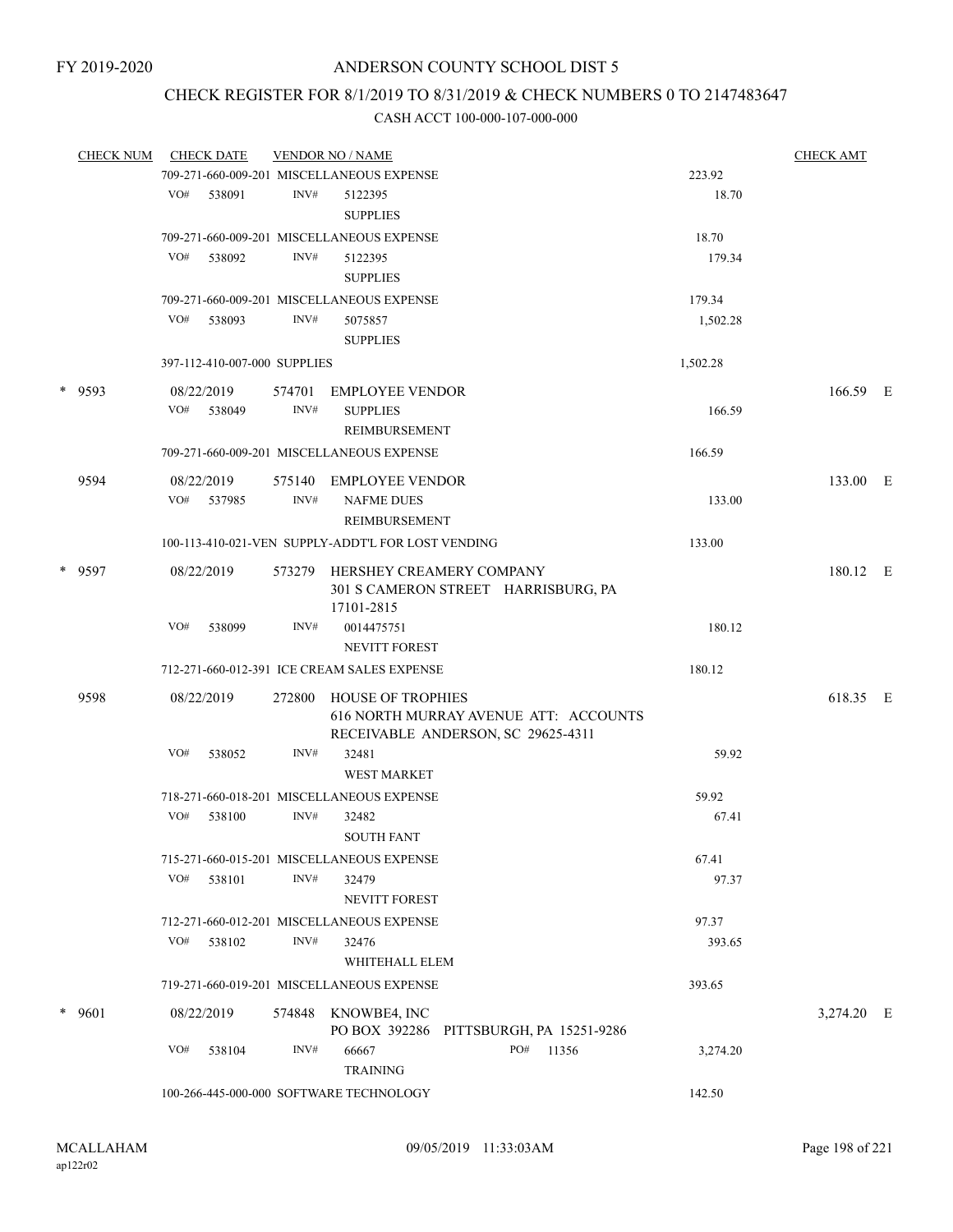### CHECK REGISTER FOR 8/1/2019 TO 8/31/2019 & CHECK NUMBERS 0 TO 2147483647

| <b>CHECK NUM</b> | <b>CHECK DATE</b>                       |        | <b>VENDOR NO / NAME</b>                            |        | <b>CHECK AMT</b> |  |
|------------------|-----------------------------------------|--------|----------------------------------------------------|--------|------------------|--|
|                  |                                         |        | 100-266-445-001-000 SOFTWARE TECHNOLOGY            | 142.35 |                  |  |
|                  |                                         |        | 100-266-445-002-000 SOFTWARE TECHNOLOGY            | 142.35 |                  |  |
|                  |                                         |        | 100-266-445-003-000 SOFTWARE TECHNOLOGY            | 142.35 |                  |  |
|                  |                                         |        | 100-266-445-005-000 SOFTWARE TECHNOLOGY            | 142.35 |                  |  |
|                  |                                         |        | 100-266-445-006-000 SOFTWARE TECHNOLOGY            | 142.35 |                  |  |
|                  |                                         |        | 100-266-445-007-000 SOFTWARE TECHNOLOGY            | 142.35 |                  |  |
|                  |                                         |        | 100-266-445-008-000 SOFTWARE TECHNOLOGY            | 142.35 |                  |  |
|                  |                                         |        | 100-266-445-009-000 SOFTWARE TECHNOLOGY            | 142.35 |                  |  |
|                  |                                         |        | 100-266-445-010-000 SOFTWARE TECHNOLOGY            | 142.35 |                  |  |
|                  |                                         |        | 100-266-445-011-000 SOFTWARE TECHNOLOGY            | 142.35 |                  |  |
|                  |                                         |        | 100-266-445-012-000 SOFTWARE TECHNOLOGY            | 142.35 |                  |  |
|                  |                                         |        | 100-266-445-013-000 SOFTWARE TECHNOLOGY            | 142.35 |                  |  |
|                  |                                         |        | 100-266-445-014-000 SOFTWARE TECHNOLOGY            | 142.35 |                  |  |
|                  |                                         |        | 100-266-445-015-000 SOFTWARE TECHNOLOGY            | 142.35 |                  |  |
|                  |                                         |        | 100-266-445-016-000 SOFTWARE TECHNOLOGY            | 142.35 |                  |  |
|                  |                                         |        | 100-266-445-017-000 SOFTWARE TECHNOLOGY            | 142.35 |                  |  |
|                  |                                         |        | 100-266-445-018-000 SOFTWARE TECHNOLOGY            | 142.35 |                  |  |
|                  |                                         |        | 100-266-445-019-000 SOFTWARE TECHNOLOGY            | 142.35 |                  |  |
|                  |                                         |        | 100-266-445-020-000 SOFTWARE TECHNOLOGY            | 142.35 |                  |  |
|                  |                                         |        | 100-266-445-021-000 SOFTWARE TECHNOLOGY            | 142.35 |                  |  |
|                  |                                         |        | 100-266-445-023-000 SOFTWARE TECHNOLOGY            | 142.35 |                  |  |
|                  |                                         |        | 131-266-445-031-000 SOFTWARE TECHNOLOGY            | 142.35 |                  |  |
| $*$ 9603         | 08/22/2019                              | 338700 | <b>EMPLOYEE VENDOR</b>                             |        | 276.53 E         |  |
|                  | VO#<br>538047                           | INV#   | <b>LOWES</b>                                       | 236.95 |                  |  |
|                  |                                         |        | <b>REIMBURSEMENT</b>                               |        |                  |  |
|                  |                                         |        | 709-271-660-009-201 MISCELLANEOUS EXPENSE          | 236.95 |                  |  |
|                  | VO#<br>538048                           | INV#   | <b>LOWES</b>                                       | 39.58  |                  |  |
|                  |                                         |        | <b>REIMBURSEMENT</b>                               |        |                  |  |
|                  |                                         |        | 709-271-660-009-201 MISCELLANEOUS EXPENSE          | 39.58  |                  |  |
| * 9605           | 08/22/2019                              |        | 573695 EMPLOYEE VENDOR                             |        | 372.56 E         |  |
|                  | VO# 537992                              |        | INV# JULY 16-18                                    | 372.56 |                  |  |
|                  |                                         |        | <b>COLUMBIA</b>                                    |        |                  |  |
|                  |                                         |        | 100-113-410-020-VEN SUPPLY-ADDT'L FOR LOST VENDING | 372.56 |                  |  |
| * 9608           | 08/22/2019                              | 349701 | MED CENTRAL HEALTH RESOURCES                       |        | 745.00 E         |  |
|                  |                                         |        | 3424 CLEMSON BLVD ATT: ACCOUNTS                    |        |                  |  |
|                  | VO#                                     | INV#   | RECEIVABLE ANDERSON, SC 29621                      |        |                  |  |
|                  | 538009                                  |        | 55085<br><b>COLLINS</b>                            | 65.00  |                  |  |
|                  | 100-255-323-000-000 CONTRACTED SERVICES |        |                                                    | 65.00  |                  |  |
|                  | VO#<br>538010                           | INV#   | 55548                                              | 85.00  |                  |  |
|                  |                                         |        | <b>CROSSAN</b>                                     |        |                  |  |
|                  | 100-255-323-000-000 CONTRACTED SERVICES |        |                                                    | 85.00  |                  |  |
|                  | VO# 538011                              | INV#   | 55548                                              | 20.00  |                  |  |
|                  |                                         |        |                                                    |        |                  |  |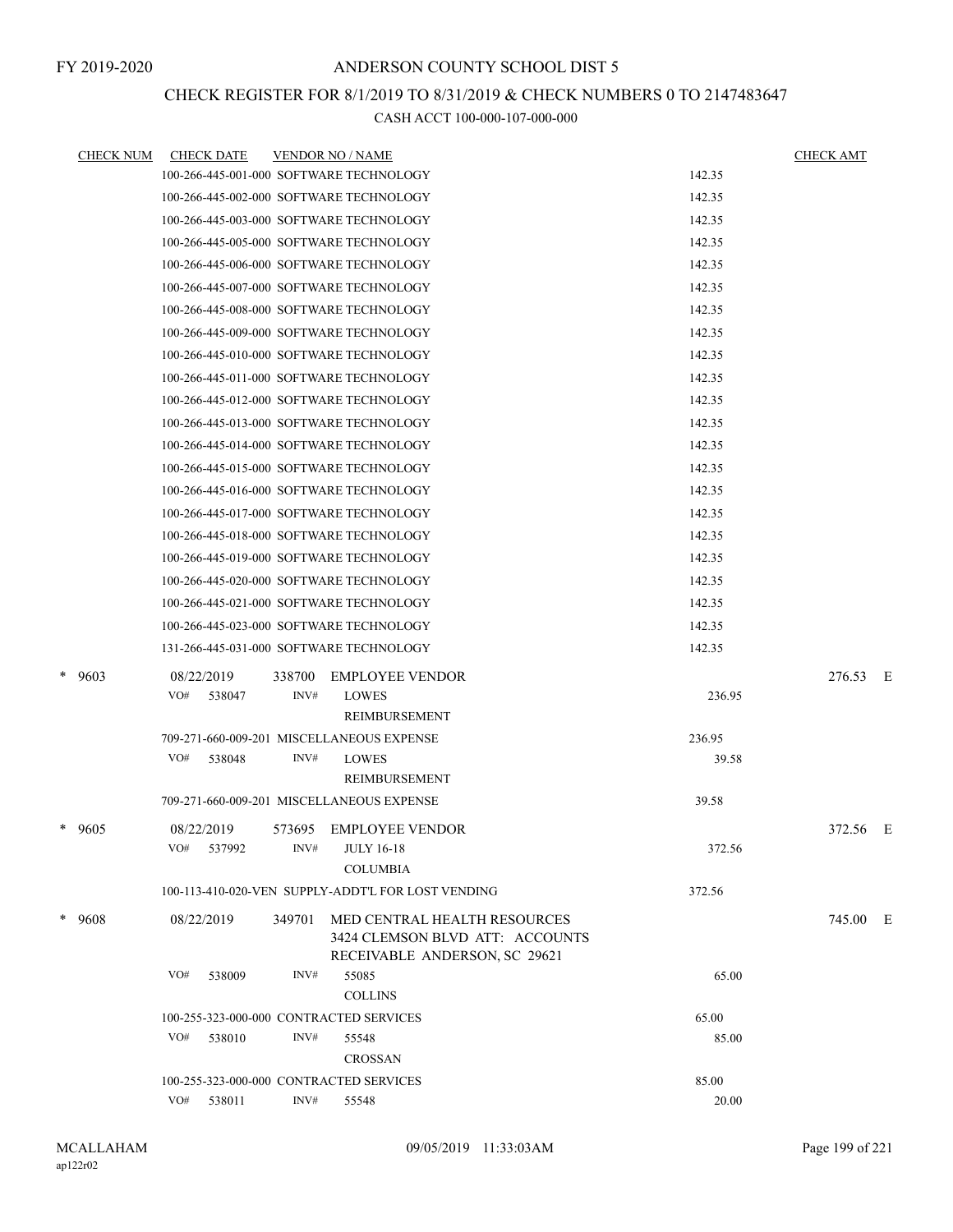## CHECK REGISTER FOR 8/1/2019 TO 8/31/2019 & CHECK NUMBERS 0 TO 2147483647

| <b>CHECK NUM</b> | <b>CHECK DATE</b>                        |        | <b>VENDOR NO / NAME</b>                  |     |       |          | <b>CHECK AMT</b> |
|------------------|------------------------------------------|--------|------------------------------------------|-----|-------|----------|------------------|
|                  |                                          |        | <b>CROSSAN</b>                           |     |       |          |                  |
|                  | 100-255-323-000-000 CONTRACTED SERVICES  |        |                                          |     |       | 20.00    |                  |
|                  | VO#<br>538012                            | INV#   | 55548                                    |     |       | 65.00    |                  |
|                  |                                          |        | <b>CROSSAN</b>                           |     |       |          |                  |
|                  | 100-255-323-000-000 CONTRACTED SERVICES  |        |                                          |     |       | 65.00    |                  |
|                  | VO# 538013                               | INV#   | 52475                                    |     |       | 85.00    |                  |
|                  |                                          |        | <b>HARDIN</b>                            |     |       |          |                  |
|                  | 100-255-323-000-000 CONTRACTED SERVICES  |        |                                          |     |       | 85.00    |                  |
|                  | VO#<br>538014                            | INV#   | 39338<br><b>SLOAN</b>                    |     |       | 85.00    |                  |
|                  | 100-255-323-000-000 CONTRACTED SERVICES  |        |                                          |     |       | 85.00 A  |                  |
|                  | VO#<br>538109                            | INV#   | 40339                                    |     |       | 85.00    |                  |
|                  |                                          |        | <b>NORRIS</b>                            |     |       |          |                  |
|                  | 100-255-323-000-000 CONTRACTED SERVICES  |        |                                          |     |       | 85.00    |                  |
|                  | VO#<br>538110                            | INV#   | 55534                                    |     |       | 85.00    |                  |
|                  |                                          |        | <b>CROWE</b>                             |     |       |          |                  |
|                  | 100-255-323-000-000 CONTRACTED SERVICES  |        |                                          |     |       | 85.00    |                  |
|                  | VO#<br>538111                            | INV#   | 55646                                    |     |       | 85.00    |                  |
|                  |                                          |        | <b>MURRAY</b>                            |     |       |          |                  |
|                  | 100-255-323-000-000 CONTRACTED SERVICES  |        |                                          |     |       | 85.00    |                  |
|                  | VO#<br>538112                            | INV#   | 55576                                    |     |       | 85.00    |                  |
|                  |                                          |        | <b>TATE</b>                              |     |       |          |                  |
|                  | 100-255-323-000-000 CONTRACTED SERVICES  |        |                                          |     |       | 85.00    |                  |
| 9609             | 08/22/2019                               | 569461 | METROGROUP, INC                          |     |       |          | 2,343.01 E       |
|                  |                                          |        | 50-23 TWENTY-THIRD STREET LONG ISLAND    |     |       |          |                  |
|                  | VO#                                      | INV#   | CITY, NY 11101                           | PO# |       |          |                  |
|                  | 538015                                   |        | PI 633131<br><b>HVAC</b>                 |     | 11339 | 2,343.01 |                  |
|                  |                                          |        | 100-254-323-000-600 MAINTENANCE SERVICES |     |       | 25.35    |                  |
|                  |                                          |        | 100-254-323-001-600 MAINTENANCE SERVICES |     |       | 52.43    |                  |
|                  |                                          |        | 100-254-323-002-600 MAINTENANCE SERVICES |     |       | 471.91   |                  |
|                  |                                          |        | 100-254-323-003-600 MAINTENANCE SERVICES |     |       | 407.45   |                  |
|                  |                                          |        | 100-254-323-005-600 MAINTENANCE SERVICES |     |       | 8.05     |                  |
|                  | 100-254-323-007-600 MAINTENANCE SERVICES |        |                                          |     |       | 25.35    |                  |
|                  | 100-254-323-008-600 MAINTENANCE SERVICES |        |                                          |     |       | 25.35    |                  |
|                  | 100-254-323-010-600 MAINTENANCE SERVICES |        |                                          |     |       | 135.24   |                  |
|                  | 100-254-323-011-600 MAINTENANCE SERVICES |        |                                          |     |       | 25.35    |                  |
|                  |                                          |        | 100-254-323-012-600 MAINTENANCE SERVICES |     |       | 110.15   |                  |
|                  | 100-254-323-014-600 MAINTENANCE SERVICES |        |                                          |     |       | 346.62   |                  |
|                  | 100-254-323-015-600 MAINTENANCE SERVICES |        |                                          |     |       |          |                  |
|                  |                                          |        |                                          |     |       | 25.35    |                  |
|                  | 100-254-323-016-600 MAINTENANCE SERVICES |        |                                          |     |       | 332.17   |                  |
|                  | 100-254-323-017-600 MAINTENANCE SERVICES |        |                                          |     |       | 25.35    |                  |
|                  | 100-254-323-019-600 MAINTENANCE SERVICES |        |                                          |     |       | 170.71   |                  |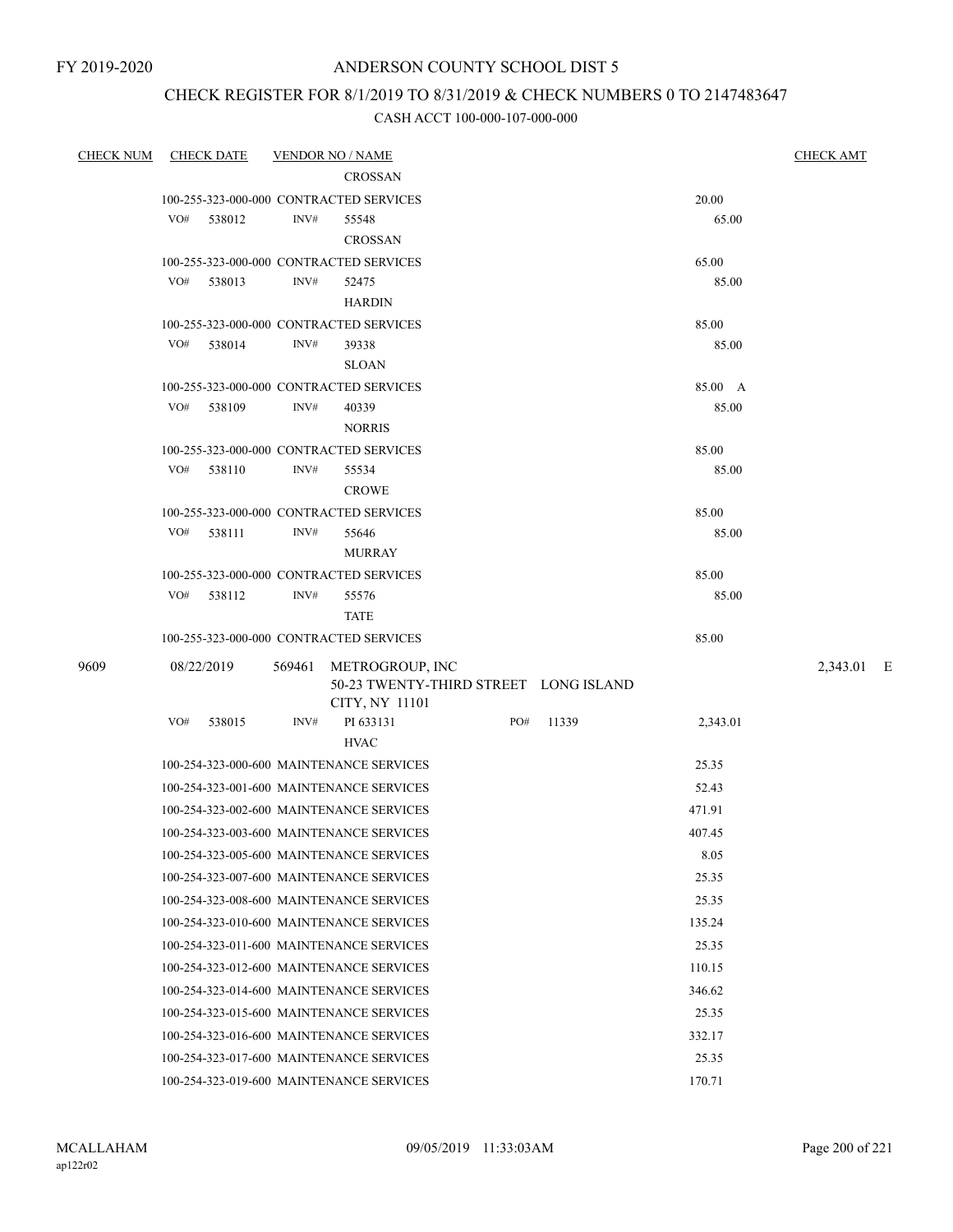### CHECK REGISTER FOR 8/1/2019 TO 8/31/2019 & CHECK NUMBERS 0 TO 2147483647

| <b>CHECK NUM</b> | <b>CHECK DATE</b><br><b>VENDOR NO / NAME</b>                             |          | <b>CHECK AMT</b> |  |
|------------------|--------------------------------------------------------------------------|----------|------------------|--|
|                  | 100-254-323-021-600 MAINTENANCE SERVICES                                 | 156.18   |                  |  |
| 9610             | 572183 EMPLOYEE VENDOR<br>08/22/2019                                     |          | 500.51 E         |  |
|                  | INV#<br>VO# 538056<br><b>FLAGS</b>                                       | 142.90   |                  |  |
|                  | REIMBURSEMENT                                                            |          |                  |  |
|                  | 100-233-410-001-000 SUPPLIES                                             | 142.90   |                  |  |
|                  | VO# 538057<br>INV#<br><b>SUPPLIES</b><br><b>REIMBURSEMENT</b>            | 357.61   |                  |  |
|                  | 100-233-410-001-000 SUPPLIES                                             | 357.61   |                  |  |
|                  |                                                                          |          |                  |  |
| 9611             | 08/22/2019<br>389900 OFFICE DEPOT<br>POBOX 1413 CHARLOTTE, NC 28201-1413 |          | 3,564.98 E       |  |
|                  | VO#<br>537956<br>INV#<br>2325242042                                      | 12.09    |                  |  |
|                  | <b>SUPPLIES</b>                                                          |          |                  |  |
|                  | 100-254-410-000-001 MAINT. SUPPLIES-STRUCTURES                           | 12.09    |                  |  |
|                  | VO# 538016<br>INV#<br>335971100001                                       | 1,003.63 |                  |  |
|                  | <b>CABINET</b>                                                           |          |                  |  |
|                  | 100-221-410-000-000 SUPPLIES AND MATERIALS                               | 1,003.63 |                  |  |
|                  | INV#<br>VO#<br>538114<br>347197386001                                    | 596.50   |                  |  |
|                  | <b>SUPPLIES</b>                                                          |          |                  |  |
|                  | 100-114-410-003-VEN SUPPLY-ADDT'L FOR LOST VENDING                       | 596.50   |                  |  |
|                  | VO#<br>538115<br>INV#<br>335010503001                                    | 1,808.86 |                  |  |
|                  | <b>SUPPLIES</b><br>100-114-410-003-VEN SUPPLY-ADDT'L FOR LOST VENDING    | 1,808.86 |                  |  |
|                  | VO# 538116<br>INV#<br>350025990001                                       | $-45.80$ |                  |  |
|                  | <b>SUPPLIES</b>                                                          |          |                  |  |
|                  | 100-114-410-003-VEN SUPPLY-ADDT'L FOR LOST VENDING                       | $-45.80$ |                  |  |
|                  | INV#<br>VO#<br>538117<br>359568475001                                    | 35.93    |                  |  |
|                  | <b>SUPPLIES</b>                                                          |          |                  |  |
|                  | 719-271-660-019-201 MISCELLANEOUS EXPENSE                                | 35.93    |                  |  |
|                  | VO#<br>538118<br>INV#<br>359568041001                                    | 30.46    |                  |  |
|                  | <b>SUPPLIES</b>                                                          |          |                  |  |
|                  | 719-271-660-019-201 MISCELLANEOUS EXPENSE                                | 30.46    |                  |  |
|                  | VO#<br>538119<br>INV#<br>358632609001                                    | 45.39    |                  |  |
|                  | <b>SUPPLIES</b><br>723-190-660-023-911 MISCELLANEOUS- ADULT ED EXPENSE   | 45.39    |                  |  |
|                  | VO# 538120<br>INV#<br>358632311001                                       | 60.18    |                  |  |
|                  | <b>SUPPLIES</b>                                                          |          |                  |  |
|                  | 723-190-660-023-911 MISCELLANEOUS- ADULT ED EXPENSE                      | 60.18    |                  |  |
|                  | VO#<br>538121<br>INV#<br>359347493001                                    | 17.74    |                  |  |
|                  | <b>SUPPLIES</b>                                                          |          |                  |  |
|                  | 100-111-410-007-000 SUPPLIES                                             | 17.74    |                  |  |
| $* 9613$         | 08/22/2019<br>574722<br><b>EMPLOYEE VENDOR</b>                           |          | 100.59 E         |  |
|                  | INV#<br>VO#<br>538042<br><b>GROUCHOS</b>                                 | 100.59   |                  |  |
|                  | REIMBURSEMENT                                                            |          |                  |  |
|                  | 100-221-410-000-000 SUPPLIES AND MATERIALS                               | 100.59   |                  |  |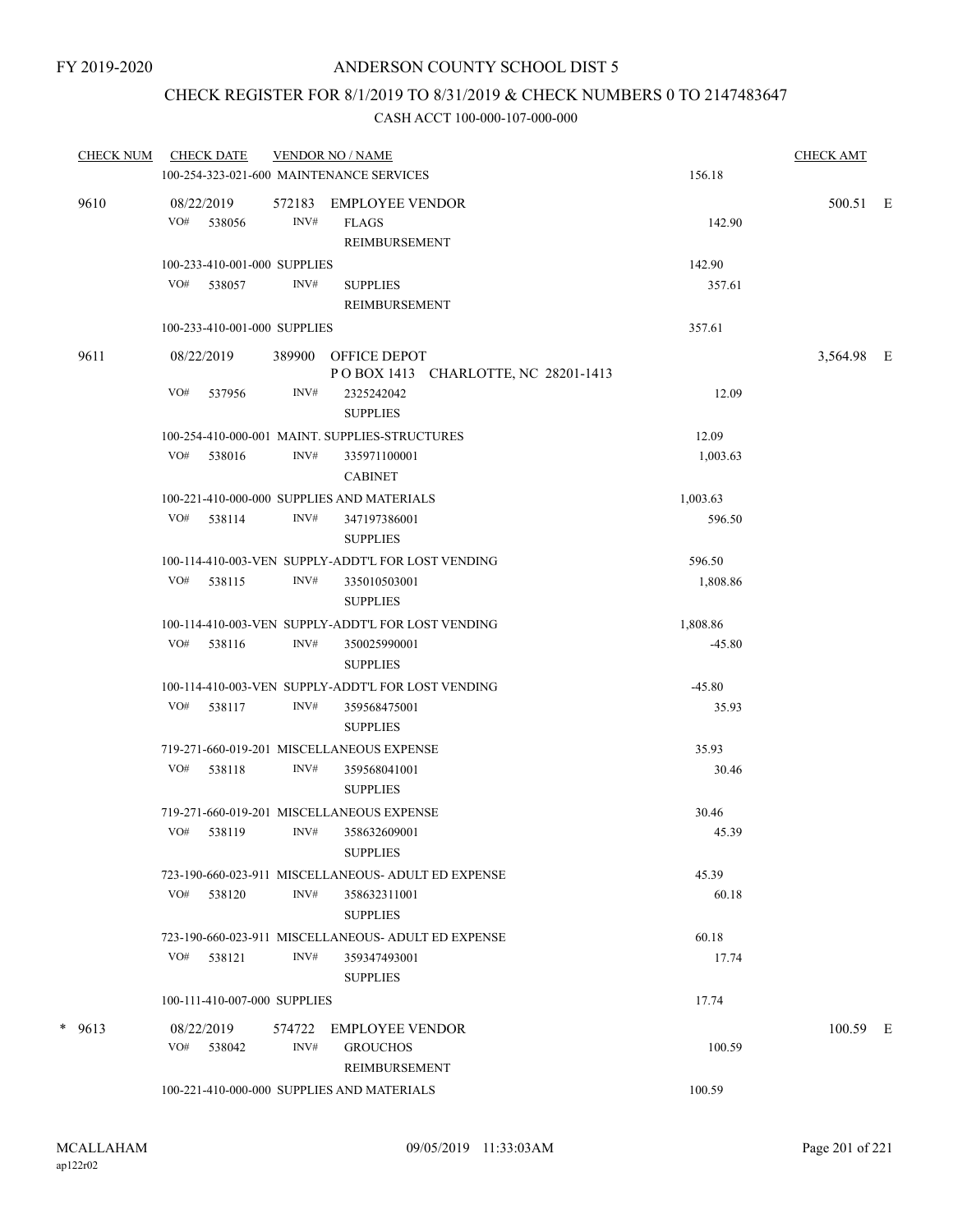## CHECK REGISTER FOR 8/1/2019 TO 8/31/2019 & CHECK NUMBERS 0 TO 2147483647

|        | <b>CHECK NUM</b> | <b>CHECK DATE</b>                    |        | <b>VENDOR NO / NAME</b>                                                                                     |          | <b>CHECK AMT</b> |  |
|--------|------------------|--------------------------------------|--------|-------------------------------------------------------------------------------------------------------------|----------|------------------|--|
| $\ast$ | 9615             | 08/22/2019                           | 462725 | SCHOLASTIC BOOK CLUBS, INC<br>POBOX 3745 ATT: ACCOUNTS RECEIVABLE<br>JEFFERSON CITY, MO 65102-3720          |          | 348.80 E         |  |
|        |                  | VO#<br>538125                        | INV#   | 19799518<br>PO#<br>11353<br><b>ACCT 4230068</b>                                                             | 348.80   |                  |  |
|        |                  | 100-221-410-002-TST SUPPLIES-TESTING |        |                                                                                                             | 174.40   |                  |  |
|        |                  | 100-221-410-003-TST SUPPLIES-TESTING |        |                                                                                                             | 174.40   |                  |  |
|        | 9616             | 08/22/2019                           | 463000 | SCHOLASTIC INC/SCHOLASTIC MAGAZINES<br>POBOX 3725 ATT: ACCOUNTS RECEIVABLE<br>JEFFERSON CITY, MO 65102-3725 |          | 941.88 E         |  |
|        |                  | VO#<br>538126                        | INV#   | M67199364<br><b>WEST MARKET</b>                                                                             | 847.00   |                  |  |
|        |                  | 338-188-410-018-FAM SUPPLIES         |        |                                                                                                             | 847.00   |                  |  |
|        |                  | VO# 538127                           | INV#   | M67501908<br><b>CENTERVILLE</b>                                                                             | 94.88    |                  |  |
|        |                  | 707-190-660-007-288 LITERACY EXPENSE |        |                                                                                                             | 94.88    |                  |  |
|        | $* 9618$         | 08/22/2019<br>VO#<br>538045          | INV#   | 470850 EMPLOYEE VENDOR<br><b>EXPENSES</b><br><b>REIMBURSEMENT</b>                                           | 448.15   | 448.15 E         |  |
|        |                  |                                      |        | 719-271-660-019-201 MISCELLANEOUS EXPENSE                                                                   | 448.15   |                  |  |
|        | $*$ 9620         | 08/22/2019                           | 472700 | <b>SHERWIN WILLIAMS</b><br>613 NORTH MURRAY AVENUE ATT: ACCOUNTS<br>RECEIVABLE ANDERSON, SC 29625           |          | 330.60 E         |  |
|        |                  | VO#<br>537953                        | INV#   | 2876-2<br><b>SUPPLIES</b>                                                                                   | 10.58    |                  |  |
|        |                  |                                      |        | 100-254-410-003-001 SUPPLIES - MAINTENANCE                                                                  | 10.58    |                  |  |
|        |                  | VO# 537954                           | INV#   | 4561-7,4562-5<br><b>SUPPLIES</b>                                                                            | 320.02   |                  |  |
|        |                  |                                      |        | 100-254-410-002-001 SUPPLIES - MAINTENANCE                                                                  | 160.01   |                  |  |
|        |                  |                                      |        | 100-254-410-003-001 SUPPLIES - MAINTENANCE                                                                  | 160.01   |                  |  |
|        | 9621             | 08/22/2019<br>VO# 538043             |        | 574599 EMPLOYEE VENDOR<br>INV# SUPPLIES<br>REIMBURSEMENT                                                    | 128.37   | 392.71 E         |  |
|        |                  | 100-233-410-021-000 SUPPLIES         |        |                                                                                                             | 128.37 A |                  |  |
|        |                  | VO#<br>538044                        | INV#   | <b>EXPENSES</b><br><b>REIMBURSEMENT</b>                                                                     | 264.34   |                  |  |
|        |                  |                                      |        | 100-113-410-021-VEN SUPPLY-ADDT'L FOR LOST VENDING                                                          | 72.47    |                  |  |
|        |                  | 100-233-410-021-000 SUPPLIES         |        |                                                                                                             | 67.66    |                  |  |
|        |                  |                                      |        | 721-190-660-021-411 MISCELLANEOUS EXPENSE                                                                   | 124.21   |                  |  |
|        | 9622             | 08/22/2019                           | 568718 | THE READING WAREHOUSE<br>POBOX 41328 ATT: ACCOUNTS RECEIVABLE<br>NORTH CHARLESTON, SC 29423                 |          | 580.21 E         |  |
|        |                  | VO#<br>538136                        | INV#   | 195821<br>WHITEHALL ELEM                                                                                    | 580.21   |                  |  |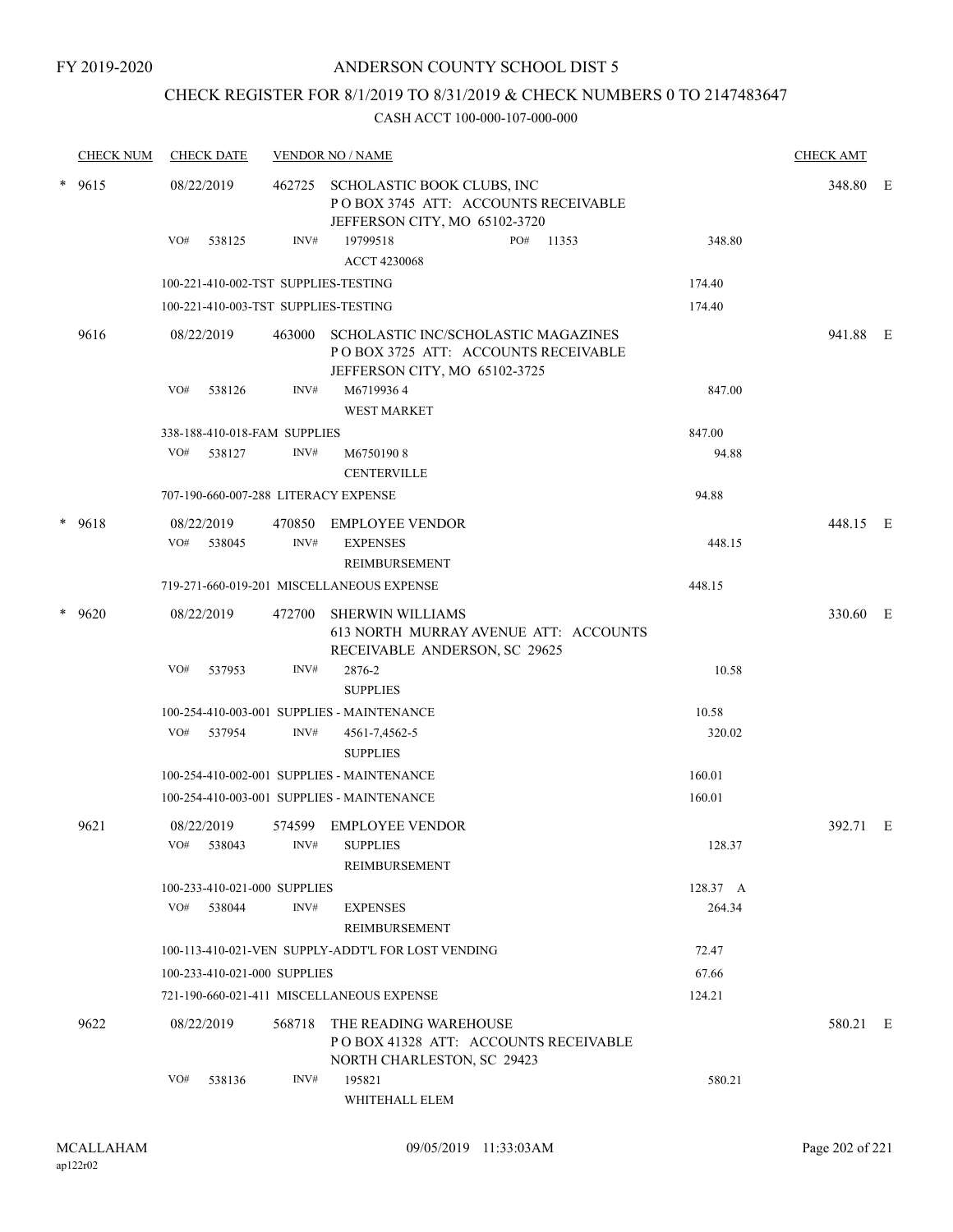## CHECK REGISTER FOR 8/1/2019 TO 8/31/2019 & CHECK NUMBERS 0 TO 2147483647

| <b>CHECK NUM</b> |     | <b>CHECK DATE</b>                 |        | <b>VENDOR NO / NAME</b>                                                                         |     |       |          | <b>CHECK AMT</b> |  |
|------------------|-----|-----------------------------------|--------|-------------------------------------------------------------------------------------------------|-----|-------|----------|------------------|--|
|                  |     | 100-112-410-019-000 SUPPLIES      |        |                                                                                                 |     |       | 580.21   |                  |  |
| $*$ 9624         |     | 08/22/2019<br>VO# 538032          | INV#   | 574286 EMPLOYEE VENDOR<br><b>REGISTRATION</b><br>REIMBURSEMENT                                  |     |       | 275.00   | 275.00 E         |  |
|                  |     |                                   |        | 809-224-333-015-000 TRIPS AND CONFERENCES                                                       |     |       | 275.00   |                  |  |
| * 9626           |     | 08/22/2019                        |        | 573363 VARSITY SPIRIT FASHION<br>PO BOX 751210 MEMPHIS, TN 38175-1210                           |     |       |          | 158.79 E         |  |
|                  | VO# | 538139                            | INV#   | 41603424<br>ACCT 34940489                                                                       |     |       | 158.79   |                  |  |
|                  |     |                                   |        | 720-271-660-020-611 PEP CLUB EXPENSE                                                            |     |       | 158.79   |                  |  |
| 9627             |     | 08/22/2019                        |        | 532300 WHITE JONES ACE HARDWARE<br>PO BOX 13012 ATT: ACCOUNTS RECEIVABLE<br>ANDERSON, SC 29624  |     |       |          | 213.06 E         |  |
|                  | VO# | 537944                            | INV#   | 884146<br><b>SUPPLIES</b>                                                                       |     |       | 124.00   |                  |  |
|                  |     |                                   |        | 100-254-410-012-400 HVAC/ELECTRICAL/PLUMBING                                                    |     |       | 124.00   |                  |  |
|                  |     | VO# 537945                        | INV#   | 399515<br><b>SUPPLIES</b>                                                                       |     |       | 41.08    |                  |  |
|                  |     |                                   |        | 100-254-410-005-400 HVAC/ELECTRICAL/PLUMBING                                                    |     |       | 41.08    |                  |  |
|                  |     | VO# 537946                        | INV#   | 884112<br><b>SUPPLIES</b>                                                                       |     |       | 37.47    |                  |  |
|                  |     |                                   |        | 100-254-410-000-001 MAINT. SUPPLIES-STRUCTURES                                                  |     |       | 37.47    |                  |  |
|                  |     | VO# 537947                        | INV#   | 884279<br><b>SUPPLIES</b>                                                                       |     |       | 5.11     |                  |  |
|                  |     |                                   |        | 100-254-410-006-001 SUPPLIES - MAINTENANCE                                                      |     |       | 5.11     |                  |  |
|                  |     | VO# 537948                        | INV#   | 399640/2<br><b>SUPPLIES</b>                                                                     | PO# | 11365 | 5.40     |                  |  |
|                  |     | 100-255-410-000-000 SUPPLIES      |        |                                                                                                 |     |       | 5.40     |                  |  |
| 9628             |     | 08/22/2019<br>VO# 537990          | INV#   | 574048 EMPLOYEE VENDOR<br><b>FLOOR FAN</b>                                                      |     |       | 281.41   | 281.41 E         |  |
|                  |     |                                   |        | REIMBURSEMENT                                                                                   |     |       |          |                  |  |
|                  |     | 515-253-520-031-CAR CAREER CENTER |        |                                                                                                 |     |       | 281.41   |                  |  |
| 9629             |     | 08/22/2019                        | 332750 | WILLIAM V MACGILL & CO<br>1000 NORTH LOMBARD ROAD ATT: ACCOUNTS<br>RECEIVABLE LOMBARD, IL 60148 |     |       |          | $1,630.23$ E     |  |
|                  | VO# | 538027                            | INV#   | 0682788<br><b>SUPPLIES</b>                                                                      | PO# | 11196 | 1,630.23 |                  |  |
|                  |     |                                   |        | 100-213-410-000-000 SUPPLIES AND MATERIALS                                                      |     |       | 1,530.40 |                  |  |
|                  |     |                                   |        | 100-213-410-003-000 SUPPLIES-HEALTH SERVICES                                                    |     |       | 25.68    |                  |  |
|                  |     | 100-213-410-007-000 SUPPLIES      |        |                                                                                                 |     |       | 12.60    |                  |  |
|                  |     | 100-213-410-009-000 SUPPLIES      |        |                                                                                                 |     |       | 7.68     |                  |  |
|                  |     | 100-213-410-011-000 SUPPLIES      |        |                                                                                                 |     |       | 11.63    |                  |  |
|                  |     | 100-213-410-012-000 SUPPLIES      |        |                                                                                                 |     |       | 20.28    |                  |  |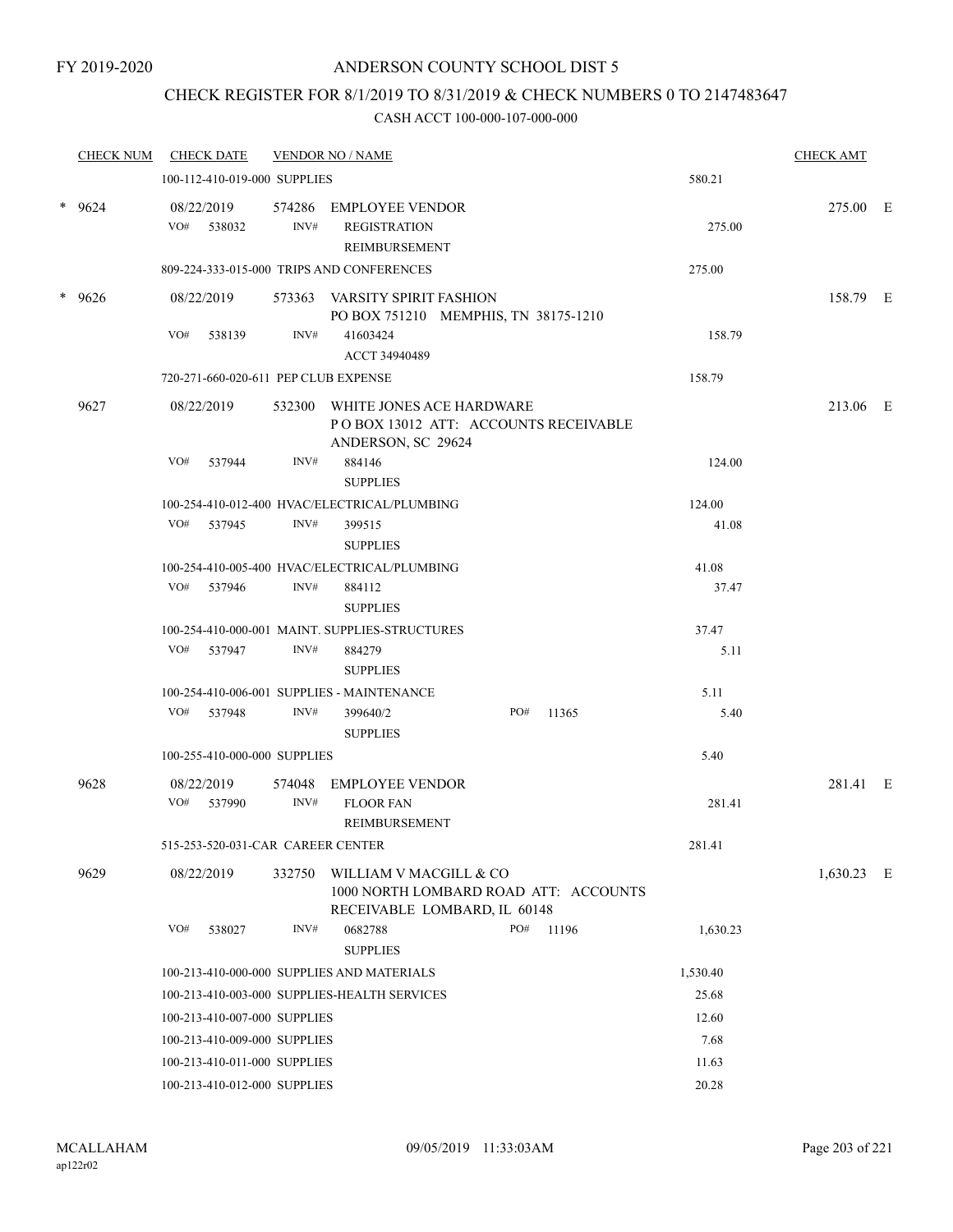## CHECK REGISTER FOR 8/1/2019 TO 8/31/2019 & CHECK NUMBERS 0 TO 2147483647

| <b>CHECK NUM</b> |     | <b>CHECK DATE</b>                                                      |                | <b>VENDOR NO / NAME</b>                                                       |     |           |                  | <b>CHECK AMT</b> |  |
|------------------|-----|------------------------------------------------------------------------|----------------|-------------------------------------------------------------------------------|-----|-----------|------------------|------------------|--|
|                  |     | 100-213-410-013-000 SUPPLIES                                           |                |                                                                               |     |           | 14.28            |                  |  |
|                  |     | 100-213-410-017-000 SUPPLIES                                           |                |                                                                               |     |           | 7.68             |                  |  |
| 9630             |     | 08/22/2019<br>VO# 537986                                               | 565855<br>INV# | EMPLOYEE VENDOR<br><b>FUDDRUCKERS</b><br>REIMBURSEMENT                        |     |           | 206.12           | 206.12 E         |  |
|                  |     |                                                                        |                | 100-266-345-000-000 TECHNOLOGY INFRASTRUCTURE                                 |     |           | 206.12           |                  |  |
| $*$ 9633         |     | 08/27/2019                                                             |                | 114225 ANDERSON RESTAURANT EQUIPMENT<br>112 EAST MAULDIN STREET ATT: ACCOUNTS |     |           |                  | 1,330.44 E       |  |
|                  | VO# | 538163                                                                 | INV#           | RECEIVABLE ANDERSON, SC 29621<br>53407, 53408<br><b>SUPPLIES</b>              |     | PO# 11389 | 896.33           |                  |  |
|                  |     | 515-253-520-031-CAR CAREER CENTER<br>515-253-520-031-CAR CAREER CENTER |                | 115.52<br>780.81                                                              |     |           |                  |                  |  |
|                  |     | VO# 538164                                                             | INV#           | 53409, 55576<br><b>SUPPLIES</b>                                               | PO# | 11389     | 272.26           |                  |  |
|                  |     | 515-253-520-031-CAR CAREER CENTER<br>515-253-520-031-CAR CAREER CENTER |                |                                                                               |     |           | 164.67<br>107.59 |                  |  |
|                  | VO# | 538165                                                                 | INV#           | 55897<br><b>SUPPLIES</b>                                                      |     |           | 85.07            |                  |  |
|                  |     | 600-256-410-000-000 SUPPLIES                                           |                |                                                                               |     |           | 85.07            |                  |  |
|                  |     | VO# 538166                                                             | INV#           | 55670<br><b>SUPPLIES</b>                                                      |     |           | 76.78            |                  |  |
|                  |     | 600-256-410-000-000 SUPPLIES                                           |                |                                                                               |     |           | 76.78            |                  |  |
| 9634             |     | 08/27/2019                                                             | 126675         | ATTAWAY INC<br>POBOX 302 ATT: ACCOUNTS RECEIVABLE<br>ANDERSON, SC 29622       |     |           |                  | 2,102.44 E       |  |
|                  | VO# | 538169                                                                 | INV#           | 223490<br><b>HOMELAND PARK</b>                                                |     |           | 153.70           |                  |  |
|                  |     | 100-233-410-011-000 SUPPLIES                                           |                |                                                                               |     |           | 153.70           |                  |  |
|                  |     | VO# 538170                                                             | INV#           | 223371<br><b>CENTERVILLE</b>                                                  |     |           | 133.75           |                  |  |
|                  |     |                                                                        |                | 707-190-660-007-201 MISCELLANEOUS EXPENSE                                     |     |           | 133.75           |                  |  |
|                  | VO# | 538223                                                                 | INV#           | 00223531<br><b>HANDBOOKS</b>                                                  | PO# | 11439     | 595.19           |                  |  |
|                  |     |                                                                        |                | 201-188-410-012-000 SUPPLIES- PARENTING                                       |     |           | 595.19           |                  |  |
|                  |     | VO# 538226                                                             | INV#           | 00223416<br><b>HANDBOOKS</b>                                                  |     |           | 1,219.80         |                  |  |
|                  |     |                                                                        |                | 201-188-410-011-000 SUPPLIES- PARENTING                                       |     |           | 1,219.80         |                  |  |
| * 9636           |     | 08/27/2019                                                             | 201391         | BLICK ART MATERIALS<br>6910 EAGLE WAY CHICAGO, IL 60670-1069                  |     |           |                  | 370.92 E         |  |
|                  | VO# | 538171                                                                 | INV#           | 1955201<br><b>ART SUPPLIES</b>                                                |     |           | 370.92           |                  |  |
|                  |     | 707-190-660-007-228 ART EXPENSE                                        |                |                                                                               |     |           | 370.92           |                  |  |
| $*$ 9638         |     | 08/27/2019                                                             |                | 564662 BRADY'S SCREEN PRINTING                                                |     |           |                  | 1,106.65 E       |  |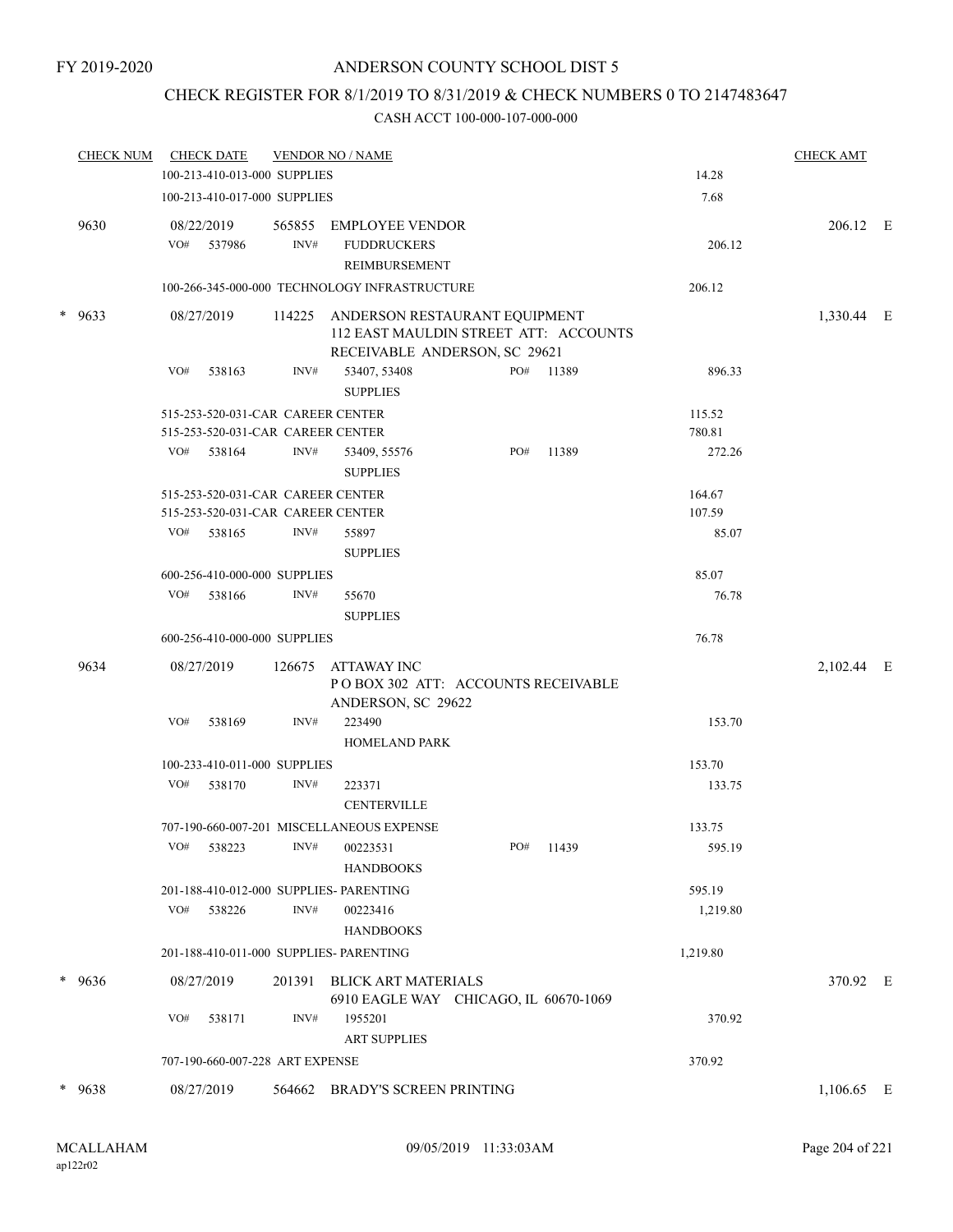### CHECK REGISTER FOR 8/1/2019 TO 8/31/2019 & CHECK NUMBERS 0 TO 2147483647

| <b>CHECK NUM</b> |     | <b>CHECK DATE</b> |                              | <b>VENDOR NO / NAME</b><br>106 CONCORD ROAD ATT: ACCOUNTS                 |          | <b>CHECK AMT</b> |  |
|------------------|-----|-------------------|------------------------------|---------------------------------------------------------------------------|----------|------------------|--|
|                  |     |                   |                              | RECEIVABLE ANDERSON, SC 29621                                             |          |                  |  |
|                  | VO# | 538172            | INV#                         | 35418,35614                                                               | 1,106.65 |                  |  |
|                  |     |                   |                              | <b>HOMELAND PARK</b>                                                      |          |                  |  |
|                  |     |                   |                              | 711-271-660-011-261 "T" SHIRTS EXPENSE                                    | 1,018.37 |                  |  |
|                  |     |                   |                              | 711-271-660-011-261 "T" SHIRTS EXPENSE                                    | 88.28    |                  |  |
| * 9640           |     | 08/27/2019        |                              | 574515 EMPLOYEE VENDOR                                                    |          | 487.66 E         |  |
|                  | VO# | 538153            | INV#                         | VAN CLEAN                                                                 | 300.00   |                  |  |
|                  |     |                   |                              | <b>REIMBURSEMENT</b>                                                      |          |                  |  |
|                  |     |                   |                              | 600-256-323-000-000 REPAIRS TO EQUIPMENT                                  | 300.00   |                  |  |
|                  |     | VO# 538155        | INV#                         | AUG 15-20                                                                 | 51.22    |                  |  |
|                  |     |                   |                              | <b>MILEAGE</b>                                                            |          |                  |  |
|                  |     |                   |                              | 600-256-332-000-000 IN DISTRICT TRAVEL                                    | 51.22    |                  |  |
|                  | VO# | 538234            | INV#                         | 08/01/19                                                                  | 136.44   |                  |  |
|                  |     |                   |                              | <b>FFVP</b>                                                               |          |                  |  |
|                  |     |                   |                              | 600-256-333-000-000 TRIPS AND CONFERENCES                                 | 136.44   |                  |  |
|                  |     |                   |                              |                                                                           |          |                  |  |
| 9641             |     | 08/27/2019        |                              | 568574 CCP CROWE'S CORPORATE PROMOTIONS<br>PO BOX 2647 ANDERSON, SC 29622 |          | 5,746.08 E       |  |
|                  | VO# | 538174            | INV#                         | 14140                                                                     | 462.64   |                  |  |
|                  |     |                   |                              | <b>LANYARDS</b>                                                           |          |                  |  |
|                  |     |                   | 100-264-410-000-000 SUPPLIES |                                                                           | 462.64   |                  |  |
|                  | VO# | 538175            | INV#                         | 14189                                                                     | 93.05    |                  |  |
|                  |     |                   |                              | <b>NORTH POINTE</b>                                                       |          |                  |  |
|                  |     |                   |                              | 713-271-660-013-256 FUNDRAISERS EXPENSE                                   | 93.05    |                  |  |
|                  | VO# | 538176            | INV#                         | 14171                                                                     | 1,511.89 |                  |  |
|                  |     |                   |                              | <b>NORTH POINTE</b>                                                       |          |                  |  |
|                  |     |                   |                              | 713-271-660-013-256 FUNDRAISERS EXPENSE                                   | 1,511.89 |                  |  |
|                  | VO# | 538177            | INV#                         | 14009                                                                     | 707.53   |                  |  |
|                  |     |                   |                              | <b>NORTH POINTE</b>                                                       |          |                  |  |
|                  |     |                   |                              | 713-271-660-013-256 FUNDRAISERS EXPENSE                                   | 707.53   |                  |  |
|                  | VO# | 538178            | INV#                         | 14144                                                                     | 2,970.97 |                  |  |
|                  |     |                   |                              | <b>NORTH POINTE</b>                                                       |          |                  |  |
|                  |     |                   |                              | 713-271-660-013-256 FUNDRAISERS EXPENSE                                   | 2,970.97 |                  |  |
| 9642             |     | 08/27/2019        | 565615                       | COMMUNICATION SERVICE CENTER, INC                                         |          | 595.34 E         |  |
|                  |     |                   |                              | PO BOX 4118 ATT: ACCOUNTS RECEIVABLE                                      |          |                  |  |
|                  |     |                   |                              | <b>GREENVILLE, SC 29608</b>                                               |          |                  |  |
|                  | VO# | 538181            | INV#                         | 142176,77,78                                                              | 595.34   |                  |  |
|                  |     |                   |                              | <b>INSTALLATION</b>                                                       |          |                  |  |
|                  |     |                   |                              | 100-255-323-000-000 CONTRACTED SERVICES                                   | 176.78   |                  |  |
|                  |     |                   |                              | 100-255-323-000-000 CONTRACTED SERVICES                                   | 241.78   |                  |  |
|                  |     |                   |                              | 100-255-323-000-000 CONTRACTED SERVICES                                   | 176.78   |                  |  |
| 9643             |     | 08/27/2019        | 187625                       | <b>CPI</b>                                                                |          | 150.00 E         |  |
|                  |     |                   |                              | 10850 W PARK PLACE SUITE 600 ATT:                                         |          |                  |  |
|                  |     |                   |                              | ACCOUNTS RECEIVABLE MILWAUKEE, WI 53224                                   |          |                  |  |
|                  | VO# | 538182            | INV#                         | IUS0149394                                                                | 150.00   |                  |  |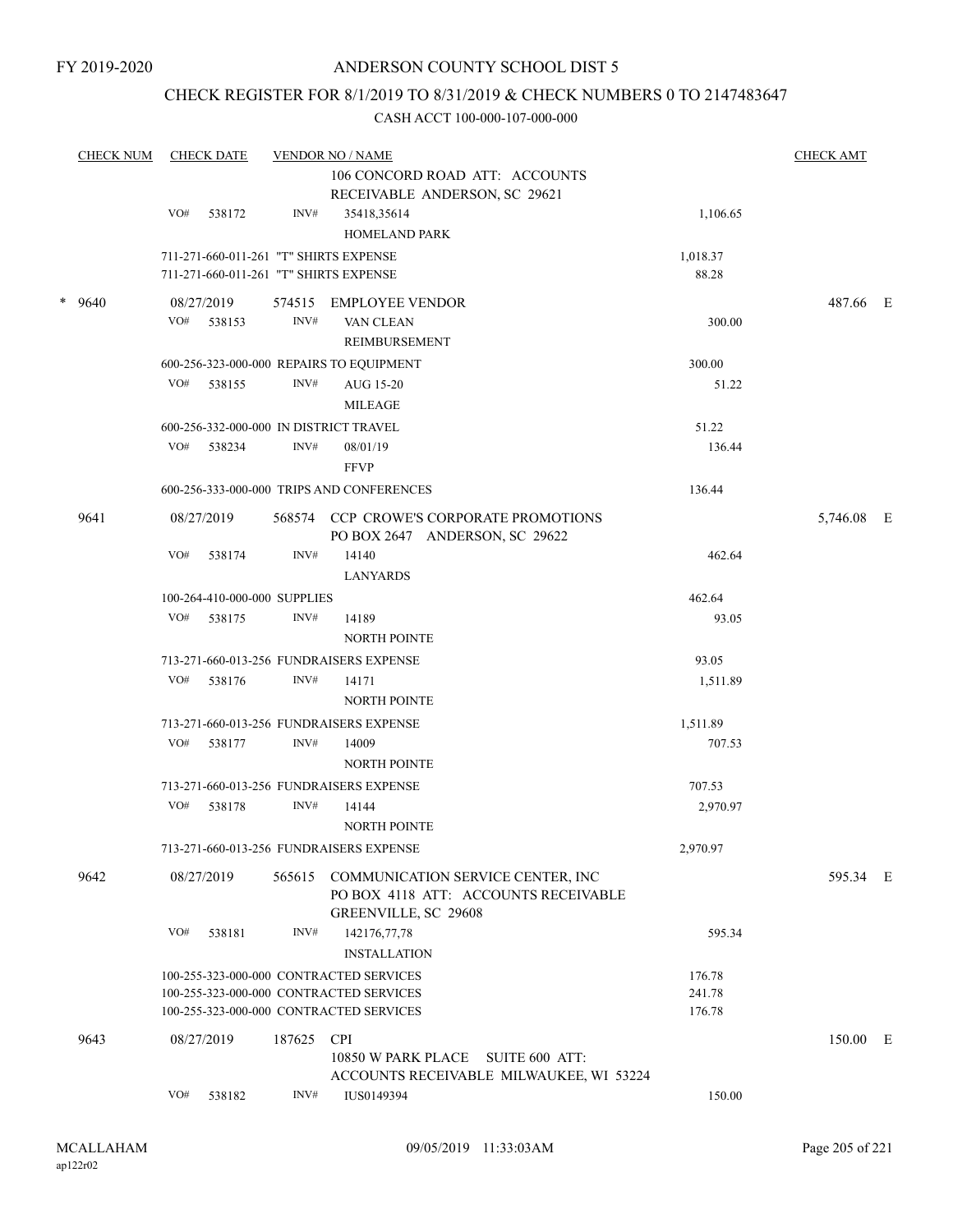### CHECK REGISTER FOR 8/1/2019 TO 8/31/2019 & CHECK NUMBERS 0 TO 2147483647

|   | <b>CHECK NUM</b> | <b>CHECK DATE</b> |                              |                | <b>VENDOR NO / NAME</b><br><b>MEMBERSHIP</b>                                                            |          | <b>CHECK AMT</b> |  |
|---|------------------|-------------------|------------------------------|----------------|---------------------------------------------------------------------------------------------------------|----------|------------------|--|
|   |                  |                   |                              |                | 283-126-312-000-000 CONTRACTED SERVICES                                                                 | 150.00   |                  |  |
|   | 9644             | 08/27/2019        |                              | 202600         | <b>DILLARD'S SPORTS CENTER</b><br>708 WHITEHALL ROAD ATT: ACCOUNTS<br>RECEIVABLE ANDERSON, SC 29625     |          | 624.59 E         |  |
|   |                  | VO#               | 538244                       | INV#           | 104447<br>VOLLEYBALL                                                                                    | 190.37   |                  |  |
|   |                  |                   |                              |                | 706-271-660-006-682 VOLLEYBALL EXPENSE                                                                  | 190.37   |                  |  |
|   |                  | VO#               | 538245                       | INV#           | 104446<br><b>FOOTBALL</b>                                                                               | 434.22   |                  |  |
|   |                  |                   |                              |                | 706-271-660-006-674 FOOTBALL EXPENSE                                                                    | 434.22   |                  |  |
|   | $* 9646$         | 08/27/2019        |                              | 237555         | FORMS & SUPPLY<br>POBOX 563953 ATT: ACCOUNTS RECEIVABLE<br>CHARLOTTE, NC 28256                          |          | 379.05 E         |  |
|   |                  | VO#               | 538186                       | INV#           | 5134758<br><b>SUPPLIES</b>                                                                              | 107.34   |                  |  |
|   |                  |                   | 600-256-410-011-000 SUPPLIES |                |                                                                                                         | 107.34   |                  |  |
|   |                  | VO#               | 538187                       | INV#           | 5134238<br><b>SUPPLIES</b>                                                                              | 51.15    |                  |  |
|   |                  |                   |                              |                | 709-271-660-009-201 MISCELLANEOUS EXPENSE                                                               | 51.15    |                  |  |
|   |                  | VO#               | 538188                       | INV#           | 5125784<br><b>SUPPLIES</b>                                                                              | 220.56   |                  |  |
|   |                  |                   | 100-233-410-011-000 SUPPLIES |                |                                                                                                         | 220.56   |                  |  |
|   | * 9650           | 08/27/2019        |                              | 272800         | <b>HOUSE OF TROPHIES</b><br>616 NORTH MURRAY AVENUE ATT: ACCOUNTS<br>RECEIVABLE ANDERSON, SC 29625-4311 |          | 475.35 E         |  |
|   |                  | VO#               | 538189                       | INV#           | 32461<br><b>SUPPLIES</b>                                                                                | 355.51   |                  |  |
|   |                  |                   |                              |                | 100-264-312-000-ERP EMPLOYEE RECOGNITION PROGRAM                                                        | 355.51   |                  |  |
|   |                  | VO#               | 538232                       | INV#           | 32485<br><b>NAME TAGS</b>                                                                               | 59.92    |                  |  |
|   |                  |                   |                              |                | 712-271-660-012-201 MISCELLANEOUS EXPENSE                                                               | 59.92    |                  |  |
|   |                  | $\rm VO\#$        | 538233                       | $\text{INV}\#$ | 32473<br><b>NAME TAGS</b>                                                                               | 59.92    |                  |  |
|   |                  |                   |                              |                | 713-271-660-013-201 MISCELLANEOUS EXPENSE                                                               | 59.92    |                  |  |
|   | 9651             | 08/27/2019        |                              | 573259         | <b>EMPLOYEE VENDOR</b>                                                                                  |          | 2,566.28 E       |  |
|   |                  | VO#               | 538235                       | INV#           | 07/14-07/19/19<br><b>ATLANTA</b>                                                                        | 1,253.14 |                  |  |
|   |                  |                   |                              |                | 131-115-333-031-000 TRIPS AND CONFERENCES                                                               | 1,253.14 |                  |  |
|   |                  | VO#               | 538236                       | INV#           | 07/07-07/12/19<br><b>ATLANTA</b>                                                                        | 1,313.14 |                  |  |
|   |                  |                   |                              |                | 131-115-333-031-000 TRIPS AND CONFERENCES                                                               | 1,313.14 |                  |  |
| * | 9653             | 08/27/2019        |                              | 298850         | JOHNSON CONTROLS                                                                                        |          | 18,648.00 E      |  |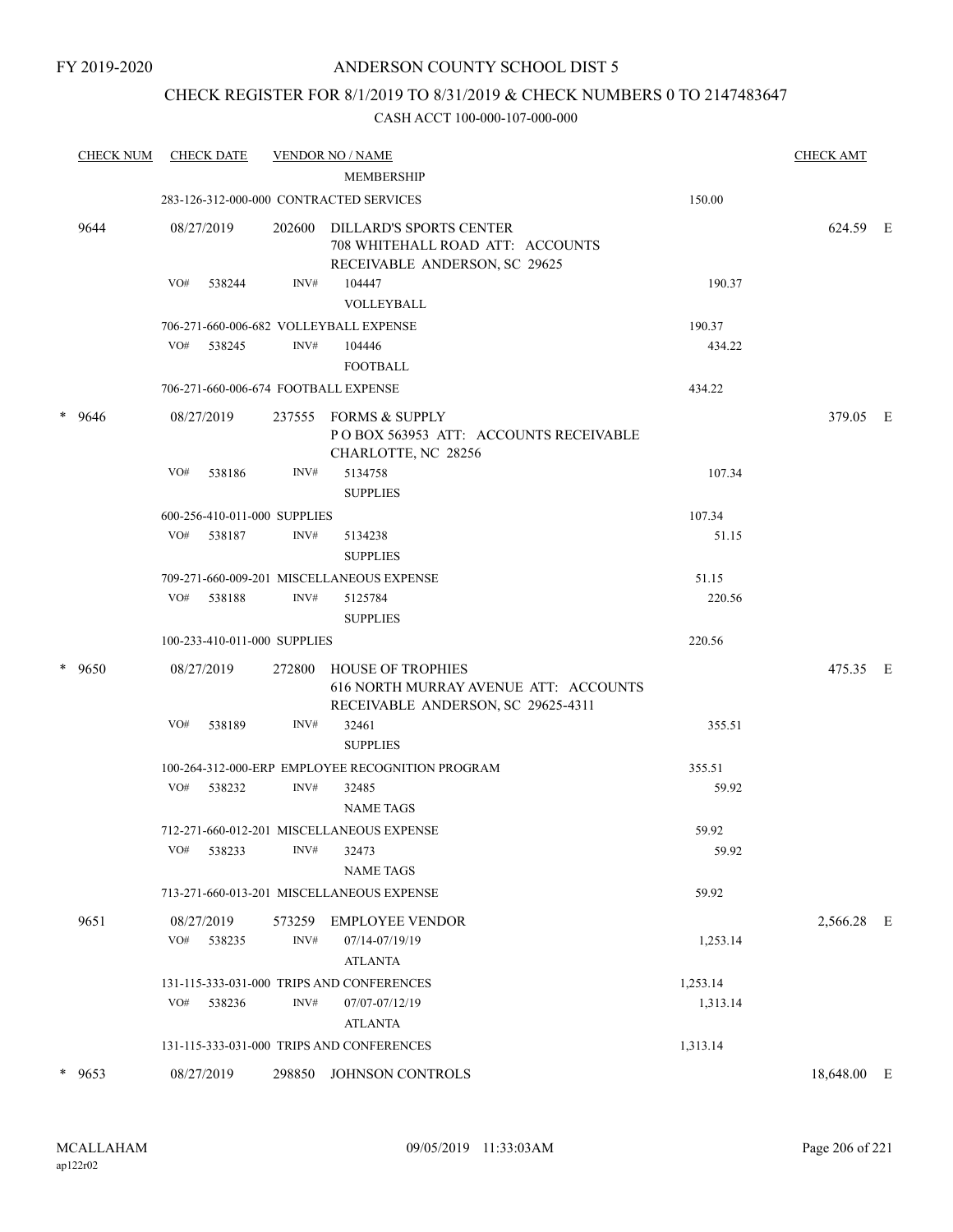### CHECK REGISTER FOR 8/1/2019 TO 8/31/2019 & CHECK NUMBERS 0 TO 2147483647

| <b>CHECK NUM</b> | <b>CHECK DATE</b><br><b>VENDOR NO / NAME</b> |                      |                              |                                                                                         |     |       | <b>CHECK AMT</b> |            |   |
|------------------|----------------------------------------------|----------------------|------------------------------|-----------------------------------------------------------------------------------------|-----|-------|------------------|------------|---|
|                  |                                              |                      |                              | POBOX 730068 ATT: ACCOUNTS RECEIVABLE<br>DALLAS, TX 75373                               |     |       |                  |            |   |
|                  | VO#                                          | 538255               | INV#                         | 187910215203<br><b>SERVICE</b>                                                          | PO# | 11392 | 16,102.25        |            |   |
|                  |                                              |                      |                              | 100-254-312-000-000 PURCHASED SERVICES-JCI                                              |     |       | 16,102.25        |            |   |
|                  | VO#                                          | 538256               | INV#                         | 187623315720<br><b>SERVICE</b>                                                          | PO# | 11391 | 2,545.75         |            |   |
|                  |                                              |                      |                              | 100-254-312-000-000 PURCHASED SERVICES-JCI                                              |     |       | 2,545.75         |            |   |
| 9654             |                                              | 08/27/2019           | 300176                       | <b>JOSTENS INC</b><br>21336 NETWORK PLACE ATT: ACCOUNTS<br>RECEIVABLE CHICAGO, IL 60673 |     |       |                  | 6,158.62 E |   |
|                  | VO#                                          | 538190               | INV#                         | 1167100<br><b>SOUTHWOOD</b>                                                             |     |       | 6,158.62         |            |   |
|                  |                                              |                      |                              | 721-190-660-021-552 YEARBOOK EXPENSE                                                    |     |       | 6,158.62         |            |   |
| 9655             | VO#                                          | 08/27/2019<br>538144 | 576127<br>INV#               | EMPLOYEE VENDOR<br>2019-2020<br><b>TEACHER SUPPLY</b>                                   |     |       | 275.00           | 275.00 E   |   |
|                  |                                              |                      |                              | 377-112-410-010-000 TEACHER SUPPLY - NEW PROSPECT                                       |     |       | 275.00           |            |   |
| * 9657           | VO#                                          | 08/27/2019<br>538152 | 572025<br>INV#               | EMPLOYEE VENDOR<br><b>MAGAZINES</b><br>REIMBURSEMENT                                    |     |       | 138.45           | 1,029.91 E |   |
|                  |                                              |                      |                              | 100-263-360-000-000 PRINTING AND BINDING                                                |     |       | 138.45           |            |   |
|                  | VO#                                          | 538252               | INV#                         | REIMBURSEMENT<br><b>HANK'S SEAFOOD</b>                                                  |     |       | 891.46           |            |   |
|                  |                                              |                      |                              | 100-231-334-000-000 TRUSTEE EXPENSE                                                     |     |       | 891.46           |            |   |
| 9658             | VO#                                          | 08/27/2019<br>538227 | 572183<br>INV#               | <b>EMPLOYEE VENDOR</b><br>REIMBURSEMENT<br><b>LUNCHEON</b>                              |     |       | 372.49           | 372.49 E   |   |
|                  |                                              |                      | 100-233-410-001-000 SUPPLIES |                                                                                         |     |       | 372.49           |            |   |
| $* 9661$         |                                              | 08/27/2019           | 574687                       | PRIORITY ONE SECURITY<br>18 INTERCHANGE BLVD., SUITE B GREENVILLE,<br>SC 29607          |     |       |                  | 2,564.00   | E |
|                  | VO#                                          | 538248               | INV#                         | 1864815<br><b>SECURITY</b>                                                              | PO# | 11398 | 1,282.00         |            |   |
|                  |                                              |                      |                              | 100-254-323-000-600 MAINTENANCE SERVICES                                                |     |       | 92.00            |            |   |
|                  |                                              |                      |                              | 100-254-323-001-600 MAINTENANCE SERVICES                                                |     |       | 46.00            |            |   |
|                  |                                              |                      |                              | 100-254-323-002-600 MAINTENANCE SERVICES                                                |     |       | 168.00           |            |   |
|                  |                                              |                      |                              | 100-254-323-003-600 MAINTENANCE SERVICES                                                |     |       | 102.00           |            |   |
|                  |                                              |                      |                              | 100-254-323-005-600 MAINTENANCE SERVICES                                                |     |       | 46.00            |            |   |
|                  |                                              |                      |                              | 100-254-323-006-600 MAINTENANCE SERVICES                                                |     |       | 69.00            |            |   |
|                  |                                              |                      |                              | 100-254-323-007-600 MAINTENANCE SERVICES                                                |     |       | 46.00            |            |   |
|                  |                                              |                      |                              | 100-254-323-008-600 MAINTENANCE SERVICES                                                |     |       | 46.00            |            |   |
|                  |                                              |                      |                              | 100-254-323-009-600 MAINTENANCE SERVICES                                                |     |       | 46.00            |            |   |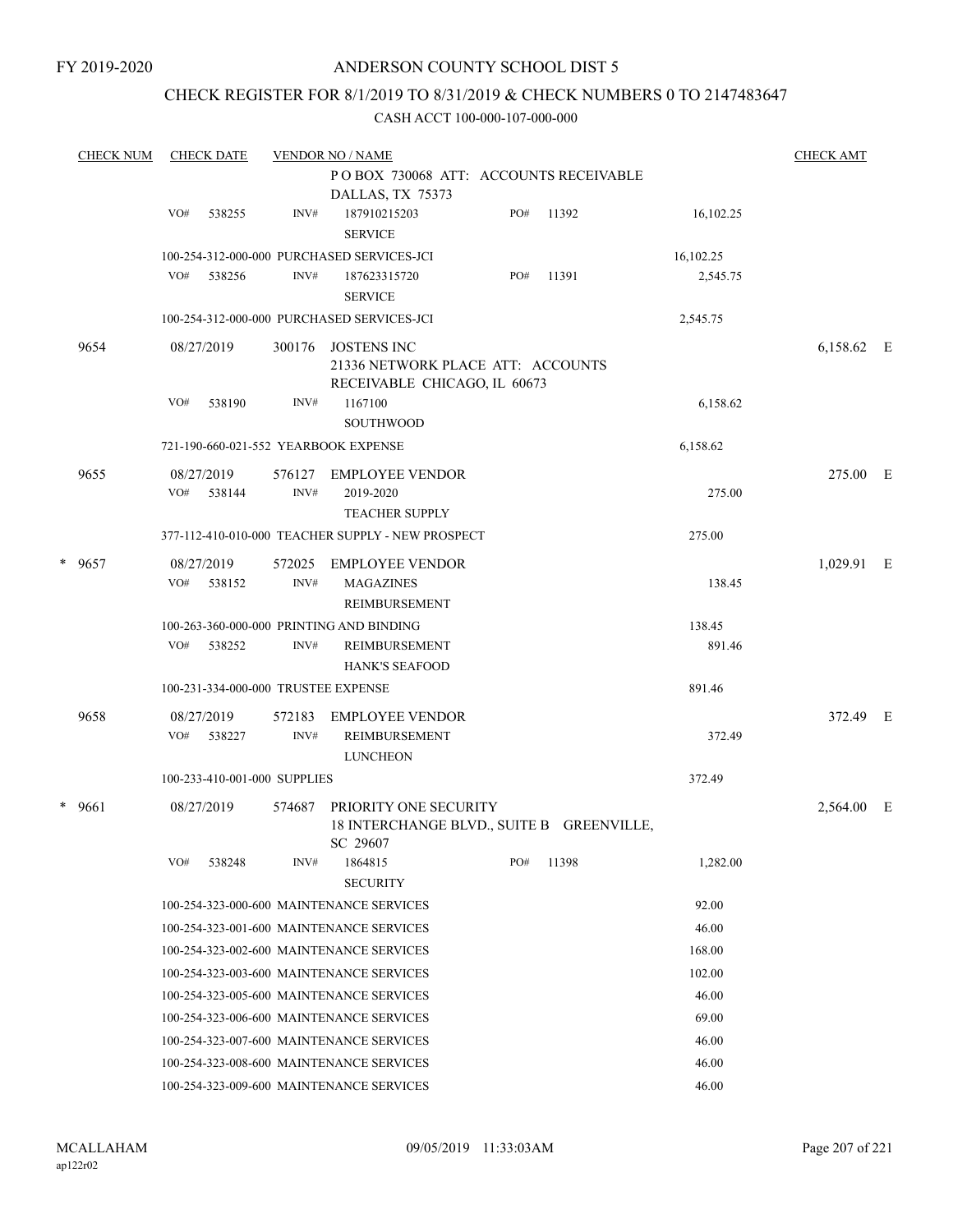### CHECK REGISTER FOR 8/1/2019 TO 8/31/2019 & CHECK NUMBERS 0 TO 2147483647

| <b>CHECK NUM</b> | <b>CHECK DATE</b>                                  | <b>VENDOR NO / NAME</b> |                                                                           |     |       |          | <b>CHECK AMT</b> |  |
|------------------|----------------------------------------------------|-------------------------|---------------------------------------------------------------------------|-----|-------|----------|------------------|--|
|                  | 100-254-323-010-600 MAINTENANCE SERVICES           |                         |                                                                           |     |       | 46.00    |                  |  |
|                  | 100-254-323-011-600 MAINTENANCE SERVICES           |                         |                                                                           |     |       | 46.00    |                  |  |
|                  | 100-254-323-012-600 MAINTENANCE SERVICES           |                         |                                                                           |     |       | 46.00    |                  |  |
|                  | 100-254-323-013-600 MAINTENANCE SERVICES           |                         |                                                                           |     |       | 46.00    |                  |  |
|                  | 100-254-323-014-600 MAINTENANCE SERVICES           |                         |                                                                           |     |       | 46.00    |                  |  |
|                  | 100-254-323-015-600 MAINTENANCE SERVICES           |                         |                                                                           |     |       | 46.00    |                  |  |
|                  | 100-254-323-016-600 MAINTENANCE SERVICES           |                         |                                                                           |     |       | 46.00    |                  |  |
|                  | 100-254-323-017-600 MAINTENANCE SERVICES           |                         |                                                                           |     |       | 46.00    |                  |  |
|                  | 100-254-323-018-600 MAINTENANCE SERVICES           |                         |                                                                           |     |       | 46.00    |                  |  |
|                  | 100-254-323-019-600 MAINTENANCE SERVICES           |                         |                                                                           |     |       | 46.00    |                  |  |
|                  | 100-254-323-020-600 MAINTENANCE SERVICES           |                         |                                                                           |     |       | 46.00    |                  |  |
|                  | 100-254-323-021-600 MAINTENANCE SERVICES           |                         |                                                                           |     |       | 46.00    |                  |  |
|                  | 100-254-323-023-600 MAINTENANCE SERVICES           |                         |                                                                           |     |       | 69.00    |                  |  |
|                  | VO#<br>538249                                      | INV#                    | 1852530<br><b>SECURITY</b>                                                | PO# | 11398 | 1,282.00 |                  |  |
|                  | 100-254-323-000-600 MAINTENANCE SERVICES           |                         |                                                                           |     |       | 92.00    |                  |  |
|                  | 100-254-323-001-600 MAINTENANCE SERVICES           |                         |                                                                           |     |       | 46.00    |                  |  |
|                  | 100-254-323-002-600 MAINTENANCE SERVICES           |                         |                                                                           |     |       | 168.00   |                  |  |
|                  | 100-254-323-003-600 MAINTENANCE SERVICES           |                         |                                                                           |     |       | 102.00   |                  |  |
|                  | 100-254-323-005-600 MAINTENANCE SERVICES           |                         |                                                                           |     |       | 46.00    |                  |  |
|                  | 100-254-323-006-600 MAINTENANCE SERVICES           |                         |                                                                           |     |       | 69.00    |                  |  |
|                  | 100-254-323-007-600 MAINTENANCE SERVICES           |                         |                                                                           |     |       | 46.00    |                  |  |
|                  | 100-254-323-008-600 MAINTENANCE SERVICES           |                         |                                                                           |     |       | 46.00    |                  |  |
|                  | 100-254-323-009-600 MAINTENANCE SERVICES           |                         |                                                                           |     |       | 46.00    |                  |  |
|                  | 100-254-323-010-600 MAINTENANCE SERVICES           |                         |                                                                           |     |       | 46.00    |                  |  |
|                  | 100-254-323-011-600 MAINTENANCE SERVICES           |                         |                                                                           |     |       | 46.00    |                  |  |
|                  | 100-254-323-012-600 MAINTENANCE SERVICES           |                         |                                                                           |     |       | 46.00    |                  |  |
|                  | 100-254-323-013-600 MAINTENANCE SERVICES           |                         |                                                                           |     |       | 46.00    |                  |  |
|                  | 100-254-323-014-600 MAINTENANCE SERVICES           |                         |                                                                           |     |       | 46.00    |                  |  |
|                  | 100-254-323-015-600 MAINTENANCE SERVICES           |                         |                                                                           |     |       | 46.00    |                  |  |
|                  | 100-254-323-016-600 MAINTENANCE SERVICES           |                         |                                                                           |     |       | 46.00    |                  |  |
|                  | 100-254-323-017-600 MAINTENANCE SERVICES           |                         |                                                                           |     |       | 46.00    |                  |  |
|                  | 100-254-323-018-600 MAINTENANCE SERVICES           |                         |                                                                           |     |       | 46.00    |                  |  |
|                  | 100-254-323-019-600 MAINTENANCE SERVICES           |                         |                                                                           |     |       | 46.00    |                  |  |
|                  | 100-254-323-020-600 MAINTENANCE SERVICES           |                         |                                                                           |     |       | 46.00    |                  |  |
|                  | 100-254-323-021-600 MAINTENANCE SERVICES           |                         |                                                                           |     |       | 46.00    |                  |  |
|                  | 100-254-323-023-600 MAINTENANCE SERVICES           |                         |                                                                           |     |       | 69.00    |                  |  |
| 9662             | 08/27/2019                                         |                         | 571719 REPUBLIC SERVICES #744<br>PO BOX 9001099 LOUISVILLE, KY 40290-1099 |     |       |          | 17,610.49 E      |  |
|                  | VO#<br>538250                                      | INV#                    | 0744-001888194<br><b>SERVICE</b>                                          | PO# | 11399 | 8,936.05 |                  |  |
|                  | 100-113-410-005-VEN SUPPLY-ADDT'L FOR LOST VENDING |                         |                                                                           |     |       | 347.93   |                  |  |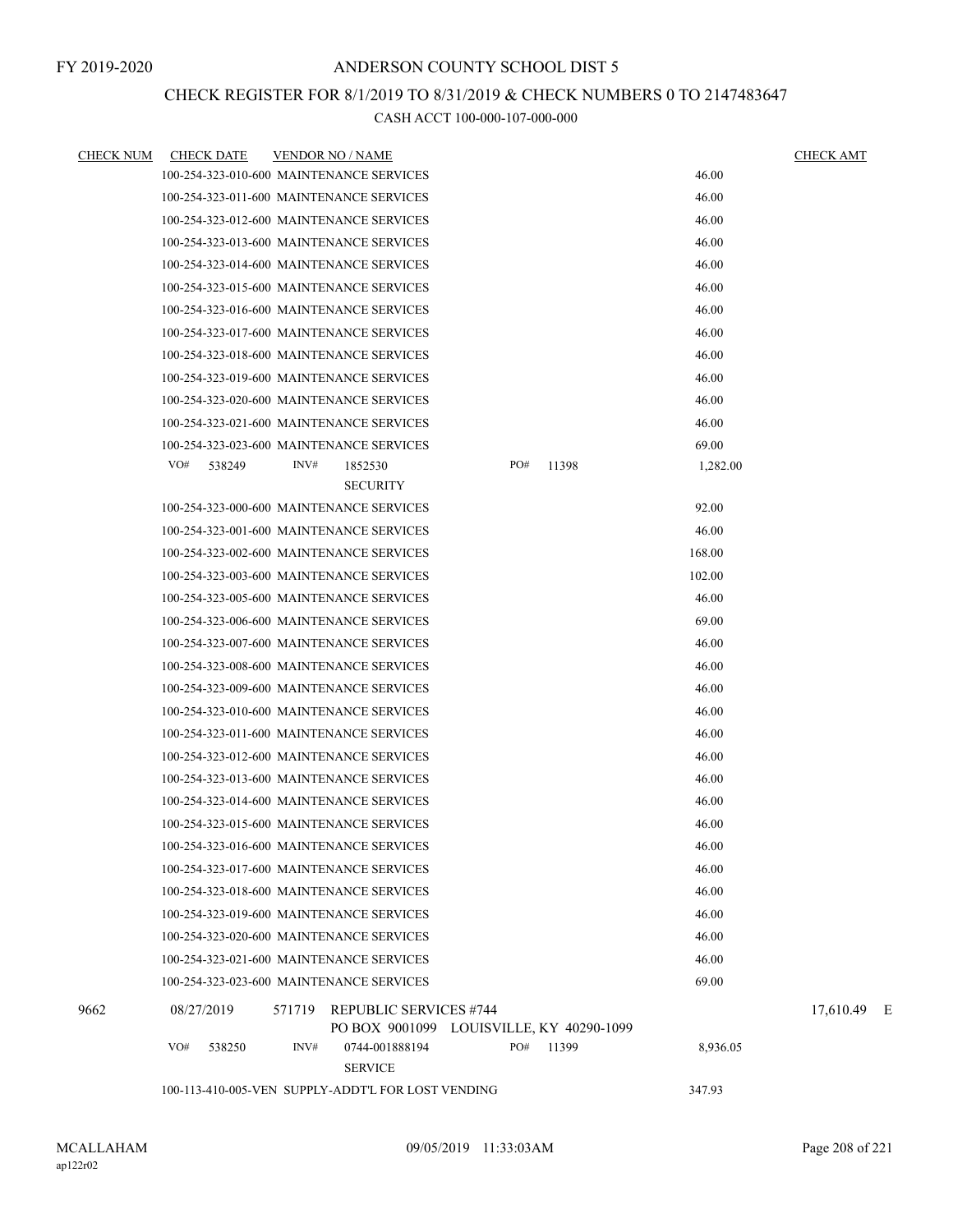### CHECK REGISTER FOR 8/1/2019 TO 8/31/2019 & CHECK NUMBERS 0 TO 2147483647

| <b>CHECK NUM</b> | <b>CHECK DATE</b>                        | <b>VENDOR NO / NAME</b> |                                                    |     |       |          | <b>CHECK AMT</b> |
|------------------|------------------------------------------|-------------------------|----------------------------------------------------|-----|-------|----------|------------------|
|                  | 100-254-323-000-600 MAINTENANCE SERVICES |                         |                                                    |     |       | 561.83   |                  |
|                  | 100-254-323-001-600 MAINTENANCE SERVICES |                         |                                                    |     |       | 824.67   |                  |
|                  | 100-254-323-002-600 MAINTENANCE SERVICES |                         |                                                    |     |       | 619.15   |                  |
|                  | 100-254-323-003-600 MAINTENANCE SERVICES |                         |                                                    |     |       | 689.86   |                  |
|                  | 100-254-323-005-600 MAINTENANCE SERVICES |                         |                                                    |     |       | 583.80   |                  |
|                  | 100-254-323-006-600 MAINTENANCE SERVICES |                         |                                                    |     |       | 475.61   |                  |
|                  | 100-254-323-007-600 MAINTENANCE SERVICES |                         |                                                    |     |       | 237.81   |                  |
|                  | 100-254-323-008-600 MAINTENANCE SERVICES |                         |                                                    |     |       | 286.01   |                  |
|                  | 100-254-323-009-600 MAINTENANCE SERVICES |                         |                                                    |     |       | 237.81   |                  |
|                  | 100-254-323-010-600 MAINTENANCE SERVICES |                         |                                                    |     |       | 237.81   |                  |
|                  | 100-254-323-011-600 MAINTENANCE SERVICES |                         |                                                    |     |       | 237.81   |                  |
|                  | 100-254-323-012-600 MAINTENANCE SERVICES |                         |                                                    |     |       | 416.70   |                  |
|                  | 100-254-323-013-600 MAINTENANCE SERVICES |                         |                                                    |     |       | 237.81   |                  |
|                  | 100-254-323-014-600 MAINTENANCE SERVICES |                         |                                                    |     |       | 237.81   |                  |
|                  | 100-254-323-015-600 MAINTENANCE SERVICES |                         |                                                    |     |       | 237.81   |                  |
|                  | 100-254-323-016-600 MAINTENANCE SERVICES |                         |                                                    |     |       | 237.81   |                  |
|                  | 100-254-323-017-600 MAINTENANCE SERVICES |                         |                                                    |     |       | 286.01   |                  |
|                  | 100-254-323-018-600 MAINTENANCE SERVICES |                         |                                                    |     |       | 237.81   |                  |
|                  | 100-254-323-019-600 MAINTENANCE SERVICES |                         |                                                    |     |       | 237.81   |                  |
|                  | 100-254-323-020-600 MAINTENANCE SERVICES |                         |                                                    |     |       | 475.61   |                  |
|                  | 100-254-323-021-600 MAINTENANCE SERVICES |                         |                                                    |     |       | 570.95   |                  |
|                  | 100-254-323-023-600 MAINTENANCE SERVICES |                         |                                                    |     |       | 177.82   |                  |
|                  | 515-253-520-031-CAR CAREER CENTER        |                         |                                                    |     |       | 242.00   |                  |
|                  | VO#<br>538251                            | INV#                    | 0744-001881568                                     | PO# | 11399 | 8,674.44 |                  |
|                  |                                          |                         | <b>SERVICE</b>                                     |     |       |          |                  |
|                  |                                          |                         | 100-113-410-005-VEN SUPPLY-ADDT'L FOR LOST VENDING |     |       | 177.87   |                  |
|                  | 100-254-323-000-600 MAINTENANCE SERVICES |                         |                                                    |     |       | 355.91   |                  |
|                  | 100-254-323-001-600 MAINTENANCE SERVICES |                         |                                                    |     |       | 1,047.64 |                  |
|                  | 100-254-323-002-600 MAINTENANCE SERVICES |                         |                                                    |     |       | 619.15   |                  |
|                  | 100-254-323-003-600 MAINTENANCE SERVICES |                         |                                                    |     |       | 689.86   |                  |
|                  | 100-254-323-005-600 MAINTENANCE SERVICES |                         |                                                    |     |       | 583.80   |                  |
|                  | 100-254-323-006-600 MAINTENANCE SERVICES |                         |                                                    |     |       | 475.61   |                  |
|                  | 100-254-323-007-600 MAINTENANCE SERVICES |                         |                                                    |     |       | 237.81   |                  |
|                  | 100-254-323-008-600 MAINTENANCE SERVICES |                         |                                                    |     |       | 286.01   |                  |
|                  | 100-254-323-009-600 MAINTENANCE SERVICES |                         |                                                    |     |       | 237.81   |                  |
|                  | 100-254-323-010-600 MAINTENANCE SERVICES |                         |                                                    |     |       | 237.81   |                  |
|                  | 100-254-323-011-600 MAINTENANCE SERVICES |                         |                                                    |     |       | 237.81   |                  |
|                  | 100-254-323-012-600 MAINTENANCE SERVICES |                         |                                                    |     |       | 416.70   |                  |
|                  | 100-254-323-013-600 MAINTENANCE SERVICES |                         |                                                    |     |       | 237.81   |                  |
|                  | 100-254-323-014-600 MAINTENANCE SERVICES |                         |                                                    |     |       | 237.81   |                  |
|                  | 100-254-323-015-600 MAINTENANCE SERVICES |                         |                                                    |     |       | 237.81   |                  |
|                  | 100-254-323-016-600 MAINTENANCE SERVICES |                         |                                                    |     |       | 237.81   |                  |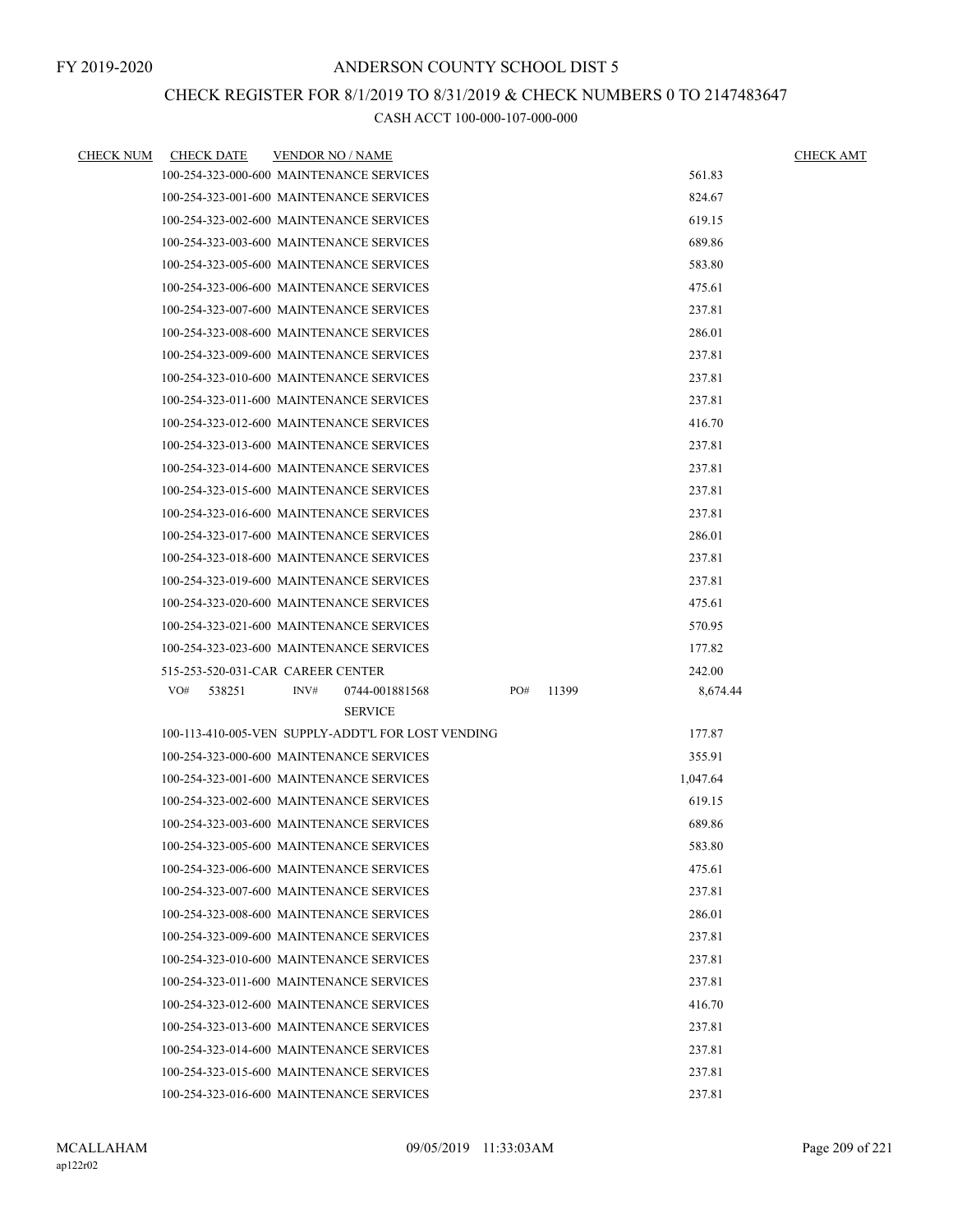### CHECK REGISTER FOR 8/1/2019 TO 8/31/2019 & CHECK NUMBERS 0 TO 2147483647

| <b>CHECK NUM</b> |     | <b>CHECK DATE</b>                   |        | <b>VENDOR NO / NAME</b>                                                                          |     |                                            |          | <b>CHECK AMT</b> |  |
|------------------|-----|-------------------------------------|--------|--------------------------------------------------------------------------------------------------|-----|--------------------------------------------|----------|------------------|--|
|                  |     |                                     |        | 100-254-323-017-600 MAINTENANCE SERVICES                                                         |     |                                            | 286.01   |                  |  |
|                  |     |                                     |        | 100-254-323-018-600 MAINTENANCE SERVICES                                                         |     |                                            | 237.81   |                  |  |
|                  |     |                                     |        | 100-254-323-019-600 MAINTENANCE SERVICES                                                         |     |                                            | 237.81   |                  |  |
|                  |     |                                     |        | 100-254-323-020-600 MAINTENANCE SERVICES                                                         |     |                                            | 475.61   |                  |  |
|                  |     |                                     |        | 100-254-323-021-600 MAINTENANCE SERVICES                                                         |     |                                            | 570.95   |                  |  |
|                  |     |                                     |        | 100-254-323-023-600 MAINTENANCE SERVICES                                                         |     |                                            | 177.82   |                  |  |
|                  |     |                                     |        | 131-254-323-031-600 MAINTENANCE SERVICES                                                         |     |                                            | 133.40   |                  |  |
| 9663             |     | 08/27/2019                          | 568276 | SCHINDLER ELEVATOR CORPORATION<br>POBOX 93050 ATT: ACCOUNTS RECEIVABLE<br>CHICAGO, IL 60673-3050 |     |                                            |          | 5,194.98 E       |  |
|                  | VO# | 538260                              | INV#   | 815094722<br><b>SERVICE</b>                                                                      | PO# | 11403                                      | 2,527.46 |                  |  |
|                  |     |                                     |        | 100-254-323-013-600 MAINTENANCE SERVICES                                                         |     |                                            | 2,527.46 |                  |  |
|                  | VO# | 538261                              | INV#   | 8105098959<br><b>SERVICE</b>                                                                     | PO# | 11394                                      | 2,667.52 |                  |  |
|                  |     |                                     |        | 100-254-323-002-600 MAINTENANCE SERVICES                                                         |     |                                            | 2,667.52 |                  |  |
| 9664             |     | 08/27/2019                          |        | 570099 SCHOOL SPECIALTY, INC.<br>32656 COLLECTION CENTER DR. ATT:                                |     | ACCOUNTS RECEIVABLE CHICAGO, IL 60693-0656 |          | 388.98 E         |  |
|                  | VO# | 538241                              | INV#   | 208123636484<br><b>SUPPLIES</b>                                                                  |     |                                            | 388.98   |                  |  |
|                  |     | 100-113-410-007-000 SUPPLIES        |        |                                                                                                  |     |                                            | 388.98   |                  |  |
| 9665             |     | 08/27/2019                          | 570059 | <b>SHARP BUSINESS SYSTEMS</b><br>DEPT 1216 PO BOX 121216 DALLAS, TX<br>75312-1216                |     |                                            |          | 397.18 E         |  |
|                  | VO# | 538194                              | INV#   | 9002158615<br><b>COPIES</b>                                                                      |     |                                            | 29.20    |                  |  |
|                  |     | 708-271-660-008-362 COPIER EXPENSE  |        |                                                                                                  |     |                                            | 29.20    |                  |  |
|                  | VO# | 538195                              | INV#   | 9002173448<br><b>COPIES</b>                                                                      |     |                                            | 18.01    |                  |  |
|                  |     | 100-147-410-018-000 SUPPLIES        |        |                                                                                                  |     |                                            | 18.01    |                  |  |
|                  | VO# | 538196                              | INV#   | 9002158603<br><b>COPIES</b>                                                                      |     |                                            | 6.85     |                  |  |
|                  |     | 708-271-660-008-362 COPIER EXPENSE  |        |                                                                                                  |     |                                            | 6.85     |                  |  |
|                  | VO# | 538197                              | INV#   | 9002138268<br><b>COPIER</b>                                                                      |     |                                            | 12.84    |                  |  |
|                  |     | 708-271-660-008-362 COPIER EXPENSE  |        |                                                                                                  |     |                                            | 12.84    |                  |  |
|                  | VO# | 538198                              | INV#   | 9002171352<br><b>COPIES</b>                                                                      |     |                                            | 19.26    |                  |  |
|                  |     | 100-112-410-007-000 SUPPLIES        |        |                                                                                                  |     |                                            | 19.26    |                  |  |
|                  |     | VO# 538199                          | INV#   | 9002173452<br><b>COPIES</b>                                                                      |     |                                            | 58.48    |                  |  |
|                  |     | 721-190-660-021-562 COPIERS EXPENSE |        |                                                                                                  |     |                                            | 58.48    |                  |  |
|                  | VO# | 538200                              | INV#   | 9002031004                                                                                       |     |                                            | 1.68     |                  |  |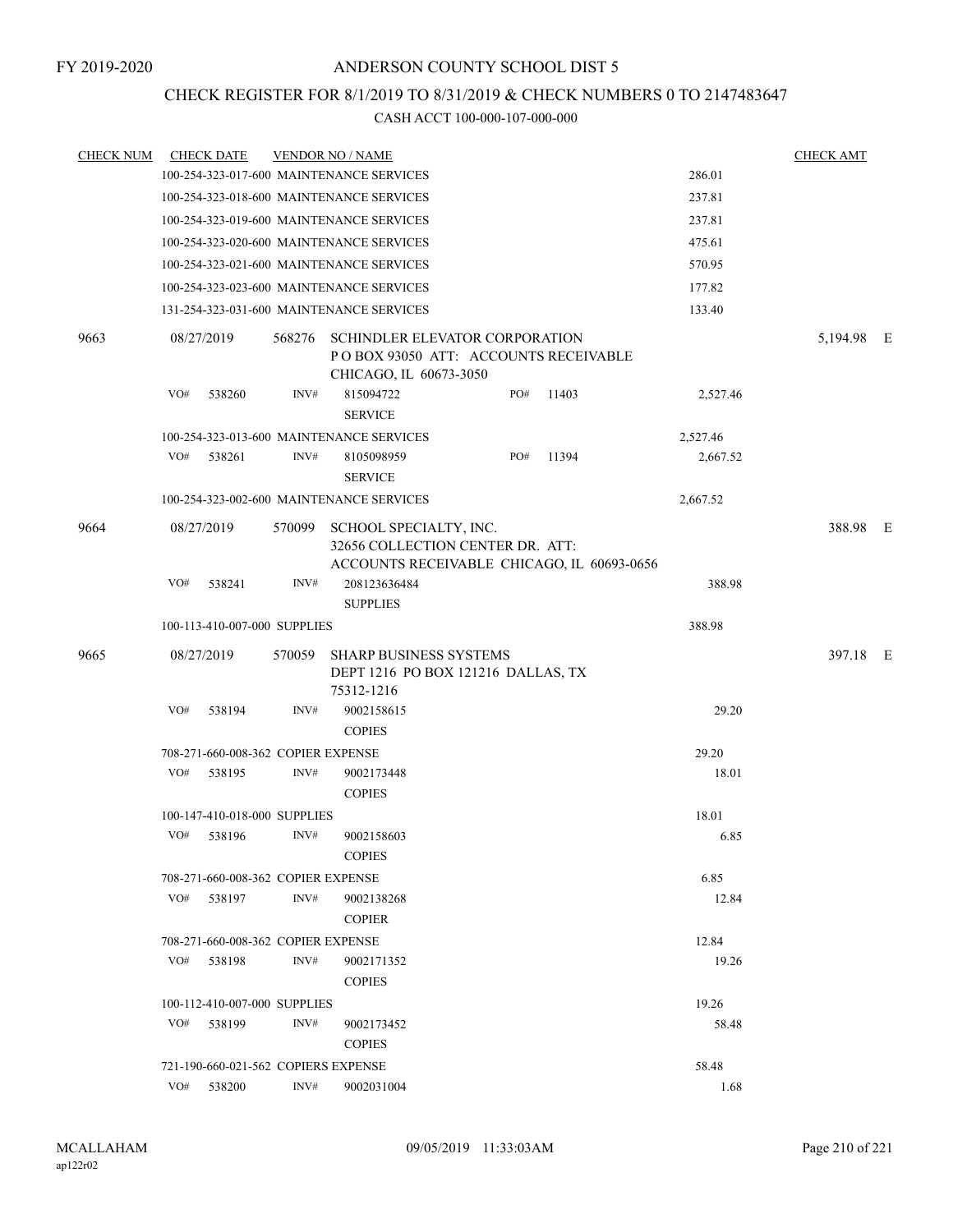### CHECK REGISTER FOR 8/1/2019 TO 8/31/2019 & CHECK NUMBERS 0 TO 2147483647

| <b>CHECK NUM</b> | <b>CHECK DATE</b>                                |                | <b>VENDOR NO / NAME</b><br><b>COPIES</b>                                                                         |     |           |               | <b>CHECK AMT</b> |  |
|------------------|--------------------------------------------------|----------------|------------------------------------------------------------------------------------------------------------------|-----|-----------|---------------|------------------|--|
|                  |                                                  |                |                                                                                                                  |     |           |               |                  |  |
|                  | 201-112-490-011-000 COPIER COST<br>VO#<br>538201 | $\text{INV}\#$ | 9002173426<br><b>COPIES</b>                                                                                      |     |           | 1.68<br>75.55 |                  |  |
|                  | 723-190-660-023-913 COPIER EXPENSE               |                |                                                                                                                  |     |           | 75.55         |                  |  |
|                  | VO#<br>538202                                    | INV#           | 9002173446<br><b>COPIES</b>                                                                                      |     |           | 132.97        |                  |  |
|                  | 723-190-660-023-913 COPIER EXPENSE               |                |                                                                                                                  |     |           | 132.97        |                  |  |
|                  | VO#<br>538224                                    | INV#           | 9002164585<br><b>COPIES</b>                                                                                      |     |           | 42.34         |                  |  |
|                  | 201-112-490-019-000 COPIER COST                  |                |                                                                                                                  |     |           | 42.34         |                  |  |
| * 9667           | 08/27/2019                                       | 504870         | THYSSENKRUPP ELEVATOR CORP<br>PO BOX 3796 CAROL STREAM, IL 60132-3796                                            |     |           |               | 1,678.89 E       |  |
|                  | VO#<br>538253                                    | INV#           | 3004700108<br><b>SERVICE</b>                                                                                     |     | PO# 11393 | 1,152.07      |                  |  |
|                  |                                                  |                | 100-254-323-002-600 MAINTENANCE SERVICES                                                                         |     |           | 1,152.07      |                  |  |
|                  | VO#<br>538254                                    | INV#           | 3004703516<br><b>SERVICE</b>                                                                                     | PO# | 11401     | 526.82        |                  |  |
|                  |                                                  |                | 100-254-323-003-600 MAINTENANCE SERVICES                                                                         |     |           | 526.82        |                  |  |
| 9668             | 08/27/2019                                       |                | 567862 USA TESTPREP LLC<br>PO BOX 2906 TUCKER, GA 30085                                                          |     |           |               | 150.00 E         |  |
|                  | VO#<br>538218                                    | INV#           | 00006734<br><b>MARTIN &amp; ARNOLD</b>                                                                           | PO# | 11405     | 150.00        |                  |  |
|                  | 100-221-333-000-TST TESTING TRAVEL               |                |                                                                                                                  |     |           | 150.00        |                  |  |
| 9669             | 08/27/2019                                       | 531700         | WHALEY FOODSERVICE<br>PO BOX 615 LEXINGTON, SC 29071                                                             |     |           |               | 1,864.29 E       |  |
|                  | VO#<br>538212                                    | INV#           | 3711344                                                                                                          |     |           | 1,864.29      |                  |  |
|                  |                                                  |                | <b>HOMELAND PARK</b>                                                                                             |     |           |               |                  |  |
|                  |                                                  |                | 600-256-323-011-000 REPAIRS TO EQUIPMENT                                                                         |     |           | 1,864.29      |                  |  |
| * 9675           | 08/29/2019                                       |                | 566562 ANDERSON OUTDOOR POWER EQUIPMENT<br>110 MIRACLE MILE DRIVE ATT: ACCOUNTS<br>RECEIVABLE ANDERSON, SC 29621 |     |           |               | 453.76 E         |  |
|                  | VO#<br>538314                                    | INV#           | 224021<br><b>MOWER BLADES</b>                                                                                    |     |           | 111.15        |                  |  |
|                  |                                                  |                | 100-254-410-000-001 MAINT. SUPPLIES-STRUCTURES                                                                   |     |           | 111.15        |                  |  |
|                  | VO#<br>538315                                    | INV#           | 223957<br><b>SUPPLIES</b>                                                                                        |     |           | 331.27        |                  |  |
|                  |                                                  |                | 100-254-410-000-001 MAINT. SUPPLIES-STRUCTURES                                                                   |     |           | 331.27        |                  |  |
|                  | VO# 538316                                       | INV#           | 224101<br><b>SUPPLIES</b>                                                                                        |     |           | 11.34         |                  |  |
|                  |                                                  |                | 100-254-410-000-001 MAINT. SUPPLIES-STRUCTURES                                                                   |     |           | 11.34         |                  |  |
| * 9678           | 08/29/2019                                       | 126675         | ATTAWAY INC<br>POBOX 302 ATT: ACCOUNTS RECEIVABLE<br>ANDERSON, SC 29622                                          |     |           |               | $1,772.13$ E     |  |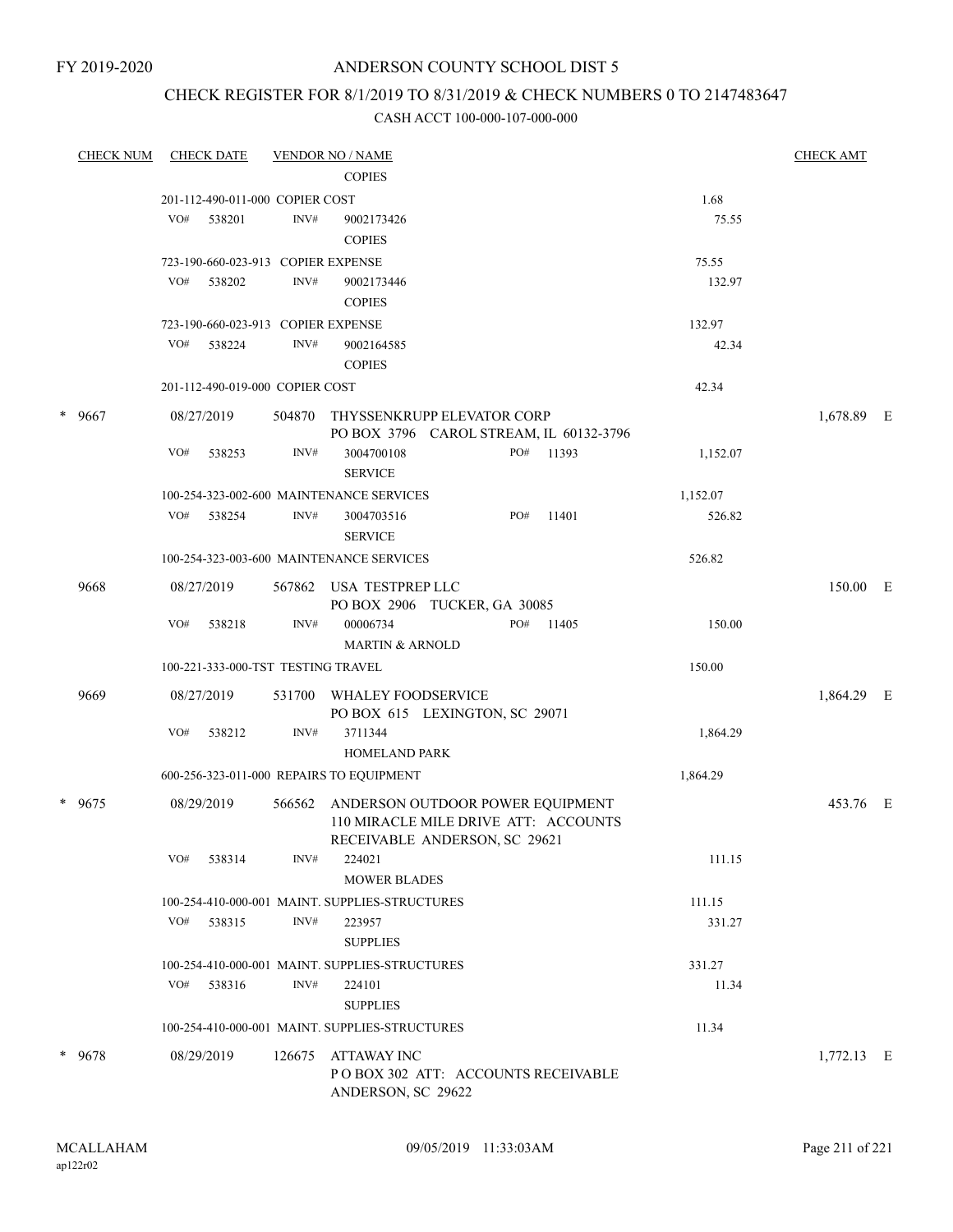### CHECK REGISTER FOR 8/1/2019 TO 8/31/2019 & CHECK NUMBERS 0 TO 2147483647

| <b>CHECK NUM</b> | <b>CHECK DATE</b>            |                | <b>VENDOR NO / NAME</b>                                                                           |          | <b>CHECK AMT</b> |  |
|------------------|------------------------------|----------------|---------------------------------------------------------------------------------------------------|----------|------------------|--|
|                  | VO#<br>538390                | INV#           | 00-222764<br><b>RECEIPTS</b>                                                                      | 256.80   |                  |  |
|                  | 100-114-410-002-000 SUPPLIES |                |                                                                                                   | 256.80 A |                  |  |
|                  | VO#<br>538397                | INV#           | 00-222812<br><b>CAR TAGS</b>                                                                      | 315.65   |                  |  |
|                  |                              |                | 717-190-660-017-201 MISCELLANEOUS EXPENSE                                                         | 315.65   |                  |  |
|                  | VO#<br>538429                | INV#           | 00-223786<br><b>FOOD SERVICE</b>                                                                  | 1,199.68 |                  |  |
|                  | 600-256-410-000-000 SUPPLIES |                |                                                                                                   | 1,199.68 |                  |  |
| 9679             | 08/29/2019                   | 574727         | <b>EMPLOYEE VENDOR</b>                                                                            |          | 346.25 E         |  |
|                  | VO#<br>538472                | INV#           | 07/22-07/23/19<br><b>COLUMBIA</b>                                                                 | 346.25   |                  |  |
|                  |                              |                | 809-224-333-018-000 TRIPS AND CONFERENCES                                                         | 173.13   |                  |  |
|                  |                              |                | 809-224-333-020-000 TRIPS AND CONFERENCES                                                         | 173.12   |                  |  |
| 9680             | 08/29/2019<br>VO#<br>538357  | 143760<br>INV# | <b>EMPLOYEE VENDOR</b><br><b>REIMBURSEMENT</b>                                                    | 286.30   | 481.30 E         |  |
|                  |                              |                | <b>MICHAEL'S</b>                                                                                  |          |                  |  |
|                  |                              |                | 201-112-410-011-000 SUPPLIES AND MATERIALS                                                        | 286.30   |                  |  |
|                  | VO#<br>538373                | INV#           | 08/5-08/6/19<br><b>COLUMBIA</b>                                                                   | 195.00   |                  |  |
|                  |                              |                | 100-221-333-011-000 TRIPS AND CONFERENCES                                                         | 195.00   |                  |  |
| 9681             | 08/29/2019                   | 564662         | <b>BRADY'S SCREEN PRINTING</b><br>106 CONCORD ROAD ATT: ACCOUNTS<br>RECEIVABLE ANDERSON, SC 29621 |          | 1,510.28 E       |  |
|                  | VO#<br>538411                | INV#           | 35649, 35650, 35703<br><b>WHS</b>                                                                 | 1,510.28 |                  |  |
|                  | 100-271-410-003-000 SUPPLIES |                |                                                                                                   | 1,510.28 |                  |  |
| 9682             | 08/29/2019                   | 569895         | BROADWAY TECHNOLOGIES, INC<br>203 N. HAMILTON STREET WILLIAMSTON, SC<br>29697                     |          | 337.57 E         |  |
|                  | VO#<br>538420                | INV#           | 8256<br><b>TLH</b>                                                                                | 337.57   |                  |  |
|                  |                              |                | 100-114-410-002-VEN SUPPLY-ADDT'L FOR LOST VENDING                                                | 337.57   |                  |  |
| 9683             | 08/29/2019                   | 147160         | <b>EMPLOYEE VENDOR</b>                                                                            |          | 190.36 E         |  |
|                  | VO#<br>538375                | INV#           | 08/5-08/6/19<br><b>COLUMBIA</b>                                                                   | 190.36   |                  |  |
|                  |                              |                | 100-221-333-010-000 TRIPS AND CONFERENCES                                                         | 190.36   |                  |  |
| 9684             | 08/29/2019                   | 564276         | <b>EMPLOYEE VENDOR</b>                                                                            |          | 177.84 E         |  |
|                  | VO#<br>538377                | INV#           | 08/05/19<br><b>COLUMBIA</b>                                                                       | 177.84   |                  |  |
|                  |                              |                | 100-221-333-011-000 TRIPS AND CONFERENCES                                                         | 177.84   |                  |  |
| * 9686           | 08/29/2019<br>VO#<br>538432  | 149150<br>INV# | <b>EMPLOYEE VENDOR</b><br><b>REIMBURSEMENT</b>                                                    | 320.40   | 320.40 E         |  |
|                  |                              |                |                                                                                                   |          |                  |  |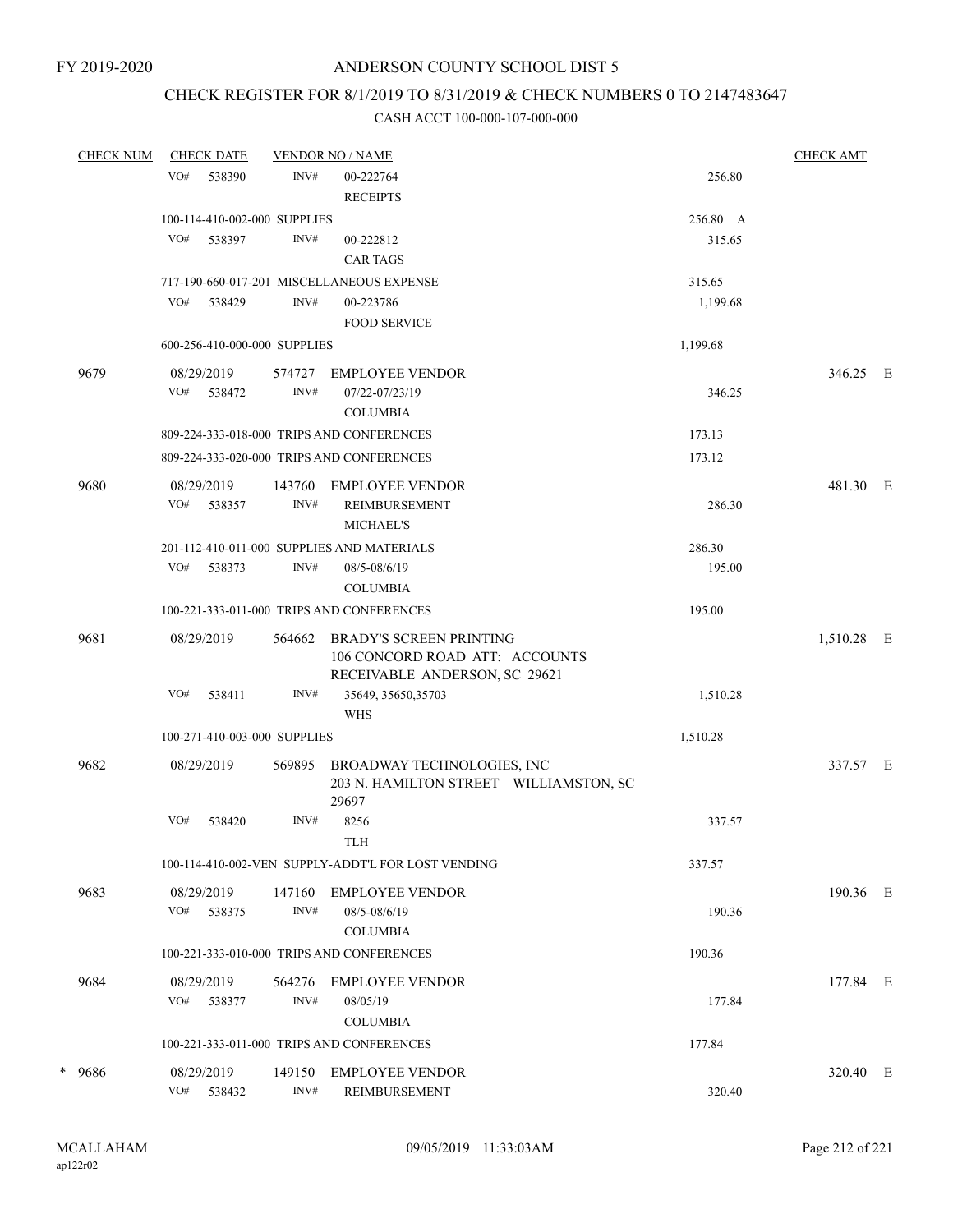#### FY 2019-2020

### ANDERSON COUNTY SCHOOL DIST 5

### CHECK REGISTER FOR 8/1/2019 TO 8/31/2019 & CHECK NUMBERS 0 TO 2147483647

|   | <b>CHECK NUM</b> |     | <b>CHECK DATE</b>            |        | <b>VENDOR NO / NAME</b>                        |                                                                           |                                     |          | <b>CHECK AMT</b> |  |
|---|------------------|-----|------------------------------|--------|------------------------------------------------|---------------------------------------------------------------------------|-------------------------------------|----------|------------------|--|
|   |                  |     |                              |        | <b>GARDEN GRANT</b>                            |                                                                           |                                     |          |                  |  |
|   |                  |     | 833-256-410-014-000 SUPPLIES |        |                                                |                                                                           |                                     | 320.40   |                  |  |
|   | 9687             |     | 08/29/2019                   |        |                                                | 177550 COLLINS LANDSCAPE MANAGEMENT, INC<br>RECEIVABLE ANDERSON, SC 29621 | 3304 NORTH HIGHWAY 81 ATT: ACCOUNTS |          | $112.35$ E       |  |
|   |                  | VO# | 538309                       | INV#   | 48413                                          |                                                                           |                                     | 112.35   |                  |  |
|   |                  |     |                              |        | <b>GRAVEL</b>                                  |                                                                           |                                     |          |                  |  |
|   |                  |     |                              |        | 100-254-410-000-001 MAINT. SUPPLIES-STRUCTURES |                                                                           |                                     | 112.35   |                  |  |
|   | 9688             |     | 08/29/2019                   |        | 572679 DEFENDER SERVICES, INC.                 | PO BOX 1775 COLUMBIA, SC 29202                                            |                                     |          | 842.80 E         |  |
|   |                  | VO# | 538391                       | INV#   | $8/19 - 8/23/19$<br><b>SECURITY</b>            |                                                                           | PO#<br>11388                        | 842.80   |                  |  |
|   |                  |     |                              |        | 100-181-312-023-000 PURCHASED SERVICES         |                                                                           |                                     | 842.80   |                  |  |
| * | 9690             |     | 08/29/2019                   | 573711 | EAST COAST TVM, LLC                            | POBOX 4008 FLORENCE, SC 29502                                             |                                     |          | 3,578.00 E       |  |
|   |                  | VO# | 538355                       | INV#   | 2                                              |                                                                           | PO#<br>11022                        | 3,578.00 |                  |  |
|   |                  |     |                              |        | NEVITT FOREST                                  |                                                                           |                                     |          |                  |  |
|   |                  |     | 100-254-540-012-AWN AWNING   |        |                                                |                                                                           |                                     | 3,578.00 |                  |  |
|   | 9691             |     | 08/29/2019                   | 213300 | EBS, INC                                       | 615 EAST RIVER STREET ATT: ACCOUNTS<br>RECEIVABLE ANDERSON, SC 29624      |                                     |          | 530.41 E         |  |
|   |                  | VO# | 538317                       | INV#   | 105596<br><b>KEYS</b>                          |                                                                           |                                     | 17.60    |                  |  |
|   |                  |     |                              |        | 100-254-410-000-001 MAINT. SUPPLIES-STRUCTURES |                                                                           |                                     | 17.60    |                  |  |
|   |                  | VO# | 538318                       | INV#   | 105587<br><b>KEYS</b>                          |                                                                           |                                     | 33.64    |                  |  |
|   |                  |     |                              |        | 100-254-410-005-001 SUPPLIES - MAINTENANCE     |                                                                           |                                     | 33.64    |                  |  |
|   |                  |     | VO# 538319                   | INV#   | 105566<br><b>KEYS</b>                          |                                                                           |                                     | 8.03     |                  |  |
|   |                  |     |                              |        | 100-254-410-001-001 SUPPLIES - MAINTENANCE     |                                                                           |                                     | 8.03     |                  |  |
|   |                  | VO# | 538320                       | INV#   | 105643                                         |                                                                           |                                     | 9.63     |                  |  |
|   |                  |     |                              |        | <b>KEYS</b>                                    |                                                                           |                                     |          |                  |  |
|   |                  |     |                              |        | 100-254-410-000-001 MAINT. SUPPLIES-STRUCTURES |                                                                           |                                     | 9.63     |                  |  |
|   |                  |     | VO# 538321                   | INV#   | 105606<br><b>KEYS</b>                          |                                                                           |                                     | 117.58   |                  |  |
|   |                  |     |                              |        | 131-254-410-031-001 SUPPLIES - MAINTENANCE     |                                                                           |                                     | 117.58   |                  |  |
|   |                  | VO# | 538322                       | INV#   | 105583<br><b>KEYS</b>                          |                                                                           |                                     | 73.51    |                  |  |
|   |                  |     |                              |        | 100-254-410-002-001 SUPPLIES - MAINTENANCE     |                                                                           |                                     | 73.51    |                  |  |
|   |                  |     | VO# 538323                   | INV#   | 105586<br><b>KEYS</b>                          |                                                                           |                                     | 45.74    |                  |  |
|   |                  |     |                              |        | 100-254-410-005-001 SUPPLIES - MAINTENANCE     |                                                                           |                                     | 45.74    |                  |  |
|   |                  | VO# | 538324                       | INV#   | 105666                                         |                                                                           |                                     | 95.60    |                  |  |
|   |                  |     |                              |        | <b>KEYS</b>                                    |                                                                           |                                     |          |                  |  |
|   |                  |     |                              |        |                                                |                                                                           |                                     |          |                  |  |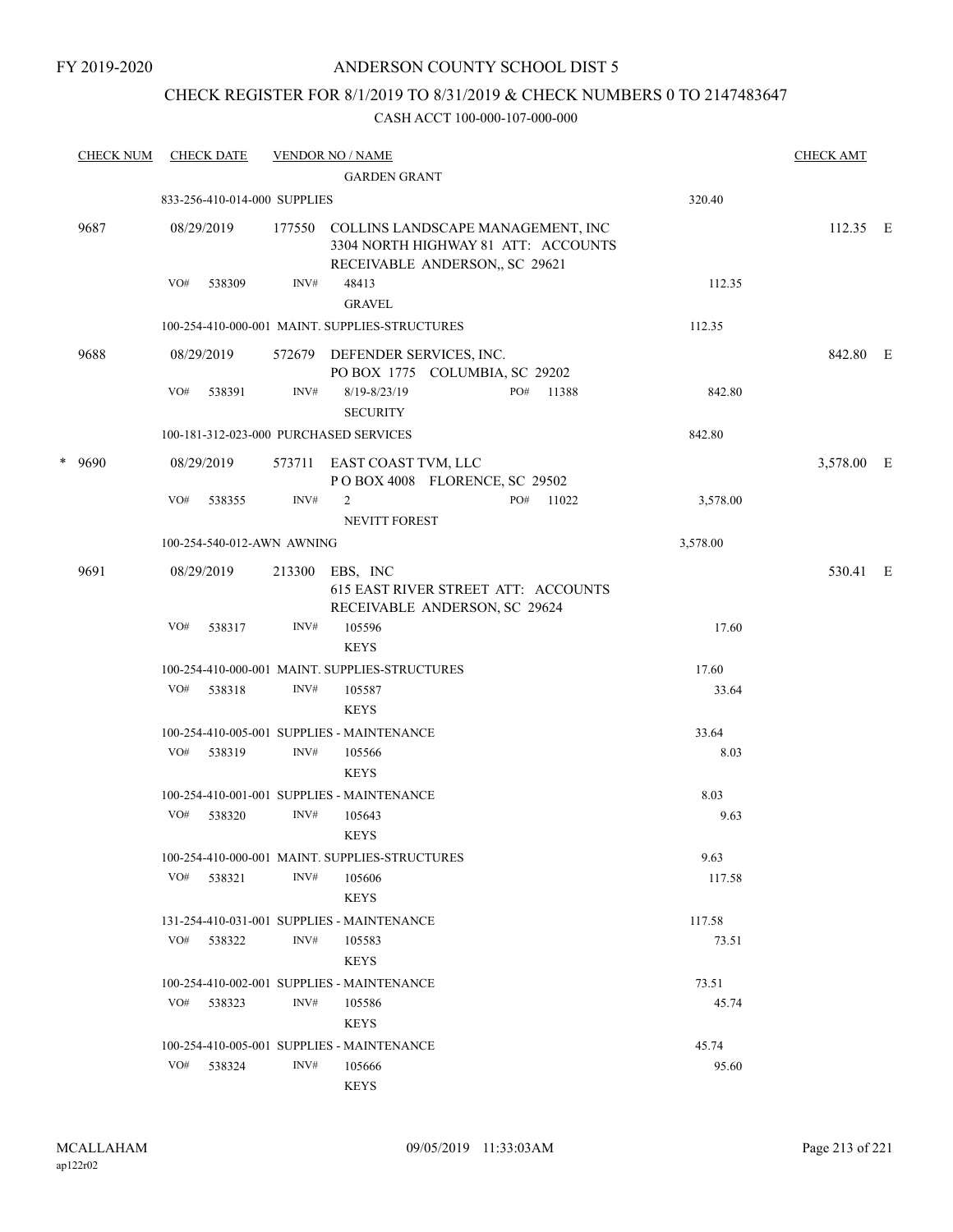### CHECK REGISTER FOR 8/1/2019 TO 8/31/2019 & CHECK NUMBERS 0 TO 2147483647

| <b>CHECK NUM</b> | <b>CHECK DATE</b>                       |        | <b>VENDOR NO / NAME</b>                            |          | <b>CHECK AMT</b> |  |
|------------------|-----------------------------------------|--------|----------------------------------------------------|----------|------------------|--|
|                  |                                         |        | 100-254-410-003-001 SUPPLIES - MAINTENANCE         | 95.60    |                  |  |
|                  | VO# 538325                              | INV#   | 105663                                             | 16.05    |                  |  |
|                  |                                         |        | <b>KEYS</b>                                        |          |                  |  |
|                  |                                         |        | 100-254-410-005-001 SUPPLIES - MAINTENANCE         | 16.05    |                  |  |
|                  | VO#<br>538326                           | INV#   | 105603                                             | 14.98    |                  |  |
|                  |                                         |        | <b>KEYS</b>                                        |          |                  |  |
|                  |                                         |        | 100-254-410-014-001 SUPPLIES - MAINTENANCE         | 14.98    |                  |  |
|                  | VO# 538327                              | INV#   | 105609                                             | 40.00    |                  |  |
|                  |                                         |        | <b>KEYS</b>                                        |          |                  |  |
|                  | 131-254-323-031-001 CONTRACTED SERVICES |        |                                                    | 40.00    |                  |  |
|                  | VO#<br>538328                           | INV#   | 105644                                             | 40.93    |                  |  |
|                  |                                         |        | <b>KEYS</b>                                        |          |                  |  |
|                  |                                         |        | 100-254-410-001-001 SUPPLIES - MAINTENANCE         | 40.93    |                  |  |
|                  | VO#<br>538329                           | INV#   | 105645                                             | 17.12    |                  |  |
|                  |                                         |        | <b>KEYS</b>                                        |          |                  |  |
|                  |                                         |        | 100-254-410-005-001 SUPPLIES - MAINTENANCE         | 17.12    |                  |  |
| 9692             | 08/29/2019                              |        | 576077 EMPLOYEE VENDOR                             |          | 800.42 E         |  |
|                  | VO# 538464                              | INV#   | 08/12-08/14/19                                     | 800.42   |                  |  |
|                  |                                         |        | <b>ATLANTA</b>                                     |          |                  |  |
|                  | 100-254-333-000-001 TRIPS & CONFERENCES |        |                                                    | 800.42   |                  |  |
| 9693             | 08/29/2019                              |        | 569871 FOLLETT SCHOOL SOLUTIONS, INC               |          | 661.36 E         |  |
|                  |                                         |        | 91826 COLLECTION CENTER DRIVE ATT:                 |          |                  |  |
|                  |                                         |        | ACCOUNTS RECEIVABLE CHICAGO, IL 60693-0918         |          |                  |  |
|                  | VO#<br>538434                           | INV#   | 394524F                                            | 661.36   |                  |  |
|                  |                                         |        | 394524                                             |          |                  |  |
|                  |                                         |        | 900-233-416-011-GNB GARY BRUHJELL 18/19 SUPPLIES   | 661.36   |                  |  |
| 9694             | 08/29/2019                              |        | 237555 FORMS & SUPPLY                              |          | 2,745.28 E       |  |
|                  |                                         |        | PO BOX 563953 ATT: ACCOUNTS RECEIVABLE             |          |                  |  |
|                  |                                         |        | CHARLOTTE, NC 28256                                |          |                  |  |
|                  | VO#<br>538281                           | INV#   | 5145648                                            | 299.65   |                  |  |
|                  |                                         |        | <b>SUPPLIES</b>                                    |          |                  |  |
|                  |                                         |        | 715-271-660-015-201 MISCELLANEOUS EXPENSE          | 299.65   |                  |  |
|                  | VO#<br>538282                           | INV#   | 5145407                                            | 88.31    |                  |  |
|                  |                                         |        | <b>SUPPLIES</b>                                    |          |                  |  |
|                  | 100-233-410-014-000 SUPPLIES            |        |                                                    | 88.31    |                  |  |
|                  | VO# 538414                              | INV#   | 5108068                                            | 82.88    |                  |  |
|                  |                                         |        | <b>SUPPLIES</b>                                    |          |                  |  |
|                  |                                         |        | 100-114-410-002-VEN SUPPLY-ADDT'L FOR LOST VENDING | 82.88    |                  |  |
|                  | VO#<br>538433                           | INV#   | 5102927                                            | 2,274.44 |                  |  |
|                  |                                         |        | <b>SUPPLIES</b>                                    |          |                  |  |
|                  | 397-112-410-011-000 SUPPLIES            |        |                                                    | 2,274.44 |                  |  |
| 9695             | 08/29/2019                              | 241365 | G&G SALES AND SERVICE                              |          | 750.00 E         |  |
|                  |                                         |        | 3359 KENNERLY ROAD ATT: ACCOUNTS                   |          |                  |  |
|                  |                                         |        | RECEIVABLE IRMO, SC 29063-8505                     |          |                  |  |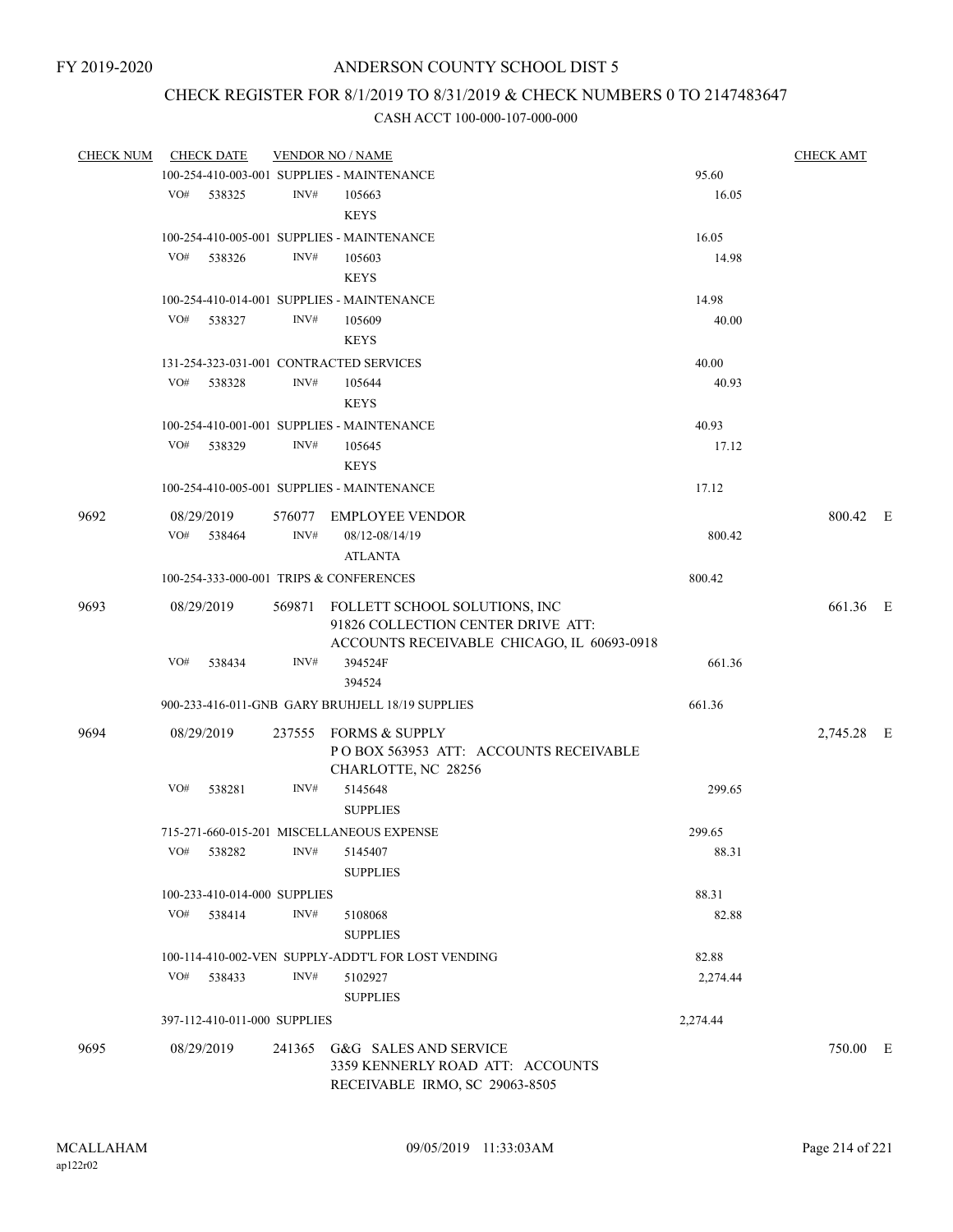# CHECK REGISTER FOR 8/1/2019 TO 8/31/2019 & CHECK NUMBERS 0 TO 2147483647

| <b>CHECK NUM</b> | <b>CHECK DATE</b>                      |                | <b>VENDOR NO / NAME</b>                                                                 |              |          | <b>CHECK AMT</b> |  |
|------------------|----------------------------------------|----------------|-----------------------------------------------------------------------------------------|--------------|----------|------------------|--|
|                  | VO#<br>538331                          | INV#           | 4469<br>TL HANNA GYM                                                                    |              | 750.00   |                  |  |
|                  |                                        |                | 100-254-323-002-001 CONTRACTED SERVICES                                                 |              | 750.00   |                  |  |
| 9696             | 08/29/2019                             | 252650         | <b>GRAINGER</b><br>DEPT 867098550 ATT: ACCOUNTS RECEIVABLE                              |              |          | 1,285.45 E       |  |
|                  | VO#<br>538392                          | INV#           | PALATINE, IL 60038-0001<br>9261714852<br><b>SUPPLIES</b>                                | PO#<br>11368 | 1,285.45 |                  |  |
|                  | 515-253-520-031-CAR CAREER CENTER      |                |                                                                                         |              | 1,285.45 |                  |  |
| * 9698           | 08/29/2019                             | 575009         | <b>EMPLOYEE VENDOR</b>                                                                  |              |          | 482.66 E         |  |
|                  | VO#<br>538462                          | INV#           | 07/21-07/23/19<br><b>LEXINGTON</b>                                                      |              | 482.66   |                  |  |
|                  |                                        |                | 809-224-333-001-000 TRIPS AND CONFERENCES                                               |              | 482.66   |                  |  |
| * 9700           | 08/29/2019                             | 300176         | <b>JOSTENS INC</b><br>21336 NETWORK PLACE ATT: ACCOUNTS<br>RECEIVABLE CHICAGO, IL 60673 |              |          | 334.98 E         |  |
|                  | VO#<br>538425                          | INV#           | 1180836<br><b>YEARBOOKS</b>                                                             |              | 334.98   |                  |  |
|                  | 711-271-660-011-240 YEARBOOK EXPENSE   |                |                                                                                         |              | 334.98   |                  |  |
| $*$ 9703         | 08/29/2019<br>VO#<br>538402            | 307650<br>INV# | <b>EMPLOYEE VENDOR</b><br>08/27/19                                                      |              | 153.78   | 153.78 E         |  |
|                  |                                        |                | <b>COLUMBIA</b>                                                                         |              |          |                  |  |
|                  |                                        |                | 100-221-333-000-000 TRIPS AND CONFERENCES                                               |              | 153.78   |                  |  |
| 9704             | 08/29/2019<br>VO#<br>538450            | 575453<br>INV# | <b>EMPLOYEE VENDOR</b><br>07/16-07/17/19<br><b>COLUMBIA</b>                             |              | 292.15   | 292.15 E         |  |
|                  |                                        |                | 201-224-333-019-000 TRIPS AND CONFERENCES                                               |              | 292.15   |                  |  |
| * 9706           | 08/29/2019                             | 574761         | <b>EMPLOYEE VENDOR</b>                                                                  |              |          | 198.75 E         |  |
|                  | VO# 538374                             | INV#           | 08/5-08/6/19<br><b>COLUMBIA</b>                                                         |              | 198.75   |                  |  |
|                  |                                        |                | 100-221-333-010-000 TRIPS AND CONFERENCES                                               |              | 198.75   |                  |  |
| * 9708           | 08/29/2019<br>VO# 538380               | 574167<br>INV# | <b>EMPLOYEE VENDOR</b><br>REIMBURSEMENT<br>FRINGERPRINTING                              |              | 40.00    | 115.00 E         |  |
|                  | 100-147-312-018-000 PURCHASED SERVICES |                |                                                                                         |              | 40.00    |                  |  |
|                  | 538381<br>VO#                          | INV#           | REIMBURSEMENT<br><b>HEALTH ASSESSMENT</b>                                               |              | 75.00    |                  |  |
|                  | 100-147-312-018-000 PURCHASED SERVICES |                |                                                                                         |              | 75.00    |                  |  |
| $*$ 9710         | 08/29/2019<br>VO# 538371               | 347930<br>INV# | EMPLOYEE VENDOR<br>08/5-08/6/19<br><b>COLUMBIA</b>                                      |              | 168.84   | 168.84 E         |  |
|                  |                                        |                | 100-221-333-011-000 TRIPS AND CONFERENCES                                               |              | 168.84   |                  |  |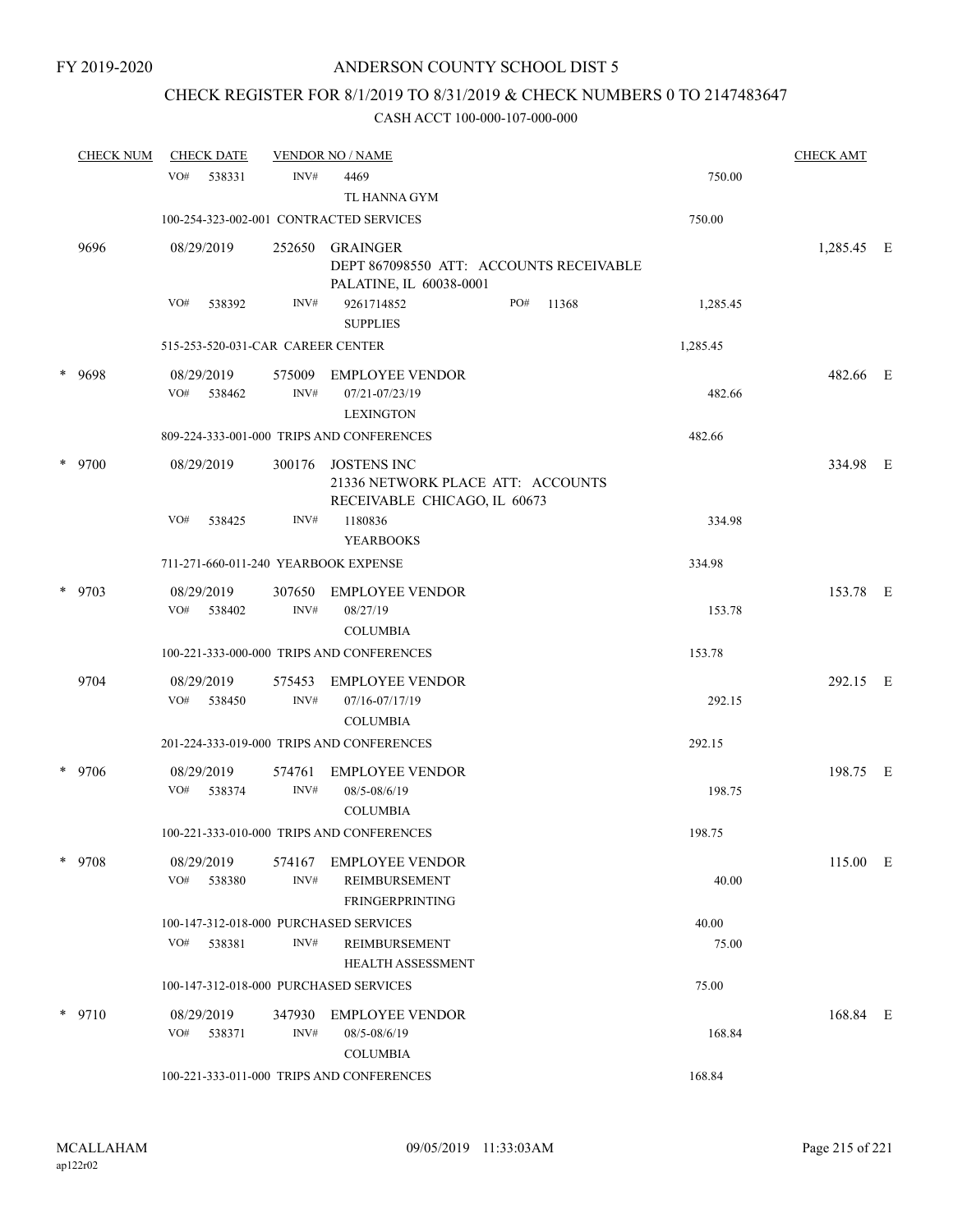# CHECK REGISTER FOR 8/1/2019 TO 8/31/2019 & CHECK NUMBERS 0 TO 2147483647

| <b>CHECK NUM</b> | <b>CHECK DATE</b>            |                | <b>VENDOR NO / NAME</b>                                                                                 |                                                                                                            |       |          | <b>CHECK AMT</b> |  |
|------------------|------------------------------|----------------|---------------------------------------------------------------------------------------------------------|------------------------------------------------------------------------------------------------------------|-------|----------|------------------|--|
| 9711             | 08/29/2019                   |                | 349701 MED CENTRAL HEALTH RESOURCES<br>3424 CLEMSON BLVD ATT: ACCOUNTS<br>RECEIVABLE ANDERSON, SC 29621 | 345.00 E                                                                                                   |       |          |                  |  |
|                  | VO#<br>538359                | INV#           | 55535<br><b>LIGON</b>                                                                                   |                                                                                                            |       | 85.00    |                  |  |
|                  |                              |                | 100-255-323-000-000 CONTRACTED SERVICES                                                                 |                                                                                                            |       | 85.00    |                  |  |
|                  | VO#<br>538360                | INV#           | 12038<br><b>STALEY</b>                                                                                  |                                                                                                            |       | 85.00    |                  |  |
|                  |                              |                | 100-255-323-000-000 CONTRACTED SERVICES                                                                 |                                                                                                            |       | 85.00    |                  |  |
|                  | VO#<br>538361                | INV#           | 55656<br><b>CARY</b>                                                                                    |                                                                                                            |       | 85.00    |                  |  |
|                  |                              |                | 100-255-323-000-000 CONTRACTED SERVICES                                                                 |                                                                                                            |       | 85.00    |                  |  |
|                  | VO#<br>538362                | INV#           | 55653<br><b>BANKS</b>                                                                                   |                                                                                                            |       | 45.00    |                  |  |
|                  |                              |                | 100-255-323-000-000 CONTRACTED SERVICES                                                                 |                                                                                                            |       | 45.00    |                  |  |
|                  | VO#<br>538363                | INV#           | 9794<br><b>HOWARD</b>                                                                                   |                                                                                                            |       | 45.00    |                  |  |
|                  |                              |                | 100-255-323-000-000 CONTRACTED SERVICES                                                                 |                                                                                                            |       | 45.00    |                  |  |
| 9712             | 08/29/2019                   |                |                                                                                                         | 352100 MEREDITH BATTERY SERVICE<br>1802 WEST WHITNER STREET ATT: ACCOUNTS<br>RECEIVABLE ANDERSON, SC 29624 |       |          | 130.35 E         |  |
|                  | VO#<br>538347                | INV#           | 101869<br><b>BATTERY</b>                                                                                |                                                                                                            |       | 130.35   |                  |  |
|                  |                              |                | 100-254-412-000-001 TRUCK SERVICE - MAINTENANCE                                                         |                                                                                                            |       | 130.35   |                  |  |
| 9713             | 08/29/2019                   |                | 355525 MIDAMERICA BOOKS<br>MANKATO, MN 56002                                                            | POBOX 3232 ATT: ACCOUNTS RECEIVABLE                                                                        |       |          | 1,942.00 E       |  |
|                  | VO#<br>538287                | INV#           | 487170<br>NEW PROSPECT                                                                                  |                                                                                                            |       | 1,942.00 |                  |  |
|                  | 100-222-410-010-000 SUPPLIES |                |                                                                                                         |                                                                                                            |       | 1,942.00 |                  |  |
| 9714             | 08/29/2019<br>VO#<br>538372  | 575409<br>INV# | <b>EMPLOYEE VENDOR</b><br>08/5-08/6/19<br><b>COLUMBIA</b>                                               |                                                                                                            |       | 192.10   | 192.10 E         |  |
|                  |                              |                | 100-221-333-010-000 TRIPS AND CONFERENCES                                                               |                                                                                                            |       | 192.10   |                  |  |
| 9715             | 08/29/2019                   | 389900         | OFFICE DEPOT                                                                                            | POBOX 1413 CHARLOTTE, NC 28201-1413                                                                        |       |          | 3,454.37 E       |  |
|                  | VO#<br>538289                | INV#           | 357463778001<br><b>SUPPLIES</b>                                                                         | PO#                                                                                                        | 11271 | 175.66   |                  |  |
|                  |                              |                | 100-221-410-000-000 SUPPLIES AND MATERIALS                                                              |                                                                                                            |       | 175.66   |                  |  |
|                  | VO#<br>538290                | INV#           | 2325592451<br><b>SUPPLIES</b>                                                                           | PO#                                                                                                        | 11271 | 35.38    |                  |  |
|                  |                              |                | 100-221-410-000-000 SUPPLIES AND MATERIALS                                                              |                                                                                                            |       | 35.38    |                  |  |
|                  | VO#<br>538291                | INV#           | 353274784001<br><b>SUPPLIES</b>                                                                         | PO#                                                                                                        | 11271 | 219.04   |                  |  |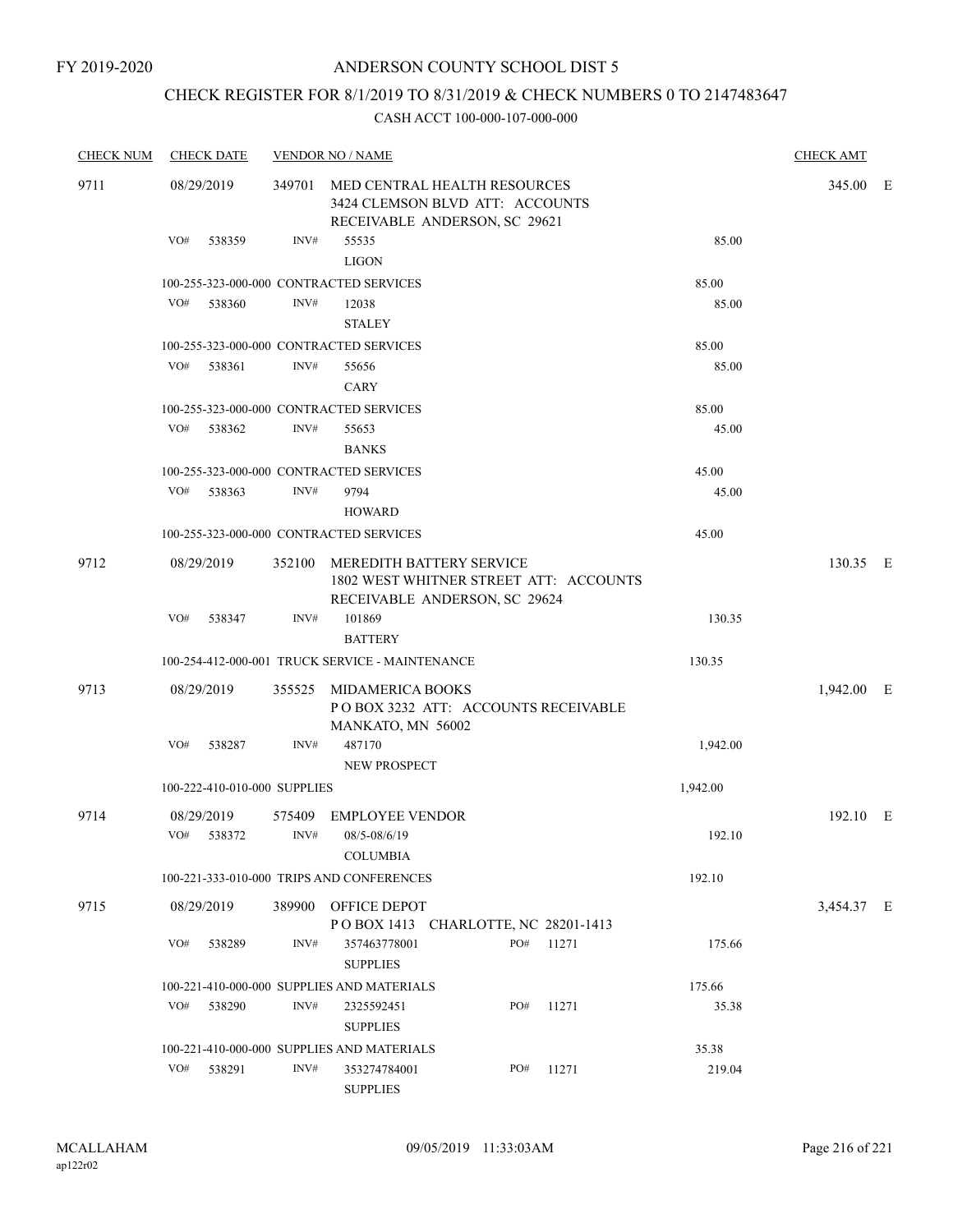# CHECK REGISTER FOR 8/1/2019 TO 8/31/2019 & CHECK NUMBERS 0 TO 2147483647

| <b>CHECK NUM</b> |     | <b>CHECK DATE</b>            | <b>VENDOR NO / NAME</b> |                                                     |           |       |          | <b>CHECK AMT</b> |
|------------------|-----|------------------------------|-------------------------|-----------------------------------------------------|-----------|-------|----------|------------------|
|                  |     |                              |                         | 100-221-410-000-000 SUPPLIES AND MATERIALS          |           |       | 219.04   |                  |
|                  |     | VO# 538292                   | INV#                    | 353295846001<br><b>SUPPLIES</b>                     | PO# 11271 |       | 12.52    |                  |
|                  |     |                              |                         | 100-221-410-000-000 SUPPLIES AND MATERIALS          |           |       | 12.52    |                  |
|                  | VO# | 538293                       | INV#                    | 347071896001<br><b>SUPPLIES</b>                     | PO#       | 11271 | 398.85   |                  |
|                  |     |                              |                         | 100-221-410-000-000 SUPPLIES AND MATERIALS          |           |       | 398.85   |                  |
|                  | VO# | 538346                       | INV#                    | 2327755189<br>CART                                  |           |       | 103.59   |                  |
|                  |     |                              |                         | 100-254-410-000-055 OFFICE SUPPLIES & FURNITURE     |           |       | 103.59   |                  |
|                  |     | VO# 538353                   | INV#                    | 361305099001<br><b>SUPPLIES</b>                     |           |       | 372.15   |                  |
|                  |     |                              |                         | 723-190-660-023-911 MISCELLANEOUS- ADULT ED EXPENSE |           |       | 372.15   |                  |
|                  | VO# | 538383                       | INV#                    | 362198624001<br><b>SUPPLIES</b>                     | PO#       | 11366 | 288.89   |                  |
|                  |     |                              |                         | 100-221-410-000-000 SUPPLIES AND MATERIALS          |           |       | 288.89   |                  |
|                  | VO# | 538384                       | INV#                    | 362198621001<br><b>SUPPLIES</b>                     | PO#       | 11366 | 388.54   |                  |
|                  |     |                              |                         | 100-221-410-000-000 SUPPLIES AND MATERIALS          |           |       | 388.54   |                  |
|                  | VO# | 538385                       | INV#                    | 362198620001<br><b>SUPPLIES</b>                     | PO#       | 11366 | 43.21    |                  |
|                  |     |                              |                         | 100-221-410-000-000 SUPPLIES AND MATERIALS          |           |       | 43.21    |                  |
|                  | VO# | 538386                       | INV#                    | 362197974001<br><b>SUPPLIES</b>                     | PO#       | 11366 | 66.88    |                  |
|                  |     |                              |                         | 100-221-410-000-000 SUPPLIES AND MATERIALS          |           |       | 66.88    |                  |
|                  | VO# | 538403                       | INV#                    | 350027097001<br><b>SUPPLIES</b>                     |           |       | 96.61    |                  |
|                  |     | 100-114-410-003-000 SUPPLIES |                         |                                                     |           |       | 96.61    |                  |
|                  |     | VO# 538404                   | INV#                    | 351780022001<br><b>SUPPLIES</b>                     |           |       | 99.39    |                  |
|                  |     | 100-114-410-003-000 SUPPLIES |                         |                                                     |           |       | 99.39    |                  |
|                  | VO# | 538405                       | INV#                    | 351773705001<br><b>SUPPLIES</b>                     |           |       | 19.46    |                  |
|                  |     | 100-114-410-003-000 SUPPLIES |                         |                                                     |           |       | 19.46    |                  |
|                  | VO# | 538406                       | INV#                    | 2325626066<br><b>SUPPLIES</b>                       |           |       | $-37.44$ |                  |
|                  |     | 100-114-410-003-000 SUPPLIES |                         |                                                     |           |       | $-37.44$ |                  |
|                  | VO# | 538407                       | INV#                    | 2326688873<br><b>SUPPLIES</b>                       |           |       | 17.57    |                  |
|                  |     | 100-114-410-003-000 SUPPLIES |                         |                                                     |           |       | 17.57    |                  |
|                  | VO# | 538408                       | INV#                    | 2326956621<br><b>SUPPLIES</b>                       |           |       | 61.44    |                  |
|                  |     | 100-114-410-003-000 SUPPLIES |                         |                                                     |           |       | 61.44    |                  |
|                  | VO# | 538409                       | INV#                    | 357258558001<br><b>SUPPLIES</b>                     |           |       | 100.75   |                  |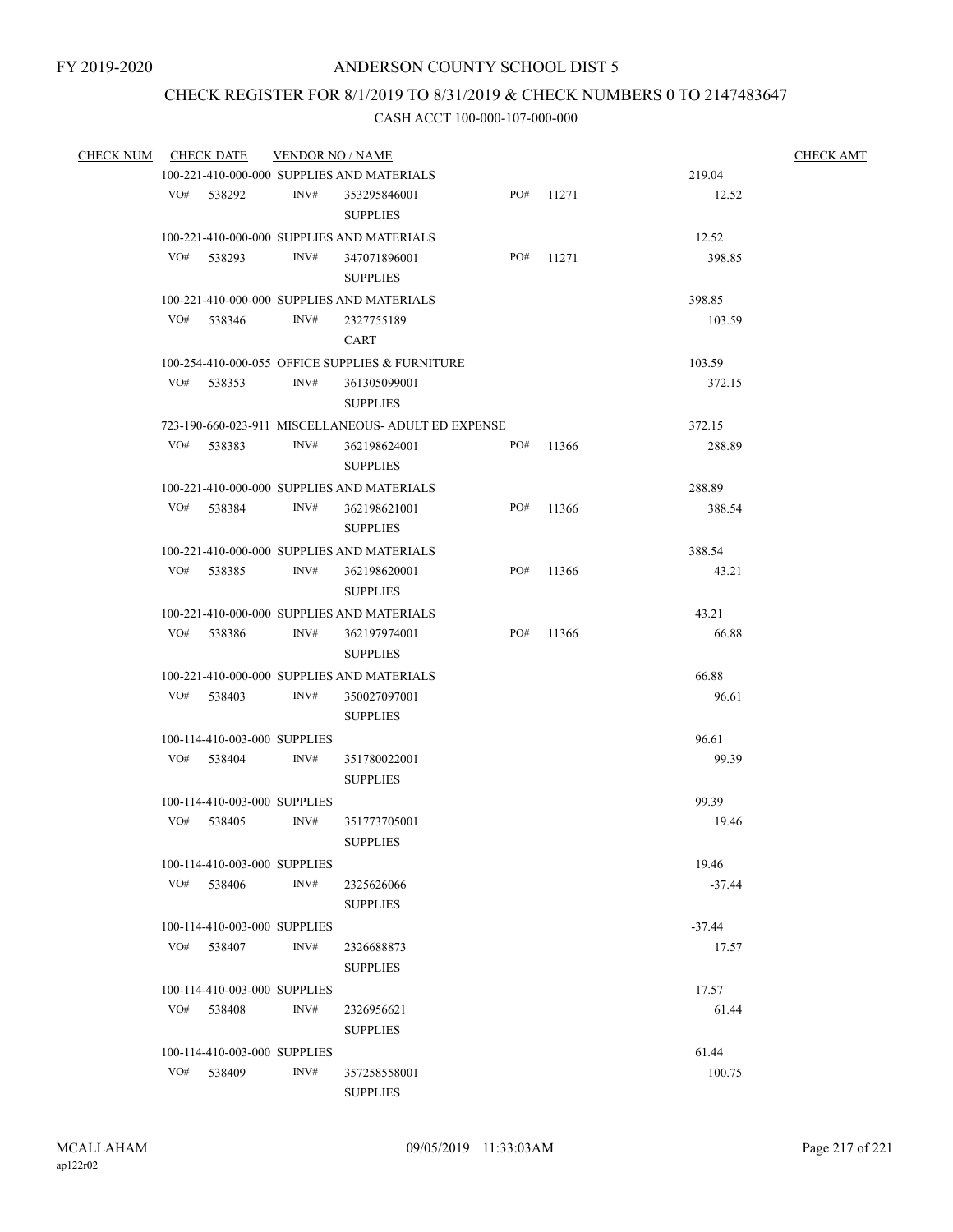# CHECK REGISTER FOR 8/1/2019 TO 8/31/2019 & CHECK NUMBERS 0 TO 2147483647

| <b>CHECK NUM</b> |     | <b>CHECK DATE</b>                              | <b>VENDOR NO / NAME</b> | <b>CHECK AMT</b>                                                                                |          |            |  |
|------------------|-----|------------------------------------------------|-------------------------|-------------------------------------------------------------------------------------------------|----------|------------|--|
|                  |     | 100-114-410-003-000 SUPPLIES                   |                         | 100.75                                                                                          |          |            |  |
|                  |     | VO# 538410                                     | INV#                    | 2327326347<br><b>SUPPLIES</b>                                                                   | 124.78   |            |  |
|                  |     |                                                |                         |                                                                                                 |          |            |  |
|                  |     | 100-114-410-003-000 SUPPLIES<br>VO# 538415     | INV#                    |                                                                                                 | 124.78   |            |  |
|                  |     |                                                |                         | 346278647001<br><b>SUPPLIES</b>                                                                 | 104.55   |            |  |
|                  |     |                                                |                         | 100-114-410-002-VEN SUPPLY-ADDT'L FOR LOST VENDING                                              | 104.55   |            |  |
|                  |     | VO# 538416                                     | INV#                    | 351582837001<br><b>SUPPLIES</b>                                                                 | 59.15    |            |  |
|                  |     |                                                |                         | 100-114-410-002-VEN SUPPLY-ADDT'L FOR LOST VENDING                                              | 59.15    |            |  |
|                  |     | VO# 538417                                     | INV#                    | 351986196001<br><b>SUPPLIES</b>                                                                 | 309.81   |            |  |
|                  |     |                                                |                         | 100-114-410-002-VEN SUPPLY-ADDT'L FOR LOST VENDING                                              | 309.81   |            |  |
|                  |     | VO# 538418                                     | INV#                    | 357550804001                                                                                    | 48.10    |            |  |
|                  |     |                                                |                         | <b>SUPPLIES</b>                                                                                 |          |            |  |
|                  |     |                                                |                         | 100-114-410-002-VEN SUPPLY-ADDT'L FOR LOST VENDING                                              | 48.10    |            |  |
|                  |     | VO# 538419                                     | INV#                    | 357550069001<br><b>SUPPLIES</b>                                                                 | 37.26    |            |  |
|                  |     |                                                |                         | 100-114-410-002-VEN SUPPLY-ADDT'L FOR LOST VENDING                                              | 37.26    |            |  |
|                  |     | VO# 538438                                     | INV#                    | 2331053788                                                                                      | 254.56   |            |  |
|                  |     |                                                |                         | <b>SUPPLIES</b>                                                                                 |          |            |  |
|                  |     |                                                |                         | 100-264-312-000-ERP EMPLOYEE RECOGNITION PROGRAM                                                | 254.56   |            |  |
|                  |     | VO# 538439                                     | INV#                    | 362189128001<br><b>SUPPLIES</b>                                                                 | 53.67    |            |  |
|                  |     |                                                |                         | 100-264-312-000-ERP EMPLOYEE RECOGNITION PROGRAM                                                | 53.67    |            |  |
| 9716             |     | 08/29/2019                                     |                         | 391100 OLD STONE TRACTOR CO, INC<br>PO BOX 13565 ATT: ACCOUNTS RECEIVABLE<br>ANDERSON, SC 29624 |          | 576.71 E   |  |
|                  |     | VO# 538345                                     | INV#                    | CT2698<br><b>BLADES</b>                                                                         | 576.71   |            |  |
|                  |     | 100-254-410-000-001 MAINT, SUPPLIES-STRUCTURES |                         | 576.71                                                                                          |          |            |  |
| 9717             |     | 08/29/2019                                     |                         | 394675 PIP PRINTING<br>1005 NORTH FANT STREET ATT: ACCOUNTS<br>RECEIVABLE ANDERSON, SC 29621    |          | 5,611.40 E |  |
|                  | VO# | 538294                                         | INV#                    | 99083<br><b>CAR TAGS</b>                                                                        | 500.62   |            |  |
|                  |     | 100-113-410-010-000 SUPPLIES                   |                         | 500.62                                                                                          |          |            |  |
|                  | VO# | 538366                                         | INV#                    | 99146                                                                                           | 2,659.93 |            |  |
|                  |     |                                                |                         | <b>HANDBOOKS</b>                                                                                |          |            |  |
|                  |     | 100-113-410-006-000 SUPPLIES                   |                         | 2,659.93                                                                                        |          |            |  |
|                  | VO# | 538458                                         | INV#                    | 99084                                                                                           | 536.89   |            |  |
|                  |     |                                                |                         | <b>BACK TO SCHOOL</b>                                                                           |          |            |  |
|                  |     |                                                |                         | 201-188-410-010-000 SUPPLIES-PARENTING                                                          | 536.89   |            |  |
|                  | VO# | 538461                                         | INV#                    | 99158                                                                                           | 1,913.96 |            |  |
|                  |     |                                                |                         | <b>FORMS</b>                                                                                    |          |            |  |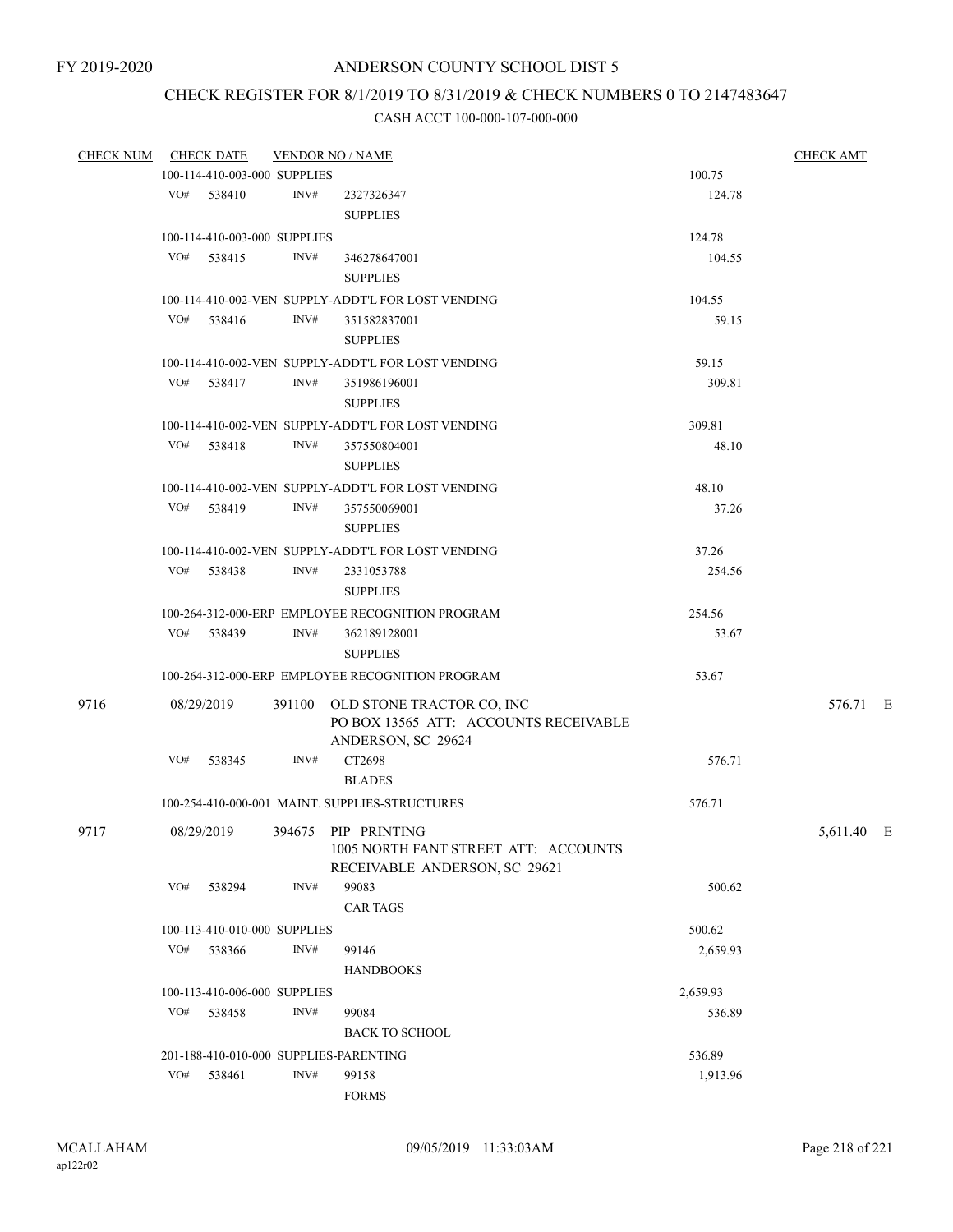## CHECK REGISTER FOR 8/1/2019 TO 8/31/2019 & CHECK NUMBERS 0 TO 2147483647

|          | <b>CHECK NUM</b>                          |            | <b>CHECK DATE</b>    | 100-113-410-006-000 SUPPLIES                                                                             | <b>VENDOR NO / NAME</b>                                                                         |     |        | 1,913.96   | <b>CHECK AMT</b> |  |
|----------|-------------------------------------------|------------|----------------------|----------------------------------------------------------------------------------------------------------|-------------------------------------------------------------------------------------------------|-----|--------|------------|------------------|--|
|          |                                           |            |                      |                                                                                                          |                                                                                                 |     |        |            |                  |  |
| 9718     |                                           | 08/29/2019 | 416350               | PRESENTATION SYSTEMS SOUTH, INC<br>POBOX 3872 ATT: ACCOUNTS RECEIVABLE<br>MOORESVILLE, NC 28117          |                                                                                                 |     |        | 524.48 E   |                  |  |
|          |                                           | VO#        | 538295               | INV#                                                                                                     | 192160<br><b>SUPPLIES</b>                                                                       | PO# | 11379  | 524.48     |                  |  |
|          |                                           |            |                      |                                                                                                          | 100-113-410-021-VEN SUPPLY-ADDT'L FOR LOST VENDING                                              |     |        | 524.48     |                  |  |
|          | 9719                                      |            | 08/29/2019           | 570443                                                                                                   | PROJECT LEAD THE WAY<br>3939 PRIORITY WAY SOUTH DRIVE SUITE 400<br>INDIANAPOLIS, IN 46240       |     |        |            | 2,150.00 E       |  |
|          |                                           | VO#        | 538296               | INV#                                                                                                     | 201727<br><b>MIDWAY ELEM</b>                                                                    | PO# | 10974  | 150.00     |                  |  |
|          |                                           |            |                      |                                                                                                          | 100-221-410-017-PLW PROJECT LEAD THE WAY                                                        |     |        | 150.00     |                  |  |
|          |                                           | VO#        | 538297               | INV#                                                                                                     | 196328<br>AIT                                                                                   | PO# | 11432  | 2,000.00   |                  |  |
|          |                                           |            |                      |                                                                                                          | 131-115-312-031-000 PURCHASED SERVICES                                                          |     |        | 2,000.00   |                  |  |
|          | 9720                                      | VO#        | 08/29/2019<br>538265 | 576134<br>INV#                                                                                           | <b>EMPLOYEE VENDOR</b><br><b>CORRECTION</b><br>PAYROLL DEPOSIT                                  |     |        | 400.00     | 400.00 E         |  |
|          |                                           |            |                      | 100-000-108-000-000 CASH - PAYROLL ACCT                                                                  | 400.00                                                                                          |     |        |            |                  |  |
|          | 9721                                      |            | 08/29/2019           | 426200                                                                                                   | <b>QUILL CORPORATION</b><br>POBOX 37600 ATT: ACCOUNTS RECEIVABLE<br>PHILADELPHIA, PA 19101-0600 |     |        |            | 396.71 E         |  |
|          |                                           | VO#        | 538364               | INV#                                                                                                     | 9418053<br>9447080                                                                              | PO# | 11358  | 396.71     |                  |  |
|          |                                           |            |                      | 131-115-410-031-000 SUPPLIES                                                                             |                                                                                                 |     |        | 396.71     |                  |  |
| $*$ 9723 |                                           | 08/29/2019 | 570099               | SCHOOL SPECIALTY, INC.<br>32656 COLLECTION CENTER DR. ATT:<br>ACCOUNTS RECEIVABLE CHICAGO, IL 60693-0656 |                                                                                                 |     |        | 1,061.83 E |                  |  |
|          |                                           | VO#        | 538396               | INV#                                                                                                     | 208123682876<br><b>SUPPLIES</b>                                                                 |     |        | 1,061.83   |                  |  |
|          | 717-190-660-017-228 ART INSTRUCT EXPENSES | 1,061.83   |                      |                                                                                                          |                                                                                                 |     |        |            |                  |  |
|          | 9724                                      |            | 08/29/2019           | 570059                                                                                                   | <b>SHARP BUSINESS SYSTEMS</b><br>DEPT 1216 PO BOX 121216 DALLAS, TX<br>75312-1216               |     |        |            | 1,812.07 E       |  |
|          |                                           | VO#        | 538298               | INV#                                                                                                     | 9002167342<br><b>COPIES</b>                                                                     | PO# | 11250  | 360.95     |                  |  |
|          | 100-114-410-002-000 SUPPLIES              |            |                      |                                                                                                          |                                                                                                 |     |        |            |                  |  |
|          |                                           | VO#        | 538299               | INV#                                                                                                     | 9002167449<br><b>COPIES</b>                                                                     | PO# | 11250  | 216.33     |                  |  |
|          |                                           |            |                      | 100-114-410-002-000 SUPPLIES                                                                             |                                                                                                 |     |        | 216.33     |                  |  |
|          |                                           | VO#        | 538300               | INV#                                                                                                     | 9002177960<br><b>COPIES</b>                                                                     |     |        | 915.18     |                  |  |
|          |                                           |            |                      | 100-252-360-000-000 PRINTING AND BINDING                                                                 |                                                                                                 |     | 915.18 |            |                  |  |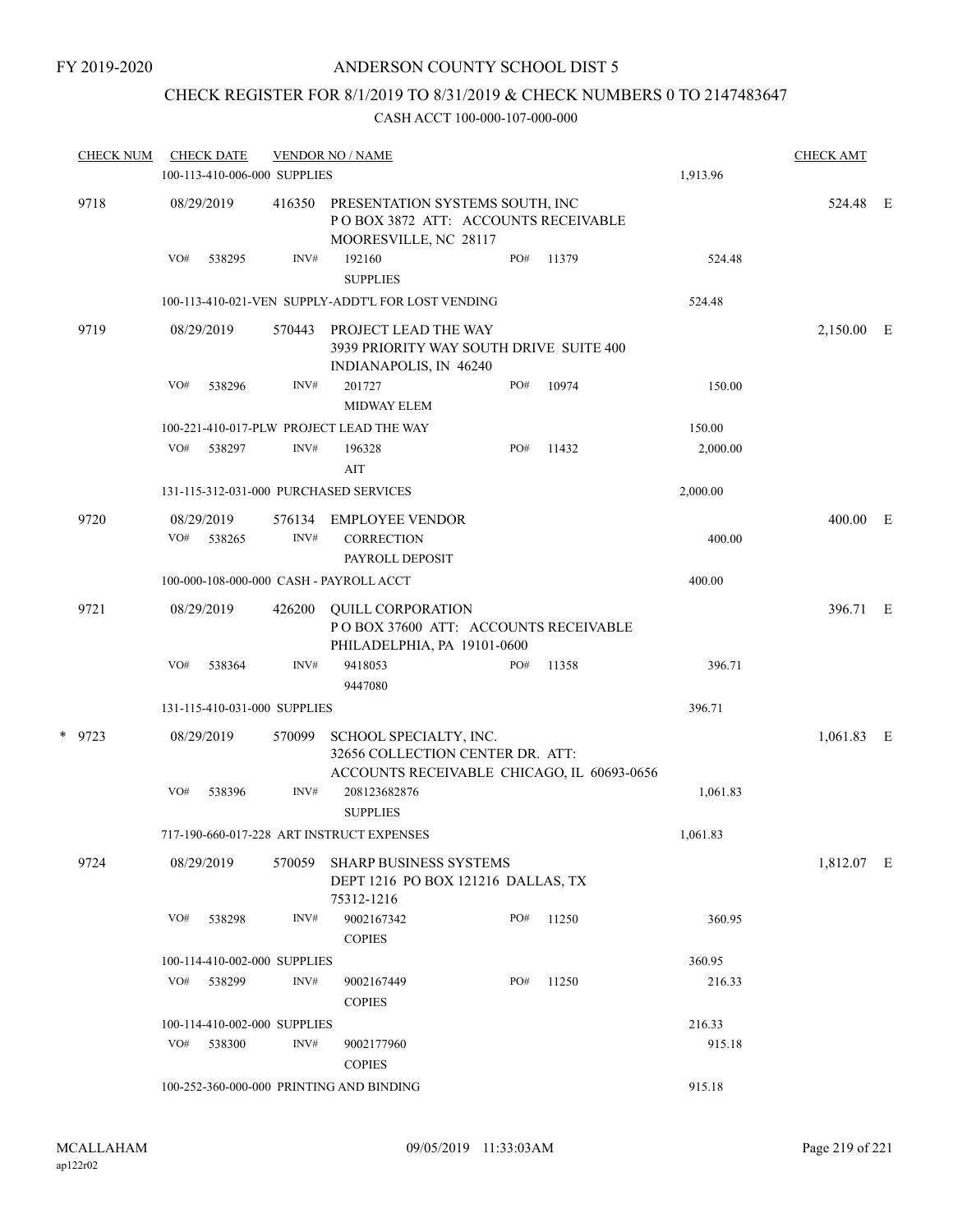# CHECK REGISTER FOR 8/1/2019 TO 8/31/2019 & CHECK NUMBERS 0 TO 2147483647

| <b>CHECK NUM</b> |     | <b>CHECK DATE</b>               |      | <b>VENDOR NO / NAME</b>                                    |                | <b>CHECK AMT</b> |
|------------------|-----|---------------------------------|------|------------------------------------------------------------|----------------|------------------|
|                  | VO# | 538301                          | INV# | 9002174618                                                 | 49.87          |                  |
|                  |     |                                 |      | <b>COPIES</b>                                              |                |                  |
|                  |     | 715-271-660-015-362 COPIER      |      |                                                            | 49.87          |                  |
|                  | VO# | 538343                          | INV# | 9002164578                                                 | 24.27          |                  |
|                  |     |                                 |      | <b>COPIES</b>                                              |                |                  |
|                  |     |                                 |      | 100-254-410-000-055 OFFICE SUPPLIES & FURNITURE            | 24.27          |                  |
|                  |     | VO# 538389                      | INV# | 9002173926                                                 | 54.24          |                  |
|                  |     |                                 |      | <b>GLENVIEW</b>                                            |                |                  |
|                  |     | 100-113-410-020-000 SUPPLIES    |      |                                                            | 54.24          |                  |
|                  |     | VO# 538453                      | INV# | 9002177947                                                 | 108.27         |                  |
|                  |     |                                 |      | <b>CENTERVILLE</b>                                         |                |                  |
|                  |     | 100-112-410-007-000 SUPPLIES    |      |                                                            | 108.27         |                  |
|                  |     | VO# 538456                      | INV# | 9002156668                                                 | 70.12          |                  |
|                  |     |                                 |      | <b>ROBERT ANDERSON</b>                                     |                |                  |
|                  |     | 201-113-490-006-000 COPIER COST |      |                                                            | 70.12          |                  |
|                  |     | VO# 538457                      | INV# | 9002138270                                                 | 12.84          |                  |
|                  |     |                                 |      | NEW PROSPECT                                               |                |                  |
|                  |     | 201-112-490-010-000 COPIER COST |      |                                                            | 12.84          |                  |
|                  |     |                                 |      |                                                            |                |                  |
| 9725             |     | 08/29/2019<br>VO# 538443        | INV# | 574599 EMPLOYEE VENDOR<br>REIMBURSEMENT                    | 60.77          | 286.14 E         |
|                  |     |                                 |      | <b>CHICK FIL A</b>                                         |                |                  |
|                  |     |                                 |      |                                                            |                |                  |
|                  | VO# | 538444                          | INV# | 721-190-660-021-411 MISCELLANEOUS EXPENSE<br>REIMBURSEMENT | 60.77<br>30.18 |                  |
|                  |     |                                 |      | <b>SKIN'S/WALMART</b>                                      |                |                  |
|                  |     |                                 |      | 721-190-660-021-429 FACULTY EXPENSE                        | 30.18          |                  |
|                  | VO# | 538445                          | INV# | REIMBURSEMENT                                              | 195.19         |                  |
|                  |     |                                 |      | PUBLIX, CFA, KK                                            |                |                  |
|                  |     |                                 |      | 721-190-660-021-429 FACULTY EXPENSE                        | 195.19         |                  |
| * 9727           |     | 08/29/2019                      |      | 532300 WHITE JONES ACE HARDWARE                            |                | 336.97 E         |
|                  |     |                                 |      | POBOX 13012 ATT: ACCOUNTS RECEIVABLE                       |                |                  |
|                  |     |                                 |      | ANDERSON, SC 29624                                         |                |                  |
|                  | VO# | 538334                          | INV# | 884524                                                     | 9.82           |                  |
|                  |     |                                 |      | <b>SUPPLIES</b>                                            |                |                  |
|                  |     |                                 |      | 100-254-410-012-001 SUPPLIES - MAINTENANCE                 | 9.82           |                  |
|                  | VO# | 538335                          | INV# | 399642                                                     | 75.97          |                  |
|                  |     |                                 |      | <b>SUPPLIES</b>                                            |                |                  |
|                  |     |                                 |      | 100-254-410-003-001 SUPPLIES - MAINTENANCE                 | 75.97          |                  |
|                  | VO# | 538336                          | INV# | 884303                                                     | 150.50         |                  |
|                  |     |                                 |      | <b>SUPPLIES</b>                                            |                |                  |
|                  |     |                                 |      | 100-254-410-006-001 SUPPLIES - MAINTENANCE                 | 150.50         |                  |
|                  | VO# | 538337                          | INV# | 884178                                                     | 18.85          |                  |
|                  |     |                                 |      | <b>SUPPLIES</b>                                            |                |                  |
|                  |     |                                 |      | 131-254-410-031-001 SUPPLIES - MAINTENANCE                 | 18.85          |                  |
|                  | VO# | 538338                          | INV# | 399736                                                     | 49.15          |                  |